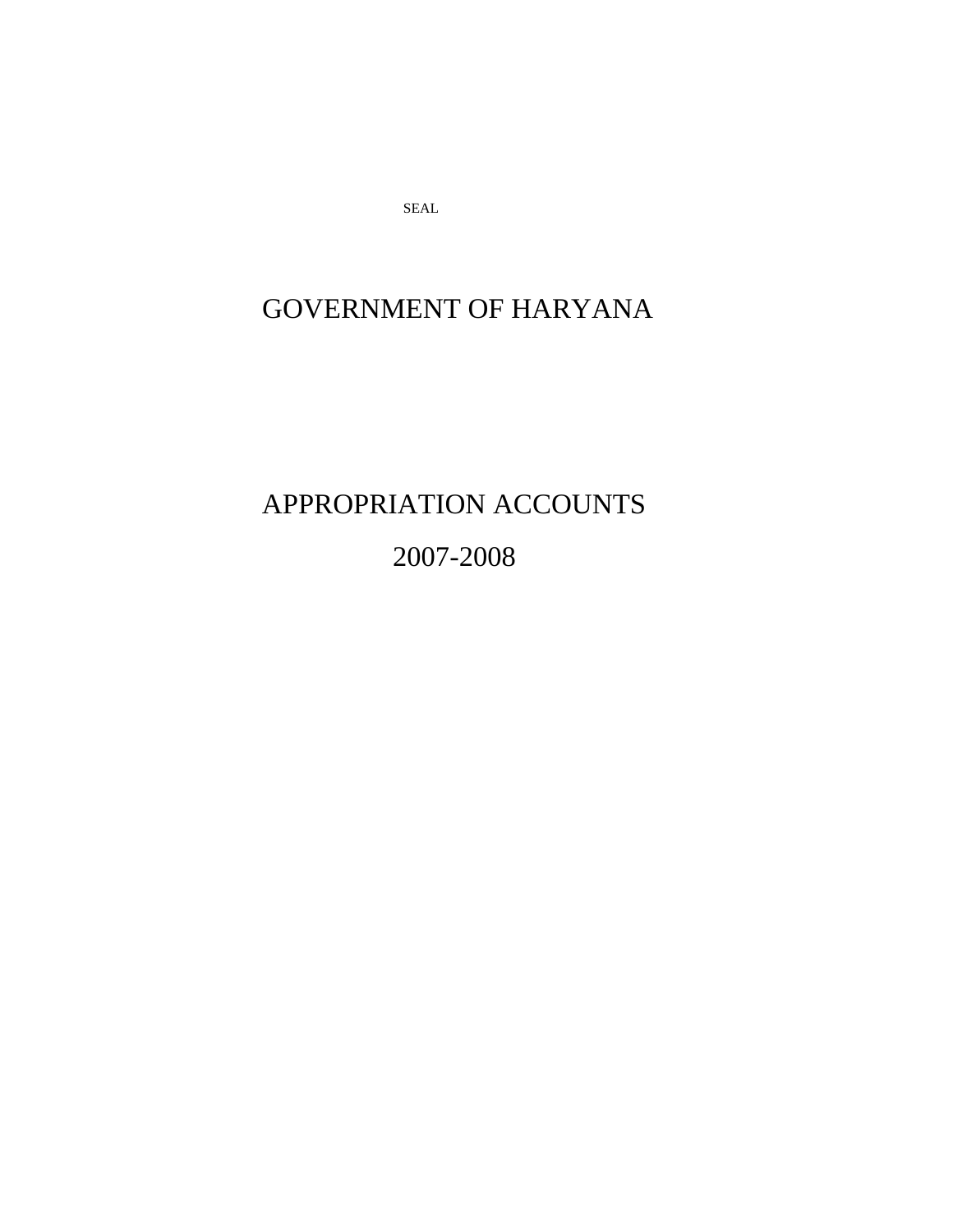# **TABLE OF CONTENTS**

|                                                                                                                                                        | Page(s)   |
|--------------------------------------------------------------------------------------------------------------------------------------------------------|-----------|
| <b>INTRODUCTORY</b>                                                                                                                                    | 1         |
| <b>Summary of Appropriation Accounts</b>                                                                                                               | $2 - 9$   |
| Certificate of the Comptroller and Auditor General of India                                                                                            | 11        |
| Number and name of grant/appropriation                                                                                                                 |           |
| Vidhan Sabha<br>$1 -$                                                                                                                                  | $13 - 14$ |
| <b>General Administration</b><br>$2 -$                                                                                                                 | 15-26     |
| Home<br>$3-$                                                                                                                                           | 27-34     |
| $\overline{4}$ -<br>Revenue                                                                                                                            | 35-44     |
| <b>Excise and Taxation</b><br>$5-$                                                                                                                     | 45-46     |
| Finance<br>6-                                                                                                                                          | 47-55     |
| Other Administrative Services<br>$7 -$                                                                                                                 | 56-61     |
| <b>Buildings and Roads</b><br>$8-$                                                                                                                     | 62-91     |
| Education<br>$9-$                                                                                                                                      | 92-119    |
| 10- Medical and Public Health                                                                                                                          | 120-155   |
| 11- Urban Development                                                                                                                                  | 156-160   |
| 12- Labour and Employment                                                                                                                              | 161-164   |
| 13- Social Welfare and Rehabilitation                                                                                                                  | 165-185   |
| 14- Food and Supplies                                                                                                                                  | 186-189   |
| 15- Irrigation                                                                                                                                         | 190-220   |
| 16- Industries                                                                                                                                         | 221-228   |
| 17- Agriculture                                                                                                                                        | 229-244   |
| 18- Animal Husbandry                                                                                                                                   | 245-253   |
| 19- Fisheries                                                                                                                                          | 254-256   |
| 20- Forest                                                                                                                                             | 257-262   |
| 21- Community Development                                                                                                                              | 263-269   |
| 22- Co-operation                                                                                                                                       | 270-275   |
| 23- Transport                                                                                                                                          | 276-293   |
| 24- Tourism                                                                                                                                            | 294-298   |
| <b>Public Debt</b>                                                                                                                                     | 299-303   |
| 25- Loans and Advances by State Government                                                                                                             | 304-310   |
| <b>Appendix</b><br>Grant -wise details of estimates and actuals of recoveries which have been adjusted in<br>the accounts in reduction of expenditure. | 311       |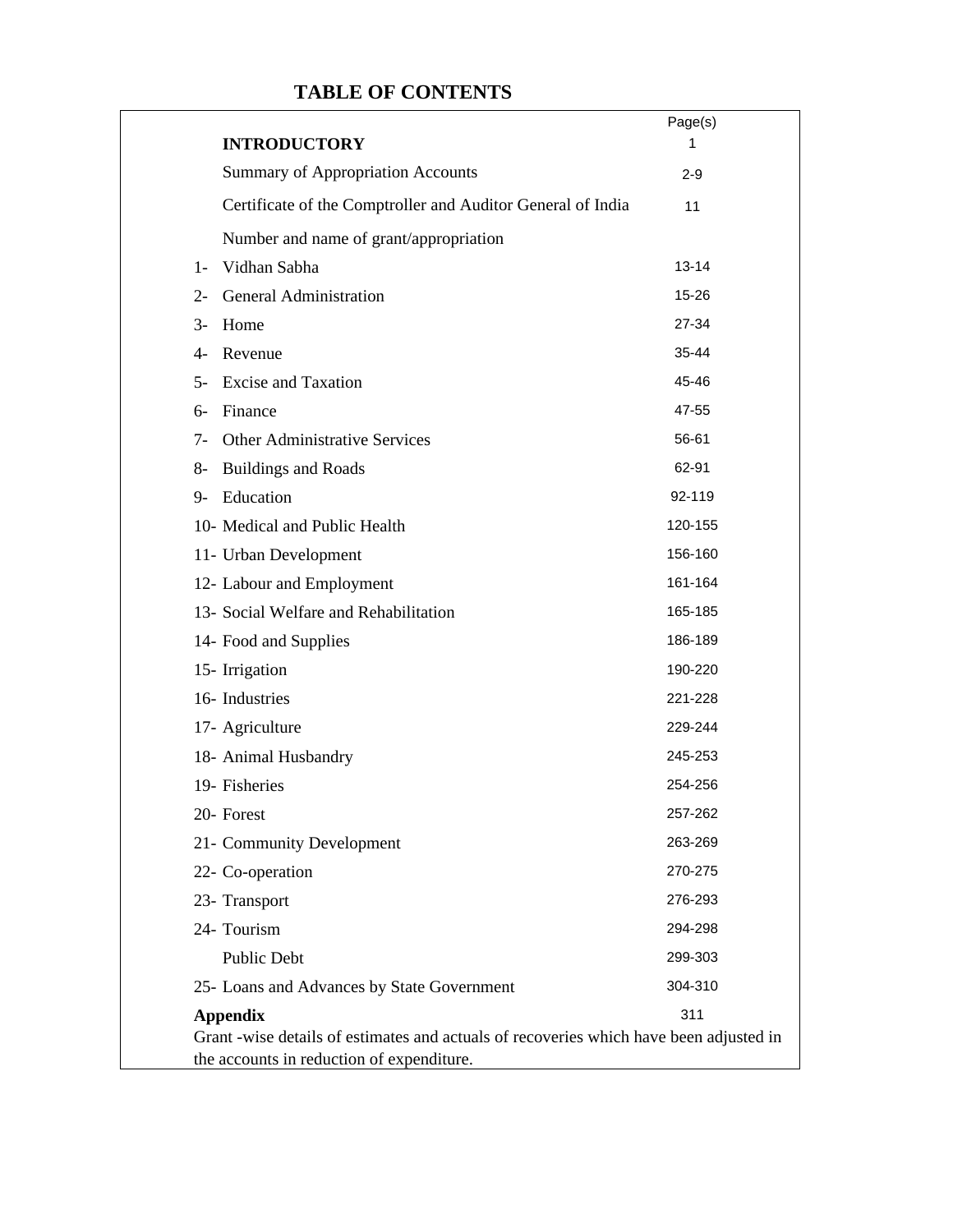This compilation containing the Appropriation Accounts of the Government of Haryana for the year 2007 - 2008 presents the accounts of sums expended in the year ended 31 March 2008 , compared with the sums specified in the schedules appended to the Appropriation Acts passed under the Articles 204 and 205 of the Constitution of India.

In these Accounts-

'O' stands for original grant or appropriation.

'S' stands for supplementary grant or appropriation.

'R' stands for reappropriations, withdrawls or surrenders sactioned by a competent authority.

*Charged* appropriation and expenditure are shown in*italics.*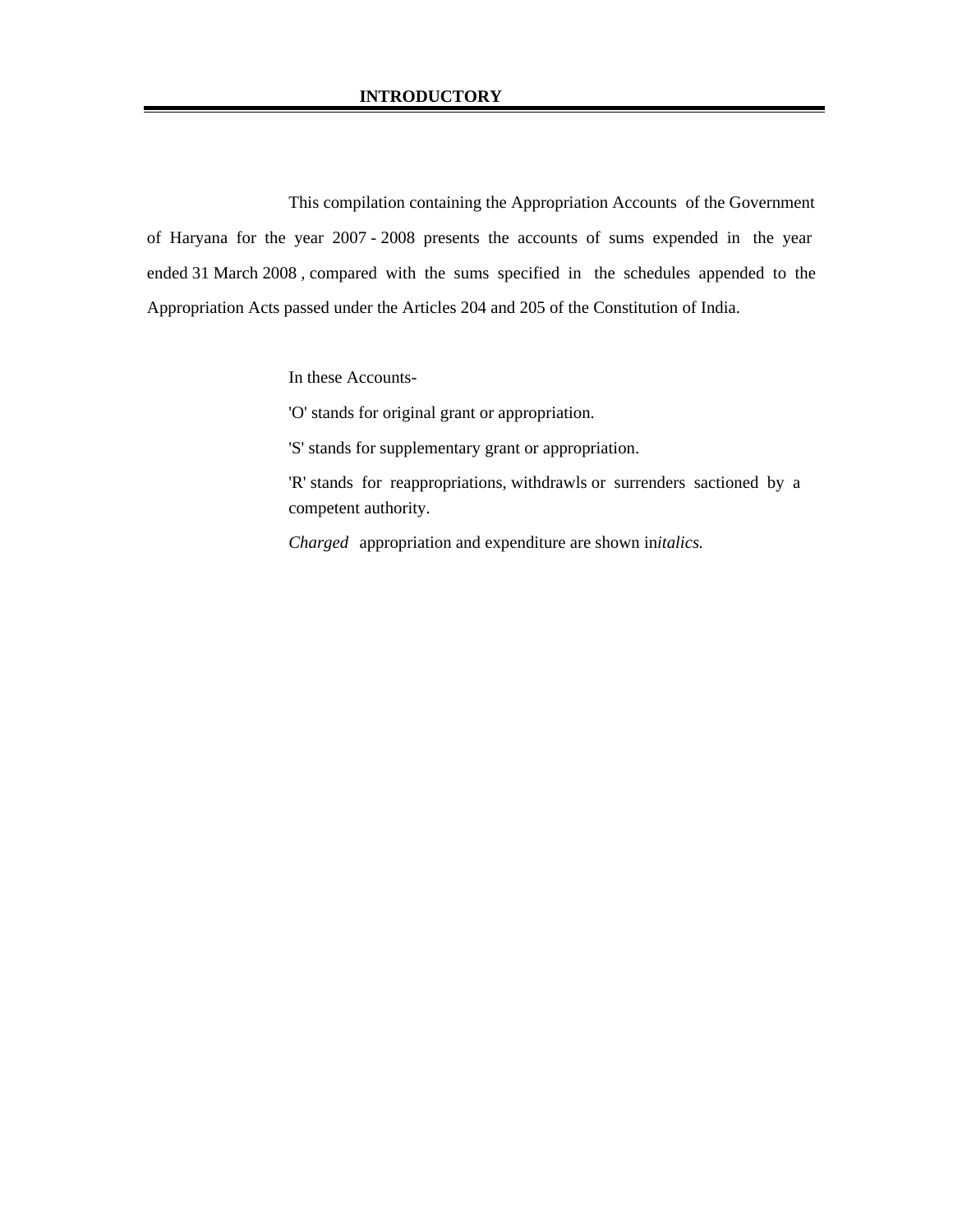|                                              |                |                                  | <b>Summary of Appropriation</b> |
|----------------------------------------------|----------------|----------------------------------|---------------------------------|
| Number and name of grant<br>or appropriation |                | Amount of grant or appropriation |                                 |
|                                              | Revenue        | Capital                          | Revenue                         |
| $\mathbf{1}$                                 | $\overline{2}$ | $\overline{3}$                   | $\overline{4}$                  |
|                                              |                | (In thousands of rupees)         |                                 |
| Vidhan Sabha-<br>1.                          |                |                                  |                                 |
| Voted                                        | 15,10,83       |                                  | 14,55,90                        |
| Charged                                      | 15,84          |                                  | 13,83                           |
| 2. General Administration-                   |                |                                  |                                 |
| Voted                                        | 2,74,43,94     | $\ddot{\phantom{0}}$             | 2,37,86,36                      |
| Charged                                      | 6,32,33        |                                  | 6,22,58                         |
| 3. Home-                                     |                |                                  |                                 |
| Voted                                        | 9,12,19,64     | 40,00,00                         | 9,11,38,59                      |
| Charged                                      | 15,48,87       |                                  | 16,50,21                        |
| 4. Revenue-                                  |                |                                  |                                 |
| Voted                                        | 3,94,09,27     |                                  | 3,83,35,34                      |
| Charged                                      |                |                                  |                                 |
| 5. Excise and Taxation-                      |                |                                  |                                 |
| Voted                                        | 67, 33, 72     | $\ddotsc$                        | 65,89,01                        |
| Charged                                      |                |                                  |                                 |
| 6. Finance-                                  |                |                                  |                                 |
| Voted                                        | 13,46,33,48    | $\ddot{\phantom{0}}\cdot$        | 13,24,19,20                     |
| Charged                                      | 25,55,16,77    | $\ddot{\phantom{0}}$             | 23,95,73,99                     |
| 7. Other Administrative Services-            |                |                                  |                                 |
| Voted                                        | 49,00,64       | 3,00                             | 47,77,26                        |
| Charged                                      | 5,37,00        | $\ddot{\phantom{0}}$             | 86,86                           |
| 8. Buildings and Roads-                      |                |                                  |                                 |
| Voted                                        | 6,14,39,48     | 6,98,68,83                       | 6,58,90,30                      |
| Charged                                      | 10,00          | 2,00,00                          | 24                              |
| 9. Education-                                |                |                                  |                                 |
| Voted                                        | 29,76,60,81    |                                  | 27,53,44,40                     |
| Charged                                      | 5              |                                  |                                 |
| 10 . Medical and Public Health-              |                |                                  |                                 |
| Voted                                        | 10,43,94,83    | 7,21,74,00                       | 10,98,21,84                     |
| Charged                                      | 16,60          |                                  | 12,85                           |
| 11 . Urban Development-                      |                |                                  |                                 |
| Voted                                        | 3,82,31,59     |                                  | 3,70,88,57                      |
| Charged                                      |                |                                  |                                 |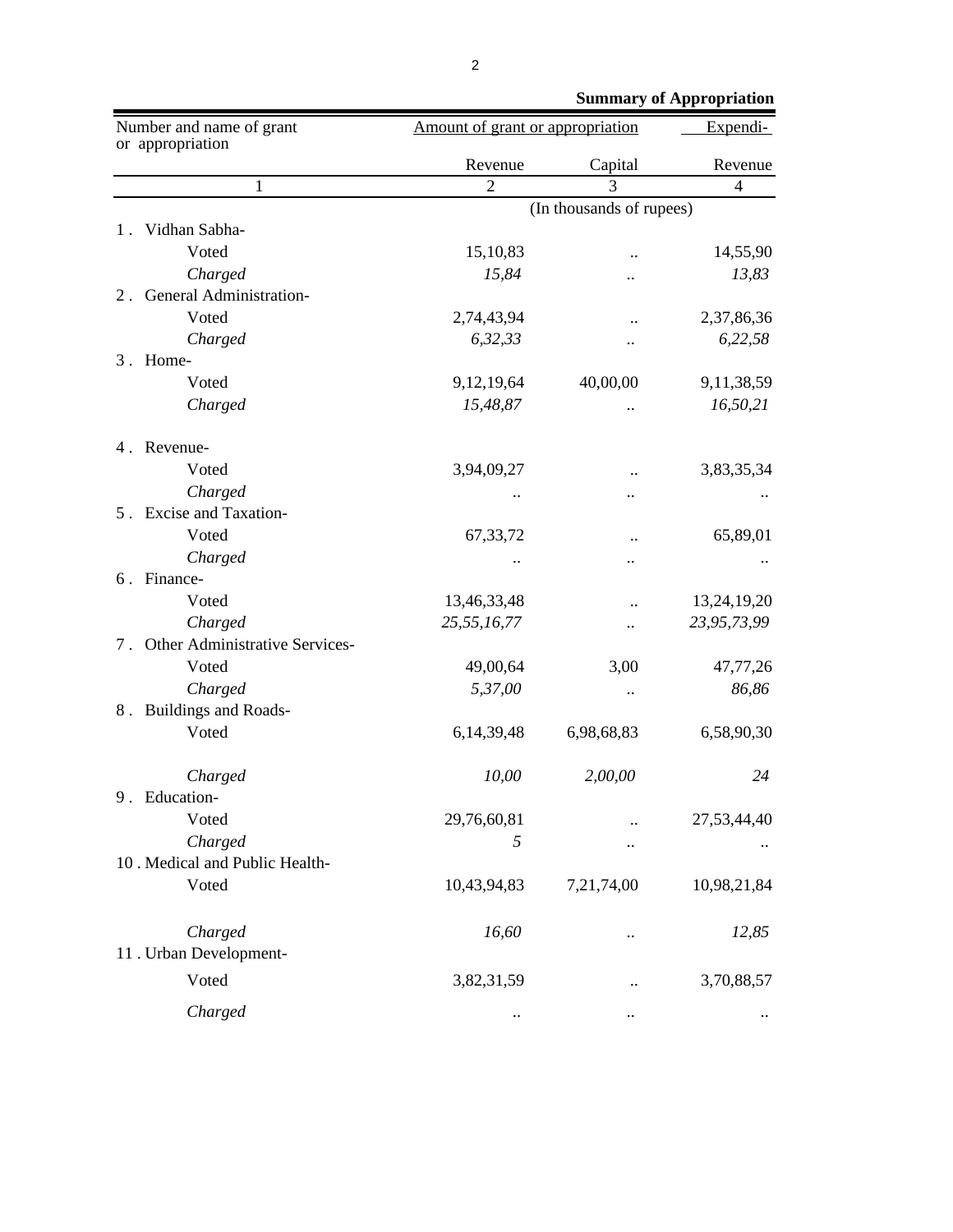| <b>Accounts</b> |
|-----------------|
|-----------------|

| ture                     |                        | Saving               | Excess                      |                   |  |  |  |
|--------------------------|------------------------|----------------------|-----------------------------|-------------------|--|--|--|
|                          |                        |                      | (Actual excess in rupees)   |                   |  |  |  |
| Capital                  | Revenue                | Capital              | Revenue                     | Capital           |  |  |  |
| $\overline{5}$           | $\sqrt{6}$             | $\overline{7}$       | $\overline{8}$              | 9                 |  |  |  |
| (In thousands of rupees) |                        |                      |                             |                   |  |  |  |
|                          | 54,93                  |                      |                             |                   |  |  |  |
|                          | 2,01                   |                      |                             |                   |  |  |  |
|                          |                        |                      |                             |                   |  |  |  |
|                          | 36,57,58               |                      |                             |                   |  |  |  |
|                          | 9,75                   |                      |                             |                   |  |  |  |
|                          |                        |                      |                             |                   |  |  |  |
| 35,21,69                 | 81,05                  | 4,78,31              |                             |                   |  |  |  |
|                          |                        |                      | 1,01,34<br>(1, 01, 33, 920) |                   |  |  |  |
|                          |                        |                      |                             |                   |  |  |  |
|                          | 10,73,93               |                      |                             |                   |  |  |  |
|                          |                        |                      |                             |                   |  |  |  |
|                          |                        |                      |                             |                   |  |  |  |
|                          | 1,44,71                |                      |                             |                   |  |  |  |
|                          |                        |                      |                             |                   |  |  |  |
|                          |                        |                      |                             |                   |  |  |  |
|                          | 22,14,28<br>1,59,42,78 |                      |                             |                   |  |  |  |
|                          |                        |                      |                             |                   |  |  |  |
| 3,00                     | 1,23,38                |                      |                             |                   |  |  |  |
| $\ldots$                 | 4,50,14                |                      |                             |                   |  |  |  |
|                          |                        |                      |                             |                   |  |  |  |
| 7,49,80,04               |                        | $\ddotsc$            | 44,50,82                    | 51,11,21          |  |  |  |
|                          |                        |                      | (44, 50, 81, 816)           | (51, 11, 21, 349) |  |  |  |
| 93,82                    | 9,76                   | 1,06,18              |                             |                   |  |  |  |
|                          | 2,23,16,41             |                      |                             |                   |  |  |  |
|                          | 5                      |                      |                             |                   |  |  |  |
| $\ddot{\phantom{0}}$     |                        |                      |                             |                   |  |  |  |
| 6,83,67,85               | $\ddot{\phantom{0}}$   | 38,06,15             | 54,27,01                    |                   |  |  |  |
|                          |                        |                      | (54,27,01,578)              |                   |  |  |  |
| $\ddot{\phantom{0}}$     | 3,75                   |                      |                             |                   |  |  |  |
|                          |                        |                      |                             |                   |  |  |  |
|                          | 11,43,02               | $\ddot{\phantom{0}}$ |                             |                   |  |  |  |
|                          | $\ddot{\phantom{0}}$   | $\ddotsc$            | $\ddot{\phantom{0}}$        |                   |  |  |  |
|                          |                        |                      |                             |                   |  |  |  |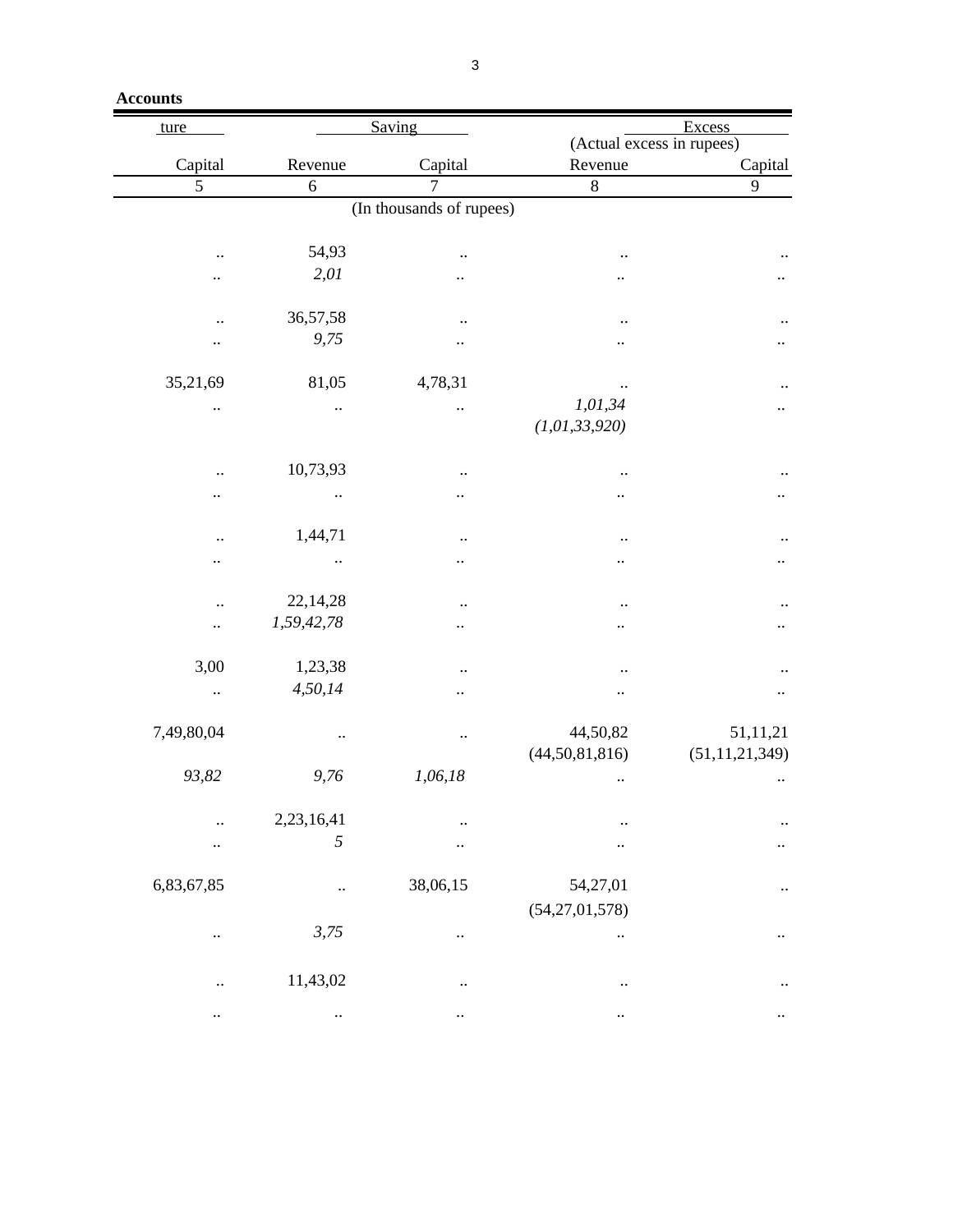| Number and name of grant                | Amount of grant or appropriation | Expendi-                 |                |
|-----------------------------------------|----------------------------------|--------------------------|----------------|
| or appropriation                        |                                  |                          |                |
|                                         | Revenue                          | Capital                  | Revenue        |
| $\mathbf{1}$                            | $\overline{2}$                   | 3                        | $\overline{4}$ |
|                                         |                                  | (In thousands of rupees) |                |
| 12. Labour and Employment-              |                                  |                          |                |
| Voted                                   | 1,13,20,42                       | 18,00,00                 | 1,05,44,09     |
| Charged                                 |                                  |                          |                |
| 13 . Social Welfare and Rehabilitation- |                                  |                          |                |
| Voted                                   | 11,49,96,51                      | 6,99,00                  | 11, 12, 57, 50 |
| Charged                                 |                                  |                          |                |
| 14 . Food and Supplies-                 |                                  |                          |                |
| Voted                                   | 37,21,00                         | 16,22,81,73              | 36,91,51       |
| Charged                                 |                                  |                          |                |
| 15 . Irrigation-                        |                                  |                          |                |
| Voted                                   | 33,99,93,00                      | 14,03,90,00              | 32, 21, 41, 26 |
| Charged                                 | 2,34,00                          | 57,00,00                 | 2,08,50        |
| 16. Industries-                         |                                  |                          |                |
| Voted                                   | 1,02,63,55                       | 66, 31, 20               | 83,56,44       |
| Charged                                 | 40                               |                          |                |
| 17. Agriculture-                        |                                  |                          |                |
| Voted                                   | 4,63,02,28                       |                          | 3,76,13,40     |
| Charged                                 | 25,00                            |                          | 55             |
| 18. Animal Husbandry-                   |                                  |                          |                |
| Voted                                   | 1,67,30,62                       |                          | 1,64,76,91     |
| Charged                                 | 6,00                             |                          | 5,44           |
| 19 . Fisheries-                         |                                  |                          |                |
| Voted                                   | 16,80,80                         |                          | 14,62,94       |
| Charged                                 |                                  |                          |                |
| 20 . Forest-                            |                                  |                          |                |
| Voted                                   | 1,59,70,06                       |                          | 1,57,78,16     |
| Charged                                 | 70,00                            |                          | 45,14          |
| 21 . Community Development-             |                                  |                          |                |
| Voted                                   | 9,12,56,19                       |                          | 9,08,76,47     |
| Charged                                 | 5,10                             |                          | 1,00           |
| 22. Co-operation-                       |                                  |                          |                |
| Voted                                   | 5,83,29,10                       | 25,32,49                 | 4,29,97,92     |
| Charged                                 | 1,00                             |                          |                |
| 23 . Transport-                         |                                  |                          |                |
| Voted                                   | 7,51,08,75                       | 1,34,26,00               | 7,38,90,21     |
| Charged                                 | 10                               |                          |                |

 **Summary of Appropriation**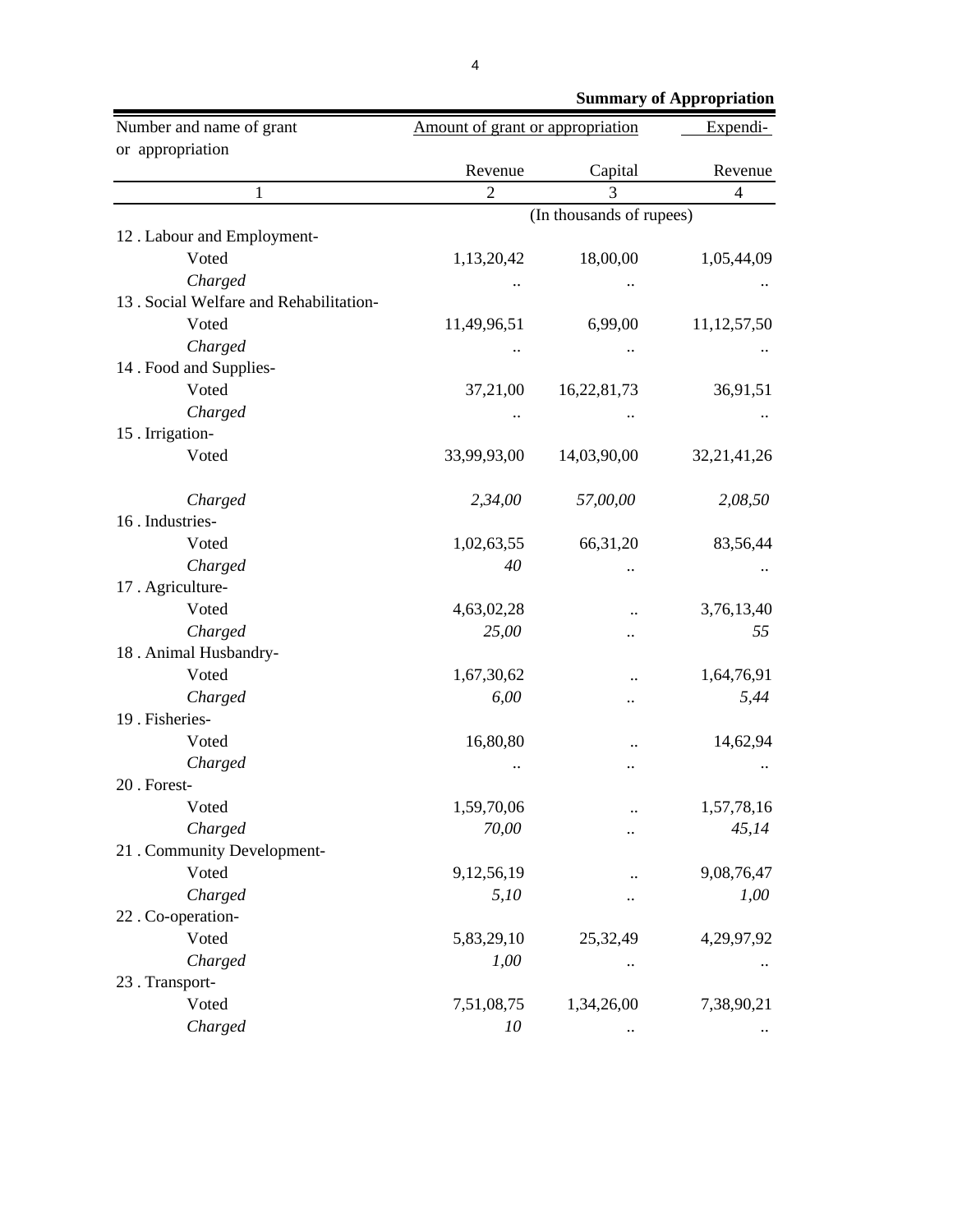**Accounts - Contd.**

| ture                 |            | Saving                   |                      | Excess                    |
|----------------------|------------|--------------------------|----------------------|---------------------------|
|                      |            |                          |                      | (Actual excess in rupees) |
| Capital              | Revenue    | Capital                  | Revenue              | Capital                   |
| 5                    | 6          | $\overline{7}$           | $8\,$                | 9                         |
|                      |            | (In thousands of rupees) |                      |                           |
| 17,90,00             | 7,76,33    | 10,00                    |                      |                           |
|                      |            |                          |                      |                           |
|                      |            |                          |                      |                           |
| 4,98,00              | 37,39,01   | 2,01,00                  |                      |                           |
| $\ddot{\phantom{0}}$ |            |                          |                      |                           |
| 14,21,18,64          | 29,49      | 2,01,63,09               |                      |                           |
|                      |            |                          |                      |                           |
|                      |            |                          |                      |                           |
| 16,82,62,23          | 1,78,51,74 |                          | $\ddot{\phantom{0}}$ | 2,78,72,23                |
|                      |            |                          |                      | (2,78,72,22,585)          |
| 53,72,11             | 25,50      | 3,27,89                  |                      |                           |
| 65,76,20             | 19,07,11   | 55,00                    |                      |                           |
|                      | 40         |                          |                      |                           |
|                      |            |                          |                      |                           |
|                      | 86,88,88   |                          |                      |                           |
|                      | 24,45      |                          |                      |                           |
| $\ddot{\phantom{0}}$ | 2,53,71    |                          |                      |                           |
|                      | 56         |                          |                      |                           |
|                      |            |                          |                      |                           |
|                      | 2,17,86    |                          |                      |                           |
|                      |            |                          |                      |                           |
|                      | 1,91,90    |                          |                      |                           |
|                      | 24,86      |                          |                      |                           |
|                      |            |                          |                      |                           |
|                      | 3,79,72    |                          |                      |                           |
|                      | 4,10       |                          |                      |                           |
| 19,55,72             | 1,53,31,18 | 5,76,77                  |                      |                           |
|                      | 1,00       | $\ddot{\phantom{0}}$     |                      |                           |
|                      |            |                          |                      |                           |
| 1,32,83,50           | 12,18,54   | 1,42,50                  |                      |                           |
|                      | $10\,$     |                          |                      |                           |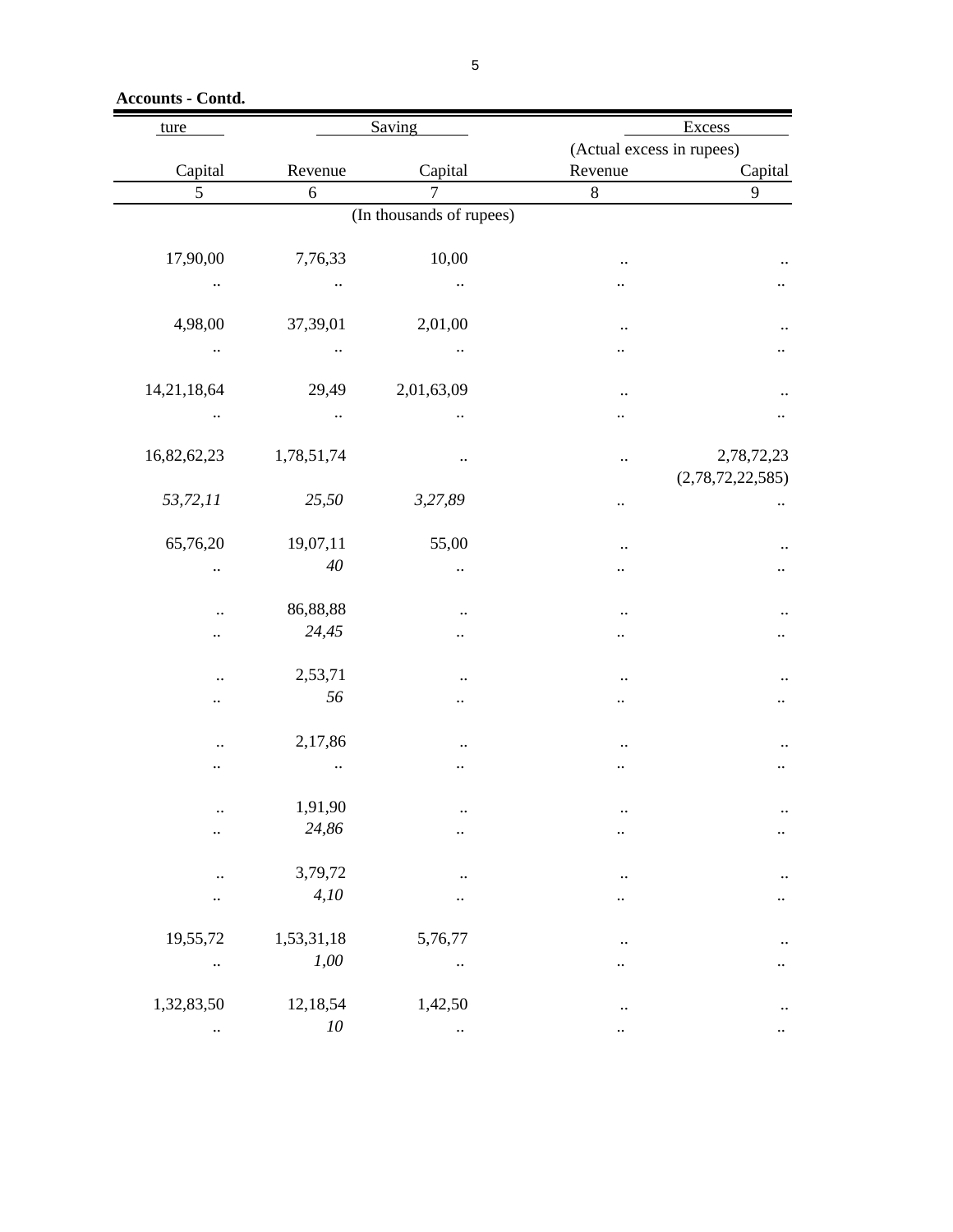|                                  | <b>Summary of Appropriation</b>  |                          |                |
|----------------------------------|----------------------------------|--------------------------|----------------|
| Number and name of grant         | Amount of grant or appropriation |                          | Expendi-       |
| or appropriation                 |                                  |                          |                |
|                                  | Revenue                          | Capital                  | Revenue        |
| 1                                | $\overline{2}$                   | 3                        | 4              |
|                                  |                                  | (In thousands of rupees) |                |
| 24 . Tourism-                    |                                  |                          |                |
| Voted                            | 1,84,69                          | 15,00,00                 | 1,08,21        |
|                                  |                                  |                          |                |
| Charged                          |                                  |                          |                |
| Public Debt-                     |                                  |                          |                |
| Charged                          |                                  | 22, 16, 08, 91           |                |
| 25 . Loans and Advances by State |                                  |                          |                |
| Voted                            |                                  | 2,98,06,55               |                |
| Charged                          |                                  |                          |                |
| Total                            |                                  |                          |                |
| Voted                            | 1,59,34,35,20                    | 50, 51, 12, 80           | 1,52,18,41,79  |
|                                  |                                  |                          |                |
| Charged                          | 25,86,19,06                      | 22,75,08,91              | 24, 22, 21, 19 |
|                                  |                                  |                          |                |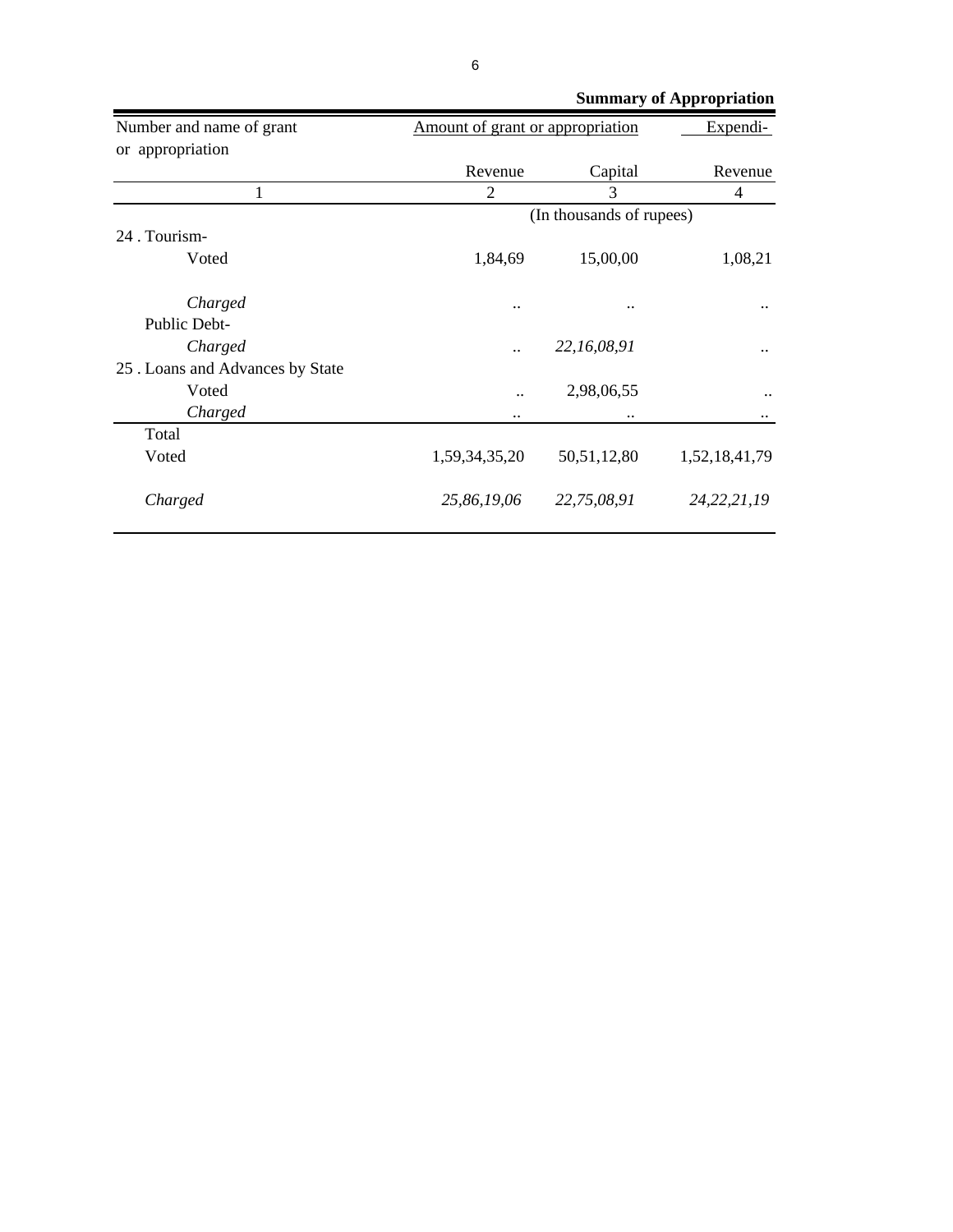**Accounts - Contd.**

| ture                                                     |               | Saving                   |                        | Excess                    |
|----------------------------------------------------------|---------------|--------------------------|------------------------|---------------------------|
|                                                          |               |                          |                        | (Actual excess in rupees) |
| Capital                                                  | Revenue       | Capital                  | Revenue                | Capital                   |
| 5                                                        | 6             | 7                        | 8                      | 9                         |
|                                                          |               | (In thousands of rupees) |                        |                           |
|                                                          |               |                          |                        |                           |
| 15,09,86                                                 | 76,48         |                          | $\ddot{\phantom{0}}$   | 9,86                      |
|                                                          |               |                          |                        | (9,86,534)                |
| $\ddot{\phantom{0}}\phantom{0}\bullet\phantom{0}\bullet$ | $\ddotsc$     | $\ddotsc$                |                        |                           |
|                                                          |               |                          |                        |                           |
| 8,40,91,76                                               |               | 13,75,17,15              |                        |                           |
|                                                          |               |                          |                        |                           |
| 2,85,85,23                                               |               | 12,21,32                 | $\ddot{\phantom{a}}$ . | $\ddot{\phantom{0}}$      |
| $\ddotsc$                                                | $\ddotsc$     |                          | $\ddotsc$              |                           |
|                                                          |               |                          |                        |                           |
| 51,14,51,96                                              | 8, 14, 71, 24 | 2,66,54,14               | 98,77,83               | 3,29,93,30                |
|                                                          |               |                          | (98, 77, 83, 394)      | (3,29,93,30,468)          |
| 8,95,57,69                                               | 1,64,99,21    | 13,79,51,22              | 1,01,34                |                           |
|                                                          |               |                          | (1,01,33,920)          |                           |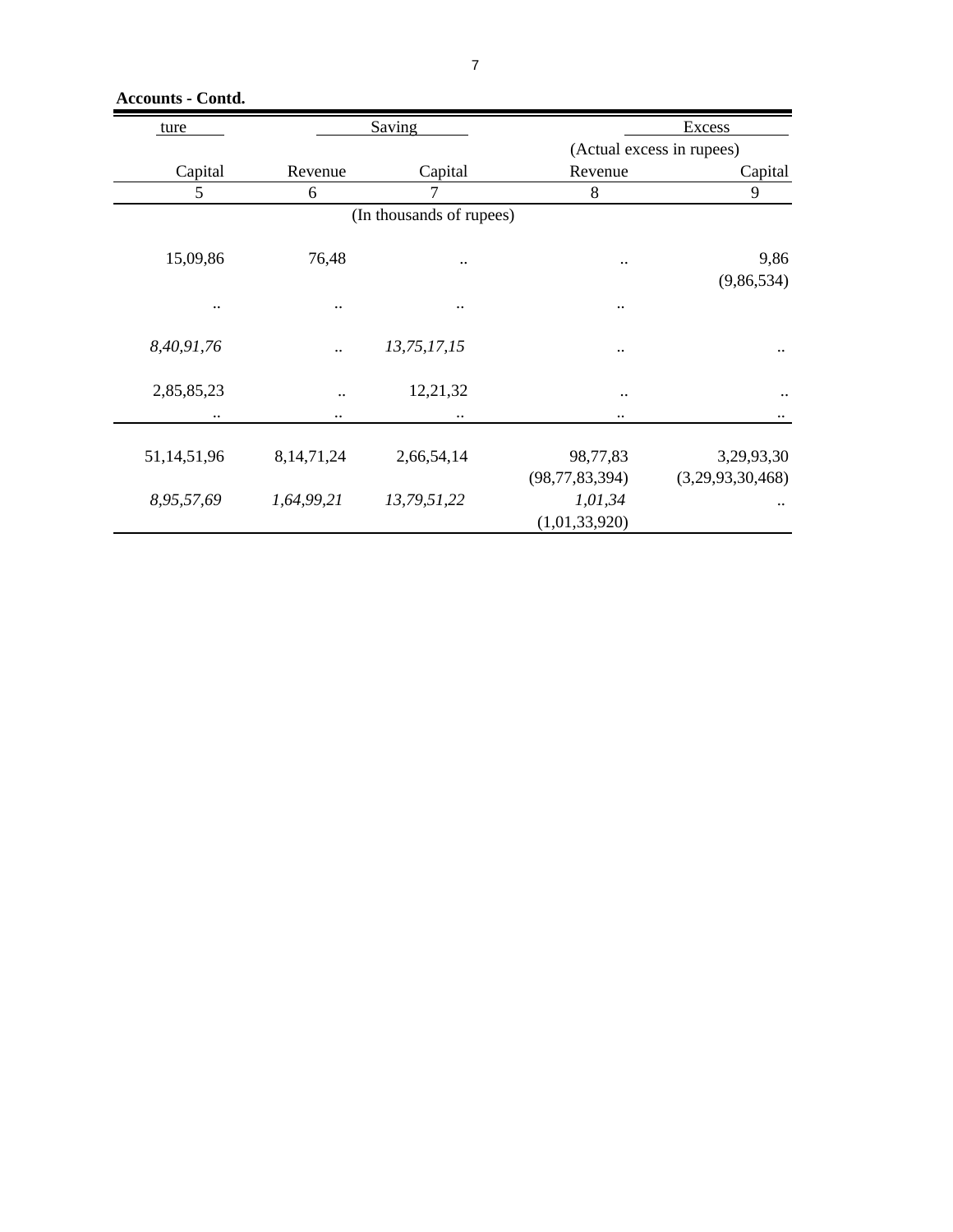No advance was drawn out of the Contingency Fund during 2007-2008 The excess over the following voted grants require regularisation:-

## **Revenue Portion**

08-Buildings and Roads

10-Medical and Public Health

## **Capital Portion**

08-Buildings and Roads

15-Irrigation

24-Tourism

The excesses over the following charged appropriations requires regularisation:-

#### **Revenue Portion**

03-Home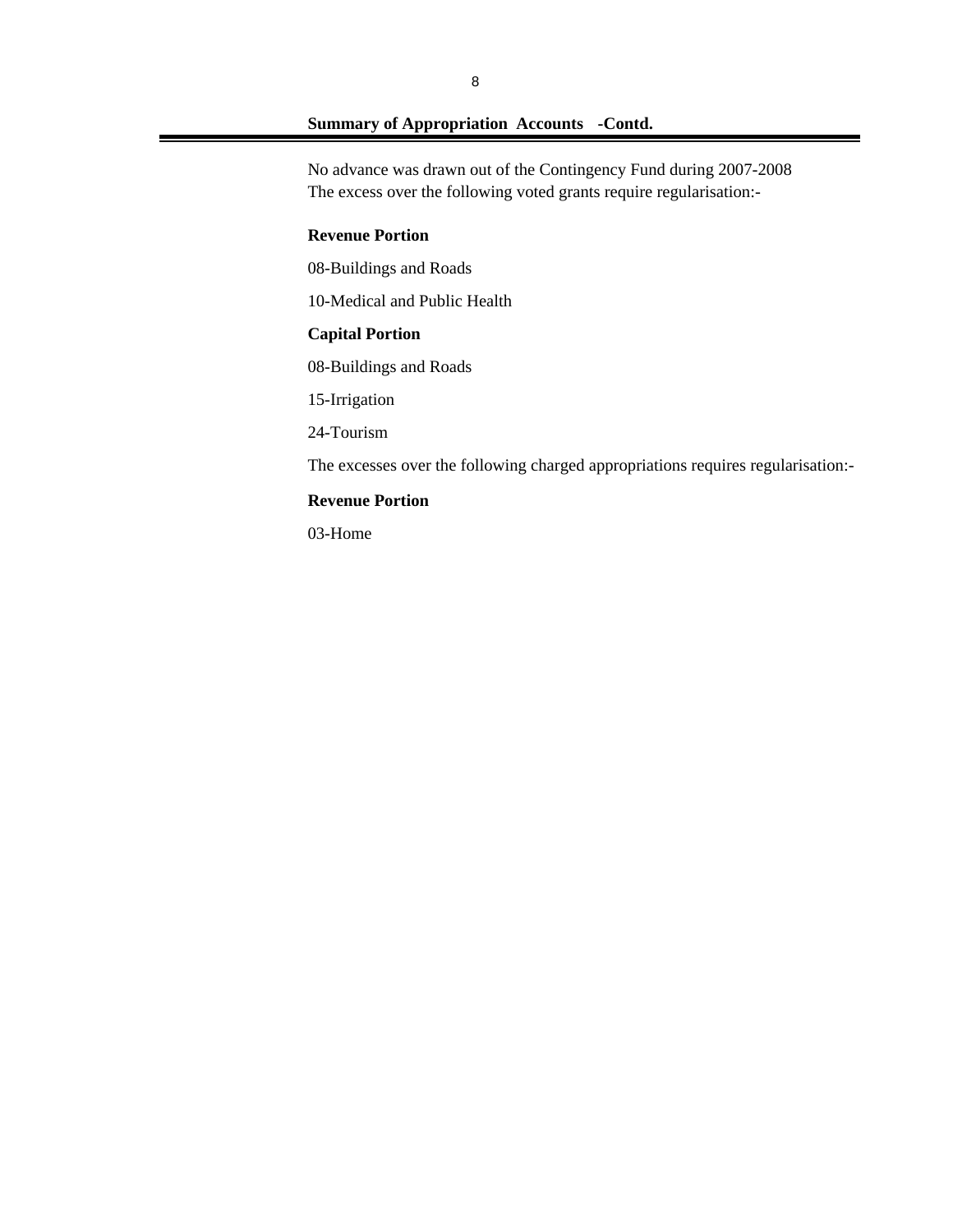#### **Summary of Appropriation Accounts-Concld.**

the expenditure figures shown against them do not include recoveries adjusted in the accounts in reduction of expenditure. The net expenditure figures are shown in the Finance Accounts. As the grants and appropriations are for gross amounts required for expenditure,

Accounts for 2007-2008 and that shown in the Finance Accounts for the year is indicated below:- The reconciliation between the total expenditure according to the Appropriation

|                                                                                         | <i>Charged</i> |                          | Voted         |                |
|-----------------------------------------------------------------------------------------|----------------|--------------------------|---------------|----------------|
|                                                                                         | Revenue        | Capital                  | Revenue       | Capital        |
|                                                                                         |                | (In thousand of rupees.) |               |                |
| Total expenditure according to<br><b>Appropriation Accounts</b>                         | 24, 22, 21, 19 | 8,95,57,69               | 1,52,18,41,79 | 51,14,51,96    |
| Deduct:<br>Total of recoveries                                                          | $\ddotsc$      | $\ddot{\phantom{0}}$     | 1,13,75,60    | 14, 57, 50, 54 |
| Net Total expenditure as shown<br>in Statement No. 10 of the<br><b>Finance Accounts</b> | 24, 22, 21, 19 | 8,95,57,69               | 1,51,04,66,19 | 36,57,01,42    |

The details of the recoveries referred to above are given in Appendix.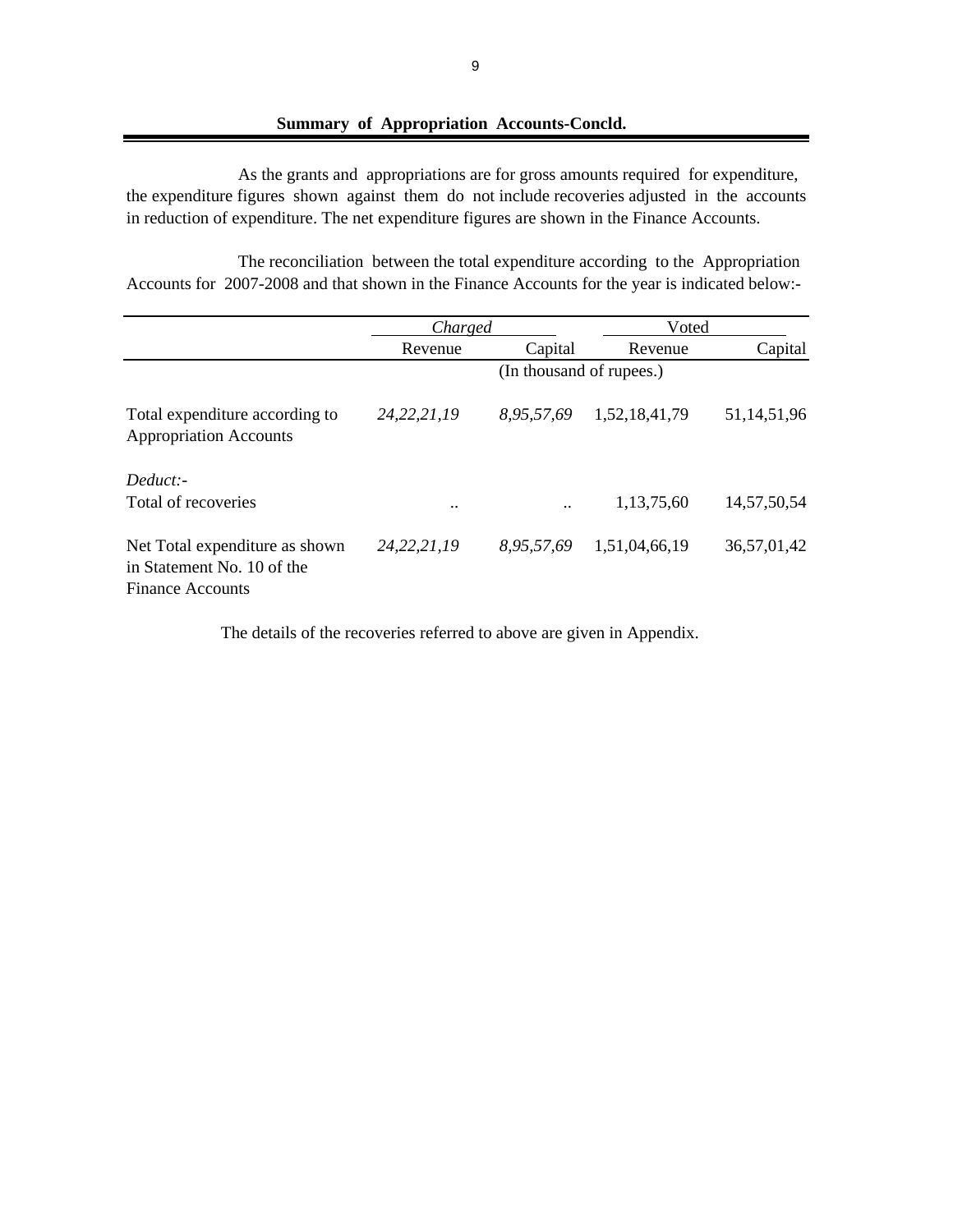#### **Certificate of the Comptroller and Auditor General of India**

The Appropriation Accounts have been prepared and examined under my direction in accordance with the requirements of the Comptroller and Auditor General's (Duties, Powers and Conditions of Service) Act, 1971. On the basis of the information and explanations that my officers required and have obtained, I certify that these accounts are correct, subject to the observations in my Report(s) on the accounts of the Government of Haryana being presented separately for the year ended 31<sup>st</sup> March 2008.

**New Delhi, (VINOD RAI) The……………… Comptroller and Auditor General of India**

**STATE**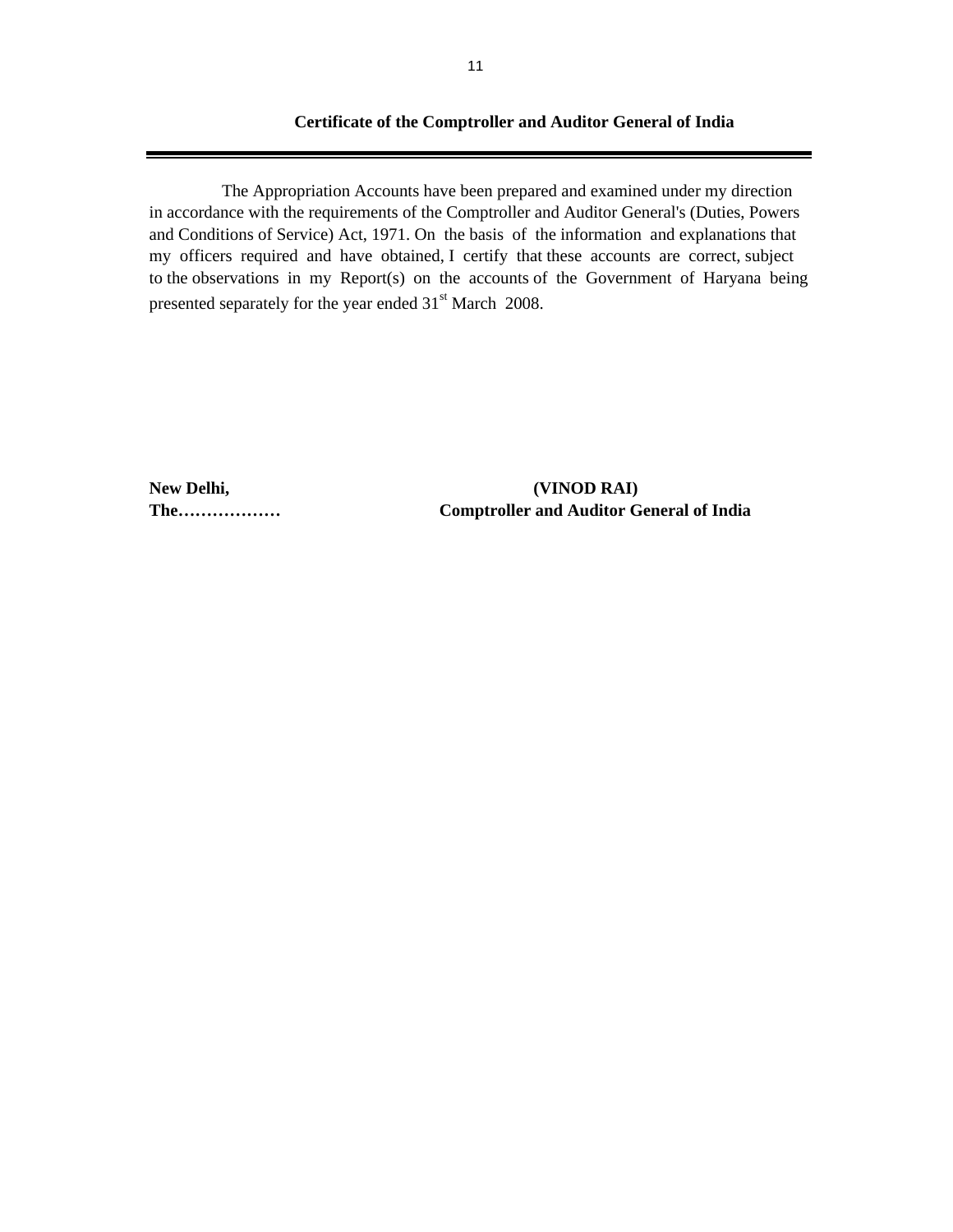| ۰. | ٠             |
|----|---------------|
|    | ۰.<br>×<br>۰, |

| Grant No. 1 - Vidhan Sabha                           |           |                                             |                                    |          |  |
|------------------------------------------------------|-----------|---------------------------------------------|------------------------------------|----------|--|
|                                                      |           | Total grant or<br>appropriation expenditure | Actual<br>(In thousands of rupees) | Saving - |  |
| <b>Revenue:</b>                                      |           |                                             |                                    |          |  |
| Major Head-                                          |           |                                             |                                    |          |  |
| 2011 - Parliament/State/Union Territory Legislatures |           |                                             |                                    |          |  |
| Voted -                                              |           |                                             |                                    |          |  |
| Original                                             | 14,79,69  |                                             |                                    |          |  |
|                                                      |           |                                             |                                    |          |  |
| Supplementary                                        | 31,14     | 15,10,83                                    | 14,55,90                           | $-54,93$ |  |
| Amount surrendered during the year                   |           |                                             |                                    |          |  |
| (March 2008)                                         |           |                                             |                                    |          |  |
| Charged -                                            |           |                                             |                                    | 34,12    |  |
| Original                                             | 15,84     |                                             |                                    |          |  |
|                                                      |           | 15,84                                       | 13,83                              | $-2,01$  |  |
| Supplementary                                        | $\ddotsc$ |                                             |                                    |          |  |
| Amount surrendered during the year                   |           |                                             |                                    |          |  |
| (March 2008)                                         |           |                                             |                                    | 3,30     |  |
| Notes and comments :-                                |           |                                             |                                    |          |  |

1. Of the ultimate saving of Rs. 54.93 lakhs, Rs. 20.81 lakhs remained unsurrendered.

 2. In view of overall saving of Rs. 54.93 lakhs, the supplementary grant of Rs. 31.14 lakhs obtained in March 2008 proved unrealistic as the actual expenditure did not come up even to the original provision.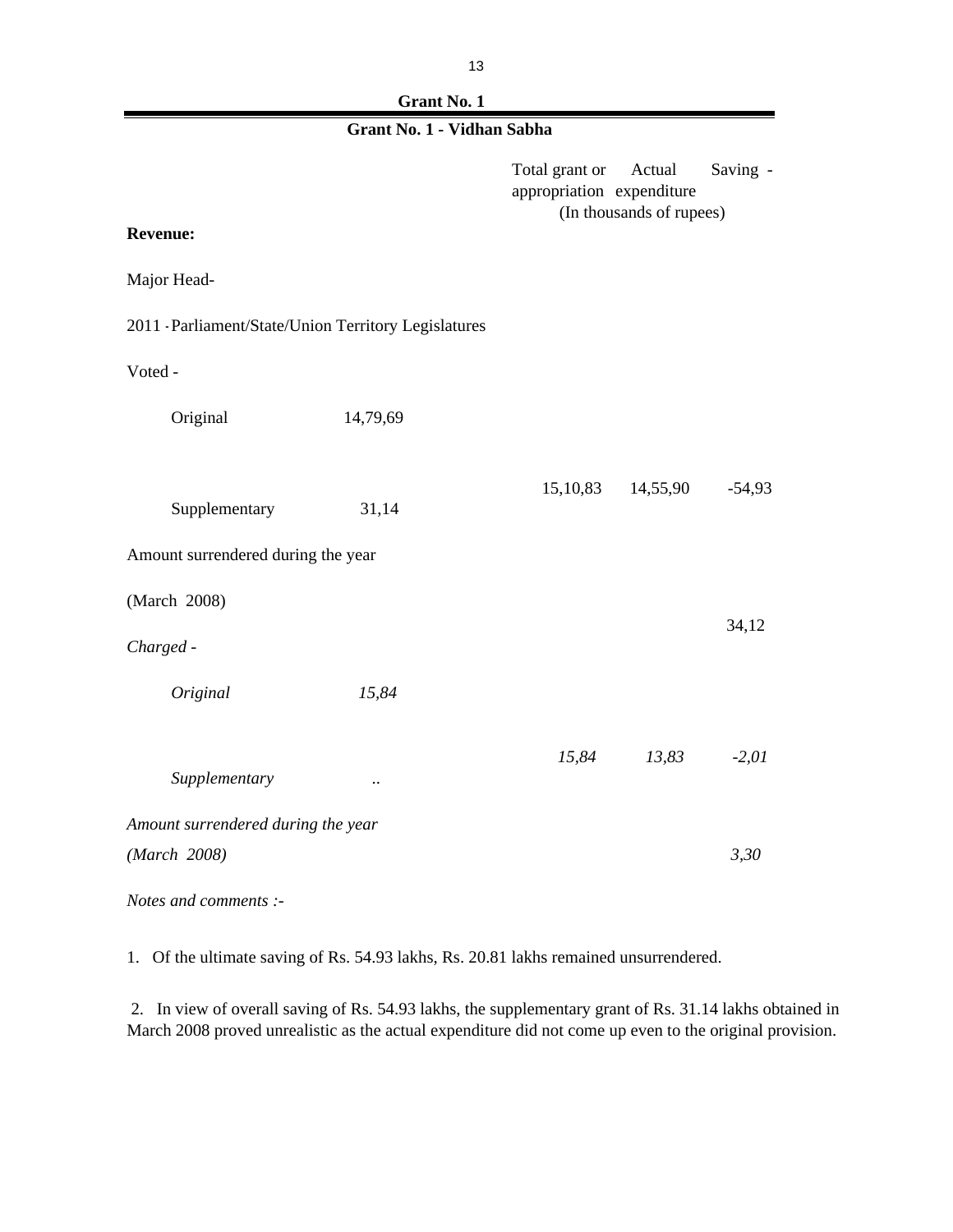|        |                                     | Grant No. 1 - Concld. |                                             |                                |          |
|--------|-------------------------------------|-----------------------|---------------------------------------------|--------------------------------|----------|
| 3.     | Saving occurred mainly under:-      |                       |                                             |                                |          |
|        | Head                                |                       | Total grant or<br>appropriation expenditure | Actual<br>(In lakhs of rupees) | Saving - |
| $02 -$ | State/Union Territory Legislatures- |                       |                                             |                                |          |
|        | 103- Legislative Secretariat-       |                       |                                             |                                |          |
| 99-    | Establishment-                      |                       |                                             |                                |          |
| 98-    | <b>Establishment Expenses-</b>      |                       |                                             |                                |          |
|        | O                                   | 13, 13.57             |                                             |                                |          |
|        | S                                   | 18.04                 | 12,93.97                                    | 12,93.97                       |          |
|        | $\mathbf R$                         | $-37.64$              |                                             |                                |          |

Augmentation of provision through supplementary estimates of Rs. 18.04 lakhs on account of meeting the expenditure on dearness allowance proved unrealistic in view of the surrender of Rs. 37.64 lakhs through reappropriation due to less expenditure incurred on renovation of Haryana Vidhan Sabha Secretariat (Rs. 34.92 lakhs), less touring by chair persons/Members of various committees (Rs. 14.78 lakhs) and appointment of MLAs as Minister/Chief Parliamentary Secretaries/Parliamentary Secretaries partly offset by excess expenditure on medical claims (Rs.8.72 lakhs), motor vehicles (Rs. 4.50 lakhs) and dearness allowance (Rs. 3.18 lakhs)

98- Chief Parliamentary Secretary/Parliamentary Secretaries-

| $\overline{O}$ | 37.12    |       |       |          |
|----------------|----------|-------|-------|----------|
| <sub>S</sub>   | 13.10    | 37.75 | 21.60 | $-16.15$ |
| R              | $-12.47$ |       |       |          |

Augmentation of provision through supplementary estimates of Rs. 13.10 lakhs on account of meeting the expenditure on salary and travelling expenses of Chief Parliamentary Secretary and Parliamentary Secretaries proved injudicious as the actual expenditure did not come up even to the original provision. Further reduction in provision through reappropriation due to less payment of income tax (Rs. 10.64 lakhs) and less touring by Chief Parliamentary Secretary/Parliamentary Secretaries (Rs. 1.83 lakhs).

Saving of Rs. 16.15 lakhs was due to less availing of perquisites by the Chief Parliamentary Secretary/Parliamentary Secretaries.

#### *Charged Appropriation*

4. Against the available saving of Rs. 2.01 lakhs, Rs. 3.30 lakhs was surrendered on 31st March 2008.

 $\frac{1}{2}$  , and the set of the set of the set of the set of the set of the set of the set of the set of the set of the set of the set of the set of the set of the set of the set of the set of the set of the set of the set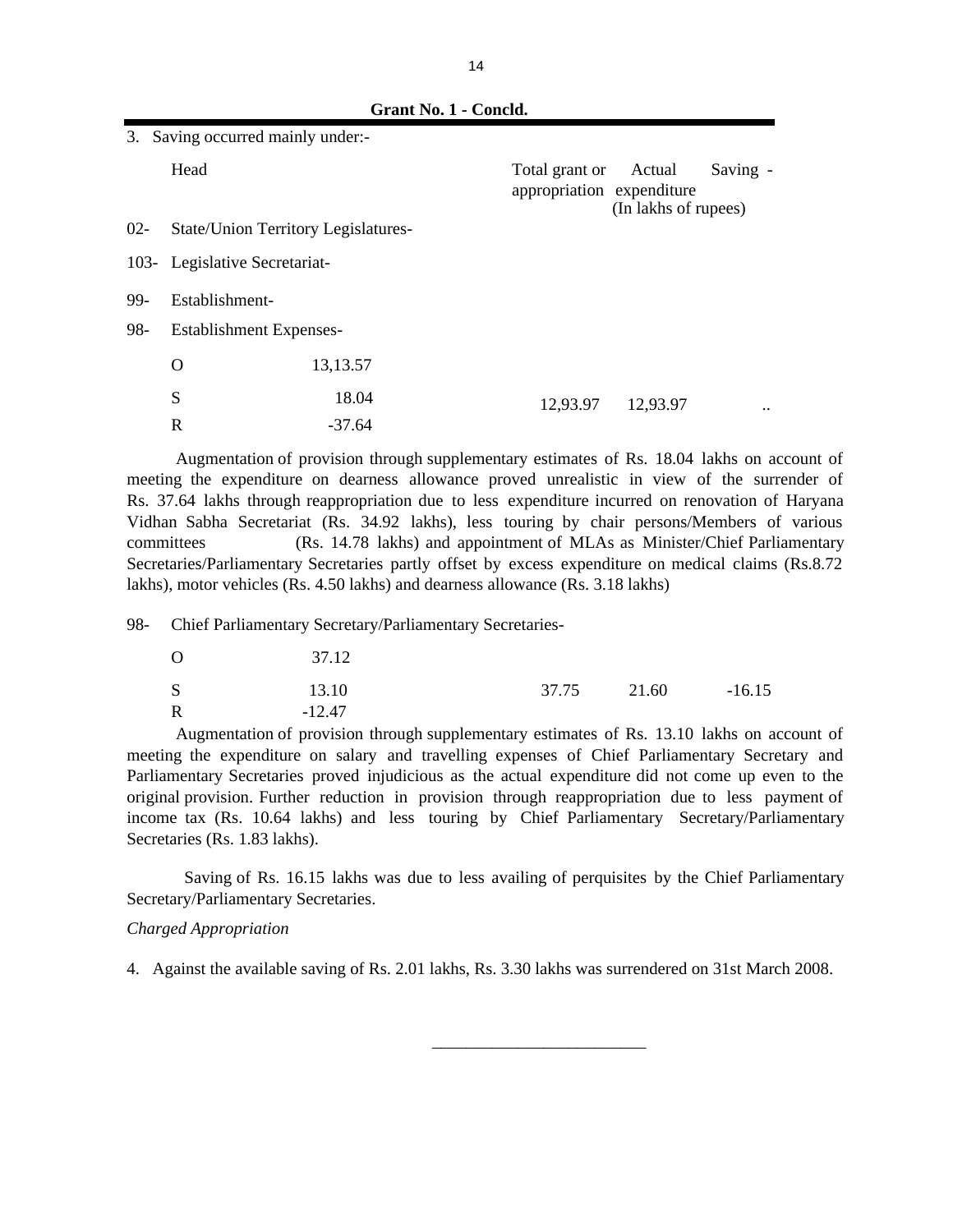| <b>Grant No. 2</b> |
|--------------------|
|--------------------|

# **Grant No. 2 - General Administration**

Total grant or Actual Saving appropriation expenditure (In thousands of rupees)

#### **Revenue:**

Major Heads-

- 2012 President, Vice President /Governor, Administrator of Union Territories
- 2013 Council of Ministers
- 2015 Elections
- 2051 Public Service Commission
- 2052 Secretariat-General Services
- 2053 District Administration
- 2220 Information and Publicity
- 2251 Secretariat-Social Services
- 3451 Secretariat-Economic Services

Voted -

Original 2,74,43,94

#### 2,74,43,94 2,37,86,36 -36,57,58

Supplementary ...

Amount surrendered during the year (March 2008) 37,31,34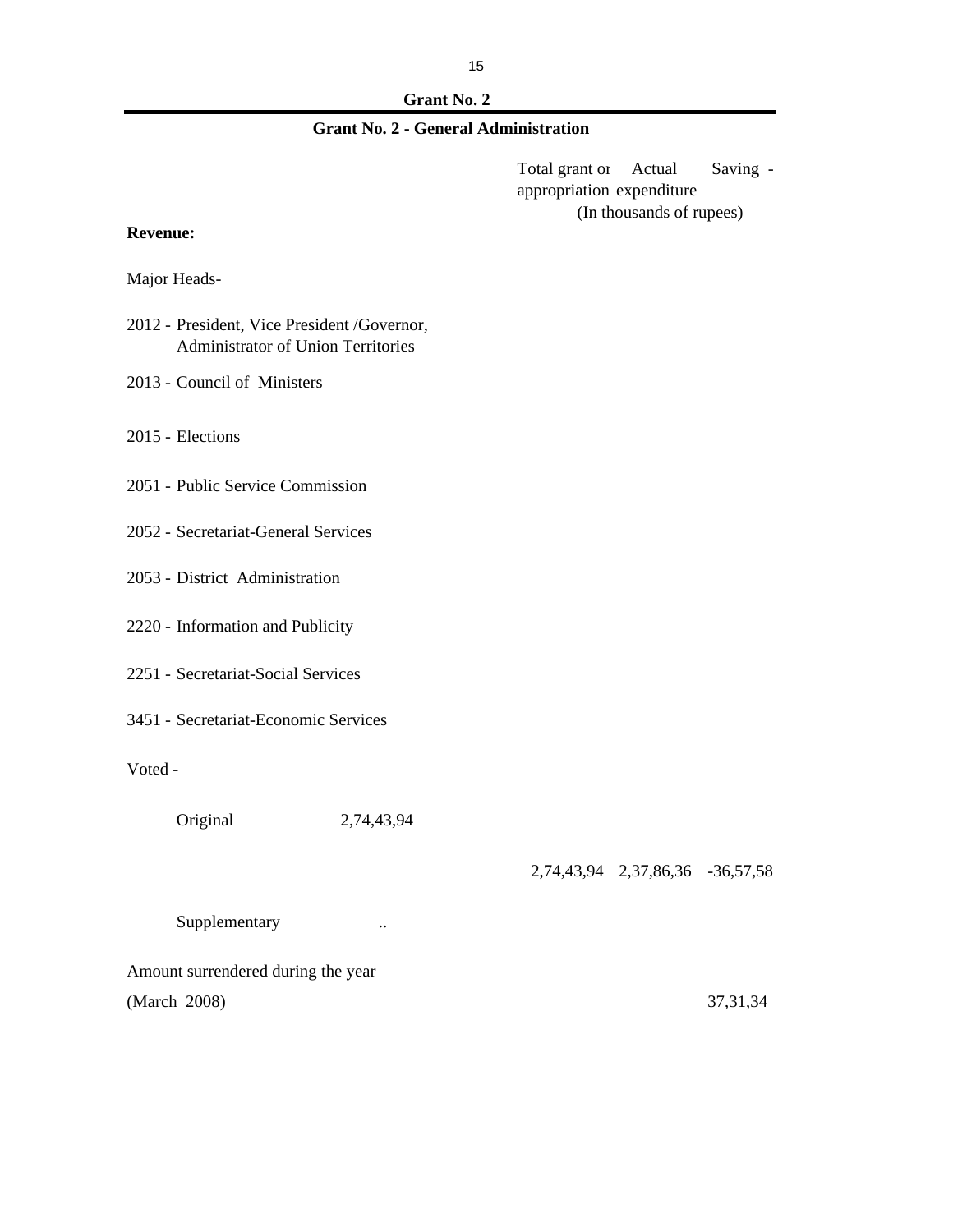|                                    |         | Total grant or<br>appropriation expenditure | Actual<br>(In thousands of rupees) | Saving - |
|------------------------------------|---------|---------------------------------------------|------------------------------------|----------|
| Charged -                          |         |                                             |                                    |          |
| Original                           | 5,75,84 |                                             |                                    |          |
|                                    |         | 6,32,33                                     | 6,22,58                            | $-9,75$  |
| Supplementary                      | 56,49   |                                             |                                    |          |
| Amount surrendered during the year |         |                                             |                                    |          |
| (March 2008)                       |         |                                             |                                    | 16,75    |
| Notes and comments :-              |         |                                             |                                    |          |

 **Grant No. 2- Contd.**

# **Voted Grant**

1. Against the available saving of Rs. 36,57.58 lakhs, surrender of Rs. 37,31.34 lakhs on 31 March 2008 proved unrealistic.

2. Saving was the net result of saving under certain heads and excess under certain others. Saving occurred mainly under :-

|     | Head                                |             | Total<br>grant | Actual<br>Saving -<br>expenditure<br>(In lakhs of rupees) |  |
|-----|-------------------------------------|-------------|----------------|-----------------------------------------------------------|--|
|     | 3451- Secretariat-Economic Services |             |                |                                                           |  |
|     | 102- District Planning Machinery-   |             |                |                                                           |  |
| 99- | Decentralised Planning-             |             |                |                                                           |  |
| 98- | <b>Establishment Expenses-</b>      |             |                |                                                           |  |
|     | O                                   | 1,00,00.00  |                |                                                           |  |
|     |                                     |             | 35,00.00       | 35,00.00<br>$\ddot{\phantom{0}}$                          |  |
|     | R                                   | $-65,00.00$ |                |                                                           |  |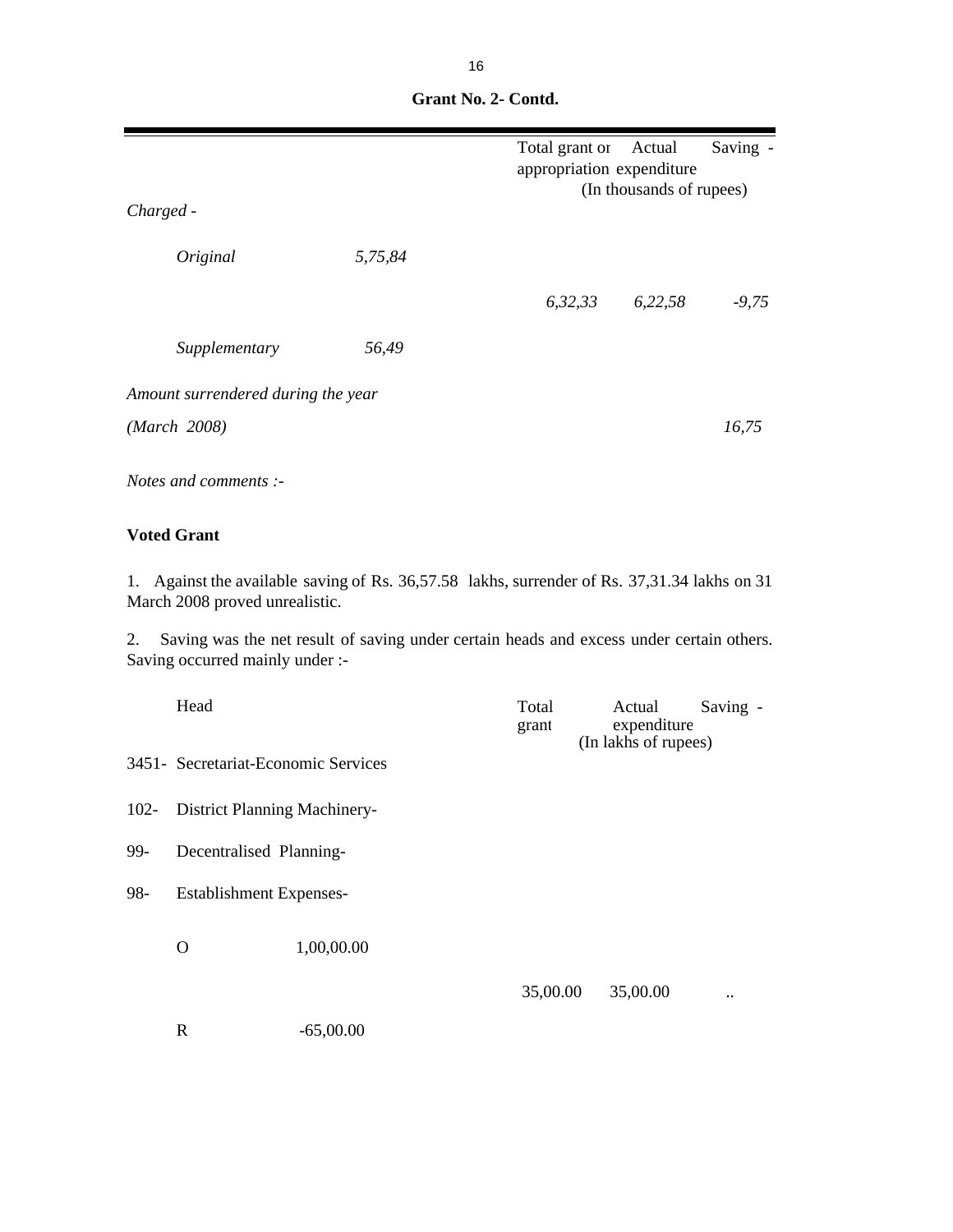|        | Head                         |                                                                                     | Total   | Actual               | Saving - |
|--------|------------------------------|-------------------------------------------------------------------------------------|---------|----------------------|----------|
|        |                              |                                                                                     | grant   | expenditure          |          |
|        |                              |                                                                                     |         | (In lakhs of rupees) |          |
| $97 -$ | Level-                       | Strengthening of Planning Machinery at State                                        |         |                      |          |
| 99-    | Information Technology-      |                                                                                     |         |                      |          |
|        | $\mathbf O$                  | 2,37.50                                                                             |         |                      |          |
|        |                              |                                                                                     | 1,37.00 | 1,36.80              | $-0.20$  |
|        | ${\bf R}$                    | $-1,00.50$                                                                          |         |                      |          |
|        | still awaited (August 2008). | Reasons for the saving in the above two cases were called for in May, 2008 reply is |         |                      |          |
| 98-    | Establishment Expenses-      |                                                                                     |         |                      |          |
|        | $\mathbf O$                  | 30.50                                                                               |         |                      |          |
|        |                              |                                                                                     | 3.50    | 0.89                 | $-2.61$  |
|        | $\mathbf R$                  | $-27.00$                                                                            |         |                      |          |
| 98-    | Strengthening of District-   |                                                                                     |         |                      |          |
|        | $\mathbf O$                  | 72.50                                                                               |         |                      |          |
|        |                              |                                                                                     | 16.50   | 11.48                | $-5.02$  |
|        | $\mathbf R$                  | $-56.00$                                                                            |         |                      |          |

|  | Grant No. 2- Contd. |
|--|---------------------|
|  |                     |

Anticipated saving in the above two cases was due to non-sanction of the posts under the scheme.

Reasons for the final saving of Rs.2.61 lakhs in the first case and Rs.5.02 lakhs in the later case have not been intimated (August 2008).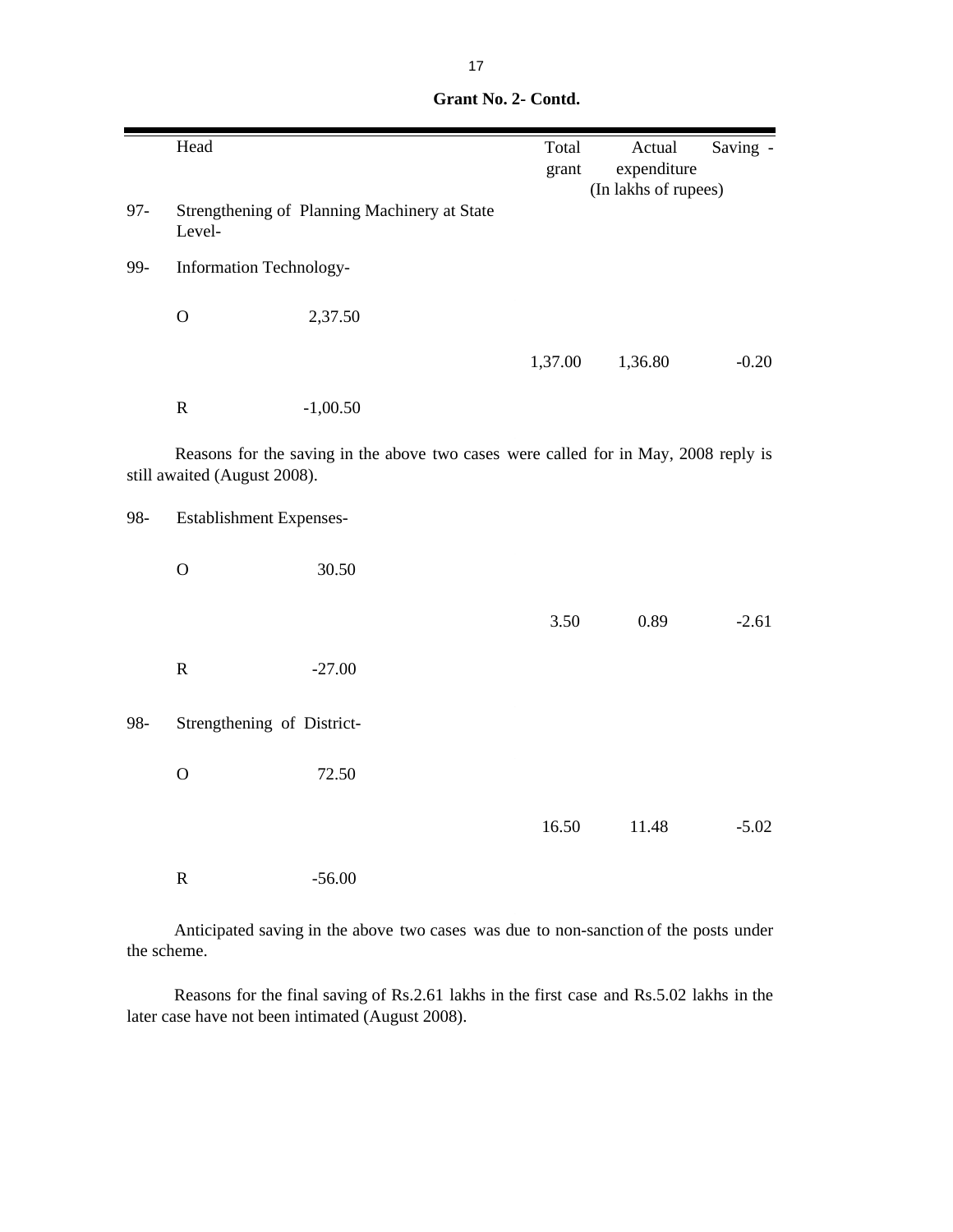**Grant No. 2- Contd.**

|               | Head                              |                                                                                      | Total<br>grant            | Actual<br>expenditure                         | Saving -             |
|---------------|-----------------------------------|--------------------------------------------------------------------------------------|---------------------------|-----------------------------------------------|----------------------|
|               | 2015- Elections                   |                                                                                      |                           | (In lakhs of rupees)                          |                      |
| $105 -$       |                                   | Charges for conduct of elections to Parliament-                                      |                           |                                               |                      |
| 98-           | Bye-Elections-                    |                                                                                      |                           |                                               |                      |
|               | $\mathbf O$                       | 42.00                                                                                |                           |                                               |                      |
|               |                                   |                                                                                      | $\ddot{\phantom{0}}\cdot$ | $\ddot{\phantom{0}}$                          | $\ddot{\phantom{0}}$ |
|               | $\mathbf R$                       | $-42.00$                                                                             |                           |                                               |                      |
| in the State. |                                   | Entire provision remained unutilised owing to non-holding of Lok Sabha bye elections |                           |                                               |                      |
|               | 3. Excess occurred mainly under:- |                                                                                      |                           |                                               |                      |
|               | Head                              |                                                                                      | Total<br>grant            | Actual<br>expenditure<br>(In lakhs of rupees) | $Excess +$           |
|               | 2053- District Administration     |                                                                                      |                           |                                               |                      |
| 093-          | District Establishments-          |                                                                                      |                           |                                               |                      |
| 99-           | Establishment-                    |                                                                                      |                           |                                               |                      |
|               | $\mathbf{O}$                      | 45,73.55                                                                             |                           |                                               |                      |
|               |                                   |                                                                                      | 49,75.26                  | 50,48.03                                      | $+72.77$             |
|               | $\mathbb{R}$                      | 4,01.71                                                                              |                           |                                               |                      |

Augmentation of provision through reappropriation mainly to cover more expenditure on payment of dearness allowance (Rs.3,32 lakhs), salary (Rs.1,16.99 lakhs) and office expenses (Rs.12.56 lakhs) was partly offset by less expenditure on medical reimbursement claims (Rs.26.95 lakhs), petrol, oil and lubricants (Rs.20.26 lakhs) and rent, rate and taxes (Rs.9.93 lakhs).

Excess of Rs.72.77 lakhs was mainly due to creation of new posts, annual increments, Assured Career Progression and to clear pending bills of dearness allowance.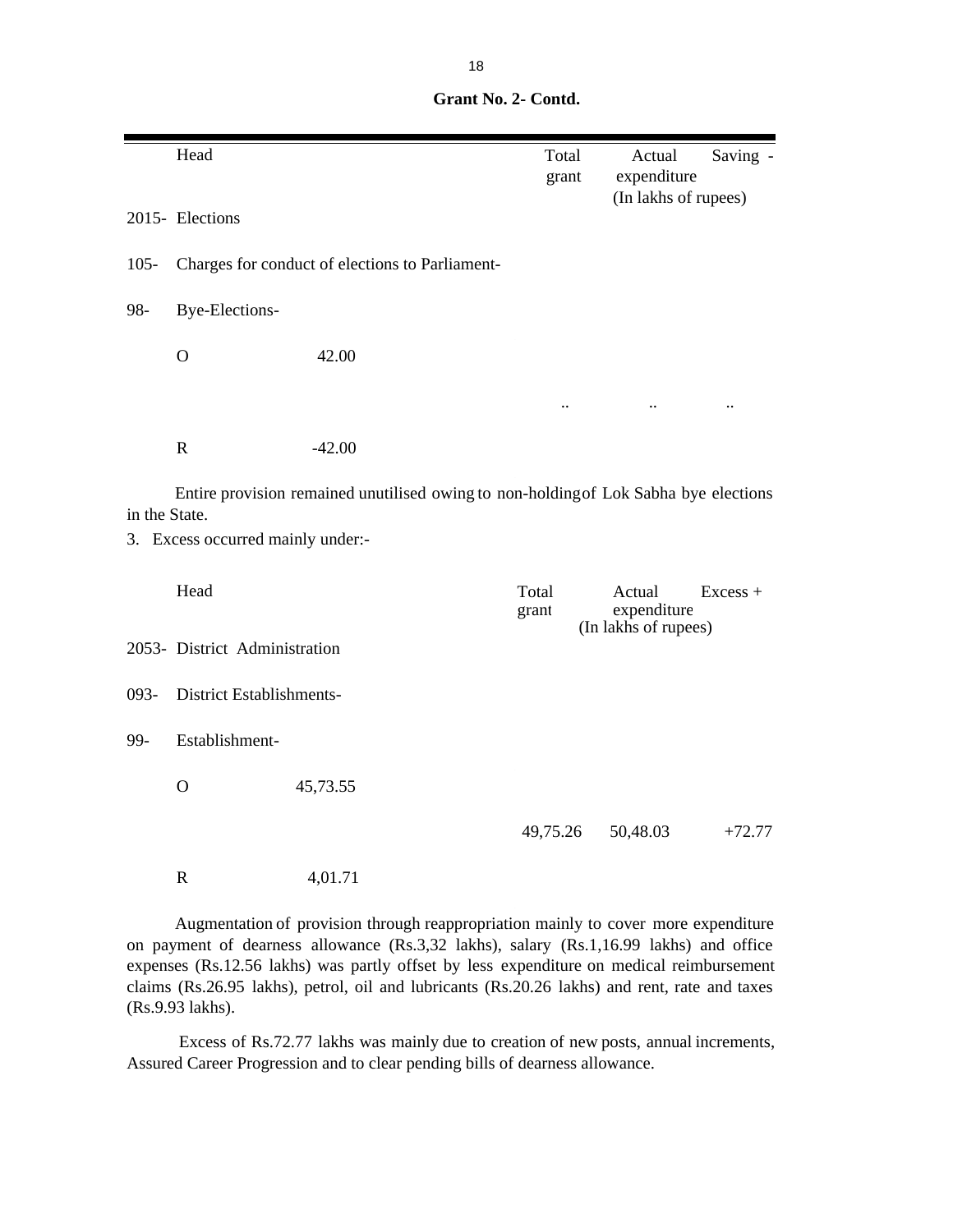|        | Head                              |                                                                                                                                                                                                                                                                                                                                                                                                                                                                        | Total<br>grant | Actual<br>expenditure | $Excess +$<br>Saving - |
|--------|-----------------------------------|------------------------------------------------------------------------------------------------------------------------------------------------------------------------------------------------------------------------------------------------------------------------------------------------------------------------------------------------------------------------------------------------------------------------------------------------------------------------|----------------|-----------------------|------------------------|
| 094-   | <b>Other Establishments-</b>      |                                                                                                                                                                                                                                                                                                                                                                                                                                                                        |                | (In lakhs of rupees)  |                        |
| 99-    | Sub-Divisional Establishment-     |                                                                                                                                                                                                                                                                                                                                                                                                                                                                        |                |                       |                        |
|        | $\Omega$                          | 6,92.12                                                                                                                                                                                                                                                                                                                                                                                                                                                                |                |                       |                        |
|        |                                   |                                                                                                                                                                                                                                                                                                                                                                                                                                                                        | 8,19.85        | 8,20.47               | $+0.62$                |
|        | $\mathbf R$                       | 1,27.73                                                                                                                                                                                                                                                                                                                                                                                                                                                                |                |                       |                        |
|        |                                   | Augmentation of provision through reappropriation mainly to cover more expenditure<br>on purchase of motor vehicles (Rs.72.60 lakhs), dearness allowance (Rs.35.39 lakhs), rent,<br>rate and taxes (Rs.19.42 lakhs) and salary (Rs.16.36 lakhs) was partly offset by less<br>expenditure on payment of ex-gratia (Rs.5.75 lakhs) medical reimbursement claims (Rs.5.02<br>lakhs), petrol, oil and lubricants (Rs.2.90 lakhs) and travelling allowance (Rs.2.71 lakhs). |                |                       |                        |
|        | 2220- Information and Publicity   |                                                                                                                                                                                                                                                                                                                                                                                                                                                                        |                |                       |                        |
| $60 -$ | Others-                           |                                                                                                                                                                                                                                                                                                                                                                                                                                                                        |                |                       |                        |
| 800-   | Other expenditure-                |                                                                                                                                                                                                                                                                                                                                                                                                                                                                        |                |                       |                        |
| $97 -$ | Promotion of Cultural Activities- |                                                                                                                                                                                                                                                                                                                                                                                                                                                                        |                |                       |                        |

 **Grant No. 2- Contd.**

O 2,70.28

6,70.40 6,68.70 -1.70

R 4,00.12

The provision was augmented through reappropriation to cover more expenditure on organising of more cultural programmes in the State in connection with three years achievements of Haryana Government.

103- Press Information Services-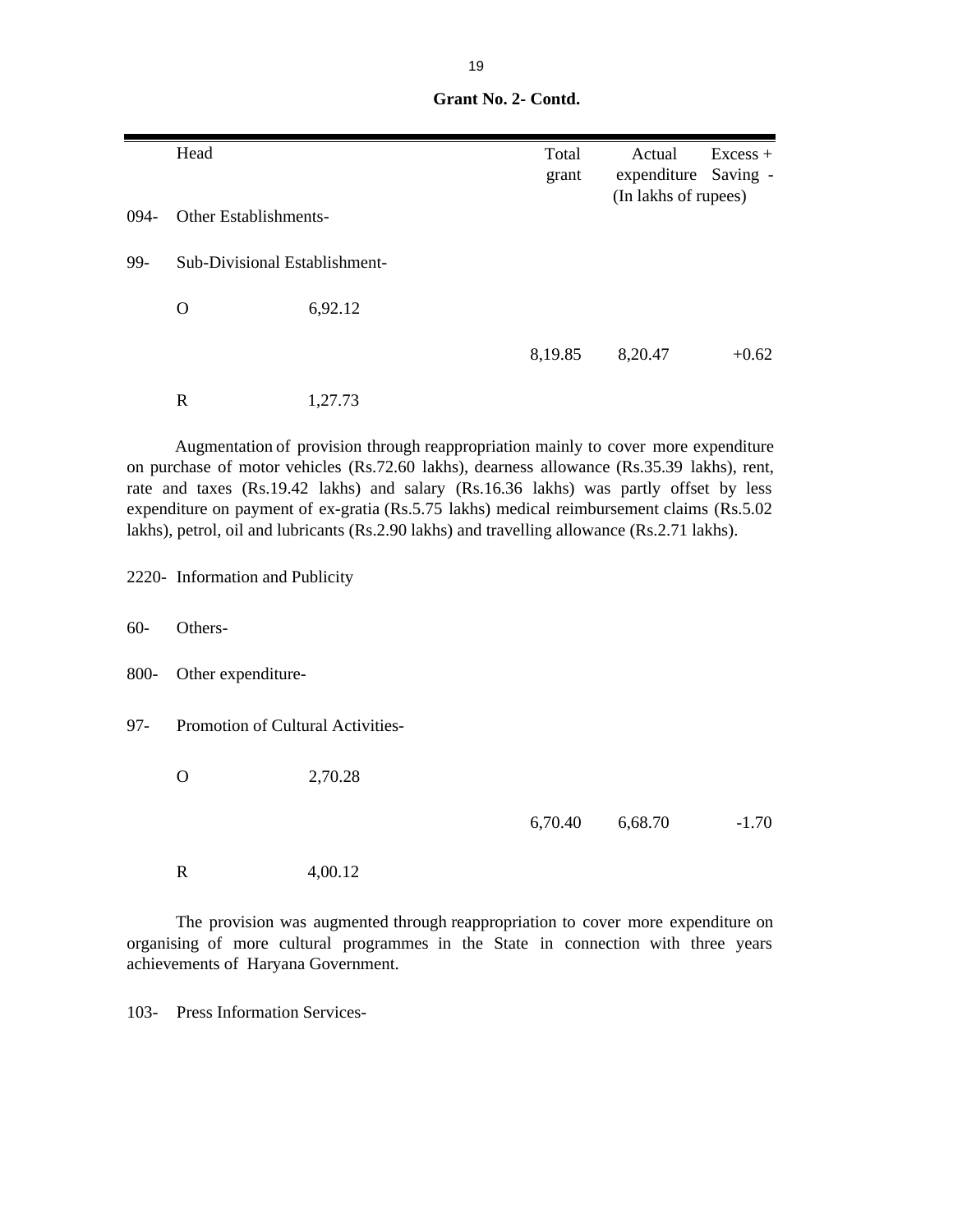|     | Head                        |         | Total<br>grant | Actual<br>expenditure | $Excess +$ |
|-----|-----------------------------|---------|----------------|-----------------------|------------|
|     |                             |         |                | (In lakhs of rupees)  |            |
| 98- | <b>Information Centres-</b> |         |                |                       |            |
|     | $\rm{O}$                    | 5,73.80 |                |                       |            |
|     |                             |         | 6,81.73        | 6,87.16               | $+5.43$    |
|     | R                           | 1,07.93 |                |                       |            |

 **Grant No. 2- Contd.**

The provision was augmented through reappropriation mainly to cover more expenditure on payment of display of advertisement owing to three years achievements of Haryana Government (Rs.100 lakhs) and payment of wages to daily wagers (Rs.11.55 lakhs) offset by saving due to posts kept vacant (Rs.3.90 lakhs).

Reasons for the final excess of Rs.5.43 lakhs have not been intimated (August 2008).

101- Advertising and visual Publicity-99- Advertising- O 34.64 1,21.90 1,40.96 +19.06 R 87.26 The provision augmented through reappropriation mainly to cover more expenditure on

advertisement bill for special publicity campaign proved inadequate in view of the excess of Rs.19.06 lakhs; reasons for which have not been intimated (August 2008).

106- Field Publicity-

99- Field Publicity Scheme-

| Ο | 6,30.21 |
|---|---------|
|   |         |

7,34.10 7,36.12 +2.02

R 1,03.89

The provision was augmented through reappropriation mainly to cover more expenditure on payment of dearness allowance (Rs.36.68 lakhs), filling up of vacant posts (Rs.34.76 lakhs), petrol, oil and lubricants owing to more touring by officers/officials (Rs.17 lakhs) and on ex-gratia (Rs.12 lakhs).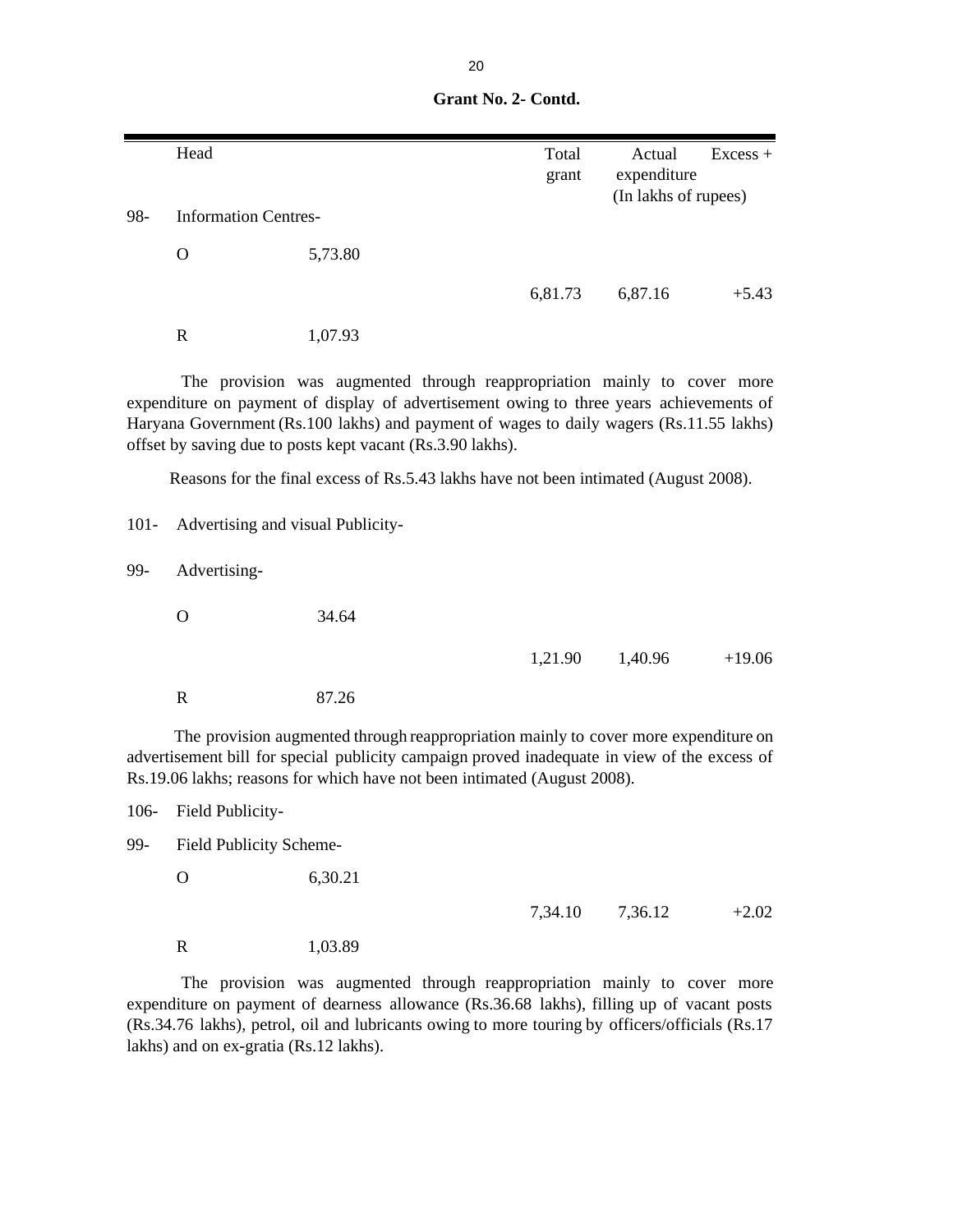| Grant No. 2- Contd. |
|---------------------|
|                     |

|         | Head                           |                                                                                                                                                                         | Total<br>grant | Actual<br>expenditure | Saving - |
|---------|--------------------------------|-------------------------------------------------------------------------------------------------------------------------------------------------------------------------|----------------|-----------------------|----------|
| $01 -$  | Films-                         |                                                                                                                                                                         |                | (In lakhs of rupees)  |          |
| $105 -$ | Production of films-           |                                                                                                                                                                         |                |                       |          |
| 99-     | Production of Films-           |                                                                                                                                                                         |                |                       |          |
| 98-     | <b>Establishment Expenses-</b> |                                                                                                                                                                         |                |                       |          |
|         | $\Omega$                       | 1,33.45                                                                                                                                                                 |                |                       |          |
|         |                                |                                                                                                                                                                         | 2,21.83        | 2,19.01               | $-2.82$  |
|         | $\mathbf R$                    | 88.38                                                                                                                                                                   |                |                       |          |
|         | vacant posts (Rs.14.83 lakhs). | The provision was augmented through reappropriation mainly to cover more<br>expenditure on purchase of computers and other allied items (Rs.74 lakhs) and filling up of |                |                       |          |
| $001 -$ | Direction and Administration-  |                                                                                                                                                                         |                |                       |          |
| 99-     | Headquarter Staff-             |                                                                                                                                                                         |                |                       |          |
|         | $\mathbf{O}$                   | 1,50.62                                                                                                                                                                 |                |                       |          |

1,76.45 1,75.65 -0.80

R 25.83

The provision augmented through reappropriation mainly to cover more expenditure on filling up of vacant posts (Rs.17.71 lakhs), reimbursement of indoor medical bills (Rs.12 lakhs) was partly offset by saving due to less purchase of motor vehicles (Rs.2.45 lakhs) and non-appointment of daily wage workers (Rs.1.12 lakhs).

2052- Secretariat-General Services

090- Secretariat-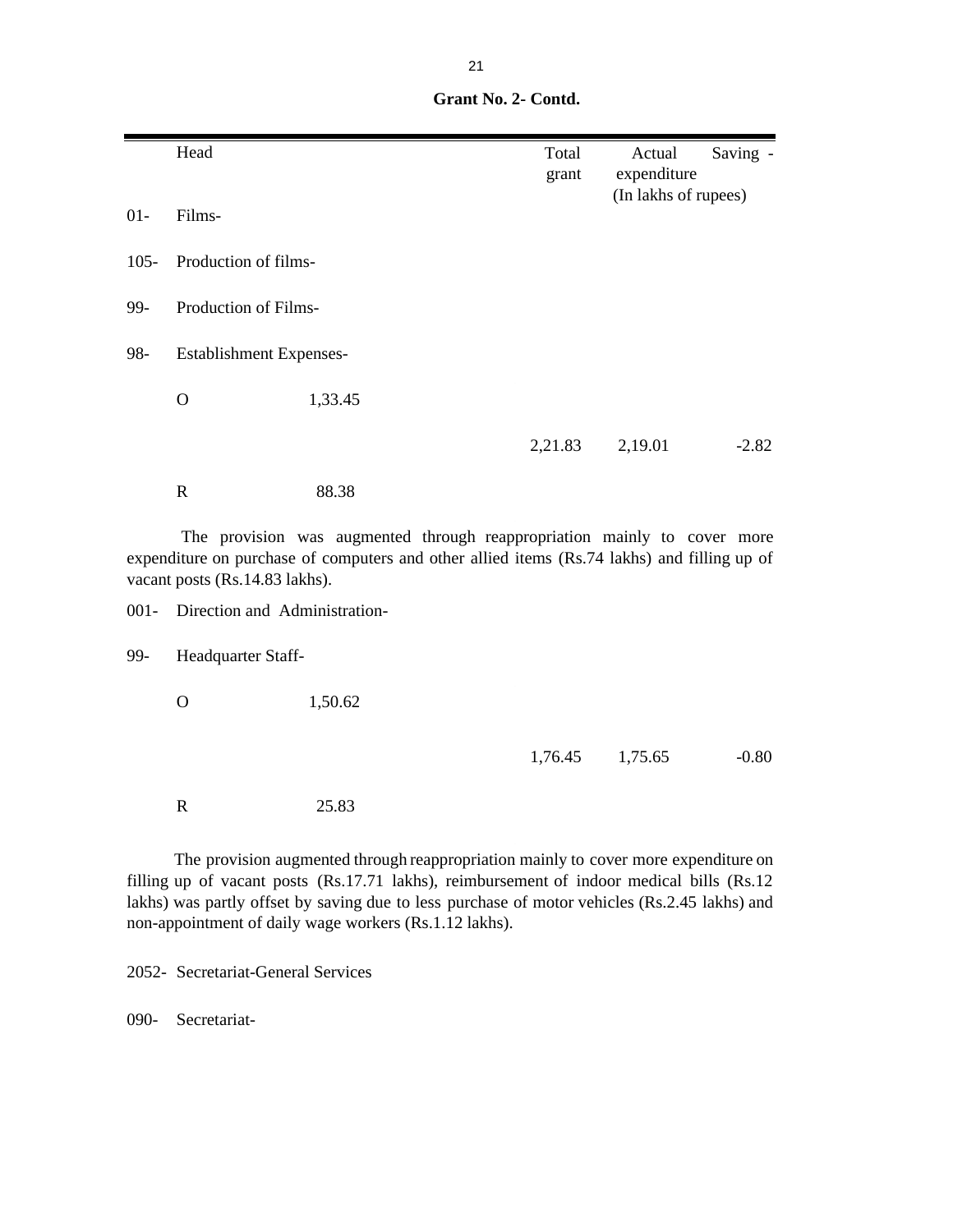**Grant No. 2- Contd.**

|     | Head                             |                                                                                                                                                                                                                                                                                                                                                                                                                                                           | Total<br>grant | Actual<br>expenditure<br>(In lakhs of rupees) | $Excess +$<br>Saving - |
|-----|----------------------------------|-----------------------------------------------------------------------------------------------------------------------------------------------------------------------------------------------------------------------------------------------------------------------------------------------------------------------------------------------------------------------------------------------------------------------------------------------------------|----------------|-----------------------------------------------|------------------------|
| 99- | Chief Secretary-                 |                                                                                                                                                                                                                                                                                                                                                                                                                                                           |                |                                               |                        |
| 98- | Establishment Expenses-          |                                                                                                                                                                                                                                                                                                                                                                                                                                                           |                |                                               |                        |
|     | $\mathbf{O}$                     | 22,66.60                                                                                                                                                                                                                                                                                                                                                                                                                                                  |                |                                               |                        |
|     |                                  |                                                                                                                                                                                                                                                                                                                                                                                                                                                           | 25,66.40       | 25,74.37                                      | $+7.97$                |
|     | $\mathbf R$                      | 2,99.80                                                                                                                                                                                                                                                                                                                                                                                                                                                   |                |                                               |                        |
|     | (Rs.13.30 lakhs).                | The provision was augmented through reappropriation mainly to cover more<br>expenditure on filling up of vacant posts, payment of leave encashment, dearness allowance<br>(Rs.1,83.68 lakhs), purchase of photostat machine and fee bills (Rs.41.49 lakhs), motor<br>vehicles (Rs.39.50 lakhs) and payment of ex-gratia to the families of the deceased employees<br>Reasons for the final excess of Rs.7.97 lakhs have not been intimated (August 2008). |                |                                               |                        |
| 99- | <b>Information Technology-</b>   |                                                                                                                                                                                                                                                                                                                                                                                                                                                           |                |                                               |                        |
|     | $\mathbf{O}$                     | 40.00                                                                                                                                                                                                                                                                                                                                                                                                                                                     |                |                                               |                        |
|     |                                  |                                                                                                                                                                                                                                                                                                                                                                                                                                                           | 86.69          | 86.69                                         |                        |
|     | $\mathbf R$                      | 46.69                                                                                                                                                                                                                                                                                                                                                                                                                                                     |                |                                               |                        |
|     |                                  | The provision was augmented through reappropriation mainly to cover more<br>expenditure on purchase and repair of computers.                                                                                                                                                                                                                                                                                                                              |                |                                               |                        |
| 96- | Maintenance of V.I.P's Aircraft- |                                                                                                                                                                                                                                                                                                                                                                                                                                                           |                |                                               |                        |
|     | $\mathbf{O}$                     | 2,66.67                                                                                                                                                                                                                                                                                                                                                                                                                                                   |                |                                               |                        |
|     | $\mathbf R$                      | 48.60                                                                                                                                                                                                                                                                                                                                                                                                                                                     | 3,15.27        | 3,15.21                                       | $-0.06$                |

The provision augmented through reappropriation to cover more expenditure on hiring of helicopter for the Hon'ble Chief Minister, increase in the price of aircraft fuel (Rs.1,01.36 lakhs) and filling up of vacant posts (Rs.4.79 lakhs) was partly offset by saving due to less bills submitted by Delhi Flying Club on account of repair of VIP's aircraft (Rs.43.32 lakhs) less purchase of spare parts of VIP's aircraft (Rs.8.12 lakhs) and less payment of State Transport Authority and outstation allowance of the Pilots (Rs.7.34 lakhs).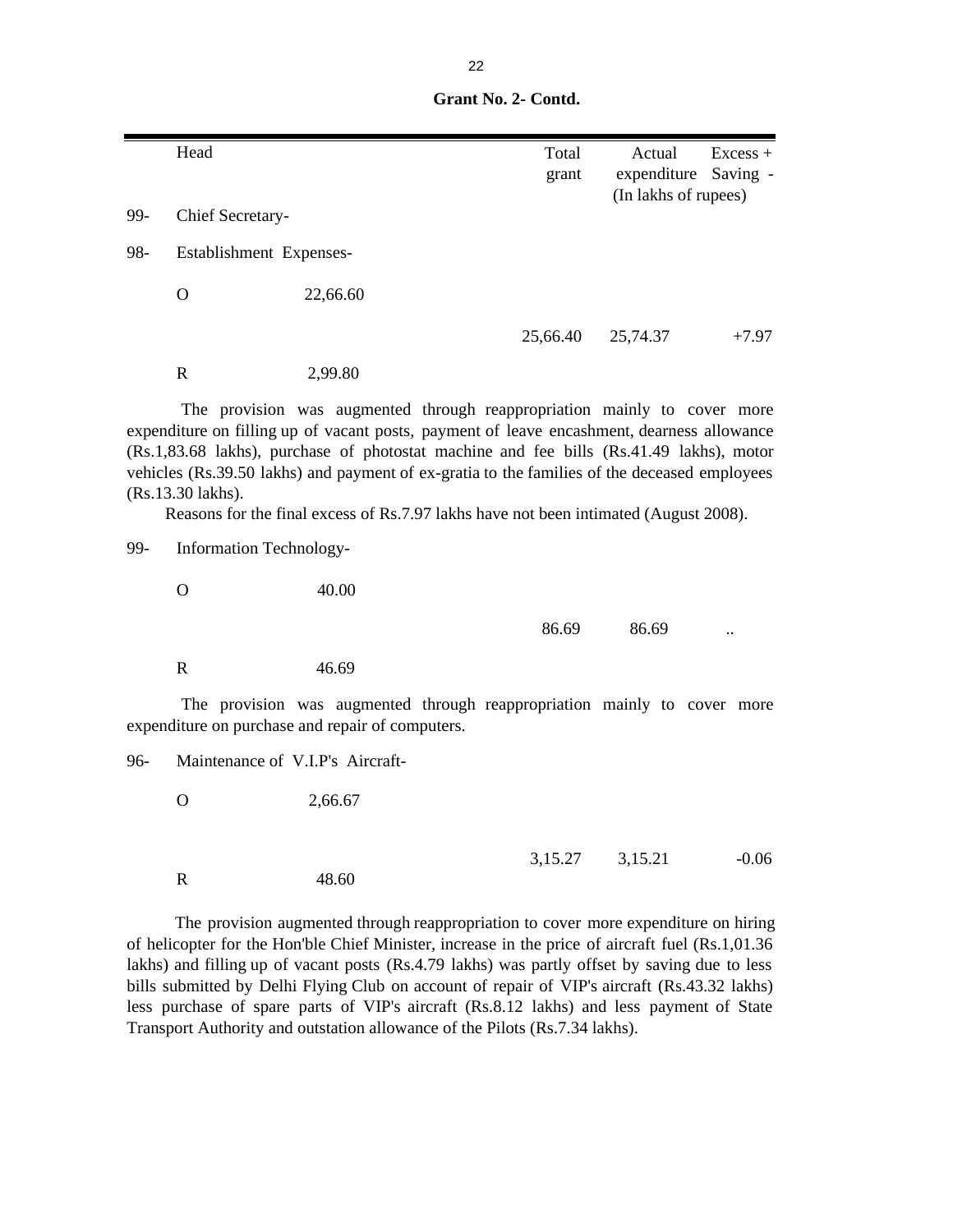**Grant No. 2- Contd.**

|        | Head                                              |                                                                                                                                                                                                                                                                                        | Total<br>grant | Actual<br>expenditure<br>(In lakhs of rupees) | $Excess +$<br>Saving - |
|--------|---------------------------------------------------|----------------------------------------------------------------------------------------------------------------------------------------------------------------------------------------------------------------------------------------------------------------------------------------|----------------|-----------------------------------------------|------------------------|
| $95 -$ | Law Department-                                   |                                                                                                                                                                                                                                                                                        |                |                                               |                        |
| 98-    | <b>Establishment Expenses-</b>                    |                                                                                                                                                                                                                                                                                        |                |                                               |                        |
|        | $\overline{O}$                                    | 1,56.43                                                                                                                                                                                                                                                                                |                |                                               |                        |
|        |                                                   |                                                                                                                                                                                                                                                                                        | 1,84.63        | 1,84.47                                       | $-0.16$                |
|        | $\mathbf R$                                       | 28.20                                                                                                                                                                                                                                                                                  |                |                                               |                        |
|        | of posts on contract basis(Rs.3.92 lakhs).        | The provision augmented through reappropriation mainly to cover more expenditure on<br>filling up of vacant posts, enhanced dearness allowance to Judicial Officers (Rs.22.74 lakhs)<br>and replacement of vehicles (Rs.6.02 lakhs) was partly offset by saving due to less filling up |                |                                               |                        |
| $97 -$ | Home Department-                                  |                                                                                                                                                                                                                                                                                        |                |                                               |                        |
|        | $\mathbf{O}$                                      | 1,67.70                                                                                                                                                                                                                                                                                |                |                                               |                        |
|        |                                                   |                                                                                                                                                                                                                                                                                        | 1,94.90        | 1,94.90                                       |                        |
|        | $\mathbf R$                                       | 27.20                                                                                                                                                                                                                                                                                  |                |                                               |                        |
| 099-   | encashment (Rs.26.48 lakhs).<br>Board of Revenue- | The provision was augmented through reappropriation mainly to cover more<br>expenditure on filling up of vacant posts, enhanced dearness allowance and payment of leave                                                                                                                |                |                                               |                        |
| 99-    | Revenue Department-                               |                                                                                                                                                                                                                                                                                        |                |                                               |                        |
| 98-    | <b>Establishment Expenses-</b>                    |                                                                                                                                                                                                                                                                                        |                |                                               |                        |
|        | $\mathcal{O}$                                     | 7,34.75                                                                                                                                                                                                                                                                                |                |                                               |                        |
|        |                                                   |                                                                                                                                                                                                                                                                                        | 8,14.87        | 8,42.80                                       | $+27.93$               |
|        | ${\bf R}$                                         | 80.12                                                                                                                                                                                                                                                                                  |                |                                               |                        |

 **Grant No. 2- Contd.**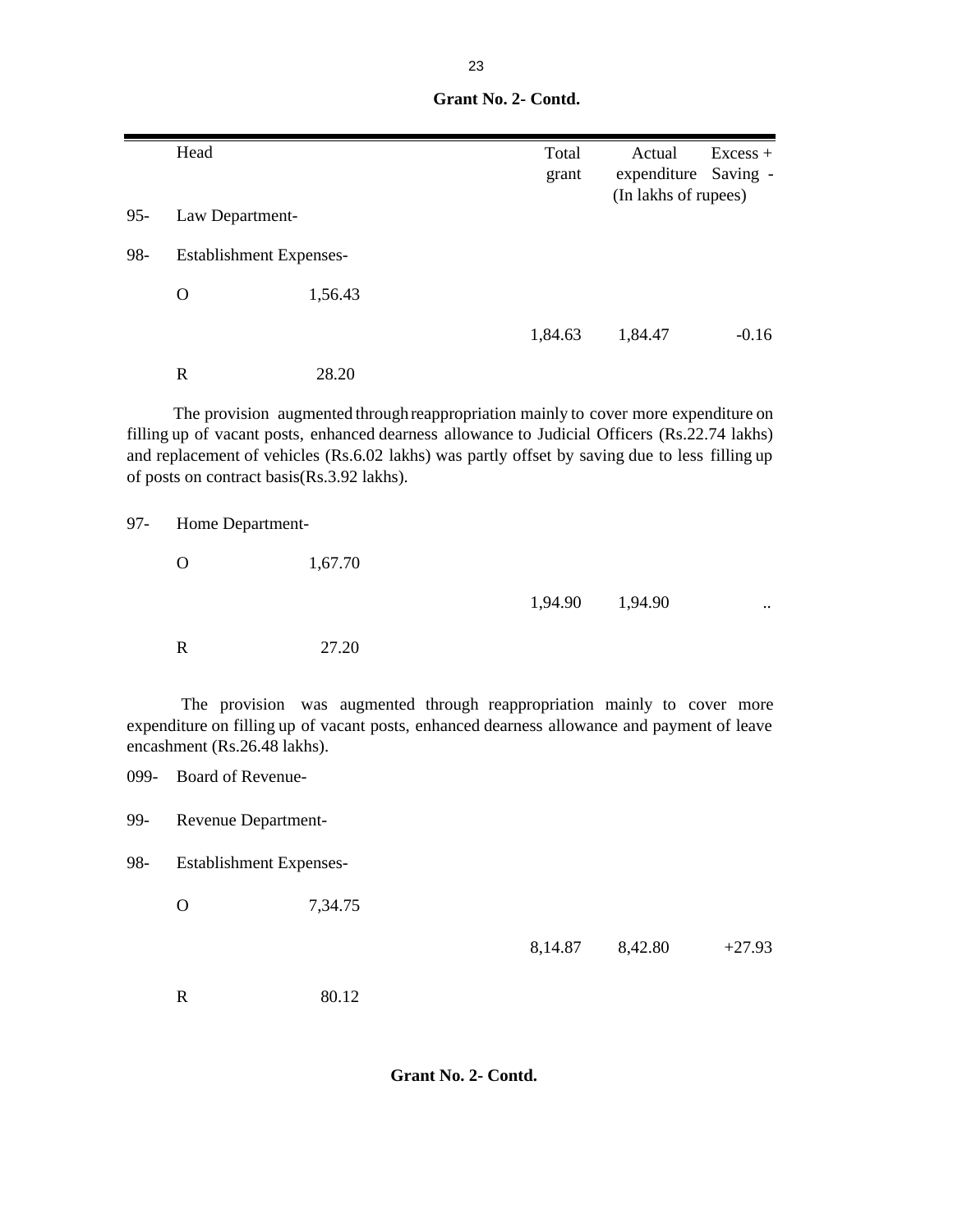The provision augmented throughreappropriation mainly to cover more expenditure on filling up of vacant posts, enhanced dearness allowance, payment of leave encashment (Rs.78.82 lakhs) and payment of certain items (Rs.4.70 lakhs), increase in the rate of energy charges (Rs.4.60 lakhs) and reimbursement of medical claims (Rs.4.46 lakhs) was partly offset by saving due to less bill received from Ministry Car Section (Rs. 3.79 lakhs) and less claims of leave travel concession facilities (Rs. 2.79 lakhs).

Reasons for the final excess of Rs.27.93 lakhs have not been intimated (August 2008).

|         | Head                               |         | Total<br>grant | Actual<br>expenditure Saving -<br>(In lakhs of rupees) | $Excess +$ |
|---------|------------------------------------|---------|----------------|--------------------------------------------------------|------------|
|         | 2051- Public Service Commission    |         |                |                                                        |            |
| $103 -$ | <b>Staff Selection Commission-</b> |         |                |                                                        |            |
| 99-     | Establishment-                     |         |                |                                                        |            |
|         | O                                  | 2,17.36 |                |                                                        |            |
|         |                                    |         | 5,01.23        | 5,00.97                                                | $-0.26$    |
|         | R                                  | 2,83.87 |                |                                                        |            |

The provision was augmented through reappropriation mainly to cover more expenditure for conducting of more examination by the Haryana Staff Selection Commission (Rs.2,30.73 lakhs), filling up of vacant posts (Rs.30.52 lakhs) and purchase of motor vehicles (Rs.13.57 lakhs).

2013- Council of Ministers

105- Discretionary grant by Ministers-

O 13,86.00

16,40.05 16,42.85 +2.80

R 2,54.05

The provision was augmented throughreappropriation to cover more expenditure on the appointment of two new Cabinet Ministers and enhancement of discretionary grant of Deputy Chief Minister/Cabinet Ministers (Rs.2,39.41 lakhs) and increase in the limit of petty grant (Rs.14.64 lakhs).

800- Other Expenditure-

99- Maintenance of the ministers residence/office-

O 2,52.50

 $4,65.64$   $4,66.16$   $+0.52$ 

R 2,13.14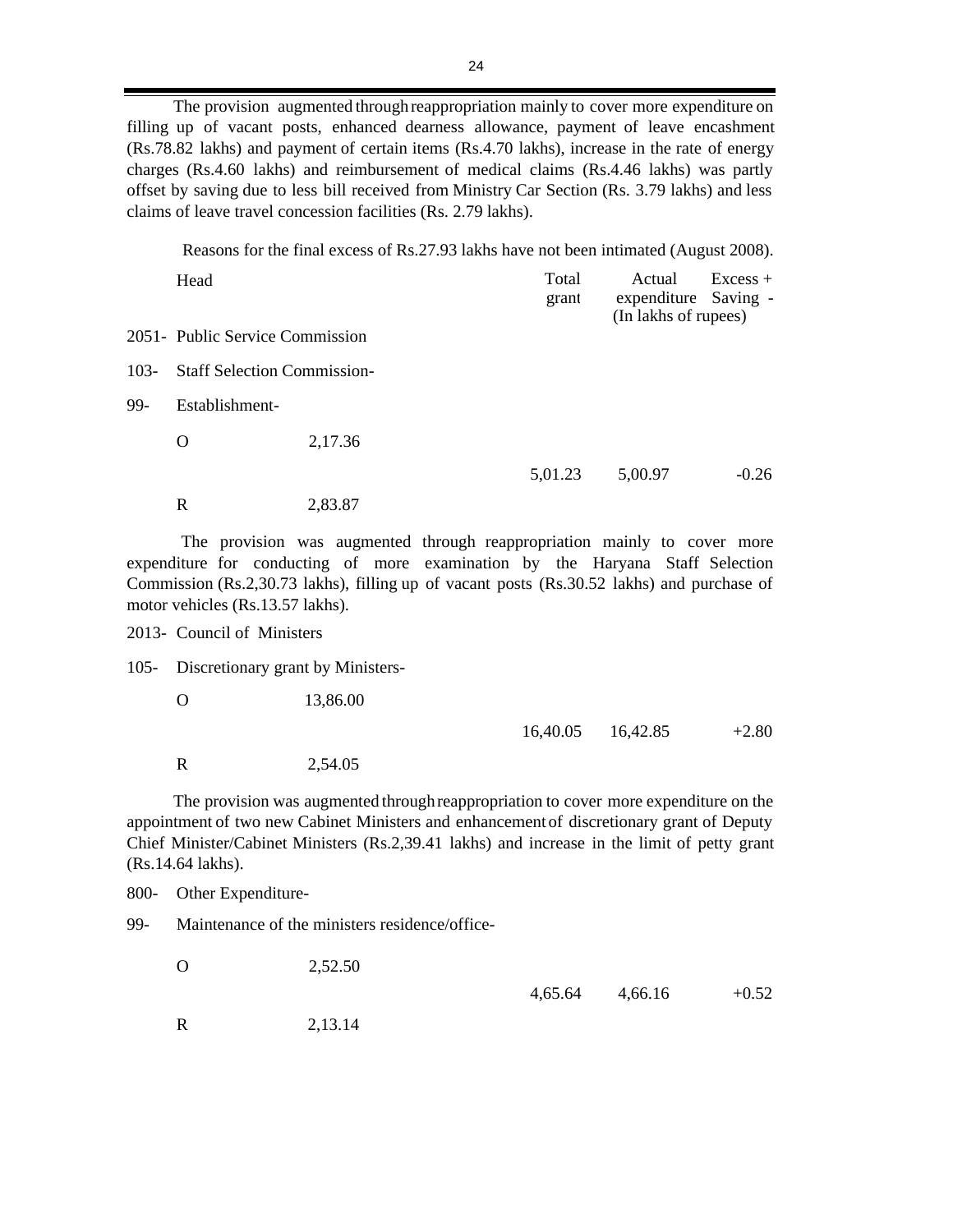**Grant No. 2- Contd.**

The provision was augmented through reappropriation mainly to cover more expenditure on renovations/repair of Ministers residence and providing of furnishing items at the residence of Parliamentary Secretaries appointed during the year and increase in the rates of material and labour charges.

|     | Head                          |                                       | Total<br>grant | Actual<br>expenditure Saving -<br>(In lakhs of rupees) | $Excess +$ |
|-----|-------------------------------|---------------------------------------|----------------|--------------------------------------------------------|------------|
| 98- | <b>Ministers Car Section-</b> | Maintenance of Vehicle and running of |                |                                                        |            |
|     | $\Omega$                      | 4.65.89                               |                |                                                        |            |
|     |                               |                                       | 5,60.35        | 5.64.74                                                | $+4.39$    |

R 94.46

The provision was augmented through reappropriation mainly to cover more expenditure on petrol, oil and lubricants owing to more journey made by VIP's/Ministers (Rs.50 lakhs), purchase of new cars for Ministers/VIP's (Rs.38.75 lakhs) and payment of dearness allowance to the employees (Rs.4.41 lakhs).

Reasons for the excess of Rs.4.39 lakhs have not been intimated (August 2008).

2015- Elections

103- Preparation & Printing of Electoral rolls-

98- Printing of Electoral Rolls-

O 2,00.00

3,68.00 3,67.65 -0.35

R 1,68.00

99- Preparation of Electoral Rolls-

The provision was augmented through reappropriation to cover more expenditure on revision of photo electoral rolls twice in a year as per the directions of the Election Commission of India.

| 1,30.20 |  |                 |
|---------|--|-----------------|
|         |  | $-8.28$         |
|         |  | 2,60.76 2,52.48 |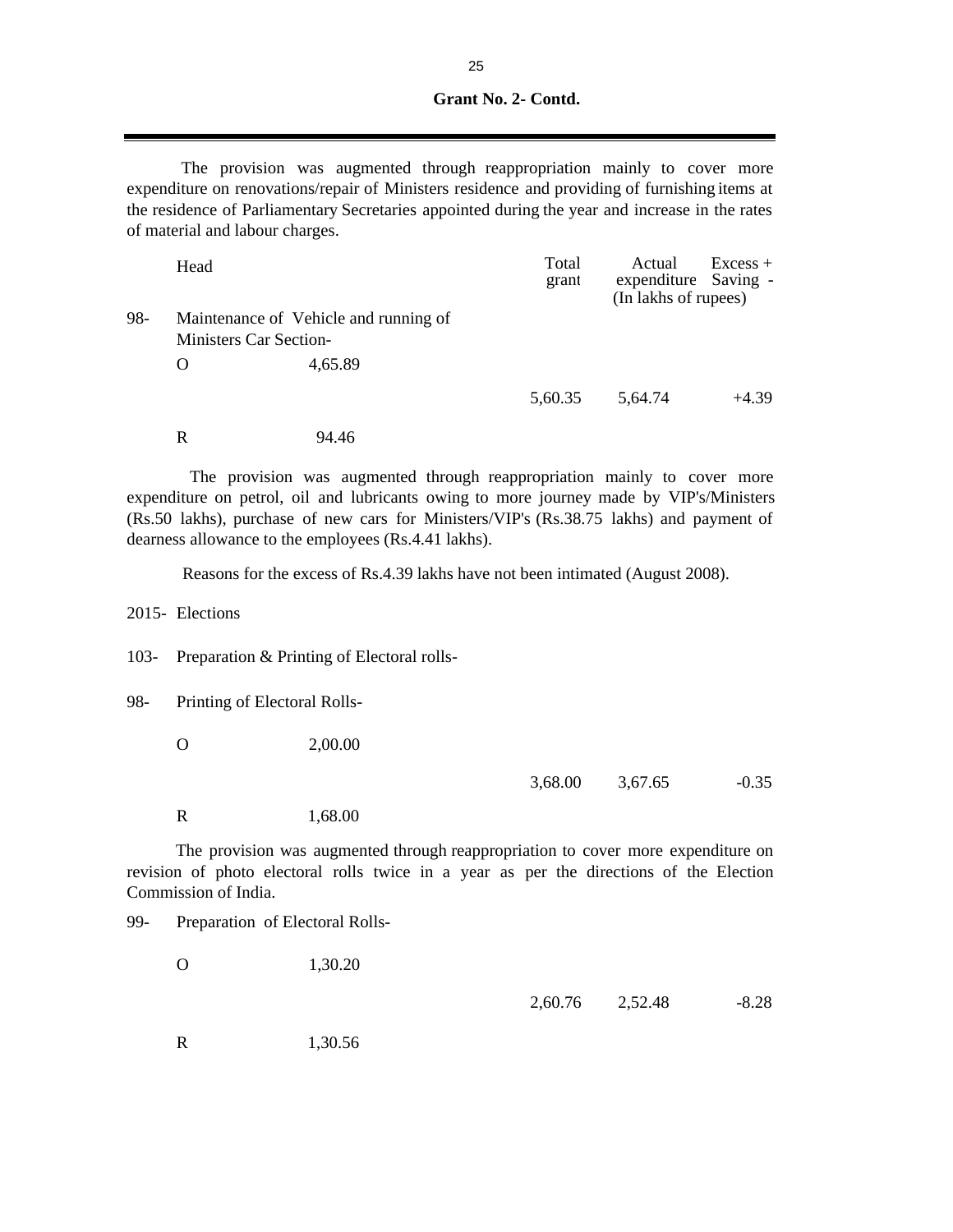#### **Grant No. 2- Concld.**

The provision augmented through reappropriation mainly to cover more expenditure on payment of remuneration to Booth Level Officer's as per the directions of the Election Commission of India (Rs.1,38.85 lakhs), revision of photo electoral rolls and travelling expenses (Rs.3 lakhs) was partly offset by saving due to promotion of some officials and their pay was drawn under head '102-Electrol Officers' (Rs.9.60 lakhs) and less receipt of medical bills (Rs.2.50 lakhs).

Reasons for the final saving of Rs.8.28 lakhs have not been intimated (August 2008).

#### *Charged Appropriation*

4. In view of the overall saving of Rs.9.75 lakhs, the supplementary appropriation of Rs.56.49 lakhs obtained in March, 2008 proved excessive.

5. Against the available saving of Rs.9.75 lakhs, Rs.16.75 lakhs were surrendered on 31<sup>st</sup> March, 2008.

 $\frac{1}{\sqrt{2}}$  ,  $\frac{1}{\sqrt{2}}$  ,  $\frac{1}{\sqrt{2}}$  ,  $\frac{1}{\sqrt{2}}$  ,  $\frac{1}{\sqrt{2}}$  ,  $\frac{1}{\sqrt{2}}$  ,  $\frac{1}{\sqrt{2}}$  ,  $\frac{1}{\sqrt{2}}$  ,  $\frac{1}{\sqrt{2}}$  ,  $\frac{1}{\sqrt{2}}$  ,  $\frac{1}{\sqrt{2}}$  ,  $\frac{1}{\sqrt{2}}$  ,  $\frac{1}{\sqrt{2}}$  ,  $\frac{1}{\sqrt{2}}$  ,  $\frac{1}{\sqrt{2}}$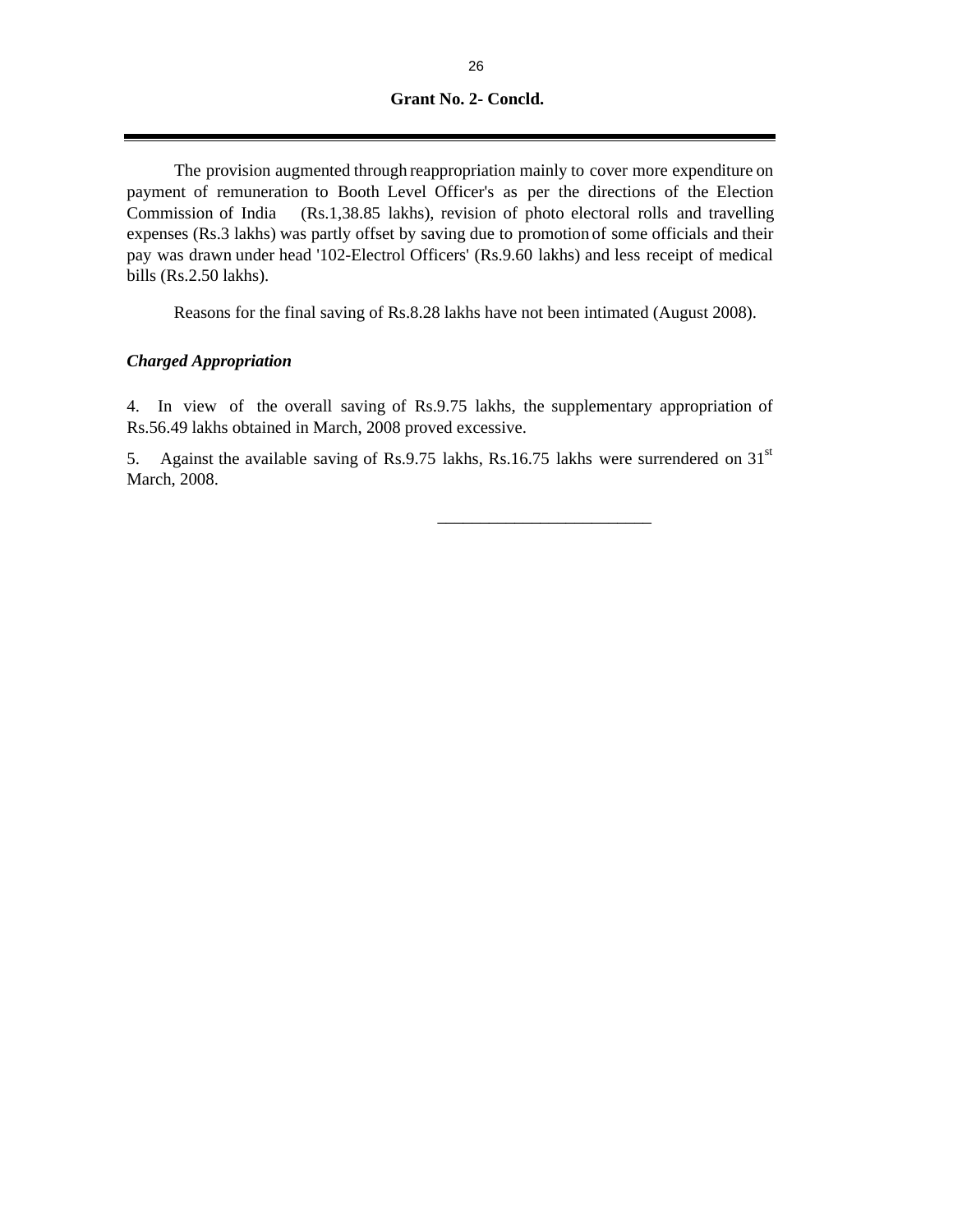# **Grant No. 3**

|                                    | <b>Grant No. 3 - Home</b> |                                                                                                           |
|------------------------------------|---------------------------|-----------------------------------------------------------------------------------------------------------|
| <b>Revenue:</b>                    |                           | Total grant or<br>Actual<br>Excess +<br>appropriation expenditure<br>Saving -<br>(In thousands of rupees) |
| Major Heads-                       |                           |                                                                                                           |
| 2014 - Administration of Justice   |                           |                                                                                                           |
| 2055 - Police                      |                           |                                                                                                           |
| 2056 - Jails                       |                           |                                                                                                           |
| Voted -                            |                           |                                                                                                           |
| Original                           | 8,86,64,74                |                                                                                                           |
|                                    |                           | 9, 12, 19, 64 9, 11, 38, 59<br>$-81,05$                                                                   |
| Supplementary                      | 25,54,90                  |                                                                                                           |
| Amount surrendered during the year |                           |                                                                                                           |
| (March 2008)                       |                           | 1,13,40                                                                                                   |
| Charged -                          |                           |                                                                                                           |
| Original                           | 13,11,87                  |                                                                                                           |
|                                    |                           | $15,48,87$ $16,50,21$ $+1,01,34$                                                                          |
| Supplementary                      | 2,37,00                   |                                                                                                           |
|                                    |                           |                                                                                                           |

*Amount surrendered during the year* Nil and the *Nil* Nil and *Nil* Nil and *Nil* Nil and *Nil* Nil and *Nil* and *Nil* and *Nil* and *Nil* and *Nil* and *Nil* and *Nil* and *Nil* and *Nil* and *Nil* and *Nil* and *Nil* a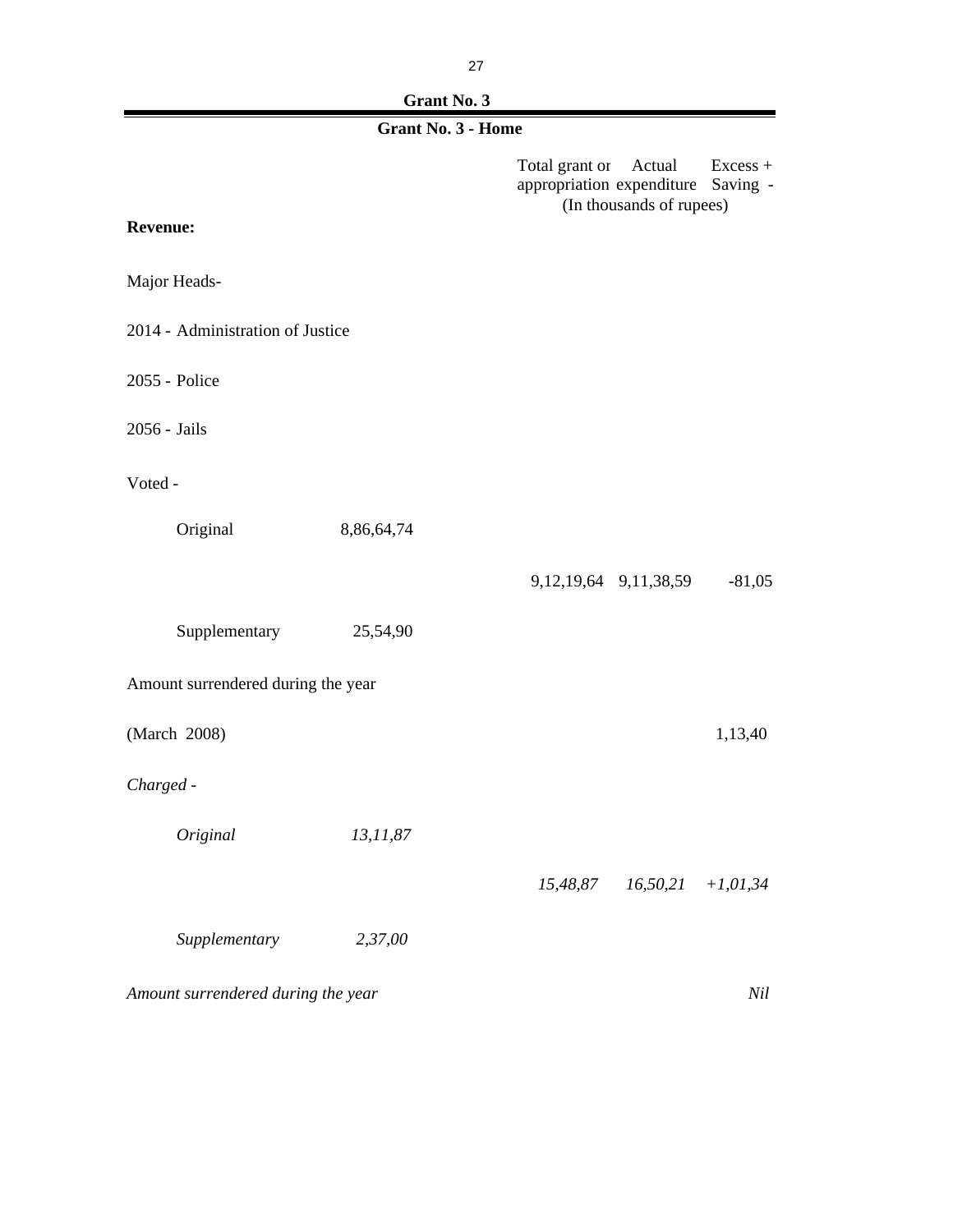|                 |                                     |                                                                                                                                         | Total grant    | Actual<br>expenditure                         | Saving -   |
|-----------------|-------------------------------------|-----------------------------------------------------------------------------------------------------------------------------------------|----------------|-----------------------------------------------|------------|
|                 |                                     |                                                                                                                                         |                | (In thousands of rupees)                      |            |
| Capital:        |                                     |                                                                                                                                         |                |                                               |            |
| Major Head-     |                                     |                                                                                                                                         |                |                                               |            |
|                 | 4055 - Capital Outlay on Police     |                                                                                                                                         |                |                                               |            |
| Voted -         |                                     |                                                                                                                                         |                |                                               |            |
|                 | Original                            | 40,00,00                                                                                                                                |                |                                               |            |
|                 |                                     |                                                                                                                                         | 40,00,00       | 35,21,69                                      | $-4,78,31$ |
|                 | Supplementary                       |                                                                                                                                         |                |                                               |            |
|                 | Amount surrendered during the year  |                                                                                                                                         |                |                                               |            |
|                 | (March 2008)                        |                                                                                                                                         |                |                                               | 5,00,00    |
|                 | Notes and comments :-               |                                                                                                                                         |                |                                               |            |
| <b>Revenue:</b> |                                     |                                                                                                                                         |                |                                               |            |
|                 | <b>Voted Grant</b>                  |                                                                                                                                         |                |                                               |            |
| 1.              |                                     | In view of the final saving of Rs.81.05 lakhs, the supplementary grant of Rs.25,54.90<br>lakhs obtained in March 2008 proved excessive. |                |                                               |            |
| 2.              | 31 March 2008.                      | Against the available saving of Rs. 81.05 lakhs, Rs. 1,13.40 lakhs were surrendered on                                                  |                |                                               |            |
| 3.              | others mentioned in note 4 below):- | Saving occurred mainly under the following heads(partly offset by excess under certain                                                  |                |                                               |            |
|                 | Head                                |                                                                                                                                         | Total<br>grant | Actual<br>expenditure<br>(In lakhs of rupees) | $Excess +$ |
|                 | 2055- Police                        |                                                                                                                                         |                |                                               |            |
| $104 -$         | Special Police-                     |                                                                                                                                         |                |                                               |            |
| 98-             | <b>India Reserve Battalions-</b>    |                                                                                                                                         |                |                                               |            |
|                 | $\mathbf{O}$                        | 28,37.75                                                                                                                                |                |                                               |            |
|                 |                                     |                                                                                                                                         | 21,84.75       | 21,84.98                                      | $+0.23$    |
|                 | $\mathbf R$                         | $-6,53.00$                                                                                                                              |                |                                               |            |

 **Grant No. 3- Contd.**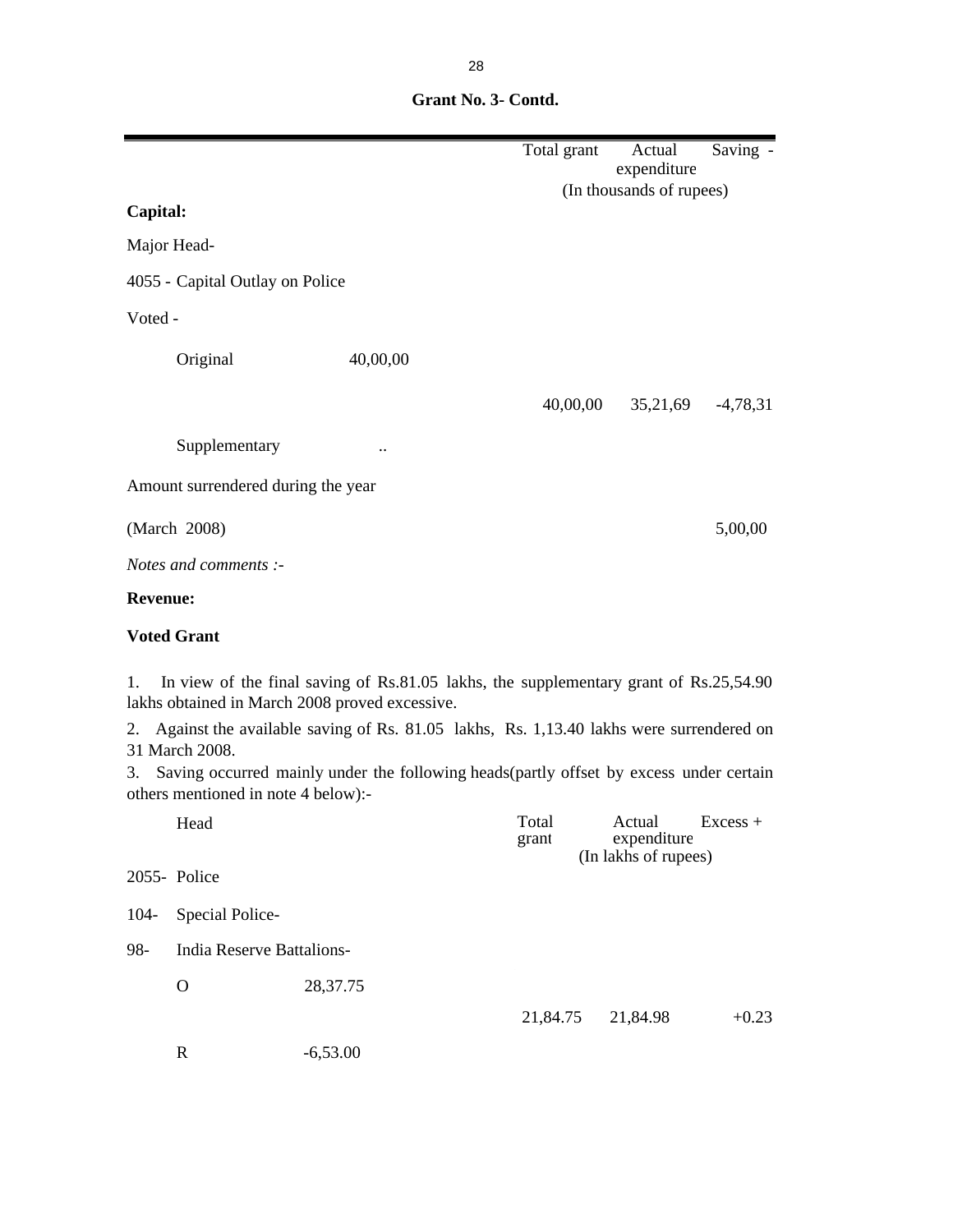| Grant No. 3- Contd. |  |
|---------------------|--|
|                     |  |

Reduction in provision through reappropriation mainly due to posts kept vacant (Rs.644.74 lakhs) and less expenditure on minor works (Rs.22.56 lakhs) was partly offset by more expenditure mainly on travelling expenses owing to enhancement of daily allowance (Rs.18.55 lakhs) and purchase of more clothing articles for newly recruited constables (Rs.11.04 lakhs).

|      | Head               |                                                                                          | Total<br>grant | Actual<br>expenditure<br>(In lakhs of rupees) | Saving -             |
|------|--------------------|------------------------------------------------------------------------------------------|----------------|-----------------------------------------------|----------------------|
| 800- | Other expenditure- |                                                                                          |                |                                               |                      |
| 98-  |                    | Repayment of Interest of Loan and Grant-in-Aid<br>to Haryana Police Housing Corporation- |                |                                               |                      |
|      | O                  | 7,00.00                                                                                  |                |                                               |                      |
|      |                    |                                                                                          | 4,50.00        | 4,50.00                                       | $\ddot{\phantom{0}}$ |
|      | R                  | $-2,50.00$                                                                               |                |                                               |                      |

Reasons for the saving of Rs.250 lakhs were called for in May 2008, reply is still awaited (August 2008).

2014- Administration of Justice

105- Civil and Session Courts-

95- District & Session Courts-Fast Track Courts-

O 1,00.00

 $S$  92.00 1,38.00 1,38.00 ... R -54.00

The provision augmented through supplementary estimates to cover more expenditure on the salary of employees of increased fast track courts was reduced through reappropriation due to functioning of twelve fast track courts instead of sixteen fast track courts.

4. Excess occurred mainly under:-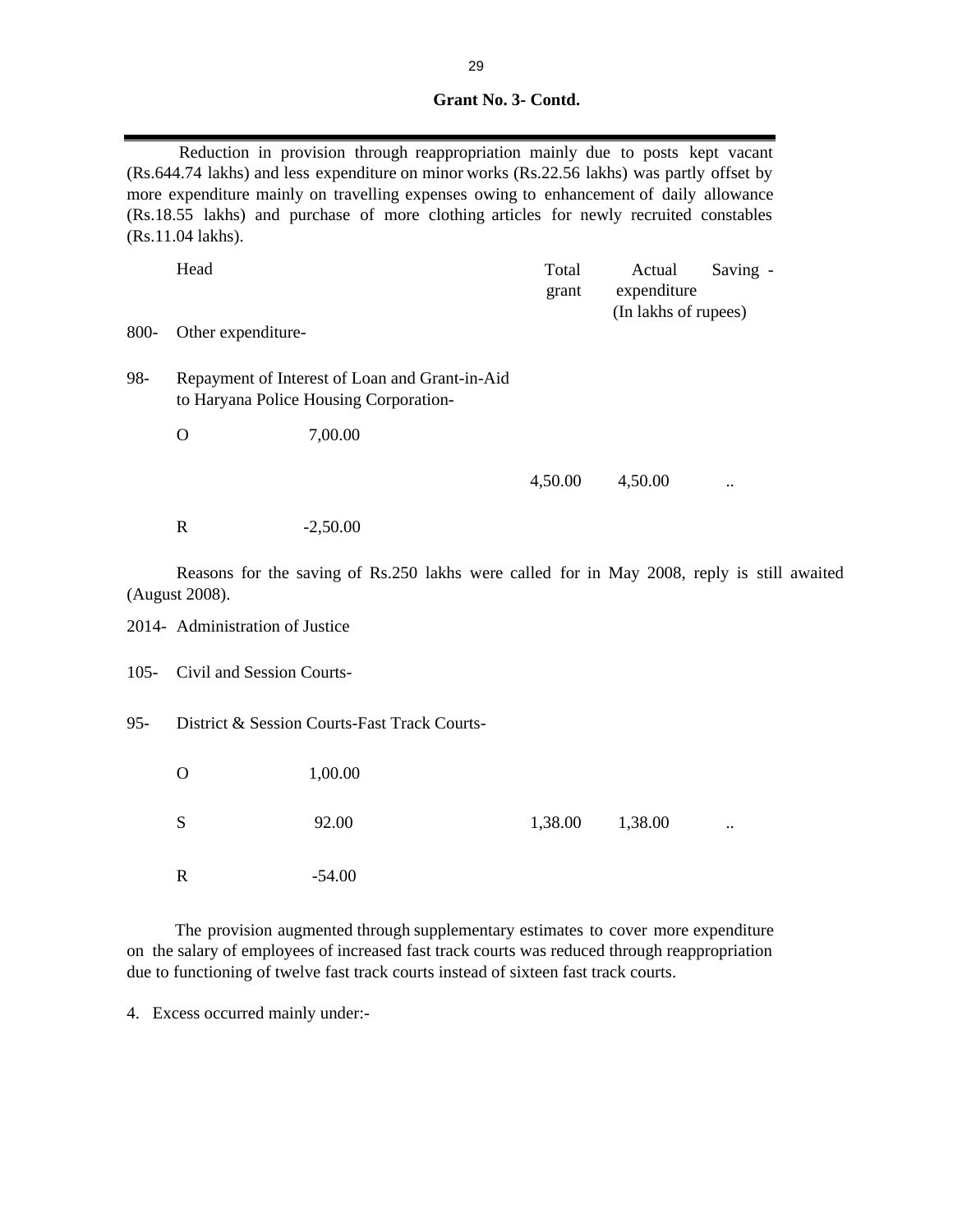| Grant No. 3- Contd. |
|---------------------|
|                     |

|         | Head                               |                                                                                                                                                                            | Total    | Actual<br>$Excess +$                |
|---------|------------------------------------|----------------------------------------------------------------------------------------------------------------------------------------------------------------------------|----------|-------------------------------------|
|         |                                    |                                                                                                                                                                            | grant    | expenditure<br>(In lakhs of rupees) |
|         | 2055- Police                       |                                                                                                                                                                            |          |                                     |
| $115 -$ | Modernisation of Police Force-     |                                                                                                                                                                            |          |                                     |
| 99-     | Purchase of Equipment-             |                                                                                                                                                                            |          |                                     |
|         | $\mathbf{O}$                       | 30,00.00                                                                                                                                                                   |          |                                     |
|         |                                    |                                                                                                                                                                            | 33,27.03 | $+2.71$<br>33,29.74                 |
|         | $\mathbb{R}$                       | 3,27.03                                                                                                                                                                    |          |                                     |
|         |                                    | The provision was augmented through reappropriation to cover more expenditure on<br>purchase of computers for implementation of CIPA and Swan Projects.                    |          |                                     |
| $113-$  | Welfare of Police Personnel-       |                                                                                                                                                                            |          |                                     |
| 99-     | Police Welfare-                    |                                                                                                                                                                            |          |                                     |
|         | $\Omega$                           | 1,00.00                                                                                                                                                                    |          |                                     |
|         |                                    |                                                                                                                                                                            | 3,00.00  | 3,00.00                             |
|         | $\mathbf R$                        | 2,00.00                                                                                                                                                                    |          |                                     |
| Fund.   |                                    | The provision was augmented through reappropriation to cover more expenditure on<br>release of more matching grants by the State Government for the Haryana Police Welfare |          |                                     |
| $003 -$ | <b>Education and Training-</b>     |                                                                                                                                                                            |          |                                     |
| 99-     | Recruits Advance Training Centres- |                                                                                                                                                                            |          |                                     |
|         | $\mathbf O$                        | 6,51.27                                                                                                                                                                    |          |                                     |
|         | ${\bf S}$                          | 1,03.16                                                                                                                                                                    | 8,70.38  | 8,70.38                             |
|         | $\mathbf R$                        | 1,15.95                                                                                                                                                                    |          |                                     |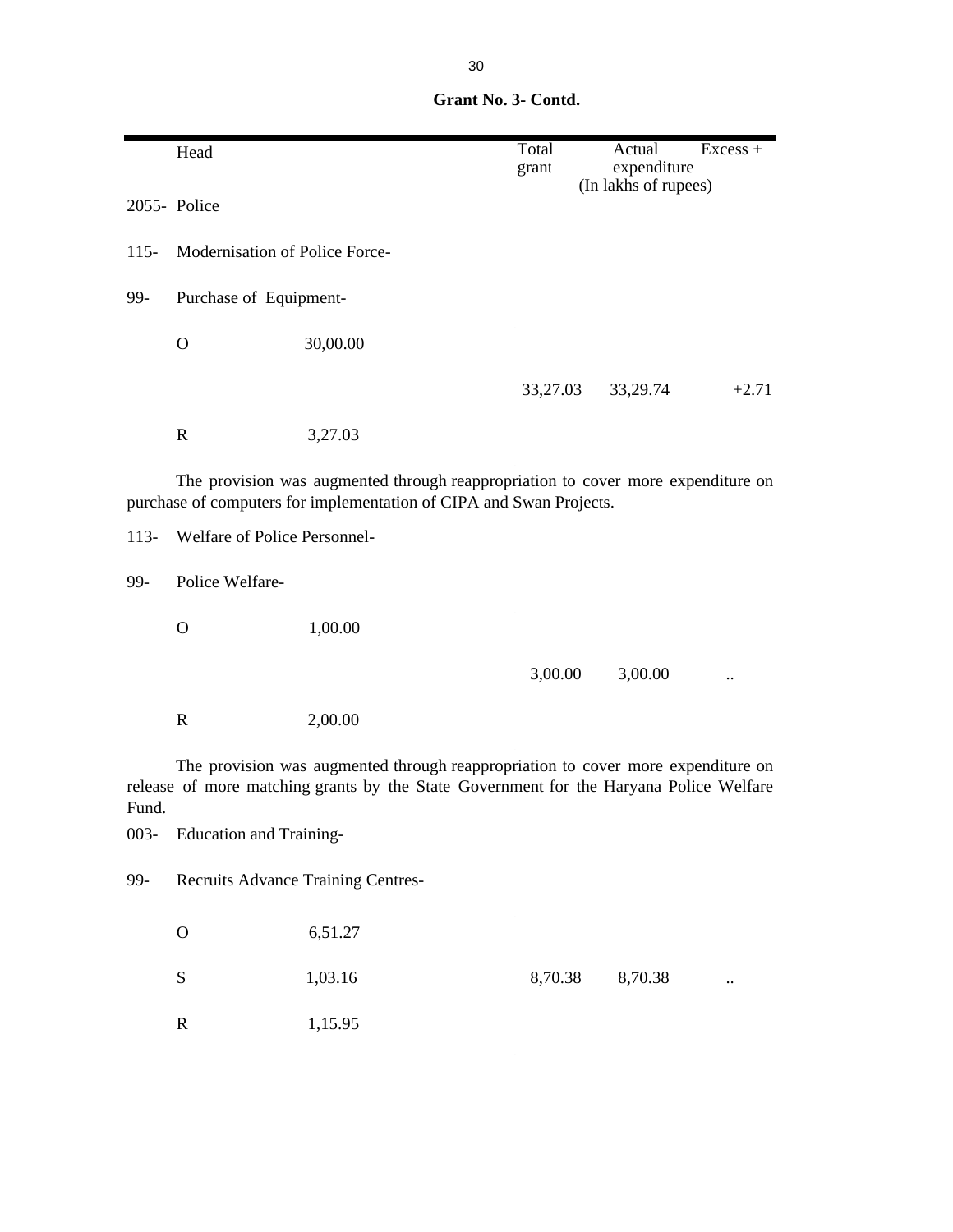**Grant No. 3- Contd.**

The provision augmented through supplementary estimates and reappropriation mainly to cover more expenditure on 'material and supplies' owing to Karanti celebration (Rs.94.56 lakhs), filling of vacant posts (Rs.16.93 lakhs), petrol, oil and lubricants owing to more patrolling of new recruits to maintain law and order in the State (Rs.8.10 lakhs) was partly offset by saving mainly due to less receipt of indoor medical claims (Rs.3.33 lakhs) and less expenditure on travel expenses (Rs.2.01 lakhs).

|         | Head                 |                                       | Total<br>grant | Actual<br>expenditure<br>(In lakhs of rupees) | Saving - |
|---------|----------------------|---------------------------------------|----------------|-----------------------------------------------|----------|
| $101 -$ |                      | Criminal Investigation and Vigilance- |                |                                               |          |
| 98-     | Crime Law and Order- |                                       |                |                                               |          |
|         | $\Omega$             | 3,56.75                               |                |                                               |          |
|         | S                    | 1,83.32                               | 6,24.11        | 6,23.86                                       | $-0.25$  |
|         | R                    | 84.04                                 |                |                                               |          |

The provision was augmented through supplementary estimates and reappropriation mainly to cover more expenditure on filling up of vacant posts (Rs.48.29 lakhs), purchase of pups and their diet (Rs.18.98 lakhs) and petrol, oil and lubricants owing to more patrolling to maintain 'law and order' in the State (Rs.13.41 lakhs).

2014- Administration of Justice

105- Civil and Session Courts-

99- District and Sessions Judges-

| Ő | 27,94.24 |                   |          |
|---|----------|-------------------|----------|
| S | 3,87.60  | 33,58.98 33,09.52 | $-49.46$ |
| R | 1,77.14  |                   |          |

The provision augmented through supplementary estimates in March, 2008 and reappropriation to cover more expenditure on salary, wages, dearness allowance, travelling expenses etc.and releasing of more grant-in-aid to the Judicial Academy (Rs.157 lakhs) and furnishing of newly constructed Judicial Complex at Jhajjar (Rs.20.90 lakhs) proved excessive in view of the saving of Rs.49.46 lakhs; reasons for which have not been intimated (August 2008).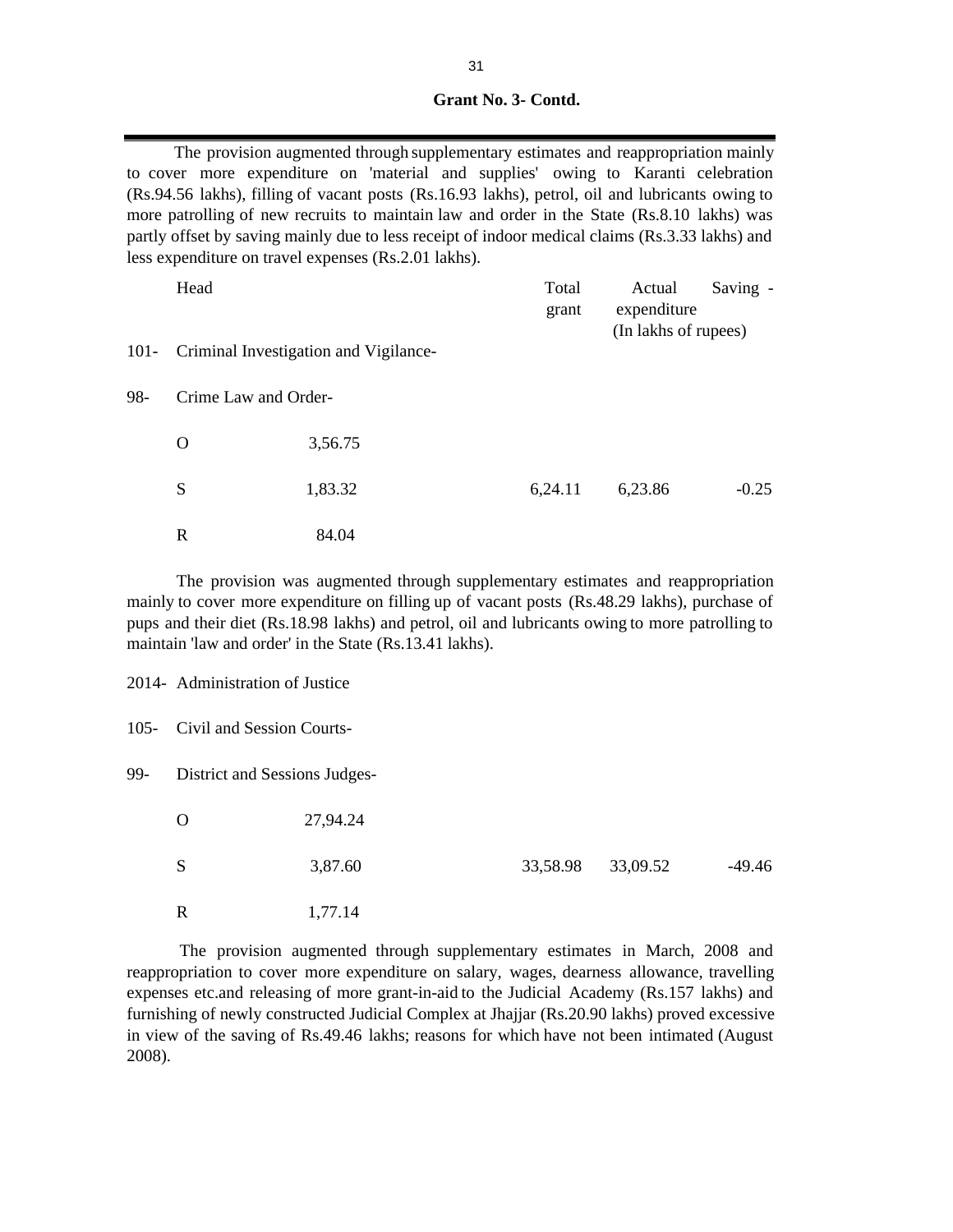| $97 -$ | Head<br>Subordinate Judges- |          | Total<br>grant | Actual<br>expenditure<br>(In lakhs of rupees) | $Excess +$ |
|--------|-----------------------------|----------|----------------|-----------------------------------------------|------------|
|        | O                           | 22,30.41 |                |                                               |            |
|        | S                           | 2,90.84  | 25,54.20       | 25,54.20                                      | $\ddotsc$  |
|        | R                           | 32.95    |                |                                               |            |

 **Grant No. 3- Contd.**

 The provision augmented through supplementary estimates and reappropriation to cover more expenditure on revision of pay scales of judicial staff and sumptuary allowance to Judicial Officers (Rs.34.53 lakhs) was offset by less expenditure on leave travel concession (Rs.1.58 lakhs).

#### *Charged Appropriation*

5. The expenditure exceeded the appropriation by Rs. 1,01,33,920 ; the excess requires regularisation.

6. In view the overall excess of Rs.1,01.34 lakhs, the supplementary appropriation of Rs.237 lakhs obtained in March 2008 proved inadequate.

7. Excess occurred under :-

|         | Head                            |          | Total<br>appropriation expenditure | Actual               | $Excess +$ |
|---------|---------------------------------|----------|------------------------------------|----------------------|------------|
|         | 2014- Administration of Justice |          |                                    | (In lakhs of rupees) |            |
| $102 -$ | <b>High Courts-</b>             |          |                                    |                      |            |
| 98-     | <b>Establishment Expenses-</b>  |          |                                    |                      |            |
|         | $\boldsymbol{O}$                | 11,49.30 |                                    |                      |            |
|         | ${\cal S}$                      | 2,11.30  | 13,67.06                           | $14,68.40$ +1,01.34  |            |
|         | R                               | 6.46     |                                    |                      |            |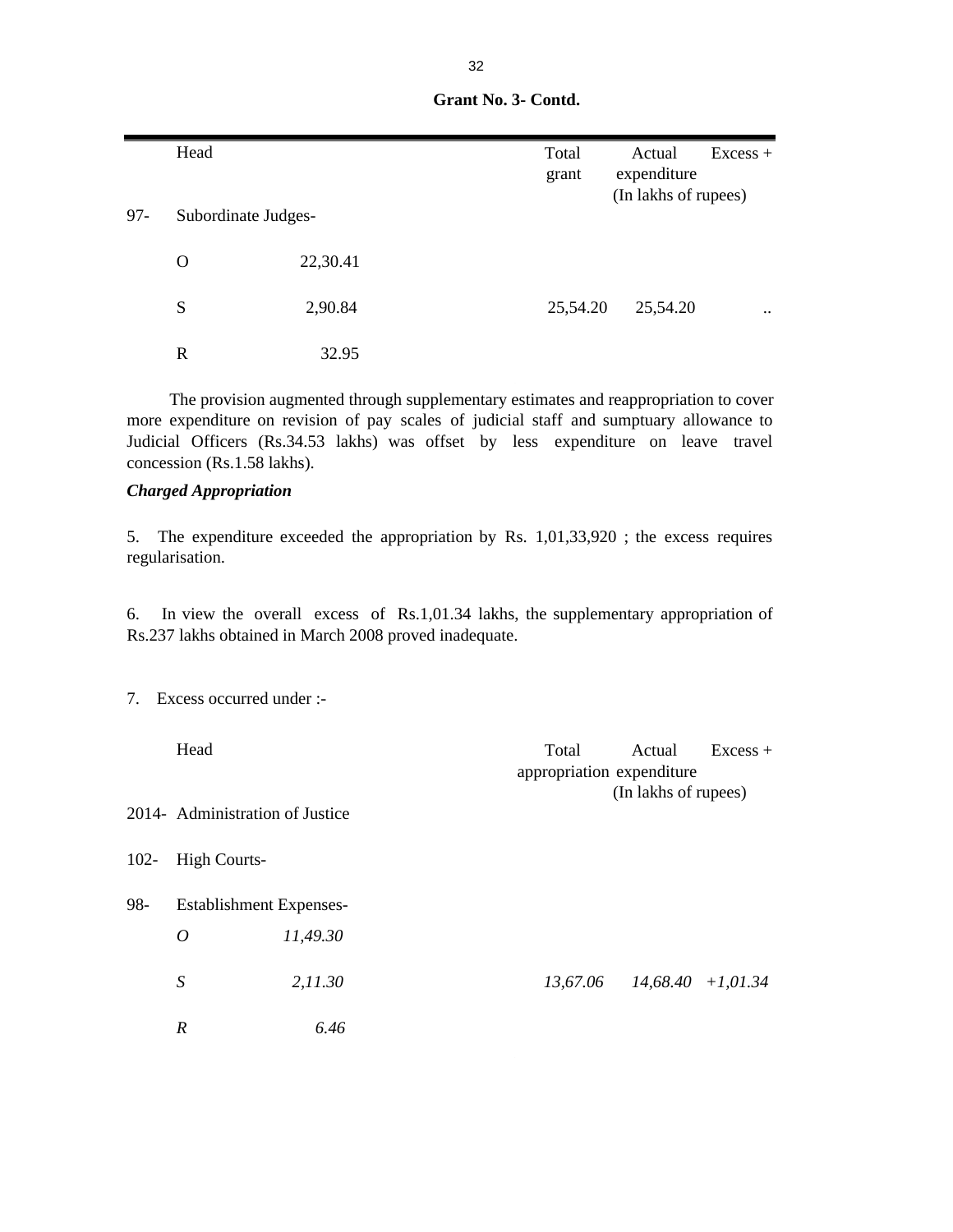|      |                                                                           | Reasons for the final excess of Rs.101.34 lakhs have not been intimated (August 2008).                                                                                            |                                    |                      |            |
|------|---------------------------------------------------------------------------|-----------------------------------------------------------------------------------------------------------------------------------------------------------------------------------|------------------------------------|----------------------|------------|
|      | Head                                                                      |                                                                                                                                                                                   | Total<br>appropriation expenditure | Actual               | $Excess +$ |
| 99-  | Judges-                                                                   |                                                                                                                                                                                   |                                    | (In lakhs of rupees) |            |
|      | $\boldsymbol{O}$                                                          | 1,27.57                                                                                                                                                                           |                                    |                      |            |
|      | $\boldsymbol{S}$                                                          | 25.70                                                                                                                                                                             |                                    | $1,74.85$ $1,74.85$  |            |
|      | $\boldsymbol{R}$                                                          | 21.58                                                                                                                                                                             |                                    |                      |            |
|      | borne by the Government of Haryana.<br>8. Saving occurred mainly under :- | The provision was augmented through supplementary estimates and reappropriation to<br>cover more expenditure due to change of expenditure ratio from 34.70 to 36.65 percent to be |                                    |                      |            |
|      | Head                                                                      |                                                                                                                                                                                   | Total<br>appropriation expenditure | Actual               | Saving -   |
|      | 2055- Police                                                              |                                                                                                                                                                                   |                                    | (In lakhs of rupees) |            |
| 109- | <b>District Police-</b>                                                   |                                                                                                                                                                                   |                                    |                      |            |
| 99-  | <b>District Police Force-</b>                                             |                                                                                                                                                                                   |                                    |                      |            |
|      | $\overline{O}$                                                            | 35.00                                                                                                                                                                             |                                    |                      |            |
|      |                                                                           |                                                                                                                                                                                   | 6.96                               | 6.96                 |            |

|  | Grant No. 3- Contd. |
|--|---------------------|

*R -28.04*

Reduction in provision through reappropriation was due to actual payment of claims awarded by Motor Accident Claims Tribunal.

# **Capital:**

## **Voted Grant**

9. Saving occurred mainly under:-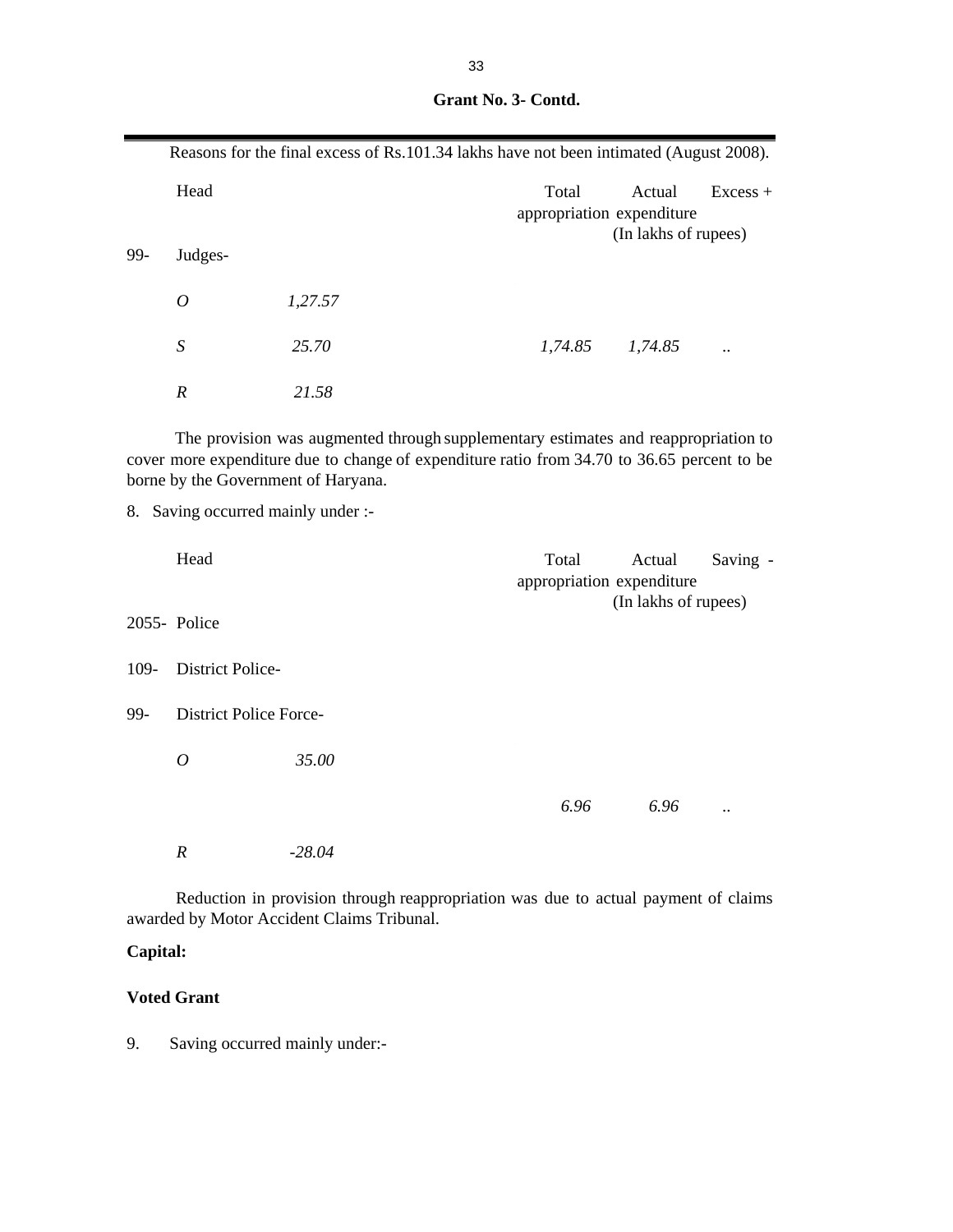|         | Concld.                        |            |                |                                               |          |
|---------|--------------------------------|------------|----------------|-----------------------------------------------|----------|
|         | Head                           |            | Total<br>grant | Actual<br>expenditure<br>(In lakhs of rupees) | Excess + |
|         | 4055- Capital Outlay on Police |            |                |                                               |          |
| $207 -$ | <b>State Police-</b>           |            |                |                                               |          |
| 99-     | Office Building-               |            |                |                                               |          |
|         | O                              | 17,53.00   |                |                                               |          |
|         |                                |            | 12,53.00       | 12,74.69                                      | $+21.69$ |
|         | $\mathbf R$                    | $-5,00.00$ |                |                                               |          |

 **Grant No. 3-** 

Reduction in provision through reappropriation was due to revision of estimates under 'office building'.

 $\frac{1}{\sqrt{2}}$  ,  $\frac{1}{\sqrt{2}}$  ,  $\frac{1}{\sqrt{2}}$  ,  $\frac{1}{\sqrt{2}}$  ,  $\frac{1}{\sqrt{2}}$  ,  $\frac{1}{\sqrt{2}}$  ,  $\frac{1}{\sqrt{2}}$  ,  $\frac{1}{\sqrt{2}}$  ,  $\frac{1}{\sqrt{2}}$  ,  $\frac{1}{\sqrt{2}}$  ,  $\frac{1}{\sqrt{2}}$  ,  $\frac{1}{\sqrt{2}}$  ,  $\frac{1}{\sqrt{2}}$  ,  $\frac{1}{\sqrt{2}}$  ,  $\frac{1}{\sqrt{2}}$ 

Reasons for the final excess of Rs.21.69 lakhs have not been intimated (August 2008).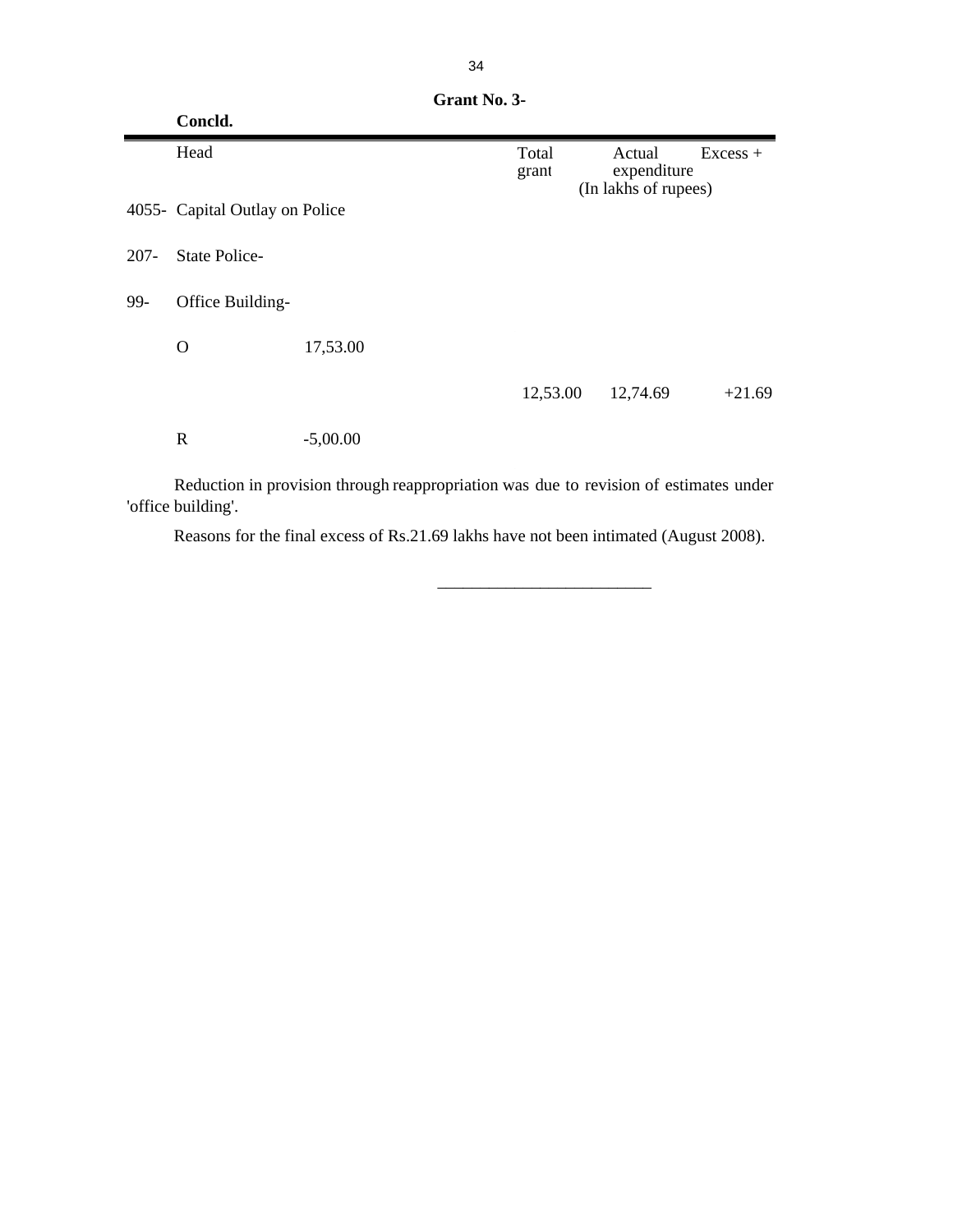# **Grant No. 4**

# **Grant No. 4 - Revenue**

| <b>Revenue:</b>                                |            | Total<br>grant | Actual<br>expenditure<br>(In thousands of rupees) | Saving - |
|------------------------------------------------|------------|----------------|---------------------------------------------------|----------|
| Major Heads-                                   |            |                |                                                   |          |
| 2029 - Land Revenue                            |            |                |                                                   |          |
| 2030 - Stamps and Registration                 |            |                |                                                   |          |
| 2245 - Relief on account of Natural Calamities |            |                |                                                   |          |
| 2506 - Land Reforms                            |            |                |                                                   |          |
| 3475 - Other General Economic Services         |            |                |                                                   |          |
| Voted -                                        |            |                |                                                   |          |
| Original                                       | 3,33,68,90 |                |                                                   |          |
|                                                |            |                | 3,94,09,27 3,83,35,34 -10,73,93                   |          |
| Supplementary                                  | 60,40,37   |                |                                                   |          |
| Amount surrendered during the year             |            |                |                                                   |          |
| (March 2008)                                   |            |                |                                                   | 12,19,55 |
| Notes and comments :-                          |            |                |                                                   |          |

1. Against the available saving of Rs. 10,73.93 lakhs, surrender of Rs. 12,19.55 lakhs on 31 March 2008 proved unrealistic.

2. In view of overall saving of Rs.10,73.93 lakhs, the supplementary grant of Rs.60,40.37 lakhs obtained in March,2008 proved excessive.

3. Saving was the net result of saving under certain heads and excess under certain others. Saving occurred mainly under:-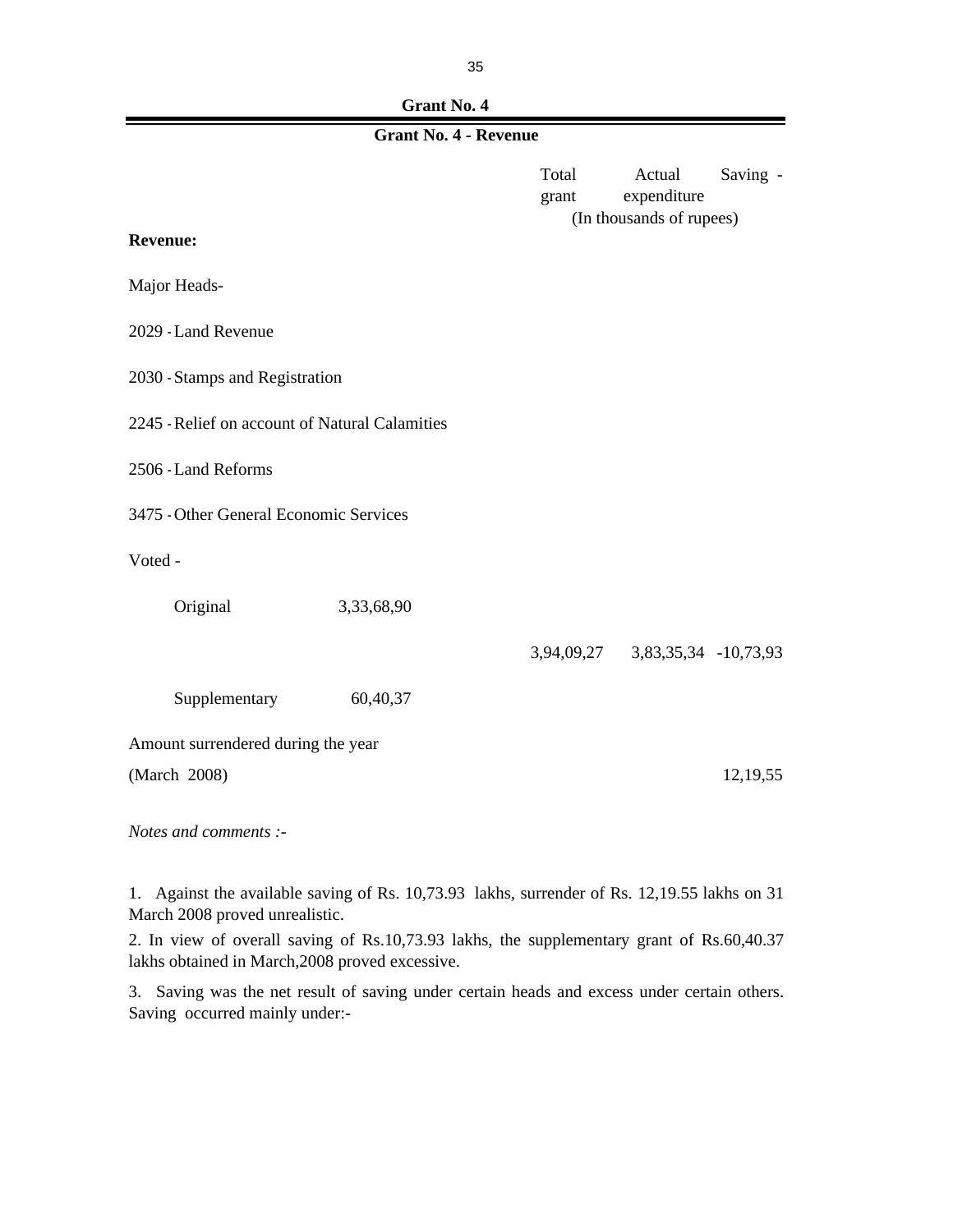**Grant No. 4- Contd.**

|     | Head                            |                                                  | Total<br>grant | Saving -<br>Actual<br>expenditure<br>(In lakhs of rupees) |
|-----|---------------------------------|--------------------------------------------------|----------------|-----------------------------------------------------------|
|     | 2506- Land Reforms              |                                                  |                |                                                           |
|     | 012- Statistics and Evaluation- |                                                  |                |                                                           |
| 97- | in District-                    | Pilot Project on computerisation of land records |                |                                                           |
|     | O                               | 5,00.00                                          |                |                                                           |
|     | S                               | 2,22.64                                          | 1,64.14        | 1,64.14<br>$\ddotsc$                                      |
|     | R                               | $-5,58.50$                                       |                |                                                           |

The provision augmented through supplementary grant to cover more expenditure on the pilot project for computerisation of land records proved excessive in view of the surrender of Rs.5,58.50 lakhs through reappropriation due to sanctioning of less amount by the Government of India for computerisation of land records.

| 98- |   | Scheme for the Strengthening of Revenue<br>Administration and updating of land records- |         |         |                      |
|-----|---|-----------------------------------------------------------------------------------------|---------|---------|----------------------|
|     |   | 1,34.00                                                                                 |         |         |                      |
|     | S | 7.39.78                                                                                 | 7.52.33 | 7.52.33 | $\ddot{\phantom{a}}$ |
|     |   | $-1,21.45$                                                                              |         |         |                      |

The provision augmented through supplementary grant to cover more expenditure for strengthening of Revenue Department and updating of land records proved excessive in view of the surrender of Rs.1,21.45 lakhs through reappropriation due to sanctioning of less amount by the Government of India.

2245- Relief on account of Natural Calamities

02- Floods,Cyclones etc.-

114- Assistance to Farmers for purchase of Agricultural inputs-

O 5,00.00

R -5,00.00

 **Grant No. 4- Contd.**

.. .. ..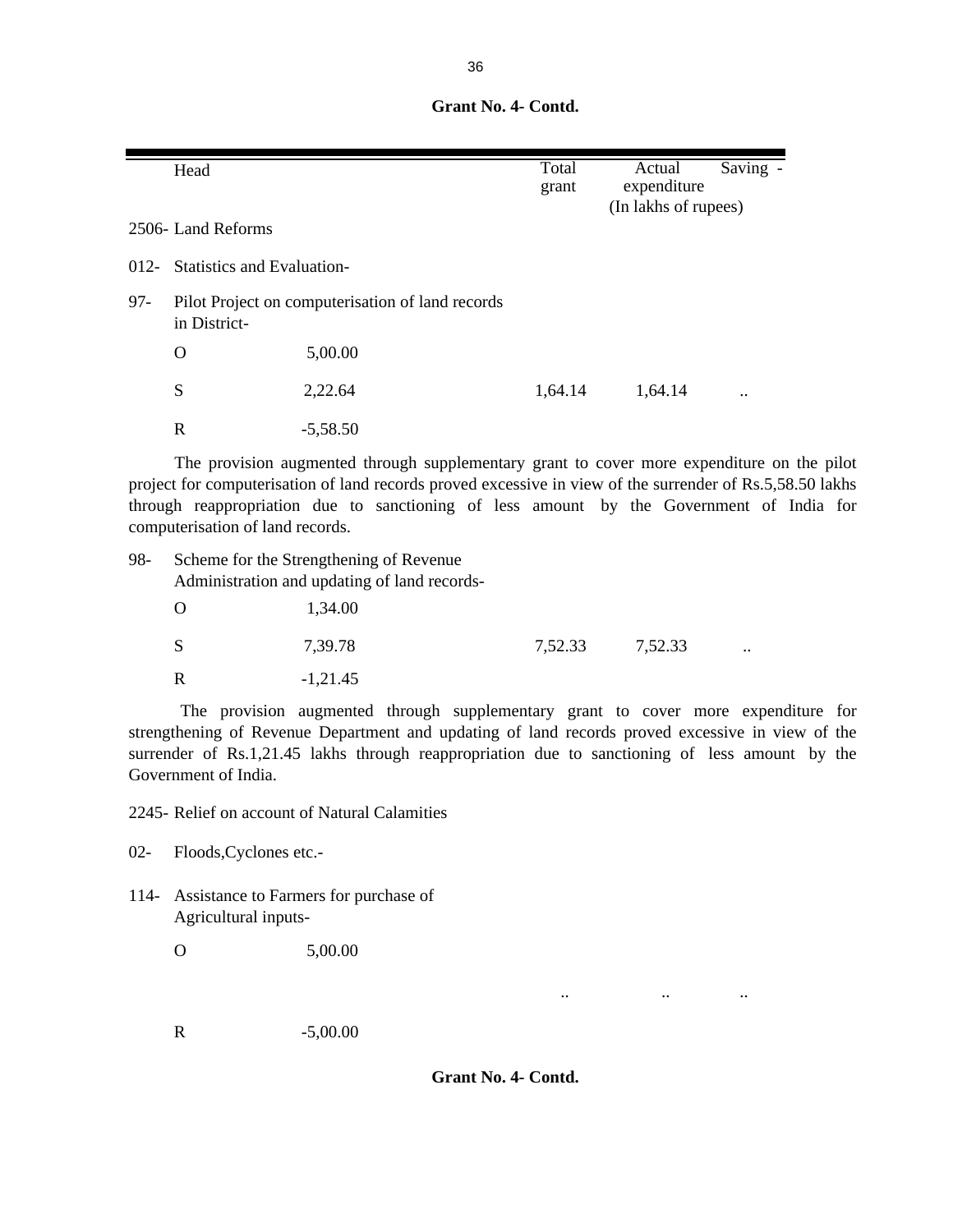|         | Head                            |                                               | Total<br>grant       | Actual<br>expenditure | $Excess +$                |
|---------|---------------------------------|-----------------------------------------------|----------------------|-----------------------|---------------------------|
|         |                                 |                                               |                      | (In lakhs of rupees)  |                           |
| $106 -$ | bridges-                        | Repairs and restoration of damaged roads and  |                      |                       |                           |
|         | $\mathbf O$                     | 4,00.00                                       |                      |                       |                           |
|         |                                 |                                               | $\ddot{\phantom{0}}$ |                       |                           |
|         | ${\bf R}$                       | $-4,00.00$                                    |                      |                       |                           |
| $122 -$ | and flood control works-        | Repairs and restoration of damaged irrigation |                      |                       |                           |
|         | $\mathbf{O}$                    | 5,00.00                                       |                      |                       |                           |
|         |                                 |                                               | $\ddot{\phantom{0}}$ | 1,89.24               | $+1,89.24$                |
|         | ${\bf R}$                       | $-5,00.00$                                    |                      |                       |                           |
| $105 -$ | Veterinary care-                |                                               |                      |                       |                           |
|         | $\mathbf O$                     | 3,00.00                                       |                      |                       |                           |
|         |                                 |                                               | $\ddot{\phantom{0}}$ |                       | $\ddot{\phantom{0}}\cdot$ |
|         | ${\bf R}$                       | $-3,00.00$                                    |                      |                       |                           |
| 193-    | Government Bodies/Institutions- | Assistance to Local bodies/other non-         |                      |                       |                           |
|         | $\mathbf O$                     | 3,00.00                                       |                      |                       |                           |
|         |                                 |                                               | $\ddot{\phantom{0}}$ |                       |                           |
|         | ${\bf R}$                       | $-3,00.00$                                    |                      |                       |                           |
| $101 -$ | Gratuitous Relief-              |                                               |                      |                       |                           |
| 98-     | Supply of Medicines-            |                                               |                      |                       |                           |
|         | $\mathbf{O}$                    | 2,00.00                                       |                      |                       |                           |
|         |                                 |                                               | $\ddotsc$            | $\cdot \cdot$         | $\ddotsc$                 |
|         | ${\bf R}$                       | $-2,00.00$                                    |                      |                       |                           |

 **Grant No. 4- Contd.**

-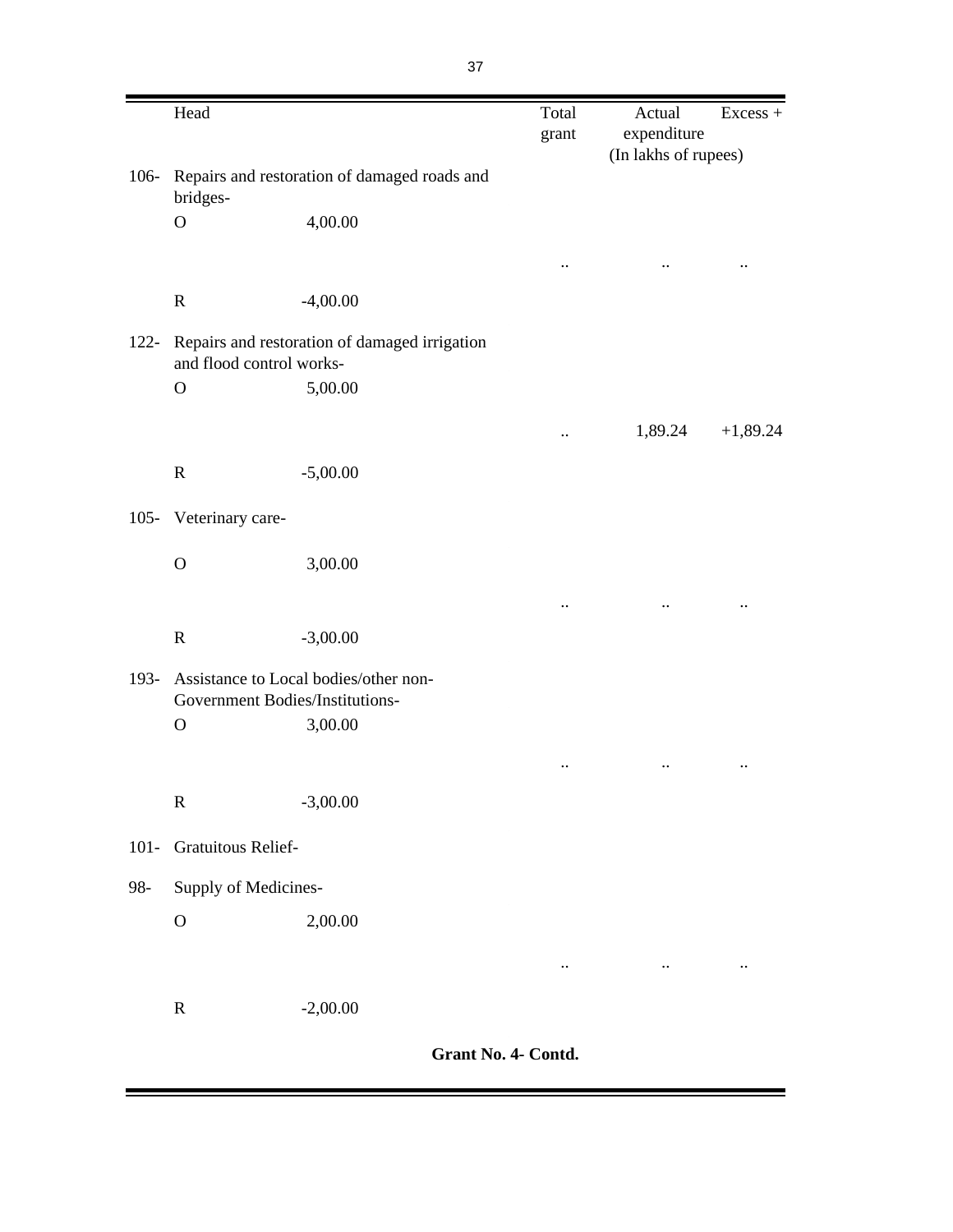|         | Head                        |                                                                                                      | Total<br>grant       | Actual<br>expenditure<br>(In lakhs of rupees) | Saving -  |
|---------|-----------------------------|------------------------------------------------------------------------------------------------------|----------------------|-----------------------------------------------|-----------|
| 99-     | Food and Clothing-          |                                                                                                      |                      |                                               |           |
|         | $\mathbf O$                 | 2,00.00                                                                                              |                      |                                               |           |
|         |                             |                                                                                                      | $\ddot{\phantom{0}}$ | $\ddotsc$                                     | $\ddotsc$ |
|         | $\mathbf R$                 | $-2,00.00$                                                                                           |                      |                                               |           |
| $110-$  | works-                      | Assistance for repairs and restoration of<br>damaged water supply, drainage and sewerage             |                      |                                               |           |
|         | $\mathbf O$                 | 2,00.00                                                                                              |                      |                                               |           |
|         |                             |                                                                                                      | $\ddot{\phantom{0}}$ | $\ddotsc$                                     | $\ldots$  |
|         | ${\bf R}$                   | $-2,00.00$                                                                                           |                      |                                               |           |
|         | 102- Drinking Water Supply- |                                                                                                      |                      |                                               |           |
|         | $\mathbf O$                 | 50.00                                                                                                |                      |                                               |           |
|         |                             |                                                                                                      | $\ddotsc$            | $\ddotsc$                                     | $\ddotsc$ |
|         | $\mathbf R$                 | $-50.00$                                                                                             |                      |                                               |           |
| $104 -$ | Supply of Fodder-           |                                                                                                      |                      |                                               |           |
|         | $\mathbf O$                 | 30.00                                                                                                |                      |                                               |           |
|         |                             |                                                                                                      | $\ddotsc$            | $\sim 100$ and $\sim 100$                     | $\ddotsc$ |
|         | $\mathbf R$                 | $-30.00$                                                                                             |                      |                                               |           |
|         | during the year.            | Entire provision in the above ten cases was surrendered due to non-occurrence of floods in the state |                      |                                               |           |

Reasons for incurring expenditure of Rs.1,89.24 lakhs without provision of funds in third case have not been intimated (August 2008).

282- Public Health-

 **Grant No. 4- Contd.**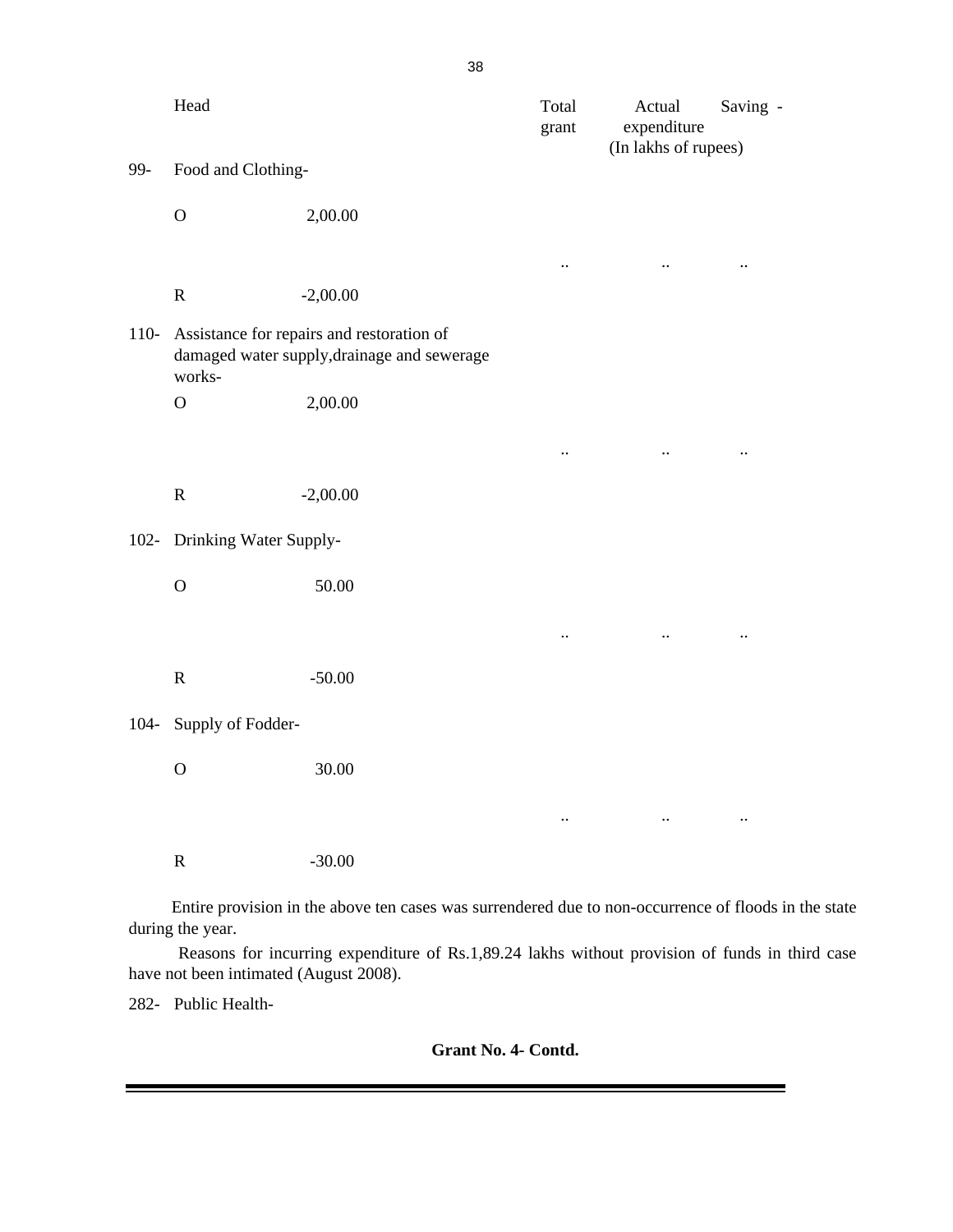|        | Head                                                                        |            |                     | Total<br>grant | Actual<br>expenditure<br>(In lakhs of rupees) | Saving -             |
|--------|-----------------------------------------------------------------------------|------------|---------------------|----------------|-----------------------------------------------|----------------------|
| 99-    | Dewatering Operation-                                                       |            |                     |                |                                               |                      |
|        | $\mathbf O$                                                                 | 5,00.00    |                     |                |                                               |                      |
|        |                                                                             |            |                     | 28.61          | 28.61                                         | $\ddot{\phantom{0}}$ |
|        | $\mathbf R$                                                                 | $-4,71.39$ |                     |                |                                               |                      |
| 98-    | Public Health-                                                              |            |                     |                |                                               |                      |
|        | $\mathbf O$                                                                 | 5,00.00    |                     |                |                                               |                      |
|        |                                                                             |            |                     | 50.00          | 50.00                                         | $\ddot{\phantom{0}}$ |
|        | $\mathbf R$                                                                 | $-4,50.00$ |                     |                |                                               |                      |
| $116-$ | Assistance to Farmers for repairs of damaged<br>tube-wells, pump sets etc.- |            |                     |                |                                               |                      |
|        | $\mathbf{O}$                                                                | 3,00.00    |                     |                |                                               |                      |
|        |                                                                             |            |                     | 0.20           | 0.20                                          | $\ddot{\phantom{0}}$ |
|        | $\mathbf R$                                                                 | $-2,99.80$ |                     |                |                                               |                      |
|        | 113 Assistance for repairs/reconstruction of<br>Houses-                     |            |                     |                |                                               |                      |
|        | $\mathbf O$                                                                 | 3,00.00    |                     |                |                                               |                      |
|        |                                                                             |            |                     | 4.98           | 4.98                                          |                      |
|        | $\mathbf R$                                                                 | $-2,95.02$ |                     |                |                                               |                      |
| $97 -$ | Supply of seeds, fertilizers and agricultural<br>implements-                |            |                     |                |                                               |                      |
|        | $\mathbf O$                                                                 | 8,00.00    |                     |                |                                               |                      |
|        |                                                                             |            |                     | 6,74.64        | 6,74.64                                       | $\ddot{\phantom{a}}$ |
|        | $\mathbf R$                                                                 | $-1,25.36$ |                     |                |                                               |                      |
| 800-   | Other expenditure-                                                          |            |                     |                |                                               |                      |
|        | $\mathbf O$                                                                 | 1,00.00    |                     |                |                                               |                      |
|        |                                                                             |            |                     | 4.73           | 4.73                                          | $\ddot{\phantom{0}}$ |
|        | $\mathbf R$                                                                 | $-95.27$   |                     |                |                                               |                      |
|        |                                                                             |            | Grant No. 4- Contd. |                |                                               |                      |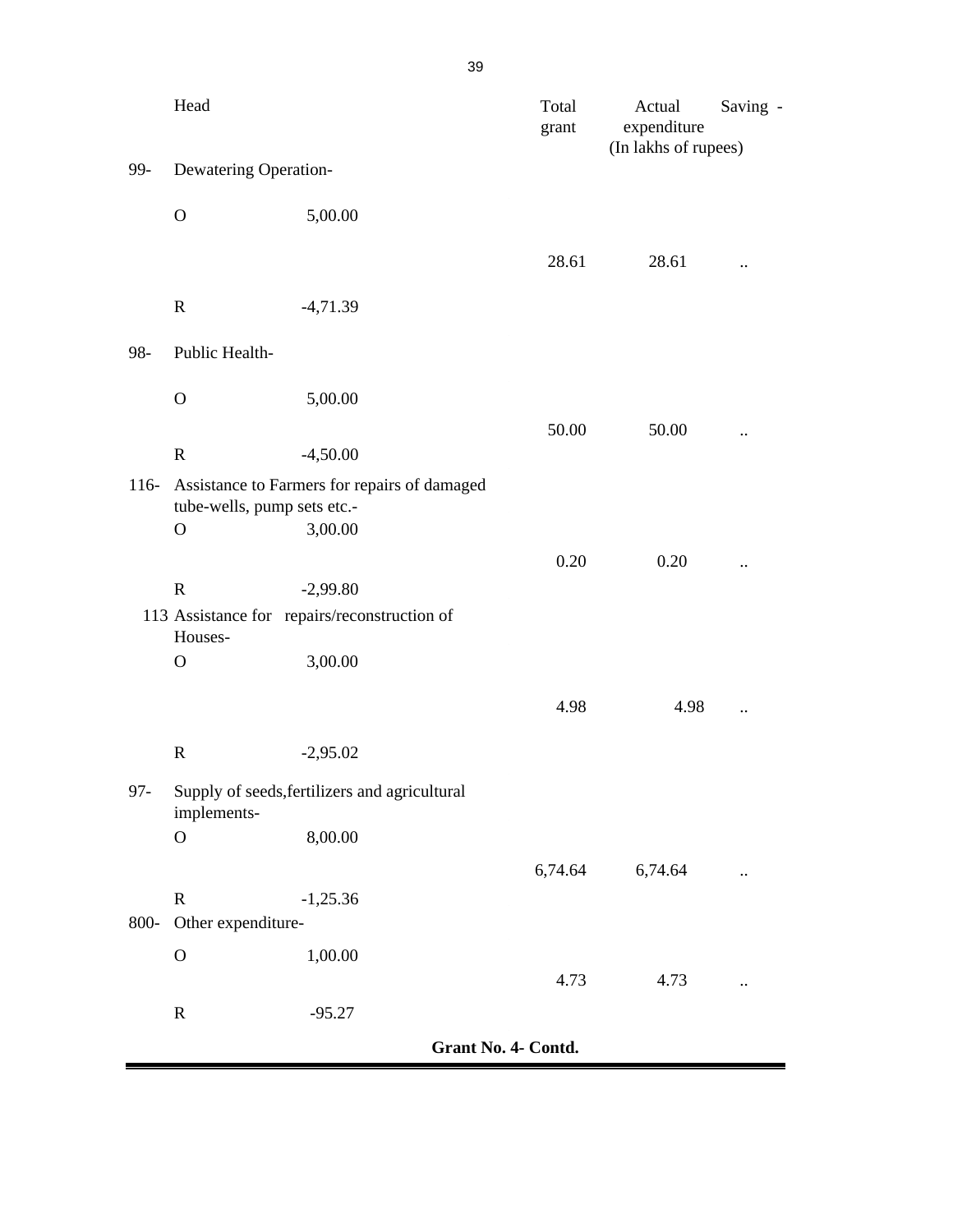|        | Head                       |                                                                                     |                |                                               |                      |
|--------|----------------------------|-------------------------------------------------------------------------------------|----------------|-----------------------------------------------|----------------------|
|        |                            |                                                                                     | Total<br>grant | Actual<br>expenditure<br>(In lakhs of rupees) | Saving -             |
|        |                            | 117- Assistance to Farmers for purchase of live stock-                              |                |                                               |                      |
|        | $\mathbf O$                | 50.00                                                                               |                |                                               |                      |
|        |                            |                                                                                     | 1.56           | 1.56                                          | $\ddot{\phantom{a}}$ |
|        | ${\bf R}$                  | $-48.44$                                                                            |                |                                               |                      |
| $80-$  | General-                   |                                                                                     |                |                                               |                      |
| 800-   | Other expenditure-         |                                                                                     |                |                                               |                      |
| 98-    | Relief to fire sufferer-   |                                                                                     |                |                                               |                      |
|        | $\mathbf O$                | 5,00.00                                                                             |                |                                               |                      |
|        |                            |                                                                                     | 35.32          | 35.32                                         |                      |
|        | $\mathbf R$                | $-4,64.68$                                                                          |                |                                               |                      |
|        | Deputy Commissioners.      | Provision in above eight cases was surrendered due to less demand received from the |                |                                               |                      |
| $97 -$ | Purchase Of Sirkies/tents- |                                                                                     |                |                                               |                      |
|        | $\mathbf O$                | 30.00                                                                               |                |                                               |                      |
|        |                            |                                                                                     | $\ddotsc$      | $\ddot{\phantom{a}}$                          | $\ddotsc$            |
|        | ${\bf R}$                  | $-30.00$                                                                            |                |                                               |                      |

Entire provision remained unutilised as there was no demand of Sirkies/tents in the state during the year.

01- Drought-

101- Gratuitous Relief-

 **Grant No. 4- Contd.**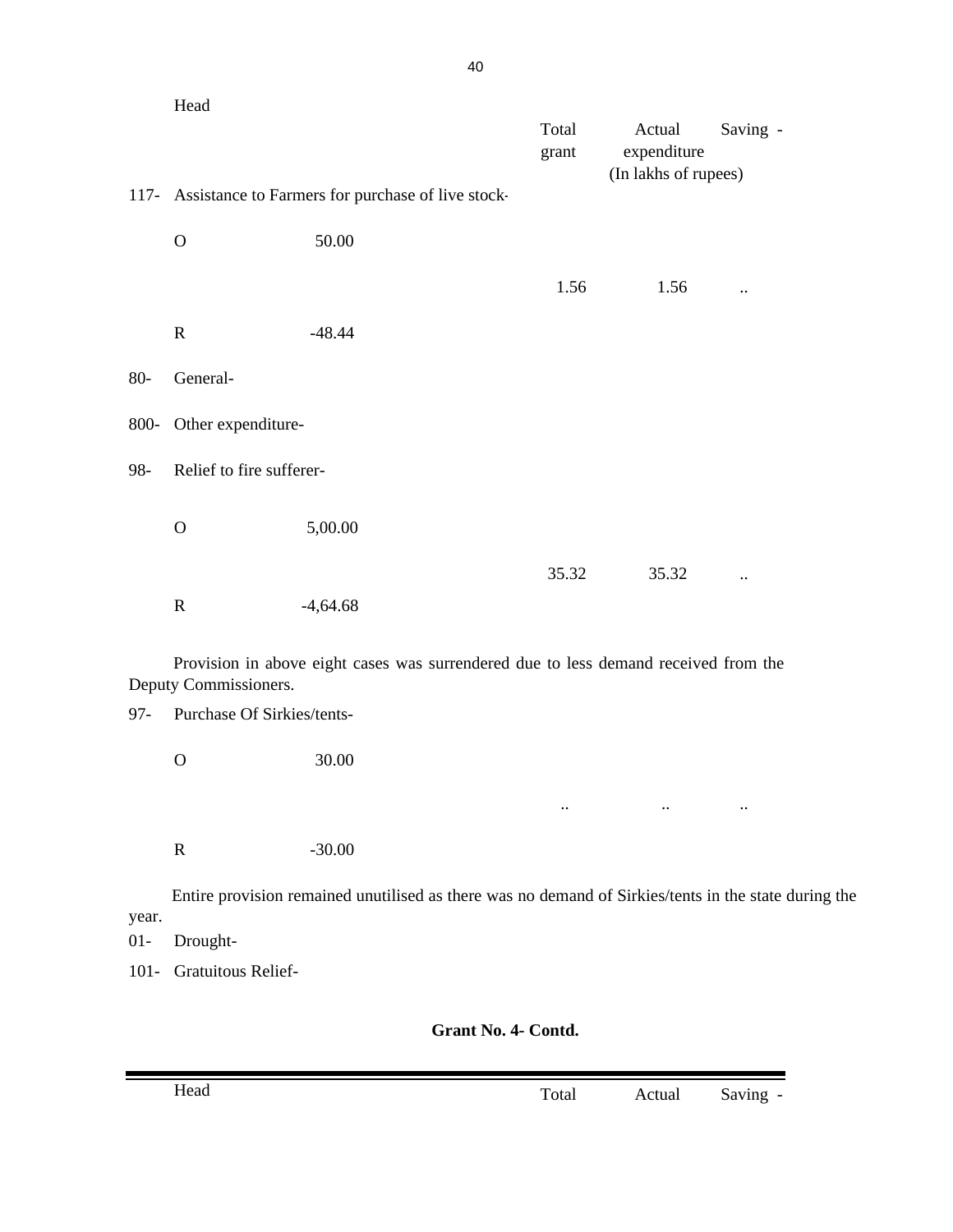|         |                             |                                               |                     | grant                | expenditure<br>(In lakhs of rupees)           |                      |
|---------|-----------------------------|-----------------------------------------------|---------------------|----------------------|-----------------------------------------------|----------------------|
| 98-     | implements-                 | Supply of seeds, fertilizers and agricultural |                     |                      |                                               |                      |
|         | $\mathbf O$                 | 5,00.00                                       |                     |                      |                                               |                      |
|         |                             |                                               |                     | 3,33.28              | 3,33.28                                       | $\ddot{\phantom{0}}$ |
|         | ${\bf R}$                   | $-1,66.72$                                    |                     |                      |                                               |                      |
| 99-     | Supply of Medicines-        |                                               |                     |                      |                                               |                      |
|         | $\mathbf O$                 | 1,00.00                                       |                     | $\ddotsc$            | $\ddotsc$                                     | $\ddot{\phantom{0}}$ |
|         |                             |                                               |                     |                      |                                               |                      |
|         | ${\bf R}$                   | $-1,00.00$                                    |                     |                      |                                               |                      |
|         | 102- Drinking Water Supply- |                                               |                     | $\ddot{\phantom{0}}$ | $\ddotsc$                                     | $\ddotsc$            |
|         | $\mathbf O$                 | 1,00.00                                       |                     |                      |                                               |                      |
|         | ${\bf R}$                   | $-1,00.00$                                    |                     |                      |                                               |                      |
| $104 -$ | Supply of Fodder-           |                                               |                     |                      |                                               |                      |
|         | $\mathbf O$                 | 1,00.00                                       |                     | $\ddotsc$            | $\ddot{\phantom{0}}$                          | $\ddot{\phantom{0}}$ |
|         |                             |                                               |                     |                      |                                               |                      |
|         | $\mathbf R$                 | $-1,00.00$                                    |                     |                      |                                               |                      |
| $105 -$ | Veterinary Care-            |                                               |                     |                      |                                               |                      |
|         | $\mathbf O$                 | 1,00.00                                       |                     |                      |                                               | $\ddotsc$            |
|         | $\mathbf R$                 | $-1,00.00$                                    |                     |                      |                                               |                      |
|         |                             |                                               | Grant No. 4- Contd. |                      |                                               |                      |
|         | Head                        |                                               |                     | Total<br>grant       | Actual<br>expenditure<br>(In lakhs of rupees) | Saving -             |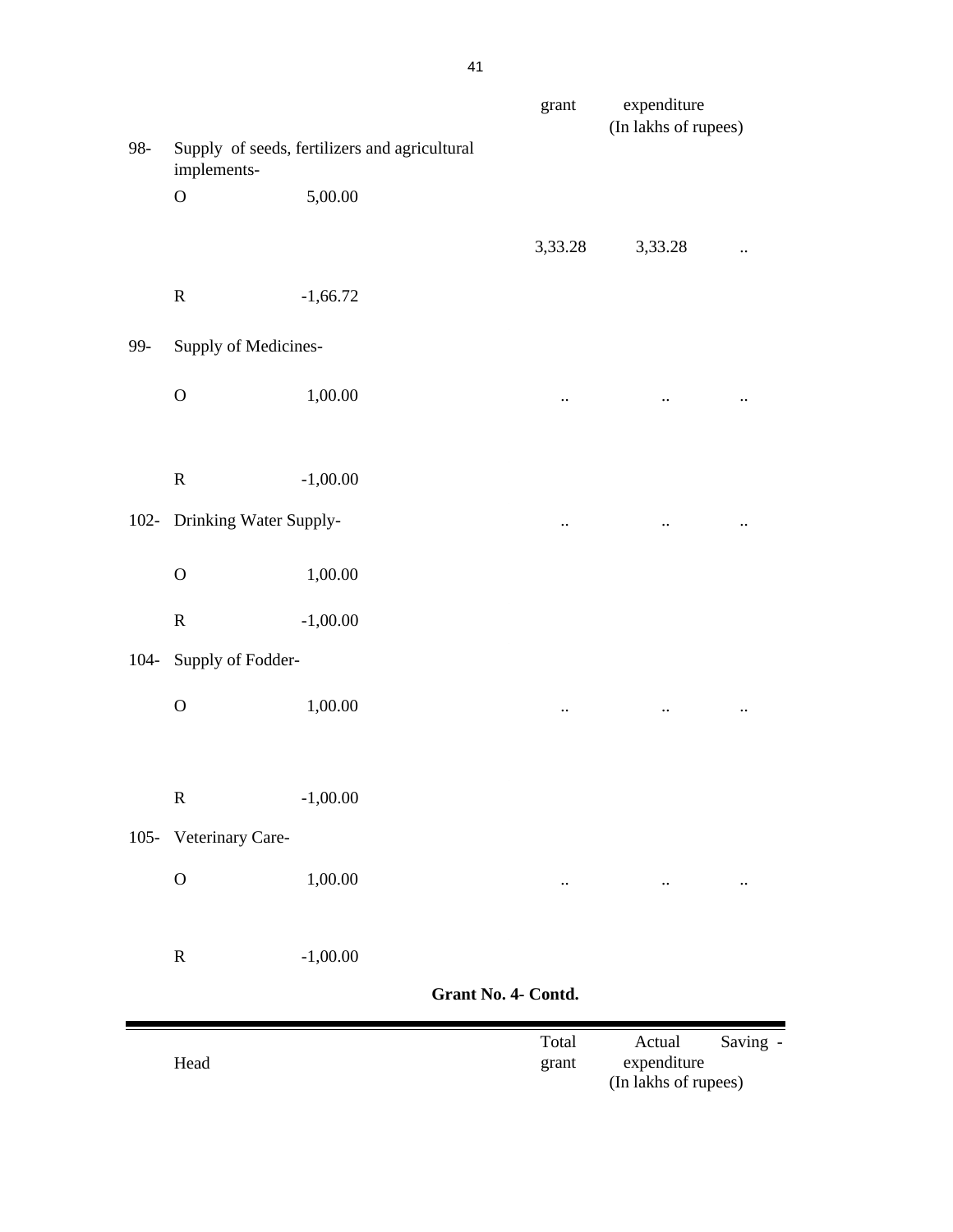282- Public Health-

O 1,00.00 .. .. .. R -1,00.00 800- Other expenditure-O 1,00.00

R -1,00.00

Provision in the above seven cases was surrendered due to non-occurrence of draught in the State during the year.

.. .. ..

4. Excess occurred mainly under:-

|        | Head                 |                                               | Total<br>grant        | Actual<br>expenditure<br>(In lakhs of rupees) | Saving-  |  |  |  |
|--------|----------------------|-----------------------------------------------|-----------------------|-----------------------------------------------|----------|--|--|--|
|        |                      | 2245- Relief on account of Natural Calamities |                       |                                               |          |  |  |  |
| $80 -$ | General-             |                                               |                       |                                               |          |  |  |  |
| 800-   | Other expenditure-   |                                               |                       |                                               |          |  |  |  |
| 99-    | Hail Storm Relief-   |                                               |                       |                                               |          |  |  |  |
|        | $\mathbf O$          | 48,00.00                                      |                       |                                               |          |  |  |  |
|        | S                    | 46,92.44                                      | 1,45,83.01 1,45,47.48 |                                               | $-35.53$ |  |  |  |
|        | $\mathbf R$          | 50,90.57                                      |                       |                                               |          |  |  |  |
|        | Grant No. 04- Contd. |                                               |                       |                                               |          |  |  |  |

The provision was augmented through supplementary estimates and reappropriation to cover more expenditure on relief due to large scale damage by hailstrom and rain in the state during the month of February/March, 2007 and compensation was evaluated/allotted during the year 2007-08.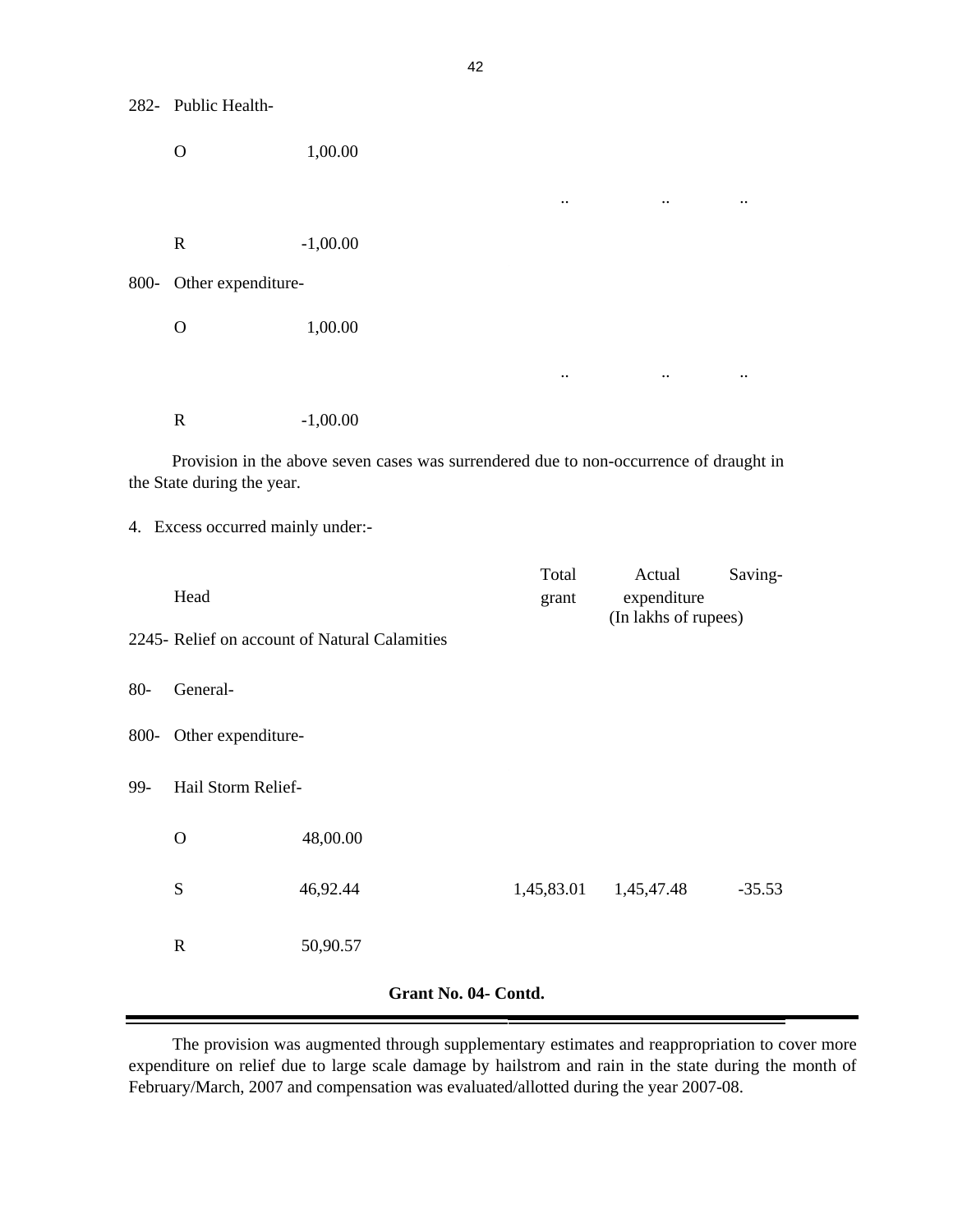Reasons for the saving of Rs.35.53 lakhs have not been intimated (August 2008).

|        |                                  |         | Total   | Actual               | Excess +  |
|--------|----------------------------------|---------|---------|----------------------|-----------|
|        | Head                             |         | grant   | expenditure          |           |
|        | 2030- Stamps and Registration    |         |         | (In lakhs of rupees) |           |
| $02 -$ | Stamps-Non-Judicial-             |         |         |                      |           |
|        | 102- Expenses on Sale of Stamps- |         |         |                      |           |
| 99-    | Checking Staff-                  |         |         |                      |           |
|        | $\mathbf{O}$                     | 45.32   |         |                      |           |
|        | S                                | 1,96.32 | 3,32.72 | 3,32.72              | $\ddotsc$ |
|        | $\mathbf R$                      | 91.08   |         |                      |           |

The provision was augmented through supplementary estimates and reappropriation to meet the expenditure on sale of non-judicial stamps.

#### 5. **Calamity Relief Fund :-**

The Fund is intended to provide relief on account of natural calamities such as drought, flood, cyclones, fire etc. The scheme is operative from the year 1990-91. The contribution in the ratio of 75:25 is to be made to the Fund by the Government of India and State Government respectively.

The expenditure incurred out of the Fund is initially accounted for under the major head-"2245- Relief on account of Natural Calamities" Grant No.4-"Revenue" and subsequently transferred to the Fund before the close of accounts of the year.

By taking into account Rs.5,75,01.84 lakhs as opening balance at the credit of the Fund as on 1st April 2007 and credit of Rs.1,37,13.00 lakhs (Rs.1,02,85.00 lakhs by the Government of India and Rs.34,28 lakhs by the State Government), accumulation in the Fund thus rose to Rs.7,12,14.84 lakhs. After financing an amount of Rs.31,86.22 lakhs as relief on the advice of the State Government balance in the Fund worked out to Rs.6,80,28.62 lakhs as on 31 March 2008. A sum of Rs.1,39,49.80 lakhs was invested and Rs.41,08.57 lakhs was disinvested during the year and the investment from the fund increased to Rs.5,83,71.85 lakhs.

#### **Grant No. 04- Concld.**

As per para 9.3 of the scheme "Calamity Relief Fund" the accretion to the Fund together with the income earned on the investment of the Fund shall, till contrary instructions are issued by the Government of India, be invested in accordance with the following pattern:-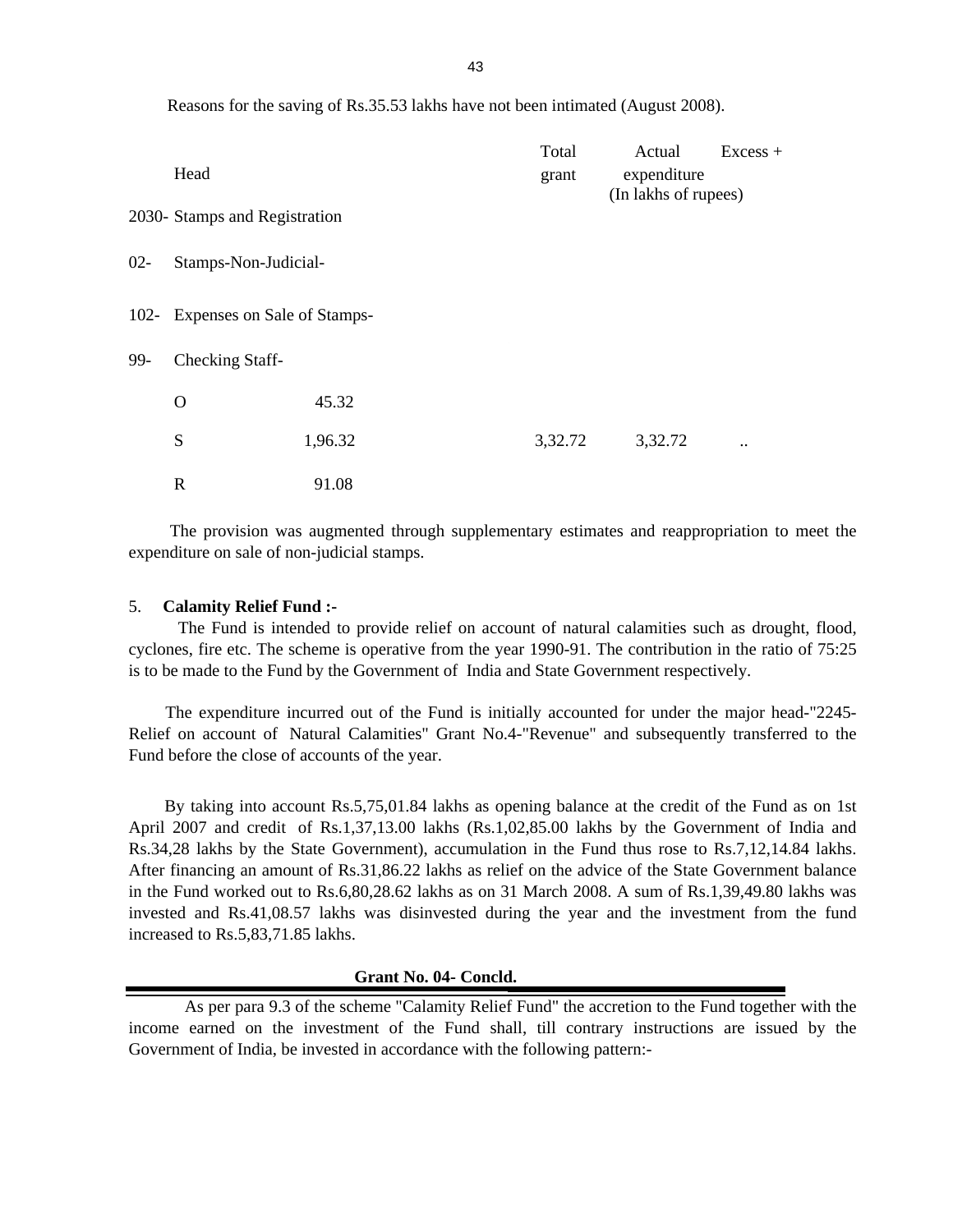- (a) Central Government dated Securities,
- (b) Auctioned Treasury Bills,
- (c) Interest earning deposits and certificates of deposits with Scheduled Commercial Banks,
- (d) Interest earning deposits in Co-operative Banks,

Out of balance of Rs.6,80,28.62 lakhs, Rs.5,83,71.85 lakhs have been invested by the Haryana Government in various Banks in the shape of Negotiable Certificates of Deposits. The balance at the credit of the Fund at the end of March, 2008 was Rs.6,80,28.62 lakhs (Cash Rs.96,56.77 lakhs and investment Rs.5,83,71.85 lakhs).

An account of the transactions of the Fund is included in Statement Nos. 16 and 19 of the Finance Accounts 2007-2008.

 $\frac{1}{\sqrt{2}}$  ,  $\frac{1}{\sqrt{2}}$  ,  $\frac{1}{\sqrt{2}}$  ,  $\frac{1}{\sqrt{2}}$  ,  $\frac{1}{\sqrt{2}}$  ,  $\frac{1}{\sqrt{2}}$  ,  $\frac{1}{\sqrt{2}}$  ,  $\frac{1}{\sqrt{2}}$  ,  $\frac{1}{\sqrt{2}}$  ,  $\frac{1}{\sqrt{2}}$  ,  $\frac{1}{\sqrt{2}}$  ,  $\frac{1}{\sqrt{2}}$  ,  $\frac{1}{\sqrt{2}}$  ,  $\frac{1}{\sqrt{2}}$  ,  $\frac{1}{\sqrt{2}}$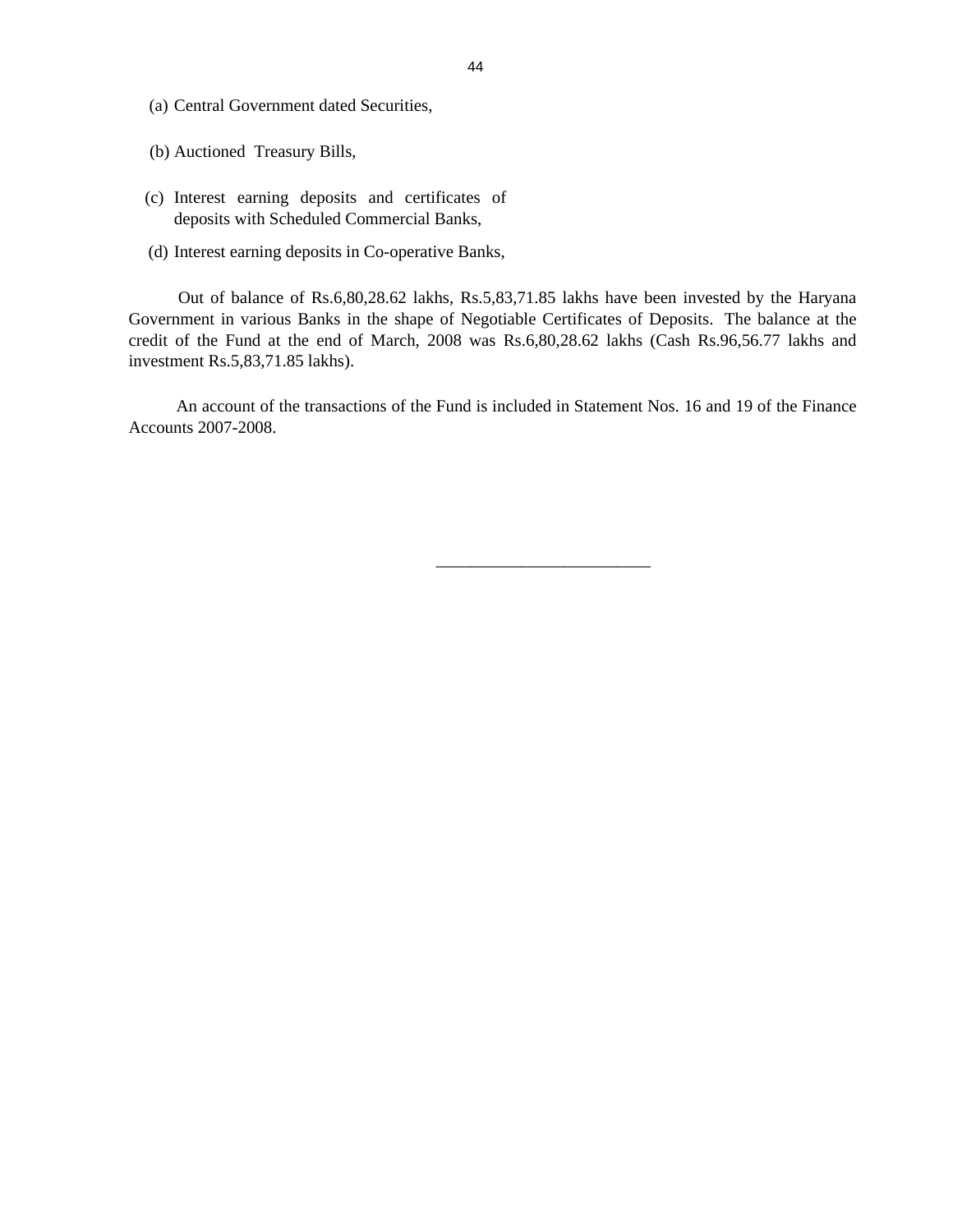|--|

|                 |                                    | <b>Grant No. 5 - Excise and Taxation</b>                                                                                                   |                |                                                   |            |
|-----------------|------------------------------------|--------------------------------------------------------------------------------------------------------------------------------------------|----------------|---------------------------------------------------|------------|
|                 |                                    |                                                                                                                                            | Total<br>grant | Actual<br>expenditure<br>(In thousands of rupees) | Saving -   |
| <b>Revenue:</b> |                                    |                                                                                                                                            |                |                                                   |            |
|                 | Major Heads-                       |                                                                                                                                            |                |                                                   |            |
|                 | 2039 - State Excise                |                                                                                                                                            |                |                                                   |            |
|                 | 2040 Taxes on Sales, Trade etc.    |                                                                                                                                            |                |                                                   |            |
| Voted -         | Services                           | 2045 Other Taxes and Duties on Commodities and                                                                                             |                |                                                   |            |
|                 | Original                           | 60,86,73                                                                                                                                   |                |                                                   |            |
|                 |                                    |                                                                                                                                            | 67, 33, 72     | 65,89,01                                          | $-1,44,71$ |
|                 | Supplementary                      | 6,46,99                                                                                                                                    |                |                                                   |            |
|                 | Amount surrendered during the year |                                                                                                                                            |                |                                                   |            |
|                 | (March 2008)                       |                                                                                                                                            |                |                                                   | 1,44,09    |
|                 | Notes and comments :-              |                                                                                                                                            |                |                                                   |            |
| 1.<br>2.        | Saving occurred mainly under :-    | In view of the final saving of Rs. 144.71 lakhs, the supplementary grant of<br>Rs. 6,46.99 lakhs obtained in March, 2008 proved excessive. |                |                                                   |            |
|                 | Head                               |                                                                                                                                            | Total<br>grant | Actual<br>expenditure                             | Saving -   |
|                 | 2039- State Excise                 |                                                                                                                                            |                | (In lakhs of rupees)                              |            |
|                 | 001- Direction and Administration- |                                                                                                                                            |                |                                                   |            |
| $97 -$          | <b>Taxation Department-</b>        | Provision for Police staff posted in Excise and                                                                                            |                |                                                   |            |
|                 | $\mathbf O$                        | 5,41.36                                                                                                                                    |                |                                                   |            |
|                 | ${\bf S}$                          | 34.68                                                                                                                                      | 4,65.97        | 4,65.96                                           | $-0.01$    |
|                 | $\mathbf R$                        | $-1,10.07$                                                                                                                                 |                |                                                   |            |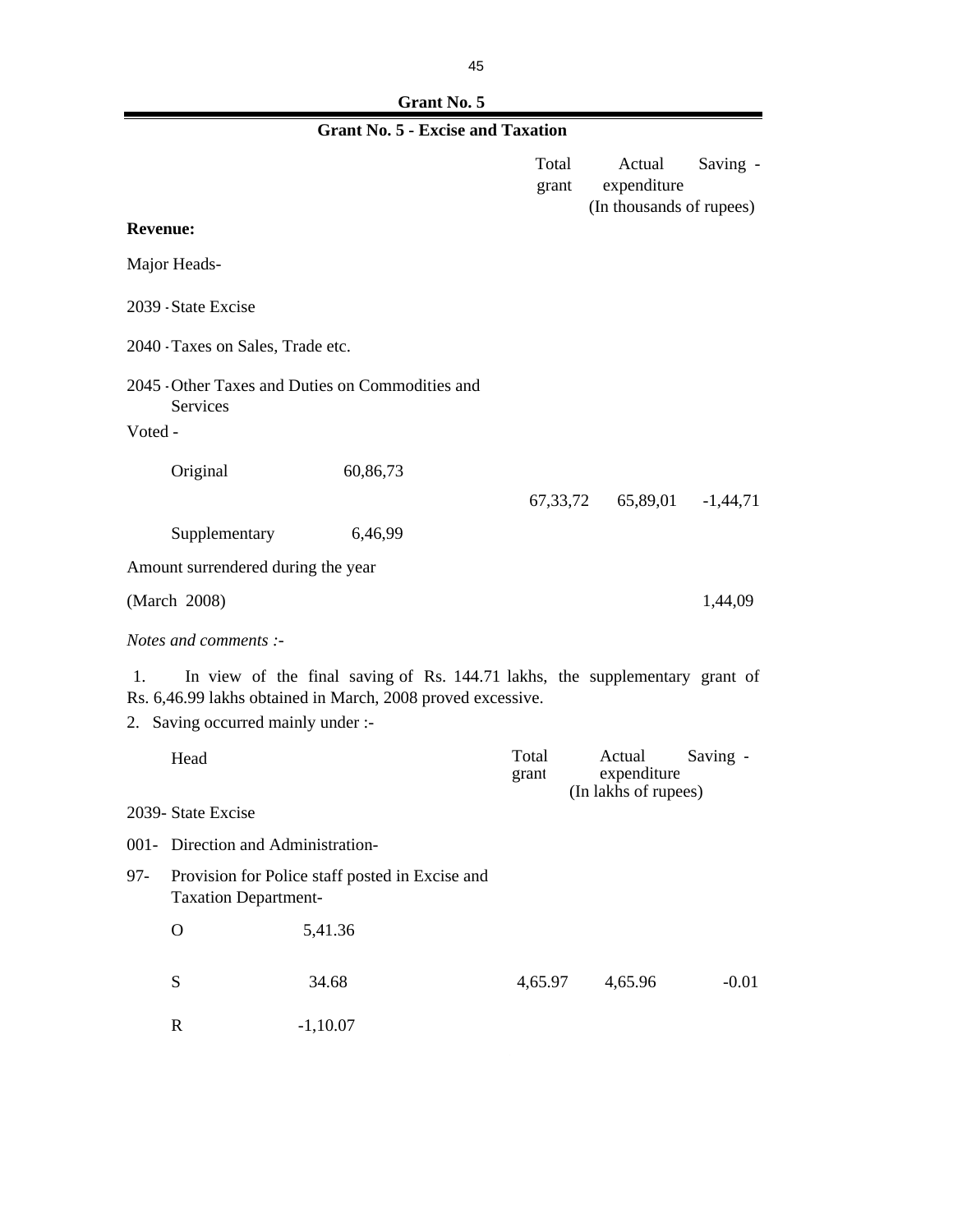## **Grant No. 05- Concld.**

Augmentation of provision through supplementary grant of Rs.34.68 lakhs to cover more expenditure on salary, dearness allowances and travel expenses proved injudicious in view of saving of Rs.1,10.07 lakhs which was mainly due to posts kept vacant.

|     | Head              |                                                 | Total<br>grant | Actual<br>expenditure<br>(In lakhs of rupees) | Saving - |  |
|-----|-------------------|-------------------------------------------------|----------------|-----------------------------------------------|----------|--|
|     |                   | 2045- Other Taxes and Duties on Commodities and |                |                                               |          |  |
|     | Passengers-       | 104- Collection Charges-Taxes on Goods and      |                |                                               |          |  |
| 99- | Taxes and Duties- |                                                 |                |                                               |          |  |
|     | $\Omega$          | 1,35.71                                         |                |                                               |          |  |
|     | $\mathbf R$       | $-22.86$                                        | 1,12.85        | 1,12.82                                       | $-0.03$  |  |

Anticipated saving of Rs. 22.86 lakhs was mainly due to posting of staff from other heads for checking purposes in the interest of State Revenue (Rs. 19.66 lakhs).

 $\overline{\phantom{a}}$  , and the contract of the contract of the contract of the contract of the contract of the contract of the contract of the contract of the contract of the contract of the contract of the contract of the contrac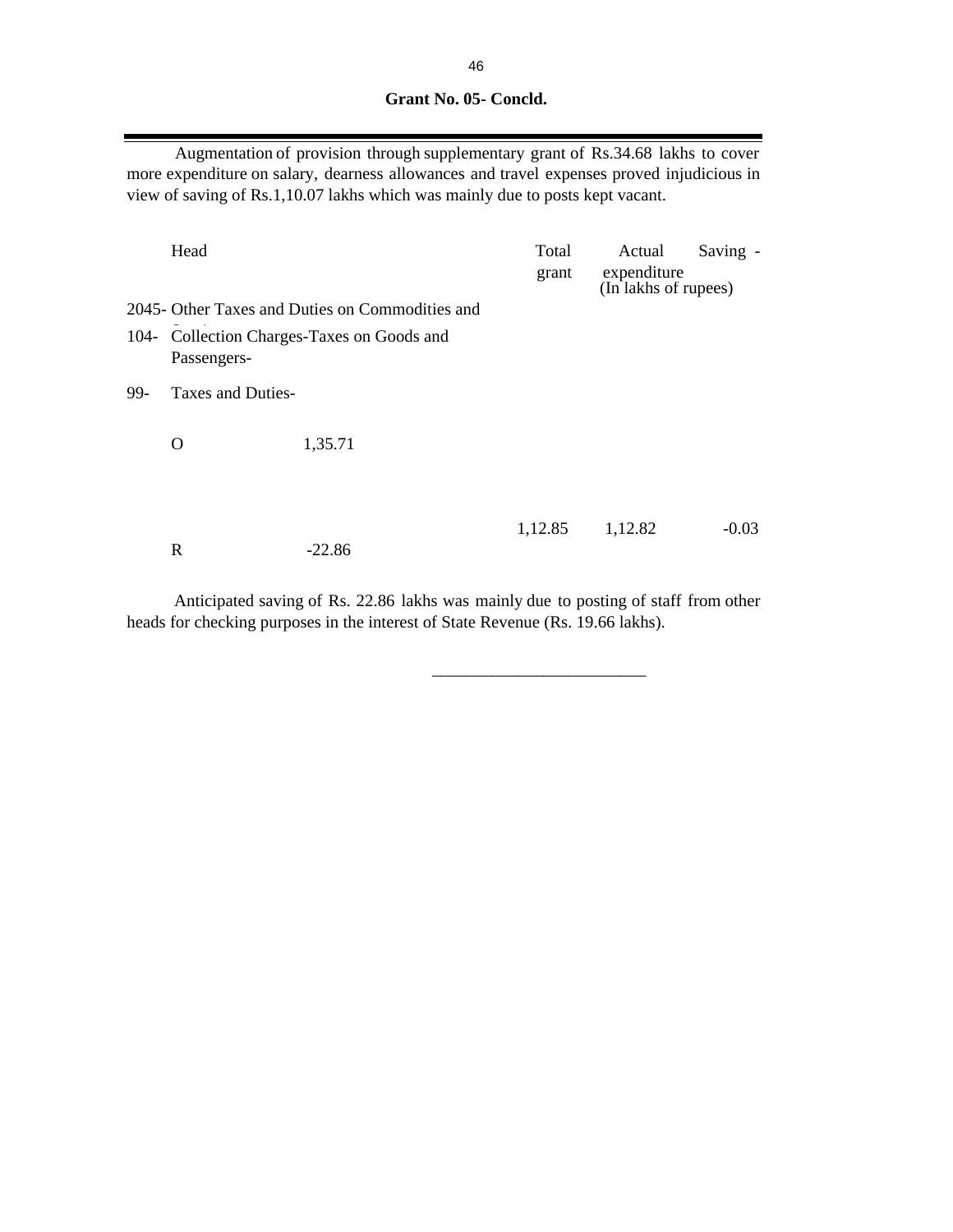## **Grant No. 6**

### **Grant No. 6 - Finance**

Total grant or Actual Saving appropriation expenditure (In thousands of rupees)

## **Revenue:**

Major Heads-

2047 - Other Fiscal Services

- 2048 Appropriation for reduction or avoidance of debt (all charged)
- 2049 Interest Payments (all charged)
- 2054 Treasury and Accounts Administration
- 2071 Pensions and other Retirement Benefits
- 3454 Census Surveys and Statistics
- Voted -

| Original                           | 12,57,52,66 |             |                                     |             |
|------------------------------------|-------------|-------------|-------------------------------------|-------------|
|                                    |             | 13,46,33,48 | 13,24,19,20                         | $-22,14,28$ |
| Supplementary                      | 88,80,82    |             |                                     |             |
| Amount surrendered during the year |             |             |                                     |             |
| (March 2008)                       |             |             |                                     | 5,78,72     |
| Charged -                          |             |             |                                     |             |
| Original                           | 25,55,16,77 |             |                                     |             |
|                                    |             |             | 25,55,16,77 23,95,73,99 -1,59,42,78 |             |

*Supplementary ..*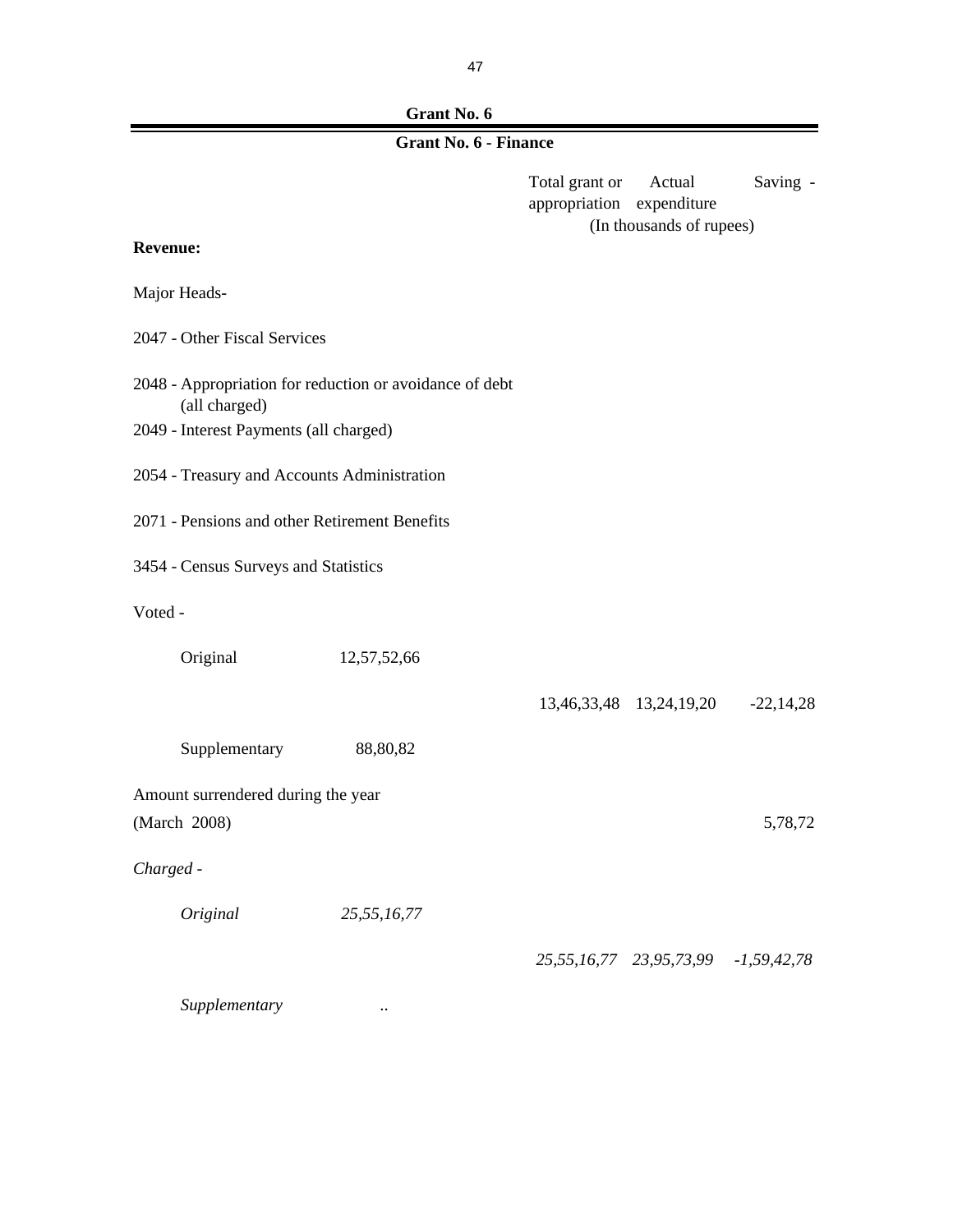**Grant No. 6- Contd.**

|         | Head                                     |                                                                                                     | Total          | Actual<br>appropriation expenditure | Saving -   |
|---------|------------------------------------------|-----------------------------------------------------------------------------------------------------|----------------|-------------------------------------|------------|
|         | Amount surrendered during the year       |                                                                                                     |                | (In thousands of rupees)            |            |
|         | (March 2008)                             |                                                                                                     |                |                                     | 1,46,11,07 |
|         |                                          |                                                                                                     |                |                                     |            |
|         | Notes and comments :-                    |                                                                                                     |                |                                     |            |
|         | <b>Voted Grant</b>                       |                                                                                                     |                |                                     |            |
|         |                                          | 1. Of the ultimate saving of Rs. 22,14.28 lakhs, Rs. 16,35.56 lakhs remained unsurrendered.         |                |                                     |            |
|         | obtained in March 2008 proved excessive. | 2. In view of the overall saving of Rs.22,14.28 lakhs, the supplementary grant of Rs.88,80.82 lakhs |                |                                     |            |
|         | 3. Saving occurred mainly under:-        |                                                                                                     |                |                                     |            |
|         | Head                                     |                                                                                                     | Total<br>grant | Actual<br>expenditure               | Saving -   |
|         |                                          | 2071- Pensions and other Retirement Benefits                                                        |                | (In lakhs of rupees)                |            |
| $01 -$  | Civil-                                   |                                                                                                     |                |                                     |            |
| $102 -$ | Commuted value of Pensions-              |                                                                                                     |                |                                     |            |
|         | $\mathbf{O}$                             | 1,70,01.01                                                                                          |                |                                     |            |
|         |                                          |                                                                                                     | 1,81,00.00     | 1,73,08.20                          | $-7,91.80$ |
|         | S                                        | 10,98.99                                                                                            |                |                                     |            |
|         | pension and other retirement benefits.   | The provision was augmented through supplementary estimates to meet the expenditure on              |                |                                     |            |
|         | payment of commutation.                  | Saving of Rs.7,91.80 lakhs was mainly due to non-finalization of Court cases owing to less          |                |                                     |            |
| 104-    | Gratuities-                              |                                                                                                     |                |                                     |            |
|         | $\mathbf O$                              | 1,87,37.19                                                                                          |                |                                     |            |
|         |                                          |                                                                                                     | 2,30,00.00     | 2,23,93.35                          | $-6,06.65$ |
|         | S                                        | 42,62.81                                                                                            |                |                                     |            |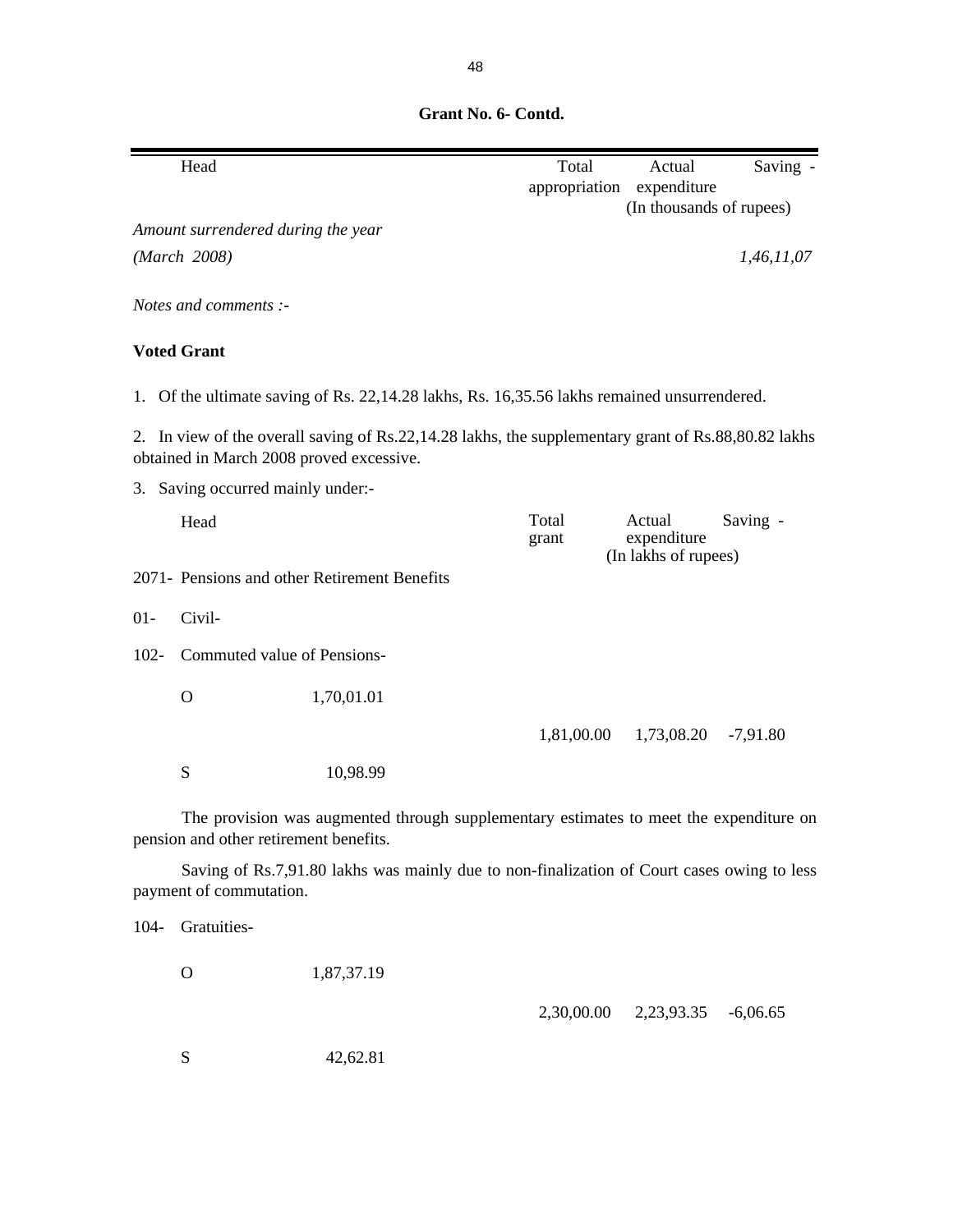|         | pension and other retirement benefits. | The provision was augmented through supplementary estimates to meet the expenditure on                                                               |                |                                               |                      |
|---------|----------------------------------------|------------------------------------------------------------------------------------------------------------------------------------------------------|----------------|-----------------------------------------------|----------------------|
|         |                                        | Saving of Rs.6,06.65 lakhs was due to non-finalization of gratuity cases owing to non-receipt<br>of recommendation of Pension Sanctioning Authority. |                |                                               |                      |
|         | Head                                   |                                                                                                                                                      | Total<br>grant | Actual<br>expenditure<br>(In lakhs of rupees) | Saving -             |
|         | 2047- Other Fiscal Services            |                                                                                                                                                      |                |                                               |                      |
| $103 -$ | Promotion of Small Savings-            |                                                                                                                                                      |                |                                               |                      |
| $97 -$  | <b>Awards to Districts-</b>            |                                                                                                                                                      |                |                                               |                      |
|         | $\mathbf{O}$                           | 4,48.05                                                                                                                                              |                |                                               |                      |
|         |                                        |                                                                                                                                                      | 92.12          | 92.12                                         | $\ddot{\phantom{0}}$ |
|         | $\mathbf R$                            | $-3,55.93$                                                                                                                                           |                |                                               |                      |
|         | number of prize winners.               | Reduction in provision through reappropriation was due to receipt of claims from less                                                                |                |                                               |                      |
|         |                                        | 2054- Treasury and Accounts Administration                                                                                                           |                |                                               |                      |
| $502 -$ |                                        | <b>Expenditure Awaiting Transfer (EAT)-</b>                                                                                                          |                |                                               |                      |
| 99-     |                                        | Banking Cash Transaction Tax (BCTT)-                                                                                                                 |                |                                               |                      |
|         | $\Omega$                               | 2,50.00                                                                                                                                              |                |                                               |                      |
|         |                                        |                                                                                                                                                      | 16.36          | 16.02                                         | $-0.34$              |

R -2,33.64

Reduction in provision through reappropriation was due to receipt of less number of claims from banks.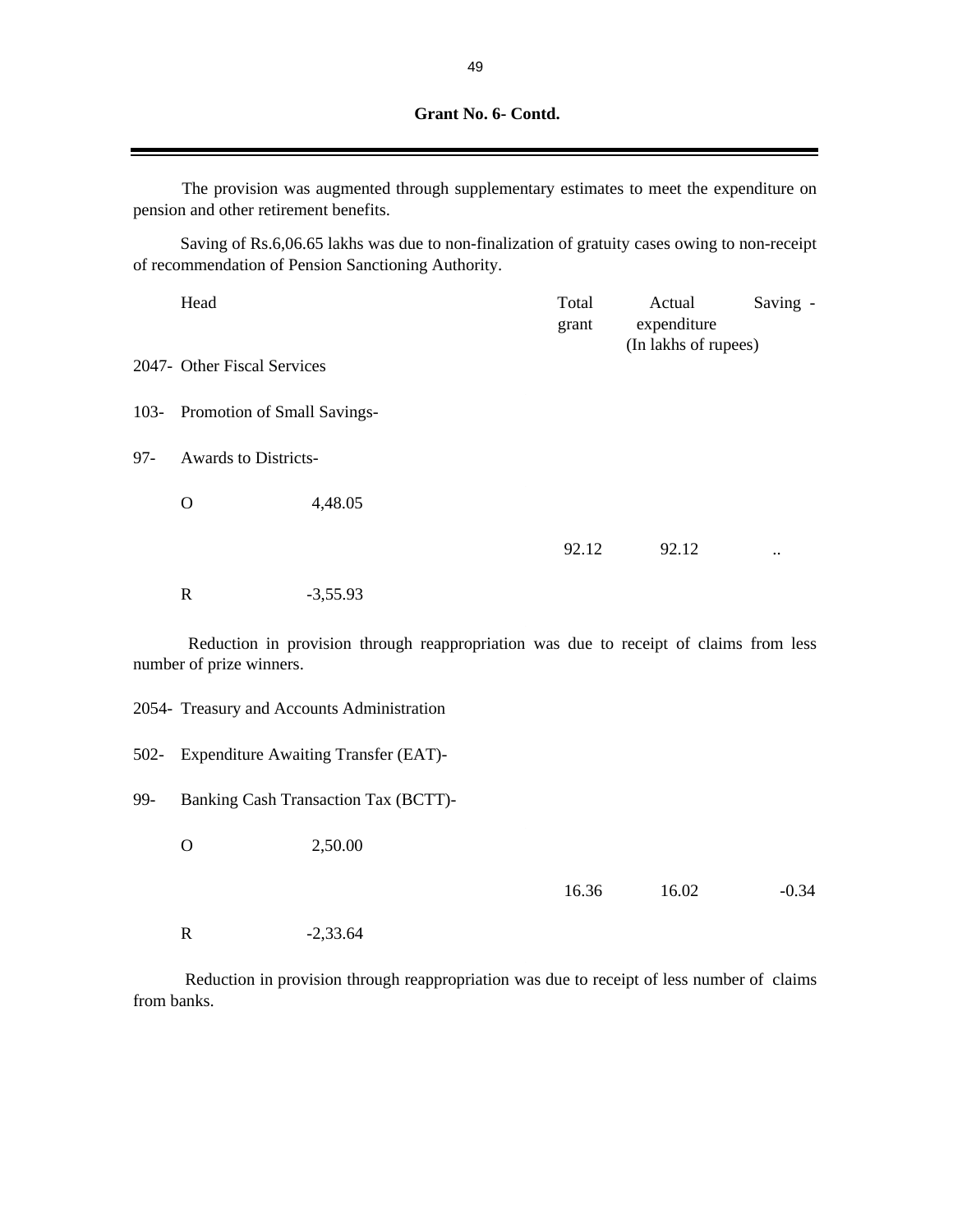# **Grant No. 6- Contd.**

# *Charged Appropriation*

4. Of the ultimate saving of Rs.1,59,42.79 lakhs, Rs.13,31.71 lakhs remained unsurrendered.

5. Saving occurred mainly under the following heads (partly offset by excess under certain other heads):-

|         | Head                                                       |                                                  | Total<br>appropriation expenditure | Actual<br>(In lakhs of rupees) | Saving - |  |  |
|---------|------------------------------------------------------------|--------------------------------------------------|------------------------------------|--------------------------------|----------|--|--|
|         | 2049- Interest Payments                                    |                                                  |                                    |                                |          |  |  |
| $04 -$  | Interest on Loans and Advances from Central<br>Government- |                                                  |                                    |                                |          |  |  |
| $101 -$ | Schemes-                                                   | Interest on Loans for State/Union Territory Plan |                                    |                                |          |  |  |
| 99-     | <b>Block Loans-</b>                                        |                                                  |                                    |                                |          |  |  |
|         | 0                                                          | 1,43,12.60                                       |                                    |                                |          |  |  |
|         |                                                            |                                                  | 26,51.28                           | 26,51.28                       |          |  |  |
|         | R                                                          | $-1,16,61.32$                                    |                                    |                                |          |  |  |

Reduction in provision through reappropriation was due to less payment of interest owing to less receipt of loans from the Government of India.

*.. .. ..* 

104- Interest on Loans for Non-Plan Schemes-

99- Small Saving Collections-

*O 13,85.43*

*R -13,85.43*

107- Interest on Pre-1984-85 Loans-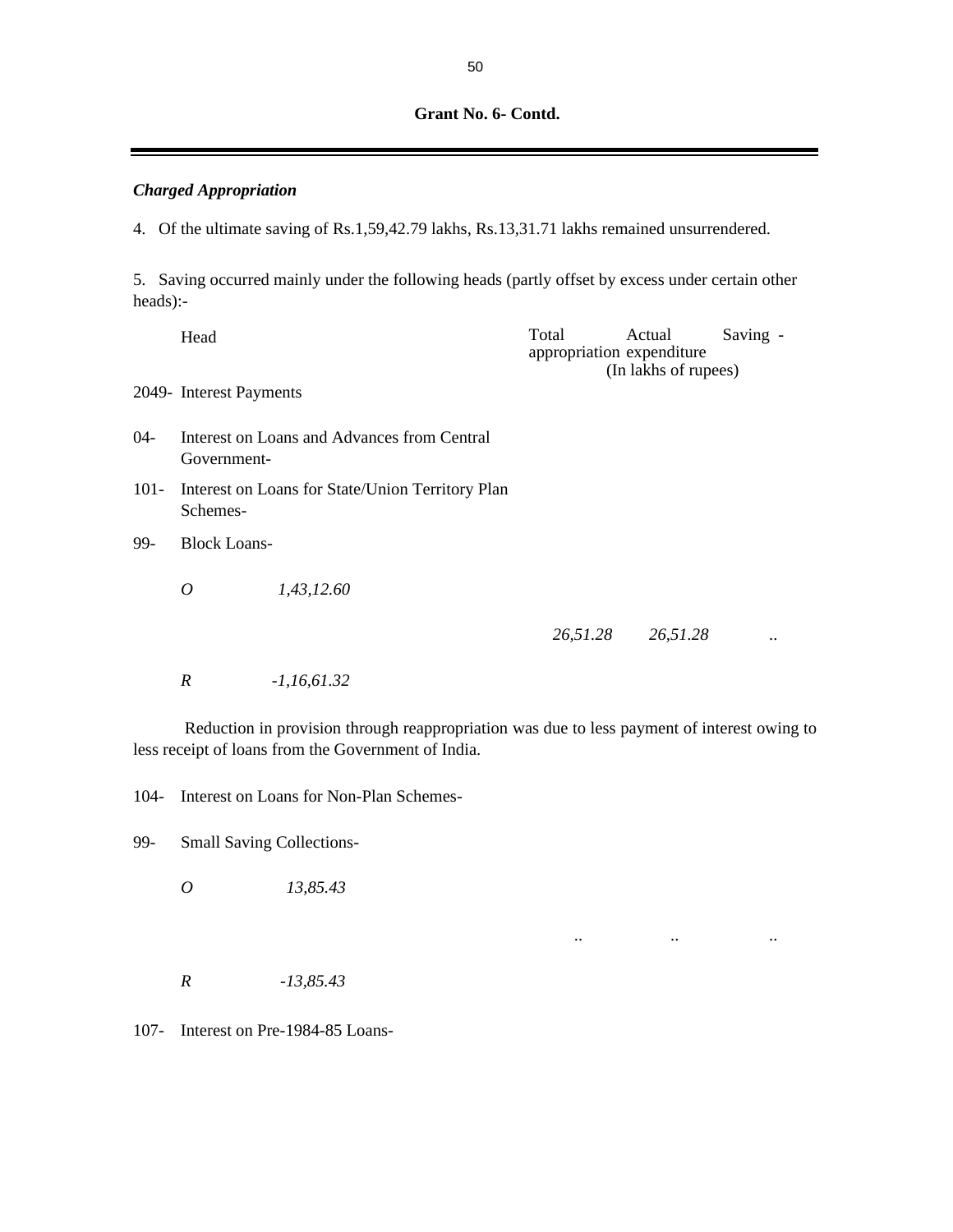|     | Head                                                                        |                                                                                            | Total                | Actual                              | Saving -  |
|-----|-----------------------------------------------------------------------------|--------------------------------------------------------------------------------------------|----------------------|-------------------------------------|-----------|
|     |                                                                             |                                                                                            | appropriation        | expenditure<br>(In lakhs of rupees) |           |
| 96- |                                                                             | Loans Repayable annually over 25 years-                                                    |                      |                                     |           |
|     |                                                                             |                                                                                            |                      |                                     |           |
|     | $\boldsymbol{O}$                                                            | 2,35.74                                                                                    |                      |                                     |           |
|     |                                                                             |                                                                                            |                      |                                     | $\cdot$ . |
|     |                                                                             |                                                                                            |                      |                                     |           |
|     | $\boldsymbol{R}$                                                            | $-2, 35.74$                                                                                |                      |                                     |           |
| 98- | Loans for semi productive purposes repayable<br>over 30 years from 1979-80- |                                                                                            |                      |                                     |           |
|     | $\boldsymbol{O}$                                                            | 1,54.81                                                                                    |                      |                                     |           |
|     |                                                                             |                                                                                            | $\ddot{\phantom{0}}$ |                                     |           |
|     |                                                                             |                                                                                            |                      |                                     |           |
|     | $\boldsymbol{R}$                                                            | $-1,54.81$                                                                                 |                      |                                     |           |
| 99- |                                                                             | Interest on Small Saving Loans-                                                            |                      |                                     |           |
|     | $\boldsymbol{O}$                                                            | 77.85                                                                                      |                      |                                     |           |
|     |                                                                             |                                                                                            |                      |                                     |           |
|     | $\boldsymbol{R}$                                                            | $-77.85$                                                                                   |                      |                                     |           |
|     |                                                                             | Entire provision in the above four cases remained unutilised due to consolidation of loans |                      |                                     |           |

 **Grant No. 6- Contd.**

obtained from the Government of India.

01- Interest on Internal Debt-

200- Interest on Other Internal Debts-

95- Loans from State Bank of India and other Banks-

*O 70,00.00*

 *6.00 5.94 -0.06*

*R -69,94.00*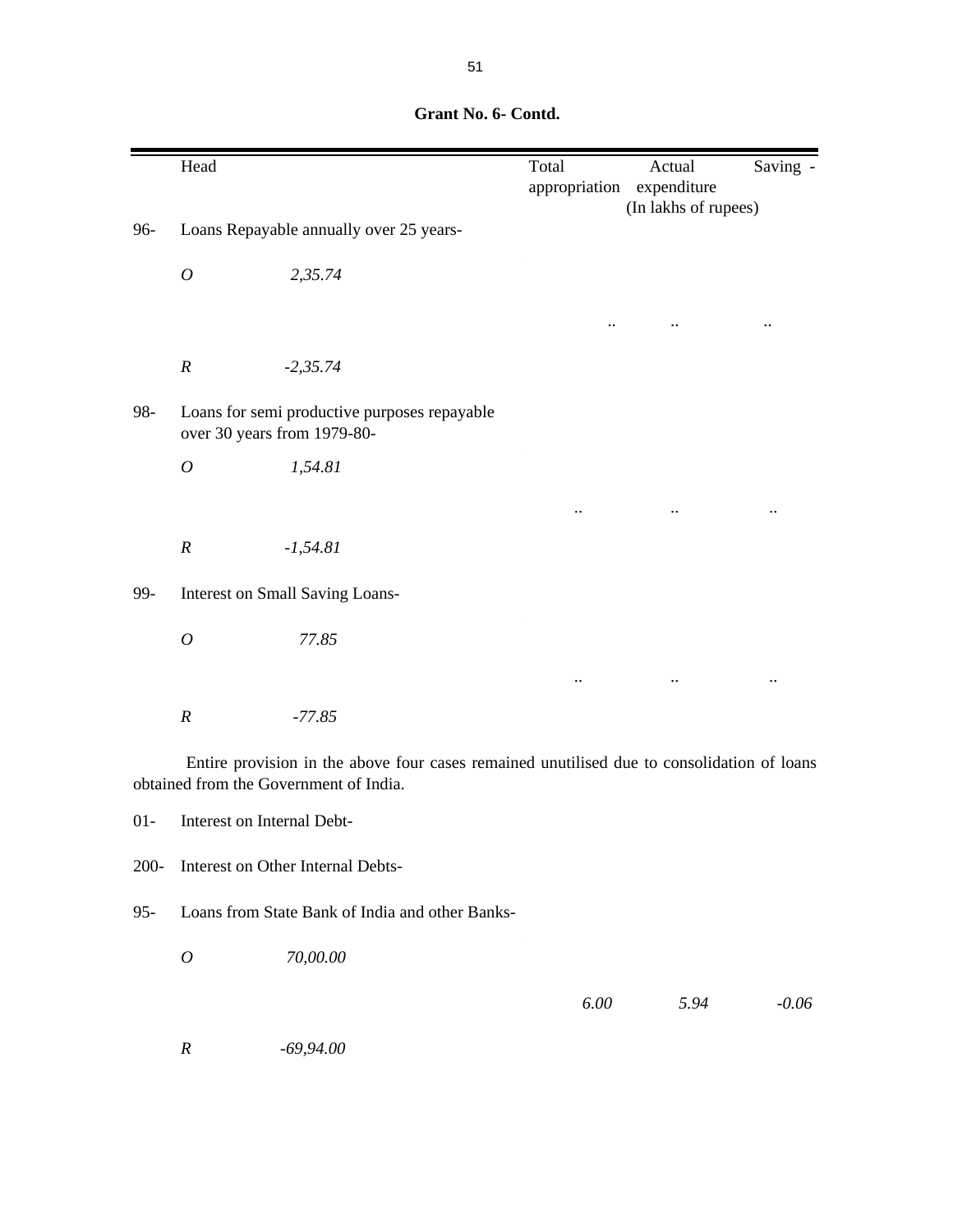| Grant No. 6- Contd. |  |  |
|---------------------|--|--|
|---------------------|--|--|

|        | Limit for procurement. | Reduction in provision through reappropriation was due to non-availing of Cash Credit                                      |                                    |                                |                     |
|--------|------------------------|----------------------------------------------------------------------------------------------------------------------------|------------------------------------|--------------------------------|---------------------|
|        | Head                   |                                                                                                                            | Total<br>appropriation expenditure | Actual<br>(In lakhs of rupees) | Excess+<br>Saving - |
| $91 -$ |                        | 8.5% Tax Free special Bonds of State<br>Government (Power Bonds)-                                                          |                                    |                                |                     |
|        | $\boldsymbol{O}$       | 1,71,89.47                                                                                                                 |                                    |                                |                     |
|        |                        |                                                                                                                            |                                    | 1,59,00.26 1,59,00.26          |                     |
|        | $\boldsymbol{R}$       | $-12,89.21$                                                                                                                |                                    |                                |                     |
|        |                        | Reduction in provision through reappropriation was due to less loans obtained from<br>Government of India for Power Bonds. |                                    |                                |                     |
| 96-    | NABARD-                | Loans from National Rural Credit Fund of the                                                                               |                                    |                                |                     |
|        | $\overline{O}$         | 57,77.49                                                                                                                   |                                    |                                |                     |
|        |                        |                                                                                                                            | 53, 12.22                          | 53,12.23                       | $+0.01$             |
|        | $\boldsymbol{R}$       | $-4,65.27$                                                                                                                 |                                    |                                |                     |
|        |                        | Reduction in provision through reappropriation was due to less loans obtained from                                         |                                    |                                |                     |

101- Interest on Market Loans-

99- Interest On Market loans Bearing Interest-

National Bank for Agricultural and Rural Development.

*O 4,60,41.41*

 *4,04,19.27 3,93,66.72 -10,52.55*

*R -56,22.14*

Total saving of Rs.66,74.69 lakhs was due to lower rate of interest fixed by the Reserve Bank of India and not availing of market borrowing during the year 2007-08.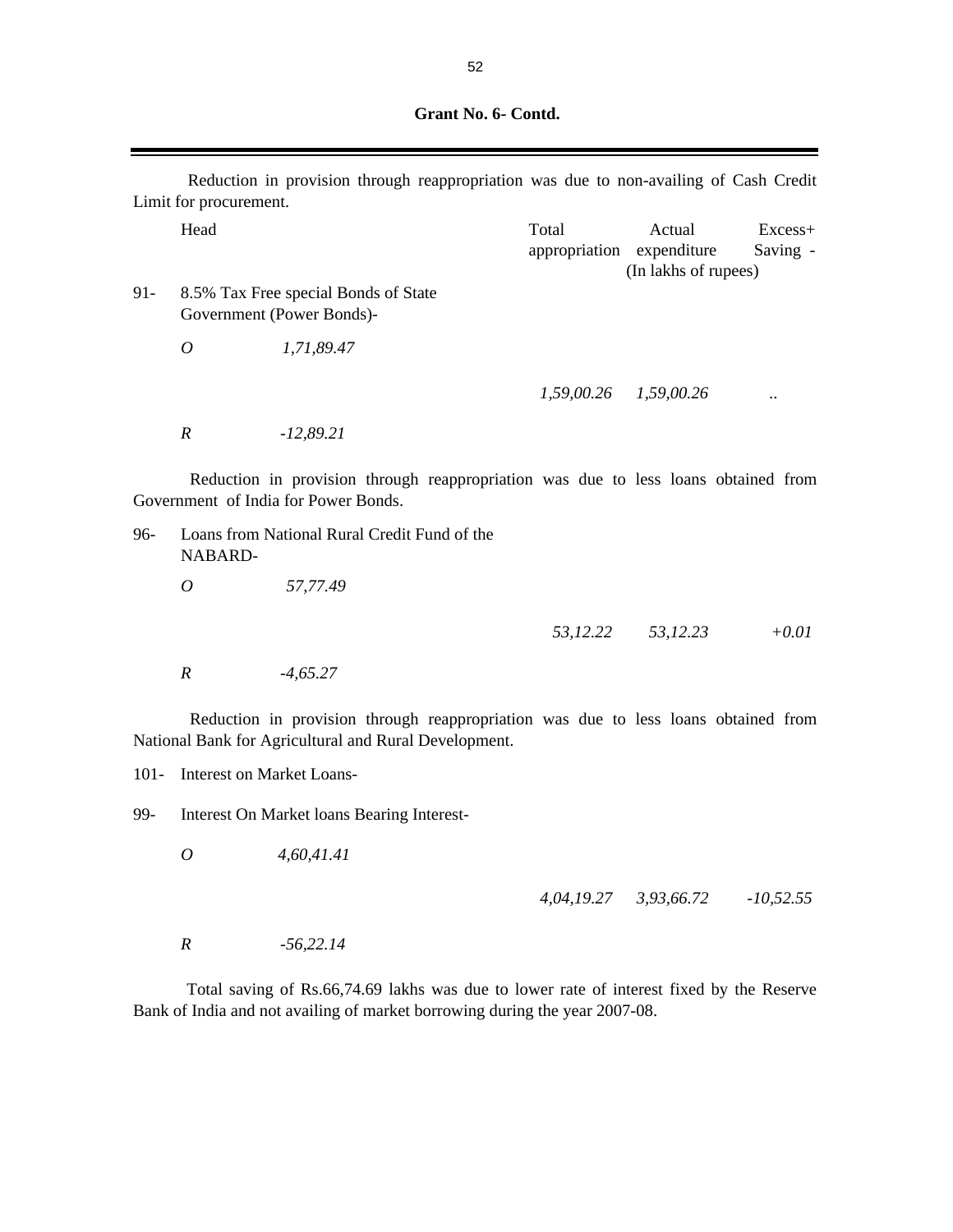|         | Head           |                                                                                    | Total<br>appropriation | Actual<br>expenditure<br>(In lakhs of rupees) | Saving - |
|---------|----------------|------------------------------------------------------------------------------------|------------------------|-----------------------------------------------|----------|
| $03 -$  |                | Interest on Small Savings, Provident Funds etc.-                                   |                        |                                               |          |
| $104 -$ |                | Interest on State Provident Funds-                                                 |                        |                                               |          |
| 98-     |                | Interest on AIS (State Provident Fund of Govt.<br>Servants of All India Services)- |                        |                                               |          |
|         | $\overline{O}$ | 2,42.33                                                                            |                        |                                               |          |
|         |                |                                                                                    | 1,78.00                | 1,24.59                                       | $-53.41$ |
|         | R              | $-64.33$                                                                           |                        |                                               |          |

 **Grant No. 6- Contd.**

Anticipated saving of Rs.64.33 lakhs was due to less subscription obtained in General Provident Fund.

Saving of Rs.53.41 lakhs was due to less subscription towards General Provident Fund and drawal of Advances.

6. Excess occurred mainly under:-

Head Excess + appropriation expenditure (In lakhs of rupees)

2049- Interest Payments

- 04- Interest on Loans and Advances from Central Government-
- 108- Interest on 1984-89 State Plan Loans consolidated in terms of recommendations of the 9th Finance Commmission-
- 99- Consolidate Pre 1984-89 Loans-
	- *O ..*

 *1,30,49.41 1,30,55.68 +6.27*

*R 1,30,49.41*

Making of provision through reappropriation was due to payment of more interest and consolidation of loans.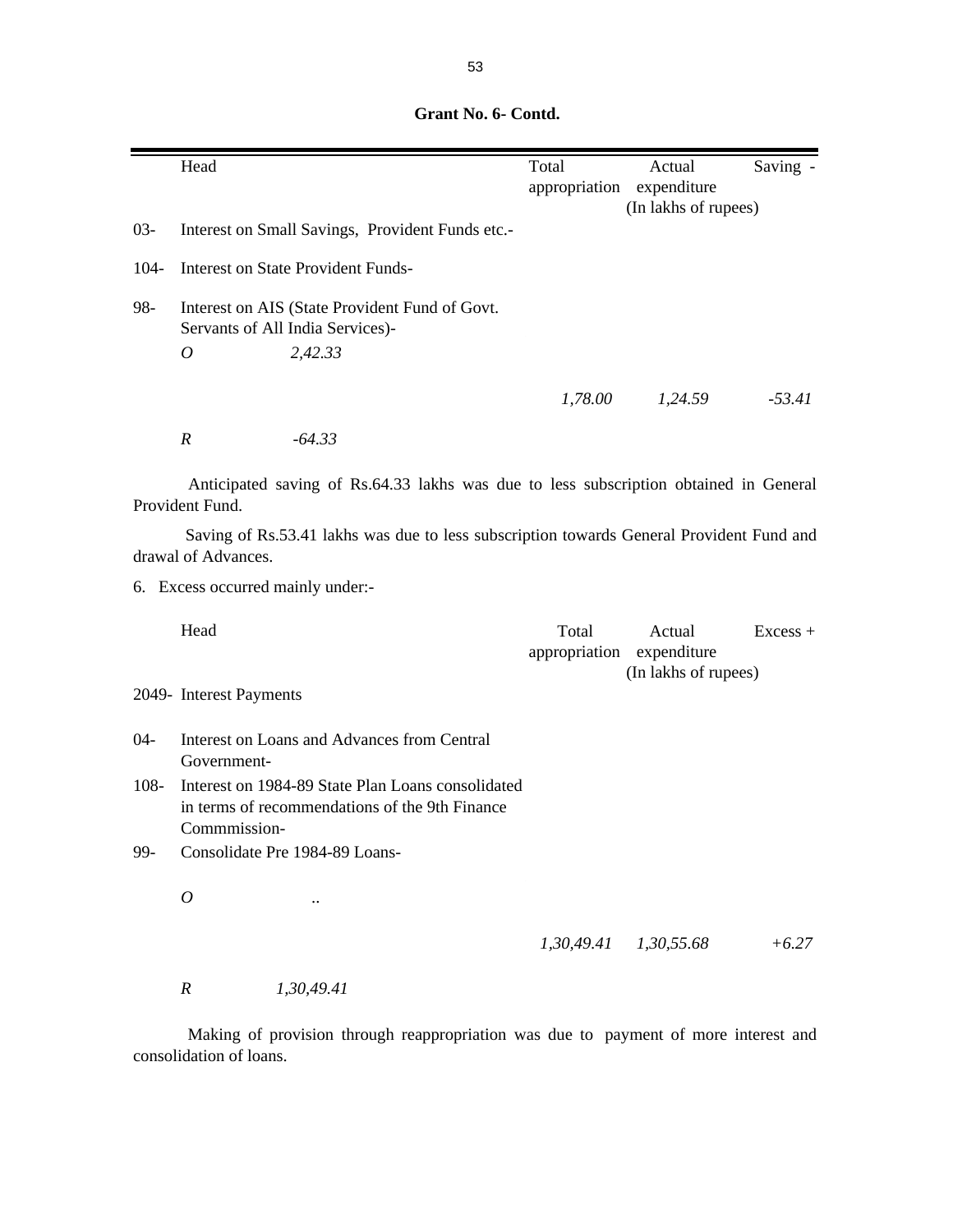**Grant No. 6- Contd.**

|         | Head                           |                                                                                                                                                                                                                                    | Total<br>appropriation | Actual<br>expenditure<br>(In lakhs of rupees) | Saving -   |
|---------|--------------------------------|------------------------------------------------------------------------------------------------------------------------------------------------------------------------------------------------------------------------------------|------------------------|-----------------------------------------------|------------|
| $01 -$  | Interest on Internal Debt-     |                                                                                                                                                                                                                                    |                        |                                               |            |
| $200 -$ |                                | Interest on Other Internal Debts-                                                                                                                                                                                                  |                        |                                               |            |
| $92 -$  |                                | Interest on Loans from NCRPB-                                                                                                                                                                                                      |                        |                                               |            |
|         | $\boldsymbol{O}$               | 17,96.16                                                                                                                                                                                                                           |                        |                                               |            |
|         |                                |                                                                                                                                                                                                                                    | 21,22.26               | 19,98.91                                      | $-1,23.35$ |
|         | $\boldsymbol{R}$               | 3,26.09                                                                                                                                                                                                                            |                        |                                               |            |
|         |                                | The provision was augmented through reappropriation due to more loans obtained from<br>Government of India proved excessive in view of the saving of Rs.1,23.35 lakhs; reasons for which<br>have not been intimated (August 2008). |                        |                                               |            |
| $305 -$ | Management of Debt-            |                                                                                                                                                                                                                                    |                        |                                               |            |
| 99-     |                                | Expenditure on issue of New Loans etc.-                                                                                                                                                                                            |                        |                                               |            |
|         | $\boldsymbol{O}$               | 70.00                                                                                                                                                                                                                              |                        |                                               |            |
|         |                                |                                                                                                                                                                                                                                    | 1,00.00                | 1,00.00                                       |            |
|         | $\boldsymbol{R}$               | 30.00                                                                                                                                                                                                                              |                        |                                               |            |
|         |                                | Augmentation of provision through reappropriation was due to payment of more interest.                                                                                                                                             |                        |                                               |            |
| $60 -$  | Interest on Other Obligations- |                                                                                                                                                                                                                                    |                        |                                               |            |
| $101 -$ | Interest on Deposits-          |                                                                                                                                                                                                                                    |                        |                                               |            |
|         | $\mathcal O$                   | 1,51.00                                                                                                                                                                                                                            |                        |                                               |            |
|         |                                |                                                                                                                                                                                                                                    | 3,50.00                | 3,40.63                                       | $-9.37$    |
|         | $\boldsymbol{R}$               | 1,99.00                                                                                                                                                                                                                            |                        |                                               |            |

Augmentation of provision through reappropriation was due to more subscription to the deposit.

Reasons for the final saving of Rs.9.37 lakhs have not been intimated (August 2008).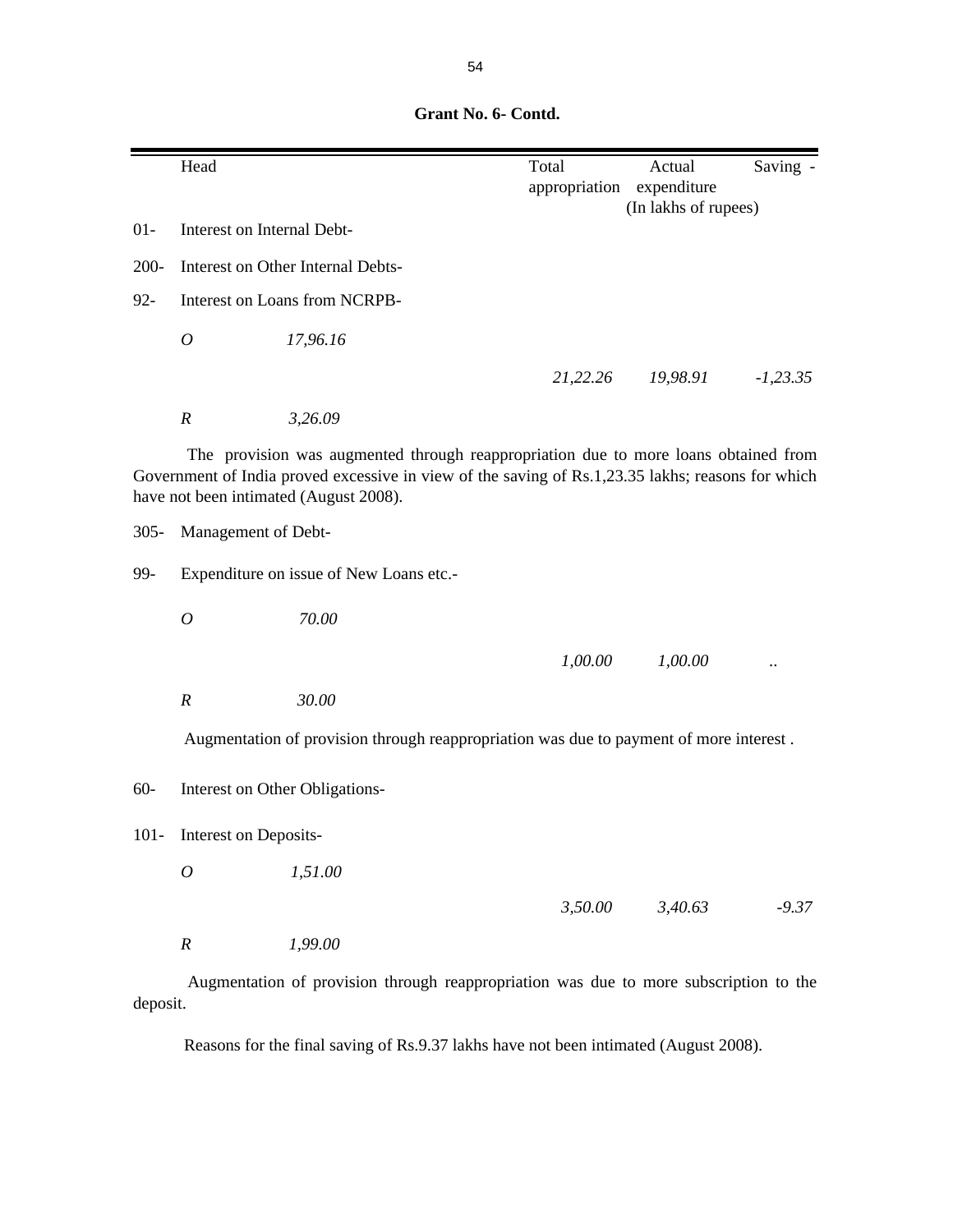#### **7. Consolidated Sinking Fund**

The Fund is an Amortization Fund intended for redemption of market loans commencing from the financial year 2007-08. The Fund is operative from the year 2003-04. The contribution to the fund is required to be made by contra-debit to the Head "2048-Appropriation for reduction or avoidance of debt-101-Sinking Fund" at the modest scale of 1 to 3 percent of the outstanding open market loan as at the end of financial year beginning 2002-03. The Govt. has the discretion to increase the contribution to the Fund.

It is also open to the Govt. to invest in the fund from the General Revenues at any time or other resources at its discretion. The corpus of the Fund comprising the periodic contributions as well as the income accruing in the Fund by way of income on investment shall be kept outside the General Revenues of the State Government. The Fund shall be administered by the Central Accounts Section of the Reserve Bank of India subject to such directions/instructions as the Government may issue from time to time. The Government will pay to the Reserve Bank of India at the rate of 1/8 percent of one percent on the turnover of the Fund or at the rate to be mutually decided from time to time.

The contributions to the Fund shall remain intact until substantial amount is built. A review thereof is to be taken at an appropriate period from 2007-08.

The charges for redemption of open market loan will be debited to the Head "6003-Internal debt of the State Government -101-Market loan—particular loan". On the maturity of the loan, equal amount from the Fund will be credited to the Head "8680-Miscellanenous Govt.Account-101- Ledger Balance Adjustment Account".

By taking into account Rs.1,89,21.44 lakhs as opening balance at the credit of the Fund as on Ist April 2007 and credit of Rs. 4997 lakhs (Rs. 4997 lakhs contribution and Rs. 10,05.44 lakhs income on investment / interest rupees less adjusted in previous year), accumulation in the fund rose to Rs. 22913 lakhs.

As per Para 8 of the Scheme, the accretions in the Fund are to be invested by the Reserve Bank of India in Government of India Securities/State Government . Securities/Auctioned treasury bills of such maturities as the State Government determine from time to time in consultation with the Bank.

The entire balance of Rs. 22913 lakhs has been invested through the Reserve Bank of India.

An account of the transactions of the Fund is included in Statement Nos. 16 and 19 of the Finance Accounts 2007-08.

 $\overline{\phantom{a}}$  , and the contract of the contract of the contract of the contract of the contract of the contract of the contract of the contract of the contract of the contract of the contract of the contract of the contrac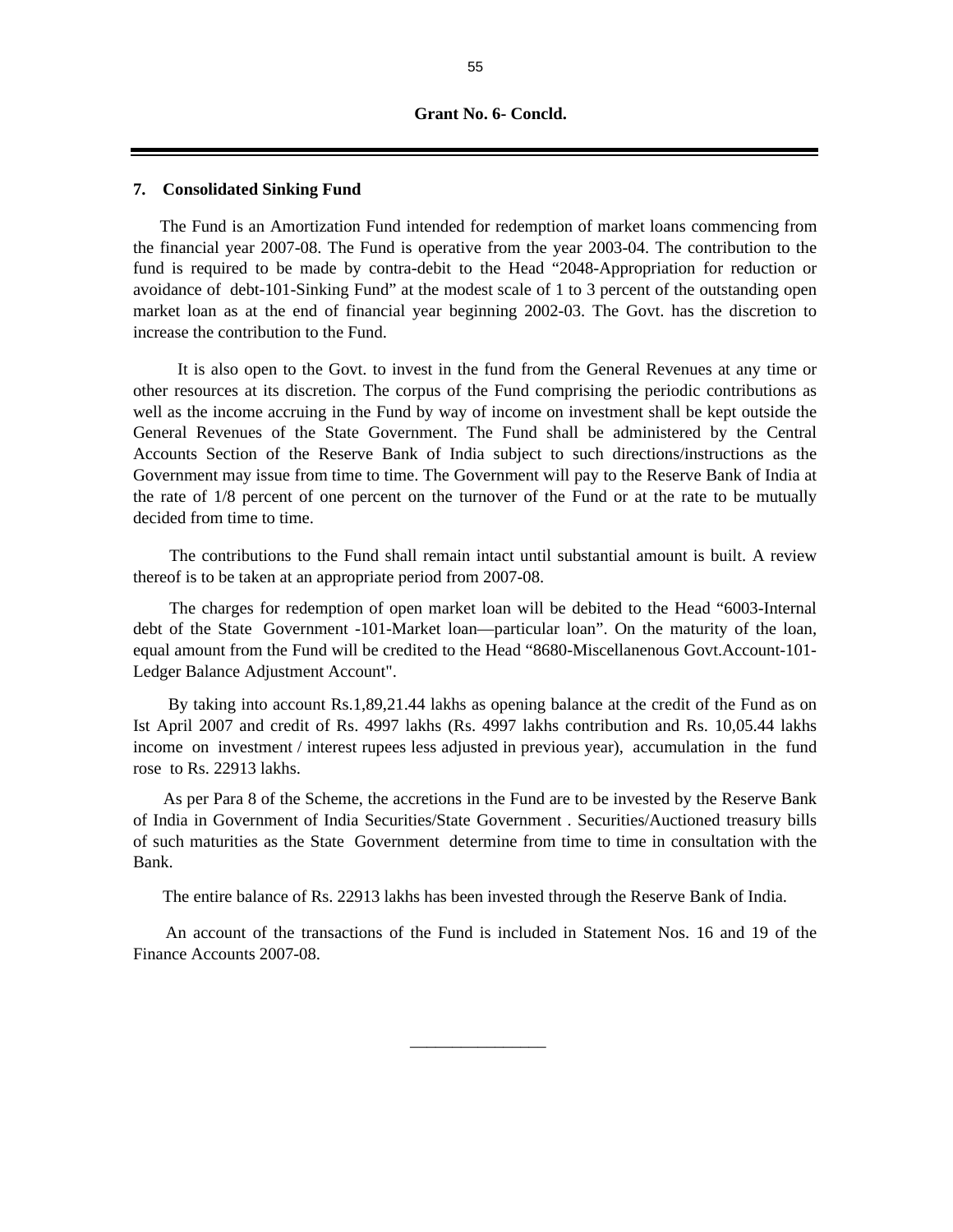| Grant No. 7                                        |  |
|----------------------------------------------------|--|
| <b>Grant No. 7 - Other Administrative Services</b> |  |

r

|                                       |               | Total grant or<br>appropriation expenditure | Actual<br>(In thousands of rupees) | Saving -       |
|---------------------------------------|---------------|---------------------------------------------|------------------------------------|----------------|
| <b>Revenue:</b>                       |               |                                             |                                    |                |
| Major Heads-                          |               |                                             |                                    |                |
| 2058 - Stationery and Printing        |               |                                             |                                    |                |
| 2070 - Other Administrative Services  |               |                                             |                                    |                |
| 2075 - Miscellaneous General Services |               |                                             |                                    |                |
| Voted -                               |               |                                             |                                    |                |
| Original                              | 40,04,32      |                                             |                                    |                |
|                                       |               |                                             | 49,00,64 47,77,26 -1,23,38         |                |
| Supplementary                         | 8,96,32       |                                             |                                    |                |
| Amount surrendered during the year    |               |                                             |                                    |                |
| (March 2008)                          |               |                                             |                                    | 1,35,90        |
| Charged -                             |               |                                             |                                    |                |
| Original                              | 5,37,00       |                                             |                                    |                |
|                                       |               | 5,37,00                                     |                                    | 86,86 -4,50,14 |
| Supplementary                         | $\cdot \cdot$ |                                             |                                    |                |
| Amount surrendered during the year    |               |                                             |                                    |                |
| (March 2008)                          |               |                                             |                                    | 4,50,14        |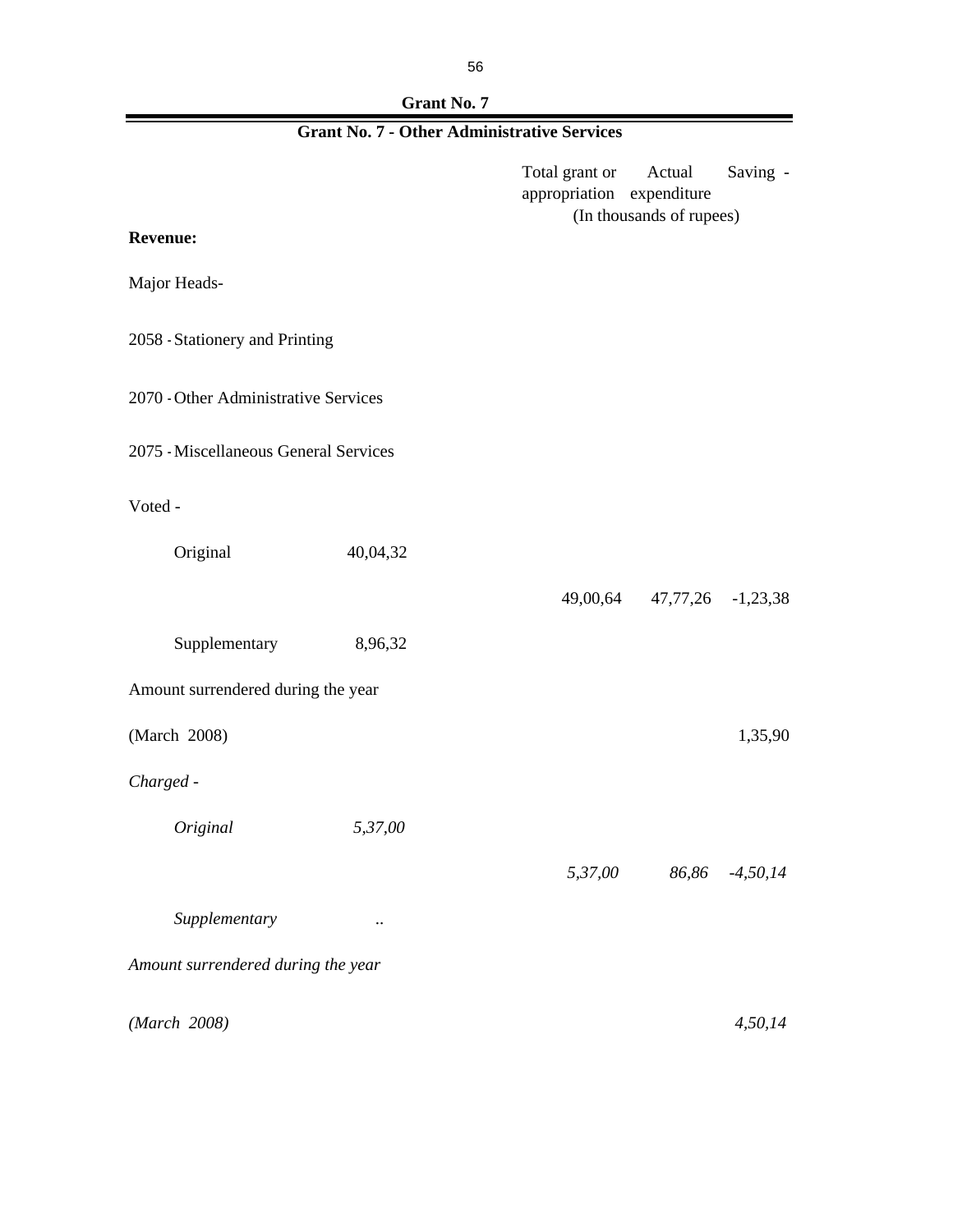|                 |                                                                                                                                             |          | Total<br>grant |      | Actual<br>expenditure<br>(In thousands of rupees) | Saving . |
|-----------------|---------------------------------------------------------------------------------------------------------------------------------------------|----------|----------------|------|---------------------------------------------------|----------|
| Capital:        |                                                                                                                                             |          |                |      |                                                   |          |
|                 | Major Head-                                                                                                                                 |          |                |      |                                                   |          |
|                 | 4058 - Capital Outlay on Stationery and Printing                                                                                            |          |                |      |                                                   |          |
| Voted -         |                                                                                                                                             |          |                |      |                                                   |          |
|                 | Original                                                                                                                                    |          |                |      |                                                   |          |
|                 |                                                                                                                                             |          |                | 3,00 | 3,00                                              |          |
|                 | Supplementary                                                                                                                               | 3,00     |                |      |                                                   |          |
|                 | Amount surrendered during the year                                                                                                          |          |                |      |                                                   | Nil      |
|                 | Notes and comments :-                                                                                                                       |          |                |      |                                                   |          |
| <b>Revenue:</b> |                                                                                                                                             |          |                |      |                                                   |          |
|                 | <b>Voted Grant</b>                                                                                                                          |          |                |      |                                                   |          |
| 1.              | Against the available saving of Rs. 1,23.38 lakhs, the supplementary grant of Rs. 8,96.32<br>lakhs obtained in March 2008 proved excessive. |          |                |      |                                                   |          |
|                 | 2. Saving occurred mainly under :-                                                                                                          |          |                |      |                                                   |          |
|                 | Head                                                                                                                                        |          | Total<br>grant |      | Actual<br>expenditure                             | Saving - |
|                 | 2070- Other Administrative Services                                                                                                         |          |                |      | (In lakhs of rupees)                              |          |
| 800-            | Other expenditure-                                                                                                                          |          |                |      |                                                   |          |
| 96-             | <b>State Information Commission-</b>                                                                                                        |          |                |      |                                                   |          |
| 98-             | Establishment Expenses-                                                                                                                     |          |                |      |                                                   |          |
|                 | $\mathbf O$                                                                                                                                 | 1,61.58  |                |      |                                                   |          |
|                 |                                                                                                                                             |          | 1,28.85        |      | 1,28.74                                           | $-0.11$  |
|                 | $\mathbf R$                                                                                                                                 | $-32.73$ |                |      |                                                   |          |

 **Grant No. 7- Contd.**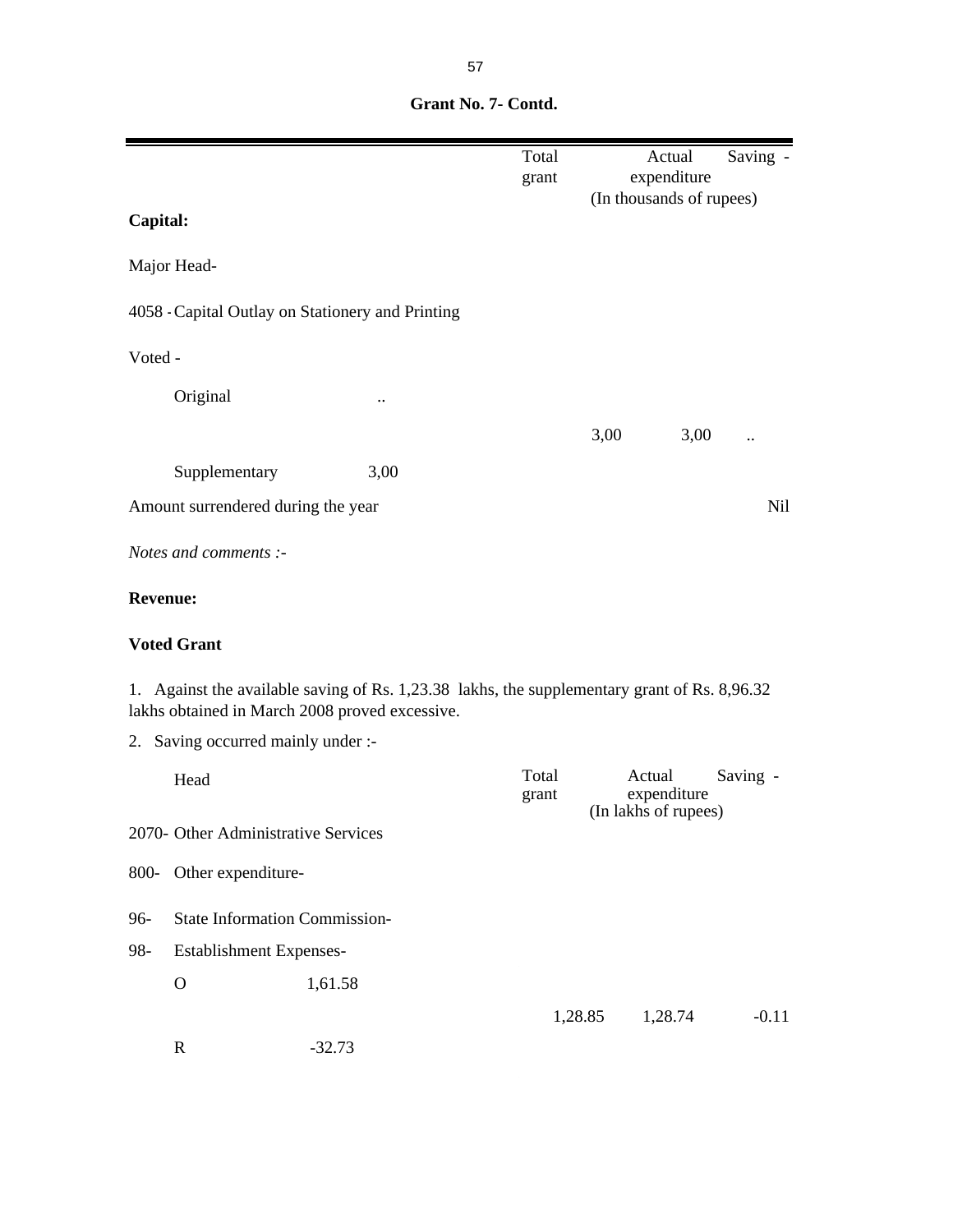## **Grant No. 07- Contd.**

Reduction in provision through reappropriation mainly due to non-purchase of certain items (Rs.26.60 lakhs), less expenditure on rent, rates and taxes (Rs.20 lakhs), availing of less leave travel concession facilities (Rs.6.25 lakhs), less receipt of medical reimbursement claims (Rs.3.65 lakhs) and travel expenses (Rs.2.09 lakhs) was offset by more expenditure mainly on purchase of five staff cars (Rs.16.19 lakhs) and salaries owing to appointment of five new State Information Commissioners in the State (Rs.4.80 lakhs).

|     | Head                                                |                      | Total<br>grant | Actual<br>expenditure<br>(In lakhs of rupees) | Saving - |
|-----|-----------------------------------------------------|----------------------|----------------|-----------------------------------------------|----------|
| 95- | Haryana State Administrative Reforms<br>Commission- |                      |                |                                               |          |
|     | O                                                   | $\ddot{\phantom{a}}$ |                |                                               |          |
|     | S                                                   | 50.00                | 18.72          | 18.66                                         | $-0.06$  |
|     | $\mathbf R$                                         | $-31.28$             |                |                                               |          |

The provision made through supplementary grant to cover expenditure on the State Administrative Reforms Commission during the year proved excessive in view of the surrender of Rs.31.28 lakhs which was mainly due to less purchase of motor vehicles (Rs.13.45 lakhs) and posts kept vacant (Rs.12.05 lakhs).

105- Special Commission of Enquiry-

#### 98- Lok Ayukt In the Haryana State-

| $\Omega$    | 74.18    |             |         |
|-------------|----------|-------------|---------|
| S           | 7.11     | 67.10 57.69 | $-9.41$ |
| $\mathbf R$ | $-14.19$ |             |         |

Reduction in provision through reappropriation was mainly due to less purchase of certain items (Rs.5.14 lakhs), posts kept vacant (Rs.4.69 lakhs) and availing of less leave travel concession facilities (Rs.3.50 lakhs).

Reasons for the final saving of Rs.9.41 lakhs have not been intimated (August 2008).

2058 -Stationery and Printing

103- Government Presses-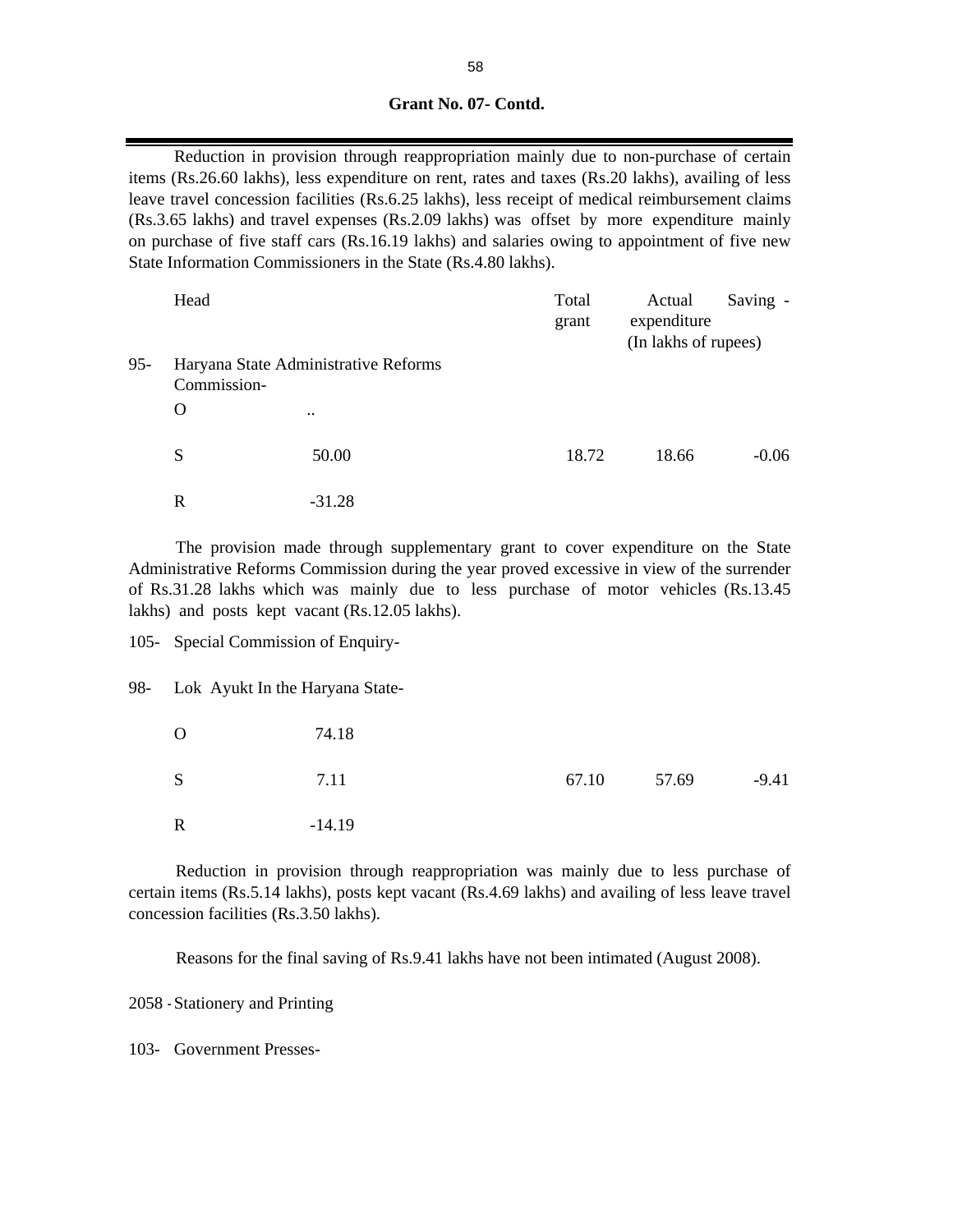|        | Head                                  |                                                                                                                                                                                                                                                                                 | Total<br>grant |         | Actual<br>expenditure<br>(In lakhs of rupees)               | Saving - |
|--------|---------------------------------------|---------------------------------------------------------------------------------------------------------------------------------------------------------------------------------------------------------------------------------------------------------------------------------|----------------|---------|-------------------------------------------------------------|----------|
| 99-    | Establishment and printing charges-   |                                                                                                                                                                                                                                                                                 |                |         |                                                             |          |
|        | $\mathbf{O}$                          | 4,93.01                                                                                                                                                                                                                                                                         |                |         |                                                             |          |
|        | S                                     | 83.85                                                                                                                                                                                                                                                                           |                | 5,48.61 | 5,47.97                                                     | $-0.64$  |
|        | $\mathbf R$                           | $-28.25$                                                                                                                                                                                                                                                                        |                |         |                                                             |          |
|        |                                       | Reduction in provision through reappropriation mainly due to posts kept vacant<br>(Rs.32 lakhs) and less expenditure on medical reimbursement claims (Rs.3.85 lakhs) was partly<br>offset by excess expenditure owing to hike in the rates of press materials (Rs.10.45 lakhs). |                |         |                                                             |          |
|        | <b>Charged Appropriation</b>          |                                                                                                                                                                                                                                                                                 |                |         |                                                             |          |
|        | 4. Saving occurred mainly under:-     |                                                                                                                                                                                                                                                                                 |                |         |                                                             |          |
|        | Head                                  |                                                                                                                                                                                                                                                                                 | Total          |         | Actual<br>appropriation expenditure<br>(In lakhs of rupees) | Saving - |
|        | 2075 - Miscellaneous General Services |                                                                                                                                                                                                                                                                                 |                |         |                                                             |          |
| 800-   | Other Expenditure-                    |                                                                                                                                                                                                                                                                                 |                |         |                                                             |          |
| $90 -$ | Head-8235)-                           | Guarantee Redumption Fund-Transfer to<br>Reserve Fund and Deposit Accounts (Major                                                                                                                                                                                               |                |         |                                                             |          |
|        | $\overline{O}$                        | 5,12.00                                                                                                                                                                                                                                                                         |                |         |                                                             |          |
|        |                                       |                                                                                                                                                                                                                                                                                 |                | 51.00   | 51.00                                                       |          |
|        | $\boldsymbol{R}$                      | $-4,61.00$                                                                                                                                                                                                                                                                      |                |         |                                                             |          |

 Saving of Rs.461 lakhs was due to lesser investment in Guarantee Redemption Fund. Detailed reasons have not been given.

**5. Guarantee Redemption Fund: -** The Fund is intended for meeting the obligations of the Government arising out of the guarantees issued by the Government in respect of bonds issued and other borrowings by the State Level Undertakings or other bodies and invoked by the beneficiaries and not paid by the institutions on whose behalf guarantee was issued.

**Grant No. 07- Contd.**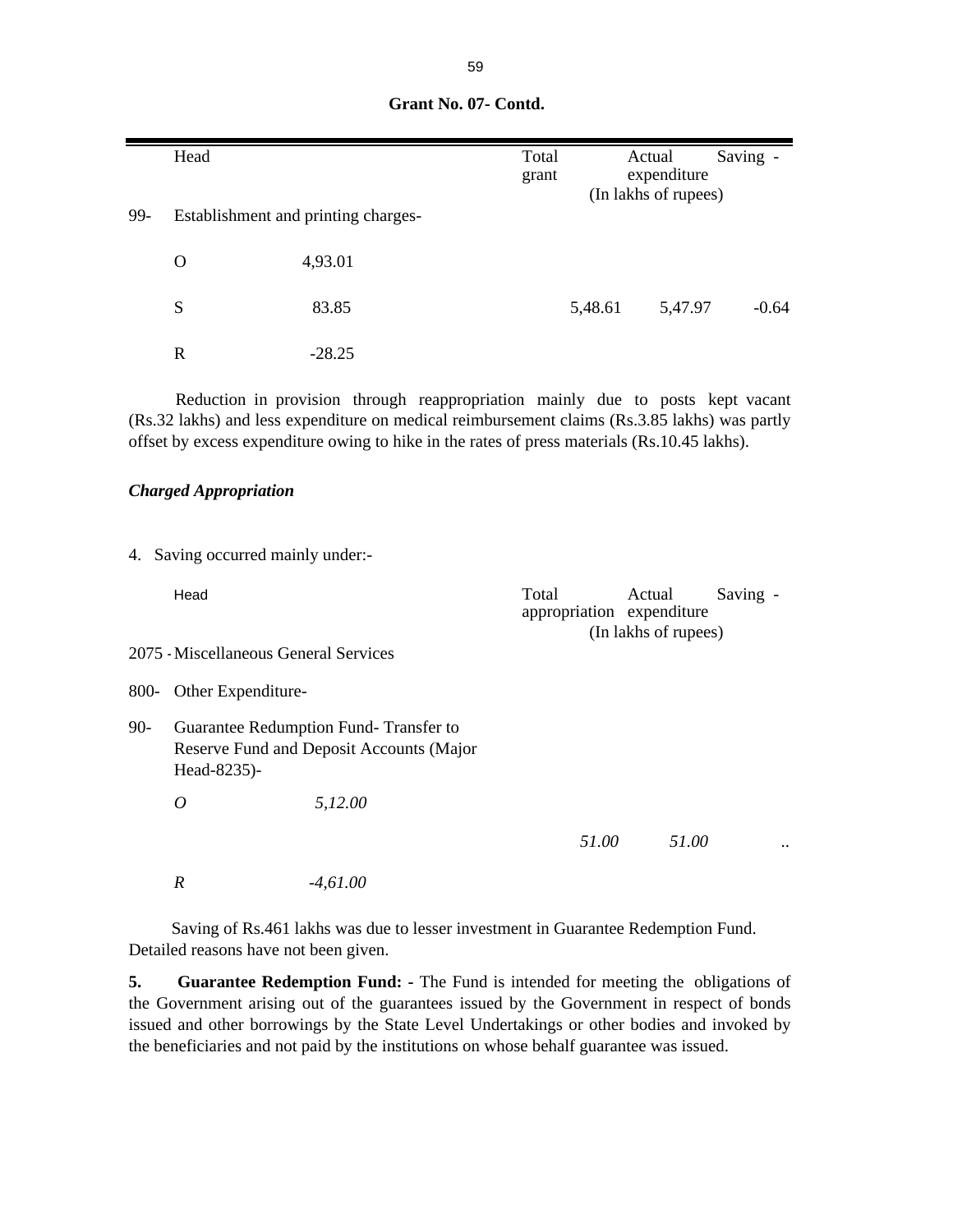**Grant No. 07- Contd.**

The Fund was constituted by State Government during 2003-04. The contribution to the Fund is required to be made by Contra-debit to the head "2075-Miscellaneous General services". The corpus of the Fund is to be strengthened by levy of guarantee fee on all borrowings of State Level Bodies to be raised against State guarantee. The guarantee fee so collected is deposited under the Major Head "0075-Miscellaneous General Services-108- Guarantee Fee". The contribution to the Fund is to be made periodically by debiting the head "2075-Miscellaneous General Services" where the required budget provision is made by the State Government and income on investment made from the Fund. The Fund shall be administrated by the Central Accounts Section of the Reserve Bank of India subject to such direction/instructions as the Government may issue from time to time. The Government will pay to the Reserve Bank of India at the rate of 1/8 percent of one percent on the turn over of the Fund or at the rate to be mutually decided from time to time.

 By taking into account Rs.54,48.29 lakhs as opening balance at the credit of the Fund on Ist April 2007 and credit of Rs.51.00 lakhs (Rs.51 lakhs contribution and Rs.3,91.99 lakhs income on investment adjusted in previous year) accumulation in the Fund rose to Rs.51,07.30 lakhs.

The entire balance of Rs.51,07.30 lakhs has been invested through the Reserve Bank of India.

As per Para 8 of the Scheme, the accretions in the Fund are to be invested by the Reserve Bank of India in Government Securities/State Government Securities/Auctioned treasury bills of such maturities as the State Government determine from time to time in consultation with the Bank.

 To meet the liability on account of claims to be paid when invoked by the beneficiaries, the investment instruments are to be sold for the amount to be liquidated in the following order:

- (a) Auctioned Treasury Bills
- (b) Central Government dated Securities
- (c) State Government Securities

An account of the transactions of the Fund is included in Statement Nos.16 and 19 of the Finance Accounts 2007-08.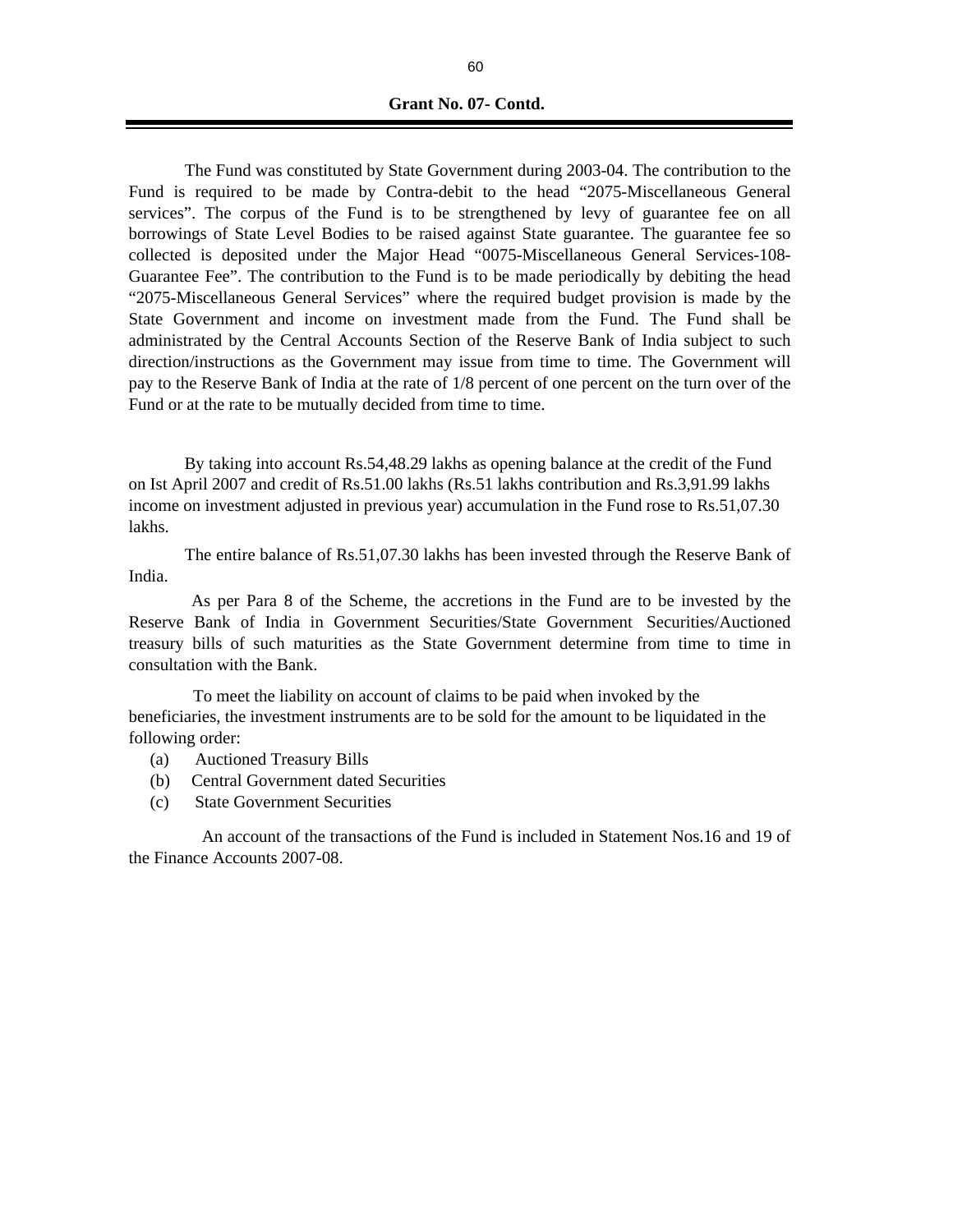## **Grant No.7-Concld.**

#### *6. Expenditure met out of Depreciation Reserve Fund Government Presses:*

The expenditure under the grant includes Rs. 10.21 lakhs contributed to the Reserve fund during the year. The balance at the credit of this Fund on 31 March 2008 is shown below: -

| Reserve Fund Opening<br>and the<br>purpose<br>1                                                                        | Balance<br>$\overline{2}$ | Contribution<br>during<br>2007-08<br>3 | Interest on<br>accumulation amount<br>under the<br>fund during<br>2007-08<br>$\overline{4}$ | Total<br>credited to<br>the fund<br>5 | Expenditure<br>during<br>2007-08<br>6 | Balance on 31<br>March 2008<br>$\tau$ |
|------------------------------------------------------------------------------------------------------------------------|---------------------------|----------------------------------------|---------------------------------------------------------------------------------------------|---------------------------------------|---------------------------------------|---------------------------------------|
|                                                                                                                        |                           |                                        | (In lakhs of rupees)                                                                        |                                       |                                       |                                       |
| Depreciation<br><b>Reserve Fund</b><br>(Government<br>Presses)                                                         | 3,42.60                   | 10.21                                  | 23.31                                                                                       | 33.52                                 |                                       | 3,76.12                               |
| To meet the<br>cost of<br>renewals and<br>replacements<br>of machinery<br>and furniture<br>in<br>Government<br>Presses |                           |                                        |                                                                                             |                                       |                                       |                                       |

The contributions to the Depreciation Reserve Fund (Government Presses) are made every year at certain rates on the book value of fixed assets. The Fund is also credited with the interest on accumulations.

An account of the transactions of the Funds is given in Statement No. 16 of the Finance Accounts 2007-2008.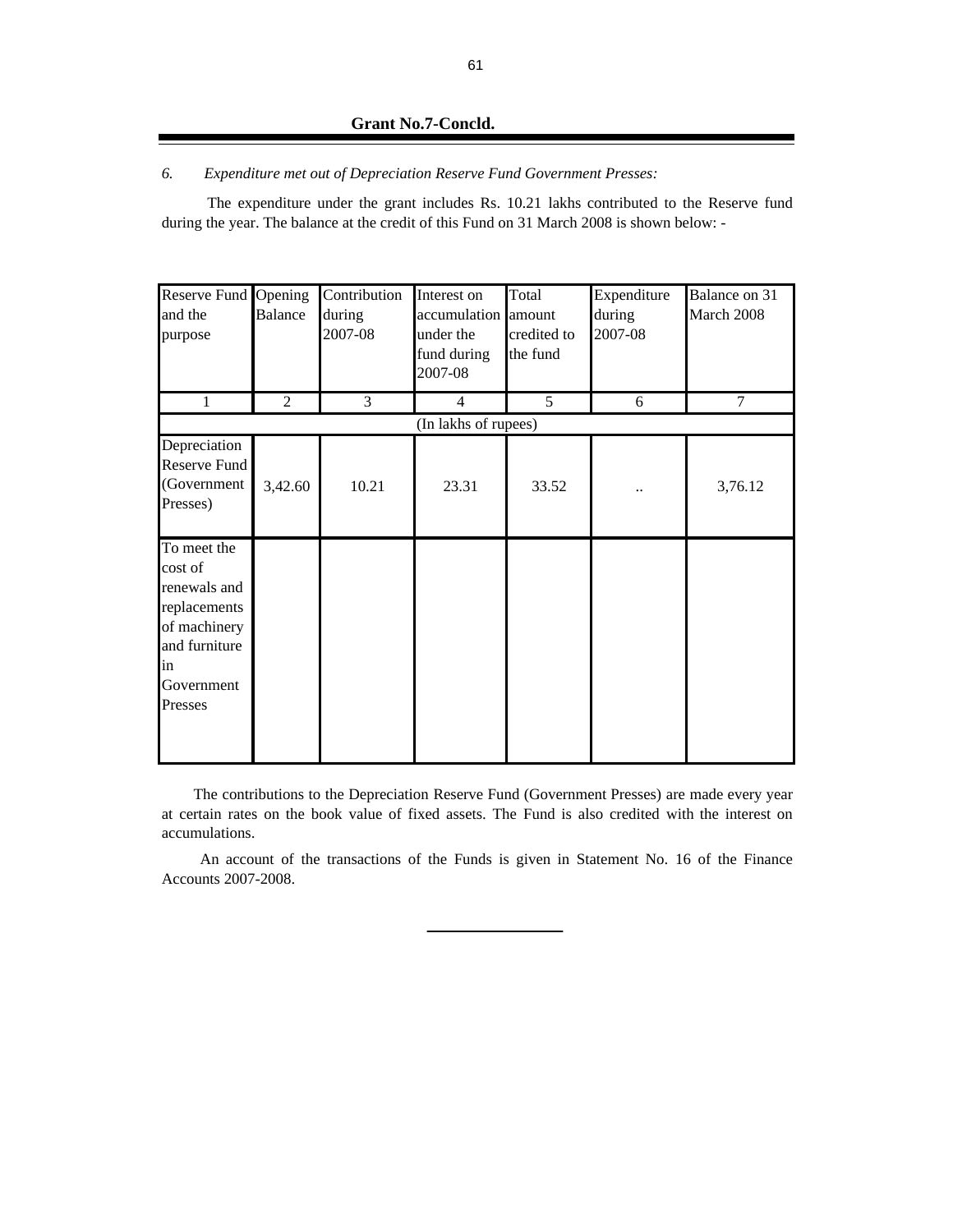**Grant No. 8**

| <b>Grant No. 8 - Buildings and Roads</b> |                      |                                             |                                          |                      |  |
|------------------------------------------|----------------------|---------------------------------------------|------------------------------------------|----------------------|--|
|                                          |                      | Total grant or<br>appropriation expenditure | Actual<br>(In thousands of rupees)       | Excess +<br>Saving - |  |
| <b>Revenue:</b>                          |                      |                                             |                                          |                      |  |
| Major Heads-                             |                      |                                             |                                          |                      |  |
| 2059 - Public Works                      |                      |                                             |                                          |                      |  |
| 2216 - Housing                           |                      |                                             |                                          |                      |  |
| 3054 - Roads and Bridges                 |                      |                                             |                                          |                      |  |
| Voted -                                  |                      |                                             |                                          |                      |  |
| Original                                 | 6, 14, 39, 48        |                                             |                                          |                      |  |
|                                          |                      |                                             | 6, 14, 39, 48 6, 58, 90, 30 + 44, 50, 82 |                      |  |
| Supplementary                            | $\ddot{\phantom{0}}$ |                                             |                                          |                      |  |
| Amount surrendered during the year       |                      |                                             |                                          |                      |  |
| (March 2008)                             |                      |                                             |                                          | 4,54,36              |  |
| Charged -                                |                      |                                             |                                          |                      |  |
| Original                                 | 10,00                |                                             |                                          |                      |  |
|                                          |                      | 10,00                                       | 24                                       | $-9,76$              |  |
| Supplementary                            | $\ddotsc$            |                                             |                                          |                      |  |
| Amount surrendered during the year       |                      |                                             |                                          |                      |  |
| (March 2008)                             |                      |                                             |                                          | 9,76                 |  |

۲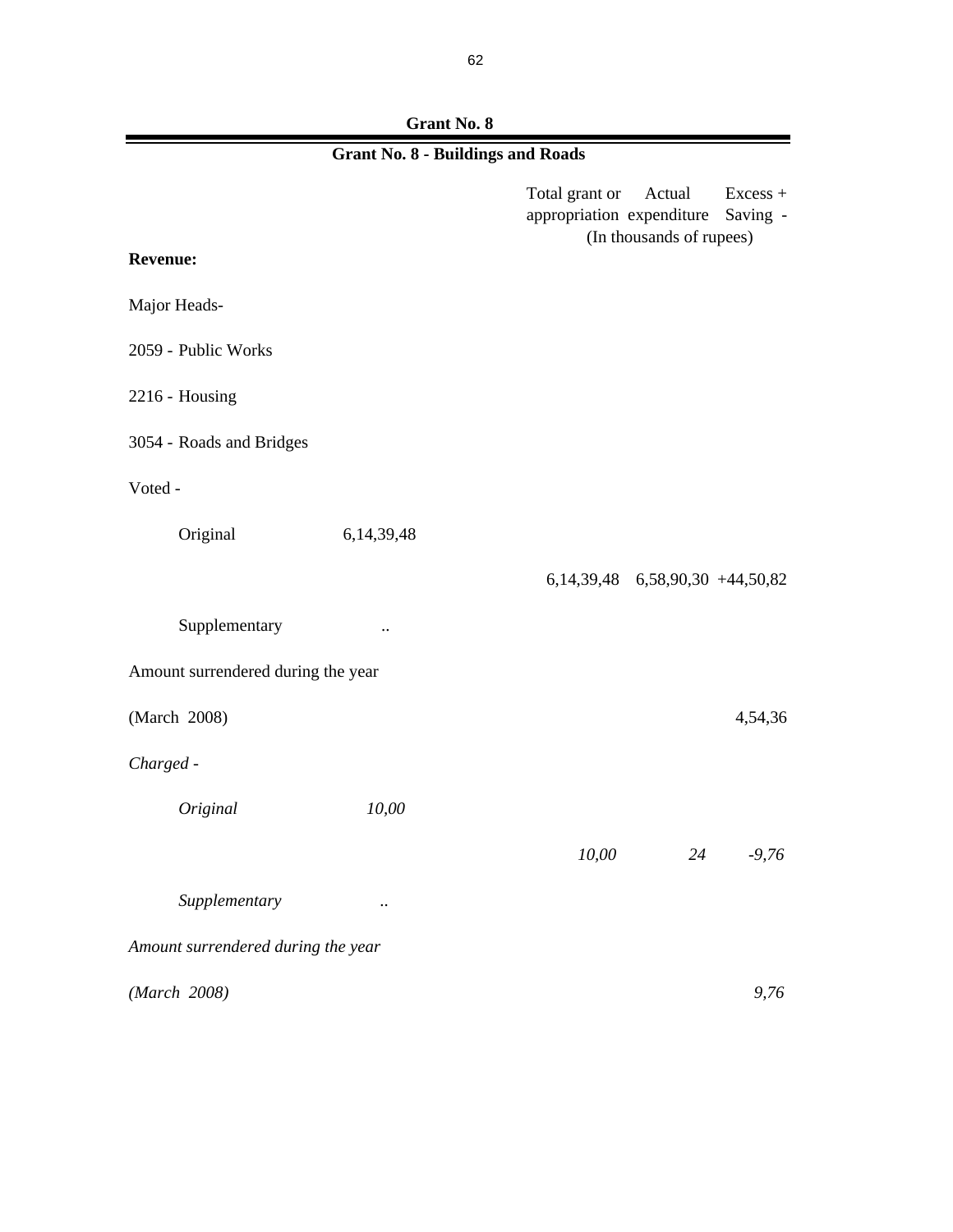**Grant No. 8- Contd.**

|                                                                |            | Total grant or Actual<br>appropriation expenditure |                                   | $Excess +$<br>Saving - |
|----------------------------------------------------------------|------------|----------------------------------------------------|-----------------------------------|------------------------|
|                                                                |            |                                                    | (In thousands of rupees)          |                        |
| Capital:                                                       |            |                                                    |                                   |                        |
| Major Heads-                                                   |            |                                                    |                                   |                        |
| 4058 - Capital Outlay on Stationery and Printing               |            |                                                    |                                   |                        |
| 4059 - Capital Outlay on Public Works                          |            |                                                    |                                   |                        |
| 4202 - Capital Outlay on Education, Sports, Art and<br>Culture |            |                                                    |                                   |                        |
| 4210 - Capital Outlay on Medical and Public Health             |            |                                                    |                                   |                        |
| 4216 - Capital Outlay on Housing                               |            |                                                    |                                   |                        |
| 4235 - Capital Outlay on Social Security and Welfare           |            |                                                    |                                   |                        |
| 4250 - Capital Outlay on other Social Services                 |            |                                                    |                                   |                        |
| 4851 - Capital Outlay on Village and Small Industries          |            |                                                    |                                   |                        |
| 5053 - Capital Outlay on Civil Aviation                        |            |                                                    |                                   |                        |
| 5054 - Capital Outlay on Roads and Bridges                     |            |                                                    |                                   |                        |
| Voted -                                                        |            |                                                    |                                   |                        |
| Original                                                       | 5,91,00,85 |                                                    |                                   |                        |
|                                                                |            |                                                    | $6,98,68,83$ 7,49,80,04 +51,11,21 |                        |
| Supplementary                                                  | 1,07,67,98 |                                                    |                                   |                        |
| Amount surrendered during the year                             |            |                                                    |                                   | Nil                    |
| Charged -                                                      |            |                                                    |                                   |                        |
| Original                                                       | 2,00,00    |                                                    |                                   |                        |
|                                                                |            | 2,00,00                                            | 93,82                             | $-1,06,18$             |
| Supplementary                                                  |            |                                                    |                                   |                        |
| Amount surrendered during the year                             |            |                                                    |                                   |                        |
|                                                                |            |                                                    |                                   |                        |
| (March 2008)                                                   |            |                                                    |                                   | 50,00                  |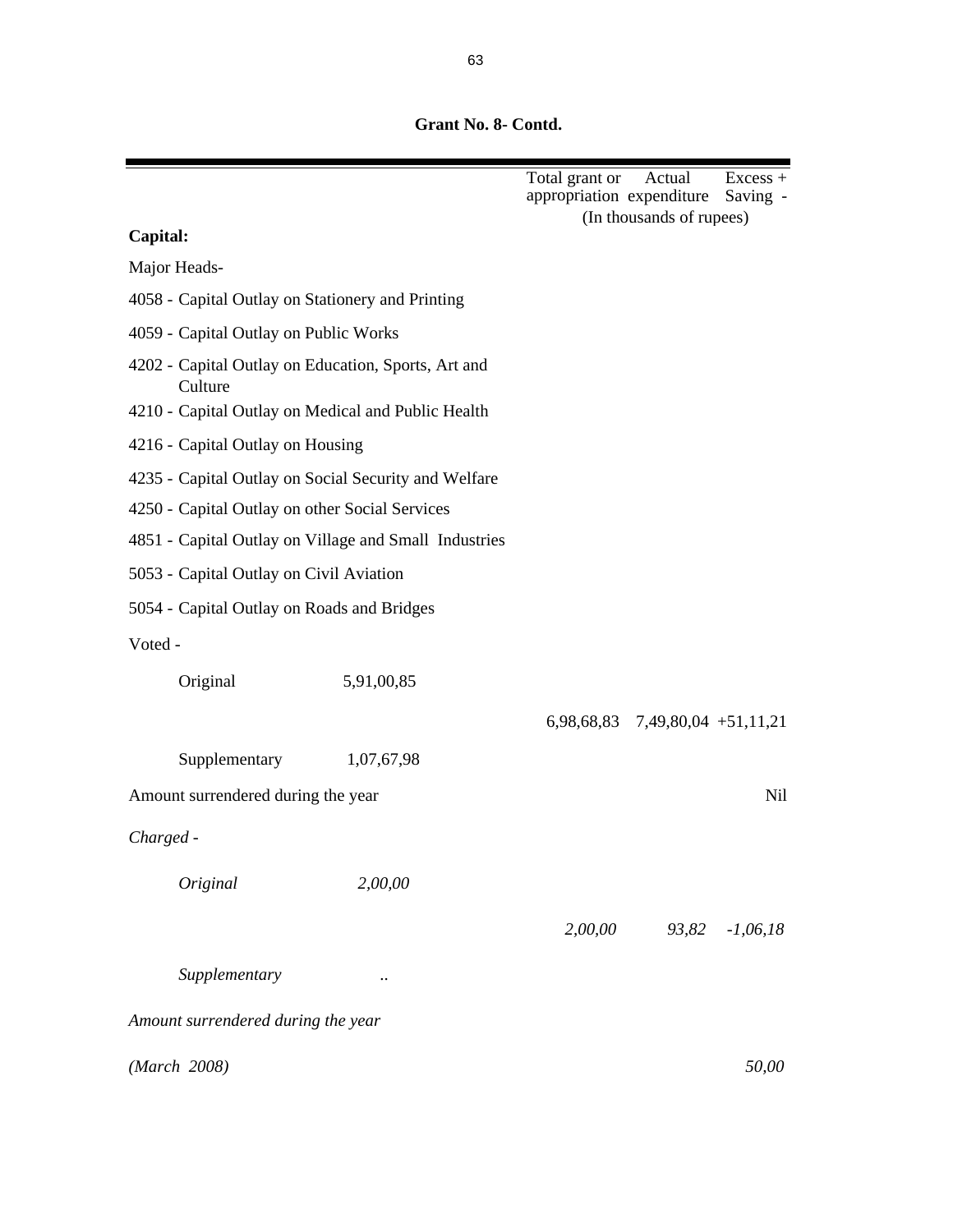**Grant No. 8- Contd.**

*Notes and comments :-*

## **Revenue:**

## **Voted Grant**

1. The expenditure exceeded the grant by Rs. 44,50,81,816 ; the excess requires regularisation.

2. In view of overall excess of Rs. 44,50.82 lakhs, surrender of Rs. 4,54.36 lakhs on 31 March, 2008 proved injudicious.

3. Excess occurred mainly under the following heads (partly counterbalanced by saving under certain others mentioned in note 4 below):-

|      | Head                      |                                                                                                                                                                                                                                               | Total<br>grant | Actual<br>expenditure<br>(In lakhs of rupees) | $Excess +$ |
|------|---------------------------|-----------------------------------------------------------------------------------------------------------------------------------------------------------------------------------------------------------------------------------------------|----------------|-----------------------------------------------|------------|
|      | 3054- Roads and Bridges   |                                                                                                                                                                                                                                               |                |                                               |            |
| 04-  | District and Other Roads- |                                                                                                                                                                                                                                               |                |                                               |            |
| 337- | Roadworks-                |                                                                                                                                                                                                                                               |                |                                               |            |
| 98-  | Rural Roads-              |                                                                                                                                                                                                                                               |                |                                               |            |
|      | O                         | 85,13.00                                                                                                                                                                                                                                      |                |                                               |            |
|      |                           |                                                                                                                                                                                                                                               |                | $1,37,79.04$ $1,89,27.47$ $+51,48.43$         |            |
|      | R                         | 52,66.04                                                                                                                                                                                                                                      |                |                                               |            |
|      |                           | Augmentation of provision through reappropriation to cover unavoidable expenditure on<br>maintenance of rural roads and the final excess of Rs. 51,48.43 lakhs was due to<br>misclassification on the part of Buildings and Roads department. |                |                                               |            |
| 80-  | General-                  |                                                                                                                                                                                                                                               |                |                                               |            |
|      |                           |                                                                                                                                                                                                                                               |                |                                               |            |

001- Direction and Administration-

- 99- Pro-rata Transfer of Establishment Charges transferred from Major head-2059-Public Works-
	- O 60,83.00 72,00.45 +11,17.45

Excess of Rs.11,17.45 lakhs was due to transfer of pro-rata charges.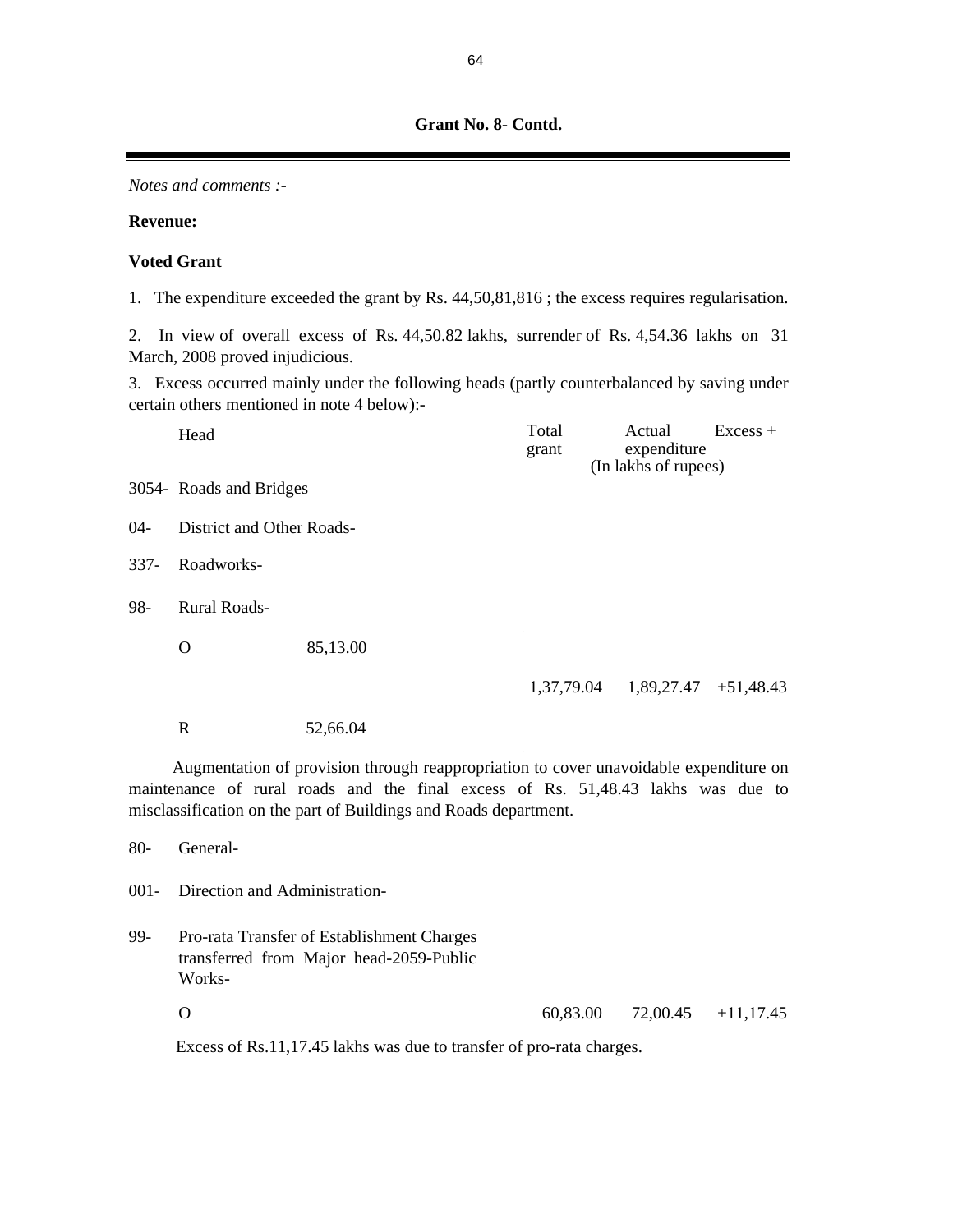**Grant No. 8- Contd.**

|                                                                                                                                                                                                                                                          | Head                                                                                                                                                                                                          |            | Total<br>grant |      | Actual<br>expenditure<br>(In lakhs of rupees) | $Excess +$  |  |
|----------------------------------------------------------------------------------------------------------------------------------------------------------------------------------------------------------------------------------------------------------|---------------------------------------------------------------------------------------------------------------------------------------------------------------------------------------------------------------|------------|----------------|------|-----------------------------------------------|-------------|--|
| 800-                                                                                                                                                                                                                                                     | Other expenditure-                                                                                                                                                                                            |            |                |      |                                               |             |  |
| 99-                                                                                                                                                                                                                                                      | Other expenditure-                                                                                                                                                                                            |            |                |      |                                               |             |  |
|                                                                                                                                                                                                                                                          | $\mathbf O$                                                                                                                                                                                                   | 2,50.00    |                |      |                                               |             |  |
|                                                                                                                                                                                                                                                          |                                                                                                                                                                                                               |            |                | 2.50 | 6,59.94                                       | $+6,57.44$  |  |
|                                                                                                                                                                                                                                                          | $\mathbf R$                                                                                                                                                                                                   | $-2,47.50$ |                |      |                                               |             |  |
|                                                                                                                                                                                                                                                          | Reduction in provision through reappropriation due to non-sanction of new works proved<br>injudicious in view of the excess of Rs. 6,57.44 lakhs; reasons for which have not been<br>intimated (August 2008). |            |                |      |                                               |             |  |
|                                                                                                                                                                                                                                                          | 2059- Public Works                                                                                                                                                                                            |            |                |      |                                               |             |  |
| $80-$                                                                                                                                                                                                                                                    | General-                                                                                                                                                                                                      |            |                |      |                                               |             |  |
| $053-$                                                                                                                                                                                                                                                   | Maintenance and Repairs-                                                                                                                                                                                      |            |                |      |                                               |             |  |
| 99-                                                                                                                                                                                                                                                      | Maintenance and Repairs-                                                                                                                                                                                      |            |                |      |                                               |             |  |
|                                                                                                                                                                                                                                                          | $\mathbf{O}$                                                                                                                                                                                                  | 40,00.00   |                |      |                                               |             |  |
|                                                                                                                                                                                                                                                          |                                                                                                                                                                                                               |            | 42,15.70       |      | 1,23,44.48                                    | $+81,28.78$ |  |
|                                                                                                                                                                                                                                                          | $\mathbf R$                                                                                                                                                                                                   | 2,15.70    |                |      |                                               |             |  |
| Augmentation of provision through reappropriation was due to maintenance and repair of<br>residential buildings and State Rest Houses and the final excess of Rs. 81,28.78 lakhs was<br>owing to transfer of funds under 12th Finance Commission scheme. |                                                                                                                                                                                                               |            |                |      |                                               |             |  |
| 799-                                                                                                                                                                                                                                                     | Suspense-                                                                                                                                                                                                     |            |                |      |                                               |             |  |
|                                                                                                                                                                                                                                                          | $\mathbf O$                                                                                                                                                                                                   | 1,00.00    |                |      |                                               |             |  |

5,47.31 19,13.34 +13,66.03

R 4,47.31

Total excess of Rs. 18,13.34 lakhs was due to transfer of stock from other heads.

001- Direction and Administration-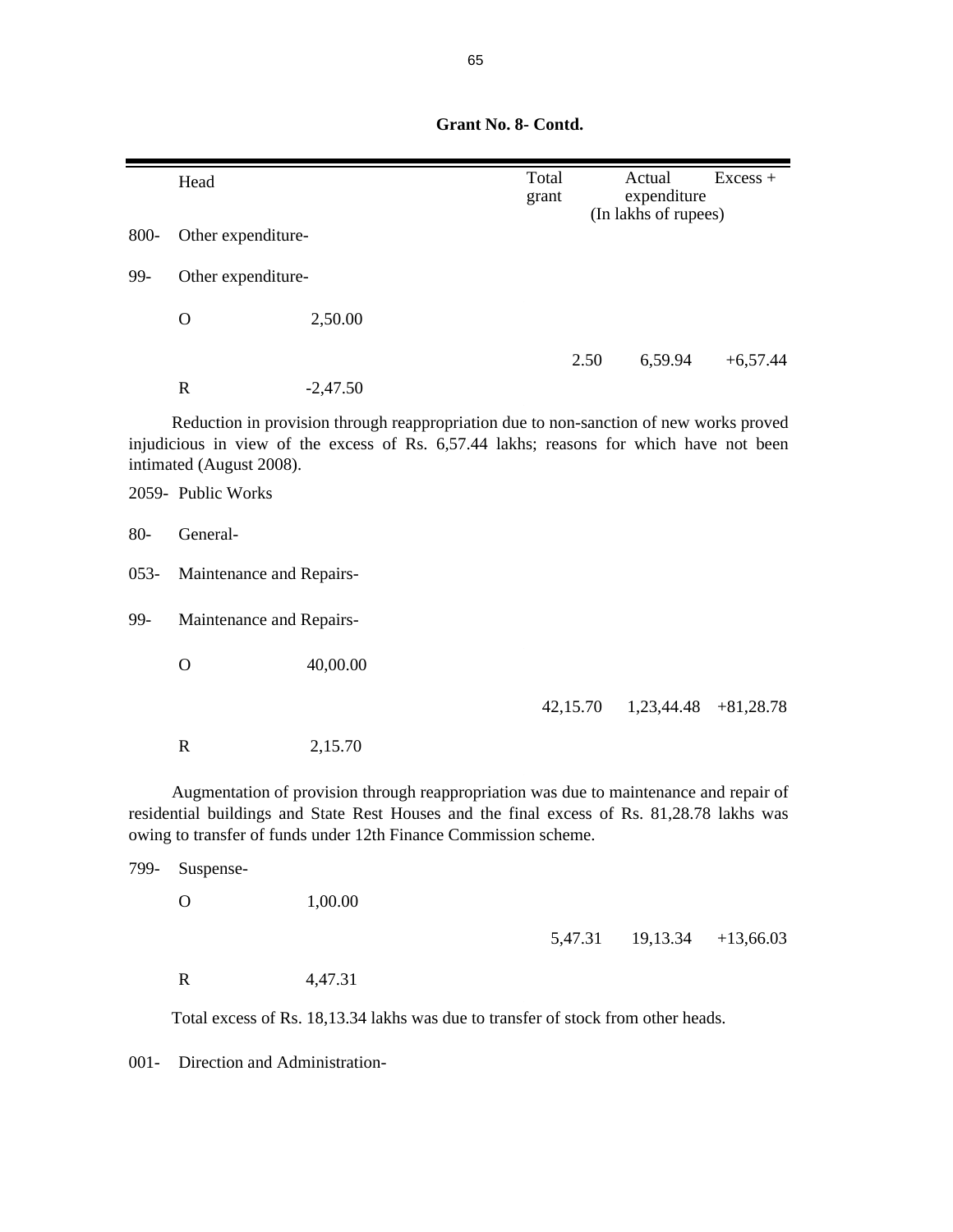|         | Head                           |                                                                                                                                                                                                                                                                                                                                                                                                                                                                                                                                                                                                                    | Total<br>grant | Actual<br>expenditure<br>(In lakhs of rupees) | Excess +<br>Saving - |  |
|---------|--------------------------------|--------------------------------------------------------------------------------------------------------------------------------------------------------------------------------------------------------------------------------------------------------------------------------------------------------------------------------------------------------------------------------------------------------------------------------------------------------------------------------------------------------------------------------------------------------------------------------------------------------------------|----------------|-----------------------------------------------|----------------------|--|
| 96-     | Execution-                     |                                                                                                                                                                                                                                                                                                                                                                                                                                                                                                                                                                                                                    |                |                                               |                      |  |
|         | $\mathbf O$                    | 1,32,66.20                                                                                                                                                                                                                                                                                                                                                                                                                                                                                                                                                                                                         |                |                                               |                      |  |
|         |                                |                                                                                                                                                                                                                                                                                                                                                                                                                                                                                                                                                                                                                    | 1,35,71.25     | 1,33,93.30                                    | $-1,77.95$           |  |
|         | $\mathbf R$                    | 3,05.05                                                                                                                                                                                                                                                                                                                                                                                                                                                                                                                                                                                                            |                |                                               |                      |  |
|         |                                | Augmentation of provision through reappropriation to cover more expenditure<br>due to change of work charged scale (Rs. 4,04.30 lakhs), enhanced dearness allowance<br>(Rs. 319 lakhs) and receipt of more claims of ex-gratia (Rs.138 lakhs) was partly offset by<br>saving due to posts kept vacant (Rs. 5,00.50 lakhs), receipt of less medical reimbursement<br>claims (Rs. 30 lakhs) and office expenses owing to purchase of less items (Rs. 26.75 lakhs).<br>Saving of Rs. 1,77.95 lakhs was due to non-filling up of vacant posts and less expenditure on<br>traveling expenses and medical reimbursement. |                |                                               |                      |  |
| $051 -$ | Construction-                  |                                                                                                                                                                                                                                                                                                                                                                                                                                                                                                                                                                                                                    |                |                                               |                      |  |
| $93 -$  | Public Works-                  |                                                                                                                                                                                                                                                                                                                                                                                                                                                                                                                                                                                                                    |                |                                               |                      |  |
|         | $\overline{O}$                 | 15.00                                                                                                                                                                                                                                                                                                                                                                                                                                                                                                                                                                                                              |                |                                               |                      |  |
|         |                                |                                                                                                                                                                                                                                                                                                                                                                                                                                                                                                                                                                                                                    | 21.24          | 59.92                                         | $+38.68$             |  |
|         | $\mathbf R$                    | 6.24                                                                                                                                                                                                                                                                                                                                                                                                                                                                                                                                                                                                               |                |                                               |                      |  |
|         | intimated (August 2008).       | The provision augmented through reappropriation for execution of more public works<br>proved inadequate in view of final excess of Rs. 38.64 lakhs; reasons for which have not been                                                                                                                                                                                                                                                                                                                                                                                                                                |                |                                               |                      |  |
|         | 2216- Housing                  |                                                                                                                                                                                                                                                                                                                                                                                                                                                                                                                                                                                                                    |                |                                               |                      |  |
| $05 -$  | General Pool Accommodation-    |                                                                                                                                                                                                                                                                                                                                                                                                                                                                                                                                                                                                                    |                |                                               |                      |  |
| $053 -$ | Maintenance and Repairs-       |                                                                                                                                                                                                                                                                                                                                                                                                                                                                                                                                                                                                                    |                |                                               |                      |  |
| 99-     | Other Maintenance expenditure- |                                                                                                                                                                                                                                                                                                                                                                                                                                                                                                                                                                                                                    |                |                                               |                      |  |
| 88-     | General Maintenance & Repair-  |                                                                                                                                                                                                                                                                                                                                                                                                                                                                                                                                                                                                                    |                |                                               |                      |  |
|         | О                              | 8,54.75                                                                                                                                                                                                                                                                                                                                                                                                                                                                                                                                                                                                            |                |                                               |                      |  |

 **Grant No. 8- Contd.**

9,62.23 11,02.28 +1,40.05

R 1,07.48

The total excess of Rs. 2,47.53 lakhs was due to more expenditure on special repairs of residential houses.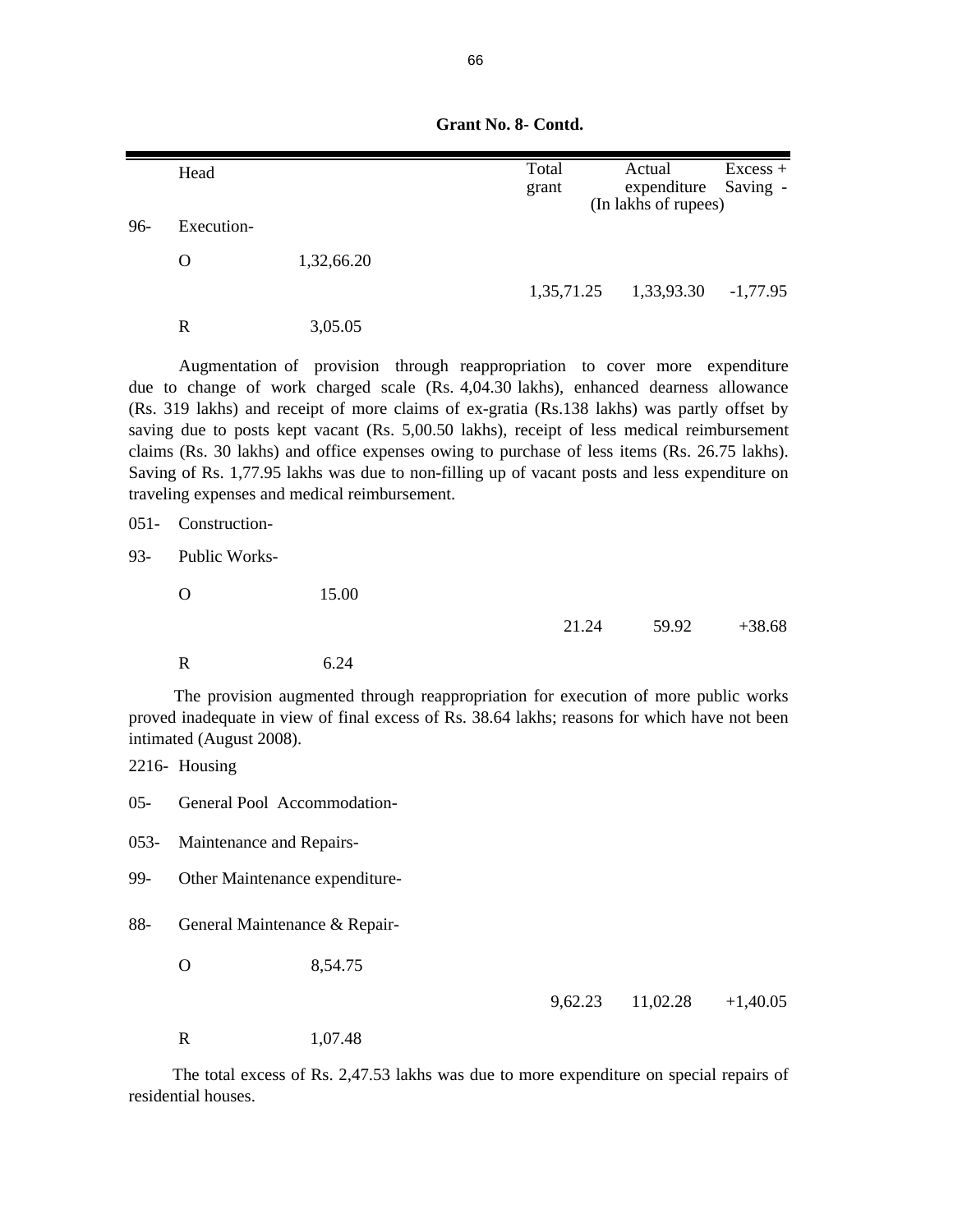Head Excess + grant expenditure Saving - (In lakhs of rupees) 2059- Public Works 60- Other Buildings-053- Maintenance and Repairs-99- Maintenance and Repairs- O  $81,25.00$   $\qquad \qquad .81,25.00$  Reasons for non-utilisation of the entire provision have not been intimated (August 2008). 80- General- 001- Direction and Administration-99- Direction- O 9,68.08 8,38.50 8,44.51 +6.01 R  $-1,29.58$ 4. Saving occurred mainly under:- Reduction in provision through reappropriation due to posts kept vacant (Rs.1,37.15 lakhs) and less receipt of claims (Rs. 9.20 lakhs) was partly offset by more expenditure on payment of enhanced dearness allowance (Rs. 16.02 lakhs).

 **Grant No. 8- Contd.**

94- Land Acquisition Officer-

O 1,52.35

1,26.90 1,20.38 -6.52

R -25.45

Total saving of Rs. 31.97 lakhs was mainly due to non-filling up of vacant posts.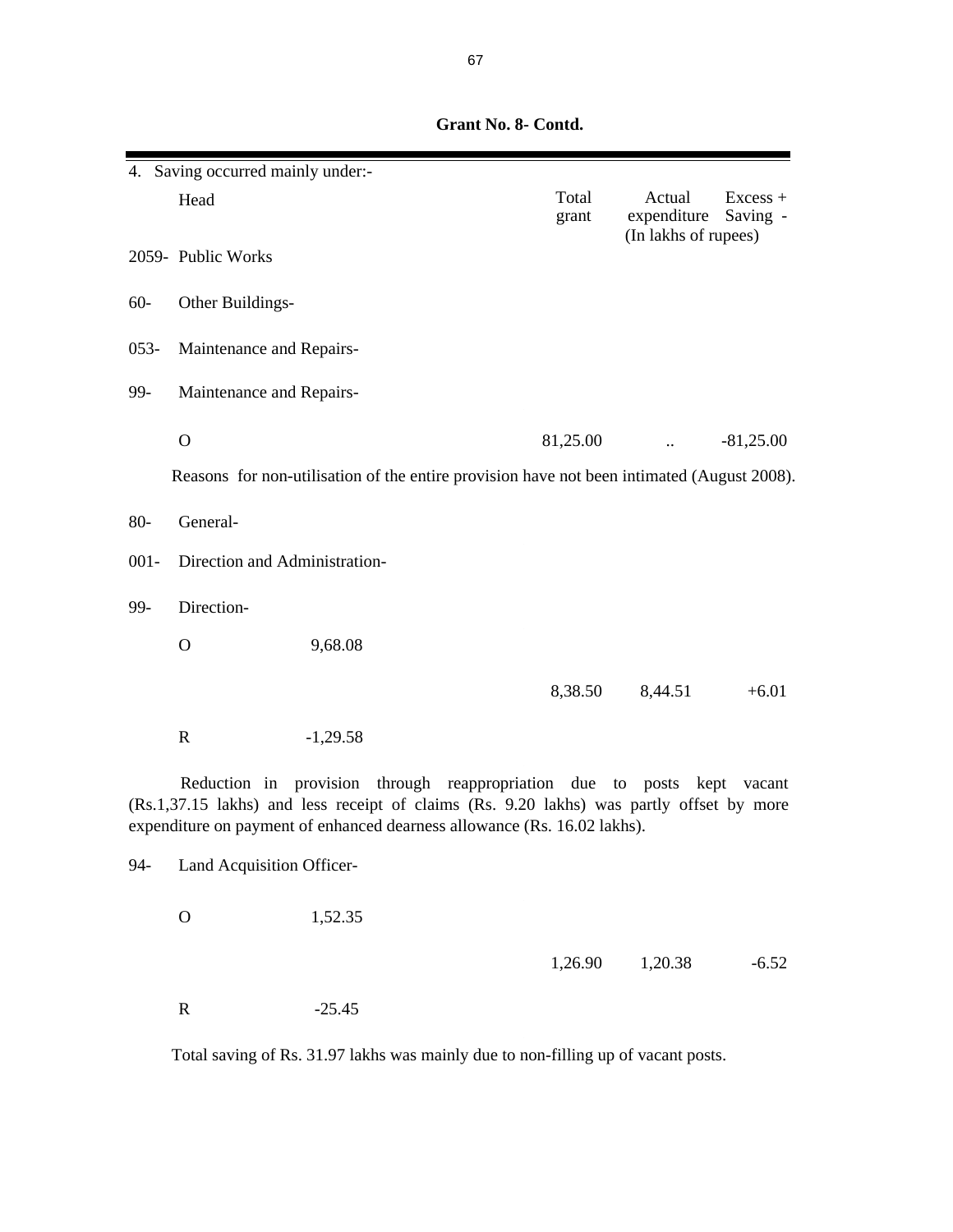|         | Head                     |                                                                                                                                                                                                                                                                                    | Total   | Actual                              | Saving - |
|---------|--------------------------|------------------------------------------------------------------------------------------------------------------------------------------------------------------------------------------------------------------------------------------------------------------------------------|---------|-------------------------------------|----------|
|         |                          |                                                                                                                                                                                                                                                                                    | grant   | expenditure<br>(In lakhs of rupees) |          |
| 98-     | Design-                  |                                                                                                                                                                                                                                                                                    |         |                                     |          |
|         | $\Omega$                 | 34.85                                                                                                                                                                                                                                                                              |         |                                     |          |
|         |                          |                                                                                                                                                                                                                                                                                    | 15.85   | 15.74                               | $-0.11$  |
|         | ${\bf R}$                | $-19.00$                                                                                                                                                                                                                                                                           |         |                                     |          |
|         | (Rs. 17.50 lakhs).       | Reduction in provision through reappropriation was mainly due to posts kept vacant                                                                                                                                                                                                 |         |                                     |          |
| $052 -$ | Machinery and Equipment- |                                                                                                                                                                                                                                                                                    |         |                                     |          |
| 96-     | Machinery-               |                                                                                                                                                                                                                                                                                    |         |                                     |          |
|         | $\mathbf O$              | 2,30.00                                                                                                                                                                                                                                                                            |         |                                     |          |
|         |                          |                                                                                                                                                                                                                                                                                    | 2,59.34 | 2,01.29                             | $-58.05$ |
|         | $\mathbf R$              | 29.34                                                                                                                                                                                                                                                                              |         |                                     |          |
|         |                          | Augmentation of provision through reappropriation due to replacement of machinery<br>(Rs. 55.24 lakhs) partly offset by saving owing to non sanction of minor works (Rs. 23 lakhs)<br>proved injudicious as the actual expenditure did not come up even to the original provision. |         |                                     |          |
|         |                          | Reasons for the final saving of Rs. 58.05 lakhs have not been intimated (August 2008).                                                                                                                                                                                             |         |                                     |          |
| $103 -$ | Furnishings-             |                                                                                                                                                                                                                                                                                    |         |                                     |          |
| 99-     | <b>Rest Houses-</b>      |                                                                                                                                                                                                                                                                                    |         |                                     |          |
|         | $\mathbf O$              | 32.00                                                                                                                                                                                                                                                                              |         |                                     |          |
|         |                          |                                                                                                                                                                                                                                                                                    | 14.59   | 14.59                               |          |
|         | $\mathbb{R}$             | $-17.41$                                                                                                                                                                                                                                                                           |         |                                     |          |

 **Grant No. 8- Contd.**

Reduction in provision through reappropriation was due to less expenditure on furnishing of Minister's houses.

004- Planning and Research-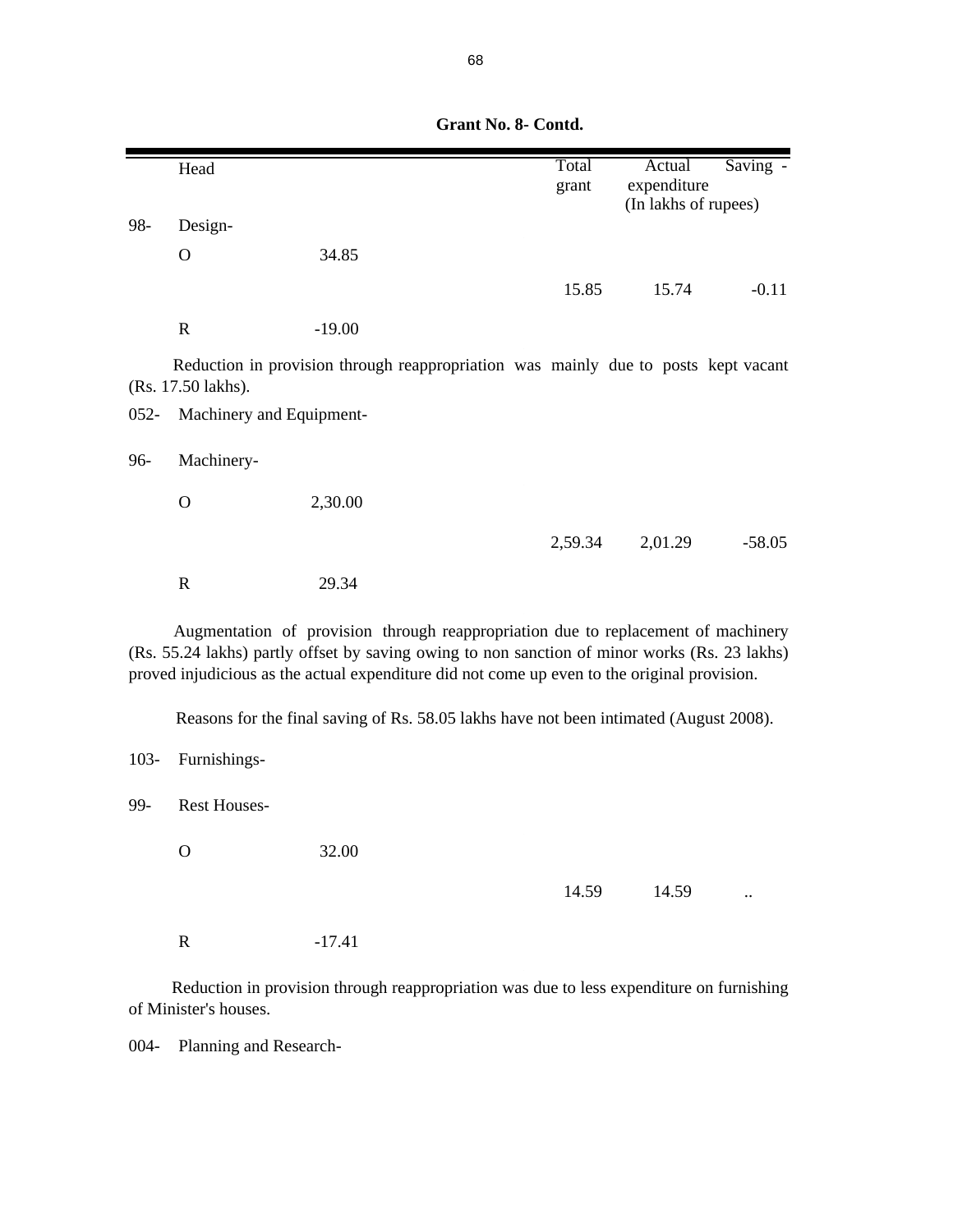|         | Head                                                                                                                                                                                                                                                                                      |                                                                                                                                                                  | Total<br>grant | Actual<br>expenditure<br>(In lakhs of rupees) | Saving - |
|---------|-------------------------------------------------------------------------------------------------------------------------------------------------------------------------------------------------------------------------------------------------------------------------------------------|------------------------------------------------------------------------------------------------------------------------------------------------------------------|----------------|-----------------------------------------------|----------|
| 98-     | Research-                                                                                                                                                                                                                                                                                 |                                                                                                                                                                  |                |                                               |          |
|         | $\mathbf O$                                                                                                                                                                                                                                                                               | 23.65                                                                                                                                                            |                |                                               |          |
|         | $\mathbb{R}$                                                                                                                                                                                                                                                                              | $-11.25$                                                                                                                                                         | 12.40          | 12.33                                         | $-0.07$  |
| 99-     | 10.45 lakhs).<br>Planning-                                                                                                                                                                                                                                                                | Anticipated saving of Rs. 11.25 lakhs was mainly due to posts kept vacant (Rs.                                                                                   |                |                                               |          |
|         | $\Omega$                                                                                                                                                                                                                                                                                  | 18.45                                                                                                                                                            |                |                                               |          |
|         |                                                                                                                                                                                                                                                                                           |                                                                                                                                                                  | 12.00          | 11.95                                         | $-0.05$  |
|         | $\mathbf R$                                                                                                                                                                                                                                                                               | $-6.45$                                                                                                                                                          |                |                                               |          |
|         |                                                                                                                                                                                                                                                                                           | Reduction in provision through reappropriation was mainly due to posts kept vacant<br>(Rs. 4.55 lakhs) and less expenditure on office expenses (Rs. 1.30 lakhs). |                |                                               |          |
| $051 -$ | Construction-                                                                                                                                                                                                                                                                             |                                                                                                                                                                  |                |                                               |          |
| 98-     | Secretariat-                                                                                                                                                                                                                                                                              |                                                                                                                                                                  |                |                                               |          |
|         | $\overline{O}$                                                                                                                                                                                                                                                                            |                                                                                                                                                                  | 11.00          |                                               | $-11.00$ |
|         |                                                                                                                                                                                                                                                                                           | Reasons for non-utilisation of entire provision have not been intimated (August 2008).                                                                           |                |                                               |          |
| $97 -$  | <b>District Administration-</b>                                                                                                                                                                                                                                                           |                                                                                                                                                                  |                |                                               |          |
|         | $\mathbf O$                                                                                                                                                                                                                                                                               | 11.00                                                                                                                                                            |                |                                               |          |
|         |                                                                                                                                                                                                                                                                                           |                                                                                                                                                                  | 16.26          | 2.60                                          | $-13.66$ |
|         | $\mathbf R$                                                                                                                                                                                                                                                                               | 5.26                                                                                                                                                             |                |                                               |          |
|         | The provision augmented through reappropriation due to more expenditure on District<br>Administration proved injudicious as the actual expenditure did not come up even to the<br>original provision.<br>Reasons for the saving of Rs. 13.66 lakhs have not been intimated (August 2008). |                                                                                                                                                                  |                |                                               |          |
|         | 3054- Roads and Bridges-                                                                                                                                                                                                                                                                  |                                                                                                                                                                  |                |                                               |          |

 **Grant No. 8- Contd.**

04- District and Other Roads-

337- Roadworks-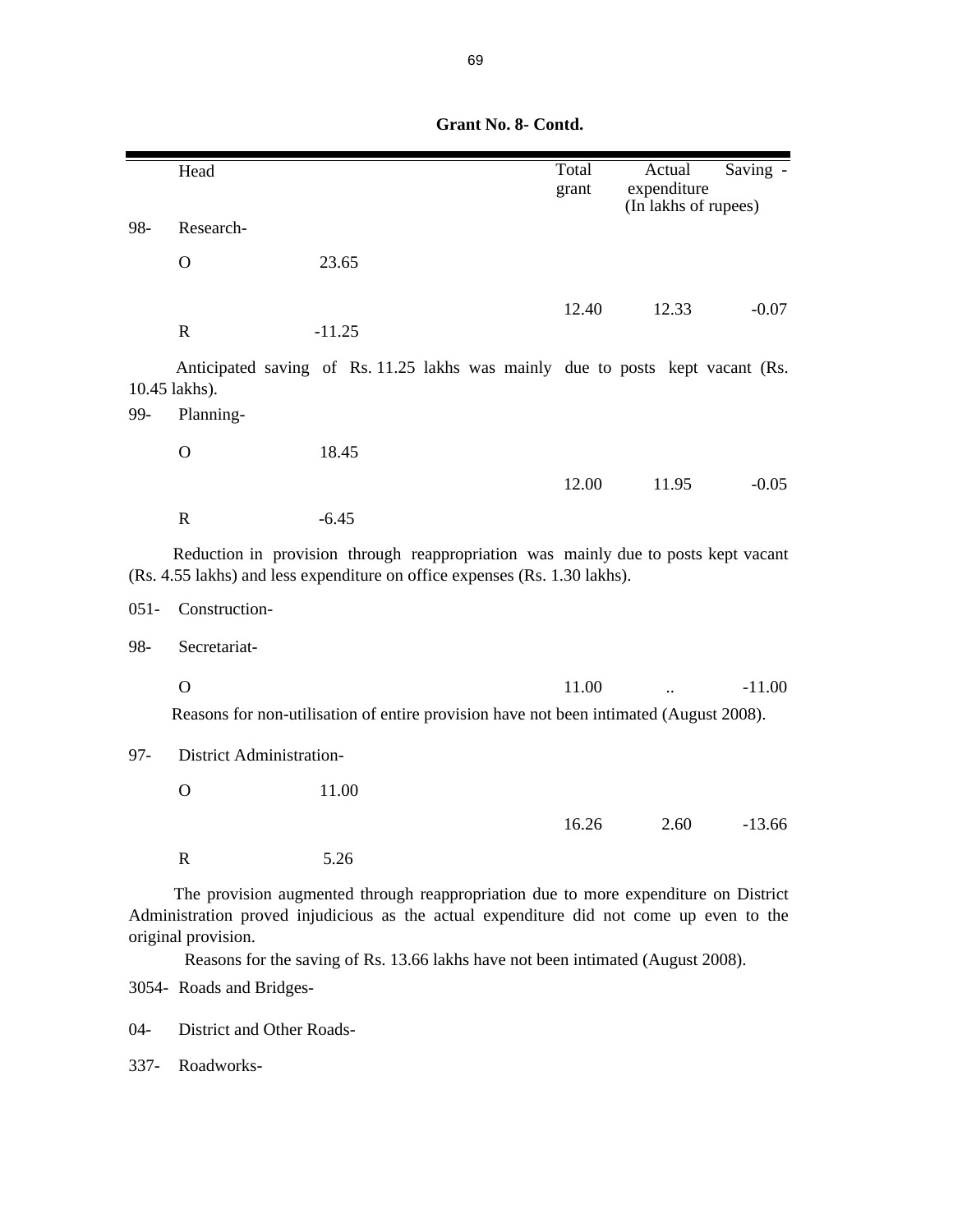Head Excess + grant expenditure Saving - (In lakhs of rupees) 96- Grant-in-aid to HUDCO for repayment of Road works due to shortfall in Toll collection- . O 50,00.00 43,57.94 .. -43,57.94 R -6,42.06 99- District Roads- O 37,10.00 15,19.24 19,68.18 +4,48.94 R  $-21,90.76$ 80- General-797- Transfer to/From reserve funds and Deposit Accounts-99- Transfer to/from CRF-Inter Account Transfer- O 70,00.00 50,40.00 60,28.00 +9,88.00 R -19,60.00 Reduction in provision through reappropriation was due to non-sanctioning of new works during the year and the excess of Rs. 4,48.94 lakhs was due to achieve the targets set by 12th Finance Commission. Anticipated saving of Rs. 6,42.06 lakhs due to receipt of more toll tax proved inadequate in view of the nil expenditure under the scheme resulting into saving of the balance provision of Rs. 43,57.94 lakhs, which was due to misclassification on the part of Buildings and Roads department.

 **Grant No. 8- Contd.**

Reduction in provision through reappropriation was due to late receipt of sanction for minor work proved injudicious in view of the excess of Rs. 988 lakhs; reasons for which have not been intimated (August 2008).

05- Roads of Inter State or Economic Importance-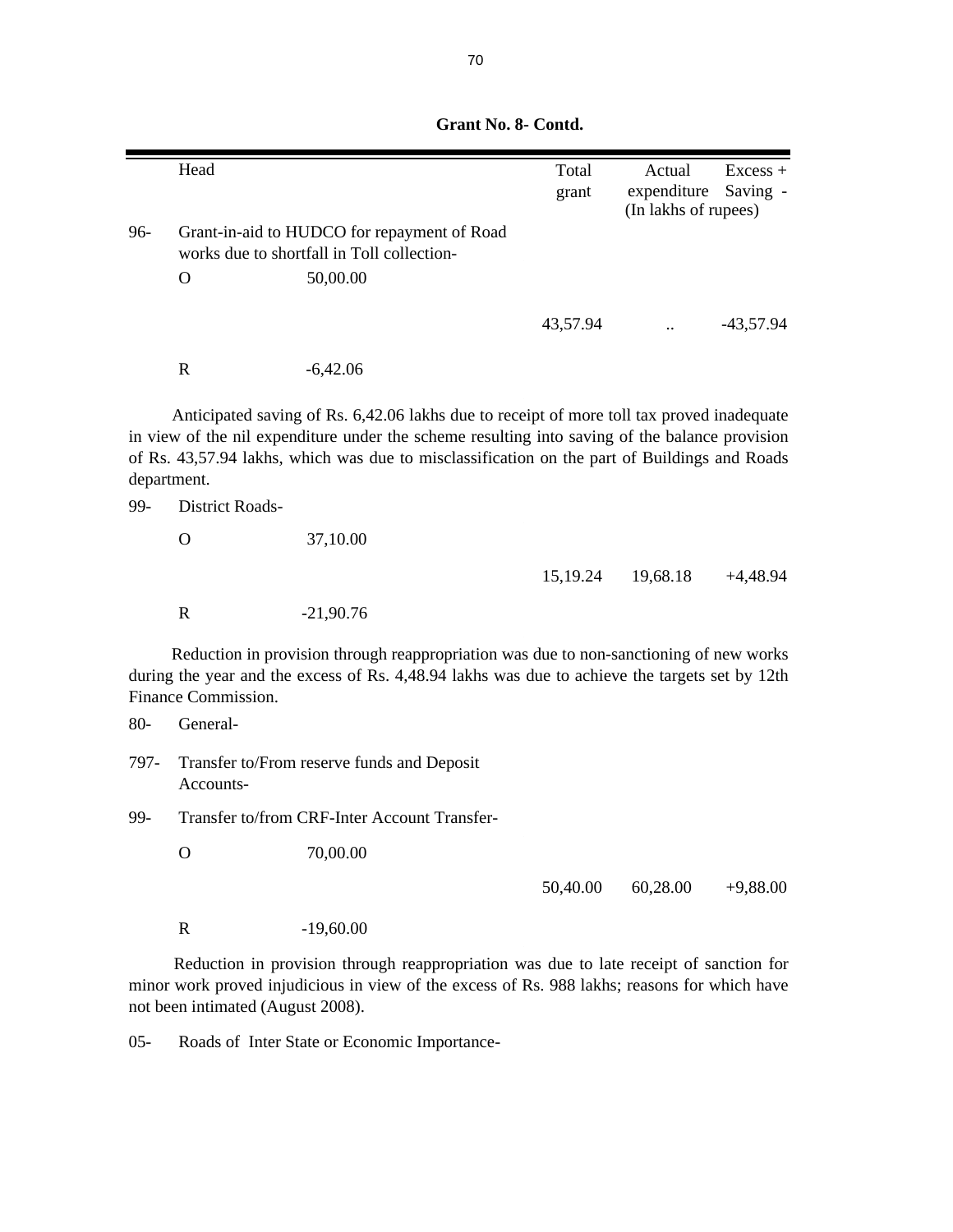|         | Head                        |                                                                                                                                                                                          | Total<br>grant                                 | Actual<br>expenditure | $Excess +$ |
|---------|-----------------------------|------------------------------------------------------------------------------------------------------------------------------------------------------------------------------------------|------------------------------------------------|-----------------------|------------|
|         |                             |                                                                                                                                                                                          |                                                | (In lakhs of rupees)  |            |
| $337 -$ | Roadworks-                  |                                                                                                                                                                                          |                                                |                       |            |
|         | $\Omega$                    | 50.00                                                                                                                                                                                    |                                                |                       |            |
|         |                             |                                                                                                                                                                                          |                                                |                       |            |
|         | $\mathbf R$                 | $-50.00$                                                                                                                                                                                 |                                                |                       |            |
|         | works during the year.      | Entire provision was surrendered through reappropriation due to non-sanctioning of new                                                                                                   |                                                |                       |            |
| $03 -$  | State Highways-             |                                                                                                                                                                                          |                                                |                       |            |
| $337 -$ | Roadworks-                  |                                                                                                                                                                                          |                                                |                       |            |
|         | $\mathbf{O}$                | 79,38.50                                                                                                                                                                                 |                                                |                       |            |
|         |                             |                                                                                                                                                                                          | 64,02.78                                       | 71,70.13              | $+7,67.35$ |
|         | $\mathbf R$                 | $-15,35.72$                                                                                                                                                                              |                                                |                       |            |
|         | Finance Commission.         | Reduction in provision through reappropriation was due to non-sanctioning of new works<br>during the year and the excess of Rs. 7,67.35 lakhs was due to achieve the targets set by 12th |                                                |                       |            |
|         | 2216- Housing               |                                                                                                                                                                                          |                                                |                       |            |
| $05 -$  | General Pool Accommodation- |                                                                                                                                                                                          |                                                |                       |            |
| 800-    | Other expenditure-          |                                                                                                                                                                                          |                                                |                       |            |
| 99-     | Furnishing-                 |                                                                                                                                                                                          |                                                |                       |            |
|         | $\mathbf O$                 | 10.00                                                                                                                                                                                    |                                                |                       |            |
|         |                             |                                                                                                                                                                                          |                                                |                       |            |
|         | $\mathbf R$                 | $-10.00$                                                                                                                                                                                 |                                                |                       |            |
|         |                             | $-1$ $1$ $1$                                                                                                                                                                             | $\mathbf{r}$ and $\mathbf{r}$ and $\mathbf{r}$ |                       |            |

 **Grant No. 8- Contd.**

Entire provision was surrendered through reappropriation as the funds were not required under the scheme.

## **Capital:**

5. The expenditure exceeded the grant by Rs. 51,11,21,349 ; the excess requires regularisation.

6. In view of overall excess of Rs. 51,11.21 lakhs, the supplementary grant of Rs. 1,07,67.98 lakhs obtained in March, 2008 proved inadequate.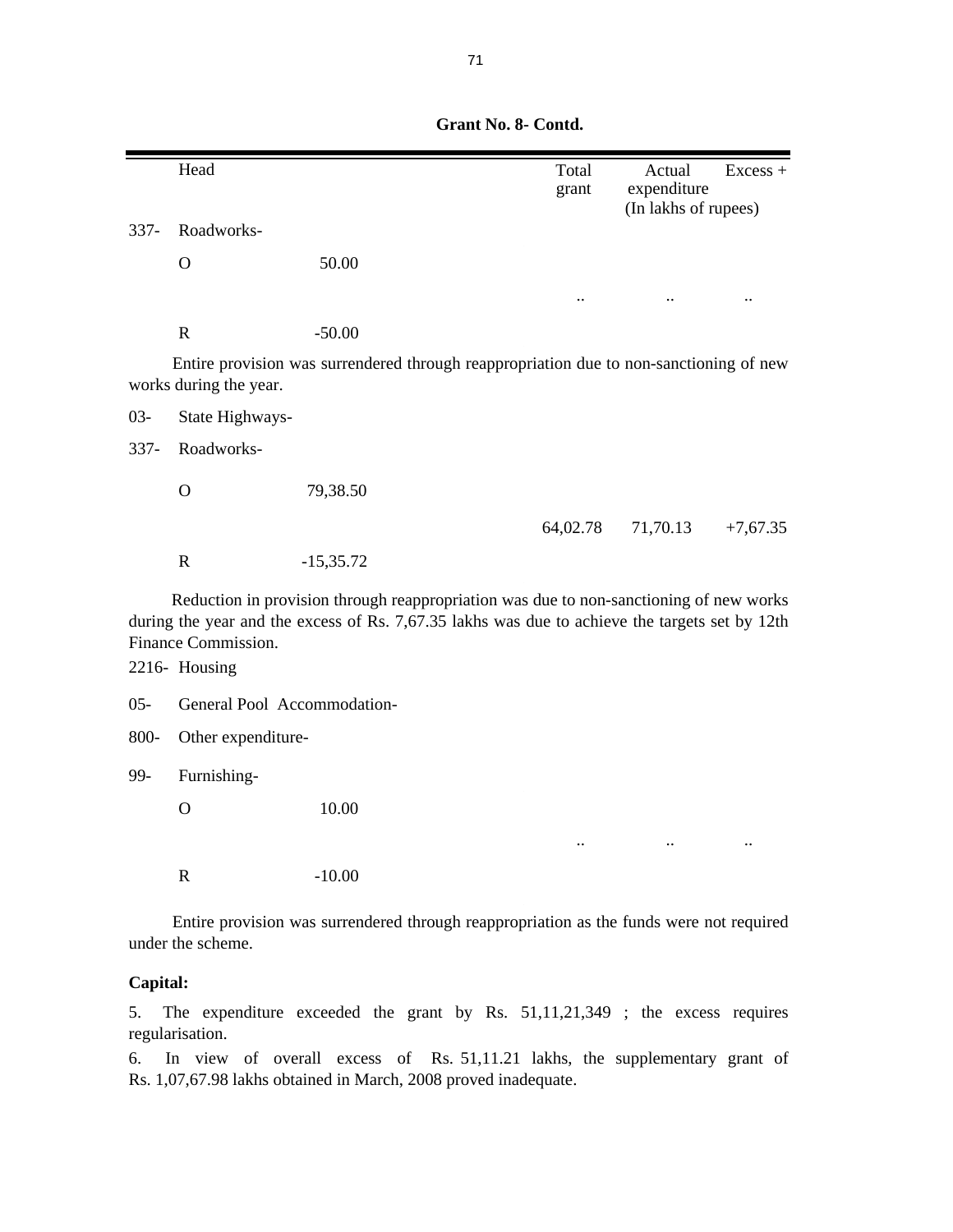|         | Excess occurred mainly under:-                                             | 7. Excess was the net result of excess under certain heads and saving under certain others.                                                                                                                                                        |                |                                               |                        |  |  |
|---------|----------------------------------------------------------------------------|----------------------------------------------------------------------------------------------------------------------------------------------------------------------------------------------------------------------------------------------------|----------------|-----------------------------------------------|------------------------|--|--|
|         | Head                                                                       |                                                                                                                                                                                                                                                    | Total<br>grant | Actual<br>expenditure<br>(In lakhs of rupees) | $Excess +$<br>Saving - |  |  |
|         |                                                                            | 5054- Capital Outlay on Roads and Bridges                                                                                                                                                                                                          |                |                                               |                        |  |  |
| $04 -$  | District & Other Roads-                                                    |                                                                                                                                                                                                                                                    |                |                                               |                        |  |  |
| $337 -$ | Road works-                                                                |                                                                                                                                                                                                                                                    |                |                                               |                        |  |  |
| 98-     | Rural Roads-                                                               |                                                                                                                                                                                                                                                    |                |                                               |                        |  |  |
|         | $\mathbf{O}$                                                               | 1,83,00.00                                                                                                                                                                                                                                         |                |                                               |                        |  |  |
|         | $\mathbb{R}$                                                               | 81,65.50                                                                                                                                                                                                                                           |                | 2,64,65.50 2,39,92.67 -24,72.83               |                        |  |  |
|         | Development Board.                                                         | The provision augmented through reappropriation to cover more expenditure on road<br>works and the saving of Rs. 24,72.83 lakhs was due to transfer of some works to Local Area                                                                    |                |                                               |                        |  |  |
| $03 -$  | State Highways-                                                            |                                                                                                                                                                                                                                                    |                |                                               |                        |  |  |
| $101 -$ | Bridges-                                                                   |                                                                                                                                                                                                                                                    |                |                                               |                        |  |  |
| 99-     | Construction of H.L. Bridge over Tangri Nadi on<br>Ambala-Naraingarh Road- |                                                                                                                                                                                                                                                    |                |                                               |                        |  |  |
|         | $\mathbf{O}$                                                               | 25,00.00                                                                                                                                                                                                                                           |                |                                               |                        |  |  |
|         | $\mathbf R$                                                                | $-11,49.50$                                                                                                                                                                                                                                        | 13,50.50       | 63,40.39                                      | $+49,89.89$            |  |  |
|         |                                                                            | Reduction in provision through reappropriation due to transfer of works to National<br>Capital Regional Planning Board proved injudicious in view of the excess of Rs. 49,89.89<br>lakhs; reasons for which have not been intimated (August 2008). |                |                                               |                        |  |  |
|         | 80- General-                                                               |                                                                                                                                                                                                                                                    |                |                                               |                        |  |  |
| $004 -$ | Research-                                                                  |                                                                                                                                                                                                                                                    |                |                                               |                        |  |  |
| 99-     | Research-                                                                  |                                                                                                                                                                                                                                                    |                |                                               |                        |  |  |
|         | $\mathbf O$                                                                | 1,00.00                                                                                                                                                                                                                                            |                |                                               |                        |  |  |
|         |                                                                            |                                                                                                                                                                                                                                                    |                | 5,92.87                                       | $+5,92.87$             |  |  |
|         | $\mathbb{R}$                                                               | $-1,00.00$                                                                                                                                                                                                                                         |                |                                               |                        |  |  |

 **Grant No. 8- Contd.**

Entire provision remained unutilised as the research survey and investigation work was not done during the year.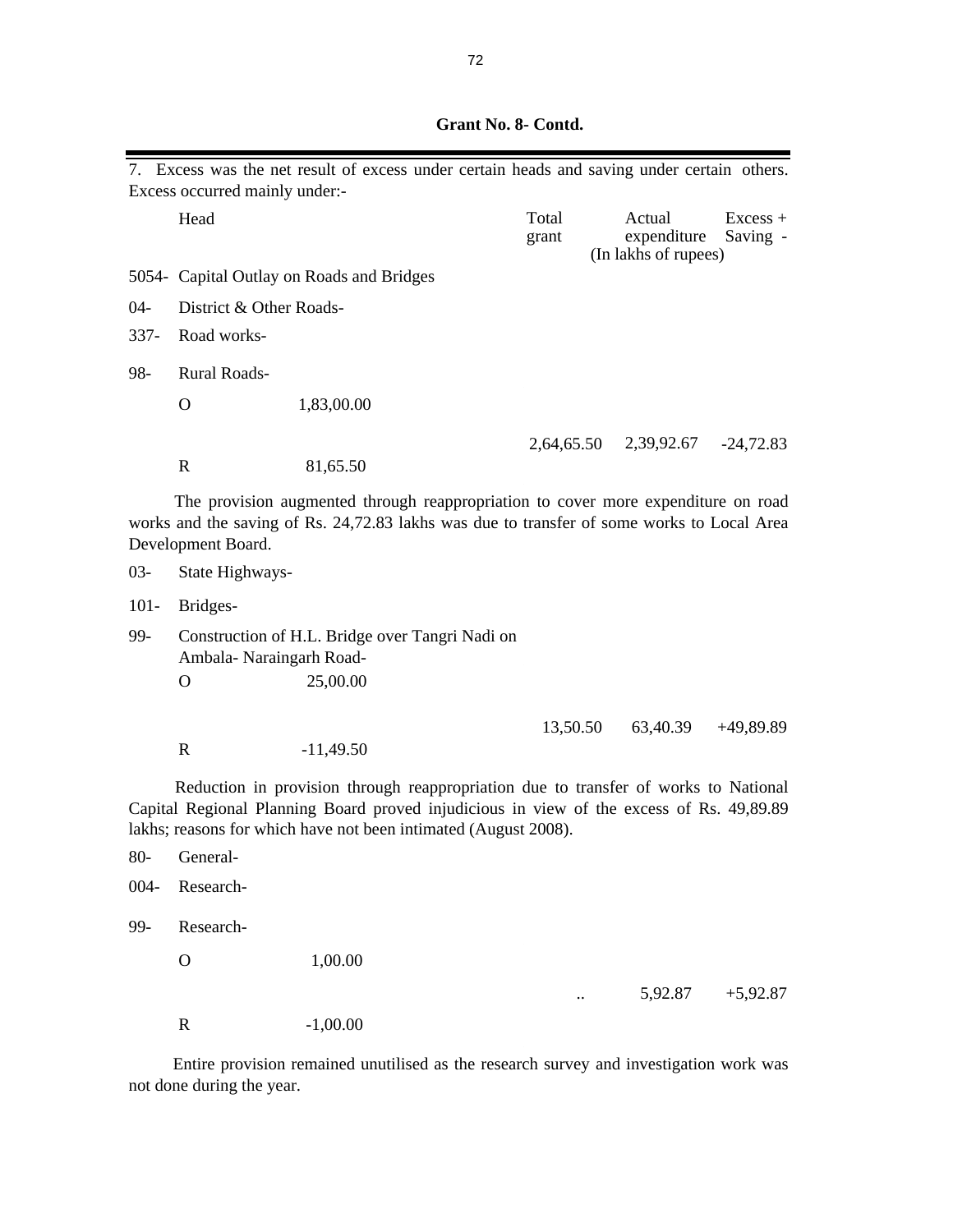|         | Reasons for incurring expenditure without provision of funds have not been intimated<br>(August 2008). |                                                                                                                                                                                      |                |                                               |             |
|---------|--------------------------------------------------------------------------------------------------------|--------------------------------------------------------------------------------------------------------------------------------------------------------------------------------------|----------------|-----------------------------------------------|-------------|
|         | Head                                                                                                   |                                                                                                                                                                                      | Total<br>grant | Actual<br>expenditure<br>(In lakhs of rupees) | $Excess +$  |
|         |                                                                                                        | 4250 - Capital Outlay on other Social Services                                                                                                                                       |                |                                               |             |
| 800-    | Other expenditure-                                                                                     |                                                                                                                                                                                      |                |                                               |             |
| 99-     | Training Building-                                                                                     |                                                                                                                                                                                      |                |                                               |             |
| 99-     | Works-                                                                                                 |                                                                                                                                                                                      |                |                                               |             |
|         | $\mathbf{O}$                                                                                           | 21,66.00                                                                                                                                                                             |                |                                               |             |
|         |                                                                                                        |                                                                                                                                                                                      | 24,42.49       | 44, 14. 27                                    | $+19,71.78$ |
|         | $\mathbb{R}$                                                                                           | 2,76.49                                                                                                                                                                              |                |                                               |             |
|         | been intimated (August 2008).                                                                          | Augmentation of provision through reappropriation due to complete the ongoing works<br>proved inadequate in view of the final excess Rs. 19,71.78 lakhs; reasons for which have not  |                |                                               |             |
|         |                                                                                                        | 4210- Capital Outlay on Medical and Public Health                                                                                                                                    |                |                                               |             |
| $03 -$  |                                                                                                        | Medical Education Training and Research-                                                                                                                                             |                |                                               |             |
| $105 -$ | Allopathy-                                                                                             |                                                                                                                                                                                      |                |                                               |             |
| 99-     | Buildings-                                                                                             |                                                                                                                                                                                      |                |                                               |             |
|         | $\mathbf{O}$                                                                                           | 14,00.00                                                                                                                                                                             |                |                                               |             |
|         |                                                                                                        |                                                                                                                                                                                      | 24,66.47       | 28,66.28                                      | $+3,99.81$  |
|         | $\mathbf R$                                                                                            | 10,66.47                                                                                                                                                                             |                |                                               |             |
| $101 -$ | intimated (August 2008).<br>Ayurveda-                                                                  | Augmentation of provision through reappropriation due to complete the ongoing works<br>proved inadequate in view of the excess of Rs. 3,99.81 lakhs; reasons for which have not been |                |                                               |             |
| 99-     | Buildings-                                                                                             |                                                                                                                                                                                      |                |                                               |             |

Reasons for the excess of Rs. 60.04 lakhs have not been intimated (August 2008).

O  $50.00$   $1,10.04$   $+60.04$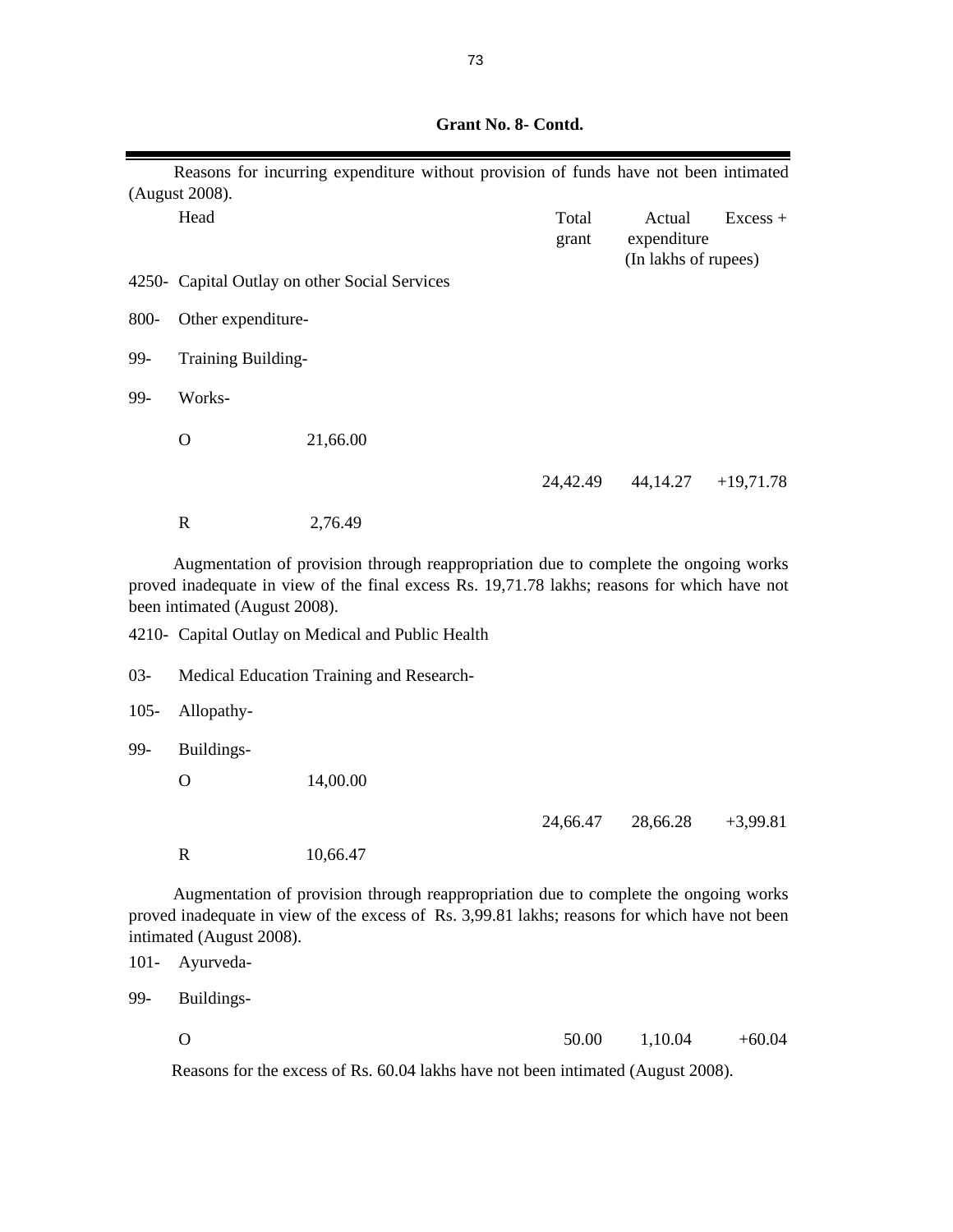|        | Head                          |                                                                            |                                                                                                                                                                                                                                       | Total<br>grant                | Actual<br>expenditure<br>(In lakhs of rupees) | Excess +    |
|--------|-------------------------------|----------------------------------------------------------------------------|---------------------------------------------------------------------------------------------------------------------------------------------------------------------------------------------------------------------------------------|-------------------------------|-----------------------------------------------|-------------|
| $01-$  | <b>Urban Health Services-</b> |                                                                            |                                                                                                                                                                                                                                       |                               |                                               |             |
| $110-$ | Hospital and Dispensaries-    |                                                                            |                                                                                                                                                                                                                                       |                               |                                               |             |
| 99-    | Buildings-                    |                                                                            |                                                                                                                                                                                                                                       |                               |                                               |             |
|        | $\Omega$                      | 5,24.00                                                                    |                                                                                                                                                                                                                                       |                               |                                               |             |
|        |                               |                                                                            |                                                                                                                                                                                                                                       | 7,50.00                       | 8,91.02                                       | $+1,41.02$  |
|        | $\mathbf R$                   | 2,26.00                                                                    |                                                                                                                                                                                                                                       |                               |                                               |             |
|        | $\mathbf{m}$ $\mathbf{1}$     | $c_{\rm D}$ $\alpha$ $c_{\rm D}$ $\alpha$ $\alpha$ $\beta$ $\beta$ $\beta$ | $\blacksquare$ . The set of the set of the set of the set of the set of the set of the set of the set of the set of the set of the set of the set of the set of the set of the set of the set of the set of the set of the set of the | $\mathbf{1}$ and $\mathbf{1}$ |                                               | $1$ $2$ $1$ |

Total excess of Rs. 3,67.02 lakhs was due to complete the ongoing works of Hospital and dispensaries.

02- Rural Health Services-101- Health sub-centres-99- Buildings- O 50.00 14.04 2,84.08 +2,70.04 R  $-35.96$ Reduction in provision through reappropriation due to non-sanctioning of new works

proved injudicious in view of the excess of Rs. 2,70.04 lakhs; reasons for which have not been intimated (August 2008).

103- Primary Health Centres-

99- Buildings-

O 5,50.00

7,00.00 7,62.48 +62.48

R 1,50.00

Augmentation of provision through reappropriation due to complete the ongoing works proved inadequate in view of the excess of Rs. 62.48 lakhs; reasons for which have not been intimated (August 2008).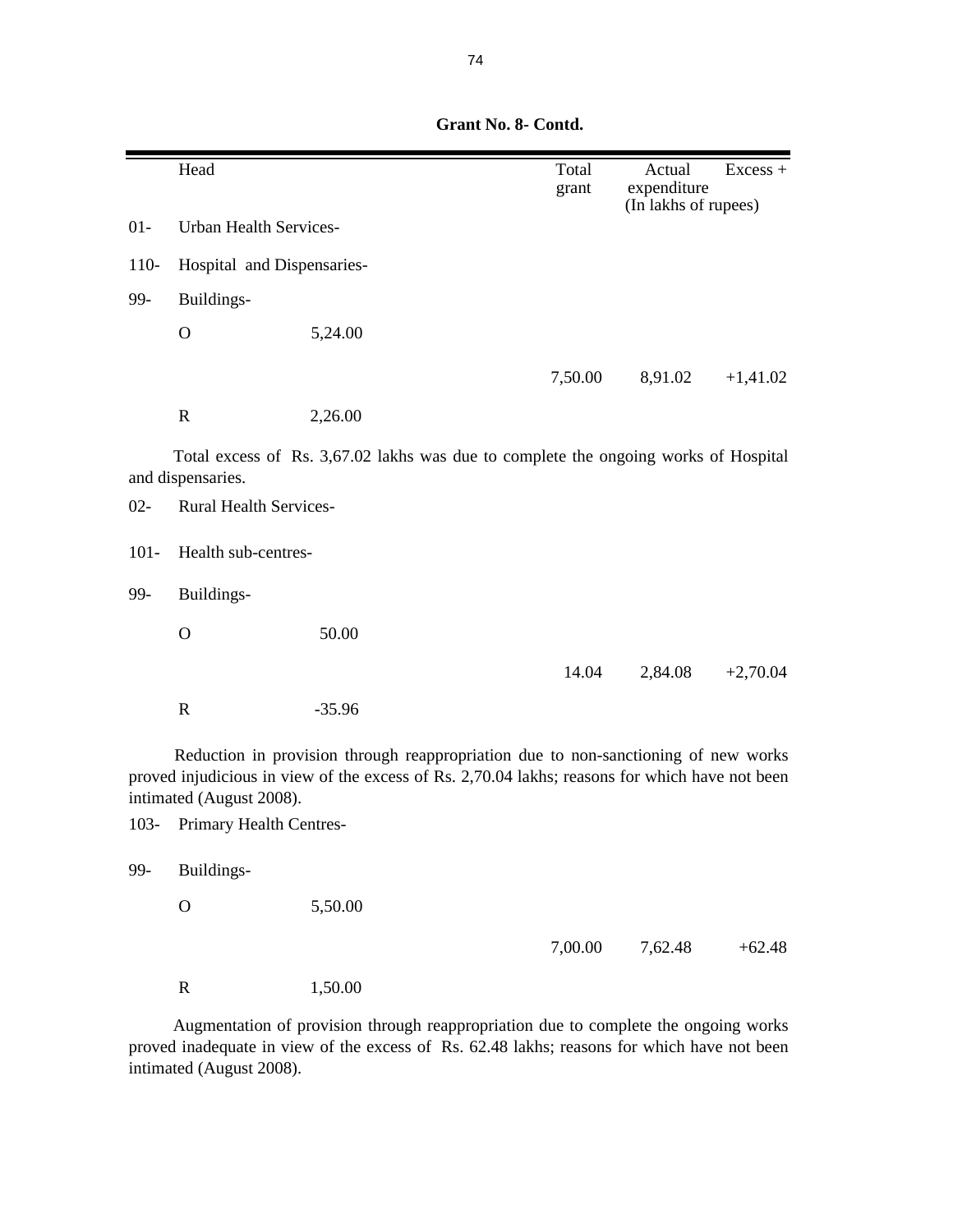|         | Head                             |                                                                               | Total    | Actual<br>expenditure | $Excess +$  |
|---------|----------------------------------|-------------------------------------------------------------------------------|----------|-----------------------|-------------|
|         |                                  |                                                                               | grant    | (In lakhs of rupees)  | Saving -    |
|         | Culture                          | 4202- Capital Outlay on Education, Sports, Art and                            |          |                       |             |
| $01-$   | General Education-               |                                                                               |          |                       |             |
| $203 -$ | University and Higher Education- |                                                                               |          |                       |             |
| 99-     | College Buildings-               |                                                                               |          |                       |             |
|         | $\mathbf{O}$                     | 14,70.00                                                                      |          |                       |             |
|         | ${\bf S}$                        | 5,00.00                                                                       | 20,00.00 | 30,83.02              | $+10,83.02$ |
|         | $\mathbf R$                      | 30.00                                                                         |          |                       |             |
|         |                                  | The total excess of Rs. 11,13.02 lakhs was due to complete the ongoing works. |          |                       |             |
| $04 -$  | Art and Culture-                 |                                                                               |          |                       |             |
| $105 -$ | Public Libraries-                |                                                                               |          |                       |             |
| 99-     | Buildings (Public Libraries)-    |                                                                               |          |                       |             |
|         | $\mathbf O$                      | 20.00                                                                         |          |                       |             |
|         | S                                | 10.00                                                                         | 90.00    | 2,73.94               | $+1,83.94$  |
|         | $\mathbf R$                      | 60.00                                                                         |          |                       |             |
| $03 -$  | Sports and Youth Services-       |                                                                               |          |                       |             |
| $101 -$ | Youth Hostels-                   |                                                                               |          |                       |             |
| 99-     | Buildings (Youth Hostels)-       |                                                                               |          |                       |             |
|         | $\mathcal{O}$                    | 66.00                                                                         |          |                       |             |
|         |                                  |                                                                               | 88.57    | 88.55                 | $-0.02$     |
|         | ${\bf R}$                        | 22.57                                                                         |          |                       |             |

Augmentation of provision through reappropriation in the above two cases and final excess of Rs.1,83.94 lakhs in the first case was due to complete the ongoing works.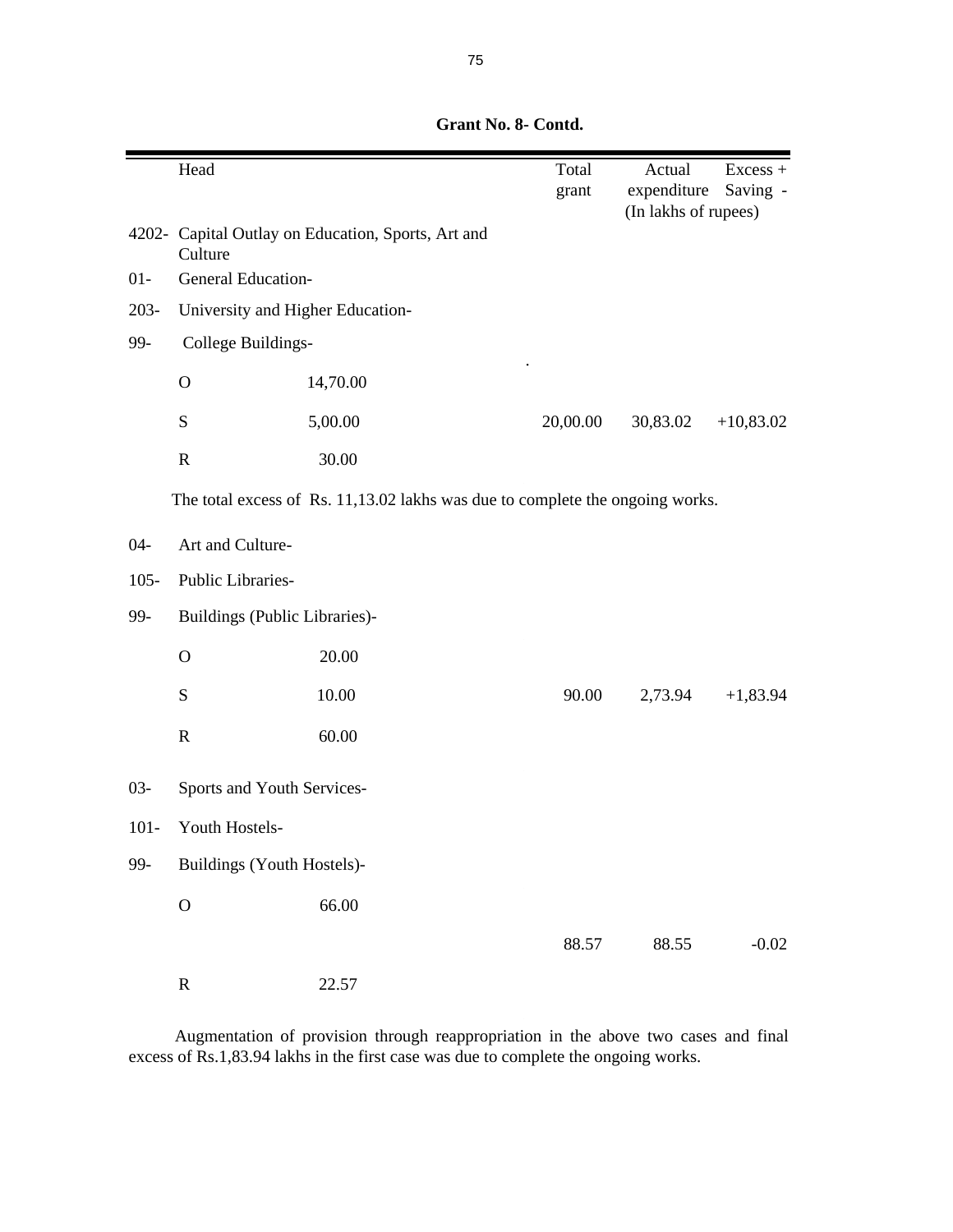|        | Head                                                                                                                                                                 |                                            | Total<br>grant | Actual<br>expenditure<br>(In lakhs of rupees) | Excess +<br>Saving - |
|--------|----------------------------------------------------------------------------------------------------------------------------------------------------------------------|--------------------------------------------|----------------|-----------------------------------------------|----------------------|
|        | 4216- Capital Outlay on Housing                                                                                                                                      |                                            |                |                                               |                      |
| $01-$  | Government Residential Buildings-                                                                                                                                    |                                            |                |                                               |                      |
| 106-   | General Pool Accommodation-                                                                                                                                          |                                            |                |                                               |                      |
| 98-    | District Administration-                                                                                                                                             |                                            |                |                                               |                      |
|        | $\mathbf O$                                                                                                                                                          | 4,25.00                                    |                |                                               |                      |
|        |                                                                                                                                                                      |                                            | 17,66.58       | 15,04.21                                      | $-2,62.37$           |
|        | ${\bf R}$                                                                                                                                                            | 13,41.58                                   |                |                                               |                      |
|        | Augmentation of provision through reappropriation was due to complete the ongoing<br>works and the saving of Rs. 2,62.37 lakhs was due to non-sanction of new works. |                                            |                |                                               |                      |
| 96-    | Public Works-                                                                                                                                                        |                                            |                |                                               |                      |
|        | $\mathbf O$                                                                                                                                                          |                                            | 1,60.00        | 5,90.13                                       | $+4,30.13$           |
|        | Reasons for the excess of Rs. 4,30.13 lakhs have not been intimated (August 2008).                                                                                   |                                            |                |                                               |                      |
| 99-    | Administration of Justice-                                                                                                                                           |                                            |                |                                               |                      |
|        | $\mathbf{O}$                                                                                                                                                         | 50.00                                      |                |                                               |                      |
|        |                                                                                                                                                                      |                                            | 1,96.90        | 1,84.19                                       | $-12.71$             |
|        | $\mathbf R$                                                                                                                                                          | 1,46.90                                    |                |                                               |                      |
| works. | Augmentation of provision through reappropriation was due to complete the ongoing                                                                                    | <b>Contract Contract Contract Contract</b> |                |                                               |                      |

Saving of Rs. 12.71 lakhs was due to non-sanction of new works.

4059- Capital Outlay on Public Works

60- Other Buildings-

051- Construction-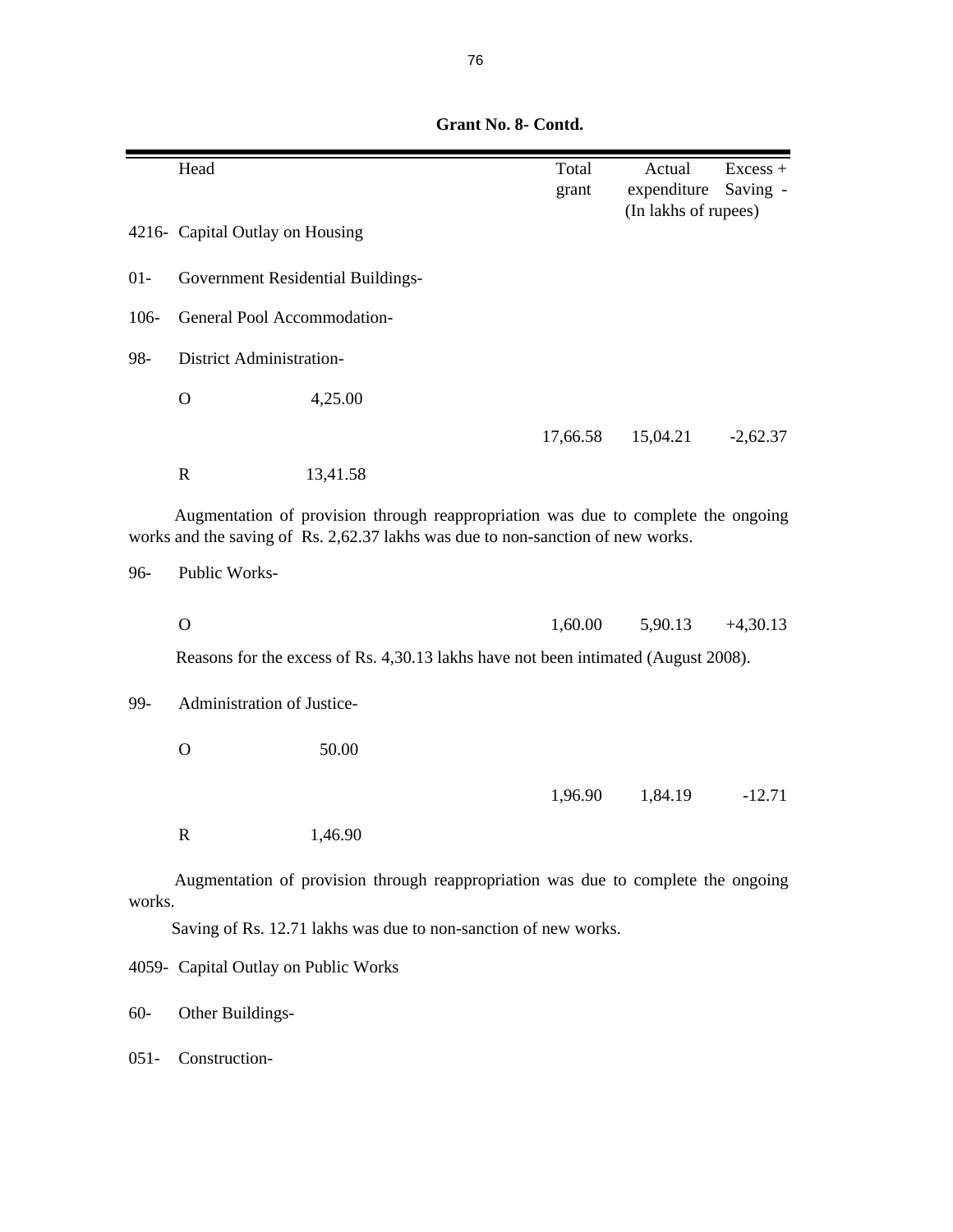|         | Head                                                                               |                                                                                                                                                                                   | Total    | Actual                              | $Excess +$ |
|---------|------------------------------------------------------------------------------------|-----------------------------------------------------------------------------------------------------------------------------------------------------------------------------------|----------|-------------------------------------|------------|
|         |                                                                                    |                                                                                                                                                                                   | grant    | expenditure<br>(In lakhs of rupees) | Saving -   |
| 99-     | Public Works-                                                                      |                                                                                                                                                                                   |          |                                     |            |
|         |                                                                                    |                                                                                                                                                                                   |          |                                     |            |
|         | $\mathbf O$                                                                        | 2,58.00                                                                                                                                                                           |          |                                     |            |
|         |                                                                                    |                                                                                                                                                                                   | 4,23.94  | 12,91.71                            | $+8,67.77$ |
|         | $\mathbf R$                                                                        | 1,65.94                                                                                                                                                                           |          |                                     |            |
|         | was due to complete the ongoing works.                                             | Augmentation of provision through reappropriation and final excess of Rs. 8,67.77 lakhs                                                                                           |          |                                     |            |
| $01 -$  | Office Buildings-                                                                  |                                                                                                                                                                                   |          |                                     |            |
| $051 -$ | Construction-                                                                      |                                                                                                                                                                                   |          |                                     |            |
| 99-     | <b>District Administration-</b>                                                    |                                                                                                                                                                                   |          |                                     |            |
|         | $\Omega$                                                                           | 14,40.00                                                                                                                                                                          |          |                                     |            |
|         | S                                                                                  | 27,72.39                                                                                                                                                                          | 53,11.24 | 50,44.87                            | $-2,66.37$ |
|         | $\mathbf R$                                                                        | 10,98.85                                                                                                                                                                          |          |                                     |            |
|         | and other allied buildings in the State.                                           | The provision was augmented through supplementary estimates and reappropriation to<br>cover more expenditure on payment of land compensation and construction of Mini Secretariat |          |                                     |            |
|         | Reasons for the saving of Rs. 2,66.37 lakhs have not been intimated (August 2008). |                                                                                                                                                                                   |          |                                     |            |

5053- Capital Outlay on Civil Aviation

60- Other Aeronautical Services-

800- Other Expenditure-

99- Maintenance of Aerodromes-

O 5.00

0.01 2,93.96 +2,93.95

R -4.99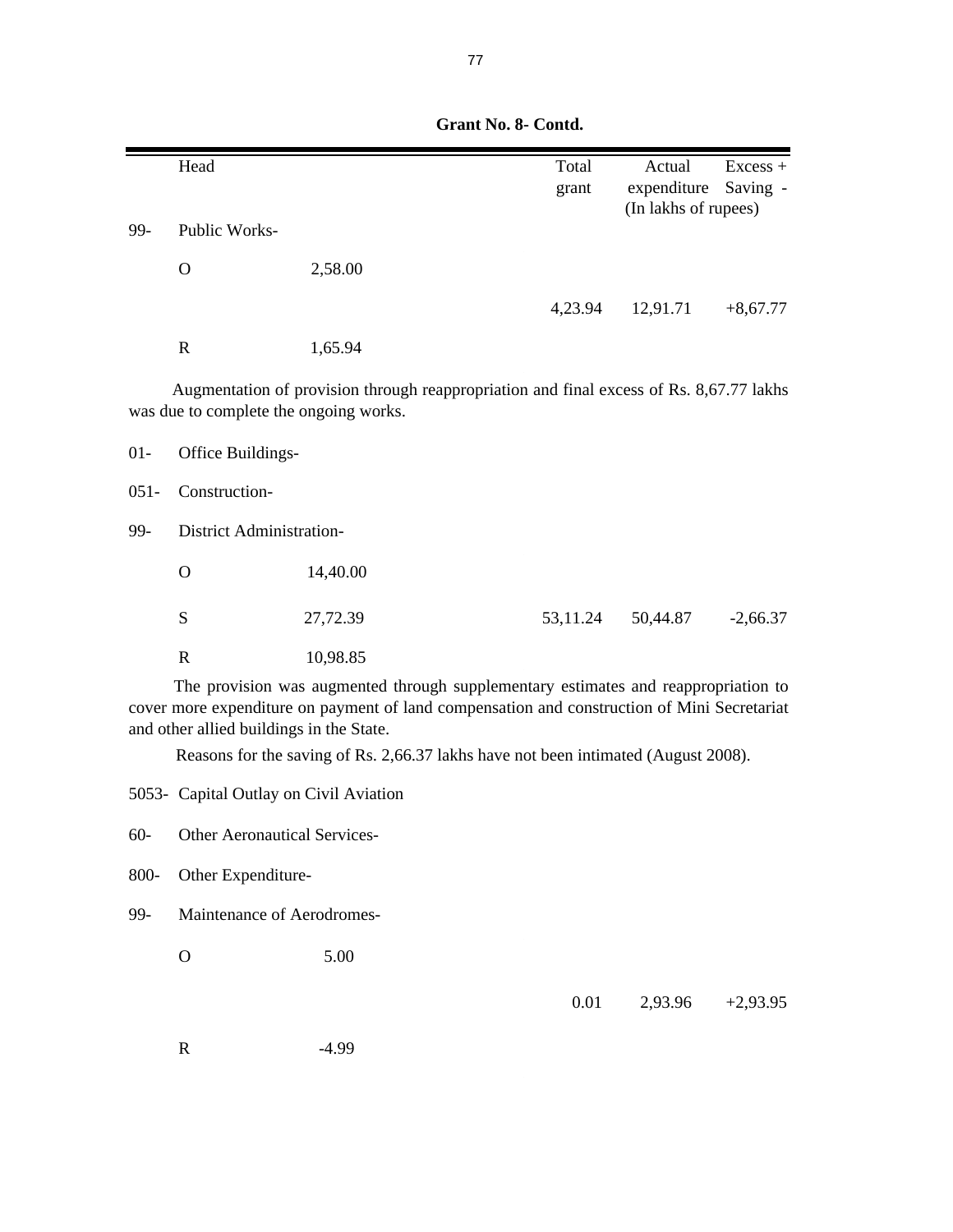Head Excess + grant expenditure (In lakhs of rupees) 4235- Capital Outlay on Social Security and Welfare 02- Social Welfare-102- Child Welfare-99- Construction of Anganwari Centres- O 9,33.00 9,28.00 10,96.35 +1,68.35 R -5.00 103- Women's Welfare-99- Home-cum-Vocational Training production Centres for Young Girls/Women & Destitute Women and Widows- O  $10.00$   $27.53$   $+17.53$ Head **Total** Actual Saving grant expenditure 5054- Capital Outlay on Roads and Bridges 03- State Highways-337- Road works- (In lakhs of rupees) 8. Saving occurred mainly under :- Reasons for the excess of Rs. 17.53 lakhs have not been intimated (August 2008). Reduction in provision through reappropriation in the above two cases were due to nonsanctioning of new works. Reasons for the excess of Rs. 2,93.95 lakhs in the first case and Rs. 1,68.35 lakhs in the later case have not been intimated (August 2008).

 **Grant No. 8- Contd.**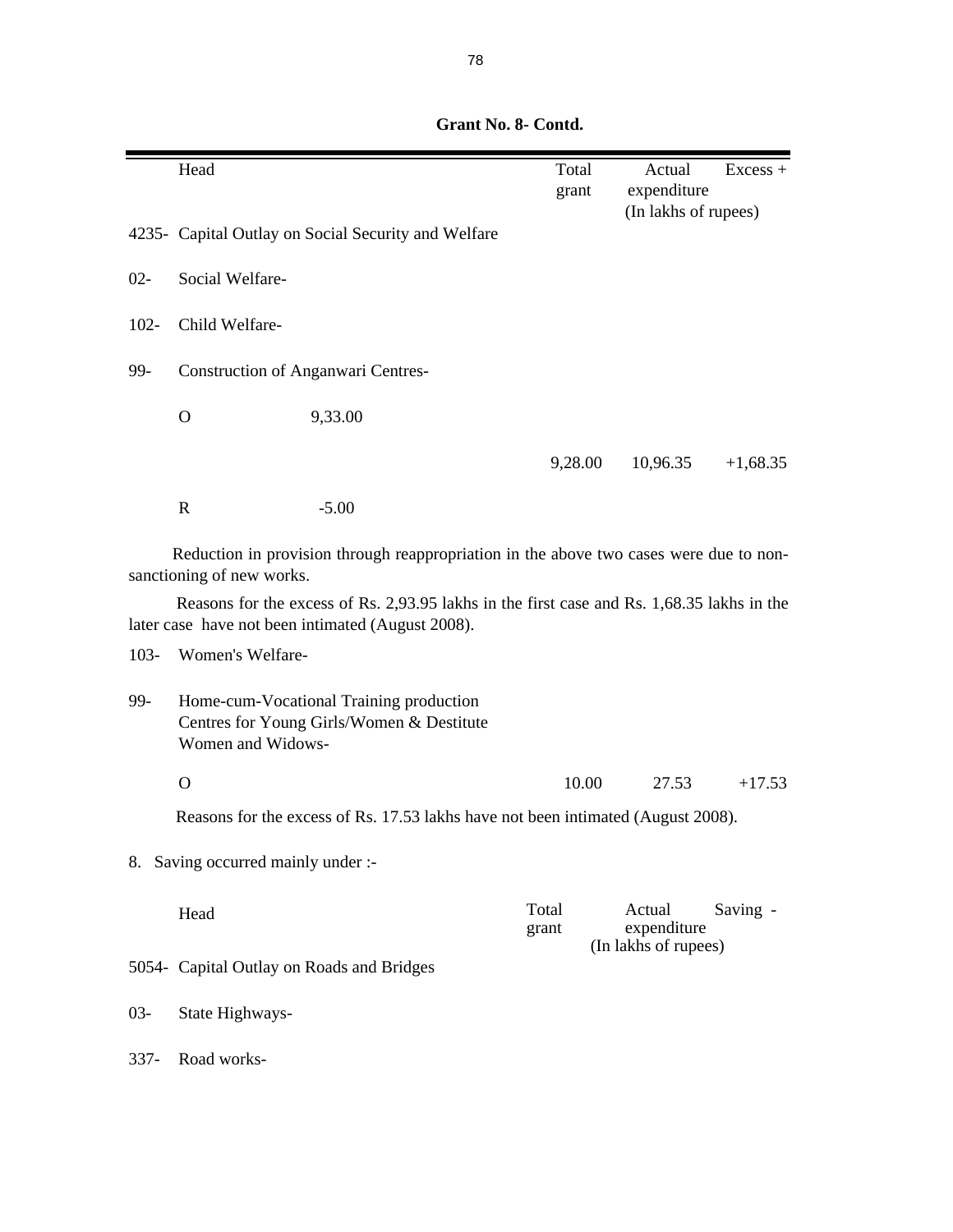|         | Head                    |                                                                                           | Total    | Actual               | $Excess +$  |
|---------|-------------------------|-------------------------------------------------------------------------------------------|----------|----------------------|-------------|
|         |                         |                                                                                           | grant    | expenditure          | Saving -    |
|         |                         |                                                                                           |          | (In lakhs of rupees) |             |
| 99-     |                         | Widening and Strengthening Panipat -Asandh                                                |          |                      |             |
|         |                         | Road from K.M. 0.44 in Karnal and Jind Distt.-                                            |          |                      |             |
|         |                         |                                                                                           |          |                      |             |
|         | $\mathbf O$             | 1,38,26.00                                                                                |          |                      |             |
|         |                         |                                                                                           |          |                      |             |
|         |                         |                                                                                           | 50,74.00 | 31,25.78             | $-19,48.22$ |
|         |                         |                                                                                           |          |                      |             |
|         | $\mathbf R$             | $-87,52.00$                                                                               |          |                      |             |
|         |                         |                                                                                           |          |                      |             |
|         |                         | Anticipated saving of Rs. 8752 lakhs was due to works transferred to Local Area           |          |                      |             |
|         |                         | Development Board (Rs. 5626 lakhs) and late sanctioning of work by National Capital       |          |                      |             |
|         |                         | Regional Planning Board (Rs. 3126 lakhs).                                                 |          |                      |             |
|         |                         |                                                                                           |          |                      |             |
|         |                         | Reasons for the final saving of Rs. 19,48.22 lakhs have not been intimated (August 2008). |          |                      |             |
|         |                         |                                                                                           |          |                      |             |
| $04 -$  | District & Other Roads- |                                                                                           |          |                      |             |
|         |                         |                                                                                           |          |                      |             |
| $337 -$ | Road works-             |                                                                                           |          |                      |             |
|         |                         |                                                                                           |          |                      |             |
| 99-     | District Roads-         |                                                                                           |          |                      |             |
|         |                         |                                                                                           |          |                      |             |
|         |                         |                                                                                           |          |                      |             |
|         | $\mathbf{O}$            | 58,50.00                                                                                  |          |                      |             |
|         |                         |                                                                                           |          |                      |             |
|         |                         |                                                                                           | 43,26.00 | 55,16.40             | $+11,90.40$ |
|         |                         |                                                                                           |          |                      |             |
|         | ${\bf R}$               | $-15,24.00$                                                                               |          |                      |             |
|         |                         |                                                                                           |          |                      |             |
|         |                         | Deduction in nuclidian thugush nonnungulation was due to thought of weaker to Mational    |          |                      |             |

Reduction in provision through reappropriation was due to transfer of work to National Capital Regional Planning Board and Local Area Development Board (Rs. 2024 lakhs) and nonsanctioning of new works (Rs.1000 lakhs) was offset by excess expenditure on unavoidable essential works (Rs.1500 lakhs). The excess of Rs.11,90.40 lakhs was due to transfer of some works to Local Area Development Board at the fag end of the year.

80- General-

052- Machinery and Equipment-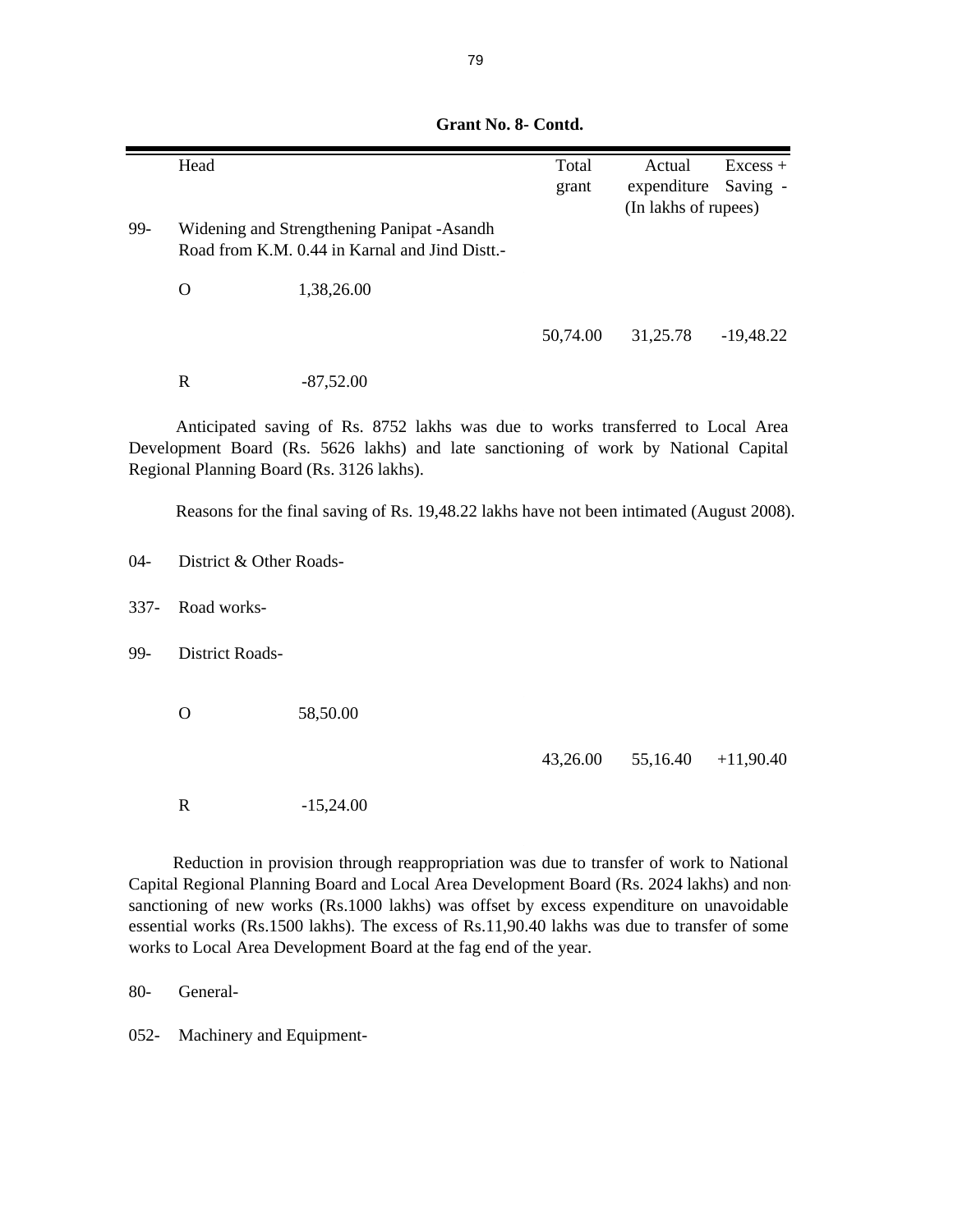|         | Head                                                                                           | Total<br>grant | Actual<br>expenditure | Saving -   |  |  |  |
|---------|------------------------------------------------------------------------------------------------|----------------|-----------------------|------------|--|--|--|
| 99-     | Tools and Plant charges transferred from Major<br>Head-2059-Public Works-                      |                | (In lakhs of rupees)  |            |  |  |  |
|         | $\mathbf{O}$<br>1,00.00                                                                        |                |                       |            |  |  |  |
|         |                                                                                                |                |                       |            |  |  |  |
|         | $\mathbf R$<br>$-1,00.00$                                                                      |                |                       |            |  |  |  |
|         | Entire provision remained unutilised due to non-sanctioning of estimate under the scheme.      |                |                       |            |  |  |  |
|         | 4250- Capital Outlay on other Social Services                                                  |                |                       |            |  |  |  |
| 800-    | Other expenditure-                                                                             |                |                       |            |  |  |  |
| 99-     | Training Building-                                                                             |                |                       |            |  |  |  |
| 98-     | <b>SCSP Component-</b>                                                                         |                |                       |            |  |  |  |
|         | $\Omega$                                                                                       | 10,00.00       | 1,39.99               | $-8,60.01$ |  |  |  |
| 98-     | Upgradation of I.T.I's into centre of excellence-                                              |                |                       |            |  |  |  |
|         |                                                                                                |                |                       |            |  |  |  |
|         | $\Omega$                                                                                       | 2,00.00        | 61.69                 | $-1,38.31$ |  |  |  |
|         | Reasons for the saving in the above two cases have not been intimated (August 2008).           |                |                       |            |  |  |  |
| $95 -$  | Purchase of Land & Construction of Building for<br>Directorate of IT and Vocational Education- |                |                       |            |  |  |  |
|         | $\mathbf{O}$                                                                                   | 5,00.00        |                       | $-5,00.00$ |  |  |  |
|         | Reasons for non-utilisation of the entire provision have not been intimated (August 2008).     |                |                       |            |  |  |  |
|         | 4202- Capital Outlay on Education, Sports, Art and<br>Culture                                  |                |                       |            |  |  |  |
| $01 -$  | General Education-                                                                             |                |                       |            |  |  |  |
| $202 -$ | Secondary Education-                                                                           |                |                       |            |  |  |  |

 **Grant No. 8- Contd.**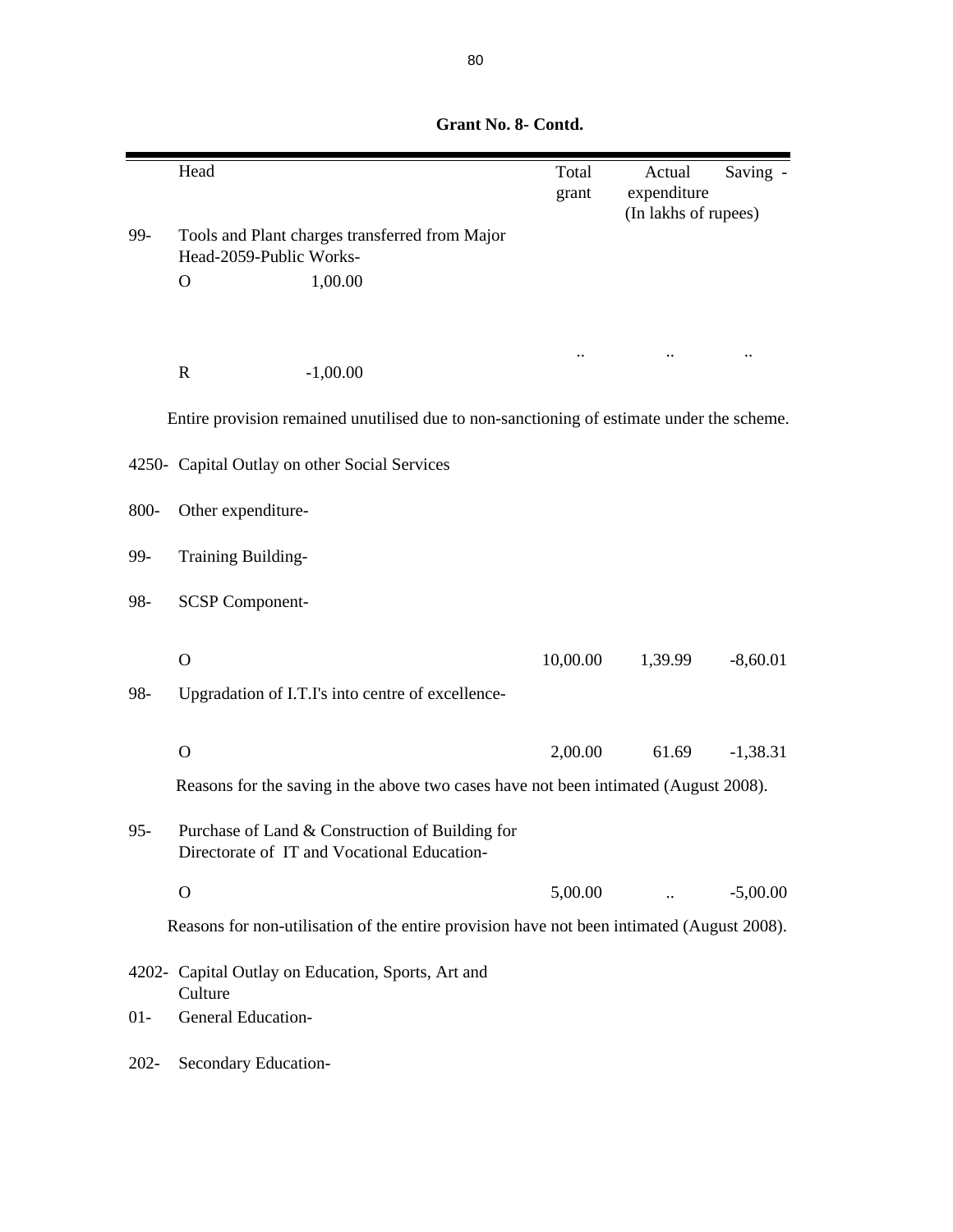|         | Head                             |                                                                                                                                                                                     | Total   | Actual               | $Excess +$ |
|---------|----------------------------------|-------------------------------------------------------------------------------------------------------------------------------------------------------------------------------------|---------|----------------------|------------|
|         |                                  |                                                                                                                                                                                     | grant   | expenditure          | Saving -   |
| 99-     | Secondary School Buildings-      |                                                                                                                                                                                     |         | (In lakhs of rupees) |            |
|         |                                  |                                                                                                                                                                                     |         |                      |            |
|         | $\mathbf{O}$                     | 5,00.00                                                                                                                                                                             |         |                      |            |
|         |                                  |                                                                                                                                                                                     | 1,37.99 | 1,38.40              | $+0.41$    |
|         | $\mathbf R$                      | $-3,62.01$                                                                                                                                                                          |         |                      |            |
|         |                                  | Reduction in provision through reappropriation was due to non-sanctioning of new works.                                                                                             |         |                      |            |
| $203 -$ | University and Higher Education- |                                                                                                                                                                                     |         |                      |            |
| 98-     | Panchkula-                       | Construction of Building of Shiksha Sadan at                                                                                                                                        |         |                      |            |
|         | $\overline{O}$                   | 2,00.00                                                                                                                                                                             |         |                      |            |
|         |                                  |                                                                                                                                                                                     | 5,02.72 | 26.95                | $-4,75.77$ |
|         | $\mathbf R$                      | 3,02.72                                                                                                                                                                             |         |                      |            |
|         |                                  | Augmentation of provision through reappropriation due to complete the ongoing works<br>proved injudicious as the actual expenditure did not come up even to the original provision. |         |                      |            |
|         |                                  | Reasons for the saving of Rs. 4,75.77 lakhs have not been intimated (August 2008).                                                                                                  |         |                      |            |
| $04 -$  | Art and Culture-                 |                                                                                                                                                                                     |         |                      |            |
| 106-    | Museums-                         |                                                                                                                                                                                     |         |                      |            |
| 98-     | <b>Monuments Sites-</b>          | Protection/Preservation Development of Ancient                                                                                                                                      |         |                      |            |
|         | $\overline{O}$                   |                                                                                                                                                                                     |         |                      |            |
|         | S                                | 18.00                                                                                                                                                                               | 10.00   |                      | $-10.00$   |
|         | $\mathbb{R}$                     | $-8.00$                                                                                                                                                                             |         |                      |            |

The provision made through supplementary estimates to acquire land for the Samarak at Bhima Devi Temple and compensation to the land owners was surrendered through reappropriation due to non sanctioning of new works (Rs.8 lakhs).

Reasons for the final saving of Rs.10 lakhs have not been intimated (August 2008).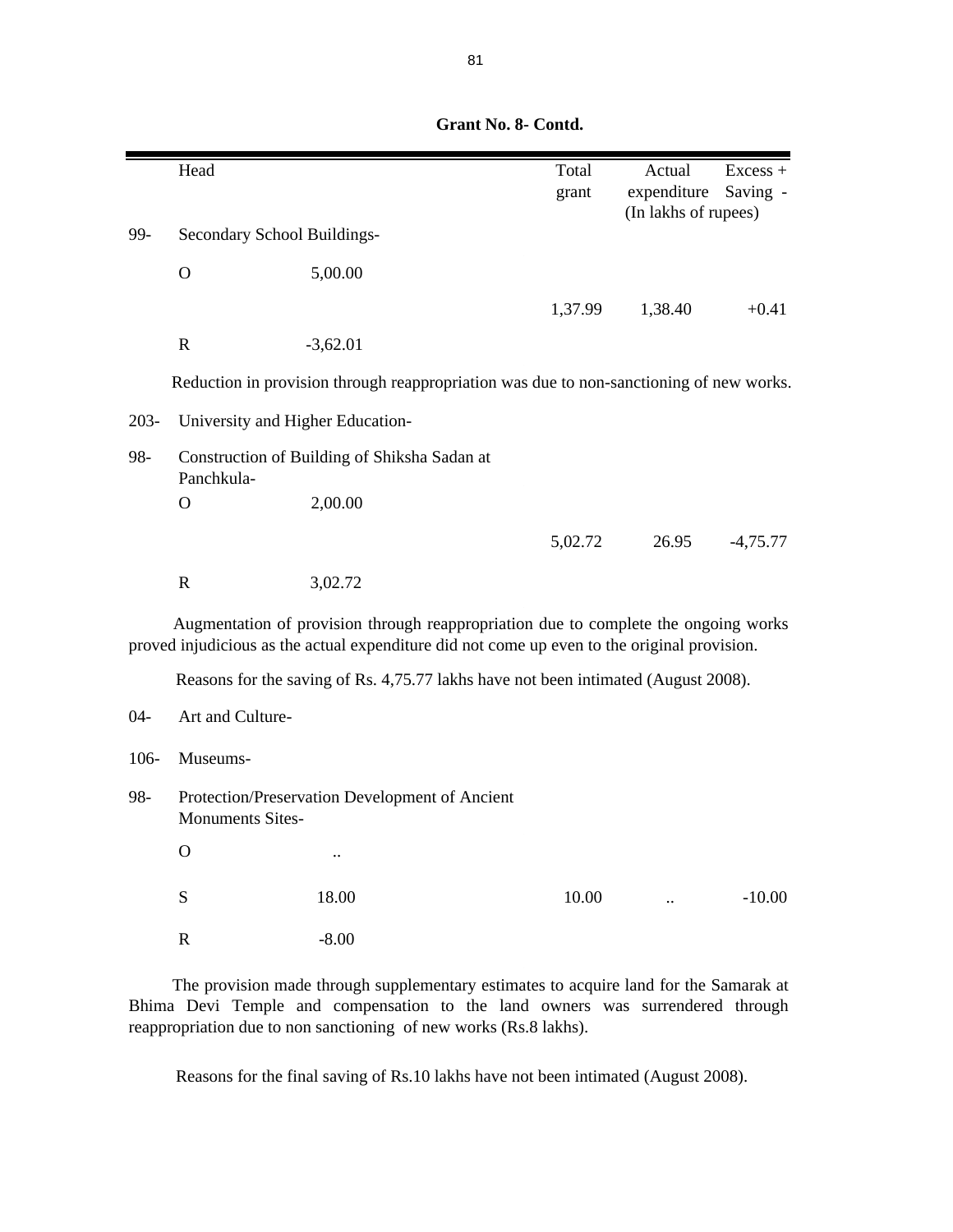Head Total Actual Saving grant expenditure (In lakhs of rupees) 4210- Capital Outlay on Medical and Public Health 02- Rural Health Services-104- Community Health Centres-99- Buildings- O 4,50.00 3,85.05 1,46.54 -2,38.51 R -64.95 03- Medical Education Training and Research-101- Ayurveda-93- State Model Institute of Ayurveda for Shri Krishna Government Ayurvedic College, Kurukshetra- O 1,50.00 18.00 .. -18.00 R -1,32.00 96- Strengthening of Under-Graduate College for Shri Krishna Govt. Ayurvedic College, Kurukshetra-O 50.00  $6.00$  ...  $-6.00$ R -44.00 Reasons for the total saving of Rs.3,03.46 lakhs was due to non-sanctioning of new works.

 **Grant No. 8- Contd.**

Anticipated saving in the above two cases was due to non-sanctioning of new works proved inadequate in view of the nil expenditure under the schemes resulting into saving of the balance provision of Rs.18 lakhs in the first case and Rs. 6 lakhs in the later case; reasons for which have not been intimated (August 2008).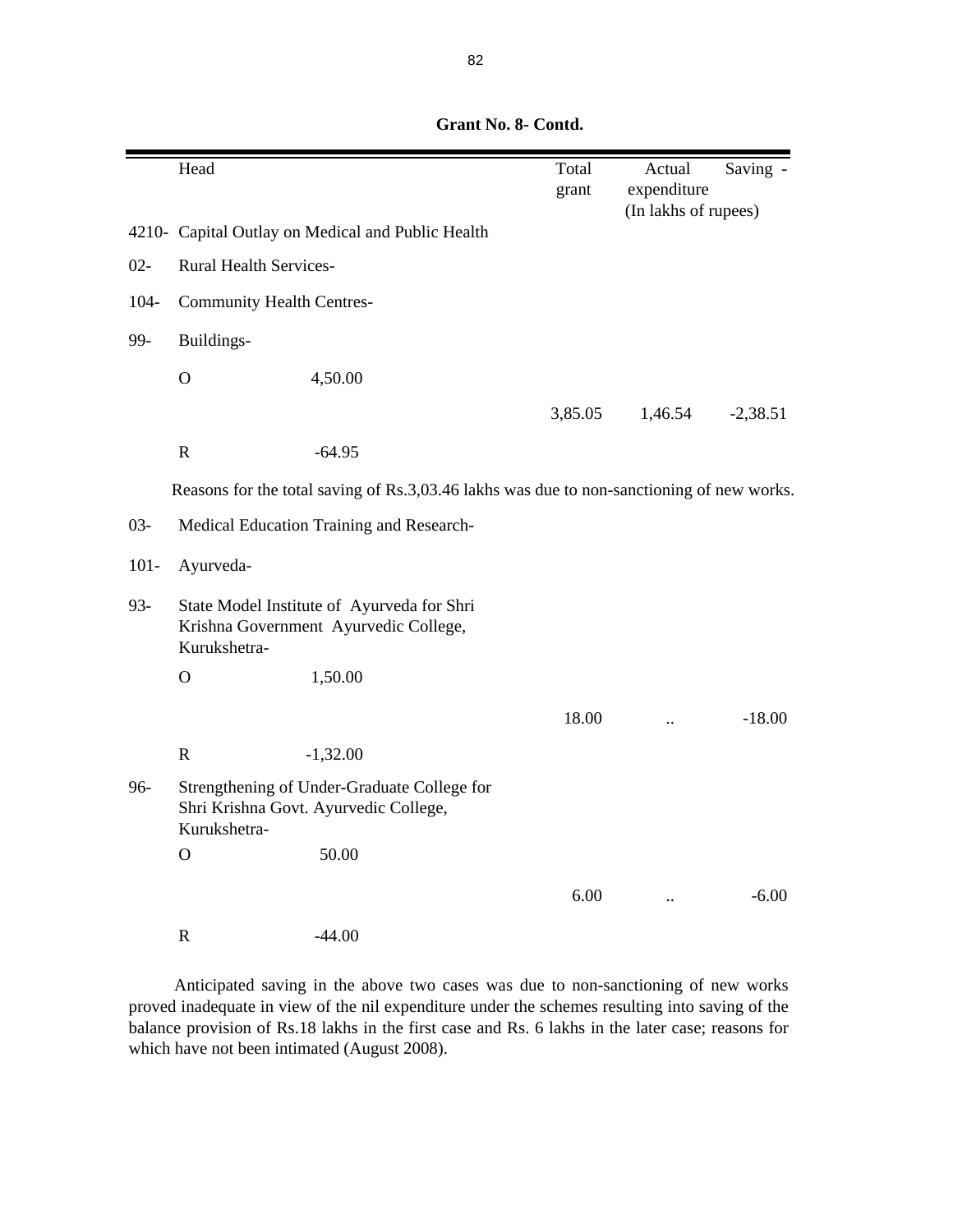|         | Head                                 |                                                                                                                                                                                                                                                                              | Total<br>grant | Actual<br>expenditure | $Excess +$<br>Saving - |
|---------|--------------------------------------|------------------------------------------------------------------------------------------------------------------------------------------------------------------------------------------------------------------------------------------------------------------------------|----------------|-----------------------|------------------------|
| 98-     | in the campus of Institute-          | Construction of Building of Govt. Instutute of<br>ISM&R Panchkula and Directorate of Ayurveda                                                                                                                                                                                |                | (In lakhs of rupees)  |                        |
|         | $\mathbf{O}$                         |                                                                                                                                                                                                                                                                              | 30.00          |                       | $-30.00$               |
|         |                                      | Reasons for non-utilisation of the entire provision have not been intimated (August 2008).                                                                                                                                                                                   |                |                       |                        |
| $97 -$  |                                      | Renovation of Teaching Hospital, Shri Krishna<br>Govt. Ayurvedic College, Kurukshetra-                                                                                                                                                                                       |                |                       |                        |
|         | $\Omega$                             | 20.00                                                                                                                                                                                                                                                                        |                |                       |                        |
|         |                                      |                                                                                                                                                                                                                                                                              |                |                       |                        |
|         | $\mathbf R$                          | $-13.97$                                                                                                                                                                                                                                                                     | 6.03           |                       | $-6.03$                |
|         |                                      | Anticipated saving of Rs. 13.97 lakhs due to non-sanctioning of new works proved<br>inadequate in view of the nil expenditure under the scheme resulting into saving of the balance<br>provision of Rs. 6.03 lakhs; reasons for which have not been intimated (August 2008). |                |                       |                        |
|         | 4059- Capital Outlay on Public Works |                                                                                                                                                                                                                                                                              |                |                       |                        |
| $60-$   | Other Buildings-                     |                                                                                                                                                                                                                                                                              |                |                       |                        |
| $051 -$ | Construction-                        |                                                                                                                                                                                                                                                                              |                |                       |                        |
| 98-     | Administration of Justice-           |                                                                                                                                                                                                                                                                              |                |                       |                        |
|         | $\mathcal{O}$                        | 9,20.00                                                                                                                                                                                                                                                                      |                |                       |                        |
|         | ${\bf S}$                            | 20,00.00                                                                                                                                                                                                                                                                     | 25,24.94       | 26,23.49              | $+98.55$               |
|         | $\mathbf R$                          | $-3,95.06$                                                                                                                                                                                                                                                                   |                |                       |                        |

The provision augmented through supplementary estimates for construction of Judicial Complexes in the State was surrendered through reappropriation due to non sanctioning of new works.

Excess of Rs. 98.55 lakhs was due to complete the ongoing works under the scheme.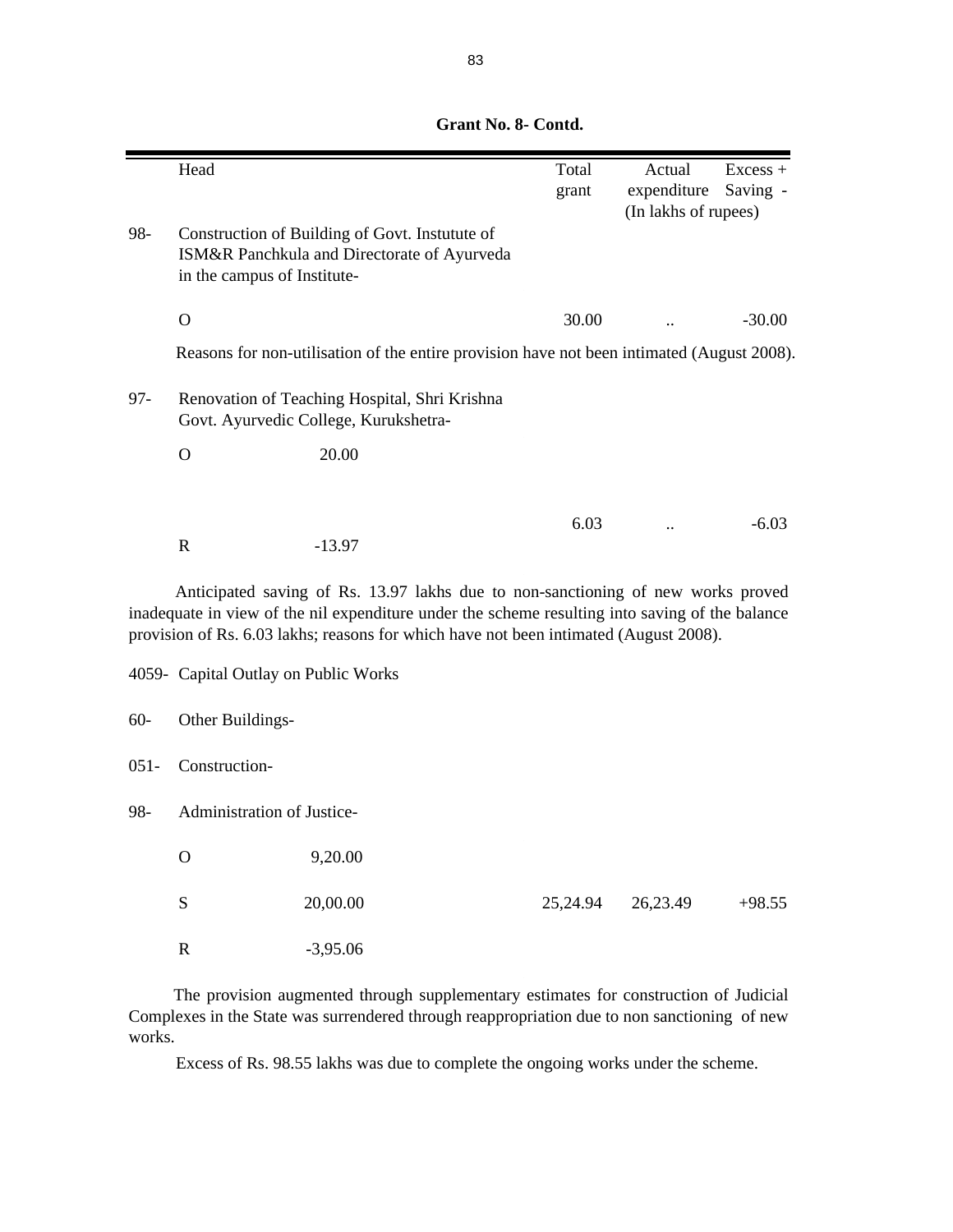|         | Head                                                                               |                                                                                                                                                                                                                                                                                    | Total<br>grant | Actual<br>expenditure<br>(In lakhs of rupees) | $Excess +$<br>Saving - |  |
|---------|------------------------------------------------------------------------------------|------------------------------------------------------------------------------------------------------------------------------------------------------------------------------------------------------------------------------------------------------------------------------------|----------------|-----------------------------------------------|------------------------|--|
| $97 -$  | Excise & Taxation-                                                                 |                                                                                                                                                                                                                                                                                    |                |                                               |                        |  |
|         | $\Omega$                                                                           | 2,25.00                                                                                                                                                                                                                                                                            |                |                                               |                        |  |
|         |                                                                                    |                                                                                                                                                                                                                                                                                    |                | 0.62                                          | $+0.62$                |  |
|         | $\mathbf R$                                                                        | $-2,25.00$                                                                                                                                                                                                                                                                         |                |                                               |                        |  |
|         |                                                                                    | Entire provision remained unutilised due to non-sanctioning of works.                                                                                                                                                                                                              |                |                                               |                        |  |
| $01-$   | Office Buildings-                                                                  |                                                                                                                                                                                                                                                                                    |                |                                               |                        |  |
| $051 -$ | Construction-                                                                      |                                                                                                                                                                                                                                                                                    |                |                                               |                        |  |
| $72 -$  | Scheme for construction of office building of<br><b>State Election Commission-</b> |                                                                                                                                                                                                                                                                                    |                |                                               |                        |  |
| 98-     | Construction of Office Building-                                                   |                                                                                                                                                                                                                                                                                    |                |                                               |                        |  |
|         | $\Omega$                                                                           |                                                                                                                                                                                                                                                                                    |                |                                               |                        |  |
|         | S                                                                                  | 2,00.00                                                                                                                                                                                                                                                                            | 1,19.50        |                                               | $-1,19.50$             |  |
|         | $\mathbf R$                                                                        | $-80.50$                                                                                                                                                                                                                                                                           |                |                                               |                        |  |
|         | under the scheme.                                                                  | The provision made through supplementary estimates for construction of office building<br>of State Election Building was reduced through reappropriation due to non-santioning of works<br>Reasons for the final saving of Rs.1,19.50 lakhs have not been intimated (August 2008). |                |                                               |                        |  |
| 80-     | General-                                                                           |                                                                                                                                                                                                                                                                                    |                |                                               |                        |  |

95- Haryana State Selection Commission-

O 60.00

051- Construction-

## 3.56 3.53 -0.03

R -56.44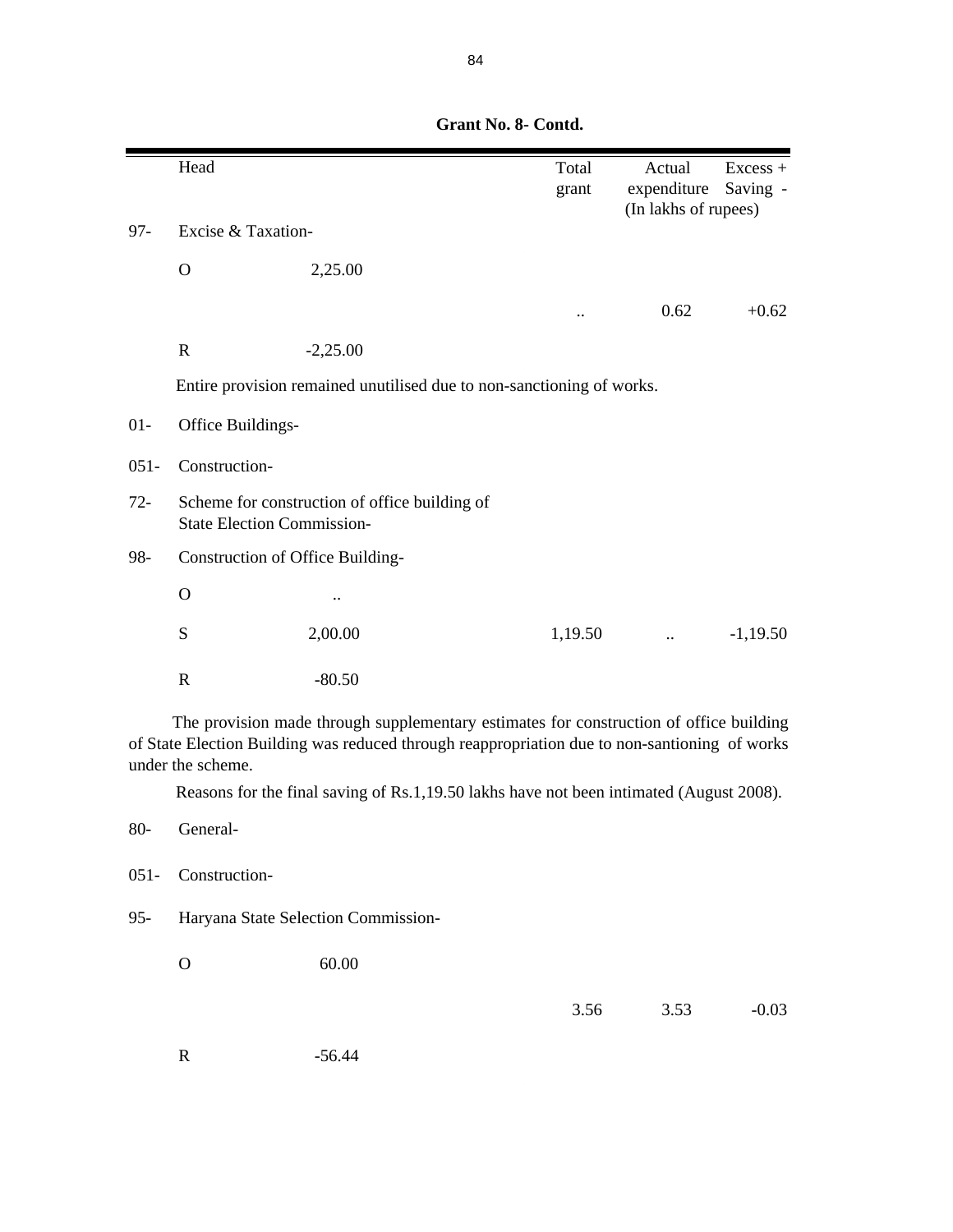|         | Head                         |                                                                                     | Total<br>grant | Actual<br>expenditure<br>(In lakhs of rupees) | $Excess +$<br>Saving - |
|---------|------------------------------|-------------------------------------------------------------------------------------|----------------|-----------------------------------------------|------------------------|
| 94-     | Minister Car Section-        |                                                                                     |                |                                               |                        |
|         | $\mathbf O$                  | 60.00                                                                               |                |                                               |                        |
|         |                              |                                                                                     | 18.25          | 18.23                                         | $-0.02$                |
|         | ${\bf R}$                    | $-41.75$                                                                            |                |                                               |                        |
| $97 -$  |                              | Haryana Public Service Commission-                                                  |                |                                               |                        |
|         | $\mathbf O$                  | 60.00                                                                               |                |                                               |                        |
|         |                              |                                                                                     | 25.26          | 28.55                                         | $+3.29$                |
|         | ${\bf R}$                    | $-34.74$                                                                            |                |                                               |                        |
| 96-     | Hospitality (Haryana Niwas)- |                                                                                     |                |                                               |                        |
|         | $\mathbf O$                  | 22.00                                                                               |                |                                               |                        |
|         |                              |                                                                                     |                |                                               |                        |
|         | ${\bf R}$                    | $-22.00$                                                                            |                |                                               |                        |
|         |                              | Reduction in provision in the above four cases was due to non-sanctioning of works. |                |                                               |                        |
|         |                              | 4235- Capital Outlay on Social Security and Welfare                                 |                |                                               |                        |
| $02 -$  | Social Welfare-              |                                                                                     |                |                                               |                        |
| $103 -$ | Women's Welfare-             |                                                                                     |                |                                               |                        |
| 98-     |                              | Construction of Building for Directorate-                                           |                |                                               |                        |
|         | $\mathbf O$                  |                                                                                     |                |                                               |                        |
|         |                              |                                                                                     | 1,34.59        |                                               | $-1,34.59$             |
|         | ${\bf S}$                    | 1,34.59                                                                             |                |                                               |                        |

Reasons for non-utilisation of supplementary grant of Rs.1,34.59 lakhs obtained in March, 2008 have not been intimated (August 2008).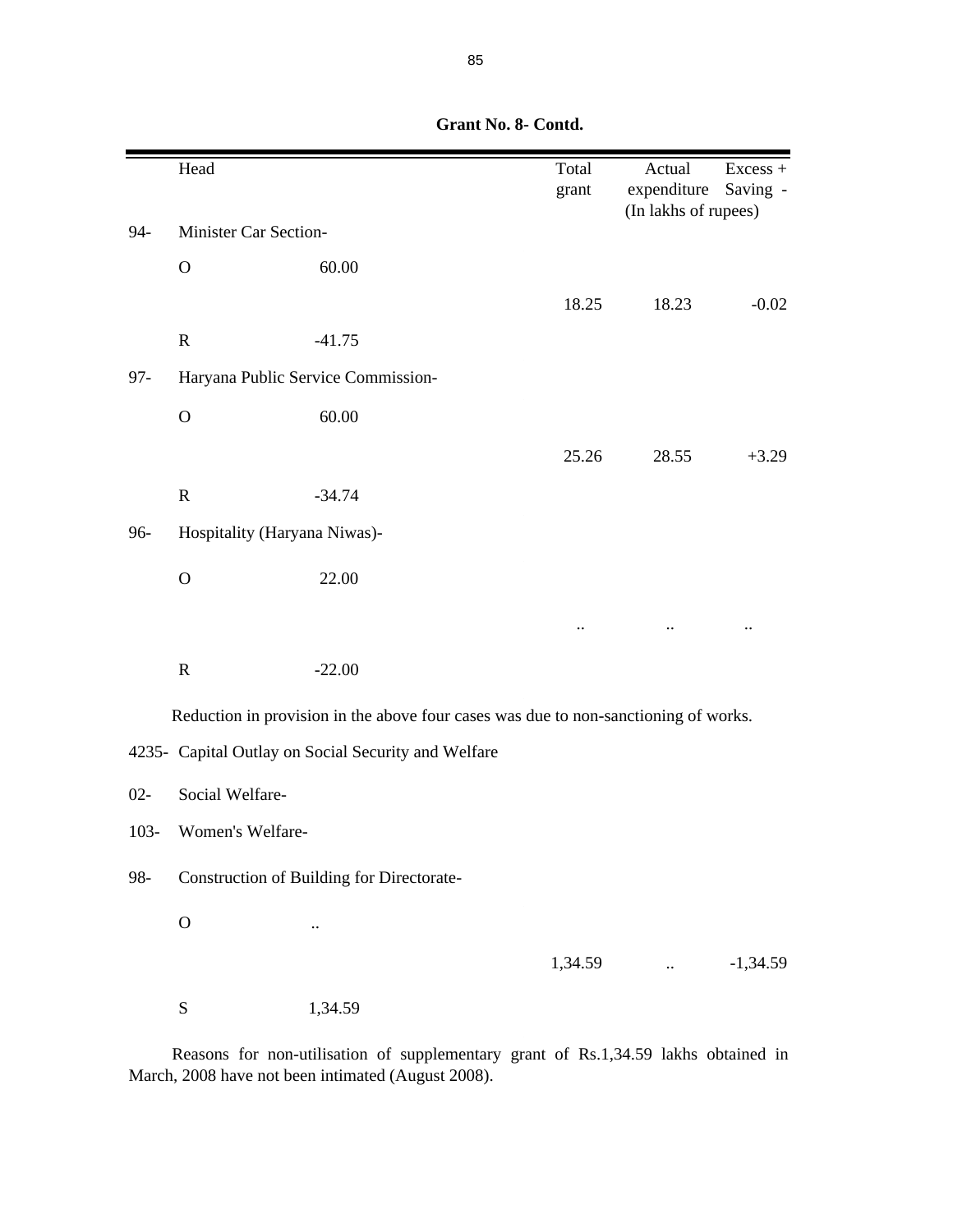|        | Head                       |          | Total<br>grant | Actual<br>expenditure | Saving - |
|--------|----------------------------|----------|----------------|-----------------------|----------|
| 800-   | Other expenditure-         |          |                | (In lakhs of rupees)  |          |
| $81 -$ | Implementation of J.J.Act- |          |                |                       |          |
| 98-    | Remand/Observation Home-   |          |                |                       |          |
|        | $\mathbf O$                | 64.00    |                |                       |          |
|        | S                          | 50.00    | 49.35          | $\ddot{\phantom{0}}$  | $-49.35$ |
|        | R                          | $-64.65$ |                |                       |          |

Augmentation of provision through supplementary estimates for construction of Remand/observation Home in Ambala and Hissar was further reduced through reappropriation due to non-sanctioning of new works.

Reasons for non-utilisation of entire provision of Rs.49.35 lakhs have not been intimated (August 2008).

4216- Capital Outlay on Housing

| $01-$ | Government Residential Buildings- |  |  |
|-------|-----------------------------------|--|--|
|-------|-----------------------------------|--|--|

106- General Pool Accommodation-

97- Jails

O 50.00

R  $-38.10$ 

4851- Capital Outlay on Village and Small Industries

102- Small scale Industries-

99- Extension of existing Quality Marking Centres-

O 10.00

3.00 .. -3.00

11.90 11.81 -0.09

R -7.00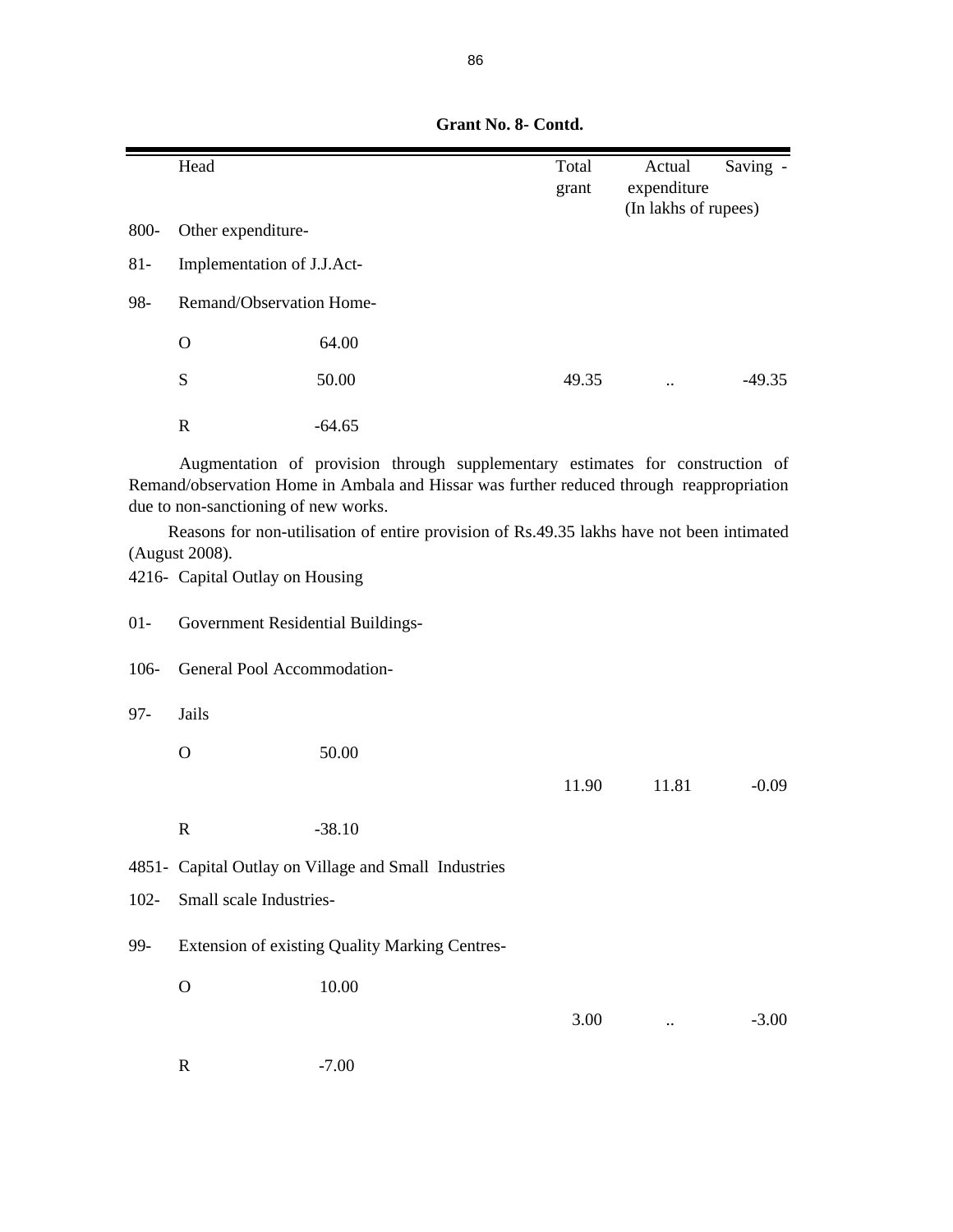|               | Head                                 |                                                                                                                                                                                                                                              | Total<br>grant | Actual<br>expenditure                                  | $\overline{Excess}$ + |
|---------------|--------------------------------------|----------------------------------------------------------------------------------------------------------------------------------------------------------------------------------------------------------------------------------------------|----------------|--------------------------------------------------------|-----------------------|
|               |                                      |                                                                                                                                                                                                                                              |                | (In lakhs of rupees)                                   |                       |
| 98-           |                                      | Construction and extension of D.I.C's Buildings-                                                                                                                                                                                             |                |                                                        |                       |
|               | $\mathbf{O}$                         | 12.00                                                                                                                                                                                                                                        |                |                                                        |                       |
|               |                                      |                                                                                                                                                                                                                                              | 2.81           | 5.80                                                   | $+2.99$               |
|               | $\mathbf R$                          | $-9.19$                                                                                                                                                                                                                                      |                |                                                        |                       |
|               | sanctioning of new works.            | Reduction in provision through reappropriation in the above three cases were due to non-                                                                                                                                                     |                |                                                        |                       |
|               | <b>Defective Budgeting</b>           |                                                                                                                                                                                                                                              |                |                                                        |                       |
| 9.<br>below:- |                                      | Four cases of defective reappropriation orders issued by Finance Department are discussed                                                                                                                                                    |                |                                                        |                       |
|               | Head                                 |                                                                                                                                                                                                                                              | Total<br>grant | Actual<br>expenditure Saving -<br>(In lakhs of rupees) | $Excess +$            |
|               | 4059- Capital Outlay on Public Works |                                                                                                                                                                                                                                              |                |                                                        |                       |
| $60 -$        | Other Buildings-                     |                                                                                                                                                                                                                                              |                |                                                        |                       |
| $051 -$       | Construction-                        |                                                                                                                                                                                                                                              |                |                                                        |                       |
| $70-$         | Yojna Bhawan-                        |                                                                                                                                                                                                                                              |                |                                                        |                       |
|               | $\Omega$                             |                                                                                                                                                                                                                                              |                |                                                        |                       |
|               |                                      |                                                                                                                                                                                                                                              | 1,20.50        |                                                        | $-1,20.50$            |
|               | $\mathbf R$                          | 1,20.50                                                                                                                                                                                                                                      |                |                                                        |                       |
|               |                                      | The provision made through reappropriation to cover expenditure on ongoing works of<br>Yojna Bhawan, Panchkula proved injudicious in view of the saving of the entire provision;<br>reasons for which have not been intimated (August 2008). |                |                                                        |                       |

96- Jails-

| - 0          | 25,40.00    |                                  |  |
|--------------|-------------|----------------------------------|--|
| <sub>S</sub> | 20,00.00    | $44,28.88$ $45,32.98$ $+1,04.10$ |  |
| R            | $-1, 11.12$ |                                  |  |

The provision was augmented through supplementary estimates to cover expenditure on construction of various buildings in jails in the state was reduced through reappropriation due to non-sanctioning of new works.

Reasons for the excess of Rs.1,04.10 lakhs have not been intimated (August 2008).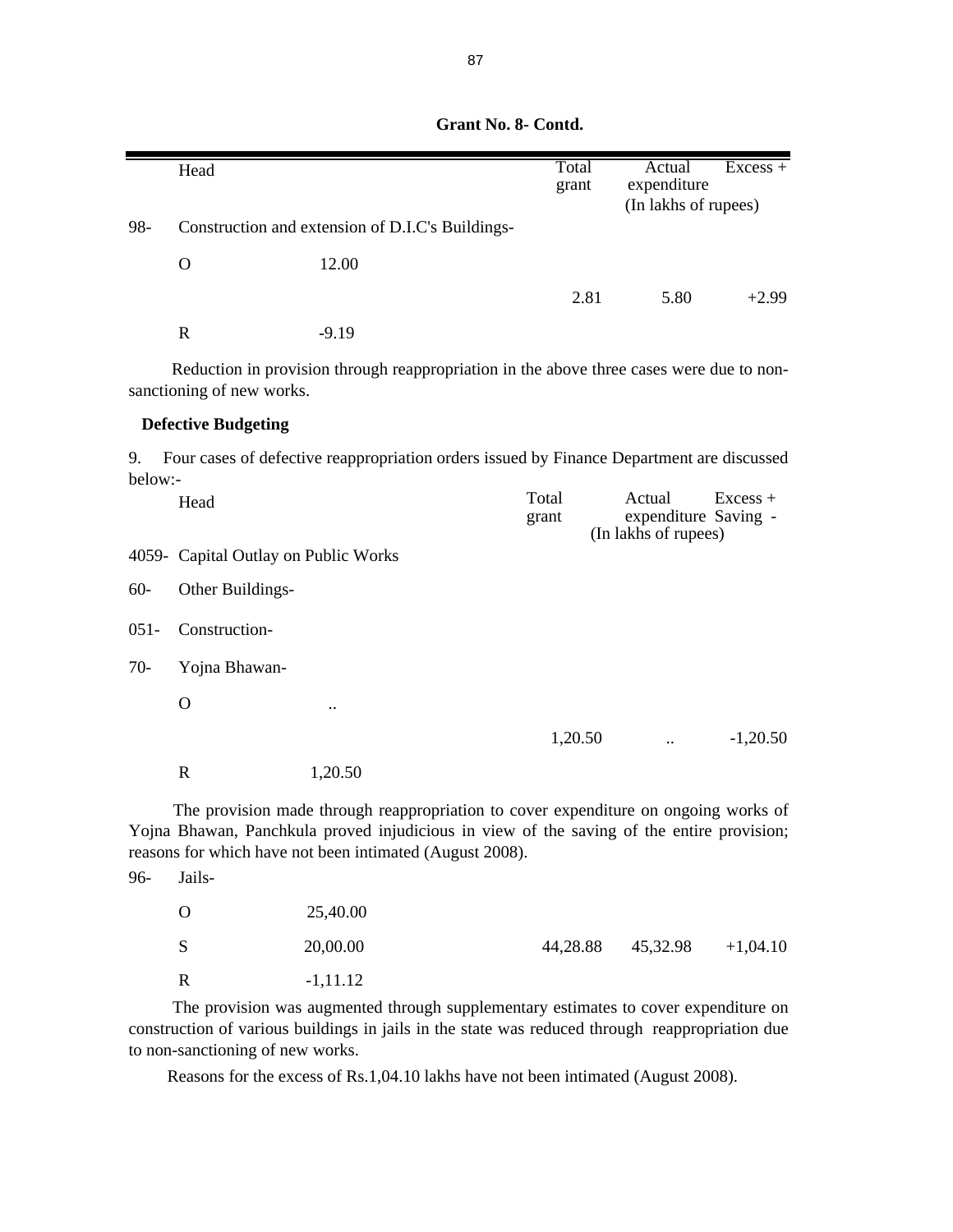|        | Head                        |                                                    | Total<br>grant | Actual<br>expenditure | $Excess +$<br>Saving - |  |
|--------|-----------------------------|----------------------------------------------------|----------------|-----------------------|------------------------|--|
|        | Culture                     | 4202- Capital Outlay on Education, Sports, Art and |                | (In lakhs of rupees)  |                        |  |
| $02 -$ | <b>Technical Education-</b> |                                                    |                |                       |                        |  |
| 104-   | Polytechnics-               |                                                    |                |                       |                        |  |
| 99-    | Polytechnics Buildings-     |                                                    |                |                       |                        |  |
|        | O                           | 17,00.00                                           |                |                       |                        |  |
|        | S                           | 30,82.00                                           | 46,84.82       | 48,51.33              | $+1,66.51$             |  |
|        | $\mathbf R$                 | $-97.18$                                           |                |                       |                        |  |

Augmentation of provision through supplementary estimates for the construction of Hostels for scheduled caste students in all Polytechnics in the state was reduced through reappropriation due to non-sanctioning of new works and the excess of Rs. 1,66.51 lakhs was due to completion of ongoing works.

105- Engineering Technical Colleges and Institutes-

99- Buildings(Engineering Colleges)-

 $\overline{\text{O}}$  ...

R 3,12.88

The provision made through reappropriation to complete the ongoing works proved injudicious in view of the saving of the entire provision; reasons for which have not been intimated (August 2008).

3,12.88 .. -3,12.88

### *Charged Appropriation*

- 10. Of the ultimate saving of Rs.1,06.18 lakhs, Rs.56.18 lakhs remained unsurrendered.
- 11. Saving occurred mainly under:-

| Head | Total<br>Saving -<br>Actual |
|------|-----------------------------|
|      | appropriation expenditure   |
|      | (In lakhs of rupees)        |

5054- Capital Outlay on Roads and Bridges

80- General-

800- Other Expenditure-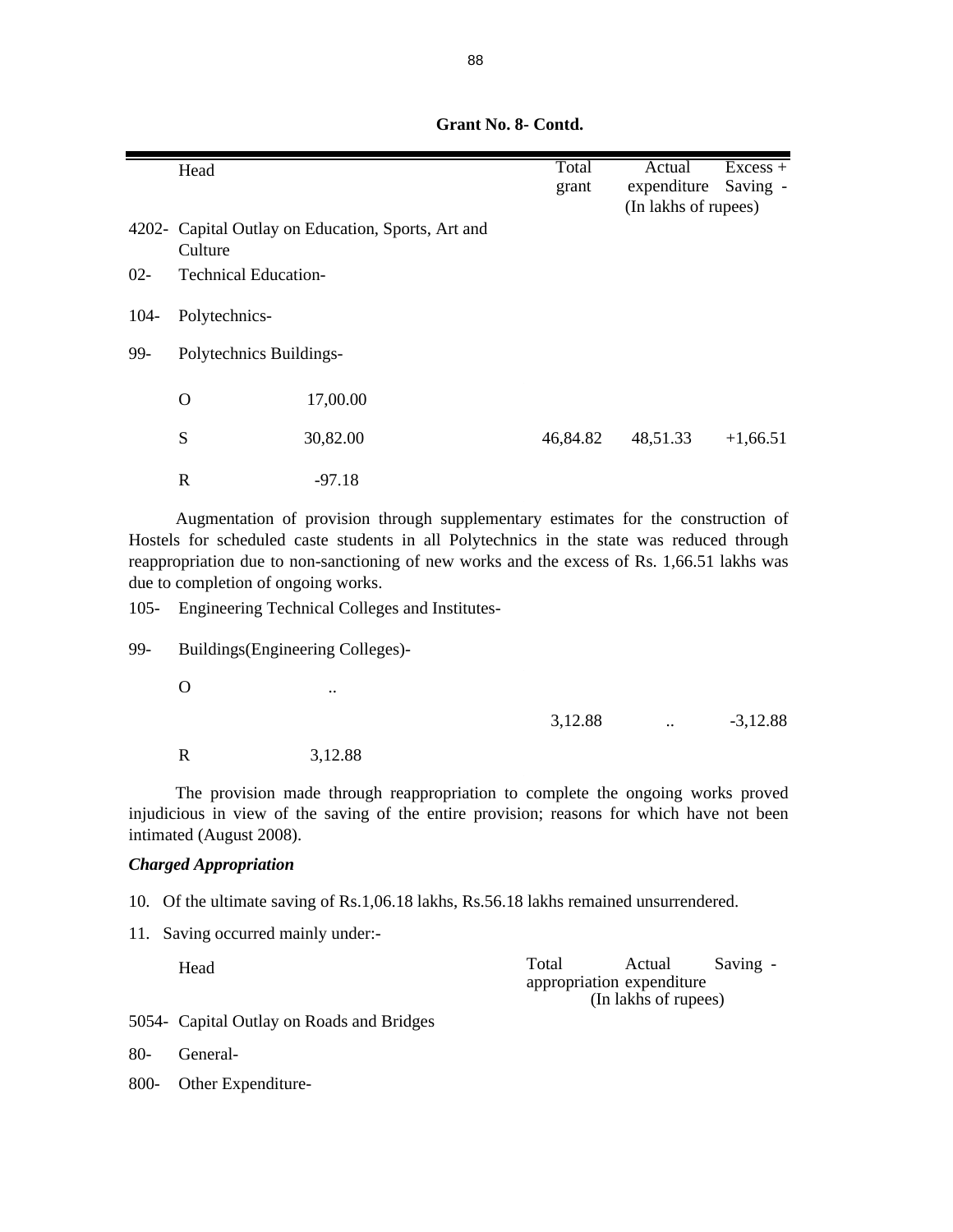|        | Head                               |                                                     |                                                                                         | Total                              | Actual                         | Saving -   |
|--------|------------------------------------|-----------------------------------------------------|-----------------------------------------------------------------------------------------|------------------------------------|--------------------------------|------------|
|        |                                    |                                                     |                                                                                         | appropriation expenditure          |                                |            |
|        |                                    |                                                     |                                                                                         |                                    | (In lakhs of rupees)           |            |
| 99-    | Research-                          |                                                     |                                                                                         |                                    |                                |            |
|        | 0                                  | 2,00.00                                             |                                                                                         |                                    |                                |            |
|        |                                    |                                                     |                                                                                         | 1,50.00                            |                                | $-1,50.00$ |
|        | $\boldsymbol{R}$                   | $-50.00$                                            |                                                                                         |                                    |                                |            |
|        |                                    | arbitration awards/decisions by the Hon'ble Courts. | Reduction in provision through reappropriation was due to declaration of less number of |                                    |                                |            |
|        |                                    |                                                     | Reasons for non-utilisation of the remaining provision of Rs.150 lakhs have not been    |                                    |                                |            |
|        | intimated (August 2008).           |                                                     |                                                                                         |                                    |                                |            |
|        | 12. Excess occurred mainly under:- |                                                     |                                                                                         |                                    |                                |            |
|        | Head                               |                                                     |                                                                                         | Total<br>appropriation expenditure | Actual<br>(In lakhs of rupees) | $Excess +$ |
|        |                                    | 5054 Capital Outlay on Roads and Bridges            |                                                                                         |                                    |                                |            |
| $03 -$ | State Highways-                    |                                                     |                                                                                         |                                    |                                |            |
| $337-$ | Road works-                        |                                                     |                                                                                         |                                    |                                |            |
| 99-    |                                    | Widening and Strengthening Panipat - Asandh         |                                                                                         |                                    |                                |            |
|        |                                    | Road from K.M. 0.44 in Karnal and Jind Distt.-      |                                                                                         |                                    |                                |            |
|        |                                    |                                                     |                                                                                         | $\ddotsc$                          | 92.22                          | $+92.22$   |

 **Grant No. 8- Contd.**

Expenditure without provision of funds was due to misclassification on the part of the Building and Roads Department.

*13. The review of Direction and Administration/Machinery and Equipment Charges in the Public Works Department, Buildings and Roads Branch Heads-2059 Public Works, 2216- Housing, 3054-Roads and Bridges, 4059 -Capital Outlay on Public Works, 4216-Capital Outlay on Housing and 5054-Capital Outlay on Roads and Bridges:-*

The percentage of Direction and Administration/Machinery and Equipment charges to works outlay during the year 2005-2006, 2006-2007 and 2007-2008 is compared as under:-

| Year      | <b>Works Outlay</b> | Direction and        | Machinery | Percentage     |              |
|-----------|---------------------|----------------------|-----------|----------------|--------------|
|           |                     | Administration       | and       | Direction and  | Machinery    |
|           |                     | charges              | Equipment | Administration | Equipment    |
|           |                     |                      | charges   | charges to     | charges to   |
|           |                     |                      |           | works outlay   | works outlay |
|           |                     | (In lakhs of rupees) |           |                |              |
| 2005-2006 | 5,52,91.76          | 1,74,95.32           | 8,83.38   | 31.64          | 1.60         |
| 2006-2007 | 7,75,89.26          | 1,80,05.28           | 9,48.87   | 23.20          | 1.22         |
| 2007-2008 | 9,77,55.98          | 2,05,63.73           | 13,11.23  | 21.03          | 1.34         |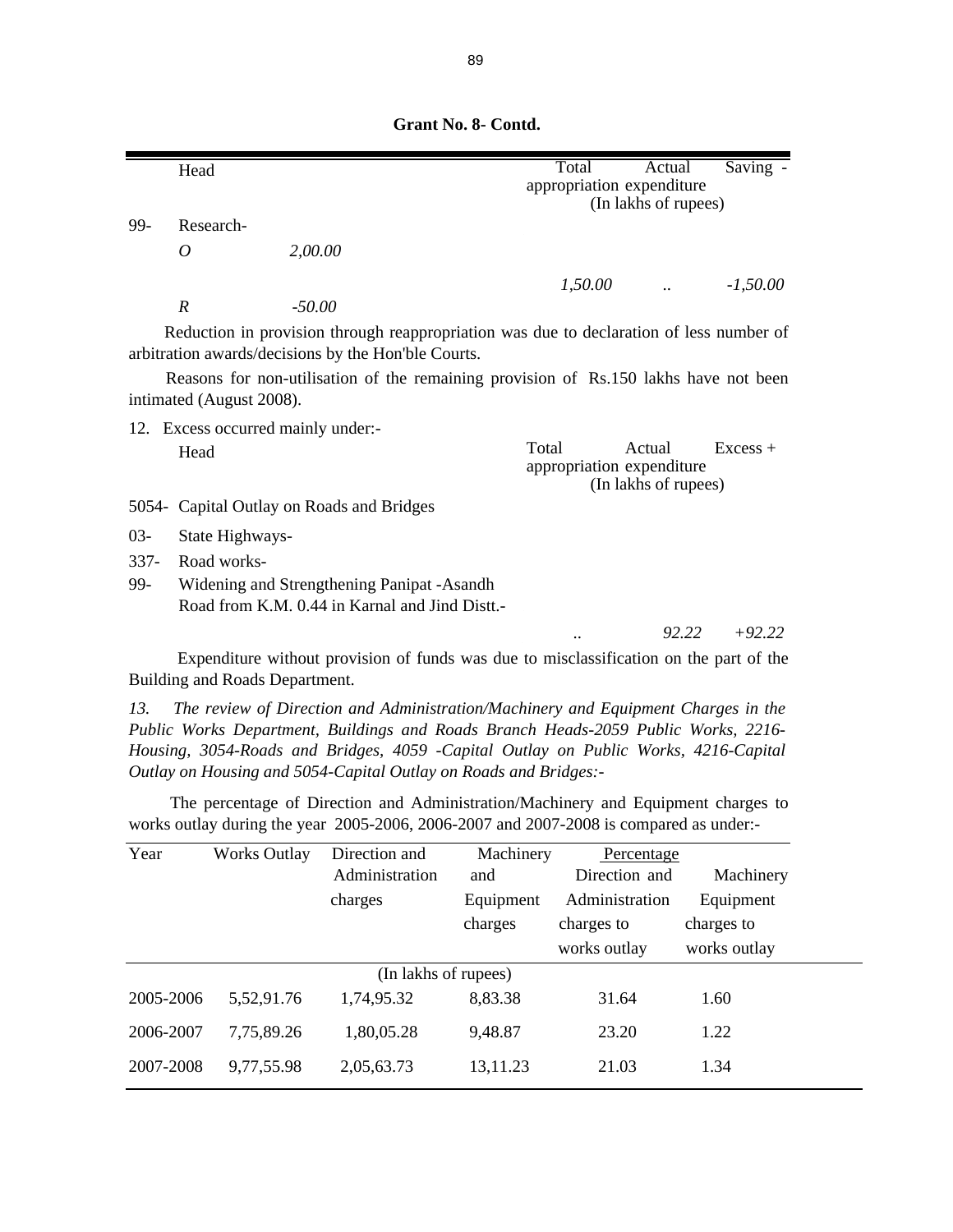14. *Suspense transactions*:- The expenditure under the grant includes Rs. 2,70,26.29 lakhs under the head "Suspense".

The head 'Suspense' is not a final head of account. It accommodates interim transactions for which further payments or adjustments of value are necessary before the transactions can be considered complete and finally accounted for. Accordingly, the transactions under this head, if not adjusted to the final head of accounts, are carried forward from year to year. The 'Suspense' head has four sub-divisions viz.

- (i) Purchases,
- (ii) Stock,
- (iii) Miscellaneous Public Works Advances, and
- (iv) Workshop Suspense

The nature and the accounting of the transactions under each of these sub-divisions are explained below:-

(i) *Purchases :-* This sub head is now not being operated upon, except to adjust the outstanding items and will continue to be shown separately till balance is entirely adjusted. The credit balance under this head represents the value of stores received, but not paid for.

(ii) *Stock :-* This sub head is charged with all expenditure connected with acquisition of stock materials and with manufacture operations. It is credited with the value of materials issued to works or sold or otherwise disposed off and the value of materials in stock plus unadjusted charges etc., connected with manufacture, if any.

- (iii) *Miscellaneous Public Works Advances* :- This sub head records :-
- (a) sales of material on credit;
- (b) expenditure on deposit works incurred before receipt of contribution or in excess of contribution received;
- ( c) losses and retrenchments ; and
- (d) other items awaiting adjustment.

The debit balance under this head would, therefore, normally represents amounts recoverable.

(iv) *Workshop Suspense:-* The charges for jobs executed for other operations in departmental workshop are debited to this sub-head pending their recovery or adjustment. The balance under"Workshop Suspense", therefore, represents expenditure on jobs in progress at the end of the year in Public Works Workshops.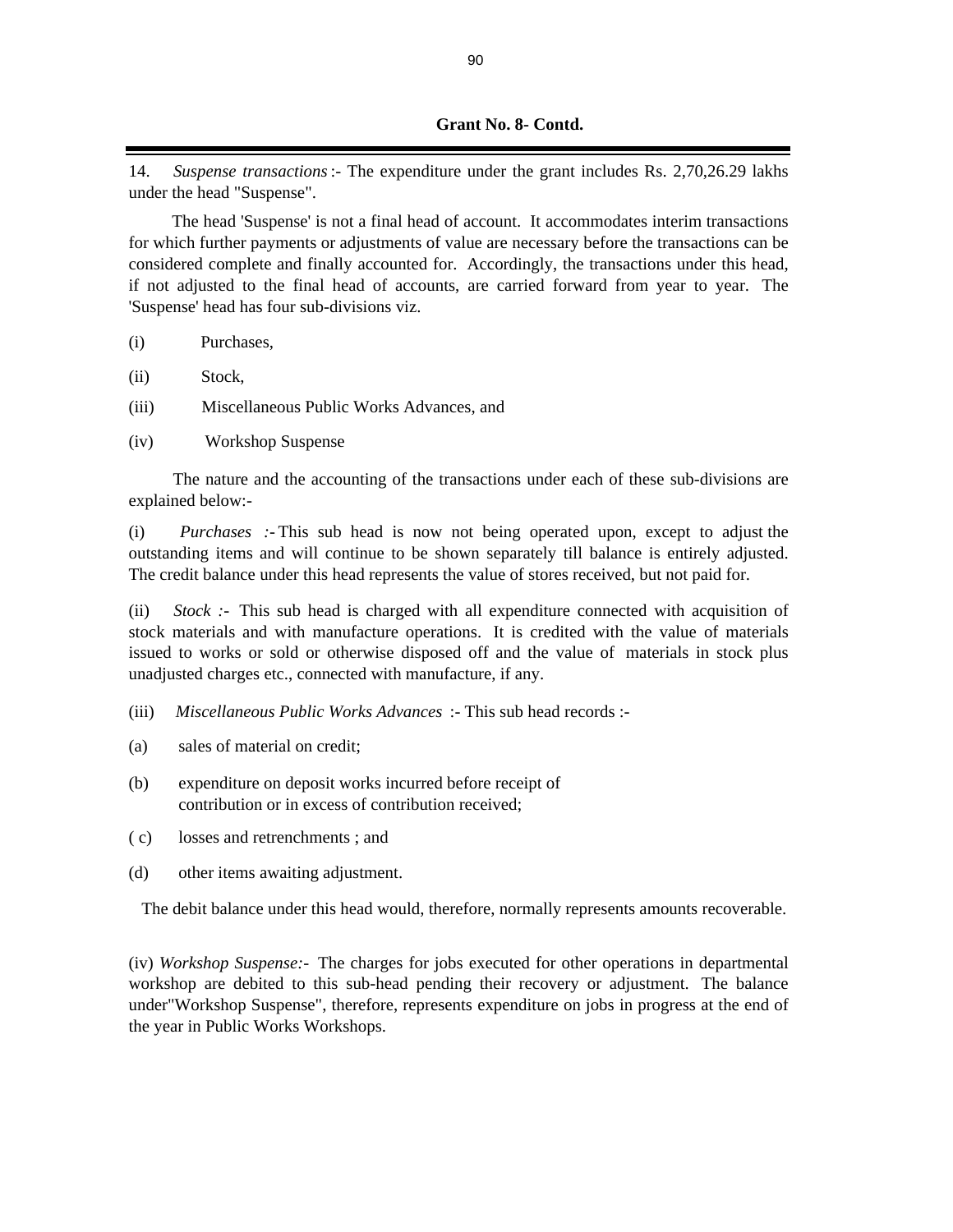| together with the opening and crossing bandhees were as follows. |            |                                                   |                 |  |  |
|------------------------------------------------------------------|------------|---------------------------------------------------|-----------------|--|--|
| Opening balance                                                  | Debit      | Credit                                            | Closing balance |  |  |
| $Debit+$                                                         |            |                                                   | $Debit+$        |  |  |
| Credit -                                                         |            |                                                   | Credit -        |  |  |
|                                                                  |            |                                                   |                 |  |  |
| $-21.18$                                                         |            | $\ddotsc$                                         | $-21.18$        |  |  |
| $+18,19.37$                                                      | 1,59,40.32 | 1,50,53.59                                        | $+27,06.10$     |  |  |
|                                                                  |            |                                                   |                 |  |  |
| $+54,64.72$                                                      | 1,10,85.97 | 1,00,59.37                                        | $+64,91.32$     |  |  |
|                                                                  |            |                                                   | $+91,76.24$     |  |  |
|                                                                  |            | (In lakhs of rupees)<br>2,70,26.29<br>$+72,62.91$ | 2,51,12.96      |  |  |

The details of transactions under "Suspense" in the grant during the year 2007-2008 together with the opening and closing balances were as follows:-

15. Subventions from the Central Road Fund :- The additional revenue realised from increase in excise and import duties on motor spirit is credited to a Fund 'Central Road Fund ' constituted by the Government of India. From this Fund subventions are made to the States and Union Territories for expenditure on schemes of road development approved by the Government of India. The amount received as subvention is credited as grant from the Government of India and an equal amount is transferred to the deposit account "Subventions from Central Road Fund" against provision made under this grant (Grant No. "8-Buildings and Roads").

The actual expenditure on the scheme is initially booked under this grant and subsequently transferred to the deposit account.

Subvention amounting to Rs. 6028 lakhs was received during the year 2007-08 and there was a credit balance of Rs. 2,65,95.65 lakhs unadjusted at the end of the year 2006-07. Against the total amount of Rs. 3,26,23.65 lakhs, an amount of Rs. 42,67.82 lakhs was spent out of balance of deposit amount during the year 2007-08 thus, leaving a balance of Rs. 2,83,55.84 lakhs at the credit of deposit account as on 31.03.2008.

An account of the transactions of the Fund is given in Statement No. 16 of the Finance Accounts 2007-2008.

 $\frac{1}{\sqrt{2}}$  ,  $\frac{1}{\sqrt{2}}$  ,  $\frac{1}{\sqrt{2}}$  ,  $\frac{1}{\sqrt{2}}$  ,  $\frac{1}{\sqrt{2}}$  ,  $\frac{1}{\sqrt{2}}$  ,  $\frac{1}{\sqrt{2}}$  ,  $\frac{1}{\sqrt{2}}$  ,  $\frac{1}{\sqrt{2}}$  ,  $\frac{1}{\sqrt{2}}$  ,  $\frac{1}{\sqrt{2}}$  ,  $\frac{1}{\sqrt{2}}$  ,  $\frac{1}{\sqrt{2}}$  ,  $\frac{1}{\sqrt{2}}$  ,  $\frac{1}{\sqrt{2}}$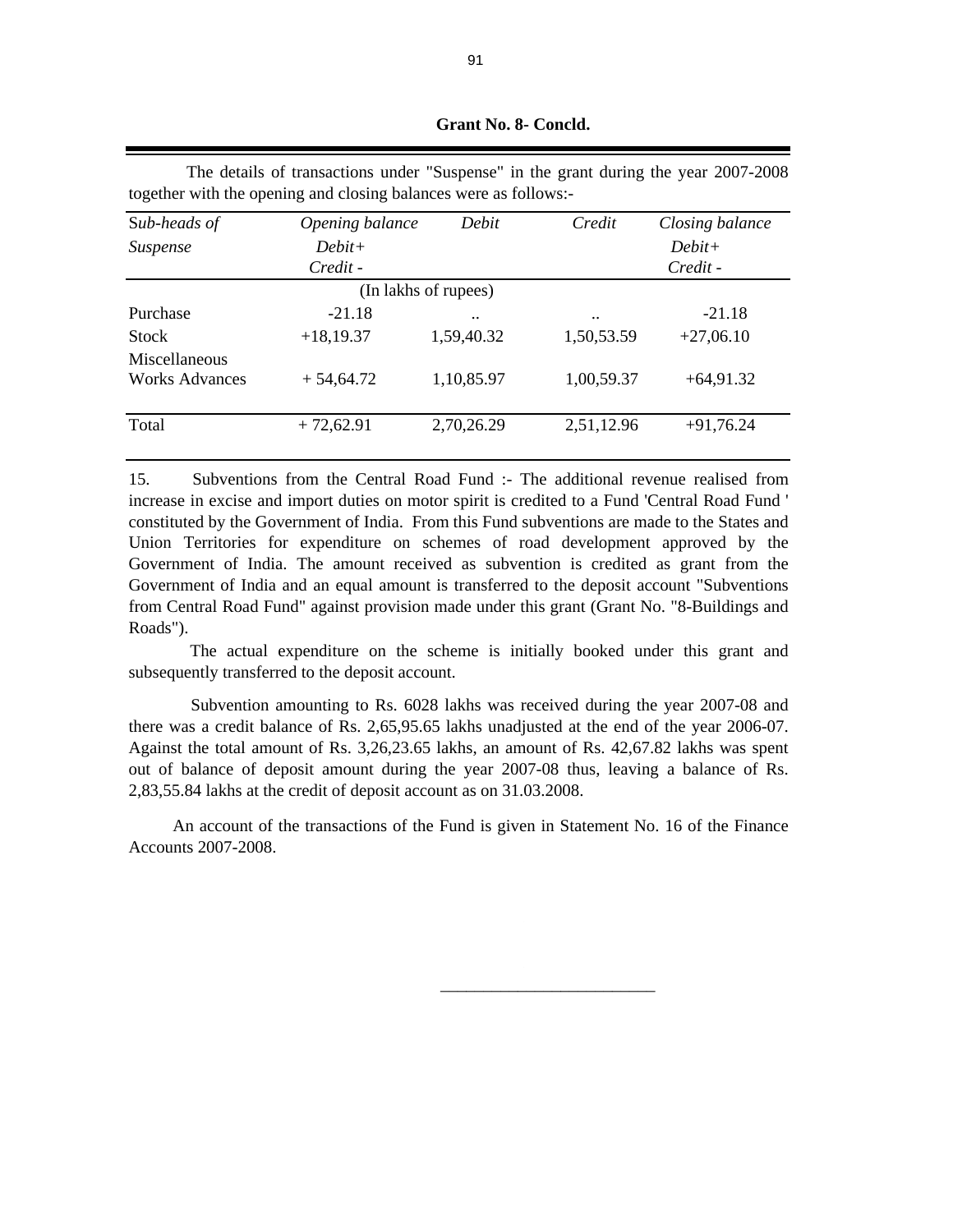92

 $\blacksquare$ 

# **Grant No. 9**

# **Grant No. 9 - Education**

|                                    |                |  | Total grant or<br>appropriation | Actual<br>expenditure<br>(In thousands of rupees) | Saving -   |  |
|------------------------------------|----------------|--|---------------------------------|---------------------------------------------------|------------|--|
| <b>Revenue:</b>                    |                |  |                                 |                                                   |            |  |
| Major Heads-                       |                |  |                                 |                                                   |            |  |
| 2202 - General Education           |                |  |                                 |                                                   |            |  |
| 2203 - Technical Education         |                |  |                                 |                                                   |            |  |
| 2204 - Sports and Youth Services   |                |  |                                 |                                                   |            |  |
| 2205 - Art and Culture             |                |  |                                 |                                                   |            |  |
| Voted -                            |                |  |                                 |                                                   |            |  |
| Original                           | 29,11,97,60    |  |                                 |                                                   |            |  |
|                                    |                |  |                                 | 29,76,60,81 27,53,44,40 -2,23,16,41               |            |  |
| Supplementary                      | 64,63,21       |  |                                 |                                                   |            |  |
| Amount surrendered during the year |                |  |                                 |                                                   |            |  |
| (March 2008)                       |                |  |                                 |                                                   | 1,33,69,00 |  |
| Charged -                          |                |  |                                 |                                                   |            |  |
| Original                           | $\mathfrak{H}$ |  |                                 |                                                   |            |  |
|                                    |                |  | 5                               | $\ddotsc$                                         | $-5$       |  |
| Supplementary                      | $\ddotsc$      |  |                                 |                                                   |            |  |
| Amount surrendered during the year |                |  |                                 |                                                   |            |  |
| (March 2008)                       |                |  |                                 |                                                   | 5          |  |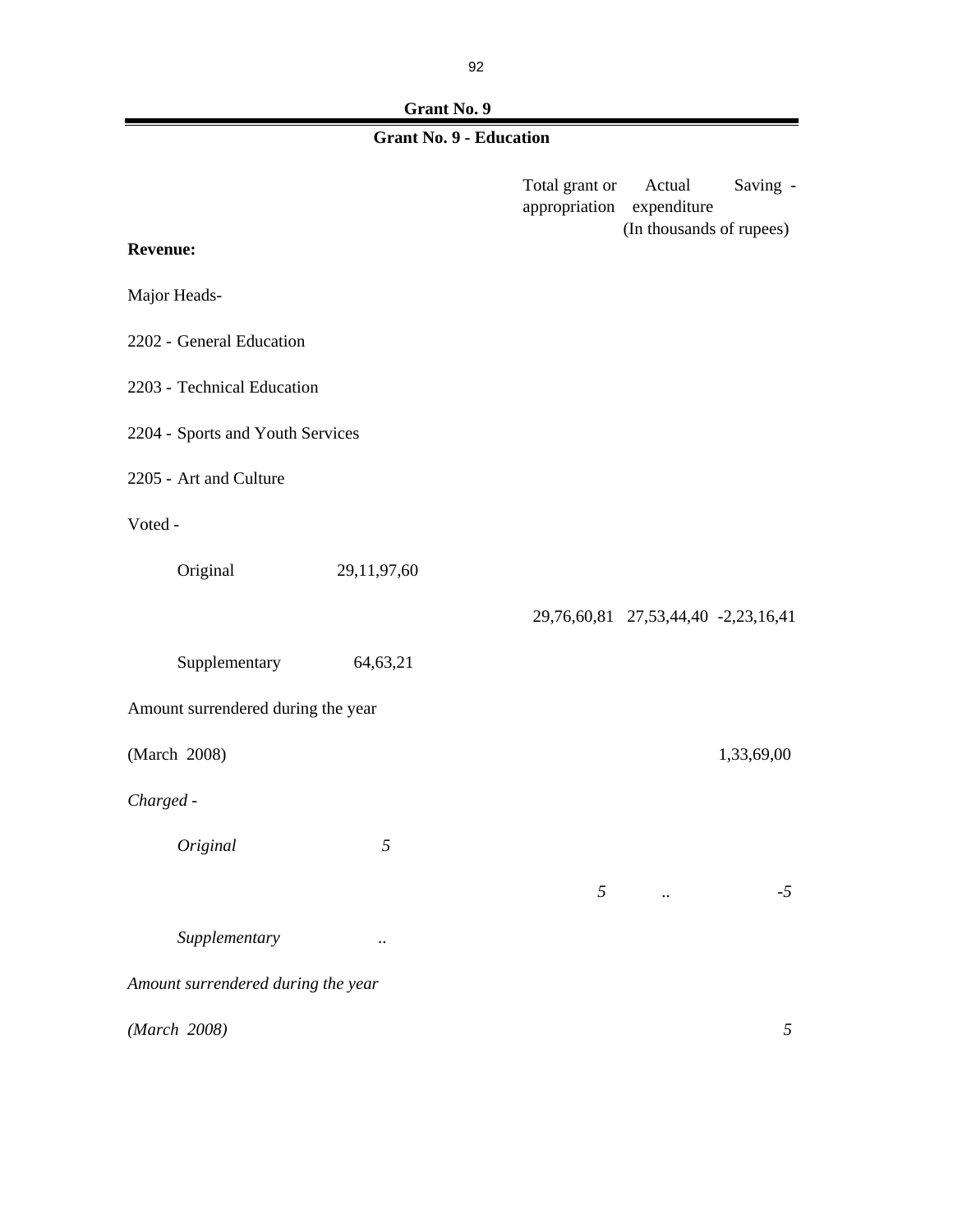#### *Notes and comments :-*

#### **Voted Grant**

1. Of the ultimate saving of Rs. 2,23,16.41 lakhs, Rs. 89,47.41 lakhs remained unsurrendered.

2. In view of the overall saving of Rs. 2,23,16.41 lakhs, the supplementary grant of Rs. 64,63.21 lakhs obtained in March 2008 proved injudicious as the actual expenditure did not come up even to the original provision.

3. Saving was the net result of saving under certain heads and excess under certain others. Saving occurred mainly under:-

|         | Head                         |                                                                                           | Total<br>grant | Actual<br>expenditure<br>(In lakhs of rupees) | Saving -             |  |  |
|---------|------------------------------|-------------------------------------------------------------------------------------------|----------------|-----------------------------------------------|----------------------|--|--|
|         | 2202- General Education      |                                                                                           |                |                                               |                      |  |  |
| $01 -$  | <b>Elementary Education-</b> |                                                                                           |                |                                               |                      |  |  |
| $101 -$ | Government Primary Schools-  |                                                                                           |                |                                               |                      |  |  |
| $90 -$  | Sarva Shiksha Abhiyan-       |                                                                                           |                |                                               |                      |  |  |
|         | O                            | 2,00,00.00                                                                                |                |                                               |                      |  |  |
|         |                              |                                                                                           |                | 1,11,60.44 ,11,60.44                          | $\ddot{\phantom{0}}$ |  |  |
|         | R                            | $-88,39.56$                                                                               |                |                                               |                      |  |  |
|         | the Government of India.     | Reduction in provision through reappropriation was due to release of less grant-in-aid by |                |                                               |                      |  |  |

98- Middle Education Classes VI to VIII-

98- Establishment Expenses-

O 3,91,65.18

3,76,61.56 ,54,17.13 -22,44.43

R -15,03.62

Reduction in provision through reappropriation due to posts kept vacant (Rs.2500 lakhs) and less receipt of medical reimbursement claims (Rs.100 lakhs) was partly offset by excess expenditure on payment of increased dearness allowance (Rs.1100 lakhs).

Reasons for the final saving of Rs.22,44.43 lakhs have not been intimated (August 2008).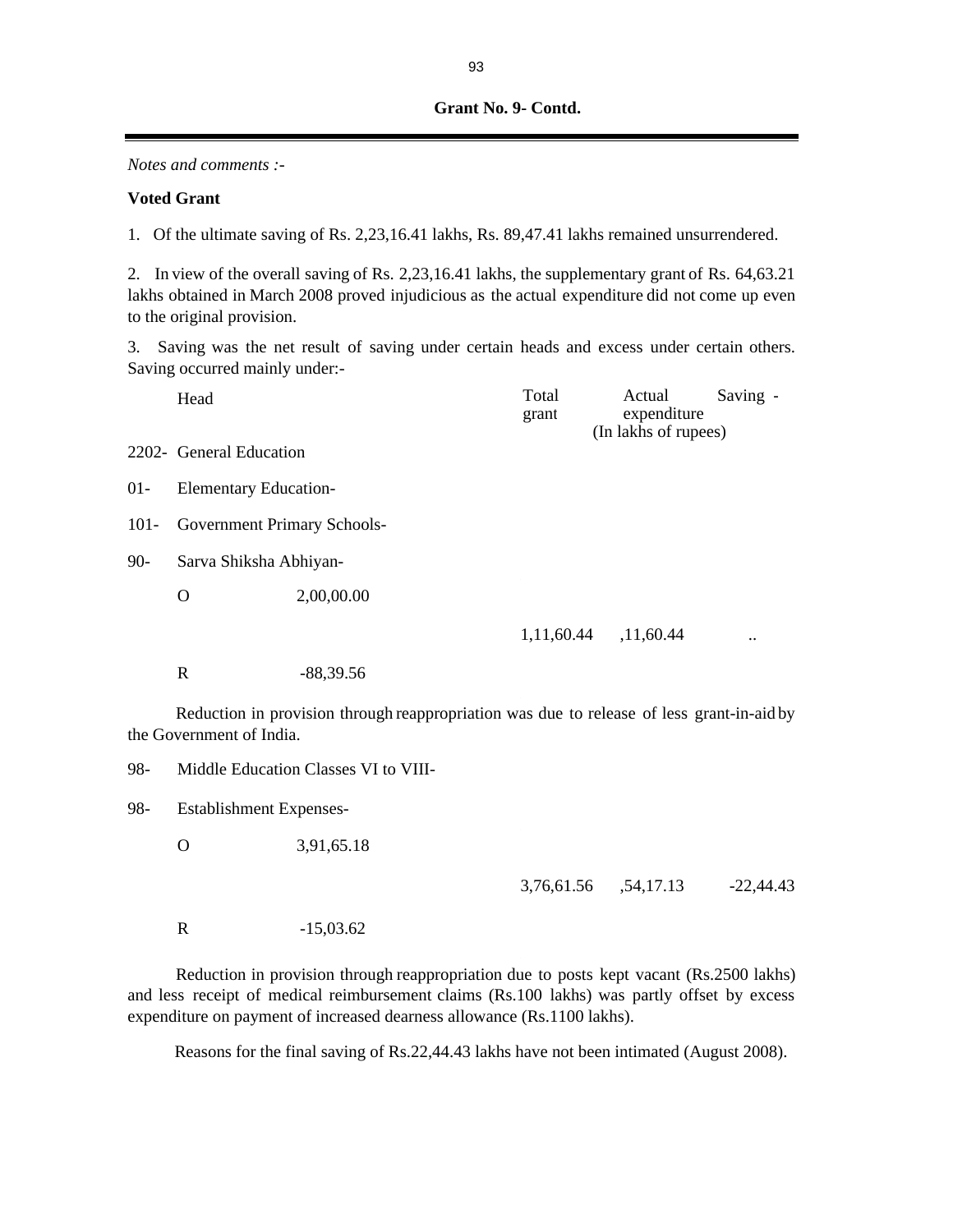|     | Head                             |                                                                                                                                                                                                                                                                                                                                                                                | Total<br>grant | Actual<br>expenditure<br>(In lakhs of rupees) | Saving -    |
|-----|----------------------------------|--------------------------------------------------------------------------------------------------------------------------------------------------------------------------------------------------------------------------------------------------------------------------------------------------------------------------------------------------------------------------------|----------------|-----------------------------------------------|-------------|
| 99- | <b>Information Technology-</b>   |                                                                                                                                                                                                                                                                                                                                                                                |                |                                               |             |
|     | $\mathbf O$                      | 8,87.00                                                                                                                                                                                                                                                                                                                                                                        |                |                                               |             |
|     |                                  |                                                                                                                                                                                                                                                                                                                                                                                |                |                                               |             |
|     | $\mathbf R$                      | $-8,87.00$                                                                                                                                                                                                                                                                                                                                                                     |                |                                               |             |
|     | Solution Ltd.                    | Entire provision remained unutilised due to non-payment of the bills of M/s EDUCOMP                                                                                                                                                                                                                                                                                            |                |                                               |             |
| 99- | Classes I to V-                  |                                                                                                                                                                                                                                                                                                                                                                                |                |                                               |             |
|     | $\mathbf O$                      | 5,45,17.12                                                                                                                                                                                                                                                                                                                                                                     |                |                                               |             |
|     |                                  |                                                                                                                                                                                                                                                                                                                                                                                | 5,39,65.31     | ,18,70.41                                     | $-20,94.90$ |
|     | $\mathbf R$                      | $-5,51.81$                                                                                                                                                                                                                                                                                                                                                                     |                |                                               |             |
|     | payment of wages (Rs.700 lakhs). | Reduction in provision through reappropriation due to posts kept vacant (Rs.2000 lakhs),<br>less receipt of medical reimbursement claims (Rs.118 lakhs), less receipt of leave travel<br>concession claims (Rs.22.70 lakhs) and non-payment of hired buildings (Rs.10.80 lakhs) was<br>partly offset by excess expenditure on payment of dearness allowance (Rs.900 lakhs) and |                |                                               |             |
|     |                                  | Reasons for the final saving of Rs.20,94.90 lakhs have not been intimated (August 2008).                                                                                                                                                                                                                                                                                       |                |                                               |             |

95- Expansion of Facilities Classes VI-VIII (Full time)-

O 15,95.00

2,75.45 2,75.45 ..

R -13,19.55

Reduction in provision through reappropriation was due to non-upgradationof Primary to Middle Schools.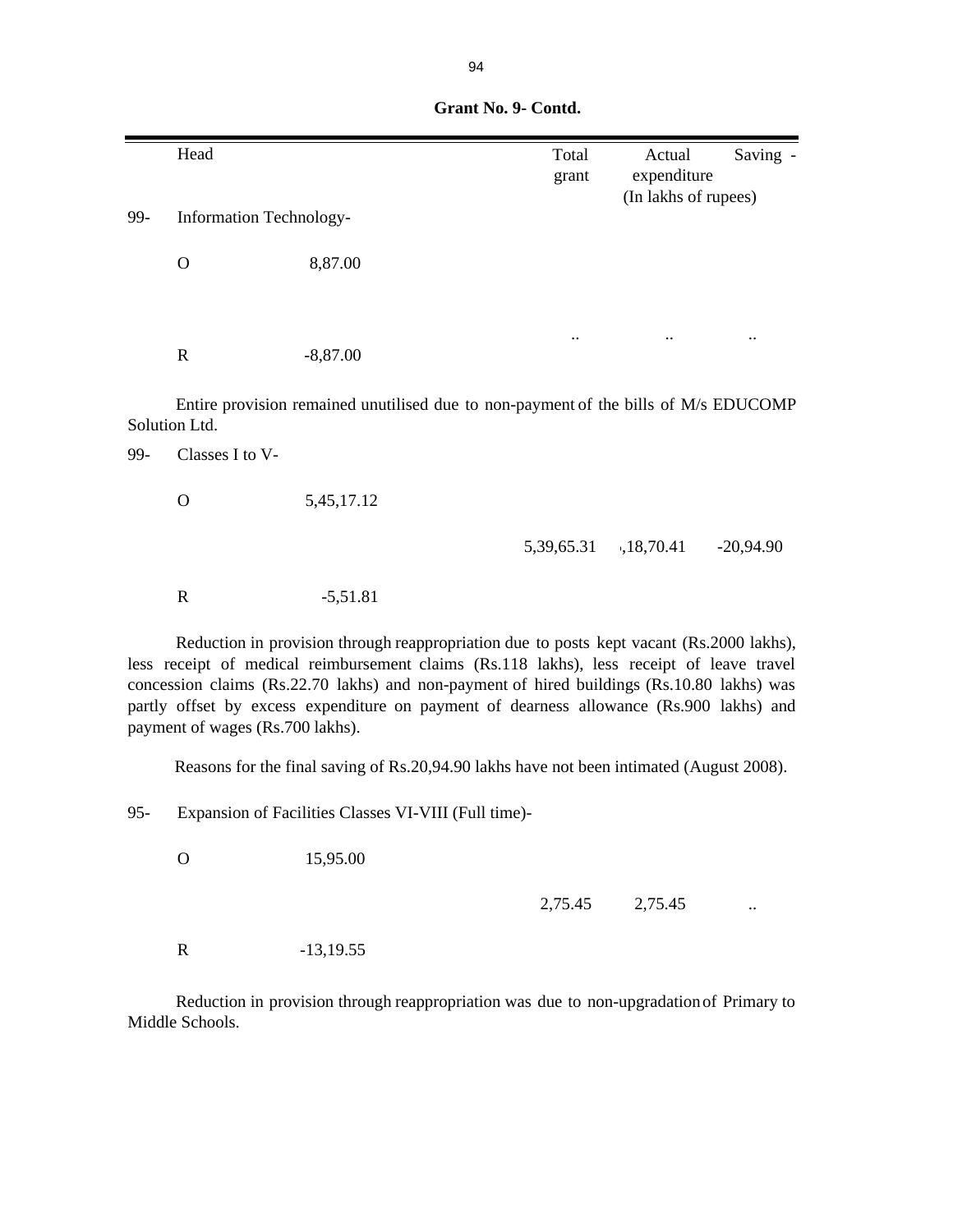|         | Head                              |                                                                                                                                                                         | Total<br>grant | Actual<br>expenditure | Saving - |
|---------|-----------------------------------|-------------------------------------------------------------------------------------------------------------------------------------------------------------------------|----------------|-----------------------|----------|
| 800-    | Other expenditure-                |                                                                                                                                                                         |                | (In lakhs of rupees)  |          |
| 96-     |                                   | Mid-Day Meal for Primary School Children-                                                                                                                               |                |                       |          |
|         | $\mathbf O$                       | 97,17.00                                                                                                                                                                |                |                       |          |
|         |                                   |                                                                                                                                                                         | 67,77.63       | 67,77.63              |          |
|         | ${\bf R}$                         | $-29,39.37$                                                                                                                                                             |                |                       |          |
|         | share by the Government of India. | Reduction in provision through reappropriation was mainly due to less release of Central                                                                                |                |                       |          |
| $95 -$  |                                   | <b>Edusat Project for Elementary Education-</b>                                                                                                                         |                |                       |          |
|         | $\mathbf O$                       | 13,00.00                                                                                                                                                                |                |                       |          |
|         |                                   |                                                                                                                                                                         | 5,96.00        | 5,96.00               |          |
|         | $\mathbf R$                       | $-7,04.00$                                                                                                                                                              |                |                       |          |
|         |                                   | Reduction in provision through reappropriation was due to non-implementation of<br>additional channel for classes $6th$ to $8th$ by Indian Space Research Organisation. |                |                       |          |
| $001 -$ | Direction and Administration-     |                                                                                                                                                                         |                |                       |          |
| 99-     |                                   | Primary Education BEO's Establishment-                                                                                                                                  |                |                       |          |
|         | $\mathbf{O}$                      | 30,08.75                                                                                                                                                                |                |                       |          |
|         |                                   |                                                                                                                                                                         | 24,08.75       | 24,08.75              |          |

R -6,00.00

Reduction in provision through reappropriation was mainly due to posts kept vacant (Rs.5,34.51 lakhs), less demand received for motor vehicle (Rs.30.60 lakhs) and less receipt of medical reimbursement claims (Rs.30 lakhs).

108- Text Books-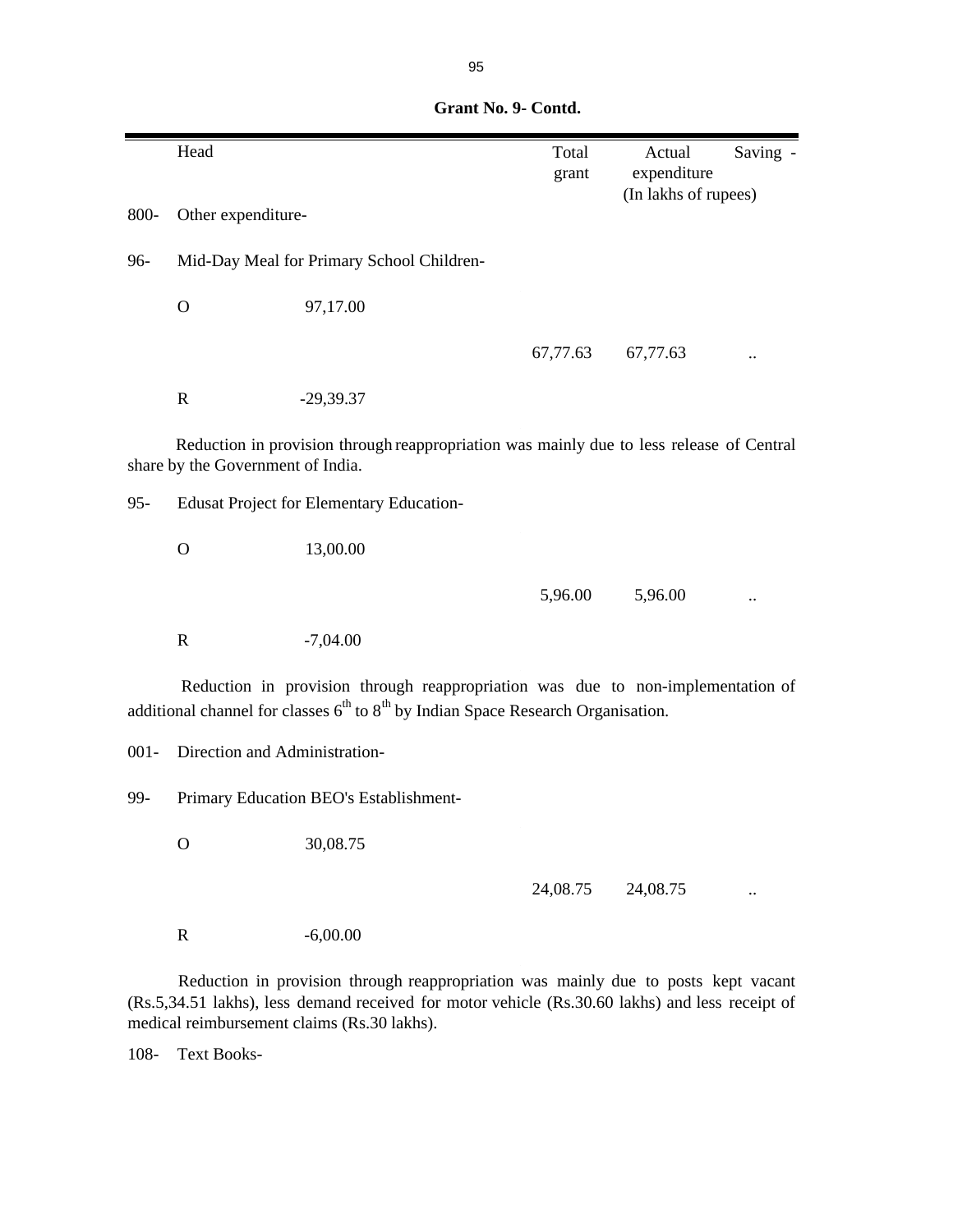|         | Head                             |                                                                                                                                                                                                                                                                                                | Total<br>grant | Actual<br>expenditure | Saving - |
|---------|----------------------------------|------------------------------------------------------------------------------------------------------------------------------------------------------------------------------------------------------------------------------------------------------------------------------------------------|----------------|-----------------------|----------|
| 98-     |                                  | Printing and Publications etc.of Text books-                                                                                                                                                                                                                                                   |                | (In lakhs of rupees)  |          |
|         |                                  |                                                                                                                                                                                                                                                                                                |                |                       |          |
|         | $\mathbf O$                      | 14,69.00                                                                                                                                                                                                                                                                                       |                |                       |          |
|         |                                  |                                                                                                                                                                                                                                                                                                | 9,23.10        | 9,19.39               | $-3.71$  |
|         | $\mathbf R$                      | $-5,45.90$                                                                                                                                                                                                                                                                                     |                |                       |          |
|         | and maintenance (Rs.7.55 lakhs). | Anticipated saving of Rs.5,45.90 lakhs was mainly due to less expenditure on purchase of<br>paper for printing of Text books (Rs. 393 lakhs), posts kept vacant (Rs.1,08.34 lakhs), economy<br>measures adopted in office expenses (Rs.11.47 lakhs), less publication of books (Rs.8.58 lakhs) |                |                       |          |
| 109-    | Scholarships and Incentives-     |                                                                                                                                                                                                                                                                                                |                |                       |          |
| $91 -$  | <b>Weaker Section Students-</b>  | Free Stationery to (Middle) Economically                                                                                                                                                                                                                                                       |                |                       |          |
|         | O                                | 3,44.00                                                                                                                                                                                                                                                                                        |                |                       |          |
|         |                                  |                                                                                                                                                                                                                                                                                                | 44.00          | 44.00                 |          |
|         | ${\bf R}$                        | $-3,00.00$                                                                                                                                                                                                                                                                                     |                |                       |          |
|         | for availing of benefits.        | Reduction in provision through reappropriation was due to less number of eligible students                                                                                                                                                                                                     |                |                       |          |
| $102 -$ |                                  | Assistance to Non Government Primary Schools-                                                                                                                                                                                                                                                  |                |                       |          |
| 96-     | Kothari Grant (Salary Grant)-    | Grants-in-aid to non-Government Primary<br>Schools on account of revision of pay scales                                                                                                                                                                                                        |                |                       |          |
|         | $\mathbf{O}$                     | 8,50.75                                                                                                                                                                                                                                                                                        |                |                       |          |

| Grant No. 9- Contd. |  |
|---------------------|--|
|                     |  |

R -1,65.19

Reduction in provision through reappropriation was due to less claims received from the institutions.

6,85.56 ...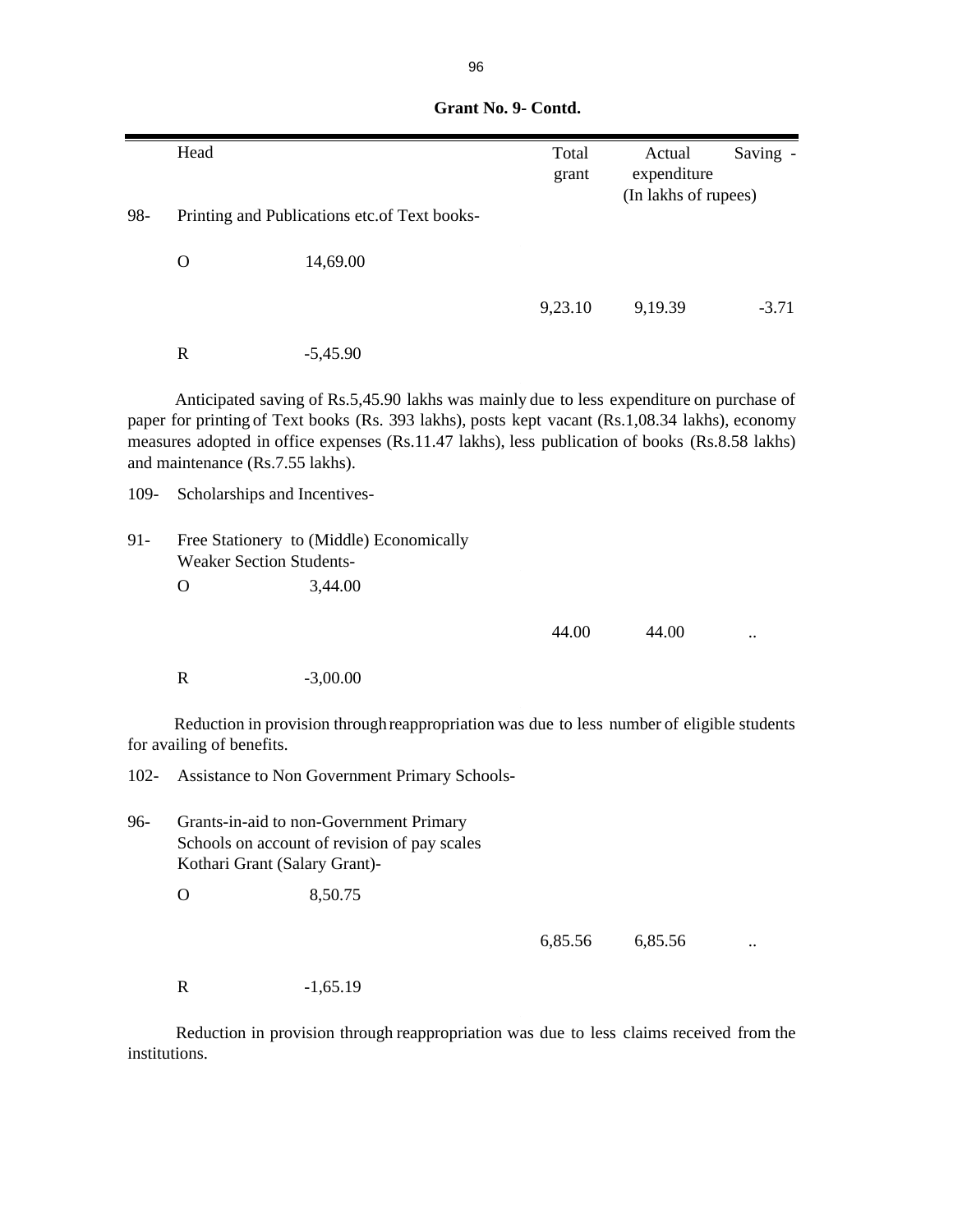|         | Head                                  |                                                                                                                                                                                                                                                       | Total<br>grant | Actual<br>expenditure | Saving -    |
|---------|---------------------------------------|-------------------------------------------------------------------------------------------------------------------------------------------------------------------------------------------------------------------------------------------------------|----------------|-----------------------|-------------|
| $03 -$  | University and Higher Education-      |                                                                                                                                                                                                                                                       |                | (In lakhs of rupees)  |             |
| $103 -$ |                                       | Government Colleges and Institutes-                                                                                                                                                                                                                   |                |                       |             |
| 99-     | Institutes-                           |                                                                                                                                                                                                                                                       |                |                       |             |
|         | $\mathbf O$                           | 89,70.77                                                                                                                                                                                                                                              |                |                       |             |
|         |                                       |                                                                                                                                                                                                                                                       | 82,75.77       | 61,44.05              | $-21,31.72$ |
|         | $\mathbf R$                           | $-6,95.00$                                                                                                                                                                                                                                            |                |                       |             |
|         |                                       | Reduction in provision through reappropriation was mainly due to posts kept vacant<br>(Rs.6,65.75 lakhs) and less receipt of medical reimbursement claims of employees (Rs.12 lakhs).                                                                 |                |                       |             |
|         |                                       | Reasons for the final saving of Rs.21,31.72 lakhs have not been intimated (August 2008).                                                                                                                                                              |                |                       |             |
| 98-     | Government Colleges-                  |                                                                                                                                                                                                                                                       |                |                       |             |
|         | $\mathbf O$                           | 11,48.00                                                                                                                                                                                                                                              |                |                       |             |
|         |                                       |                                                                                                                                                                                                                                                       | 7,22.61        | 7,22.61               |             |
|         | $\mathbf R$                           | $-4,25.39$                                                                                                                                                                                                                                            |                |                       |             |
|         |                                       | Reduction in provision through reappropriation was mainly due to economy measures<br>adopted in Materials and Supplies (Rs.2,15.47 lakhs), posts kept vacant (Rs.1,70.24 lakhs) and<br>less receipt of medical reimbursement claims (Rs.22.58 lakhs). |                |                       |             |
| $105 -$ | <b>Faculty Development Programme-</b> |                                                                                                                                                                                                                                                       |                |                       |             |
| 89-     | State of Haryana-                     | Setting up of education city/EDUSAT in the                                                                                                                                                                                                            |                |                       |             |
|         | $\mathbf O$                           | 8,50.00                                                                                                                                                                                                                                               |                |                       |             |
|         |                                       |                                                                                                                                                                                                                                                       | 2,29.15        | 2,29.15               |             |
|         | $\mathbf R$                           | $-6,20.85$                                                                                                                                                                                                                                            |                |                       |             |
|         |                                       |                                                                                                                                                                                                                                                       |                |                       |             |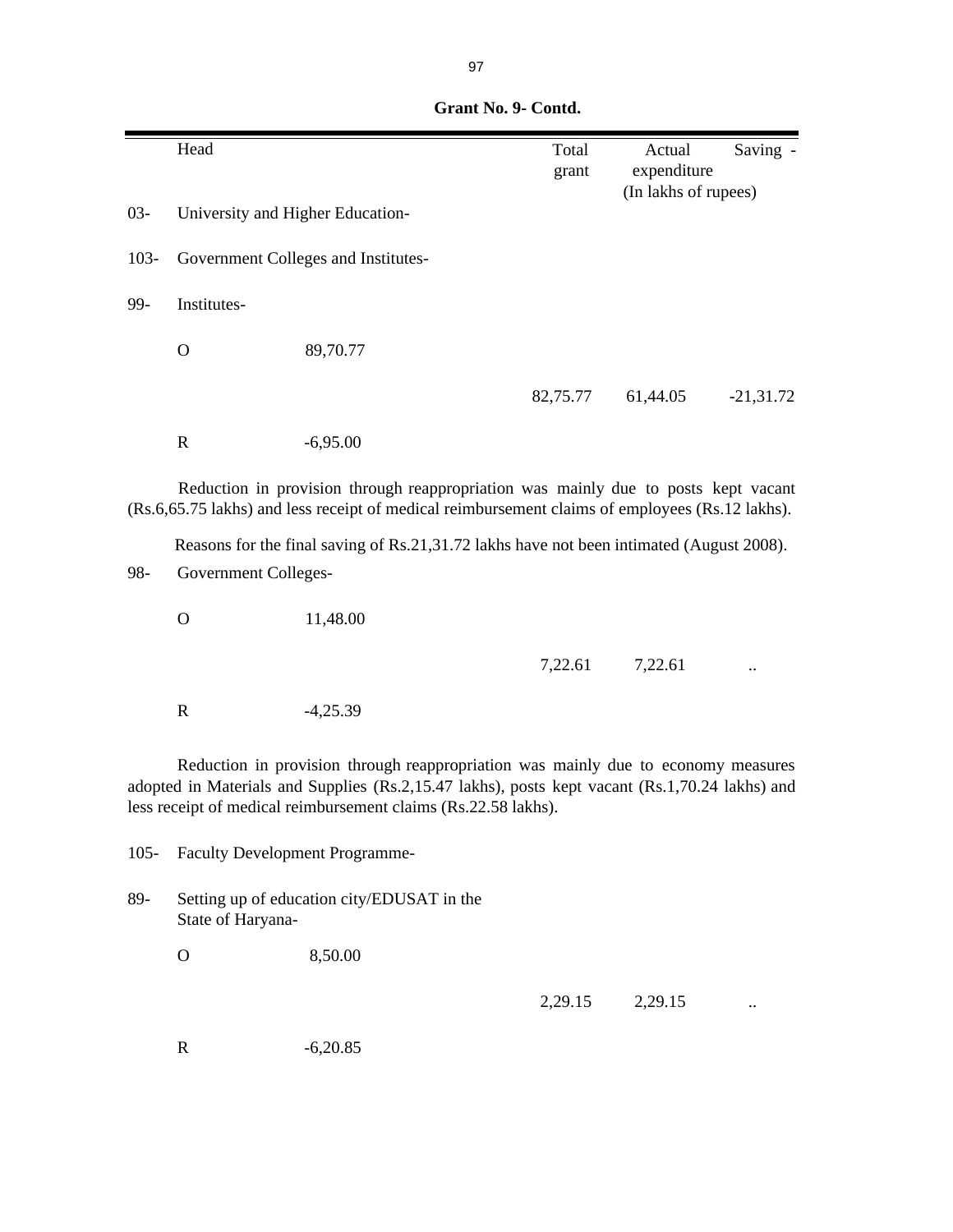|         | Head                                  |                                                                                                                                                    | Total<br>grant | Actual<br>expenditure | Saving -   |
|---------|---------------------------------------|----------------------------------------------------------------------------------------------------------------------------------------------------|----------------|-----------------------|------------|
|         |                                       |                                                                                                                                                    |                | (In lakhs of rupees)  |            |
| $90-$   | Sports activities in Govt. Colleges-  |                                                                                                                                                    |                |                       |            |
|         | $\mathbf O$                           | 2,30.00                                                                                                                                            |                |                       |            |
|         |                                       |                                                                                                                                                    | 1,69.00        | 1,69.00               |            |
|         | $\mathbf R$                           | $-61.00$                                                                                                                                           |                |                       |            |
|         |                                       | Reduction in provision through reappropriation in the above two cases was due to<br>economy measures adopted in 'Other Charges' by the department. |                |                       |            |
| 88-     | <b>Government Colleges-</b>           | Providing of Computer Training to Students in                                                                                                      |                |                       |            |
|         | $\mathbf O$                           | 50.00                                                                                                                                              |                |                       |            |
|         |                                       |                                                                                                                                                    |                |                       |            |
|         | $\mathbf R$                           | $-50.00$                                                                                                                                           |                |                       |            |
|         | training programmes under the scheme. | Entire provision was surrendered through reappropriation due to non-organisation of                                                                |                |                       |            |
| $001 -$ | Direction and Administration-         |                                                                                                                                                    |                |                       |            |
| 99-     | Administrative Staff-                 |                                                                                                                                                    |                |                       |            |
|         | $\mathbf{O}$                          | 13,15.72                                                                                                                                           |                |                       |            |
|         |                                       |                                                                                                                                                    | 12,40.72       | 7,28.33               | $-5,12.39$ |
|         | $\mathbf R$                           | $-75.00$                                                                                                                                           |                |                       |            |

Reduction in provision through reappropriation mainly due to posts kept vacant (Rs.38.44 lakhs), less receipt of medical reimbursement claims (Rs.31.36 lakhs) and non-receipt of claims of Rent, Rates and Taxes (Rs.11.60 lakhs) was partly offset by excess expenditure on opening of Commerce and Science Streams in Government Colleges (Rs.10 lakhs).

Reasons for the final saving of Rs. 5,12.39 lakhs have not been intimated (August 2008).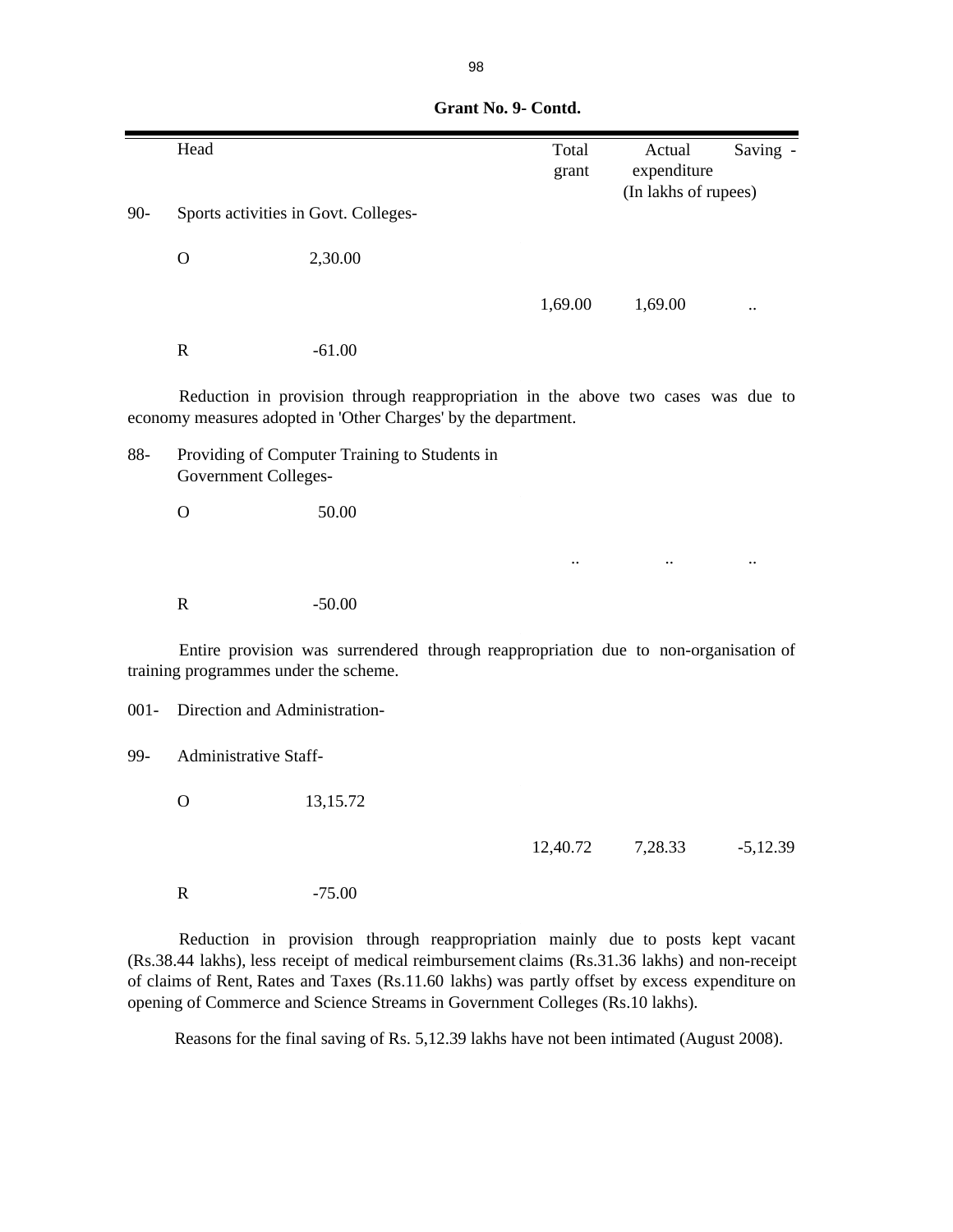|         | Head                                      |                                                                                                                                                                                     | Total<br>grant | Actual<br>expenditure | Saving - |
|---------|-------------------------------------------|-------------------------------------------------------------------------------------------------------------------------------------------------------------------------------------|----------------|-----------------------|----------|
|         |                                           |                                                                                                                                                                                     |                | (In lakhs of rupees)  |          |
| 98-     |                                           | Government Colleges Administrative Staff-                                                                                                                                           |                |                       |          |
|         | $\mathbf O$                               | 4,20.00                                                                                                                                                                             |                |                       |          |
|         |                                           |                                                                                                                                                                                     | 2,21.27        | 2,21.27               |          |
|         | $\mathbf R$                               | $-1,98.73$                                                                                                                                                                          |                |                       |          |
| $107 -$ | vacant (Rs.36.25 lakhs).<br>Scholarships- | Reduction in provision through reappropriation was mainly due to less demand received<br>from colleges and economy measures adopted by department (Rs.1,56.85 lakhs) and posts kept |                |                       |          |
| 98-     | Scholarships (Colleges)-                  |                                                                                                                                                                                     |                |                       |          |
|         | $\mathbf O$                               | 1,30.00                                                                                                                                                                             |                |                       |          |
|         |                                           |                                                                                                                                                                                     | 85.00          | 85.00                 |          |
|         | $\mathbf R$                               | $-45.00$                                                                                                                                                                            |                |                       |          |
|         | claims from Government Colleges.          | Reduction in provision through reappropriation was due to receipt of less number of                                                                                                 |                |                       |          |
| 96-     | National Merit Scholarship-               |                                                                                                                                                                                     |                |                       |          |
|         | $\mathbf O$                               | 42.70                                                                                                                                                                               |                |                       |          |
|         |                                           |                                                                                                                                                                                     |                |                       |          |
|         | $\mathbf R$                               | $-42.70$                                                                                                                                                                            |                |                       |          |
|         | by the Government of India.               | Entire provision was surrendered through reappropriation as the scheme was discontinued                                                                                             |                |                       |          |
| $02 -$  | Secondary Education-                      |                                                                                                                                                                                     |                |                       |          |

109- Government Secondary Schools-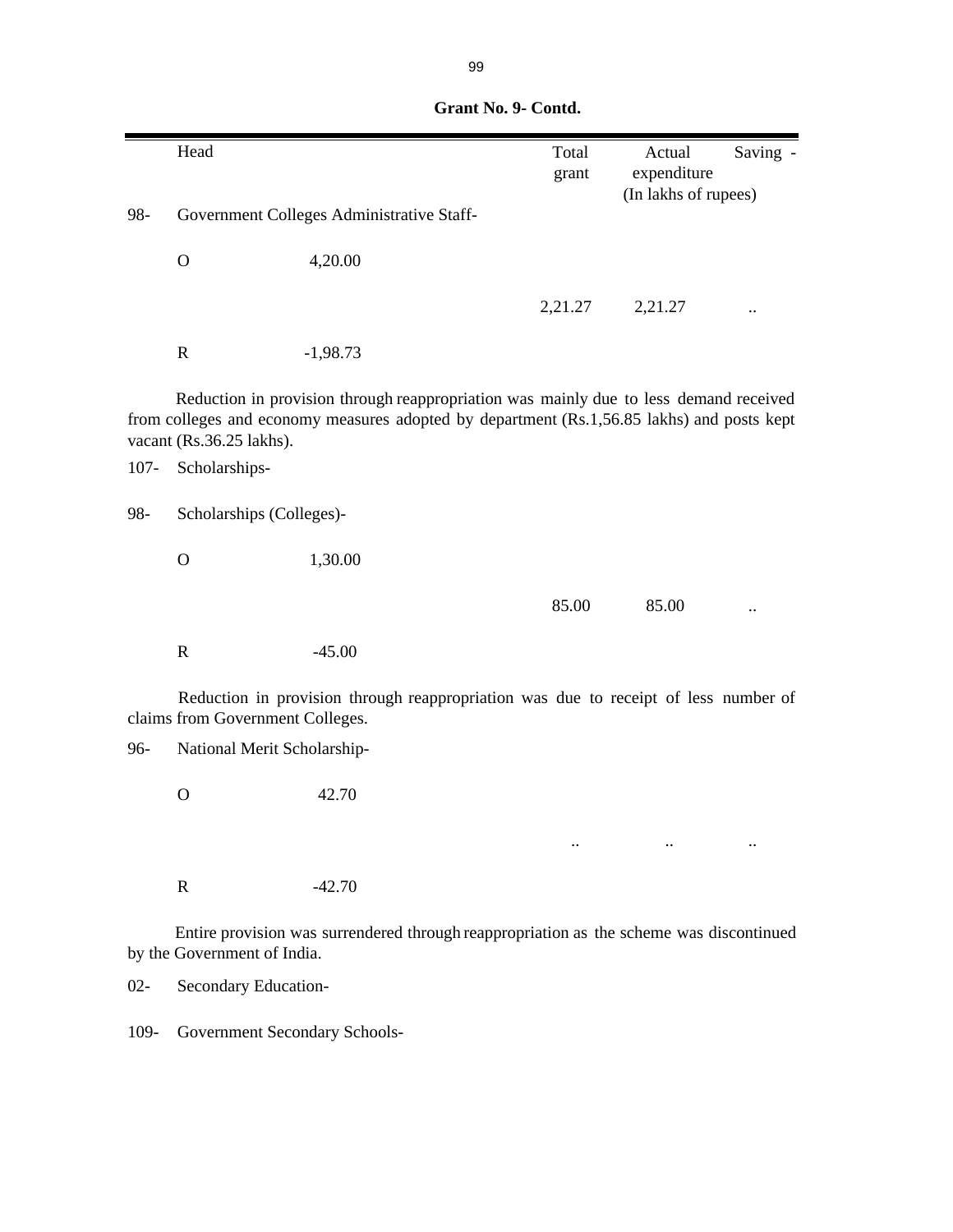|          | Head                   |                                                                                                                                                                                                                                                                                                                                                                                                                               | Total<br>grant | Actual<br>expenditure | Saving               |
|----------|------------------------|-------------------------------------------------------------------------------------------------------------------------------------------------------------------------------------------------------------------------------------------------------------------------------------------------------------------------------------------------------------------------------------------------------------------------------|----------------|-----------------------|----------------------|
| 99-      |                        | Teaching Staff including other Establishments-                                                                                                                                                                                                                                                                                                                                                                                |                | (In lakhs of rupees)  |                      |
|          |                        |                                                                                                                                                                                                                                                                                                                                                                                                                               |                |                       |                      |
| 98-      |                        | <b>Establishment Expenses-</b>                                                                                                                                                                                                                                                                                                                                                                                                |                |                       |                      |
|          | $\Omega$               | 7,20,08.16                                                                                                                                                                                                                                                                                                                                                                                                                    |                |                       |                      |
|          |                        |                                                                                                                                                                                                                                                                                                                                                                                                                               | 7,07,08.56     |                       | 6,93,21.29 -13,87.27 |
|          | $\mathbf R$            | $-12,99.60$                                                                                                                                                                                                                                                                                                                                                                                                                   |                |                       |                      |
|          |                        | Reduction in provision through reappropriation mainly due to posts kept vacant<br>(Rs.2000 lakhs), less receipt of medical reimbursement claims (Rs.1,70.78 lakhs) and less<br>demand received from field offices for office expenses (Rs.1,14.52 lakhs) was partly offset by<br>excess expenditure on payment of dearness allowance (Rs.9,56.30 lakhs) and payment of pending<br>claims of Travel Expenses (Rs.53.45 lakhs). |                |                       |                      |
|          |                        | Reasons for the final saving of Rs.13,87.27 lakhs have not been intimated (August 2008).                                                                                                                                                                                                                                                                                                                                      |                |                       |                      |
| 99-      |                        | Information Technology-                                                                                                                                                                                                                                                                                                                                                                                                       |                |                       |                      |
|          | $\mathbf{O}$           | 13,00.00                                                                                                                                                                                                                                                                                                                                                                                                                      |                |                       |                      |
|          | $\mathbf R$            | $-11,16.38$                                                                                                                                                                                                                                                                                                                                                                                                                   | 1,83.62        | 1,83.62               |                      |
| Schools. |                        | Reduction in provision through reappropriation was due to less tender rate approved by<br>High Power Purchase Committee and late start of Computer Education Scheme in Government                                                                                                                                                                                                                                             |                |                       |                      |
| 88-      | Sarv Shiksha Abhiyan-  |                                                                                                                                                                                                                                                                                                                                                                                                                               |                |                       |                      |
|          | $\mathbf{O}$           | 20,00.00                                                                                                                                                                                                                                                                                                                                                                                                                      |                |                       |                      |
|          |                        |                                                                                                                                                                                                                                                                                                                                                                                                                               |                |                       |                      |
|          | $\mathbf R$            | $-20,00.00$                                                                                                                                                                                                                                                                                                                                                                                                                   |                |                       |                      |
|          | departmental proposal. | Entire provision was surrendered through reappropriation due to non-clearance of the                                                                                                                                                                                                                                                                                                                                          |                |                       |                      |
| 89-      |                        | <b>Edusat Project for Secondary Education-</b>                                                                                                                                                                                                                                                                                                                                                                                |                |                       |                      |
|          | $\mathbf{O}$           | 10,50.00                                                                                                                                                                                                                                                                                                                                                                                                                      |                |                       |                      |

.. .. ..

 **Grant No. 9- Contd.**

R -10,50.00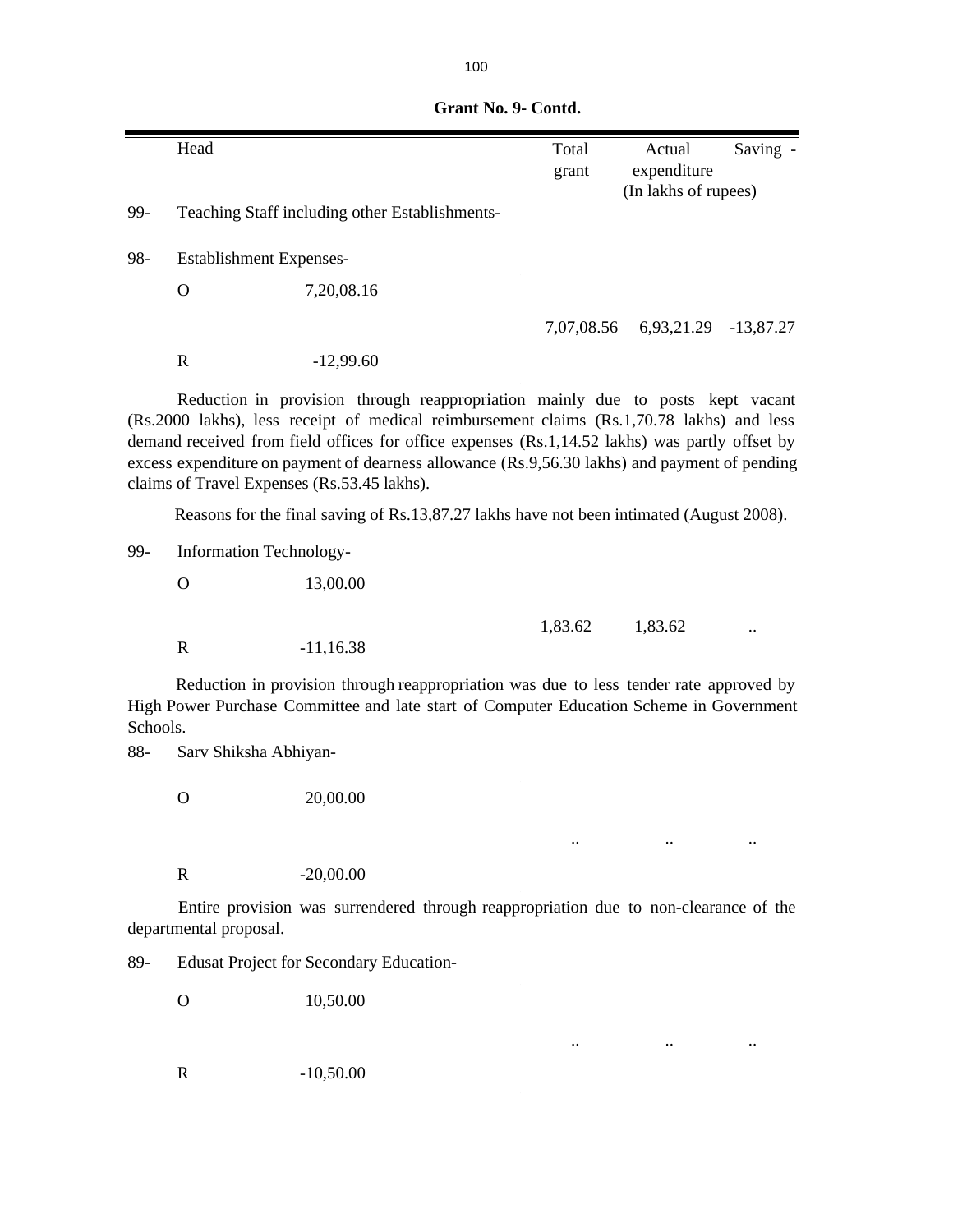| Grant No. 9- Contd. |  |
|---------------------|--|
|                     |  |

|         | Entire provision was surrendered through reappropriation due to economy measures. |                                                                                                                                                                                                                                                                                                                                                                                          |                |                                               |          |
|---------|-----------------------------------------------------------------------------------|------------------------------------------------------------------------------------------------------------------------------------------------------------------------------------------------------------------------------------------------------------------------------------------------------------------------------------------------------------------------------------------|----------------|-----------------------------------------------|----------|
|         | Head                                                                              |                                                                                                                                                                                                                                                                                                                                                                                          | Total<br>grant | Actual<br>expenditure<br>(In lakhs of rupees) | Saving - |
| 94-     | <b>Backward Minority-</b>                                                         | Area Incentive Programme for Educationally                                                                                                                                                                                                                                                                                                                                               |                |                                               |          |
|         | $\mathbf{O}$                                                                      | 3,00.00                                                                                                                                                                                                                                                                                                                                                                                  |                |                                               |          |
|         |                                                                                   |                                                                                                                                                                                                                                                                                                                                                                                          |                |                                               |          |
|         | $\mathbf R$                                                                       | $-3,00.00$                                                                                                                                                                                                                                                                                                                                                                               |                |                                               |          |
|         | departmental proposal.                                                            | Entire provision was surrendered through reappropriation due to non-clearance of                                                                                                                                                                                                                                                                                                         |                |                                               |          |
| $001 -$ | Direction and Administration-                                                     |                                                                                                                                                                                                                                                                                                                                                                                          |                |                                               |          |
| 99-     | Administrative staff-                                                             |                                                                                                                                                                                                                                                                                                                                                                                          |                |                                               |          |
|         | $\Omega$                                                                          | 21,12.32                                                                                                                                                                                                                                                                                                                                                                                 |                |                                               |          |
|         |                                                                                   |                                                                                                                                                                                                                                                                                                                                                                                          | 15,27.49       | 15,27.49                                      |          |
|         | $\mathbf R$                                                                       | $-5,84.83$                                                                                                                                                                                                                                                                                                                                                                               |                |                                               |          |
|         |                                                                                   | Reduction in provision through reappropriation was mainly due to receipt of less demand<br>for office expenses and non-clearance of departmental proposals for hiring of vehicles for Deputy<br>District Education Officers (Rs.3,56.41 lakhs), posts kept vacant (Rs.156 lakhs), receipt of less<br>demands from field offices for motor vehicles and travel expenses (Rs.60.84 lakhs). |                |                                               |          |

94- E-Governance and Computerisation of Secondary Education-

99- Information Technology-

O 2,50.00

R  $-2,50.00$ 

Entire provision was surrendered through reappropriation due to non-implementationof the scheme.

.. .. ..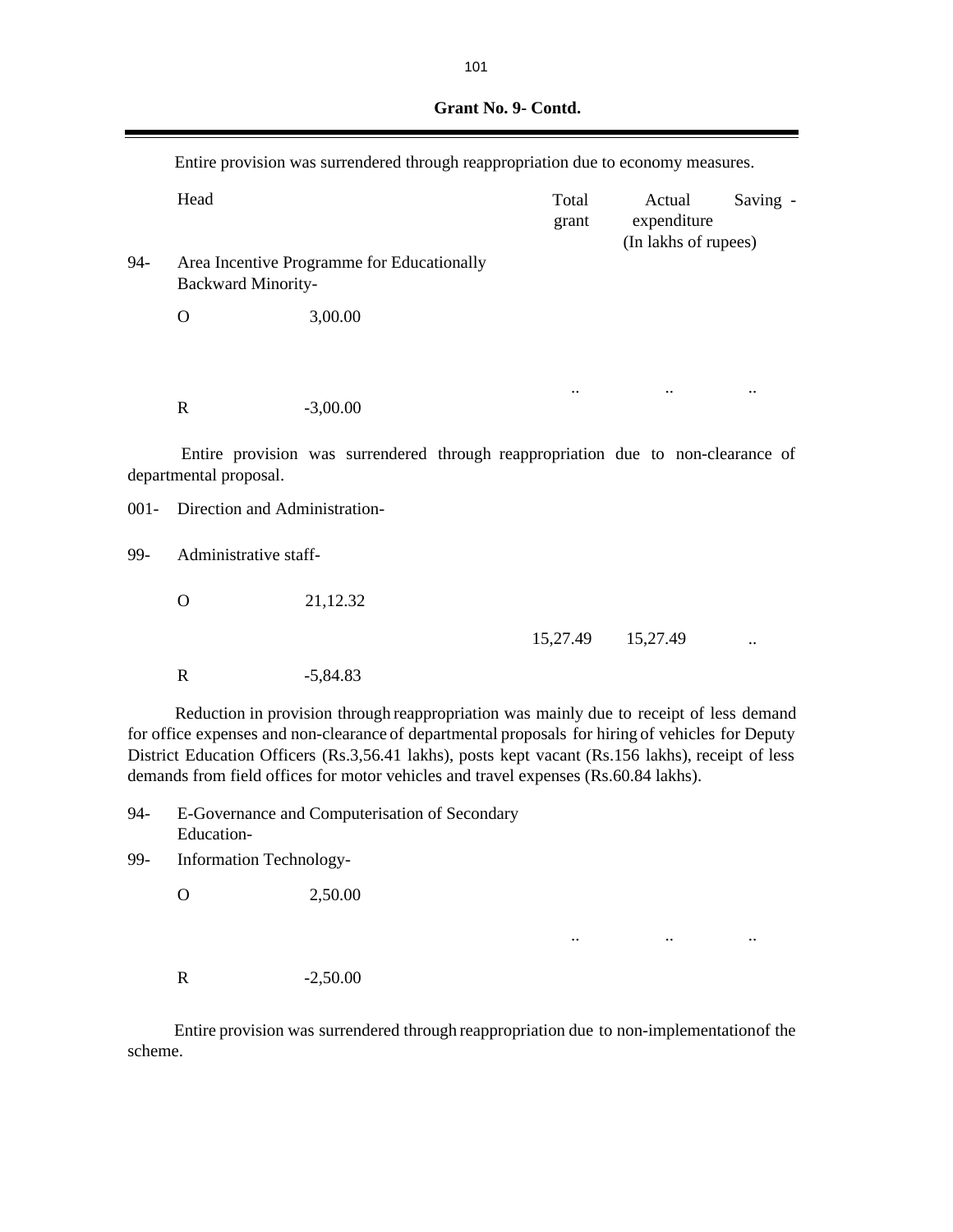|                                                                                               | Head                           |                                                                                                                                                                                                                                                                | Total<br>grant | Actual<br>expenditure | Saving - |
|-----------------------------------------------------------------------------------------------|--------------------------------|----------------------------------------------------------------------------------------------------------------------------------------------------------------------------------------------------------------------------------------------------------------|----------------|-----------------------|----------|
| 98-                                                                                           | <b>Establishment Expenses-</b> |                                                                                                                                                                                                                                                                |                | (In lakhs of rupees)  |          |
|                                                                                               | $\mathbf{O}$                   | 3,47.00                                                                                                                                                                                                                                                        |                |                       |          |
|                                                                                               |                                |                                                                                                                                                                                                                                                                | 2,45.07        | 2,45.07               |          |
|                                                                                               | $\mathbf R$                    | $-1,01.93$                                                                                                                                                                                                                                                     |                |                       |          |
|                                                                                               |                                | Reduction in provision through reappropriation was due to economy measures adopted in<br>'Other Charges' (Rs.57 lakhs), non-shifting of Secondary Education department to Panchkula<br>(Rs.29.43 lakhs) and posts kept vacant at Headquarter (Rs.17.58 lakhs). |                |                       |          |
| $105 -$                                                                                       | Teachers Training-             |                                                                                                                                                                                                                                                                |                |                       |          |
| 94-<br>Construction of Building at Pali & 7 New<br>Distt.Institution of Education & Training- |                                |                                                                                                                                                                                                                                                                |                |                       |          |
|                                                                                               | $\mathbf{O}$                   | 4,50.00                                                                                                                                                                                                                                                        |                |                       |          |
|                                                                                               |                                |                                                                                                                                                                                                                                                                |                |                       |          |
|                                                                                               | $\mathbf R$                    | $-4,50.00$                                                                                                                                                                                                                                                     |                |                       |          |
|                                                                                               | departmental proposal.         | Entire provision was surrendered through reappropriation due to non-clearance of                                                                                                                                                                               |                |                       |          |
| $97 -$                                                                                        |                                | In-service Training to Teachers (Secondary)-                                                                                                                                                                                                                   |                |                       |          |
|                                                                                               | $\mathbf O$                    | 3,25.00                                                                                                                                                                                                                                                        |                |                       |          |
|                                                                                               |                                |                                                                                                                                                                                                                                                                | 1,20.00        | 1,20.00               |          |
|                                                                                               | $\mathbf R$                    | $-2,05.00$                                                                                                                                                                                                                                                     |                |                       |          |
|                                                                                               | Teacher Training Scheme'.      | Reduction in provision through reappropriation was due to non-implementation of 'Nursery                                                                                                                                                                       |                |                       |          |

107- Scholarships-

88- Special Component Plan for SC Categories-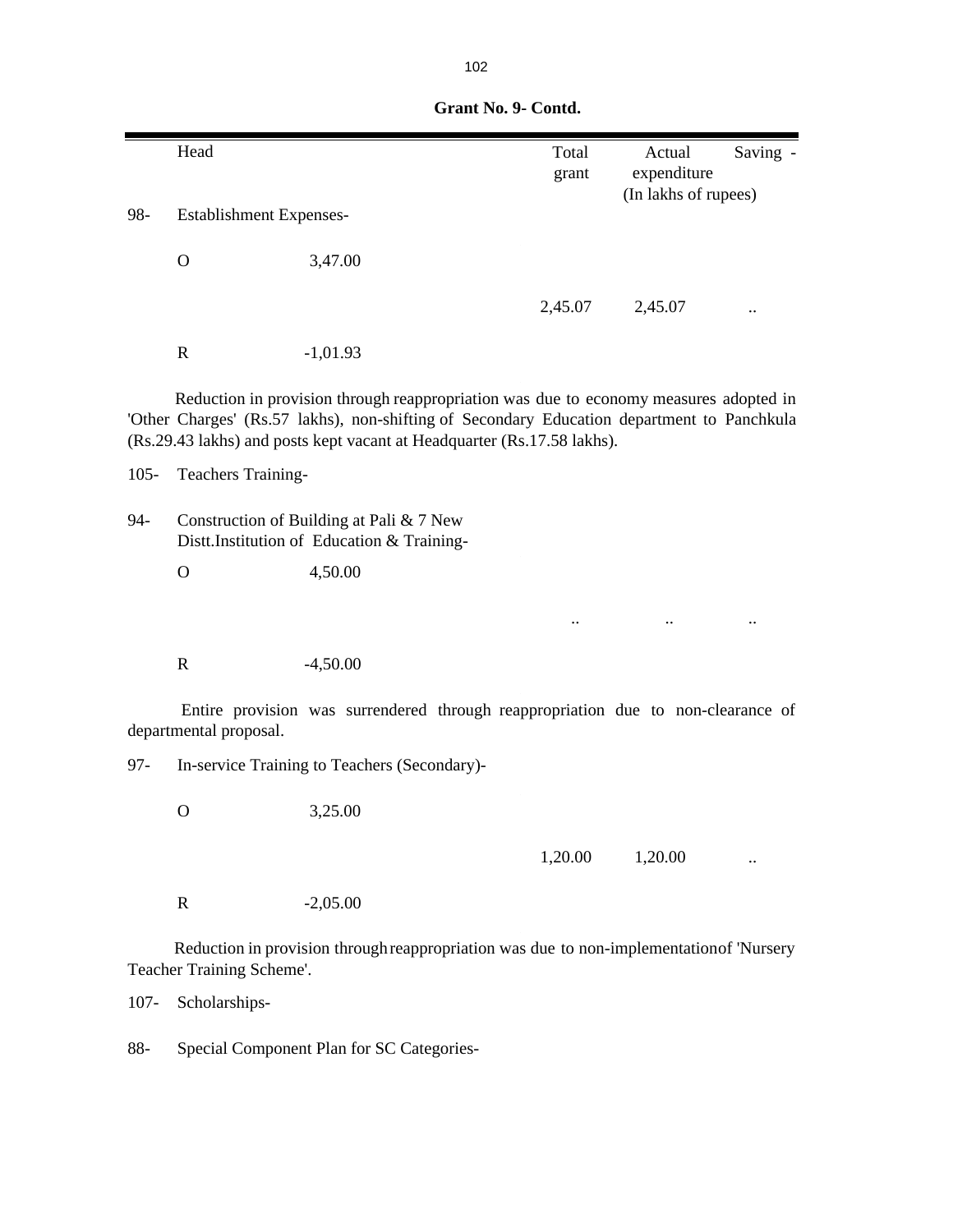|       | Head                                     |                                                               | Total<br>grant | Actual<br>expenditure<br>(In lakhs of rupees) | Saving -             |
|-------|------------------------------------------|---------------------------------------------------------------|----------------|-----------------------------------------------|----------------------|
| 96-   | $11^{th}$ -                              | Free Bicycle for SC Girl Student of Class 9 <sup>th</sup> and |                |                                               |                      |
|       | $\mathbf O$                              | 5,33.40                                                       |                |                                               |                      |
|       |                                          |                                                               | 2,53.44        | 2,53.44                                       |                      |
|       | $\mathbf R$                              | $-2,79.96$                                                    |                |                                               |                      |
| 98-   | of $9^{\text{th}}$ to $12^{\text{th}}$ - | Free Dictionary English and Hindi to SC Student               |                |                                               |                      |
|       | $\mathbf O$                              | 2,48.06                                                       |                |                                               |                      |
|       |                                          |                                                               | 2,09.89        | 2,09.89                                       |                      |
|       | ${\bf R}$                                | $-38.17$                                                      |                |                                               |                      |
| 99-   |                                          | Scholarships (Secondary Schools)-                             |                |                                               |                      |
|       | $\mathbf O$                              | 2,30.90                                                       |                |                                               |                      |
|       |                                          |                                                               | 2,07.45        | 2,07.45                                       | $\ddot{\phantom{0}}$ |
|       | ${\bf R}$                                | $-23.45$                                                      |                |                                               |                      |
| $94-$ |                                          | Free Stationery to E.W.S. Students Class IX-XII-              |                |                                               |                      |
|       | $\mathbf O$                              | 1,82.34                                                       |                |                                               |                      |
|       |                                          |                                                               | 1,60.97        | 1,60.97                                       |                      |
|       | ${\bf R}$                                | $-21.37$                                                      |                |                                               |                      |
|       |                                          |                                                               |                |                                               |                      |

 **Grant No. 9- Contd.**

Reduction in provision through reappropriation in the above four cases was due to nonavailability of eligible students.

110- Assistance to Non-Government Secondary Schools-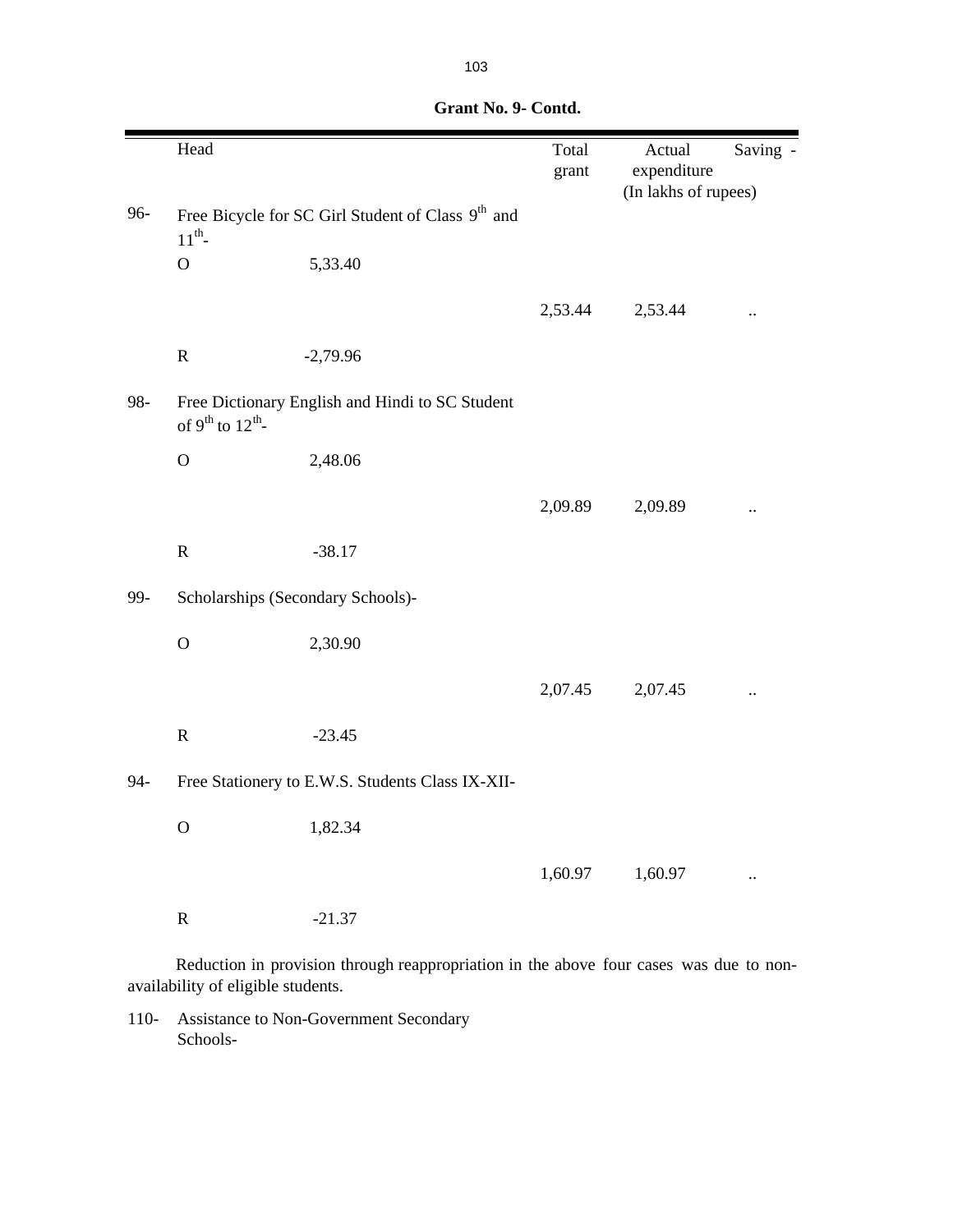|         | Head                          |                                                                                                                                                                                                                                                                                          | Total<br>grant | Actual<br>expenditure | $Excess +$ |
|---------|-------------------------------|------------------------------------------------------------------------------------------------------------------------------------------------------------------------------------------------------------------------------------------------------------------------------------------|----------------|-----------------------|------------|
| 98-     | Schools (Salary Grant)-       | Grant-in-aid to Non-Government Secondary                                                                                                                                                                                                                                                 |                | (In lakhs of rupees)  |            |
|         | $\Omega$                      | 35,20.00                                                                                                                                                                                                                                                                                 |                |                       |            |
|         |                               |                                                                                                                                                                                                                                                                                          | 33,15.02       | 33,15.02              |            |
|         | $\mathbf R$                   | $-2,04.98$                                                                                                                                                                                                                                                                               |                |                       |            |
|         |                               | Reduction in provision through reappropriation was due to posts kept vacant.                                                                                                                                                                                                             |                |                       |            |
| 004-    | Research and Training-        |                                                                                                                                                                                                                                                                                          |                |                       |            |
| 99-     | Training, Gurgaon-            | Setting up of State Council of Research and                                                                                                                                                                                                                                              |                |                       |            |
|         | $\Omega$                      | 2,82.05                                                                                                                                                                                                                                                                                  |                |                       |            |
|         |                               |                                                                                                                                                                                                                                                                                          | 2,34.68        | 2,34.68               |            |
|         | $\mathbf R$                   | $-47.37$                                                                                                                                                                                                                                                                                 |                |                       |            |
|         | allowance (Rs.4.35 lakhs).    | Reduction in provision through reappropriation due to posts kept vacant (Rs.37.86 lakhs),<br>less receipt of medical reimbursement claims (Rs.11.62 lakhs) and less receipt of demand for<br>wages (Rs.3 lakhs) was partly offset by excess expenditure on payment of increased dearness |                |                       |            |
| $80-$   | General-                      |                                                                                                                                                                                                                                                                                          |                |                       |            |
| $001 -$ | Direction and Administration- |                                                                                                                                                                                                                                                                                          |                |                       |            |
| 98-     | Headquarter-                  | Supervision Appointment of Additional Staff at                                                                                                                                                                                                                                           |                |                       |            |
| 99-     | Information Technoloy-        |                                                                                                                                                                                                                                                                                          |                |                       |            |
|         | $\mathbf{O}$                  | 50.00                                                                                                                                                                                                                                                                                    |                |                       |            |
|         |                               |                                                                                                                                                                                                                                                                                          | 24.00          | 24.01                 | $+0.01$    |
|         | ${\bf R}$                     | $-26.00$                                                                                                                                                                                                                                                                                 |                |                       |            |

Reduction in provision through reappropriation was due to less purchase of computers under the scheme.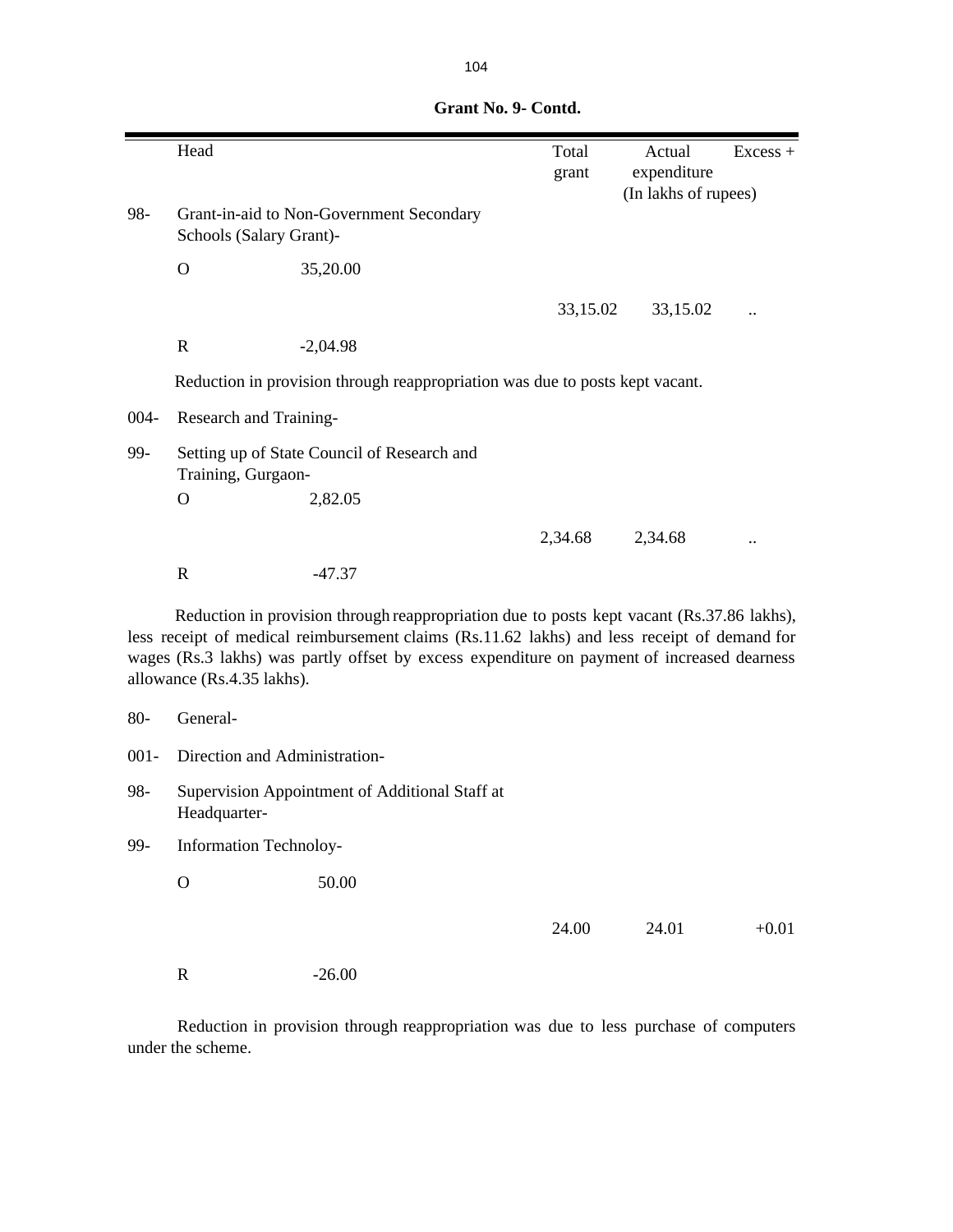|         | Head                                      |                                                                                                                                                                                   | Total<br>grant | Saving -<br>Actual<br>expenditure |  |  |
|---------|-------------------------------------------|-----------------------------------------------------------------------------------------------------------------------------------------------------------------------------------|----------------|-----------------------------------|--|--|
| $04 -$  | <b>Adult Education-</b>                   |                                                                                                                                                                                   |                | (In lakhs of rupees)              |  |  |
| $200 -$ |                                           | Other Adult Education Programmes-                                                                                                                                                 |                |                                   |  |  |
| 98-     | Other Adult Education Programmes-         |                                                                                                                                                                                   |                |                                   |  |  |
|         | $\mathbf O$                               | 74.44                                                                                                                                                                             |                |                                   |  |  |
|         |                                           |                                                                                                                                                                                   | 53.04          | 53.04                             |  |  |
|         | $\mathbf R$                               | $-21.40$                                                                                                                                                                          |                |                                   |  |  |
| 1aLhch  | 2203- Technical Education                 | Reduction in provision through reappropriation was mainly due to posts kept vacant<br>(Rs.14.75 lakhs) and less receipt of medical reimbursement claims from field offices (Rs.5) |                |                                   |  |  |
| $105 -$ | Polytechnics-                             |                                                                                                                                                                                   |                |                                   |  |  |
| $57-$   | Special Component Plan for SC Categories- |                                                                                                                                                                                   |                |                                   |  |  |
| 96-     | Reimbursement of Fee-                     |                                                                                                                                                                                   |                |                                   |  |  |
|         | $\mathbf O$                               | 14,50.00                                                                                                                                                                          |                |                                   |  |  |
|         |                                           |                                                                                                                                                                                   | 2,10.00        | 2,10.00                           |  |  |
|         | $\mathbf R$                               | $-12,40.00$                                                                                                                                                                       |                |                                   |  |  |
|         |                                           | Reduction in provision through reappropriation was due to late finalisation of the scheme.                                                                                        |                |                                   |  |  |
| $97 -$  | Supply of Free Computers/ Books-          |                                                                                                                                                                                   |                |                                   |  |  |
|         | $\mathbf O$                               | 7,00.00                                                                                                                                                                           |                |                                   |  |  |
|         |                                           |                                                                                                                                                                                   |                |                                   |  |  |
|         | $\mathbf R$                               | $-7,00.00$                                                                                                                                                                        |                |                                   |  |  |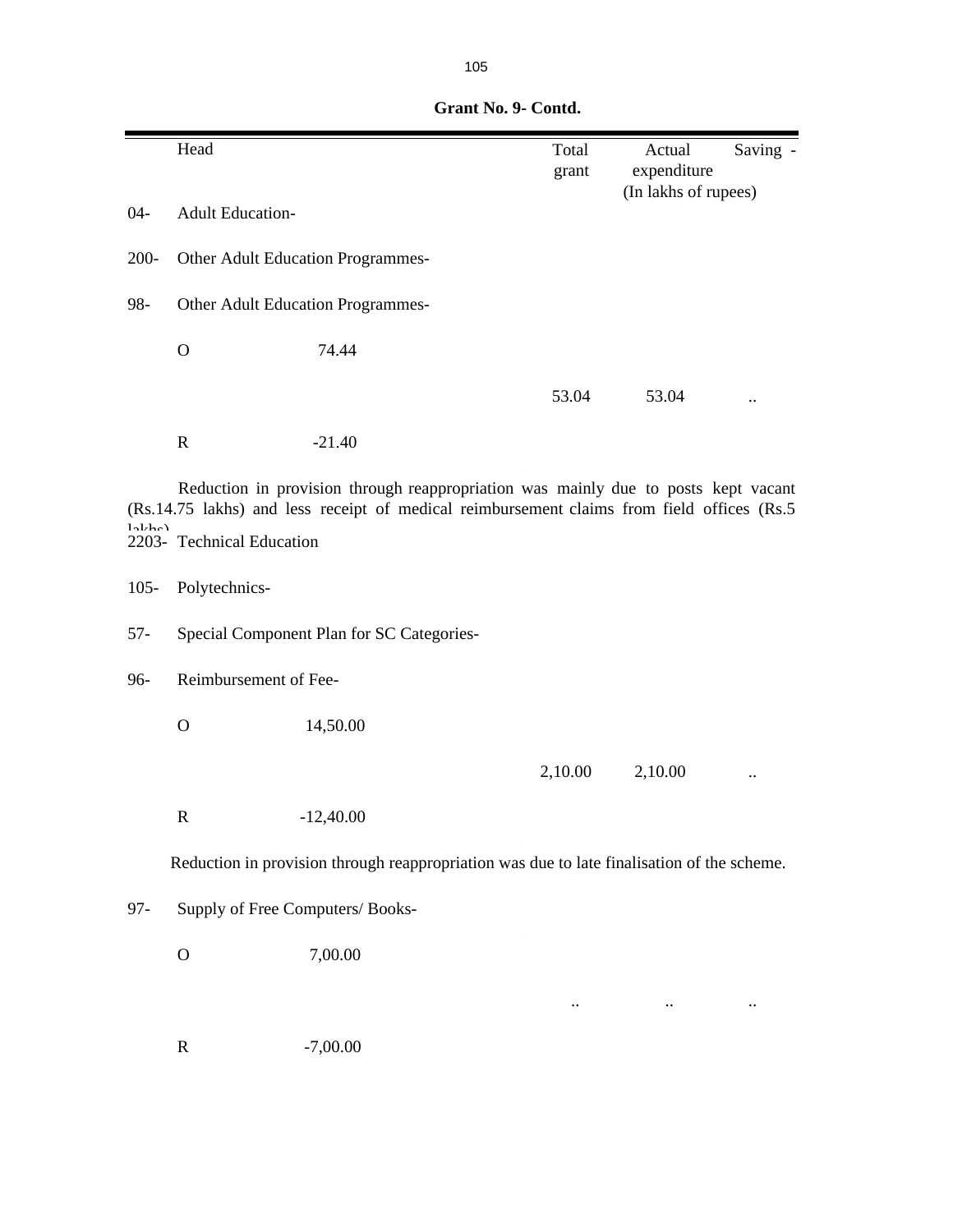|       | Head                                                                                 |                                                                                            |  | Total<br>grant | Actual<br>expenditure | Saving - |
|-------|--------------------------------------------------------------------------------------|--------------------------------------------------------------------------------------------|--|----------------|-----------------------|----------|
| 98-   | Special Coaching for Competition/Placement-                                          |                                                                                            |  |                | (In lakhs of rupees)  |          |
|       | $\mathbf O$                                                                          | 65.00                                                                                      |  |                |                       |          |
|       |                                                                                      |                                                                                            |  |                |                       |          |
|       | $\mathbf R$                                                                          | $-65.00$                                                                                   |  |                |                       |          |
|       | non-finalisation of the schemes.                                                     | Entire provision in the above two cases was surrendered through reappropriation due to     |  |                |                       |          |
| 99-   | Special Coaching for Admission-                                                      |                                                                                            |  |                |                       |          |
|       | $\mathbf O$                                                                          | 65.00                                                                                      |  |                |                       |          |
|       |                                                                                      |                                                                                            |  | 11.07          | 11.07                 |          |
|       | $\mathbf R$                                                                          | $-53.93$                                                                                   |  |                |                       |          |
|       |                                                                                      | Reduction in provision through reappropriation was due to late finalisation of the scheme. |  |                |                       |          |
| 89-   |                                                                                      | Setting up of new Govt. Polytechnics in the State-                                         |  |                |                       |          |
|       | $\mathbf O$                                                                          | 19,00.00                                                                                   |  |                |                       |          |
|       |                                                                                      |                                                                                            |  | 17,00.00       | 17,00.00              |          |
|       | $\mathbf R$                                                                          | $-2,00.00$                                                                                 |  |                |                       |          |
|       | department.                                                                          | Reduction in provision through reappropriation was due to cut imposed by Planning          |  |                |                       |          |
| $58-$ |                                                                                      | Technical Education-IV Programme-                                                          |  |                |                       |          |
|       | $\mathbf O$                                                                          | 4,14.00                                                                                    |  |                |                       |          |
|       |                                                                                      |                                                                                            |  | 3,14.00        | 3,14.00               |          |
|       | ${\bf R}$                                                                            | $-1,00.00$                                                                                 |  |                |                       |          |
|       | Reduction in provision through reappropriation was due to cut imposed by World Bank. |                                                                                            |  |                |                       |          |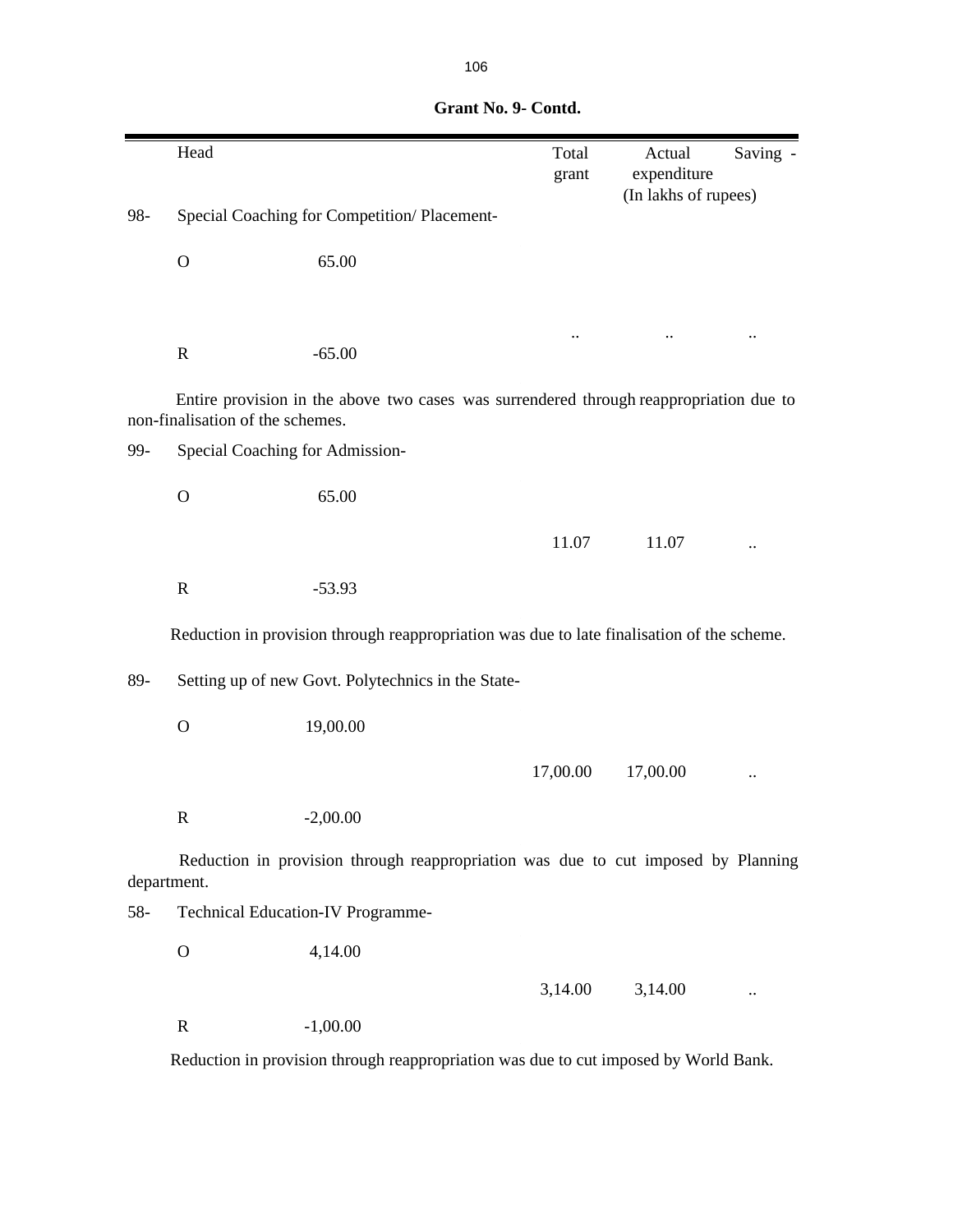|            | Head                                                            |                                                                                            | Total<br>grant | Actual<br>expenditure<br>(In lakhs of rupees) | Saving - |  |
|------------|-----------------------------------------------------------------|--------------------------------------------------------------------------------------------|----------------|-----------------------------------------------|----------|--|
| $78-$      | Faculty Development in all Polytechnics in the State-           |                                                                                            |                |                                               |          |  |
|            | $\mathbf O$                                                     | 1,75.00                                                                                    |                |                                               |          |  |
|            |                                                                 |                                                                                            | 1,24.74        | 1,24.74                                       |          |  |
|            | $\mathbf R$                                                     | $-50.26$                                                                                   |                |                                               |          |  |
| programme. |                                                                 | Reduction in provision through reappropriation was due to non-finalisation of the training |                |                                               |          |  |
| $102 -$    |                                                                 | Assistance to Universities for Technical Education-                                        |                |                                               |          |  |
| 98-        | & Technology, Murthal (Sonepat)-                                | Deen Bandhu Chhotu Ram University of Science                                               |                |                                               |          |  |
|            | $\mathbf O$                                                     | 15,00.00                                                                                   |                |                                               |          |  |
|            |                                                                 |                                                                                            | 12,00.00       | 12,00.00                                      |          |  |
|            | $\mathbf R$                                                     | $-3,00.00$                                                                                 |                |                                               |          |  |
| 99-        | Guru Jambeshwar University of Science and<br>Technology, Hisar- |                                                                                            |                |                                               |          |  |
|            | $\mathbf O$                                                     | 13,00.00                                                                                   |                |                                               |          |  |
|            |                                                                 |                                                                                            | 11,00.00       | 11,00.00                                      |          |  |
|            | $\mathbf R$                                                     | $-2,00.00$                                                                                 |                |                                               |          |  |
|            | imposed by Planning department.                                 | Reduction in provision through reappropriation in the above two cases was due to cut       |                |                                               |          |  |
| $107 -$    | Scholarships-                                                   |                                                                                            |                |                                               |          |  |
| 99-        | Scholarships and Stipends-                                      |                                                                                            |                |                                               |          |  |
| 98-        | <b>SCSP Component-</b>                                          |                                                                                            |                |                                               |          |  |
|            | $\mathbf{O}$                                                    | 1,20.00                                                                                    |                |                                               |          |  |
|            |                                                                 |                                                                                            |                |                                               |          |  |
|            | ${\bf R}$                                                       | $-1,20.00$                                                                                 |                |                                               |          |  |

Entire provision was surrendered through reappropriation due to non-finalisation of the scheme.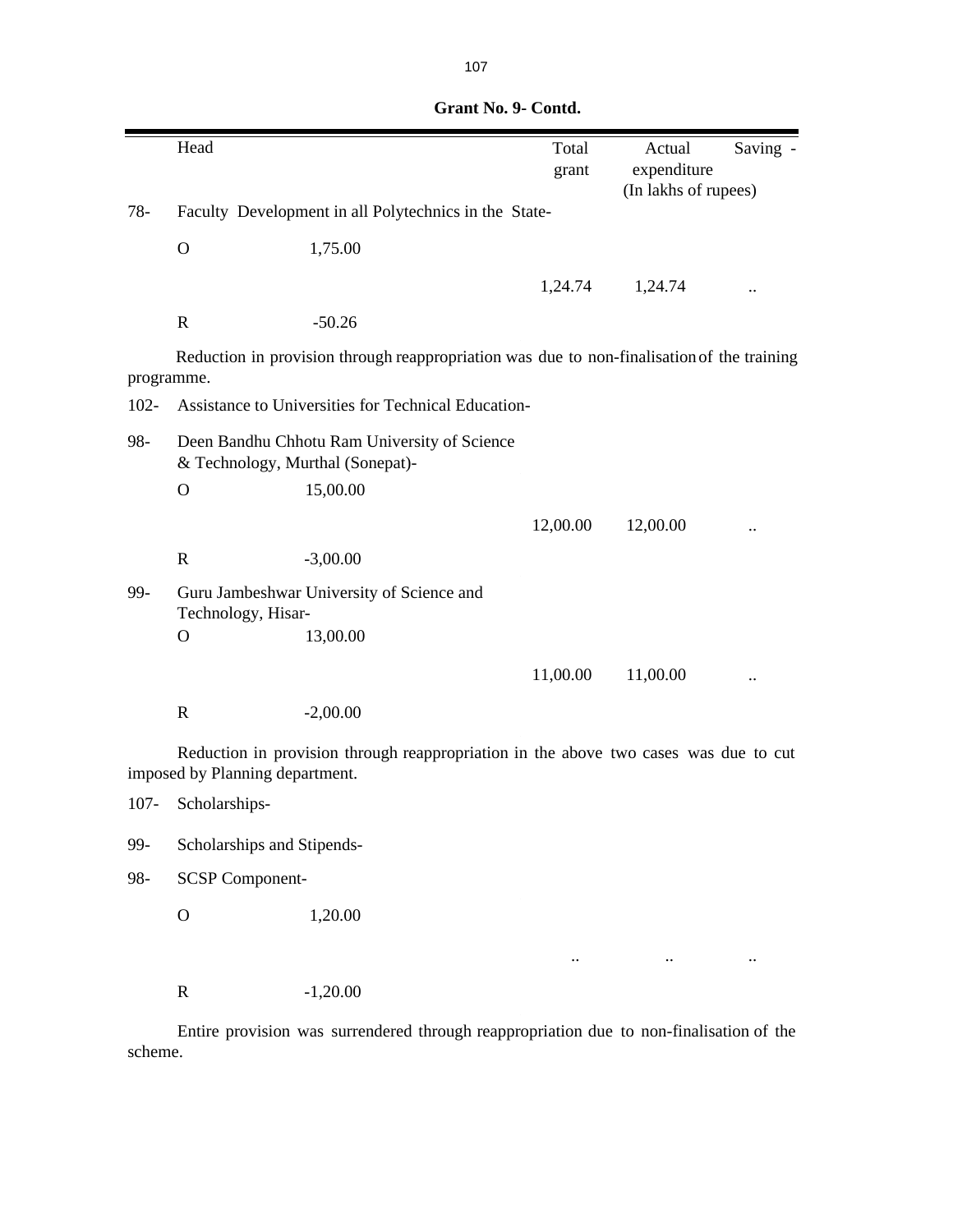|         | Head                                                               |            |                                                                                          | Total<br>grant | Actual<br>expenditure | Saving - |
|---------|--------------------------------------------------------------------|------------|------------------------------------------------------------------------------------------|----------------|-----------------------|----------|
|         |                                                                    |            |                                                                                          |                | (In lakhs of rupees)  |          |
| $001 -$ | Direction and Administration-                                      |            |                                                                                          |                |                       |          |
| 96-     | Establishment of State Technical Education<br>Board, Haryana-      |            |                                                                                          |                |                       |          |
|         | $\mathbf O$                                                        | 1,00.00    |                                                                                          |                |                       |          |
|         |                                                                    |            |                                                                                          |                |                       |          |
|         |                                                                    |            |                                                                                          |                |                       |          |
|         | $\mathbf R$                                                        | $-1,00.00$ |                                                                                          |                |                       |          |
|         |                                                                    |            | Entire provision was surrendered due to non-constitution of Statutory Board.             |                |                       |          |
| $003 -$ | Training-                                                          |            |                                                                                          |                |                       |          |
|         |                                                                    |            |                                                                                          |                |                       |          |
| 99-     | EDUSAT and E-Training/Learning-                                    |            |                                                                                          |                |                       |          |
|         | $\mathbf O$                                                        | 50.00      |                                                                                          |                |                       |          |
|         |                                                                    |            |                                                                                          | 5.37           | 5.37                  |          |
|         |                                                                    |            |                                                                                          |                |                       |          |
|         | $\mathbf R$                                                        | $-44.63$   |                                                                                          |                |                       |          |
|         |                                                                    |            | Reduction in provision through reappropriation was due to non-receipt of claims from the |                |                       |          |
|         | employees.                                                         |            |                                                                                          |                |                       |          |
| $104 -$ | Assistance to Non-Government Technical<br>Colleges and Institutes- |            |                                                                                          |                |                       |          |
| $77-$   | Development of Aided Polytechnics-                                 |            |                                                                                          |                |                       |          |
|         | $\circ$                                                            | 85.00      |                                                                                          |                |                       |          |
|         |                                                                    |            |                                                                                          | 46.73          | 46.73                 |          |
|         | $\mathbf R$                                                        | $-38.27$   |                                                                                          |                |                       |          |
|         |                                                                    |            | Reduction in provision through reappropriation was due to posts kept vacant and          |                |                       |          |

adjustment the balance amount of previous year 2006-07.

2204- Sports and Youth Services

104- Sports and Games-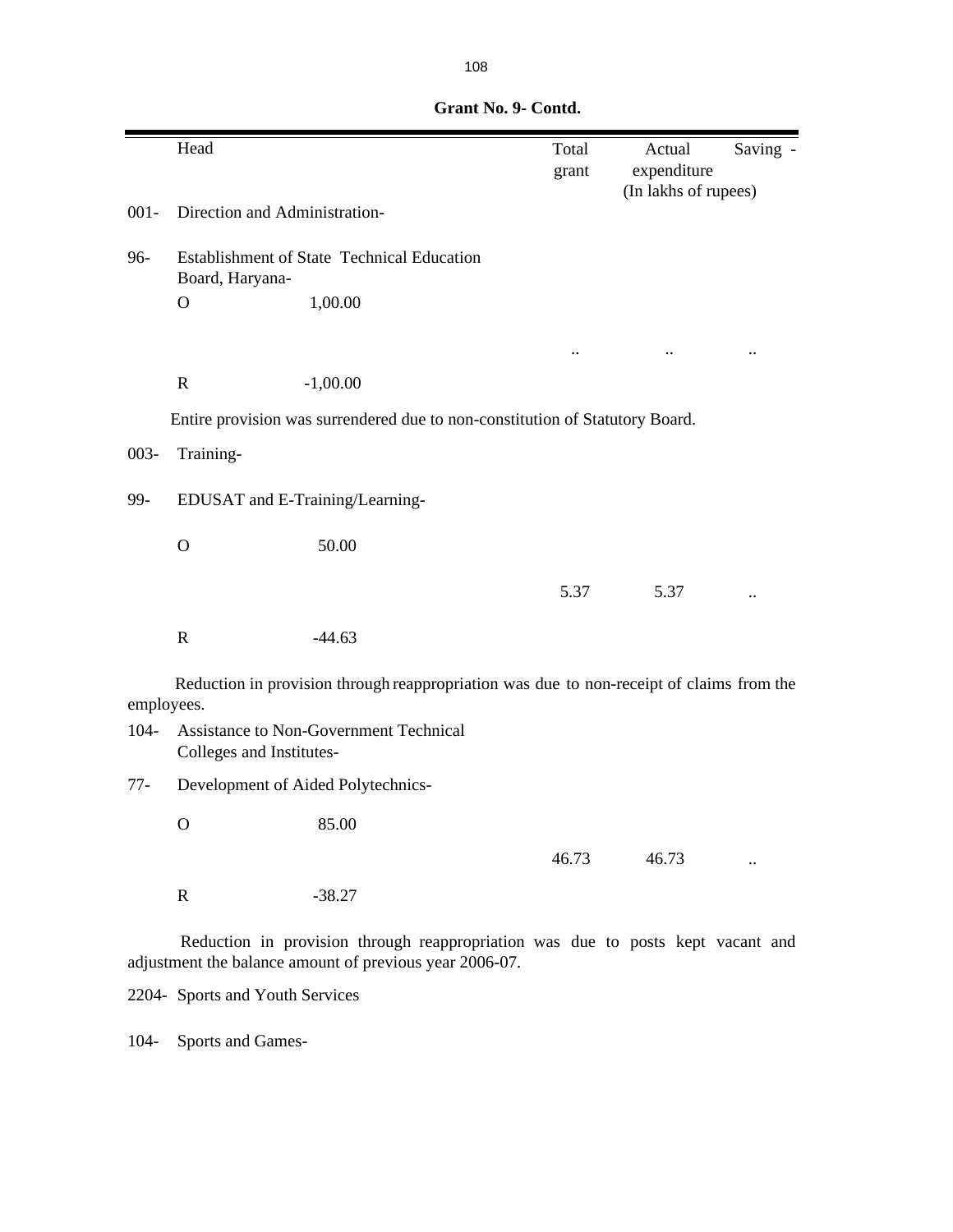|        | Head                                 |                                                                                                                                                                            | Total<br>grant | Actual<br>expenditure | Saving - |
|--------|--------------------------------------|----------------------------------------------------------------------------------------------------------------------------------------------------------------------------|----------------|-----------------------|----------|
| $51 -$ | <b>State Sports Councils Scheme-</b> |                                                                                                                                                                            |                | (In lakhs of rupees)  |          |
|        | $\mathbf O$                          | 2,20.00                                                                                                                                                                    |                |                       |          |
|        |                                      |                                                                                                                                                                            |                |                       |          |
|        | $\mathbf R$                          | $-2,20.00$                                                                                                                                                                 |                |                       |          |
|        |                                      | Entire provision was surrendered due to non-implementation of the scheme in the State.                                                                                     |                |                       |          |
| 66-    |                                      | G.I.A. to Stadium Committee Haryana Olympic<br>Association/Sports Council for Infrastructure-                                                                              |                |                       |          |
|        | $\mathbf O$                          | 1,40.00                                                                                                                                                                    |                |                       |          |
|        |                                      |                                                                                                                                                                            |                |                       |          |
|        | $\mathbf R$                          | $-1,40.00$                                                                                                                                                                 |                |                       |          |
|        | from the Government of India.        | Entire provision was surrendered through reappropriation due to non-receipt of grant-in-aid                                                                                |                |                       |          |
| $54-$  | Youth Development Scheme-            |                                                                                                                                                                            |                |                       |          |
|        | $\mathbf{O}$                         | 1,36.00                                                                                                                                                                    |                |                       |          |
|        |                                      |                                                                                                                                                                            | 12.69          | 12.69                 |          |
|        | $\mathbf R$                          | $-1,23.31$                                                                                                                                                                 |                |                       |          |
|        |                                      | Reduction in provision through reappropriation was mainly due to non-sanction of posts<br>(Rs.99.50 lakhs) and non-receipt of applications for grant-in-aid (Rs.30 lakhs). |                |                       |          |
| 56-    |                                      | Human Resource Development Scheme-                                                                                                                                         |                |                       |          |
|        | $\mathbf O$                          | 3,16.00                                                                                                                                                                    |                |                       |          |
|        |                                      |                                                                                                                                                                            | 2,02.00        | 2,02.00               |          |
|        | $\mathbf R$                          | $-1,14.00$                                                                                                                                                                 |                |                       |          |

 **Grant No. 9- Contd.**

Reduction in provision through reappropriation was mainly due to less competition held and late start of sports nurseries.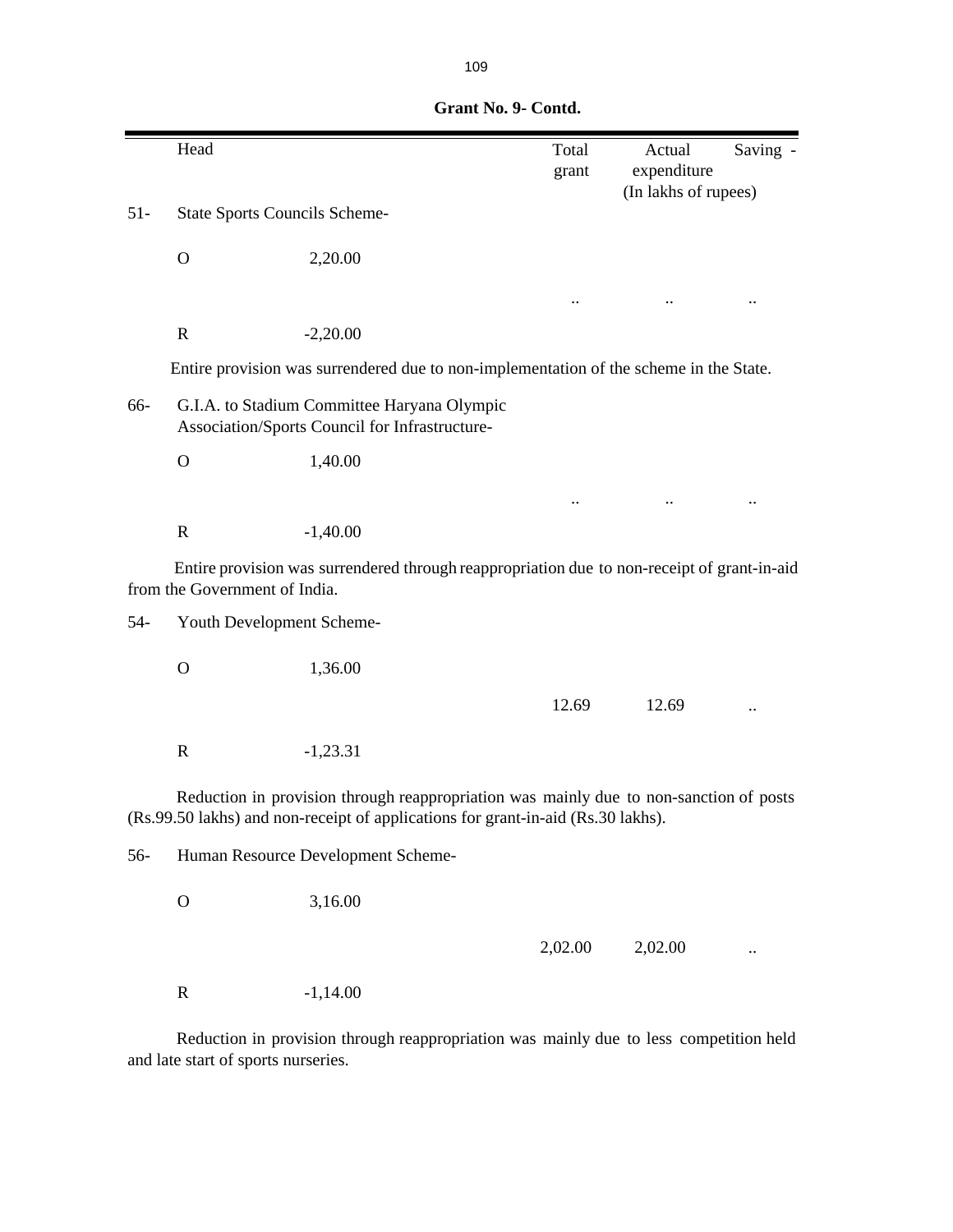|         | Head                   |                                                                                                                                                                                                                                           | Total<br>grant | Actual<br>expenditure<br>(In lakhs of rupees) | Saving - |
|---------|------------------------|-------------------------------------------------------------------------------------------------------------------------------------------------------------------------------------------------------------------------------------------|----------------|-----------------------------------------------|----------|
| 69-     | <b>Sports Nursery-</b> |                                                                                                                                                                                                                                           |                |                                               |          |
|         | $\mathbf O$            | 1,61.00                                                                                                                                                                                                                                   |                |                                               |          |
|         |                        |                                                                                                                                                                                                                                           | 1,04.21        | 99.21                                         | $-5.00$  |
|         | $\mathbf R$            | $-56.79$                                                                                                                                                                                                                                  |                |                                               |          |
|         |                        | Total saving of Rs.61.79 lakhs was mainly due to sanctioning of less number of Sports<br>Nurseries (Rs.36.87 lakhs) and change in ex-gratia policy (Rs.10.50 lakhs).                                                                      |                |                                               |          |
| $102 -$ |                        | Youth Welfare Programmes for Students-                                                                                                                                                                                                    |                |                                               |          |
| 99-     |                        | <b>Expenditure on National Cadet Corps-</b>                                                                                                                                                                                               |                |                                               |          |
|         | $\Omega$               | 5,79.35                                                                                                                                                                                                                                   |                |                                               |          |
|         |                        |                                                                                                                                                                                                                                           | 5,11.87        | 4,38.84                                       | $-73.03$ |
|         | $\mathbf R$            | $-67.48$                                                                                                                                                                                                                                  |                |                                               |          |
|         |                        | Reduction in provision through reappropriation was mainly due to posts kept vacant<br>(Rs.47.27 lakhs), economy measures adopted in office expenses (Rs.16.07 lakhs) and less receipt<br>of medical reimbursement claims (Rs.3.55 lakhs). |                |                                               |          |
|         |                        | Reasons for the final saving of Rs.73.03 lakhs have not been intimated (August 2008).                                                                                                                                                     |                |                                               |          |
| 98-     |                        | <b>Expenditure on Annual Cadet Camps-</b>                                                                                                                                                                                                 |                |                                               |          |

55.91 55.91 ..

R -23.09

O 79.00

Reduction in provision through reappropriation was due to economy measures (Rs.13.15 lakhs), less tour allowed to employees (Rs.5.39 lakhs) and posts kept vacant (Rs.4.55 lakhs).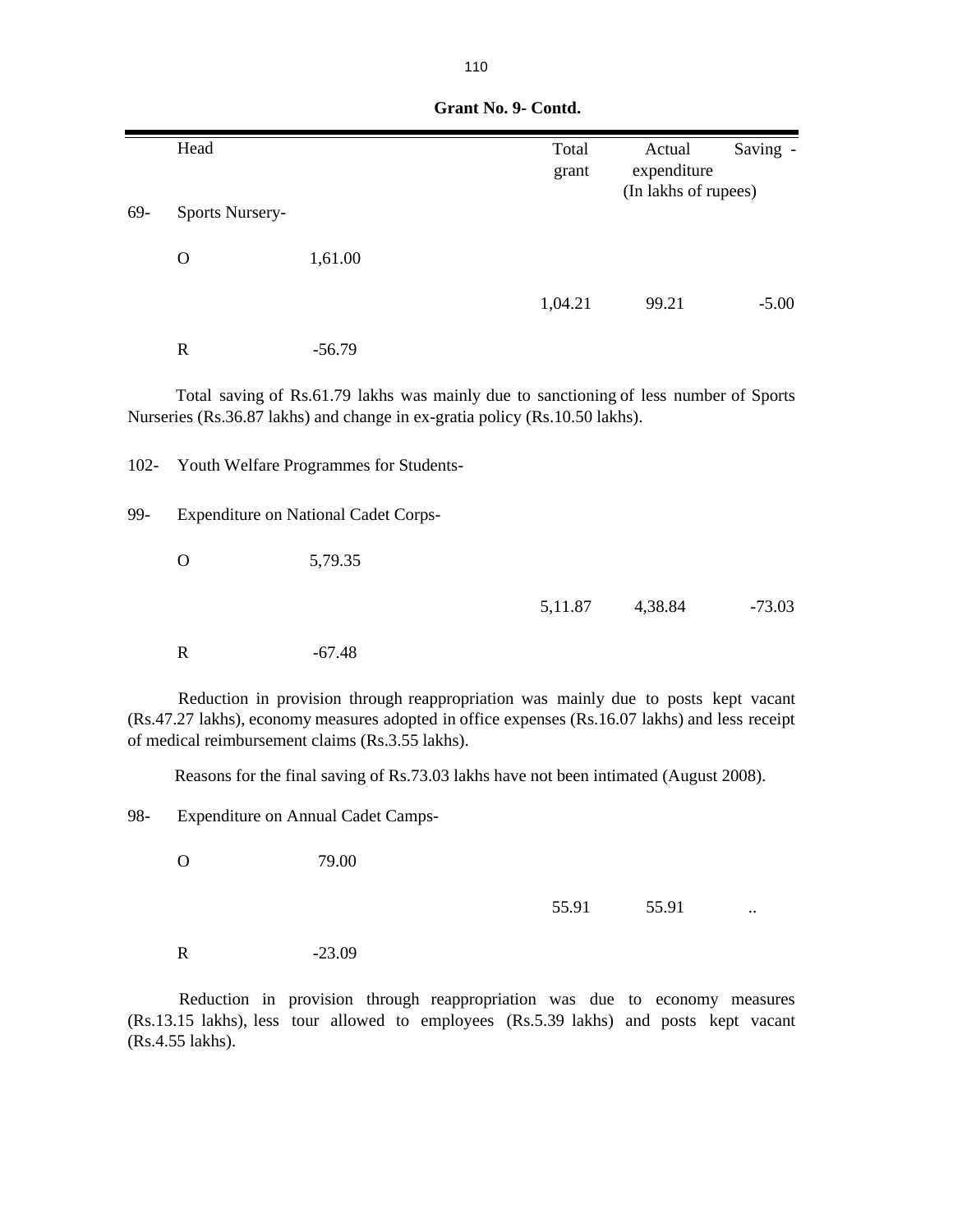|         | 4. Excess occurred mainly under:- |                                                                                  |                |                                               |            |
|---------|-----------------------------------|----------------------------------------------------------------------------------|----------------|-----------------------------------------------|------------|
|         | Head                              |                                                                                  | Total<br>grant | Actual<br>expenditure<br>(In lakhs of rupees) | $Excess +$ |
|         | 2202- General Education           |                                                                                  |                |                                               |            |
| $03-$   | University and Higher Education-  |                                                                                  |                |                                               |            |
| $102 -$ | Assistance to Universities-       |                                                                                  |                |                                               |            |
| $92 -$  |                                   | Setting up of Bhagat Phool Singh Women<br>University at Khanpur Kalan (Sonepat)- |                |                                               |            |
|         | O                                 | 14,70.00                                                                         |                |                                               |            |
|         | S                                 | 64,63.21                                                                         | 1,23,90.00     | ,23,90.00                                     |            |
|         | R                                 | 44,56.79                                                                         |                |                                               |            |

The provision was augmented through supplementary estimates and reappropriation to cover more expenditure on acquisition of land for setting up of Bhagat Phool Singh Mahila Vishwavidyalya at Khanpur Kalan (Sonepat) and other civil and development work.

97- Development of Kurukshetra University including PGRC Sirsa-

|             |          | 42,51.50 42,51.50 | $\ddotsc$ |
|-------------|----------|-------------------|-----------|
| $\mathbf R$ | 31,01.50 |                   |           |

The provision was augmented through reappropriation to cover more expenditure on strengtheningof Laboratories (Rs.300 lakhs), establishment of museum in Kurukshetra University (Rs.100 lakhs) and on organising the educational programme on 2550<sup>th</sup> Anniversary of Bhagwan Budha's Mahaparinirvan (Rs. 1.50) lakhs).

96- Assistance to M.D.U.Rohtak including R.C.Meerpur (Rewari)- . O  $10,25.00$ 

O 11,50.00

20,25.00 ...

R 10,00.00

The provision was augmented through reappropriation to cover more expenditure on strengtheningof Laboratories.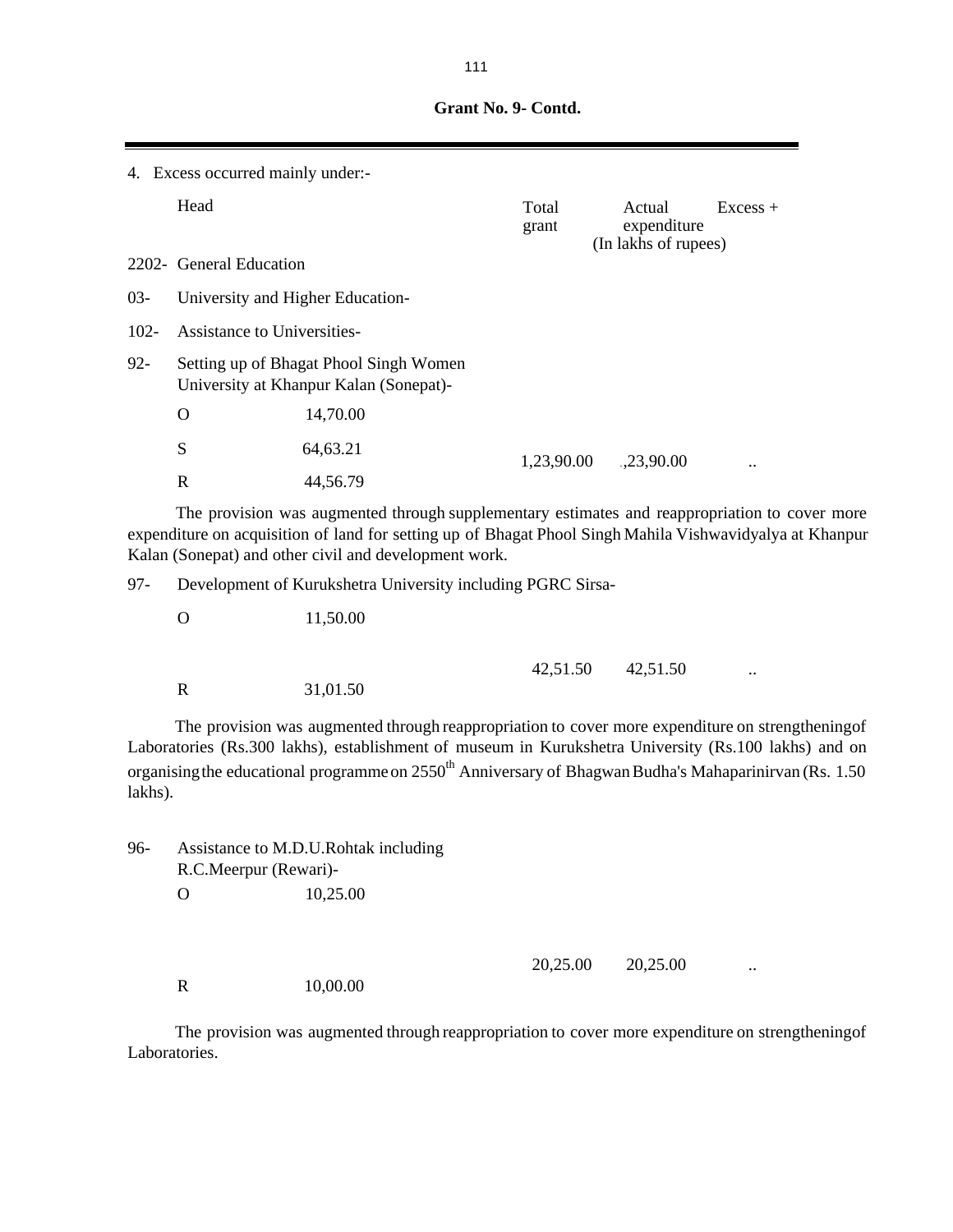|         | Head                                                 |                                                                                                                                                    | Total<br>grant | Actual<br>expenditure<br>(In lakhs of rupees) | $Excess +$ |
|---------|------------------------------------------------------|----------------------------------------------------------------------------------------------------------------------------------------------------|----------------|-----------------------------------------------|------------|
| 93-     | Ch. Devi Lal University, Sirsa-                      |                                                                                                                                                    |                |                                               |            |
|         | $\mathbf{O}$                                         | 13,75.00                                                                                                                                           |                |                                               |            |
|         | $\mathbf R$                                          | 6,00.00                                                                                                                                            | 19,75.00       | 19,75.00                                      |            |
|         |                                                      | The provision was augmented through reappropriation to cover more expenditure on construction<br>work of hostel at Ch. Devi Lal University, Sirsa. |                |                                               |            |
| 104-    | Institutes-                                          | Assistance to Non-Government Colleges and                                                                                                          |                |                                               |            |
| 98-     | aided Colleges-                                      | Introduction of pension scheme for Non-Govt.                                                                                                       |                |                                               |            |
|         | $\mathbf{O}$                                         | 13,00.00                                                                                                                                           |                |                                               |            |
|         |                                                      |                                                                                                                                                    | 16,10.00       | 16,10.00                                      |            |
|         | $\mathbf R$                                          | 3,10.00                                                                                                                                            |                |                                               |            |
| $107 -$ | from Non-Government aided Colleges.<br>Scholarships- | The provision was augmented through reappropriation to cover expenditure on receipt of more claims                                                 |                |                                               |            |
| $95 -$  |                                                      | Special Component Plan for S.C.Categories-                                                                                                         |                |                                               |            |
| 99-     |                                                      | Providing of Computer System to S.C.Students-                                                                                                      |                |                                               |            |
|         | $\mathbf O$                                          | 11,75.00                                                                                                                                           |                |                                               |            |
|         |                                                      |                                                                                                                                                    |                |                                               |            |

R 2,15.94

13,90.94 ...

Augmentation of provision through reappropriation to cover more expenditure on training by HARTRON (Rs. 4,32.94 lakhs) was offset by saving due to dropout scheme of Computer Labs (Rs.217 lakhs).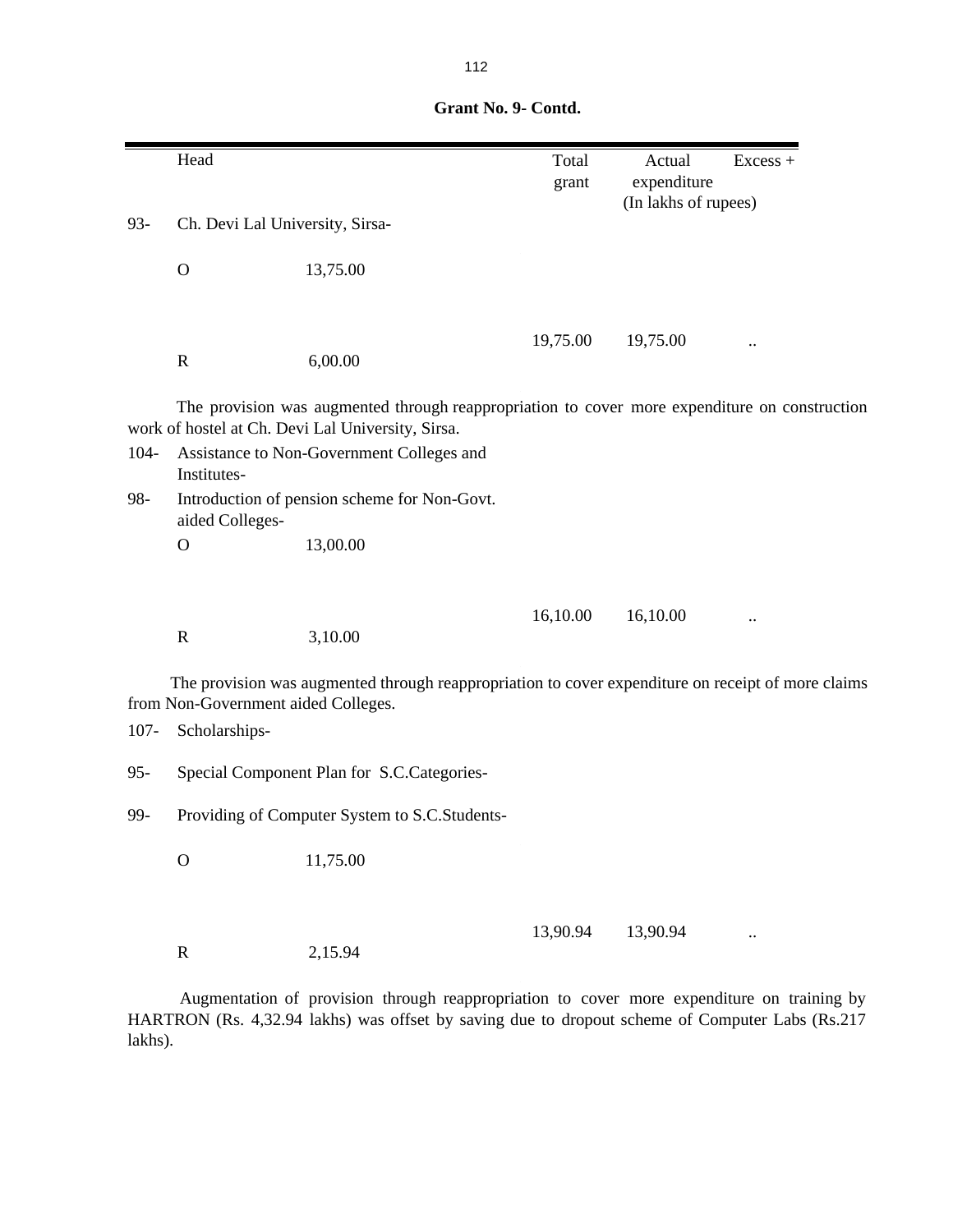|          | Head                                                         |                                                                                                                                                                                                 | Total<br>grant | Actual   | $Excess +$ |
|----------|--------------------------------------------------------------|-------------------------------------------------------------------------------------------------------------------------------------------------------------------------------------------------|----------------|----------|------------|
| $97 -$   | <b>Government Colleges-</b>                                  | Providing of Books to S.C. Students Studing in                                                                                                                                                  |                |          |            |
|          | $\mathbf O$                                                  | 2,00.00                                                                                                                                                                                         |                |          |            |
|          |                                                              |                                                                                                                                                                                                 | 2,83.67        | 2,83.67  |            |
|          | $\mathbf R$                                                  | 83.67                                                                                                                                                                                           |                |          |            |
| 99-      | students under the scheme.<br>Scholarships in Arts Colleges- | The provision was augmented through reappropriation to cover more expenditure due to increase of                                                                                                |                |          |            |
|          |                                                              |                                                                                                                                                                                                 |                |          |            |
|          | $\mathbf O$                                                  | 20.27                                                                                                                                                                                           |                |          |            |
|          |                                                              |                                                                                                                                                                                                 |                |          |            |
|          | $\mathbf R$                                                  | 40.06                                                                                                                                                                                           | 60.33          | 60.33    |            |
|          |                                                              |                                                                                                                                                                                                 |                |          |            |
|          | Scholarship claims from Colleges.                            | The provision was augmented through reappropriation to cover expenditure on receipt of more                                                                                                     |                |          |            |
| $02 -$   | Secondary Education-                                         |                                                                                                                                                                                                 |                |          |            |
| 109-     | Government Secondary Schools-                                |                                                                                                                                                                                                 |                |          |            |
| $91 -$   |                                                              | Opening of Model Schools in the State-                                                                                                                                                          |                |          |            |
|          | $\mathbf O$                                                  | 12,00.00                                                                                                                                                                                        |                |          |            |
|          |                                                              |                                                                                                                                                                                                 |                |          |            |
|          | $\mathbf R$                                                  | 35,89.43                                                                                                                                                                                        | 47,89.43       | 47,89.43 |            |
| Schools. |                                                              | The provision was augmented through reappropriation to cover more expenditure on strengthening<br>and consolidation of 213 Government Senior Secondary Schools in place of opening of New Model |                |          |            |
| $97 -$   | Implementation of +2 Pattern-                                |                                                                                                                                                                                                 |                |          |            |
|          | $\mathbf O$                                                  | 13,05.80                                                                                                                                                                                        |                |          |            |
|          |                                                              |                                                                                                                                                                                                 |                |          |            |

R 4,54.54

17,60.34 17,60.34 ..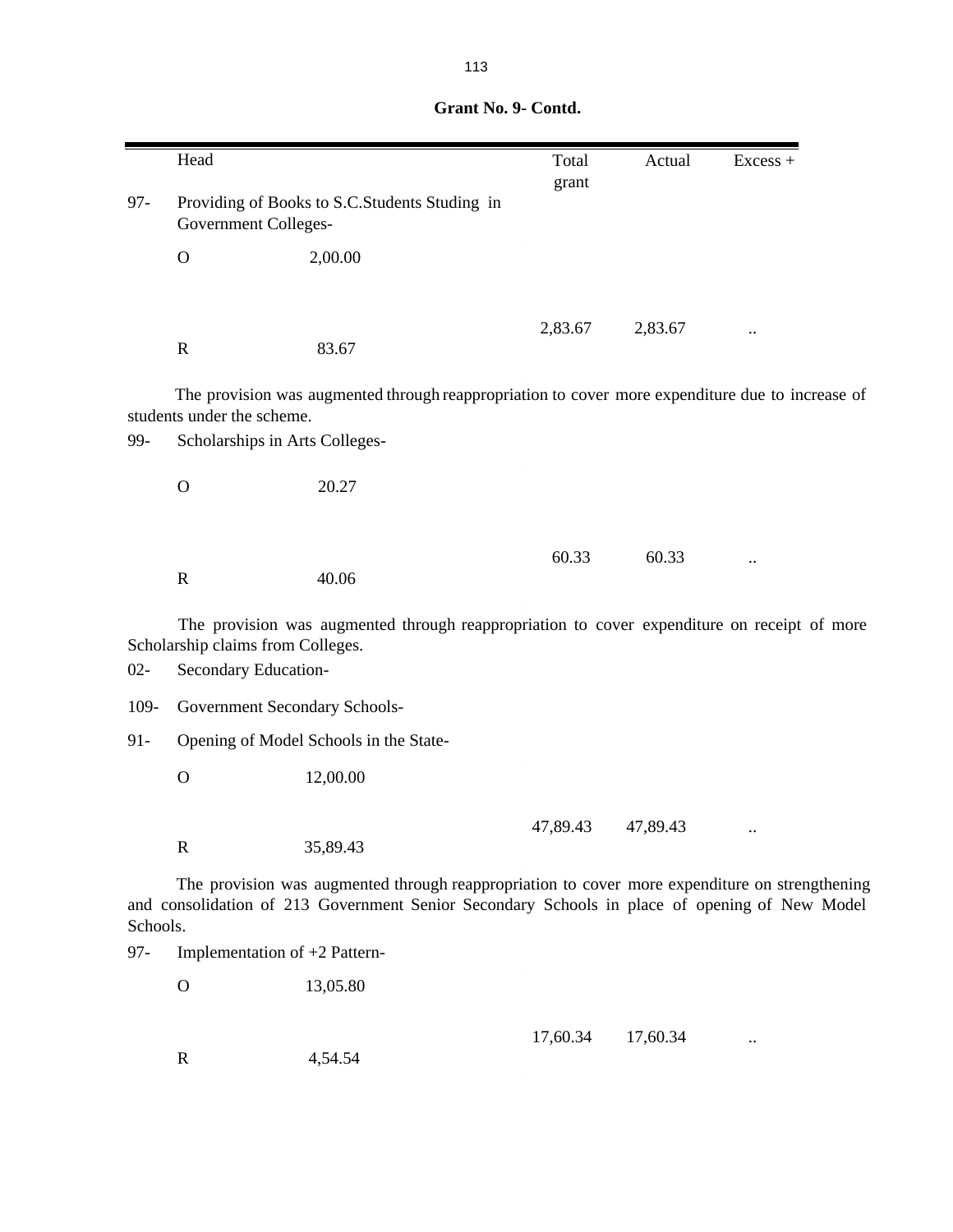Augmentation of provision through reappropriation to cover more expenditure on uprgadation of 182 High schools to Senior Secondary schools (Rs. 400 lakhs) and dearness allowance (Rs. 1,89.55 lakhs) was partly offset by saving under Materials and Supplies due to economy measures (Rs. 1,65.31 lakhs).

|         | Head                                  |                                                                                                        | Total<br>grant | Actual<br>expenditure<br>(In lakhs of rupees) | Saving -   |
|---------|---------------------------------------|--------------------------------------------------------------------------------------------------------|----------------|-----------------------------------------------|------------|
| $105 -$ | <b>Teachers Training-</b>             |                                                                                                        |                |                                               |            |
| 96-     |                                       | Setting up of DIETs at Gurgaon, Sonipat, Mohra, Bhrikalani,<br>Iccus, Ding, Mohindergarh, Madina etc.- |                |                                               |            |
|         | $\mathbf{O}$                          | $\ddot{\phantom{a}}$                                                                                   |                |                                               |            |
|         | $\mathbf R$                           | 15,28.46                                                                                               | 15,28.46       | 10,43.48                                      | $-4,84.98$ |
|         | by the department.                    | The provision was made through reappropriation to cover more expenditure due to posts sanctioned       |                |                                               |            |
|         |                                       | Reasons for saving of Rs.4,84.98 lakhs have not been intimated (August 2008).                          |                |                                               |            |
| $001 -$ | Direction and Administration-         |                                                                                                        |                |                                               |            |
| $97 -$  |                                       | Computer Literacy and Studies in School-                                                               |                |                                               |            |
|         | $\mathbf{O}$                          | 13,60.00                                                                                               |                |                                               |            |
|         |                                       |                                                                                                        |                |                                               |            |
|         | $\mathbf R$                           | 3,06.68                                                                                                | 16,66.68       | 16,66.68                                      | $\ddotsc$  |
| $107 -$ | Government of India.<br>Scholarships- | The provision was augmented through reappropriation with a view to avail of more grant-in-aid from     |                |                                               |            |
| 88-     |                                       | Special Component Plan for S.C.Categories-                                                             |                |                                               |            |
| 99-     |                                       | Free Jersey, Shoes and Socks for S.C.Students-                                                         |                |                                               |            |
|         | $\mathbf{O}$                          | 2,27.85                                                                                                |                |                                               |            |
|         | $\mathbf R$                           | 2,95.81                                                                                                | 5,23.66        | 5,23.66                                       | $\ddotsc$  |

The provision was augmented through reappropriation to cover more students under the scheme.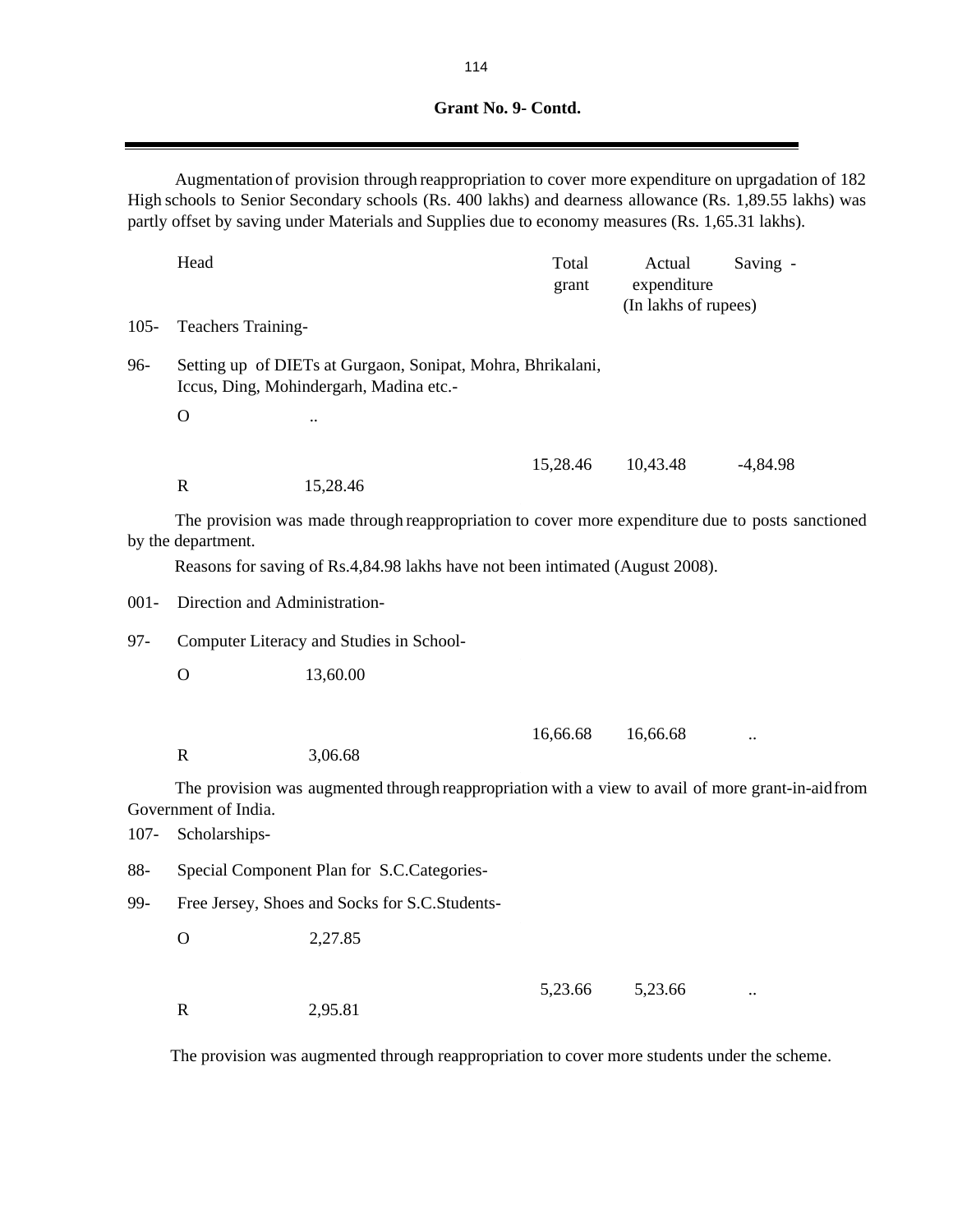Head Excess + grant expenditure (In lakhs of rupees) 053- Maintenance of Buildings-98- Construction /Extension of Buildings of Higher/ Secondary Schools-O 11,97.50 14,57.64 ... R 2,60.14 110- Assistance to Non-Govt. Secondary Schools-96- Introduction of pension scheme for Non-Govt. aided Secondary Schools- . O 6,00.00 7,36.27 ... R 1,36.27 01- Elementary Education-109- Scholarships and Incentives-86- Special Component Plan for S.C. Categories-98- Free Jersey, Shoes and Socks for SC/ EWS Girls Student in Classes I to VIII- O 3,00.00 The provision was augmented through reappropriation to cover more expenditure on construction of two rooms each in 97 Middle/ High/ Senior Secondary schools in villages. The provision was augmented through reappropriation to cover more expenditure on grant-in-aiddue to more number of claims received from the institutions.

R 8,78.61

11,78.61 ...

 **Grant No. 9- Contd.**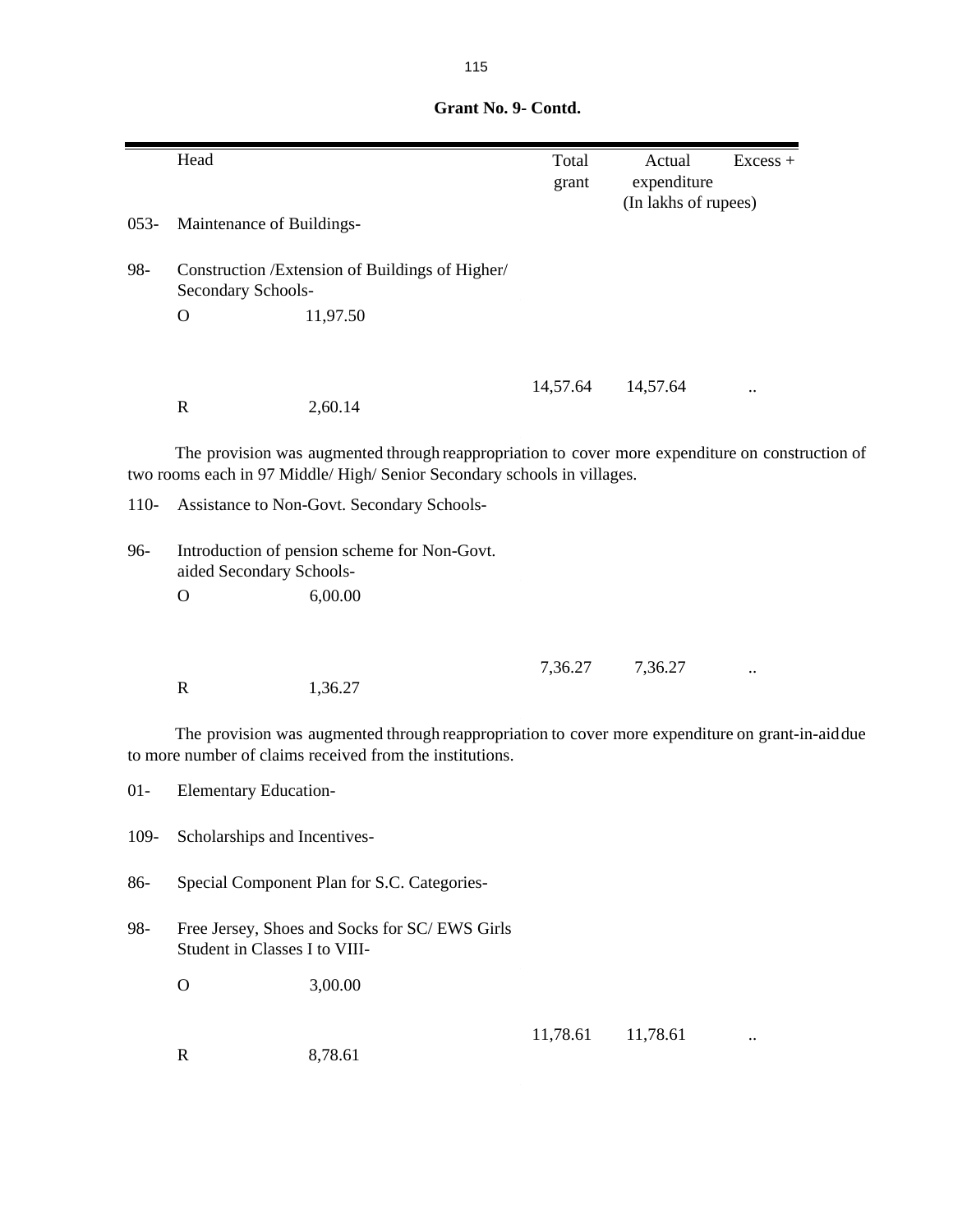|        | Head                            |                                                     | Total<br>grant | Actual<br>expenditure<br>(In lakhs of rupees) | $Excess +$           |
|--------|---------------------------------|-----------------------------------------------------|----------------|-----------------------------------------------|----------------------|
| $97 -$ | Classes I to VIII-              | Scholarships for Excellence for SC Student in       |                |                                               |                      |
|        | $\mathbf O$                     | 50.00                                               |                |                                               |                      |
|        |                                 |                                                     | 5,54.87        | 5,54.87                                       | $\ddot{\phantom{a}}$ |
|        | $\mathbf R$                     | 5,04.87                                             |                |                                               |                      |
| 99-    |                                 | Free School Bag to S.C. Student in Class I to VIII- |                |                                               |                      |
|        | $\mathcal{O}$                   | 2,00.00                                             |                |                                               |                      |
|        |                                 |                                                     |                |                                               |                      |
|        | ${\bf R}$                       | 4,91.79                                             | 6,91.79        | 6,91.79                                       |                      |
| 96-    | Box for SC Student of Class VI- | Free Reading Material, Dictionary and Geometry      |                |                                               |                      |
|        | $\mathbf O$                     | 50.00                                               |                |                                               |                      |
|        |                                 |                                                     |                |                                               |                      |
|        | $\mathbf R$                     | 2,18.98                                             | 2,68.98        | 2,68.98                                       | $\ddot{\phantom{a}}$ |
| $95 -$ |                                 | Free Cycle for SC Boy Student of Class VI-          |                |                                               |                      |
|        | $\mathcal{O}$                   | 1,00.00                                             |                |                                               |                      |
|        |                                 |                                                     |                |                                               |                      |
|        | ${\bf R}$                       | 1,89.99                                             | 2,89.99        | 2,89.99                                       | $\ddot{\phantom{a}}$ |

| Grant No. 9- Contd. |  |
|---------------------|--|
|                     |  |

At the time of prepration of Budget estimates token provision under the above five schemes was made which was augmented through reappropriation to cover actual number of students.

102- Assistance to Non Government Primary Schools-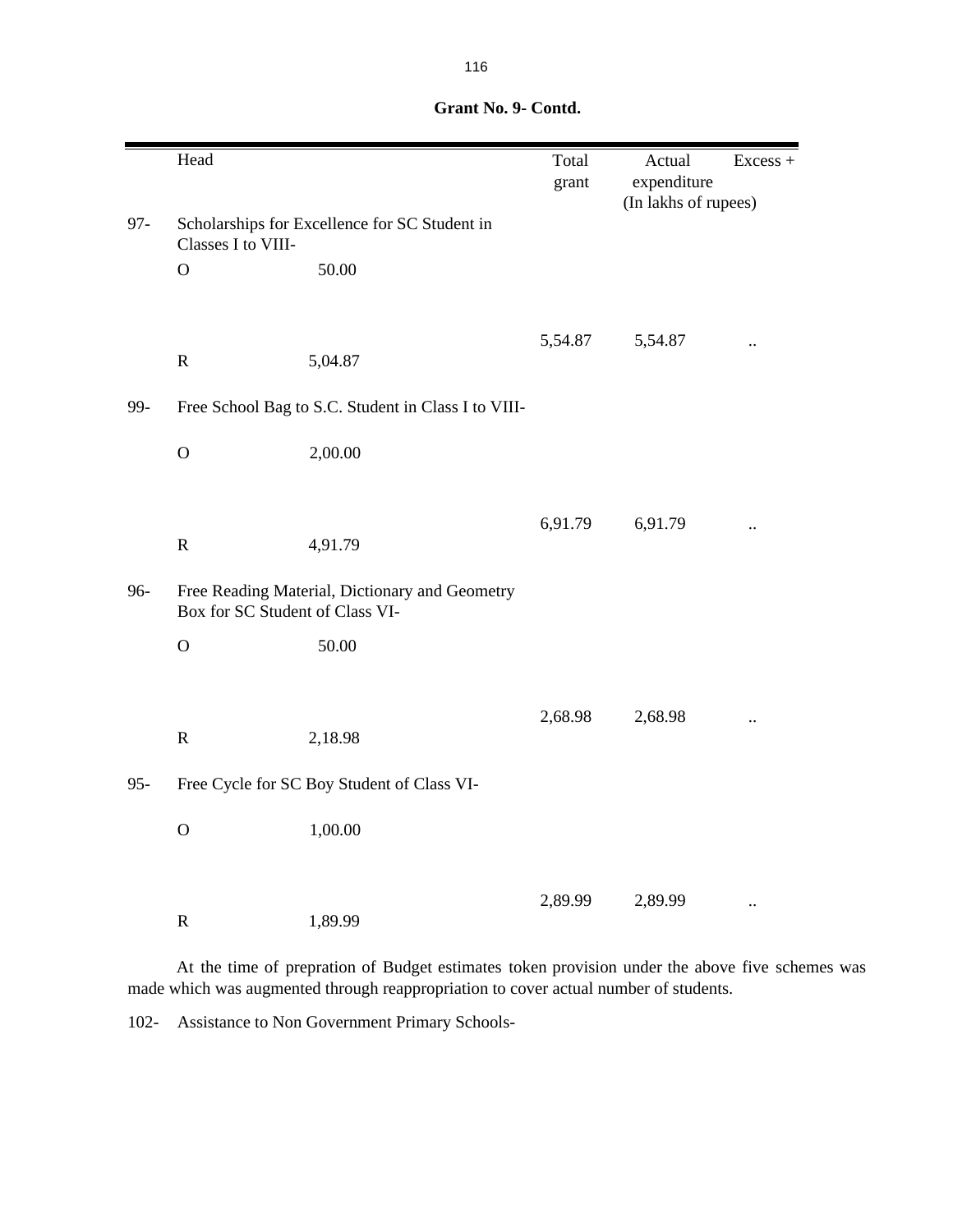|         | Head                                     |                                                                                                 | Total<br>grant | Actual<br>expenditure<br>(In lakhs of rupees) | $Excess +$           |
|---------|------------------------------------------|-------------------------------------------------------------------------------------------------|----------------|-----------------------------------------------|----------------------|
| 93-     | Primary Schools-                         | Introduction of pension for Non Govt. aided                                                     |                |                                               |                      |
|         | $\mathbf O$                              | 2,00.00                                                                                         |                |                                               |                      |
|         |                                          |                                                                                                 |                |                                               |                      |
|         | ${\bf R}$                                | 27.24                                                                                           | 2,27.24        | 2,27.24                                       | $\ddot{\phantom{a}}$ |
|         | more number of claims from Institutions. | The provision was augmented through reappropriation to cover more expenditure due to receipt of |                |                                               |                      |
|         | 2204- Sports and Youth Services          |                                                                                                 |                |                                               |                      |
| $104 -$ | Sports and Games-                        |                                                                                                 |                |                                               |                      |
| $52 -$  |                                          | Sports Awards and Incentive Scheme-                                                             |                |                                               |                      |
| 99-     | Normal Plan-                             |                                                                                                 |                |                                               |                      |
|         | $\mathcal{O}$                            | 2,34.00                                                                                         |                |                                               |                      |
|         |                                          |                                                                                                 |                |                                               |                      |
|         | ${\bf R}$                                | 1,86.10                                                                                         | 4,20.10        | 4,20.10                                       | $\ddot{\phantom{a}}$ |
| 98-     | <b>SCSP Component-</b>                   |                                                                                                 |                |                                               |                      |
|         | $\mathbf{O}$                             | 1,00.00                                                                                         |                |                                               |                      |
|         |                                          |                                                                                                 |                |                                               |                      |
|         | ${\bf R}$                                | 50.00                                                                                           | 1,50.00        | 1,50.00                                       | $\ddot{\phantom{a}}$ |

The provision was augmented through reappropriation in the above two cases to cover more expenditure due to receipt of excess applications for reward.

800- Other expenditure-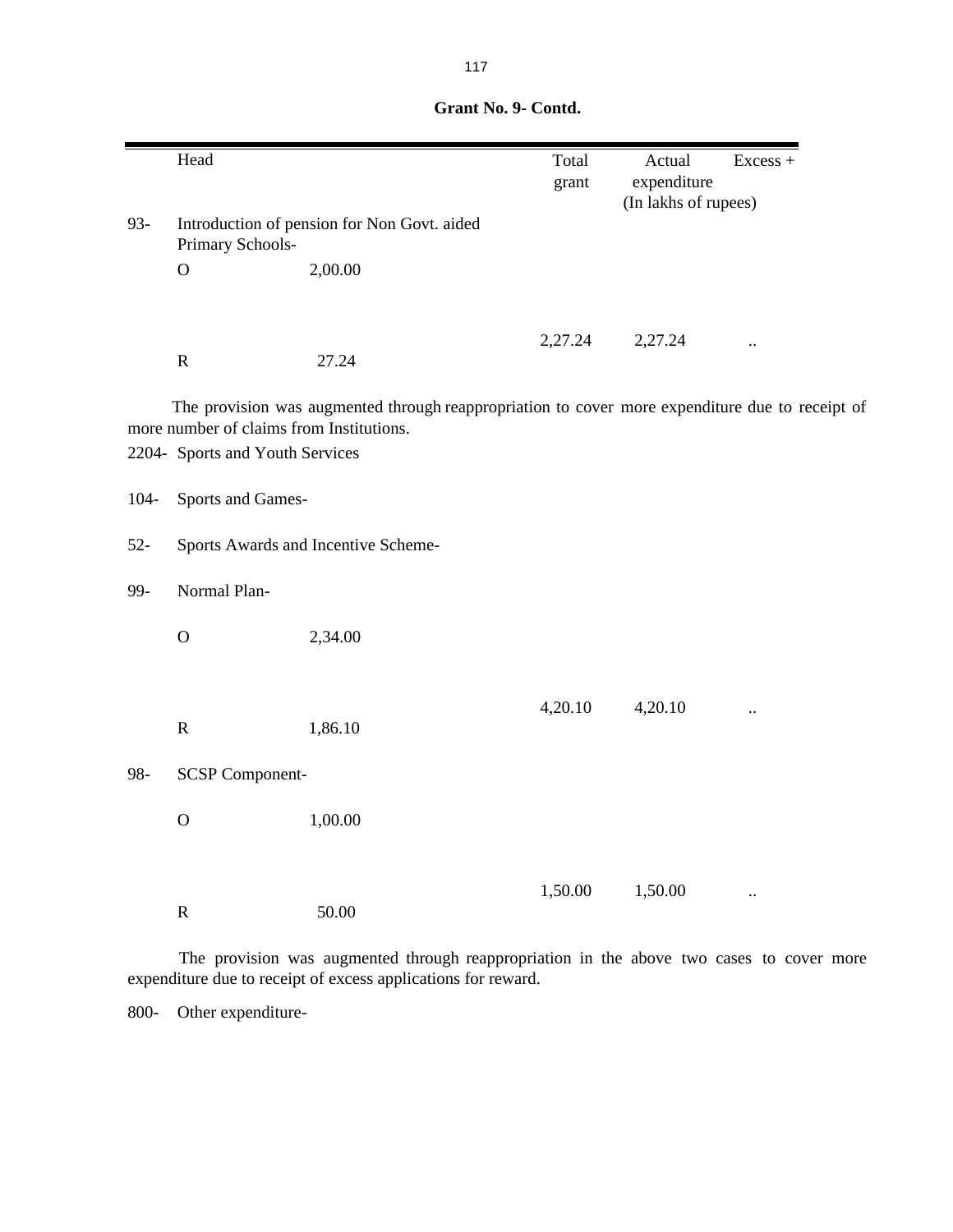|         | Head                                     |                                                                                                  | Total<br>grant | Actual<br>expenditure<br>(In lakhs of rupees) | $Excess +$ |
|---------|------------------------------------------|--------------------------------------------------------------------------------------------------|----------------|-----------------------------------------------|------------|
| $97 -$  | Scouting & Guiding Assistance-           |                                                                                                  |                |                                               |            |
|         | $\mathbf O$                              |                                                                                                  |                |                                               |            |
|         | $\mathbf R$                              | 1,60.00                                                                                          | 1,60.00        | 1,60.00                                       |            |
|         | aid to Scouting and Guiding Association. | The provision was made through reappropriation to cover more expenditure on payment of grant-in- |                |                                               |            |
| $102 -$ |                                          | Youth Welfare Programmes for Students-                                                           |                |                                               |            |
| 96-     |                                          | Grant in aid to Universities under N.S.C. scheme<br>at the ratio 7:5 by GOI & State of Haryana-  |                |                                               |            |
|         | $\mathbf{O}$                             | 2,44.90                                                                                          |                |                                               |            |
|         |                                          |                                                                                                  | 2,96.36        | 2,96.36                                       |            |
|         | $\mathbf R$                              | 51.46                                                                                            |                |                                               |            |
|         | number of cadets.                        | The provision was augmented through reappropriation to cover more expenditure due to increase in |                |                                               |            |
|         | 2203- Technical Education                |                                                                                                  |                |                                               |            |
| $107 -$ | Scholarships-                            |                                                                                                  |                |                                               |            |
| 98-     | Merit cum means Scholarships-            |                                                                                                  |                |                                               |            |
|         | $\mathbf{O}$                             | 3.30                                                                                             |                |                                               |            |
|         |                                          |                                                                                                  | 37.51          | 37.51                                         | $\ldots$   |
|         | ${\bf R}$                                | 34.21                                                                                            |                |                                               |            |

The provision was augmented through reappropriation to cover more expenditure due to increase in the merit scholarship from Rs.50/- to Rs.500/- per month of the students.

108- Examinations-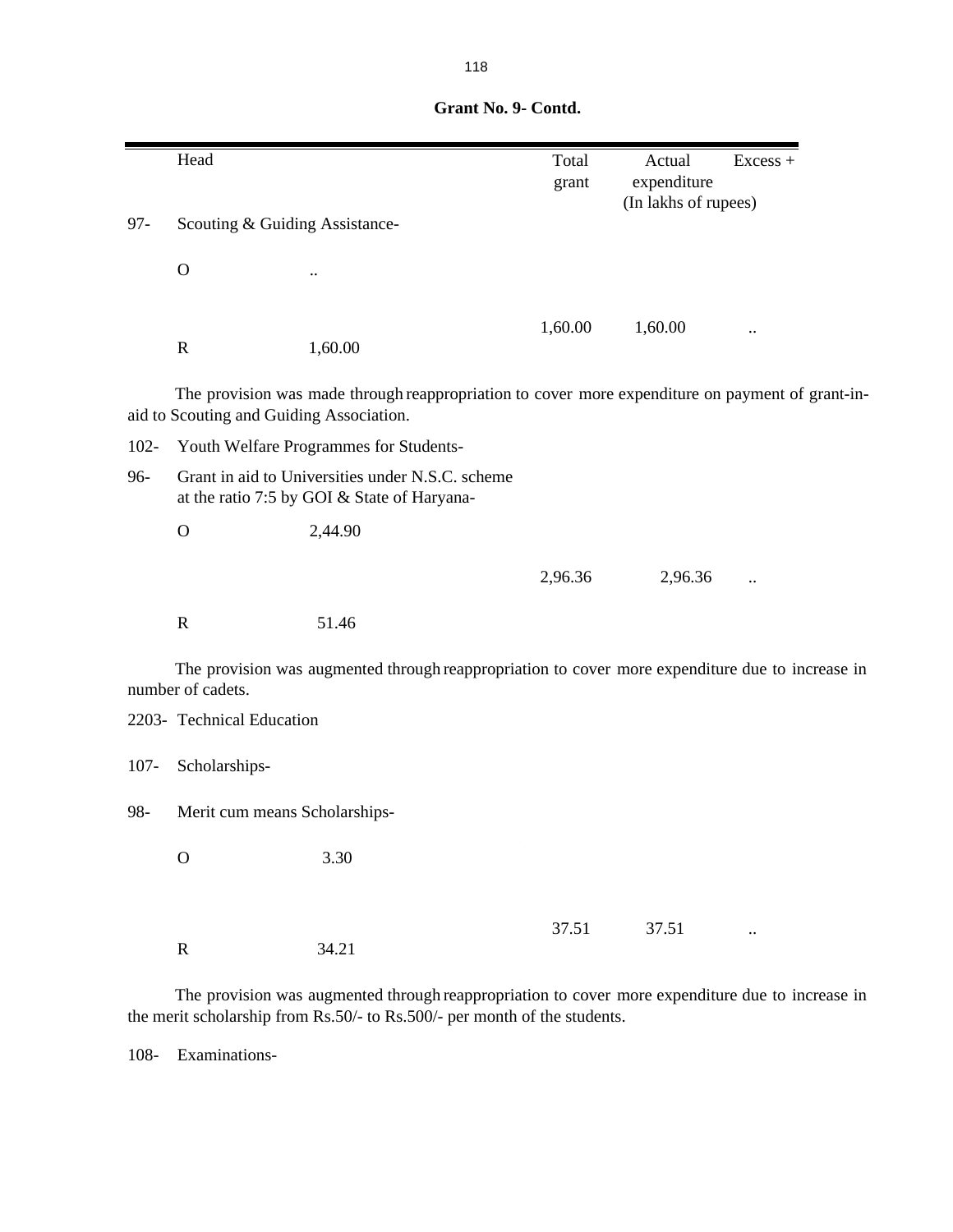|         | Head                            |                                                                                                                                                                                                    | Total<br>grant | Actual<br>expenditure<br>(In lakhs of rupees) | Excess +             |
|---------|---------------------------------|----------------------------------------------------------------------------------------------------------------------------------------------------------------------------------------------------|----------------|-----------------------------------------------|----------------------|
| 99-     | <b>State Board Examination-</b> |                                                                                                                                                                                                    |                |                                               |                      |
|         | $\Omega$                        | 67.40                                                                                                                                                                                              |                |                                               |                      |
|         | $\mathbf R$                     | 32.44                                                                                                                                                                                              | 99.84          | 99.84                                         | $\ddot{\phantom{0}}$ |
|         |                                 | The provision was augmented through reappropriation mainly to cover more expenditure due to<br>addition of more institutions, introduction of new courses and increase in the number of examinees. |                |                                               |                      |
| $001 -$ | Direction and Administration-   |                                                                                                                                                                                                    |                |                                               |                      |
| $97 -$  | Education Haryana-              | Strengthening of Directorate of Technical                                                                                                                                                          |                |                                               |                      |
|         | $\mathbf{O}$                    | 1,95.00                                                                                                                                                                                            |                |                                               |                      |
|         |                                 |                                                                                                                                                                                                    | 2,20.89        | 2,20.89                                       |                      |
|         | $\mathbf R$                     | 25.89                                                                                                                                                                                              |                |                                               | $\ddot{\phantom{0}}$ |

Augmentation of provision through reappropriation to cover more expenditure due to more facilities in Directorate Building at Panchkula (Rs.65 lakhs) and increase in rates of raw material and petrol, oil and lubricants (Rs.8.33 lakhs) was partly offset by saving due to posts kept vacant (Rs.33.85 lakhs) and economy measures (Rs.10.65 lakhs).

 $\frac{1}{2}$  , and the set of the set of the set of the set of the set of the set of the set of the set of the set of the set of the set of the set of the set of the set of the set of the set of the set of the set of the set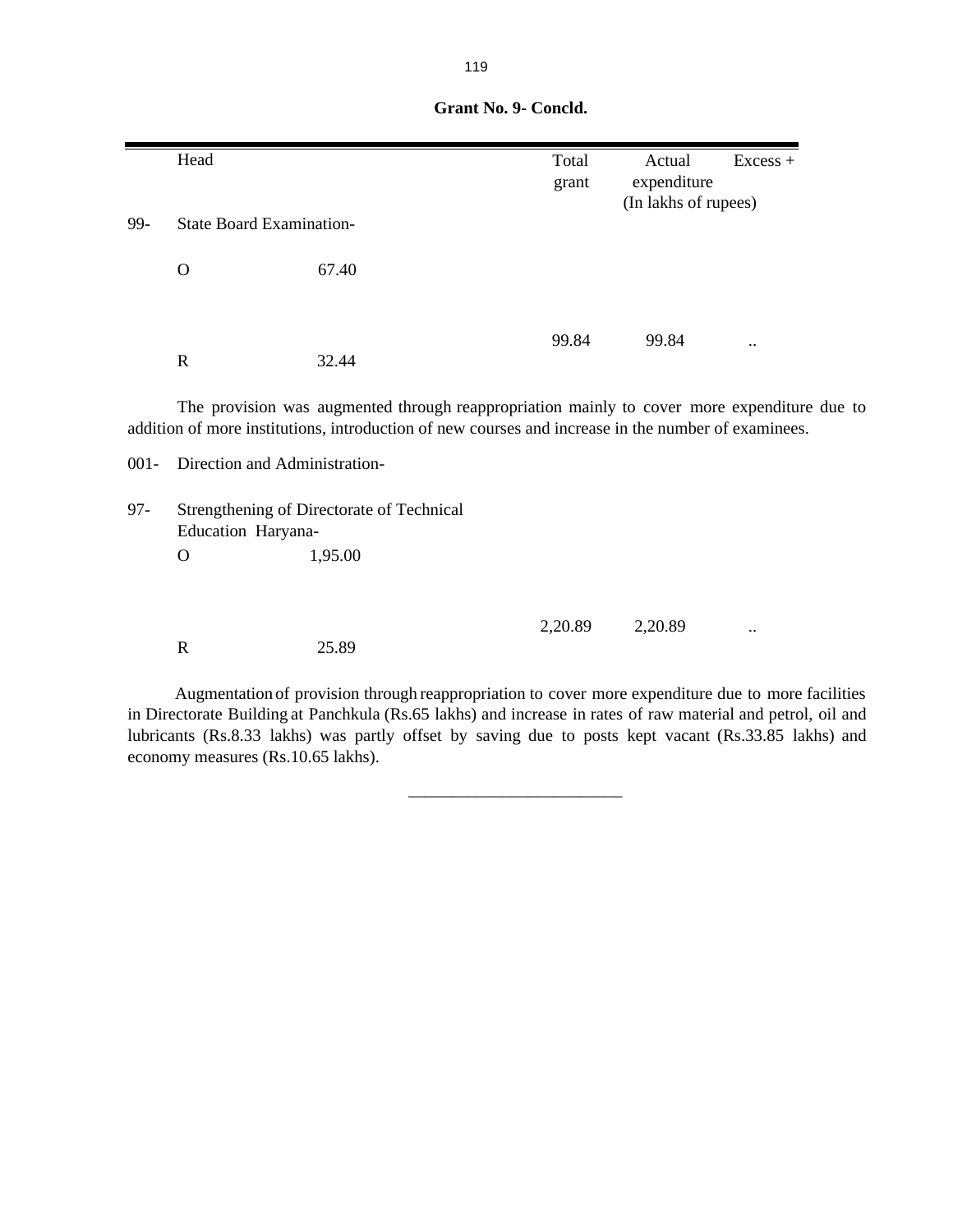| Grant No. 10 |
|--------------|
|              |

 $\blacksquare$ 

|                                    | <b>Grant No. 10 - Medical and Public Health</b> |                                 |                                                   |                     |
|------------------------------------|-------------------------------------------------|---------------------------------|---------------------------------------------------|---------------------|
|                                    |                                                 | Total grant or<br>appropriation | Actual<br>expenditure<br>(In thousands of rupees) | Excess+<br>Saving - |
| <b>Revenue:</b>                    |                                                 |                                 |                                                   |                     |
| Major Heads-                       |                                                 |                                 |                                                   |                     |
| 2210 - Medical and Public Health   |                                                 |                                 |                                                   |                     |
| 2211 - Family Welfare              |                                                 |                                 |                                                   |                     |
| 2215 - Water Supply and Sanitation |                                                 |                                 |                                                   |                     |
| 3435 - Ecology and Environment     |                                                 |                                 |                                                   |                     |
| Voted -                            |                                                 |                                 |                                                   |                     |
| Original                           | 9,67,38,13                                      |                                 |                                                   |                     |
|                                    |                                                 |                                 | 10,43,94,83 10,98,21,84 +54,27,01                 |                     |
| Supplementary                      | 76,56,70                                        |                                 |                                                   |                     |
| Amount surrendered during the year |                                                 |                                 |                                                   |                     |
| (March 2008)                       |                                                 |                                 |                                                   | 9,57,57             |
| Charged -                          |                                                 |                                 |                                                   |                     |
| Original                           | 16,60                                           |                                 |                                                   |                     |
|                                    |                                                 | 16,60                           | 12,85                                             | $-3,75$             |
| Supplementary                      |                                                 |                                 |                                                   |                     |
| Amount surrendered during the year |                                                 |                                 |                                                   |                     |
| (March 2008)                       |                                                 |                                 |                                                   | 3,74                |

2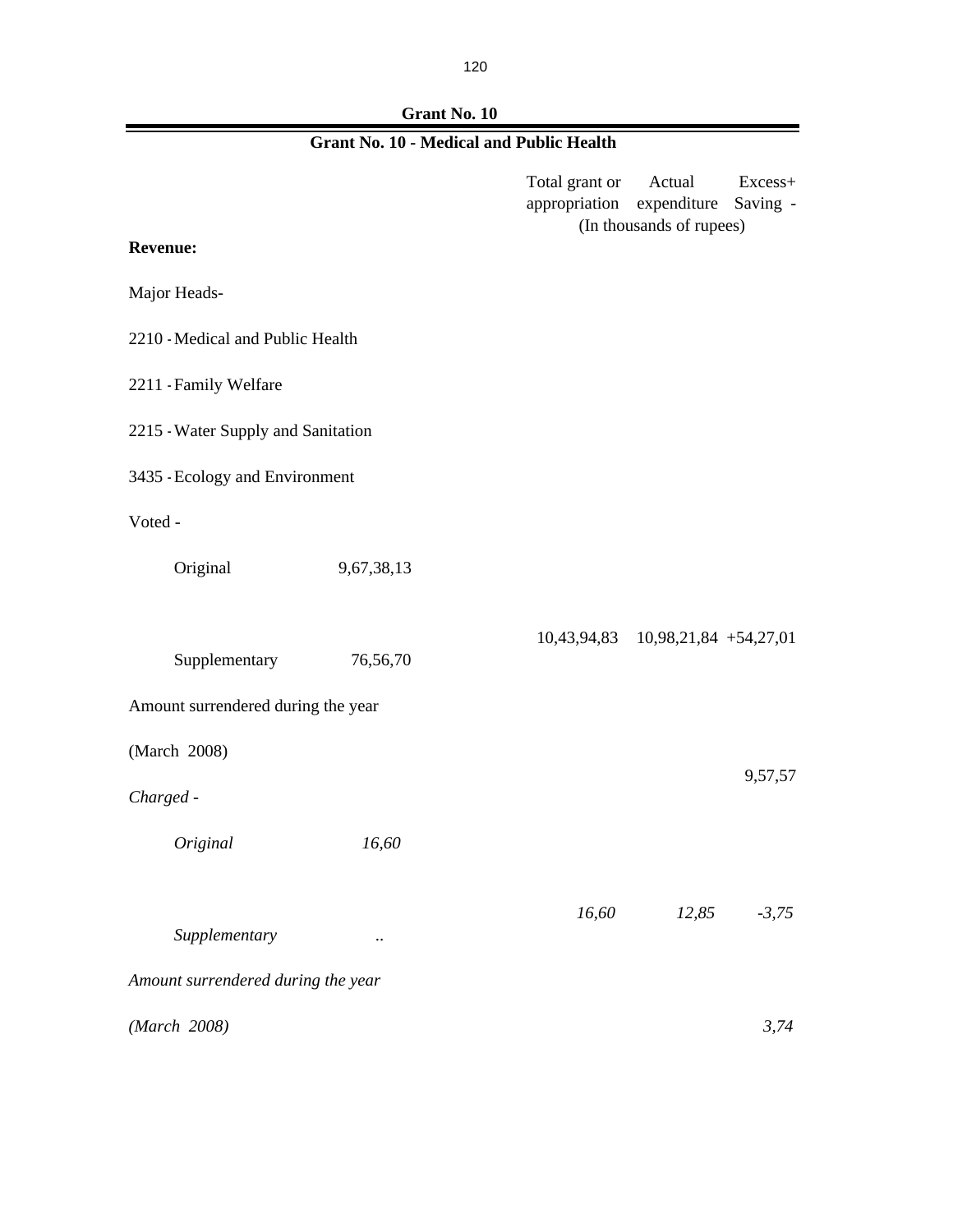Head **Total** Actual Saving grant expenditure **Capital:** Major Head-4215 -Capital Outlay on Water Supply and Sanitation Voted - Original 7,14,10,00 7,21,74,00 6,83,67,85 -38,06,15 Supplementary 7,64,00 Amount surrendered during the year (March 2008) 37,52,68 *Notes and comments :-* **Revenue: Voted Grant** (In thousand of rupees)

 **Grant No. 10- Contd.**

1. The expenditure exceeded the grant by Rs. 54,27,01,578 ; the excess requires regularisation.

2. In view the overall excess of Rs. 54,27.01 lakhs, the supplementary grant of Rs. 76,56.70 lakhs obtained in March 2008 proved inadequate.

3. Excess was the net result of excess under certain heads and saving under certain others. Excess occurred mainly under:-

Head Excess + grant expenditure (In lakhs of rupees)

2215- Water Supply and Sanitation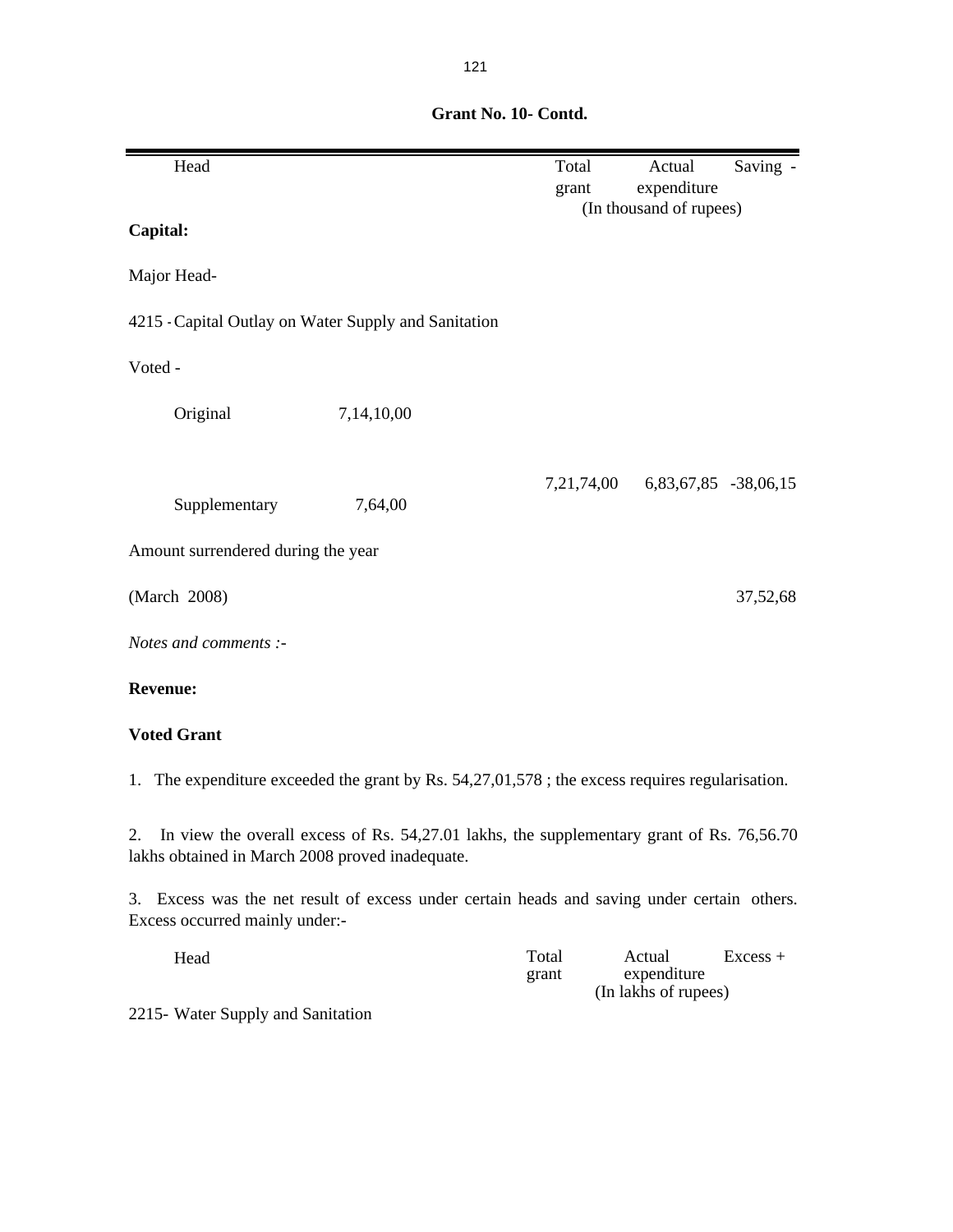|        | Head                                        |                                                                                         | Total<br>grant | Actual<br>expenditure<br>(In lakhs of rupees) | Excess + |
|--------|---------------------------------------------|-----------------------------------------------------------------------------------------|----------------|-----------------------------------------------|----------|
| $01 -$ | Water Supply-                               |                                                                                         |                |                                               |          |
| 799-   | Suspense-                                   |                                                                                         |                |                                               |          |
|        | $\mathbf{O}$                                | 27.00                                                                                   |                |                                               |          |
|        | ${\bf R}$                                   | 23.00                                                                                   | 50.00          | $56,13.18 + 55,63.18$                         |          |
|        | under the head 'Suspense' than anticipated. | The provision was augmented through reappropriation due to requirement of more funds    |                |                                               |          |
|        |                                             | Reasons for the huge excess of Rs.55,63.18 lakhs have not been intimated (August 2008). |                |                                               |          |
|        | 102- Rural Water Supply Programmes-         |                                                                                         |                |                                               |          |
| $97 -$ | <b>Rural Water Supply Programmes-</b>       |                                                                                         |                |                                               |          |
|        | $\mathbf O$                                 | 1,14,55.00                                                                              |                |                                               |          |
|        | S                                           | 51,95.00                                                                                | 1,66,50.00     | $1,78,61.05$ +12,11.05                        |          |

Augmentation of provision through supplementary estimates to clear the pending liabilities of energy and water charges proved inadequate in view of final excess of Rs.12,11.05 lakhs; reasons for which have not been intimated (August 2008).

001- Direction and Administration-

99- Headquarter staff-Chief Engineer and his Establishment-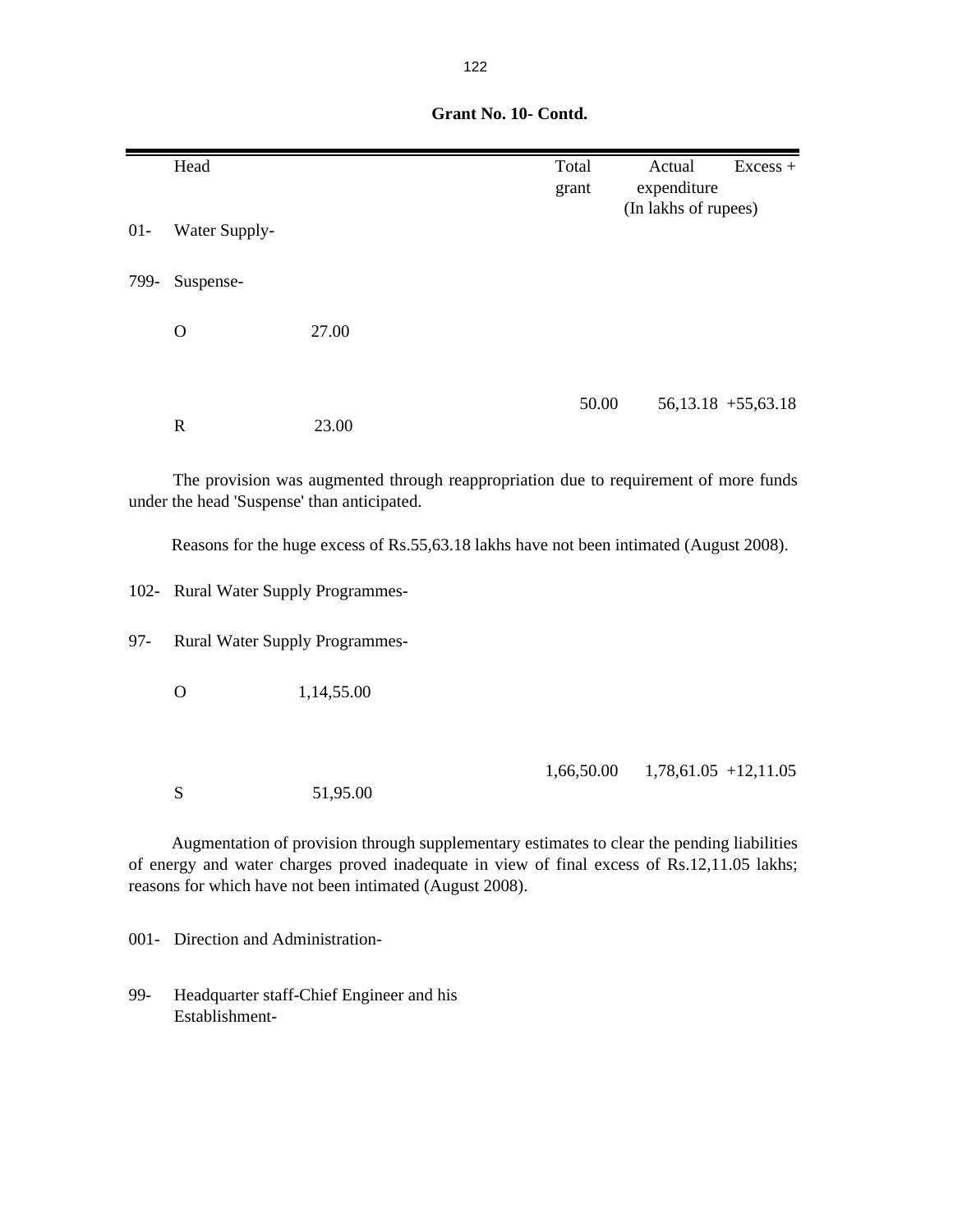|         | Head                            |                                                                                                                                                                                                                                                                                                                                                               | Total    | Actual               | $Excess +$ |
|---------|---------------------------------|---------------------------------------------------------------------------------------------------------------------------------------------------------------------------------------------------------------------------------------------------------------------------------------------------------------------------------------------------------------|----------|----------------------|------------|
|         |                                 |                                                                                                                                                                                                                                                                                                                                                               | grant    | expenditure          |            |
| 98-     | <b>Establishment Expenses-</b>  |                                                                                                                                                                                                                                                                                                                                                               |          | (In lakhs of rupees) |            |
|         |                                 |                                                                                                                                                                                                                                                                                                                                                               |          |                      |            |
|         |                                 |                                                                                                                                                                                                                                                                                                                                                               |          |                      |            |
|         | $\mathbf O$                     | 4,61.18                                                                                                                                                                                                                                                                                                                                                       |          |                      |            |
|         |                                 |                                                                                                                                                                                                                                                                                                                                                               |          |                      |            |
|         |                                 |                                                                                                                                                                                                                                                                                                                                                               |          |                      |            |
|         | $\mathbf R$                     | 1,85.00                                                                                                                                                                                                                                                                                                                                                       | 6,46.18  | 6,46.18              |            |
|         |                                 |                                                                                                                                                                                                                                                                                                                                                               |          |                      |            |
|         |                                 | The provision was augmented through reappropriation mainly due to more payment of ex-<br>gratia (Rs.80 lakhs), escalation in the rate of electricity, material telephone charges, oil and<br>lubricants owing to increase in the number of vehicles (Rs.65 lakhs), filling up of vacant posts<br>(Rs.21 lakhs) and enhanced dearness allowance (Rs.15 lakhs). |          |                      |            |
| 98-     |                                 | Superintending Engineer and their Establishment-                                                                                                                                                                                                                                                                                                              |          |                      |            |
|         |                                 |                                                                                                                                                                                                                                                                                                                                                               |          |                      |            |
|         | $\mathbf{O}$                    | 4,18.25                                                                                                                                                                                                                                                                                                                                                       |          |                      |            |
|         |                                 |                                                                                                                                                                                                                                                                                                                                                               |          |                      |            |
|         |                                 |                                                                                                                                                                                                                                                                                                                                                               |          |                      |            |
|         |                                 |                                                                                                                                                                                                                                                                                                                                                               | 4,72.25  | 4,72.25              |            |
|         | $\mathbf R$                     | 54.00                                                                                                                                                                                                                                                                                                                                                         |          |                      |            |
|         |                                 | The provision was augmented through reappropriation mainly to fillup vacant posts (Rs.30)<br>lakhs) and enhanced dearness allowance (Rs.15 lakhs).                                                                                                                                                                                                            |          |                      |            |
|         | 2210- Medical and Public Health |                                                                                                                                                                                                                                                                                                                                                               |          |                      |            |
|         |                                 |                                                                                                                                                                                                                                                                                                                                                               |          |                      |            |
| $06-$   | Public Health-                  |                                                                                                                                                                                                                                                                                                                                                               |          |                      |            |
|         |                                 |                                                                                                                                                                                                                                                                                                                                                               |          |                      |            |
| $003 -$ | Training-                       |                                                                                                                                                                                                                                                                                                                                                               |          |                      |            |
| $95 -$  | Medical and Para Medical Staff- | Induction and Promotional Training Faculty for                                                                                                                                                                                                                                                                                                                |          |                      |            |
|         | $\mathbf{O}$                    | 85.00                                                                                                                                                                                                                                                                                                                                                         |          |                      |            |
|         |                                 |                                                                                                                                                                                                                                                                                                                                                               |          |                      |            |
|         |                                 |                                                                                                                                                                                                                                                                                                                                                               |          |                      |            |
|         |                                 |                                                                                                                                                                                                                                                                                                                                                               | 24,28.00 | 24,28.00             |            |
|         | $\mathbf R$                     | 23,43.00                                                                                                                                                                                                                                                                                                                                                      |          |                      |            |
|         |                                 |                                                                                                                                                                                                                                                                                                                                                               |          |                      |            |
|         |                                 |                                                                                                                                                                                                                                                                                                                                                               |          |                      |            |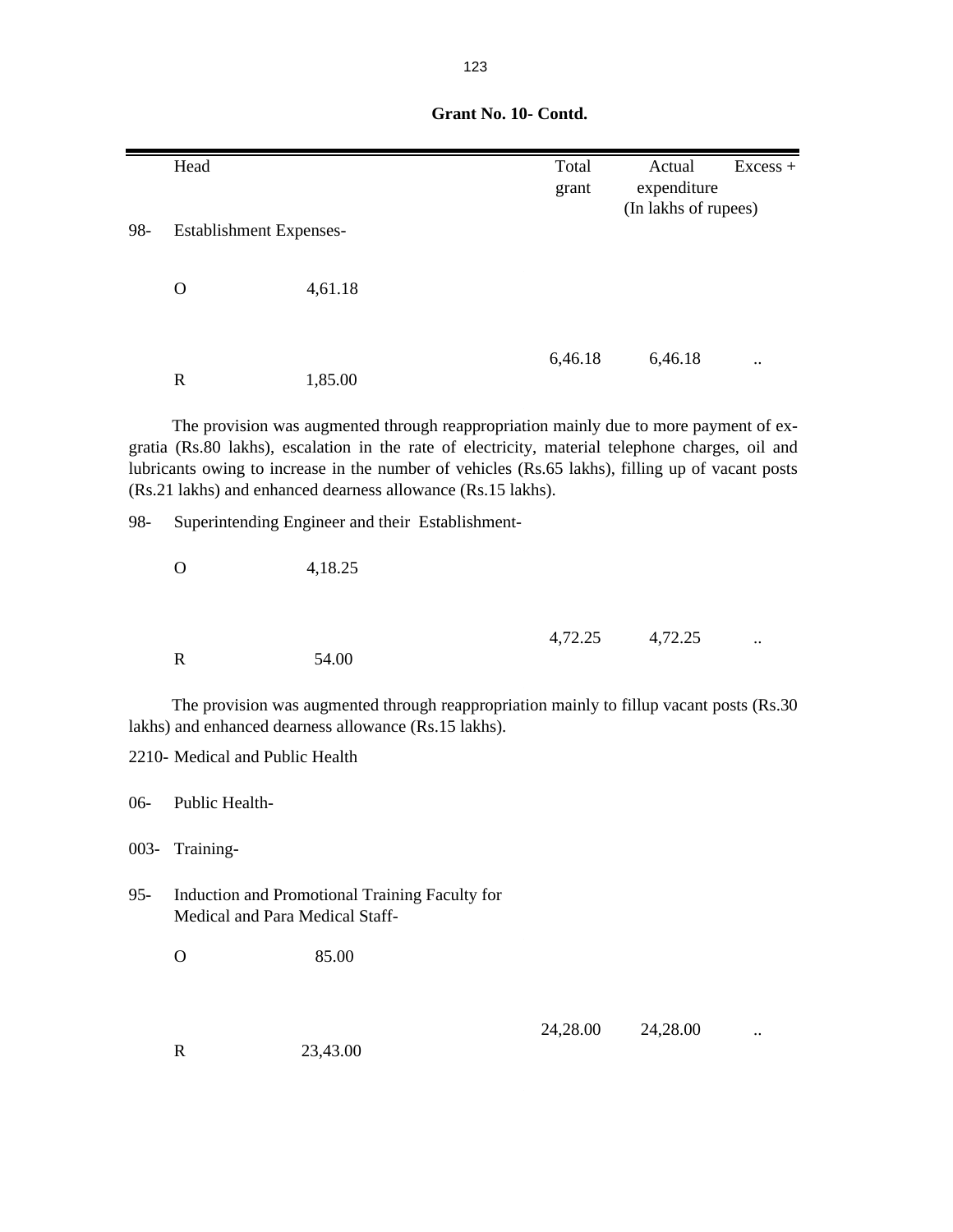| Grant No. 10- Contd. |
|----------------------|
|                      |

The provision augmented through reappropriation to cover more expenditure on grant-inaid (Rs.2,428 lakhs) was offset by saving due to economy measures (Rs.85 lakhs).

|     | Head                  |                                            | Total<br>grant | Actual<br>expenditure<br>(In lakhs of rupees) | Saving - |  |
|-----|-----------------------|--------------------------------------------|----------------|-----------------------------------------------|----------|--|
| 98- | MPW, Dais, MPHW, CPH- | Training Facility for ANM Laboratory Tech. |                |                                               |          |  |
|     | O                     | 53.05                                      |                |                                               |          |  |
|     | R                     | 83.27                                      | 1,36.32        | 1,11.12                                       | $-25.20$ |  |

The provision augmented through reappropriation mainly to cover more expenditure on payment of arrear of 'Assured Career Progression', leave encashment, annual increments (Rs.58.48 lakhs) and enhanced dearness allowance to the employees (Rs.24.41 lakhs) proved excessive in view of the saving of Rs.25.20 lakhs; reasons for which have not been intimated (August 2008).

800- Other expenditure-

99- Health Transport Workshops-

O 29.10

67.26 66.94 -0.32

R 38.16

The provision was augmented through reappropriation mainly to cover more expenditure on payment of pending repair bills of motor vehicles (Rs.35.05 lakhs).

101- Prevention and Control of diseases-

99- Malaria-

O 38,92.31

R 1,43.45

40,35.76 39,15.47 -1,20.29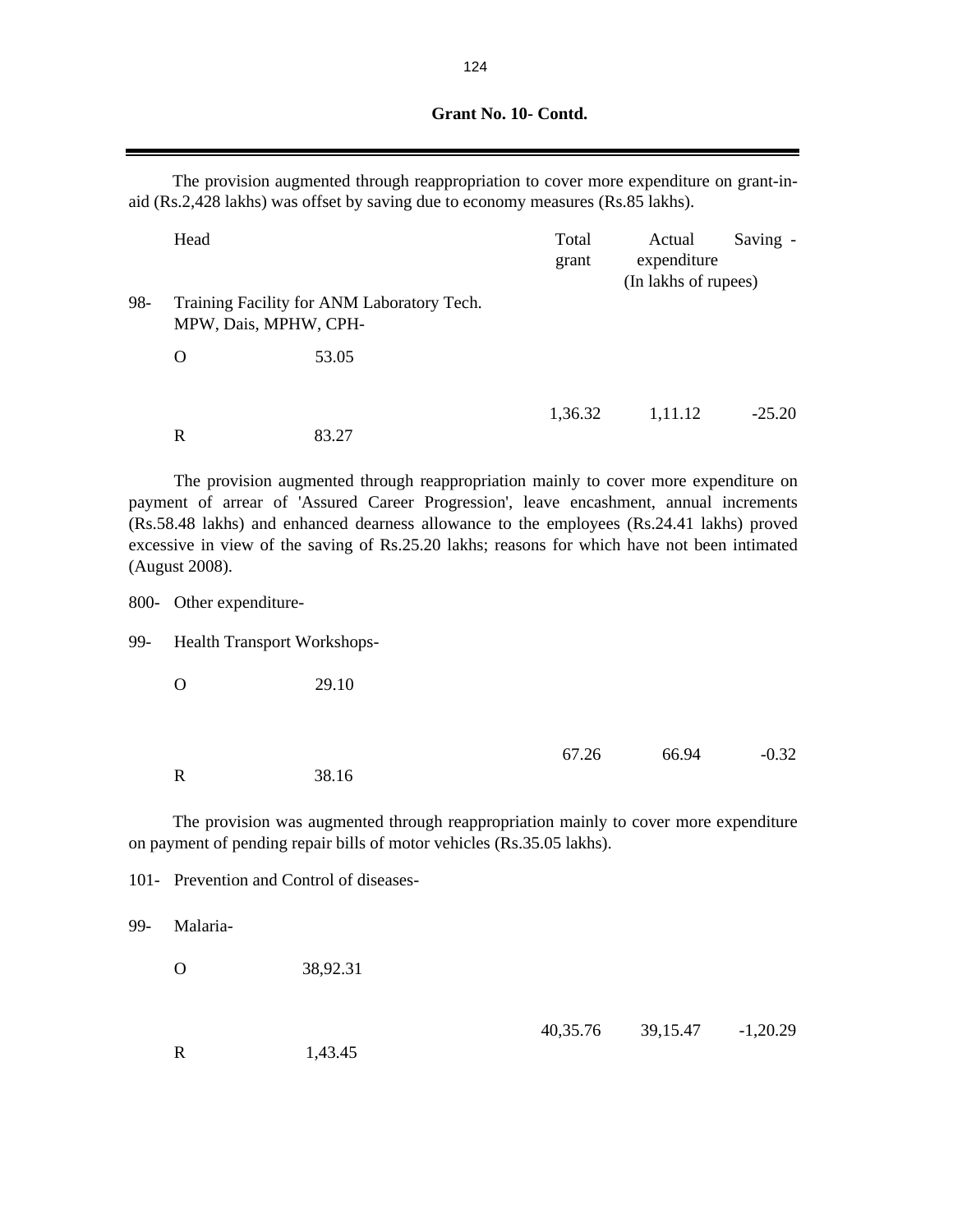| Grant No. 10- Contd. |
|----------------------|
|                      |
|                      |
|                      |

The provision augmented through reappropriation mainly to cover more expenditure on payment of enhanced dearness allowance (Rs.1,45.16 lakhs), reimbursement of medical claims (Rs.17.71 lakhs), purchase of medicines of malaria (Rs.4.62 lakhs), petrol, oil and lubricants (Rs.3.70 lakhs) was partly offset by saving due to posts kept vacant (Rs.33.70 lakhs) proved excessive in view of the saving of Rs.1,20.29 lakhs; reasons for which have not been intimated (August 2008).

|     | Head      |         | Total<br>grant | Actual<br>expenditure<br>(In lakhs of rupees) | Saving - |
|-----|-----------|---------|----------------|-----------------------------------------------|----------|
| 93- | Trachoma- |         |                |                                               |          |
|     | O         | 1,26.69 |                |                                               |          |
|     |           |         | 1,49.67        | 1,42.13                                       | $-7.54$  |
|     | R         | 22.98   |                |                                               |          |

The provision was augmented through reappropriation mainly to cover more expenditure on payment of arrear of dearness allowance, 'Assured Career Progression and annual increments.

Reasons for the saving of Rs.7.54 lakhs have not been intimated (August 2008).

107- Public Health Laboratories-

98- Chemical Examiner-

O 1,21.91

R 18.24

99- Laboratories-

1,40.15 1,37.24 -2.91

The provision augmented through reappropriation to cover more expenditure on payment of arrear of 'Assured Career Progression', leave encashment, annual increments and enhanced dearness allowance (Rs.24.04 lakhs) was partly offset by saving due to economy measures (Rs.5.95 lakhs).

| O | 74.34 |       |       |         |
|---|-------|-------|-------|---------|
|   |       | 90.59 | 87.41 | $-3.18$ |
| R | 16.25 |       |       |         |

The provision was augmented through reappropriation to cover more expenditure mainly on payment of arrear of 'Assured Career Progression', leave encashment, annual increments and enhanced dearness allowance.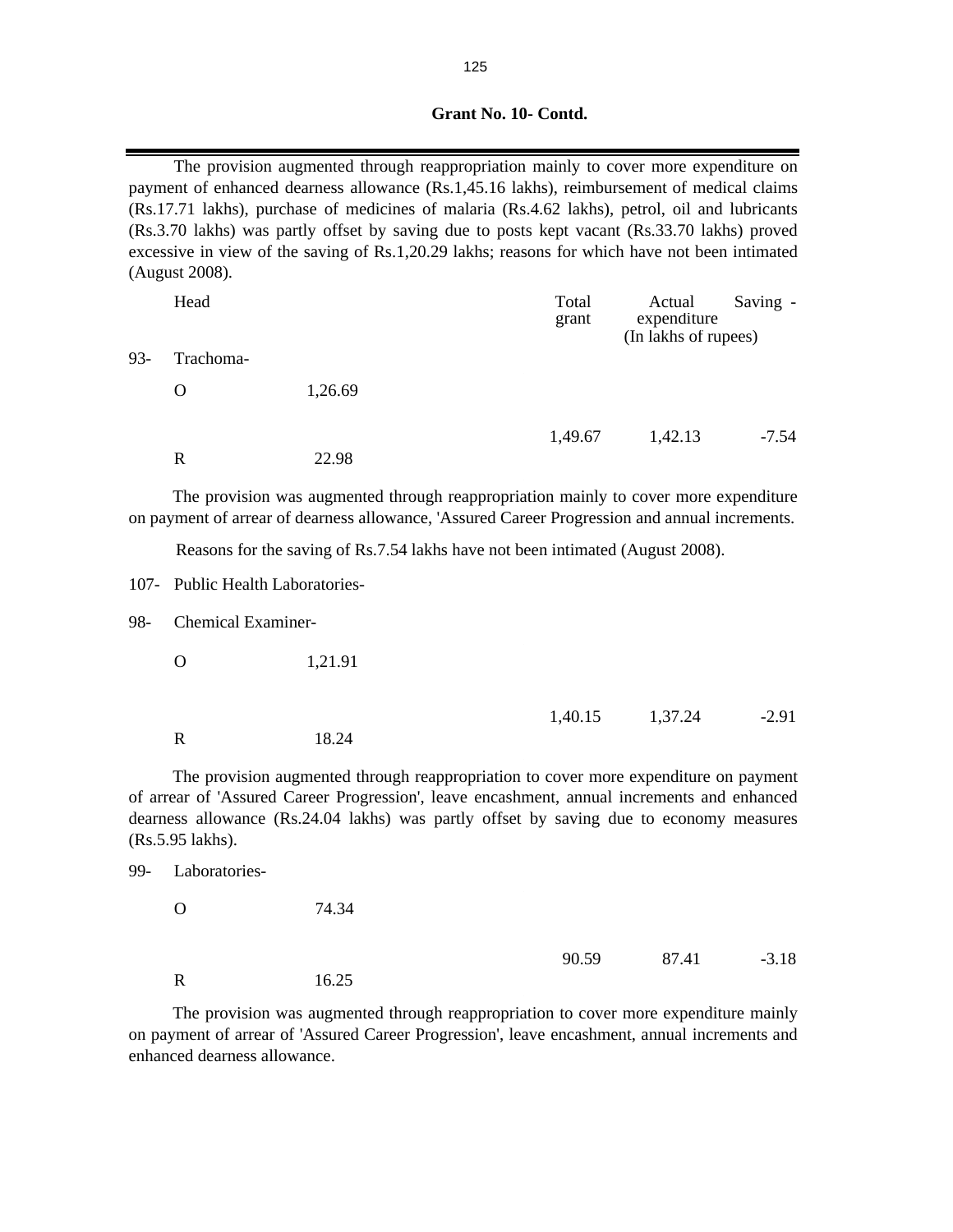|        | Head                                      |                                                                                                                                                                                                                                                                                                                                                                                               | Total<br>grant | Actual<br>expenditure | $Excess +$ |
|--------|-------------------------------------------|-----------------------------------------------------------------------------------------------------------------------------------------------------------------------------------------------------------------------------------------------------------------------------------------------------------------------------------------------------------------------------------------------|----------------|-----------------------|------------|
|        |                                           |                                                                                                                                                                                                                                                                                                                                                                                               |                | (In lakhs of rupees)  |            |
|        |                                           | 05- Medical Education, Training and Research-                                                                                                                                                                                                                                                                                                                                                 |                |                       |            |
|        | 105- Allopathy-                           |                                                                                                                                                                                                                                                                                                                                                                                               |                |                       |            |
|        | 99- Medical College and Hospital, Rohtak- |                                                                                                                                                                                                                                                                                                                                                                                               |                |                       |            |
|        | $\mathbf{O}$                              | 66,40.44                                                                                                                                                                                                                                                                                                                                                                                      |                |                       |            |
|        |                                           |                                                                                                                                                                                                                                                                                                                                                                                               | 70,52.06       | 70,61.00              | $+8.94$    |
|        | $\mathbf R$                               | 4,11.62                                                                                                                                                                                                                                                                                                                                                                                       |                |                       |            |
|        | reimbursement (Rs.24.93 lakhs).           | The provision augmented through reappropriation to cover more expenditure on payment<br>of additional instalment of dearness allowance (Rs.2,06.18 lakhs), salary (Rs.1,51.88 lakhs),<br>wages owing to provide sanitation and security services on the revised rates (Rs.53.70 lakhs) and<br>revision of stipend (Rs.22.43 lakhs) was partly offset by saving due to less payment on medical |                |                       |            |
|        |                                           | Reasons for the final excess of Rs.8.94 lakhs have not been intimated (August 2008).                                                                                                                                                                                                                                                                                                          |                |                       |            |
|        | Hospital, Rohtak-                         | 98- Improvement and expansion of Medical College                                                                                                                                                                                                                                                                                                                                              |                |                       |            |
|        | $\mathbf{O}$                              | 3,13.35                                                                                                                                                                                                                                                                                                                                                                                       |                |                       |            |
|        |                                           |                                                                                                                                                                                                                                                                                                                                                                                               | 3,80.98        | 3,80.98               |            |
|        | $\mathbf R$                               | 67.63                                                                                                                                                                                                                                                                                                                                                                                         |                |                       |            |
|        | (Rs.19.04 lakhs).                         | The provision augmented through reappropriation to cover more expenditure mainly on<br>purchase of modern equipment (Rs.1,00.67 lakhs) and purchase of medicines and other hospital<br>store items (Rs.69.33 lakhs) was partly offset by saving due to post of Senior Faculty member<br>and para medical staff kept vacant (Rs.82.36 lakhs) and less expenditure on dearness allowance        |                |                       |            |
|        | 101- Ayurveda-                            |                                                                                                                                                                                                                                                                                                                                                                                               |                |                       |            |
| $92 -$ | Govt.Ayurvedic College, Kurukshetra-      | State Model Institute of Ayurveda for Sri Krishna                                                                                                                                                                                                                                                                                                                                             |                |                       |            |
|        | $\mathbf{O}$                              | 50.00                                                                                                                                                                                                                                                                                                                                                                                         |                |                       |            |
|        | $\mathbf R$                               | 30.00                                                                                                                                                                                                                                                                                                                                                                                         | 80.00          | 80.00                 |            |

The provision was augmented through reappropriation due to purchase of machinery and equipment for newly opened State Drug Laboratory.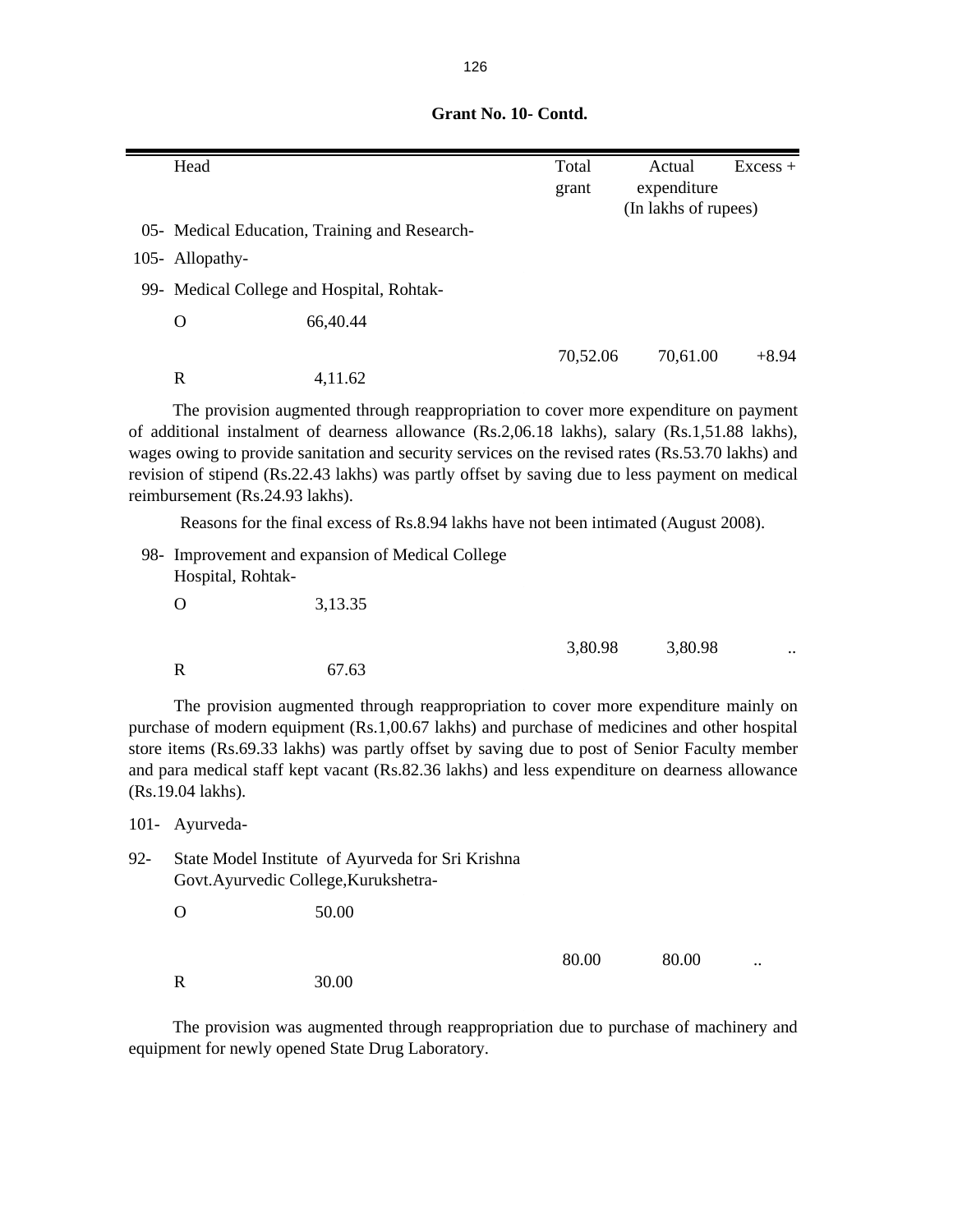|       | Head                  |                                                                                            | Total<br>grant | Actual<br>expenditure | $Excess +$ |
|-------|-----------------------|--------------------------------------------------------------------------------------------|----------------|-----------------------|------------|
| $90-$ | College, Kurukshetra- | Establishment of Govt. Ayurvedic Pharmacy in<br>the Campus of Shri Krishna Govt. Ayurvedic |                | (In lakhs of rupees)  |            |
|       | O                     | 23.09                                                                                      |                |                       |            |
|       | R                     | 26.91                                                                                      | 50.00          | 50.00                 | $\ddotsc$  |

The provision augmented through reappropriation due to purchase of machinery and equipment for newly opened Government Ayurvedic Pharmacy (Rs.50 lakhs) was offset by saving due to not receipt of sanction from the State Government (Rs.23.09 lakhs).

04- Rural Health Services-Other Systems of medicine-

101- Ayurveda-

92- Ayurveda-

O 23,10.46

25,67.13 25,84.46 +17.33

R 2,56.67

The provision was augmented through reappropriation to cover more expenditure on payment of enhanced dearness allowance (Rs.220 lakhs) and wages owing to revised rates (Rs.33.45 lakhs).

Reasons for the final excess of Rs.17.33 lakhs have not been intimated (August 2008).

88- Pilot Scheme-Supply of Essential Drugs of ISM&H Dispensaries-

 $\ldots$  1,30.75 +1,30.75

Reasons for expenditure without provision of funds have not been intimated (August 2008).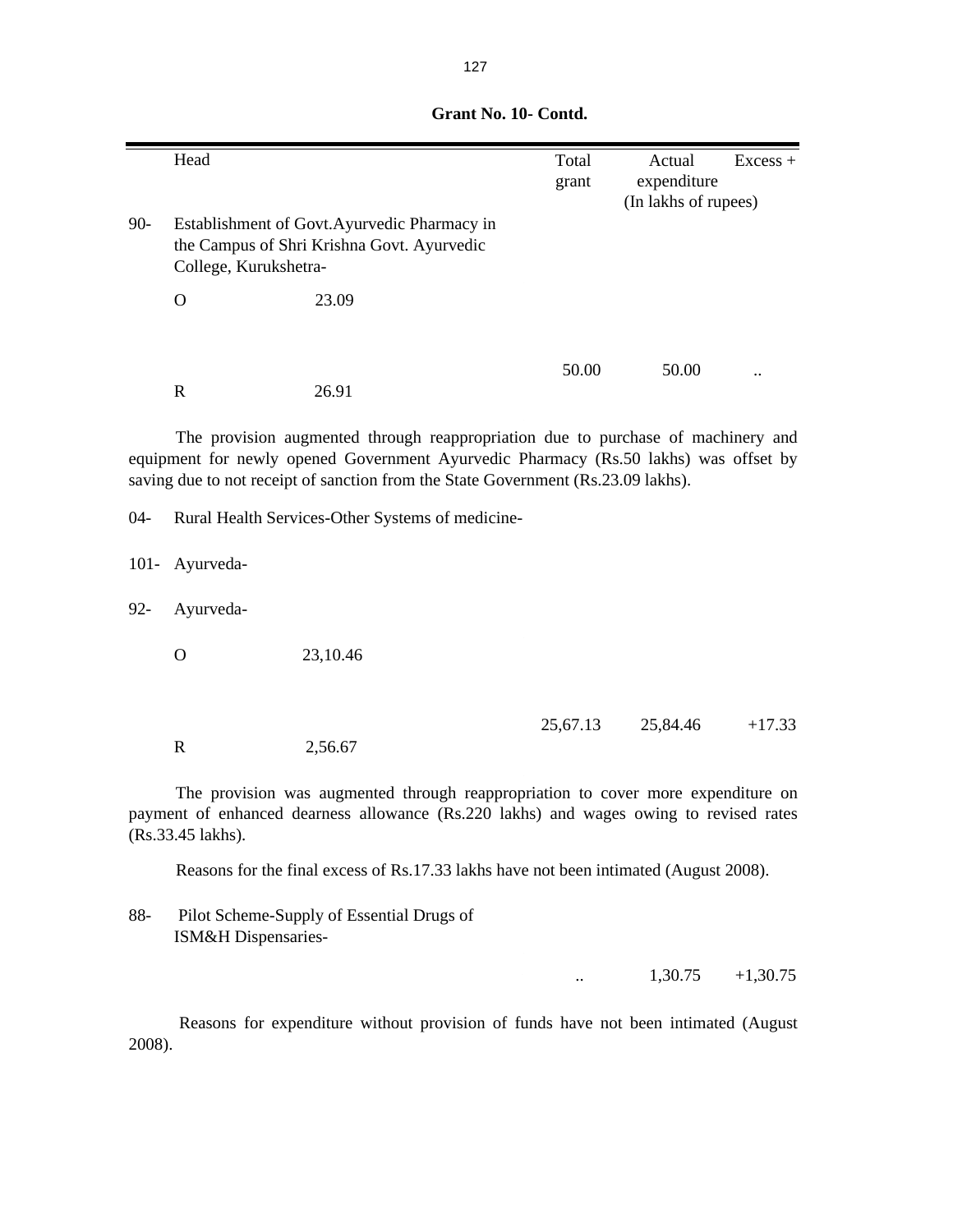|  | Grant No. 10- Contd. |  |
|--|----------------------|--|
|  |                      |  |
|  |                      |  |
|  |                      |  |
|  |                      |  |

|        | Head                           |                                                                                                                                                                                                                                              | Total   | Actual               | $Excess +$ |
|--------|--------------------------------|----------------------------------------------------------------------------------------------------------------------------------------------------------------------------------------------------------------------------------------------|---------|----------------------|------------|
|        |                                |                                                                                                                                                                                                                                              | grant   | expenditure          | Saving -   |
|        |                                |                                                                                                                                                                                                                                              |         | (In lakhs of rupees) |            |
| $97 -$ | (Scheduled Castes Components)- | Continuation/opening of Ayurvedic Dispensaries                                                                                                                                                                                               |         |                      |            |
|        | $\mathbf O$                    | 90.50                                                                                                                                                                                                                                        |         |                      |            |
|        |                                |                                                                                                                                                                                                                                              |         |                      |            |
|        |                                |                                                                                                                                                                                                                                              | 1,28.24 | 1,25.66              | $-2.58$    |
|        | $\mathbf R$                    | 37.74                                                                                                                                                                                                                                        |         |                      |            |
|        |                                | The provision augmented through reappropriation to cover more expenditure on<br>machinery and equipment (Rs.30.95 lakhs), payment for material and supply (Rs.18.65 lakhs)<br>was offset by saving due to economy measures (Rs.12.51 lakhs). |         |                      |            |
| $93 -$ | Lab equipment/furniture-       | Improvement of existing Ayurvedic/unani/Homeopathy<br>dispensary & Special Medicines for women, Children, aged &                                                                                                                             |         |                      |            |
|        | $\mathbf{O}$                   | 12.00                                                                                                                                                                                                                                        |         |                      |            |
|        |                                |                                                                                                                                                                                                                                              |         |                      |            |
|        |                                |                                                                                                                                                                                                                                              | 36.92   | 35.71                | $-1.21$    |
|        | $\mathbf R$                    | 24.92                                                                                                                                                                                                                                        |         |                      |            |
|        | newly opened dispensaries.     | The provision was augmented through reappropriation due to purchase of equipment for                                                                                                                                                         |         |                      |            |
|        | 102- Homeopathy-               |                                                                                                                                                                                                                                              |         |                      |            |
| $97 -$ |                                | Continuance of Homeopathic Dispensary-                                                                                                                                                                                                       |         |                      |            |
|        | $\mathbf O$                    | 85.74                                                                                                                                                                                                                                        |         |                      |            |
|        |                                |                                                                                                                                                                                                                                              |         |                      |            |
|        |                                |                                                                                                                                                                                                                                              | 1,00.61 | 1,01.84              | $+1.23$    |
|        | $\mathbf R$                    | 14.87                                                                                                                                                                                                                                        |         |                      |            |

The provision was augmented through reappropriation mainly to cover more expenditure on payment of enhanced dearness allowance (Rs.7.30 lakhs), leave encashment and filling up of post of Homoeopathic Medical Officer (Rs.6.41 lakhs).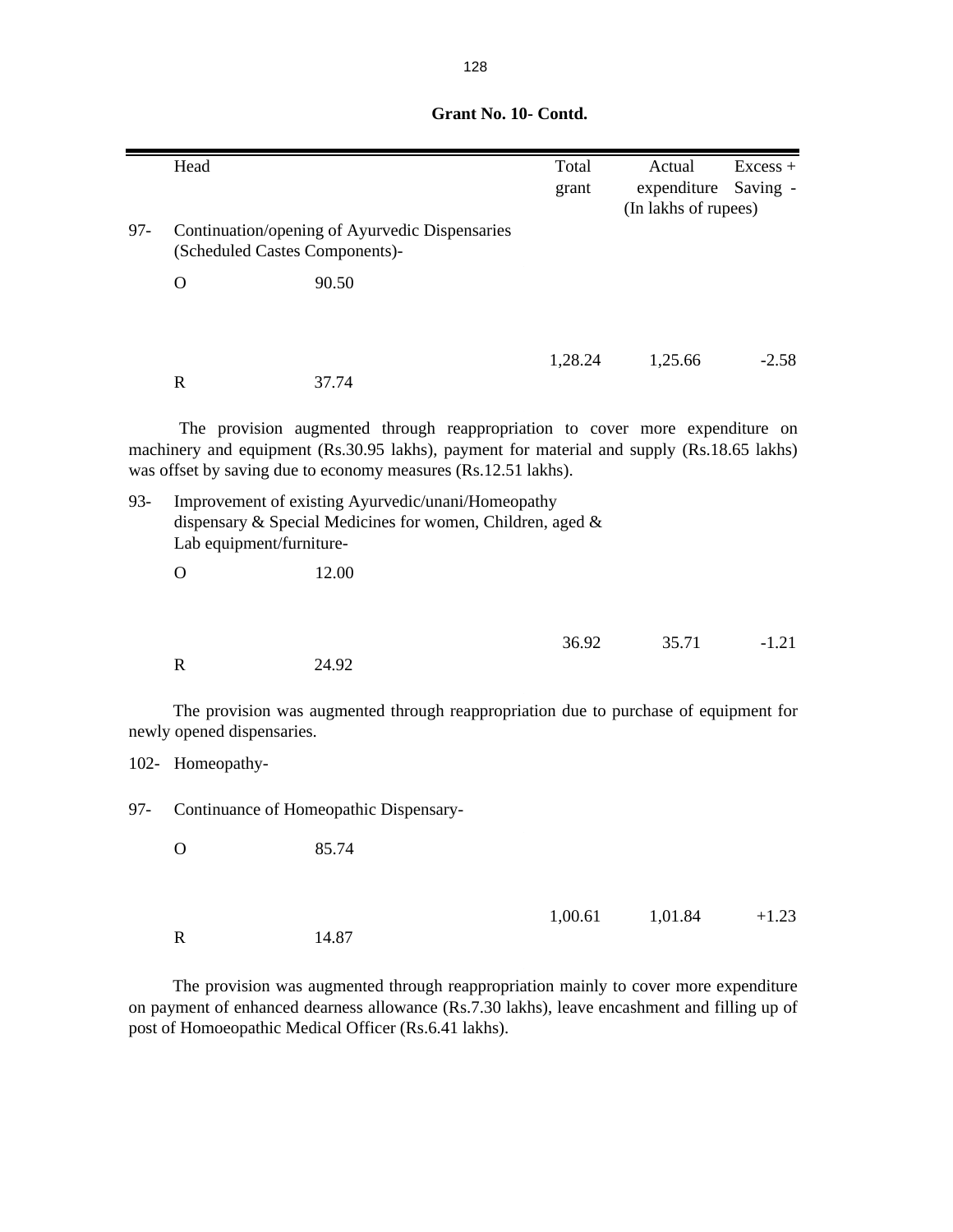|         | Head                             |                                                                                                                                                                                                                                                                                       | Total   | Actual               | Saving - |
|---------|----------------------------------|---------------------------------------------------------------------------------------------------------------------------------------------------------------------------------------------------------------------------------------------------------------------------------------|---------|----------------------|----------|
|         |                                  |                                                                                                                                                                                                                                                                                       | grant   | expenditure          |          |
|         |                                  |                                                                                                                                                                                                                                                                                       |         | (In lakhs of rupees) |          |
| $01 -$  | Urban Health Services-Allopathy- |                                                                                                                                                                                                                                                                                       |         |                      |          |
| $001 -$ | Direction and Administration-    |                                                                                                                                                                                                                                                                                       |         |                      |          |
| 98-     | Surgeons-                        | District Staff-Continuation of Staff for Civil                                                                                                                                                                                                                                        |         |                      |          |
|         | O                                | 6,15.86                                                                                                                                                                                                                                                                               |         |                      |          |
|         |                                  |                                                                                                                                                                                                                                                                                       |         |                      |          |
|         |                                  |                                                                                                                                                                                                                                                                                       | 8,00.94 | 8,00.62              | $-0.32$  |
|         | $\mathbf R$                      | 1,85.08                                                                                                                                                                                                                                                                               |         |                      |          |
|         | employees (Rs.23.28 lakhs).      | The provision was augmented through reappropriation mainly to cover more expenditure<br>on payment of arrear of 'Assured Career Progression', filling up of vacant posts (Rs.86.31 lakhs),<br>enhanced dearness allowance (Rs.68.19 lakhs) and reimbursement of medical claims to the |         |                      |          |
| 99-     | of Health Directorate-           | Headqurter staff-Improvement & Strengthening                                                                                                                                                                                                                                          |         |                      |          |
|         | $\Omega$                         | 4,08.90                                                                                                                                                                                                                                                                               |         |                      |          |
|         |                                  |                                                                                                                                                                                                                                                                                       | 4,71.68 | 4,69.73              | $-1.95$  |
|         | $\mathbf R$                      | 62.78                                                                                                                                                                                                                                                                                 |         |                      |          |
|         |                                  | The provision augmented through reappropriation mainly to cover more expenditure on<br>payment of ex-gratia to the family of deceased employees (Rs.50 lakhs), payment of dearness<br>allowance at enhanced rate (Rs.12.48 lakhs) and reimbursement of medical claims (Rs.9.50        |         |                      |          |

110- Hospitals and Dispensaries-

92- Setting up of 50 bedded Hospital at Panchkula-

lakhs) was partly offset by saving due to posts kept vacant (Rs.10.71 lakhs).

O 1,25.00

 1,44.56 1,40.77 -3.79 R 19.56

The provision augmented through reappropriation mainly to cover more expenditure on payment of dearness allowance at enhanced rate (Rs.9.29 lakhs), arrear of 'Assured Career Progression and periodical increment (Rs.7.62 lakhs) and payment of electricity, telephone, water and postal charges bills (Rs.5.36 lakhs) was partly offset by less expenditure on traveling allowance due to less touring by the employees (Rs.2.12 lakhs).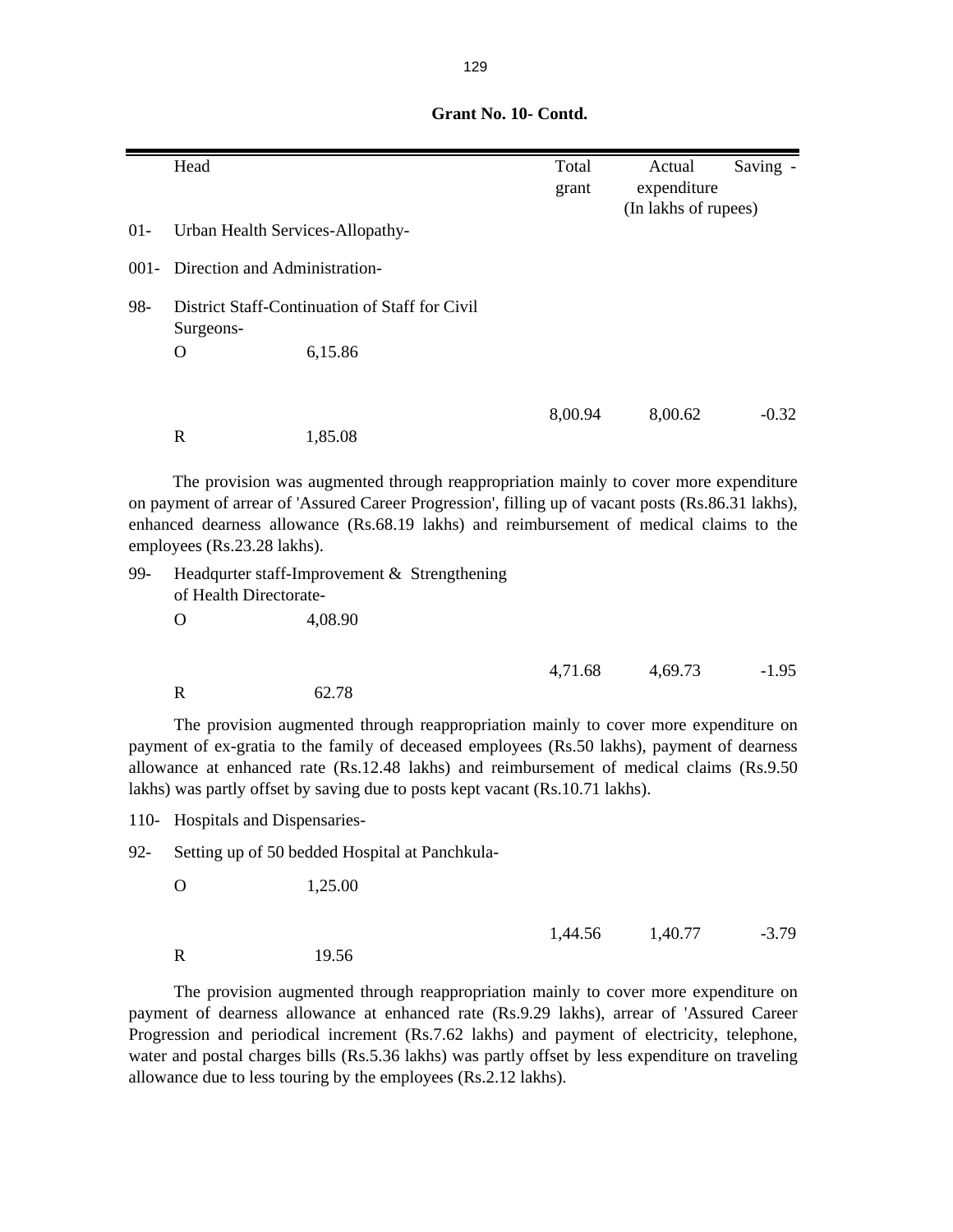|         | Head                           |                                                                                                                                                                                                                                                                                                                                                                                                                                                          | Total<br>grant | Actual<br>expenditure | $Excess +$ |
|---------|--------------------------------|----------------------------------------------------------------------------------------------------------------------------------------------------------------------------------------------------------------------------------------------------------------------------------------------------------------------------------------------------------------------------------------------------------------------------------------------------------|----------------|-----------------------|------------|
| $02 -$  |                                | Urban Health Services-other systems of medicine-                                                                                                                                                                                                                                                                                                                                                                                                         |                | (In lakhs of rupees)  |            |
|         |                                |                                                                                                                                                                                                                                                                                                                                                                                                                                                          |                |                       |            |
| $101 -$ | Ayurveda-                      |                                                                                                                                                                                                                                                                                                                                                                                                                                                          |                |                       |            |
| 99-     | Department-                    | Headquarter staff-Re-organisation of Ayurvedic                                                                                                                                                                                                                                                                                                                                                                                                           |                |                       |            |
|         | $\mathbf{O}$                   | 1,09.80                                                                                                                                                                                                                                                                                                                                                                                                                                                  |                |                       |            |
|         |                                |                                                                                                                                                                                                                                                                                                                                                                                                                                                          | 1,21.58        | 1,54.53               | $+32.95$   |
|         | $\mathbb{R}$                   | 11.78                                                                                                                                                                                                                                                                                                                                                                                                                                                    |                |                       |            |
| 96-     |                                | of ex-gratia to the family of deceased employees (Rs.6.75 lakhs), enhanced dearness allowance<br>(Rs.4.42 lakhs) and escalation in the rate of electricity and purchase of CFL bulbs and tubes<br>(Rs.3.77 lakhs) partly offset by saving due to posts kept vacant (Rs.2 lakhs) proved inadequate in<br>view of the excess of Rs.32.95 lakhs; reasons for which have not been intimated (August 2008).<br>Establishment of Ayurvedic Offices at District |                |                       |            |
|         | Level-                         |                                                                                                                                                                                                                                                                                                                                                                                                                                                          |                |                       |            |
| 99-     | Information Technology-        |                                                                                                                                                                                                                                                                                                                                                                                                                                                          |                |                       |            |
|         | $\mathbf{O}$                   | 2.00                                                                                                                                                                                                                                                                                                                                                                                                                                                     |                |                       |            |
|         | $\mathbb{R}$                   | 0.01                                                                                                                                                                                                                                                                                                                                                                                                                                                     | 2.01           | 8.47                  | $+6.46$    |
|         |                                | Reasons for the excess of Rs.6.46 lakhs have not been intimated (August 2008).                                                                                                                                                                                                                                                                                                                                                                           |                |                       |            |
|         | 2211- Family Welfare           |                                                                                                                                                                                                                                                                                                                                                                                                                                                          |                |                       |            |
| $103 -$ | Maternity and Child Health-    |                                                                                                                                                                                                                                                                                                                                                                                                                                                          |                |                       |            |
| 99-     | <b>Immunisation Programme-</b> |                                                                                                                                                                                                                                                                                                                                                                                                                                                          |                |                       |            |
|         | $\mathbf O$                    | 13,80.80                                                                                                                                                                                                                                                                                                                                                                                                                                                 |                |                       |            |
|         | $\mathbf R$                    | 4,55.02                                                                                                                                                                                                                                                                                                                                                                                                                                                  | 18,35.82       | 18,35.82              |            |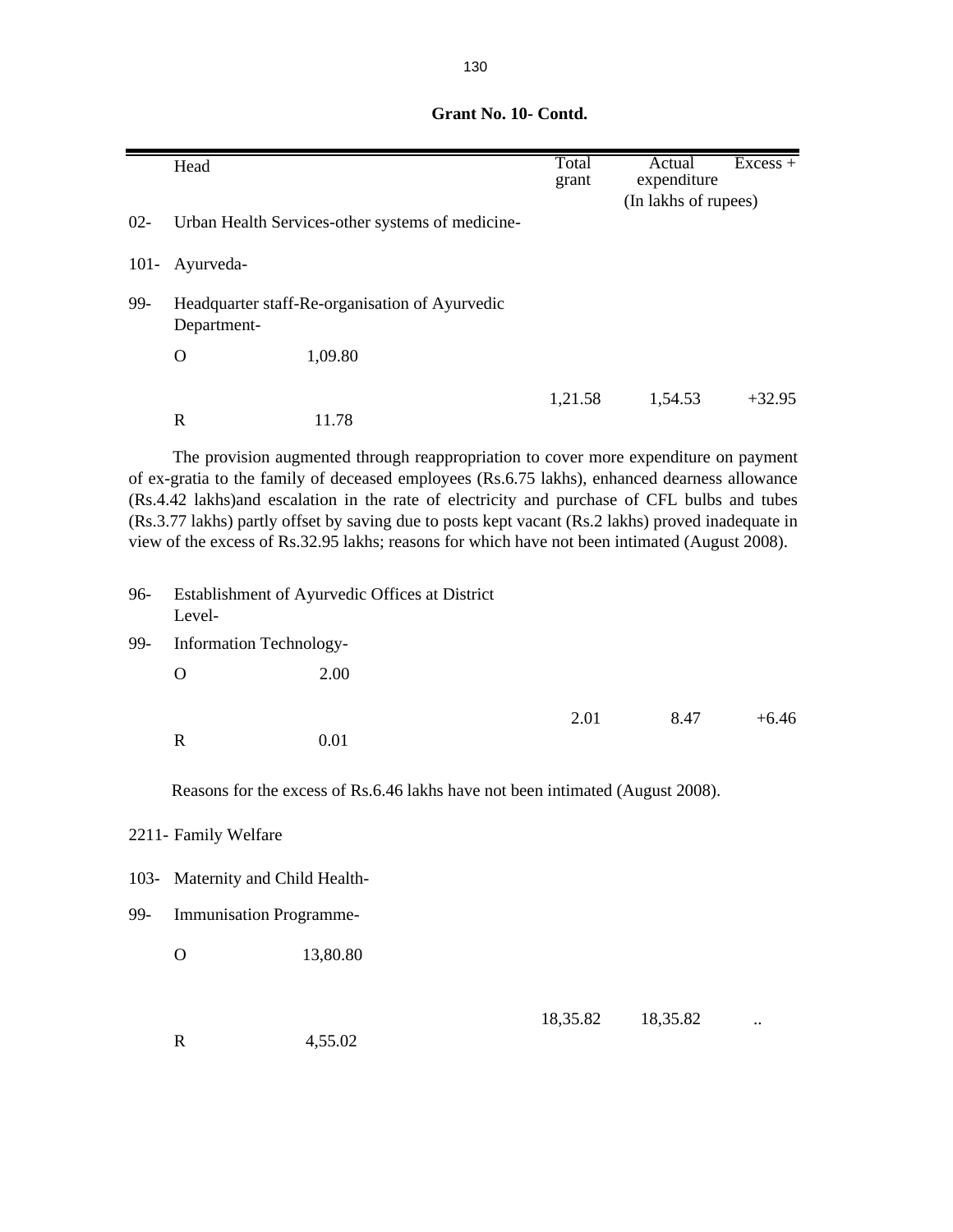|  |  | Grant No. 10- Contd. |  |
|--|--|----------------------|--|
|  |  |                      |  |
|  |  |                      |  |
|  |  |                      |  |
|  |  |                      |  |
|  |  |                      |  |

|     |                                     | Augmentation of provision through reappropriation due to excess supply of material under<br>'Immunisation Programme' by the Government of India.                                                                                                                                    |                |                                               |          |
|-----|-------------------------------------|-------------------------------------------------------------------------------------------------------------------------------------------------------------------------------------------------------------------------------------------------------------------------------------|----------------|-----------------------------------------------|----------|
|     | Head                                |                                                                                                                                                                                                                                                                                     | Total<br>grant | Actual<br>expenditure<br>(In lakhs of rupees) | Saving - |
| 98- | Universal Programme-                |                                                                                                                                                                                                                                                                                     |                |                                               |          |
|     | O                                   | 1,57.90                                                                                                                                                                                                                                                                             |                |                                               |          |
|     | $\mathbf R$                         | 24.27                                                                                                                                                                                                                                                                               | 1,82.17        | 1,80.33                                       | $-1.84$  |
|     |                                     | The provision was augmented through reappropriation to cover more expenditure on<br>payment of dearness allowance at enhanced rate (Rs.33.05 lakhs) was partly offset by saving due<br>to economy in expenditure (Rs.8.11 lakhs).                                                   |                |                                               |          |
|     | 101- Rural Family Welfare Services- |                                                                                                                                                                                                                                                                                     |                |                                               |          |
| 98- | Sub Centres-                        |                                                                                                                                                                                                                                                                                     |                |                                               |          |
|     | O                                   | 31,40.17                                                                                                                                                                                                                                                                            |                |                                               |          |
|     | $\mathbf R$                         | 1,07.21                                                                                                                                                                                                                                                                             | 32,47.38       | 31,56.91                                      | $-90.47$ |
|     | (Rs.34.95 lakhs).                   | The provision augmented through reappropriation mainly to cover more expenditure on<br>payment of enhanced dearness allowance (Rs.2,09.25 lakhs) was partly offset by saving due to<br>posts kept vacant (Rs.66.13 lakhs) and receipt of less bills of medical reimbursement claims |                |                                               |          |

Saving of Rs.90.47 lakhs was mainly due to posts kept vacant and receipt of less number of claims of reimbursement of medical bills.

3435- Ecology and Environment

- 03- Environmental Research and Ecological Regeneration-
- 800- Other expenditure-
- 94- Promotion of C.E.T.P. including Sewerage in old Industrial Areas of various towns- .
	- O 6.00

75.90 75.90 ..

R 69.90

The provision was augmented through reappropriation to cover more expenditure on payment of grant-in-aid to Haryana Urban Development Authority.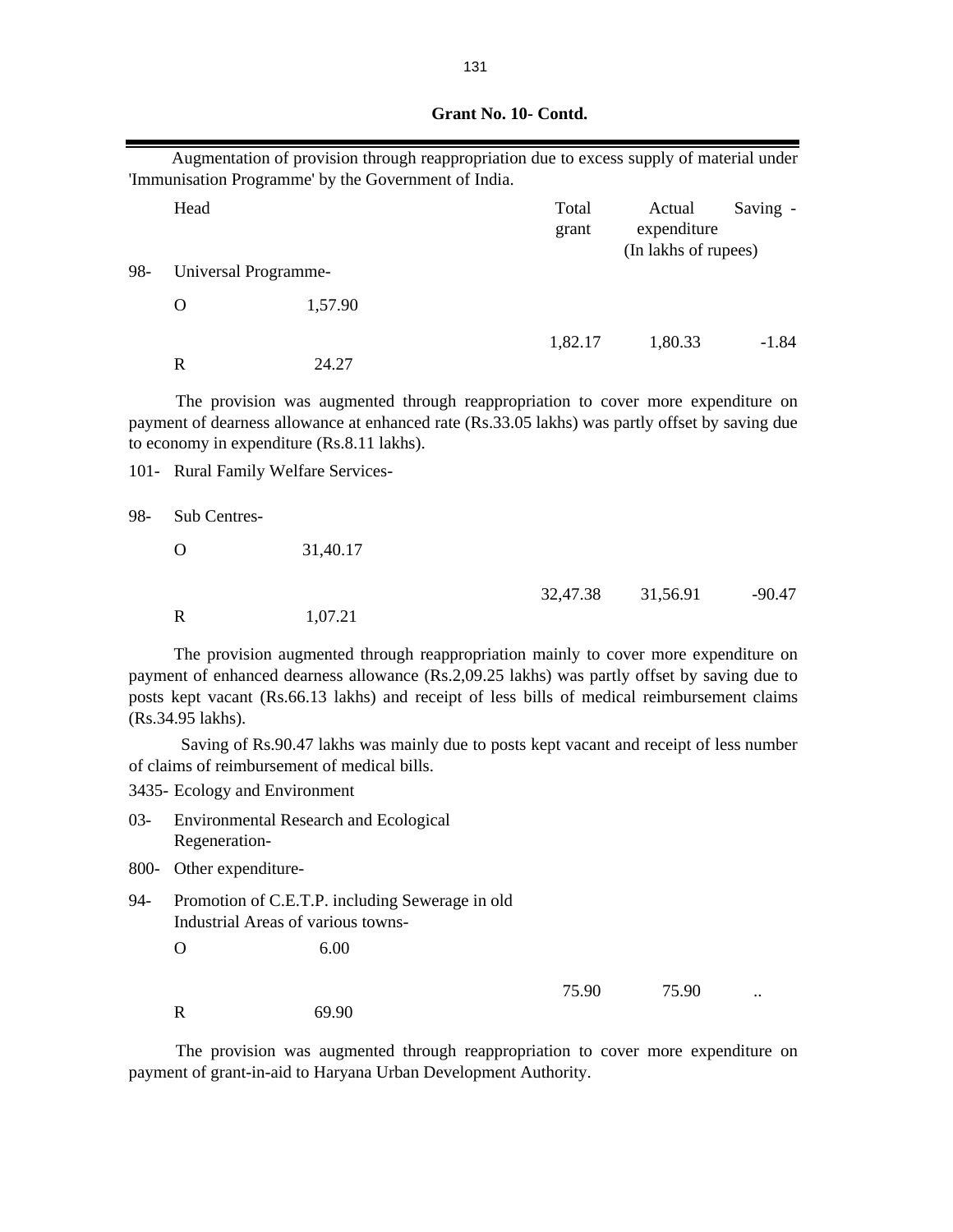|         | 4. Saving occurred mainly under :-       |                                                                                       |                |                                               |          |
|---------|------------------------------------------|---------------------------------------------------------------------------------------|----------------|-----------------------------------------------|----------|
|         | Head                                     |                                                                                       | Total<br>grant | Actual<br>expenditure<br>(In lakhs of rupees) | Saving - |
|         | 2210- Medical and Public Health          |                                                                                       |                |                                               |          |
| $06-$   | Public Health-                           |                                                                                       |                |                                               |          |
|         | 101- Prevention and Control of diseases- |                                                                                       |                |                                               |          |
| $77-$   | Level-                                   | Expansion of State Opthalmic Cell at Directorate                                      |                |                                               |          |
|         | $\mathbf{O}$                             | 6,45.54                                                                               |                |                                               |          |
|         |                                          |                                                                                       |                |                                               |          |
|         | $\mathbf R$                              | $-6,45.54$                                                                            |                |                                               |          |
| India.  |                                          | Entire provision remained unutilised due to non release of funds by the Government of |                |                                               |          |
| $87 -$  |                                          | National Malaria Eradication Programme (Rural)-                                       |                |                                               |          |
|         | $\mathbf O$                              | 6,14.00                                                                               |                |                                               |          |
|         | $\mathbf R$                              | $-2,39.00$                                                                            | 3,75.00        | 2,91.49                                       | $-83.51$ |
| lakhs). |                                          | Anticipated saving of Rs.239 lakhs was mainly due to economy in expenditure (Rs.234)  |                |                                               |          |
|         |                                          | Reasons for the final saving of Rs.83.51 lakhs have not been intimated (August 2008). |                |                                               |          |
| 88-     |                                          | National Malaria Eradication Programme(Urban)-                                        |                |                                               |          |
|         | $\mathbf{O}$                             | 1,86.00                                                                               |                |                                               |          |
|         | $\mathbf R$                              | $-61.00$                                                                              | 1,25.00        | 1,22.75                                       | $-2.25$  |

Reduction in provision through reappropriation due to economy in expenditure (Rs.50 lakhs) and posts kept vacant (Rs.16 lakhs) was partly offset by excess expenditure on payment of enhanced dearness allowance (Rs.5 lakhs).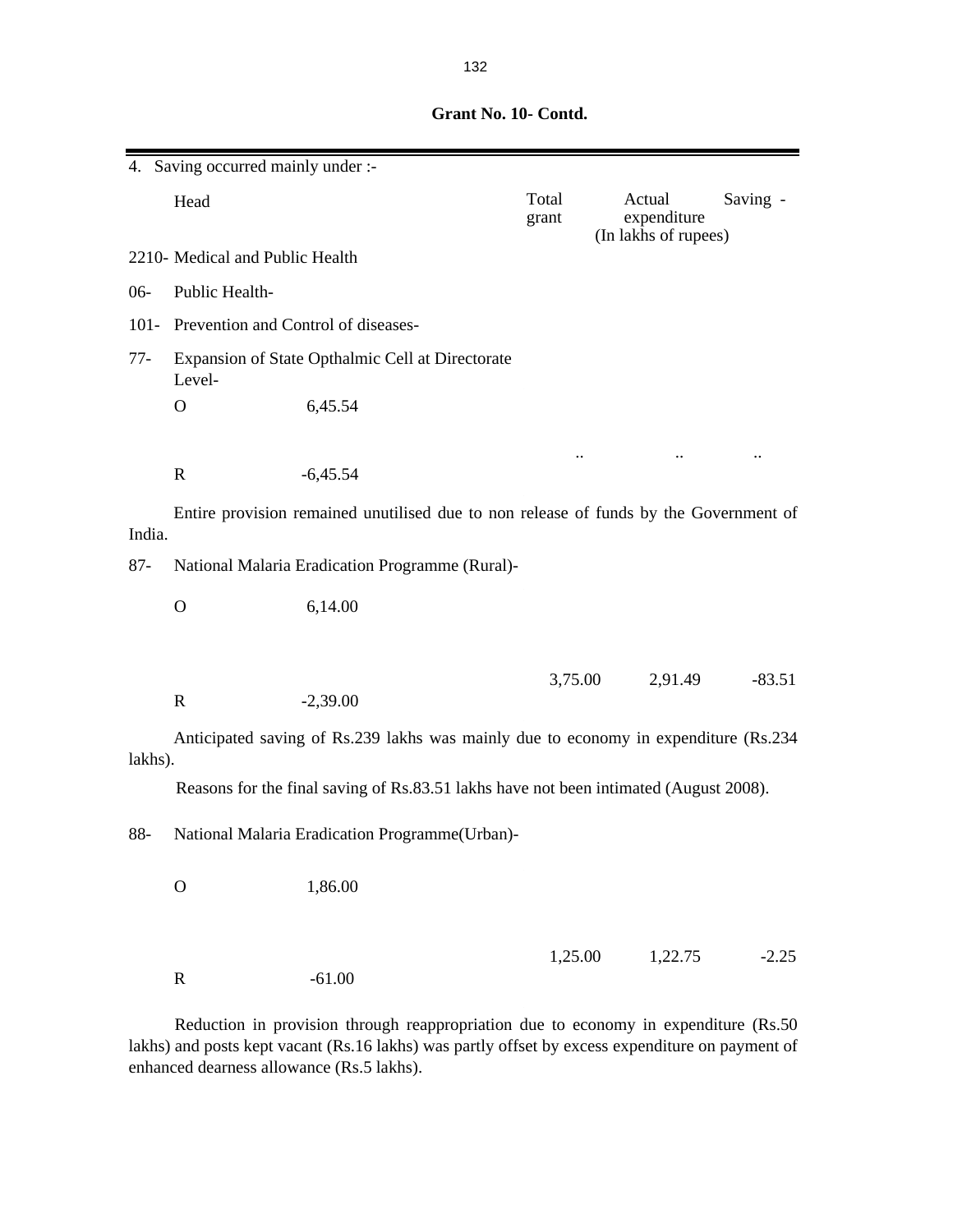|        | Head                          |                                                                                       | Total<br>grant | Actual<br>expenditure<br>(In lakhs of rupees) | Saving - |
|--------|-------------------------------|---------------------------------------------------------------------------------------|----------------|-----------------------------------------------|----------|
| $65 -$ |                               | National Cancer Control Programme at Hissar-                                          |                |                                               |          |
|        | $\mathbf O$                   | 44.00                                                                                 |                |                                               |          |
|        |                               |                                                                                       |                |                                               |          |
|        | $\mathbf R$                   | $-44.00$                                                                              |                |                                               |          |
| India. |                               | Entire provision remained unutilised due to non release of funds by the Government of |                |                                               |          |
| $63-$  | Dengu in Haryana-             | Prevention of Japanese Exephabits (JE) and                                            |                |                                               |          |
|        | $\mathbf{O}$                  | 70.00                                                                                 |                |                                               |          |
|        |                               |                                                                                       | 60.00          | 56.59                                         | $-3.41$  |
|        | $\mathbf R$                   | $-10.00$                                                                              |                |                                               |          |
|        |                               | Anticipated saving of Rs.10 lakhs was due to economy measures.                        |                |                                               |          |
| 94-    | B.C.G. Programme for Infants- |                                                                                       |                |                                               |          |
|        | $\mathbf O$                   | 50.37                                                                                 |                |                                               |          |
|        |                               |                                                                                       | 50.11          | 40.67                                         | $-9.44$  |
|        | $\mathbf R$                   | $-0.26$                                                                               |                |                                               |          |
|        |                               | Reasons for the final saving of Rs.9.44 lakhs have not been intimated (August 2008).  |                |                                               |          |
| $78-$  | State-                        | National Leprosy Control Programme in Haryana                                         |                |                                               |          |
|        | $\mathbf O$                   | 7.00                                                                                  |                |                                               |          |
|        |                               |                                                                                       |                |                                               |          |
|        | $\mathbf R$                   | $-7.00$                                                                               |                |                                               |          |

Entire provision remained unutilised due to non release of funds by the Government of India.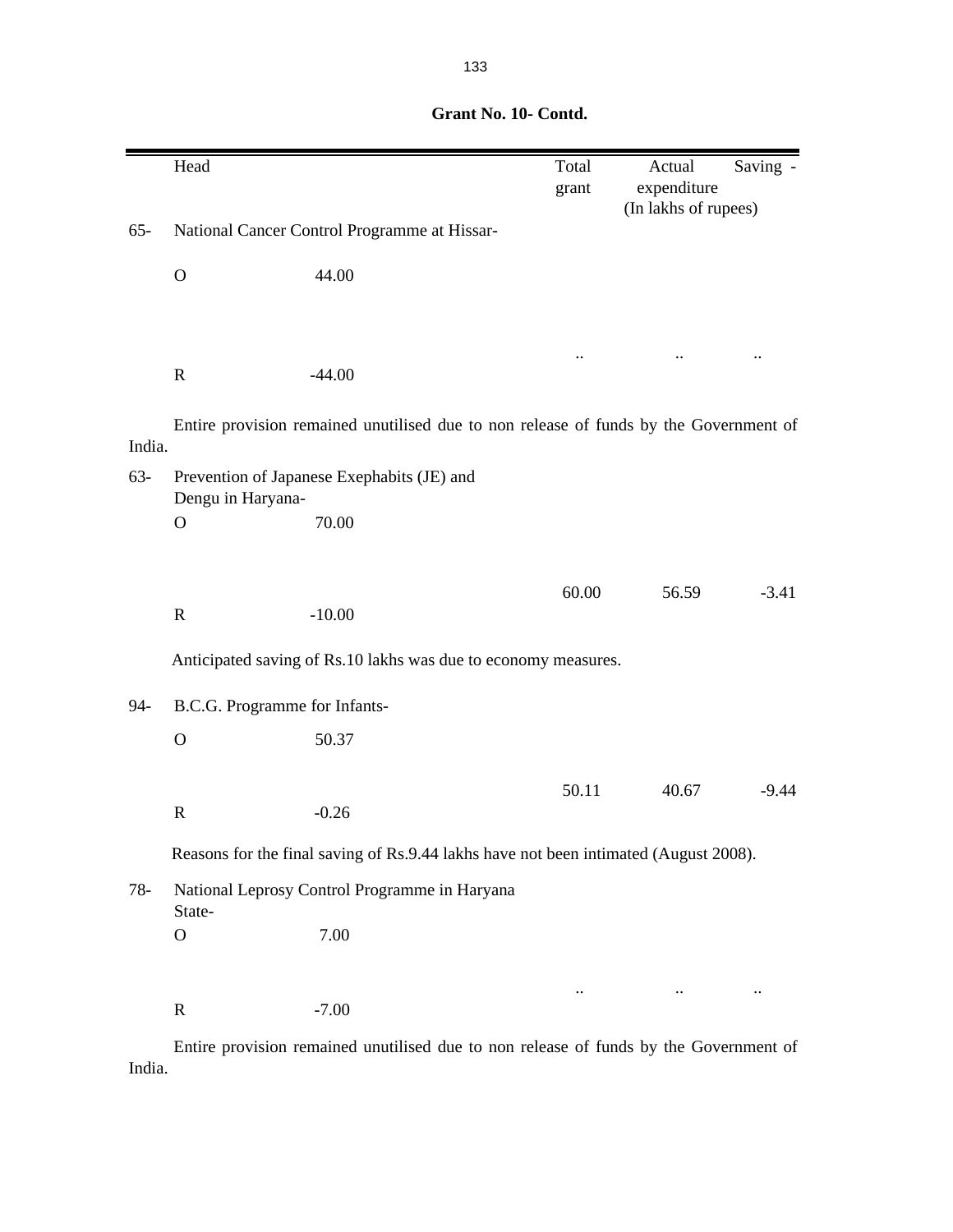|         | Head           |                                                                                     | Total<br>grant            | Actual<br>expenditure<br>(In lakhs of rupees) | Excess +<br>Saving - |
|---------|----------------|-------------------------------------------------------------------------------------|---------------------------|-----------------------------------------------|----------------------|
| $91 -$  |                | Setting up of Opthalmic Cell at Directorate Level-                                  |                           |                                               |                      |
|         | $\mathbf O$    | 14.00                                                                               |                           |                                               |                      |
|         |                |                                                                                     | 7.33                      | 7.29                                          | $-0.04$              |
|         | ${\bf R}$      | $-6.67$                                                                             |                           |                                               |                      |
|         |                | Reduction in provision through reappropriation was mainly due to posts kept vacant. |                           |                                               |                      |
| $003 -$ | Training-      |                                                                                     |                           |                                               |                      |
| 94-     | School-        | Opening/Strengthening ANM/GNEM Nursing                                              |                           |                                               |                      |
|         | $\overline{O}$ | 98.00                                                                               |                           |                                               |                      |
|         |                |                                                                                     | $\ddot{\phantom{0}}\cdot$ | $\ddot{\phantom{0}}$                          | $\ddot{\phantom{0}}$ |
|         | $\mathbf R$    | $-98.00$                                                                            |                           |                                               |                      |
|         |                | Entire provision remained unutilised due to economy measures.                       |                           |                                               |                      |
| $104 -$ | Drug Control-  |                                                                                     |                           |                                               |                      |
| 99-     | Control-       | Strengthening of Directorate Staff for the Drug                                     |                           |                                               |                      |
|         | $\mathbf O$    | 1,25.00                                                                             |                           |                                               |                      |
|         |                |                                                                                     | 2.47                      | 45.51                                         | $+43.04$             |
|         | ${\bf R}$      | $-1,22.53$                                                                          |                           |                                               |                      |

Reduction in provision through reappropriation due to posts kept vacant (Rs.90.85 lakhs) and economy measures (Rs.31.68 lakhs) proved injudicious in view of excess of Rs.43.04 lakhs; reasons for which have not been intimated (August 2008).

102- Prevention of food adulteration-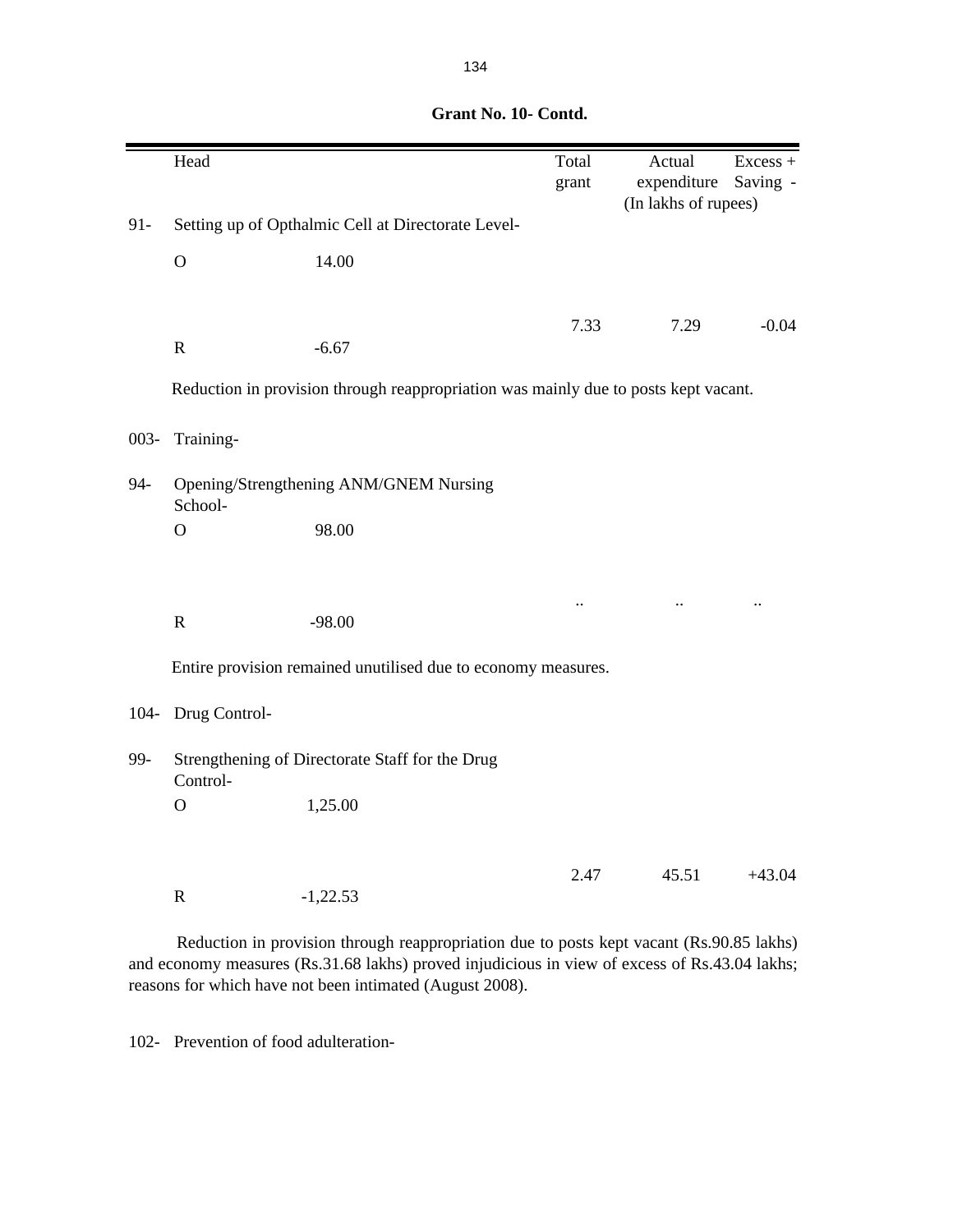| Grant No. 10- Contd. |
|----------------------|
|                      |

|                                                                                                                                                                                                                                         | Head                               |                                                                                                                                                                                        | Total   | Actual                              | Saving - |  |
|-----------------------------------------------------------------------------------------------------------------------------------------------------------------------------------------------------------------------------------------|------------------------------------|----------------------------------------------------------------------------------------------------------------------------------------------------------------------------------------|---------|-------------------------------------|----------|--|
|                                                                                                                                                                                                                                         |                                    |                                                                                                                                                                                        | grant   | expenditure<br>(In lakhs of rupees) |          |  |
| 99-                                                                                                                                                                                                                                     | Public Analyst and Food Inspector- |                                                                                                                                                                                        |         |                                     |          |  |
|                                                                                                                                                                                                                                         |                                    |                                                                                                                                                                                        |         |                                     |          |  |
|                                                                                                                                                                                                                                         | $\mathbf{O}$                       | 1,63.48                                                                                                                                                                                |         |                                     |          |  |
|                                                                                                                                                                                                                                         |                                    |                                                                                                                                                                                        |         |                                     |          |  |
|                                                                                                                                                                                                                                         |                                    |                                                                                                                                                                                        | 94.82   | 94.22                               | $-0.60$  |  |
|                                                                                                                                                                                                                                         | $\mathbf R$                        | $-68.66$                                                                                                                                                                               |         |                                     |          |  |
|                                                                                                                                                                                                                                         | rates (Rs.5.21 lakhs).             | Reduction in provision through reappropriation due to economy in expenditure (Rs.73.50)<br>lakhs) was partly offset by excess expenditure on payment of dearness allowance at enhanced |         |                                     |          |  |
|                                                                                                                                                                                                                                         | 800- Other expenditure-            |                                                                                                                                                                                        |         |                                     |          |  |
| $97 -$                                                                                                                                                                                                                                  | Health Equipment Units-            | Establishment of Transport Management and                                                                                                                                              |         |                                     |          |  |
|                                                                                                                                                                                                                                         | $\mathbf O$                        | 60.00                                                                                                                                                                                  |         |                                     |          |  |
|                                                                                                                                                                                                                                         |                                    |                                                                                                                                                                                        |         |                                     |          |  |
|                                                                                                                                                                                                                                         |                                    |                                                                                                                                                                                        | 29.20   | 27.20                               | $-2.00$  |  |
|                                                                                                                                                                                                                                         | $\mathbf R$                        | $-30.80$                                                                                                                                                                               |         |                                     |          |  |
| Reduction in provision through reappropriation due to less expenditure on rent, rate and<br>taxes owing to non-hiring of vehicles was offset by excess expenditure incurred to clear the<br>pending bills of repairs of motor vehicles. |                                    |                                                                                                                                                                                        |         |                                     |          |  |
|                                                                                                                                                                                                                                         | 001- Direction and Administration- |                                                                                                                                                                                        |         |                                     |          |  |
| 98-                                                                                                                                                                                                                                     | District Staff-                    |                                                                                                                                                                                        |         |                                     |          |  |
|                                                                                                                                                                                                                                         | $\mathbf{O}$                       | 2,13.14                                                                                                                                                                                |         |                                     |          |  |
|                                                                                                                                                                                                                                         |                                    |                                                                                                                                                                                        | 1,96.20 | 1,87.53                             | $-8.67$  |  |
|                                                                                                                                                                                                                                         | $\mathbf R$                        | $-16.94$                                                                                                                                                                               |         |                                     |          |  |
|                                                                                                                                                                                                                                         |                                    | Anticipated saving of Rs.16.94 lakhs was mainly due to post kept vacant.                                                                                                               |         |                                     |          |  |

Reasons for the final saving of Rs.8.67 lakhs have not been intimated (August 2008).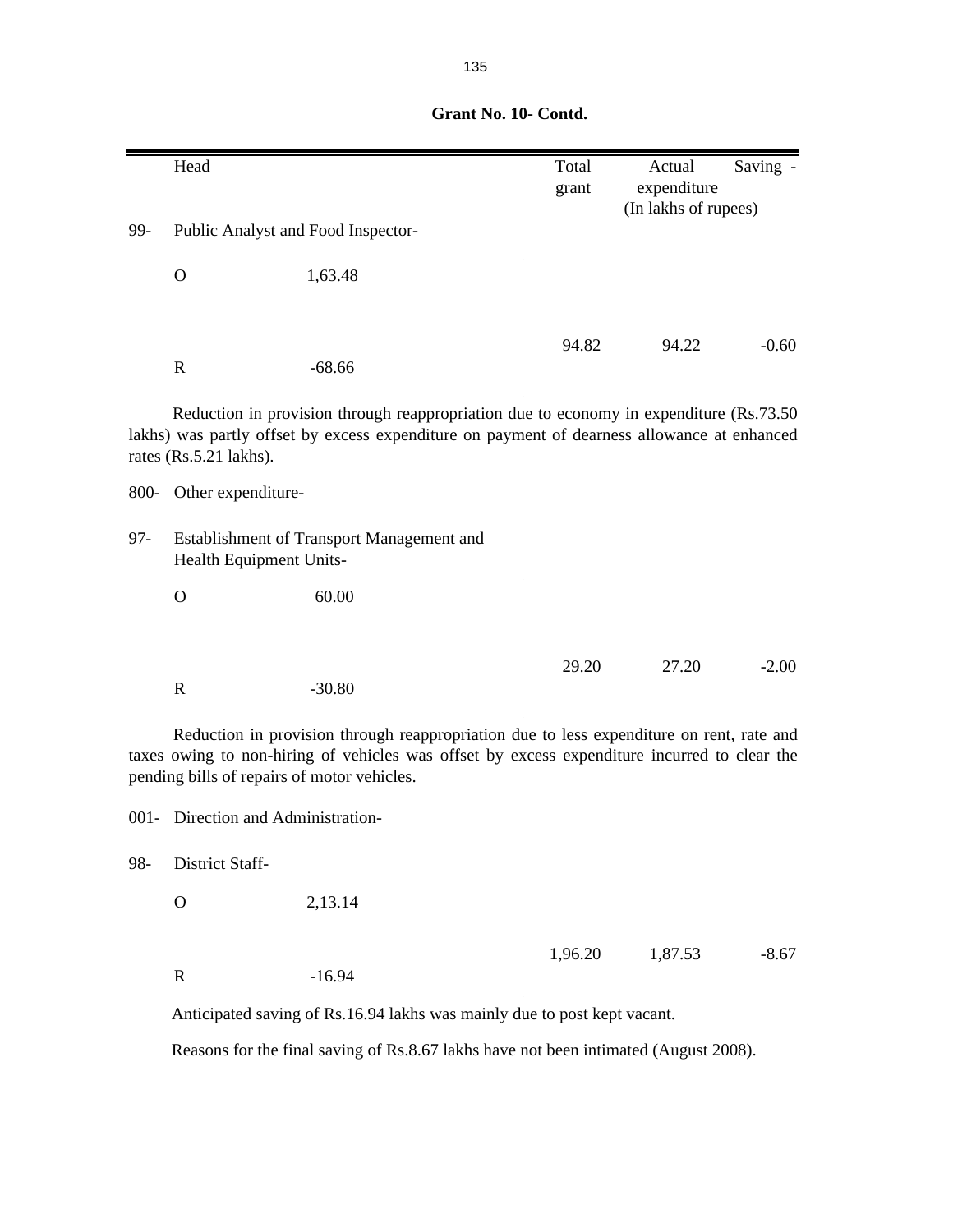|        |                                  | Grant No. 10- Contd.                                                                                                                                                                                                                     |                |                                               |          |
|--------|----------------------------------|------------------------------------------------------------------------------------------------------------------------------------------------------------------------------------------------------------------------------------------|----------------|-----------------------------------------------|----------|
|        | Head                             |                                                                                                                                                                                                                                          | Total<br>grant | Actual<br>expenditure<br>(In lakhs of rupees) | Saving - |
| $01 -$ | Urban Health Services-Allopathy- |                                                                                                                                                                                                                                          |                |                                               |          |
| $110-$ | Hospitals and Dispensaries-      |                                                                                                                                                                                                                                          |                |                                               |          |
| 86-    | Clinics-                         | Oral Health Care Facilities in Primary Health                                                                                                                                                                                            |                |                                               |          |
|        | O                                | 10,76.50                                                                                                                                                                                                                                 |                |                                               |          |
|        | $\mathbf R$                      | $-5,09.20$                                                                                                                                                                                                                               | 5,67.30        | 5,45.69                                       | $-21.61$ |
|        |                                  | Anticipated saving of Rs.5,09.20 lakhs was mainly due to economy in expenditure<br>(Rs.3,36.24 lakhs) and posts kept vacant (Rs.1,62.83 lakhs).<br>Reasons for the final saving of Rs.21.61 lakhs have not been intimated (August 2008). |                |                                               |          |
| $90-$  | <b>Upgradation of Hospitals-</b> |                                                                                                                                                                                                                                          |                |                                               |          |
|        | $\mathbf{O}$                     | 4,85.00                                                                                                                                                                                                                                  |                |                                               |          |
|        | $\mathbf R$                      | $-3,70.25$                                                                                                                                                                                                                               | 1,14.75        | 1,10.82                                       | $-3.93$  |
|        | (Rs.29.04 lakhs).                | Reduction in provision through reappropriation was due to posts kept vacant (Rs.2,99.54)<br>lakhs), non-engagement of daily wages employees (Rs.41.67 lakhs) and economy measures                                                        |                |                                               |          |
| 59-    | Hospitals, Bhiwani-              | Setting up of Cobalt Therapy Unit at Government                                                                                                                                                                                          |                |                                               |          |
|        | $\mathbf{O}$                     | 3,00.00                                                                                                                                                                                                                                  |                |                                               |          |
| $76-$  | $\mathbf R$                      | $-3,00.00$                                                                                                                                                                                                                               |                |                                               |          |
|        |                                  | Grant of Financial Assistance for setting up of<br>Trauma Centre at General Hospital, Sirsa-                                                                                                                                             |                |                                               |          |
|        | $\mathbf{O}$                     | 3,00.00                                                                                                                                                                                                                                  |                |                                               |          |

R -2,52.33

47.67 47.57 -0.10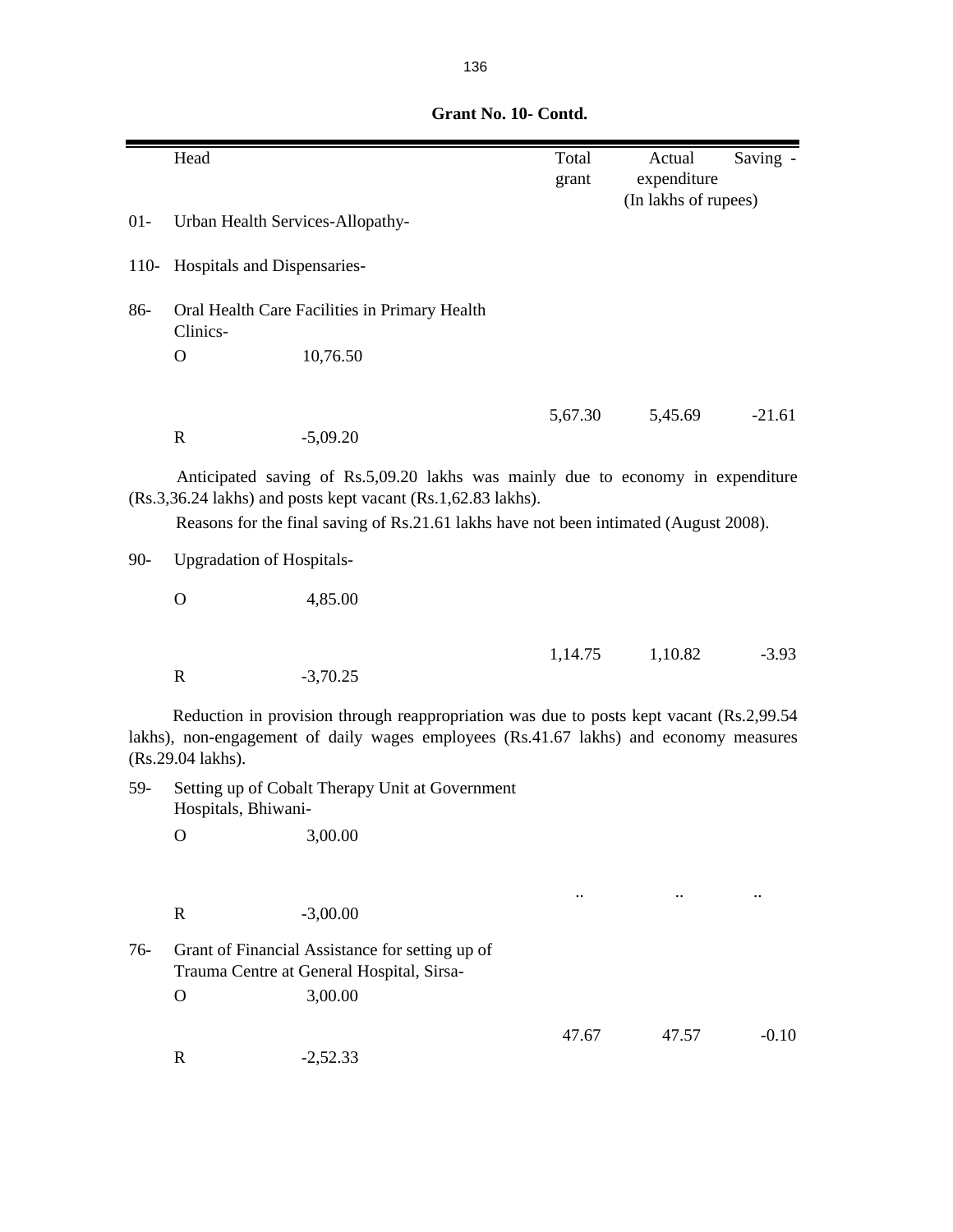| India. |                           | Saving in the above two cases was due to non release of funds by the Government of                      |                |                                               |          |
|--------|---------------------------|---------------------------------------------------------------------------------------------------------|----------------|-----------------------------------------------|----------|
|        | Head                      |                                                                                                         | Total<br>grant | Actual<br>expenditure<br>(In lakhs of rupees) | Saving - |
| 96-    |                           | Improvement and Expansion of Hospitals-                                                                 |                |                                               |          |
|        | $\mathbf O$               | 3,00.00                                                                                                 |                |                                               |          |
|        |                           |                                                                                                         | 1,25.00        | 1,24.79                                       | $-0.21$  |
|        | $\mathbf R$               | $-1,75.00$                                                                                              |                |                                               |          |
|        |                           | Reduction in provision through reappropriation was due to economy measures.                             |                |                                               |          |
| $54-$  | Various Hospitals-        | <b>Emergency Medical Facility for Accident Victim</b><br>on National Highway to Set up Trauma Centre in |                |                                               |          |
|        | $\Omega$                  | 2,00.00                                                                                                 |                |                                               |          |
|        |                           |                                                                                                         | 30.05          | 28.87                                         | $-1.18$  |
|        | $\mathbf R$               | $-1,69.95$                                                                                              |                |                                               |          |
|        | posts (Rs.1,67.63 lakhs). | Reduction in provision through reappropriation was mainly due to non filling up of vacant               |                |                                               |          |
| 68-    |                           | Arogya Kosh for the Patients below Poverty Line-                                                        |                |                                               |          |
|        | $\mathbf{O}$              | 1,40.00                                                                                                 |                |                                               |          |
|        |                           |                                                                                                         |                |                                               |          |
|        | $\mathbb{R}$              | $-1,40.00$                                                                                              |                |                                               |          |
|        | Government of India.      | Entire provision remained unutilised due to non release of full matching contribution by                |                |                                               |          |
| $94-$  |                           | Providing Casuality Services in Hospitals-                                                              |                |                                               |          |
|        | $\mathbf O$               | 1,62.33                                                                                                 |                |                                               |          |
|        |                           |                                                                                                         | 53.31          | 52.03                                         | $-1.28$  |
|        | $\mathbf R$               | $-1,09.02$                                                                                              |                |                                               |          |
|        |                           |                                                                                                         |                |                                               |          |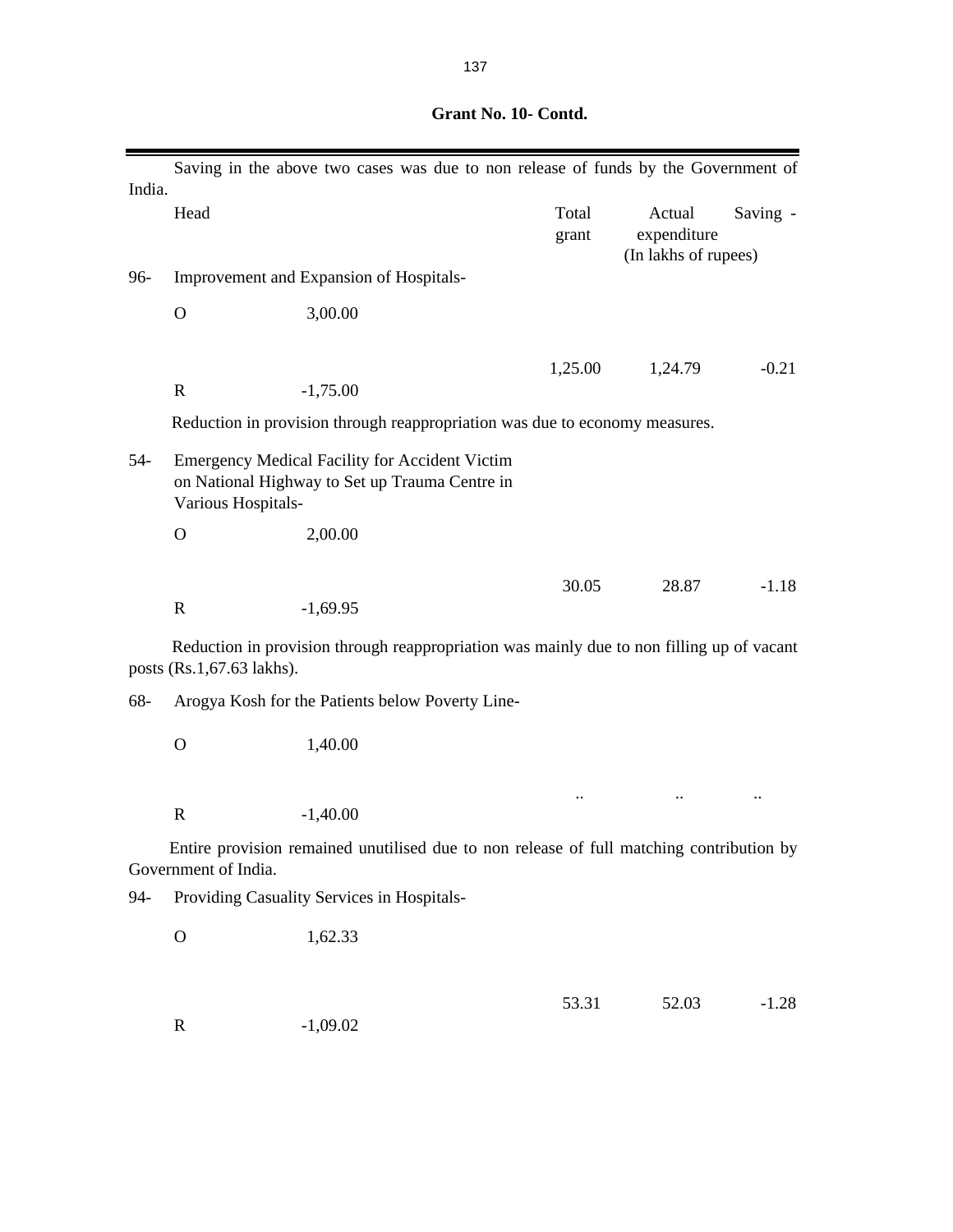| Grant No. 10- Contd. |
|----------------------|
|                      |
|                      |
|                      |

|        |                                                                                       | Reduction in provision through reappropriation was mainly due to posts kept vacant<br>(Rs.97.97 lakhs) and economy in expenditure (Rs.10.30 lakhs).                                                                                                          |                |                                               |          |  |  |
|--------|---------------------------------------------------------------------------------------|--------------------------------------------------------------------------------------------------------------------------------------------------------------------------------------------------------------------------------------------------------------|----------------|-----------------------------------------------|----------|--|--|
|        | Head                                                                                  |                                                                                                                                                                                                                                                              | Total<br>grant | Actual<br>expenditure<br>(In lakhs of rupees) | Saving - |  |  |
| $62 -$ |                                                                                       | Post Partum Centres in Haryana-Sub-District-                                                                                                                                                                                                                 |                |                                               |          |  |  |
|        | $\mathbf{O}$                                                                          | 3,56.50                                                                                                                                                                                                                                                      |                |                                               |          |  |  |
|        | $\mathbf R$                                                                           | $-44.62$                                                                                                                                                                                                                                                     | 3,11.88        | 2,94.00                                       | $-17.88$ |  |  |
|        |                                                                                       | Anticipated saving of Rs.44.62 lakhs due to posts kept vacant (Rs.64 lakhs) was partly<br>offset by excess due to expenditure on payment of dearness allowance at the enhanced rate<br>(Rs.15.85 lakhs) and reimbursement of medical claims (Rs.4.73 lakhs). |                |                                               |          |  |  |
|        | Reasons for the final saving of Rs.17.88 lakhs have not been intimated (August 2008). |                                                                                                                                                                                                                                                              |                |                                               |          |  |  |
| 79-    | Purchase of Medicine for the Hospitals-                                               |                                                                                                                                                                                                                                                              |                |                                               |          |  |  |
|        | $\mathbf{O}$                                                                          | 2,90.00                                                                                                                                                                                                                                                      |                |                                               |          |  |  |
|        | $\mathbf R$                                                                           | $-50.00$                                                                                                                                                                                                                                                     | 2,40.00        | 2,39.16                                       | $-0.84$  |  |  |
| 56-    | <b>Community Health Centres-</b>                                                      | Public Private Partnership for providing<br>comprehensive Specialist care in Hospitals and                                                                                                                                                                   |                |                                               |          |  |  |
|        | $\mathbf{O}$                                                                          | 50.00                                                                                                                                                                                                                                                        |                |                                               |          |  |  |
|        |                                                                                       |                                                                                                                                                                                                                                                              | 17.82          | 10.95                                         | $-6.87$  |  |  |
|        | $\mathbf R$                                                                           | $-32.18$                                                                                                                                                                                                                                                     |                |                                               |          |  |  |
|        | economy measures.                                                                     | Reduction in provision through reappropriation in the above two cases was due to                                                                                                                                                                             |                |                                               |          |  |  |
|        | (August 2008).                                                                        | Reasons for the final saving of Rs.6.87 lakhs in the later case have not been intimated                                                                                                                                                                      |                |                                               |          |  |  |
| 57-    |                                                                                       | Providing Independent Feeder Lines in Hospitals-                                                                                                                                                                                                             |                |                                               |          |  |  |
|        | $\mathbf{O}$                                                                          | 1,00.00                                                                                                                                                                                                                                                      |                |                                               |          |  |  |
|        | $\mathbf R$                                                                           | $-31.33$                                                                                                                                                                                                                                                     | 68.67          | 68.67                                         |          |  |  |

Reduction in provision through reappropriation was due to economy in expenditure.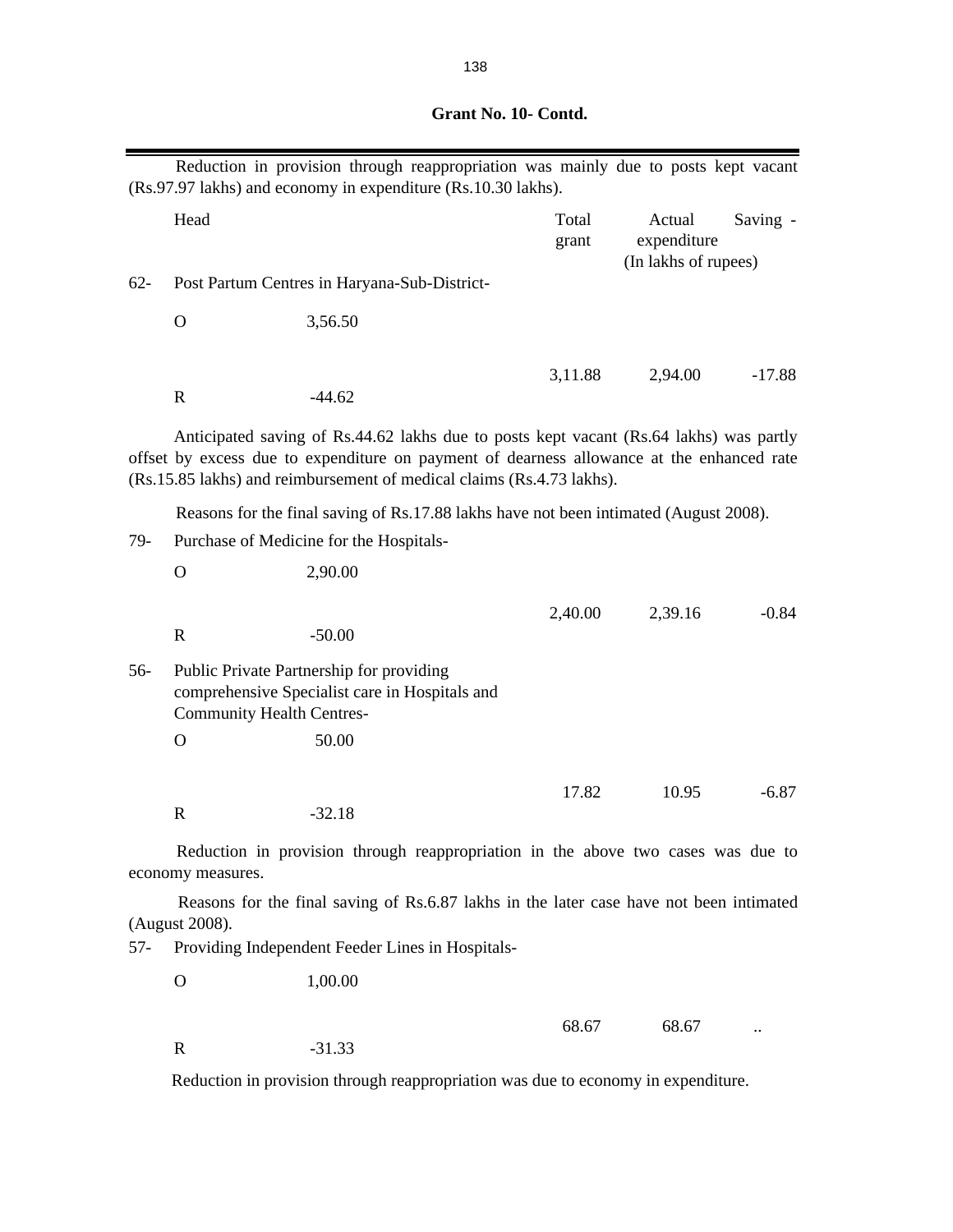|       | Head                                |                                                                                                                                                                                        | Total<br>grant | Actual<br>expenditure | Saving - |
|-------|-------------------------------------|----------------------------------------------------------------------------------------------------------------------------------------------------------------------------------------|----------------|-----------------------|----------|
|       |                                     |                                                                                                                                                                                        |                | (In lakhs of rupees)  |          |
| $73-$ | <b>Blood Transfusion Centres-</b>   |                                                                                                                                                                                        |                |                       |          |
|       | $\mathbf O$                         | 1,68.93                                                                                                                                                                                |                |                       |          |
|       | ${\bf R}$                           | $-13.14$                                                                                                                                                                               | 1,55.79        | 1,40.43               | $-15.36$ |
|       |                                     |                                                                                                                                                                                        |                |                       |          |
|       |                                     | Anticipated saving of Rs.13.14 lakhs due to posts kept vacant (Rs.14.29 lakhs) was offset<br>by excess expenditure on payment of dearness allowance at enhanced rate (Rs.1.83 lakhs).  |                |                       |          |
|       |                                     | Reasons for the final saving of Rs.15.36 lakhs have not been intimated (August 2008).                                                                                                  |                |                       |          |
| $63-$ |                                     | Post Partum Centres in Haryana District Level-                                                                                                                                         |                |                       |          |
|       | $\mathbf O$                         | 2,20.00                                                                                                                                                                                |                |                       |          |
|       |                                     |                                                                                                                                                                                        | 2,10.39        | 1,93.15               | $-17.24$ |
|       | ${\bf R}$                           | $-9.61$                                                                                                                                                                                |                |                       |          |
|       | dearness allowance (Rs.8.02 lakhs). | Anticipated saving of Rs.9.61 lakhs due to posts kept vacant (Rs.12.11 lakhs) and less<br>touring by the employees (Rs.5.38 lakhs) was partly offset by excess expenditure on enhanced |                |                       |          |
|       |                                     | Reasons for the final saving of Rs.17.24 lakhs have not been intimated (August 2008).                                                                                                  |                |                       |          |
| 89-   | Intensive Care Units in Hospitals-  |                                                                                                                                                                                        |                |                       |          |
|       | $\mathbf O$                         | 1,00.49                                                                                                                                                                                |                |                       |          |

80.77 73.00 -7.77

### **Grant No. 10- Contd.**

R -19.72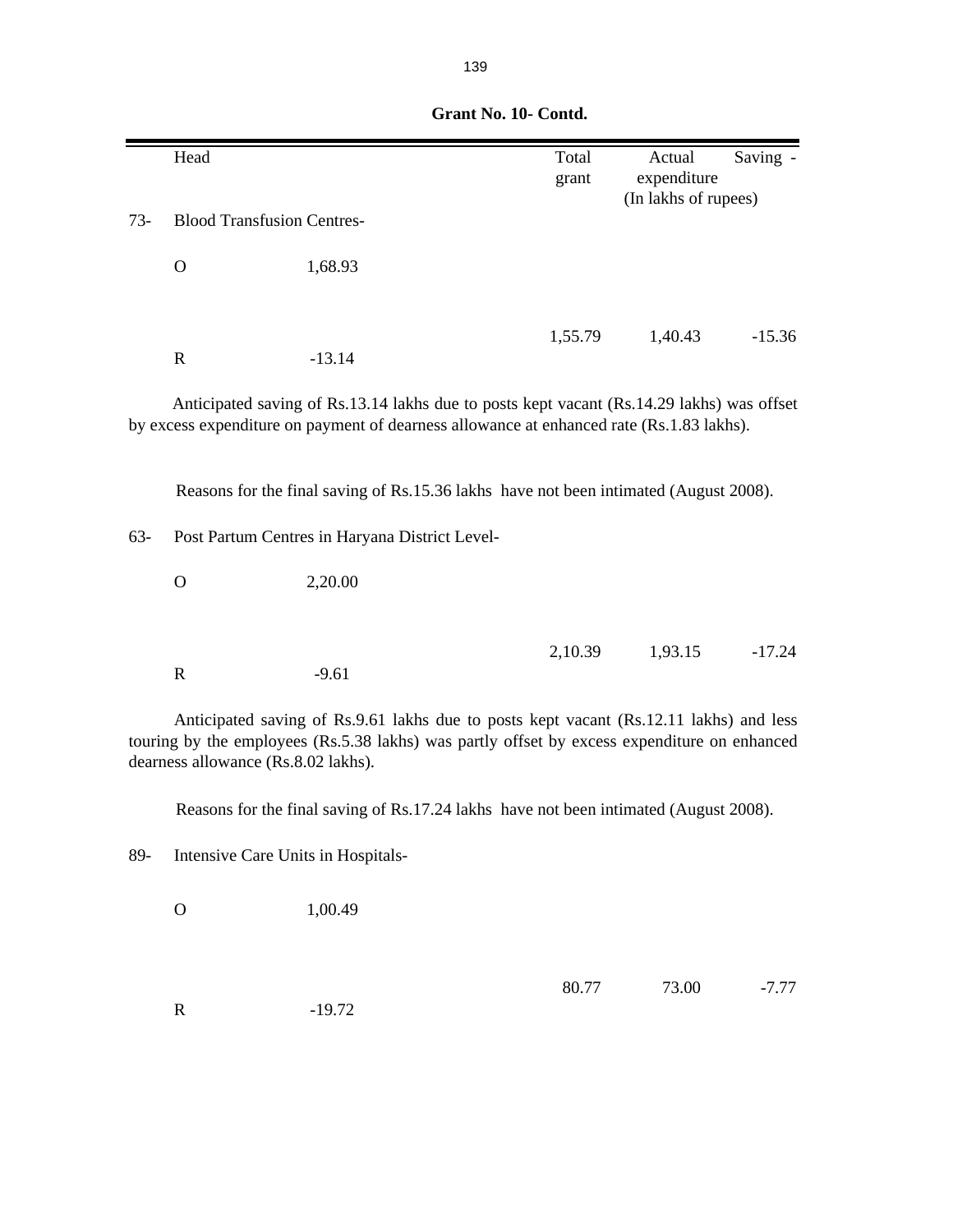| Grant No. 10- Contd. |
|----------------------|
|                      |

|         |                                                                                        | Anticipated saving of Rs.19.72 lakhs was mainly due to non filling up of vacant posts<br>(Rs.16.36 lakhs) and non-clearance of medical reimbursement claims (Rs.1.22 lakhs). |                        |                                               |           |  |
|---------|----------------------------------------------------------------------------------------|------------------------------------------------------------------------------------------------------------------------------------------------------------------------------|------------------------|-----------------------------------------------|-----------|--|
|         | Reasons for the final saving of Rs.7.77 lakhs have not been intimated (August 2008).   |                                                                                                                                                                              |                        |                                               |           |  |
|         | Head                                                                                   |                                                                                                                                                                              | Total<br>grant         | Actual<br>expenditure<br>(In lakhs of rupees) | Saving -  |  |
| $83 -$  | <b>State</b>                                                                           | Opening of Dispensaries in the urban area of the                                                                                                                             |                        |                                               |           |  |
|         | $\mathbf{O}$                                                                           | 58.41                                                                                                                                                                        |                        |                                               |           |  |
|         | $\mathbf R$                                                                            | $-19.41$                                                                                                                                                                     | 39.00                  | 36.64                                         | $-2.36$   |  |
| lakhs). |                                                                                        | Anticipated saving of Rs.19.41 lakhs was mainly due to posts kept vacant (Rs.18.73)                                                                                          |                        |                                               |           |  |
| $58 -$  | Setting up Cobalt Unit at District Hospitals and<br>Prevention of Rediation Hazardous- |                                                                                                                                                                              |                        |                                               |           |  |
|         | $\mathbf{O}$                                                                           | 20.00                                                                                                                                                                        |                        |                                               |           |  |
|         | $\mathbf R$                                                                            | $-20.00$                                                                                                                                                                     |                        |                                               |           |  |
| $80-$   | Gurgaon-                                                                               | Improvement and Establishment of Psychiatric<br>Services(Mental Health Programme) at Hisar,                                                                                  |                        |                                               |           |  |
|         | $\mathbf{O}$                                                                           | 20.00                                                                                                                                                                        |                        |                                               |           |  |
|         | $\mathbf R$                                                                            | $-5.00$                                                                                                                                                                      | 15.00                  | 15.00                                         | $\cdot$ . |  |
|         | 001- Direction and Administration-                                                     |                                                                                                                                                                              |                        |                                               |           |  |
| 94-     | Activities at Directorate Level-                                                       | Establishment of Gymnasium for Physical                                                                                                                                      |                        |                                               |           |  |
|         | $\mathbf{O}$                                                                           | 10.00                                                                                                                                                                        |                        |                                               |           |  |
|         | $\mathbf R$                                                                            | $-10.00$                                                                                                                                                                     | $\ddot{\phantom{a}}$ . |                                               |           |  |

Saving in the above three cases was due to economy measures.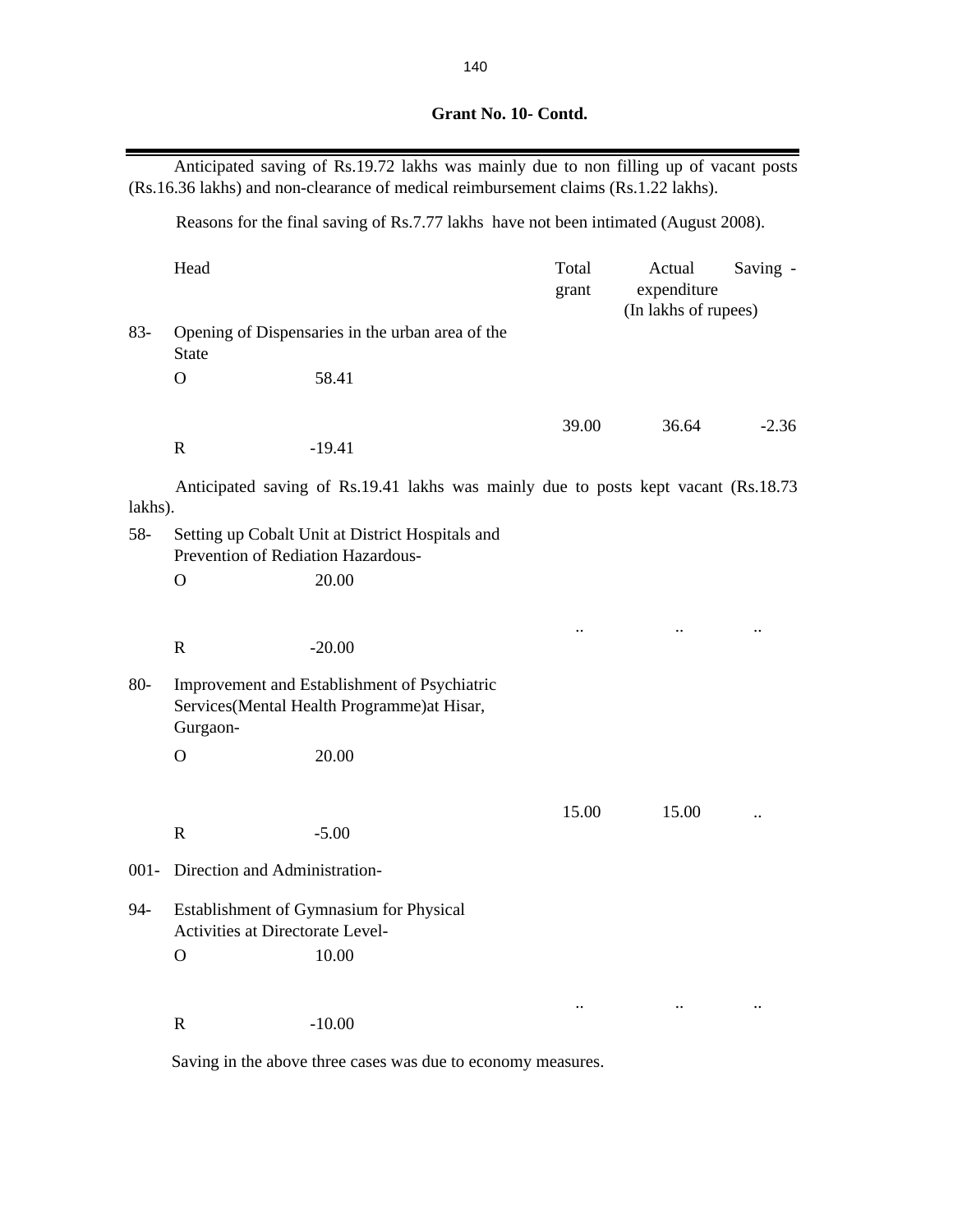|         | Head                                                                                                                                           |                                                                                             | Total<br>grant | Actual<br>expenditure | Saving - |  |
|---------|------------------------------------------------------------------------------------------------------------------------------------------------|---------------------------------------------------------------------------------------------|----------------|-----------------------|----------|--|
|         |                                                                                                                                                |                                                                                             |                | (In lakhs of rupees)  |          |  |
| $200 -$ | Other Health Schemes-                                                                                                                          |                                                                                             |                |                       |          |  |
| 99-     | exports of F.P.Operation-                                                                                                                      | Payment of Ex-Gratia grant to Legal Heirs of                                                |                |                       |          |  |
|         | $\mathbf O$                                                                                                                                    | 5.00                                                                                        |                |                       |          |  |
|         |                                                                                                                                                |                                                                                             |                |                       |          |  |
|         |                                                                                                                                                |                                                                                             |                |                       |          |  |
|         | $\mathbb{R}$                                                                                                                                   | $-5.00$                                                                                     |                |                       |          |  |
|         |                                                                                                                                                |                                                                                             |                |                       |          |  |
|         | in-aid under the scheme.                                                                                                                       | Entire provision remained unutilised due to non-availability of cases for payment of grant- |                |                       |          |  |
| $03 -$  | Rural Health Services-Allopathy-                                                                                                               |                                                                                             |                |                       |          |  |
|         |                                                                                                                                                |                                                                                             |                |                       |          |  |
| $110-$  | Hospitals and Dispensaries-                                                                                                                    |                                                                                             |                |                       |          |  |
| 98-     | Referred Hospital (M.N.P)-                                                                                                                     |                                                                                             |                |                       |          |  |
|         | $\Omega$                                                                                                                                       | 5,00.00                                                                                     |                |                       |          |  |
|         |                                                                                                                                                |                                                                                             |                |                       |          |  |
|         |                                                                                                                                                |                                                                                             | 92.11          | 83.07                 | $-9.04$  |  |
|         | $\mathbb{R}$                                                                                                                                   | $-4,07.89$                                                                                  |                |                       |          |  |
|         | Anticipated saving of Rs.4,07.89 lakhs was mainly due to posts kept vacant (Rs.3,44.36)<br>lakhs) and economy in expenditure (Rs.61.80 lakhs). |                                                                                             |                |                       |          |  |
|         |                                                                                                                                                | Reasons for the final saving of Rs.9.04 lakhs have not been intimated (August 2008).        |                |                       |          |  |
|         |                                                                                                                                                |                                                                                             |                |                       |          |  |
| 99-     |                                                                                                                                                | Continuance of Rural Hospital and Dispensary-                                               |                |                       |          |  |
|         | $\mathbf O$                                                                                                                                    | 22,92.53                                                                                    |                |                       |          |  |
|         |                                                                                                                                                |                                                                                             |                |                       |          |  |
|         |                                                                                                                                                |                                                                                             | 20,32.48       | 20,13.63              | $-18.85$ |  |
|         | $\mathbf R$                                                                                                                                    | $-2,60.05$                                                                                  |                |                       |          |  |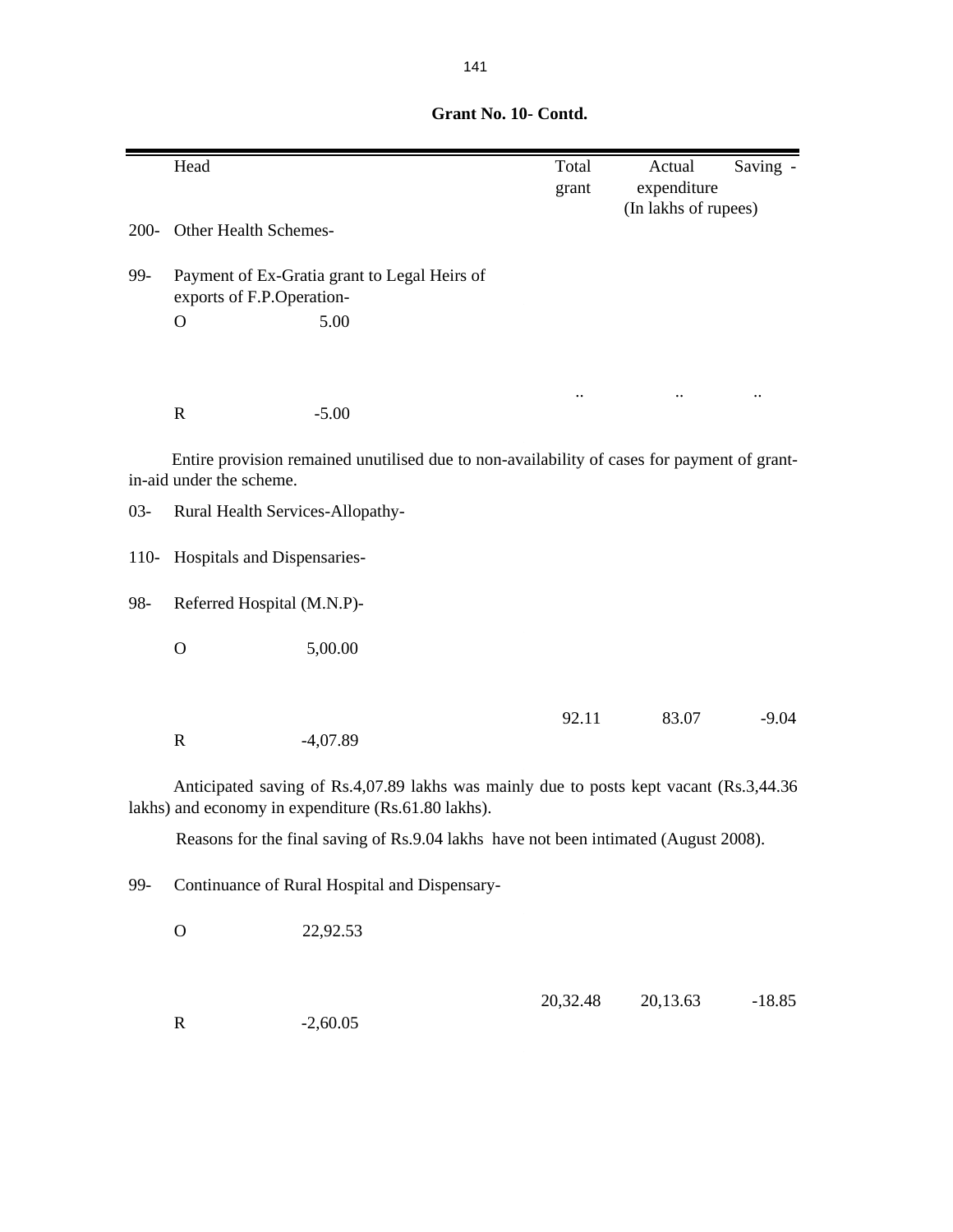|                                                                                                                                                                  | Anticipated saving of Rs.2,60.05 lakhs mainly due to posts kept vacant (Rs.2,85.74 lakhs)<br>was partly offset by excess expenditure on payment of dearness allowance (Rs.26.39 lakhs). |            |                |                                               |          |  |  |
|------------------------------------------------------------------------------------------------------------------------------------------------------------------|-----------------------------------------------------------------------------------------------------------------------------------------------------------------------------------------|------------|----------------|-----------------------------------------------|----------|--|--|
|                                                                                                                                                                  | Reasons for the final saving of Rs.18.85 lakhs have not been intimated (August 2008).                                                                                                   |            |                |                                               |          |  |  |
|                                                                                                                                                                  | Head                                                                                                                                                                                    |            | Total<br>grant | Actual<br>expenditure<br>(In lakhs of rupees) | Saving - |  |  |
| $103-$                                                                                                                                                           | Primary Health Centres-                                                                                                                                                                 |            |                |                                               |          |  |  |
| 99-                                                                                                                                                              | Opening/Continuation of Primary Health<br>Purchase of Medicines for P.H.Cs-                                                                                                             |            |                |                                               |          |  |  |
|                                                                                                                                                                  | $\mathbf O$                                                                                                                                                                             | 2,00.00    |                |                                               |          |  |  |
|                                                                                                                                                                  |                                                                                                                                                                                         |            |                |                                               |          |  |  |
|                                                                                                                                                                  | $\mathbf R$                                                                                                                                                                             | $-1,98.27$ | 1.73           | 1.65                                          | $-0.08$  |  |  |
| Reduction in provision through reappropriation was mainly due to posts kept vacant<br>(Rs.1,75.45 lakhs) and non-engaging of contractual staff (Rs.15.48 lakhs). |                                                                                                                                                                                         |            |                |                                               |          |  |  |
| $90 -$                                                                                                                                                           | <b>Rural Family Welfare Centres-</b>                                                                                                                                                    |            |                |                                               |          |  |  |
|                                                                                                                                                                  | $\Omega$                                                                                                                                                                                | 12,17.00   |                |                                               |          |  |  |
|                                                                                                                                                                  | $\mathbf R$                                                                                                                                                                             | $-1,38.40$ | 10,78.60       | 10,58.99                                      | $-19.61$ |  |  |

Anticipated saving of Rs.1,38.40 lakhs mainly due to posts kept vacant (Rs.150 lakhs) was partly offset by excess expenditure on payment of dearness allowance at enhanced rates (Rs.11.98 lakhs).

Reasons for the final saving of Rs.19.61 lakhs have not been intimated (August 2008).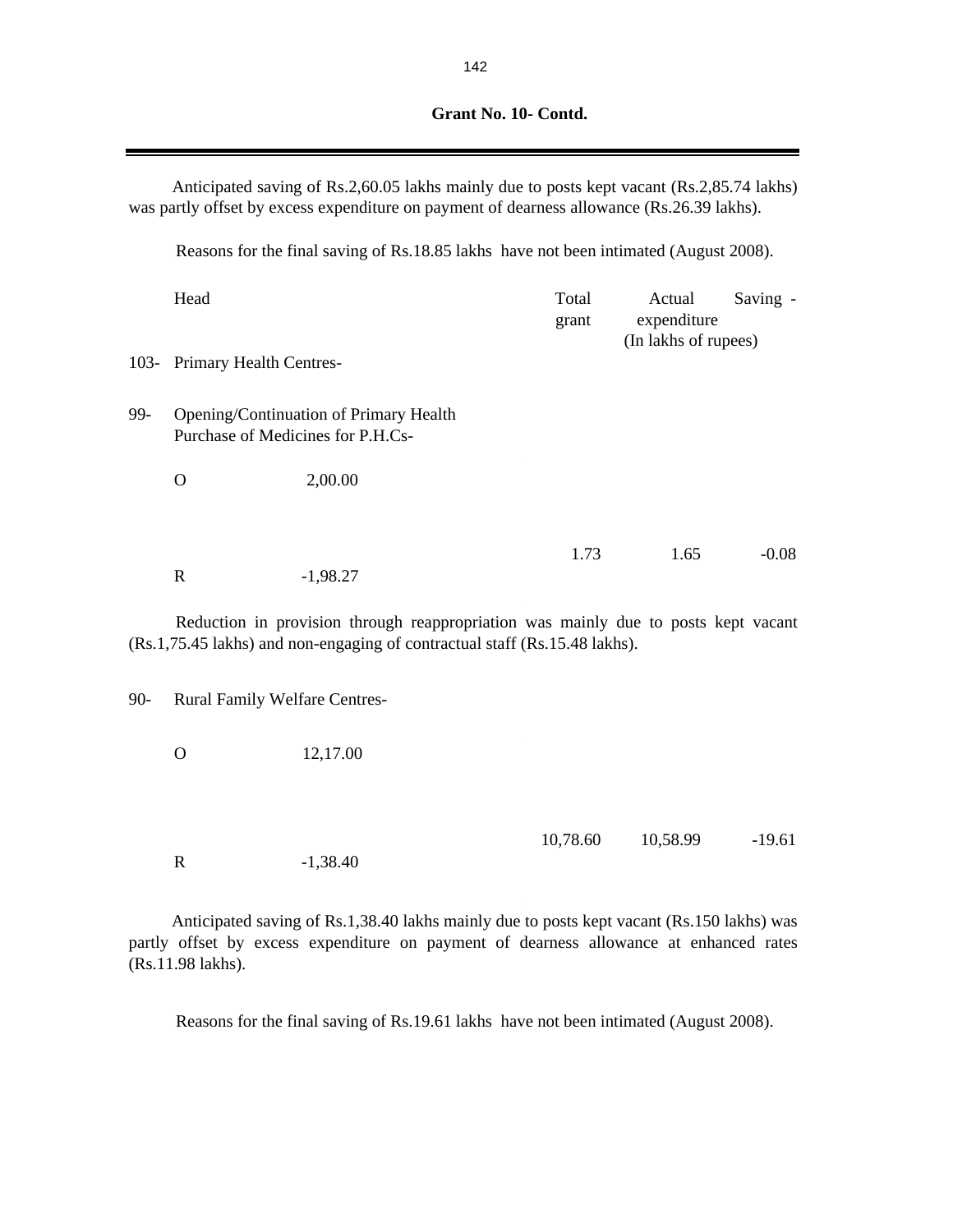|        | Head                    |                                                                                         | Total<br>grant | Actual<br>expenditure | Saving - |
|--------|-------------------------|-----------------------------------------------------------------------------------------|----------------|-----------------------|----------|
| 88-    |                         | Establishment of Prasuti Greh in Rural Areas-                                           |                | (In lakhs of rupees)  |          |
|        | $\mathbf{O}$            | 1,50.00                                                                                 |                |                       |          |
|        |                         |                                                                                         |                |                       |          |
|        | $\mathbf R$             | $-1,00.00$                                                                              | 50.00          | 48.92                 | $-1.08$  |
| $85-$  |                         | Scheduled Caste Sub-Jannee Suraksha Scheme-                                             |                |                       |          |
|        | $\mathbf{O}$            | 1,00.00                                                                                 |                |                       |          |
|        |                         |                                                                                         |                |                       |          |
|        | $\mathbf R$             | $-45.00$                                                                                | 55.00          | 53.14                 | $-1.86$  |
| 89-    | Health Care Delivery-   | Pilot Project for Public Private Partnership for                                        |                |                       |          |
|        | $\mathbf{O}$            | 50.00                                                                                   |                |                       |          |
|        |                         |                                                                                         | 16.95          | 9.81                  | $-7.14$  |
|        | $\mathbf R$             | $-33.05$                                                                                |                |                       |          |
|        | economy measures.       | Reduction in provision through reappropriation in the above three cases was due to      |                |                       |          |
|        | (August 2008).          | Reasons for the final saving of Rs.7.14 lakhs in the later case have not been intimated |                |                       |          |
|        | 800- Other expenditure- |                                                                                         |                |                       |          |
| $97 -$ |                         | Continuance Structuring of Health manpower<br>Development Cell at State Level-          |                |                       |          |
|        | $\mathbf{O}$            | 30.74                                                                                   |                |                       |          |
|        |                         |                                                                                         | 19.15          | 18.77                 | $-0.38$  |
|        | $\mathbf R$             | $-11.59$                                                                                |                |                       |          |

Reduction in provision through reappropriation was due to posts kept vacant.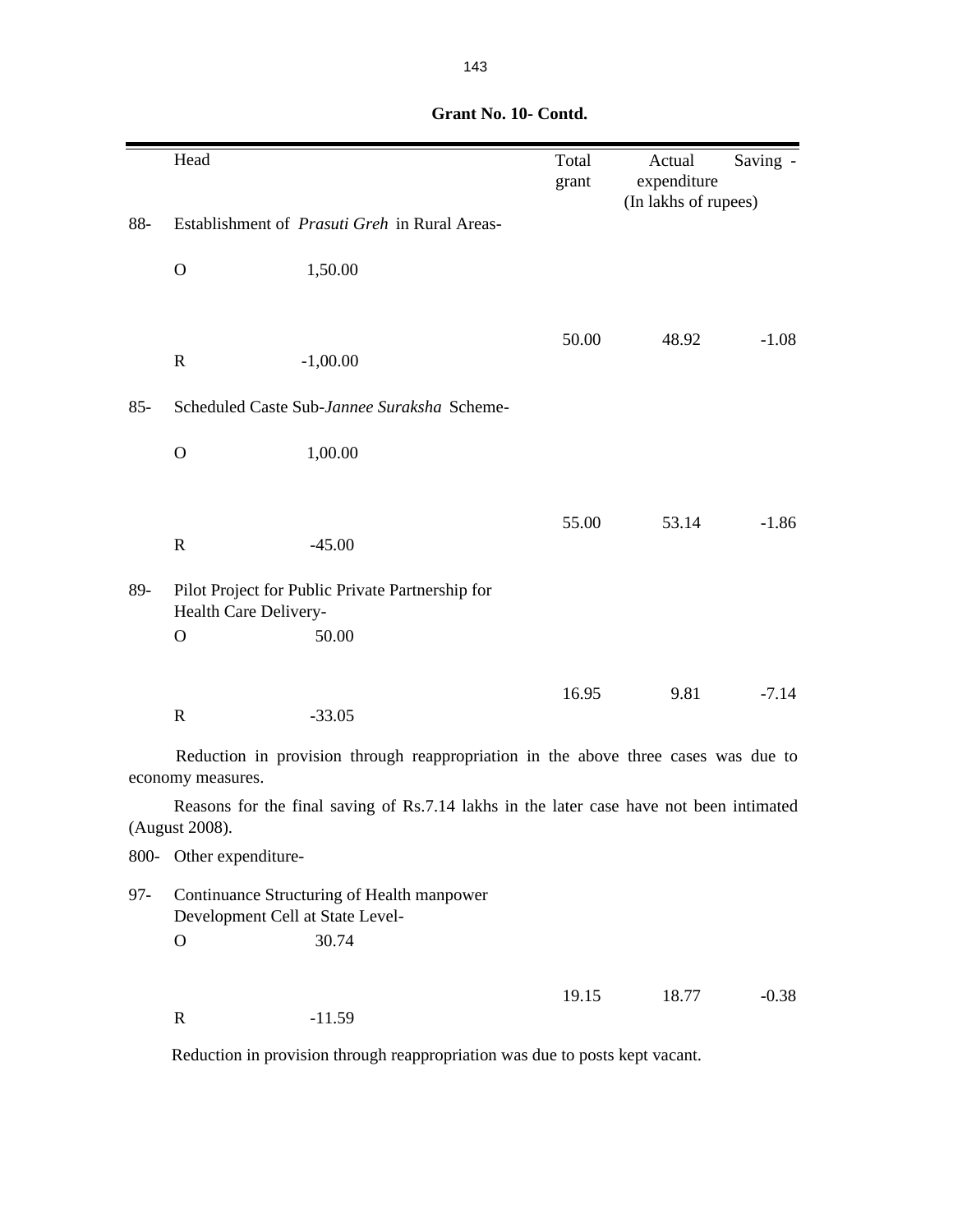|        | Head                                                                                                                      |                                                               | Total<br>grant       | Actual<br>expenditure | Saving -             |
|--------|---------------------------------------------------------------------------------------------------------------------------|---------------------------------------------------------------|----------------------|-----------------------|----------------------|
| $80-$  | General-                                                                                                                  |                                                               |                      | (In lakhs of rupees)  |                      |
| 004-   | Health Statistics and Evaluation-                                                                                         |                                                               |                      |                       |                      |
| 94-    | Headquarter-                                                                                                              | Establishment of PNDT Monitoring Cell at State                |                      |                       |                      |
|        | $\mathbf O$                                                                                                               | 86.00                                                         |                      |                       |                      |
|        |                                                                                                                           |                                                               |                      |                       |                      |
|        | $\mathbf R$                                                                                                               | $-86.00$                                                      | $\ddot{\phantom{a}}$ | $\ddot{\phantom{a}}$  | $\ddot{\phantom{a}}$ |
|        |                                                                                                                           | Entire provision remained unutilised due to economy measures. |                      |                       |                      |
| $95 -$ | Continuation Of Computerization Hospitals and<br><b>Community Health Centres-</b>                                         |                                                               |                      |                       |                      |
|        | $\mathbf O$                                                                                                               | 1,20.00                                                       |                      |                       |                      |
|        | ${\bf R}$                                                                                                                 | $-51.26$                                                      | 68.74                | 67.85                 | $-0.89$              |
| 98-    | Establishment of Computer Cell at State H.Q. for<br>Purchase of one Computer System for the<br><b>Statistical Branch-</b> |                                                               |                      |                       |                      |
|        | $\mathbf O$                                                                                                               | 66.00                                                         |                      |                       |                      |
|        |                                                                                                                           |                                                               | 28.81                | 28.68                 | $-0.13$              |
|        | $\mathbf R$                                                                                                               | $-37.19$                                                      |                      |                       |                      |

Reduction in provision through reappropriation in the above two cases was mainly due to non-engagement of daily wages staff for Hospitals and Community Health Centres and economy in expenditure.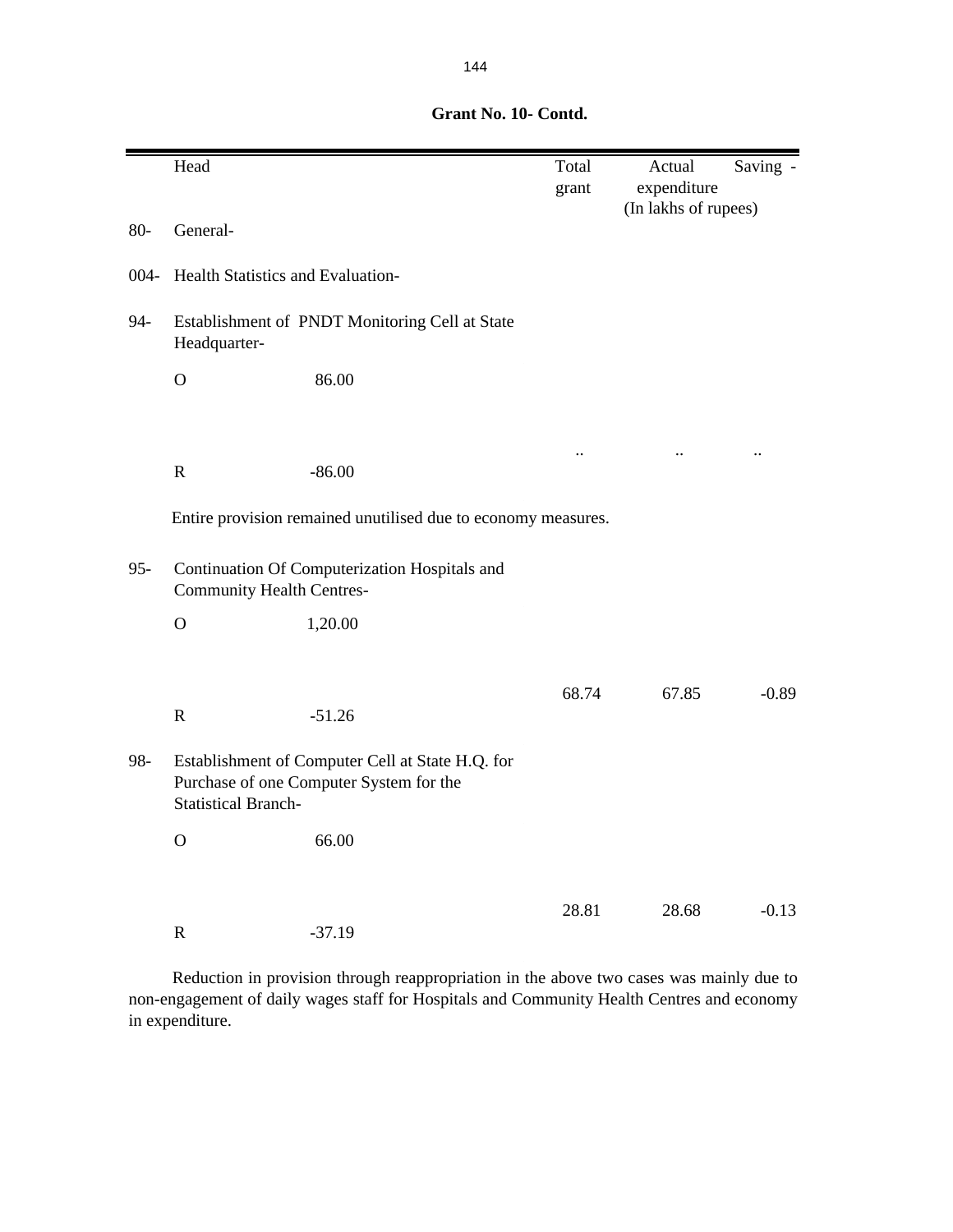|         | Head                              |                                                                                           | Total<br>grant | Actual<br>expenditure | Saving - |
|---------|-----------------------------------|-------------------------------------------------------------------------------------------|----------------|-----------------------|----------|
| $97 -$  | Health Statistics and Evaluation- |                                                                                           |                | (In lakhs of rupees)  |          |
|         | $\mathbf O$                       | 96.82                                                                                     |                |                       |          |
|         | $\mathbf R$                       | $-25.68$                                                                                  | 71.14          | 69.69                 | $-1.45$  |
|         | posts (Rs.24.84 lakhs).           | Reduction in provision through reappropriation was mainly due to non filling up of vacant |                |                       |          |
| 800-    | Other expenditure-                |                                                                                           |                |                       |          |
| 96-     |                                   | Strengthening of Civil Registration System-                                               |                |                       |          |
|         | $\mathbf O$                       | 25.00                                                                                     |                |                       |          |
|         | $\mathbf R$                       | $-25.00$                                                                                  |                |                       |          |
| $95 -$  |                                   | Reward to First three Best in performing Districts-                                       |                |                       |          |
|         | $\mathbf{O}$                      | 10.00                                                                                     |                |                       |          |
|         |                                   |                                                                                           |                |                       |          |
|         | $\mathbf R$                       | $-10.00$                                                                                  |                |                       |          |
|         |                                   | Entire provision in the above two cases remained unutilised due to economy measures.      |                |                       |          |
| $05 -$  |                                   | Medical Education, Training and Research-                                                 |                |                       |          |
| $105 -$ | Allopathy-                        |                                                                                           |                |                       |          |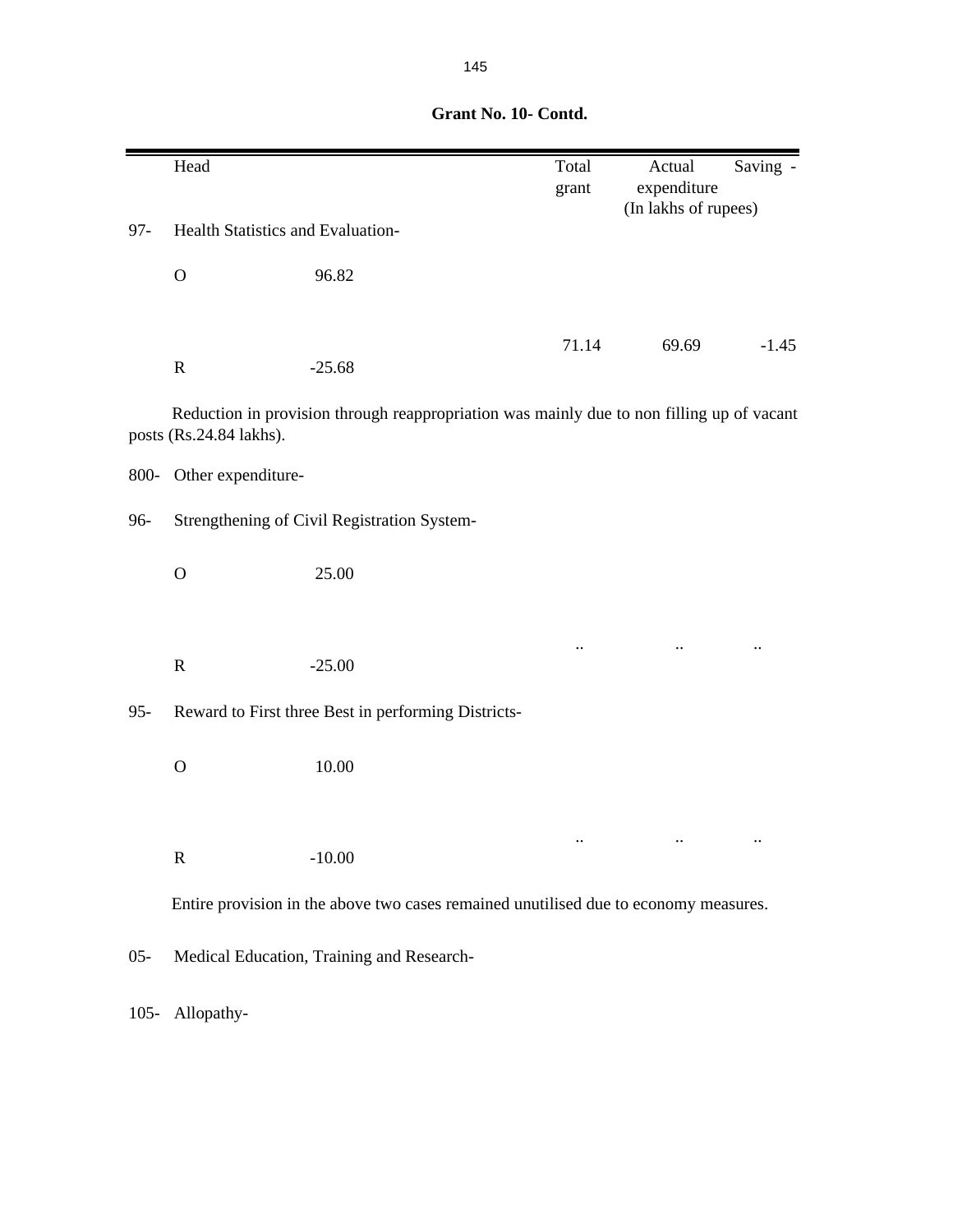|        | Head                       |                                                                                                       | Total | Actual |                      | Saving -             |
|--------|----------------------------|-------------------------------------------------------------------------------------------------------|-------|--------|----------------------|----------------------|
|        |                            |                                                                                                       | grant |        | expenditure          |                      |
|        |                            |                                                                                                       |       |        | (In lakhs of rupees) |                      |
| $90 -$ | Nursing-                   | Upgradation of Nursing School to College of                                                           |       |        |                      |                      |
|        | $\overline{O}$             | 84.93                                                                                                 |       |        |                      |                      |
|        |                            |                                                                                                       | 24.49 |        | 24.49                |                      |
|        | $\mathbf R$                | $-60.44$                                                                                              |       |        |                      |                      |
|        |                            | Reduction in provision through reappropriation was mainly due to posts kept vacant.                   |       |        |                      |                      |
| $97 -$ |                            | Institute of Orthopaedics, Traumatology and<br>rehabilitation at Medical College Rohtak-              |       |        |                      |                      |
|        | $\mathbf O$                | 13.10                                                                                                 |       |        |                      |                      |
|        |                            |                                                                                                       |       |        |                      |                      |
|        | ${\bf R}$                  | $-13.10$                                                                                              |       |        |                      |                      |
|        | medical staff kept vacant. | Entire provision remained unutilised due to post of senior faculty member and para                    |       |        |                      |                      |
| $92 -$ | College Rohtak-            | Setting up training centre in Psycology Deptt. for<br>Rehabilitation of Psycology Patients at Medical |       |        |                      |                      |
|        | $\mathbf{O}$               | 19.96                                                                                                 |       |        |                      |                      |
|        |                            |                                                                                                       |       |        |                      |                      |
|        | $\mathbf R$                | $-11.56$                                                                                              | 8.40  |        | 8.40                 | $\ddot{\phantom{a}}$ |

Reduction in provision through reappropriation was mainly due to non-sanctioning of posts.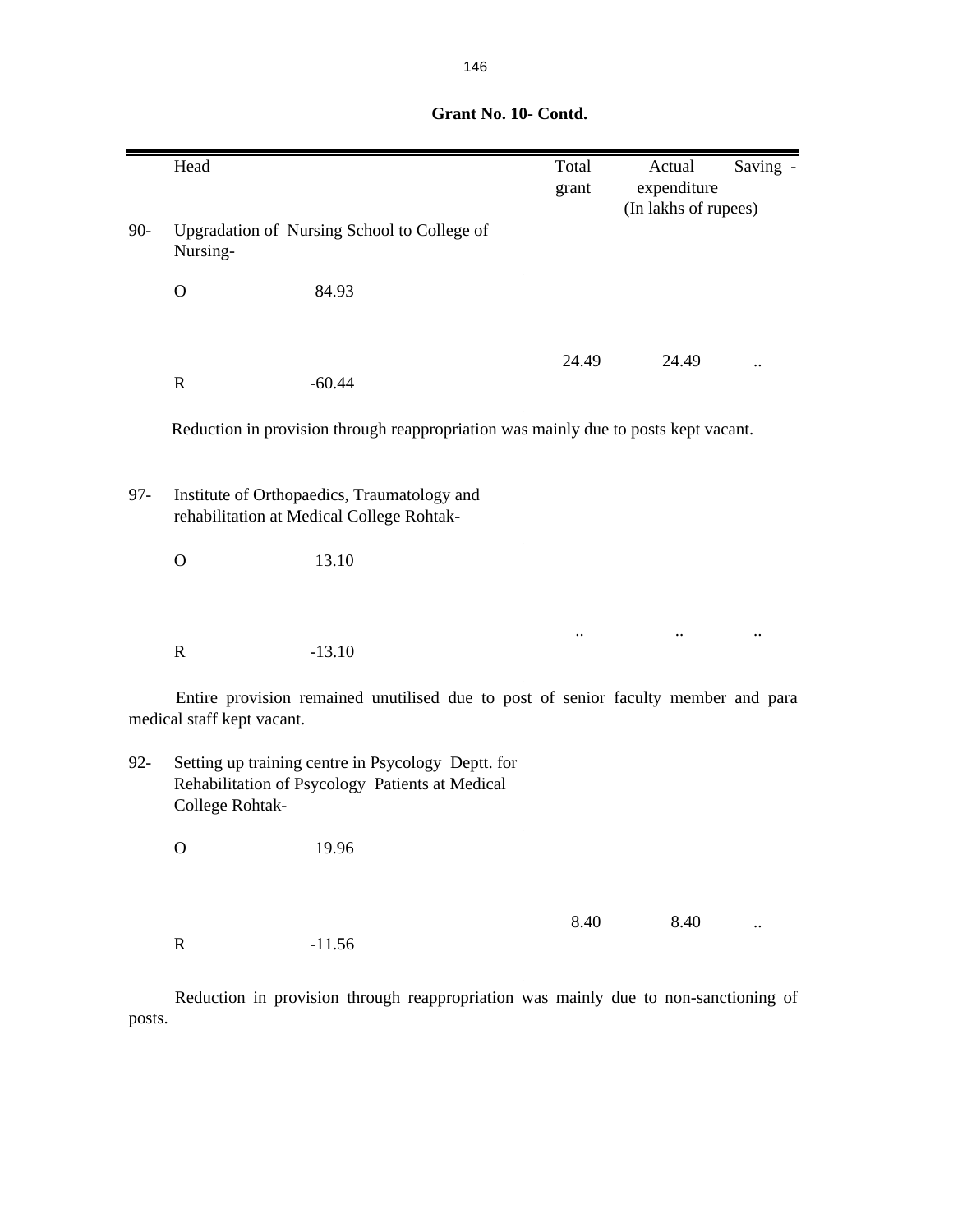Head Excess + grant expenditure Saving - (In lakhs of rupees) 91- Establishment of Computer Services at PGIMS Rohtak- . O 52.46 46.65 46.65 .. R -5.81 101- Ayurveda-99- Continuation/Improvement Sri Krishna Ayurvedic College Kurukshetra- O 47.00 0.77 0.68 -0.09 R  $-46.23$ 97- Taking over/Continuation of Govt. Institute of Indian System of Medicine and Research, Panchkula- O 23.00 8.54 9.88 +1.34 R  $-14.46$ 95- Stregthening of under graduate Colleges for Shri Krishna Govt. Ayurvedic College Kurukshetra and for private Ayurvedic colleges- O 12.00 .. .. .. R -12.00 Reduction in provision through reappropriation was mainly due to posts kept vacant (Rs.2.46 lakhs) and less expenditure in office expenses (Rs.2.87 lakhs).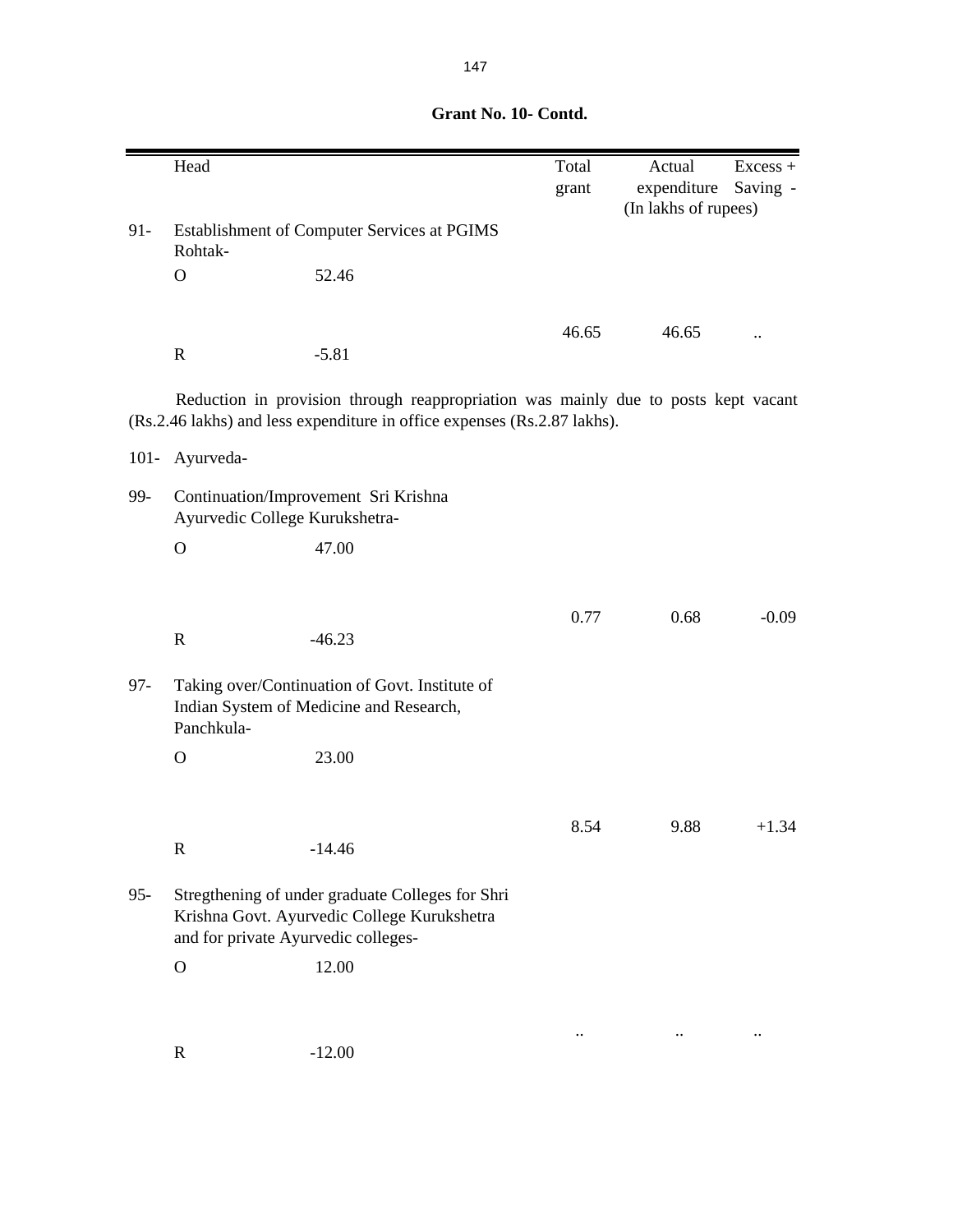|         | Head                                                                                               |                                                                                                 | Total<br>grant | Actual<br>expenditure | Saving - |  |
|---------|----------------------------------------------------------------------------------------------------|-------------------------------------------------------------------------------------------------|----------------|-----------------------|----------|--|
| $91 -$  | College, Kurukshetra-                                                                              | Establishment of State Drug Testing Laboratory<br>in the Campus of Shri Krishna Govt. Ayurvedic |                | (In lakhs of rupees)  |          |  |
|         | $\mathbf{O}$                                                                                       | 5.31                                                                                            |                |                       |          |  |
|         |                                                                                                    |                                                                                                 |                |                       |          |  |
|         | $\mathbf R$                                                                                        | $-5.31$                                                                                         |                |                       |          |  |
|         |                                                                                                    | Saving in the above four cases was due to non-receipt of sanction from the Government.          |                |                       |          |  |
| $04 -$  |                                                                                                    | Rural Health Services-other Systems of medicine-                                                |                |                       |          |  |
| $101 -$ | Ayurveda-                                                                                          |                                                                                                 |                |                       |          |  |
| $95 -$  | Continuation/Upgradation of Ayurvedic<br>Dispensaries into Ayurvedic Prathmic Swasthya<br>Kendras- |                                                                                                 |                |                       |          |  |
|         | $\mathbf{O}$                                                                                       | 6.10                                                                                            |                |                       |          |  |
|         |                                                                                                    |                                                                                                 |                |                       |          |  |
|         | $\mathbf R$                                                                                        | $-6.10$                                                                                         |                |                       |          |  |
|         |                                                                                                    | Entire provision remained unutilised due to posts of ANM kept vacant.                           |                |                       |          |  |
|         | 2211- Family Welfare                                                                               |                                                                                                 |                |                       |          |  |
| $200 -$ | Other Services and Supplies-                                                                       |                                                                                                 |                |                       |          |  |
| 99-     | <b>Conventional Contraceptives-</b>                                                                |                                                                                                 |                |                       |          |  |
|         | $\mathbf O$                                                                                        | 4,88.92                                                                                         |                |                       |          |  |
|         |                                                                                                    |                                                                                                 |                |                       |          |  |
|         | $\mathbf R$                                                                                        | $-4,37.92$                                                                                      | 51.00          | 51.00                 |          |  |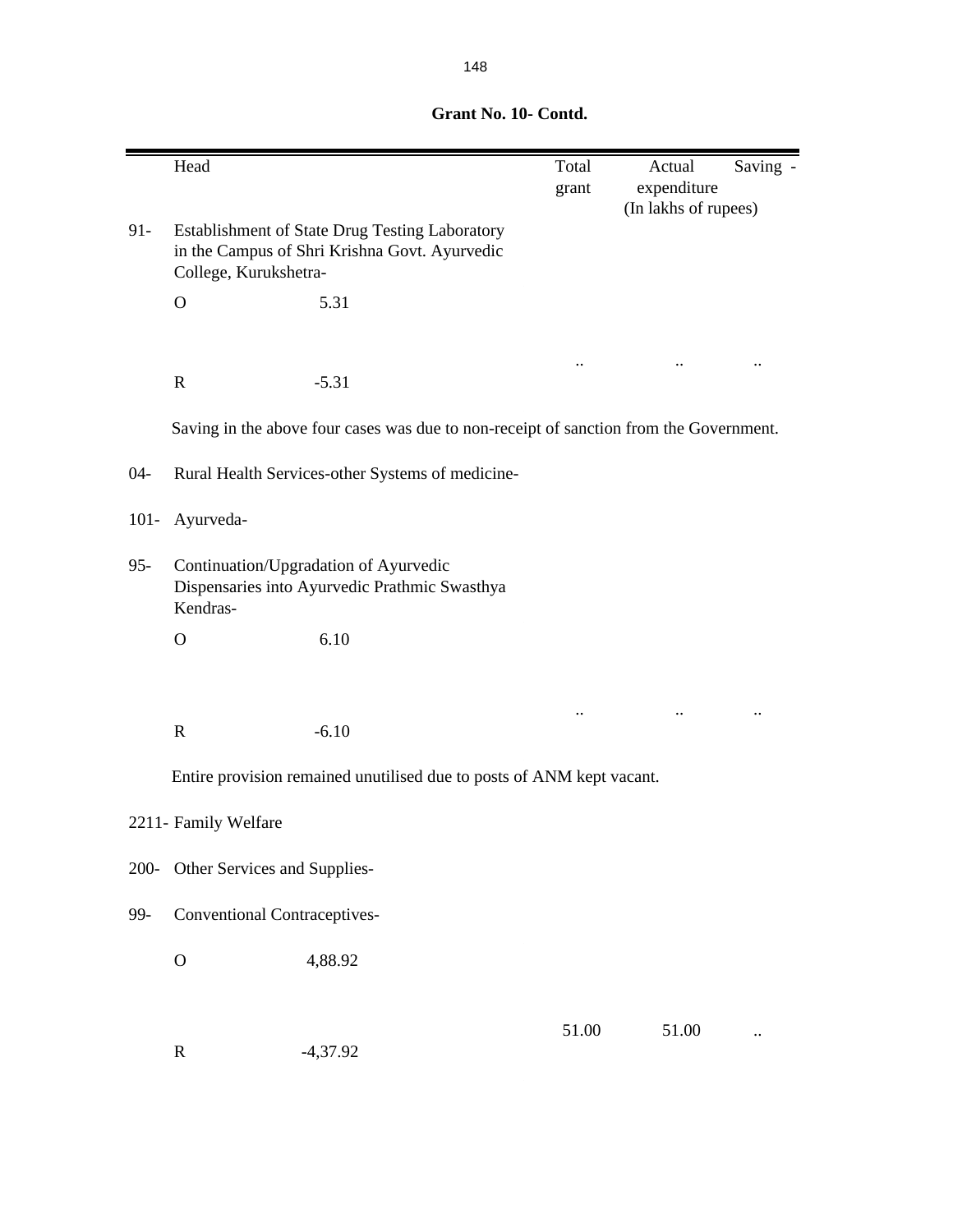|         | contraceptive by Government of India. | Reduction in provision through reappropriation was due to less supply of conventional   |                |                                               |          |
|---------|---------------------------------------|-----------------------------------------------------------------------------------------|----------------|-----------------------------------------------|----------|
|         | Head                                  |                                                                                         | Total<br>grant | Actual<br>expenditure<br>(In lakhs of rupees) | Saving - |
| $103 -$ | Maternity and Child Health-           |                                                                                         |                |                                               |          |
| $95 -$  | District Level-                       | Reproductive & Child Health Programme at                                                |                |                                               |          |
|         | $\mathbf{O}$                          | 1,07.52                                                                                 |                |                                               |          |
|         |                                       |                                                                                         |                |                                               |          |
|         | $\mathbf R$                           | $-1,07.52$                                                                              |                |                                               |          |
| $97 -$  |                                       | Training at State level at SIHFW Panchkula-                                             |                |                                               |          |
|         | $\mathbf{O}$                          | 40.45                                                                                   |                |                                               |          |
|         | $\mathbf R$                           | $-40.45$                                                                                |                |                                               |          |
| 96-     | <b>State Level-</b>                   | Reproduction and Child Health Programme at                                              |                |                                               |          |
|         | $\mathbf{O}$                          | 10.60                                                                                   |                |                                               |          |
|         |                                       |                                                                                         |                |                                               |          |
|         | $\mathbb{R}$                          | $-10.60$                                                                                |                |                                               |          |
|         | of these schemes.                     | Entire provision in the above three cases remained unutilised due to non-implementation |                |                                               |          |
| $001 -$ | Direction and Administration-         |                                                                                         |                |                                               |          |
| 99-     | <b>State Family Planning Bureau-</b>  |                                                                                         |                |                                               |          |
|         | $\mathbf{O}$                          | 1,41.85                                                                                 |                |                                               |          |
|         | $\mathbf R$                           | $-25.79$                                                                                | 1,16.06        | 1,06.51                                       | $-9.55$  |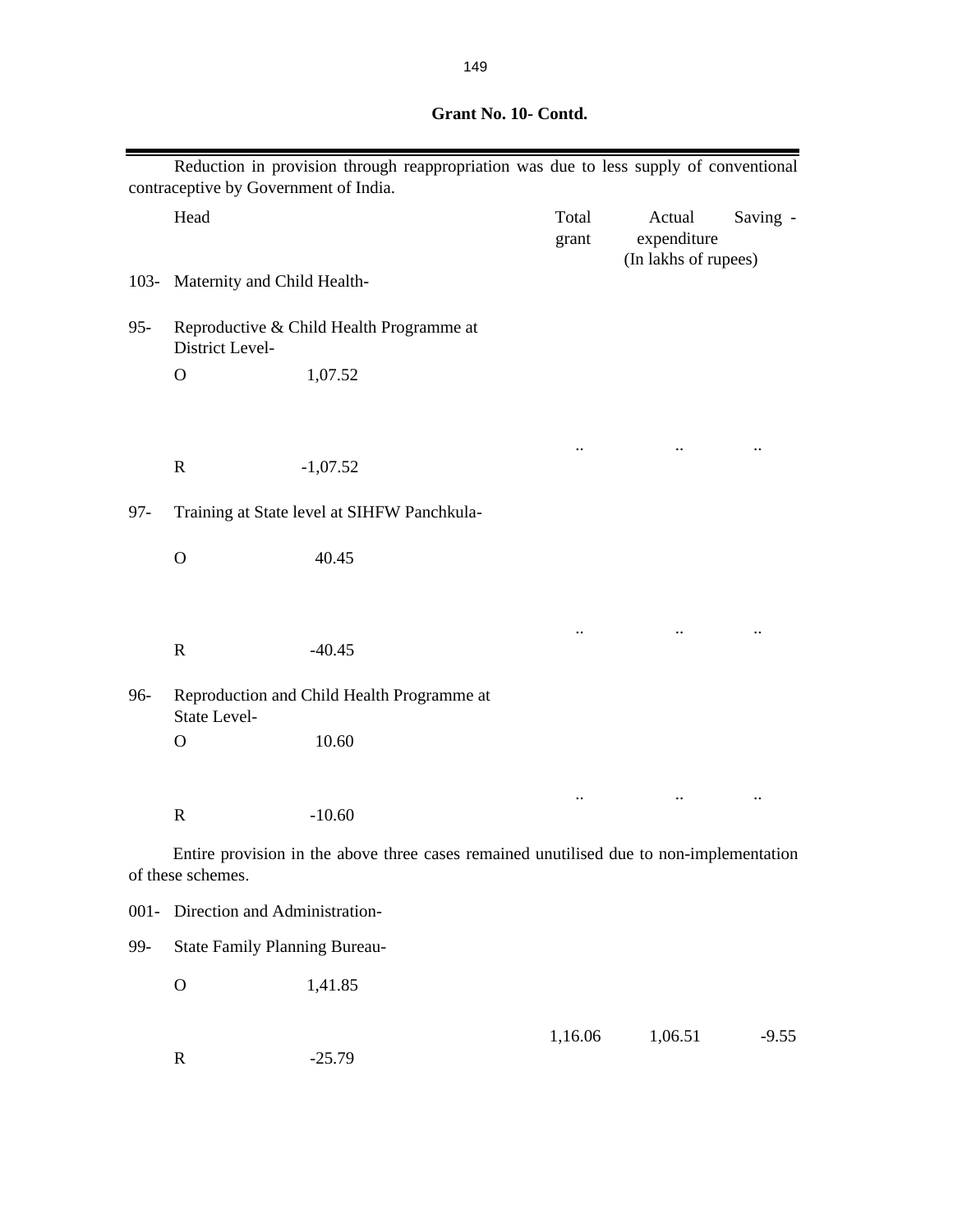|        | Head                             |                                                                                         | Total<br>grant | Actual<br>expenditure<br>(In lakhs of rupees) | Saving - |  |
|--------|----------------------------------|-----------------------------------------------------------------------------------------|----------------|-----------------------------------------------|----------|--|
|        | 003- Training-                   |                                                                                         |                |                                               |          |  |
| 99-    | Rohtak-                          | Regional Family Planning Training Centre                                                |                |                                               |          |  |
|        | $\mathbf{O}$                     | 38.00                                                                                   |                |                                               |          |  |
|        |                                  |                                                                                         |                |                                               |          |  |
|        |                                  |                                                                                         | 25.08          | 25.07                                         | $-0.01$  |  |
|        | ${\bf R}$                        | $-12.92$                                                                                |                |                                               |          |  |
| $95 -$ |                                  | M.P.W. Training School (Male), Rohtak-                                                  |                |                                               |          |  |
|        | $\overline{O}$                   | 23.33                                                                                   |                |                                               |          |  |
|        |                                  |                                                                                         |                |                                               |          |  |
|        |                                  |                                                                                         | 13.87          | 13.33                                         | $-0.54$  |  |
|        | $\mathbf R$                      | $-9.46$                                                                                 |                |                                               |          |  |
|        |                                  | Reduction in provision in the above three cases was due to posts kept vacant.           |                |                                               |          |  |
|        | (August 2008).                   | Reasons for the final saving of Rs.9.55 lakhs in the first case have not been intimated |                |                                               |          |  |
|        | 106- Mass Education-             |                                                                                         |                |                                               |          |  |
| 99-    | <b>Mass Education Programme-</b> |                                                                                         |                |                                               |          |  |
|        | $\mathbf O$                      | 5.00                                                                                    |                |                                               |          |  |
|        |                                  |                                                                                         |                |                                               |          |  |

Entire provision remained unutilised due to cash amount received from the Government of India under the scheme.

.. .. ..

2215- Water Supply and Sanitation

R -5.00

01- Water Supply-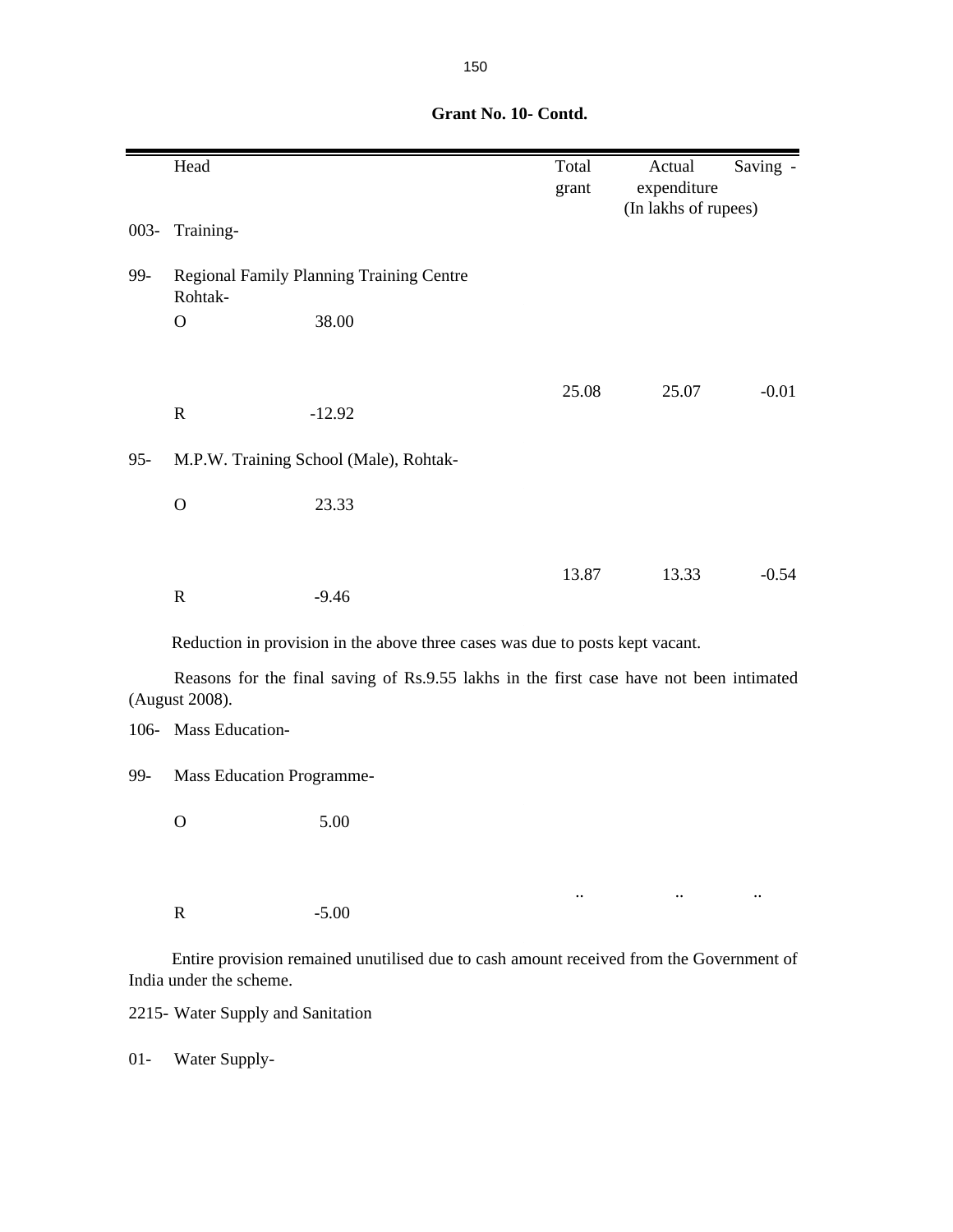|              | Head                           |                                                                                                                                                                                                   | Total<br>grant | Actual<br>expenditure | Saving -   |
|--------------|--------------------------------|---------------------------------------------------------------------------------------------------------------------------------------------------------------------------------------------------|----------------|-----------------------|------------|
|              | 052- Machinery and Equipment-  |                                                                                                                                                                                                   |                | (In lakhs of rupees)  |            |
|              |                                |                                                                                                                                                                                                   |                |                       |            |
| $\mathbf{O}$ |                                | 6.00                                                                                                                                                                                              |                |                       |            |
|              |                                |                                                                                                                                                                                                   |                |                       |            |
| $\mathbf R$  |                                | 6.00                                                                                                                                                                                              | 12.00          | $-1,12.16$            | $-1,24.16$ |
|              |                                | Reasons for the minus expenditure of Rs.1,24.16 lakhs have not been intimated (August                                                                                                             |                |                       |            |
| 2008).       |                                |                                                                                                                                                                                                   |                |                       |            |
|              | 800- Other expenditure-        |                                                                                                                                                                                                   |                |                       |            |
| 99-          | Tools and Plants-              |                                                                                                                                                                                                   |                |                       |            |
| $\Omega$     |                                |                                                                                                                                                                                                   | 18.00          |                       | $-18.00$   |
|              |                                | Reasons for non-utilisation of entire provision have not been intimated (August 2008).                                                                                                            |                |                       |            |
| Capital:     |                                |                                                                                                                                                                                                   |                |                       |            |
|              | original provision.            | 5. In view of the overall saving of Rs.38,06.15 lakhs, the supplementary grant of Rs.764 lakhs<br>obtained in March 2008 proved injudicious as the actual expenditure did not come up even to the |                |                       |            |
|              | Saving occurred mainly under:- | 6. Saving was the net result of saving under certain heads and excess under certain others.                                                                                                       |                |                       |            |
|              | Head                           |                                                                                                                                                                                                   | Total<br>grant | Actual<br>expenditure | Saving -   |
|              |                                | 4215- Capital Outlay on Water Supply and Sanitation                                                                                                                                               |                | (In lakhs of rupees)  |            |
| $01 -$       | Water Supply-                  |                                                                                                                                                                                                   |                |                       |            |

101- Urban Water Supply-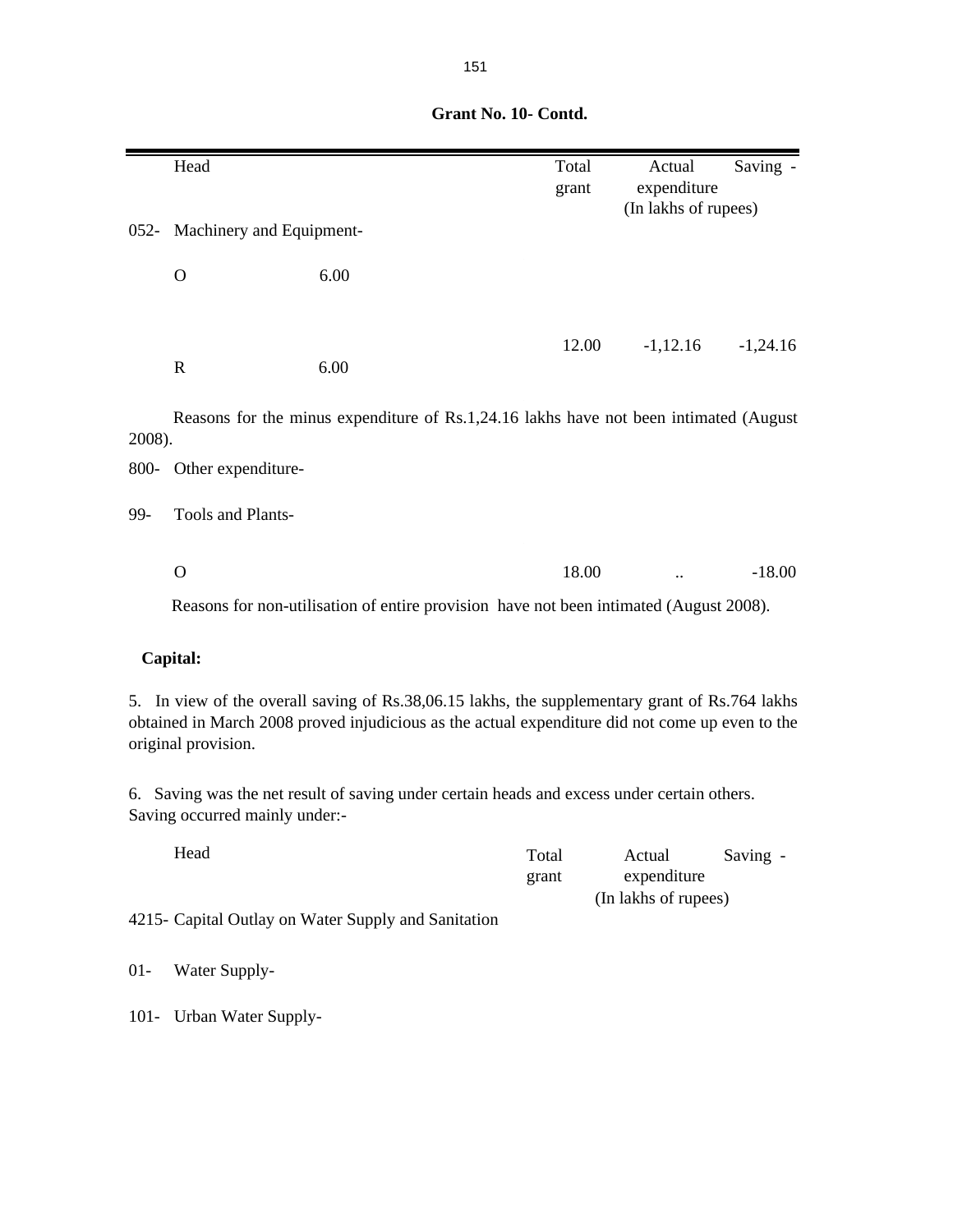|  | Grant No. 10- Contd. |
|--|----------------------|
|  |                      |

|         | Head                                 |                                                                                        | Total      | Actual               | Saving - |
|---------|--------------------------------------|----------------------------------------------------------------------------------------|------------|----------------------|----------|
|         |                                      |                                                                                        | grant      | expenditure          |          |
| 94-     | National Capital Region-             |                                                                                        |            | (In lakhs of rupees) |          |
|         |                                      |                                                                                        |            |                      |          |
|         | $\mathbf O$                          | 1,40,00.00                                                                             |            |                      |          |
|         |                                      |                                                                                        |            |                      |          |
|         |                                      |                                                                                        | 1,09,00.00 | 1,08,46.53           | $-53.47$ |
|         | $\mathbf R$                          | $-31,00.00$                                                                            |            |                      |          |
|         |                                      |                                                                                        |            |                      |          |
|         | account of non-availability of land. | Anticipated saving of Rs.3,100 lakhs was mainly due to delay in execution of works on  |            |                      |          |
|         |                                      | Reasons for the final saving of Rs.53.47 lakhs have not been intimated (August 2008).  |            |                      |          |
|         |                                      |                                                                                        |            |                      |          |
| $102 -$ | Rural Water Supply-                  |                                                                                        |            |                      |          |
| 93-     | Rural water Supply-                  |                                                                                        |            |                      |          |
|         | $\mathbf O$                          | 2,62,75.00                                                                             |            |                      |          |
|         |                                      |                                                                                        |            |                      |          |
|         |                                      |                                                                                        |            |                      |          |
|         | $\mathbf R$                          | $-28,15.00$                                                                            | 2,34,60.00 | 2,34,60.00           |          |
|         |                                      |                                                                                        |            |                      |          |
|         |                                      | Reduction in provision through reappropriation was due to late finalisation of scheme. |            |                      |          |
| $87 -$  | National Capital Region-             |                                                                                        |            |                      |          |
|         |                                      |                                                                                        |            |                      |          |
|         | $\mathbf O$                          | 1,50,00.00                                                                             |            |                      |          |
|         |                                      |                                                                                        |            |                      |          |
|         |                                      |                                                                                        | 1,35,00.00 | 1,35,00.00           |          |
|         | $\mathbf R$                          | $-15,00.00$                                                                            |            |                      |          |

Reduction in provision through reappropriation was due to non availability of Raw Water in two towns of District Rewari and delay in making the land available by the Gram Panchayats.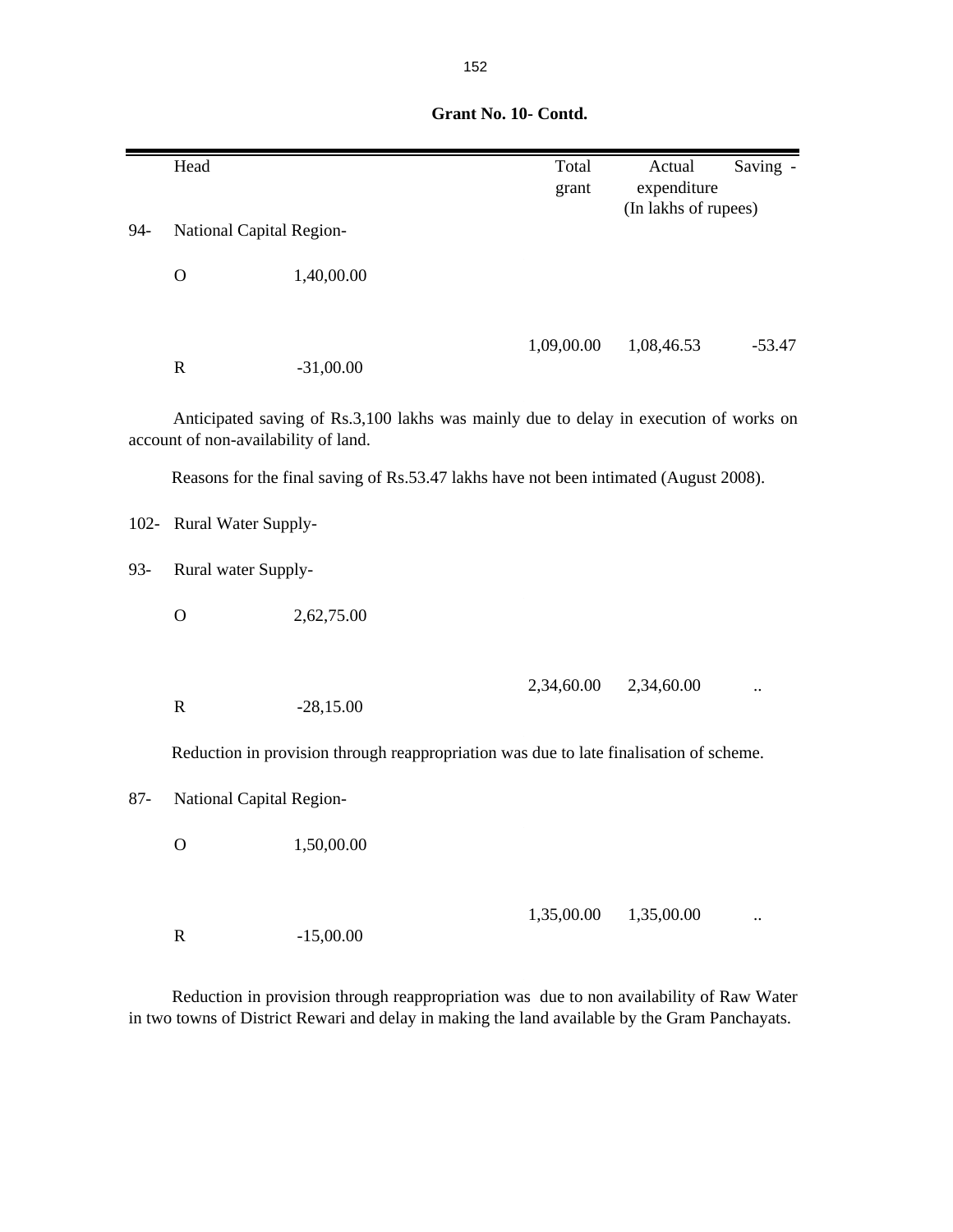|        | Head                      |                                                                                         | Total<br>grant         | Actual<br>expenditure<br>(In lakhs of rupees) | Saving -               |
|--------|---------------------------|-----------------------------------------------------------------------------------------|------------------------|-----------------------------------------------|------------------------|
| $88 -$ | Swajaldhara-              |                                                                                         |                        |                                               |                        |
|        | $\mathbf{O}$              | 5,00.00                                                                                 |                        |                                               |                        |
|        | $\mathbf R$               | $-5,00.00$                                                                              | $\ddot{\phantom{a}}$ . | $\ddot{\phantom{a}}$ .                        | $\ddot{\phantom{a}}$ . |
|        |                           |                                                                                         |                        |                                               |                        |
| $94-$  | Computerisation-          |                                                                                         |                        |                                               |                        |
| 99-    | Information Technology-   |                                                                                         |                        |                                               |                        |
|        | $\mathbf O$               | 60.00                                                                                   |                        |                                               |                        |
|        |                           |                                                                                         |                        |                                               |                        |
|        | $\mathbf R$               | $-60.00$                                                                                |                        |                                               |                        |
|        | from Government of India. | Entire provision in the above two cases remained unutilised due to non-receipt of funds |                        |                                               |                        |
| $02 -$ | Sewerage and Sanitation-  |                                                                                         |                        |                                               |                        |

101- Urban Sanitation Services-

92- Sewerage Treatment YAP-

O 20,00.00

R -12,50.00

7,50.00 ...

Reduction in provision through reappropriation was due to less receipt of funds from the Government of India.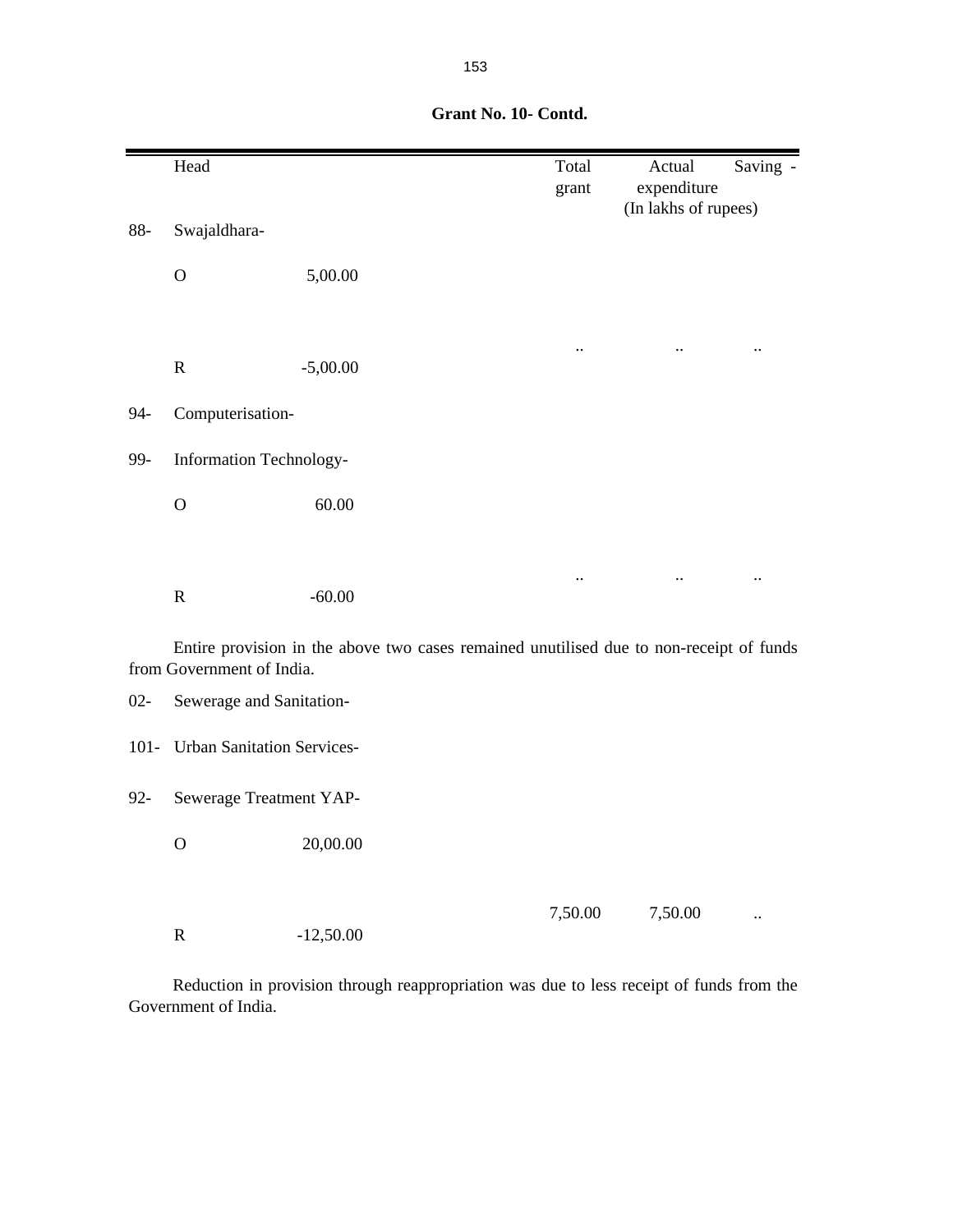|        | 7. Excess occurred mainly under:- |                                                                                  |                |  |                                               |                      |  |  |
|--------|-----------------------------------|----------------------------------------------------------------------------------|----------------|--|-----------------------------------------------|----------------------|--|--|
|        | Head                              |                                                                                  | Total<br>grant |  | Actual<br>expenditure<br>(In lakhs of rupees) | Excess +             |  |  |
|        |                                   | 4215- Capital Outlay on Water Supply and Sanitation                              |                |  |                                               |                      |  |  |
| $02 -$ | Sewerage and Sanitation-          |                                                                                  |                |  |                                               |                      |  |  |
|        | 101- Urban Sanitation Services-   |                                                                                  |                |  |                                               |                      |  |  |
| 94-    | Sewerage and Sanitation-          |                                                                                  |                |  |                                               |                      |  |  |
|        | $\mathbf O$                       | 45,00.00                                                                         |                |  |                                               |                      |  |  |
|        |                                   |                                                                                  |                |  |                                               |                      |  |  |
|        | ${\bf R}$                         | 27,00.00                                                                         | 72,00.00       |  | 72,00.00                                      |                      |  |  |
|        | under 'Sewerage and Sanitation'.  | The provision was augmented through reappropriation to complete the ongoing work |                |  |                                               |                      |  |  |
| $95 -$ | Sewerage Treatment-               |                                                                                  |                |  |                                               |                      |  |  |
| 99-    | Sewerage Treatment (Yap)-         |                                                                                  |                |  |                                               |                      |  |  |
|        | $\mathbf{O}$                      | 50.00                                                                            |                |  |                                               |                      |  |  |
|        | $\mathbf R$                       | 5,96.32                                                                          | 6,46.32        |  | 6,46.32                                       | $\ddot{\phantom{0}}$ |  |  |
|        |                                   |                                                                                  |                |  |                                               |                      |  |  |

The provision was augmented through reappropriation to cover the urgent payment of land compensation of Gurgaon Sewerage Treatment Plant.

01- Water Supply-

102- Rural Water Supply-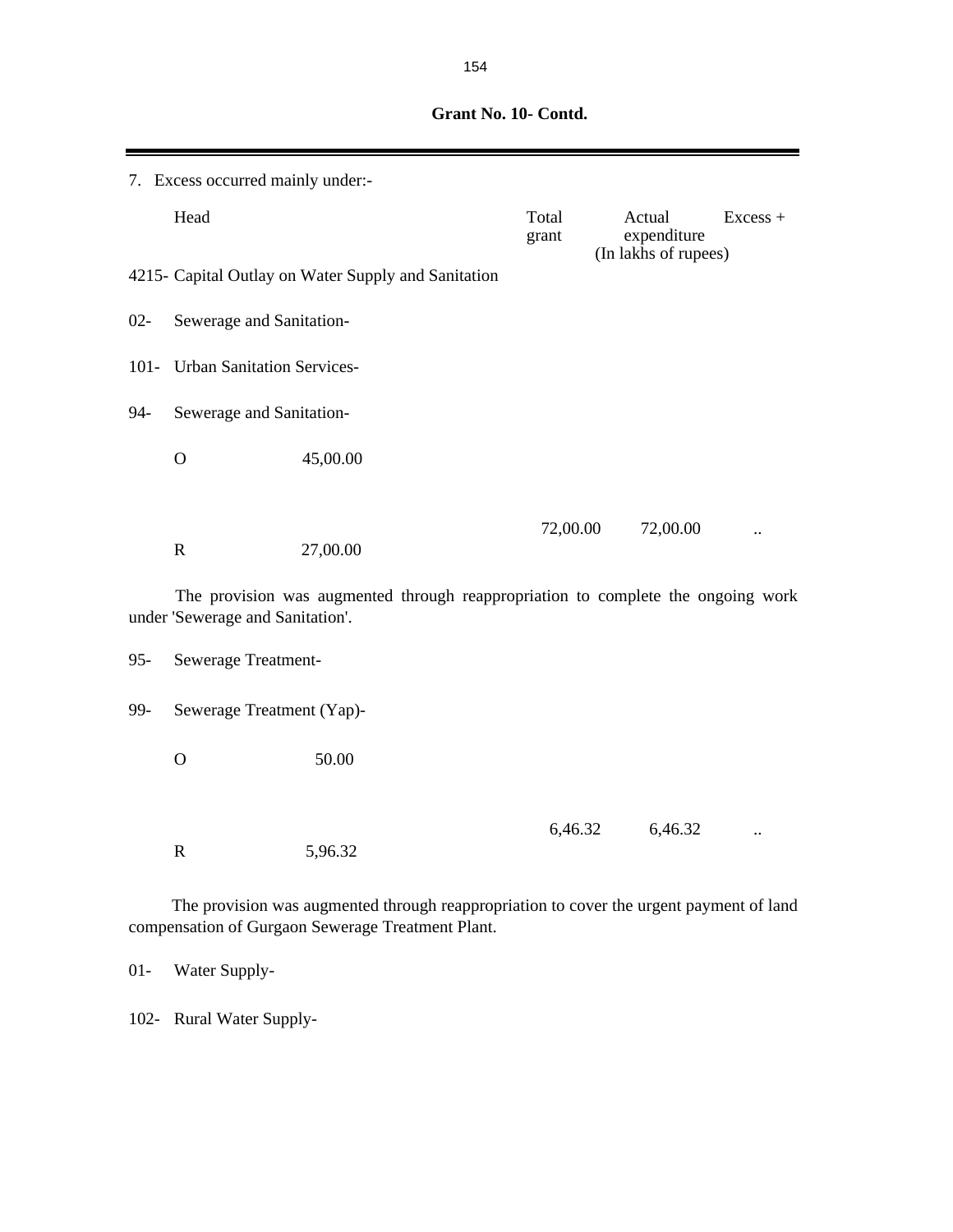|     | Head                            |                                                                                                                                                     | Total    | Actual                              | Excess + |
|-----|---------------------------------|-----------------------------------------------------------------------------------------------------------------------------------------------------|----------|-------------------------------------|----------|
|     |                                 |                                                                                                                                                     | grant    | expenditure<br>(In lakhs of rupees) |          |
| 98- | Accelerated Rural Water Supply- |                                                                                                                                                     |          |                                     |          |
|     | $\mathbf{O}$                    | 43,50.00                                                                                                                                            |          |                                     |          |
|     | ${\bf R}$                       | 14,15.00                                                                                                                                            | 57,65.00 | 57,65.00                            |          |
|     | from the Government of India.   | The provision was augmented through reappropriation to match the receipt of more funds                                                              |          |                                     |          |
| 96- | Desert Development Programme-   |                                                                                                                                                     |          |                                     |          |
|     | $\mathbf{O}$                    | 18,00.00                                                                                                                                            |          |                                     |          |
|     | ${\bf S}$                       | 7,64.00                                                                                                                                             | 28,50.00 | 28,50.00                            |          |
|     | ${\bf R}$                       | 2,86.00                                                                                                                                             |          |                                     |          |
|     |                                 | The provision was augmented through reappropriation and supplementary estimates to<br>match the receipt of more funds from the Government of India. |          |                                     |          |
|     | 101- Urban Water Supply-        |                                                                                                                                                     |          |                                     |          |
| 99- | Urban Water Supply-             |                                                                                                                                                     |          |                                     |          |
|     | $\mathbf{O}$                    | 28,75.00                                                                                                                                            |          |                                     |          |
|     | $\mathbf R$                     | 4,75.00                                                                                                                                             | 33,50.00 | 33,50.00                            |          |

The provision was augmented through reappropriation to complete the ongoing 'Urban Water Supply' scheme.

 $\frac{1}{\sqrt{2}}$  ,  $\frac{1}{\sqrt{2}}$  ,  $\frac{1}{\sqrt{2}}$  ,  $\frac{1}{\sqrt{2}}$  ,  $\frac{1}{\sqrt{2}}$  ,  $\frac{1}{\sqrt{2}}$  ,  $\frac{1}{\sqrt{2}}$  ,  $\frac{1}{\sqrt{2}}$  ,  $\frac{1}{\sqrt{2}}$  ,  $\frac{1}{\sqrt{2}}$  ,  $\frac{1}{\sqrt{2}}$  ,  $\frac{1}{\sqrt{2}}$  ,  $\frac{1}{\sqrt{2}}$  ,  $\frac{1}{\sqrt{2}}$  ,  $\frac{1}{\sqrt{2}}$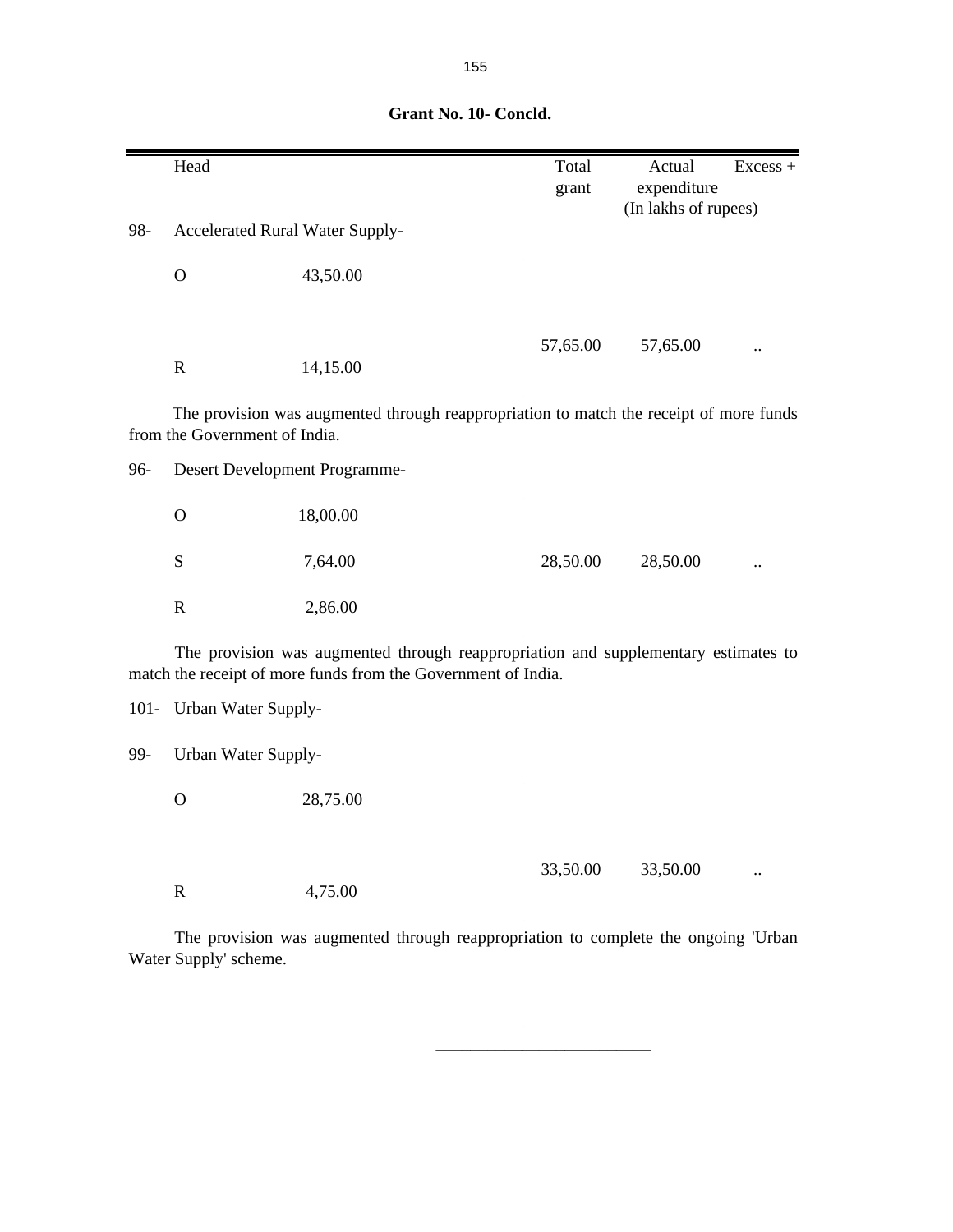g

| <b>Grant No. 11 - Urban Development</b>        |                                                                                                                                                  |                |                                                   |          |  |
|------------------------------------------------|--------------------------------------------------------------------------------------------------------------------------------------------------|----------------|---------------------------------------------------|----------|--|
|                                                |                                                                                                                                                  | Total<br>grant | Actual<br>expenditure<br>(In thousands of rupees) | Saving - |  |
| <b>Revenue:</b>                                |                                                                                                                                                  |                |                                                   |          |  |
| Major Head-                                    |                                                                                                                                                  |                |                                                   |          |  |
| 2217 - Urban Development                       |                                                                                                                                                  |                |                                                   |          |  |
| Voted -                                        |                                                                                                                                                  |                |                                                   |          |  |
| Original                                       | 2,69,55,73                                                                                                                                       |                |                                                   |          |  |
|                                                |                                                                                                                                                  |                | 3,82,31,59 3,70,88,57 -11,43,02                   |          |  |
| Supplementary                                  | 1, 12, 75, 86                                                                                                                                    |                |                                                   |          |  |
| Amount surrendered during the year             |                                                                                                                                                  |                |                                                   |          |  |
| (March 2008)                                   |                                                                                                                                                  |                |                                                   | 14,29,70 |  |
| Notes and comments :-                          |                                                                                                                                                  |                |                                                   |          |  |
| 31 March 2008 proved unrealistic.              | 1. Against the available saving of Rs. 11,43.02 lakhs, surrender of Rs. 14,29.70 lakhs on                                                        |                |                                                   |          |  |
| 2.                                             | In view of the overall saving of Rs. 11,43.02 lakhs, the supplementary grant of<br>Rs. 1,12,75.86 lakhs obtained in March 2008 proved excessive. |                |                                                   |          |  |
| 3.<br>other heads mentioned in note 4 below):- | Saving occurred mainly under the following heads (partly offset by excess under certain                                                          |                |                                                   |          |  |
| Head                                           |                                                                                                                                                  | Total<br>grant | Actual<br>expenditure<br>(In lakhs of rupees)     | Saving - |  |
| $80-$<br>General-                              |                                                                                                                                                  |                |                                                   |          |  |
| Other expenditure-<br>800-                     |                                                                                                                                                  |                |                                                   |          |  |
| Urban Solid Waste Management-<br>86-           |                                                                                                                                                  |                |                                                   |          |  |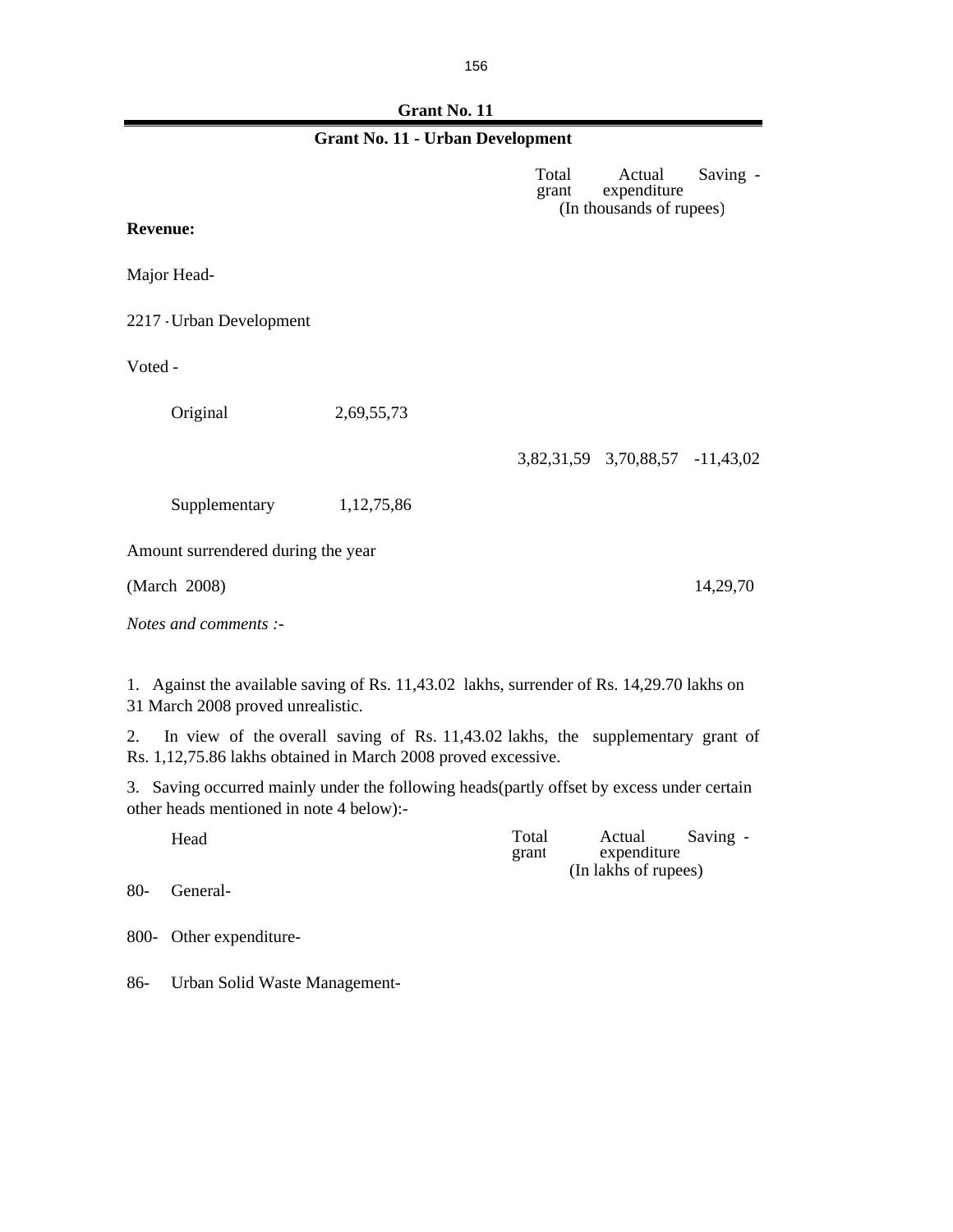|     | Head                   |             | Total   | Actual               | Saving -  |
|-----|------------------------|-------------|---------|----------------------|-----------|
|     |                        |             | grant   | expenditure          |           |
|     |                        |             |         | (In lakhs of rupees) |           |
| 98- | <b>SCSP Component-</b> |             |         |                      |           |
|     | $\mathbf{O}$           | 19,90.00    |         |                      |           |
|     |                        |             | 2,00.00 | 2,00.00              |           |
|     | $\mathbf R$            | $-17,90.00$ |         |                      |           |
| 99- | Normal Plan-           |             |         |                      |           |
|     | $\mathbf{O}$           | 22,87.00    |         |                      |           |
|     |                        |             | 6,55.40 | 6,55.40              | $\ddotsc$ |
|     | $\mathbf R$            | $-16,31.60$ |         |                      |           |

Reduction in provision through reappropriation in the above two cases was due to diversion of funds for utilization of additional central asistance under other central aided schemes.

93- Grants-in-aid to Integrated Development of Small & Medium Towns-

99- Normal Plan-

O 9,00.00

R  $-8,22.57$ 

77.43 77.43 ..

.. .. ..

98- SCSP Component-

O 1,00.00

R -1,00.00

Saving in the above two cases was due to withdrawal of the scheme by the Government of India.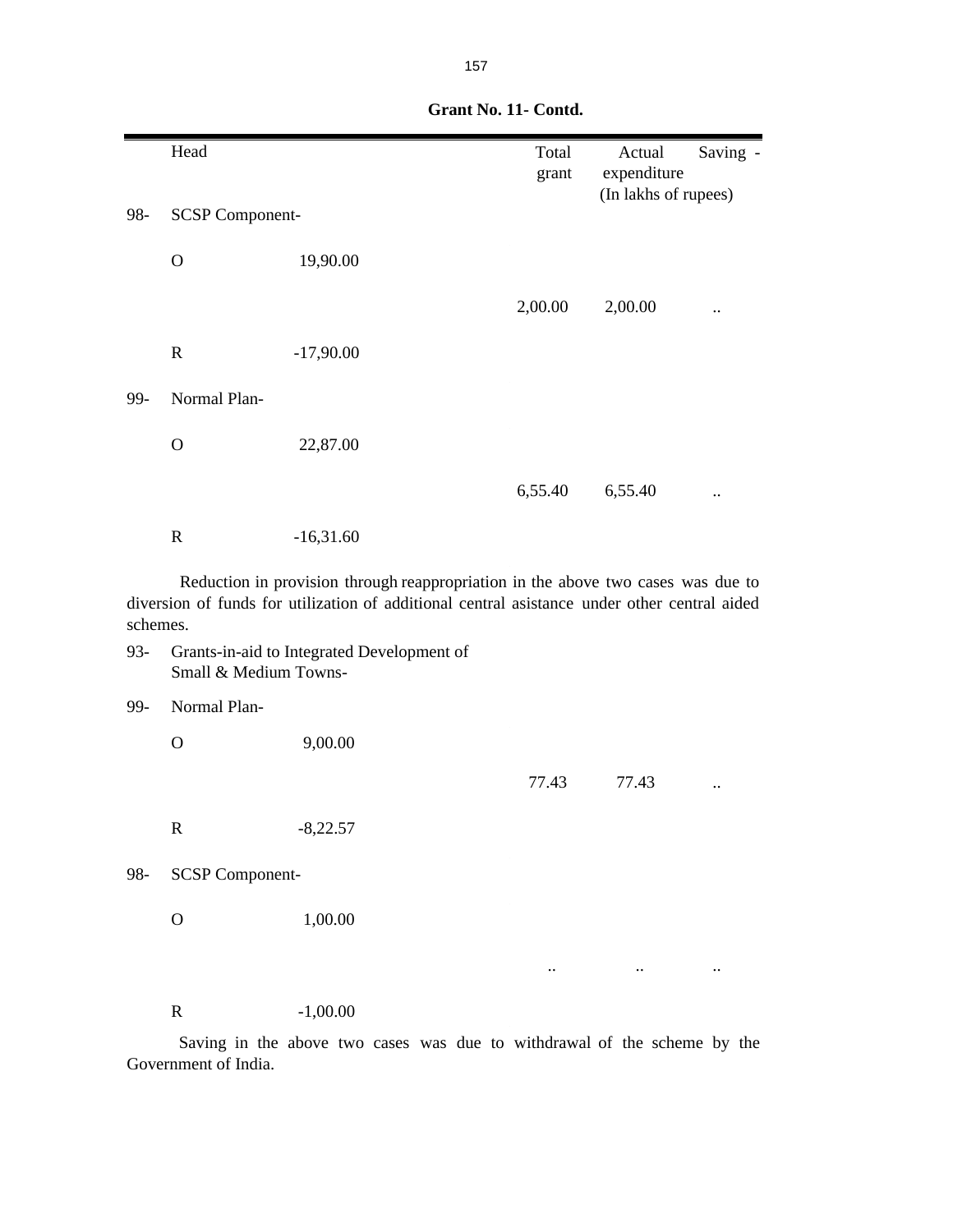|        | Head                               |                                                                                                   | Total<br>grant | Actual<br>expenditure                         | Saving -   |
|--------|------------------------------------|---------------------------------------------------------------------------------------------------|----------------|-----------------------------------------------|------------|
|        |                                    |                                                                                                   |                | (In lakhs of rupees)                          |            |
|        | Boards etc.-                       | 191- Assistance to Local Bodies, Corporations, Urban<br>Development Authorities, Town Improvement |                |                                               |            |
| 99-    |                                    | Swarna Jayanti Shahri Rojgar Yojna-                                                               |                |                                               |            |
|        | $\mathbf{O}$                       | 4,12.50                                                                                           |                |                                               |            |
|        |                                    |                                                                                                   | 1,20.50        | 1,20.50                                       |            |
|        | $\mathbb{R}$                       | $-2,92.00$                                                                                        |                |                                               |            |
|        | share from the Government of India | Reduction in provision through reappropriation was due to non-receipt of central                  |                |                                               |            |
|        | 4. Excess occurred mainly under:-  |                                                                                                   |                |                                               |            |
|        | Head                               |                                                                                                   | Total<br>grant | Actual<br>expenditure<br>(In lakhs of rupees) | $Excess +$ |
| $80-$  | General-                           |                                                                                                   |                |                                               |            |
| 800-   | Other expenditure-                 |                                                                                                   |                |                                               |            |
| $80-$  | Mission-                           | Jawahar Lal Nehru National Urban Renewal                                                          |                |                                               |            |
| 99-    | Normal Plan-                       |                                                                                                   |                |                                               |            |
|        | $\mathbf O$                        | 11,99.00                                                                                          |                |                                               |            |
|        |                                    |                                                                                                   | 32,57.23       | 32,57.23                                      |            |
|        | $\mathbf R$                        | 20,58.23                                                                                          |                |                                               |            |
| $81 -$ | Programme-                         | Integrated Housing & Slum Development                                                             |                |                                               |            |
| 99-    | Nornal Plan-                       |                                                                                                   |                |                                               |            |
|        | $\mathbf O$                        | 5,50.00                                                                                           |                |                                               |            |
|        |                                    |                                                                                                   | 11,70.14       | 12,87.78                                      | $+1,17.64$ |
|        | $\mathbf R$                        | 6,20.14                                                                                           |                |                                               |            |

| Grant No. 11- Contd. |
|----------------------|
|                      |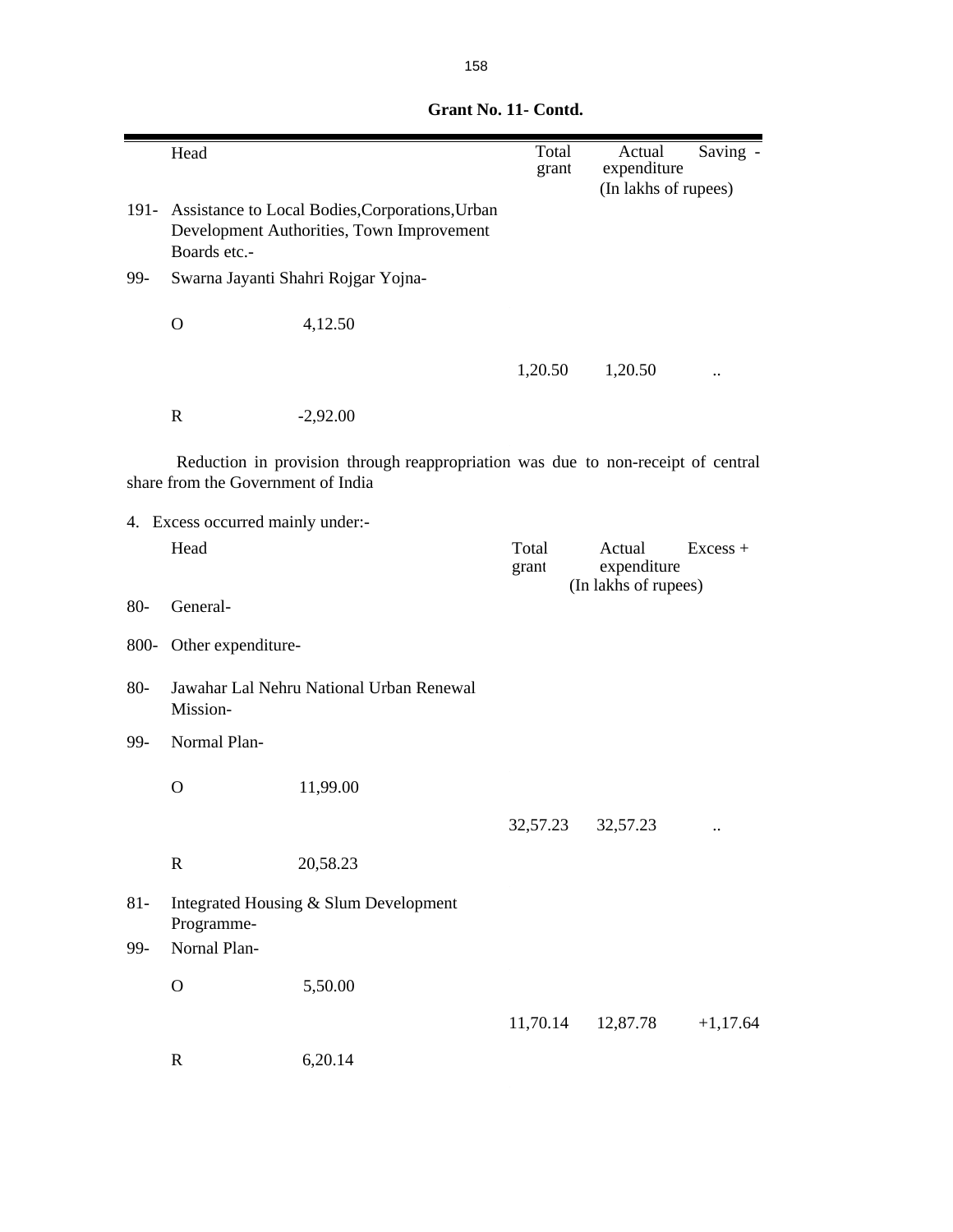|     | Head                               |                                                                                                                                                     | Total<br>grant | Actual<br>expenditure<br>(In lakhs of rupees) | Excess +   |
|-----|------------------------------------|-----------------------------------------------------------------------------------------------------------------------------------------------------|----------------|-----------------------------------------------|------------|
| 98- | <b>SCSP Component-</b>             |                                                                                                                                                     |                |                                               |            |
|     | $\mathbf O$                        | 7,00.00                                                                                                                                             |                |                                               |            |
|     |                                    |                                                                                                                                                     | 11,62.00       | 11,62.00                                      |            |
|     | $\mathbf R$                        | 4,62.00                                                                                                                                             |                |                                               |            |
|     |                                    | The provision was augmented through reappropriation in the above three cases with a<br>view to avail of more grant-in-aid from Government of India. |                |                                               |            |
|     | (August 2008).                     | Reasons for the final excess of Rs. 1,17.64 lakhs in the second case are still awaited                                                              |                |                                               |            |
| 99- |                                    | Grant-in-aid to Kurukshetra Development Board-                                                                                                      |                |                                               |            |
|     | $\mathbf O$                        |                                                                                                                                                     | 3,00.00        | 4,56.78                                       | $+1,56.78$ |
|     |                                    | Reasons for the excess of Rs. 1,56.78 lakhs have not been intimated (August 2008).                                                                  |                |                                               |            |
|     | 001- Direction and Administration- |                                                                                                                                                     |                |                                               |            |
| 99- |                                    | Town & Country Planning (Headquarter Staff)-                                                                                                        |                |                                               |            |
|     | $\mathbf O$                        | 1,19.06                                                                                                                                             |                |                                               |            |
|     |                                    |                                                                                                                                                     | 1,80.80        | 1,80.80                                       |            |
|     | $\mathbf R$                        | 61.74                                                                                                                                               |                |                                               |            |
|     |                                    |                                                                                                                                                     |                |                                               |            |

 **Grant No. 11- Contd.**

Augmentation of provision through reappropriation mainly to cover more expenditure due to posting of field staff at Headquarter and filling up of vacant posts (Rs. 40.66 lakhs), enhanced dearness allowance (Rs. 18.71 lakhs) and office expenses (Rs. 10.52 lakhs) was partly offset by saving due to less claims of medical reimbursement (Rs. 5.29 lakhs), leave travel concession (Rs.1.10 lakhs) and ex-gratia (Rs. 1 lakh).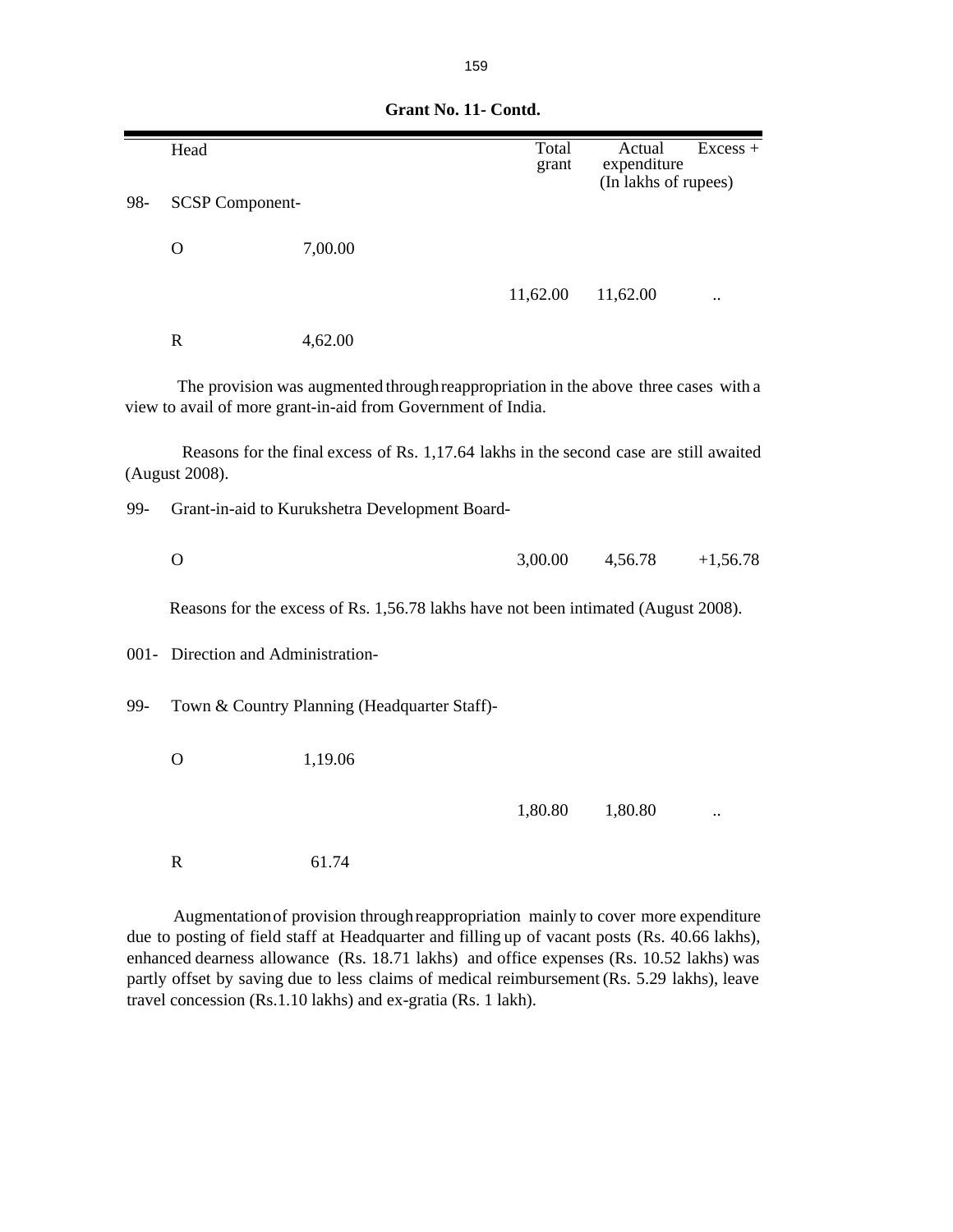|        | Head |                                           | Total<br>grant | Actual<br>expenditure<br>(In lakhs of rupees) | $Excess +$ |
|--------|------|-------------------------------------------|----------------|-----------------------------------------------|------------|
| $95 -$ |      | Town & Country Planning (District Staff)- |                |                                               |            |
|        | O    | 10,82.14                                  |                |                                               |            |
|        |      |                                           | 11,25.06       | 11,37.56                                      | $+12.50$   |
|        | R    | 42.92                                     |                |                                               |            |

 **Grant No. 11- Concld.**

Augmentation of provision through reappropriation mainly to cover more expenditure on payment of enhanced dearness allowance (Rs. 78.32 lakhs) was partly offset by saving due to posting of field staff at Headquarter (Rs. 12.97 lakhs), receipt of less claims of medical reimbursement and ex-gratia (Rs. 10.61 lakhs), non-purchase of Jeep (Rs. 5 lakhs), economy in expenditure (Rs. 4.15 lakhs) and less receipt of travel expenses claims (Rs. 13.48 lakhs).

 $\overline{\phantom{a}}$  , and the contract of the contract of the contract of the contract of the contract of the contract of the contract of the contract of the contract of the contract of the contract of the contract of the contrac

Reasons for the final excess of Rs. 12.50 lakhs have not been intimated (August 2008).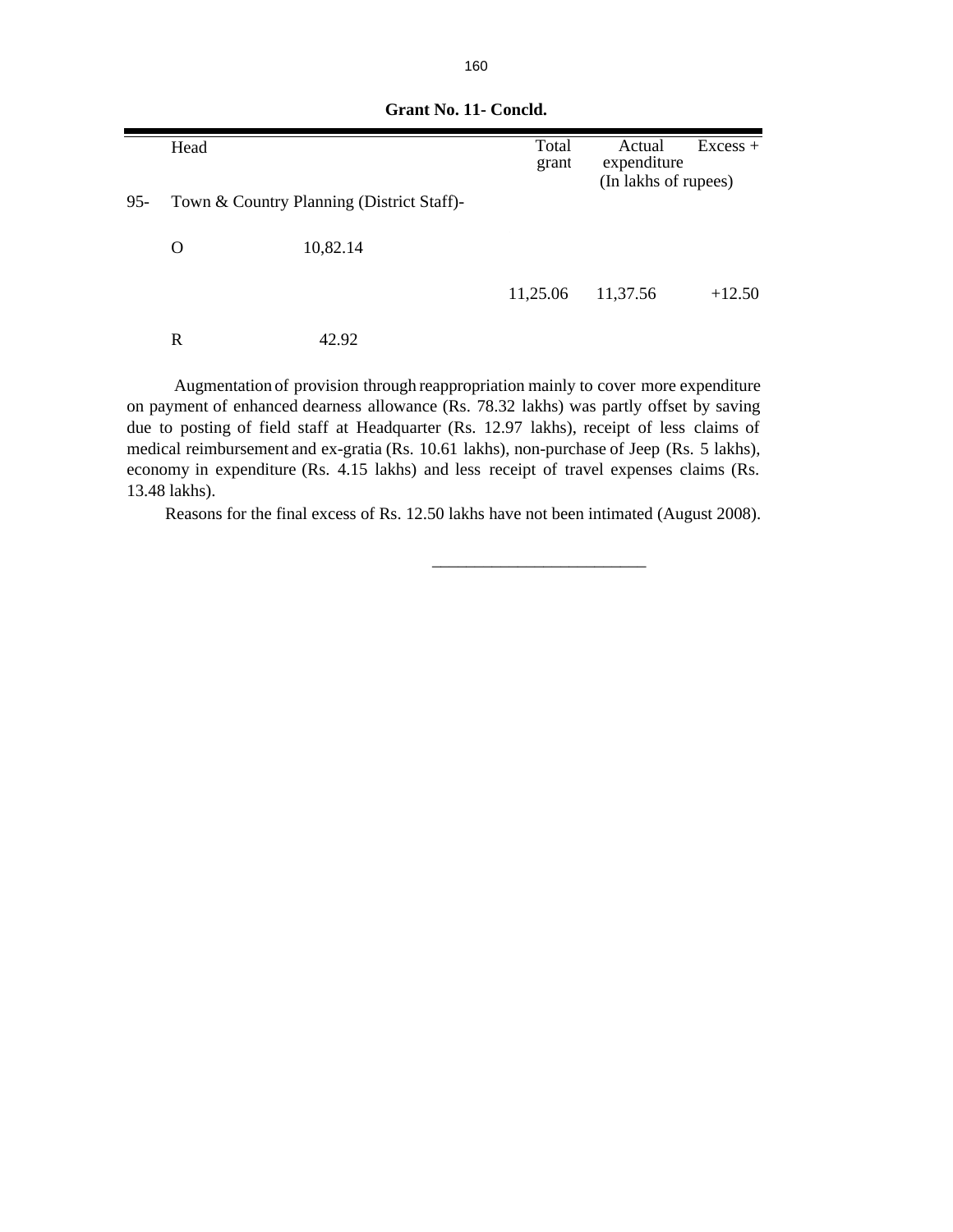Г

| <b>Grant No. 12 - Labour and Employment</b>    |            |                |                                                   |          |  |  |
|------------------------------------------------|------------|----------------|---------------------------------------------------|----------|--|--|
|                                                |            | Total<br>grant | Actual<br>expenditure<br>(In thousands of rupees) | Saving - |  |  |
| <b>Revenue:</b>                                |            |                |                                                   |          |  |  |
| Major Head-                                    |            |                |                                                   |          |  |  |
| 2230 - Labour and Employment                   |            |                |                                                   |          |  |  |
| Voted -                                        |            |                |                                                   |          |  |  |
| Original                                       | 1,13,20,42 |                |                                                   |          |  |  |
|                                                |            |                | 1,13,20,42 1,05,44,09 -7,76,33                    |          |  |  |
| Supplementary                                  | $\ddotsc$  |                |                                                   |          |  |  |
| Amount surrendered during the year             |            |                |                                                   |          |  |  |
| (March 2008)                                   |            |                |                                                   | 8,74,60  |  |  |
| Capital:                                       |            |                |                                                   |          |  |  |
| Major Head-                                    |            |                |                                                   |          |  |  |
| 4250 - Capital Outlay on other Social Services |            |                |                                                   |          |  |  |
| Voted -                                        |            |                |                                                   |          |  |  |
| Original                                       | 14,76,00   |                |                                                   |          |  |  |
|                                                |            | 18,00,00       | 17,90,00                                          | $-10,00$ |  |  |
| Supplementary                                  | 3,24,00    |                |                                                   |          |  |  |
| Amount surrendered during the year             |            |                |                                                   |          |  |  |
| (March 2008)                                   |            |                |                                                   | 10,00    |  |  |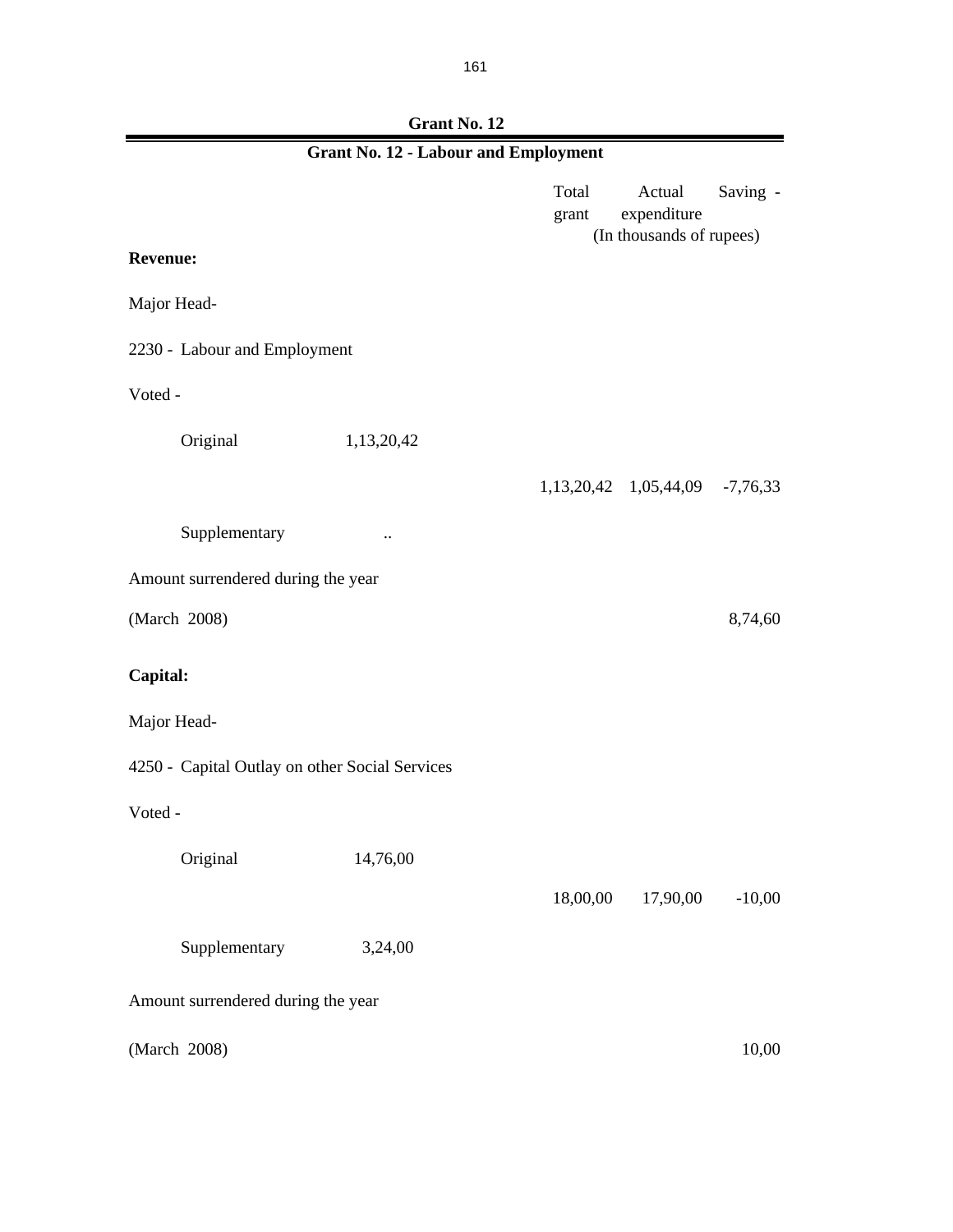*Notes and comments :-*

#### **Revenue:**

1. Against the available saving of Rs. 7,76.33 lakhs, surrender of Rs. 8,74.60 lakhs on 31 March 2008 proved unrealistic.

2. Saving was the net result of saving under certain heads and excess under certain others. Saving occured mainly under:-

|         | Head                             |                                                | Total<br>grant | Actual<br>expenditure Saving - | $Excess +$ |
|---------|----------------------------------|------------------------------------------------|----------------|--------------------------------|------------|
| $02 -$  | <b>Employment Service-</b>       |                                                |                | (In lakhs of rupees)           |            |
| $101 -$ | <b>Employment Services-</b>      |                                                |                |                                |            |
| $92 -$  | allowance to un-educated Youths- | Staff for Employment Exchange and Unemployment |                |                                |            |
|         | O                                | 22,42.90                                       |                |                                |            |
|         |                                  |                                                | 16,02.29       | 16,23.35                       | $+21.06$   |

R -6,40.61

Reduction in provision through reappropriation mainly due to less number of claims for unemployment allowance (Rs.660 lakhs), ex-gratia benefit (Rs.19 lakhs) was partly offset by excess expenditure on payment of arrears of dearness allowance (Rs.20.94 lakhs), leave encashment (Rs.14.50 lakhs) and pending indoor medical claims (Rs.5.67 lakhs).

Excess of Rs.21.06 lakhs was mainly due to payment of arrear of dearness allowance, pending travelling and medical reimbursement bills.

03- Training-

003- Training of Craftsmen & Supervisors-

70- Upgradation of ITI's into centres of Excellence-

O 5,60.00

3,50.00 3,43.21 -6.79

R  $-2,10.00$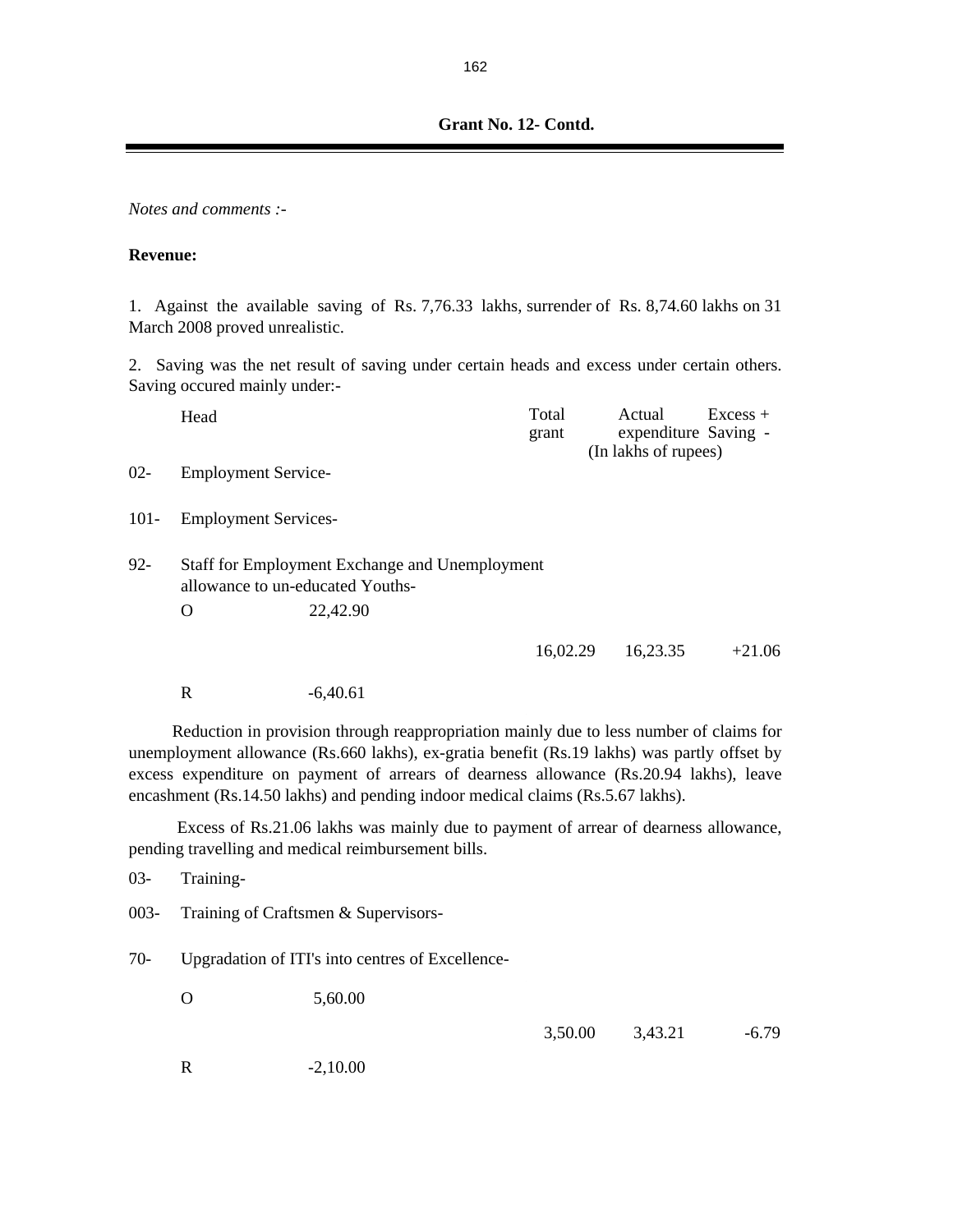| Grant No. 12- Contd. |
|----------------------|
|                      |

Anticipated saving of Rs.210 lakhs was due to non-vetting of specifications by Central Scientific Instrument Organisation and National Institute of Technical Teacher Training and Research (NITTTR) (Rs.185 lakhs) and less expenditure incurred on miscellaneous items (Rs.25 lakhs).

Reasons for the final saving of Rs.6.79 lakhs have not been intimated (August 2008).

|     | Head                               |            | Total<br>grant       | Actual<br>expenditure<br>(In lakhs of rupees) | Saving -  |  |
|-----|------------------------------------|------------|----------------------|-----------------------------------------------|-----------|--|
| 67- | Skill Training for SC/ST students- |            |                      |                                               |           |  |
|     | O                                  | 1,00.00    |                      |                                               |           |  |
|     | R                                  | $-1,00.00$ | $\ddot{\phantom{0}}$ | $\ddotsc$                                     | $\ddotsc$ |  |

Entire provision was surrendered mainly due to non-filling up of vacant posts as the construction of SC/ST wings has not been completed and non-receipt of ex-gratia claims .

66- Computer Literacy & Training-

99- Information Technology-

O 90.00

R -90.00

Entire provision was surrendered due to expenditure met out from scheme Modernisation of Machinery, Equipment and Furniture.

.. .. ..

| $01 -$ | Labour-                      |            |         |         |         |
|--------|------------------------------|------------|---------|---------|---------|
|        | 101- Industrial Relations-   |            |         |         |         |
| 99-    | <b>Industrial Relations-</b> |            |         |         |         |
|        | O                            | 5,50.74    |         |         |         |
|        |                              |            | 4,35.73 | 4,35.72 | $-0.01$ |
|        | R                            | $-1,15.01$ |         |         |         |

Anticipated saving of Rs.1,15.01 lakhs was mainly due to non-filling up of vacant posts (Rs.84.62 lakhs), shifting of office to Government building (15 lakhs), non-purchase of vehicles (Rs.12 lakhs) and less receipt of ex-gratia claims (Rs.3 lakhs).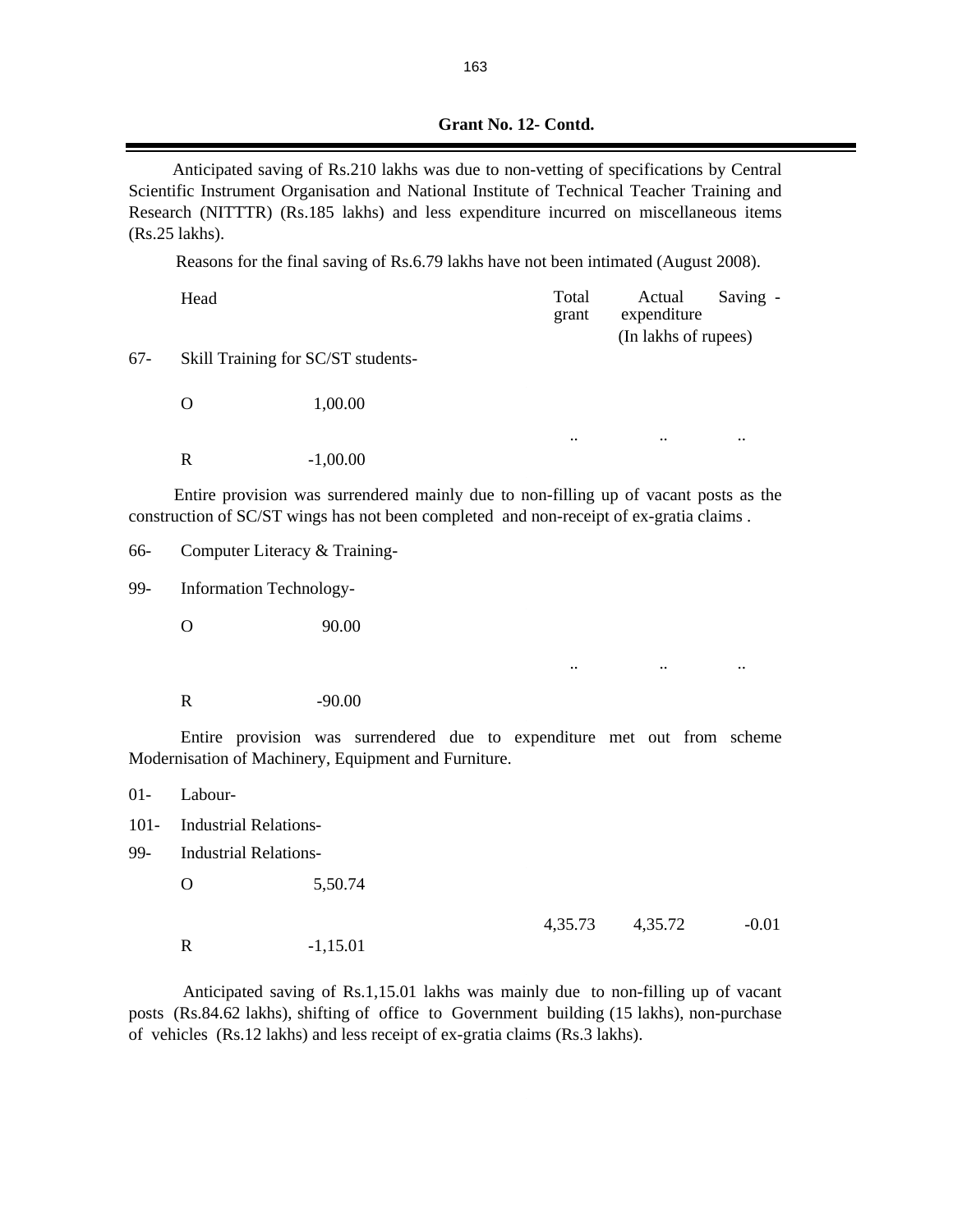**Grant No. 12- Concld.**

| 3. Excess occurred mainly under:- |                                                                                                                                                                                                                                                                                                                                                                                                          |                                                                                                                                                                                                                                                                           |                |  |                                                        |            |  |
|-----------------------------------|----------------------------------------------------------------------------------------------------------------------------------------------------------------------------------------------------------------------------------------------------------------------------------------------------------------------------------------------------------------------------------------------------------|---------------------------------------------------------------------------------------------------------------------------------------------------------------------------------------------------------------------------------------------------------------------------|----------------|--|--------------------------------------------------------|------------|--|
|                                   | Head                                                                                                                                                                                                                                                                                                                                                                                                     |                                                                                                                                                                                                                                                                           | Total<br>grant |  | Actual<br>expenditure Saving -<br>(In lakhs of rupees) | $Excess +$ |  |
| $03 -$                            | Training-                                                                                                                                                                                                                                                                                                                                                                                                |                                                                                                                                                                                                                                                                           |                |  |                                                        |            |  |
| $003 -$                           |                                                                                                                                                                                                                                                                                                                                                                                                          | Training of Craftsmen & Supervisors-                                                                                                                                                                                                                                      |                |  |                                                        |            |  |
| $77-$                             | under $10+2$ Schemes(98 centres)-                                                                                                                                                                                                                                                                                                                                                                        | Scheme for introduction of Vocational Courses                                                                                                                                                                                                                             |                |  |                                                        |            |  |
|                                   | $\mathbf{O}$                                                                                                                                                                                                                                                                                                                                                                                             | 18,37.15                                                                                                                                                                                                                                                                  |                |  |                                                        |            |  |
|                                   | $\mathbf R$                                                                                                                                                                                                                                                                                                                                                                                              | 2,79.28                                                                                                                                                                                                                                                                   | 21,16.43       |  | 21,20.08                                               | $+3.65$    |  |
|                                   | Augmentation of provision through reappropriation to cover more expenditure owing<br>to filling up of vacant posts (Rs.1,44.28 lakhs), enhanced dearness allowance (Rs.132 lakhs),<br>material and supply (Rs.4.97 lakhs), travelling expenses (Rs.4.61 lakhs) was partly offset by<br>less receipt of medical reimbursement bills (Rs.4.39 lakhs) and non-filling up of vacant posts<br>$(Rs.3$ lakhs). |                                                                                                                                                                                                                                                                           |                |  |                                                        |            |  |
|                                   |                                                                                                                                                                                                                                                                                                                                                                                                          | Reasons for the final excess of Rs.3.65 lakhs have not been intimated (August 2008).                                                                                                                                                                                      |                |  |                                                        |            |  |
| $76-$                             | Opening of New V.E. I.-                                                                                                                                                                                                                                                                                                                                                                                  |                                                                                                                                                                                                                                                                           |                |  |                                                        |            |  |
|                                   | $\mathbf O$                                                                                                                                                                                                                                                                                                                                                                                              | 3,00.00                                                                                                                                                                                                                                                                   |                |  |                                                        |            |  |
|                                   | $\mathbf R$                                                                                                                                                                                                                                                                                                                                                                                              | 38.12                                                                                                                                                                                                                                                                     | 3,38.12        |  | 3,35.81                                                | $-2.31$    |  |
|                                   |                                                                                                                                                                                                                                                                                                                                                                                                          | The provision augmented through reappropriation mainly to cover more expenditure on<br>filling up of vacant posts (Rs.39.50 lakhs), travelling expenses (Rs.1.16 lakhs) was partly<br>offset by less expenditure than anticipated on material and supply (Rs.3.81 lakhs). |                |  |                                                        |            |  |
| $02 -$                            | <b>Employment Service-</b>                                                                                                                                                                                                                                                                                                                                                                               |                                                                                                                                                                                                                                                                           |                |  |                                                        |            |  |
| $101 -$                           | <b>Employment Services-</b>                                                                                                                                                                                                                                                                                                                                                                              |                                                                                                                                                                                                                                                                           |                |  |                                                        |            |  |
| 86-                               | <b>Overseas Employment Bureau-</b>                                                                                                                                                                                                                                                                                                                                                                       |                                                                                                                                                                                                                                                                           |                |  |                                                        |            |  |
|                                   | $\mathbf O$                                                                                                                                                                                                                                                                                                                                                                                              | 38.00                                                                                                                                                                                                                                                                     |                |  |                                                        |            |  |
|                                   | $\mathbf R$                                                                                                                                                                                                                                                                                                                                                                                              | 62.00                                                                                                                                                                                                                                                                     | 1,00.00        |  | 1,00.00                                                |            |  |
|                                   |                                                                                                                                                                                                                                                                                                                                                                                                          | The provision augmented through reappropriation to cover more expenditure on setting                                                                                                                                                                                      |                |  |                                                        |            |  |

up Overseas Employment Bureau (Rs.65 lakhs) was offset by saving due to non-filling up of contractual posts (Rs.3 lakhs).

 $\frac{1}{\sqrt{2}}$  ,  $\frac{1}{\sqrt{2}}$  ,  $\frac{1}{\sqrt{2}}$  ,  $\frac{1}{\sqrt{2}}$  ,  $\frac{1}{\sqrt{2}}$  ,  $\frac{1}{\sqrt{2}}$  ,  $\frac{1}{\sqrt{2}}$  ,  $\frac{1}{\sqrt{2}}$  ,  $\frac{1}{\sqrt{2}}$  ,  $\frac{1}{\sqrt{2}}$  ,  $\frac{1}{\sqrt{2}}$  ,  $\frac{1}{\sqrt{2}}$  ,  $\frac{1}{\sqrt{2}}$  ,  $\frac{1}{\sqrt{2}}$  ,  $\frac{1}{\sqrt{2}}$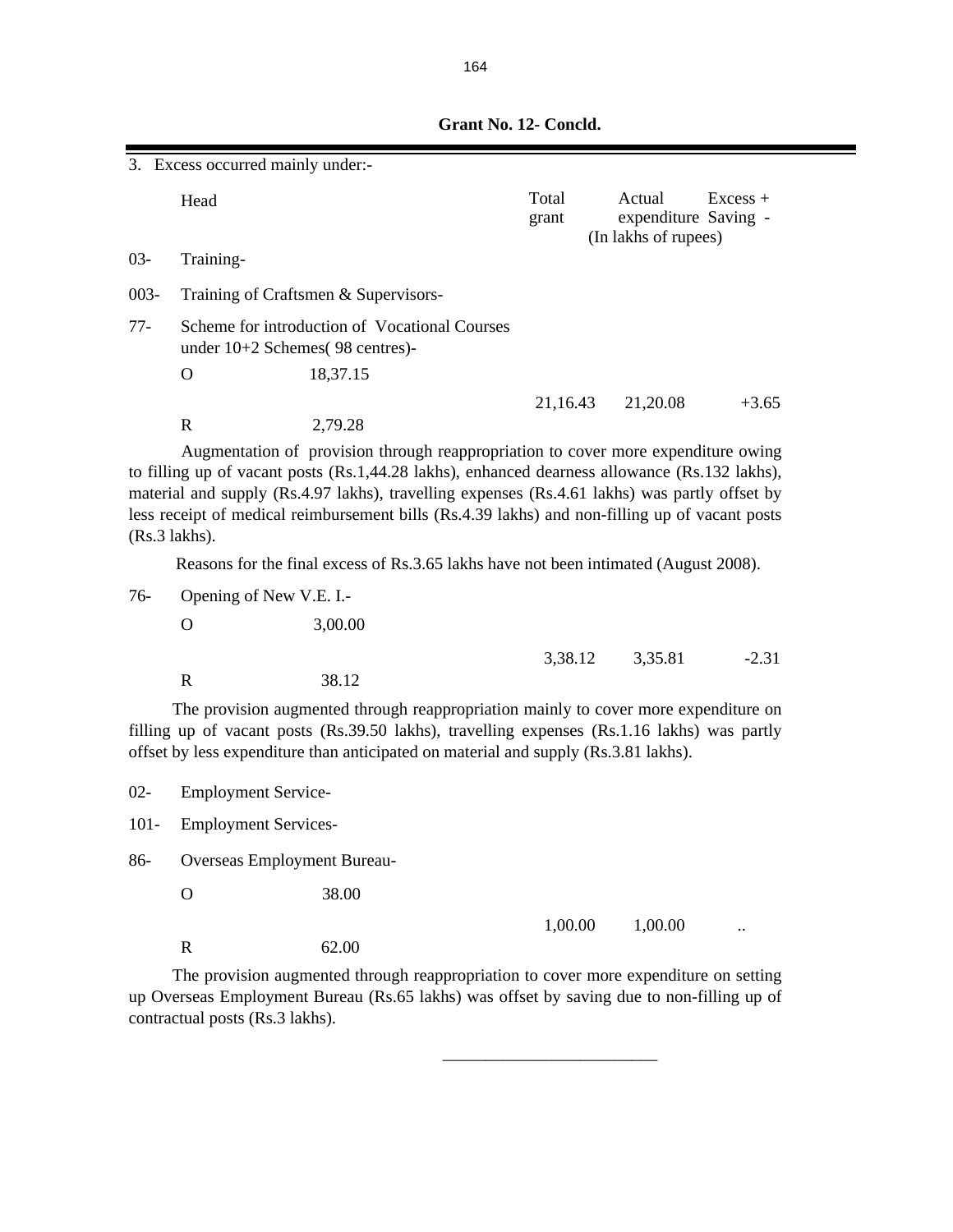### **Grant No. 13**

|                                                                                                                          | <b>Grant No. 13 - Social Welfare and Rehabilitation</b> |                |                                                   |            |
|--------------------------------------------------------------------------------------------------------------------------|---------------------------------------------------------|----------------|---------------------------------------------------|------------|
|                                                                                                                          |                                                         | Total<br>grant | Actual<br>expenditure<br>(In thousands of rupees) | Saving -   |
| <b>Revenue:</b>                                                                                                          |                                                         |                |                                                   |            |
| Major Heads-                                                                                                             |                                                         |                |                                                   |            |
| 2225 - Welfare of Scheduled Castes, Scheduled Tribes<br>and other Backward classes<br>2235 - Social Security and Welfare |                                                         |                |                                                   |            |
| 2236 - Nutrition                                                                                                         |                                                         |                |                                                   |            |
| 2250 - Other Social Services                                                                                             |                                                         |                |                                                   |            |
| Voted -                                                                                                                  |                                                         |                |                                                   |            |
| Original                                                                                                                 | 11,08,68,79                                             |                |                                                   |            |
|                                                                                                                          |                                                         |                | 11,49,96,51 11,12,57,50 -37,39,01                 |            |
| Supplementary                                                                                                            | 41,27,72                                                |                |                                                   |            |
| Amount surrendered during the year<br>(March 2008)                                                                       |                                                         |                |                                                   | 37,74,87   |
| Capital:                                                                                                                 |                                                         |                |                                                   |            |
| Major Heads-                                                                                                             |                                                         |                |                                                   |            |
| 4225 - Capital Outlay on Welfare of Scheduled Castes,                                                                    | Scheduled Tribes and other Backward Classes             |                |                                                   |            |
| 4235 - Capital Outlay on Social Security and Welfare                                                                     |                                                         |                |                                                   |            |
| Voted -                                                                                                                  |                                                         |                |                                                   |            |
| Original                                                                                                                 | 6,99,00                                                 |                |                                                   |            |
|                                                                                                                          |                                                         | 6,99,00        | 4,98,00                                           | $-2,01,00$ |
| Supplementary                                                                                                            |                                                         |                |                                                   |            |
| Amount surrendered during the year                                                                                       |                                                         |                |                                                   |            |
| (March 2008)                                                                                                             |                                                         |                |                                                   | 1,51,00    |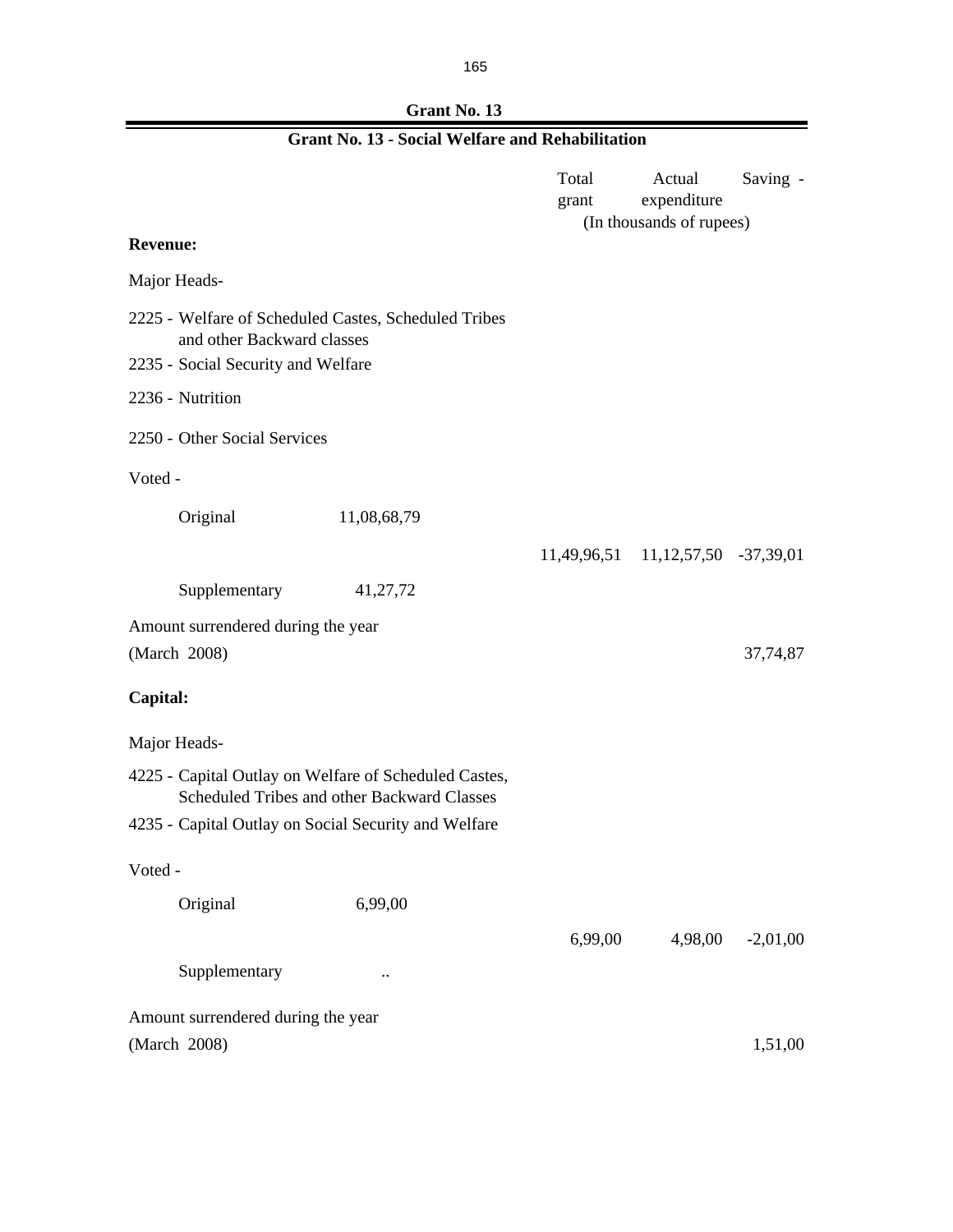*Notes and comments :-*

#### **Revenue:**

1. Against the available saving of Rs. 37,39.01 lakhs, Rs. 37,74.87 lakhs were surrendered on 31 March 2008.

2. In view of overall saving of Rs.37,39.01 lakhs, the supplementary grant of Rs. 41,27.72 lakhs obtained in March 2008 proved excessive.

3. Saving occurred mainly under the following heads (partly offset by excess under certain others mentioned in note 4 below):-

|        | Head                              |                                                                               | Total<br>grant | Actual<br>expenditure<br>(In lakhs of rupees) | Saving -    |  |  |
|--------|-----------------------------------|-------------------------------------------------------------------------------|----------------|-----------------------------------------------|-------------|--|--|
|        | 2235- Social Security and Welfare |                                                                               |                |                                               |             |  |  |
| $02 -$ | Social Welfare-                   |                                                                               |                |                                               |             |  |  |
| 800-   | Other expenditure-                |                                                                               |                |                                               |             |  |  |
| $73-$  |                                   | Scheme for development of Minority<br>concentration District Mewat and Sirsa- |                |                                               |             |  |  |
|        | O                                 |                                                                               |                |                                               |             |  |  |
|        | S                                 | 8,25.00                                                                       | $\cdot \cdot$  | $\bullet\,\bullet$                            | $\bullet$ . |  |  |
|        | R                                 | $-8,25.00$                                                                    |                |                                               |             |  |  |

The provision was made through supplementary estimates to implement the scheme in Mewat and Sirsa for development of minority concentration district was surrendered through reappropriation due to non-receipt of funds from the Government of India.

87- Haryana Women Development Corporation-

O 3,19.00

2,52.00 ...

R -67.00

Reduction in provision through reappropriation was due to late finalisation of the scheme.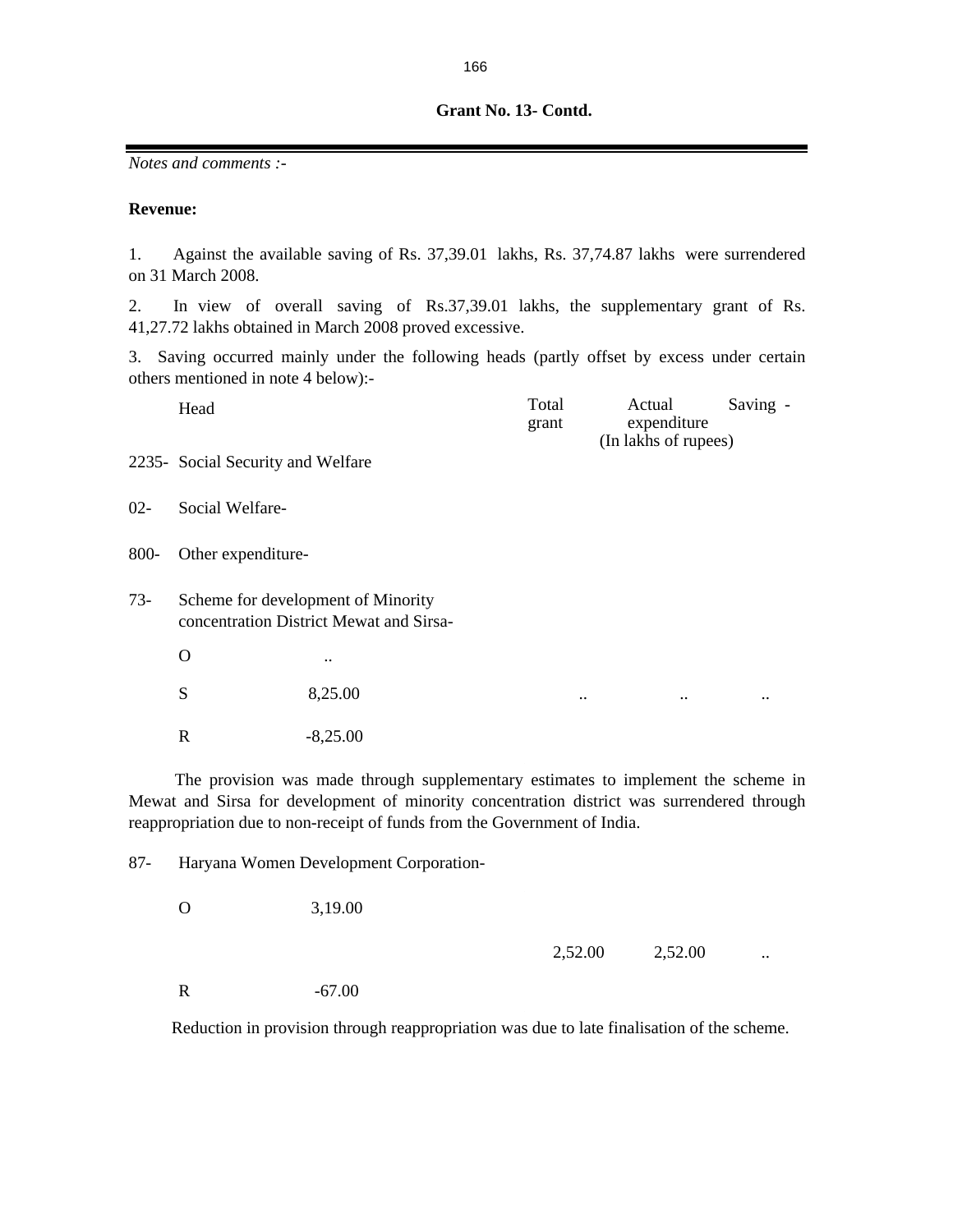|       | Head                              |                                                                                              | Total<br>grant       | Actual<br>expenditure<br>(In lakhs of rupees) | Saving - |
|-------|-----------------------------------|----------------------------------------------------------------------------------------------|----------------------|-----------------------------------------------|----------|
| 79-   | <b>Family Courts-</b>             |                                                                                              |                      |                                               |          |
|       | $\Omega$                          | 30.00                                                                                        |                      |                                               |          |
|       |                                   |                                                                                              |                      |                                               |          |
|       | $\mathbf R$                       | $-30.00$                                                                                     |                      |                                               |          |
|       | Court will work for family Court. | Entire provision remained unutilised due to the decision of Government that the staff of the |                      |                                               |          |
| $77-$ | Minority Communities-             | Pre-Matric Scholarship for students belonging to                                             |                      |                                               |          |
|       | $\Omega$                          |                                                                                              |                      |                                               |          |
|       | S                                 | 20.00                                                                                        | $\ddot{\phantom{0}}$ |                                               |          |
|       | $\mathbf R$                       | $-20.00$                                                                                     |                      |                                               |          |
|       |                                   |                                                                                              |                      |                                               |          |

The provision was made through supplementary estimates obtained in March 2008 to provide scholarship to pre-matric students belonging to the minority communities was surrendered through reappropriation due to non-receipt of funds from the Government of India.

### 103- Women's Welfare-

| $76-$ | Protection of women's of Women's from<br>domestic violence (Setting up of cells)- |            |       |       |  |  |  |
|-------|-----------------------------------------------------------------------------------|------------|-------|-------|--|--|--|
|       | O                                                                                 | 3,00.00    |       |       |  |  |  |
|       |                                                                                   |            | 4.95  | 4.95  |  |  |  |
|       | $\mathbf R$                                                                       | $-2,95.05$ |       |       |  |  |  |
| 79-   | Gender Sensitization-                                                             |            |       |       |  |  |  |
|       | O                                                                                 | 85.00      |       |       |  |  |  |
|       |                                                                                   |            | 34.96 | 34.96 |  |  |  |
|       | R                                                                                 | $-50.04$   |       |       |  |  |  |

Reduction in provision through reappropriation in the above two cases was due to late finalisation of the scheme.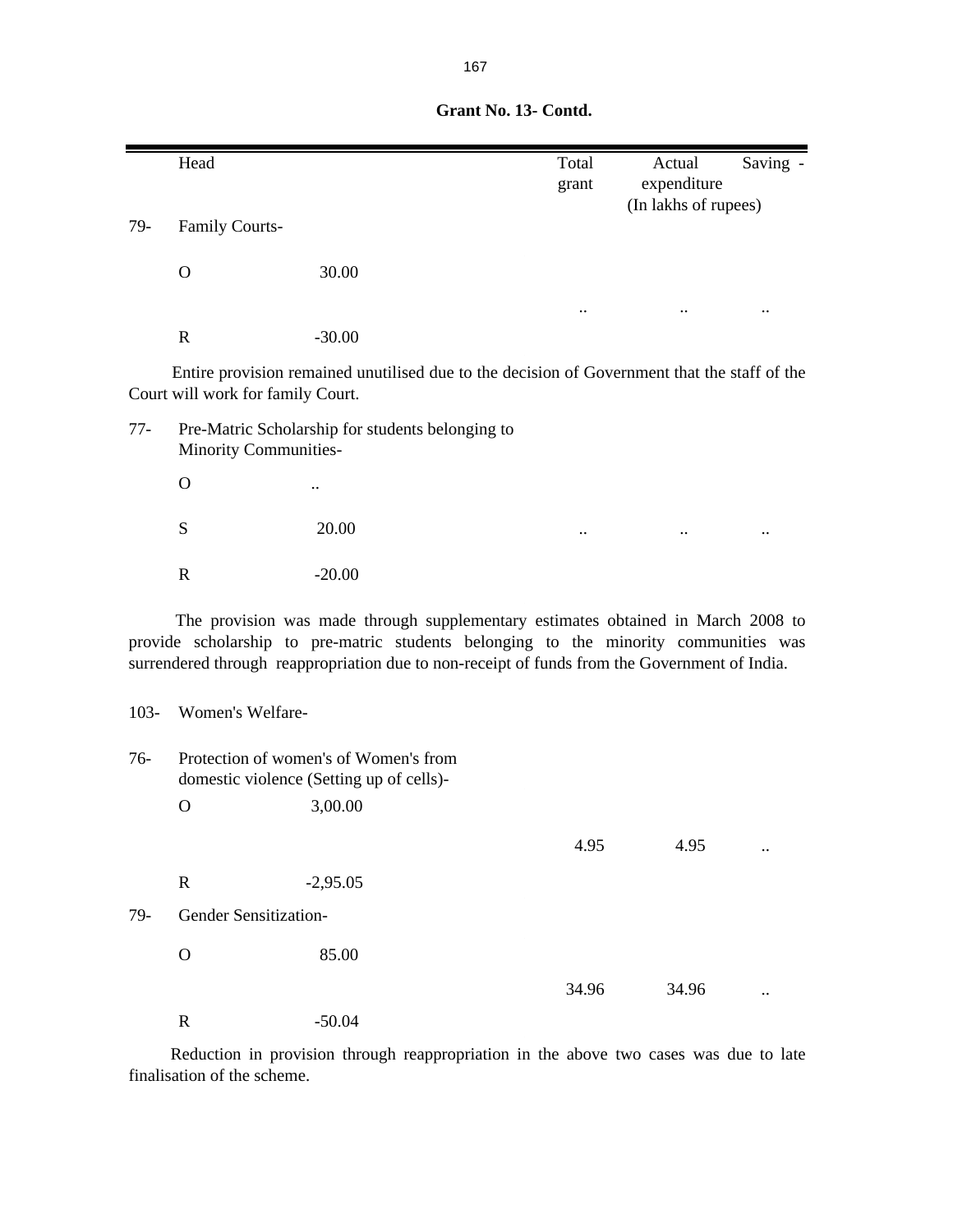|         | Head                                    |                                                                                            | Total<br>grant | Actual<br>expenditure | Saving - |
|---------|-----------------------------------------|--------------------------------------------------------------------------------------------|----------------|-----------------------|----------|
| $101 -$ | Welfare of handicapped-                 |                                                                                            |                | (In lakhs of rupees)  |          |
| $97 -$  |                                         | Scholarship to physically handicapped Students-                                            |                |                       |          |
|         | $\mathbf{O}$                            | 1,14.60                                                                                    |                |                       |          |
|         |                                         |                                                                                            | 51.27          | 51.27                 |          |
|         | $\mathbf R$                             | $-63.33$                                                                                   |                |                       |          |
|         | beneficiaries for grant of scholarship. | Reduction in provision through reappropriation was due to availability of less number of   |                |                       |          |
| $001 -$ | Direction and Administration-           |                                                                                            |                |                       |          |
| $95 -$  | Communication and Publicity-            |                                                                                            |                |                       |          |
|         | $\mathbf{O}$                            | 1,50.00                                                                                    |                |                       |          |
|         |                                         |                                                                                            | 1,25.38        | 1,25.38               |          |
|         | $\mathbf R$                             | $-24.62$                                                                                   |                |                       |          |
|         |                                         | Reduction in provision through reappropriation was due to late finalisation of the scheme. |                |                       |          |
| $60 -$  |                                         | Other Social Security and Welfare programmes-                                              |                |                       |          |
| $102 -$ |                                         | Pensions under Social Security Scheme-                                                     |                |                       |          |
| 99-     | Level-                                  | Pension to Aged, Physically Handicaped and<br>Destitute Women & Widows Staff at District   |                |                       |          |
| 98-     | <b>Establishment Expenses-</b>          |                                                                                            |                |                       |          |
|         | $\mathbf O$                             | 7,87.41                                                                                    |                |                       |          |
|         |                                         |                                                                                            | 7,07.04        | 7,07.04               |          |

R  $-80.37$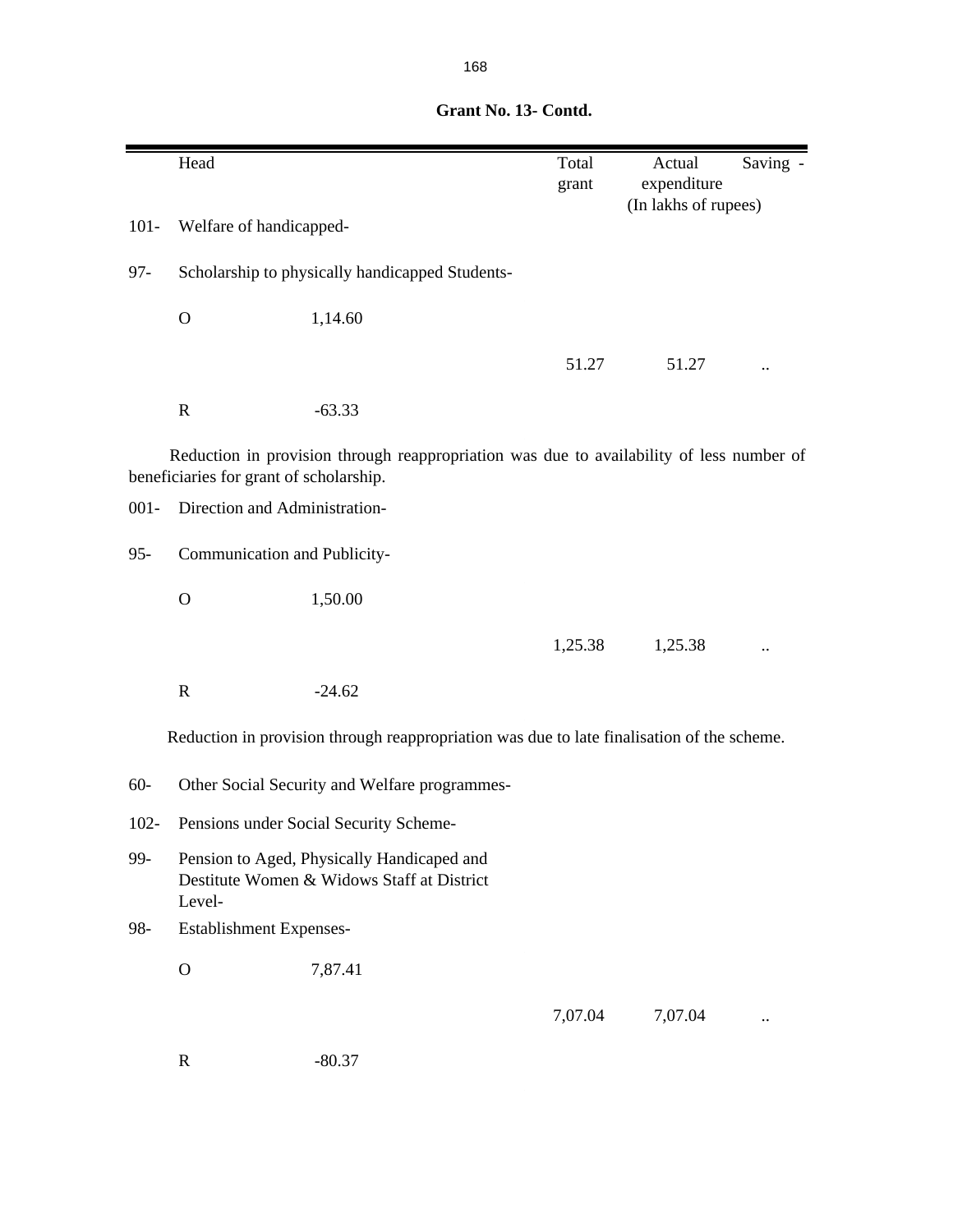Saving of Rs. 80.37 lakhs mainly due to less purchase of certain items (Rs. 66.57 lakhs), posts kept vacant (Rs. 32.41 lakhs) was partly offset by excess expenditure on payment of dearness allowance (Rs. 13.41 lakhs) and office expenses (Rs. 6.54 lakhs).

|        | Head                |          | Total<br>grant | Actual<br>expenditure | Saving -    |
|--------|---------------------|----------|----------------|-----------------------|-------------|
| $92 -$ | Pension to Eunuchs- |          |                | (In lakhs of rupees)  |             |
|        | $\mathbf O$         | 47.00    |                |                       |             |
|        |                     |          | $\bullet$ .    | $\ddotsc$             | $\bullet$ . |
|        | $\mathbf R$         | $-47.00$ |                |                       |             |
| $91 -$ | Pension to Dwarfs-  |          |                |                       |             |
|        | $\mathbf O$         | 34.00    |                |                       |             |
|        |                     |          | $\ddotsc$      | $\ddotsc$             | $\ddotsc$   |
|        | $\mathbf R$         | $-34.00$ |                |                       |             |

Entire provision in the above two cases remained unutilised due to non-availability of eligible beneficiaries.

| 2225 - Welfare of Scheduled Castes, Scheduled Tribes |
|------------------------------------------------------|
| and other Backward classes                           |

03- Welfare of Backward Classes-

- 277- Education-
- 93- Post-Matric Scolarship to Backward Classes Students-O 9,00.00

1,82.02 ...

R  $-7,17.98$ 

Saving of Rs. 7,17.98 lakhs was due to release of less funds by the Government of India.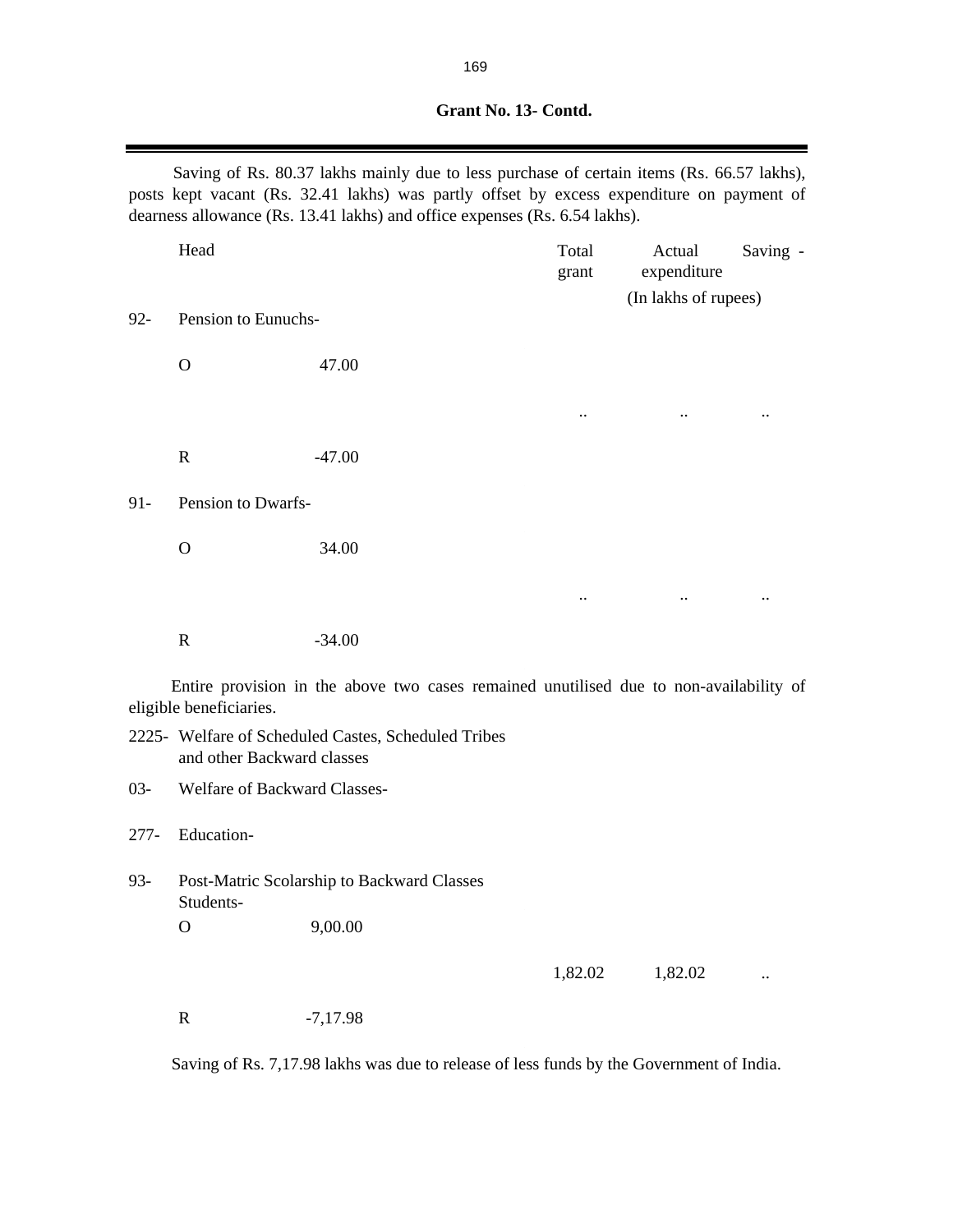|         | Head                               |                                                                                                  | Total<br>grant       | Actual<br>expenditure<br>(In lakhs of rupees) | Saving - |
|---------|------------------------------------|--------------------------------------------------------------------------------------------------|----------------------|-----------------------------------------------|----------|
| $92 -$  |                                    | Construction of Hostel for OBC boys & girls-                                                     |                      |                                               |          |
|         | $\mathbf{O}$                       | 6,00.00                                                                                          |                      |                                               |          |
|         |                                    |                                                                                                  | $\ddot{\phantom{0}}$ |                                               |          |
|         | $\mathbf R$                        | $-6,00.00$                                                                                       |                      |                                               |          |
| 99-     |                                    | Award of Stipends-Reimbursement of tuition fees<br>to Backward Classes students (College stage)- |                      |                                               |          |
|         | $\mathbf{O}$                       | 5,00.00                                                                                          |                      |                                               |          |
|         |                                    |                                                                                                  |                      |                                               |          |
|         | $\mathbf R$                        | $-5,00.00$                                                                                       |                      |                                               |          |
| $277 -$ | Government of India.<br>Education- | Entire provision remained unutilised due to non-implementation of the scheme by the              |                      |                                               |          |
| $76-$   | to Post Graduate Classes-          | Scholarship to Scheduled Castes Girls from 10+1                                                  |                      |                                               |          |
|         | $\mathbf{O}$                       | 6,80.00                                                                                          |                      |                                               |          |
|         |                                    |                                                                                                  |                      |                                               |          |
|         | $\mathbf R$                        | $-6,80.00$                                                                                       |                      |                                               |          |
|         |                                    | Entire provision remained unutilised due to non-approval of the scheme by the Government.        |                      |                                               |          |
| 84-     | Girls Boys Hostel-                 |                                                                                                  |                      |                                               |          |
|         | $\mathbf{O}$                       | 4,00.00                                                                                          |                      |                                               |          |
|         |                                    |                                                                                                  | 61.82                | 61.82                                         |          |
|         | $\mathbf R$                        | $-3,38.18$                                                                                       |                      |                                               |          |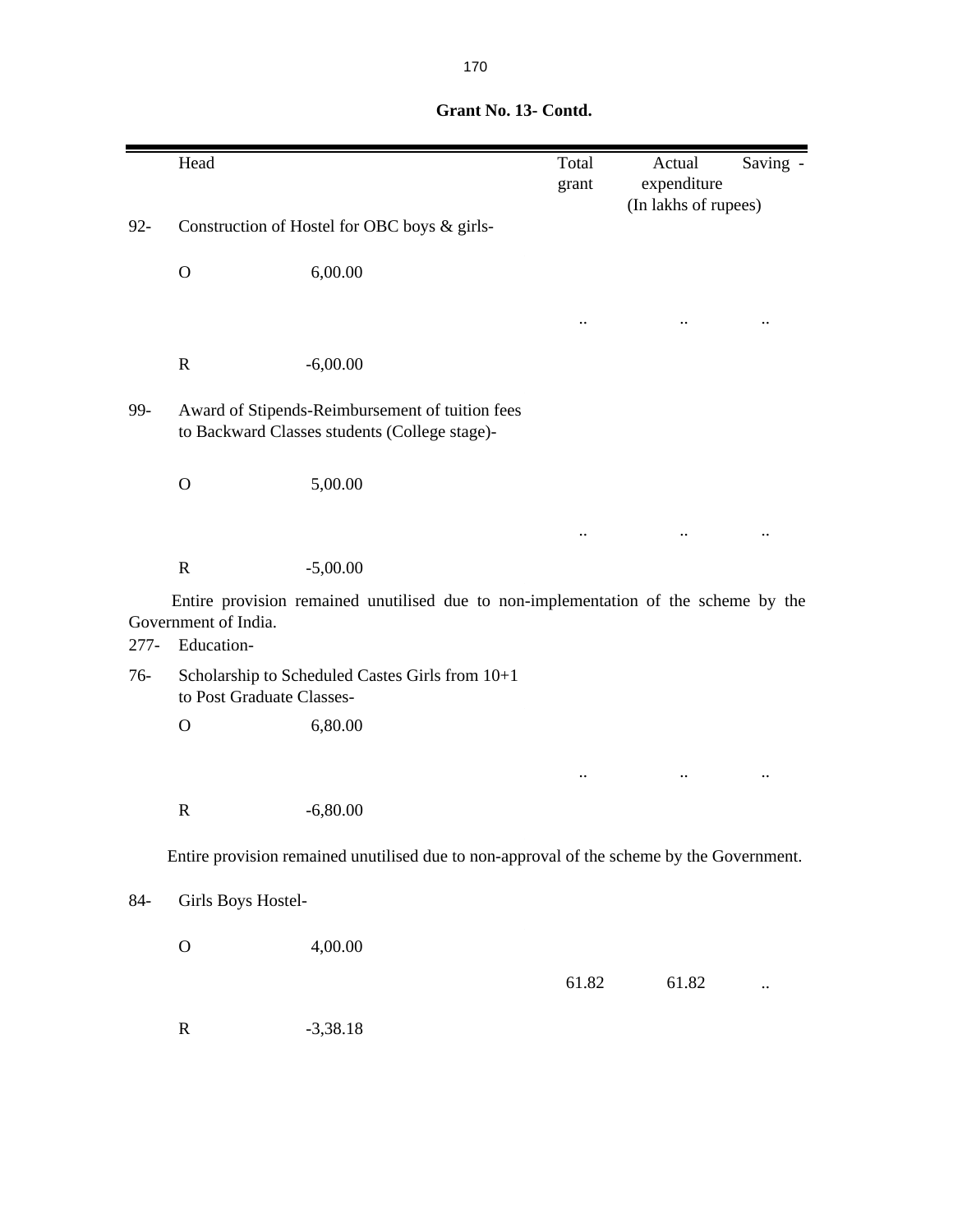|        | Reduction in provision through reappropriation was due to availability of less eligible cases. |                                                                                                  |                |                                               |          |  |
|--------|------------------------------------------------------------------------------------------------|--------------------------------------------------------------------------------------------------|----------------|-----------------------------------------------|----------|--|
| $90 -$ | Head                                                                                           | Grant for the purchase of stationery articles for                                                | Total<br>grant | Actual<br>expenditure<br>(In lakhs of rupees) | Saving - |  |
|        |                                                                                                | SC students studying in 6th to 12th classes-                                                     |                |                                               |          |  |
|        | $\mathbf O$                                                                                    | 7,70.00                                                                                          |                |                                               |          |  |
|        |                                                                                                |                                                                                                  | 5,39.00        | 5,20.68                                       | $-18.32$ |  |
|        | $\mathbf R$                                                                                    | $-2,31.00$                                                                                       |                |                                               |          |  |
| $91 -$ | classes-                                                                                       | Award of Stipend reimbursement of tuitions and<br>examination fee for SC students in 9th to 12th |                |                                               |          |  |
|        | $\mathbf O$                                                                                    | 17,82.00                                                                                         |                |                                               |          |  |
|        |                                                                                                |                                                                                                  | 16,14.00       | 16,00.84                                      | $-13.16$ |  |
|        | $\mathbf R$                                                                                    | $-1,68.00$                                                                                       |                |                                               |          |  |
|        |                                                                                                | Total saving in the above two cases was due to availability of less number of beneficiaries.     |                |                                               |          |  |
| 99-    |                                                                                                | Post-matric Scholarships to Scheduled castes-                                                    |                |                                               |          |  |
|        | $\mathcal{O}$                                                                                  | 13,95.80                                                                                         |                |                                               |          |  |
|        |                                                                                                |                                                                                                  | 12,64.40       | 12,56.45                                      | $-7.95$  |  |
|        | $\mathbf R$                                                                                    | $-1,31.40$                                                                                       |                |                                               |          |  |

Anticipated saving of Rs.1,31.40 lakhs was mainly due to change in committed liability of the State (Rs.1,09.84 lakhs) and less receipt of funds from the Government of India (Rs.21.56 lakhs).

Saving of Rs.7.95 lakhs was due to availability of less number of beneficiaries.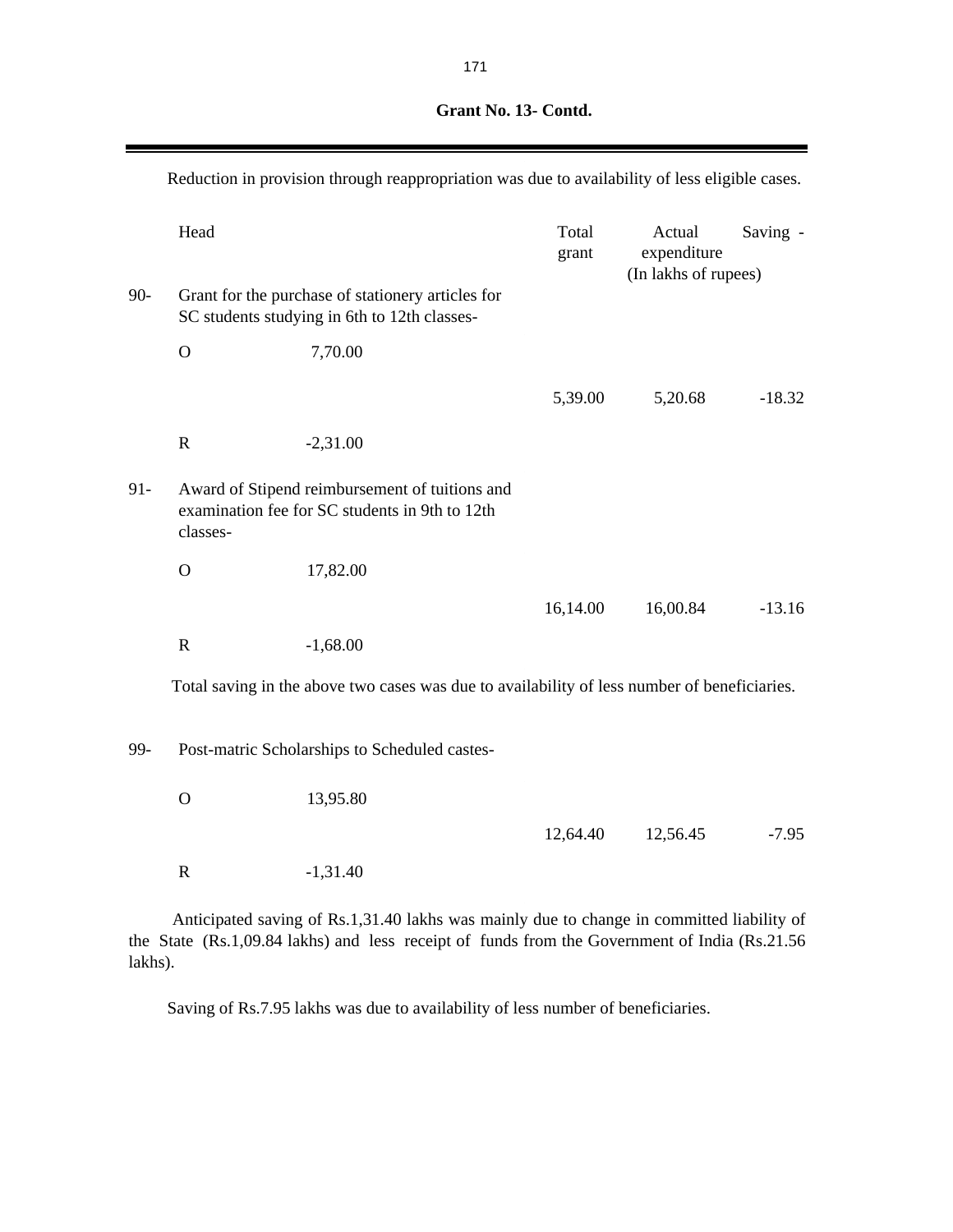|        | Head             |                                                                                                      | Total<br>grant | Actual<br>expenditure<br>(In lakhs of rupees) | Saving - |
|--------|------------------|------------------------------------------------------------------------------------------------------|----------------|-----------------------------------------------|----------|
| $73-$  |                  | Upgradation of the typing and data entry skill of<br>the SC/BC unemployed youth through computer-    |                |                                               |          |
|        | $\mathbf{O}$     | 1,00.00                                                                                              |                |                                               |          |
|        |                  |                                                                                                      |                |                                               |          |
|        | $\mathbf R$      | $-1,00.00$                                                                                           |                |                                               |          |
|        |                  | Entire provision remained unutilised due to non-approval of the scheme by the Government.            |                |                                               |          |
| $83 -$ | occupation(50%)- | Award of Pre-Matric Schcolarships to Children<br>of those whose parents are engaged in unclean       |                |                                               |          |
|        | $\mathbf{O}$     | 70.00                                                                                                |                |                                               |          |
|        |                  |                                                                                                      |                |                                               |          |
|        | $\mathbf R$      | $-70.00$                                                                                             |                |                                               |          |
| $78 -$ | rural areas-     | Providing of free residential facilities to the<br>meritorious scheduled castes students residing in |                |                                               |          |
|        | $\overline{O}$   | 33.00                                                                                                |                |                                               |          |
|        |                  |                                                                                                      | 18.00          | 7.91                                          | $-10.09$ |
|        | $\mathbf R$      | $-15.00$                                                                                             |                |                                               |          |
|        |                  | Saving in the above two cases was due to availability of less number of eligible                     |                |                                               |          |

beneficiaries.

793- Special Central Assistance for Scheduled Castes Component Plan-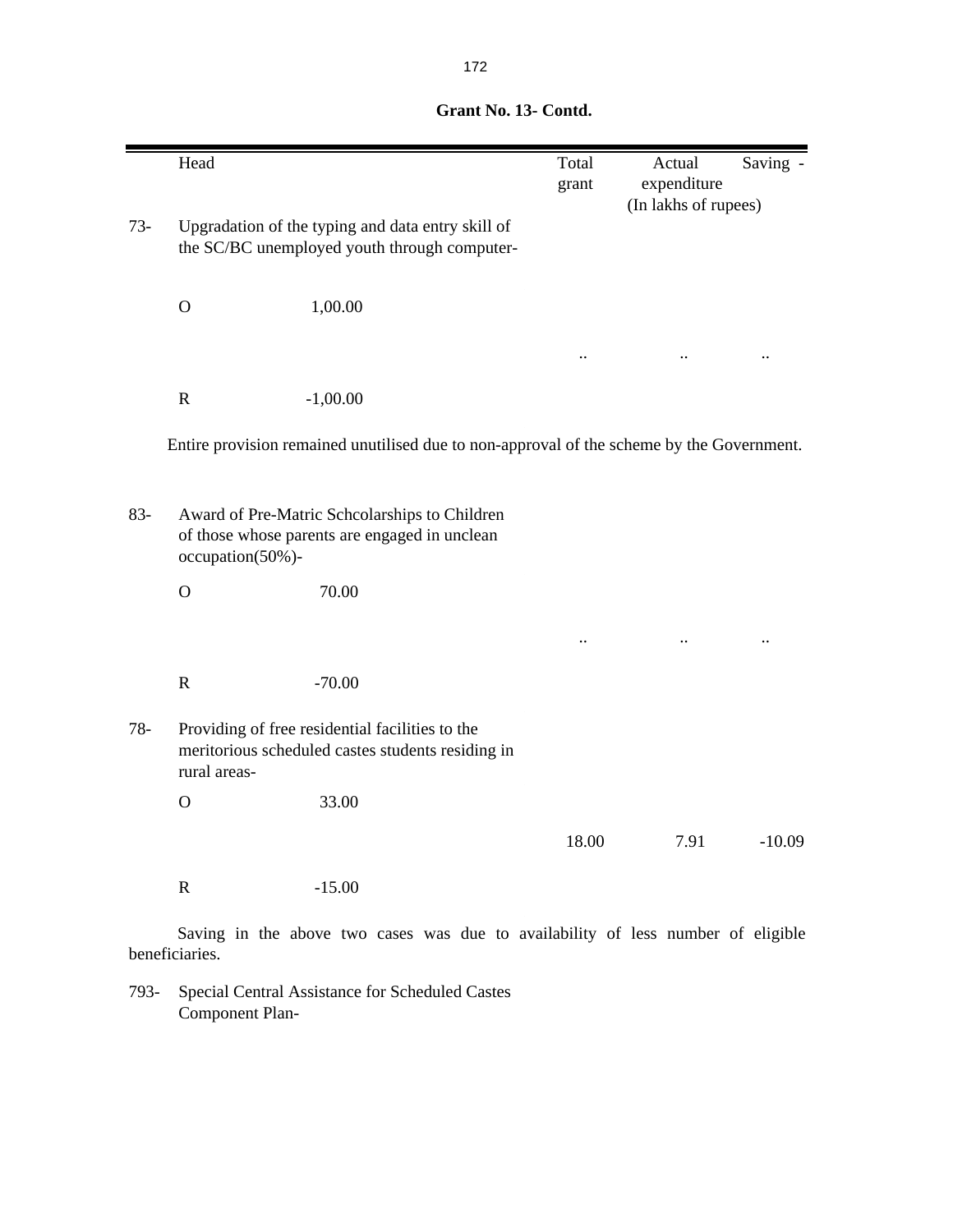|         | Head                       |                                                                                                | Total<br>grant | Actual<br>expenditure | Saving - |
|---------|----------------------------|------------------------------------------------------------------------------------------------|----------------|-----------------------|----------|
| 99-     | Piggery and other Schemes- | Subsidy for traditional Schemes such as Dairy,                                                 |                | (In lakhs of rupees)  |          |
|         | O                          | 16,75.00                                                                                       |                |                       |          |
|         |                            |                                                                                                | 13,66.68       | 13,66.68              |          |
|         | $\mathbf R$                | $-3,08.32$                                                                                     |                |                       |          |
|         | Government of India.       | Reduction in provision through reappropriation was due to release of less funds by the         |                |                       |          |
| 800-    | Other expenditure-         |                                                                                                |                |                       |          |
| $85 -$  |                            | Monetary relief to the victims of atrocities-                                                  |                |                       |          |
|         | $\mathbf{O}$               | 1,12.00                                                                                        |                |                       |          |
|         |                            |                                                                                                | 21.66          | 21.66                 |          |
|         | $\mathbf R$                | $-90.34$                                                                                       |                |                       |          |
|         |                            | Reduction in provision through reappropriation was due to receipt of less cases of atrocities. |                |                       |          |
| $84-$   | Publicity Scheme-          |                                                                                                |                |                       |          |
|         | $\mathbf{O}$               | 30.00                                                                                          |                |                       |          |
|         |                            |                                                                                                | 5.06           | 5.06                  |          |
|         | $\mathbf R$                | $-24.94$                                                                                       |                |                       |          |
|         | the Government.            | Reduction in provision through reappropriation was due to non-approval of the scheme by        |                |                       |          |
| $102 -$ | Economic Development-      |                                                                                                |                |                       |          |
| 98-     | Castes-                    | Pre-Examination Training Centre for Scheduled                                                  |                |                       |          |
|         | $\mathbf O$                | 50.00                                                                                          |                |                       |          |
|         |                            |                                                                                                |                |                       |          |
|         | $\mathbf R$                | $-50.00$                                                                                       |                |                       |          |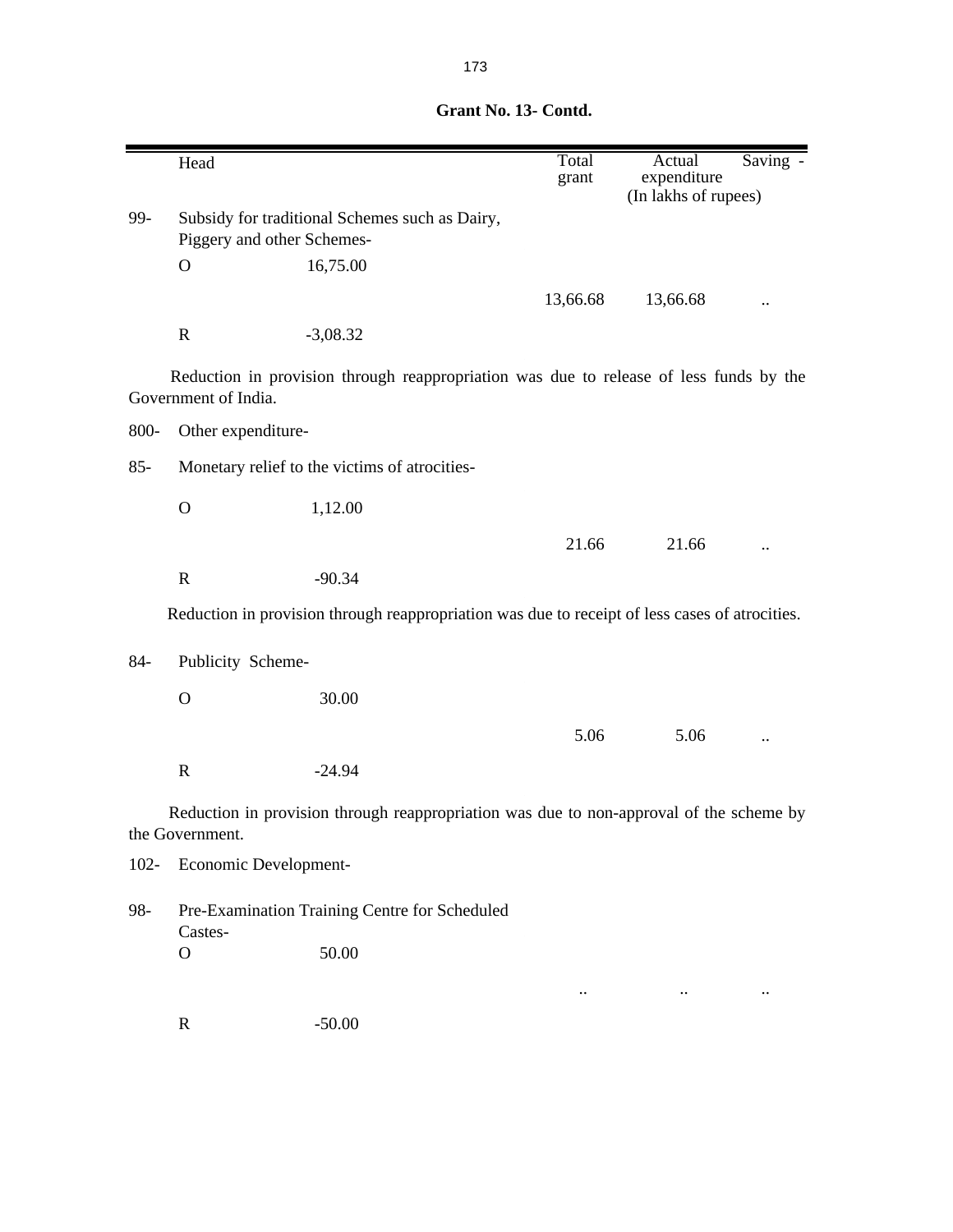| Grant No. 13- Contd. |
|----------------------|
|                      |

Entire provision remained unutilised due to discountinuation of the scheme.

|         | Head                                                  |          | Total<br>grant | Actual<br>expenditure | Saving - |  |
|---------|-------------------------------------------------------|----------|----------------|-----------------------|----------|--|
| $001 -$ | (In lakhs of rupees)<br>Direction and Administration- |          |                |                       |          |  |
| 99-     | Headquarter Staff-                                    |          |                |                       |          |  |
| 98-     | <b>Establishment Expenses-</b>                        |          |                |                       |          |  |
|         | O                                                     | 1,87.24  |                |                       |          |  |
|         |                                                       |          | 1,52.42        | 1,52.41               | $-0.01$  |  |
|         | $\mathbb{R}$                                          | $-34.82$ |                |                       |          |  |

Anticipated saving of Rs.34.82 lakhs mainly due to non-sanction of posts (Rs. 38.73 lakhs), posts kept vacant (Rs.5.44 lakhs) was partly offset by excess expenditure on payment of dearness allowance (Rs. 5.19 lakhs) and purchase of vehicles (Rs.4.83 lakhs).

96- Staff for pre-Matric Scholarship to children of those engaged in unclean occupation- O 1,70.57 1,36.68 1,36.67 -0.01

Anticipated saving of Rs.33.89 lakhs was mainly due to availability of less number of beneficiaries for scholarship (Rs. 27.16 lakhs) and posts kept vacant (Rs.5.94 lakhs).

2236- Nutrition

02- Distribution of nutritious food and beverages-

101- Special Nutrition programmes-

R  $-33.89$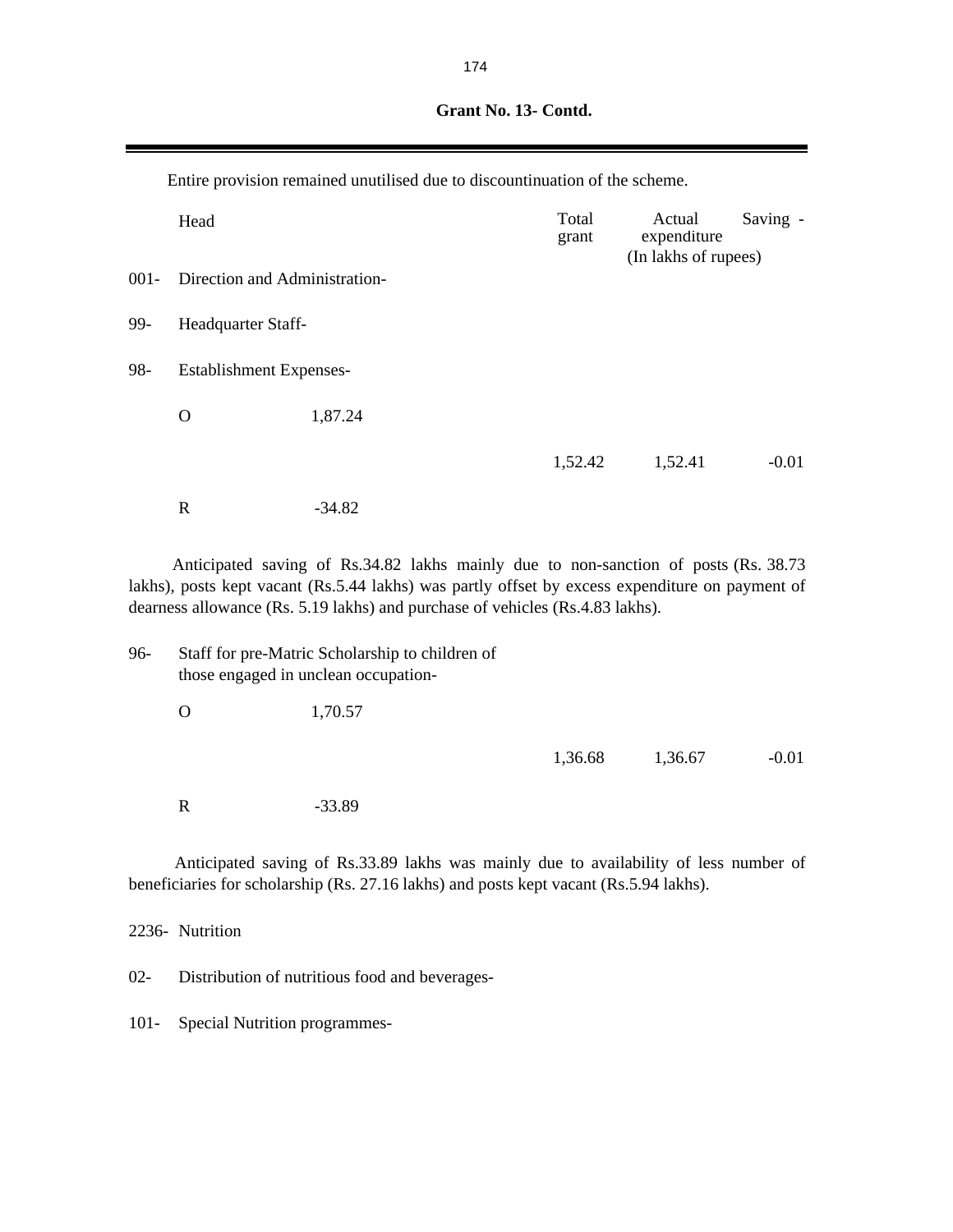|         | Head                                |                                                                                          | Total<br>grant              | Actual<br>expenditure<br>(In lakhs of rupees)                                                                   | Saving - |
|---------|-------------------------------------|------------------------------------------------------------------------------------------|-----------------------------|-----------------------------------------------------------------------------------------------------------------|----------|
| $90-$   | Nutrition Programme-<br>$\mathbf O$ | Special Additional Central Assistance under<br>80.00                                     |                             |                                                                                                                 |          |
|         |                                     |                                                                                          | 18.07                       | 18.07                                                                                                           |          |
|         | $\mathbf R$                         | $-61.93$                                                                                 |                             |                                                                                                                 |          |
|         | Government of India.                | Reduction in provision through reappropriation was due to non-allocation of wheat by the |                             |                                                                                                                 |          |
|         | 4. Excess occurred mainly under:-   |                                                                                          |                             |                                                                                                                 |          |
|         | Head                                |                                                                                          | Total<br>grant              | Actual<br>expenditure<br>(In lakhs of rupees)                                                                   | Excess+  |
|         | 2235- Social Security and Welfare   |                                                                                          |                             |                                                                                                                 |          |
| $02 -$  | Social Welfare-                     |                                                                                          |                             |                                                                                                                 |          |
| $102 -$ | Child Welfare-                      |                                                                                          |                             |                                                                                                                 |          |
| $78 -$  | Apni Betian Apna Dhan (Ladli) -     |                                                                                          |                             |                                                                                                                 |          |
|         | $\mathbf O$                         | 21,00.00                                                                                 |                             |                                                                                                                 |          |
|         |                                     |                                                                                          | 25,01.18                    | 25,01.18                                                                                                        |          |
|         | $\mathbf R$                         | 4,01.18                                                                                  |                             |                                                                                                                 |          |
|         | m.                                  | $\sim$ 1.4 $\sim$ 1.                                                                     | <b>Research Controllers</b> | $\mathbf{11}$ $\mathbf{12}$ $\mathbf{13}$ $\mathbf{14}$ $\mathbf{15}$ $\mathbf{16}$ $\mathbf{17}$ $\mathbf{18}$ |          |

The provision augmented through reappropriation to cover all the beneficiaries under the scheme (Rs. 4,23.19 lakhs) was offset by saving due to posts kept vacant (Rs. 22.01 lakhs).

| $76-$ | Future Security Scheme of insurance for<br>Anganwari Workers/Helpers- |           |       |       |                      |  |  |  |  |
|-------|-----------------------------------------------------------------------|-----------|-------|-------|----------------------|--|--|--|--|
|       | $\Omega$                                                              | $\ddotsc$ |       |       |                      |  |  |  |  |
|       | S                                                                     | 0.01      | 97.35 | 97.35 | $\ddot{\phantom{0}}$ |  |  |  |  |
|       | R                                                                     | 97.34     |       |       |                      |  |  |  |  |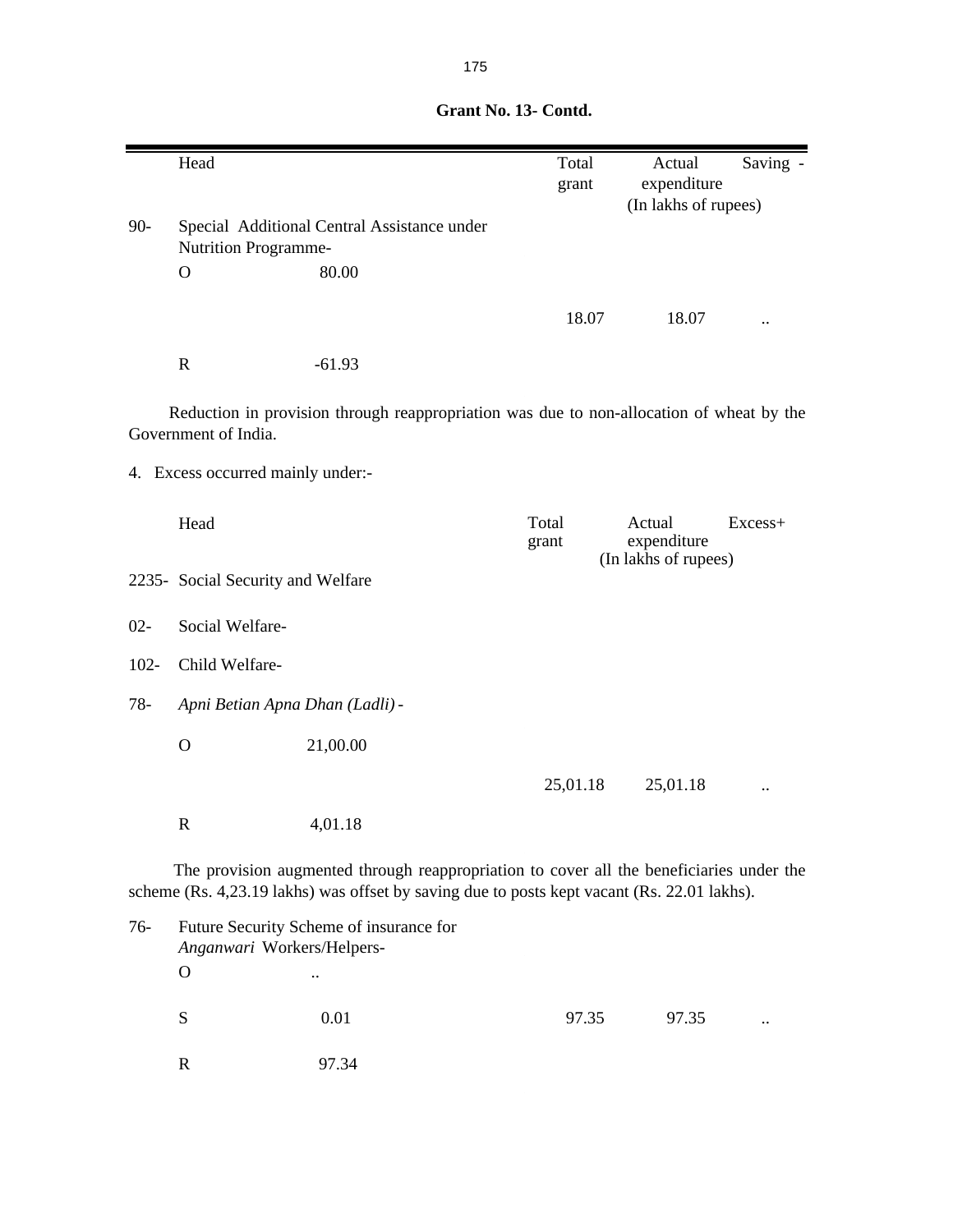9

|         |                                       | The provision was made through token supplementary estimates and reappropriation to<br>cover expenditure on Insurance cover for each Anganwari Workers and Helpers. |                |                                               |         |
|---------|---------------------------------------|---------------------------------------------------------------------------------------------------------------------------------------------------------------------|----------------|-----------------------------------------------|---------|
|         | Head                                  |                                                                                                                                                                     | Total<br>grant | Actual<br>expenditure<br>(In lakhs of rupees) | Excess+ |
| 88-     | Setting up of Anganwari Training      |                                                                                                                                                                     |                |                                               |         |
|         | Centres(UDISHA Project)-              |                                                                                                                                                                     |                |                                               |         |
|         | $\Omega$                              | 70.00                                                                                                                                                               |                |                                               |         |
|         |                                       |                                                                                                                                                                     |                |                                               |         |
|         |                                       |                                                                                                                                                                     | 91.80          | 91.80                                         |         |
|         | $\mathbf R$                           | 21.80                                                                                                                                                               |                |                                               |         |
|         |                                       | The provision was augmented through reappropriation to cover more expenditure on<br>imparting training to the Anganwari Workers.                                    |                |                                               |         |
| $103 -$ | Women's Welfare-                      |                                                                                                                                                                     |                |                                               |         |
| 89-     | Incentive Award to Mahila Mandals -   |                                                                                                                                                                     |                |                                               |         |
|         | $\mathbf{O}$                          | 14.00                                                                                                                                                               |                |                                               |         |
|         |                                       |                                                                                                                                                                     | 1,08.40        | 1,08.40                                       |         |
|         | $\mathbf R$                           | 94.40                                                                                                                                                               |                |                                               |         |
|         | and exposure visit to Mahila Mandals. | Augmentation of provision through reappropriation was due to organising Mahila Samellan                                                                             |                |                                               |         |
| $101 -$ | Welfare of handicapped-               |                                                                                                                                                                     |                |                                               |         |
| $95 -$  | <b>Handicapped Persons-</b>           | <b>Unemployment Allowance to Educated</b>                                                                                                                           |                |                                               |         |
|         | $\mathbf O$                           | 8.55                                                                                                                                                                |                |                                               |         |
|         |                                       |                                                                                                                                                                     | 87.83          | 87.83                                         |         |
|         | $\mathbf R$                           | 79.28                                                                                                                                                               |                |                                               |         |

E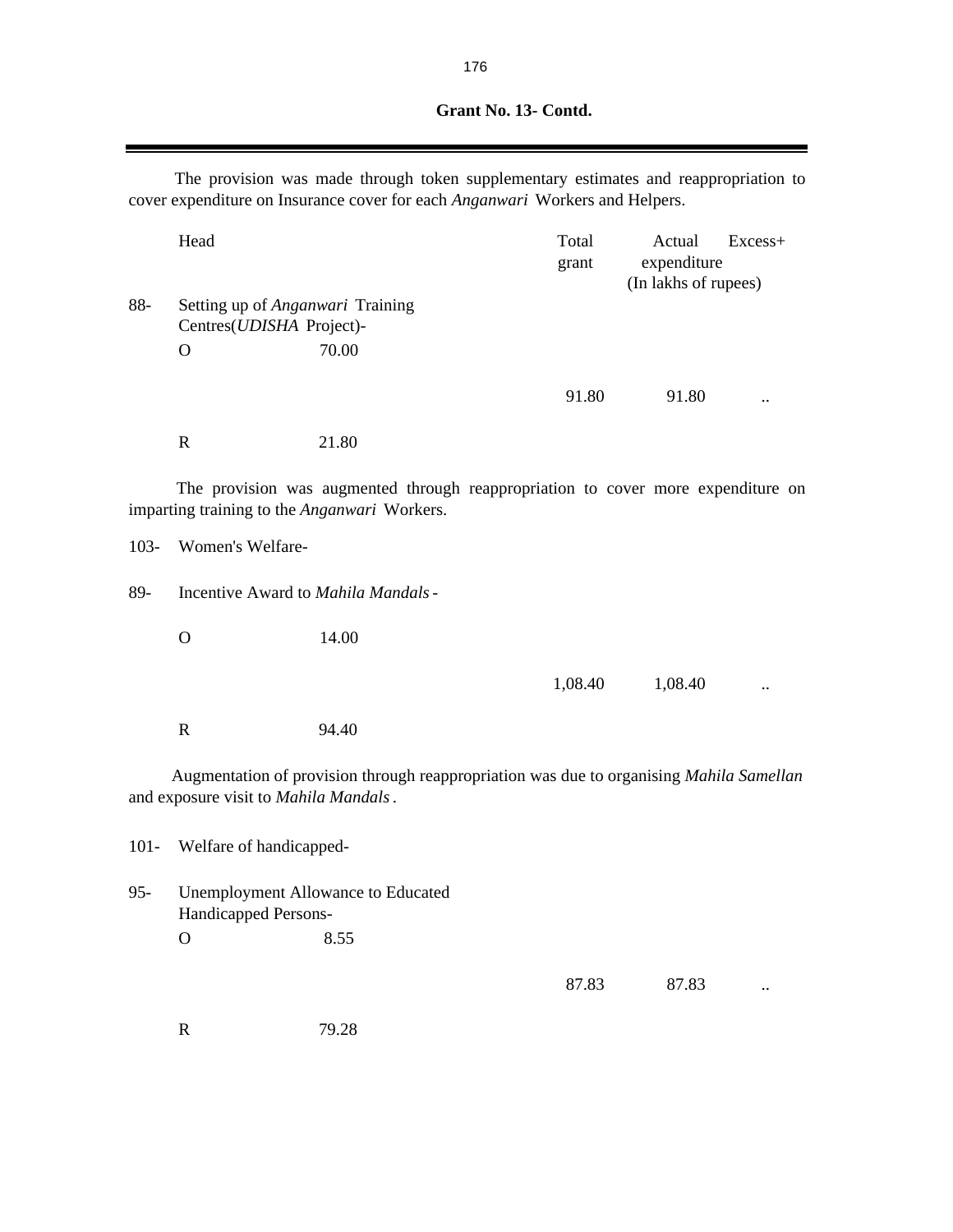| Grant No. 13- Contd. |
|----------------------|
|                      |

|             | unemployment allowance.       | The provision was augmented through reappropriation due to increase in the rate of    |                |                                               |            |
|-------------|-------------------------------|---------------------------------------------------------------------------------------|----------------|-----------------------------------------------|------------|
|             | Head                          |                                                                                       | Total<br>grant | Actual<br>expenditure<br>(In lakhs of rupees) | $Excess +$ |
| 88-         | Saket Council Chandimandir-   | Reimbursement of Prosthetic Aid to Haryana                                            |                |                                               |            |
|             | $\mathbf{O}$                  | 24.00                                                                                 |                |                                               |            |
|             |                               |                                                                                       | 61.00          | 61.00                                         |            |
|             | $\mathbf R$                   | 37.00                                                                                 |                |                                               |            |
| the scheme. |                               | The provision was augmented through reappropriation to cover more beneficiaries under |                |                                               |            |
| $92 -$      |                               | District Handicapped Welfare Centres-                                                 |                |                                               |            |
|             | $\mathbf{O}$                  | 18.00                                                                                 |                |                                               |            |
|             |                               |                                                                                       | 17.09          | 53.70                                         | $+36.61$   |
|             | $\mathbf R$                   | $-0.91$                                                                               |                |                                               |            |
|             |                               | Reasons for the excess of Rs.36.61 lakhs have not been intimated (August 2008).       |                |                                               |            |
| $001 -$     | Direction and Administration- |                                                                                       |                |                                               |            |
| 99-         | Staff for Headquarters (WCD)- |                                                                                       |                |                                               |            |
| 98-         | Establishment Expenses-       |                                                                                       |                |                                               |            |
|             | $\mathcal{O}$                 | 1,77.94                                                                               |                |                                               |            |
|             |                               |                                                                                       | 2,03.62        | 2,03.62                                       |            |
|             | $\mathbf R$                   | 25.68                                                                                 |                |                                               |            |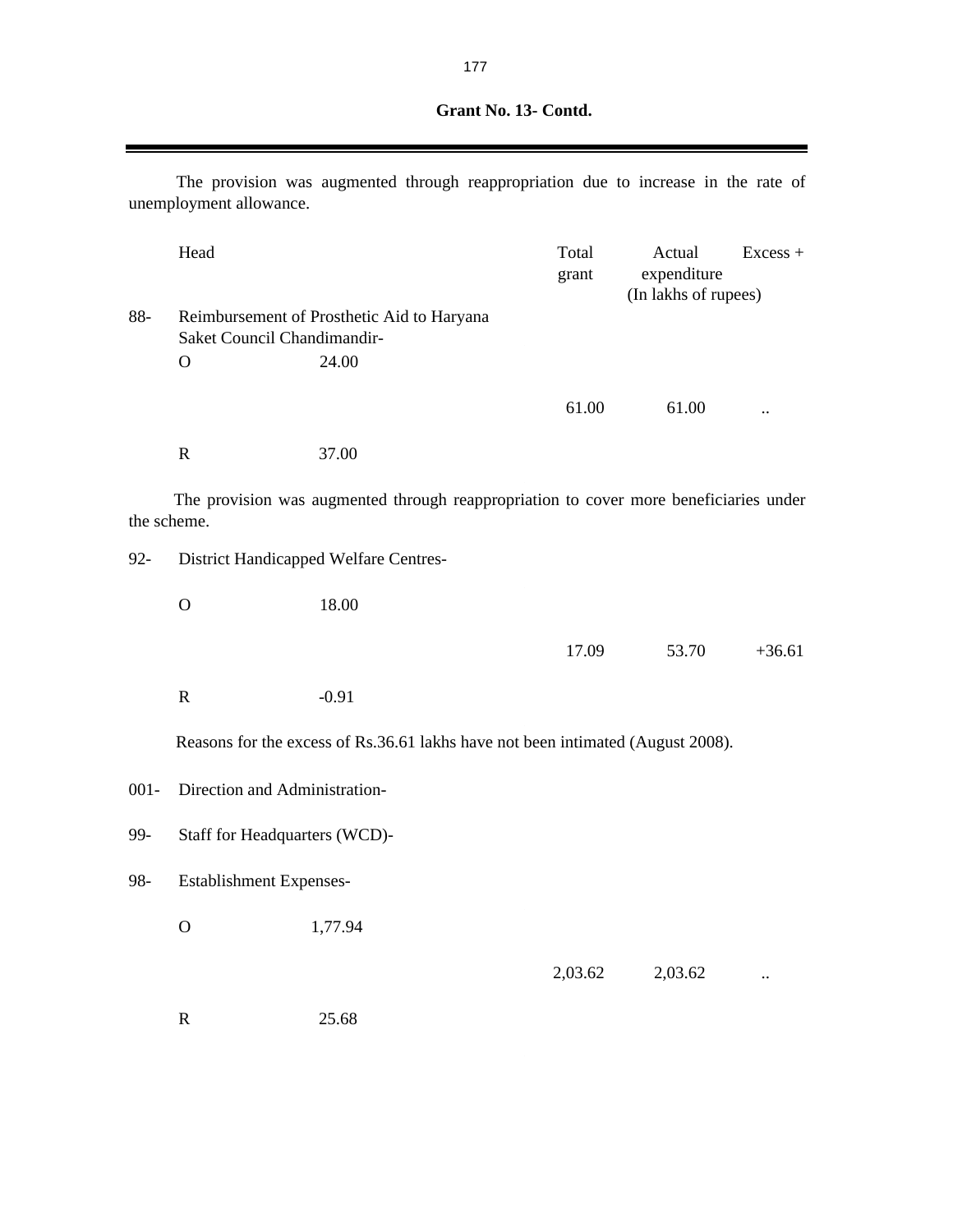The provision augmented through reappropriation mainly to cover more expenditure on payment of dearness allowance (Rs.9.75 lakhs), survey of Old Age Allowance beneficiaries (Rs.5.09 lakhs), purchase of staff car & two jeeps ( Rs.5 lakhs), fillling up of vacant posts (Rs. 4.90 lakhs), reimbursement of indoor medical claims (Rs. 4.06 lakhs) was partly offset by saving due to non-receipt of *ex-gratia* claims (Rs.3 lakhs) during the financial year.

|         | Head                              |                                                                                                                                                                                             | Total<br>grant | Actual<br>expenditure<br>(In lakhs of rupees) | Excess+ |
|---------|-----------------------------------|---------------------------------------------------------------------------------------------------------------------------------------------------------------------------------------------|----------------|-----------------------------------------------|---------|
| $60 -$  |                                   | Other Social Security and Welfare programmes-                                                                                                                                               |                |                                               |         |
| $200 -$ | Other Programmes-                 |                                                                                                                                                                                             |                |                                               |         |
| $97 -$  | not in receipt of family pension- | Grant of financial assistance to widows of ESM                                                                                                                                              |                |                                               |         |
|         | $\Omega$                          | 7,40.00                                                                                                                                                                                     |                |                                               |         |
|         |                                   |                                                                                                                                                                                             | 8,96.57        | 8,96.57                                       |         |
|         | $\mathbf R$                       | 1,56.57                                                                                                                                                                                     |                |                                               |         |
|         | financial assistance to widows.   | Augmentation of provision through reappropriation was due to enhancement of rate of                                                                                                         |                |                                               |         |
| $81 -$  | Grant -in-aid to Sainik School-   |                                                                                                                                                                                             |                |                                               |         |
|         | $\mathbf{O}$                      | 2,50.00                                                                                                                                                                                     |                |                                               |         |
|         |                                   |                                                                                                                                                                                             | 3,90.00        | 3,90.00                                       |         |
|         | $\mathbf R$                       | 1,40.00                                                                                                                                                                                     |                |                                               |         |
|         |                                   | Augmentation of provision through reappropriation was due to cover more expenditure on<br>construction, repair & renovation of school building and increase in scholarship and diet claims. |                |                                               |         |
| 96-     | age of 60 Years-                  | Grant of financial assistance to ESM above the                                                                                                                                              |                |                                               |         |

O 5,00.00

5,63.39 5,63.39 ..

R 63.39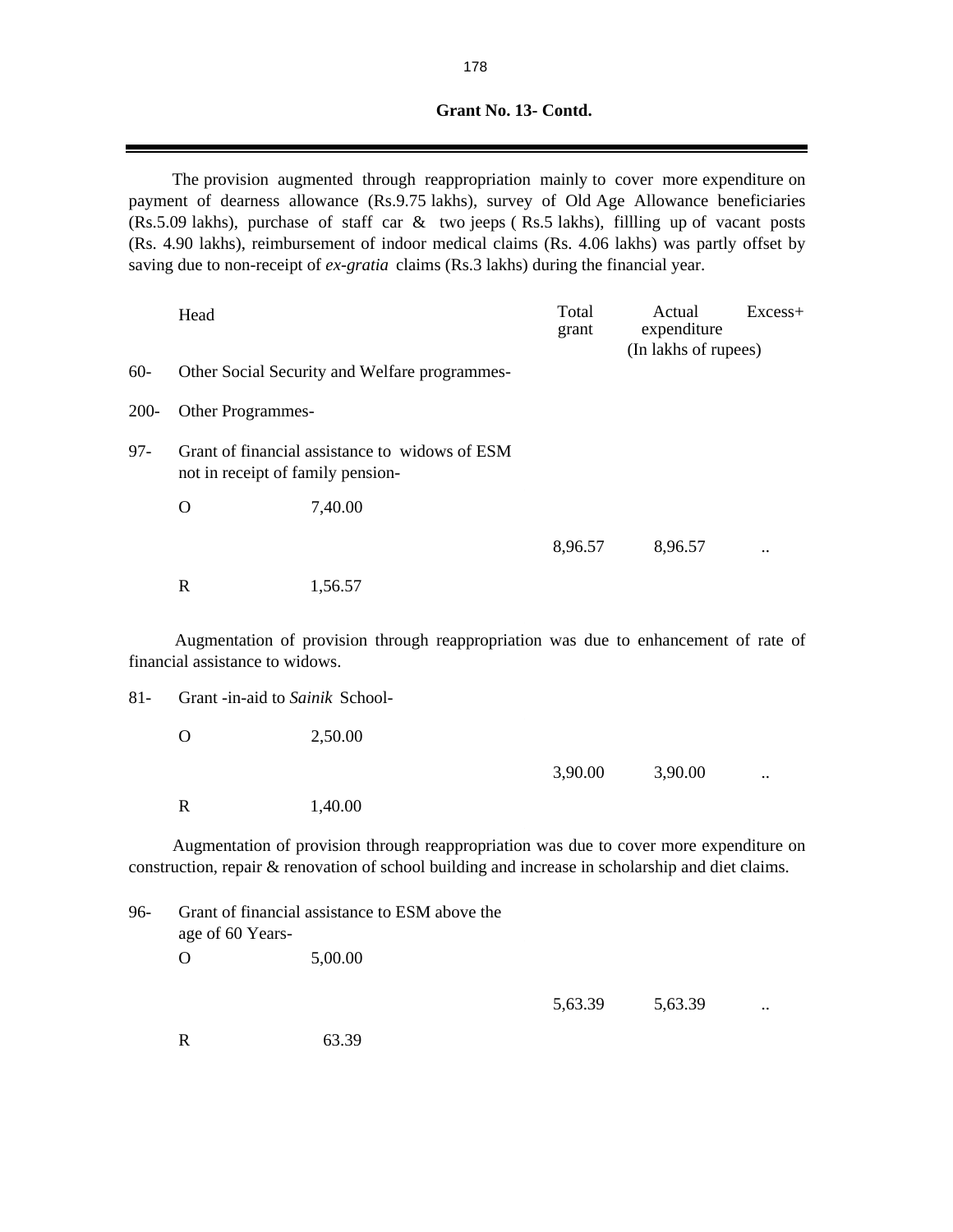| Grant No. 13- Contd. |
|----------------------|
|                      |

|        | financial assistance.                                          |         | Augmentation of provision through reappropriation was due to enhancement of rate of      |                |                                               |         |
|--------|----------------------------------------------------------------|---------|------------------------------------------------------------------------------------------|----------------|-----------------------------------------------|---------|
|        | Head                                                           |         |                                                                                          | Total<br>grant | Actual<br>expenditure<br>(In lakhs of rupees) | Excess+ |
| $87 -$ | Grants -in-aid to Rajya Sainik Board for Running<br>of V.T.C.- |         |                                                                                          |                |                                               |         |
|        | $\Omega$                                                       | 1,00.00 |                                                                                          |                |                                               |         |
|        |                                                                |         |                                                                                          | 1,30.00        | 1,30.00                                       |         |
|        | $\mathbb{R}$                                                   | 30.00   |                                                                                          |                |                                               |         |
|        | beneficiaries and mess charges.                                |         | Augmentation of provision through reappropriation was due to increase in number of       |                |                                               |         |
| $83 -$ | Relief to persons effected by riots-                           |         |                                                                                          |                |                                               |         |
|        | $\Omega$                                                       | 5.00    |                                                                                          |                |                                               |         |
|        |                                                                |         |                                                                                          | 34.04          | 34.04                                         |         |
|        | $\mathbf R$                                                    | 29.04   |                                                                                          |                |                                               |         |
|        | of more claims of affected persons of 1984 riots.              |         | The provision was augmented through reappropriation to cover more expenditure on receipt |                |                                               |         |

102- Pensions under Social Security Scheme-93- "*Ladli* " Social Security Pension Scheme for families having only girl/girls- . O 2,00.00  $S$  1,85.00  $4,92.27$  4,92.27 ... R 1,07.27

The provision was augmented through supplementary estimates and reappropriation to cover new beneficiaries under the scheme.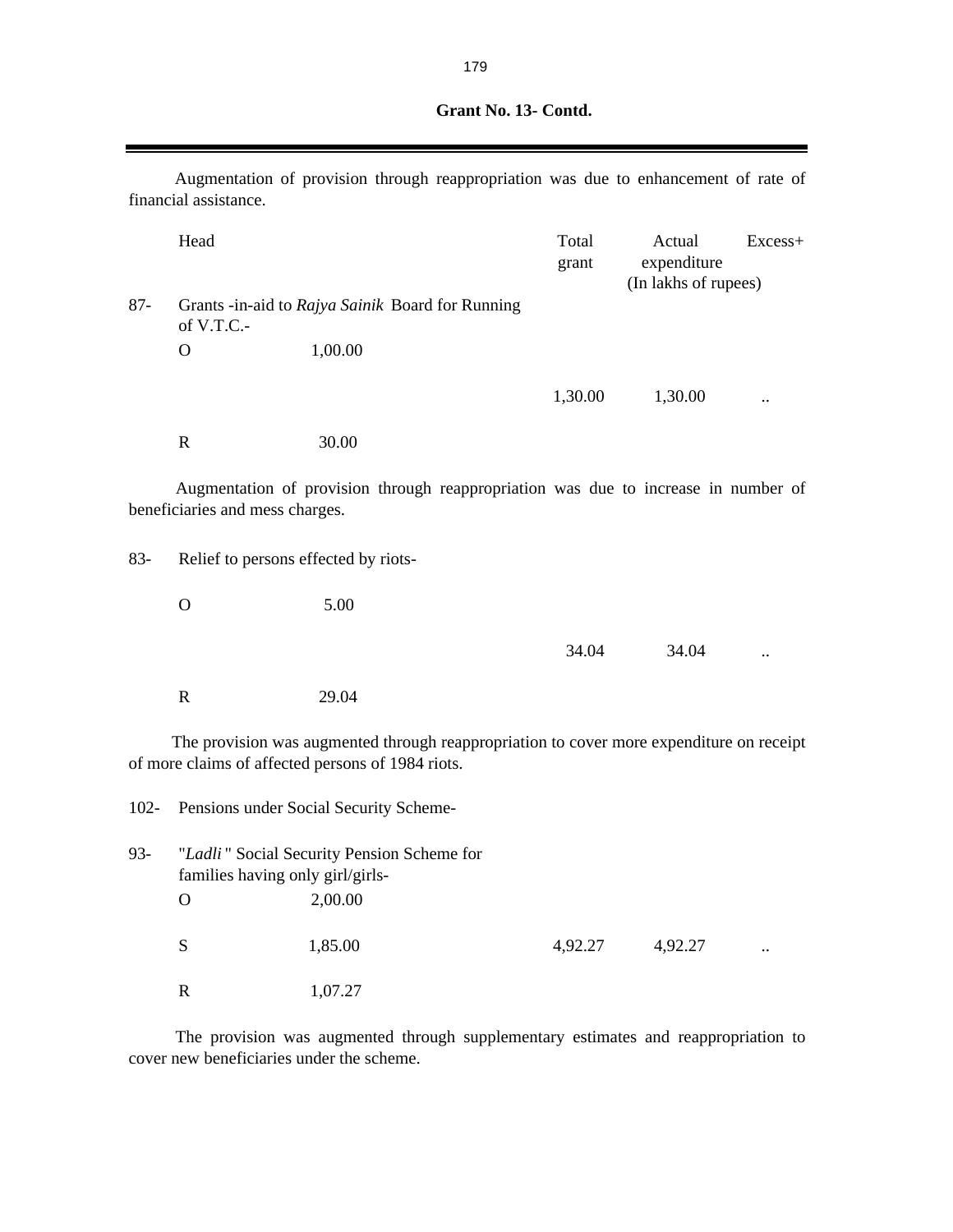|         | Head                                                                                                      |                                                                                                                                                                        | Total<br>grant | Actual<br>expenditure | Excess+ |
|---------|-----------------------------------------------------------------------------------------------------------|------------------------------------------------------------------------------------------------------------------------------------------------------------------------|----------------|-----------------------|---------|
|         | (In lakhs of rupees)<br>2225- Welfare of Scheduled Castes, Scheduled Tribes<br>and other Backward classes |                                                                                                                                                                        |                |                       |         |
| $01 -$  | Welfare of Scheduled Castes-                                                                              |                                                                                                                                                                        |                |                       |         |
| 283-    | Housing-                                                                                                  |                                                                                                                                                                        |                |                       |         |
| 99-     | Housing Scheme for Scheduled castes-                                                                      |                                                                                                                                                                        |                |                       |         |
|         | $\mathbf O$                                                                                               | 10,00.00                                                                                                                                                               |                |                       |         |
|         |                                                                                                           |                                                                                                                                                                        | 13,82.70       | 13,82.70              |         |
|         | $\mathbf R$                                                                                               | 3,82.70                                                                                                                                                                |                |                       |         |
|         | of more eligible cases under the Scheme.                                                                  | The provision was augmented through reappropriation to cover more expenditure on receipt                                                                               |                |                       |         |
| $277 -$ | Education-                                                                                                |                                                                                                                                                                        |                |                       |         |
| $77-$   | Dr. Ambedkar Medhavi Chhatar Yojna -                                                                      |                                                                                                                                                                        |                |                       |         |
|         | $\Omega$                                                                                                  | 6,75.00                                                                                                                                                                |                |                       |         |
|         |                                                                                                           |                                                                                                                                                                        | 9,15.40        | 9,15.40               |         |
|         | $\mathbf R$                                                                                               | 2,40.40                                                                                                                                                                |                |                       |         |
|         |                                                                                                           | Augmentation of provision through reappropriation was due to inclusion of BC (B)<br>Category for grant of scholarship and increase in beneficiaries under SC category. |                |                       |         |
| 800-    | Other expenditure-                                                                                        |                                                                                                                                                                        |                |                       |         |
| $83 -$  | Administrative Subsidy to Haryana Schedule<br>Castes Finance and Development Corporation-                 |                                                                                                                                                                        |                |                       |         |
|         | $\mathbf O$                                                                                               | 3,54.00                                                                                                                                                                |                |                       |         |
|         |                                                                                                           |                                                                                                                                                                        | 4,13.45        | 4,13.45               |         |
|         | $\mathbf R$                                                                                               | 59.45                                                                                                                                                                  |                |                       |         |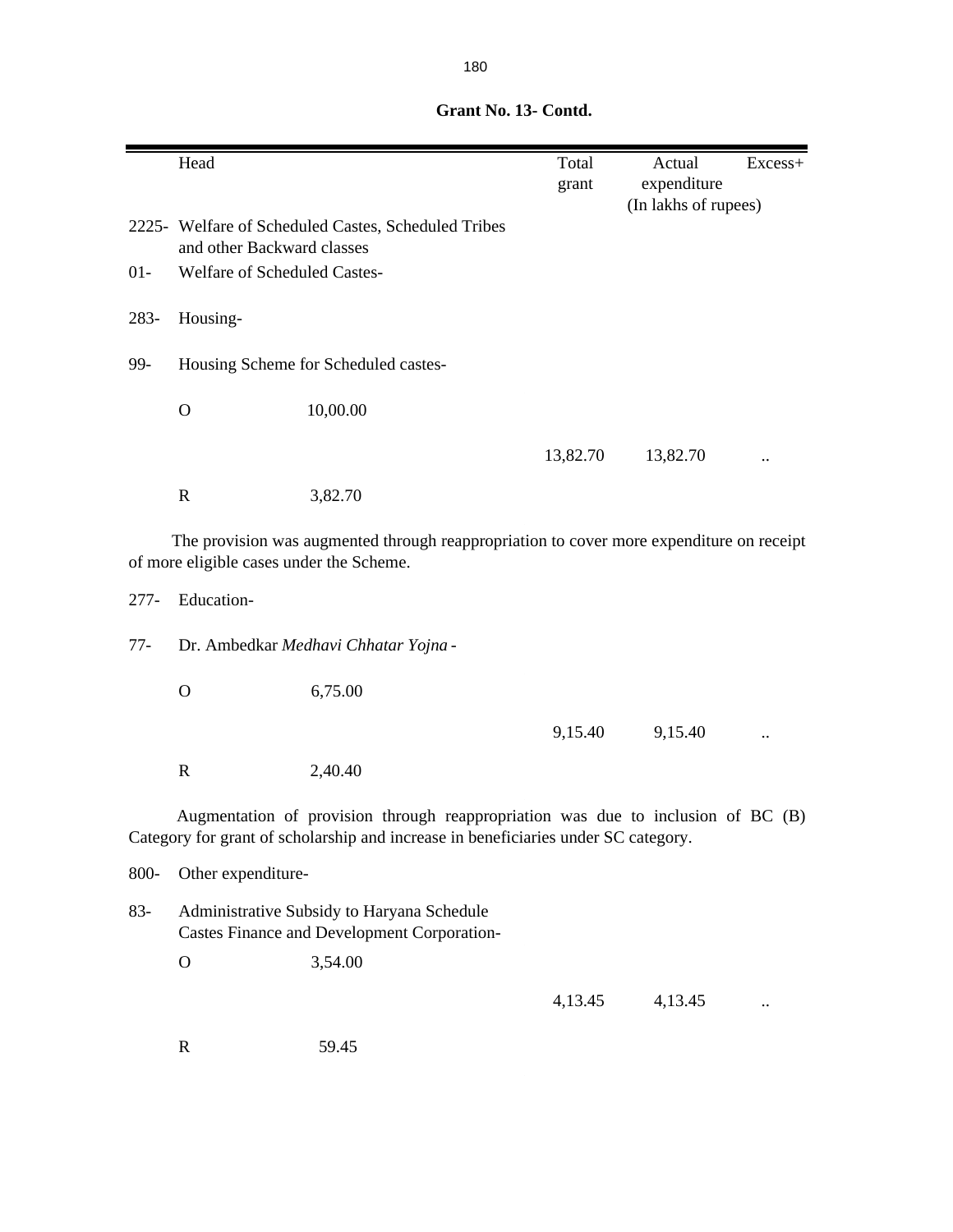|         |                              | The provision was augmented through reappropriation due to increase in expenditure owing<br>to meet the administrative expenses of the Corporation. |                |                                               |         |
|---------|------------------------------|-----------------------------------------------------------------------------------------------------------------------------------------------------|----------------|-----------------------------------------------|---------|
|         | Head                         |                                                                                                                                                     | Total<br>grant | Actual<br>expenditure<br>(In lakhs of rupees) | Excess+ |
| 89-     |                              | Incentive for the inter-caste marriage-                                                                                                             |                |                                               |         |
|         | $\mathbf{O}$                 | 20.00                                                                                                                                               |                |                                               |         |
|         |                              |                                                                                                                                                     | 60.50          | 60.50                                         |         |
|         | $\mathbf R$                  | 40.50                                                                                                                                               |                |                                               |         |
| scheme. |                              | Provision was augmented through reappropriation to cover more eligible cases under the                                                              |                |                                               |         |
| 793-    | Component Plan-              | Special Central Assistance for Scheduled Castes                                                                                                     |                |                                               |         |
| $80-$   | <b>Scheduled Castes-</b>     | Installation of SPV street lighting system in<br>village with 50% more concentration of                                                             |                |                                               |         |
|         | $\mathbf O$                  |                                                                                                                                                     |                |                                               |         |
|         |                              |                                                                                                                                                     | 50.24          | 50.24                                         |         |
|         | $\mathbf R$                  | 50.24                                                                                                                                               |                |                                               |         |
|         | the Government of India.     | The provision was made through reappropriation with a view to avail of funds released by                                                            |                |                                               |         |
| $03 -$  | Welfare of Backward Classes- |                                                                                                                                                     |                |                                               |         |
| 800-    | Other expenditure-           |                                                                                                                                                     |                |                                               |         |

99- Subsidy for administration expenditure to Haryana Backward Classes *Kalyan Nigam* -

O 1,10.00

3,86.00 ...

R 2,76.00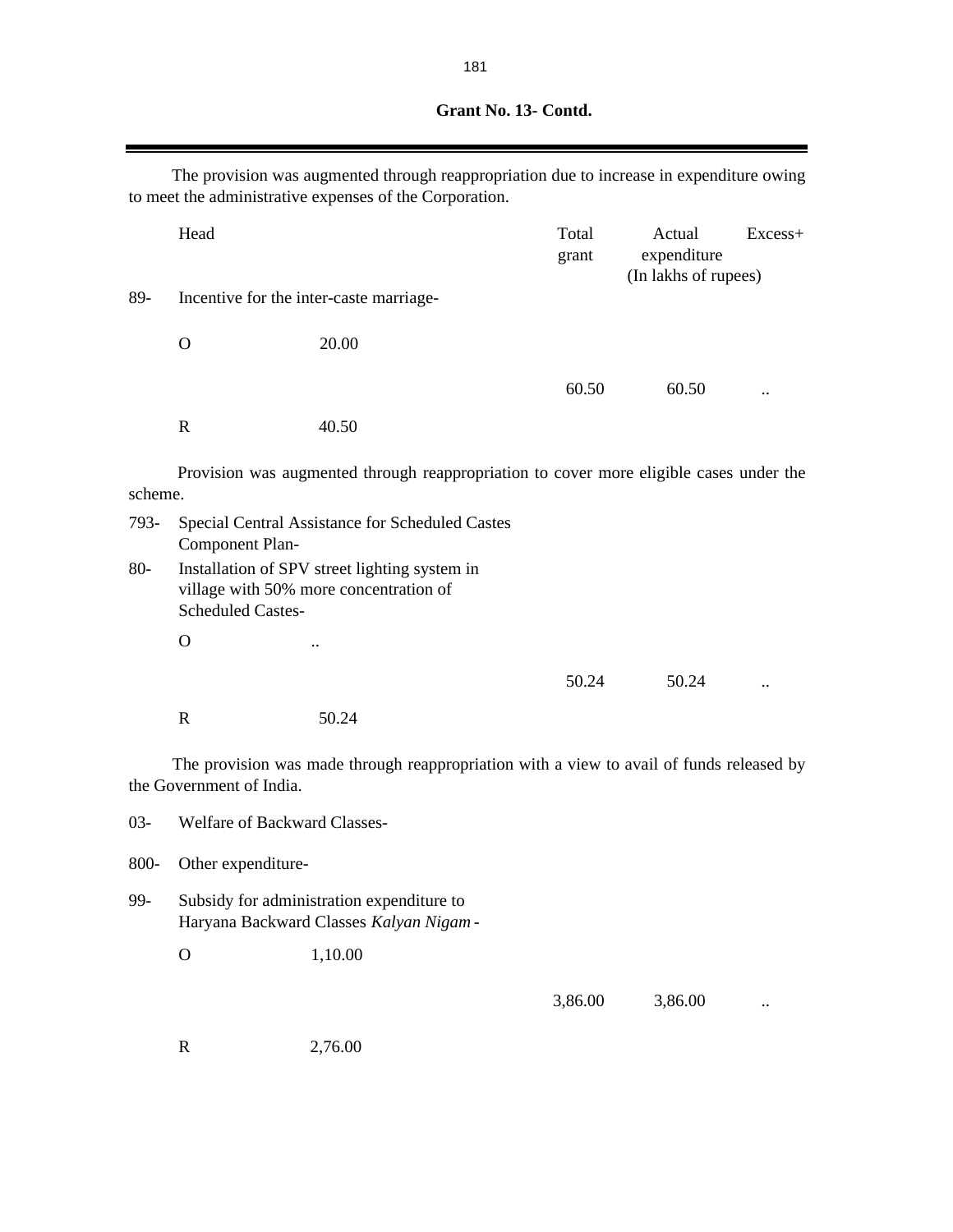Head Excess+ grant expenditure (In lakhs of rupees) 283- Housing-99- Housing Finance for Backward Classes and Minorities- . O 0.10 The provision was augmented through reappropriation due to increase in expenditure owing to meet the administrative expenses of the *Nigam* .

1,00.00 1,00.00

The provision was augmented through reappropriation to cover more expenditure on financial assistance to BC persons under the scheme .

#### 5. **Defective Budgeting**

R 99.90

|        | Head                         |                                                                                         | Total<br>grant | Actual<br>expenditure<br>(In lakhs of rupees) | Saving -   |
|--------|------------------------------|-----------------------------------------------------------------------------------------|----------------|-----------------------------------------------|------------|
|        | and other Backward classes   | 2225 - Welfare of Scheduled Castes, Scheduled Tribes                                    |                |                                               |            |
| $01 -$ | Welfare of Scheduled Castes- |                                                                                         |                |                                               |            |
| 277-   | Education-                   |                                                                                         |                |                                               |            |
| $95 -$ |                              | Scholarship/Opportunity to Scheduled Castes<br>Students studying in 6th to 8th Classes- |                |                                               |            |
|        | O                            | 13,83.50                                                                                |                |                                               |            |
|        |                              |                                                                                         | 16,14.07       | 15,03.32                                      | $-1,10.75$ |
|        | R                            | 2,30.57                                                                                 |                |                                               |            |

Augmentation of provision through reappropriation to cover more eligible beneficiaries and revision in the rate of scholarship.

Saving of Rs. 1,10.75 lakhs was due to availability of less number of beneficiaries.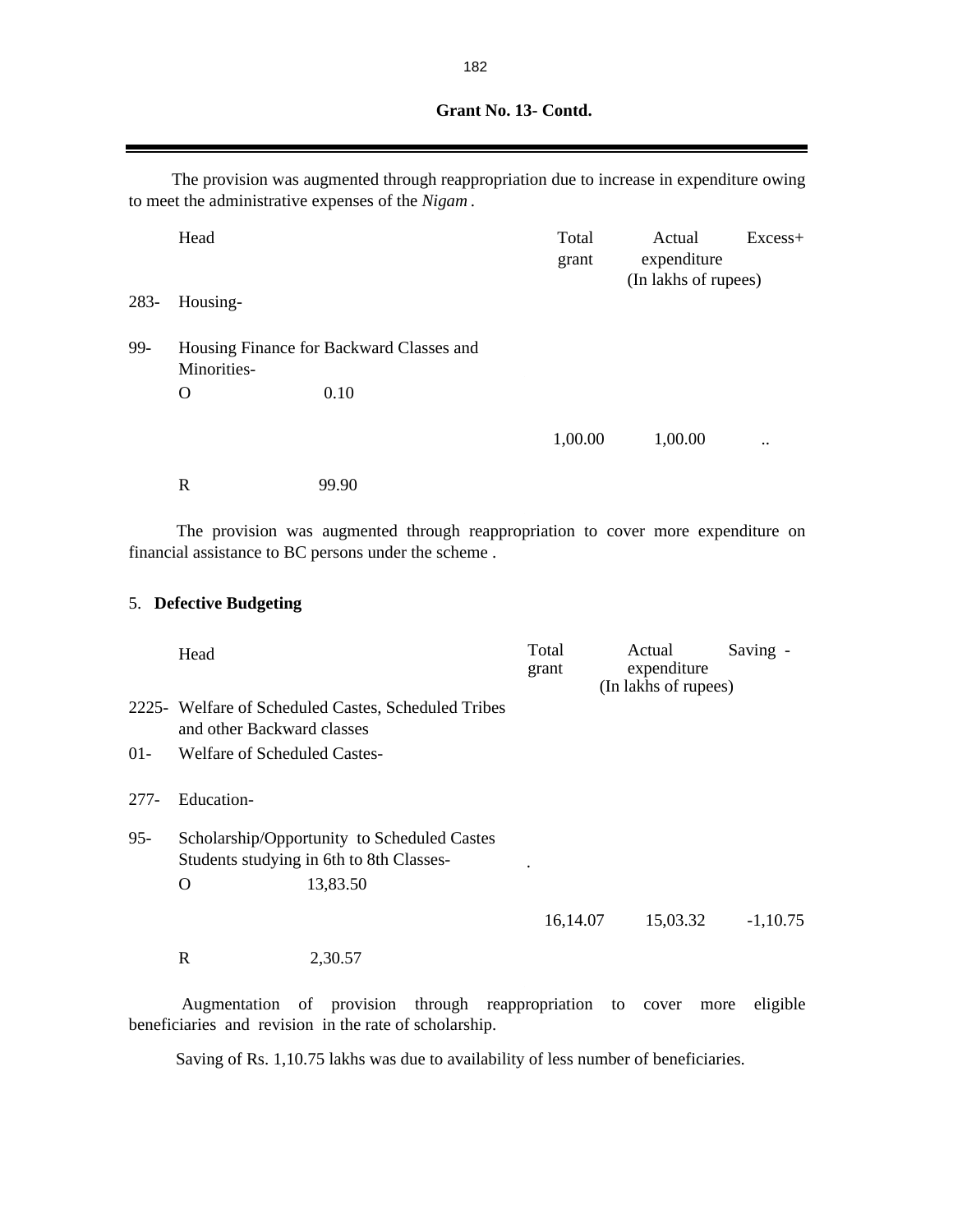|         | Head                              |                                               | Total<br>grant | Actual<br>expenditure<br>(In lakhs of rupees) | $Excess +$ |
|---------|-----------------------------------|-----------------------------------------------|----------------|-----------------------------------------------|------------|
|         | 2235- Social Security and Welfare |                                               |                |                                               |            |
| $60 -$  |                                   | Other Social Security and Welfare programmes- |                |                                               |            |
| $102 -$ |                                   | Pensions under Social Security Scheme-        |                |                                               |            |
| 98-     | Old age Pension-                  |                                               |                |                                               |            |
|         | $\Omega$                          | 3,71,06.60                                    |                |                                               |            |
|         |                                   |                                               | 3,66,67.52     | 3,67,55.09                                    | $+87.57$   |
|         | $\mathbf R$                       | $-4,39.08$                                    |                |                                               |            |

Reduction in provision through reappropriation was due to decrease in number of beneficiaries on account of death/absentees proved injudicious in view of excess of Rs. 87.57 lakhs; reasons for which have not been intimated (August 2008).

2236- Nutrition

- 02- Distribution of nutritious food and beverages-
- 101- Special Nutrition programmes-
- 95- Supplementary Nutrition Programme-

| $\overline{O}$ | 1,39,62.50 |                       |          |
|----------------|------------|-----------------------|----------|
| <sub>S</sub>   | 1,71.69    | 1,36,02.74 1,36,89.79 | $+87.05$ |
| R              | $-5,31.45$ |                       |          |

Augmentation of provision through supplementary estimates to cover more beneficiaries and further reduced through reappropriation due to late functioning of new 833 additional and 225 mini Anganwadi Centres proved injudicious in view of excess of Rs.87.05 lakhs; reasons for which have not been intimated (August 2008).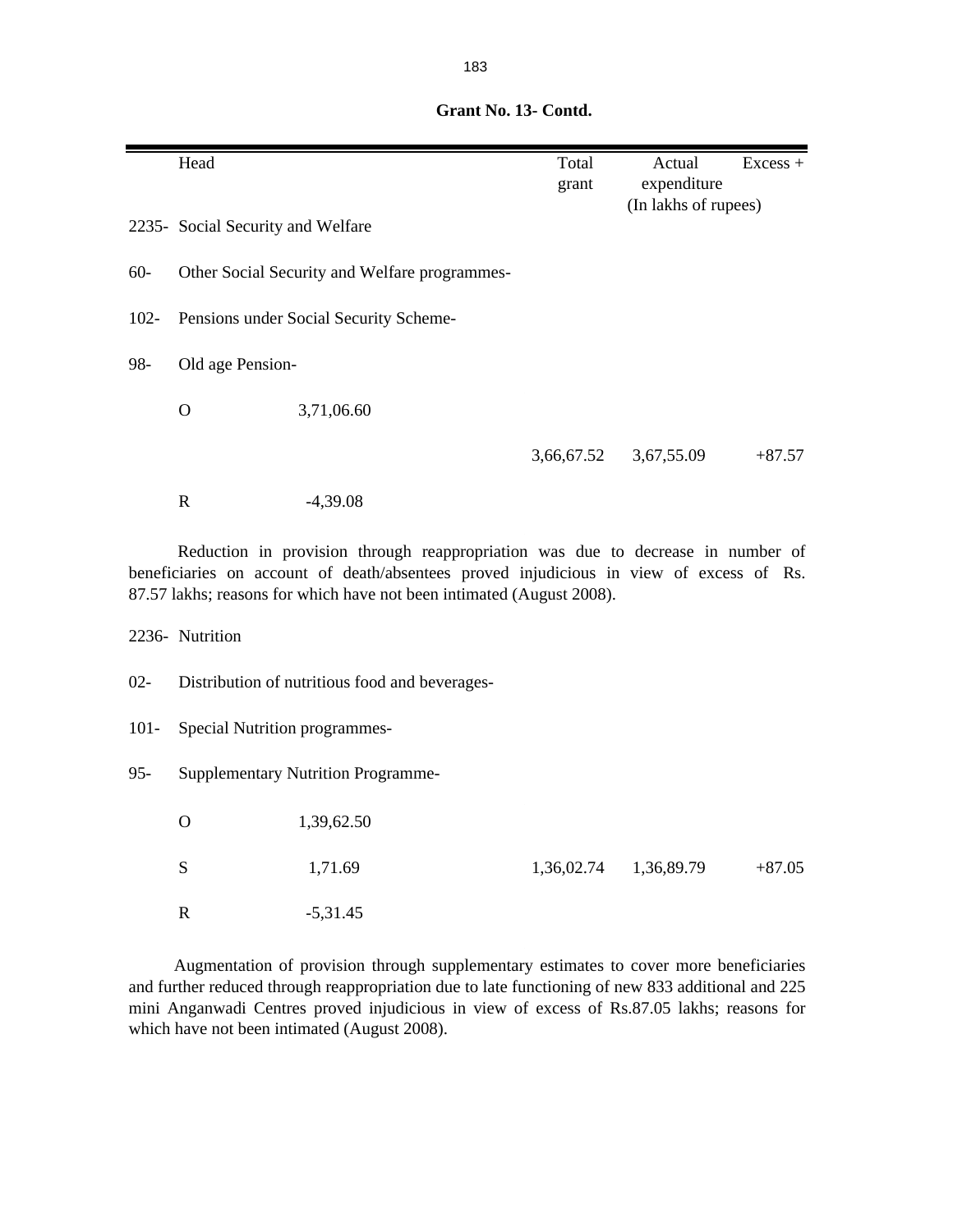| Capital: |                                |                                                                                                                                 |                |                                               |          |  |  |
|----------|--------------------------------|---------------------------------------------------------------------------------------------------------------------------------|----------------|-----------------------------------------------|----------|--|--|
|          | <b>Voted Grant</b>             |                                                                                                                                 |                |                                               |          |  |  |
| 6.       | Saving occurred mainly under:- |                                                                                                                                 |                |                                               |          |  |  |
|          | Head                           |                                                                                                                                 | Total<br>grant | Actual<br>expenditure<br>(In lakhs of rupees) | Saving - |  |  |
|          |                                | 4235- Capital Outlay on Social Security and Welfare                                                                             |                |                                               |          |  |  |
| $02 -$   | Social Welfare-                |                                                                                                                                 |                |                                               |          |  |  |
| 190-     | Undertakings-                  | Investments in Public Sector and other                                                                                          |                |                                               |          |  |  |
| 99-      |                                | Share Capital to WDC (State Share)-                                                                                             |                |                                               |          |  |  |
|          | $\mathbf{O}$                   | 3,84.00                                                                                                                         |                |                                               |          |  |  |
|          |                                |                                                                                                                                 | 2,33.00        | 2,33.00                                       |          |  |  |
|          | $\mathbf R$                    | $-1,51.00$                                                                                                                      |                |                                               |          |  |  |
|          |                                | Reduction in provision through reappropriation was due to less demand of funds by the<br>Haryana Women Development Corporation. |                |                                               |          |  |  |
|          |                                | 4225- Capital Outlay on Welfare of Scheduled Castes,<br>Scheduled Tribes and other Backward Classes                             |                |                                               |          |  |  |
| $03 -$   | Welfare of Backward Classes-   |                                                                                                                                 |                |                                               |          |  |  |
| 190-     | Undertakings-                  | Investments in Public Sector and other                                                                                          |                |                                               |          |  |  |
| 99-      | Kalyan Nigam -                 | Share Capital to Haryana Backward Classes                                                                                       |                |                                               |          |  |  |
|          | $\mathbf O$                    |                                                                                                                                 | 1,50.00        | 1,00.00                                       | $-50.00$ |  |  |

Saving of Rs. 50 lakhs was due to non-release of funds by the Government.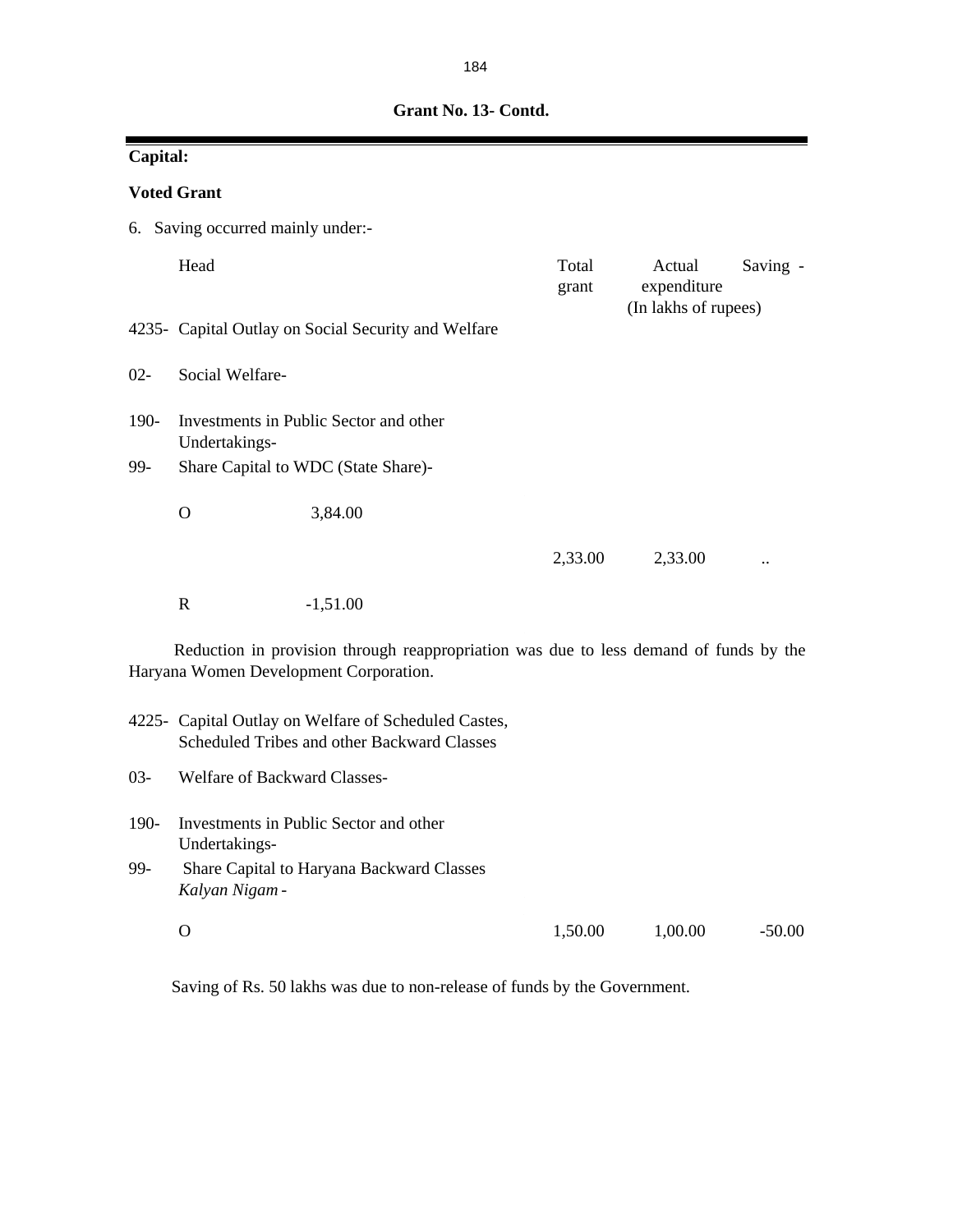#### **Grant No. 13- Concld.**

### *7. Village Reconstruction and Harijan Uplift Fund.*

No amount was transferred during 2007-2008 from this grant to the head "8229- Development and Welfare Fund-200-Other Development and Welfare Fund-Fund for Village Reconstruction and *Harijan* Uplift" from which Rs.35.07 lakhs were spent during the year for giving loans to *Harijans.* Loans paid were in the first instance brought to account under the head "6225-Loans for Welfare of Scheduled Castes, Scheduled Tribes and other Backward classes". The expenditure of Rs.35.07 lakhs was subsequently debited to the Fund before the close of the accounts of the year. The recoveries of Rs. 40.82 lakhs effected during the year against these loans under the Major head "6225-Loans for Welfare of Scheduled Castes, Scheduled Tribes Other Backward Classes" were credited direct to the Fund. The balance at the credit of the Fund at the end of March, 2008 was Rs.2,24.38 lakhs (cash Rs.5.88 lakhs and investment Rs. 2,18.50 lakhs).

An account of the transactions of the Fund (included under "Other Development and Welfare Funds") is given in the Statement No.16 of the Finance Accounts 2007-2008.

\_\_\_\_\_\_\_\_\_\_\_\_\_

185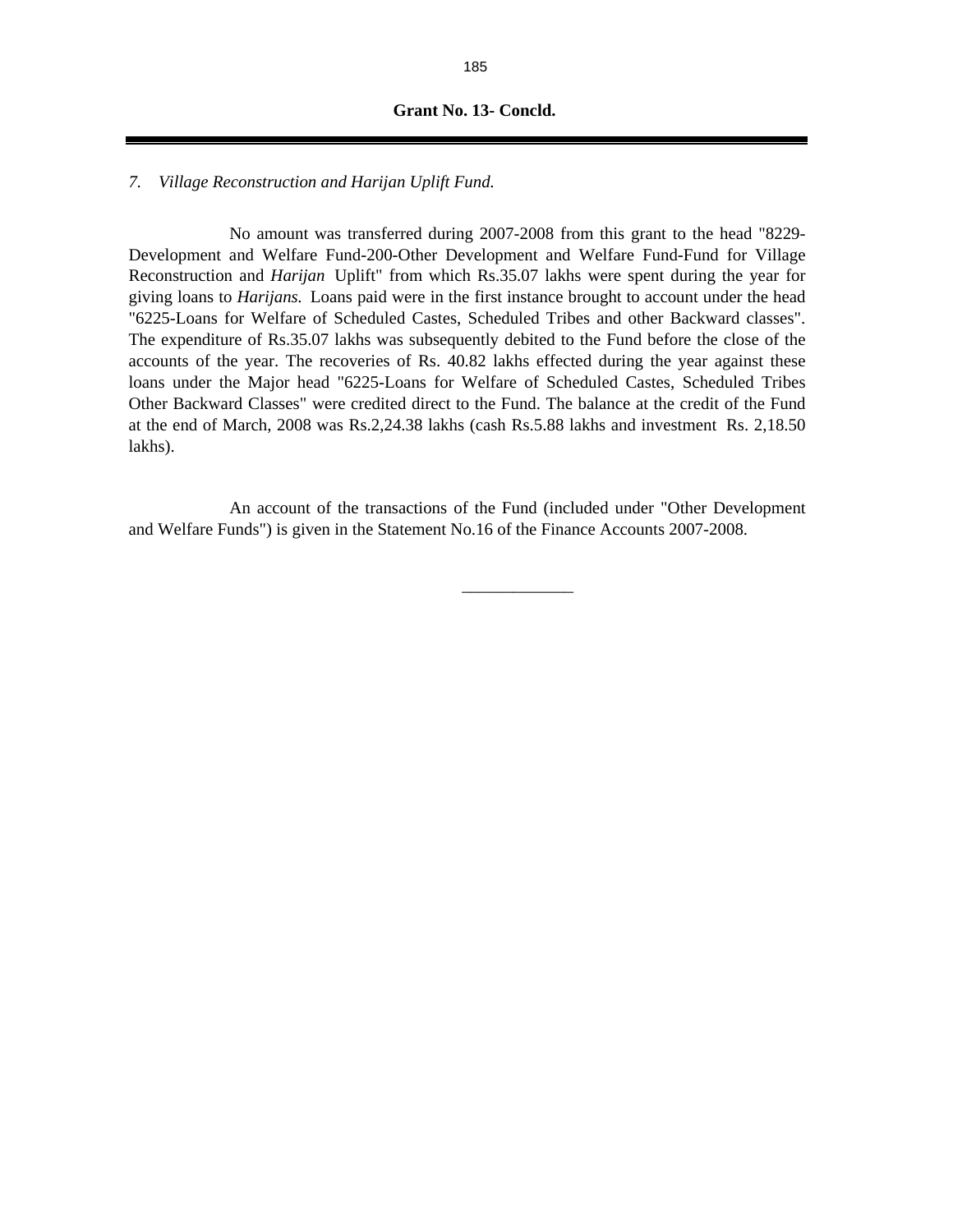|                                                          |             | <b>Grant No. 14 - Food and Supplies</b> |                                               |            |
|----------------------------------------------------------|-------------|-----------------------------------------|-----------------------------------------------|------------|
|                                                          |             | Total                                   | Actual                                        | Saving -   |
|                                                          |             | grant                                   | expenditure                                   |            |
| <b>Revenue:</b>                                          |             |                                         | (In thousands of rupees)                      |            |
|                                                          |             |                                         |                                               |            |
| Major Head-                                              |             |                                         |                                               |            |
| 2408 - Food, Storage and Warehousing                     |             |                                         |                                               |            |
| Voted -                                                  |             |                                         |                                               |            |
| Original                                                 | 33,40,73    |                                         |                                               |            |
|                                                          |             | 37,21,00                                | 36,91,51                                      | $-29,49$   |
| Supplementary                                            | 3,80,27     |                                         |                                               |            |
| Amount surrendered during the year                       |             |                                         |                                               |            |
| (March 2008)                                             |             |                                         |                                               | 29,49      |
| Capital:                                                 |             |                                         |                                               |            |
| Major Head-                                              |             |                                         |                                               |            |
| 4408 - Capital Outlay on food Storage and<br>Warehousing |             |                                         |                                               |            |
| Voted -                                                  |             |                                         |                                               |            |
| Original                                                 | 16,22,81,73 |                                         |                                               |            |
|                                                          |             |                                         | 16, 22, 81, 73 14, 21, 18, 64 - 2, 01, 63, 09 |            |
| Supplementary                                            | $\ddotsc$   |                                         |                                               |            |
| Amount surrendered during the year                       |             |                                         |                                               |            |
| (March 2008)                                             |             |                                         |                                               | 2,01,32,00 |

| Grant No. 14 |  |  |
|--------------|--|--|
|              |  |  |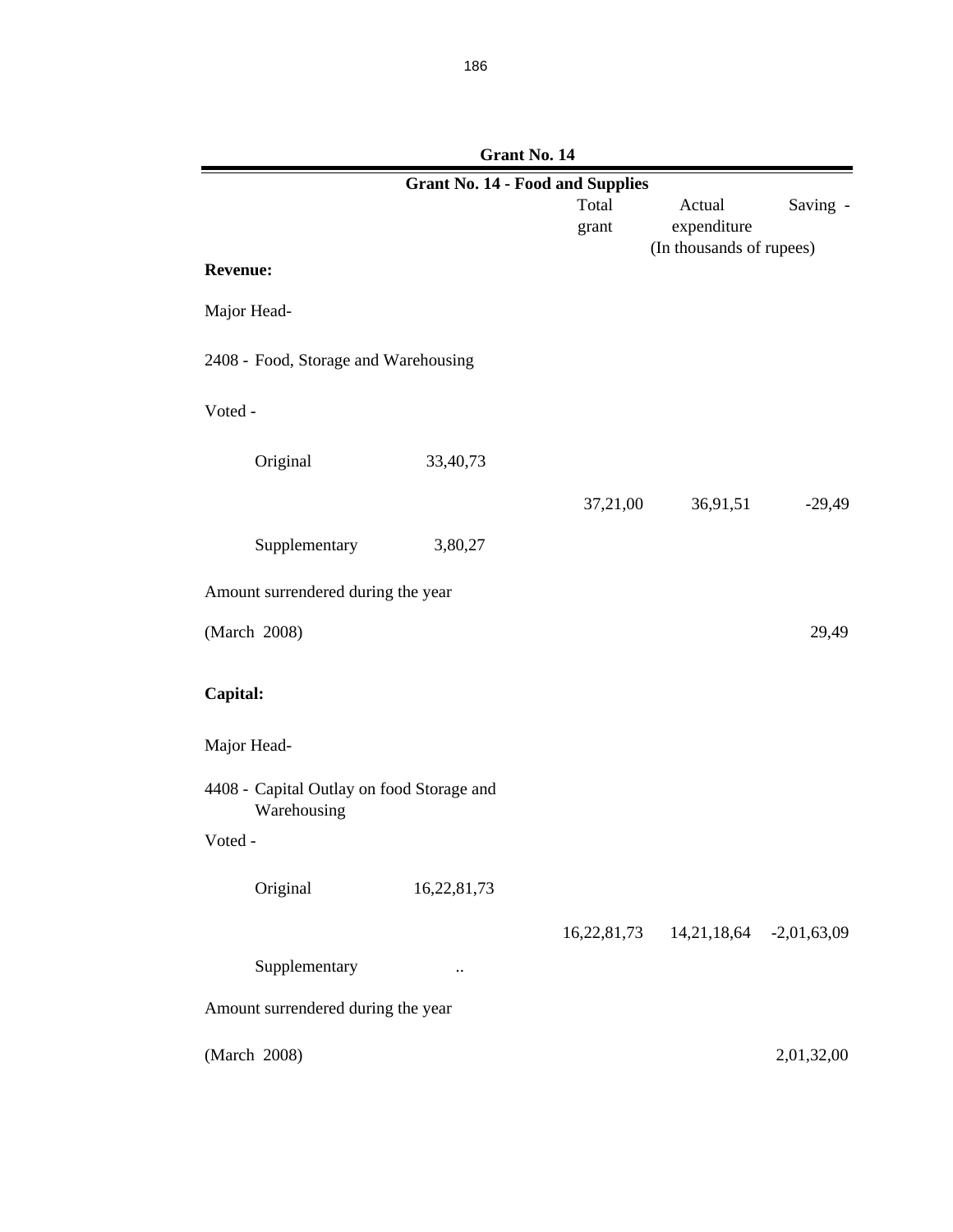*Notes and comments :-*

## **Capital:**

 1. Saving was the net result of saving under certain heads and excess under certain others. Saving occurred mainly under:-

|         | Head                        |                                          | Total<br>grant | Actual<br>expenditure<br>(In lakhs of rupees) | Saving - |
|---------|-----------------------------|------------------------------------------|----------------|-----------------------------------------------|----------|
|         | Warehousing                 | 4408- Capital Outlay on Food Storage and |                |                                               |          |
| $01-$   | Food-                       |                                          |                |                                               |          |
| $101 -$ | Procurement and Supply-     |                                          |                |                                               |          |
| 99-     | <b>Grain Supply Scheme-</b> |                                          |                |                                               |          |
|         | $\mathbf O$                 | 15,23,40.00                              |                |                                               |          |
|         |                             |                                          | 13,48,56.00    | 13,48,55.99                                   | $-0.01$  |
|         | $\mathbf R$                 | $-1,74,84.00$                            |                |                                               |          |
| $97 -$  | Interest on Capital-        |                                          |                |                                               |          |
|         | $\mathbf O$                 | 70,00.00                                 |                |                                               |          |
|         |                             |                                          | 40,95.00       | 40,94.65                                      | $-0.35$  |
|         | $\mathbf R$                 | $-29,05.00$                              |                |                                               |          |

Reduction in provision through reappropriation in the above two cases was due to less purchase of wheat.

02- Storage and Warehousing-

101- Rural Godown Programmes-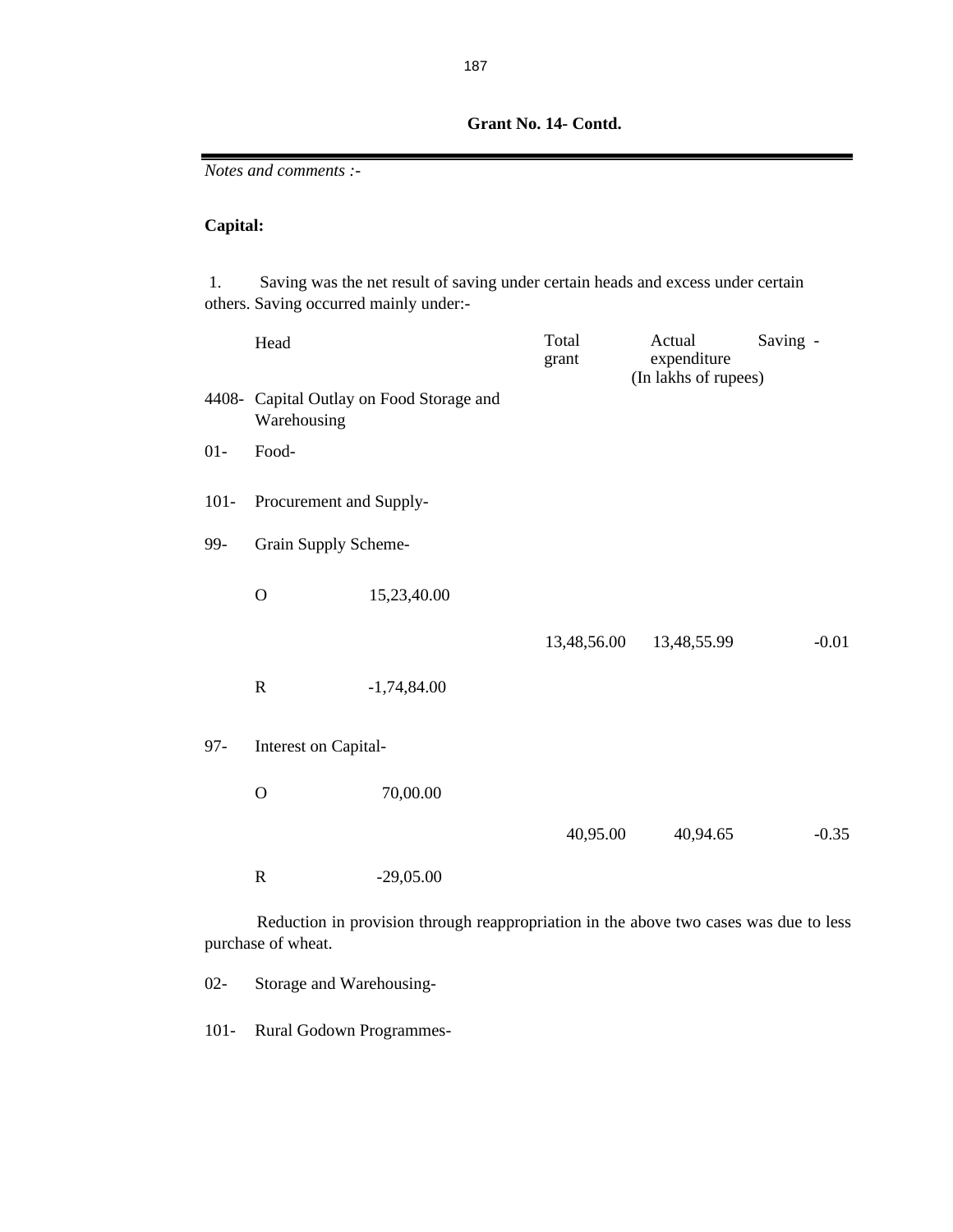|         | Head                              |                                                                                                                                                                      | Total<br>grant | Actual<br>expenditure<br>(In lakhs of rupees) | Saving - |
|---------|-----------------------------------|----------------------------------------------------------------------------------------------------------------------------------------------------------------------|----------------|-----------------------------------------------|----------|
| 99-     | <b>Construction of Godowns-</b>   |                                                                                                                                                                      |                |                                               |          |
|         | $\mathbf O$                       | 1,00.00                                                                                                                                                              |                |                                               |          |
|         |                                   |                                                                                                                                                                      | 19.00          | 19.00                                         |          |
|         | $\mathbf R$                       | $-81.00$                                                                                                                                                             |                |                                               |          |
|         |                                   | Surrender of Rs.81 lakhs through reappropriation was due to non-finalization of<br>estimates for the construction of godowns by the Haryana Warehousing Corporation. |                |                                               |          |
|         | 2. Excess occurred mainly under:- |                                                                                                                                                                      |                |                                               |          |
|         | Head                              |                                                                                                                                                                      | Total<br>grant | Actual<br>expenditure<br>(In lakhs of rupees) | Saving - |
|         | Warehousing                       | 4408- Capital Outlay on Food Storage and                                                                                                                             |                |                                               |          |
| $01-$   | Food-                             |                                                                                                                                                                      |                |                                               |          |
| $101 -$ | Procurement and Supply-           |                                                                                                                                                                      |                |                                               |          |
| 98-     | Establishment Cost Chargeable-    |                                                                                                                                                                      |                |                                               |          |
|         | $\mathbf O$                       | 28,41.73                                                                                                                                                             |                |                                               |          |
|         |                                   |                                                                                                                                                                      | 31,79.73       | 31,49.00                                      | $-30.73$ |
|         | $\mathbf R$                       | 3,38.00                                                                                                                                                              |                |                                               |          |

Provision was augmented through reappropriation to cover more expenditure on filling up of vacant posts (Rs.338 lakhs).

Reasons for the saving of Rs.30.73 lakhs have not been intimated (August 2008).

*3. Expenditure met from Foodgrains Reserve Fund:-*

"Foodgrains Reserve Fund" is in the nature of price fluctuation Fund and is intended to cover losses on stock arising from a general fall in prices. The balance relating to the Fund for the construction of storage godowns for proper and scientific storage of foodgrains is also merged in this Fund. No amount was credited to the Fund since 1983-84.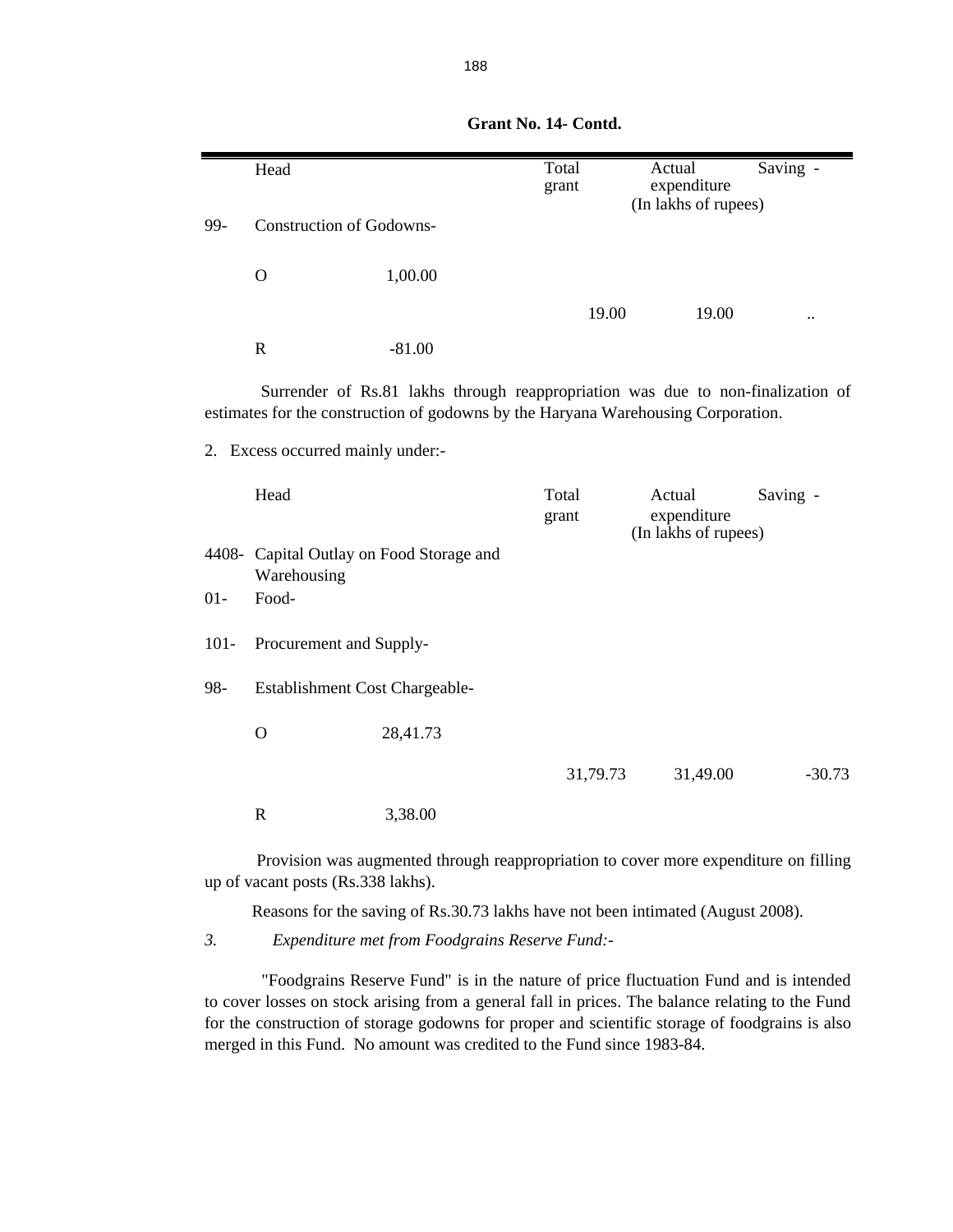## **Grant No. 14- Concld.**

The proceeds of the surcharge levied at the rate of 35 paise per quintal on issues of foodgrains held in stock by the Government are credited to this Fund under the head "0435- Other Agricultural Programme-501-Other Services and Service Fees-Surcharges to cover loss from fall in prices". An amount equivalent to the receipts under the above head is transferred at the end of the year to the "Foodgrains Reserve Fund" under "8235-General and other Reserve Funds" *by per contra* debit to the head 'Transfer to Foodgrains Reserve Fund' under the Major Head -"2408-Food, Storage and Warehousing".

The balance at the credit of the fund at the end of March, 2008 was Rs.4,77.39 lakhs.

An account of the transactions of the Fund is included in Statement No. 16 of Finance Accounts 2007-08.

 $\frac{1}{2}$  ,  $\frac{1}{2}$  ,  $\frac{1}{2}$  ,  $\frac{1}{2}$  ,  $\frac{1}{2}$  ,  $\frac{1}{2}$  ,  $\frac{1}{2}$  ,  $\frac{1}{2}$  ,  $\frac{1}{2}$  ,  $\frac{1}{2}$  ,  $\frac{1}{2}$  ,  $\frac{1}{2}$  ,  $\frac{1}{2}$  ,  $\frac{1}{2}$  ,  $\frac{1}{2}$  ,  $\frac{1}{2}$  ,  $\frac{1}{2}$  ,  $\frac{1}{2}$  ,  $\frac{1$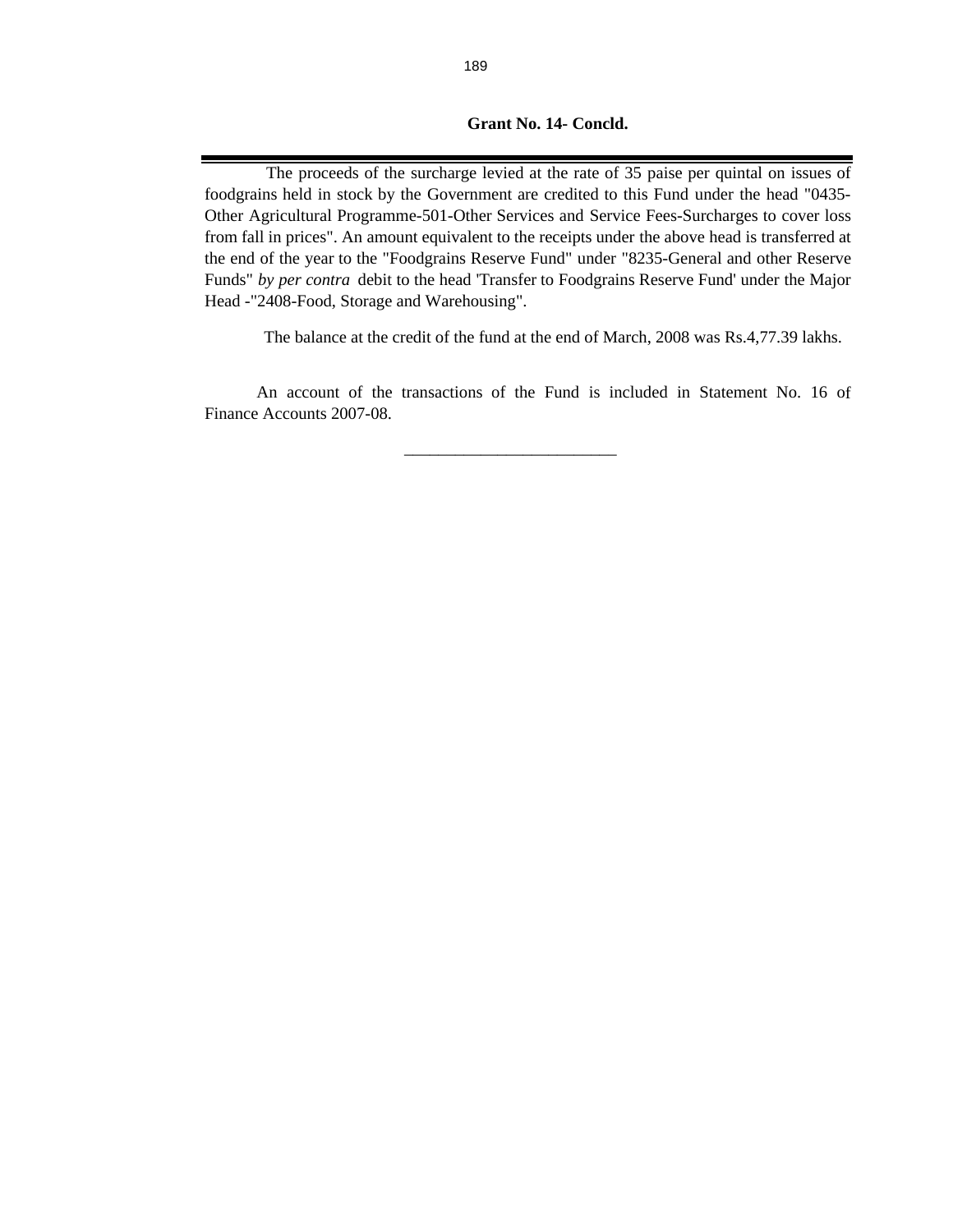|                                    | Grant No. 15                     |                                 |                                     |          |  |  |  |
|------------------------------------|----------------------------------|---------------------------------|-------------------------------------|----------|--|--|--|
|                                    | <b>Grant No. 15 - Irrigation</b> |                                 |                                     |          |  |  |  |
|                                    |                                  | Total grant or<br>appropriation | Actual<br>expenditure               | Saving - |  |  |  |
|                                    |                                  |                                 | (In thousands of rupees)            |          |  |  |  |
| <b>Revenue:</b>                    |                                  |                                 |                                     |          |  |  |  |
| Major Heads-                       |                                  |                                 |                                     |          |  |  |  |
| 2700 - Major Irrigation            |                                  |                                 |                                     |          |  |  |  |
| 2701 - Medium Irrigation           |                                  |                                 |                                     |          |  |  |  |
| 2702 - Minor Irrigation            |                                  |                                 |                                     |          |  |  |  |
| 2801 - Power                       |                                  |                                 |                                     |          |  |  |  |
| Voted -                            |                                  |                                 |                                     |          |  |  |  |
| Original                           | 29,89,77,89                      |                                 |                                     |          |  |  |  |
|                                    |                                  |                                 |                                     |          |  |  |  |
|                                    |                                  |                                 | 33,99,93,00 32,21,41,26 -1,78,51,74 |          |  |  |  |
| Supplementary                      | 4, 10, 15, 11                    |                                 |                                     |          |  |  |  |
| Amount surrendered during the year |                                  |                                 |                                     |          |  |  |  |
| (March 2008)                       |                                  |                                 |                                     |          |  |  |  |
|                                    |                                  |                                 |                                     | 14,30,50 |  |  |  |
| Charged -                          |                                  |                                 |                                     |          |  |  |  |
| Original                           | 2,34,00                          |                                 |                                     |          |  |  |  |
|                                    |                                  |                                 |                                     |          |  |  |  |
| Supplementary                      | $\cdot \cdot$                    | 2,34,00                         | 2,08,50                             | $-25,50$ |  |  |  |
|                                    |                                  |                                 |                                     |          |  |  |  |
| Amount surrendered during the year |                                  |                                 |                                     |          |  |  |  |
| (March 2008)                       |                                  |                                 |                                     | 25,50    |  |  |  |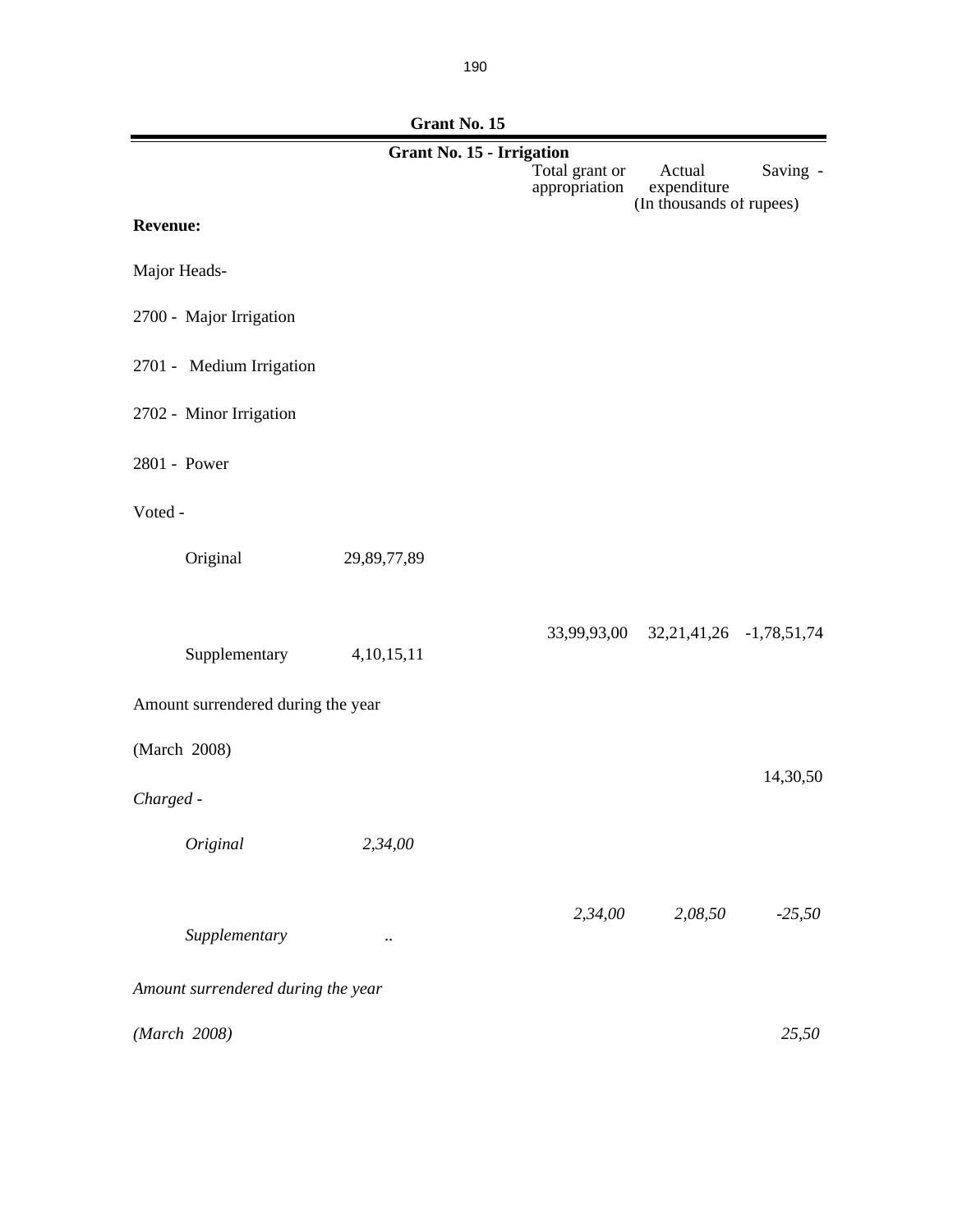| Head                                            |             | Total grant or<br>appropriation | Actual<br>expenditure     | Excess +<br>Saving - |  |
|-------------------------------------------------|-------------|---------------------------------|---------------------------|----------------------|--|
| Capital:                                        |             |                                 | (In thousands of rupees)  |                      |  |
| Major Heads-                                    |             |                                 |                           |                      |  |
| 4700 - Capital Outlay on Major Irrigation       |             |                                 |                           |                      |  |
| 4701 - Capital Outlay on Medium Irrigation      |             |                                 |                           |                      |  |
| 4711 - Capital Outlay on Flood Conrtol Projects |             |                                 |                           |                      |  |
| 4801 - Capital Outlay on Power Projects         |             |                                 |                           |                      |  |
| Voted -                                         |             |                                 |                           |                      |  |
| Original                                        | 13,63,00,00 |                                 |                           |                      |  |
| Supplementary                                   | 40,90,00    | 14,03,90,00                     | $16,82,62,23$ +2,78,72,23 |                      |  |
| Amount surrendered during the year              |             |                                 |                           |                      |  |
| (March 2008)                                    |             |                                 |                           |                      |  |
| Charged -                                       |             |                                 |                           | 3,61,89              |  |
| Original                                        | 25,00,00    |                                 |                           |                      |  |
| Supplementary                                   | 32,00,00    | 57,00,00                        | 53,72,11                  | $-3,27,89$           |  |
| Amount surrendered during the year              |             |                                 |                           |                      |  |
| (March 2008)                                    |             |                                 |                           |                      |  |
| Notes and comments :-                           |             |                                 |                           | 2,64                 |  |

 **Grant No. 15- Contd.**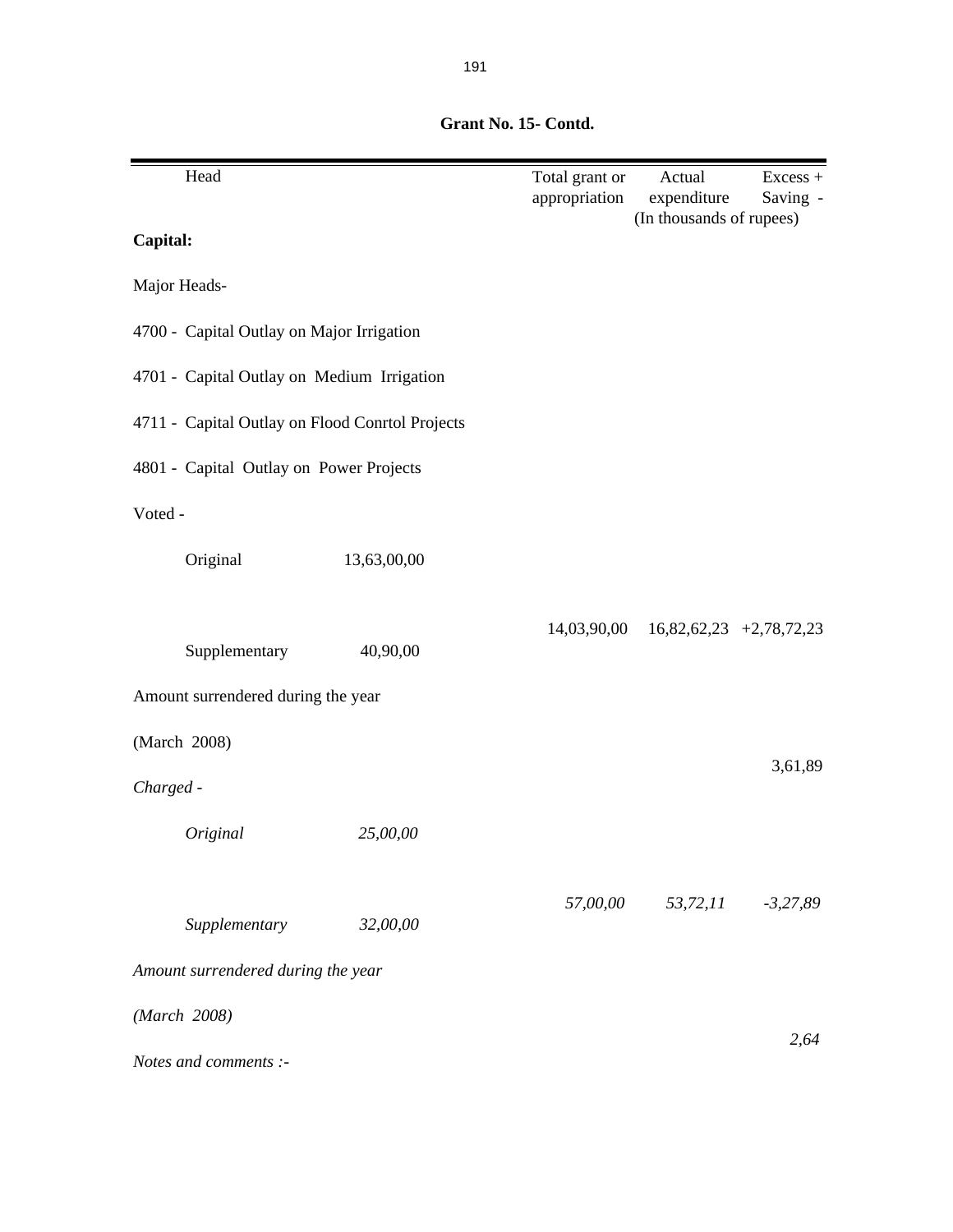## **Revenue:**

## **Voted Grant**

1. Of the ultimate saving of Rs. 1,78,51.74 lakhs, Rs. 1,64,21.24 lakhs remained unsurrendered.

2. In view of the overall saving of Rs.1,78,51.74 lakhs, the supplementary grant of Rs.4,10,15.11 lakhs obtained in March 2008 proved excessive.

3. Saving occurred mainly under the following heads(partly offset by excess under certain other heads mentioned in note 4 below):-

|        | Head               |                                                         | Total<br>grant | Actual<br>expenditure<br>(In lakhs of rupees) | Saving -    |
|--------|--------------------|---------------------------------------------------------|----------------|-----------------------------------------------|-------------|
| 2701-  | Medium Irrigation  |                                                         |                |                                               |             |
| $07 -$ | NABARD-            | Improvement of old/Existing channels under              |                |                                               |             |
| 800-   | Other Expenditure- |                                                         |                |                                               |             |
| 99-    |                    | Interest on Capital & Extension & Improvement-          |                |                                               |             |
|        | $\overline{O}$     | 79,04.00                                                |                |                                               |             |
|        |                    |                                                         | 84,50.00       | $\ddot{\phantom{a}}$                          | $-84,50.00$ |
| $14-$  | S                  | 5,46.00<br>Water Resources Consolidated Project (WRCP)- |                |                                               |             |
| 800-   | Other Expenditure- |                                                         |                |                                               |             |
| 99-    | Interest-          |                                                         |                |                                               |             |
|        | $\mathbf O$        | 23,19.00                                                |                |                                               |             |
|        | S                  | 3,85.00                                                 | 27,04.00       | $\ddot{\phantom{a}}$                          | $-27,04.00$ |
| $08 -$ | Jui Canal Project- |                                                         |                |                                               |             |
| 800-   | Other Expenditure- |                                                         |                |                                               |             |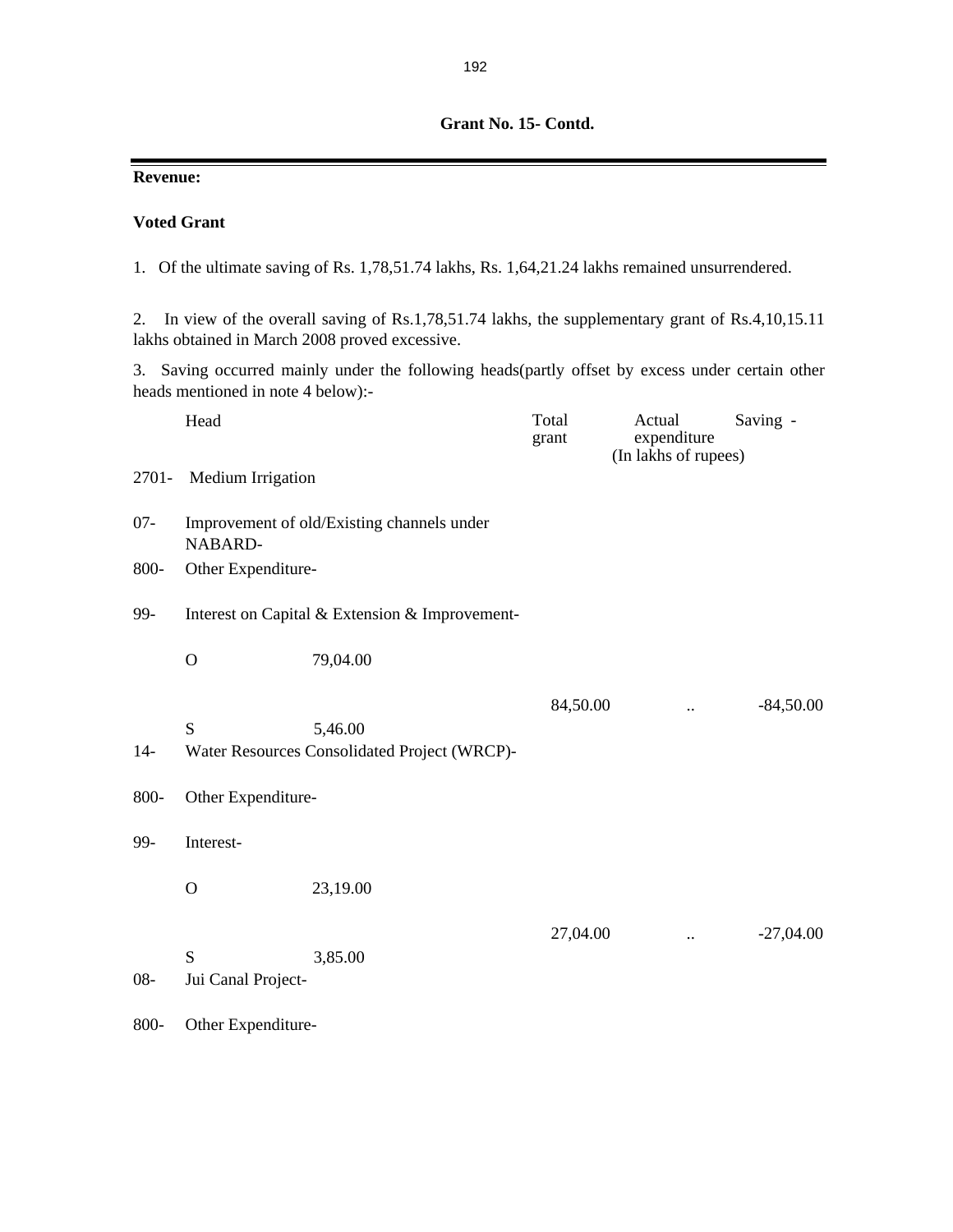|         | Head                                         |                                             | Total<br>grant | Actual<br>expenditure<br>(In lakhs of rupees) | Saving -   |
|---------|----------------------------------------------|---------------------------------------------|----------------|-----------------------------------------------|------------|
| 98-     | <b>Energy Charges-</b>                       |                                             |                |                                               |            |
|         | $\mathcal O$                                 | 15,41.00                                    |                |                                               |            |
| $101 -$ | S<br>Maintenance and Repairs-                | 5,50.00                                     | 20,91.00       | 11,29.84                                      | $-9,61.16$ |
| 99-     | Workcharged Establishment-                   |                                             |                |                                               |            |
| $001 -$ | $\mathbf O$<br>Direction and Administration- |                                             | 1,60.00        | 47.00                                         | $-1,13.00$ |
| 98-     | Superintending Engineer-                     |                                             |                |                                               |            |
|         | $\mathbf O$                                  | 80.00                                       |                |                                               |            |
|         | ${\bf R}$                                    | $-0.50$                                     | 79.50          | $\ddot{\phantom{a}}$                          | $-79.50$   |
| $10-$   |                                              | Sewani Lift Irrigation Project(commercial)- |                |                                               |            |
| 800-    | Other Expenditure-                           |                                             |                |                                               |            |
| 98-     | <b>Energy Charges-</b>                       |                                             |                |                                               |            |
|         | $\mathbf O$                                  | 11,72.00                                    |                |                                               |            |
| $001 -$ | S<br>Direction and Administration-           | 4,29.50                                     | 16,01.50       | 8,39.18                                       | $-7,62.32$ |
| $97 -$  | Execution-                                   |                                             |                |                                               |            |
|         | ${\bf O}$                                    |                                             | 52.50          |                                               | $-52.50$   |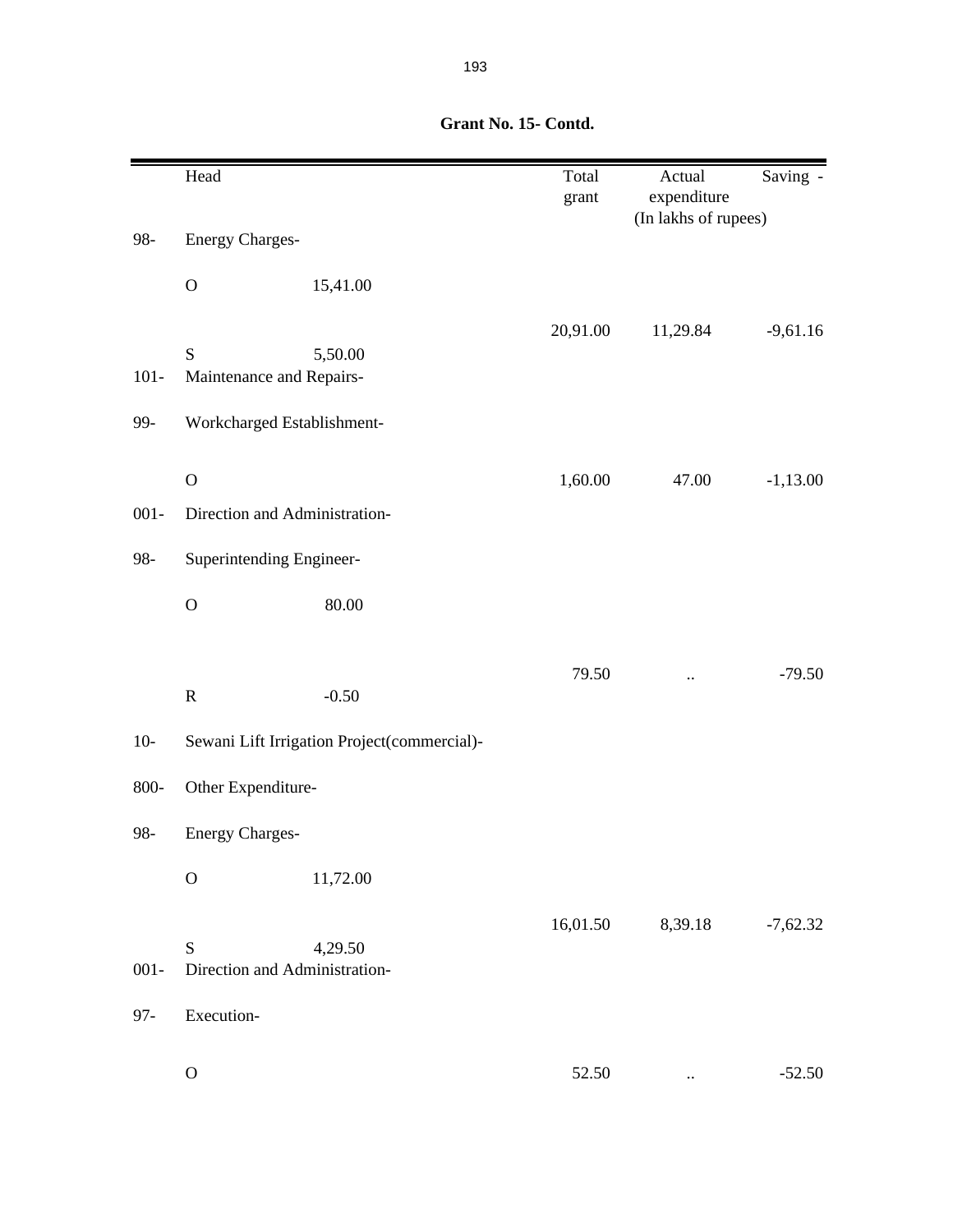|         | Head                                     |                                                                         | Total<br>grant | Actual<br>expenditure<br>(In lakhs of rupees) | Saving -    |
|---------|------------------------------------------|-------------------------------------------------------------------------|----------------|-----------------------------------------------|-------------|
| $06 -$  |                                          | New Minor for Equitable distribution of water-                          |                |                                               |             |
| 800-    | Other Expenditure-                       |                                                                         |                |                                               |             |
| 99-     |                                          | Interest on Capital & Extension & Improvement-                          |                |                                               |             |
|         | $\mathbf O$                              | 59.00                                                                   |                |                                               |             |
| 2700-   | S<br>Major Irrigation                    | 1.00                                                                    | 60.00          |                                               | $-60.00$    |
| $05 -$  |                                          | Jawahar Lal Nehru Project (commercial)-                                 |                |                                               |             |
| 800-    | Other Expenditure-                       |                                                                         |                |                                               |             |
| 98-     | <b>Energy Charges-</b>                   |                                                                         |                |                                               |             |
|         | $\overline{O}$                           | 57,37.00                                                                |                |                                               |             |
| 99-     | ${\bf S}$<br>Improvement-<br>$\mathbf O$ | 67,26.65<br>Interest on Capital & Expenditure on Extension &<br>5,90.00 | 1,24,63.65     | 53,60.92                                      | $-71,02.73$ |
| $001 -$ | S<br>Direction and Administration-       | 20.00                                                                   | 6,10.00        |                                               | $-6,10.00$  |
| 98-     | Executive-                               |                                                                         |                |                                               |             |
| $15 -$  | $\mathbf O$<br>Lining of channels-       |                                                                         | 85.00          |                                               | $-85.00$    |
| 800-    | Other Expenditure-                       |                                                                         |                |                                               |             |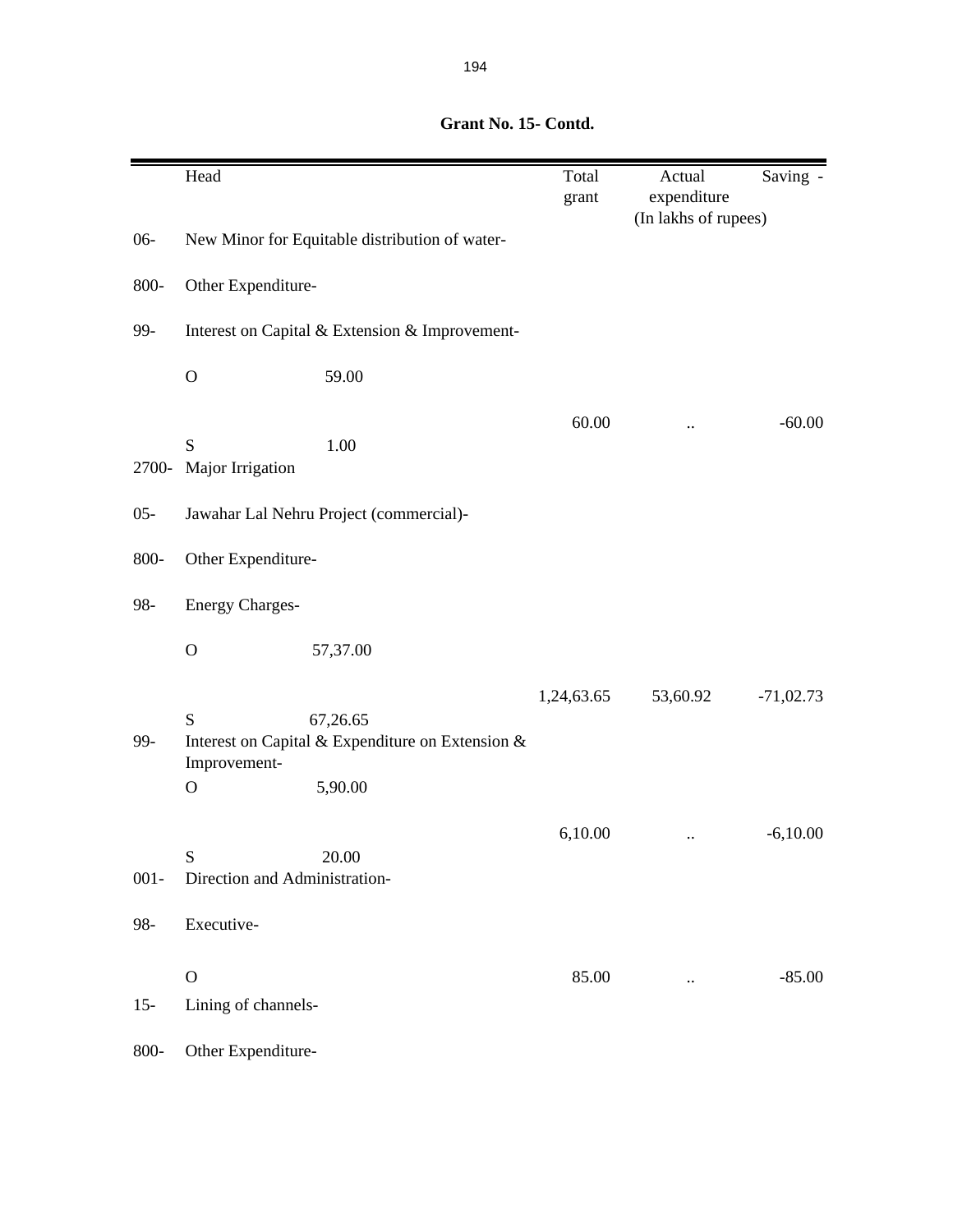|         | Head                         |                                                                                                          | Total<br>grant | Actual<br>expenditure | Saving -    |
|---------|------------------------------|----------------------------------------------------------------------------------------------------------|----------------|-----------------------|-------------|
| 99-     | Interest-                    |                                                                                                          |                | (In lakhs of rupees)  |             |
|         | $\mathbf O$                  | 60,21.00                                                                                                 |                |                       |             |
|         |                              |                                                                                                          | 65,21.00       |                       | $-65,21.00$ |
|         | S                            | 5,00.00<br>Reasons for the final saving in the above twelve cases have not been intimated (August 2008). |                |                       |             |
| $02 -$  |                              | Western Jamuna Canal Project (Commercial)                                                                |                |                       |             |
| $001 -$ |                              | Direction and Administration-                                                                            |                |                       |             |
| 98-     | <b>Execution Irrigation-</b> |                                                                                                          |                |                       |             |
|         | $\mathbf O$                  | 1,15,72.85                                                                                               |                |                       |             |
|         | S                            | 6,86.61                                                                                                  | 1,31,34.02     | 61,30.32              | $-70,03.70$ |
|         | $\mathbf R$                  | 8,74.56                                                                                                  |                |                       |             |

Augmentation of provision through reappropriation and supplementary estimates was mainly due to cover more expenditure on salary and dearness allowance of newly recruited Junior Engineers and other staff members (Rs.6,50.84 lakhs), medical reimbursement (Rs.35 lakhs) and travelling expenses (Rs.20 lakhs) proved excessive in view of the saving of Rs.70,03.70 lakhs; reasons for which have not been intimated (August 2008).

96- Special Revenue Staff-

| $\Omega$ | 22,40.65   |          |         |            |
|----------|------------|----------|---------|------------|
| S        | 12.50      | 18,32.90 | 9,40.41 | $-8,92.49$ |
| R        | $-4,20.25$ |          |         |            |

Anticipated saving of Rs.4,20.25 lakhs mainly due to posts kept vacant (Rs.4,92.95 lakhs) was partly offset by excess due to more expenditure on salary (Rs.52.50 lakhs) and dearness allowance (Rs.6.20 lakhs).

Reasons for the final saving of Rs.8,92.49 lakhs have not been intimated (August 2008).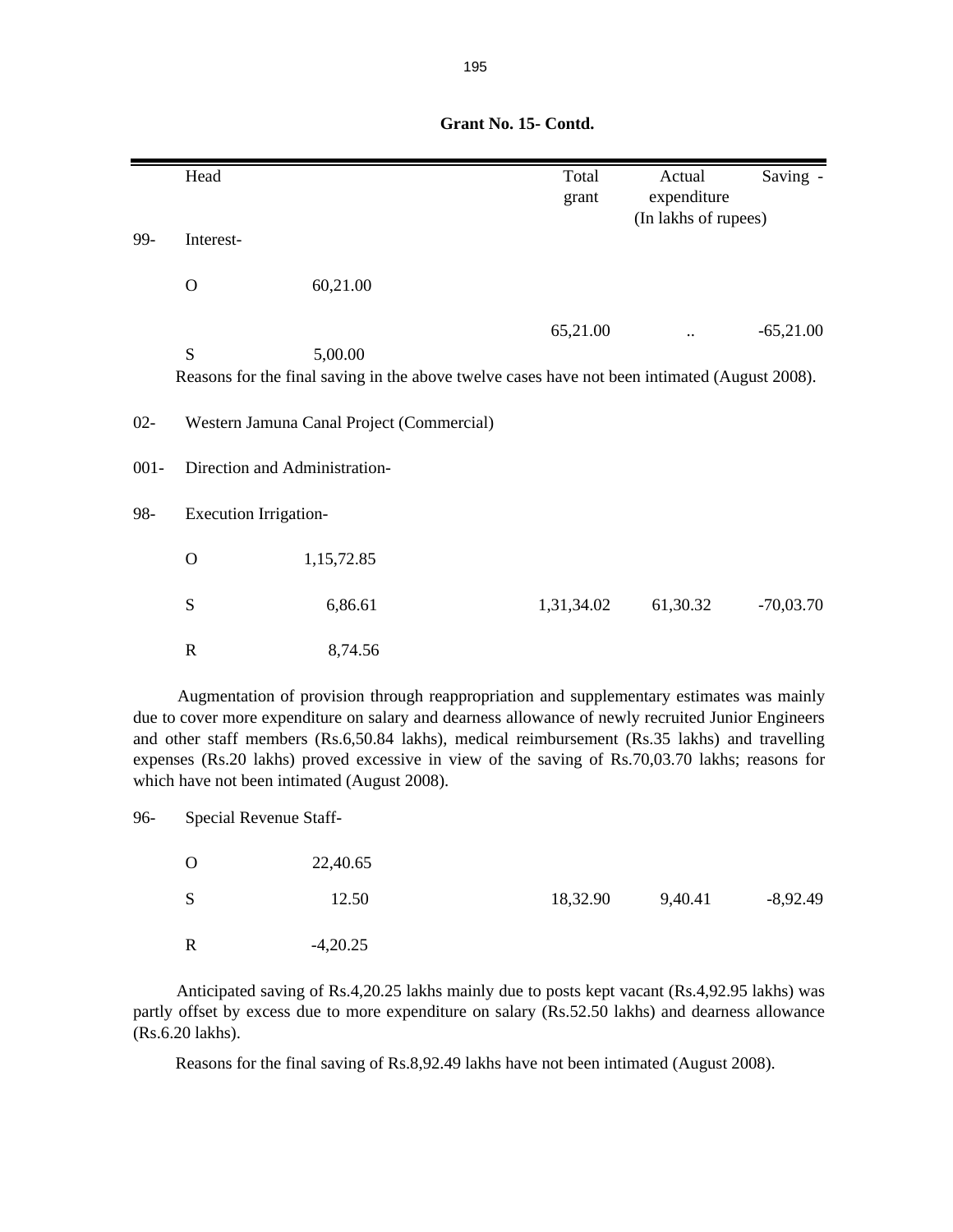|         | Head                                                                                    |                                | Total<br>grant                                                                                 | Actual<br>expenditure<br>(In lakhs of rupees) | Saving -   |  |
|---------|-----------------------------------------------------------------------------------------|--------------------------------|------------------------------------------------------------------------------------------------|-----------------------------------------------|------------|--|
| 99-     | Supervision Irrigation-                                                                 |                                |                                                                                                |                                               |            |  |
|         | $\mathbf O$                                                                             | 13,74.55                       |                                                                                                |                                               |            |  |
|         | S                                                                                       | 27.00                          | 11,80.64                                                                                       | 4,51.12                                       | $-7,29.52$ |  |
|         | $\mathbf R$                                                                             | $-2,20.91$                     |                                                                                                |                                               |            |  |
|         |                                                                                         |                                | Anticipated saving of Rs.2,20.91 lakhs was mainly due to posts kept vacant (Rs.2,74.15 lakhs). |                                               |            |  |
|         |                                                                                         |                                | Reasons for the final saving of Rs.7,29.52 lakhs have not been intimated (August 2008).        |                                               |            |  |
| $97 -$  | Medical Irrigation-                                                                     |                                |                                                                                                |                                               |            |  |
|         | $\mathbf O$                                                                             | 58.75                          |                                                                                                |                                               |            |  |
|         |                                                                                         |                                |                                                                                                |                                               |            |  |
|         | $\mathbf R$                                                                             | $-58.75$                       | $\ddotsc$                                                                                      |                                               |            |  |
|         |                                                                                         |                                | Entire provision was surrendered due to closure of dispensaries.                               |                                               |            |  |
| $95 -$  | Pensionary Charges-                                                                     |                                |                                                                                                |                                               |            |  |
|         | $\mathbf O$                                                                             |                                | 25.00                                                                                          | 4.37                                          | $-20.63$   |  |
|         |                                                                                         |                                | Reasons for the saving of Rs.20.63 lakhs have not been intimated (August 2008).                |                                               |            |  |
| $101 -$ | Maintenance and Repairs-                                                                |                                |                                                                                                |                                               |            |  |
| 98-     |                                                                                         | Other Maintenance Expenditure- |                                                                                                |                                               |            |  |
|         | O                                                                                       | 20,81.60                       |                                                                                                |                                               |            |  |
|         |                                                                                         |                                |                                                                                                |                                               |            |  |
|         | ${\bf R}$                                                                               | 3,19.59                        | 24,01.19                                                                                       | 17,60.76                                      | $-6,40.43$ |  |
|         |                                                                                         |                                | Excess of Rs.3,19.59 lakhs was due to PIT and essential works.                                 |                                               |            |  |
|         | Reasons for the final saving of Rs.6,40.43 lakhs have not been intimated (August 2008). |                                |                                                                                                |                                               |            |  |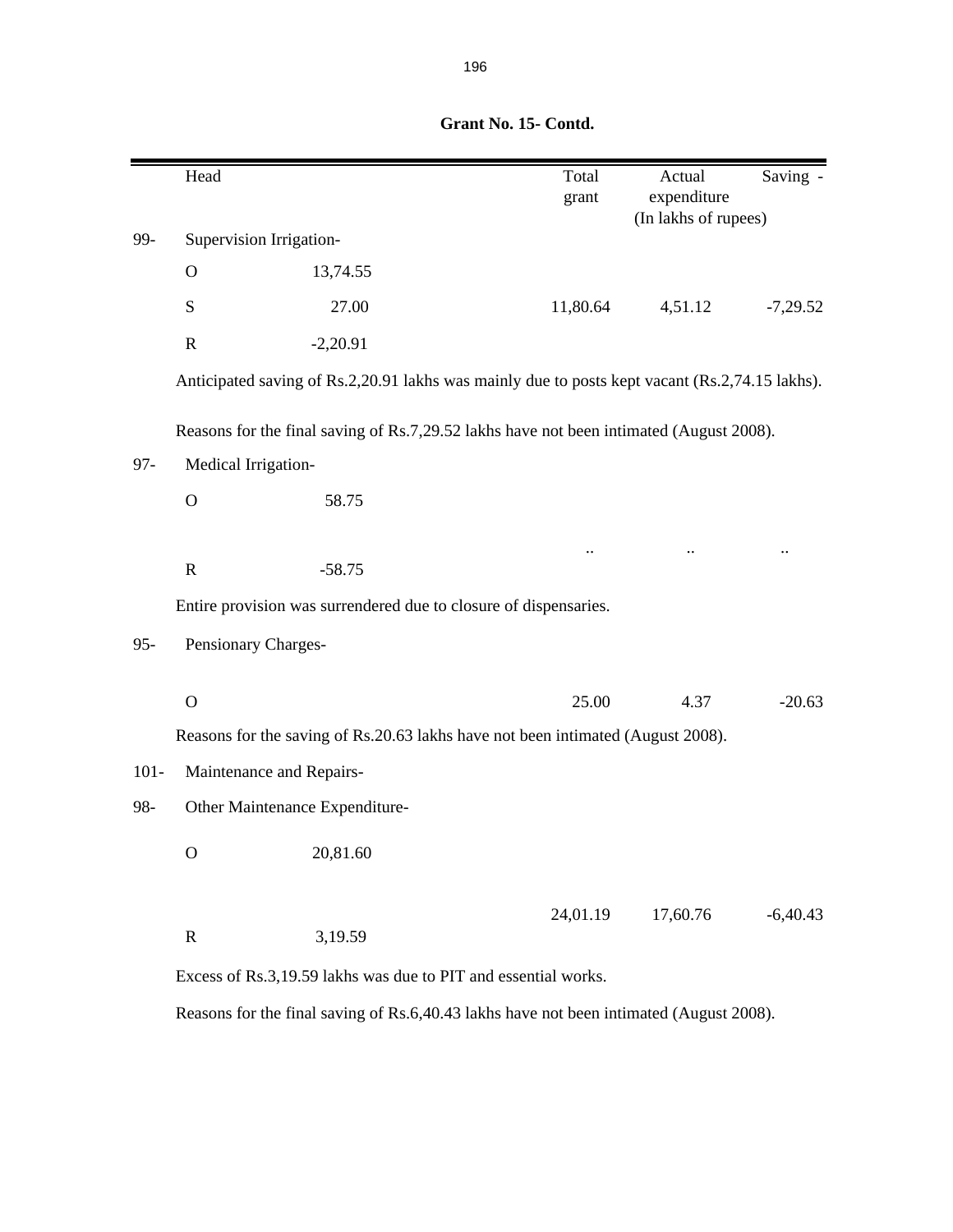|         | Head                          |                                     | Total<br>grant | Actual<br>expenditure<br>(In lakhs of rupees) | Saving -    |
|---------|-------------------------------|-------------------------------------|----------------|-----------------------------------------------|-------------|
| $18-$   |                               | Non-Commercial Irrigation Projects- |                |                                               |             |
| $001 -$ | Direction and Administration- |                                     |                |                                               |             |
| 97-     | <b>Execution Irrigation-</b>  |                                     |                |                                               |             |
|         | $\mathbf O$                   | 29,68.00                            |                |                                               |             |
|         | R                             | 48.53                               | 30,16.53       | 1,16.43                                       | $-29,00.10$ |

Augmentation of provision through reappropriation due to excess expenditure on dearness allowance was partly offset by saving due to posts kept vacant.

Reasons for the saving of Rs.29,00.10 lakhs have not been intimated (August 2008).

98- Supervision Irrigation-

O 3,66.00

R  $-24.30$ 

3,41.70 7.95 -3,33.75

Anticipated saving of Rs.24.30 lakhs due to posts kept vacant (Rs.32.10 lakhs) was partly offset by excess expenditure on dearness allowance (Rs.4.80 lakhs) and medical reimbursement

Reasons for the final saving of Rs.3,33.75 lakhs have not been intimated (August 2008).

99- Chief Irrigation-

(Rs.3 lakhs).

O 1,26.00

R -24.23

1,01.77 11.30 -90.47

Anticipated saving of Rs.24.23 lakhs mainly due to posts kept vacant (Rs.32.34 lakhs) was partly offset by more expenditure incurred to clear pending medical reimbursement bills (Rs.8 lakhs) and petrol, oil and lubricants (Rs.1.86 lakhs).

Reasons for the final saving of Rs.90.47 lakhs have not been intimated (August 2008).

101- Maintenance and Repairs-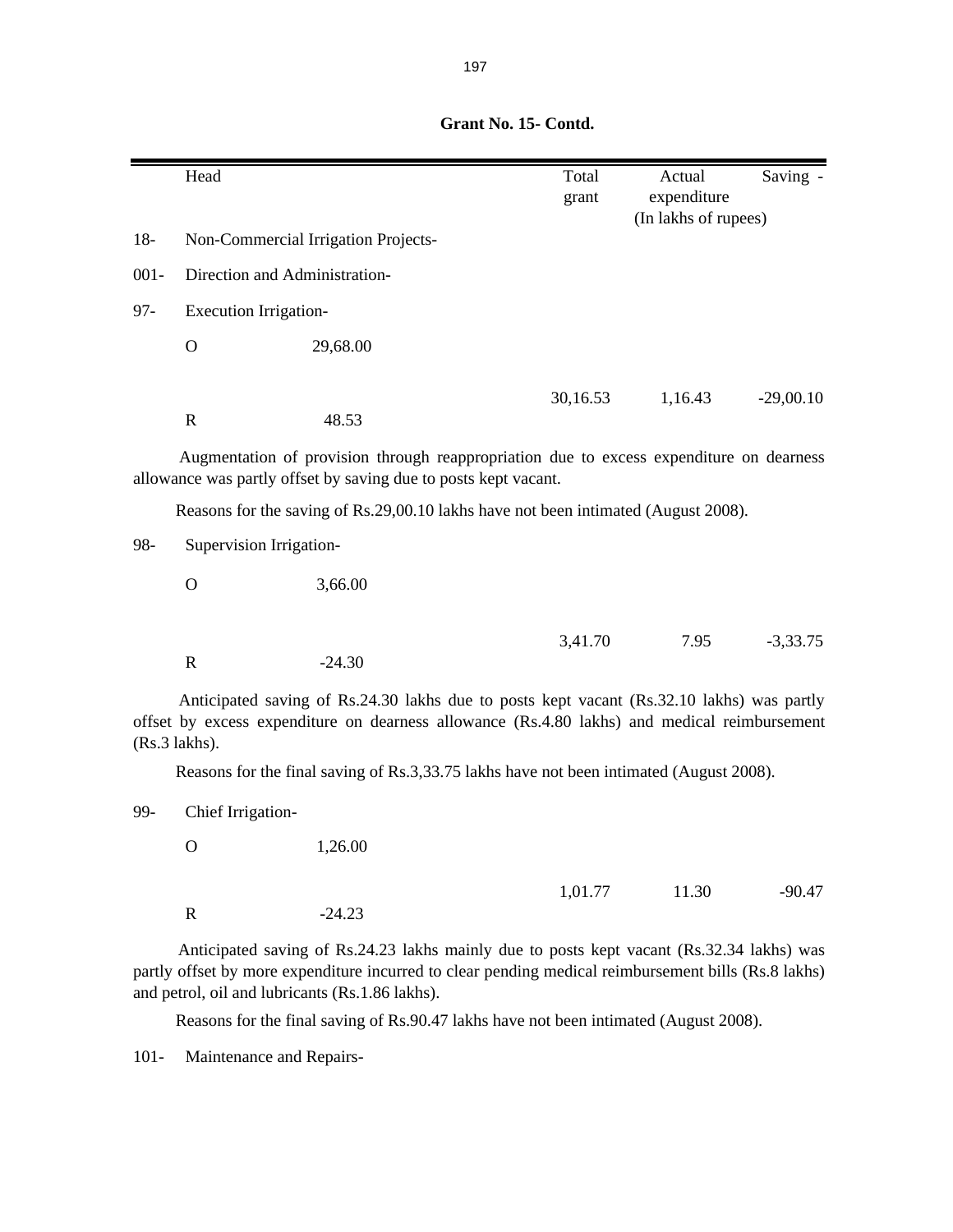|         | Head                         |                                                                                        | Total<br>grant | Actual<br>expenditure | Saving -    |
|---------|------------------------------|----------------------------------------------------------------------------------------|----------------|-----------------------|-------------|
|         |                              |                                                                                        |                | (In lakhs of rupees)  |             |
| 98-     |                              | Other Maintenance Expenditure-                                                         |                |                       |             |
|         | $\mathbf O$                  | 3,12.00                                                                                |                |                       |             |
|         |                              |                                                                                        | 2,88.50        | 2,04.64               | $-83.86$    |
|         | ${\bf R}$                    | $-23.50$                                                                               |                |                       |             |
|         |                              | Anticipated saving of Rs. 23.50 lakhs was due to financial crunch.                     |                |                       |             |
|         |                              | Reasons for the final saving of Rs.83.86 lakhs have not been intimated (August 2008).  |                |                       |             |
| 799-    | Suspense-                    |                                                                                        |                |                       |             |
| 99-     | Suspense-                    |                                                                                        |                |                       |             |
|         |                              |                                                                                        |                | $-20.96$              | $-20.96$    |
|         |                              | Reasons for minus expenditure of Rs.20.96 lakhs have not been intimated (August 2008). |                |                       |             |
| $01-$   |                              | Multi Purpose River project (Commercial)-                                              |                |                       |             |
| $001 -$ | Direction Administration     |                                                                                        |                |                       |             |
| $97 -$  | <b>Execution Irrigation-</b> |                                                                                        |                |                       |             |
|         | $\mathbf O$                  | 23,80.24                                                                               |                |                       |             |
|         | $\mathbf R$                  | 2,98.96                                                                                | 26,79.20       | 5,39.51               | $-21,39.69$ |

Augmentation of provision through reappropriation mainly to cover more expenditure on salary (Rs.1,63.20 lakhs) and dearness allowance (Rs.1,40.20 lakhs) proved largely excessive in view of the final saving of Rs.21,39.69 lakhs; reasons for which have not been intimated (August 2008).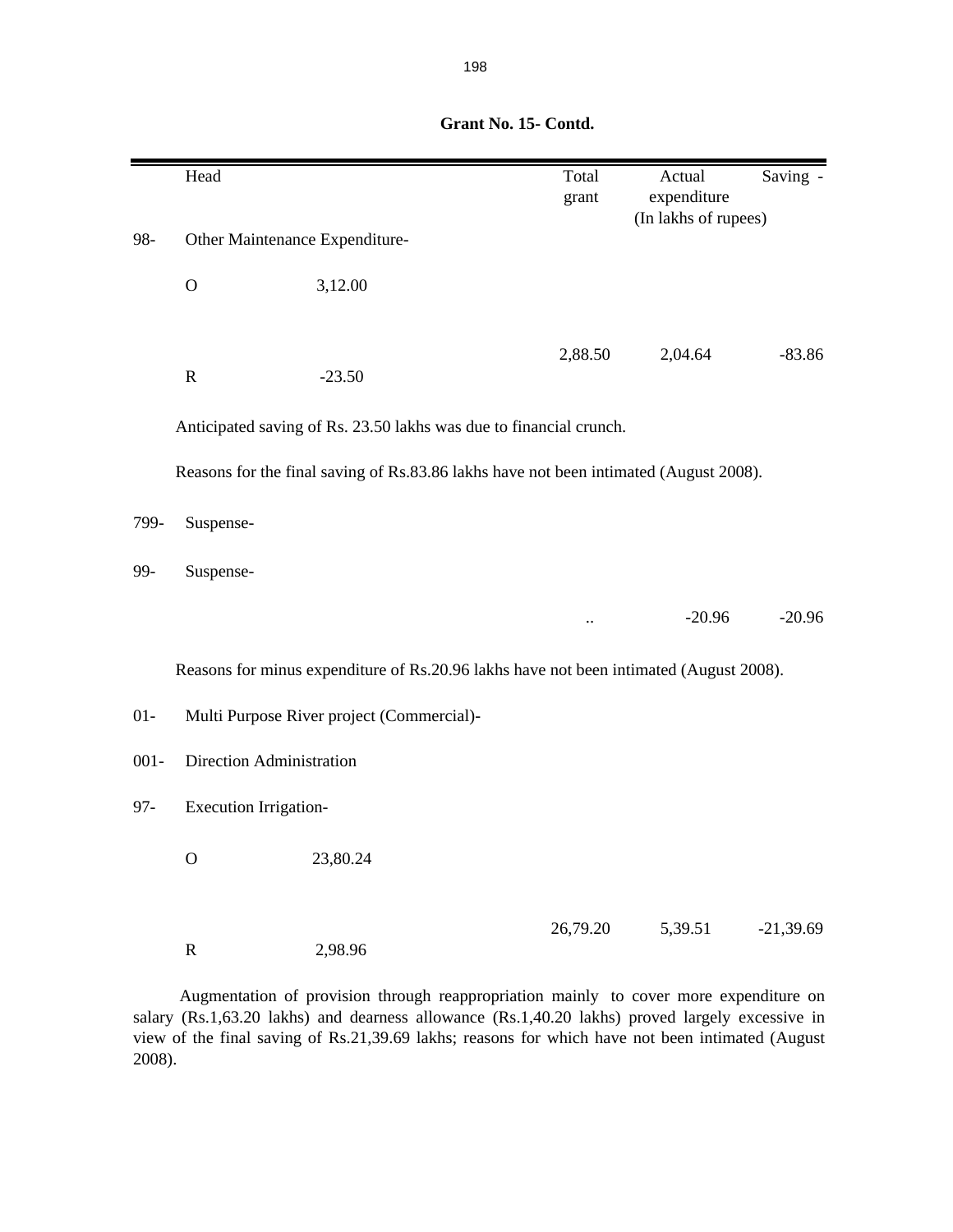|         | Head            |                                                                                             | Total<br>grant | Actual<br>expenditure<br>(In lakhs of rupees) | Saving -    |
|---------|-----------------|---------------------------------------------------------------------------------------------|----------------|-----------------------------------------------|-------------|
| $95 -$  |                 | Special Revenue Staff-                                                                      |                |                                               |             |
|         | $\mathbf{O}$    | 11,86.30                                                                                    |                |                                               |             |
|         | $\mathbf R$     | $-1,20.90$                                                                                  | 10,65.40       | 60.19                                         | $-10,05.21$ |
| lakhs). |                 | Anticipated saving of Rs. 1,20.90 lakhs was mainly due to posts kept vacant (Rs.1,20.96)    |                |                                               |             |
|         |                 | Reasons for the final saving of Rs.10,05.21 lakhs have not been intimated (August 2008).    |                |                                               |             |
| 98-     |                 | Superintending Irrigation-                                                                  |                |                                               |             |
|         | $\mathbf O$     | 1,87.85                                                                                     |                |                                               |             |
|         |                 |                                                                                             | 1,54.60        | 28.42                                         | $-1,26.18$  |
|         | $\mathbf R$     | $-33.25$                                                                                    |                |                                               |             |
|         |                 | Anticipated saving of Rs. 33.25 lakhs was mainly due to posts kept vacant (Rs.31.20 lakhs). |                |                                               |             |
|         |                 | Reasons for the final saving of Rs.126.18 lakhs have not been intimated (August 2008).      |                |                                               |             |
| $101 -$ |                 | Maintenance and Repairs-                                                                    |                |                                               |             |
| 98-     |                 | Other Maintenance Expenditure-                                                              |                |                                               |             |
| 98-     | Punjab Portion- |                                                                                             |                |                                               |             |
|         | $\mathbf{O}$    | 6,74.00                                                                                     |                |                                               |             |
|         |                 |                                                                                             | 3,54.41        | $\ddotsc$                                     | $-3,54.41$  |
|         | $\mathbf R$     | $-3,19.59$                                                                                  |                |                                               |             |
|         |                 | Anticipated saving of Rs. 3,19.59 lakhs was due to financial crunch.                        |                |                                               |             |
|         |                 | Reasons for the final saving of Rs.3,54.41 lakhs have not been intimated (August 2008).     |                |                                               |             |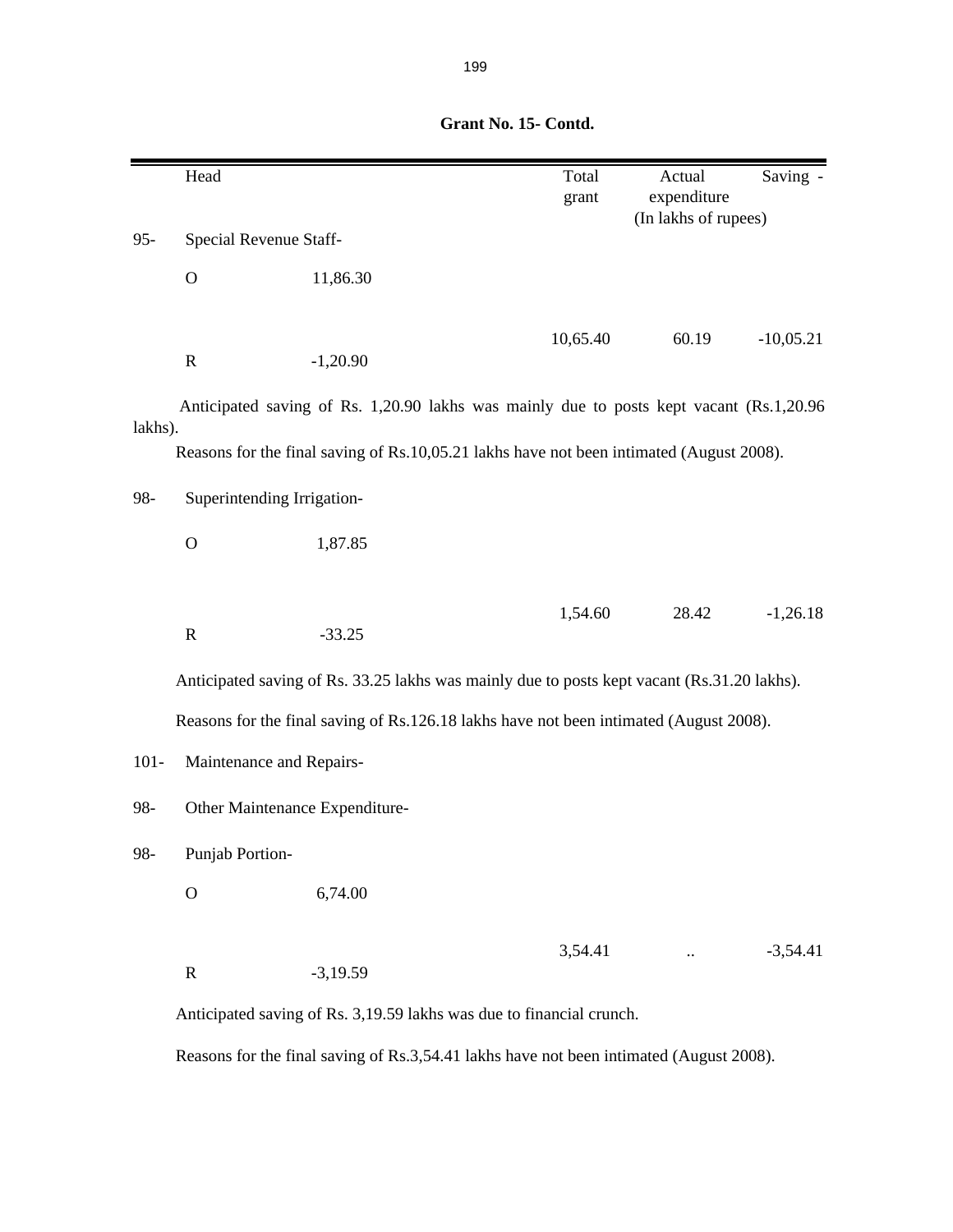Head Saving - Total Actual Saving grant expenditure (In lakhs of rupees) 799- Suspense-99- Suspense-O  $2.00 \t -3,67.16 \t -3,69.16$ 800- Other Expenditure-99- Interest on Capital & Expenditure on Extension & Improvement-98- Punjab Portion- $0$  27.35 ..  $-27.35$ 04- Loharu Canal Project (commercial)- 800- Other Expenditure-98- Energy Charges-O 25,34.00 S 26,29.35 51,63.35 39,30.29 -12,33.06 001- Direction and Administration- Reasons for saving of Rs.27.35 lakhs have not been intimated (August 2008). Augmentation of provision through supplementary estimates due to clear the pending energy charges of power utilities proved largely excessive in view of the saving of Rs.12,33.06 lakhs; reasons for which have not been intimated (August 2008). Reasons for minus expenditure of Rs.3,69.16 lakhs have not been intimated (August 2008).

## **Grant No. 15- Contd.**

98- Executive Irrigation-

 $\rm O$  ...  $\rm 57.50$  ...  $\rm -57.50$ 

Reasons for saving of Rs.57.50 lakhs have not been intimated (August 2008).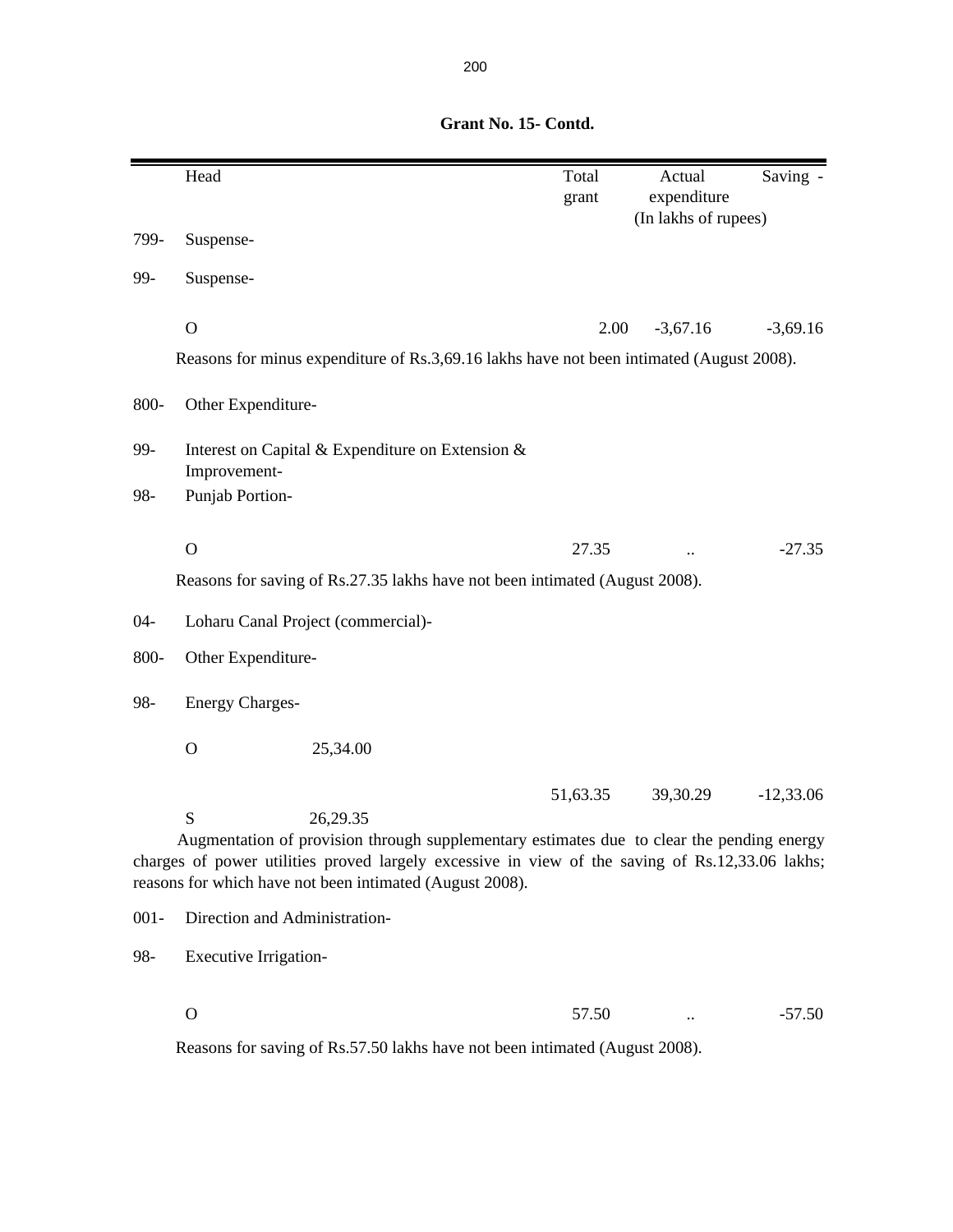|         | Head                                                                                                                                                                                                                                            |          |                                           | Total    | Actual                              | Saving -      |
|---------|-------------------------------------------------------------------------------------------------------------------------------------------------------------------------------------------------------------------------------------------------|----------|-------------------------------------------|----------|-------------------------------------|---------------|
|         |                                                                                                                                                                                                                                                 |          |                                           | grant    | expenditure<br>(In lakhs of rupees) |               |
| $12 -$  | Flood Control Project (commercial)-                                                                                                                                                                                                             |          |                                           |          |                                     |               |
| 800-    | Other Expenditure-                                                                                                                                                                                                                              |          |                                           |          |                                     |               |
| 99-     | Interest on Capital & Expenditure on Extension &<br>Improvement-                                                                                                                                                                                |          |                                           |          |                                     |               |
|         | $\Omega$                                                                                                                                                                                                                                        | 10,01.00 |                                           |          |                                     |               |
|         |                                                                                                                                                                                                                                                 |          |                                           | 11,00.00 |                                     | $-11,00.00$   |
|         | S<br>Augmentation of provision through supplementary estimates for making payment of interest<br>charges proved injudicious in view of the non-utilisation of the entire provision; reasons for which<br>have not been intimated (August 2008). | 99.00    |                                           |          |                                     |               |
| $80-$   | General-                                                                                                                                                                                                                                        |          |                                           |          |                                     |               |
| $001 -$ | Direction and Administration-                                                                                                                                                                                                                   |          |                                           |          |                                     |               |
| 99-     | Chief Engineers common Establishment-                                                                                                                                                                                                           |          |                                           |          |                                     |               |
|         | $\mathbf O$                                                                                                                                                                                                                                     | 13,80.80 |                                           |          |                                     |               |
|         | S                                                                                                                                                                                                                                               | 2,56.50  |                                           | 16,93.74 | 6,24.89                             | $-10,68.85$   |
|         | $\mathbf R$                                                                                                                                                                                                                                     | 56.44    |                                           |          |                                     |               |
|         | The<br>provision                                                                                                                                                                                                                                |          | augmented through supplementary estimates |          | (Rs.2, 56.50)                       | lakhs)<br>and |

reappropriation to cover more expenditure on payment of salary/dearness allowance/ex-gratia (Rs.2,39.45 lakhs) was offset by saving due to posts kept vacant and economy measures (Rs.1,83.01 lakhs) proved largely excessive as the expenditure did not come up even to the original provision.

Reasons for saving of Rs.10,68.85 lakhs have not been intimated (August 2008).

190- Assistance to Public Sector and other undertakings-

99- Contribution to CBI-

 $20.00$  ...  $-20.00$ 

Reasons for the non-utilisation of funds have not been intimated (August 2008).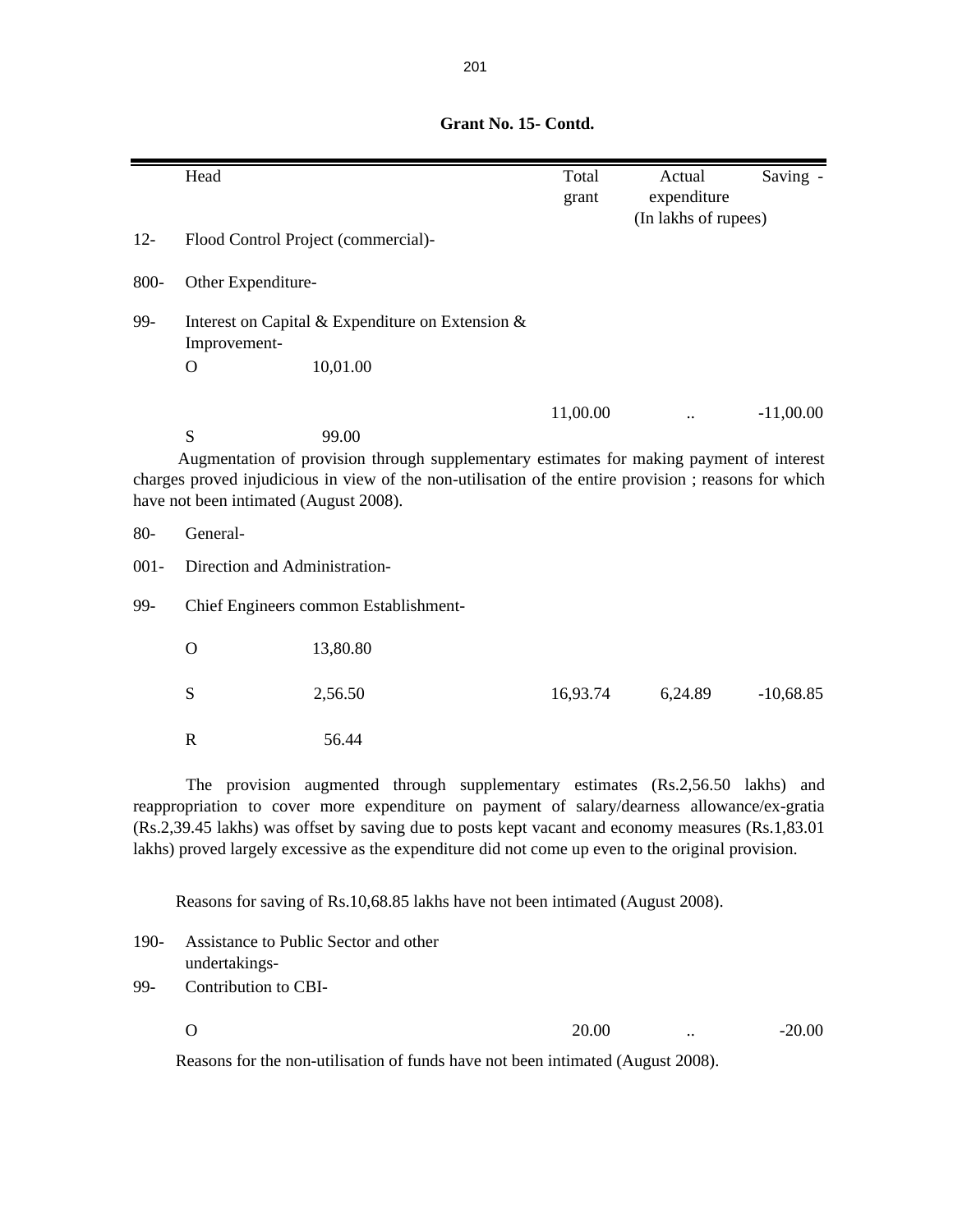|        | Head                                        |                                                                                                                                                                                                            | Total<br>grant | Actual<br>expenditure | Saving -   |
|--------|---------------------------------------------|------------------------------------------------------------------------------------------------------------------------------------------------------------------------------------------------------------|----------------|-----------------------|------------|
|        |                                             |                                                                                                                                                                                                            |                | (In lakhs of rupees)  |            |
| $14-$  | Dadupur Nalvi Irrigation Projects-          |                                                                                                                                                                                                            |                |                       |            |
| 800-   | Other Expenditure-                          |                                                                                                                                                                                                            |                |                       |            |
| 99-    | Interest-                                   |                                                                                                                                                                                                            |                |                       |            |
|        | $\mathbf O$                                 | 8,86.00                                                                                                                                                                                                    |                |                       |            |
|        |                                             |                                                                                                                                                                                                            | 9,00.00        |                       | $-9,00.00$ |
|        | S<br>have not been intimated (August 2008). | 14.00<br>Augmentation of provision through supplementary estimates for making payment of interest<br>charges proved injudicious in view of the non-utilisation of the entire provision ; reasons for which |                |                       |            |
| $11 -$ | <b>Bhakhra Management Board</b>             |                                                                                                                                                                                                            |                |                       |            |
| 800-   | Other Expenditure-                          |                                                                                                                                                                                                            |                |                       |            |
| 99-    | Improvement-                                | Interest on Capital & Expenditure on Extension &                                                                                                                                                           |                |                       |            |
|        | $\mathbf O$                                 |                                                                                                                                                                                                            | 1,31.40        |                       | $-1,31.40$ |
|        |                                             | Reasons for the non-utilisation of funds have not been intimated (August 2008).                                                                                                                            |                |                       |            |
| $07 -$ |                                             | Satluj Yamuna Link project (commercial)-                                                                                                                                                                   |                |                       |            |
| 800-   | Other Expenditure-                          |                                                                                                                                                                                                            |                |                       |            |
| 99-    | Improvement-                                | Interest on Capital & Expenditure on Extension &                                                                                                                                                           |                |                       |            |
|        | $\mathbf O$                                 | 58.00                                                                                                                                                                                                      |                |                       |            |
|        | S                                           | 12.00                                                                                                                                                                                                      | 70.00          |                       | $-70.00$   |
|        | have not been intimated (August 2008).      | Augmentation of provision through supplementary estimates for making payment of interest<br>charges proved injudicious in view of the non-utilisation of the entire provision; reasons for which           |                |                       |            |
| 98-    | Workcharged Establishment-                  |                                                                                                                                                                                                            |                |                       |            |

| $\overline{O}$ |     |                                       |   |        | 28.00 | $\ddotsc$ | $-28.00$ |
|----------------|-----|---------------------------------------|---|--------|-------|-----------|----------|
|                | $-$ | $\sim$ $\sim$ $\sim$<br>$\sim$ $\sim$ | . | $\sim$ | .     | .         |          |

Reasons for the non-utilisation of funds have not been intimated (August 2008).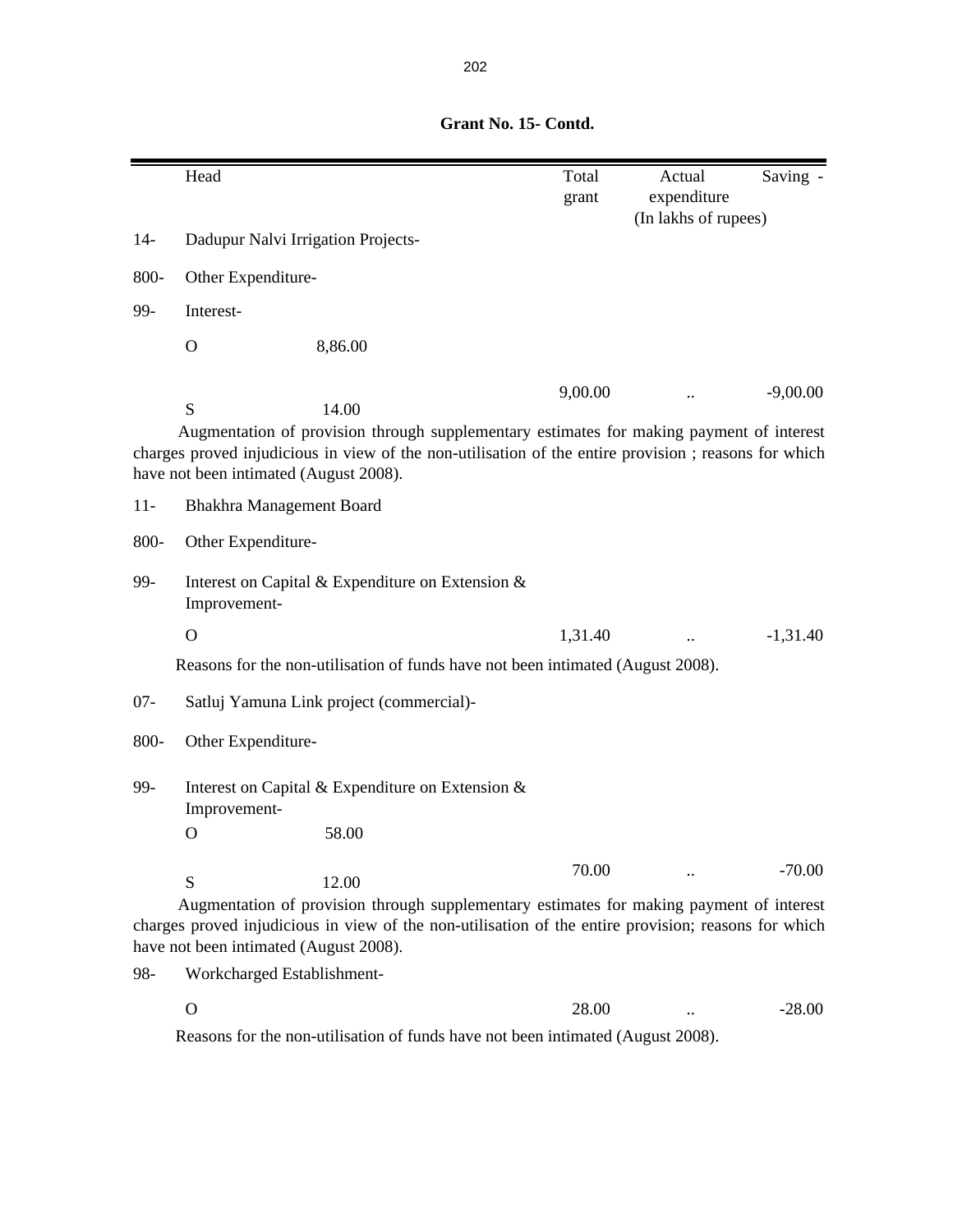|         | Head                              |                                                                                                                                                                                                                                                                 | Total<br>grant | Actual<br>expenditure<br>(In lakhs of rupees) | Saving -   |
|---------|-----------------------------------|-----------------------------------------------------------------------------------------------------------------------------------------------------------------------------------------------------------------------------------------------------------------|----------------|-----------------------------------------------|------------|
|         | 2801- Power                       |                                                                                                                                                                                                                                                                 |                |                                               |            |
| $05 -$  | Transmission and Distribution-    |                                                                                                                                                                                                                                                                 |                |                                               |            |
| 800-    | Other expenditure-                |                                                                                                                                                                                                                                                                 |                |                                               |            |
| 98-     |                                   | Accelrated Development Programme-                                                                                                                                                                                                                               |                |                                               |            |
|         | $\mathbf{O}$                      |                                                                                                                                                                                                                                                                 |                |                                               |            |
|         | S                                 | 14,30.00                                                                                                                                                                                                                                                        |                |                                               |            |
|         | $\mathbf R$                       | $-14,30.00$                                                                                                                                                                                                                                                     |                |                                               |            |
|         |                                   | Provision made through supplementary estimates for development works of Power Utilities<br>was surrendered through reappropriation due to non release of grant-in-aid by the Government.                                                                        |                |                                               |            |
|         | 2702- Minor Irrigation            |                                                                                                                                                                                                                                                                 |                |                                               |            |
| $03 -$  | Maintenance-                      |                                                                                                                                                                                                                                                                 |                |                                               |            |
| $103 -$ | Tube Wells-                       |                                                                                                                                                                                                                                                                 |                |                                               |            |
| 99-     | Distribution of Lines-            | Loans for Power Project Transmission and                                                                                                                                                                                                                        |                |                                               |            |
|         | $\mathbf O$                       | 7,35.00                                                                                                                                                                                                                                                         |                |                                               |            |
|         | S                                 | 28.00<br>Augmentation of provision through supplementary estimates to clear pending energy charges<br>of Power Utilities proved injudicious in view of the non-utilisation of the entire provision; reasons<br>for which have not been intimated (August 2008). | 7,63.00        |                                               | $-7,63.00$ |
|         | 4. Excess occurred mainly under:- |                                                                                                                                                                                                                                                                 |                |                                               |            |
|         | Head                              |                                                                                                                                                                                                                                                                 | Total<br>grant | Actual<br>expenditure<br>(In lakhs of rupees) | Saving -   |
| 2700-   | Major Irrigation                  |                                                                                                                                                                                                                                                                 |                |                                               |            |
| $80-$   | General-                          |                                                                                                                                                                                                                                                                 |                |                                               |            |
| 800-    | Other Expenditure-                |                                                                                                                                                                                                                                                                 |                |                                               |            |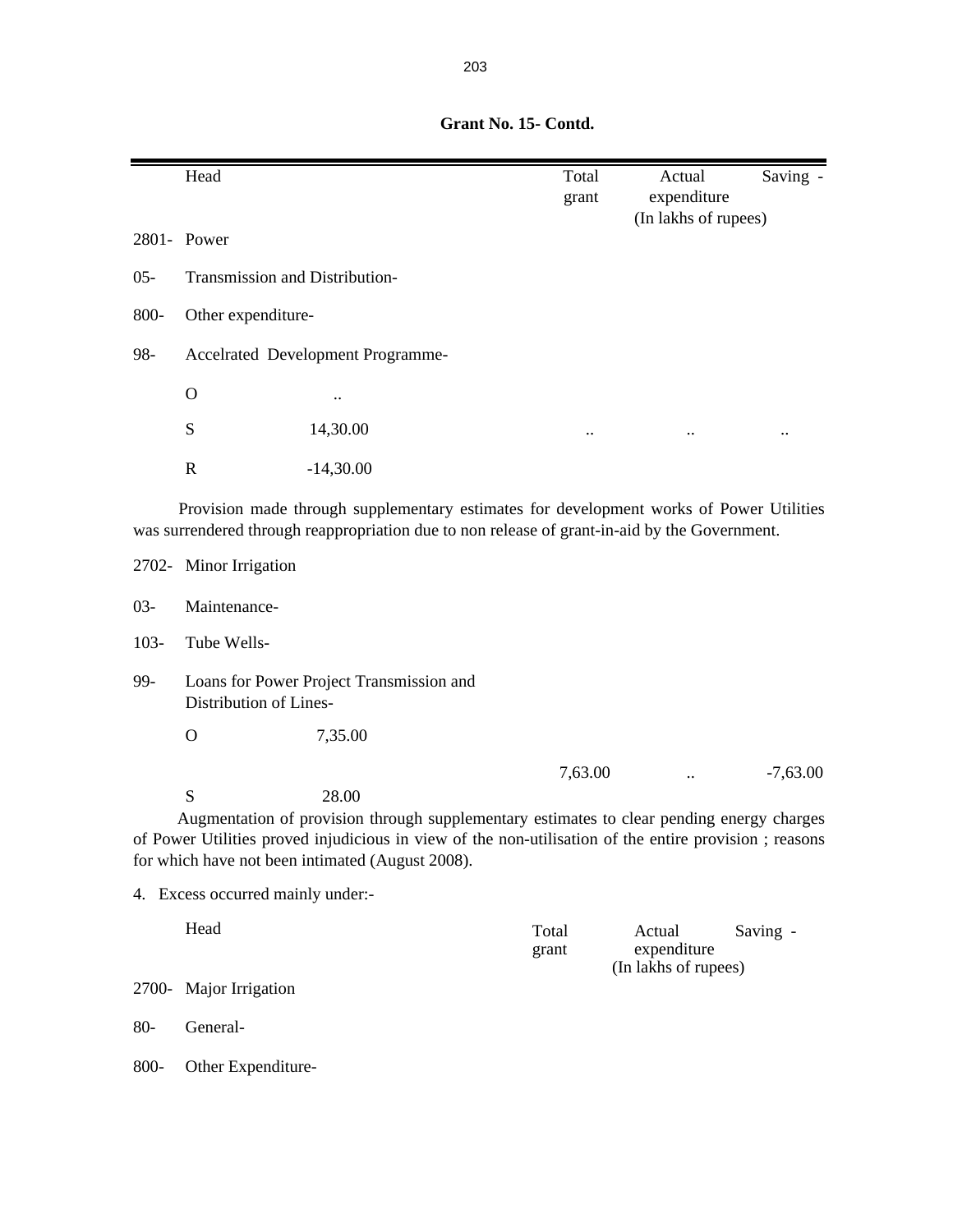|        | Head                                            |                                                                                                   | Total<br>grant | Actual<br>expenditure<br>(In lakhs of rupees) | Excess+       |
|--------|-------------------------------------------------|---------------------------------------------------------------------------------------------------|----------------|-----------------------------------------------|---------------|
| 99-    | Interest-                                       |                                                                                                   |                |                                               |               |
|        | $\mathbf{O}$                                    | 34,18.00                                                                                          |                |                                               |               |
|        |                                                 |                                                                                                   | 38,58.00       | 2,59,76.34                                    | $+2,21,18.34$ |
|        | S<br>charges (Rs.440 lakhs).                    | 4,40.00<br>Provision was augmented through supplementary estimates for making payment of interest |                |                                               |               |
|        |                                                 | Reasons for the final excess of Rs.2,21,18.34 lakhs have not been intimated (August 2008).        |                |                                               |               |
| 98-    | maintenance-                                    | Improvement, upgradation, operation and                                                           |                |                                               |               |
|        | $\mathbf O$                                     | 20,00.00                                                                                          |                |                                               |               |
|        | $\mathbf R$                                     | $-3,15.00$                                                                                        | 16,85.00       | 35,66.40                                      | $+18,81.40$   |
|        |                                                 | Reasons for the net excess of Rs.15,66.40 lakhs have not been intimated (August 2008).            |                |                                               |               |
| $02 -$ |                                                 | Western Jamuna Canal Project (Commercial)-                                                        |                |                                               |               |
| 800-   | Other Expenditure-                              |                                                                                                   |                |                                               |               |
| 98-    | <b>Energy Charges-</b>                          |                                                                                                   |                |                                               |               |
|        | $\mathbf O$                                     | 10,78.00                                                                                          |                |                                               |               |
|        | S<br>charges of Power Utilities (Rs.292 lakhs). | 2,92.00<br>Provision was augmented through supplementary estimates to clear the pending energy    | 13,70.00       | 84,77.45                                      | $+71,07.45$   |

Reasons for the final excess of Rs.71,07.45 lakhs have not been intimated (August 2008).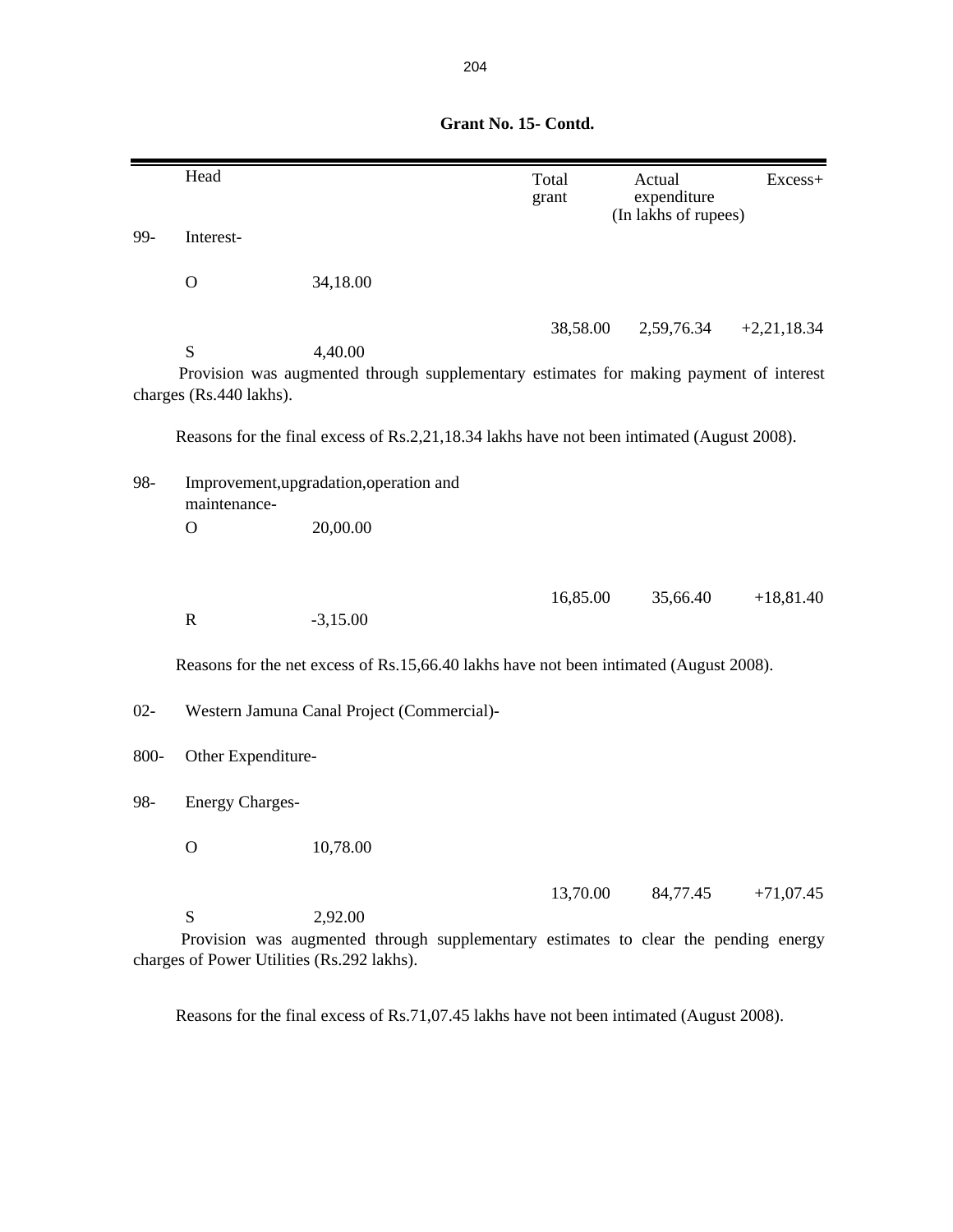# Head Excess+ grant expenditure (In lakhs of rupees) 01- Multi Purpose River project (Commercial)- 101- Maintenance and Repairs-98- Other Maintenance Expenditure-99- Haryana Portion-O 3,00.00 15,77.90 +12,77.90 800- Other Expenditure-99- Interest on Capital & Expenditure on Extension & Improvement-99- Haryana Portion-O  $12.25$   $1,71.00$   $+1,58.75$ 001- Direction Administration-99- Chief Engineer-  $.1 + 38.08 +38.08$ 05- Jawahar Lal Nehru Project (commercial)- 101- Maintenance and Repairs-98- Other Maintenance Expenditure-O  $1,70.00$   $4,68.53$   $+2,98.53$ 04- Loharu Canal Project (commercial)- 101- Maintenance & Repairs-98- Other Maintenance Expenditure-O  $1,15.00$   $3,63.59$   $+2,48.59$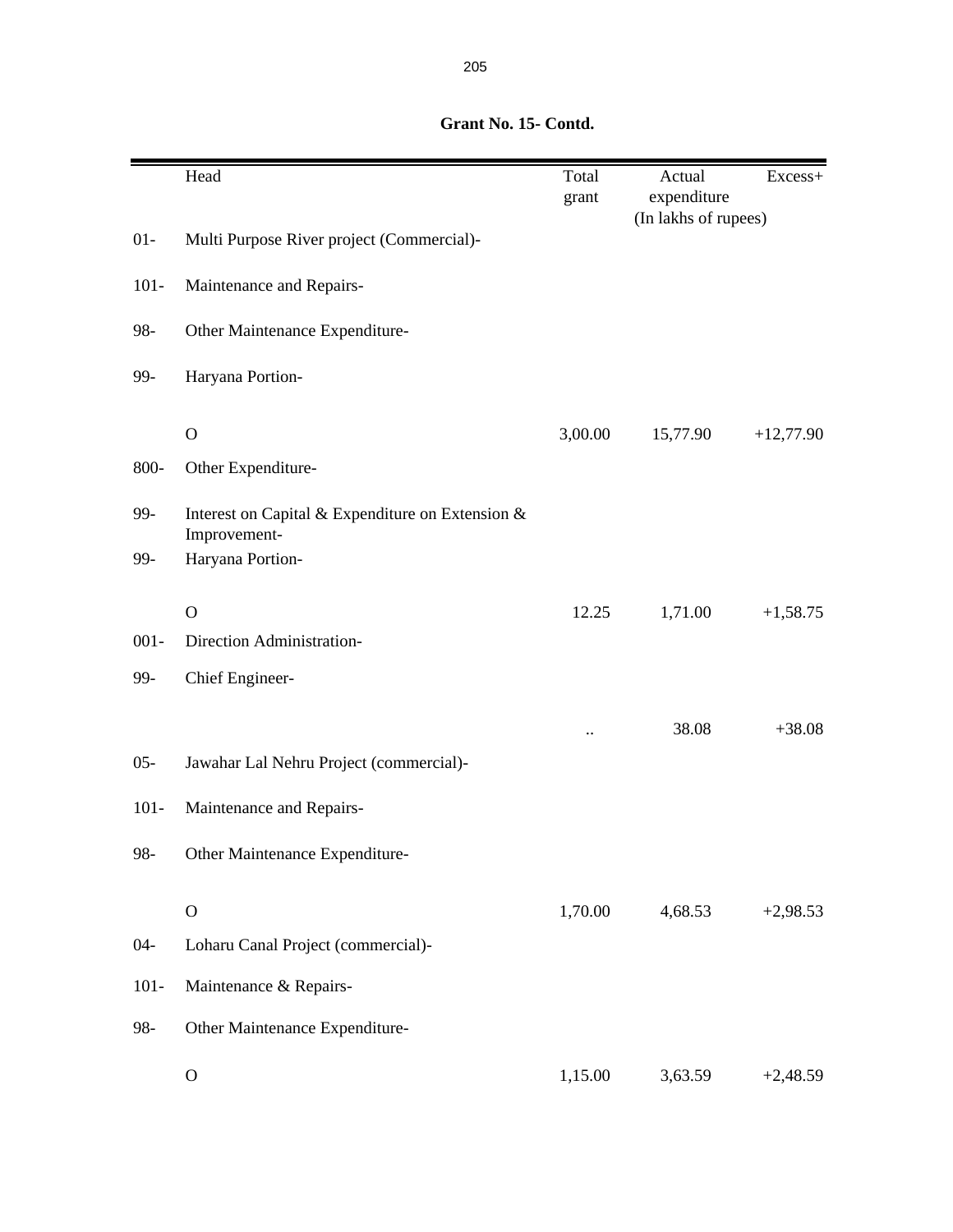|         | Head                            |                                                                                                                                                                                                                                                                                                                                                                       |       | Total    | Actual                              | Excess+                  |
|---------|---------------------------------|-----------------------------------------------------------------------------------------------------------------------------------------------------------------------------------------------------------------------------------------------------------------------------------------------------------------------------------------------------------------------|-------|----------|-------------------------------------|--------------------------|
|         |                                 |                                                                                                                                                                                                                                                                                                                                                                       |       | grant    | expenditure                         |                          |
| $18-$   |                                 | Non-Commercial Irrigation Projects-                                                                                                                                                                                                                                                                                                                                   |       |          | (In lakhs of rupees)                |                          |
| $001 -$ | Direction and Administration-   |                                                                                                                                                                                                                                                                                                                                                                       |       |          |                                     |                          |
| $95 -$  | Special Revenue Staff-          |                                                                                                                                                                                                                                                                                                                                                                       |       |          |                                     |                          |
|         |                                 |                                                                                                                                                                                                                                                                                                                                                                       |       |          | 72.56                               | $+72.56$                 |
|         |                                 | Reasons for excess in the above six cases have not been intimated (August 2008).                                                                                                                                                                                                                                                                                      |       |          |                                     |                          |
|         | <b>Defective Budgeting</b>      |                                                                                                                                                                                                                                                                                                                                                                       |       |          |                                     |                          |
| 5       |                                 | (a) In accordance with the provision of note (2) below the Major head-"2701-Medium<br>Irrigation" in the "List of Major and Minor Heads of Account of Union and States",                                                                                                                                                                                              |       |          |                                     |                          |
|         |                                 | " Interest on Capital" is required to be opened as sub head under "Each Project Minor Head".<br>But in the budget estimates the provision has been made under the minor head "Other expenditure"<br>ibid since the financial year 1987-88. The detailed provision as per correct accounting procedure and<br>as adopted by the State Government is discussed below :- |       |          |                                     |                          |
|         | Head                            |                                                                                                                                                                                                                                                                                                                                                                       | Total |          | Actual                              | $Excess +$               |
|         |                                 |                                                                                                                                                                                                                                                                                                                                                                       | grant |          | expenditure<br>(In lakhs of rupees) |                          |
|         | 2700- Major Irrigation          |                                                                                                                                                                                                                                                                                                                                                                       |       |          |                                     |                          |
| $80-$   | General-                        |                                                                                                                                                                                                                                                                                                                                                                       |       |          |                                     |                          |
| 800-    | Other Expenditure-              |                                                                                                                                                                                                                                                                                                                                                                       |       |          |                                     |                          |
|         | Name of the Irrigation Project- |                                                                                                                                                                                                                                                                                                                                                                       |       |          |                                     |                          |
| 99-     | Interest-                       |                                                                                                                                                                                                                                                                                                                                                                       |       |          |                                     |                          |
|         | $\mathbf{O}$                    | 34,18.00                                                                                                                                                                                                                                                                                                                                                              |       |          |                                     |                          |
|         | S                               | 4,40.00                                                                                                                                                                                                                                                                                                                                                               |       | 38,58.00 |                                     | $2,59,76.34$ +2,21,18.34 |
| $01 -$  |                                 | Multipurpose River Projects (Commercial)-                                                                                                                                                                                                                                                                                                                             |       |          |                                     |                          |
| 800-    | Other Expenditure-              |                                                                                                                                                                                                                                                                                                                                                                       |       |          |                                     |                          |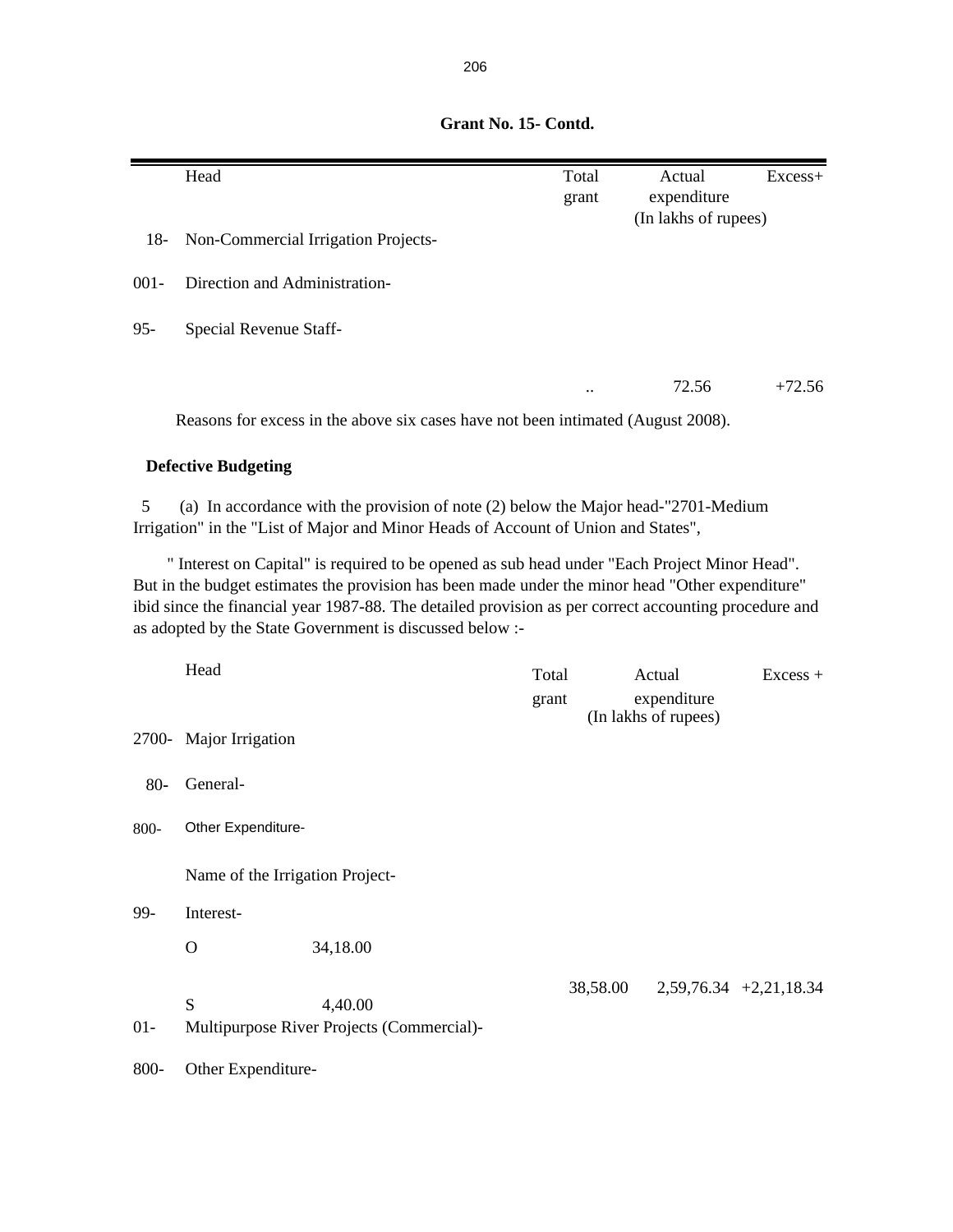|         | Head                                        |                                                                                                | Total<br>grant | Actual<br>expenditure                         | $Excess +$               |
|---------|---------------------------------------------|------------------------------------------------------------------------------------------------|----------------|-----------------------------------------------|--------------------------|
| 99-     |                                             | Interest on Capital & Expenditure on Extension and Improvement-                                |                | (In lakhs of rupees)                          |                          |
|         |                                             |                                                                                                |                |                                               |                          |
| 99-     | Haryana Portion-                            |                                                                                                |                |                                               |                          |
|         | $\mathbf O$                                 |                                                                                                | 12.25          | 1,71.00                                       | $+1,58.75$               |
|         | irrigation project.                         | The Government should have made provision/payment of interest on capital under each            |                |                                               |                          |
| $80-$   | General-                                    |                                                                                                |                |                                               |                          |
| 800-    | Other Expenditure-                          |                                                                                                |                |                                               |                          |
|         | $\mathbf O$                                 | 34,18.00                                                                                       |                |                                               |                          |
|         |                                             |                                                                                                | 38,58.00       |                                               | $2,59,76.34$ +2,21,18.34 |
|         | S                                           | 4,40.00                                                                                        |                |                                               |                          |
| 800-    | Other Expenditure-                          |                                                                                                |                |                                               |                          |
| 99-     | Haryana Portion-                            |                                                                                                |                |                                               |                          |
|         | $\mathbf O$                                 |                                                                                                | 12.25          | 1,71.00                                       | $+1,58.75$               |
|         | year. Reply is still awaited (August 2008). | The matter was brought to the notice of the Government in October 1987 and thereafter every    |                |                                               |                          |
| below:- |                                             | 5 (b). A case of injudicious reduction of provision through reappropriation has been discussed |                |                                               |                          |
|         | Head                                        |                                                                                                | Total<br>grant | Actual<br>expenditure<br>(In lakhs of rupees) | $Excess +$               |
| 2700-   | Major Irrigation                            |                                                                                                |                |                                               |                          |
| $01 -$  |                                             | Multi Purpose River project (Commercial)-                                                      |                |                                               |                          |
| $001 -$ | Direction and Administration-               |                                                                                                |                |                                               |                          |
| 96-     | Medical Irrigation-                         |                                                                                                |                |                                               |                          |
|         | $\mathbf O$                                 | 37.40                                                                                          |                |                                               |                          |
|         | $\mathbf R$                                 | $-37.40$                                                                                       |                | 37.70                                         | $+37.70$                 |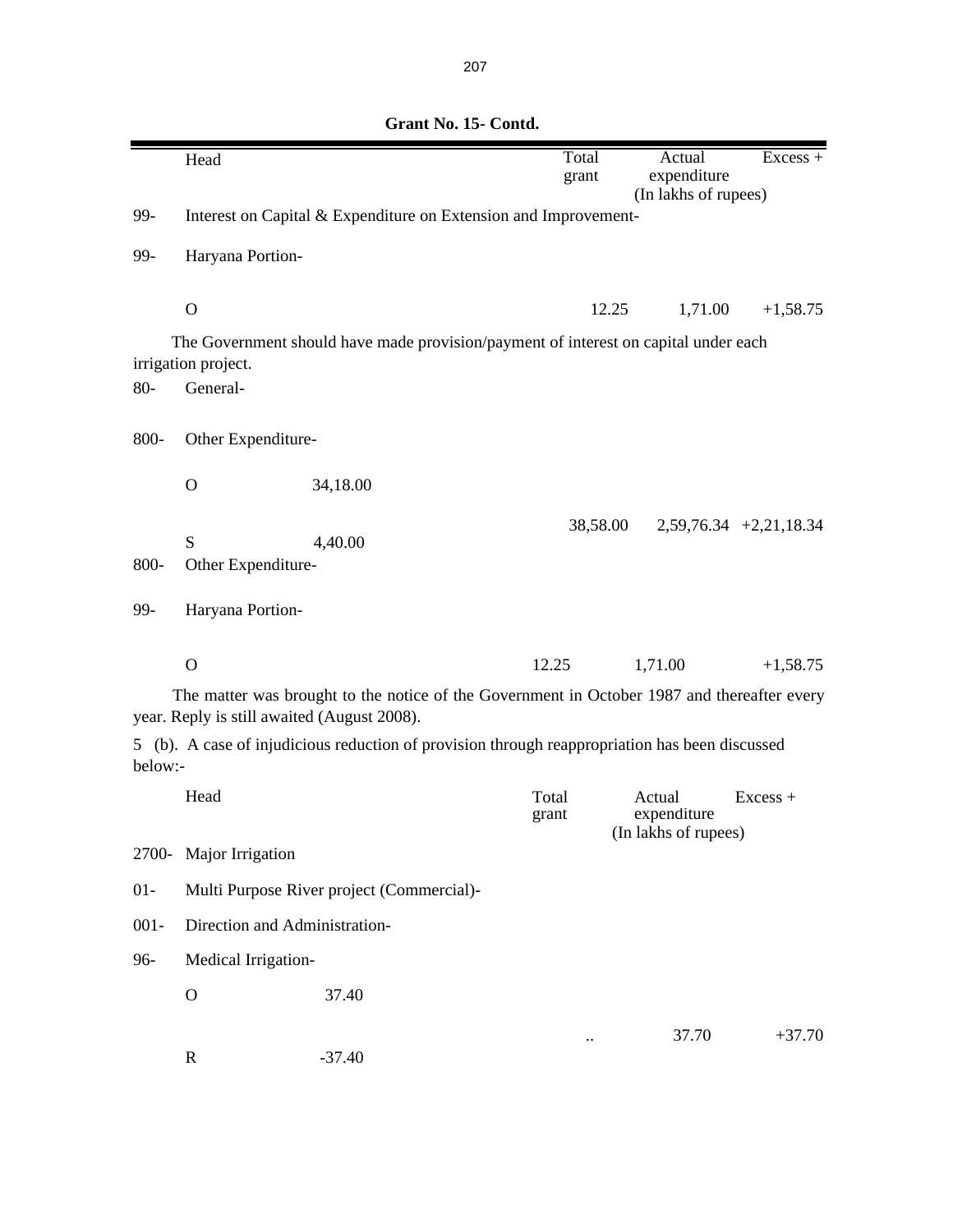|  |  |  |  |  |  |  |  |  |  |  |  |  |  |  |  |  |  |  |  | Grant No. 15- Contd. |  |
|--|--|--|--|--|--|--|--|--|--|--|--|--|--|--|--|--|--|--|--|----------------------|--|

Saving of Rs.37.40 lakhs due to closure of dispensaries proved injudicious in view of the expenditure of Rs.37.70 lakhs; reasons for which have not been intimated (August 2008).

## *Charged Appropriation*

|       | 6. Saving occurred under :- |                                                                            |                                    |                                |          |  |
|-------|-----------------------------|----------------------------------------------------------------------------|------------------------------------|--------------------------------|----------|--|
|       | Head                        |                                                                            | Total<br>appropriation expenditure | Actual<br>(In lakhs of rupees) | Saving - |  |
|       | 2801- Power                 |                                                                            |                                    |                                |          |  |
| $80-$ | General-                    |                                                                            |                                    |                                |          |  |
| 800-  | Other expenditure-          |                                                                            |                                    |                                |          |  |
| 99-   | Commission-                 | Setting up of Haryana Electricity Regulatory                               |                                    |                                |          |  |
|       | $\overline{O}$              | 2,34.00                                                                    |                                    |                                |          |  |
|       | $\boldsymbol{R}$            | $-25.50$                                                                   | 2,08.50                            | 2,08.50                        |          |  |
|       |                             | Reduction in provision through reappropriation was due to economy measure. |                                    |                                |          |  |

## **Capital:**

### **Voted Grant**

7. The expenditure exceeded the grant by Rs. 2,78,72,22,585 ; the excess requires regularisation.

8. Excess was the net result of excess under certain heads and saving under certain others. Excess occurred mainly under :-

| Head                                                                                                                                                                                                                                                                                                                               | Total | Actual               | $Excess +$ |
|------------------------------------------------------------------------------------------------------------------------------------------------------------------------------------------------------------------------------------------------------------------------------------------------------------------------------------|-------|----------------------|------------|
|                                                                                                                                                                                                                                                                                                                                    | grant | expenditure          |            |
|                                                                                                                                                                                                                                                                                                                                    |       | (In lakhs of rupees) |            |
| $\mathbf{A}$ $\mathbf{A}$ $\mathbf{A}$ $\mathbf{A}$ $\mathbf{A}$ $\mathbf{A}$ $\mathbf{A}$ $\mathbf{A}$ $\mathbf{A}$ $\mathbf{A}$ $\mathbf{A}$ $\mathbf{A}$ $\mathbf{A}$ $\mathbf{A}$ $\mathbf{A}$ $\mathbf{A}$ $\mathbf{A}$ $\mathbf{A}$ $\mathbf{A}$ $\mathbf{A}$ $\mathbf{A}$ $\mathbf{A}$ $\mathbf{A}$ $\mathbf{A}$ $\mathbf{$ |       |                      |            |

4701- Capital Outlay on Medium Irrigation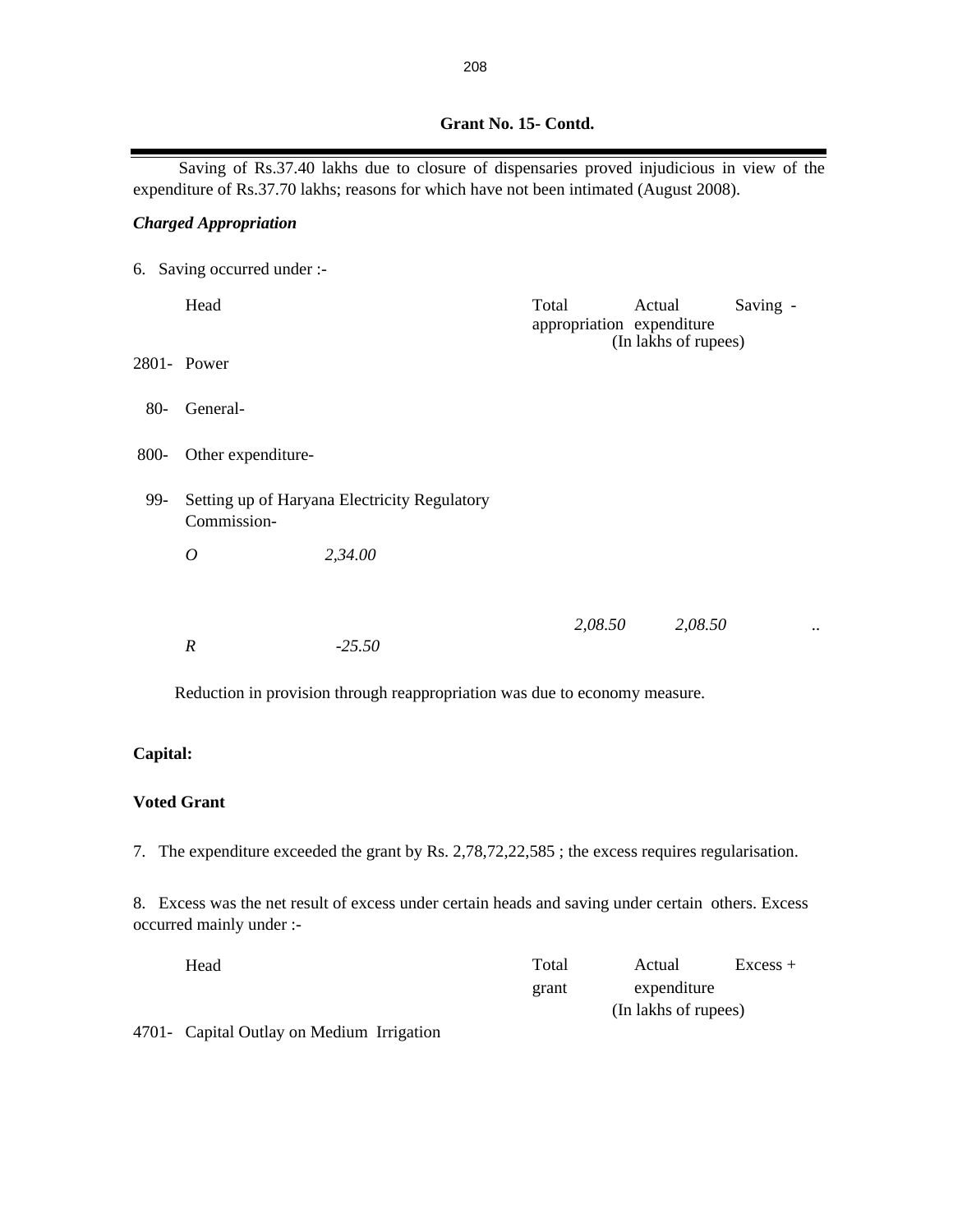|        | Head                   |                                            | Total<br>grant | Actual<br>expenditure<br>(In lakhs of rupees) | $Excess +$    |
|--------|------------------------|--------------------------------------------|----------------|-----------------------------------------------|---------------|
| $07 -$ | NABARD-                | Improvement of old/existing channels under |                |                                               |               |
| 800-   | Other Expenditure-     |                                            |                |                                               |               |
| 98-    | Construction of canal- |                                            |                |                                               |               |
|        | $\mathbf O$            | 1,45,00.00                                 |                |                                               |               |
|        | S                      | 15,00.00                                   | 1,57,69.73     | 3,08,42.96                                    | $+1,50,73.23$ |
|        | $\mathbb{R}$           | $-2,30.27$                                 |                |                                               |               |

Augmentation of provision through supplementary estimates was due to more expenditure on the execution of work undertaken to increase capacity of Ottu Lake and reduction of provision through reappropriation was due to non-sanction of scheme.

Reasons for huge excess of Rs.1,50,73.23 lakhs have not been intimated (August 2008).

- 80- General-
- 800- Other Expenditure-
- 97- Liability of Completed projects-

|     |                               | 25,00.00 | 29,88.03 | $+4,88.03$ |
|-----|-------------------------------|----------|----------|------------|
|     | 052- Machinery and Equipment- |          |          |            |
| 99- | Machinery and Equipment-      |          |          |            |
|     |                               |          |          |            |

O  $1.00$   $25.61$   $+24.61$ 

Reasons for excess in the above two cases have not been intimated (August 2008).

4700- Capital Outlay On Major Irrigation

15- Lining of channels-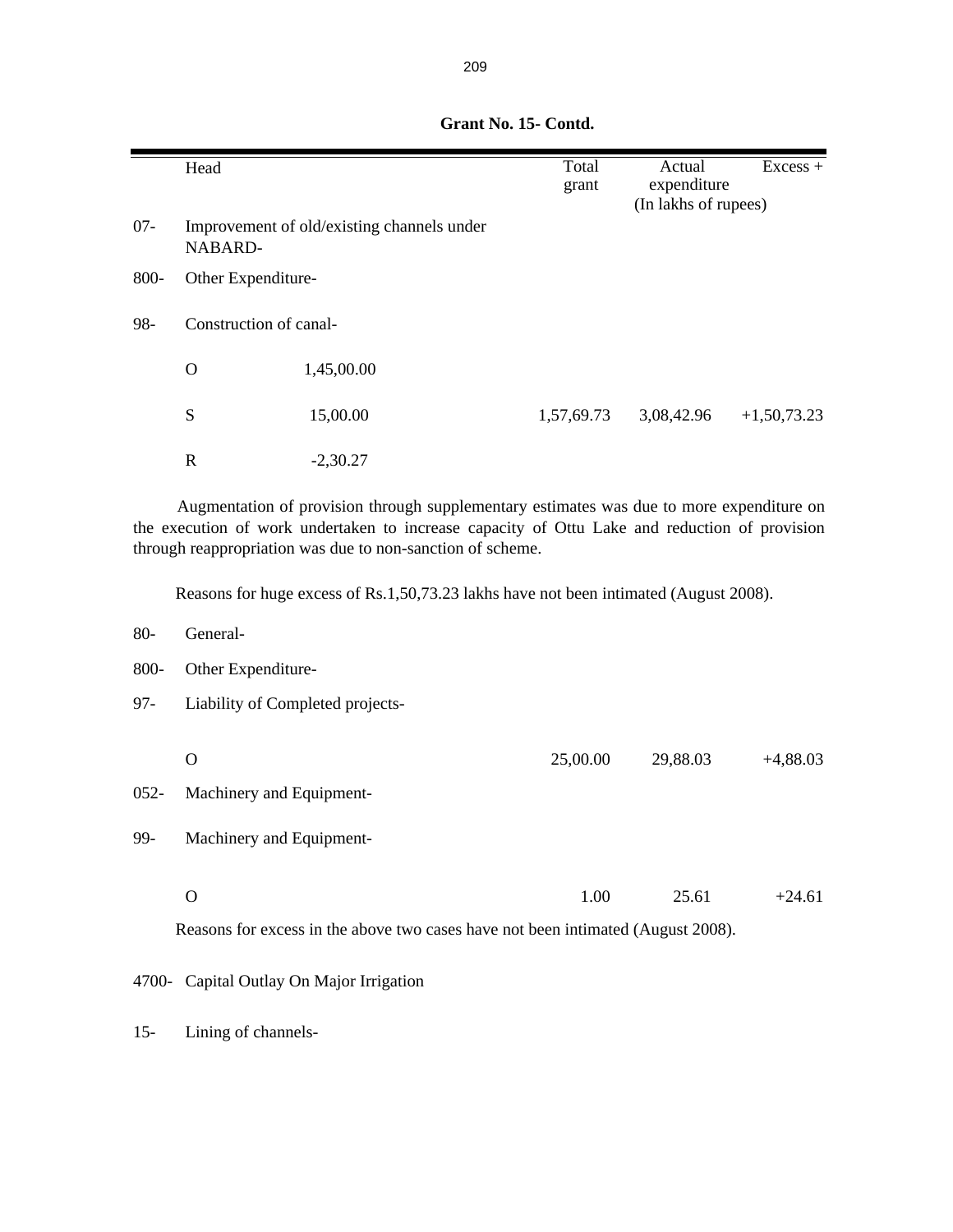|        | Head                                                                                     |                                                                                                                                                                                                    | Total<br>grant | Actual<br>expenditure<br>(In lakhs of rupees) | Excess +    |  |
|--------|------------------------------------------------------------------------------------------|----------------------------------------------------------------------------------------------------------------------------------------------------------------------------------------------------|----------------|-----------------------------------------------|-------------|--|
| 800-   | Other Expenditure-                                                                       |                                                                                                                                                                                                    |                |                                               |             |  |
| $97 -$ | Link Channel-                                                                            | <b>BML-Hansi Branch-Butana Branch Multipurpose</b>                                                                                                                                                 |                |                                               |             |  |
|        | $\Omega$                                                                                 | 1,40,00.00                                                                                                                                                                                         |                |                                               |             |  |
|        |                                                                                          |                                                                                                                                                                                                    |                |                                               |             |  |
|        | $\mathbb{R}$                                                                             | 16,03.81                                                                                                                                                                                           | 1,56,03.81     | 2,10,58.36                                    | $+54,54.55$ |  |
| 2008). |                                                                                          | Augmentation of provision through reappropriation to complete the project proved inadequate<br>in view of the final excess of Rs.54,54.55 lakhs; reasons for which have not been intimated (August |                |                                               |             |  |
| $16-$  | System-                                                                                  | Rehabilitation of Existing Channels/Drainage                                                                                                                                                       |                |                                               |             |  |
| 800-   | Other Expenditure-                                                                       |                                                                                                                                                                                                    |                |                                               |             |  |
| 98-    | Construction of canals-                                                                  |                                                                                                                                                                                                    |                |                                               |             |  |
|        | $\mathbf O$                                                                              | 65,45.00                                                                                                                                                                                           |                |                                               |             |  |
|        | $\mathbb{R}$                                                                             | $-2.55$                                                                                                                                                                                            | 65,42.45       | 1,20,98.40                                    | $+55,55.95$ |  |
|        | Reduction in provision through reappropriation was due to non-completion of the project. |                                                                                                                                                                                                    |                |                                               |             |  |
|        |                                                                                          | Reasons for huge excess of Rs.55,55.95 lakhs have not been intimated (August 2008).                                                                                                                |                |                                               |             |  |
| $05 -$ |                                                                                          | Jawahar Lal Nehru Project (commercial)-                                                                                                                                                            |                |                                               |             |  |
| 800-   | Other Expenditure-                                                                       |                                                                                                                                                                                                    |                |                                               |             |  |
| 98-    | Dam and Apprutenant Works-                                                               |                                                                                                                                                                                                    |                |                                               |             |  |
|        | $\mathbf O$                                                                              | 15,20.00                                                                                                                                                                                           |                |                                               |             |  |
|        | $\mathbf R$                                                                              | 3,48.15                                                                                                                                                                                            | 18,68.15       | 22,92.44                                      | $+4,24.29$  |  |
|        |                                                                                          | Provision was augmented through reappropriation to clear pending liabilities.                                                                                                                      |                |                                               |             |  |
|        |                                                                                          | Reasons for the final excess of Rs.4,24.29 lakhs have not been intimated (August 2008).                                                                                                            |                |                                               |             |  |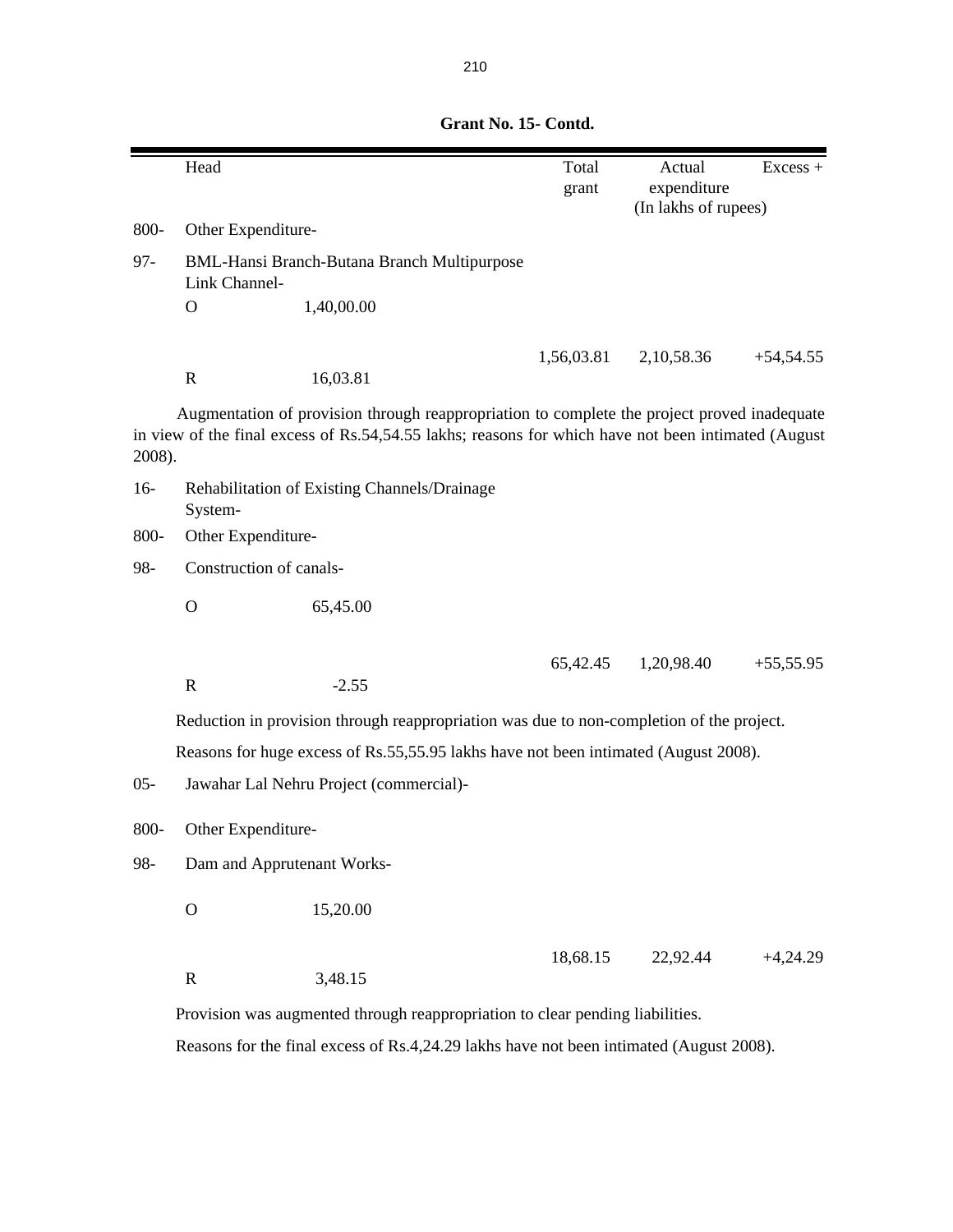|         | Head                                                                               | Total<br>grant | Actual<br>expenditure<br>(In lakhs of rupees) | Excess +    |
|---------|------------------------------------------------------------------------------------|----------------|-----------------------------------------------|-------------|
| $04 -$  | Loharu canal project(commercial)-                                                  |                |                                               |             |
| 800-    | Other Expenditure-                                                                 |                |                                               |             |
| 98-     | Construction of canal-                                                             |                |                                               |             |
|         |                                                                                    |                | 32.69                                         | $+32.69$    |
|         | Reasons for the excess of Rs.32.69 lakhs have not been intimated (August 2008).    |                |                                               |             |
|         | 4711- Capital Outlay on Flood Conrtol Projects                                     |                |                                               |             |
| $01 -$  | Flood Control-                                                                     |                |                                               |             |
| $201 -$ | Drainage And Flood Control Project-                                                |                |                                               |             |
| 99-     | Flood Protection And Disaster Preparedness-                                        |                |                                               |             |
|         | 37,00.00<br>$\mathbf O$                                                            |                |                                               |             |
|         | $\mathbf R$<br>$-2.35$                                                             | 36,97.65       | 64,48.76                                      | $+27,51.11$ |
|         | Reasons for net excess of Rs.27,48.76 lakhs have not been intimated (August 2008). |                |                                               |             |
| 9.      | Saving occurred mainly under :-                                                    |                |                                               |             |
|         | Head                                                                               | Total<br>grant | Actual<br>expenditure<br>(In lakhs of rupees) | Saving -    |
| 4700-   | Capital Outlay On Major Irrigation                                                 |                |                                               |             |
| $13-$   | Modernisation & Lining of canal systems-                                           |                |                                               |             |
| 800-    | Other Expenditure-                                                                 |                |                                               |             |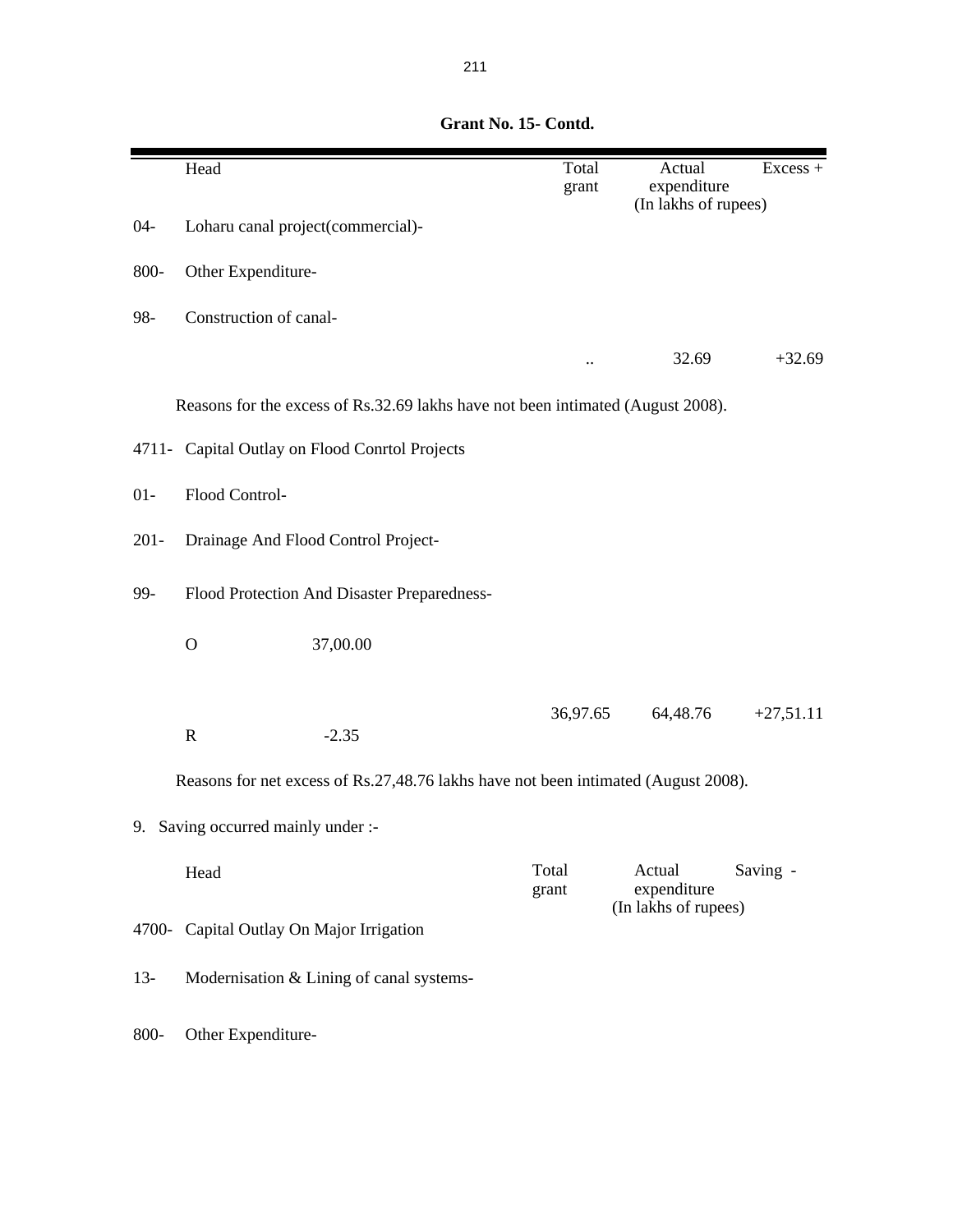|        | Head                          |            | Total<br>grant                                                                           | Actual<br>expenditure<br>(In lakhs of rupees) | Saving -    |  |  |
|--------|-------------------------------|------------|------------------------------------------------------------------------------------------|-----------------------------------------------|-------------|--|--|
| 98-    | <b>Construction of Canal-</b> |            |                                                                                          |                                               |             |  |  |
|        | $\mathbf O$                   | 13,35.00   |                                                                                          |                                               |             |  |  |
|        | $\mathbf R$                   | $-2,85.55$ | 10,49.45                                                                                 |                                               | $-10,49.45$ |  |  |
|        |                               |            | Anticipated saving of Rs.2,85.55 lakhs was due to financial crunch.                      |                                               |             |  |  |
|        |                               |            | Reasons for the final saving of Rs.10,49.45 lakhs have not been intimated (August 2008). |                                               |             |  |  |
| $15 -$ | Lining of channels-           |            |                                                                                          |                                               |             |  |  |
| 800-   | Other Expenditure-            |            |                                                                                          |                                               |             |  |  |
| 98-    | Restoration capacity of BML-  |            |                                                                                          |                                               |             |  |  |
|        | $\Omega$                      | 2,00.00    |                                                                                          |                                               |             |  |  |
|        |                               |            | 3,00.00                                                                                  |                                               | $-3,00.00$  |  |  |
|        | ${\bf R}$                     | 1,00.00    |                                                                                          |                                               |             |  |  |
|        |                               |            | Augmentation of provision through reappropriation due to clear the essential work proved |                                               |             |  |  |

injudicious in view of the saving of whole amount; reasons for which have not been intimated (August 2008).

- 16- Rehabilitation of Existing Channels/Drainage System-
- 052- Machinery and Equipment-
- 99- Pro-rata Machinery-
	- $0$  ...  $-75.00$  ...  $-75.00$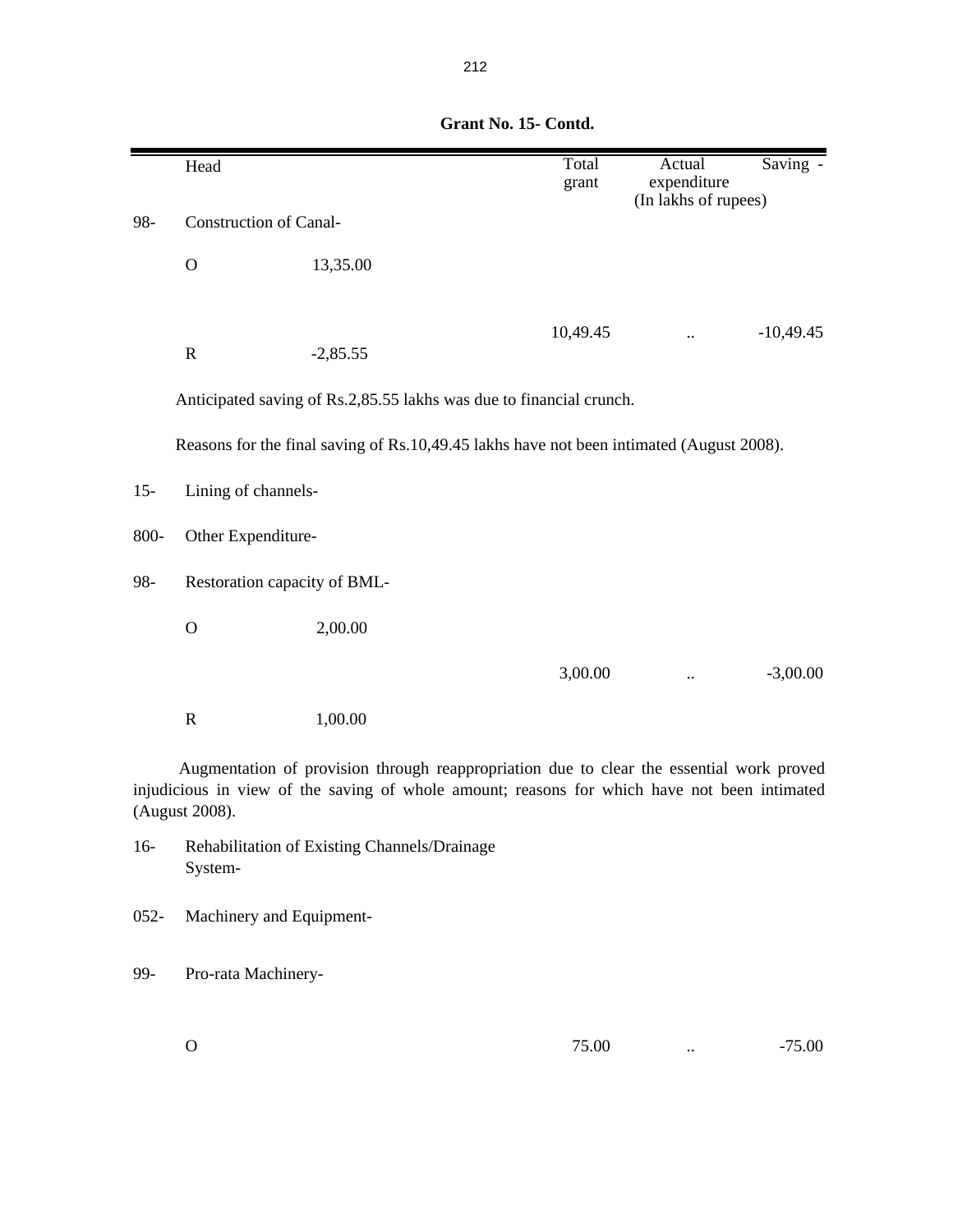|        | Head                                                                            |                                                                                         | Total<br>grant | Actual<br>expenditure | $\overline{\text{Saving}}$ - |  |  |  |
|--------|---------------------------------------------------------------------------------|-----------------------------------------------------------------------------------------|----------------|-----------------------|------------------------------|--|--|--|
|        |                                                                                 |                                                                                         |                | (In lakhs of rupees)  |                              |  |  |  |
| 799-   | Suspense-                                                                       |                                                                                         |                |                       |                              |  |  |  |
| 99-    | Suspense-                                                                       |                                                                                         |                |                       |                              |  |  |  |
| $97 -$ | Credit to Miscellaneous Advance-                                                |                                                                                         |                |                       |                              |  |  |  |
|        | $\overline{O}$                                                                  |                                                                                         | 25.00          |                       | $-25.00$                     |  |  |  |
|        | (August 2008).                                                                  | Reasons for the non-utilisation of funds in the above two cases have not been intimated |                |                       |                              |  |  |  |
| $07 -$ |                                                                                 | Satluj Yamuna Link project(commercial)-                                                 |                |                       |                              |  |  |  |
| 800-   | Other Expendiutre-                                                              |                                                                                         |                |                       |                              |  |  |  |
| 98-    | Construction of canal-                                                          |                                                                                         |                |                       |                              |  |  |  |
|        | $\mathbf{O}$                                                                    | 10.00                                                                                   |                |                       |                              |  |  |  |
|        |                                                                                 |                                                                                         |                |                       | $\ddot{\phantom{a}}$         |  |  |  |
|        | $\mathbf R$                                                                     | $-10.00$                                                                                |                |                       |                              |  |  |  |
|        | Reasons for the non-utilisation of funds have not been intimated (August 2008). |                                                                                         |                |                       |                              |  |  |  |
|        | 4701- Capital Outlay on Medium Irrigation-                                      |                                                                                         |                |                       |                              |  |  |  |
| $06-$  | New Minor for Equitable distribution of water-                                  |                                                                                         |                |                       |                              |  |  |  |
| 800-   | Other Expenditure-                                                              |                                                                                         |                |                       |                              |  |  |  |
| 98-    | <b>Construction of Canal-</b>                                                   |                                                                                         |                |                       |                              |  |  |  |
|        | $\mathbf O$                                                                     | 3,00.00                                                                                 |                |                       |                              |  |  |  |
|        | S                                                                               | 8,90.00                                                                                 | 20,69.47       | 1,88.34               | $-18,81.13$                  |  |  |  |
|        | $\mathbf R$                                                                     | 8,79.47                                                                                 |                |                       |                              |  |  |  |
|        |                                                                                 |                                                                                         |                |                       |                              |  |  |  |

The provision was augmented through supplementary estimates and reappropriation for construction of Kaushalya Dam for providing drinking water to Panchkula City and to clear pending liabilities.

Reasons for the huge saving of Rs.18,81.13 lakhs have not been intimated (August 2008).

80- General-

002- Data Collection-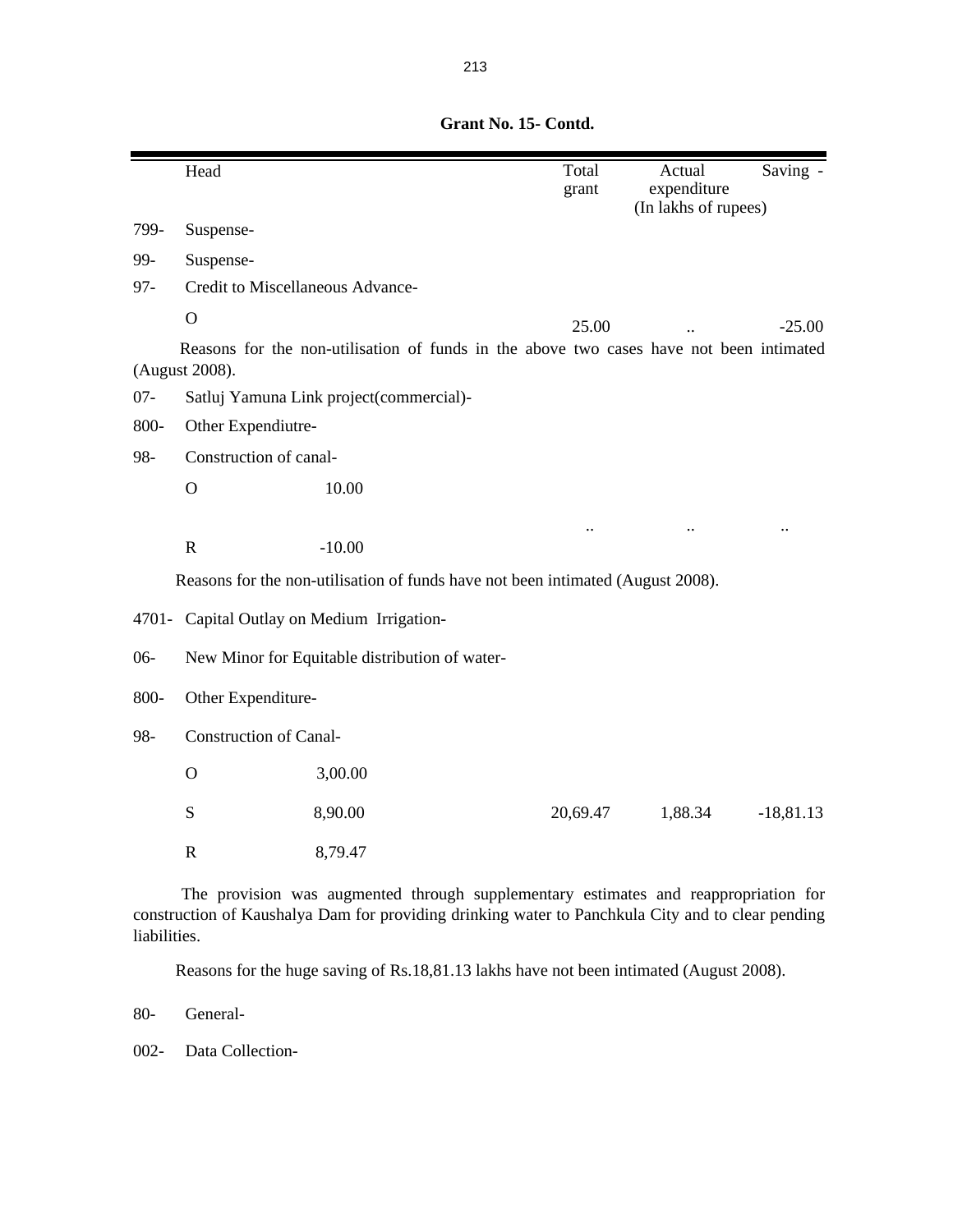|         | Head                               |             |                                                                                                                                                                                                                                                                        | Total<br>grant | Actual<br>expenditure<br>(In lakhs of rupees) | Saving -    |  |
|---------|------------------------------------|-------------|------------------------------------------------------------------------------------------------------------------------------------------------------------------------------------------------------------------------------------------------------------------------|----------------|-----------------------------------------------|-------------|--|
| 99-     | Data Collection-                   |             |                                                                                                                                                                                                                                                                        |                |                                               |             |  |
|         | $\Omega$                           | 89.00       |                                                                                                                                                                                                                                                                        |                |                                               |             |  |
|         | ${\bf S}$                          | 1,10.00     |                                                                                                                                                                                                                                                                        | 58.15          |                                               | $-58.15$    |  |
|         | $\mathbf R$                        | $-1,40.85$  |                                                                                                                                                                                                                                                                        |                |                                               |             |  |
|         |                                    |             | Augmentation of provision through supplementary estimates was due to cover more<br>expenditure on construction of Irrigation Office Complex at Rohtak and reduction through<br>reappropriation (Rs.1,40.85 lakhs) was due to non-approval of scheme by the Government. |                |                                               |             |  |
|         |                                    |             | Reasons for the final saving of Rs.58.15 lakhs have not been intimated (August 2008).                                                                                                                                                                                  |                |                                               |             |  |
| $005 -$ | Survey and Investigation-          |             |                                                                                                                                                                                                                                                                        |                |                                               |             |  |
| 99-     | Dam and Apprutenant Works-         |             |                                                                                                                                                                                                                                                                        |                |                                               |             |  |
|         | $\Omega$                           | 2,00.00     |                                                                                                                                                                                                                                                                        |                |                                               |             |  |
|         |                                    |             |                                                                                                                                                                                                                                                                        | 1,68.00        | 76.68                                         | $-91.32$    |  |
|         | $\mathbb{R}$                       | $-32.00$    |                                                                                                                                                                                                                                                                        |                |                                               |             |  |
|         |                                    |             | Anticipated saving of Rs.32 lakhs was due to non-completion of the project.<br>Reasons for the final saving of Rs.91.32 lakhs have not been intimated (August 2008).                                                                                                   |                |                                               |             |  |
|         | <b>Defective Budgeting</b>         |             |                                                                                                                                                                                                                                                                        |                |                                               |             |  |
| 10.     |                                    |             | A case of injudicious reduction of provision through reappropriation is given below :-                                                                                                                                                                                 |                |                                               |             |  |
|         | Head                               |             |                                                                                                                                                                                                                                                                        | Total<br>grant | Actual<br>expenditure<br>(In lakhs of rupees) | $Excess +$  |  |
| 4700-   | Capital Outlay On Major Irrigation |             |                                                                                                                                                                                                                                                                        |                |                                               |             |  |
| $14-$   | Dadupur Nalvi Irrigation Project-  |             |                                                                                                                                                                                                                                                                        |                |                                               |             |  |
| 800-    | Other Expenditure-                 |             |                                                                                                                                                                                                                                                                        |                |                                               |             |  |
| 98-     | Construction of canals-            |             |                                                                                                                                                                                                                                                                        |                |                                               |             |  |
|         | $\mathbf O$                        | 80,00.00    |                                                                                                                                                                                                                                                                        |                |                                               |             |  |
|         | $\mathbf R$                        | $-25,89.75$ |                                                                                                                                                                                                                                                                        | 54,10.25       | 73,19.66                                      | $+19,09.41$ |  |

Reduction in provision through reappropriation due to cut imposed by planning department proved injudicious in view of the excess of Rs.19,09.41 lakhs; reasons for which have not been intimated (August 2008).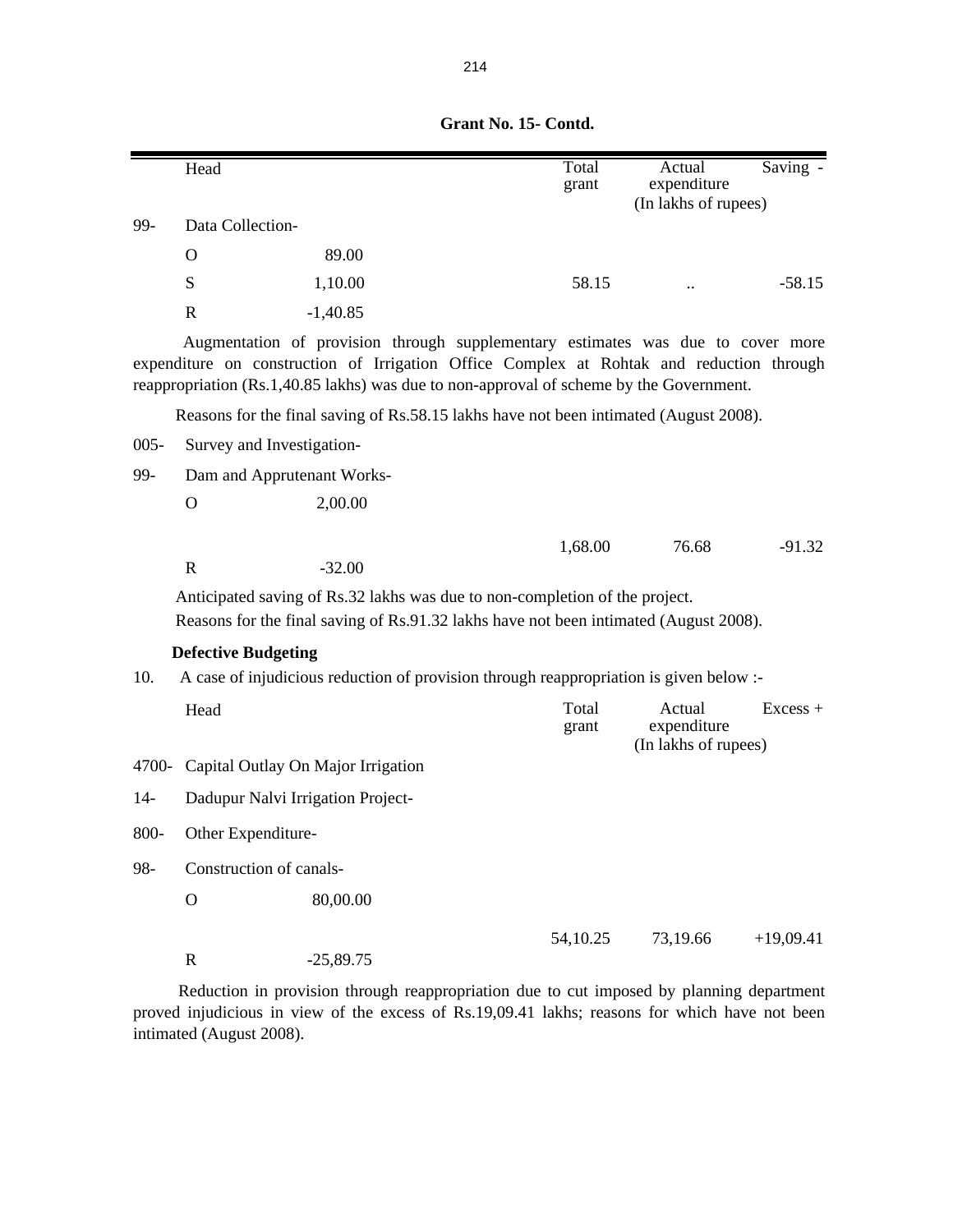11. Review of Direction and Administration and Machinery and Equipment Charges in the Public Works Department-Irrigation Branch Major head-"2700-Major Irrigation","2701-Medium Irrigation" , "4700-Capital Outlay on Major Irrigation" and "4701-Capital Outlay on Medium Irrigation".

The following table shows the figures of Direction and Administration and Machinery and Equipment charges and their percentage to the works outlay during the years 2005-2006, 2006-2007 and 2007-2008:-

| Scheme                      | Year           | Works    | Direction and           | Machinery                             | Percentage               |                      |
|-----------------------------|----------------|----------|-------------------------|---------------------------------------|--------------------------|----------------------|
|                             |                | Outlay   | Administration          | and Equipment Direction & Machinery & |                          |                      |
|                             |                |          | Charges                 | Charges                               | Administration Equipment |                      |
|                             |                |          |                         |                                       | charges to               | charges to           |
|                             |                |          |                         |                                       | works outlay             | works                |
|                             |                |          |                         |                                       |                          | outlay               |
| $\mathbf{1}$                | $\overline{2}$ | 3        | $\overline{\mathbf{4}}$ | 5                                     | 6                        | $\overline{7}$       |
|                             |                |          | (In lakhs of rupees)    |                                       |                          |                      |
| Jui canal Project           | 2005-2006      | 244.65   | 70.20                   |                                       | 28.69                    |                      |
|                             | 2006-2007      | 55.53    | 0.55                    | $\ddot{\phantom{0}}$                  | 0.99                     |                      |
|                             | 2007-2008      | 47.00    | 0.15                    | $\ddot{\phantom{a}}$                  | 0.32                     | $\ddotsc$            |
| Western Jamuna              | 2005-2006      | 463.51   | 3,01.41                 | $\ddot{\phantom{a}}$                  | 65.03                    | $\ddot{\phantom{0}}$ |
| Canal                       | 2006-2007      | 860.43   | 12,71.77                |                                       | 1,47.81                  |                      |
| Augmentation                | 2007-2008      | 1760.76  | 1503.14                 | $\ddot{\phantom{0}}$                  | 85.37                    | $\ddotsc$            |
| Sewani Lift                 | 2005-2006      | 3,34.54  | 1,11.21                 | $\ddot{\phantom{0}}$                  | 33.24                    | $\ddot{\phantom{0}}$ |
| Irrigation Scheme 2006-2007 |                | 1,56.72  | 1.56                    | $\ddot{\phantom{a}}$                  | 0.99                     | $\ddot{\phantom{0}}$ |
|                             | 2007-2008      | 120.79   | 0.40                    | $\ddot{\phantom{0}}$                  | 0.33                     | $\ddotsc$            |
|                             |                |          |                         |                                       |                          |                      |
| Gurgaon Canal               | 2005-2006      | 9,00.00  | 3,65.12                 | $\ddot{\phantom{0}}$                  | 40.57                    | $\ddot{\phantom{a}}$ |
| Project                     | 2006-2007      | 0.14     | 0.21                    | $\ddot{\phantom{a}}$                  | 1.50                     | $\ddot{\phantom{a}}$ |
|                             | 2007-2008      | 28.99    | 24.60                   | $\ddot{\phantom{a}}$                  | 84.86                    | $\ddot{\phantom{0}}$ |
| Rehabilitation of 2005-2006 |                | 57,67.75 | 23,39.89                | $\ddot{\phantom{0}}$                  | 40.57                    | $\ddot{\phantom{0}}$ |
| existing Channels 2006-2007 |                | 78,22.01 | 33,30.08                | $\ddot{\phantom{0}}$                  | 42.57                    |                      |
|                             | 2007-2008      | 10253.78 | 24,27.47                | $\ddot{\phantom{0}}$                  | 23.67                    | $\ddotsc$            |
| Sutlej Yamuna               | 2005-2006      | 10.63    | 6.91                    | $\ddot{\phantom{0}}$                  | 65.00                    | $\ddot{\phantom{0}}$ |
| <b>Link Project</b>         | 2006-2007      | 70.58    | 35.49                   | $\ddot{\phantom{a}}$                  | 50.28                    | $\ddot{\phantom{a}}$ |
|                             | 2007-2008      | 1.25     | 1.06                    | $\ddot{\phantom{0}}$                  | 84.80                    | $\ddotsc$            |
| Jawahar Lal                 | 2005-2006      | 6,59.32  | 3,02.00                 |                                       | 45.80                    |                      |
| Nehru Lift                  | 2006-2007      | 13,37.60 | 10,89.82                | $\ddot{\phantom{0}}$                  | 81.47                    |                      |
| Irrigation                  | 2007-2008      | 25,79.36 | 8,80.04                 | $\ddot{\phantom{0}}$                  | 34.12                    | $\ddot{\phantom{0}}$ |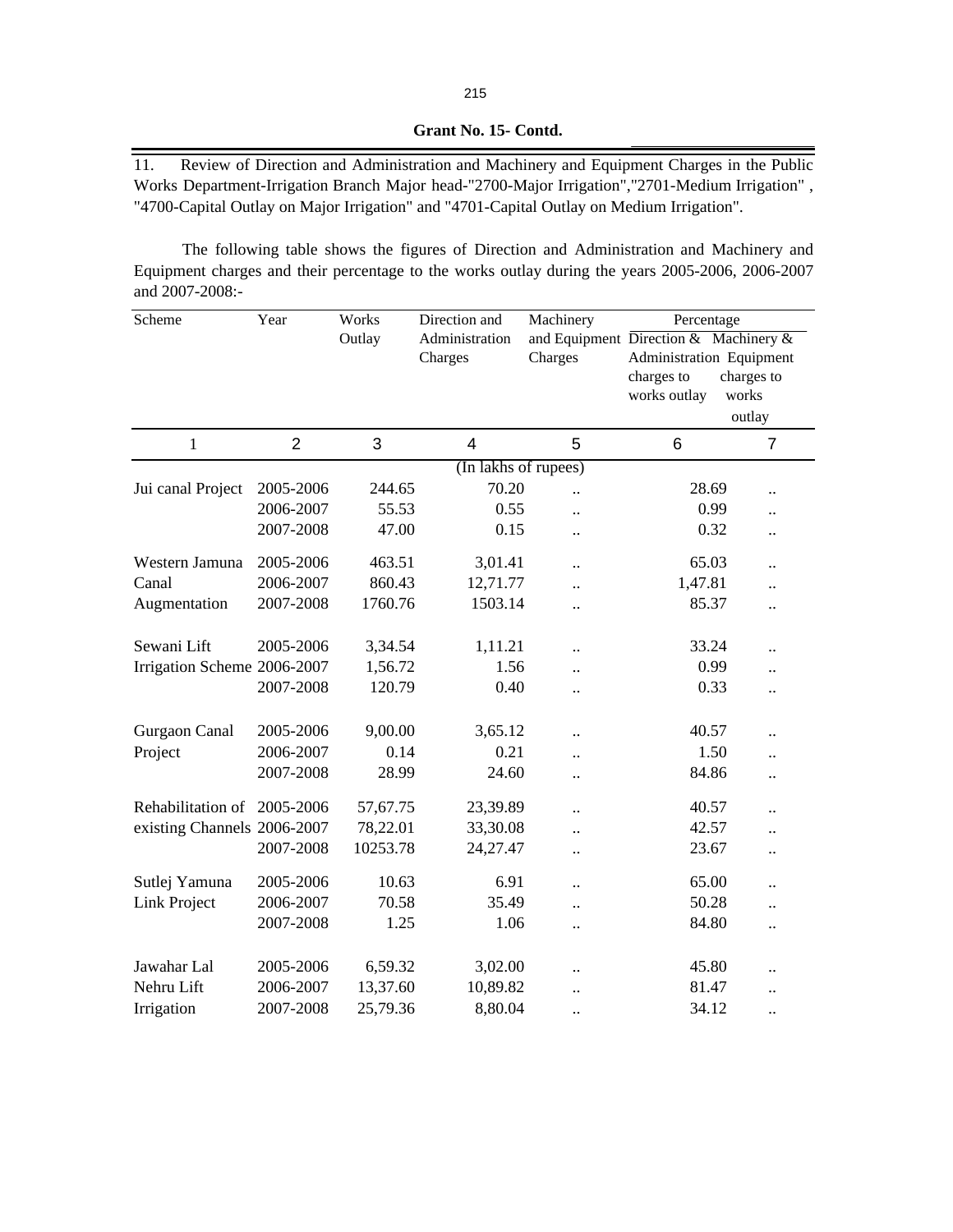| 1                         | $\overline{2}$ | 3            | $\overline{4}$       | 5                    | 6         | $\tau$               |  |
|---------------------------|----------------|--------------|----------------------|----------------------|-----------|----------------------|--|
| Loharu Lift               | 2005-2006      | 11,02.92     | 7,08.83              | $\ddot{\phantom{a}}$ | 64.27     | $\ddot{\phantom{0}}$ |  |
| <b>Irrigation Project</b> | 2006-2007      | 1,61.93      | 2,36.56              | $\ddot{\phantom{0}}$ | 1,46.08   | $\ddot{\phantom{0}}$ |  |
|                           | 2007-2008      | 3,65.26      | 3,10.77              | $\ddot{\phantom{0}}$ | 85.08     |                      |  |
|                           |                |              |                      |                      |           |                      |  |
| Institutional             | 2005-2006      |              |                      |                      |           |                      |  |
| Strengthening             |                |              |                      |                      |           |                      |  |
| such as data              | 2006-2007      | 1,95.25      | 1,67.73              | $\ddot{\phantom{a}}$ | 85.90     | $\ddot{\phantom{0}}$ |  |
| Collection                |                |              |                      |                      |           |                      |  |
| <b>Planning Design</b>    | 2007-2008      | 18.15        | 7.45                 |                      | 41.05     |                      |  |
| and Admn. etc.            |                |              |                      |                      |           |                      |  |
|                           |                |              |                      |                      |           |                      |  |
| Improvement of            | 2005-2006      | 1,09,32.83   | 56,19.16             | $\ddot{\phantom{a}}$ | 51.40     | $\ddot{\phantom{0}}$ |  |
| old/existing              | 2006-2007      | 89,82.49     | 77,16.33             |                      | 85.90     |                      |  |
| channels                  | 2007-2008      | 1,64,03.35   | 67,30.32             |                      | 41.03     |                      |  |
|                           |                |              |                      |                      |           |                      |  |
| Naggal lift               | 2005-2006      |              |                      |                      |           |                      |  |
| <b>Irrigation Project</b> | 2006-2007      |              |                      |                      |           |                      |  |
|                           | 2007-2008      | 5.58         | 0.02                 |                      | 0.35      | $\ddot{\phantom{0}}$ |  |
|                           |                |              |                      |                      |           |                      |  |
| Water                     | 2005-2006      |              |                      |                      |           |                      |  |
| Development               | 2006-2007      | 2.44         | 2.10                 |                      | 86.06     |                      |  |
| Survey and                | 2007-2008      | 84.35        | 22.30                |                      | 41.03     | $\ddot{\phantom{0}}$ |  |
| Investigation             |                |              |                      |                      |           |                      |  |
|                           |                |              |                      |                      |           |                      |  |
|                           |                |              |                      |                      |           |                      |  |
|                           |                |              |                      |                      |           |                      |  |
| Bhakhra Main              | 2005-2006      | 80,15.69     | 32,51.85             |                      | 40.57     |                      |  |
| Line                      | 2006-2007      | 1,04,56.45   | 44,51.64             |                      | 42.57     |                      |  |
|                           | 2007-2008      | 1,75,03.89   | 39,80.92             |                      | 22.74     | $\ddot{\phantom{0}}$ |  |
|                           |                |              |                      |                      |           |                      |  |
| Dadupur Nalvi             | 2005-2006      |              |                      |                      |           |                      |  |
|                           | 2006-2007      | 11,09.39     | 4,29.73              |                      | 38.74     |                      |  |
|                           | 2007-2008      | 74,92.93     | 17,04.12             |                      | 22.74     |                      |  |
|                           |                |              |                      | $\ddot{\phantom{a}}$ |           | $\ddot{\phantom{0}}$ |  |
| New Minor                 |                |              |                      |                      |           |                      |  |
|                           | 2005-2006      | $\cdot\cdot$ | $\ddotsc$            |                      | $\ddotsc$ |                      |  |
| Project                   | 2006-2007      | 18.37        | 15.78                |                      | 85.90     |                      |  |
|                           | 2007-2008      | 1,33.49      | 54.77                |                      | 41.03     | $\ddot{\phantom{a}}$ |  |
|                           |                |              |                      |                      |           |                      |  |
| <b>Twelfth Finance</b>    | 2005-2006      |              | $\ddot{\phantom{0}}$ |                      |           | $\ddot{\phantom{0}}$ |  |
| Commission                | 2006-2007      | $\ddotsc$    |                      | $\ddot{\phantom{0}}$ |           | $\ddot{\phantom{0}}$ |  |
|                           | 2007-2008      | 21,17.82     | 8,68.91              |                      | 41.02     | $\ddot{\phantom{a}}$ |  |

 **Grant No. 15- Contd.**

۰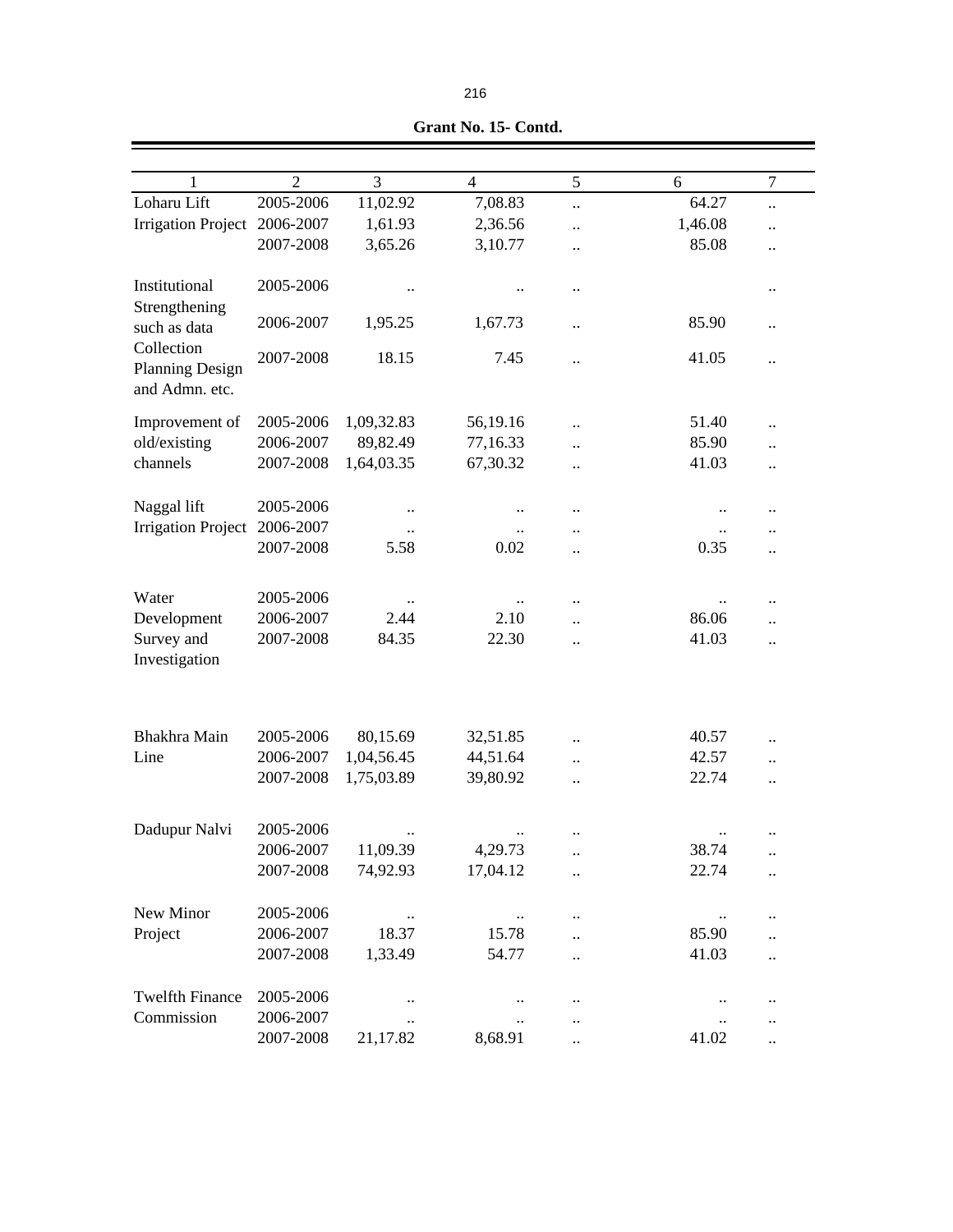| Grant No. 15- Contd. |  |
|----------------------|--|
|                      |  |

12. *Suspense transaction* :- The expenditure under the Major head "2700-Major Irrigation" on account of "Multipurpose River Projects" includes Rs.5,87.67 lakhs booked under the head "Suspense". The nature of transactions under "Suspense" is explained under Grant Nos."8-Buildings and Roads".

 The transactions under "Suspense" in the Major head during 2007-2008 together with the opening and closing balances were as follows :-

| Sub-heads of Suspense | Opening    | Debit                | Credit  | Closing   |
|-----------------------|------------|----------------------|---------|-----------|
|                       | balance    |                      |         | balance   |
|                       | Debit $+$  |                      |         | $Debit +$ |
|                       | Credit -   |                      |         | Credit -  |
|                       |            | (In lakhs of rupees) |         |           |
| Stock                 | $+4.40$    | 4.30.90              | 3,69.83 | 65.47     |
| Miscellaneous Works   |            |                      |         |           |
| Advances              | $+3,90.29$ | 1,56.77              | 5,85.01 | $-37.95$  |
| Total                 | $+3,94.69$ | 5,87.67              | 9,54.84 | 27.52     |

13. The expenditure under the Major head "2700-Major Irrigation" on account of "Irrigation" during 2007-2008 was Rs.3,64.71 lakhs under the head "Suspense". The opening and closing balances were as follows:-

| Sub-heads of Suspense           | Opening<br>balance<br>Debit $+$<br>Credit - | Debit                           | Credit  | Closing<br>balance<br>$Debit +$<br>Credit - |
|---------------------------------|---------------------------------------------|---------------------------------|---------|---------------------------------------------|
| Stock $**$                      | $-9,83.73$                                  | (In lakhs of rupees)<br>3,07.31 | 2,67.85 | $-9,44.27$                                  |
| Miscellaneous Works<br>Advances | $-3,48.70$                                  | 57.40                           | 1,07.44 | $-3,98.74$                                  |
| Total                           | $-13,32.43$                                 | 3,64.71                         | 3,75.29 | $-13,43.01$                                 |

14. The expenditure under the Major head "2701-Medium Irrigation" during the year 2007-08 includes Rs.7.70 lakhs booked under the head suspense. The opening and closing balances were as follows:-

| Sub-heads of Suspense | Opening<br>balance<br>$Debit +$<br>Credit - | Debit                | Credit | Closing<br>balance<br>$Debit +$<br>Credit - |
|-----------------------|---------------------------------------------|----------------------|--------|---------------------------------------------|
|                       |                                             | (In lakhs of rupees) |        |                                             |
| Stock $**$            | $-78.25$                                    | 5.49                 | 4.07   | $-76.83$                                    |
| Miscellaneous Works   |                                             |                      |        |                                             |
| Advances              | 45.73                                       | 2.21                 | 2.56   | 45.38                                       |
| Total                 | $-32.52$                                    | 7.70                 | 6.63   | $-31.45$                                    |

\*\* Reasons for minus opening and closing balances under 'stock' are under investigation.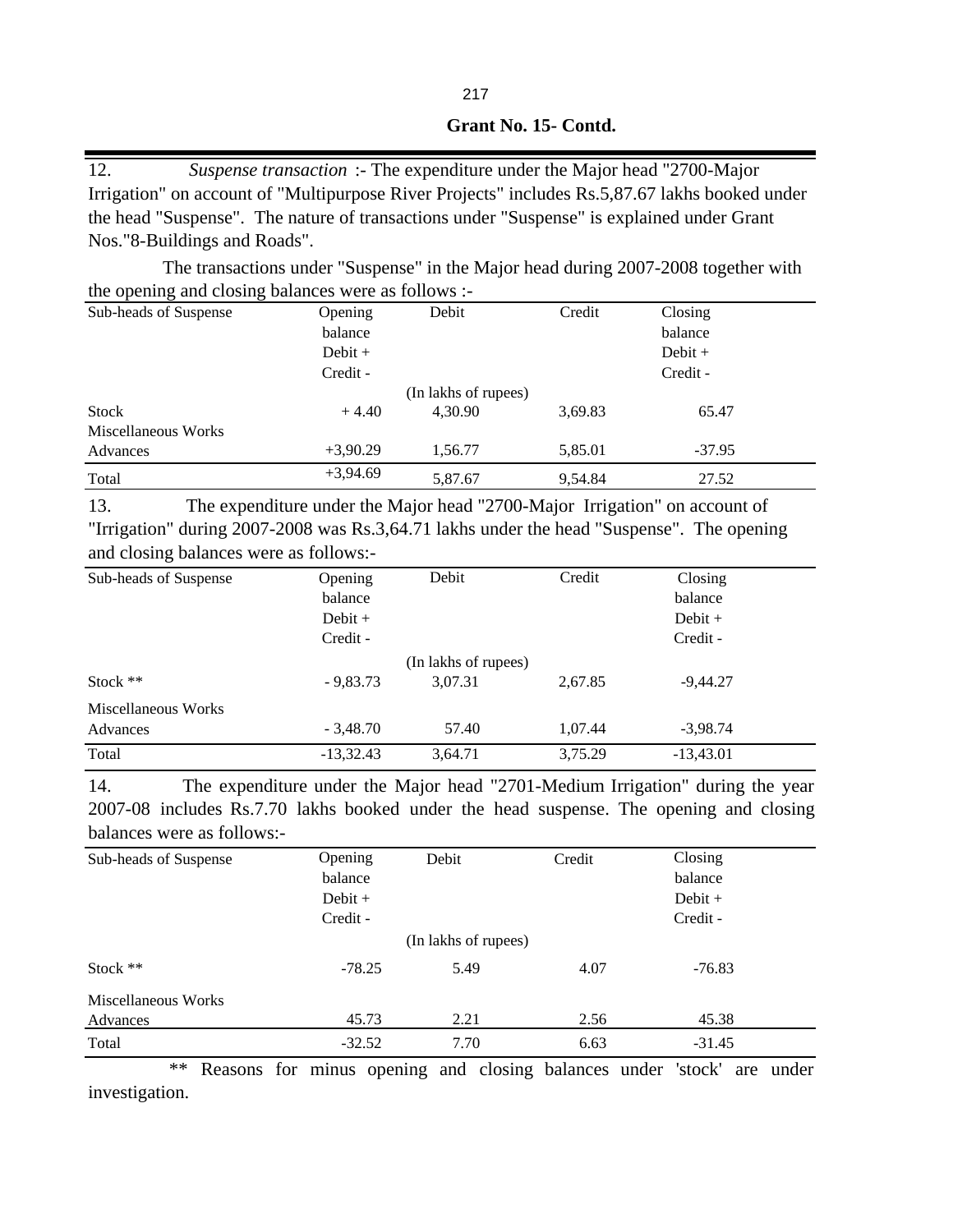15. The expenditure under the Major head "4700-Capital Outlay on Major Irrigation" on account of "Bhakara Beas Management Board " during 2007-2008 was Rs.1,46.48 lakhs under the head "Suspense". The opening and closing balances were as follows:-

| Subheads of Suspense | Opening<br>balance<br>Debit $+$<br>Credit - | Debit                | Credit  | Closing<br>balance<br>$Debit +$<br>Credit - |  |
|----------------------|---------------------------------------------|----------------------|---------|---------------------------------------------|--|
|                      |                                             | (In lakhs of rupees) |         |                                             |  |
| Stock $*$            | $+2,84.35$                                  | 42.57                | 46.36   | 2,80.56                                     |  |
| Purchases            | $+2,27.57$                                  | 6.01                 | 5.49    | 2,28.09                                     |  |
| Miscellaneous Works  |                                             |                      |         |                                             |  |
| Advances             | 1,28.02                                     | 34.63                | 23.11   | 1,39.54                                     |  |
| Workshop Suspense**  | $-7.54$                                     | 63.27                | 63.26   | $-7.53$                                     |  |
| Total                | $+6,32.40$                                  | 1,46.48              | 1,38.22 | 6,40.66                                     |  |

16. The expenditure under the Major head"4700-Capital Outlay on Major Irrigation" on account of "Irrigation" includes Rs.21,18.06 lakhs booked under the head "Suspense". The transactions under "Suspense" in this Major head during 2007-2008 together with the opening and closing balances were as follows :-

| Sub-head of Suspense | Opening<br>balance<br>Debit $+$<br>Credit - | Debit                | Credit   | Closing<br>balance<br>$Debit +$<br>Credit - |  |
|----------------------|---------------------------------------------|----------------------|----------|---------------------------------------------|--|
|                      |                                             | (In lakhs of rupees) |          |                                             |  |
| Stock*               | $+8,40.36$                                  | 4,12.06              | 3,42.04  | 9,10.38                                     |  |
| Miscellaneous Works  |                                             |                      |          |                                             |  |
| Advances             | $+36,85.29$                                 | 17,06.00             | 49,56.96 | 4,34.33                                     |  |
| Total                | $+45,25.65$                                 | 21,18.06             | 52,99.00 | 13,44.71                                    |  |

\*\* Reasons for minus opening and closing balances under 'workshop suspense' are under investigation.

The sub-head "Purchases" under the head "Suspense" should not have been operated from the year 1984-85. The irregularity had been pointed out to the State Government in the month of August 1985 and last reminder was issued in July 2008, reply was awaited (August 2008).

\* Reasons for plus opening and closing balances under 'stock' are under investigation.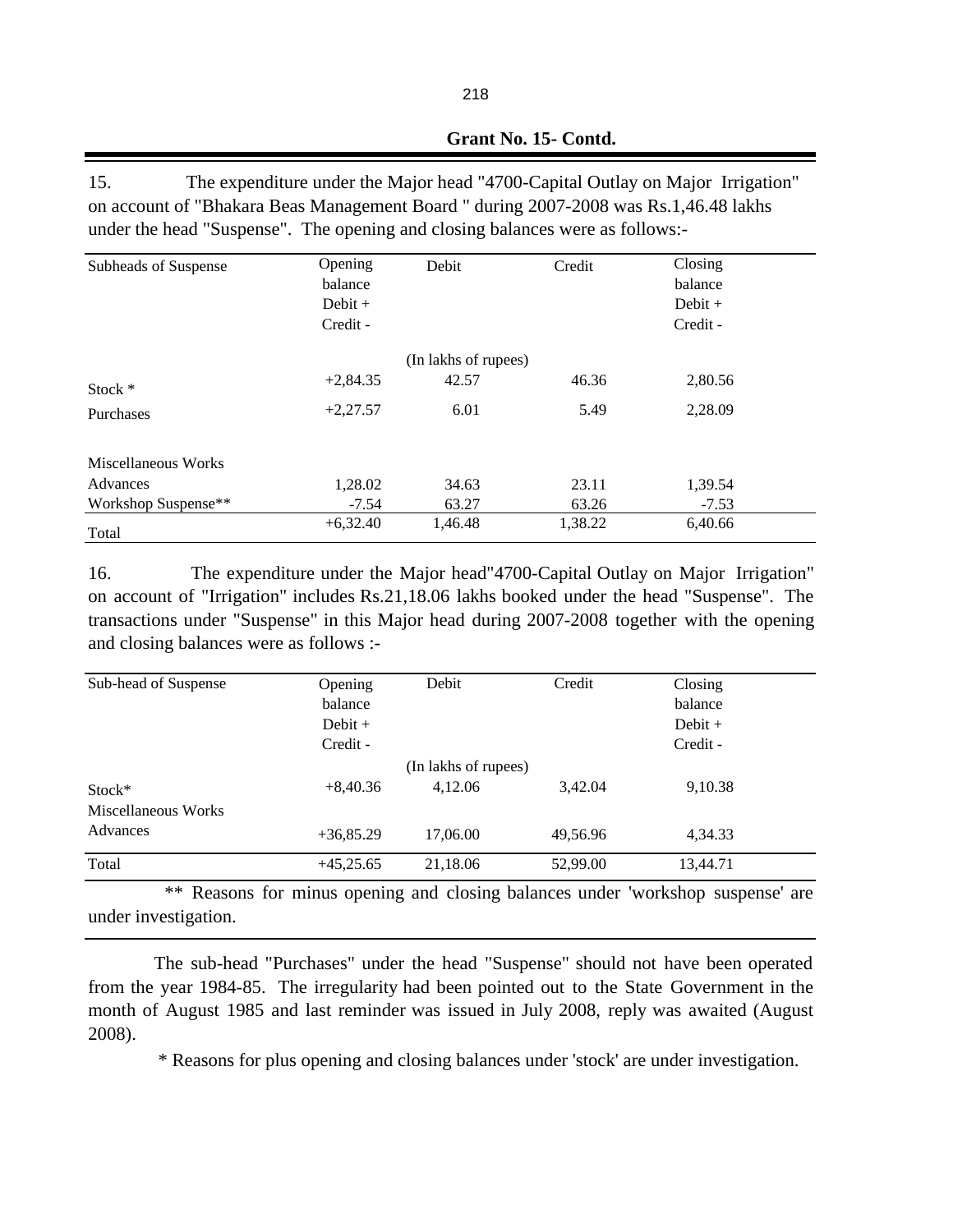17. The expenditure under the Major head"4701-Capital Outlay on Medium Irrigation" during the year 2007-08 includes Rs. 82,91.06 lakhs booked under the head "Suspense". The opening and closing balances were as follows :-

| Sub-heads of Suspense             | Opening<br>balance<br>Debit $+$<br>Credit - | Debit                | Credit  | Closing<br>balance<br>Debit $+$<br>Credit - |  |
|-----------------------------------|---------------------------------------------|----------------------|---------|---------------------------------------------|--|
|                                   |                                             | (In lakhs of rupees) |         |                                             |  |
| Stock *                           | 9,05.73                                     | 1,91.30              | 1,32.60 | 9,64.43                                     |  |
| Miscellaneous Works<br>Advances * | 30,39.96                                    | 80,99.76             | 4,59.23 | 10,680.49                                   |  |
| Total                             | 39,45.69                                    | 82,91.06             | 5,91.83 | 11,644.92                                   |  |

18. No expenditure relating to the Major head "4711-Capital Outlay on Flood Control Project" was booked under the head "Suspense". The opening and closing balances under this Major head during 2007-2008 were as follows :-

| Sub-heads of Suspense             | Opening<br>balance<br>$Debit +$<br>Credit - | Debit                | Credit                 | Closing<br>balance<br>$Debit +$<br>Credit - |
|-----------------------------------|---------------------------------------------|----------------------|------------------------|---------------------------------------------|
|                                   |                                             | (In lakhs of rupees) |                        |                                             |
| Stock *                           | $-1,80.70$                                  | $\ddotsc$            |                        | $-1,80.70$                                  |
| Miscellaneous Works<br>Advances * | $-27.54$                                    | $\ddotsc$            | $\ddot{\phantom{0}}$   | $-27.54$                                    |
| Total                             | $-2,08.24$                                  | $\bullet\bullet$     | $\ddot{\phantom{a}}$ . | $-2,08.24$                                  |

\* Reasons for minus opening and closing balances under 'Stock' and 'Miscellaneous Works Advances' are under investigation.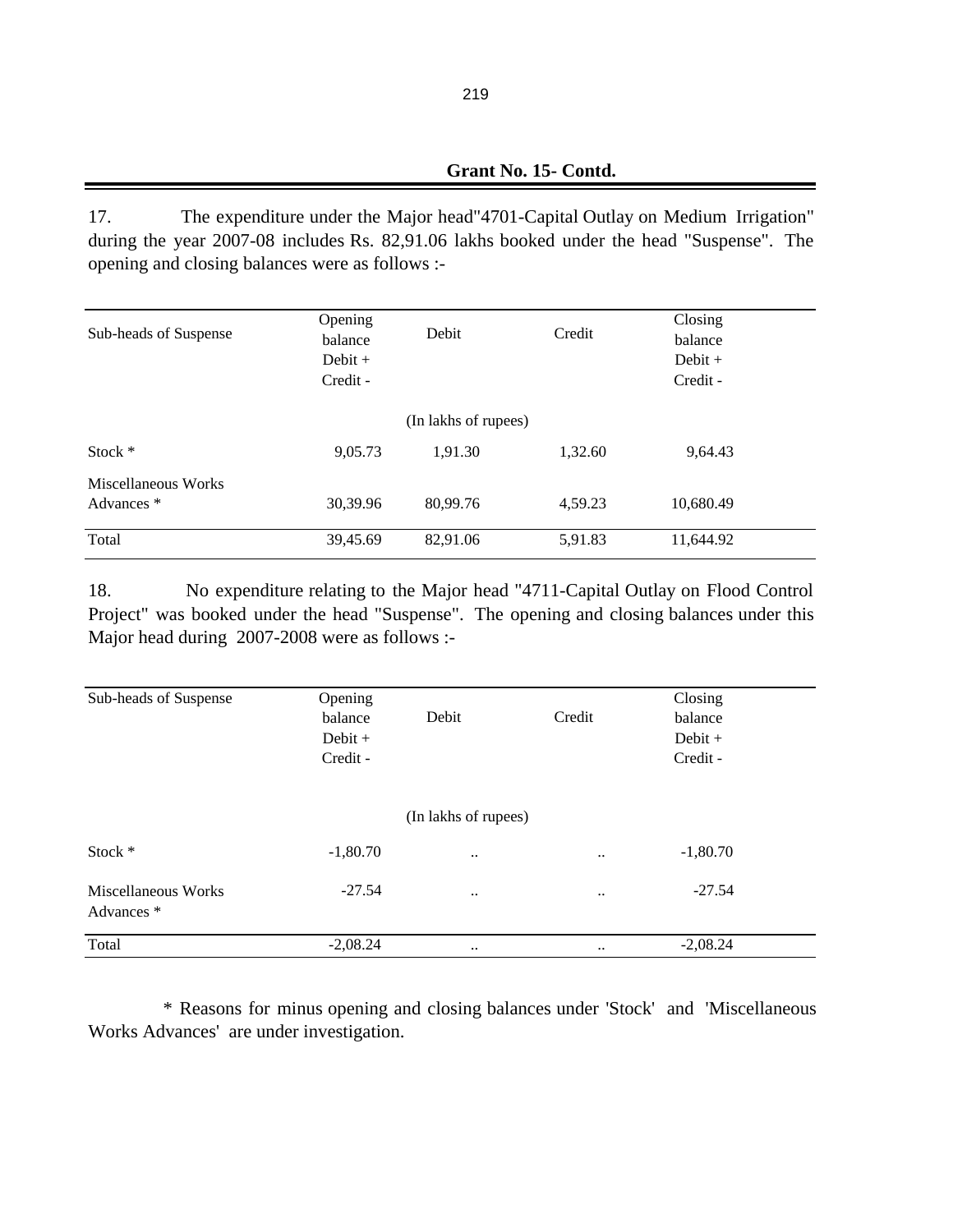## **Grant No. 15-Concld.**

19. The expenditure under the Major head "4801-Capital Outlay on Power Project" includes Rs. 24.61 lakhs booked under the head "Suspense". The transactions under "Suspense" in this Major head during 2007-2008 together with the opening and closing balances were as follows :-

| Sub-head of Suspense | Opening<br>balance<br>Debit $+$ | Debit                | Credit | Closing<br>balance<br>$Debit +$ |
|----------------------|---------------------------------|----------------------|--------|---------------------------------|
|                      | Credit -                        |                      |        | Credit -                        |
|                      |                                 | (In lakhs of rupees) |        |                                 |
| Stock $*$            | $-10,94.77$                     | $\ddotsc$            |        | $-10,94.77$                     |
| Miscellaneous Works  |                                 |                      |        |                                 |
| Advances *           | $-5,96.38$                      | 24.61                | 11.69  | $-5,83.46$                      |
| Total                | $-16,91.15$                     | 24.61                | 11.69  | $-16,78.23$                     |

 \* Reasons for *minus* opening and closing balances under 'stock' and 'Miscellaneous Works Advances' are under investigation.

 $\frac{1}{\sqrt{2}}$  ,  $\frac{1}{\sqrt{2}}$  ,  $\frac{1}{\sqrt{2}}$  ,  $\frac{1}{\sqrt{2}}$  ,  $\frac{1}{\sqrt{2}}$  ,  $\frac{1}{\sqrt{2}}$  ,  $\frac{1}{\sqrt{2}}$  ,  $\frac{1}{\sqrt{2}}$  ,  $\frac{1}{\sqrt{2}}$  ,  $\frac{1}{\sqrt{2}}$  ,  $\frac{1}{\sqrt{2}}$  ,  $\frac{1}{\sqrt{2}}$  ,  $\frac{1}{\sqrt{2}}$  ,  $\frac{1}{\sqrt{2}}$  ,  $\frac{1}{\sqrt{2}}$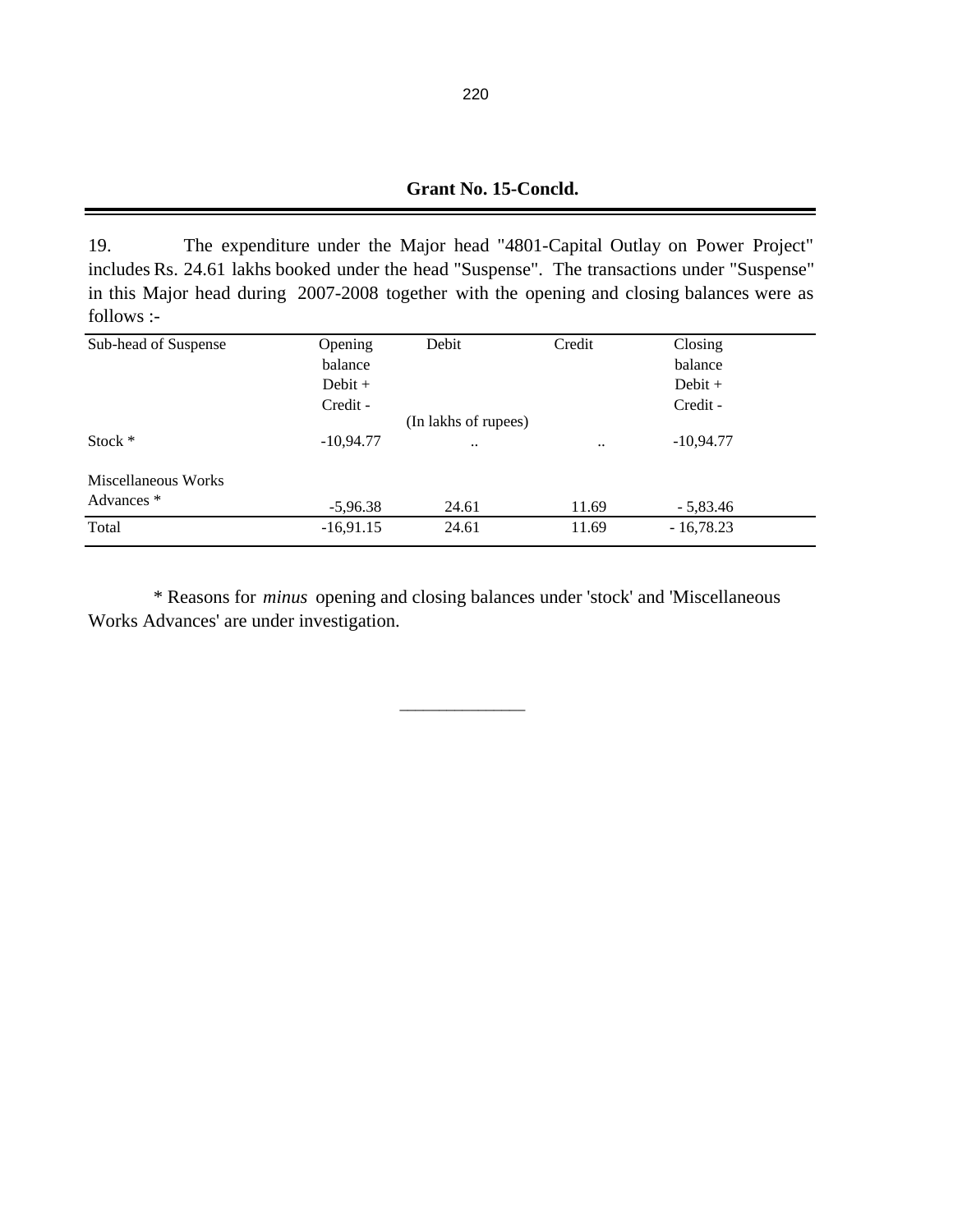**Grant No. 16**

| <b>Grant No. 16 - Industries</b> |  |  |  |  |
|----------------------------------|--|--|--|--|
|----------------------------------|--|--|--|--|

Total grant or Actual Saving appropriation expenditure (In thousands of rupees)

#### **Revenue:**

Major Heads-

- 2057 -Supplies and Disposals
- 2810 -Non-Conventional Sources of Energy
- 2851 -Village and Small Industries
- 2852 -Industries
- 2853 -Non ferrous Mining and metallurgical Industries
- 3425 -Other Scientific Research
- 3475 -Other General Economic Services
- Voted -

| Original                           | 96,68,94  |            |                    |
|------------------------------------|-----------|------------|--------------------|
|                                    |           | 1,02,63,55 | 83,56,44 -19,07,11 |
| Supplementary                      | 5,94,61   |            |                    |
| Amount surrendered during the year |           |            |                    |
| (March 2008)                       |           |            | 19,04,50           |
| Charged -                          |           |            |                    |
| Original                           | 40        |            |                    |
| Supplementary                      | $\ddotsc$ | 40         | -40<br>$\ddotsc$   |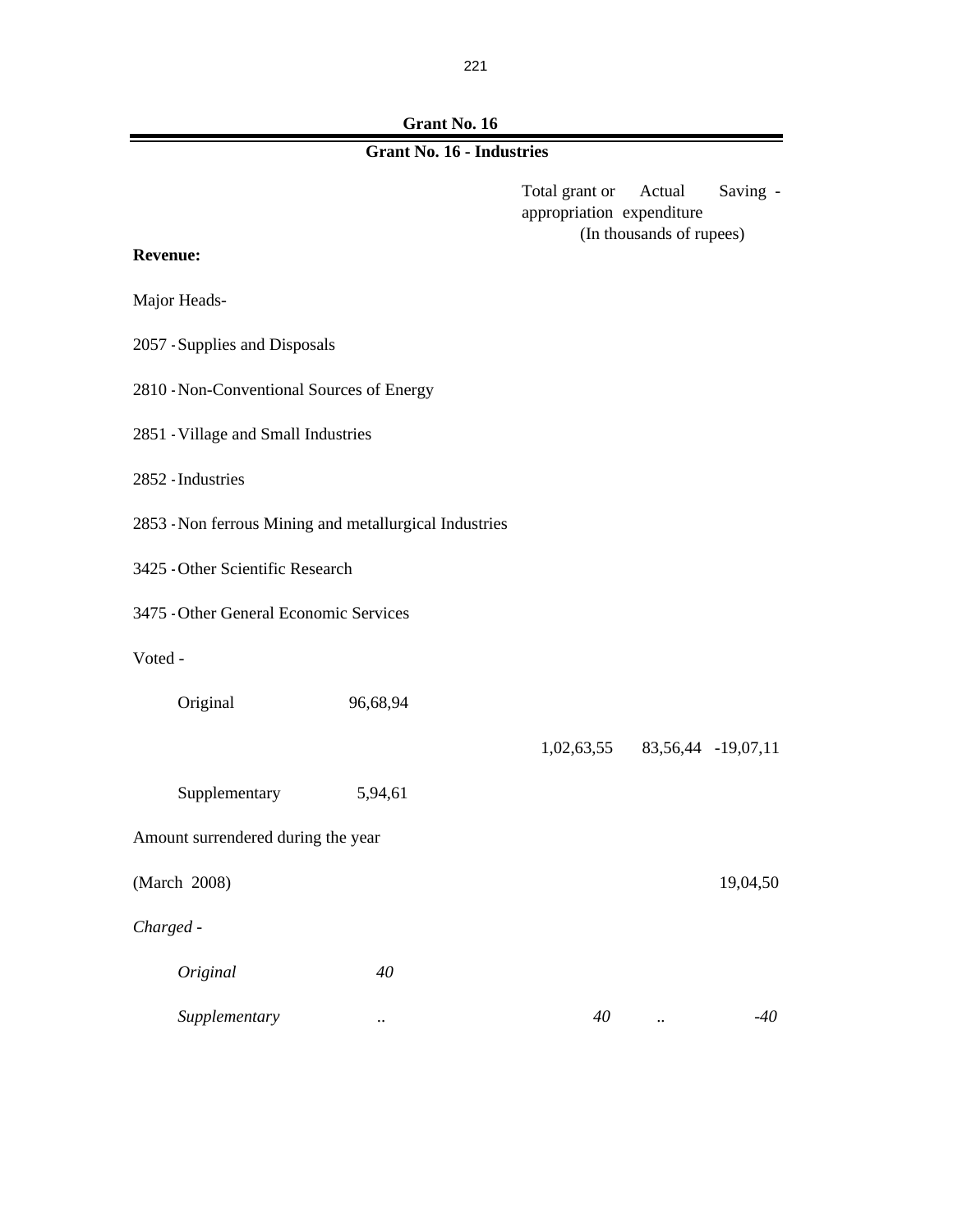|                                                                                |          | Total grant or<br>appropriation expenditure | Actual<br>(In thousands of rupees) | Saving - |
|--------------------------------------------------------------------------------|----------|---------------------------------------------|------------------------------------|----------|
| Amount surrendered during the year                                             |          |                                             |                                    |          |
| (March 2008)                                                                   |          |                                             |                                    | 40       |
| Capital:                                                                       |          |                                             |                                    |          |
| Major Heads-                                                                   |          |                                             |                                    |          |
| 4859 - Capital Outlay On Telecommunication And<br><b>Electronic Industries</b> |          |                                             |                                    |          |
| 4885 - Other Capital Outlay on Industries and Minerals                         |          |                                             |                                    |          |
| Voted -                                                                        |          |                                             |                                    |          |
| Original                                                                       | 1,31,20  |                                             |                                    |          |
|                                                                                |          | 66,31,20                                    | 65,76,20                           | $-55,00$ |
| Supplementary                                                                  | 65,00,00 |                                             |                                    |          |
| Amount surrendered during the year                                             |          |                                             |                                    |          |
| (March 2008)                                                                   |          |                                             |                                    | 55,00    |
| Notes and comments :-                                                          |          |                                             |                                    |          |
| <b>Revenue:</b>                                                                |          |                                             |                                    |          |
| <b>Voted Grant</b>                                                             |          |                                             |                                    |          |

1. Of the ultimate saving of Rs. 19,07.11 lakhs, Rs. 2.61 lakhs remained unsurrendered.

2. In view of the overall saving of Rs.19,07.11 lakhs, the supplementary grant of Rs.5,94.61 lakhs obtained in March 2008, proved injudicious as the actual expenditure did not come up even to the original provision.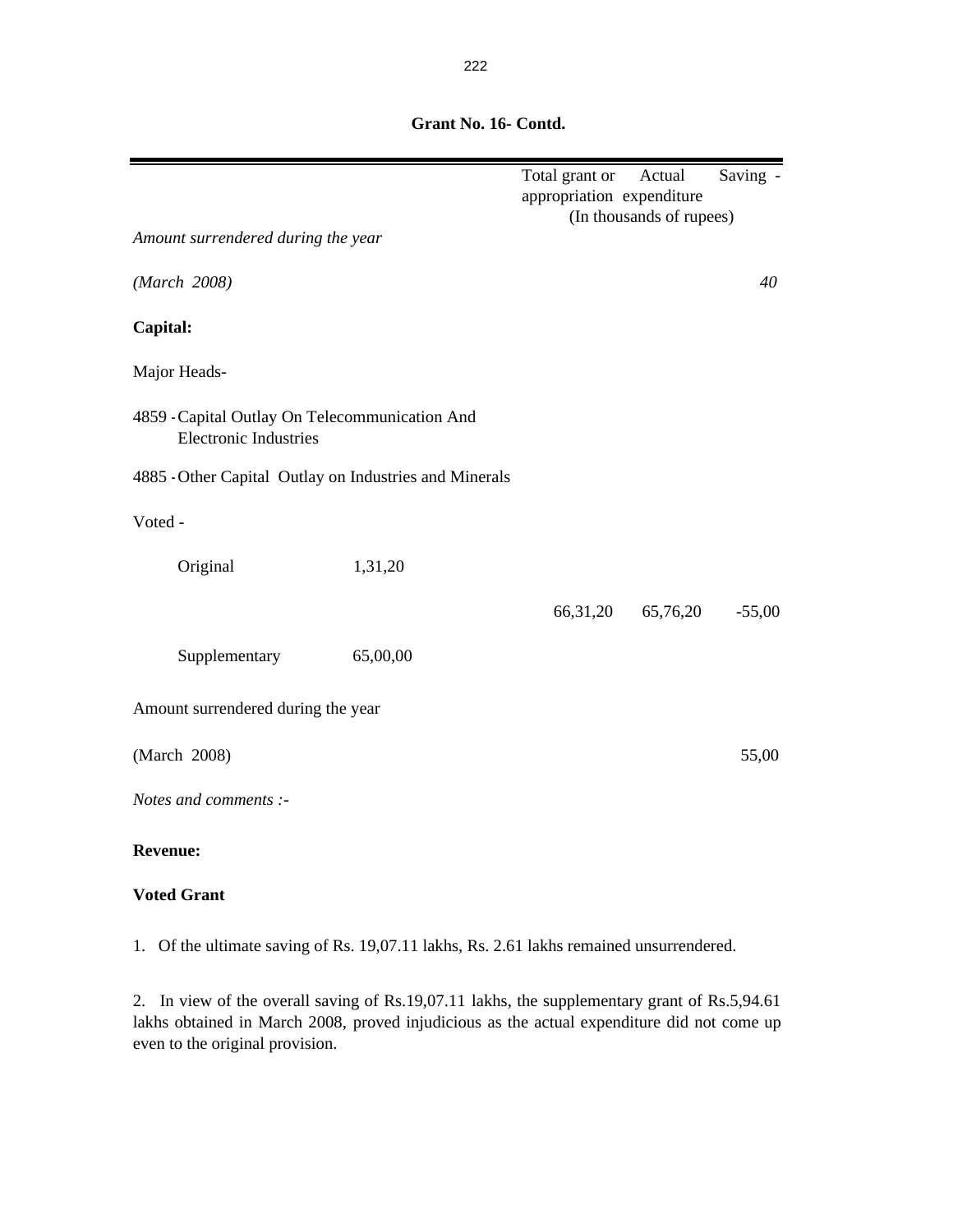| 3.     | other heads mentioned in note 4 below):-                                            | Saving occurred mainly under the following heads (partly offset by excess under certain |                |  |                                               |          |  |
|--------|-------------------------------------------------------------------------------------|-----------------------------------------------------------------------------------------|----------------|--|-----------------------------------------------|----------|--|
|        | Head                                                                                |                                                                                         | Total<br>grant |  | Actual<br>expenditure<br>(In lakhs of rupees) | Saving - |  |
|        | 2852- Industries                                                                    |                                                                                         |                |  |                                               |          |  |
| $07 -$ |                                                                                     | Telecommunication and Electronic Industries-                                            |                |  |                                               |          |  |
|        | 202- Electronics-                                                                   |                                                                                         |                |  |                                               |          |  |
| 89-    |                                                                                     | National E-Goverence Action Plan-                                                       |                |  |                                               |          |  |
|        | $\mathbf{O}$                                                                        | 11,28.00                                                                                |                |  |                                               |          |  |
|        |                                                                                     |                                                                                         |                |  |                                               |          |  |
|        | $\mathbf R$                                                                         | $-11,28.00$                                                                             |                |  |                                               |          |  |
| India. | Entire provision was surrendered due to non-receipt of funds from the Government of |                                                                                         |                |  |                                               |          |  |
|        | 2851- Village and Small Industries                                                  |                                                                                         |                |  |                                               |          |  |
| 789-   | Special Component Plan for Scheduled Castes-                                        |                                                                                         |                |  |                                               |          |  |
| $97 -$ |                                                                                     | PMRY-Special Concession to Scheduled Castes-                                            |                |  |                                               |          |  |
|        | O                                                                                   | $\ddotsc$                                                                               |                |  |                                               |          |  |
|        | ${\bf S}$                                                                           | 3,05.00                                                                                 | 42.00          |  | 42.00                                         |          |  |
|        | ${\bf R}$                                                                           | $-2,63.00$                                                                              |                |  |                                               |          |  |

The provision made through supplementary grant with a view to provide financial assistance to educated unemployed youth under the scheme was reduced through reappropriation due to receipt of less number of claims than anticipated.

 **Grant No. 16- Contd.**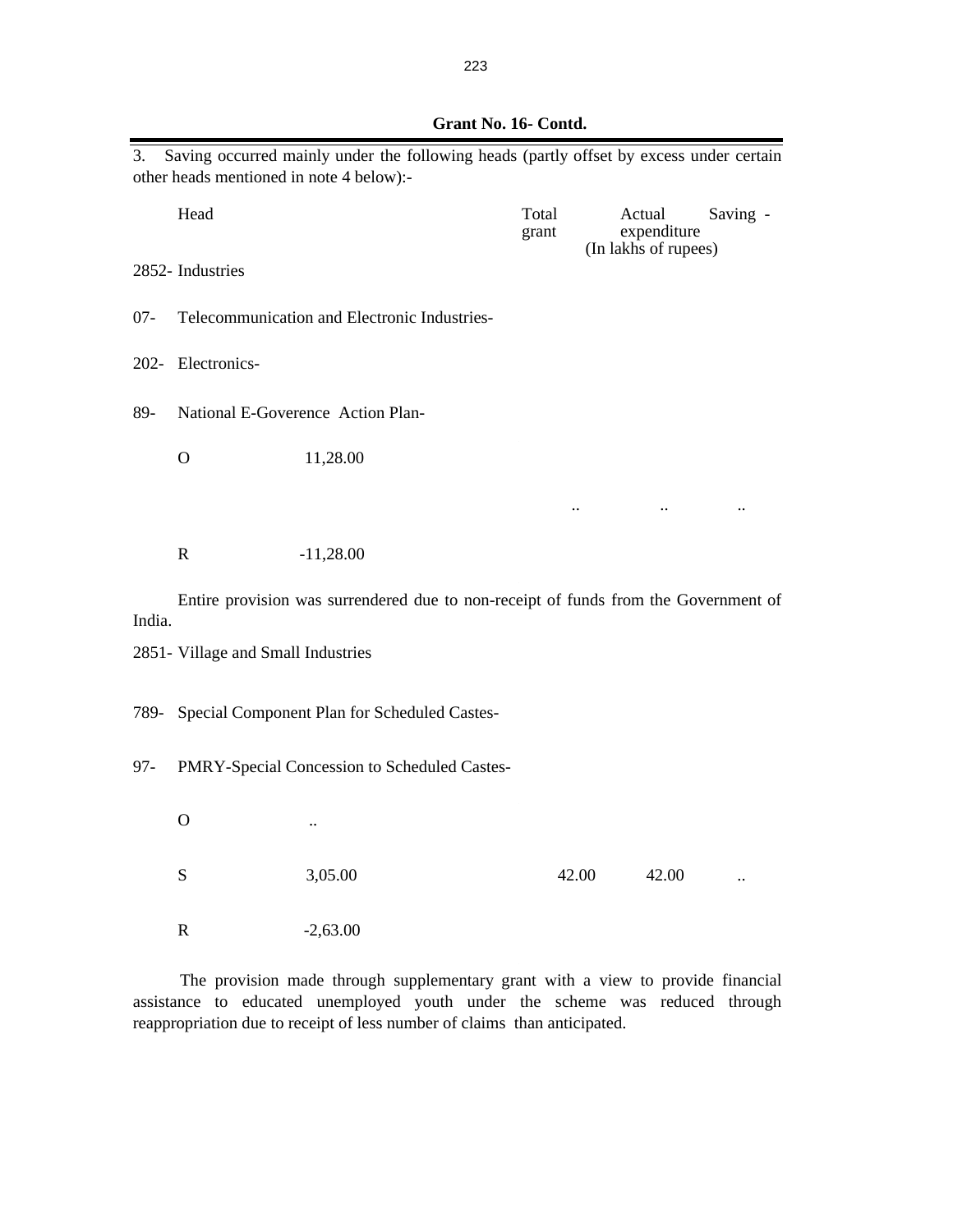|       | Head                                   |                                                                                          | Total<br>grant | Actual<br>expenditure | Saving - |
|-------|----------------------------------------|------------------------------------------------------------------------------------------|----------------|-----------------------|----------|
|       |                                        |                                                                                          |                | (In lakhs of rupees)  |          |
| 99-   | Scheduled Castes-Beneficiaries-        | Special Incentive of Investment Subsidy to                                               |                |                       |          |
|       | $\Omega$                               |                                                                                          |                |                       |          |
|       | ${\bf S}$                              | 1,25.00                                                                                  |                |                       |          |
|       | $\mathbf R$                            | $-1,25.00$                                                                               |                |                       |          |
| 98-   | <b>Scheduled Castes Beneficiaries-</b> | Special Incentive of Interest Subsidy to                                                 |                |                       |          |
|       | $\mathbf O$                            |                                                                                          |                |                       |          |
|       | ${\bf S}$                              | 45.00                                                                                    |                |                       |          |
|       | $\mathbb{R}$                           | $-45.00$                                                                                 |                |                       |          |
|       | from the beneficiaries.                | Entire provision in the above two cases remained unutilised due to non-receipt of claims |                |                       |          |
|       | 102- Small Scale Industries-           |                                                                                          |                |                       |          |
| 96-   | generating sets-                       | Grant Of 20% Subsidy for the purchase of                                                 |                |                       |          |
|       | $\Omega$                               | 4,00.00                                                                                  |                |                       |          |
|       |                                        |                                                                                          | 2,45.00        | 2,45.00               |          |
|       | $\mathbf R$                            | $-1,55.00$                                                                               |                |                       |          |
|       | (August 2008).                         | Reasons for reduction in provision through reappropriation have not been intimated       |                |                       |          |
| $84-$ | Development Park at Gurgaon-           | Financial Assistance for Gem and Jewellery                                               |                |                       |          |
|       | $\mathbf{O}$                           | 50.00                                                                                    |                |                       |          |
|       |                                        |                                                                                          |                |                       |          |

.. .. ..

# **Grant No. 16- Contd.**

R -50.00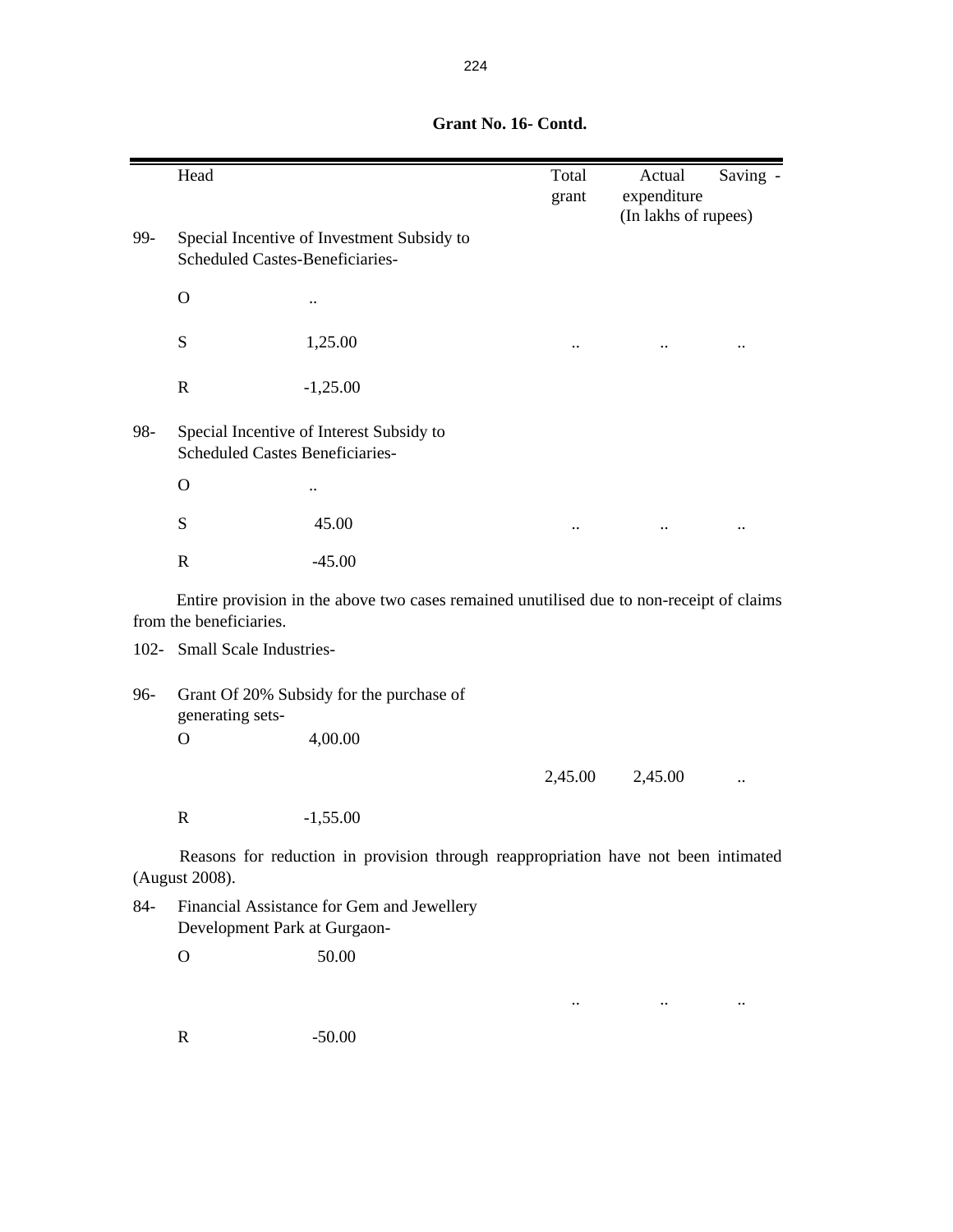|         | Head                       |                                                 | Total<br>grant | Actual<br>expenditure | Saving - |
|---------|----------------------------|-------------------------------------------------|----------------|-----------------------|----------|
| $85 -$  | (IIUS)-                    | Industrial Infrastructure Upgradation Scheme    |                | (In lakhs of rupees)  |          |
|         | $\mathcal{O}$              | 50.00                                           |                |                       |          |
|         |                            |                                                 |                |                       |          |
|         | $\mathbf R$                | $-50.00$                                        |                |                       |          |
| 86-     | Factories for SSI Units-   | Financial Assistance for Construcion of Flatted |                |                       |          |
|         | $\mathbf O$                | 50.00                                           |                |                       |          |
|         |                            |                                                 |                |                       |          |
|         | $\mathbf R$                | $-50.00$                                        |                |                       |          |
| $87 -$  |                            | National Programme on Rural Industrialisation-  |                |                       |          |
|         | $\mathbf O$                | 25.00                                           |                |                       |          |
|         |                            |                                                 |                |                       |          |
|         | $\mathbf R$                | $-25.00$                                        |                |                       |          |
| $101 -$ | <b>Industrial Estates-</b> |                                                 |                |                       |          |
| 98-     | Estates, Parks and Towns-  | Construction of Labour Colonies in Industrial   |                |                       |          |
|         | $\mathbf O$                | $50.00\,$                                       |                |                       |          |
|         |                            |                                                 |                |                       |          |
|         | ${\bf R}$                  | $-50.00$                                        |                |                       |          |

Entire provision in the above five cases was surrendered due to non-receipt of fresh proposals.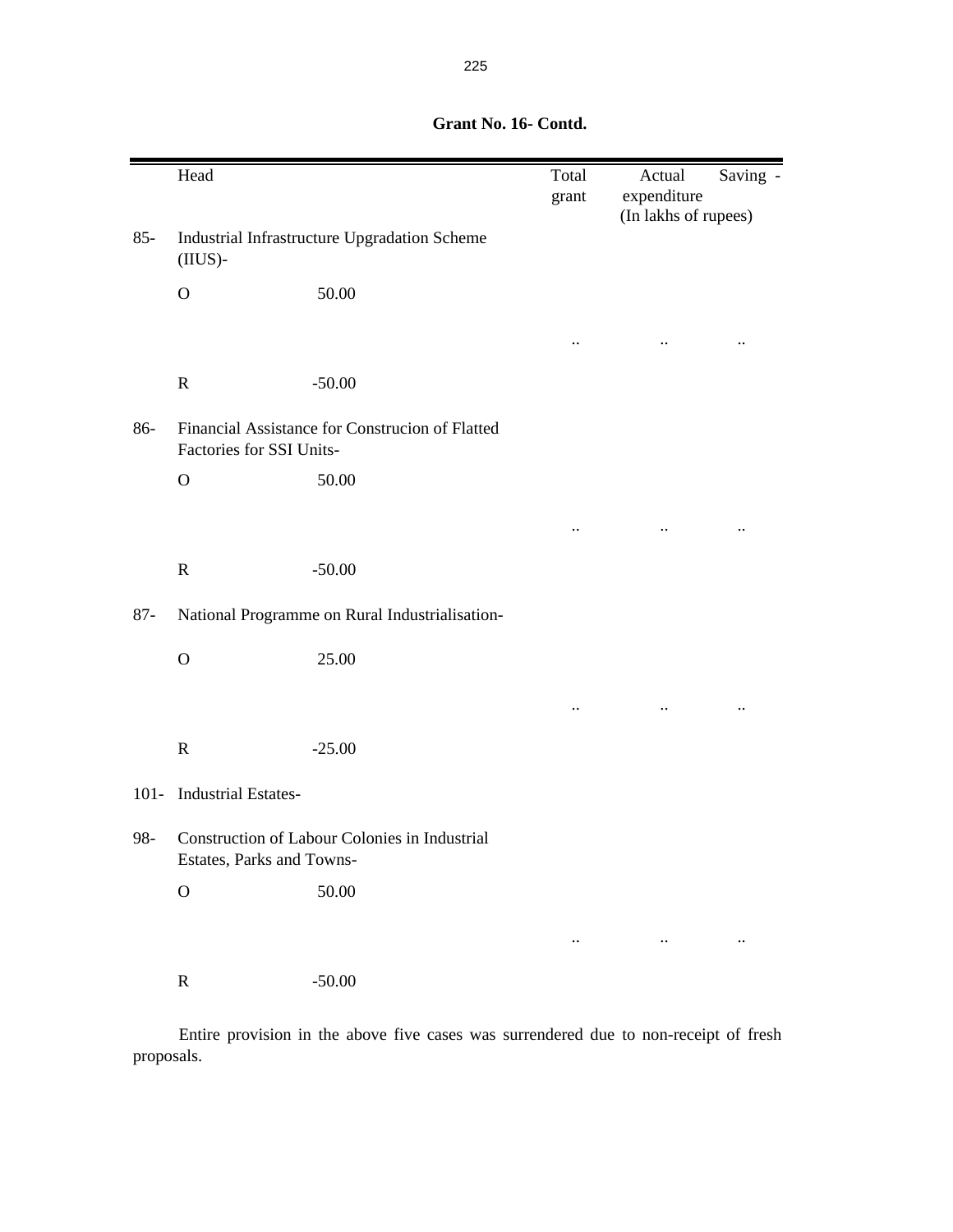|                                                                                                                                                                                                                                            | Head                                                                     |                                                                                                                                           | Total          | Actual                                        | $Excess +$ |  |
|--------------------------------------------------------------------------------------------------------------------------------------------------------------------------------------------------------------------------------------------|--------------------------------------------------------------------------|-------------------------------------------------------------------------------------------------------------------------------------------|----------------|-----------------------------------------------|------------|--|
|                                                                                                                                                                                                                                            |                                                                          |                                                                                                                                           | grant          | expenditure                                   |            |  |
|                                                                                                                                                                                                                                            | 3425- Other Scientific Research                                          |                                                                                                                                           |                | (In lakhs of rupees)                          |            |  |
| $60 -$                                                                                                                                                                                                                                     | Others-                                                                  |                                                                                                                                           |                |                                               |            |  |
| $001 -$                                                                                                                                                                                                                                    | Direction and Administration-                                            |                                                                                                                                           |                |                                               |            |  |
| $87 -$                                                                                                                                                                                                                                     | Rural Energy programme-                                                  |                                                                                                                                           |                |                                               |            |  |
|                                                                                                                                                                                                                                            |                                                                          |                                                                                                                                           |                |                                               |            |  |
|                                                                                                                                                                                                                                            | $\mathbf O$                                                              | 3,51.00                                                                                                                                   |                |                                               |            |  |
|                                                                                                                                                                                                                                            |                                                                          |                                                                                                                                           | 2,13.35        | 2,14.06                                       | $+0.71$    |  |
|                                                                                                                                                                                                                                            | $\mathbf R$                                                              | $-1,37.65$                                                                                                                                |                |                                               |            |  |
| Reduction in provision through reappropriation was mainly due to non-receipt of central<br>share from the Ministry of New and Renewable Energy Government of India (Rs.1,33 lakhs)<br>and non filling up of certain posts (Rs.5.11 lakhs). |                                                                          |                                                                                                                                           |                |                                               |            |  |
| $97 -$                                                                                                                                                                                                                                     |                                                                          | Grant-in-aid to Science and Technology Council-                                                                                           |                |                                               |            |  |
|                                                                                                                                                                                                                                            | $\Omega$                                                                 | 1,21.00                                                                                                                                   |                |                                               |            |  |
|                                                                                                                                                                                                                                            |                                                                          |                                                                                                                                           | 93.36          | 93.36                                         |            |  |
|                                                                                                                                                                                                                                            | $\mathbb{R}$                                                             | $-27.64$                                                                                                                                  |                |                                               |            |  |
|                                                                                                                                                                                                                                            |                                                                          | Reduction in provision through reappropriation was due to release of grant-in-aid to less<br>number of research and development projects. |                |                                               |            |  |
|                                                                                                                                                                                                                                            | 4. Excess occurred mainly under:-                                        |                                                                                                                                           |                |                                               |            |  |
|                                                                                                                                                                                                                                            | Head                                                                     |                                                                                                                                           | Total<br>grant | Actual<br>expenditure<br>(In lakhs of rupees) | Saving -   |  |
|                                                                                                                                                                                                                                            | 2851- Village and Small Industries                                       |                                                                                                                                           |                |                                               |            |  |
|                                                                                                                                                                                                                                            | 103- Handloom Industries-                                                |                                                                                                                                           |                |                                               |            |  |
| 93-                                                                                                                                                                                                                                        | Cloth (100% C.S.S)-                                                      | Reimbursement of one time Rebate @ 10% given<br>by Handloom agencies on the sale of Handloom                                              |                |                                               |            |  |
|                                                                                                                                                                                                                                            | $\mathbf O$                                                              | 3,00.00                                                                                                                                   |                |                                               |            |  |
|                                                                                                                                                                                                                                            |                                                                          |                                                                                                                                           | 5,14.96        | 5,14.95                                       | $-0.01$    |  |
|                                                                                                                                                                                                                                            | $\mathbf R$                                                              | 2,14.96                                                                                                                                   |                |                                               |            |  |
|                                                                                                                                                                                                                                            | Provision was augmented through reappropriation to clear pending claims. |                                                                                                                                           |                |                                               |            |  |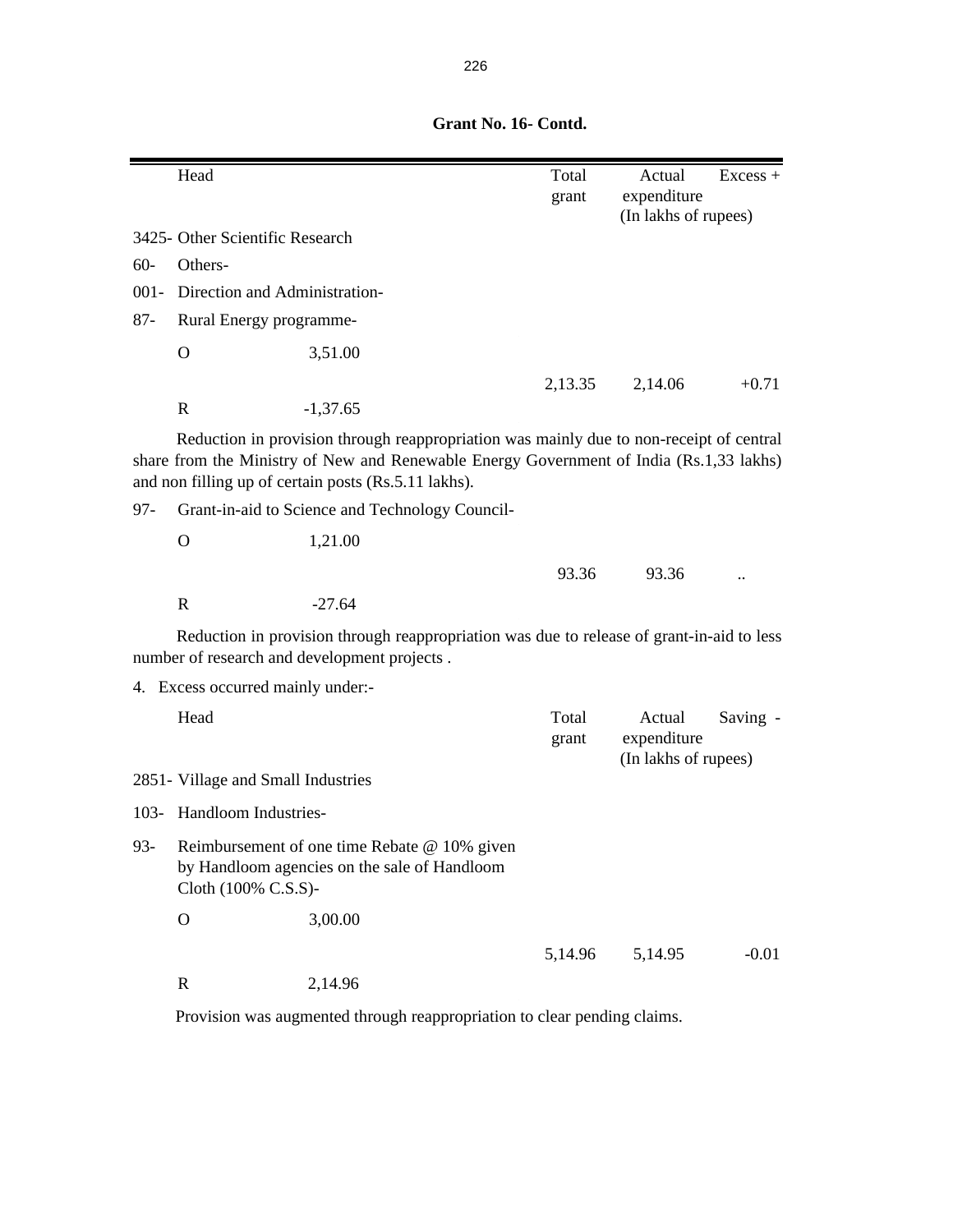|         | Head                                                                         |                                                                                                                                                                                   | Total   | Actual               | $Excess +$ |  |  |  |
|---------|------------------------------------------------------------------------------|-----------------------------------------------------------------------------------------------------------------------------------------------------------------------------------|---------|----------------------|------------|--|--|--|
|         |                                                                              |                                                                                                                                                                                   | grant   | expenditure          |            |  |  |  |
|         |                                                                              |                                                                                                                                                                                   |         | (In lakhs of rupees) |            |  |  |  |
| 800-    | Other expenditure-                                                           |                                                                                                                                                                                   |         |                      |            |  |  |  |
| 98-     | Prime Minister Rozgar yojna-                                                 |                                                                                                                                                                                   |         |                      |            |  |  |  |
|         | $\Omega$                                                                     | 75.00                                                                                                                                                                             |         |                      |            |  |  |  |
|         |                                                                              |                                                                                                                                                                                   | 1,59.05 | 1,59.05              |            |  |  |  |
|         | $\mathbb{R}$                                                                 | 84.05                                                                                                                                                                             |         |                      |            |  |  |  |
|         | raised by the Government of India.                                           | Provision was augmented through reappropriation to train more persons as targets were                                                                                             |         |                      |            |  |  |  |
|         | 3425- Other Scientific Research                                              |                                                                                                                                                                                   |         |                      |            |  |  |  |
| $60 -$  | Others-                                                                      |                                                                                                                                                                                   |         |                      |            |  |  |  |
|         | 001- Direction and Administration-                                           |                                                                                                                                                                                   |         |                      |            |  |  |  |
| $95 -$  | Grant-in-aid to Haryana State Remote Sensing<br>Application Centre (Hissar)- |                                                                                                                                                                                   |         |                      |            |  |  |  |
|         | $\Omega$                                                                     | 1,00.00                                                                                                                                                                           |         |                      |            |  |  |  |
|         |                                                                              |                                                                                                                                                                                   | 1,22.43 | 1,22.43              |            |  |  |  |
|         | $\mathbf R$                                                                  | 22.43                                                                                                                                                                             |         |                      |            |  |  |  |
| Centre. |                                                                              | Provision was augmented through reappropriation to cover more expenditure on filling<br>up of vacant posts and purchase of computers for Haryana State Remote Sensing Application |         |                      |            |  |  |  |
| $93 -$  |                                                                              | Micro-propagation of high quality Planting<br>material through Tissue Culture Technology-                                                                                         |         |                      |            |  |  |  |
|         | $\overline{O}$                                                               | 60.00                                                                                                                                                                             |         |                      |            |  |  |  |
|         |                                                                              |                                                                                                                                                                                   | 82.00   | 82.00                |            |  |  |  |
|         | ${\bf R}$                                                                    | 22.00                                                                                                                                                                             |         |                      |            |  |  |  |
|         |                                                                              |                                                                                                                                                                                   |         |                      |            |  |  |  |

Provision was augmented through reappropriation to cover more expenditure for completion of  $2<sup>nd</sup>$  phase of building and purchase of laboratory equipments.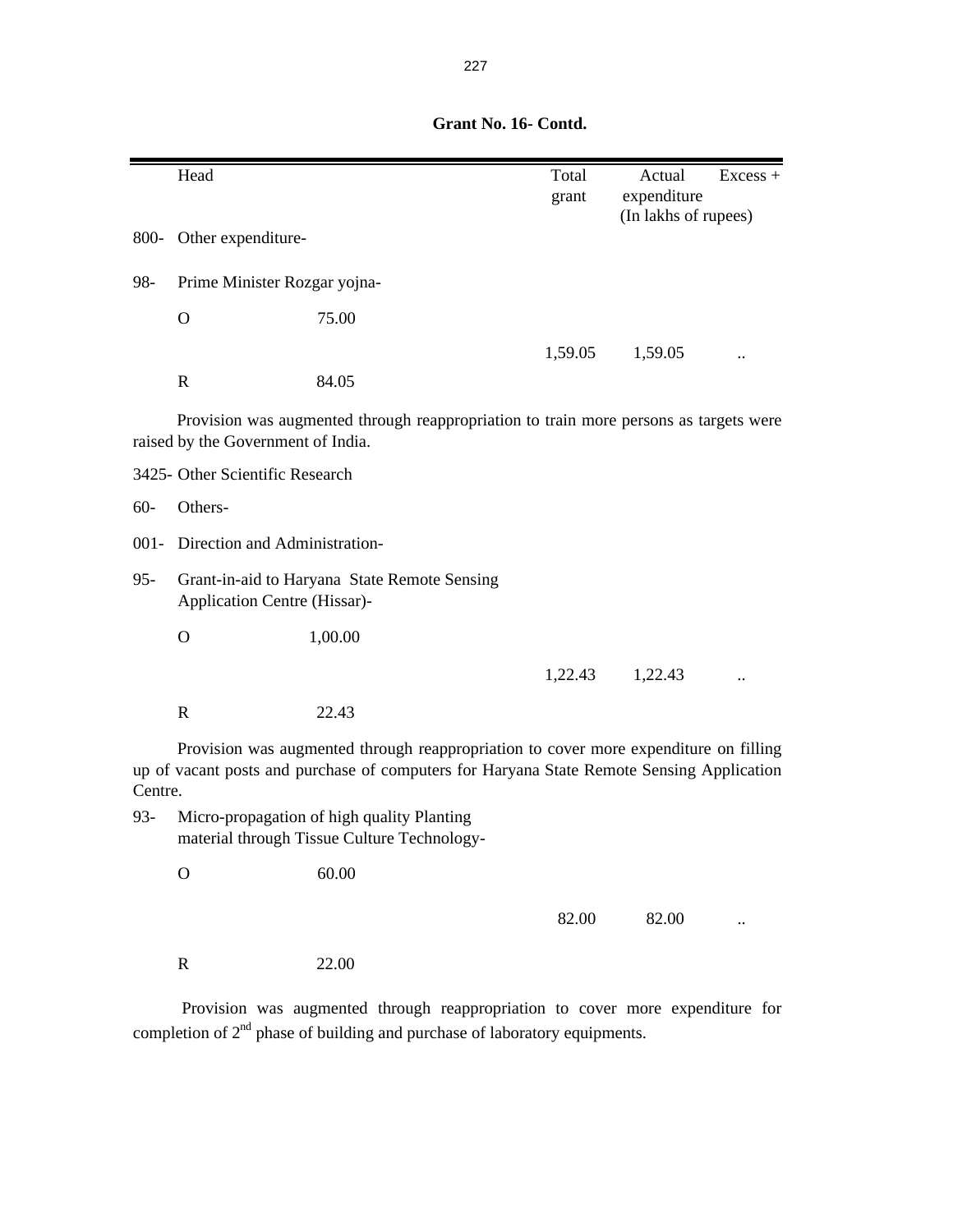|                                      | Capital:                     |                                                       |                |                                               |          |  |  |  |
|--------------------------------------|------------------------------|-------------------------------------------------------|----------------|-----------------------------------------------|----------|--|--|--|
|                                      | <b>Voted Grant</b>           |                                                       |                |                                               |          |  |  |  |
| Saving occurred mainly under:-<br>5. |                              |                                                       |                |                                               |          |  |  |  |
|                                      | Head                         |                                                       | Total<br>grant | Actual<br>expenditure<br>(In lakhs of rupees) | Saving - |  |  |  |
|                                      |                              | 4885- Other Capital Outlay on Industries and Minerals |                |                                               |          |  |  |  |
| $60-$                                | Others-                      |                                                       |                |                                               |          |  |  |  |
| 800-                                 | Other Expenditure-           |                                                       |                |                                               |          |  |  |  |
| $95 -$                               | Setting up of Growth Centre- |                                                       |                |                                               |          |  |  |  |
|                                      | O                            | 55.00                                                 |                |                                               |          |  |  |  |
|                                      |                              |                                                       |                | <br>$\ddotsc$                                 |          |  |  |  |
|                                      | R                            | $-55.00$                                              |                |                                               |          |  |  |  |

Entire provision was surrendered due to non release of central share.

*6. Industrial Loan Fund:-* This fund was created by the composite State of Punjab in 1960- 61 and is being continued as a revolving fund in the Public Account to finance industries in the private sector.

The amount by which the Fund is required to be augmented during the year is provided for in the grant under the head "Transfer to Industrial Loan Fund" subordinate to the Major head - "2851 - Village and Small Industries - 102 - Small Scale Industries". There was no such provision during the year. There was no transaction during the year 2007-08 under the Major head -"2851- Village and Small Industries" on this account.

Loan granted under the "State Aid to Industries Act, 1935" are in the first instance brought to account under "102-Small Scale Industries- Loans under the State Aid to Industries Act, 1935" subordinate to the Major head - "6851-Loans for Village and Small Industries".

The expenditure is subsequently transferred to the fund before the close of the accounts of the year. The recoveries of Rs.0.06 lakh effected during the year against these loans under the Major Head-"6851- Loans for Village and Small Industries" were credited to the Fund.

There was a balance of Rs. 7,45.76 lakhs in the fund at the end of March 2008.

 $\overline{\phantom{a}}$  , and the contract of the contract of the contract of the contract of the contract of the contract of the contract of the contract of the contract of the contract of the contract of the contract of the contrac

An account of transactions of the Fund appears under the major head "8229- Development and Welfare Funds -106 Industrial Development Funds" is included in the Statement No. 16 of the Finance Accounts 2007-08.

 **Grant No. 16- Concld.**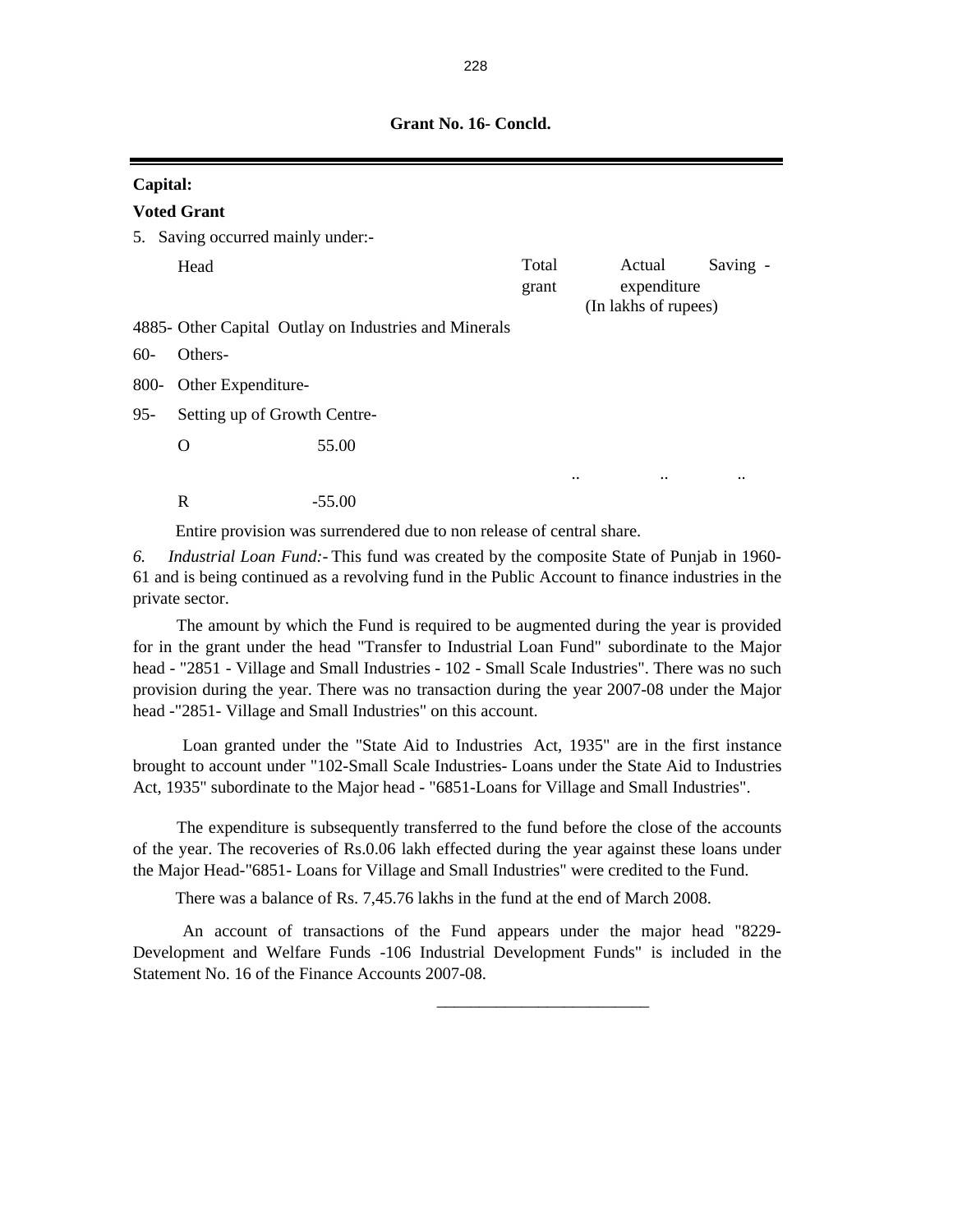229

## **Grant No. 17**

|                                            | лашы то.<br><b>Grant No. 17 - Agriculture</b> |                                             |                          |          |
|--------------------------------------------|-----------------------------------------------|---------------------------------------------|--------------------------|----------|
|                                            |                                               | Total grant or<br>appropriation expenditure | Actual                   | Saving - |
|                                            |                                               |                                             | (In thousands of rupees) |          |
| <b>Revenue:</b>                            |                                               |                                             |                          |          |
| Major Heads-                               |                                               |                                             |                          |          |
| 2401 - Crop Husbandry                      |                                               |                                             |                          |          |
| 2402 - Soil and Water Conservation         |                                               |                                             |                          |          |
| 2415 - Agricultural Research and Education |                                               |                                             |                          |          |
| 2435 - Other Agricultural Programmes       |                                               |                                             |                          |          |
| 2702 - Minor Irrigation                    |                                               |                                             |                          |          |
| 2705 - Command Area Development            |                                               |                                             |                          |          |
| Voted -                                    |                                               |                                             |                          |          |
| Original                                   | 4,63,02,28                                    |                                             |                          |          |
|                                            |                                               | 4,63,02,28                                  | 3,76,13,40 -86,88,88     |          |
| Supplementary                              |                                               |                                             |                          |          |
| Amount surrendered during the year         |                                               |                                             |                          |          |
| (March 2008)                               |                                               |                                             |                          | 72,74,39 |
| Charged -                                  |                                               |                                             |                          |          |
| Original                                   | 25,00                                         |                                             |                          |          |
|                                            |                                               | 25,00                                       | 55                       | $-24,45$ |
| Supplementary                              |                                               |                                             |                          |          |
| Amount surrendered during the year         |                                               |                                             |                          |          |
| (March 2008)                               |                                               |                                             |                          | 24,52    |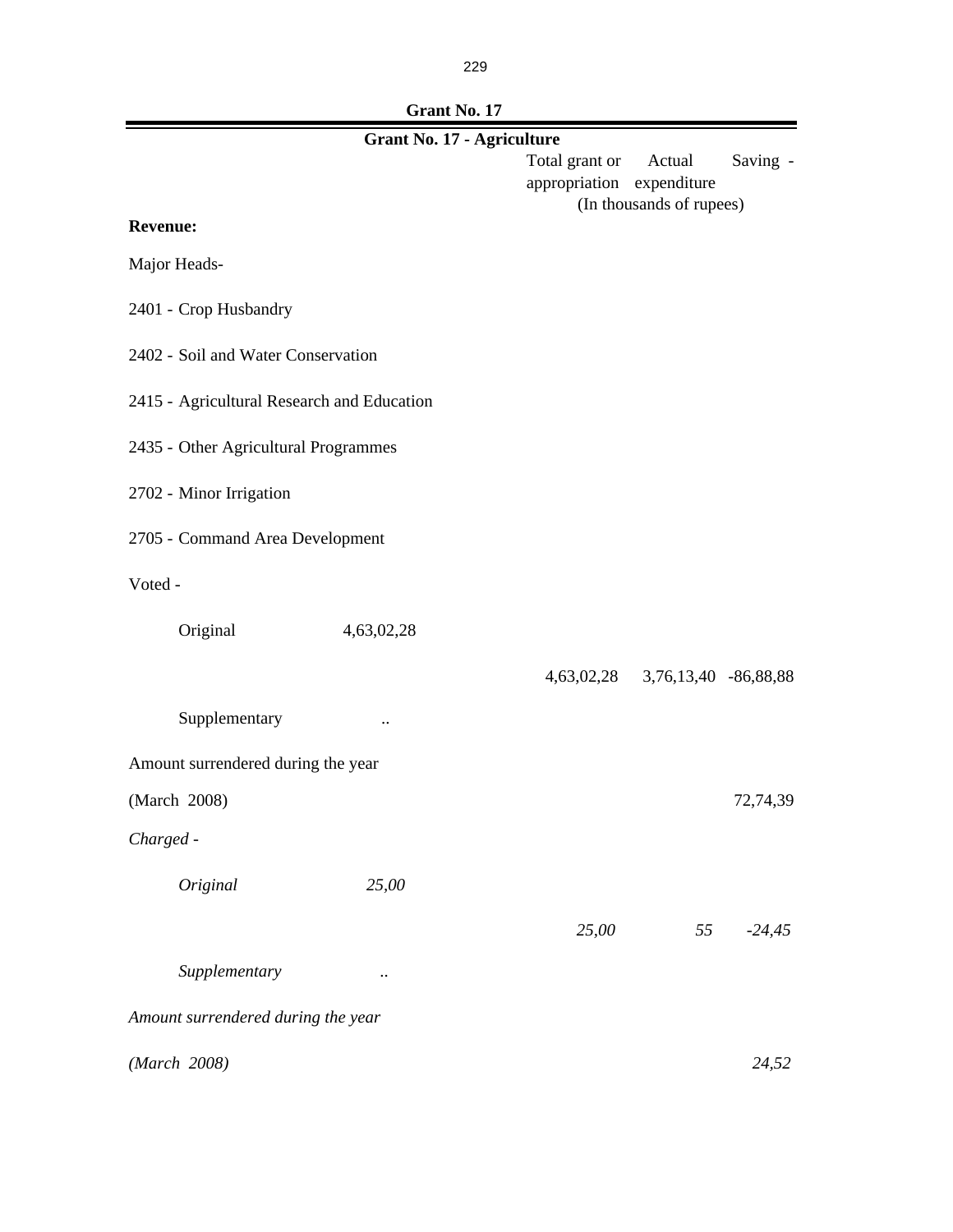*Notes and comments :-* **Voted Grant** Head Saving - Total Actual Saving grant expenditure 2705- Command Area Development 190- Assistance to Public Sector and Other Undertaking-96- Area Development Programme (C.A.D.A.) for Jui Canal Area(50% Basis)- O 1,00,00.00 56,14.24 49,06.46 -7,07.78 R  $-43,85.76$ 2401- Crop Husbandry 119- Horticulture and Vegetable Crops-69- Scheme for National Horticulture Mission- O 35,72.00 13,66.99 ... R  $-22,05.01$ 1. Of the ultimate saving of Rs. 86,88.88 lakhs, Rs. 14,14.49 lakhs remained unsurrendered. (In lakhs of rupees) 2. Saving was the net result of saving under certain heads and excess under certain others. Saving occurred mainly under:- Reasons for the total saving of Rs.50,93.54 lakhs have not been intimated (August 2008).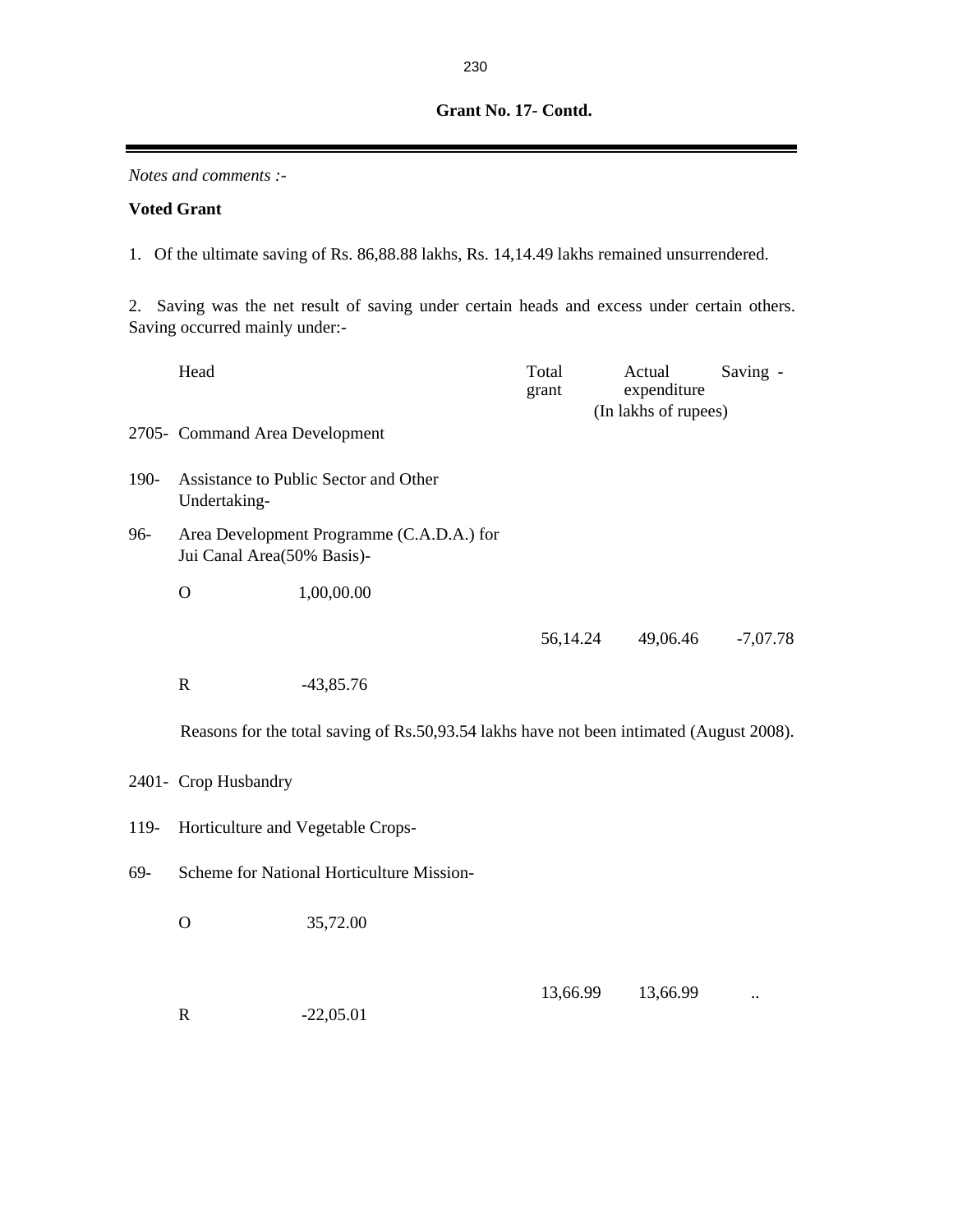|        | Head                                                                   |                                                                                                                                                                                                                                                                                  | Total<br>grant | Actual<br>expenditure | $Excess +$<br>Saving - |
|--------|------------------------------------------------------------------------|----------------------------------------------------------------------------------------------------------------------------------------------------------------------------------------------------------------------------------------------------------------------------------|----------------|-----------------------|------------------------|
| $72 -$ |                                                                        | Scheme on Micro Irrigation (Sharing Basis Part II)-                                                                                                                                                                                                                              |                | (In lakhs of rupees)  |                        |
|        | $\overline{O}$                                                         | 6,80.40                                                                                                                                                                                                                                                                          |                |                       |                        |
|        |                                                                        |                                                                                                                                                                                                                                                                                  | 1,14.23        | 1,14.22               | $-0.01$                |
|        | $\mathbf R$                                                            | $-5,66.17$                                                                                                                                                                                                                                                                       |                |                       |                        |
|        |                                                                        | Surrender of entire centre's share in the above two schemes due to receipt of payment<br>direct by the Haryana State Horticulture Development Agency was offset by augmentation of<br>provision (State Share) through reappropriation owing to give subsidy under these schemes. |                |                       |                        |
| $70-$  | Scheme for Demonstration Cum Food Processing<br>Technology in Haryana- |                                                                                                                                                                                                                                                                                  |                |                       |                        |
|        | $\mathbf{O}$                                                           | 1,21.00                                                                                                                                                                                                                                                                          |                |                       |                        |
|        |                                                                        |                                                                                                                                                                                                                                                                                  | 10.62          | 10.63                 | $+0.01$                |
|        | $\mathbf R$                                                            | $-1,10.38$                                                                                                                                                                                                                                                                       |                |                       |                        |
|        |                                                                        | Reasons for the saving of Rs.1,10.38 lakhs have not been intimated (August 2008).                                                                                                                                                                                                |                |                       |                        |
| $73-$  |                                                                        | Improvement of Agriculture Statistics-                                                                                                                                                                                                                                           |                |                       |                        |
|        | $\mathbf O$                                                            | 58.83                                                                                                                                                                                                                                                                            |                |                       |                        |
|        |                                                                        |                                                                                                                                                                                                                                                                                  | 17.34          | 17.34                 |                        |
|        | $\mathbf R$                                                            | $-41.49$                                                                                                                                                                                                                                                                         |                |                       |                        |

Reduction in provision through reappropriation was mainly due to posts kept vacant (Rs.40.37 lakhs).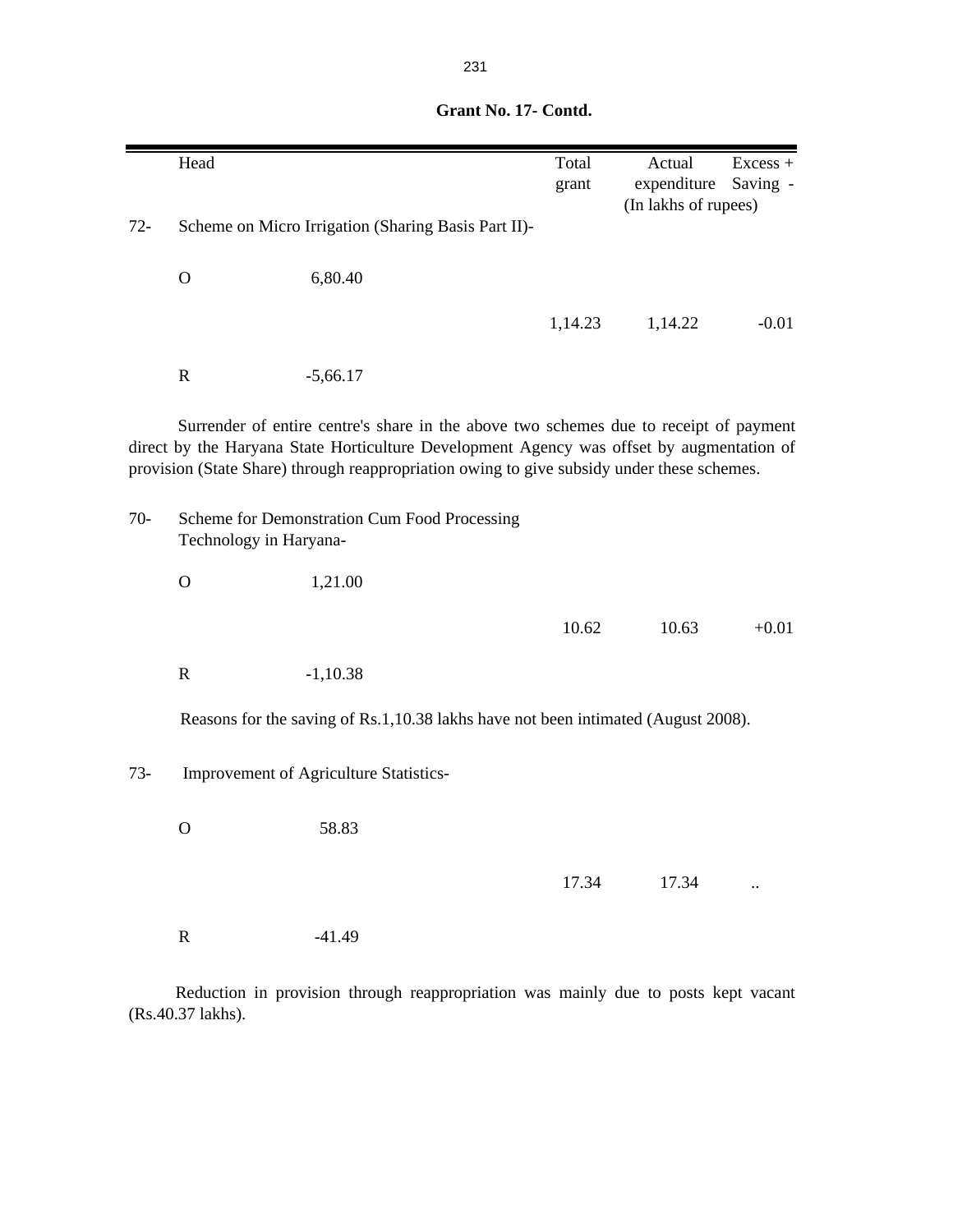|        | Head                                                                                         |                                                                                                                                                                                                                                                                                  | Total<br>grant | Actual<br>expenditure | $Excess +$<br>Saving - |  |  |
|--------|----------------------------------------------------------------------------------------------|----------------------------------------------------------------------------------------------------------------------------------------------------------------------------------------------------------------------------------------------------------------------------------|----------------|-----------------------|------------------------|--|--|
|        |                                                                                              |                                                                                                                                                                                                                                                                                  |                | (In lakhs of rupees)  |                        |  |  |
| 96-    |                                                                                              | Scheme for Mushroom Development in Haryana-                                                                                                                                                                                                                                      |                |                       |                        |  |  |
|        | $\mathbf{O}$                                                                                 | 52.08                                                                                                                                                                                                                                                                            |                |                       |                        |  |  |
|        |                                                                                              |                                                                                                                                                                                                                                                                                  | 29.91          | 29.91                 |                        |  |  |
|        | $\mathbf R$                                                                                  | $-22.17$                                                                                                                                                                                                                                                                         |                |                       |                        |  |  |
|        | (Rs.12.82 lakhs).                                                                            | Reduction in provision through reappropriation was mainly due to posts kept vacant                                                                                                                                                                                               |                |                       |                        |  |  |
| 109-   | Extension and Farmers' Training-                                                             |                                                                                                                                                                                                                                                                                  |                |                       |                        |  |  |
| 88-    | Macro Management of Agriculture mode of Financial<br>Assistance by G.O.I. through work plan- |                                                                                                                                                                                                                                                                                  |                |                       |                        |  |  |
| 98-    | <b>Establishment Expenses-</b>                                                               |                                                                                                                                                                                                                                                                                  |                |                       |                        |  |  |
|        | $\mathbf{O}$                                                                                 | 29,58.00                                                                                                                                                                                                                                                                         |                |                       |                        |  |  |
|        |                                                                                              |                                                                                                                                                                                                                                                                                  | 25,73.30       | 25,69.05              | $-4.25$                |  |  |
|        | $\mathbf R$                                                                                  | $-3,84.70$                                                                                                                                                                                                                                                                       |                |                       |                        |  |  |
|        | petrol, oil and lubricants (Rs.2.91 lakhs).                                                  | Anticipated saving of Rs.3,84.70 lakhs mainly due to sanction of less amount by the<br>Government for subsidy (Rs.3,88.80 lakhs) and posts kept vacant (Rs.5.53 lakhs) was partly<br>offset by excess expenditure on dearness allowance (Rs.3.83 lakhs) and increase in rates of |                |                       |                        |  |  |
| $82 -$ |                                                                                              | Scheme for Increasing Productivity of Major<br>Crops in Low Productivity Blocks of Haryana-                                                                                                                                                                                      |                |                       |                        |  |  |
| 99-    | Normal Plan-                                                                                 |                                                                                                                                                                                                                                                                                  |                |                       |                        |  |  |
|        | $\mathbf{O}$                                                                                 | 5,00.00                                                                                                                                                                                                                                                                          |                |                       |                        |  |  |

3,48.00 3,48.80 +0.80

## **Grant No. 17- Contd.**

R -1,52.00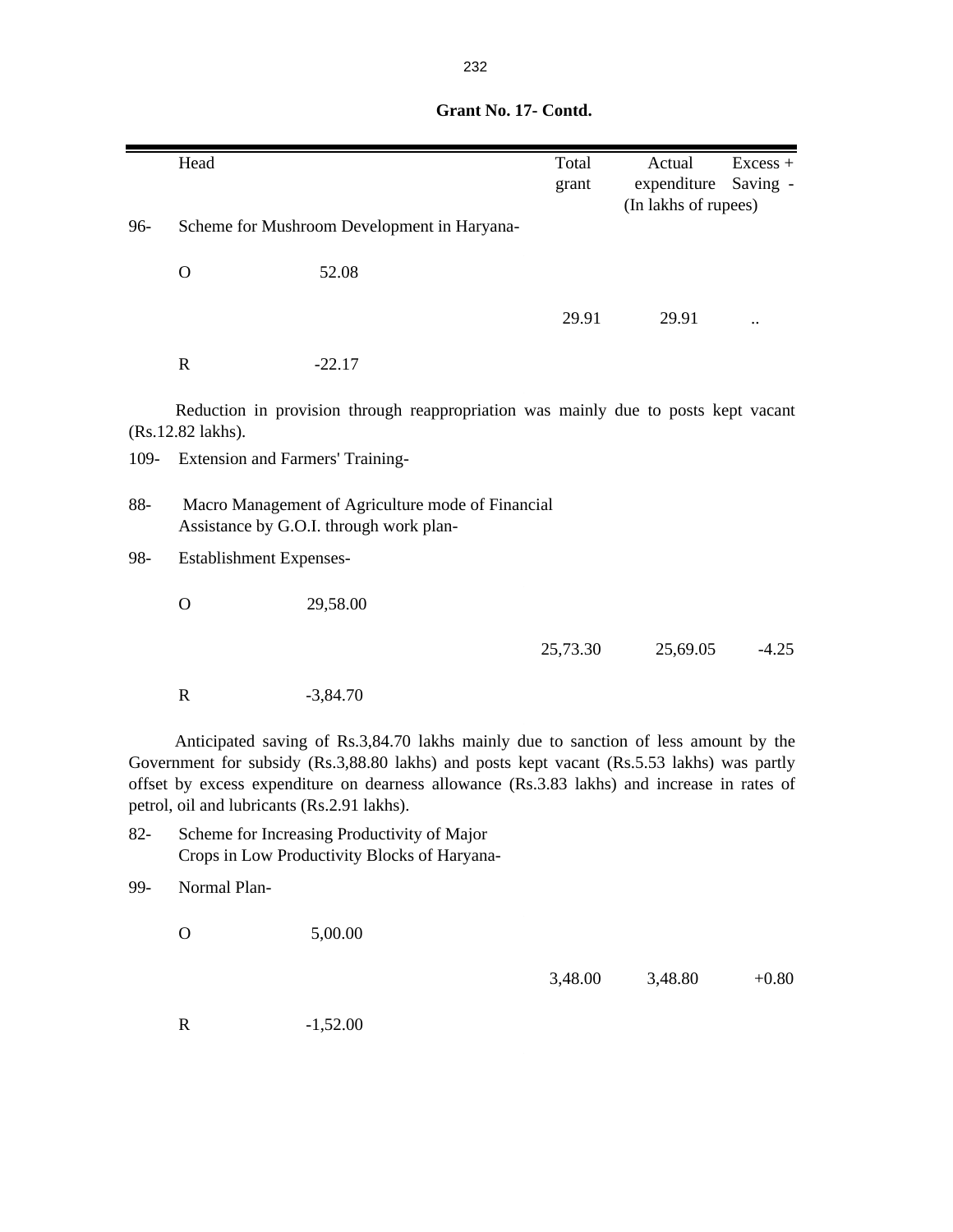|                                                                                                              |                               | Reduction in provision through reappropriation was due to sanction of less budget                              |  |                |                                               |                        |
|--------------------------------------------------------------------------------------------------------------|-------------------------------|----------------------------------------------------------------------------------------------------------------|--|----------------|-----------------------------------------------|------------------------|
|                                                                                                              | allocation by the Government. |                                                                                                                |  |                |                                               |                        |
|                                                                                                              | Head                          |                                                                                                                |  | Total<br>grant | Actual<br>expenditure<br>(In lakhs of rupees) | $Excess +$<br>Saving - |
| 98-                                                                                                          | <b>SCSP Component-</b>        |                                                                                                                |  |                |                                               |                        |
|                                                                                                              | O                             | 80.00                                                                                                          |  |                |                                               |                        |
|                                                                                                              |                               |                                                                                                                |  | $\cdot$ .      |                                               |                        |
|                                                                                                              | $\mathbf R$                   | $-80.00$                                                                                                       |  |                |                                               |                        |
| Entire provision was surrendered through reappropriation due to less budget allocation by<br>the Government. |                               |                                                                                                                |  |                |                                               |                        |
| $85 -$                                                                                                       | Share 90% State Share 10%-    | Scheme for Central Share Support to State Extension<br>Programme for Extension Reforms (Sharing Basis) Central |  |                |                                               |                        |
|                                                                                                              | O                             | 1,33.00                                                                                                        |  |                |                                               |                        |

 21.00 20.65 -0.35 R -1,12.00

Reduction in provision through reappropriation was due to release of grant direct to the concerned agency.

99- Agricultural demonstration and propaganda-

O 5,84.51

4,93.28 4,98.83 +5.55

R -91.23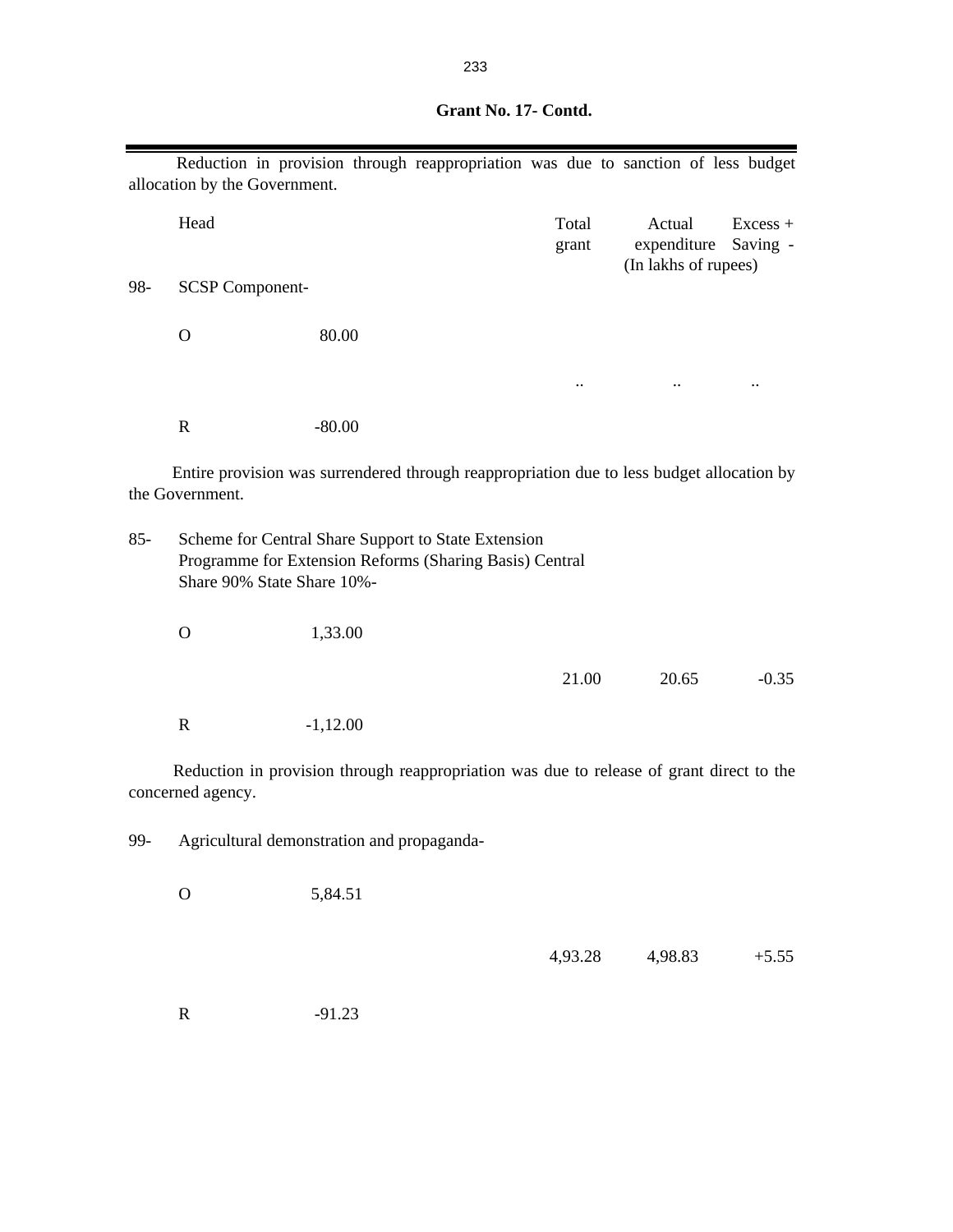| Grant No. 17- Contd. |
|----------------------|
|                      |

|        | (Rs.1,02.09) was partly offset by excess expenditure on salaries (Rs.6.81 lakhs) and grant of<br>additional dearness allowance (Rs.3.73 lakhs). | Reduction in provision through reappropriation mainly due to posts kept vacant               |  |                |                                               |          |
|--------|-------------------------------------------------------------------------------------------------------------------------------------------------|----------------------------------------------------------------------------------------------|--|----------------|-----------------------------------------------|----------|
|        |                                                                                                                                                 | Reasons for the excess of Rs.5.55 lakhs have not been intimated (August 2008).               |  |                |                                               |          |
|        | Head                                                                                                                                            |                                                                                              |  | Total<br>grant | Actual<br>expenditure<br>(In lakhs of rupees) | Saving - |
| 109-   | Extension and Farmers' Training-                                                                                                                |                                                                                              |  |                |                                               |          |
| 88-    |                                                                                                                                                 | Macro Management of Agriculture mode of Financial<br>Assistance by G.O.I. through work plan- |  |                |                                               |          |
| 96-    | <b>SCSP Component-</b>                                                                                                                          |                                                                                              |  |                |                                               |          |
|        | $\mathbf{O}$                                                                                                                                    | 42.00                                                                                        |  |                |                                               |          |
|        |                                                                                                                                                 |                                                                                              |  | 14.00          | 14.00                                         |          |
|        | $\mathbf R$                                                                                                                                     | $-28.00$                                                                                     |  |                |                                               |          |
|        | Reduction in provision through reappropriation due to less amount sanctioned by the<br>Government.                                              |                                                                                              |  |                |                                               |          |
| $113-$ | Agricultural Engineering-                                                                                                                       |                                                                                              |  |                |                                               |          |
| 86-    |                                                                                                                                                 | Scheme for the Establishment of Modern Hi-<br>Tech Agricultural Research and Development     |  |                |                                               |          |
|        | Farm-<br>O                                                                                                                                      | 1,34.00                                                                                      |  |                |                                               |          |
|        |                                                                                                                                                 |                                                                                              |  |                |                                               |          |
|        | $\mathbf R$                                                                                                                                     | $-1,34.00$                                                                                   |  |                |                                               |          |
| $87 -$ | Scheme for Providing Tractor and Troller to the<br>Scheduled Castes Farmenrs on Subsidy in<br>Haryana State-                                    |                                                                                              |  |                |                                               |          |
| 99-    | <b>SCSP</b> Component-                                                                                                                          |                                                                                              |  |                |                                               |          |
|        | $\mathbf O$                                                                                                                                     | 20.00                                                                                        |  |                |                                               |          |
|        |                                                                                                                                                 |                                                                                              |  |                |                                               |          |
|        | $\mathbf R$                                                                                                                                     | $-20.00$                                                                                     |  |                |                                               |          |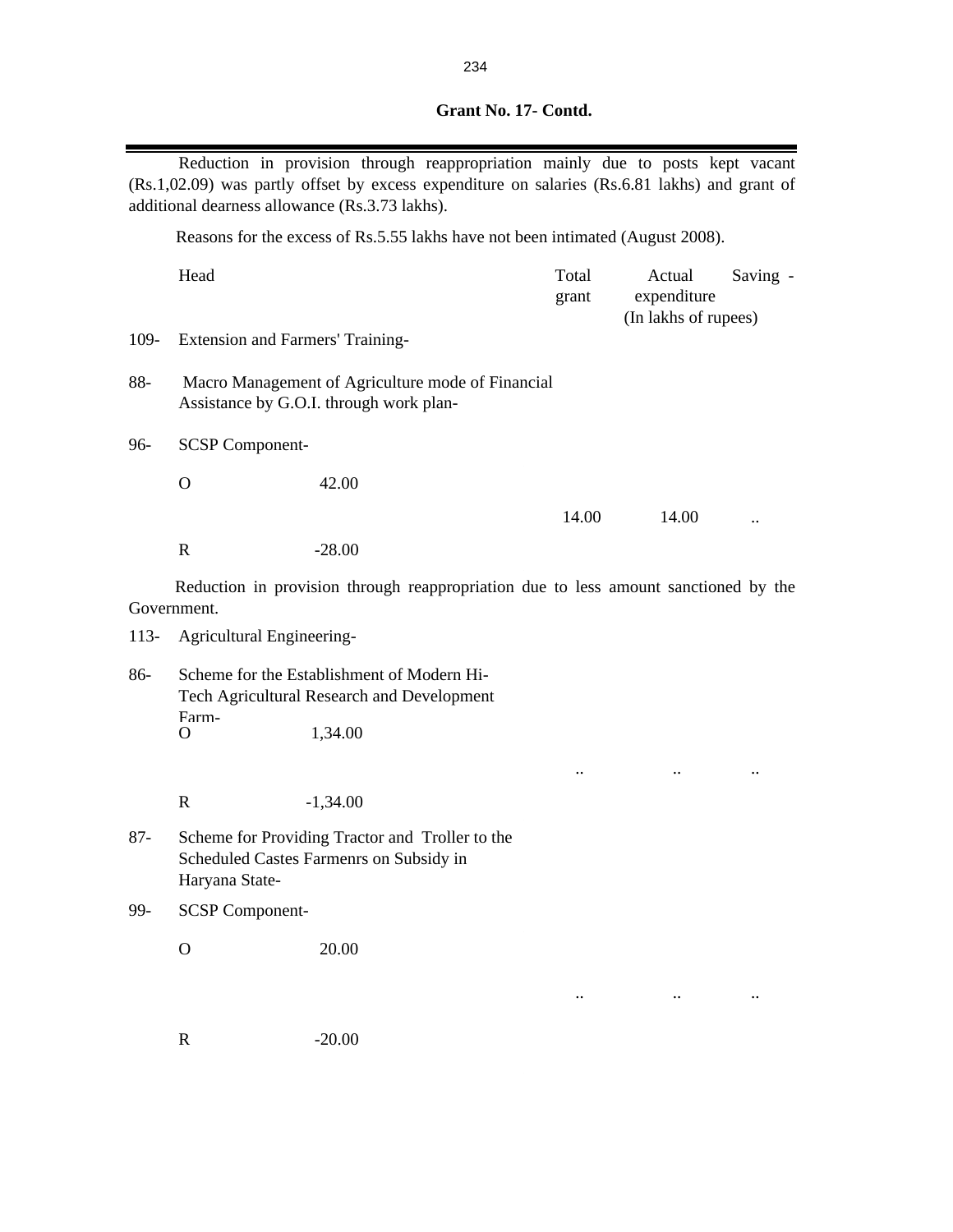|         | scheme by the Government. | Entire provision in the above two cases remained unutilised due to non sanction of the |                |                                               |          |
|---------|---------------------------|----------------------------------------------------------------------------------------|----------------|-----------------------------------------------|----------|
|         | Head                      |                                                                                        | Total<br>grant | Actual<br>expenditure<br>(In lakhs of rupees) | Saving - |
| $111 -$ |                           | <b>Agricultural Economics and Statistics-</b>                                          |                |                                               |          |
| $92 -$  |                           | National Agriculture Insurance Scheme-                                                 |                |                                               |          |
| 98-     | <b>SCSP Component-</b>    |                                                                                        |                |                                               |          |
|         | $\mathbf O$               | 68.20                                                                                  |                |                                               |          |
|         |                           |                                                                                        | 47.05          |                                               | $-47.05$ |
|         | $\mathbf R$               | $-21.15$                                                                               |                |                                               |          |
| 99-     | Normal Plan-              |                                                                                        |                |                                               |          |
|         | $\mathbf O$               | 3,31.80                                                                                |                |                                               |          |
|         |                           |                                                                                        | 3,10.65        | 2,89.50                                       | $-21.15$ |
|         | $\mathbb{R}$              | $-21.15$                                                                               |                |                                               |          |

Reduction in provision through reappropriation in the above two cases was due to sanction of less amount by the Government.

.. .. ..

105- Manures and Fertilizers-

- 89- Scheme for Strengthening and Modernization of Pest Management Approach-
	- O 50.00
	- R -50.00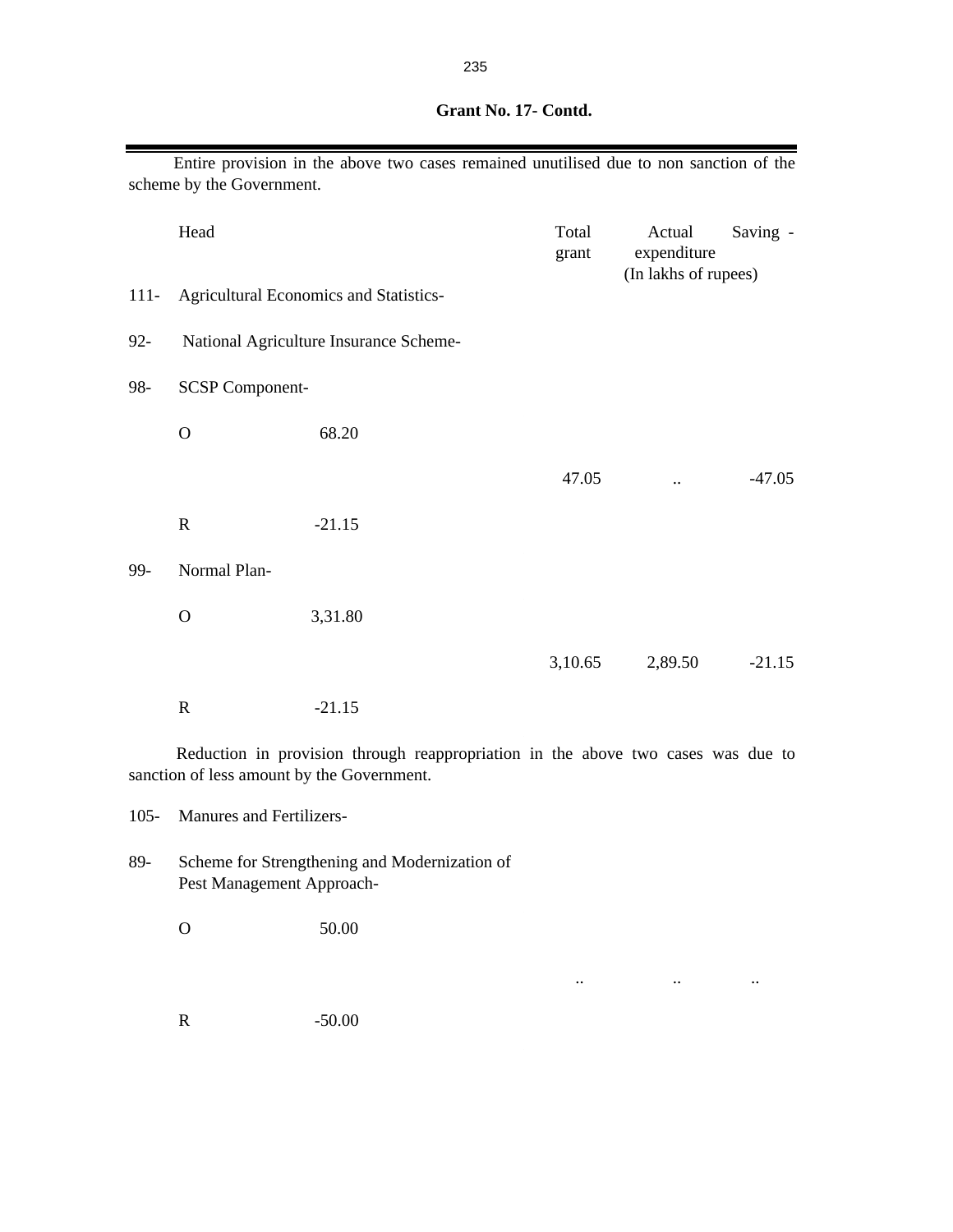|         |                                   | Entire provision was surrendered due to non sanction of the scheme by the Government.                                                                                                 |                |                                               |          |
|---------|-----------------------------------|---------------------------------------------------------------------------------------------------------------------------------------------------------------------------------------|----------------|-----------------------------------------------|----------|
|         | Head                              |                                                                                                                                                                                       | Total<br>grant | Actual<br>expenditure<br>(In lakhs of rupees) | Saving - |
| $92 -$  | the State-                        | Scheme for setting up of Pesticides laboratory in                                                                                                                                     |                |                                               |          |
| 99-     | Normal Plan-                      |                                                                                                                                                                                       |                |                                               |          |
|         | $\mathbf{O}$                      | 72.00                                                                                                                                                                                 |                |                                               |          |
|         |                                   |                                                                                                                                                                                       | 29.90          | 29.89                                         | $-0.01$  |
|         | $\mathbf R$                       | $-42.10$                                                                                                                                                                              |                |                                               |          |
|         | lakh) by the Government.          | Anticipated saving of Rs.42.10 lakhs was mainly due to sanction of less amount on<br>salaries (Rs.33.80 lakhs), dearness allowance (Rs.10.20 lakhs) and travelling allowance (Rs.0.24 |                |                                               |          |
| $108 -$ | <b>Commercial Crops-</b>          |                                                                                                                                                                                       |                |                                               |          |
| $85 -$  | amongst Scheduled Castes Farmers- | Scheme for the Popularization of Hybrid Cotton<br>Seed Production and Hybrid Cotton Cultivation                                                                                       |                |                                               |          |
| 99-     | <b>SCSP Component-</b>            |                                                                                                                                                                                       |                |                                               |          |
|         | $\Omega$                          | 43.00                                                                                                                                                                                 |                |                                               |          |
|         |                                   |                                                                                                                                                                                       |                |                                               |          |
|         | $\mathbf R$                       | $-43.00$                                                                                                                                                                              |                |                                               |          |
|         |                                   | Entire provision was surrendered due to non sanction of the scheme by the Government.                                                                                                 |                |                                               |          |

107- Plant Protection-

Ţ

| 98- |           | Scheme for the intensification of Plant protection |         |         |       |
|-----|-----------|----------------------------------------------------|---------|---------|-------|
|     |           | Programme in Haryana-                              |         |         |       |
|     | $\lambda$ | 1,42.45                                            |         |         |       |
|     |           |                                                    | 1.26.08 | 1.21.54 | -4.54 |
|     | R         | $-16.37$                                           |         |         |       |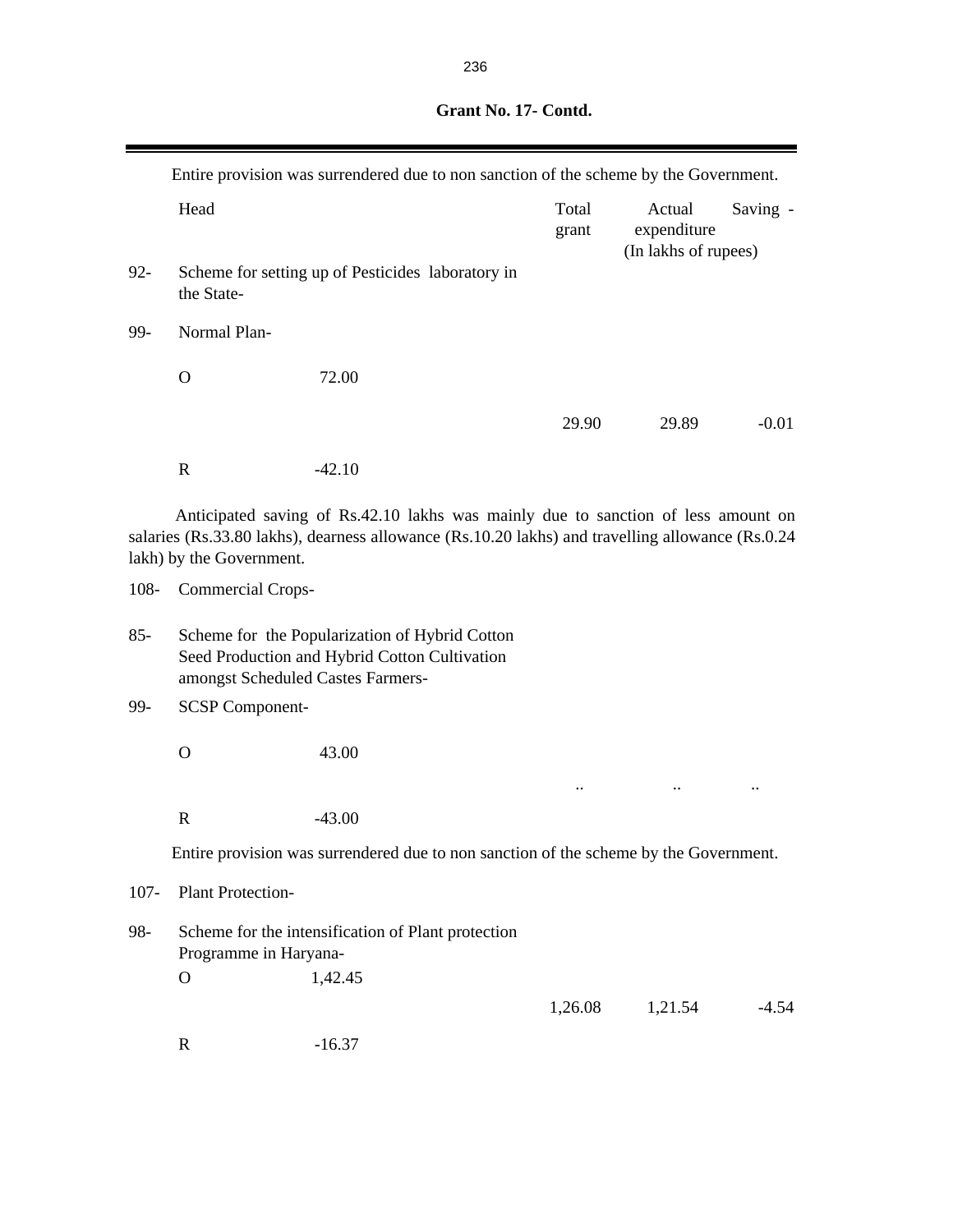|  |  | Grant No. 17- Contd. |  |
|--|--|----------------------|--|
|  |  |                      |  |

Anticipated saving of Rs.16.37 lakhs mainly due to posts kept vacant (Rs.16.50 lakhs), less expenditure on Rent, Rates and Taxes as some offices shifted in government buildings (Rs.1.75 lakhs) and purchase of less material (Rs.1.07 lakhs) was partly offset by excess expenditure on medical reimbursement (Rs.3 lakhs).

Reasons for the final saving of Rs.4.54 lakhs have not been intimated (August 2008).

|         | Head                              |                                                                                                                                                     | Total<br>grant | Actual<br>expenditure<br>(In lakhs of rupees) | $Excess +$ |
|---------|-----------------------------------|-----------------------------------------------------------------------------------------------------------------------------------------------------|----------------|-----------------------------------------------|------------|
|         | 2402- Soil and Water Conservation |                                                                                                                                                     |                |                                               |            |
| $102 -$ | Soil Conservation-                |                                                                                                                                                     |                |                                               |            |
| 86-     |                                   | Pilot Project for the reclamation of Water Logged<br>Areas in Bhiwani and Jhajjar District-                                                         |                |                                               |            |
| 99-     | Normal Plan-                      |                                                                                                                                                     |                |                                               |            |
|         | $\Omega$                          | 1,65.00                                                                                                                                             |                |                                               |            |
|         |                                   |                                                                                                                                                     | 83.26          | 86.82                                         | $+3.56$    |
|         | $\mathbf R$                       | $-81.74$                                                                                                                                            |                |                                               |            |
|         |                                   | Reduction in provision through reappropriation was mainly due to receipt of less demand<br>(Rs.68.34 lakhs) and posts kept vacant (Rs.11.06 lakhs). |                |                                               |            |
|         |                                   | Reasons for the excess of Rs.3.56 lakhs have not been intimated (August 2008).                                                                      |                |                                               |            |
| 98-     | <b>SCSP Component-</b>            |                                                                                                                                                     |                |                                               |            |
|         | O                                 | 35.00                                                                                                                                               |                |                                               |            |

R -35.00

Entire provision remained unutilised due to non sanction of the scheme by the Government.

.. .. ..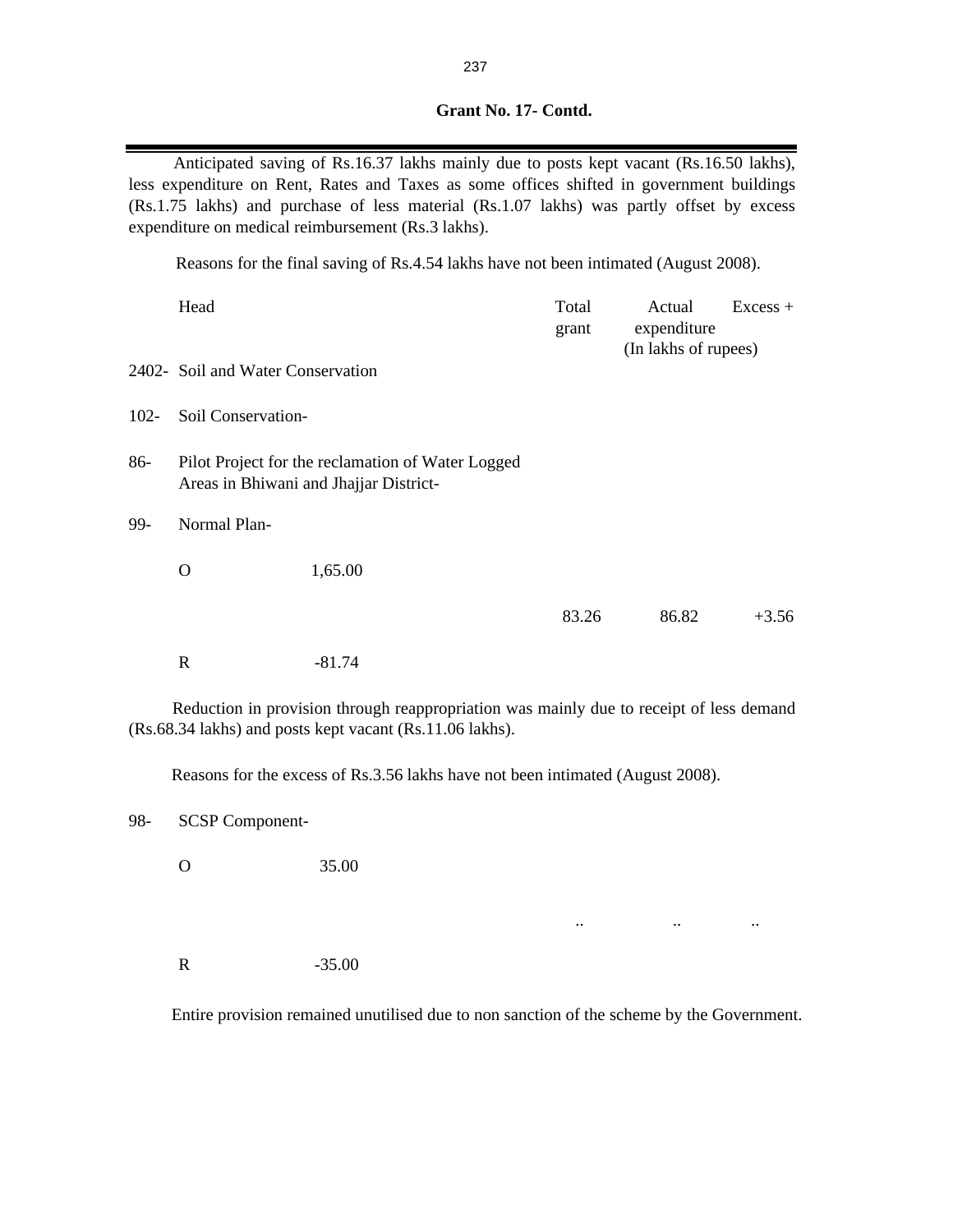|         | Head                              |                                                                                                                                                                            | Total<br>grant | Actual<br>expenditure                         | Saving -               |
|---------|-----------------------------------|----------------------------------------------------------------------------------------------------------------------------------------------------------------------------|----------------|-----------------------------------------------|------------------------|
| $83 -$  | of Tank (Pond) for Small Farmers- | Scheme for Providing Subsidy on Construction                                                                                                                               |                | (In lakhs of rupees)                          |                        |
|         | $\mathbf{O}$                      | 40.00                                                                                                                                                                      |                |                                               |                        |
|         |                                   |                                                                                                                                                                            | 18.94          | 18.94                                         |                        |
|         | $\mathbf R$                       | $-21.06$                                                                                                                                                                   |                |                                               |                        |
|         |                                   | Reduction in provision through reappropriation was due to receipt of less demand.                                                                                          |                |                                               |                        |
|         | 3. Excess occurred mainly under:- |                                                                                                                                                                            |                |                                               |                        |
|         | Head                              |                                                                                                                                                                            | Total<br>grant | Actual<br>expenditure<br>(In lakhs of rupees) | $Excess +$<br>Saving - |
|         | 2401- Crop Husbandry              |                                                                                                                                                                            |                |                                               |                        |
| $108 -$ | <b>Commercial Crops-</b>          |                                                                                                                                                                            |                |                                               |                        |
| 86-     |                                   | Implementation of Integrated Scheme of Oil Seed<br>Pulses, Oil Palm and Maize (ISOPOM)-                                                                                    |                |                                               |                        |
| 99-     | Normal Plan-                      |                                                                                                                                                                            |                |                                               |                        |
|         | $\Omega$                          | 9,02.24                                                                                                                                                                    |                |                                               |                        |
|         |                                   |                                                                                                                                                                            | 10,08.07       | 10,08.59                                      | $+0.52$                |
|         | $\mathbf R$                       | 1,05.83                                                                                                                                                                    |                |                                               |                        |
|         |                                   | Augmentation of provision through reappropriation mainly to clear pending bills<br>(Rs.1,08.49lakhs) was partly offset by saving due to posts kept vacant (Rs.2.41 lakhs). |                |                                               |                        |
| $91 -$  | mission-II-                       | Maximising Production of Cotton-Intensive and<br>Technology mission on cotton under mini                                                                                   |                |                                               |                        |
| 99-     | Normal Plan-                      |                                                                                                                                                                            |                |                                               |                        |
|         | $\mathbf O$                       | 3,62.84                                                                                                                                                                    |                |                                               |                        |
|         |                                   |                                                                                                                                                                            | 4,31.23        | 4,30.31                                       | $-0.92$                |
|         | $\mathbf R$                       | 68.39                                                                                                                                                                      |                |                                               |                        |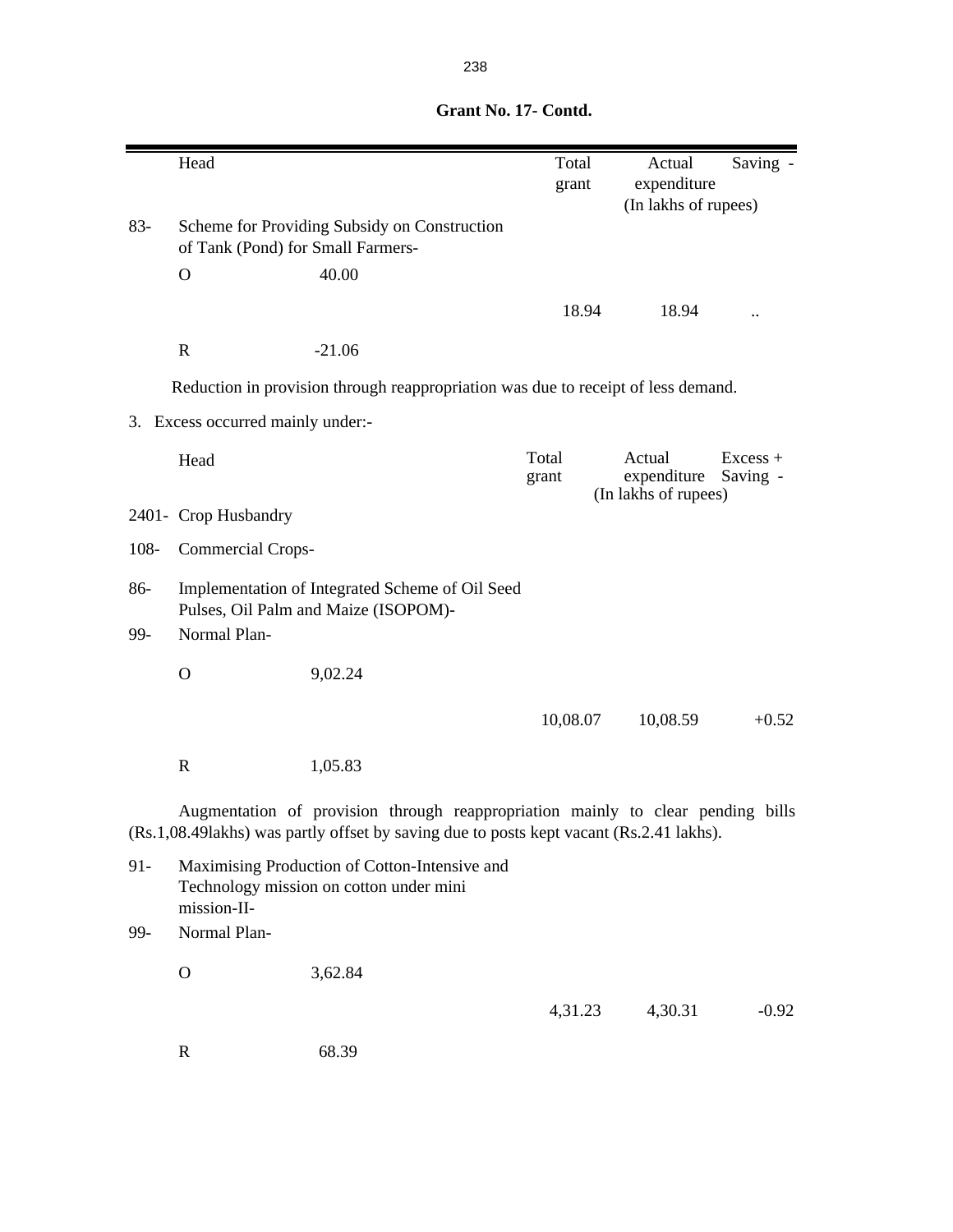Head Excess + grant expenditure Saving - 119- Horticulture and Vegetable Crops-98- Scheme for Setting up of Directorate of Horticulture- . O 4,62.37 5,59.07 ... 5,59.07 R 96.70 76- Scheme for popularisation and extension of latest Technology in Horticulture- O 11.00 90.47 ... R 79.47 71- Scheme for Devlopment and Promotion of Organic Farming- O 26.30 Augmentation of provision through reappropriation was mainly due to cover more expenditure on purchase of new machinery and equipment for Tissue Culture Laboratory (Karnal) (Rs.32.61 lakhs) and purchase of inputs and plants material (Rs.47.50 lakhs). Augmentation of provision through reappropriation was mainly due to clear pending bills of subsidy (Rs.65.75 lakhs), enhanced dearness allowance (Rs.2.19 lakhs) and salary (Rs.0.62 lakhs). (In lakhs of rupees) Augmentation of provision through reappropriation mainly due to cover more expenditure on travelling allowance (Rs.34.32 lakhs), dearness allowance (Rs.25.14 lakhs), salary (Rs.24.74 lakhs), wages (Rs.16.31 lakhs) and material and supply (Rs.8.40 lakhs) was partly offset by saving owing to less expenditure on ex-gratia (Rs.8.50 lakhs) and medical reimbursement (Rs.7.43 lakhs).

53.47 ...

R 27.17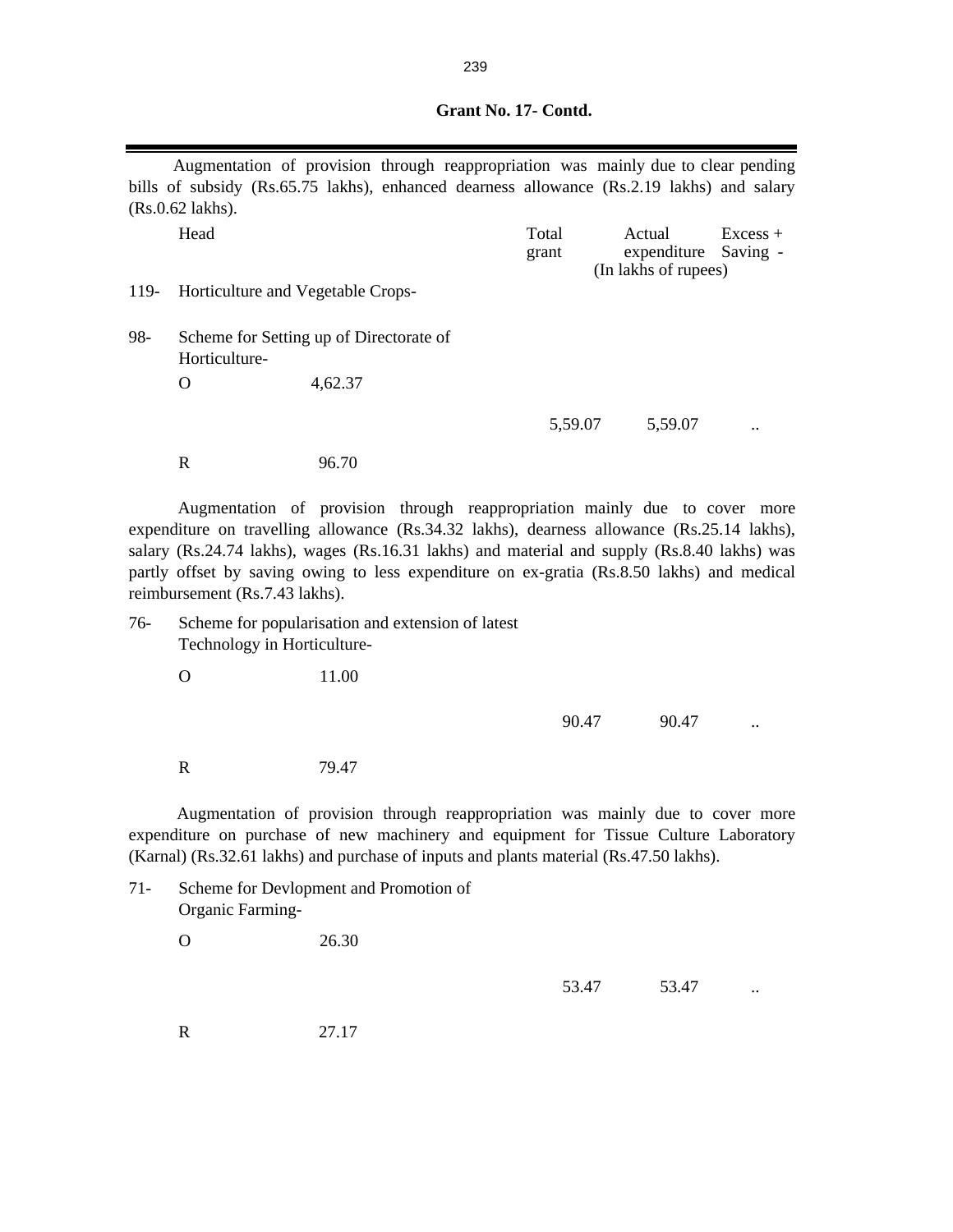Augmentation of provision through reappropriation due to avail of Central Assistance (Rs.33 lakhs) was partly offset by saving under subsidy (Rs.3.03 lakhs), salary and dearness allowance (Rs.2.14 lakhs).

|         | Head                            |                                                                                               | Total<br>grant | Actual<br>expenditure<br>(In lakhs of rupees) | Saving - |
|---------|---------------------------------|-----------------------------------------------------------------------------------------------|----------------|-----------------------------------------------|----------|
| $105 -$ | <b>Manures and Fertilizers-</b> |                                                                                               |                |                                               |          |
| 97-     |                                 | Scheme for the Maintenance of soil and Water<br>Testing Laboratories at Sub-Divisional Level- |                |                                               |          |
|         | O                               | 5,36.15                                                                                       |                |                                               |          |
|         |                                 |                                                                                               | 5,94.48        | 5,94.44                                       | $-0.04$  |
|         | R                               | 58.33                                                                                         |                |                                               |          |

Provision was augmented through reappropriation mainly to cover more expenditure on dearness allowance (Rs.53.01 lakhs), salary (Rs.3.80 lakhs) and medical reimbursement (Rs.2.50 lakhs).

- 86- Scheme for the Stocking and Distribution of Fertiliser by Institutional Agencies-
	- O 4,00.00

4,50.00 4,49.99 -0.01

R 50.00

Provision was augmented through reappropriation to clear pending bills.

107- Plant Protection-

93- Scheme for safe and Scientific Storage of Food Grain by General Category and Scheduled Caste Farmers (State Plan)-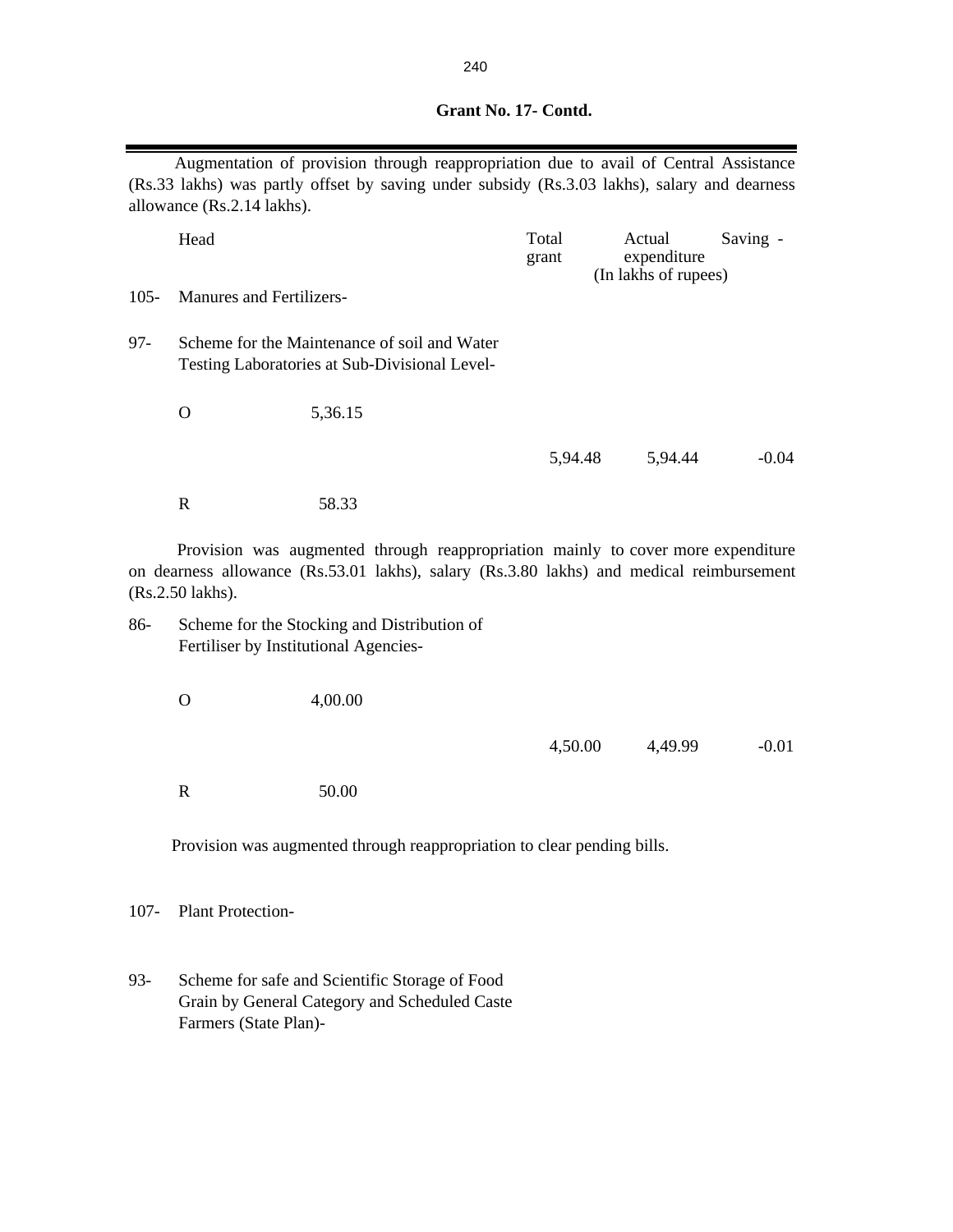|        | Head                   |                                                                                     | Total<br>grant | Actual<br>expenditure<br>(In lakhs of rupees) | Saving - |
|--------|------------------------|-------------------------------------------------------------------------------------|----------------|-----------------------------------------------|----------|
| 98-    | <b>SCSP Component-</b> |                                                                                     |                |                                               |          |
|        | $\mathbf O$            | 50.00                                                                               |                |                                               |          |
|        |                        |                                                                                     | 1,00.00        | 1,00.00                                       |          |
|        | $\mathbf R$            | 50.00                                                                               |                |                                               |          |
|        | (Rs.50 lakhs).         | Provision was augmented through reappropriation to clear pending claims of subsidy  |                |                                               |          |
| $97 -$ |                        | Scheme for Integrated Plant Protection-                                             |                |                                               |          |
|        | $\mathbf O$            | 1,72.17                                                                             |                |                                               |          |
|        |                        |                                                                                     | 2,07.11        | 2,06.12                                       | $-0.99$  |
|        | $\mathbf R$            | 34.94                                                                               |                |                                               |          |
|        |                        | The provision augmented through reappropriation mainly to cover more expenditure on |                |                                               |          |

The provision augmented through reappropriation mainly to cover more expenditure on grant of Assured Career Progression Scales to employees (Rs.22 lakhs), dearness allowance (Rs.16.88 lakhs) and to clear pending bills of medical reimbursement (Rs.6.50 lakhs) was partly offset by saving due to sanction of less amount under material and supplies (Rs.6.70 lakhs) and rent, rates and taxes (Rs.2.90 lakhs).

96- Strengthening of Plant Protection Programme-

| $\circ$ | 2,08.32 |         |         |         |
|---------|---------|---------|---------|---------|
|         |         | 2,35.99 | 2,35.87 | $-0.12$ |
| R       | 27.67   |         |         |         |

The provision augmented through reappropriation mainly to cover more expenditure on dearness allowance (Rs.17 lakhs) and grant of Assured Career Progression Scales to employees (Rs.12 lakhs) was partly offset by saving in rent, rate and taxes (Rs.1.93 lakhs).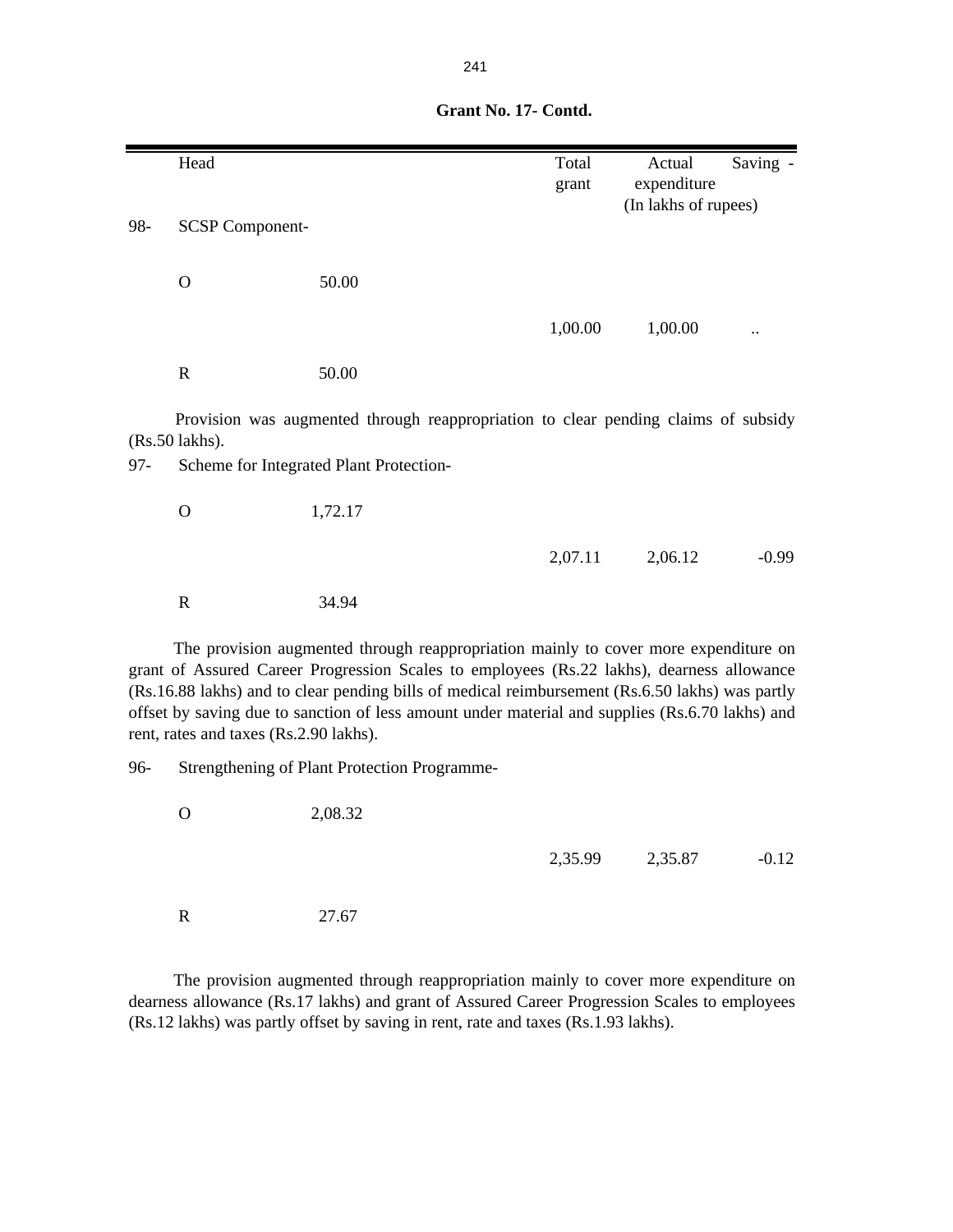|         | Head                                                                                                         |                                                                                      | Total<br>grant | Actual<br>expenditure | Saving - |
|---------|--------------------------------------------------------------------------------------------------------------|--------------------------------------------------------------------------------------|----------------|-----------------------|----------|
|         |                                                                                                              |                                                                                      |                | (In lakhs of rupees)  |          |
| $113-$  | Agricultural Engineering-                                                                                    |                                                                                      |                |                       |          |
| $92 -$  |                                                                                                              | Scheme for Setting and Strengthening of<br>Tubewell Boring Machinery and Equipment-  |                |                       |          |
|         | $\mathbf O$                                                                                                  | 50.00                                                                                |                |                       |          |
|         |                                                                                                              |                                                                                      | 95.00          | 95.00                 |          |
|         | $\mathbf R$                                                                                                  | 45.00                                                                                |                |                       |          |
| 88-     | Promotion and Strengthening of Agricultural<br>Mechanization Through Training, Testing and<br>Demonstration- |                                                                                      |                |                       |          |
|         | $\Omega$                                                                                                     | 10.00                                                                                |                |                       |          |
|         |                                                                                                              |                                                                                      | 44.80          | 44.80                 |          |
|         | $\mathbf R$                                                                                                  | 34.80                                                                                |                |                       |          |
|         | expenditure on machinery and equipment.                                                                      | Provision in the above two cases was augmented through reappropriation to cover more |                |                       |          |
|         | 2402- Soil and Water Conservation                                                                            |                                                                                      |                |                       |          |
| $102 -$ | Soil Conservation-                                                                                           |                                                                                      |                |                       |          |

88- Scheme for Soil Conservation on watershed basis in the sub-mountaineous area of the State-

O 70.90

1,06.42 1,05.96 -0.46

R 35.52

The provision was augmented through reappropriation mainly to clear pending bills of minor works (Rs.33.68 lakhs) and grant of dearness allowance to employees (Rs.1.71 lakhs).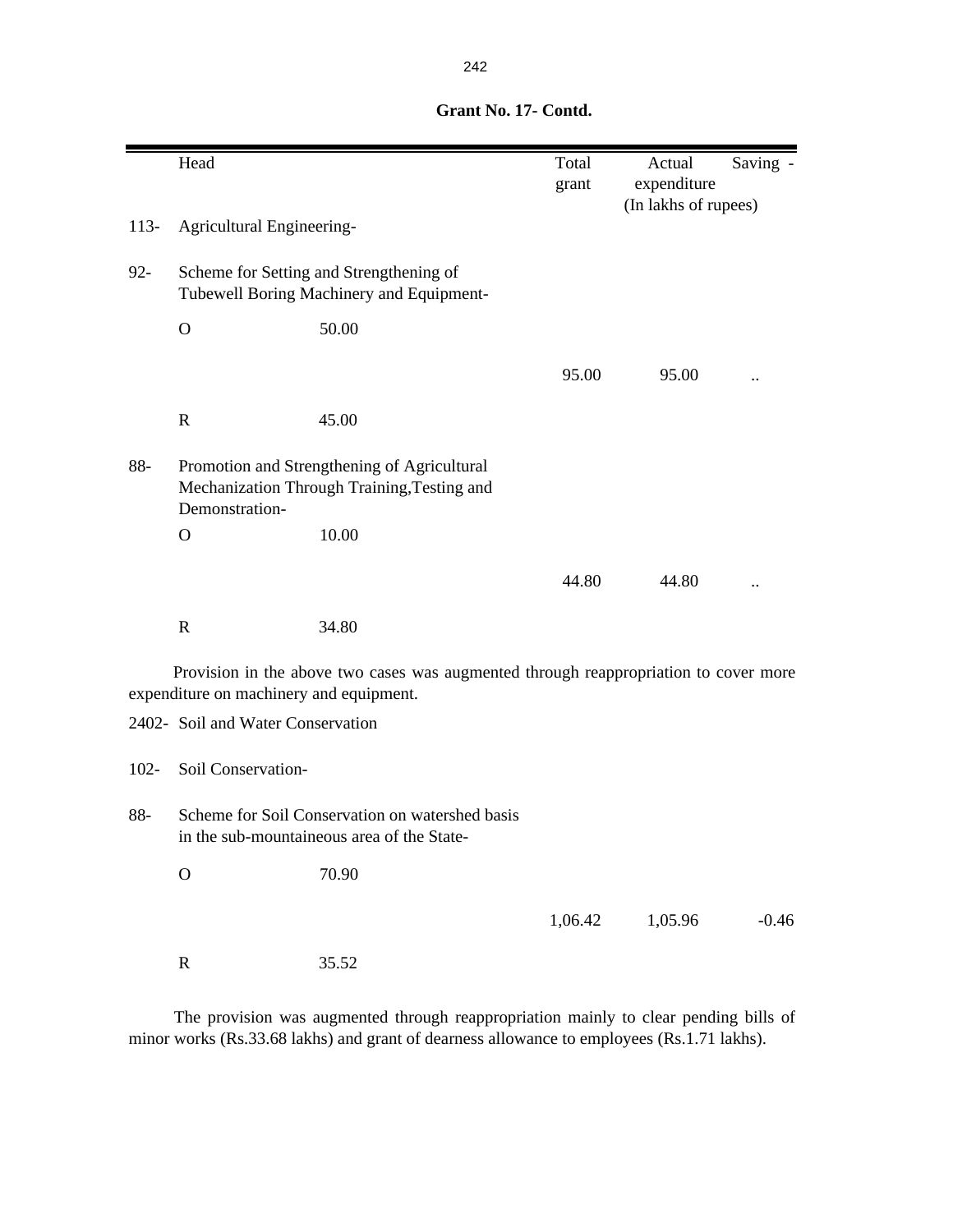|        | Head                         |                                                                                                                                                                                  | Total          | Actual                                        | $Excess +$ |
|--------|------------------------------|----------------------------------------------------------------------------------------------------------------------------------------------------------------------------------|----------------|-----------------------------------------------|------------|
|        |                              |                                                                                                                                                                                  | grant          | expenditure                                   |            |
|        |                              |                                                                                                                                                                                  |                | (In lakhs of rupees)                          |            |
| $85 -$ | Lands in Haryana-            | Subsidy on Gypsum ingredient in reclaim Alkali                                                                                                                                   |                |                                               |            |
|        | $\mathbf{O}$                 | 1,50.00                                                                                                                                                                          |                |                                               |            |
|        |                              |                                                                                                                                                                                  | 1,80.00        | 1,80.00                                       |            |
|        | $\mathbf R$                  | 30.00                                                                                                                                                                            |                |                                               |            |
|        | (Rs.30 lakhs).               | The provision was augmented through reappropriation to clear pending bills of subsidy                                                                                            |                |                                               |            |
| 5.     | <b>New Service</b>           |                                                                                                                                                                                  |                |                                               |            |
|        | of India is discussed below. | A case where expenditure was incurred by making provision of funds through<br>reappropriation in contravention of the provision contained in Article 205 (i) of the Constitution |                |                                               |            |
|        | Head                         |                                                                                                                                                                                  | Total<br>grant | Actual<br>expenditure<br>(In lakhs of rupees) | $Excess +$ |
|        | 2401- Crop Husbandry         |                                                                                                                                                                                  |                |                                               |            |
| $113-$ | Agricultural Engineering-    |                                                                                                                                                                                  |                |                                               |            |
| $85 -$ | <b>Scheduled Castes-</b>     | Scheme for providing Reaper Binder to the                                                                                                                                        |                |                                               |            |
|        | $\mathbf{O}$                 |                                                                                                                                                                                  |                |                                               |            |
|        |                              |                                                                                                                                                                                  | 91.80          | 91.80                                         |            |
|        | $\mathbf R$                  | 91.80                                                                                                                                                                            |                |                                               |            |
|        |                              | The provision made through reappropriation due to post budget decision. Agriculture                                                                                              |                |                                               |            |

Department should have made provision either through supplementary estimates or by taking an advance from the Contingency Fund.

# **6. Defective Budgeting**

| Head                                       | Total | Actual               | Saving - |  |
|--------------------------------------------|-------|----------------------|----------|--|
|                                            | grant | expenditure          |          |  |
|                                            |       | (In lakhs of rupees) |          |  |
| 2415 - Agricultural Research and Education |       |                      |          |  |

01- Crop Husbandry-

277- Education-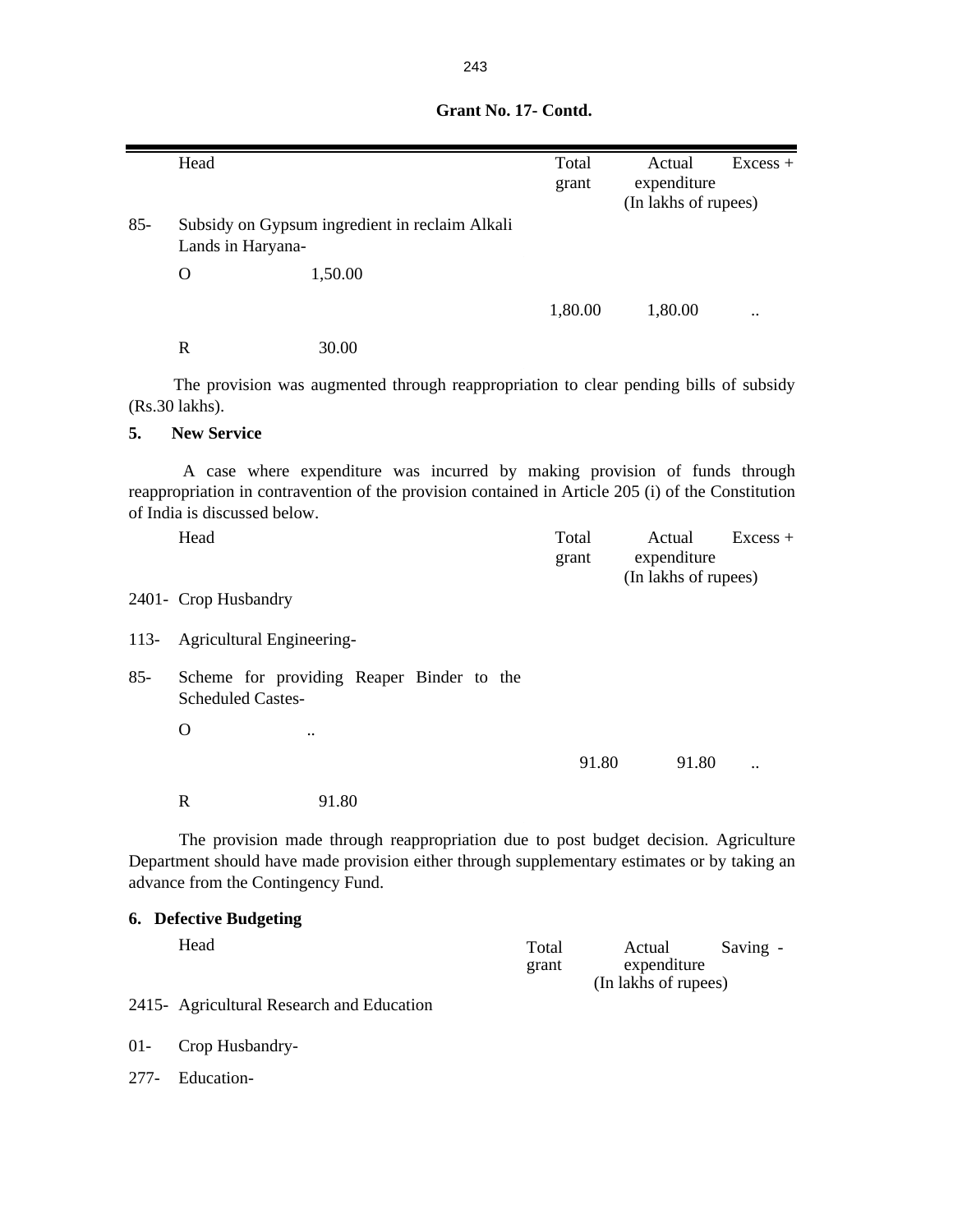|                    | Head                                                                                                                                                                                                                                                                                                                                                                                                                                                                                                                                                                      |                                                                                                        | Total<br>grant                     | Actual<br>expenditure<br>(In lakhs of rupees) |      | Saving -   |  |  |
|--------------------|---------------------------------------------------------------------------------------------------------------------------------------------------------------------------------------------------------------------------------------------------------------------------------------------------------------------------------------------------------------------------------------------------------------------------------------------------------------------------------------------------------------------------------------------------------------------------|--------------------------------------------------------------------------------------------------------|------------------------------------|-----------------------------------------------|------|------------|--|--|
| 99-                |                                                                                                                                                                                                                                                                                                                                                                                                                                                                                                                                                                           | Grants-in-aid to Haryana Agricultural University-                                                      |                                    |                                               |      |            |  |  |
|                    | $\mathbf{O}$                                                                                                                                                                                                                                                                                                                                                                                                                                                                                                                                                              | 1,30,64.34                                                                                             |                                    |                                               |      |            |  |  |
|                    |                                                                                                                                                                                                                                                                                                                                                                                                                                                                                                                                                                           |                                                                                                        | 1,34,23.00                         | 1,28,22.84                                    |      | $-6,00.16$ |  |  |
|                    | $\mathbf R$                                                                                                                                                                                                                                                                                                                                                                                                                                                                                                                                                               | 3,58.66                                                                                                |                                    |                                               |      |            |  |  |
|                    | Augmentation of provision through reappropriation mainly to cover more expenditure<br>on dearness allowance (Rs.2,62.66 lakhs), pension (Rs.219 lakhs) and material and supplies<br>(Rs.5 lakhs) partly offset by less expenditure mainly on salary (Rs.63 lakhs), contribution of<br>GPF/CPF (Rs.30 lakhs), scholarship and stipend (Rs.9 lakhs), proficiency and special services<br>(Rs.5 lakhs) and petrol, oil and lubricants (Rs.4 lakhs) proved unrealistic in view of the excess<br>of Rs.6,00.16 lakhs; reasons for which have not been intimated (August 2008). |                                                                                                        |                                    |                                               |      |            |  |  |
|                    | <b>Charged Appropriation</b>                                                                                                                                                                                                                                                                                                                                                                                                                                                                                                                                              |                                                                                                        |                                    |                                               |      |            |  |  |
| <b>March 2008.</b> |                                                                                                                                                                                                                                                                                                                                                                                                                                                                                                                                                                           | 7. Against the available saving of Rs.24.45 lakhs, Rs.24.52 lakhs were surrendered on 31 <sup>st</sup> |                                    |                                               |      |            |  |  |
|                    | 8. Saving occurred under :-                                                                                                                                                                                                                                                                                                                                                                                                                                                                                                                                               |                                                                                                        |                                    |                                               |      |            |  |  |
|                    | Head                                                                                                                                                                                                                                                                                                                                                                                                                                                                                                                                                                      |                                                                                                        | Total<br>appropriation expenditure | Actual<br>(In lakhs of rupees)                |      | $Excess +$ |  |  |
|                    | 2401- Crop Husbandry                                                                                                                                                                                                                                                                                                                                                                                                                                                                                                                                                      |                                                                                                        |                                    |                                               |      |            |  |  |
| $001 -$            | Direction and Administration-                                                                                                                                                                                                                                                                                                                                                                                                                                                                                                                                             |                                                                                                        |                                    |                                               |      |            |  |  |
| 99-                | Headquarter staff-                                                                                                                                                                                                                                                                                                                                                                                                                                                                                                                                                        |                                                                                                        |                                    |                                               |      |            |  |  |
|                    | $\overline{O}$                                                                                                                                                                                                                                                                                                                                                                                                                                                                                                                                                            | 16.00                                                                                                  |                                    |                                               |      |            |  |  |
|                    |                                                                                                                                                                                                                                                                                                                                                                                                                                                                                                                                                                           |                                                                                                        | 0.48                               |                                               | 0.54 | $+0.06$    |  |  |
|                    | $\boldsymbol{R}$                                                                                                                                                                                                                                                                                                                                                                                                                                                                                                                                                          | $-15.52$                                                                                               |                                    |                                               |      |            |  |  |

Reasons for the saving of Rs.15.52 lakhs have not been intimated (August 2008).

 $\frac{1}{\sqrt{2}}$  ,  $\frac{1}{\sqrt{2}}$  ,  $\frac{1}{\sqrt{2}}$  ,  $\frac{1}{\sqrt{2}}$  ,  $\frac{1}{\sqrt{2}}$  ,  $\frac{1}{\sqrt{2}}$  ,  $\frac{1}{\sqrt{2}}$  ,  $\frac{1}{\sqrt{2}}$  ,  $\frac{1}{\sqrt{2}}$  ,  $\frac{1}{\sqrt{2}}$  ,  $\frac{1}{\sqrt{2}}$  ,  $\frac{1}{\sqrt{2}}$  ,  $\frac{1}{\sqrt{2}}$  ,  $\frac{1}{\sqrt{2}}$  ,  $\frac{1}{\sqrt{2}}$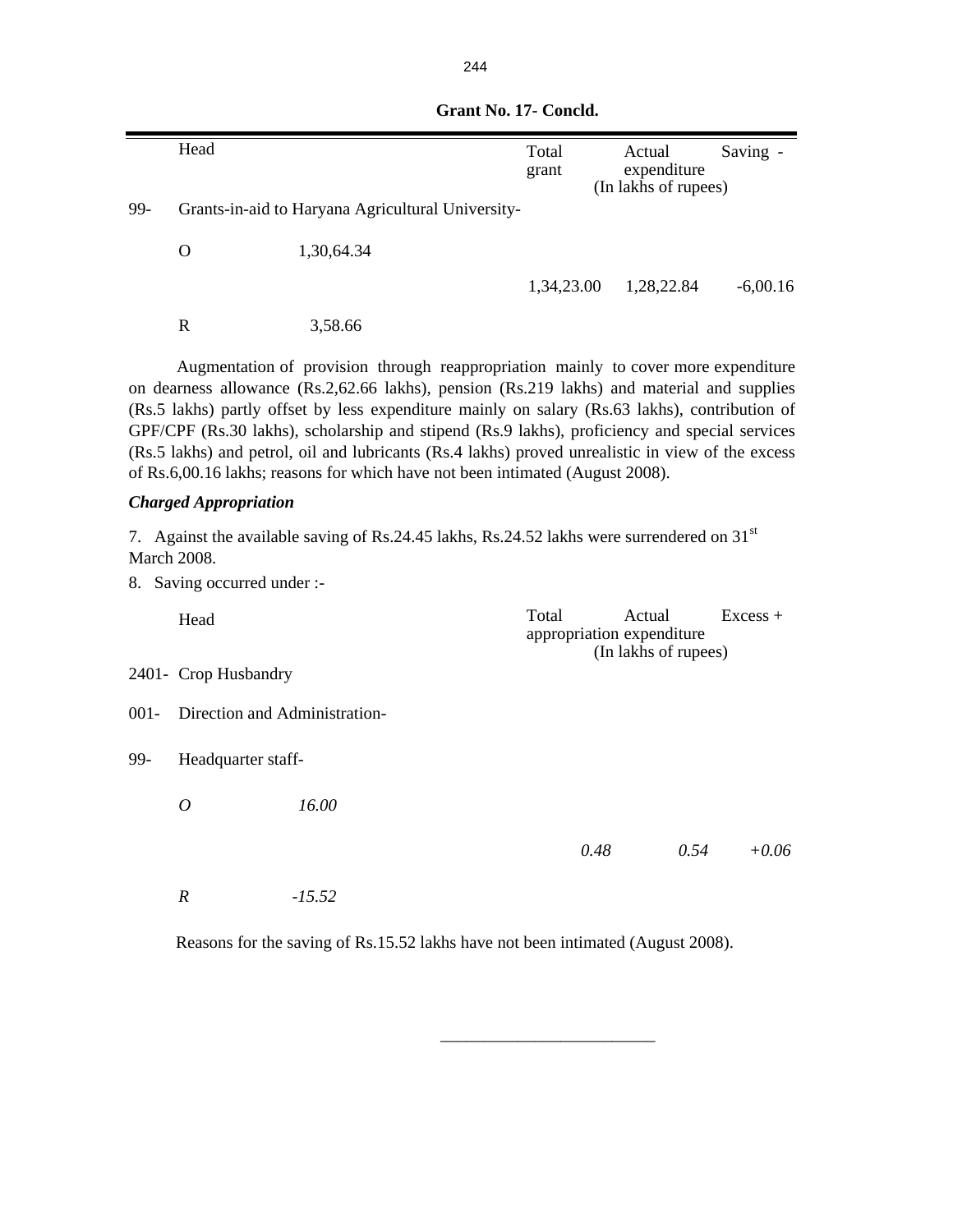## **Grant No. 18**

| <b>Grant No. 18 - Animal Husbandry</b> |                      |                                             |                                    |          |  |  |
|----------------------------------------|----------------------|---------------------------------------------|------------------------------------|----------|--|--|
| <b>Revenue:</b>                        |                      | Total grant or<br>appropriation expenditure | Actual<br>(In thousands of rupees) | Saving - |  |  |
|                                        |                      |                                             |                                    |          |  |  |
| Major Heads-                           |                      |                                             |                                    |          |  |  |
| 2403 Animal Husbandry                  |                      |                                             |                                    |          |  |  |
| 2404 Dairy Development                 |                      |                                             |                                    |          |  |  |
| Voted -                                |                      |                                             |                                    |          |  |  |
| Original                               | 1,67,30,62           |                                             |                                    |          |  |  |
|                                        |                      |                                             | 1,67,30,62 1,64,76,91 -2,53,71     |          |  |  |
| Supplementary                          | $\ddot{\phantom{a}}$ |                                             |                                    |          |  |  |
| Amount surrendered during the year     |                      |                                             |                                    |          |  |  |
| (March 2008)                           |                      |                                             |                                    | 3,14,11  |  |  |
| Charged -                              |                      |                                             |                                    |          |  |  |
| Original                               | 6,00                 |                                             |                                    |          |  |  |
|                                        |                      | 6,00                                        | 5,44                               | $-56$    |  |  |
| Supplementary                          | $\ddotsc$            |                                             |                                    |          |  |  |
| Amount surrendered during the year     |                      |                                             |                                    |          |  |  |
| (March 2008)                           |                      |                                             |                                    | 56       |  |  |
| Notes and comments :-                  |                      |                                             |                                    |          |  |  |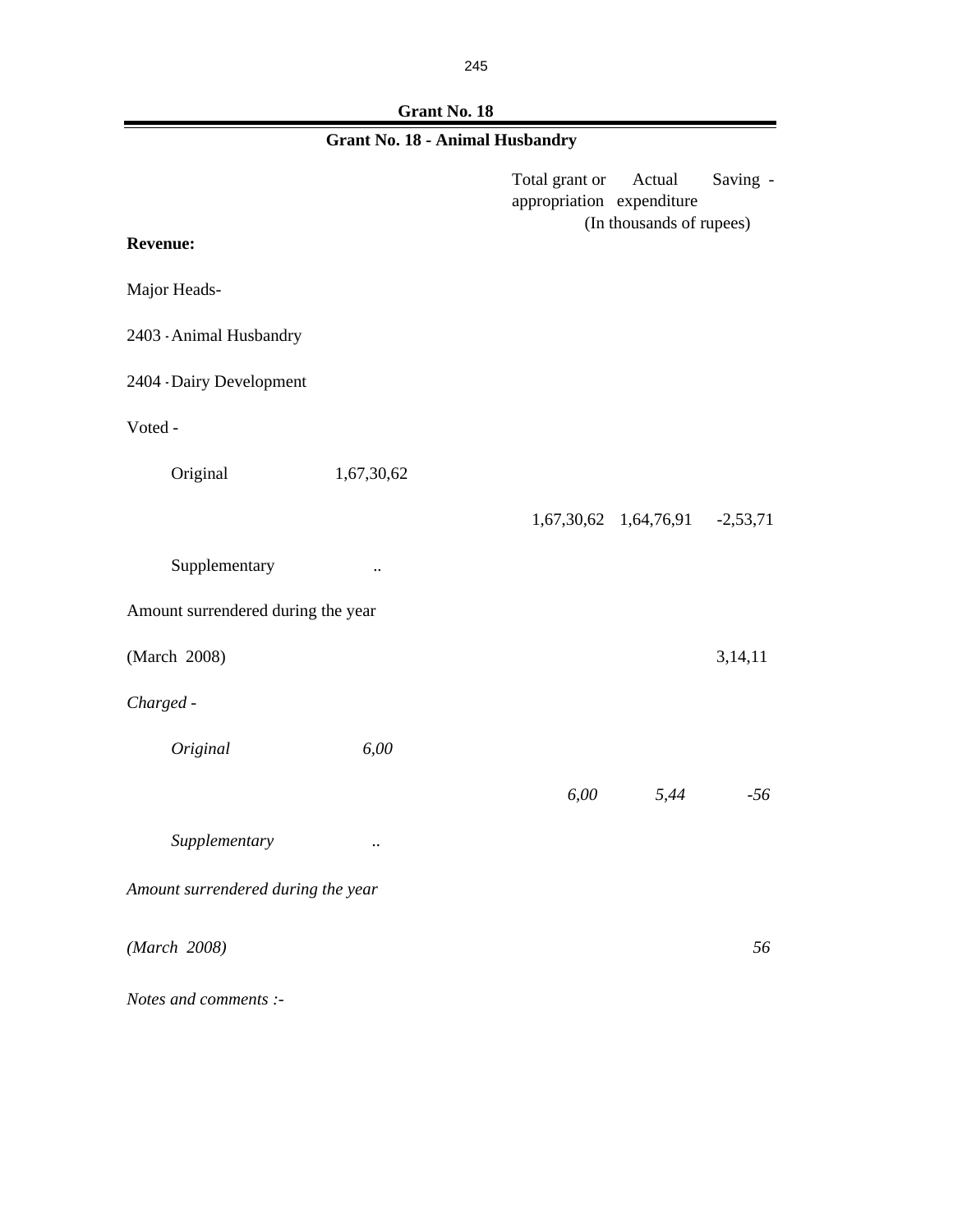| <b>Voted Grant</b> |                                                                                                                              |                                                                                                                                                                                                                                             |                |                       |            |  |  |
|--------------------|------------------------------------------------------------------------------------------------------------------------------|---------------------------------------------------------------------------------------------------------------------------------------------------------------------------------------------------------------------------------------------|----------------|-----------------------|------------|--|--|
|                    | 1. Against the available saving of Rs. 2,53.71 lakhs, surrender of Rs. 3,14.11 lakhs on<br>31 March 2008 proved unrealistic. |                                                                                                                                                                                                                                             |                |                       |            |  |  |
|                    | other heads mentioned in note 3 below):-                                                                                     | 2. Saving occurred mainly under the following heads(partly offset by excess under certain                                                                                                                                                   |                |                       |            |  |  |
|                    | Head                                                                                                                         |                                                                                                                                                                                                                                             | Total<br>grant | Actual<br>expenditure | $Excess +$ |  |  |
|                    | 2403- Animal Husbandry                                                                                                       |                                                                                                                                                                                                                                             |                | (In lakhs of rupees)  |            |  |  |
|                    | 102- Cattle and Buffalo Development-                                                                                         |                                                                                                                                                                                                                                             |                |                       |            |  |  |
| $95 -$             | Scheme for Establishment of Intensive Cattle<br>Development Projects at Ambala, Bhiwani, Jind,<br>Pehowa & Sirsa-            |                                                                                                                                                                                                                                             |                |                       |            |  |  |
|                    | $\Omega$                                                                                                                     | 18,48.60                                                                                                                                                                                                                                    |                |                       |            |  |  |
|                    |                                                                                                                              |                                                                                                                                                                                                                                             | 15,83.32       | 15,83.62              | $+0.30$    |  |  |
|                    | $\mathbf R$                                                                                                                  | $-2,65.28$                                                                                                                                                                                                                                  |                |                       |            |  |  |
|                    |                                                                                                                              | Reduction in provision through reappropriation mainly due to less expenditure on<br>salary (Rs.2,98.36 lakhs) was partly offset by excess expenditure on dearness allowance<br>(Rs.19.63 lakhs) and medical reimbursement (Rs.14.33 lakhs). |                |                       |            |  |  |
| 79-                |                                                                                                                              | National Project for cattle and Buffalo Breeding-                                                                                                                                                                                           |                |                       |            |  |  |
|                    | $\mathbf{O}$                                                                                                                 | 2,50.00                                                                                                                                                                                                                                     |                |                       |            |  |  |
|                    |                                                                                                                              |                                                                                                                                                                                                                                             |                |                       |            |  |  |
|                    | R                                                                                                                            | $-2,50.00$                                                                                                                                                                                                                                  |                |                       |            |  |  |
| India.             |                                                                                                                              | Entire provision remained unutilised due to non-release of funds by the Government of                                                                                                                                                       |                |                       |            |  |  |
| $81 -$             | Development Board-                                                                                                           | Establishment of Haryana Livestock                                                                                                                                                                                                          |                |                       |            |  |  |
|                    | $\mathbf O$                                                                                                                  | 2,58.60                                                                                                                                                                                                                                     |                |                       |            |  |  |
|                    |                                                                                                                              |                                                                                                                                                                                                                                             | 1,00.00        | 1,00.00               |            |  |  |
|                    | $\mathbf R$                                                                                                                  | $-1,58.60$                                                                                                                                                                                                                                  |                |                       |            |  |  |

246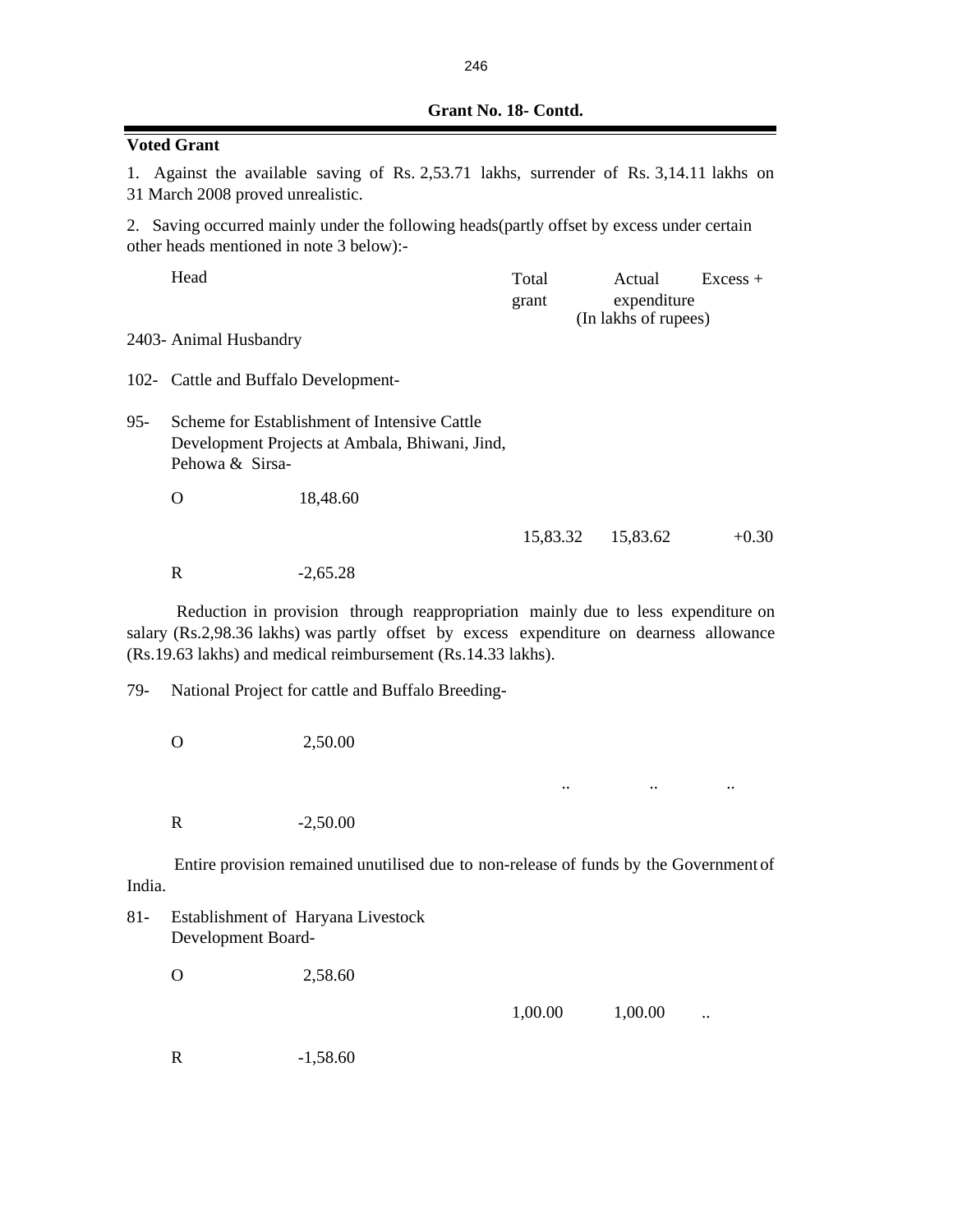|     |                        | Reduction in provision through reappropriation was due to sanction of less funds                                               |                |                                               |            |
|-----|------------------------|--------------------------------------------------------------------------------------------------------------------------------|----------------|-----------------------------------------------|------------|
|     | $(Rs.1, 58.60$ lakhs). |                                                                                                                                |                |                                               |            |
|     | Head                   |                                                                                                                                | Total<br>grant | Actual<br>expenditure<br>(In lakhs of rupees) | $Excess +$ |
| 94- |                        | Intensive Cattle Development Project Karnal &<br>Gurgaon (Including Frozen Semen Bank,<br>Gurgaon) to serve Delhi Milk scheme- |                |                                               |            |
|     | O                      | 7,84.45                                                                                                                        |                |                                               |            |
|     |                        |                                                                                                                                | 5,59.95        | 6,30.64                                       | $+70.69$   |
|     | R                      | $-2.24.50$                                                                                                                     |                |                                               |            |

Reduction in provision through reappropriation mainly due to restructuring of the department (Rs.2,23.81 lakhs), less expenditure on motor vehicles (Rs.2 lakhs) and as an economy measure (Rs.1.02 lakhs) was partly offset by excess expenditure on medical reimbursement (Rs.3.08 lakhs).

Excess of Rs.70.69 lakhs was due to payment of salary and dearness allowance to the staff adjusted under the scheme.

73- Scheme for Integrated Murrah Development-

O 3,00.00

| 2,12.00 | 2,12.05 | $+0.05$ |
|---------|---------|---------|
|         |         |         |

R -88.00

Reduction in provision through reappropriation due to non release of funds by the Government of India (Rs.200 lakhs) was offset by excess expenditure due to revision in rates of incentive money (Rs.112 lakhs).

71- Special Components to SC Categories-

99- Establishment of Dairy Unit of two Milch Animals (SCSP)-

O 1,50.00

85.60 ...

R -64.40

# **Grant No. 18- Contd.**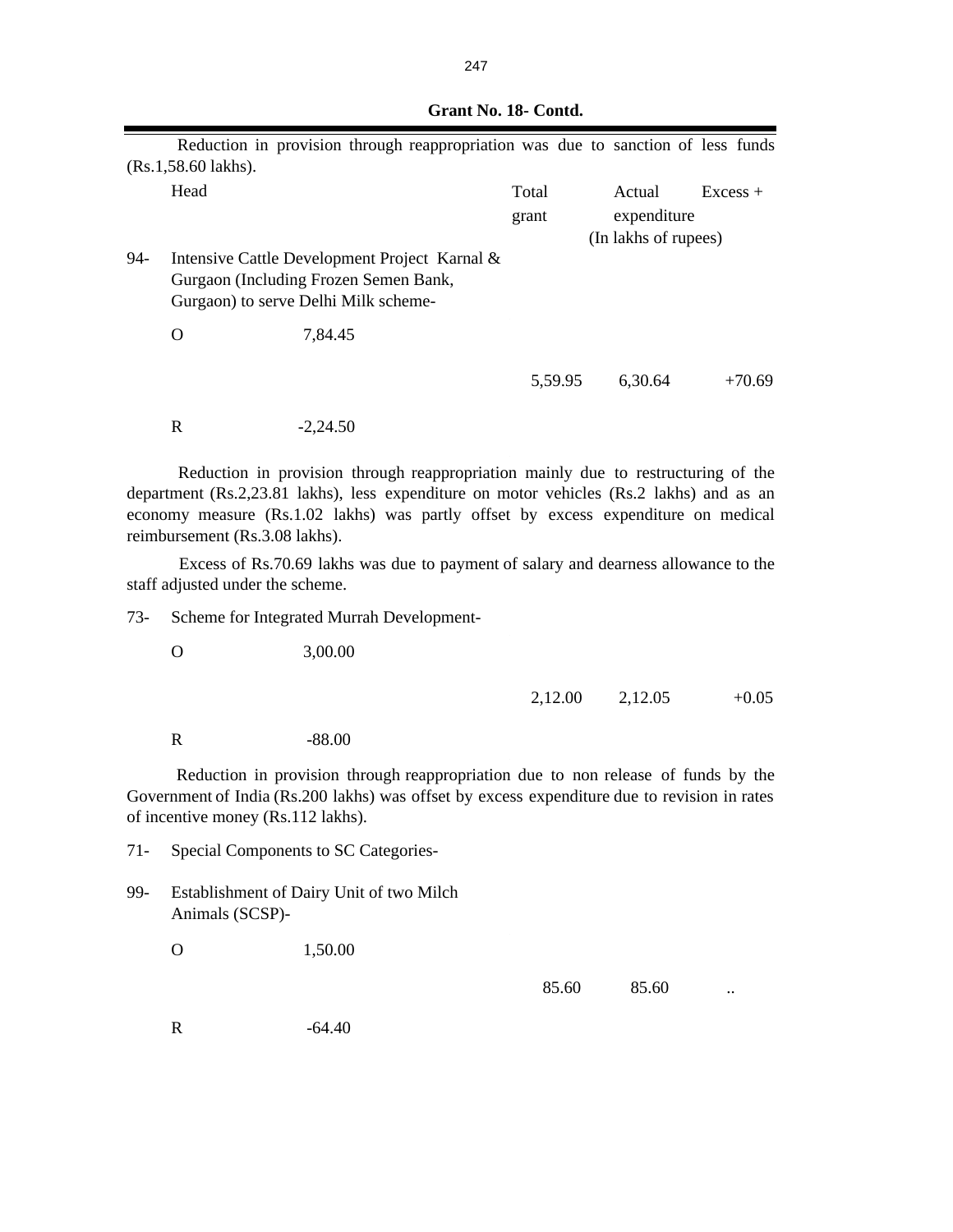| Grant No. 18- Contd. |
|----------------------|
|                      |

|        |                                      | Saving of Rs.64.40 lakhs was mainly due to release of less subsidy to the beneficiaries<br>as less advancement of loans by the financial institutions. |                |                                               |                      |
|--------|--------------------------------------|--------------------------------------------------------------------------------------------------------------------------------------------------------|----------------|-----------------------------------------------|----------------------|
|        | Head                                 |                                                                                                                                                        | Total<br>grant | Actual<br>expenditure<br>(In lakhs of rupees) | Saving -             |
| $72 -$ | Scheme for setting up of Pet Clinic- |                                                                                                                                                        |                |                                               |                      |
|        | $\mathbf O$                          | 50.00                                                                                                                                                  |                |                                               |                      |
|        |                                      |                                                                                                                                                        |                |                                               | $\ddot{\phantom{0}}$ |
|        | $\mathbf R$                          | $-50.00$                                                                                                                                               |                |                                               |                      |
|        |                                      | Entire provision was surrendered due to revision in plan allocation.                                                                                   |                |                                               |                      |
|        |                                      | 101- Veterinary Services and Animal Health-                                                                                                            |                |                                               |                      |
| $70-$  |                                      | Veterinary Infrastructure Construction / Re-<br>Construction in the State under RIDF - VIII-                                                           |                |                                               |                      |
|        | $\mathbf{O}$                         | 3,37.00                                                                                                                                                |                |                                               |                      |
|        |                                      |                                                                                                                                                        | 1,34.86        | 1,34.86                                       | $\ddot{\phantom{0}}$ |
|        | $\mathbb{R}$                         | $-2,02.14$                                                                                                                                             |                |                                               |                      |
|        | the scheme.                          | Reduction in provision through reappropriation was due to less release of funds under                                                                  |                |                                               |                      |
| $76-$  | Diseases-                            | Scheme for Assistance to State for Control of                                                                                                          |                |                                               |                      |
|        | $\mathbf O$                          | 4,00.00                                                                                                                                                |                |                                               |                      |
|        |                                      |                                                                                                                                                        | 3,23.64        | 3,23.63                                       | $-0.01$              |
|        | $\mathbb{R}$                         | $-76.36$                                                                                                                                               |                |                                               |                      |
|        |                                      | Anticipated saving of Rs.76.37 lakhs was due to release of less grant under the scheme.                                                                |                |                                               |                      |
| 68-    | Laboratories-                        | Modernization of Existing Vety Institutions &                                                                                                          |                |                                               |                      |
|        | $\mathbf O$                          | 50.00                                                                                                                                                  |                |                                               |                      |
|        |                                      |                                                                                                                                                        |                |                                               | $\ddot{\phantom{0}}$ |
|        | $\mathbf R$                          | $-50.00$                                                                                                                                               |                |                                               |                      |

Entire provision was surrendered due to revision in plan allocation.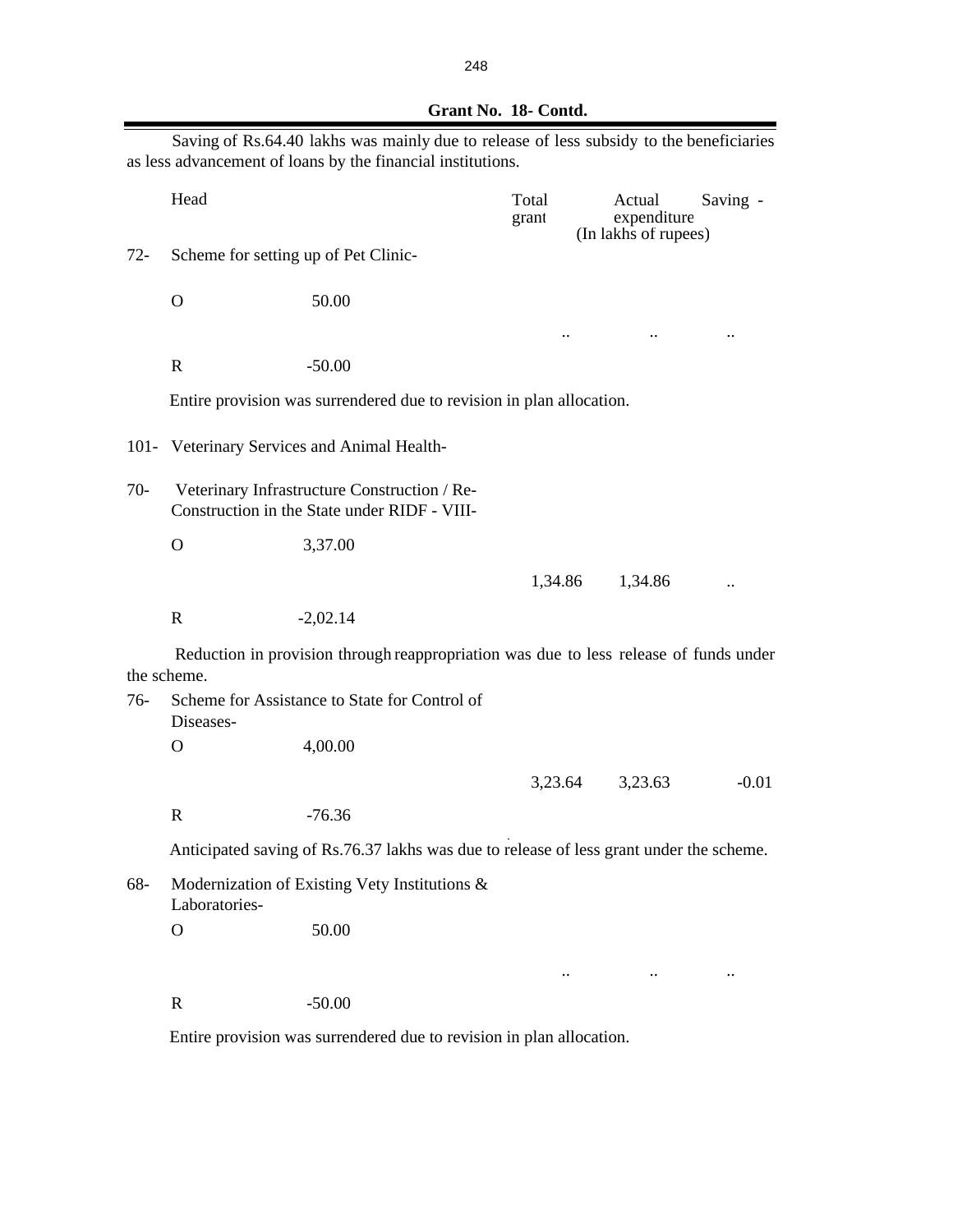|                                                                                                                                                                                                                                                                                                                                                | Grant No. 18- Contd.  |                                                                                   |                |  |                                               |          |
|------------------------------------------------------------------------------------------------------------------------------------------------------------------------------------------------------------------------------------------------------------------------------------------------------------------------------------------------|-----------------------|-----------------------------------------------------------------------------------|----------------|--|-----------------------------------------------|----------|
|                                                                                                                                                                                                                                                                                                                                                | Head                  |                                                                                   | Total<br>grant |  | Actual<br>expenditure<br>(In lakhs of rupees) | Saving - |
| $113-$                                                                                                                                                                                                                                                                                                                                         |                       | Administrative Investigation and Statistics-                                      |                |  |                                               |          |
| $95 -$                                                                                                                                                                                                                                                                                                                                         |                       | Scheme for up Gradation Existing HVTI Hisar-                                      |                |  |                                               |          |
|                                                                                                                                                                                                                                                                                                                                                | $\mathbf O$           | 1,00.00                                                                           |                |  |                                               |          |
|                                                                                                                                                                                                                                                                                                                                                |                       |                                                                                   |                |  |                                               |          |
|                                                                                                                                                                                                                                                                                                                                                | $\mathbf R$           | $-1,00.00$                                                                        |                |  |                                               |          |
| India.                                                                                                                                                                                                                                                                                                                                         |                       | Entire provision was surrendered due to non release of funds by the Government of |                |  |                                               |          |
| 800-                                                                                                                                                                                                                                                                                                                                           | Other expenditure-    |                                                                                   |                |  |                                               |          |
| 98-                                                                                                                                                                                                                                                                                                                                            | Husbandry Department- | Scheme for the Transfer of infrastructure<br>created under DDP/DPAP to the Animal |                |  |                                               |          |
|                                                                                                                                                                                                                                                                                                                                                | $\mathbf{O}$          | 4,54.40                                                                           |                |  |                                               |          |
|                                                                                                                                                                                                                                                                                                                                                |                       |                                                                                   | 3,69.49        |  | 3,68.99                                       | $-0.50$  |
|                                                                                                                                                                                                                                                                                                                                                | $\mathbf R$           | $-84.91$                                                                          |                |  |                                               |          |
| Anticipated saving of Rs.84.91 lakhs mainly due to restructuring of the department<br>(Rs.74.35 lakhs), non achieving of target in time (Rs.8.24 lakhs), sanction of less funds for<br>motor vehicle (Rs.2.43 lakhs) and economy measures (Rs.1.56 lakhs) was partly offset by<br>excess expenditure on medical reimbursement (Rs.2.25 lakhs). |                       |                                                                                   |                |  |                                               |          |

104- Sheep and Wool Development-

88- Scheme for Integrated Sheep and Wool Development Programme- . O 30.00

R  $-30.00$ 

Entire provision was surrendered due to non-release of funds by the Government of India.

.. .. ..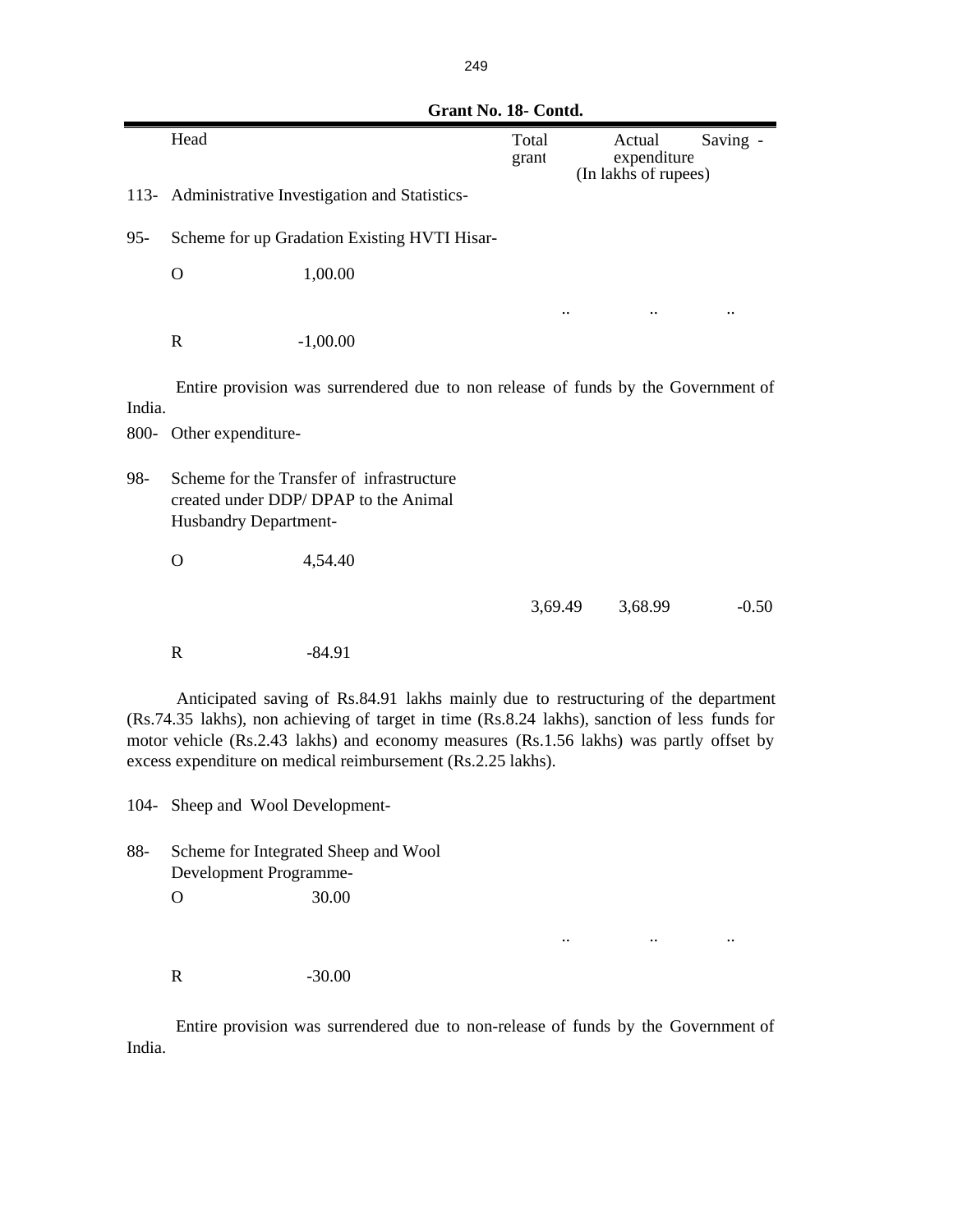**Grant No. 18- Contd.** Head Excess + grant expenditure 2404- Dairy Development 102- Dairy Development Projects-98- Special Employment to Educated Young men / Women of Rural areas under Dairy Development-<br>O O 3,13.34  $2,40.75$   $2,42.63$   $+1.88$ R  $-72.59$ Head **Total** Actual Excess + grant expenditure (In lakhs of rupees) 2403- Animal Husbandry 101- Veterinary Services and Animal Health-93- Conversion of Veterinary Dispensaries /Stockmen Centres into Hospital-cum-Breeding Centres- O 19,21.75 25,61.89 25,76.22 +14.33 R 6,40.14 3. Excess occurred mainly under:- Reduction in provision through reappropriation was mainly due to non-release of subsidy to the beneficiaries as they were unable to provide collateral security to the banks (Rs.56.55 lakhs), restructuring of department (Rs.8.80 lakhs), vacant posts (Rs.7.92 lakhs). (In lakhs of rupees)

Augmentation of provision through reappropriation was mainly due to excess expenditure on salary (Rs.3,66.14 lakhs), dearness allowance (Rs.2,60.13 lakhs) and medical reimbursement (Rs.14.27 lakhs).

Reasons for the final excess of Rs.14.33 lakhs have not been intimated (August 2008).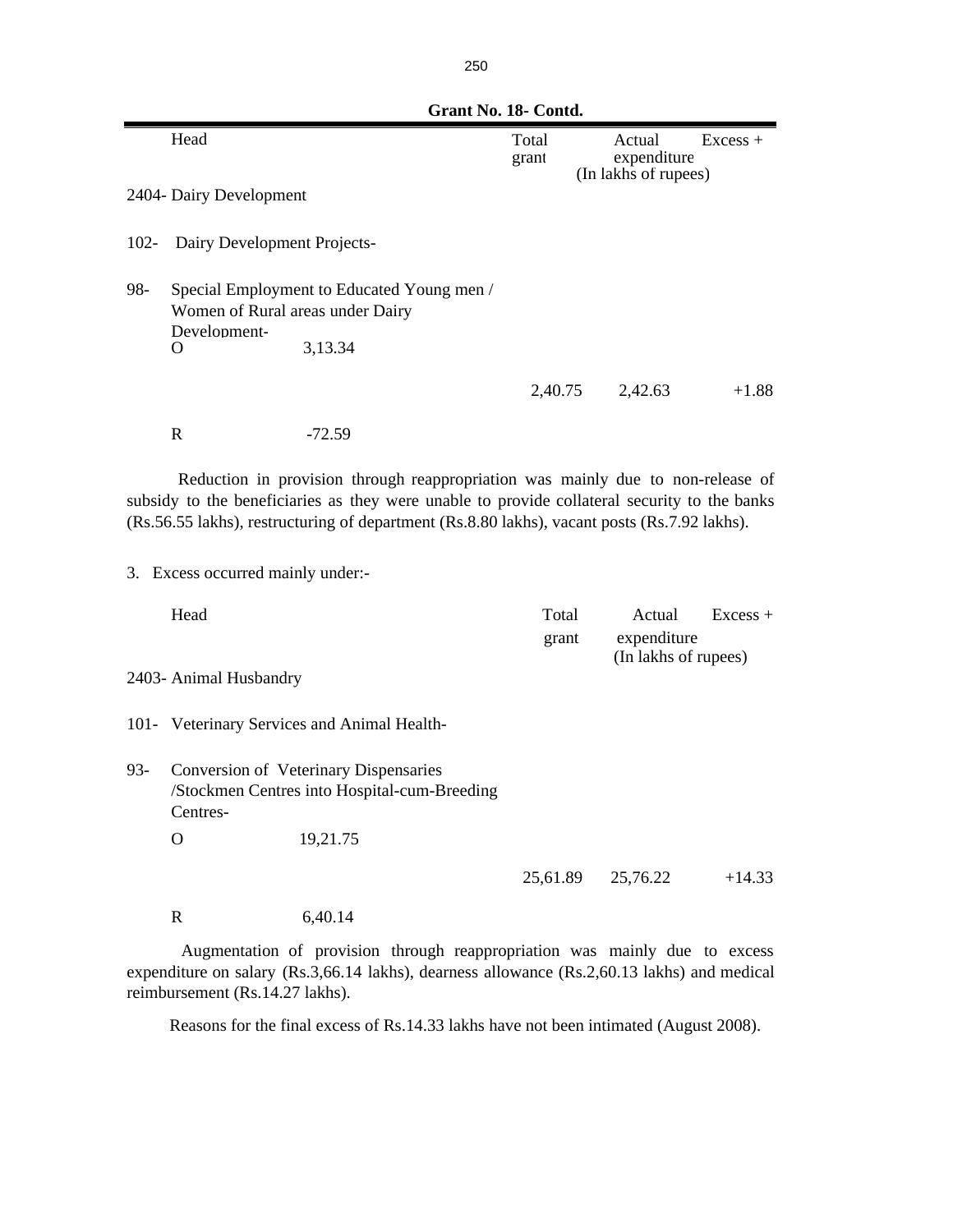|        | UL'AIIL 190. 10° COIItu. |                                                                                                                                                                                                                                                                                                        |                |                                                        |            |  |
|--------|--------------------------|--------------------------------------------------------------------------------------------------------------------------------------------------------------------------------------------------------------------------------------------------------------------------------------------------------|----------------|--------------------------------------------------------|------------|--|
|        | Head                     |                                                                                                                                                                                                                                                                                                        | Total<br>grant | Actual<br>expenditure Saving -<br>(In lakhs of rupees) | $Excess +$ |  |
| $81 -$ | Conversion of Veterinary | Dispensaries/Stockmen Centres into Hospital-<br>cum -Breeding Centres (Normal Plan)-                                                                                                                                                                                                                   |                |                                                        |            |  |
|        | $\mathbf{O}$             | 3,00.00                                                                                                                                                                                                                                                                                                |                |                                                        |            |  |
|        |                          |                                                                                                                                                                                                                                                                                                        | 3,37.89        | 3,38.36                                                | $+0.47$    |  |
|        | $\mathbb{R}$             | 37.89                                                                                                                                                                                                                                                                                                  |                |                                                        |            |  |
| $87 -$ |                          | Augmentation of provision through reappropriation mainly due to excess expenditure on<br>salary (Rs.24.69 lakhs), dearness allowance (Rs.23.77 lakhs) was partly offset by saving due<br>to non-opening of new Veterinary Institutions (Rs.11.63 lakhs).<br>Scheme for expansion of Haryana Veterinary |                |                                                        |            |  |
|        | Vaccine Institute-       |                                                                                                                                                                                                                                                                                                        |                |                                                        |            |  |
|        | O                        | 66.10                                                                                                                                                                                                                                                                                                  |                |                                                        |            |  |
|        |                          |                                                                                                                                                                                                                                                                                                        | 1,02.11        | 1,02.12                                                | $+0.01$    |  |
|        | $\mathbf R$              | 36.01                                                                                                                                                                                                                                                                                                  |                |                                                        |            |  |
|        |                          | Provision was augmented through reappropriation due to more expenditure on salary<br>(Rs.20.97 lakhs), dearness allowance (Rs.12.89 lakhs) and medical reimbursement (Rs.2.06<br>lakhs) and petrol oil and lubricants (Rs.0.10 lakh).                                                                  |                |                                                        |            |  |
| 98-    | new Distt. Offices-      | Scheme for the Continuance of the Office of<br>Distt. Animal Husbandry Office and creation of                                                                                                                                                                                                          |                |                                                        |            |  |
|        | $\mathcal{O}$            | 2,96.56                                                                                                                                                                                                                                                                                                |                |                                                        |            |  |
|        |                          |                                                                                                                                                                                                                                                                                                        | 3,33.02        | 3,33.01                                                | $-0.01$    |  |
|        | ${\bf R}$                | 36.46                                                                                                                                                                                                                                                                                                  |                |                                                        |            |  |
|        |                          |                                                                                                                                                                                                                                                                                                        |                |                                                        |            |  |

Provision augmented through reappropriation to cover more expenditure on dearness allowance (Rs.20.46 lakhs), salary (Rs.14.42 lakhs) and medical reimbursement (Rs.3.23 lakhs) was offset by less expenditure on motor vehicles (Rs.2.39 lakhs).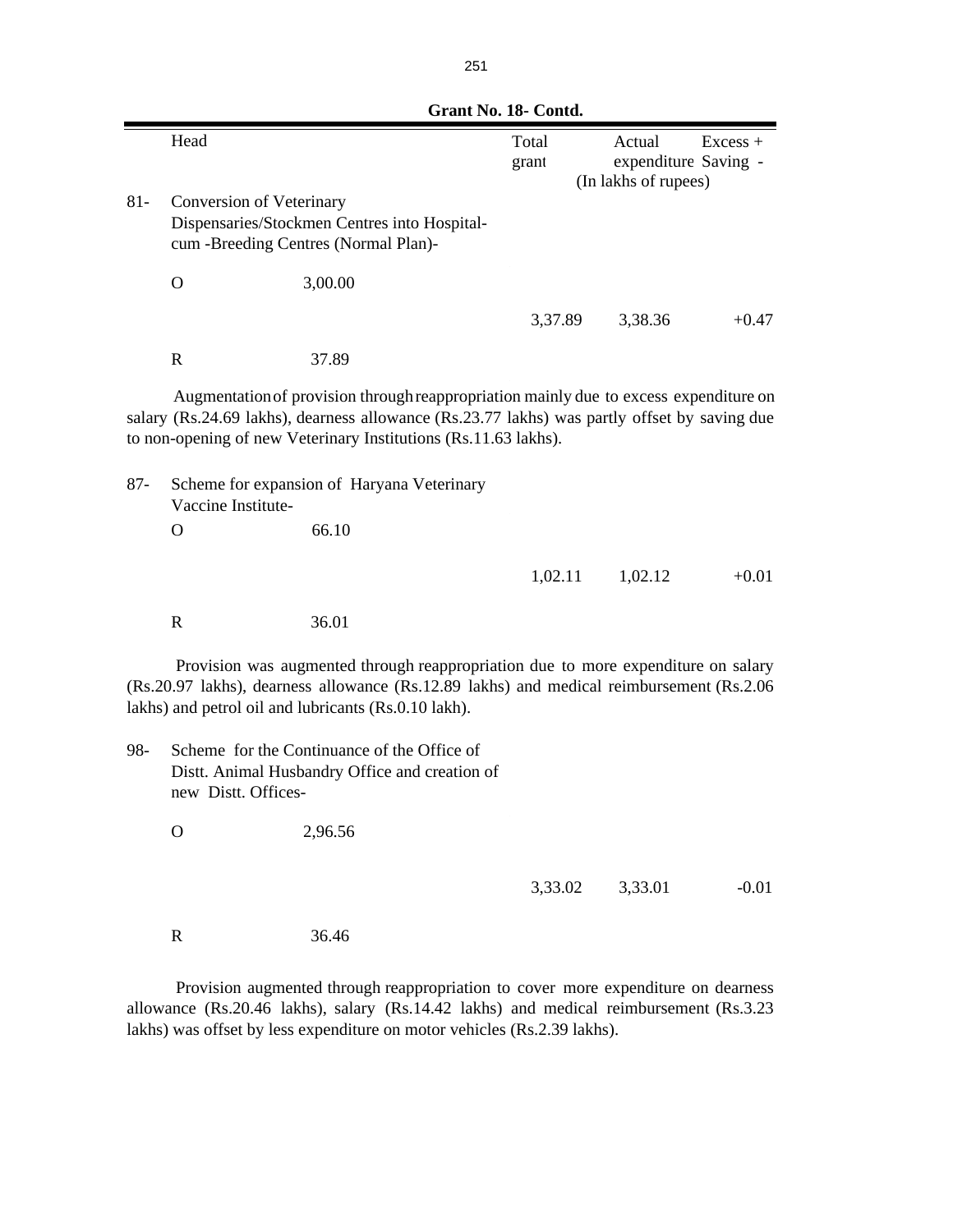|                                                                                                                                                                              | JI UIIL 1 1 0. IU                                                                                                 |                                            |                |                                                                      |
|------------------------------------------------------------------------------------------------------------------------------------------------------------------------------|-------------------------------------------------------------------------------------------------------------------|--------------------------------------------|----------------|----------------------------------------------------------------------|
|                                                                                                                                                                              | Head                                                                                                              |                                            | Total<br>grant | Actual<br>$Excess +$<br>expenditure Saving -<br>(In lakhs of rupees) |
| 69-                                                                                                                                                                          |                                                                                                                   | Foot and Mouth Diseases Control Programme- |                |                                                                      |
|                                                                                                                                                                              | $\mathbf{O}$                                                                                                      | 30.00                                      |                |                                                                      |
|                                                                                                                                                                              |                                                                                                                   |                                            | 59.16          | 59.16                                                                |
|                                                                                                                                                                              | $\mathbb{R}$                                                                                                      | 29.16                                      |                |                                                                      |
| Provision was augmented through reappropriation to avail of funds released by the<br>Government of India under the scheme.                                                   |                                                                                                                   |                                            |                |                                                                      |
|                                                                                                                                                                              | 102- Cattle and Buffalo Development-                                                                              |                                            |                |                                                                      |
| $93 -$                                                                                                                                                                       | Scheme for the expansion of existing State<br>Cattle Devlopment Project and Establishment of<br>I.C.D.P. Narnaul- |                                            |                |                                                                      |
|                                                                                                                                                                              | $\mathbf O$                                                                                                       | 2,68.20                                    |                |                                                                      |
|                                                                                                                                                                              |                                                                                                                   |                                            | 5,18.40        | 5,31.41<br>$+13.01$                                                  |
|                                                                                                                                                                              | $\mathbf R$                                                                                                       | 2,50.20                                    |                |                                                                      |
| Total excess of Rs.2,63.21 lakhs was mainly due to restructuring of the department<br>(Rs.2,52.19 lakhs) was partly offset by saving due to economy measure (Rs.1.43 lakhs). |                                                                                                                   |                                            |                |                                                                      |
| 76-                                                                                                                                                                          | Scheme for Assistance to States for Conduct of<br>Livestock Census-                                               |                                            |                |                                                                      |
|                                                                                                                                                                              | $\overline{O}$                                                                                                    | 50.00                                      |                |                                                                      |
|                                                                                                                                                                              |                                                                                                                   |                                            | 2,36.72        | 2,35.42<br>$-1.30$                                                   |
|                                                                                                                                                                              | $\mathbf R$                                                                                                       | 1,86.72                                    |                |                                                                      |
|                                                                                                                                                                              |                                                                                                                   |                                            |                |                                                                      |

Provision was augmented through reappropriation to avail of funds released by the Government of India under the scheme.

71- Special Components to SC Categories-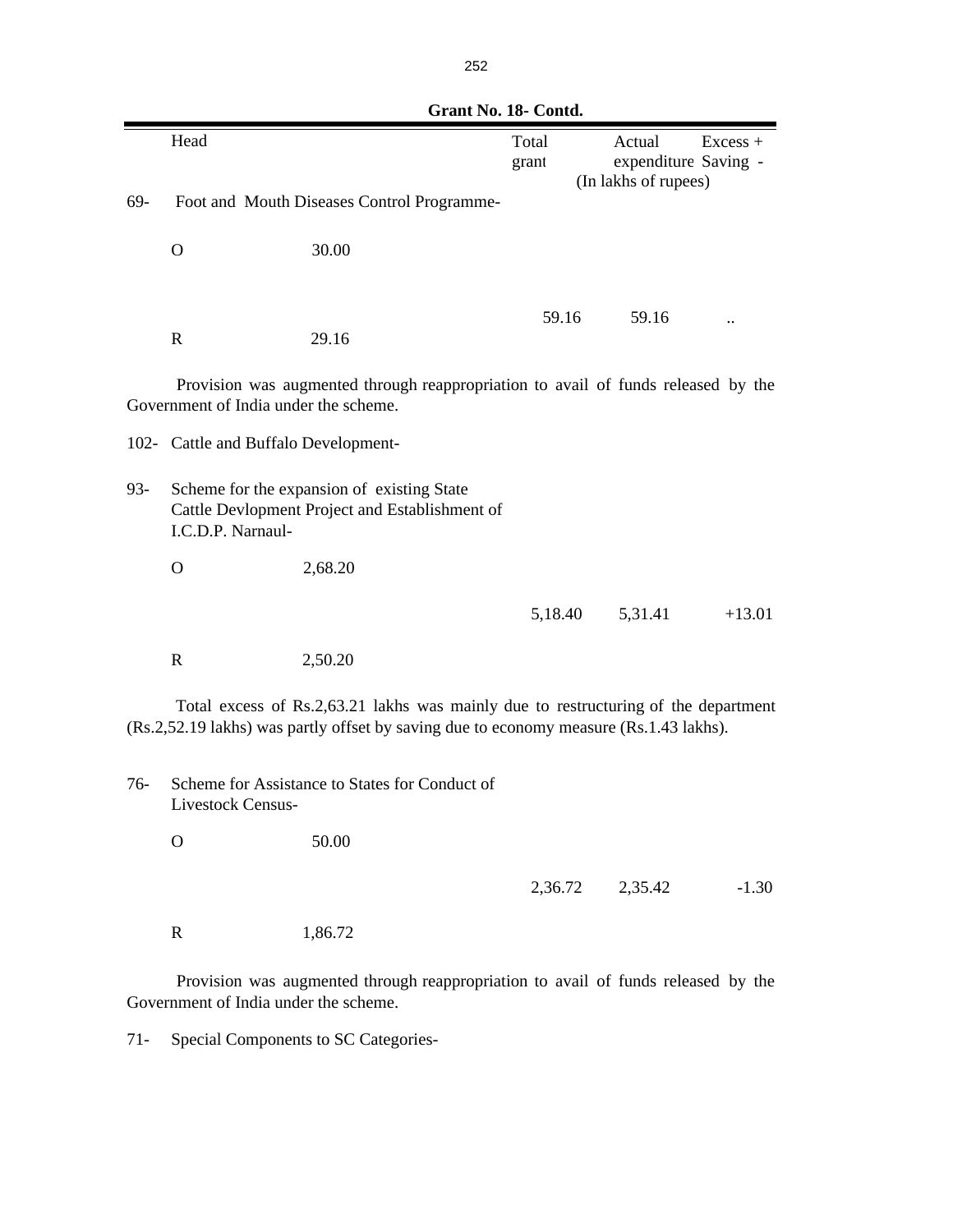|        |                                                                    |                                                                                                                                                                                                                                                                   | Grant No. 18- Concld. |                                               |          |
|--------|--------------------------------------------------------------------|-------------------------------------------------------------------------------------------------------------------------------------------------------------------------------------------------------------------------------------------------------------------|-----------------------|-----------------------------------------------|----------|
|        | Head                                                               |                                                                                                                                                                                                                                                                   | Total<br>grant        | Actual<br>expenditure<br>(In lakhs of rupees) | Saving - |
| $97 -$ |                                                                    | Special Live Stock Insurance Scheme (SCSP)-                                                                                                                                                                                                                       |                       |                                               |          |
|        | $\Omega$                                                           | 1,35.00                                                                                                                                                                                                                                                           |                       |                                               |          |
|        |                                                                    |                                                                                                                                                                                                                                                                   | 3,06.17               | 3,06.17                                       |          |
|        | $\mathbb{R}$                                                       | 1,71.17                                                                                                                                                                                                                                                           |                       |                                               |          |
| 99-    | animals owned by the Scheduled Caste.<br><b>Hisar Cattle Farm-</b> | Provision was augmented through reappropriation to give the insurance cover to the                                                                                                                                                                                |                       |                                               |          |
|        | O                                                                  | 1,63.07                                                                                                                                                                                                                                                           |                       |                                               |          |
|        |                                                                    |                                                                                                                                                                                                                                                                   | 2,06.62               | 2,06.61                                       | $-0.01$  |
|        | $\mathbb{R}$                                                       | 43.55                                                                                                                                                                                                                                                             |                       |                                               |          |
|        | economy measure (Rs.0.79 lakh).                                    | Provision augmented through reappropriation mainly to cover more expenditure on<br>payment of salary (Rs.24.57 lakhs), dearness allowance (Rs.17.63 lakhs), medical<br>reimbursement (Rs.1.72 lakhs) and wages (Rs.0.50 lakhs) was partly offset by saving due to |                       |                                               |          |
| 98-    | Hisar-                                                             | Reorganisation of Government Live-stock Farm,                                                                                                                                                                                                                     |                       |                                               |          |
|        | $\Omega$                                                           | 1,31.34                                                                                                                                                                                                                                                           |                       |                                               |          |
|        |                                                                    |                                                                                                                                                                                                                                                                   | 1,51.58               | 1,51.51                                       | $-0.07$  |
|        | $\mathbf R$                                                        | 20.24                                                                                                                                                                                                                                                             |                       |                                               |          |
|        | reimbursement (Rs.5.37 lakhs).                                     | Provision was augmented through reappropriation mainly to cover more expenditure on<br>payment of dearness allowance (Rs.9.20 lakhs), salary (Rs.5.84 lakhs) and medical                                                                                          |                       |                                               |          |
|        | 001- Direction and Administration-                                 |                                                                                                                                                                                                                                                                   |                       |                                               |          |
| $97 -$ | Husbandry, Haryana-                                                | Reorganisation office of Director Animal                                                                                                                                                                                                                          |                       |                                               |          |

y, Hary

O 47.55

R 49.65

97.20 ...

Provision augmented through reappropriation mainly to cover more expenditure on payment of ex-gratia (Rs.55 lakhs) was partly offset by saving due to posts kept vacant (Rs.5.45 lakhs).

 $\frac{1}{2}$  , and the set of the set of the set of the set of the set of the set of the set of the set of the set of the set of the set of the set of the set of the set of the set of the set of the set of the set of the set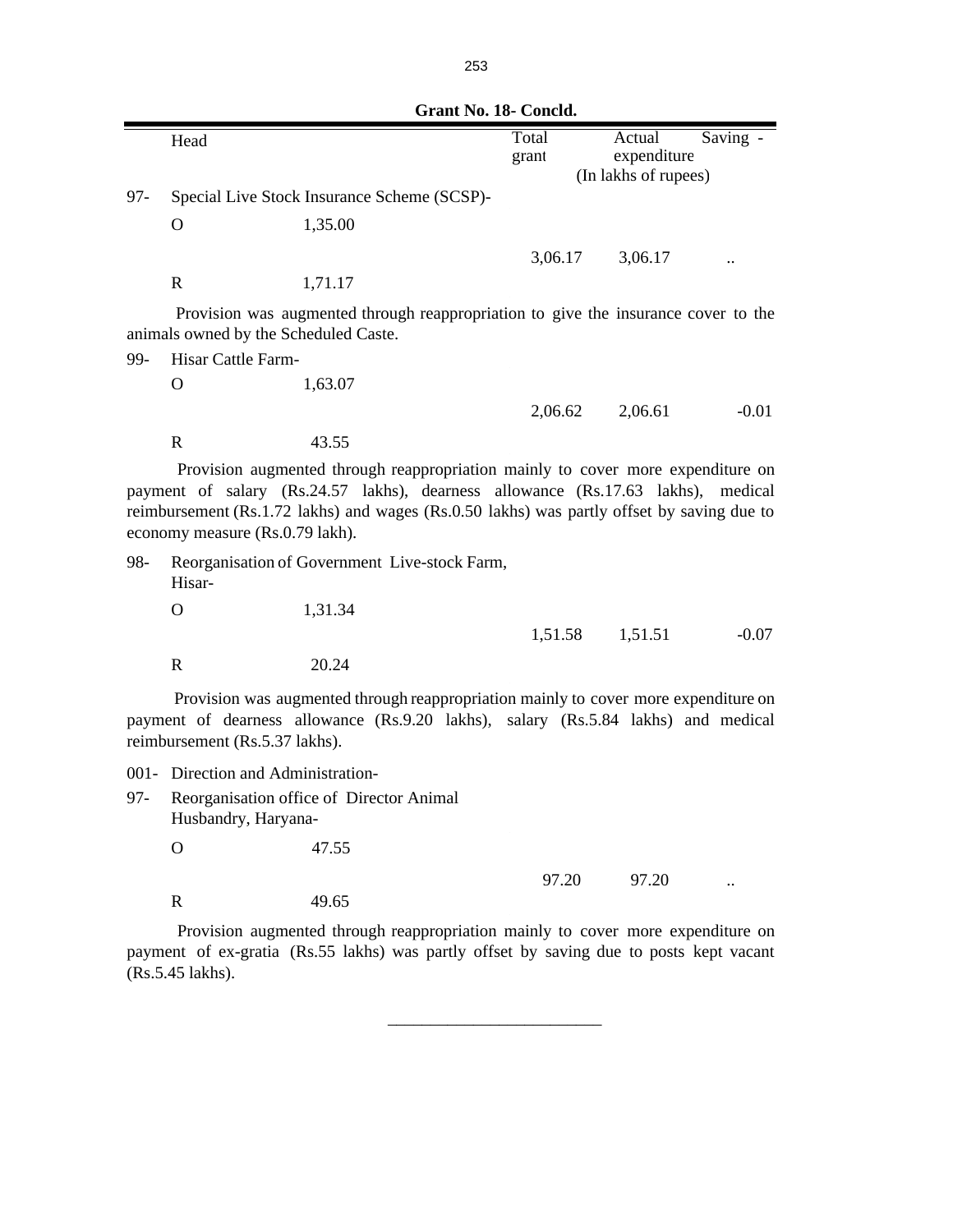**Grant No. 19** Total Actual Saving grant expenditure **Revenue:** Major Heads-2405 -Fisheries 2415 -Agricultural Research and Education Voted - Original 16,80,80 16,80,80 14,62,94 -2,17,86 Supplementary ... Amount surrendered during the year (March 2008) 1,92,23 *Notes and comments :-* Head Total Actual Saving grant expenditure 2405- Fisheries **Grant No. 19 - Fisheries** 1. Of the ultimate saving of Rs. 2,17.86 lakhs, Rs. 25.63 lakhs remained unsurrendered. 2. Saving occurred mainly under the following heads(partly offset by excess under certain other heads):- (In lakhs of rupees) (In thousands of rupees)

101- Inland fisheries-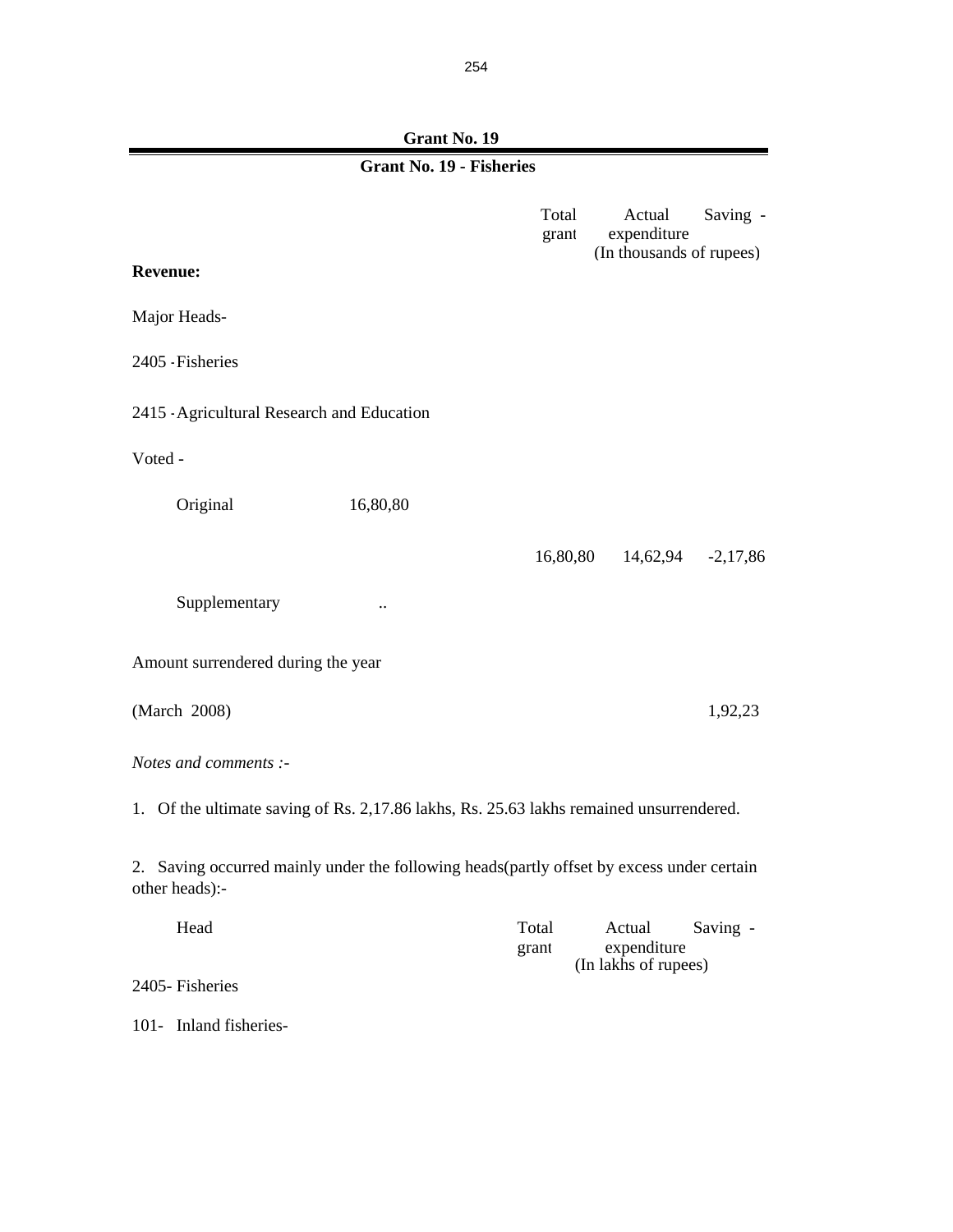|        | Head                               |                                                                                                                                 | Total<br>grant | Actual<br>expenditure<br>(In lakhs of rupees) | $Excess +$<br>Saving - |
|--------|------------------------------------|---------------------------------------------------------------------------------------------------------------------------------|----------------|-----------------------------------------------|------------------------|
| $77-$  | Development Board-                 | Scheme for Establishment of National Fisheries                                                                                  |                |                                               |                        |
|        | $\mathbf O$                        | 2,10.00                                                                                                                         |                |                                               |                        |
|        |                                    |                                                                                                                                 | 33.70          | 3.37                                          | $-30.33$               |
|        | $\mathbf R$                        | $-1,76.30$                                                                                                                      |                |                                               |                        |
|        |                                    | Reduction in provision through reappropriation was due to release of less funds by<br>the National Fisheries Development Board. |                |                                               |                        |
|        |                                    | Reasons for the final saving of Rs. 30.33 lakhs have not been intimated (August 2008).                                          |                |                                               |                        |
| $81 -$ | Networking for Fisheries Sector-   | Strengthening of Database and Information                                                                                       |                |                                               |                        |
| 99-    | <b>Information Technology-</b>     |                                                                                                                                 |                |                                               |                        |
|        | $\overline{O}$                     | 10.00                                                                                                                           |                |                                               |                        |
|        |                                    |                                                                                                                                 |                |                                               |                        |
|        | ${\bf R}$                          | $-10.00$                                                                                                                        |                |                                               |                        |
|        |                                    | Entire provision was surrendered due to non-release of funds by the Government of                                               |                |                                               |                        |
| India. | 001- Direction and Administration- |                                                                                                                                 |                |                                               |                        |
| 98-    | District Staff-                    |                                                                                                                                 |                |                                               |                        |
|        | $\mathbf O$                        | 1,51.50                                                                                                                         |                |                                               |                        |
|        |                                    |                                                                                                                                 | 1,30.37        | 1,33.37                                       | $+3.00$                |
|        | $\mathbf R$                        | $-21.13$                                                                                                                        |                |                                               |                        |
|        |                                    |                                                                                                                                 |                |                                               |                        |

 **Grant No. 19- Contd.**

Reduction in provision through reappropriation mainly due to receipt of less auction amount of fishing rights and less consumption of canal waters by Government Fish Seed Farms (Rs. 22 lakhs), less expenditure on salary due to non-finalization of retirement cases (Rs. 2.32 lakhs) was partly offset by excess expenditure on dearness allowance (Rs. 3.06 lakhs).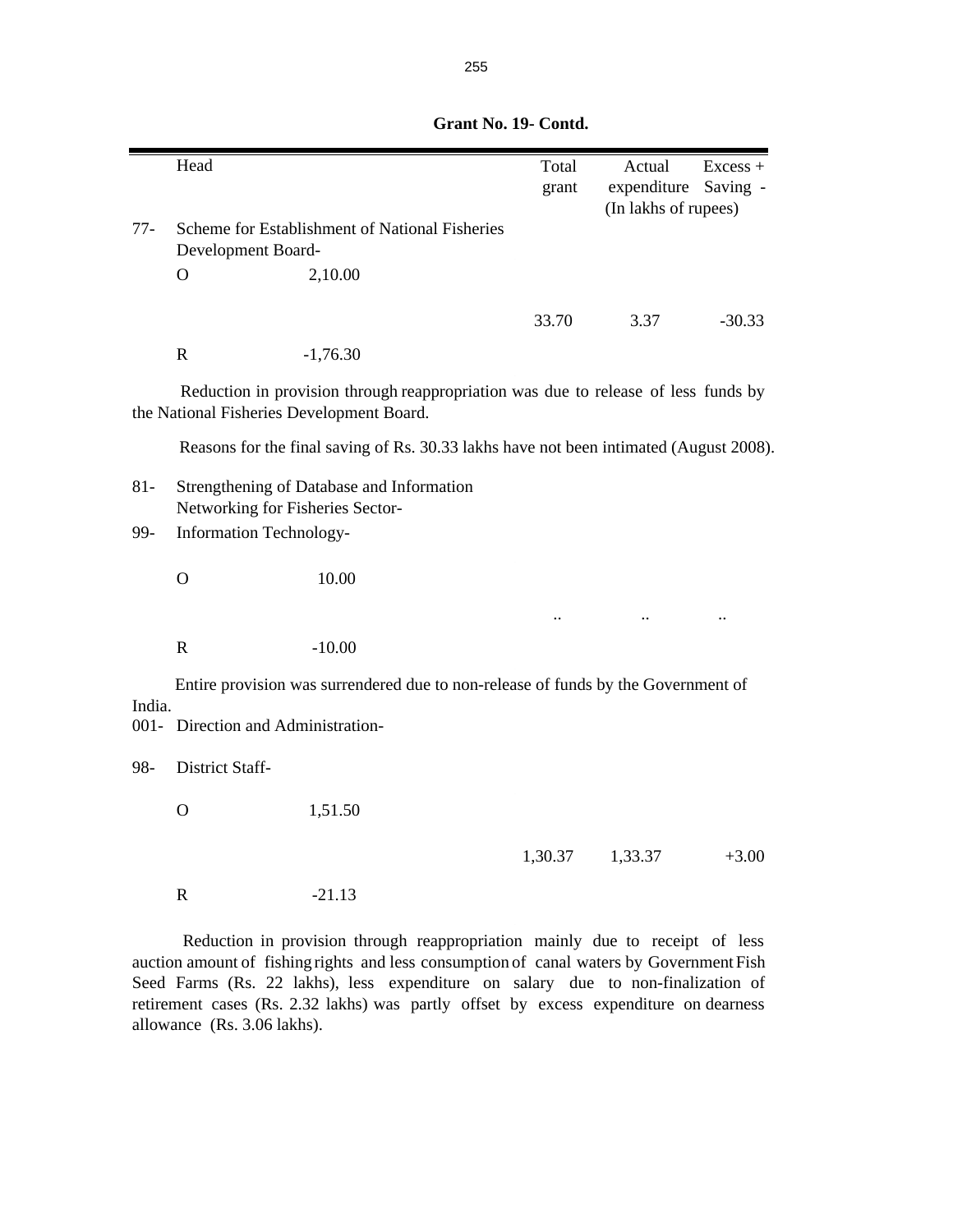|        | 3. Excess occurred under:- |                                                |                |                                |             |            |
|--------|----------------------------|------------------------------------------------|----------------|--------------------------------|-------------|------------|
|        | Head                       |                                                | Total<br>grant | Actual<br>(In lakhs of rupees) | expenditure | $Excess +$ |
|        | 2405-Fisheries             |                                                |                |                                |             |            |
|        | 101- Inland Fisheries-     |                                                |                |                                |             |            |
| $92 -$ | programme-                 | Scheme for the Intensive Fisheries Development |                |                                |             |            |
|        | $\Omega$                   | 2,66.00                                        |                |                                |             |            |
|        |                            |                                                | 3,14.96        |                                | 3,15.95     | $+0.99$    |
|        | $\mathbf R$                | 48.96                                          |                |                                |             |            |

 **Grant No. 19- Concld.**

Provision augmented through reappropriation mainly to cover more expenditure on payment of salary (Rs. 26.25 lakhs), dearness allowance (Rs. 23.93 lakhs) was partly offset by saving due to non-finalizationof cases of ex-gratia of the deceased employees (Rs. 2.25 lakhs).

 $\overline{\phantom{a}}$  , and the contract of the contract of the contract of the contract of the contract of the contract of the contract of the contract of the contract of the contract of the contract of the contract of the contrac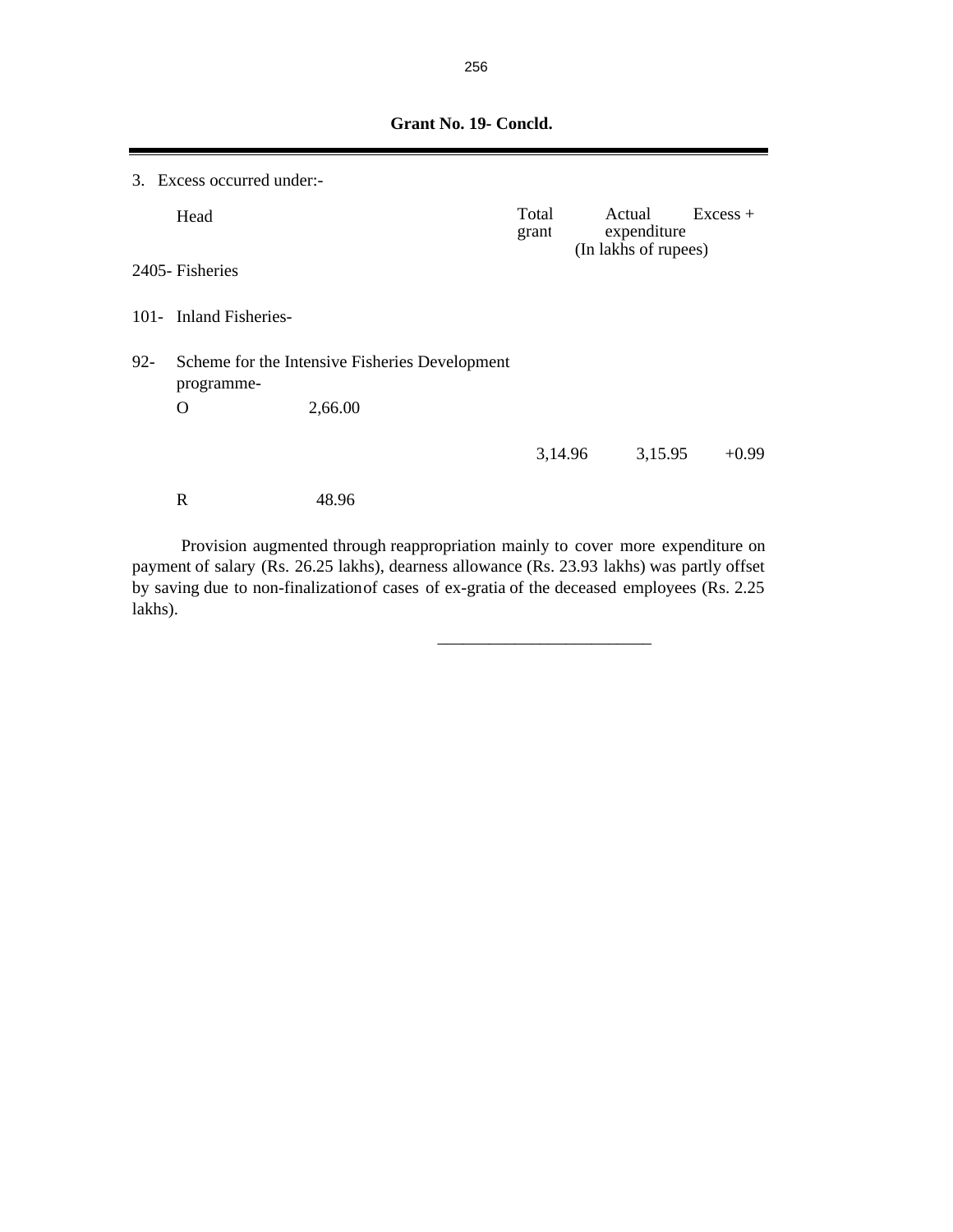**Grant No. 20**

| <b>Grant No. 20 - Forest</b>       |            |                                                                                   |            |  |  |  |
|------------------------------------|------------|-----------------------------------------------------------------------------------|------------|--|--|--|
|                                    |            | Total grant or<br>Actual<br>appropriation expenditure<br>(In thousands of rupees) | Saving -   |  |  |  |
| <b>Revenue:</b>                    |            |                                                                                   |            |  |  |  |
| Major Heads-                       |            |                                                                                   |            |  |  |  |
| 2402 - Soil and Water Conservation |            |                                                                                   |            |  |  |  |
| 2406 - Forestry and Wild Life      |            |                                                                                   |            |  |  |  |
| Voted -                            |            |                                                                                   |            |  |  |  |
| Original                           | 1,56,96,91 |                                                                                   |            |  |  |  |
|                                    |            | 1,59,70,06 1,57,78,16                                                             | $-1,91,90$ |  |  |  |
| Supplementary                      | 2,73,15    |                                                                                   |            |  |  |  |
| Amount surrendered during the year |            |                                                                                   |            |  |  |  |
| (March 2008)                       |            |                                                                                   | 5,06,58    |  |  |  |
| Charged -                          |            |                                                                                   |            |  |  |  |
| Original                           | 70,00      |                                                                                   |            |  |  |  |
|                                    |            | 70,00<br>45,14                                                                    | $-24,86$   |  |  |  |
| Supplementary                      | $\ddotsc$  |                                                                                   |            |  |  |  |
| Amount surrendered during the year |            |                                                                                   |            |  |  |  |
| (March 2008)                       |            |                                                                                   | 24,86      |  |  |  |
| Notes and comments :-              |            |                                                                                   |            |  |  |  |

# **Voted Grant**

1. Against the available saving of Rs. 1,91.90 lakhs, surrender of Rs. 5,06.58 lakhs on 31 March 2008 proved unrealistic.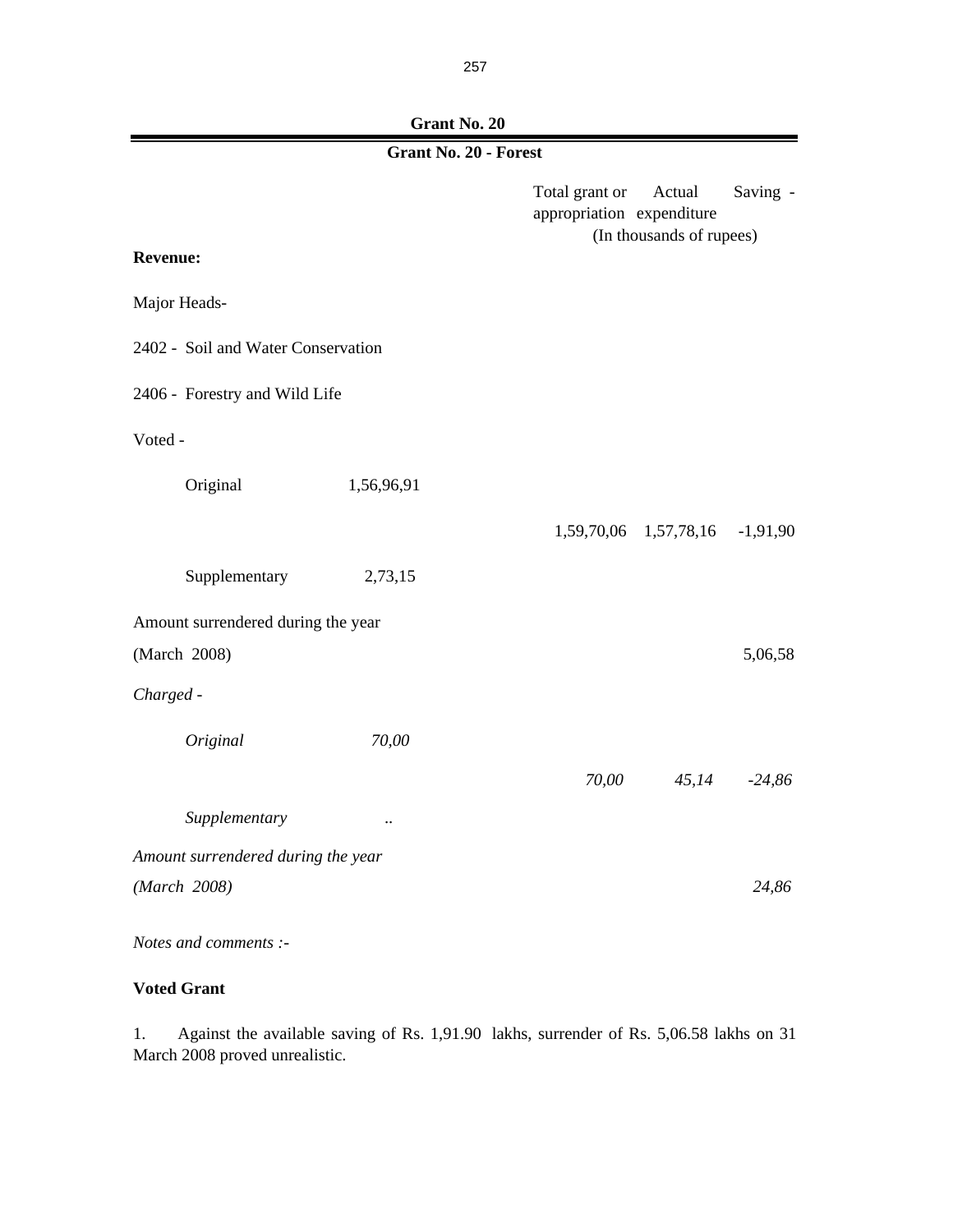| 2.      |                                          | In view of the overall saving of Rs. 1,91.90 lakhs, the supplementary grant of<br>2,73.15 lakhs obtained in March 2008 proved excessive.                                  |                |                                                        | Rs.        |
|---------|------------------------------------------|---------------------------------------------------------------------------------------------------------------------------------------------------------------------------|----------------|--------------------------------------------------------|------------|
| 3.      | other heads mentioned in note 4 below):- | Saving occurred mainly under the following heads (partly offset by excess under certain                                                                                   |                |                                                        |            |
|         | Head                                     |                                                                                                                                                                           | Total<br>grant | Actual<br>expenditure Saving -<br>(In lakhs of rupees) | $Excess +$ |
|         | 2406- Forestry and Wild Life             |                                                                                                                                                                           |                |                                                        |            |
| $01 -$  | Forestry-                                |                                                                                                                                                                           |                |                                                        |            |
| $102 -$ | Social and Farm Forestry-                |                                                                                                                                                                           |                |                                                        |            |
| $91 -$  | <b>Community Forestry Project-</b>       |                                                                                                                                                                           |                |                                                        |            |
|         | $\mathbf{O}$                             | 17,00.00                                                                                                                                                                  |                |                                                        |            |
|         |                                          |                                                                                                                                                                           | 13,34.33       | 13,34.32                                               | $-0.01$    |
|         | $\mathbf R$                              | $-3,65.67$                                                                                                                                                                |                |                                                        |            |
|         |                                          | Anticipated saving of Rs. 3.65.67 lakhs was due to non-availability of Panchayat land for<br>plantation (Rs.2,24.89 lakhs) and posts kept vacant (Rs.1,40.78 lakhs).      |                |                                                        |            |
| $76-$   | Social and Farm Forestry Scheme-         |                                                                                                                                                                           |                |                                                        |            |
|         | $\mathbf{O}$                             | 7,68.00                                                                                                                                                                   |                |                                                        |            |
|         |                                          |                                                                                                                                                                           | 7,18.00        | 7,18.07                                                | $+0.07$    |
|         | $\mathbb{R}$                             | $-50.00$                                                                                                                                                                  |                |                                                        |            |
|         |                                          | Reduction in provision through reappropriation was due to diversion of funds under<br>Harbal Nature Parks (Rs.43 lakhs) and less expenditure than estimated (Rs.7 lakhs). |                |                                                        |            |
| $74-$   | <b>Integrated Forest Protection-</b>     |                                                                                                                                                                           |                |                                                        |            |
|         | $\mathbf O$                              | 2,00.00                                                                                                                                                                   |                |                                                        |            |
|         |                                          |                                                                                                                                                                           | 1,50.00        | 1,52.58                                                | $+2.58$    |

R -50.00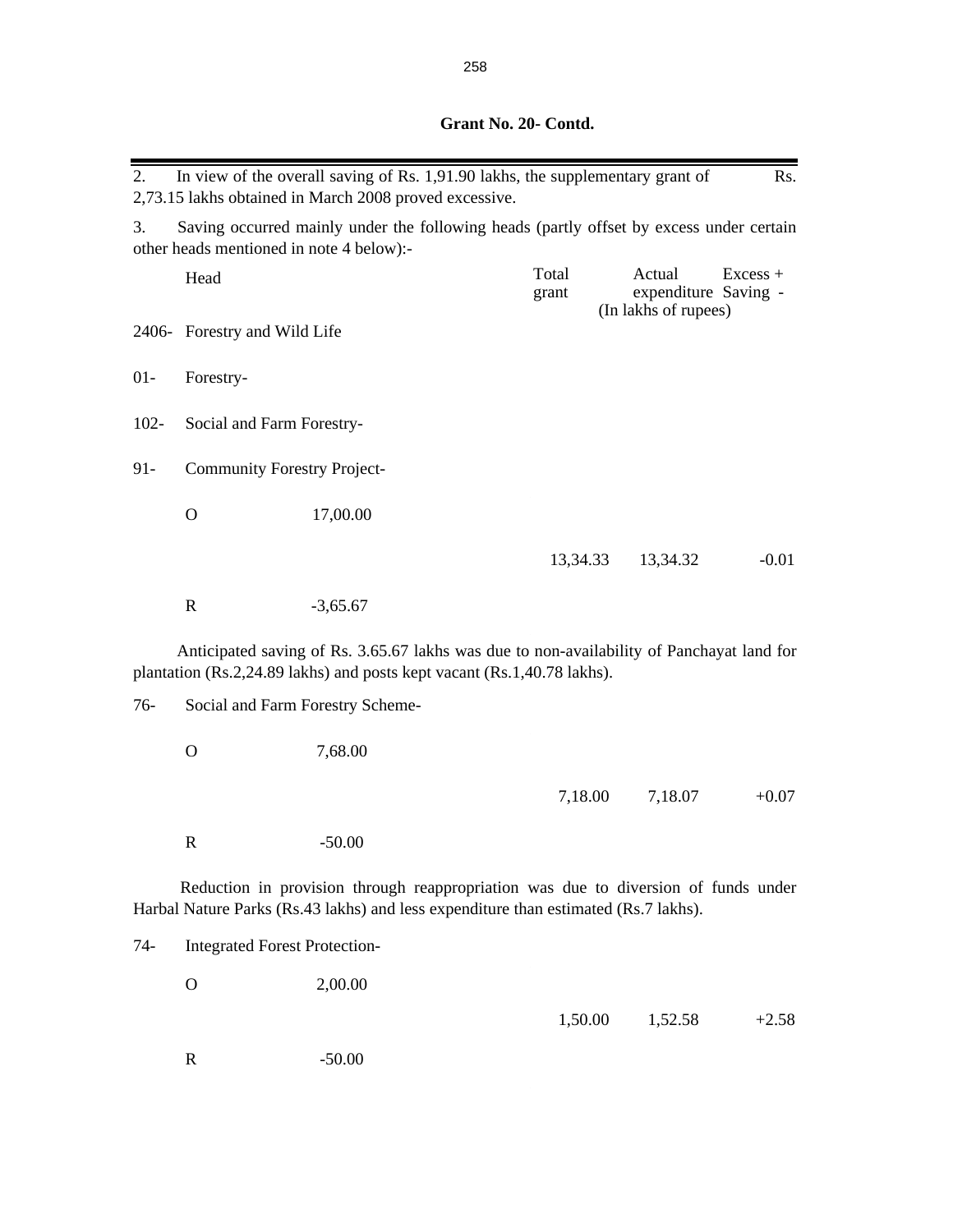**Grant No. 20- Contd.**

 $\blacksquare$ 

|         | Reduction in provision through reappropriation was due to less funds released by the<br>Government of India. |                                                                                         |                |                                               |            |  |
|---------|--------------------------------------------------------------------------------------------------------------|-----------------------------------------------------------------------------------------|----------------|-----------------------------------------------|------------|--|
|         | Head                                                                                                         |                                                                                         | Total<br>grant | Actual<br>expenditure<br>(In lakhs of rupees) | $Excess +$ |  |
| $78-$   | Clonal -                                                                                                     | Development of Agro-Forestry Clonal and Non-                                            |                |                                               |            |  |
|         | $\mathbf{O}$                                                                                                 | 35.00                                                                                   |                |                                               |            |  |
|         |                                                                                                              |                                                                                         | $\ldots$       | $\ddotsc$                                     | $\cdot$ .  |  |
|         | $\mathbb{R}$                                                                                                 | $-35.00$                                                                                |                |                                               |            |  |
|         | year 2007-08.                                                                                                | Entire provision remained unutilised due to non-implementation of the scheme during the |                |                                               |            |  |
| 800-    | Other expenditure-                                                                                           |                                                                                         |                |                                               |            |  |
| 99-     | Payment of water charges to Irrigation<br>Deptartment for canal water-                                       |                                                                                         |                |                                               |            |  |
|         | $\mathbf O$                                                                                                  | 3,02.00                                                                                 |                |                                               |            |  |
|         |                                                                                                              |                                                                                         | 42.00          | 42.04                                         | $+0.04$    |  |
|         | $\mathbb{R}$                                                                                                 | $-2,60.00$                                                                              |                |                                               |            |  |
|         | the State Government.                                                                                        | Reduction in provision through reappropriation was due to non-receipt of sanction from  |                |                                               |            |  |
| $001 -$ | Direction and Administration-                                                                                |                                                                                         |                |                                               |            |  |
| 98-     | Circle/Divisional Staff-                                                                                     |                                                                                         |                |                                               |            |  |
| 99-     | <b>Information Technology-</b>                                                                               |                                                                                         |                |                                               |            |  |
|         | $\mathbf O$                                                                                                  | 20.00                                                                                   |                |                                               |            |  |
|         |                                                                                                              |                                                                                         |                |                                               |            |  |
|         | ${\bf R}$                                                                                                    | $-20.00$                                                                                |                |                                               |            |  |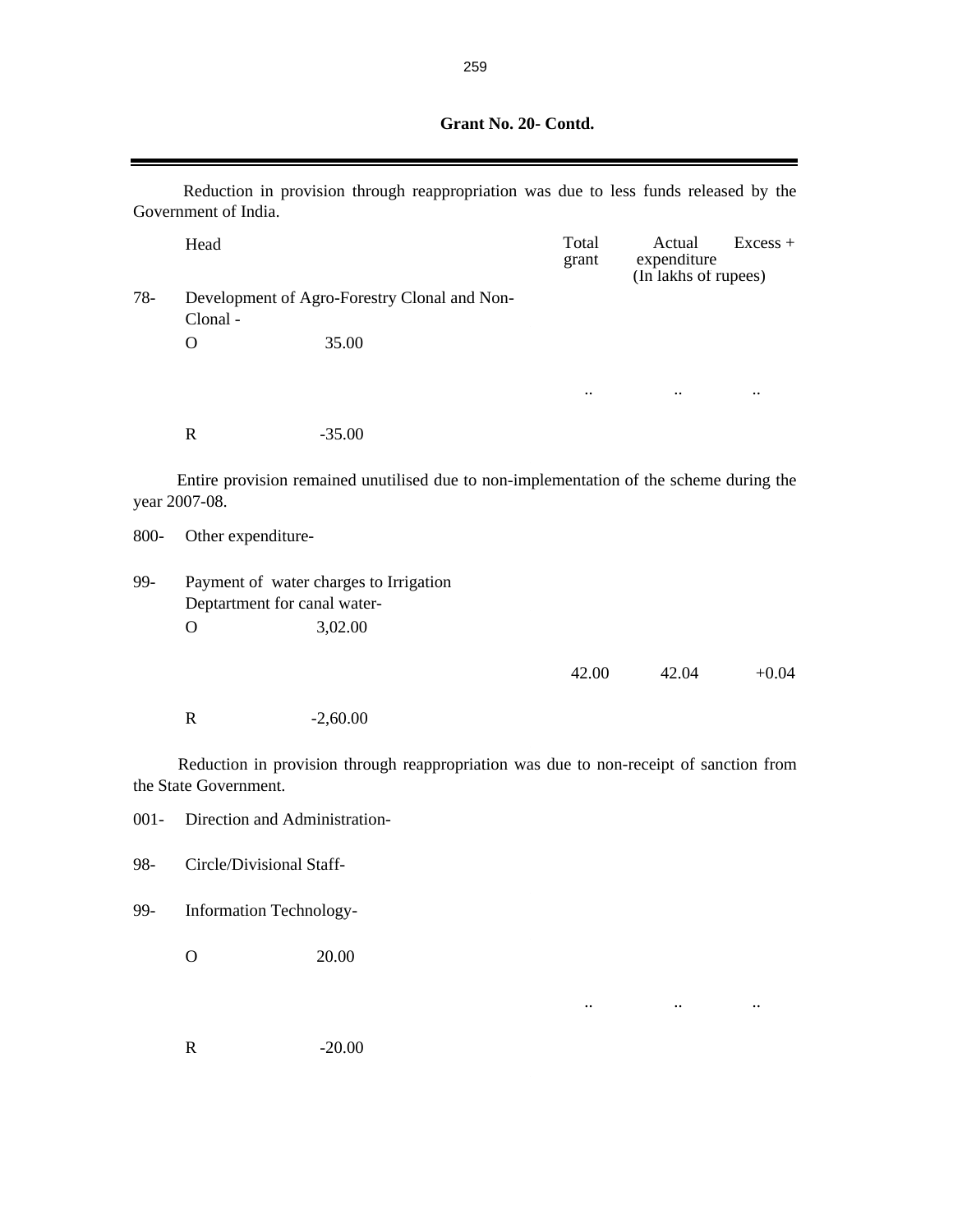|         | year 2007-08.                     | Entire provision remained unutilised due to non-implementation of the scheme during the                                                                                                                                                                                            |                |                                               |            |
|---------|-----------------------------------|------------------------------------------------------------------------------------------------------------------------------------------------------------------------------------------------------------------------------------------------------------------------------------|----------------|-----------------------------------------------|------------|
|         | Head                              |                                                                                                                                                                                                                                                                                    | Total<br>grant | Actual<br>expenditure<br>(In lakhs of rupees) | Saving -   |
| $02 -$  |                                   | Environmental Forestry and Wild Life-                                                                                                                                                                                                                                              |                |                                               |            |
| $110-$  | Wild Life Preservation-           |                                                                                                                                                                                                                                                                                    |                |                                               |            |
| $91 -$  | Sancturies-                       | Strengthening, Expansion and Improvement of                                                                                                                                                                                                                                        |                |                                               |            |
|         | $\mathbf O$                       | 2,30.00                                                                                                                                                                                                                                                                            |                |                                               |            |
|         |                                   |                                                                                                                                                                                                                                                                                    | 1,37.54        | 1,37.53                                       | $-0.01$    |
|         | $\mathbb{R}$                      | $-92.46$                                                                                                                                                                                                                                                                           |                |                                               |            |
|         | 4. Excess occurred mainly under:- | Anticipated saving of Rs. 92.46 lakhs due to non-receipt of funds from the Government<br>of India (Rs.91.79 lakhs), posts kept vacant (Rs. 3.42 lakhs) was partly offset by excess<br>expenditure on maintenance works in National Parks and Wild Life Sancturies (Rs.2.75 lakhs). |                |                                               |            |
|         | Head                              |                                                                                                                                                                                                                                                                                    | Total<br>grant | Actual<br>expenditure<br>(In lakhs of rupees) | $Excess +$ |
|         | 2406- Forestry and Wild Life      |                                                                                                                                                                                                                                                                                    |                |                                               |            |
| $01 -$  | Forestry-                         |                                                                                                                                                                                                                                                                                    |                |                                               |            |
| $102 -$ | Social and Farm Forestry-         |                                                                                                                                                                                                                                                                                    |                |                                               |            |
| $70-$   | poverty reduction project-        | Integrated Natural Resource devlopment and                                                                                                                                                                                                                                         |                |                                               |            |
|         | $\Omega$                          |                                                                                                                                                                                                                                                                                    | 62,32.00       | 65,49.68                                      | $+3,17.68$ |

### **Grant No. 20- Contd.**

Excess of Rs. 3,17.68 lakhs was mainly due to enhancement of labour charges from Rs.98 to Rs.135 per day.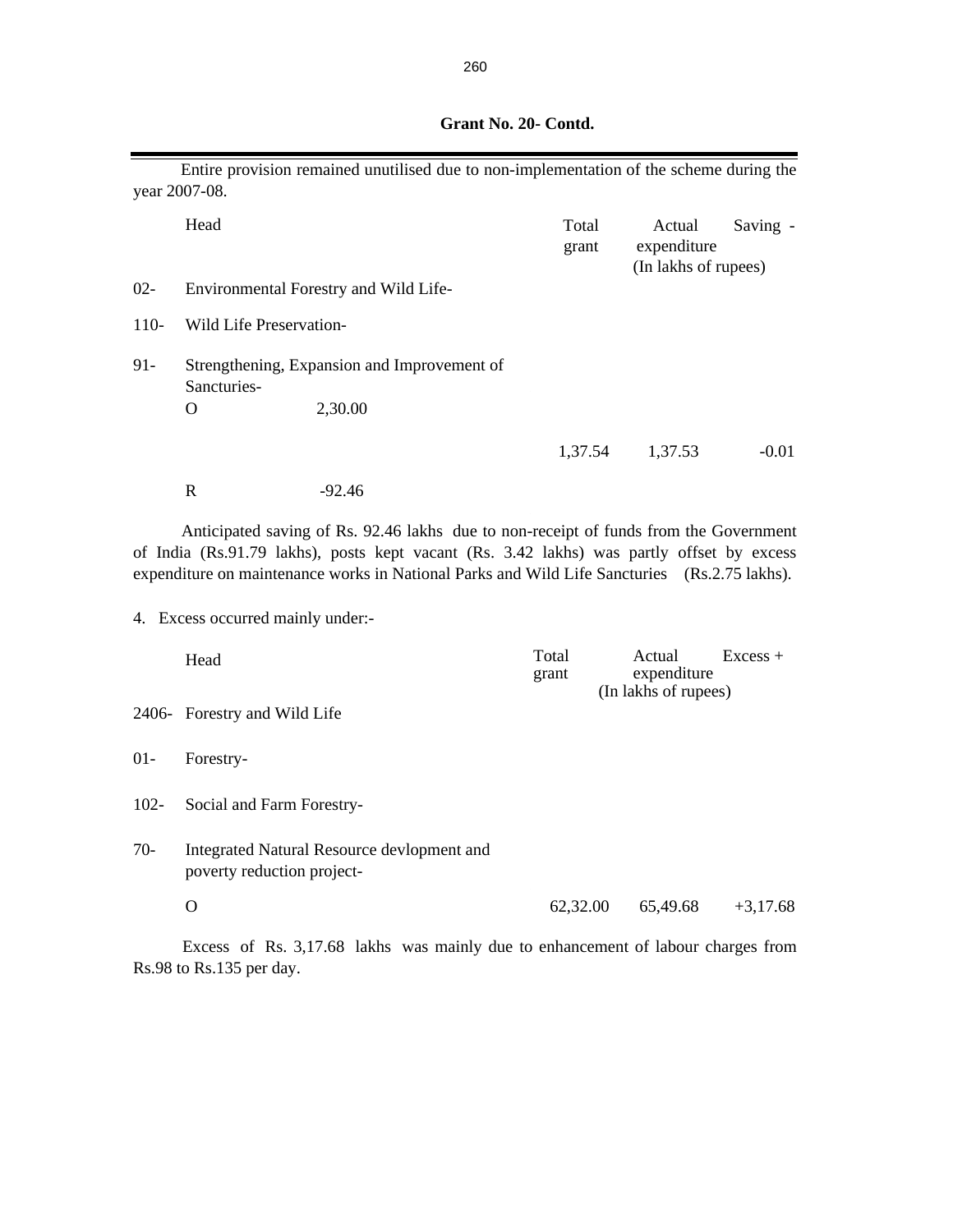Head Excess + grant expenditure (In lakhs of rupees) 71- Herbal Nature Park- O 2,00.00 3,35.00 3,35.00 R 1,35.00 001- Direction and Administration-98- Circle/Divisional Staff- O 18,72.00 S  $1,55.22$   $22,34.78$   $22,36.83$   $+2.05$ The provision was augmented through reappropriation to cover more expenditure on establishment of four new Harbal Parks during the year 2007-08.

 **Grant No. 20- Contd.**

The provision was augmented through supplementary estimates and reappropriation to cover more expenditure on filling up of vacant posts (Rs.95.14 lakhs), payment of pending bills of *ex-gratia* claims, travelling expenses, electricity, water charges, petrol, oil & lubricants owing to journey conducted during plantation season (Rs.64.90 lakhs), and enhanced dearness allowance (Rs. 41.52 lakhs).

99- Headquarter Staff-

98- Establishment Expenses-

O 2,62.48

R 2,07.56

3,19.13 3,19.13

R 56.65

Augmentation of provision through reappropriation mainly to cover more expenditure on petrol, oil & lubricants owing to excess journey undertaken during plantation seasons and payment of pending petrol bills (Rs.21.85 lakhs), office expenses (Rs.20 lakhs), enhanced dearness allowance (Rs. 8.92 lakhs) and reimbursement of medical claims (Rs.7.42 lakhs) was partly offset by saving due to less expenditure under *ex-gratia* (Rs. 2.25 lakhs).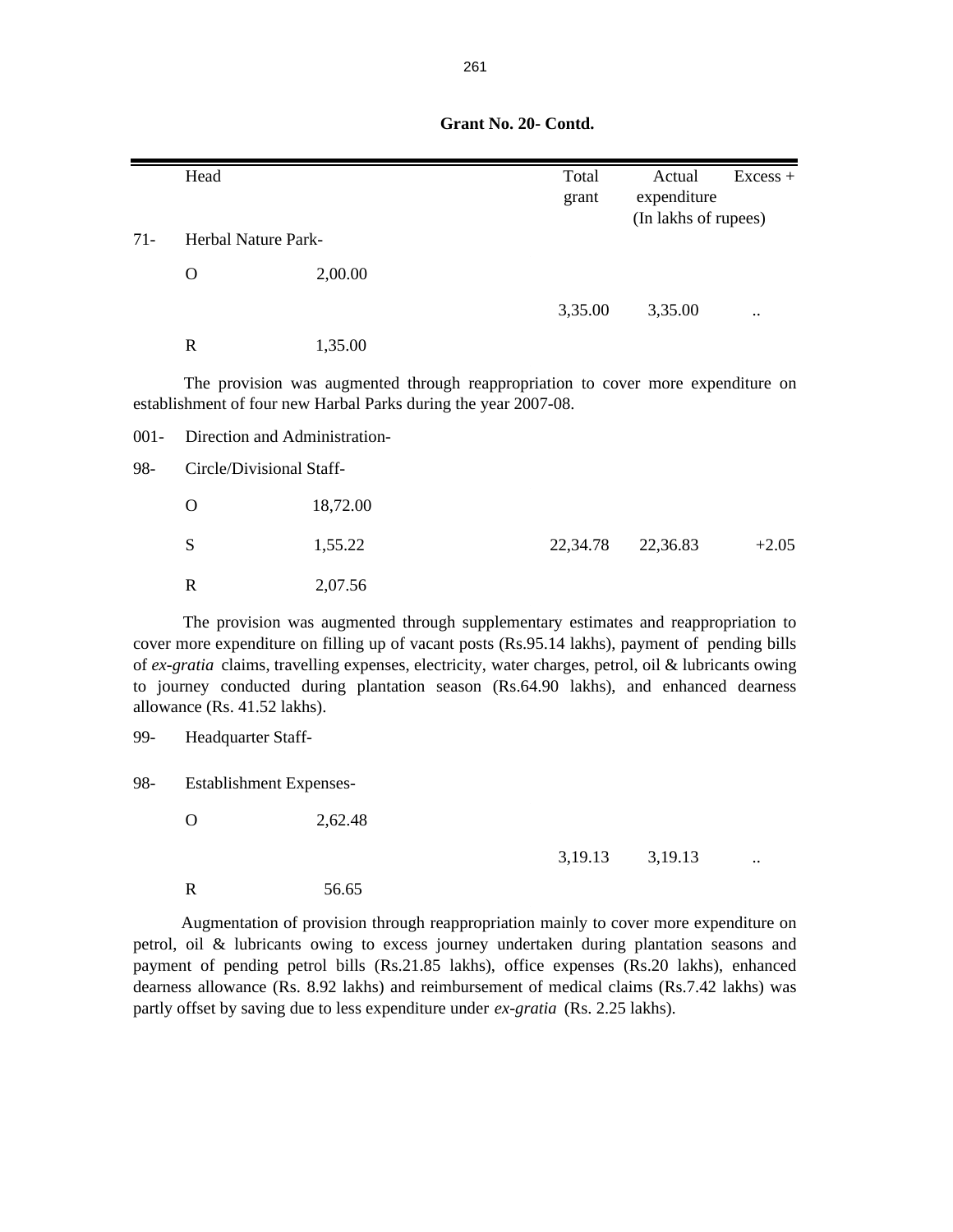|        | <b>Charged Appropriation</b>   |                                        |                                    |                                |                      |
|--------|--------------------------------|----------------------------------------|------------------------------------|--------------------------------|----------------------|
| 5.     | Saving occurred mainly under:- |                                        |                                    |                                |                      |
|        | Head                           |                                        | Total<br>appropriation expenditure | Actual<br>(In lakhs of rupees) | Saving -             |
|        | 2406- Forestry and Wild Life   |                                        |                                    |                                |                      |
| $01 -$ | Forestry-                      |                                        |                                    |                                |                      |
| 800-   | Other expenditure-             |                                        |                                    |                                |                      |
| 99-    | Department for Canal Water-    | Payment of water charges to Irrigation |                                    |                                |                      |
|        | $\overline{O}$                 | 70.00                                  |                                    |                                |                      |
|        |                                |                                        | 45.14                              | 45.14                          | $\ddot{\phantom{0}}$ |
|        | $\boldsymbol{R}$               | $-24.86$                               |                                    |                                |                      |

Reduction in provision through reappropriation was due to non-receipt of sanction from the Government.

 $\frac{1}{\sqrt{2}}$  ,  $\frac{1}{\sqrt{2}}$  ,  $\frac{1}{\sqrt{2}}$  ,  $\frac{1}{\sqrt{2}}$  ,  $\frac{1}{\sqrt{2}}$  ,  $\frac{1}{\sqrt{2}}$  ,  $\frac{1}{\sqrt{2}}$  ,  $\frac{1}{\sqrt{2}}$  ,  $\frac{1}{\sqrt{2}}$  ,  $\frac{1}{\sqrt{2}}$  ,  $\frac{1}{\sqrt{2}}$  ,  $\frac{1}{\sqrt{2}}$  ,  $\frac{1}{\sqrt{2}}$  ,  $\frac{1}{\sqrt{2}}$  ,  $\frac{1}{\sqrt{2}}$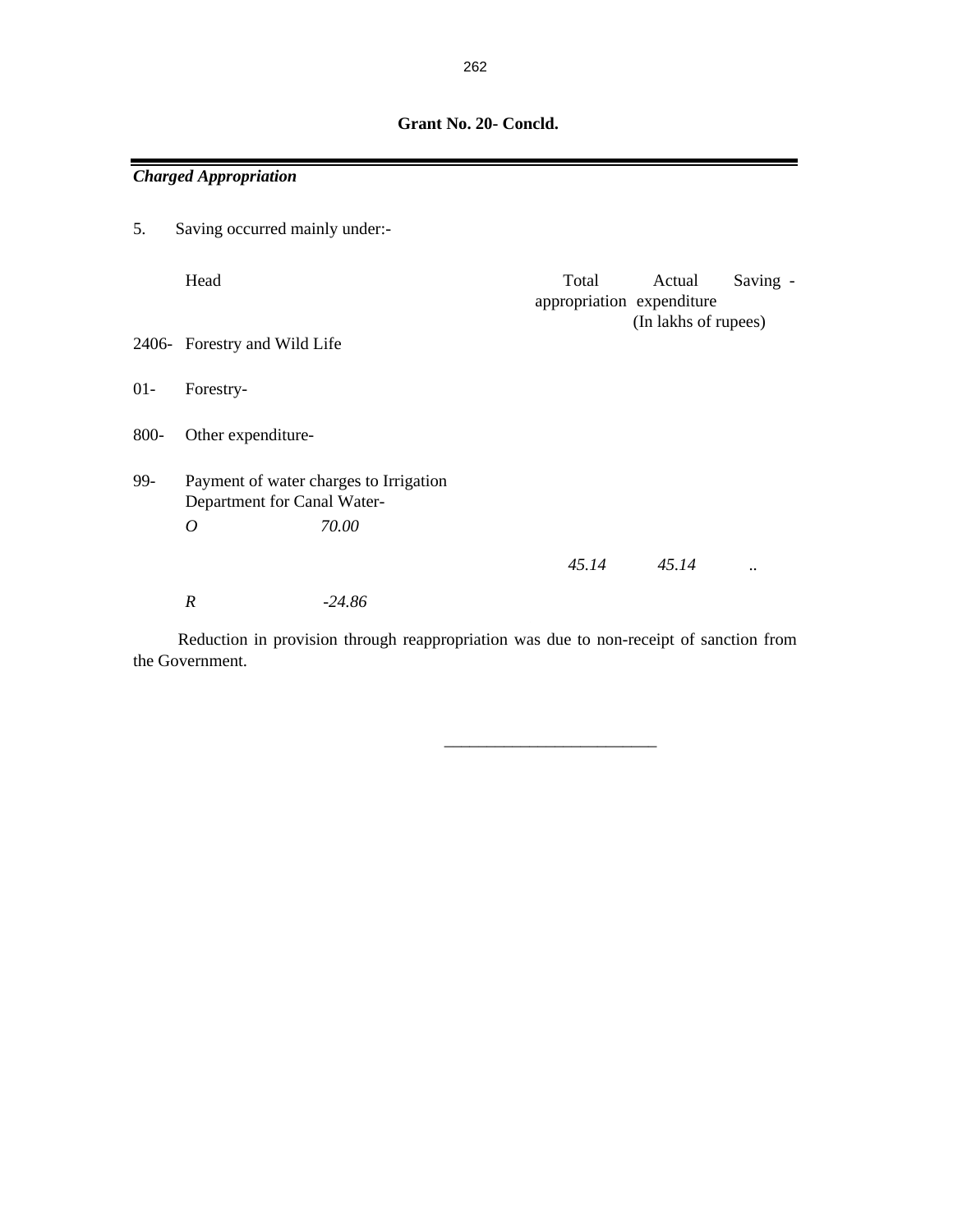**Grant No. 21**

| <b>Grant No. 21 - Community Development</b>                                            |                                                 |                                             |                                         |          |  |  |
|----------------------------------------------------------------------------------------|-------------------------------------------------|---------------------------------------------|-----------------------------------------|----------|--|--|
|                                                                                        |                                                 | Total grant or<br>appropriation expenditure | Actual<br>(In thousands of rupees)      | Saving - |  |  |
| <b>Revenue:</b>                                                                        |                                                 |                                             |                                         |          |  |  |
| Major Heads-                                                                           |                                                 |                                             |                                         |          |  |  |
|                                                                                        | 2501 - Special Programmes for Rural Development |                                             |                                         |          |  |  |
| 2505 - Rural Employment                                                                |                                                 |                                             |                                         |          |  |  |
|                                                                                        | 2515 - Other Rural Development programmes       |                                             |                                         |          |  |  |
| 3604 - Compensation and Assignments to Local Bodies<br>and Panchayati Raj Institutions |                                                 |                                             |                                         |          |  |  |
| Voted -                                                                                |                                                 |                                             |                                         |          |  |  |
| Original                                                                               | 7,28,19,24                                      |                                             |                                         |          |  |  |
|                                                                                        |                                                 |                                             | 9, 12, 56, 19 9, 08, 76, 47 - 3, 79, 72 |          |  |  |
|                                                                                        | Supplementary 1,84,36,95                        |                                             |                                         |          |  |  |
| Amount surrendered during the year                                                     |                                                 |                                             |                                         |          |  |  |
| (March 2008)                                                                           |                                                 |                                             |                                         | 2,76,03  |  |  |
| Charged -                                                                              |                                                 |                                             |                                         |          |  |  |
| Original                                                                               | 5,10                                            |                                             |                                         |          |  |  |
|                                                                                        |                                                 | 5,10                                        | 1,00                                    | $-4,10$  |  |  |
| Supplementary                                                                          |                                                 |                                             |                                         |          |  |  |
| Amount surrendered during the year                                                     |                                                 |                                             |                                         |          |  |  |
| (March 2008)                                                                           |                                                 |                                             |                                         | 4,10     |  |  |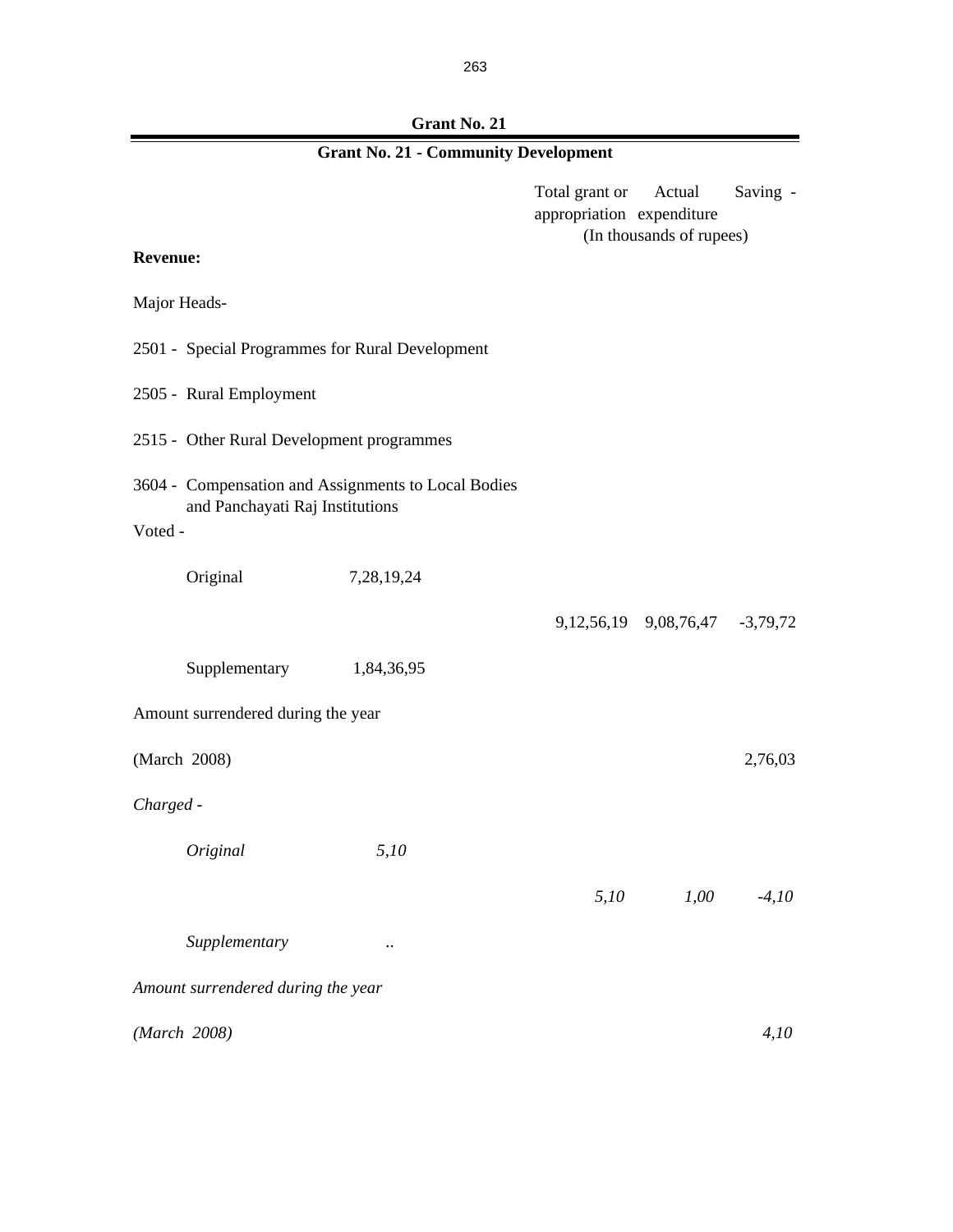#### **Grant No. 21- Contd.**

*Notes and comments :-*

### **Voted Grant**

1. Of the ultimate saving of Rs. 3,79.72 lakhs, Rs. 1,03.69 lakhs remained unsurrendered.

2. In view of the overall saving of Rs.3,79.72 lakhs, the supplementary grant of Rs.1,84,36.95 lakhs obtained in March 2008 proved excessive.

3. Saving was the net result of saving under certain heads and excess under certain others. Saving occurred mainly under:-

|        | Head                         |            | Total<br>grant |  | Actual<br>expenditure<br>(In lakhs of rupees) | Saving -               |  |
|--------|------------------------------|------------|----------------|--|-----------------------------------------------|------------------------|--|
|        | 2505- Rural Employment       |            |                |  |                                               |                        |  |
| $01 -$ | National Programmes-         |            |                |  |                                               |                        |  |
| 702-   | Jawahar Gram Samridhi Yojna- |            |                |  |                                               |                        |  |
| $88-$  | Rashtriya Sam Vikas Yojna -  |            |                |  |                                               |                        |  |
| 99-    | Normal Plan-                 |            |                |  |                                               |                        |  |
|        | $\mathbf O$                  | 14,85.00   |                |  |                                               |                        |  |
|        | S                            | 4,87.00    | 16,15.00       |  | 16,15.00                                      | $\ddot{\phantom{a}}$ . |  |
|        | $\mathbb{R}$                 | $-3,57.00$ |                |  |                                               |                        |  |

The provision augmented through supplementary estimates to provide grant-in-aid to District Rural Development Agencies was reduced through reappropriation due to less release of grant-in-aid by the Government of India.

02- Rural Employment Guarantee Scheme-

101- National Rural Employment Guarantee Scheme-

99- National Rural Employment Guarantee Act-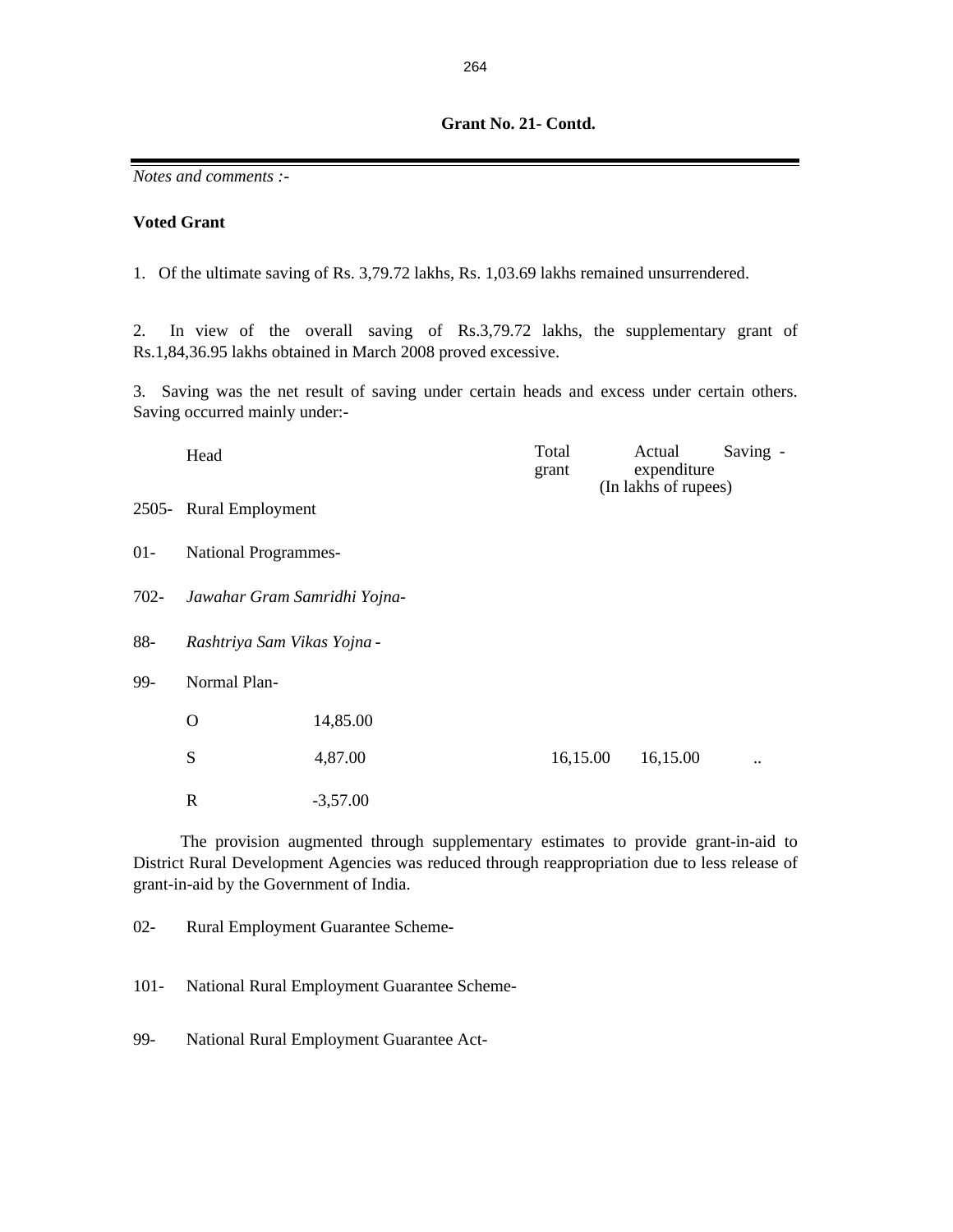|         | Head                                    |            |                                                                                       |     | Total<br>grant | Actual<br>expenditure | Saving . |
|---------|-----------------------------------------|------------|---------------------------------------------------------------------------------------|-----|----------------|-----------------------|----------|
| 98-     | <b>SCSP Component-</b>                  |            |                                                                                       |     |                | (In lakhs of rupees)  |          |
|         | $\Omega$                                | 1,92.00    |                                                                                       |     |                |                       |          |
|         |                                         |            |                                                                                       |     | 52.90          | 52.90                 |          |
|         | $\mathbf R$                             | $-1,39.10$ |                                                                                       |     |                |                       |          |
|         | Government of India.                    |            | Reduction in provision through reappropriation was due to less funds allocated by the |     |                |                       |          |
|         | and Panchayati Raj Institutions         |            | 3604 - Compensation and Assignments to Local Bodies                                   |     |                |                       |          |
| $200 -$ | Miscellaneous<br>Other<br>Assignments-  |            | Compensations                                                                         | and |                |                       |          |
| $93 -$  | (LADT) proceeds to Urban Local bodies-  |            | Assignemts of Local Area Development Tax                                              |     |                |                       |          |
|         | $\mathbf{O}$                            | 1,57,27.00 |                                                                                       |     |                |                       |          |
|         |                                         |            |                                                                                       |     | 1,54,71.00     | 1,54,45.89            | $-25.11$ |
|         | $\mathbf R$                             | $-2,56.00$ |                                                                                       |     |                |                       |          |
|         |                                         |            | Anticipated saving of Rs.256 lakhs was due to non-finalization of the scheme.         |     |                |                       |          |
|         |                                         |            | Reasons for final saving of Rs.25.11 lakhs have not been intimated (August 2008).     |     |                |                       |          |
| $2515-$ | Other Rural Development programmes      |            |                                                                                       |     |                |                       |          |
| $102 -$ | <b>Community Development-</b>           |            |                                                                                       |     |                |                       |          |
| $91 -$  | Special Component Plan for SC Category- |            |                                                                                       |     |                |                       |          |
| 98-     | SCSP-                                   |            | Scheme for Employment Generation for SC's                                             |     |                |                       |          |
|         | $\mathbf O$                             | 10.00      |                                                                                       |     |                |                       |          |
|         | ${\bf S}$                               | 10,40.00   |                                                                                       |     | 9,50.00        | 8,94.63               | $-55.37$ |
|         | $\mathbf R$                             | $-1,00.00$ |                                                                                       |     |                |                       |          |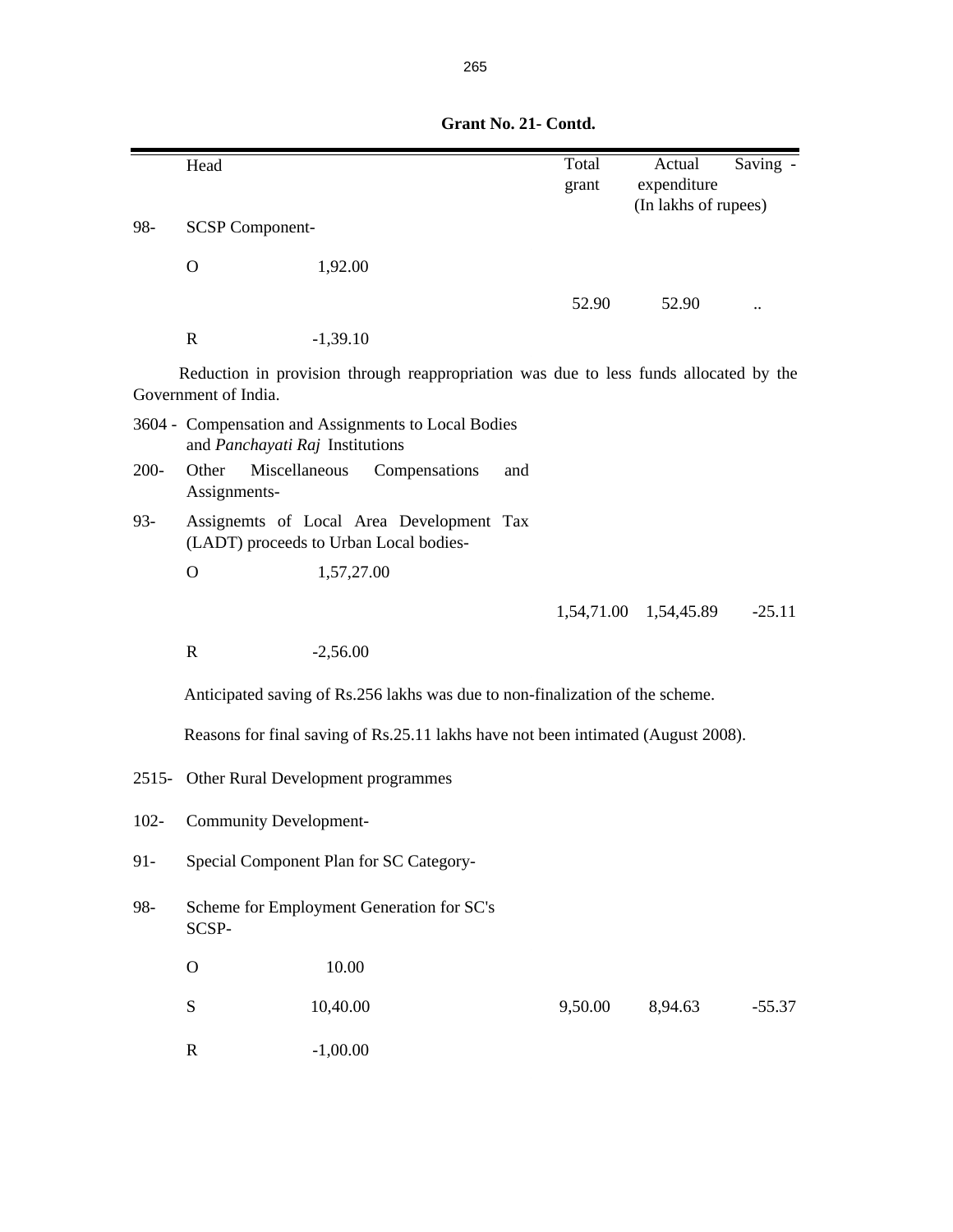|  | Grant No. 21 - Contd. |
|--|-----------------------|

The provision augmented through supplementary grants with a view to availing of more funds for employment generation for Scheduled Caste proved excessive in view of the surrender of Rs.100 lakhs through reappropriation due to sweepers having not worked in all districts of the State.

Reasons for the final saving of Rs.55.37 lakhs have not been intimated (August 2008).

|         | Head           |                                                                                                                                    | Total<br>grant | Actual<br>expenditure<br>(In lakhs of rupees) | Saving -  |
|---------|----------------|------------------------------------------------------------------------------------------------------------------------------------|----------------|-----------------------------------------------|-----------|
| $101 -$ | Panchyati Raj- |                                                                                                                                    |                |                                               |           |
| 88-     |                | State Incentive Scheme on Sanitation-                                                                                              |                |                                               |           |
|         | O              | 1,10.00                                                                                                                            |                |                                               |           |
|         |                |                                                                                                                                    | 88.00          | 88.00                                         |           |
|         | R              | $-22.00$                                                                                                                           |                |                                               | $\ddotsc$ |
|         |                | Reduction in provision through reappropriation was due to non-receipt of cases for<br>development works from Deputy Commissioners. |                |                                               |           |

2501- Special Programmes for Rural Development

05- Waste Land Development-

- 101- National Waste Land Development Programme-
- 99- Integrated Wasteland and Development Project-
	- O 1,00.00

38.84 ...

- R  $-61.16$
- 06- Self Employment Programmes-

800- Other Expenditure-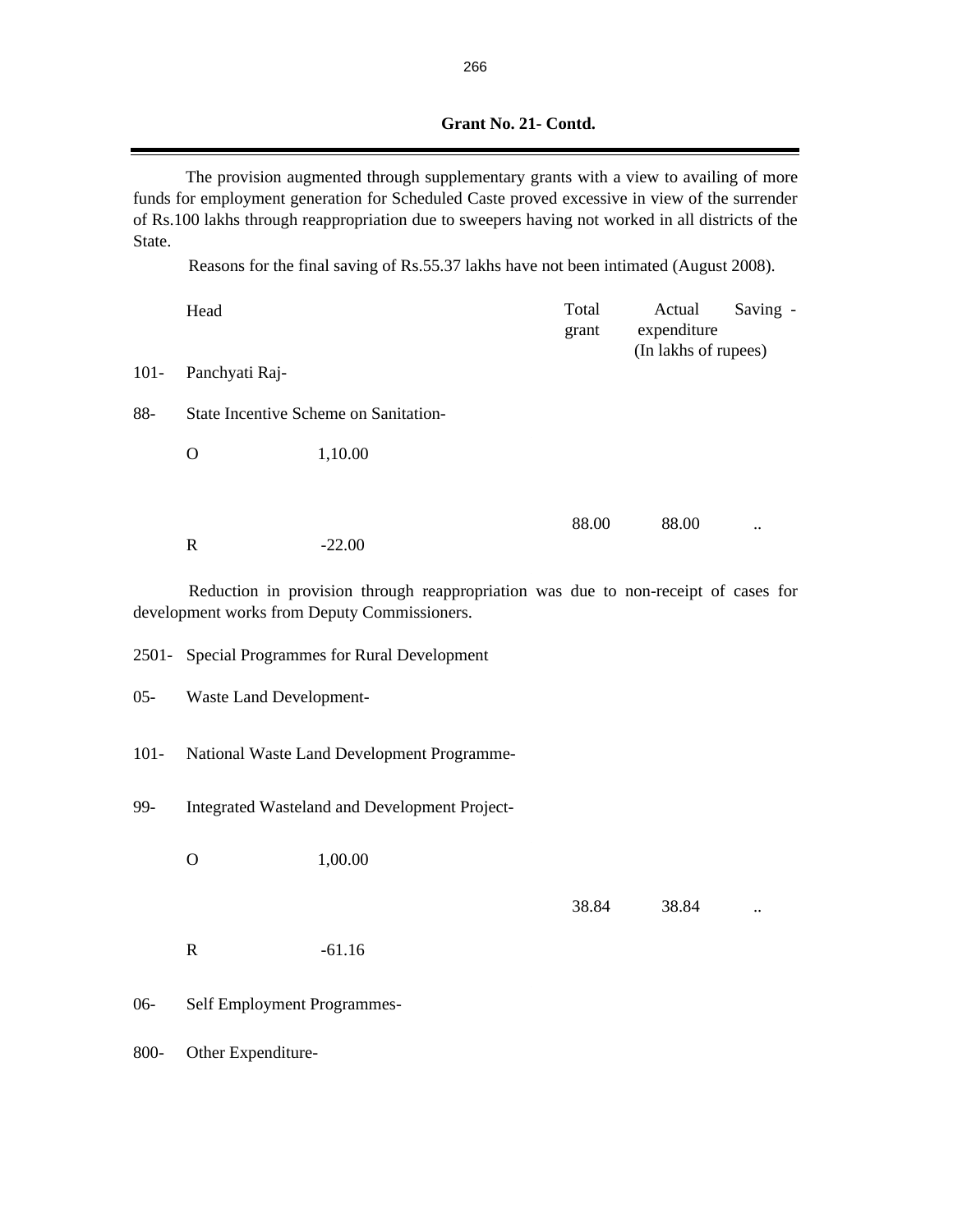|         | Head                              |                                                                                 | Total    | Actual               | Saving - |
|---------|-----------------------------------|---------------------------------------------------------------------------------|----------|----------------------|----------|
|         |                                   |                                                                                 | grant    | expenditure          |          |
|         |                                   |                                                                                 |          | (In lakhs of rupees) |          |
| $97 -$  | D.R.D.A Administration-           |                                                                                 |          |                      |          |
|         | $\mathbf{O}$                      | 2,85.00                                                                         |          |                      |          |
|         |                                   |                                                                                 |          |                      |          |
|         |                                   |                                                                                 | 2,24.85  | 2,24.85              |          |
|         | $\mathbf R$                       | $-60.15$                                                                        |          |                      |          |
|         | Government of India.              | Saving in the above two cases was due to less receipt of central share from the |          |                      |          |
|         | 3. Excess occurred mainly under:- |                                                                                 |          |                      |          |
|         |                                   |                                                                                 |          |                      |          |
|         | Head                              |                                                                                 | Total    | Actual               | Excess + |
|         |                                   |                                                                                 | grant    | expenditure          |          |
|         | 2505- Rural Employment            |                                                                                 |          | (In lakhs of rupees) |          |
| $01 -$  | National Programmes-              |                                                                                 |          |                      |          |
| $702 -$ | Jawahar Gram Samridhi Yojna-      |                                                                                 |          |                      |          |
| $91 -$  | Gramin Rozgar yojna (SGRY)-       | Jawahar Gram Samridhi Yojna now Sampoorna                                       |          |                      |          |
| 99-     | Normal Plan-                      |                                                                                 |          |                      |          |
|         | $\mathbf O$                       | 11,97.00                                                                        |          |                      |          |
|         | $\mathbf R$                       | 2,98.76                                                                         | 14,95.76 | 14,95.76             |          |

 **Grant No. 21- Contd.**

The provision was augmented through reappropriation to cover more expenditure on imposition of Value Added Tax (VAT) and to match the release of additional funds by the Government of India.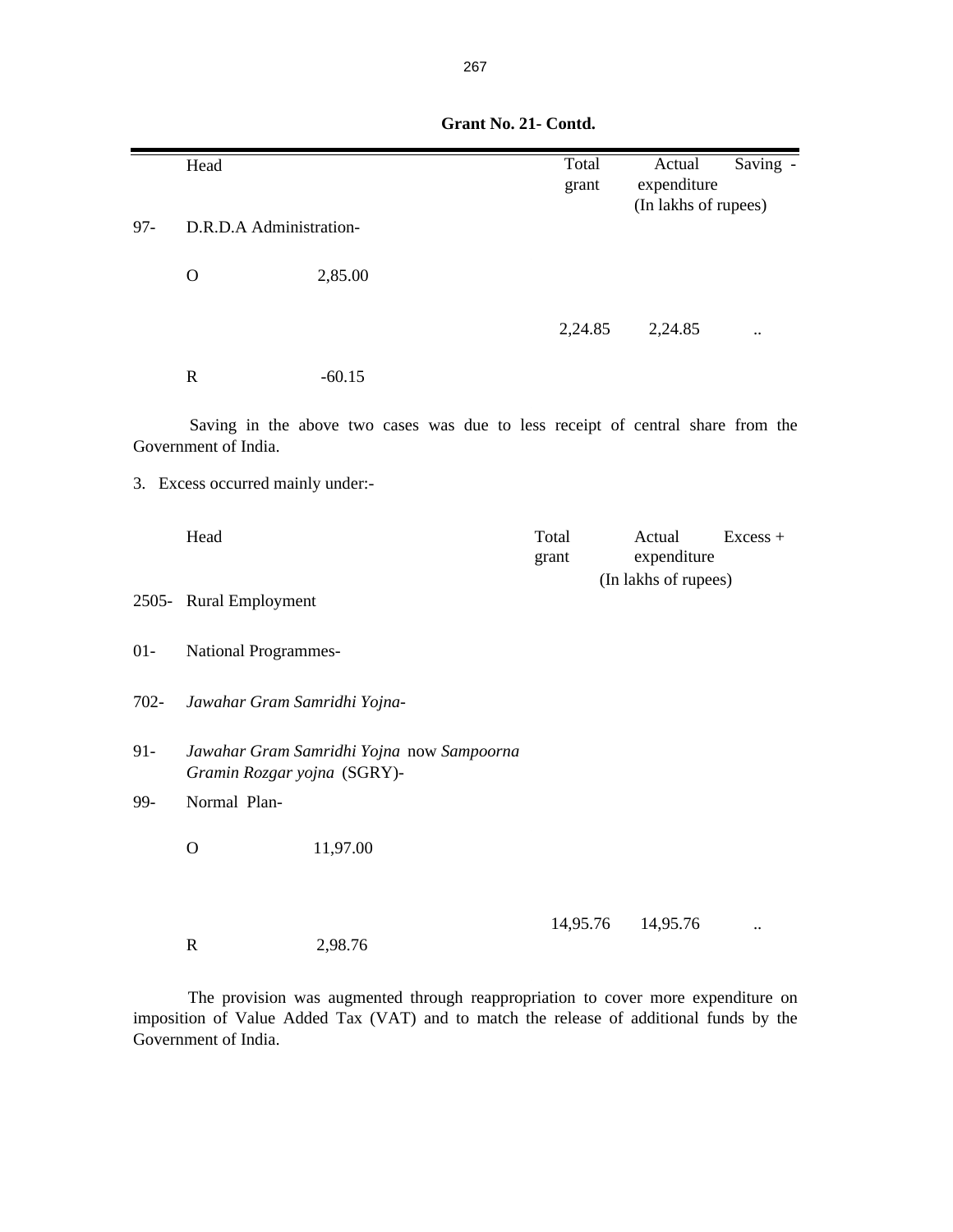|         | Head                              |                                                                                                         | Total<br>grant | Actual<br>expenditure<br>(In lakhs of rupees) | $Excess +$ |
|---------|-----------------------------------|---------------------------------------------------------------------------------------------------------|----------------|-----------------------------------------------|------------|
| $93 -$  |                                   | Construction / upgradation of Houses for S.Cs/S.Ts Freed<br>bonded Labour under Indira Awas Yojna (NR)- |                |                                               |            |
| 99-     | Normal Plan-                      |                                                                                                         |                |                                               |            |
|         | $\mathbf O$                       | 2,10.00                                                                                                 |                |                                               |            |
|         | ${\bf R}$                         | 2,27.00                                                                                                 | 4,37.00        | 4,37.00                                       |            |
|         | funds by the Government of India. | The provision was augmented through reappropriation to match the release of additional                  |                |                                               |            |
|         |                                   | 2501- Special Programmes for Rural Development                                                          |                |                                               |            |
| $06 -$  | Self Employment Programmes-       |                                                                                                         |                |                                               |            |
| $101 -$ |                                   | Swaranjayanti Gram Swarozgar Yojana-                                                                    |                |                                               |            |
| 99-     | including S.G.S.Y-                | <b>Integrated Rural Development Programme</b>                                                           |                |                                               |            |
| 99-     | Normal Plan-                      |                                                                                                         |                |                                               |            |
|         | $\mathbf O$                       | 2,50.00                                                                                                 |                |                                               |            |
|         | S                                 | 12.67                                                                                                   | 3,63.00        | 3,63.00                                       |            |
|         | ${\bf R}$                         | 1,00.33                                                                                                 |                |                                               |            |
|         |                                   | Augmentation of provision through reappropriation was due to release of more central                    |                |                                               |            |

 **Grant No. 21- Contd.**

Augmentation of provision through reappropriation was due to release of more central funds by the Government of India.

2515 - Other Rural Development programmes

001- Direction and Administration-

98- Community Development-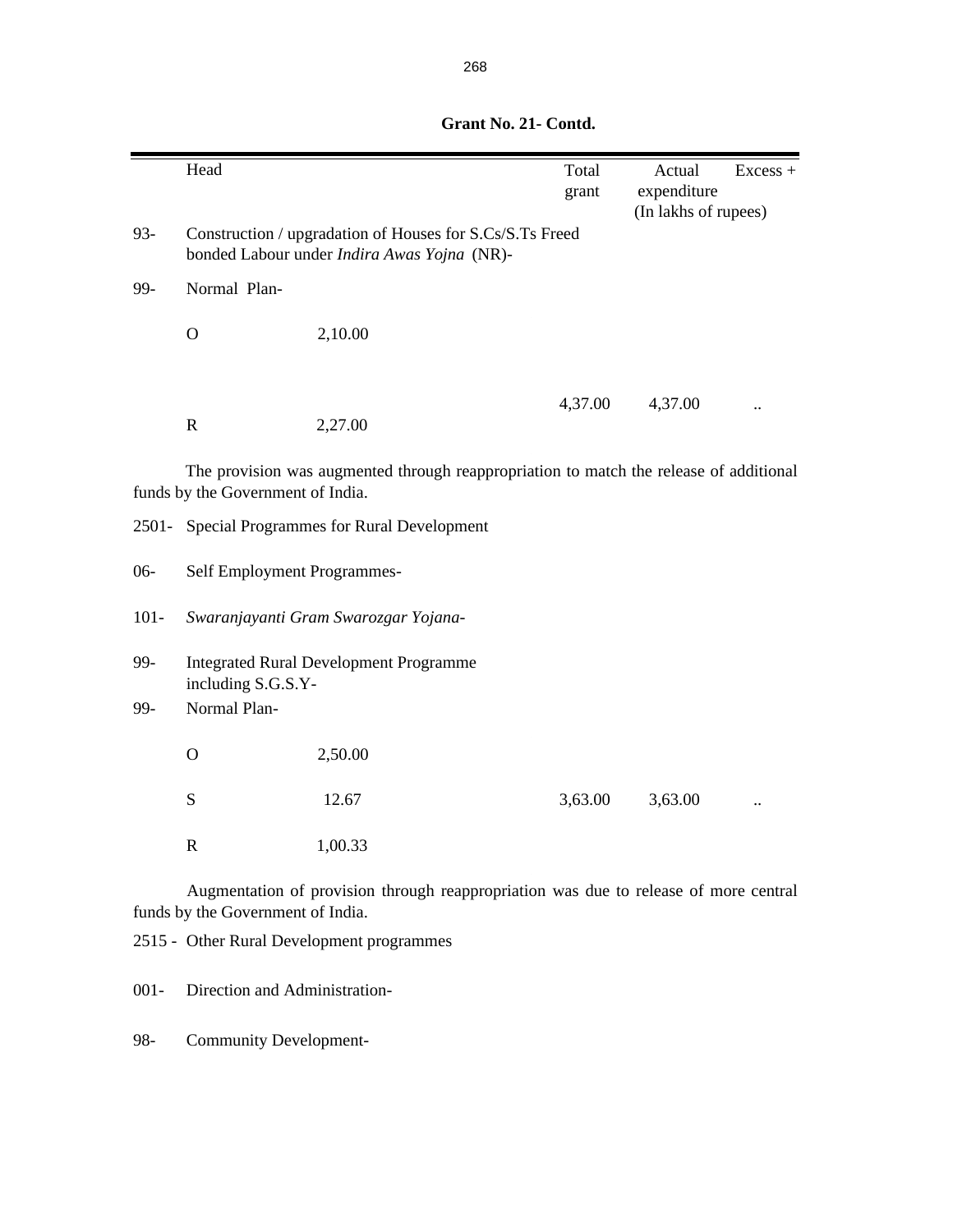| 96- | Head<br>District and Block Staff- |          | Total<br>grant | Actual<br>expenditure<br>(In lakhs of rupees) | Saving - |
|-----|-----------------------------------|----------|----------------|-----------------------------------------------|----------|
|     | $\Omega$                          | 34,56.83 |                |                                               |          |
|     | S                                 | 85.52    | 35,90.54       | 35,90.13                                      | $-0.41$  |
|     | R                                 | 48.19    |                |                                               |          |

**Grant No. 2121 Concld.** 

The provision augmented through supplementary estimates and reappropriation to cover more expenditure on payment of dearness allowance (Rs.92.82 lakhs), *ex-gratia* (Rs.13 lakhs) and reimbursement of medical claims (Rs.8 lakhs) was partly offset by saving due to less expenditure on motor vehicles (Rs.40 lakhs) and salary (Rs.32 lakhs).

94- *Panchyati Raj* Public Work Circle-

| $\cup$       | 8,47.05 |                 |          |
|--------------|---------|-----------------|----------|
| <sub>S</sub> | 45.95   | 9,59.59 9,30.17 | $-29.42$ |
| R            | 66.59   |                 |          |

The provision was augmented through supplementary estimates and reappropriation to cover more expenditure on payment of salary, periodical increments, scale of 'Assured Career Progression' (Rs.33 lakhs), dearness allowance (Rs.28 lakhs) and ex-gratia (Rs.4.60 lakhs) owing to receipt of more proposal of ex-gratia proved injudicious in view of the final saving of Rs.29.42 lakhs; reasons for which have not been intimated (August 2008).

101- Panchyati Raj-

93- Matching GIA for Development works (Govt. share)-

O 3,30.00

R 22.00

| 3,52.00 | 3,52.00 |  |
|---------|---------|--|
|         |         |  |

Augmentation of provision through reappropriation was due to diversion of funds from another scheme 'State Incentive on Sanitation' with the consent of the Government.

\_\_\_\_\_\_\_\_\_\_\_\_\_\_\_\_\_\_\_\_\_\_\_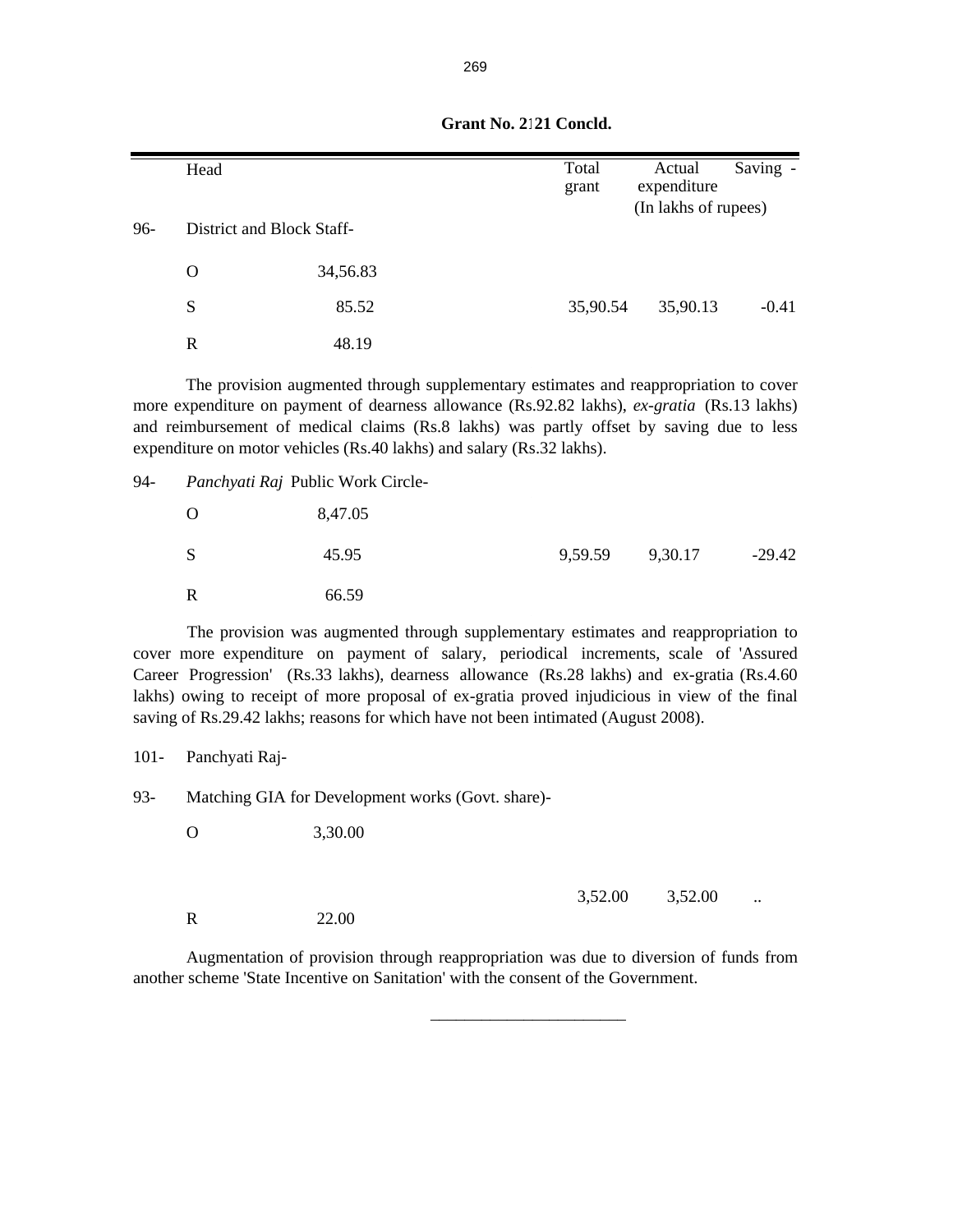| <b>Grant No. 22 - Co-operation</b>                 |            |                                 |                                                               |  |
|----------------------------------------------------|------------|---------------------------------|---------------------------------------------------------------|--|
| <b>Revenue:</b>                                    |            | Total grant or<br>appropriation | Actual<br>Saving -<br>expenditure<br>(In thousands of rupees) |  |
|                                                    |            |                                 |                                                               |  |
| Major Head-                                        |            |                                 |                                                               |  |
| 2425 - Co-operation                                |            |                                 |                                                               |  |
| Voted -                                            |            |                                 |                                                               |  |
| Original                                           | 84,24,10   |                                 |                                                               |  |
|                                                    |            |                                 | 5,83,29,10 4,29,97,92 -1,53,31,18                             |  |
| Supplementary                                      | 4,99,05,00 |                                 |                                                               |  |
| Amount surrendered during the year<br>(March 2008) |            |                                 | 1,53,54,67                                                    |  |
| Charged -                                          |            |                                 |                                                               |  |
| Original                                           | 1,00       |                                 |                                                               |  |
|                                                    |            | 1,00                            | $-1,00$<br>$\ddotsc$                                          |  |
| Supplementary                                      | $\ddotsc$  |                                 |                                                               |  |
| Amount surrendered during the year<br>(March 2008) |            |                                 | 1,00                                                          |  |
| Capital:                                           |            |                                 |                                                               |  |
| Major Heads-                                       |            |                                 |                                                               |  |
| 4250 - Capital Outlay on other Social Services     |            |                                 |                                                               |  |
| 4425 - Capital Outlay on Co-operation              |            |                                 |                                                               |  |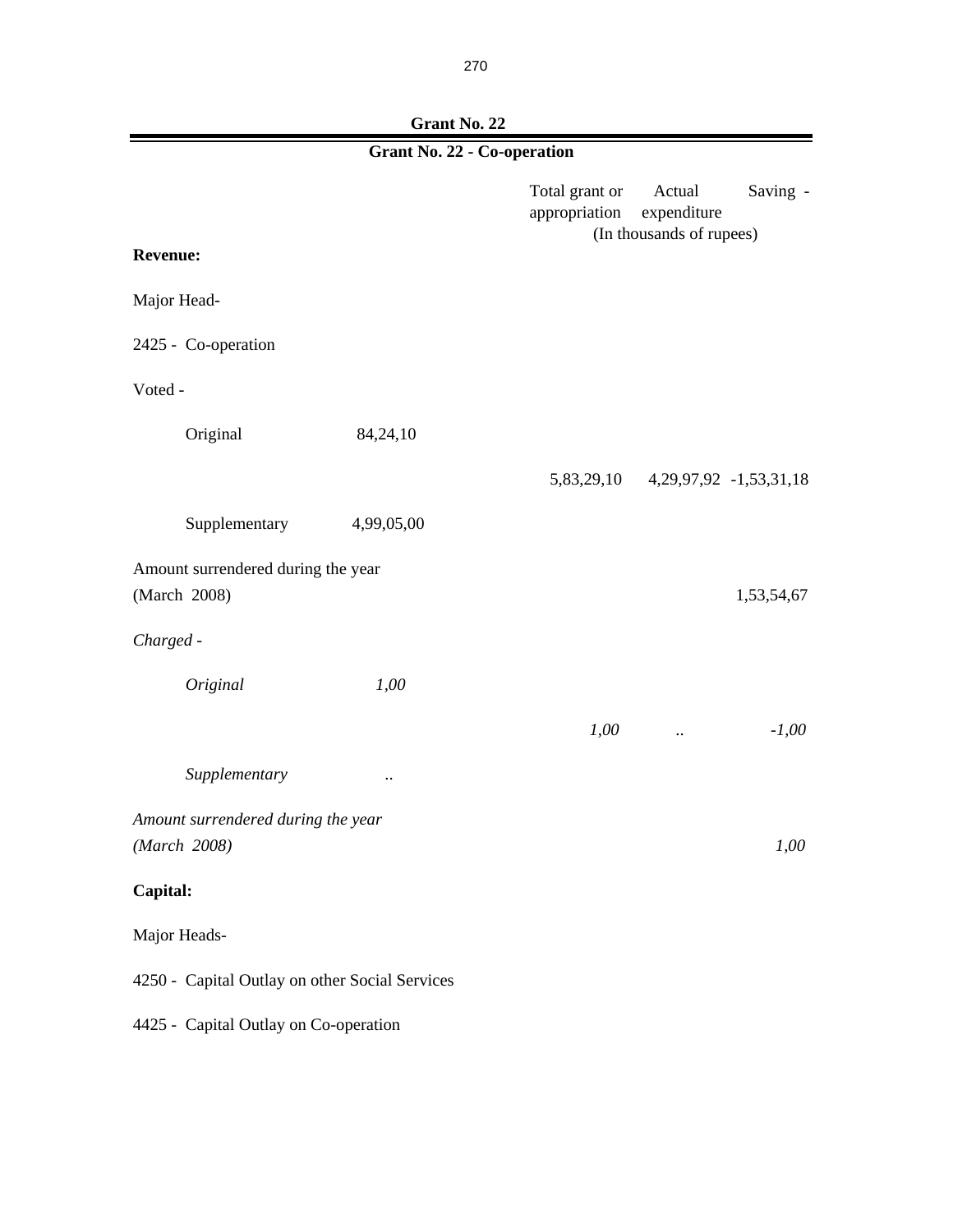|                 |                                    |                                                                                                                                               | Total grant or<br>appropriation | Actual<br>expenditure                         | Saving -   |
|-----------------|------------------------------------|-----------------------------------------------------------------------------------------------------------------------------------------------|---------------------------------|-----------------------------------------------|------------|
| Major Head-     |                                    |                                                                                                                                               |                                 | (In thousands of rupees)                      |            |
|                 |                                    | 4860 - Capital Outlay on Consumer Industries                                                                                                  |                                 |                                               |            |
| Voted -         |                                    |                                                                                                                                               |                                 |                                               |            |
|                 | Original                           | 18,14,00                                                                                                                                      |                                 |                                               |            |
|                 |                                    |                                                                                                                                               | 25, 32, 49                      | 19,55,72                                      | $-5,76,77$ |
|                 | Supplementary                      | 7,18,49                                                                                                                                       |                                 |                                               |            |
|                 | Amount surrendered during the year |                                                                                                                                               |                                 |                                               |            |
|                 | (March 2008)                       |                                                                                                                                               |                                 |                                               | 5,76,77    |
|                 | Notes and comments :-              |                                                                                                                                               |                                 |                                               |            |
| <b>Revenue:</b> |                                    |                                                                                                                                               |                                 |                                               |            |
|                 | <b>Voted Grant</b>                 |                                                                                                                                               |                                 |                                               |            |
| 1.              | 31 March 2008 proved unrealistic.  | Against the available saving of Rs. 1,53,31.18 lakhs, surrender of Rs. 1,53,54.67 lakhs on                                                    |                                 |                                               |            |
| 2.              |                                    | In view of the overall saving of Rs.1,53,31.18 lakhs, the supplementary grant of<br>Rs.4,99,05 lakhs obtained in March 2008 proved excessive. |                                 |                                               |            |
| 3.              | Saving occurred mainly under:-     | Saving was the net result of saving under certain heads and excess under certain others.                                                      |                                 |                                               |            |
|                 | Head                               |                                                                                                                                               | Total<br>grant                  | Actual<br>expenditure<br>(In lakhs of rupees) | Saving -   |
|                 | 2425- Co-operation                 |                                                                                                                                               |                                 |                                               |            |
| $107 -$         |                                    | Assistance to credit co-operatives-                                                                                                           |                                 |                                               |            |
| $85 -$          | construction Societies-            | Assistance to Scheduled Castes Labour &                                                                                                       |                                 |                                               |            |
|                 | $\Omega$                           |                                                                                                                                               |                                 |                                               |            |
|                 | S                                  | 4,90,31.00                                                                                                                                    |                                 | 3,72,57.74 3,72,57.74                         |            |
|                 | $\mathbf R$                        | $-1,17,73.26$                                                                                                                                 |                                 |                                               |            |

### **Grant No. 22- Contd.**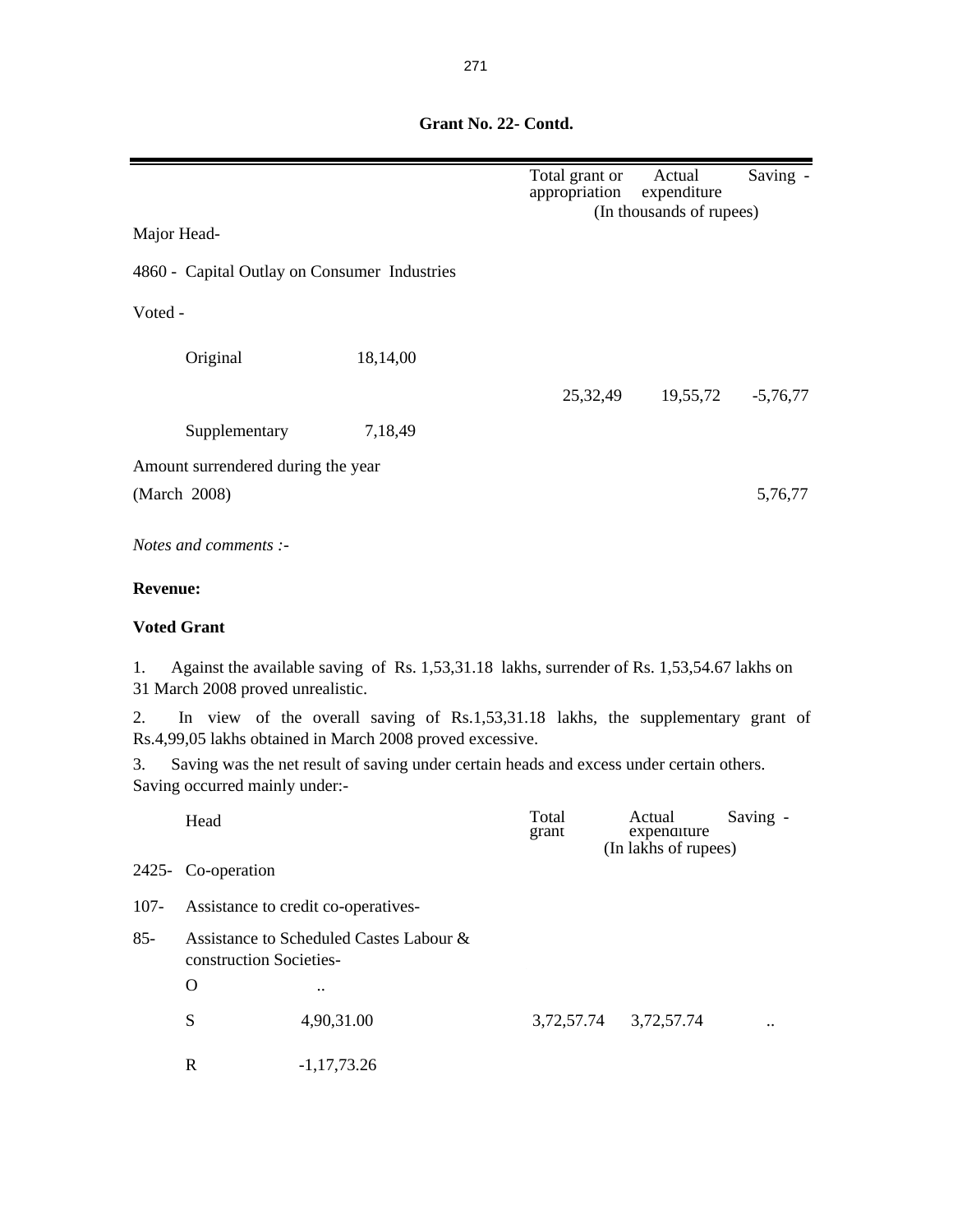The provision made through supplementary grant for one time settlement of recovery linked incentive for the loanee members of Haryans State Co-operative and Rural Development Bank, Harco Bank and Housefed was reduced through reappropriation due to less demand from Haryana State Co-operative and Rural Development Bank, Harco Bank and Housefed.

|     | Head |                                                                                              | Total<br>grant | Actual<br>expenditure<br>(In lakhs of rupees) | $Excess +$ |
|-----|------|----------------------------------------------------------------------------------------------|----------------|-----------------------------------------------|------------|
| 89- |      | Rebate on rate of interest regarding short term<br>crop loans advanced by Cooperative Banks- |                |                                               |            |
|     | O    | 50,00.00                                                                                     |                |                                               |            |
|     |      |                                                                                              | 20,00.00       | 20,00.00                                      |            |
|     | R    | $-30,00.00$                                                                                  |                |                                               |            |

Reduction in provision through reappropriation was due to refusal to avail of funds by the Harco Bank.

86- Interest subsidy to SC persons on Rural Godown-

| $\Omega$    | $\ddotsc$  |         |         |          |
|-------------|------------|---------|---------|----------|
| S           | 8,74.00    | 5,07.61 | 5,31.10 | $+23.49$ |
| $\mathbf R$ | $-3,66.39$ |         |         |          |

The provision made through supplementary estimates with a view to implement the recommendation of Vaidynathan Committee for release of financial package for Cooperative Credit Structure was reduced through reappropriation due to excess budget sanctioned by the Government.

Reasons for the final excess of Rs.23.49 lakhs have not been intimated (August 2008).

| 91- | Assistance to Strengthening of Infrastructure for |
|-----|---------------------------------------------------|
|     | quality and clean milk Production 100% CSS-       |

O 2,15.00

1,25.33 1,25.33

R  $-89.67$ 

Saving of Rs. 89.67 lakhs was due to less amount sanctioned by the Government of India.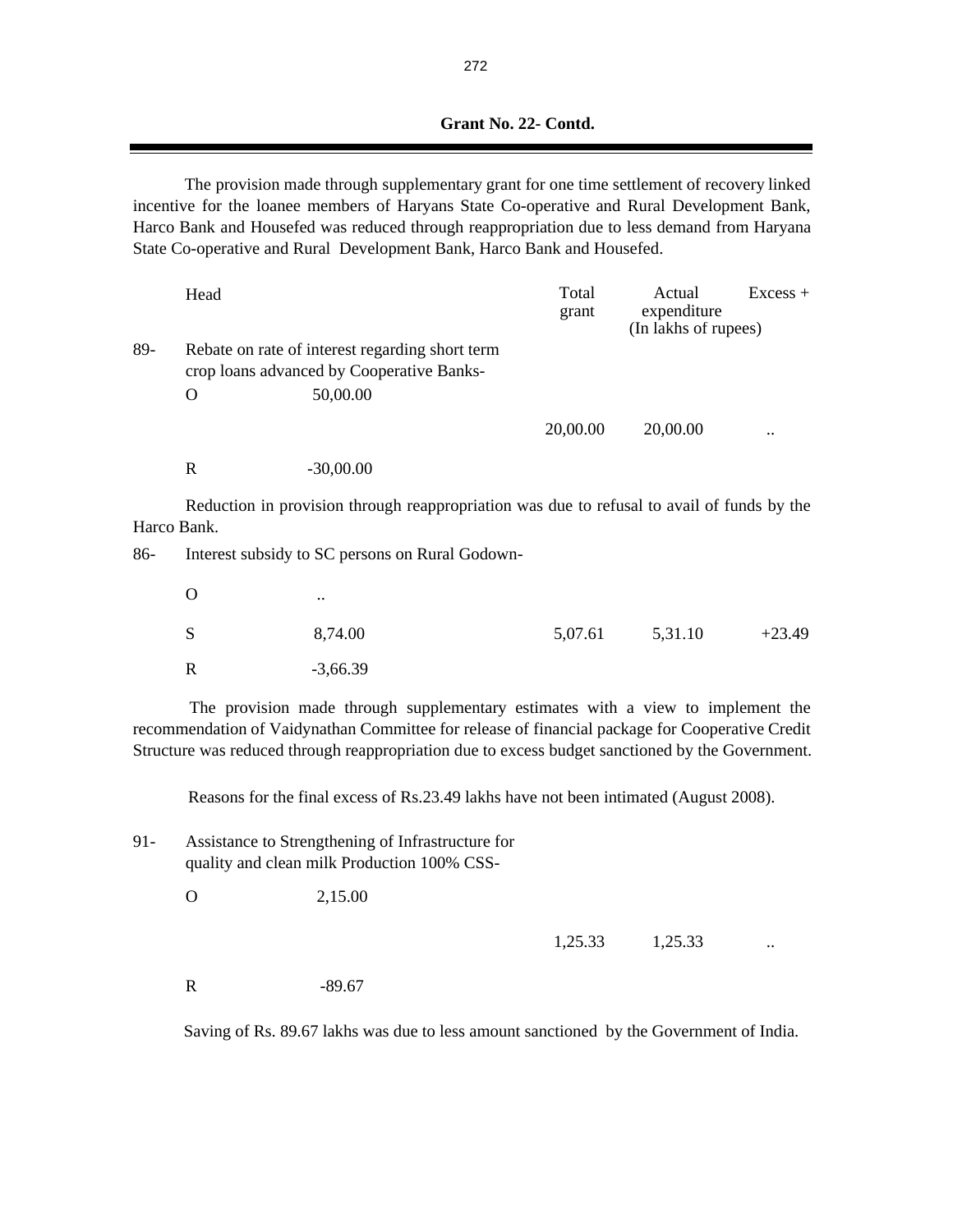Head Total Actual Saving grant expenditure (In lakhs of rupees) 92- Assistance to Dairy Cooperative (50:50 Sharing Basis)-O 50.00 .. .. .. R -50.00 98- Interest Subsidy for advancement of loans to Scheduled Castes members of Primary Credit and Industrial Societies- . O 50.00 25.43 25.43 .. R  $-24.57$ 95- Assistance for Promotion of Self Help Groups in Haryana State-O 20.00 2.50 2.50 .. R  $-17.50$ 001- Direction and Administration-97- Strengthening of Staff Headquarter-99- Information Technology- O 20.00 .. .. .. R  $-20.00$ Entire provision remained unutilised due to non-according of Administrative approval by the Government of India.

 **Grant No. 22- Contd.**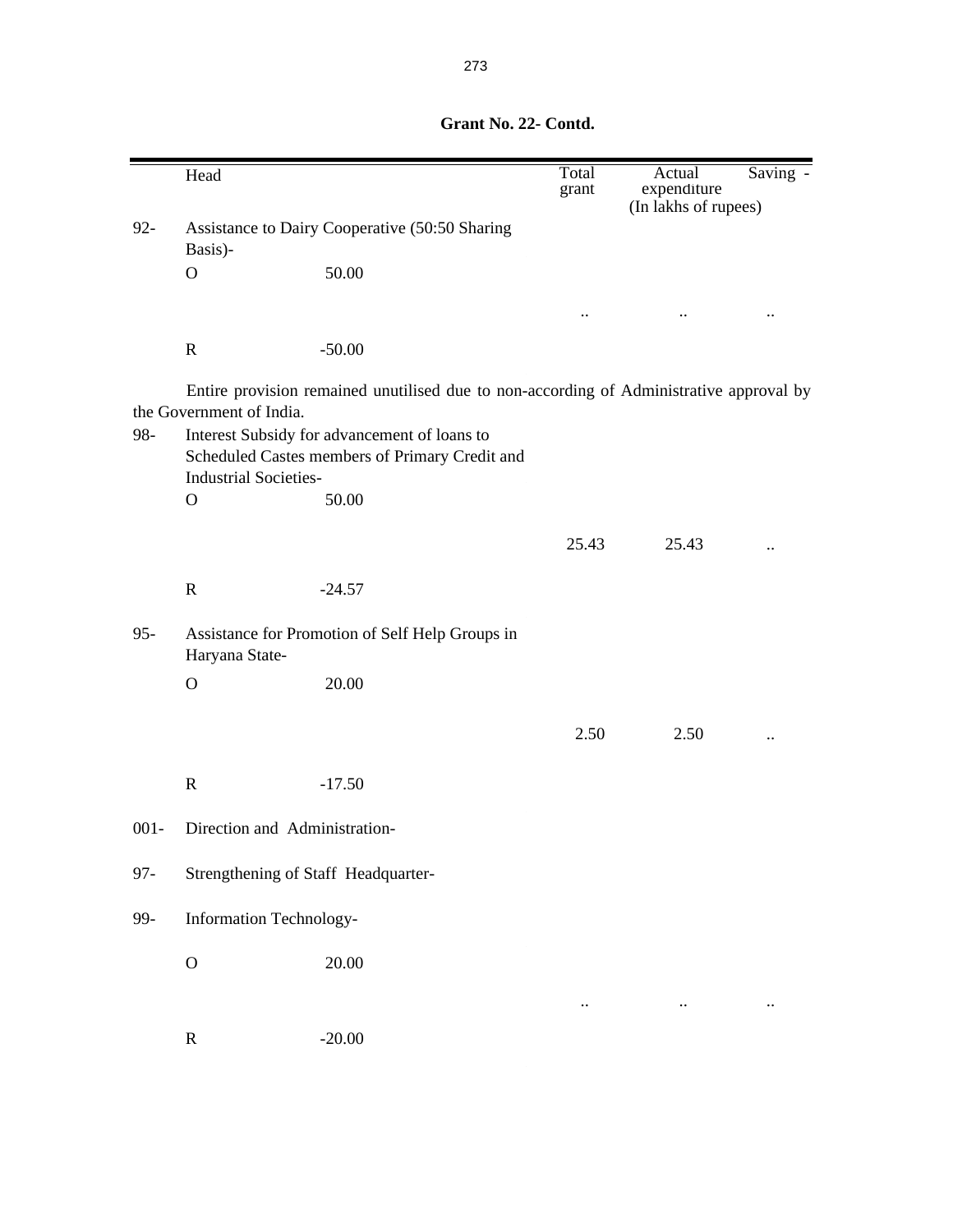|          |                                                                                                                                          | Saving in the above three cases was due to cut imposed on plan outlay. |                |                                               |          |
|----------|------------------------------------------------------------------------------------------------------------------------------------------|------------------------------------------------------------------------|----------------|-----------------------------------------------|----------|
| Capital: |                                                                                                                                          |                                                                        |                |                                               |          |
|          | <b>Voted Grant</b>                                                                                                                       |                                                                        |                |                                               |          |
| 5.       | Saving occurred mainly under :-                                                                                                          |                                                                        |                |                                               |          |
|          | Head                                                                                                                                     |                                                                        | Total<br>grant | Actual<br>expenditure<br>(In lakhs of rupees) | Saving - |
|          | 4425 - Capital Outlay on Co-operation                                                                                                    |                                                                        |                |                                               |          |
| 108-     |                                                                                                                                          | Investments in other Cooperatives-                                     |                |                                               |          |
| 94-      |                                                                                                                                          | <b>Integrated Development Programme-</b>                               |                |                                               |          |
|          | O                                                                                                                                        | 13,55.00                                                               |                |                                               |          |
|          |                                                                                                                                          |                                                                        | 9,22.23        | 9,22.23                                       |          |
|          | $\mathbf R$                                                                                                                              | $-4,32.77$                                                             |                |                                               |          |
|          | Reduction in provision through reappropriation was due to less funds sanctioned by the<br>National Co-operative Development Corporation. |                                                                        |                |                                               |          |
| 88-      |                                                                                                                                          | Government contribution to the Share Capital of                        |                |                                               |          |

Marketing Co-operatives- . O 1,00.00 .. .. ..

Entire provision remained unutilised due to merging of Marketing Societies into Primay Agriculture Credit Societies resulting in non-receipt of cases from the field offices.

.. .. ..

79- Share Capital to Fruit & Vegetable Societies-

O 25.00

R -1,00.00

R -25.00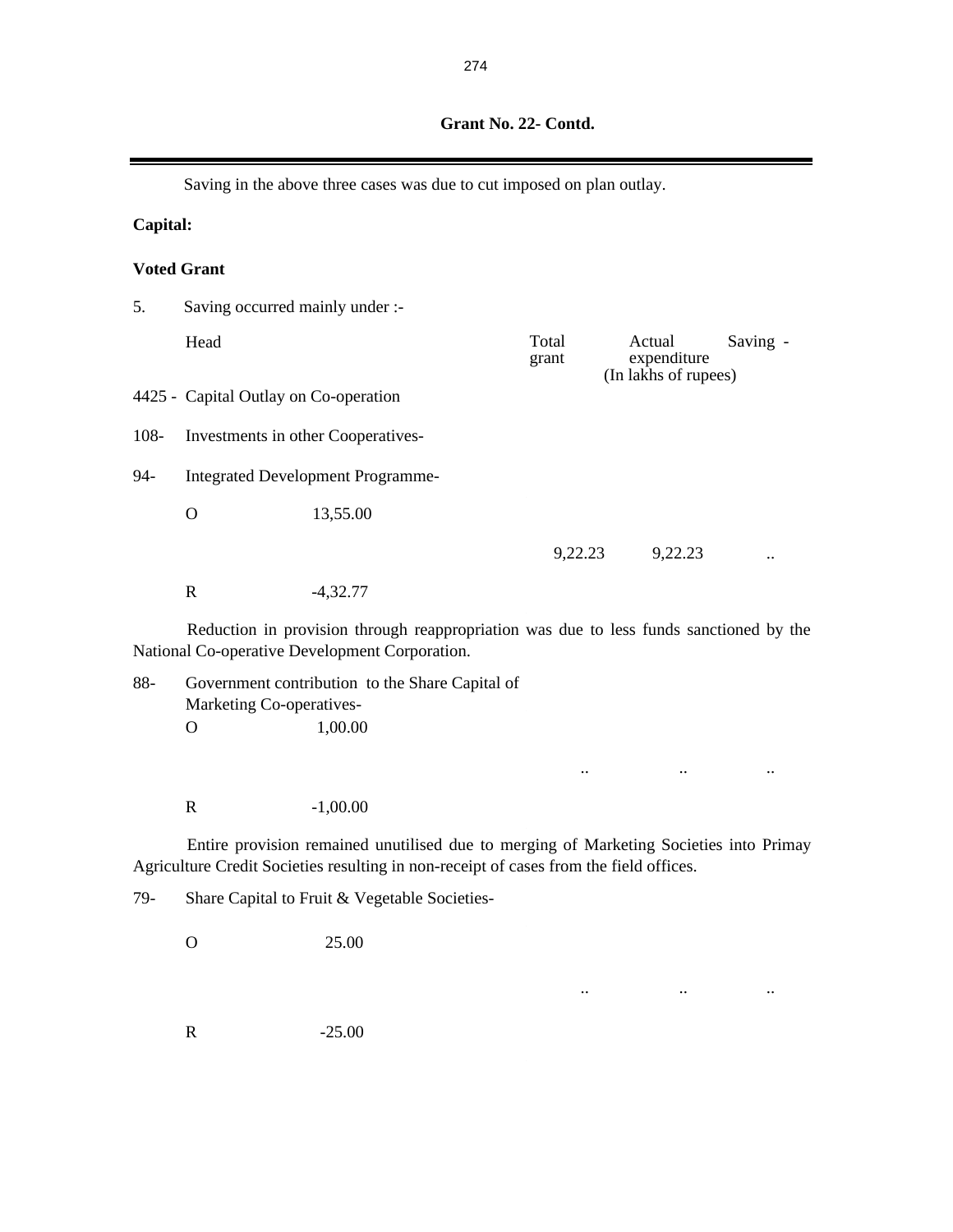## **Grant No. 22- Concld.**

|         |                                            | Entire provision remained unutilised due to merging of Fruits & Vegetables Societies into<br>Primary Agriculture Credit Societies resulting in non-receipt of cases from the field offices. |                |                                               |            |
|---------|--------------------------------------------|---------------------------------------------------------------------------------------------------------------------------------------------------------------------------------------------|----------------|-----------------------------------------------|------------|
|         | Head                                       |                                                                                                                                                                                             | Total<br>grant | Actual<br>expenditure<br>(In lakhs of rupees) | Saving -   |
| $107 -$ |                                            | <b>Investments in Credit Cooperatives-</b>                                                                                                                                                  |                |                                               |            |
| 98-     | $\mathbf{O}$                               | Government Contribution to the Share Capital of<br>Primary Agriculture Credit Societies-<br>1,00.00                                                                                         |                |                                               |            |
|         |                                            |                                                                                                                                                                                             | 48.49          | 48.49                                         |            |
|         | $\mathbf R$                                | $-51.51$                                                                                                                                                                                    |                |                                               |            |
|         |                                            | Reduction in provision through reappropriation was due to less funds sanctioned by the<br>National Bank for Agricultural and Rural Development.                                             |                |                                               |            |
|         | 6. Excess occurred mainly under:-          |                                                                                                                                                                                             |                |                                               |            |
|         | Head                                       |                                                                                                                                                                                             | Total<br>grant | Actual<br>expenditure<br>(In lakhs of rupees) | $Excess +$ |
| $107 -$ | <b>Investments in Credit Cooperatives-</b> |                                                                                                                                                                                             |                |                                               |            |
| $93 -$  | Chandigarh-                                | Haryana State Cooperative Bank Limited,                                                                                                                                                     |                |                                               |            |
|         | $\mathbf O$                                | 5.00                                                                                                                                                                                        |                |                                               |            |
|         | S                                          | 3,43.49                                                                                                                                                                                     | 3,95.00        | 3,95.00                                       |            |
|         | $\mathbb{R}$                               | 46.51                                                                                                                                                                                       |                |                                               |            |

The provision augmented through supplementary estimates and reappropriation to avail of funds sanctioned by NABARD was partly offset by saving due to cut imposed on plan outlay (Rs.5 lakhs).

 $\frac{1}{2}$  ,  $\frac{1}{2}$  ,  $\frac{1}{2}$  ,  $\frac{1}{2}$  ,  $\frac{1}{2}$  ,  $\frac{1}{2}$  ,  $\frac{1}{2}$  ,  $\frac{1}{2}$  ,  $\frac{1}{2}$  ,  $\frac{1}{2}$  ,  $\frac{1}{2}$  ,  $\frac{1}{2}$  ,  $\frac{1}{2}$  ,  $\frac{1}{2}$  ,  $\frac{1}{2}$  ,  $\frac{1}{2}$  ,  $\frac{1}{2}$  ,  $\frac{1}{2}$  ,  $\frac{1$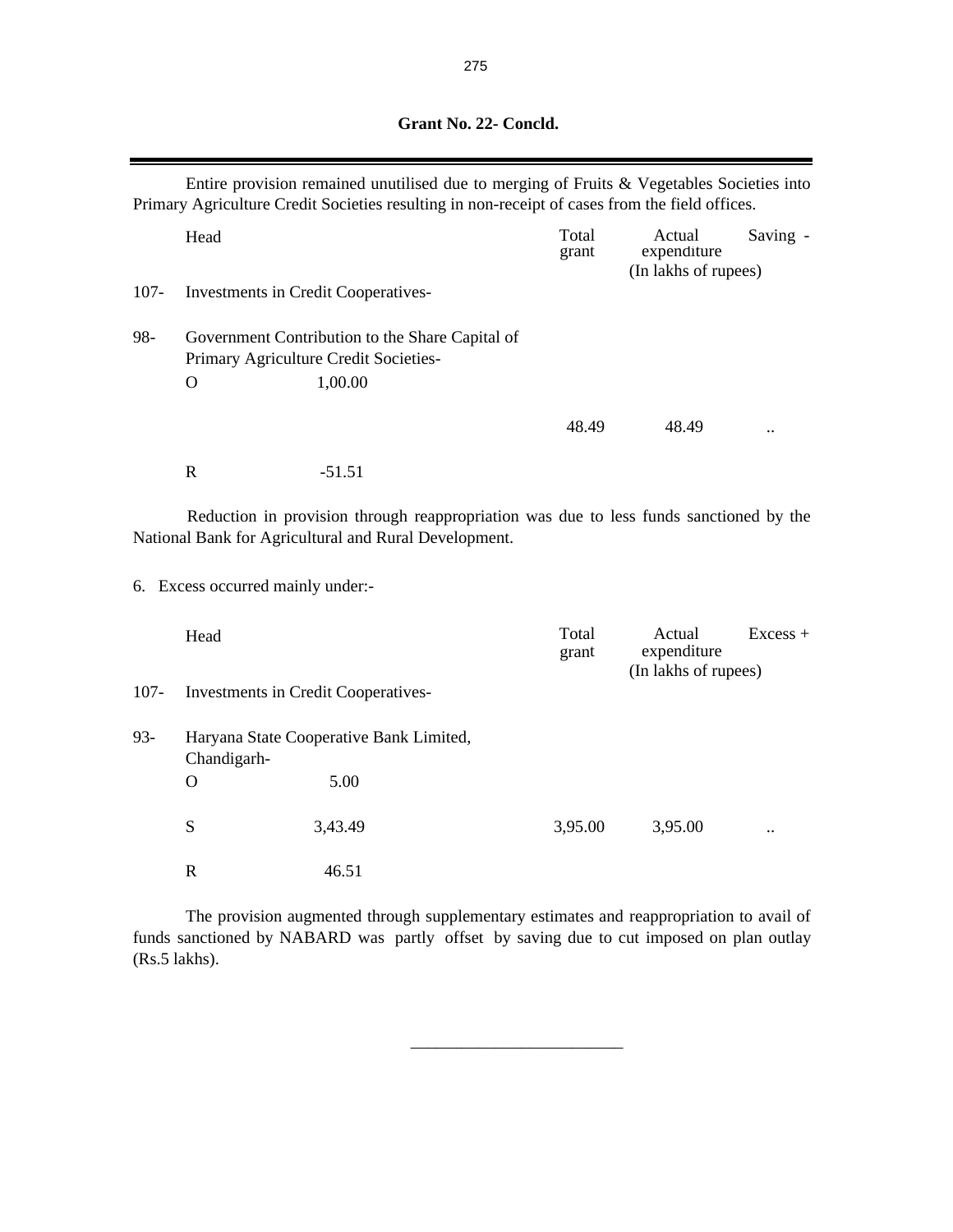**Grant No. 23**

|                                    | Grant No. 23 - Transport |                                 |                                                   |          |
|------------------------------------|--------------------------|---------------------------------|---------------------------------------------------|----------|
|                                    |                          | Total grant or<br>appropriation | Actual<br>expenditure<br>(In thousands of rupees) | Saving - |
| <b>Revenue:</b>                    |                          |                                 |                                                   |          |
| Major Heads-                       |                          |                                 |                                                   |          |
| 2041 - Taxes on Vehicles           |                          |                                 |                                                   |          |
| 3053 - Civil Aviation              |                          |                                 |                                                   |          |
| 3055 - Road Transport              |                          |                                 |                                                   |          |
| Voted -                            |                          |                                 |                                                   |          |
| Original                           | 7,51,08,75               |                                 |                                                   |          |
|                                    |                          |                                 | 7,51,08,75 7,38,90,21 -12,18,54                   |          |
| Supplementary                      | $\ldots$                 |                                 |                                                   |          |
| Amount surrendered during the year |                          |                                 |                                                   |          |
| (March 2008)                       |                          |                                 |                                                   | 11,96,74 |
| Charged -                          |                          |                                 |                                                   |          |
| Original                           | 10                       |                                 |                                                   |          |
|                                    |                          | 10                              |                                                   | $-10$    |
| Supplementary                      | $\ddotsc$                |                                 |                                                   |          |
| Amount surrendered during the year |                          |                                 |                                                   |          |
| (March 2008)                       |                          |                                 |                                                   | 10       |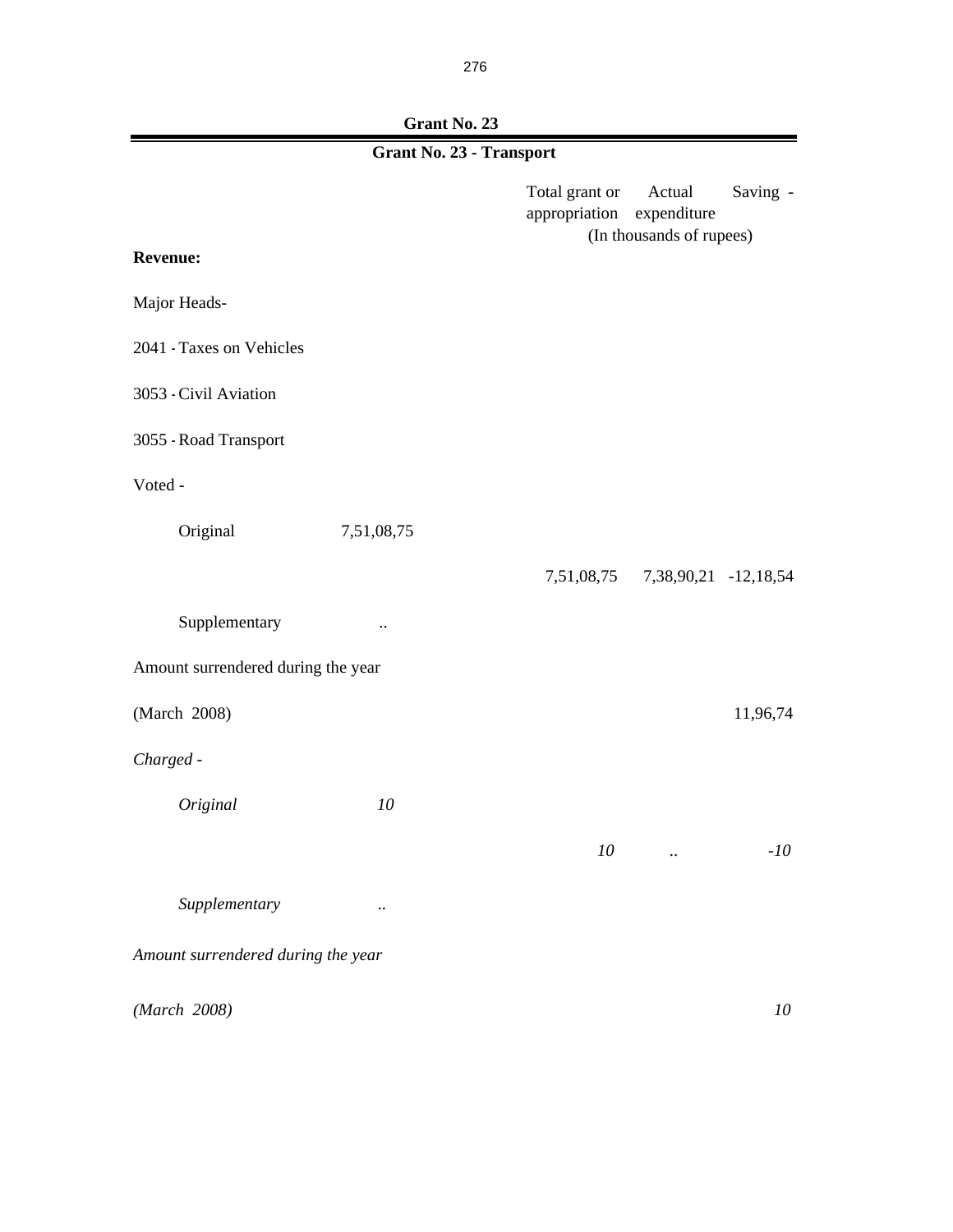|                                                                                                                                        | Total grant    | Actual<br>Saving -                              |
|----------------------------------------------------------------------------------------------------------------------------------------|----------------|-------------------------------------------------|
|                                                                                                                                        |                | expenditure<br>(In thousands of rupees)         |
| Capital:                                                                                                                               |                |                                                 |
| Major Heads-                                                                                                                           |                |                                                 |
| 5053 - Capital Outlay on Civil Aviation                                                                                                |                |                                                 |
| 5055 - Capital Outlay on Road Transport                                                                                                |                |                                                 |
| Voted -                                                                                                                                |                |                                                 |
| Original<br>94,58,00                                                                                                                   |                |                                                 |
|                                                                                                                                        |                | 1,34,26,00 1,32,83,50<br>$-1,42,50$             |
| Supplementary<br>39,68,00                                                                                                              |                |                                                 |
| Amount surrendered during the year                                                                                                     |                |                                                 |
| (March 2008)                                                                                                                           |                | 1,09,61                                         |
| Notes and comments :-                                                                                                                  |                |                                                 |
| <b>Revenue:</b>                                                                                                                        |                |                                                 |
| <b>Voted Grant</b>                                                                                                                     |                |                                                 |
| 1. Of the ultimate saving of Rs. 12,18.54 lakhs, Rs.21.80 lakhs remained unsurrendered.                                                |                |                                                 |
| 2. Saving occurred mainly under the following heads (partly offset by excess under certain other<br>heads mentioned in note 3 below):- |                |                                                 |
| Head                                                                                                                                   |                |                                                 |
|                                                                                                                                        | Total<br>grant | Actual<br>$Excess +$<br>expenditure<br>Saving - |
| 3055- Road Transport                                                                                                                   |                | (In lakhs of rupees)                            |
| 201- Haryana Roadways-                                                                                                                 |                |                                                 |

 **Grant No. 23- Contd.**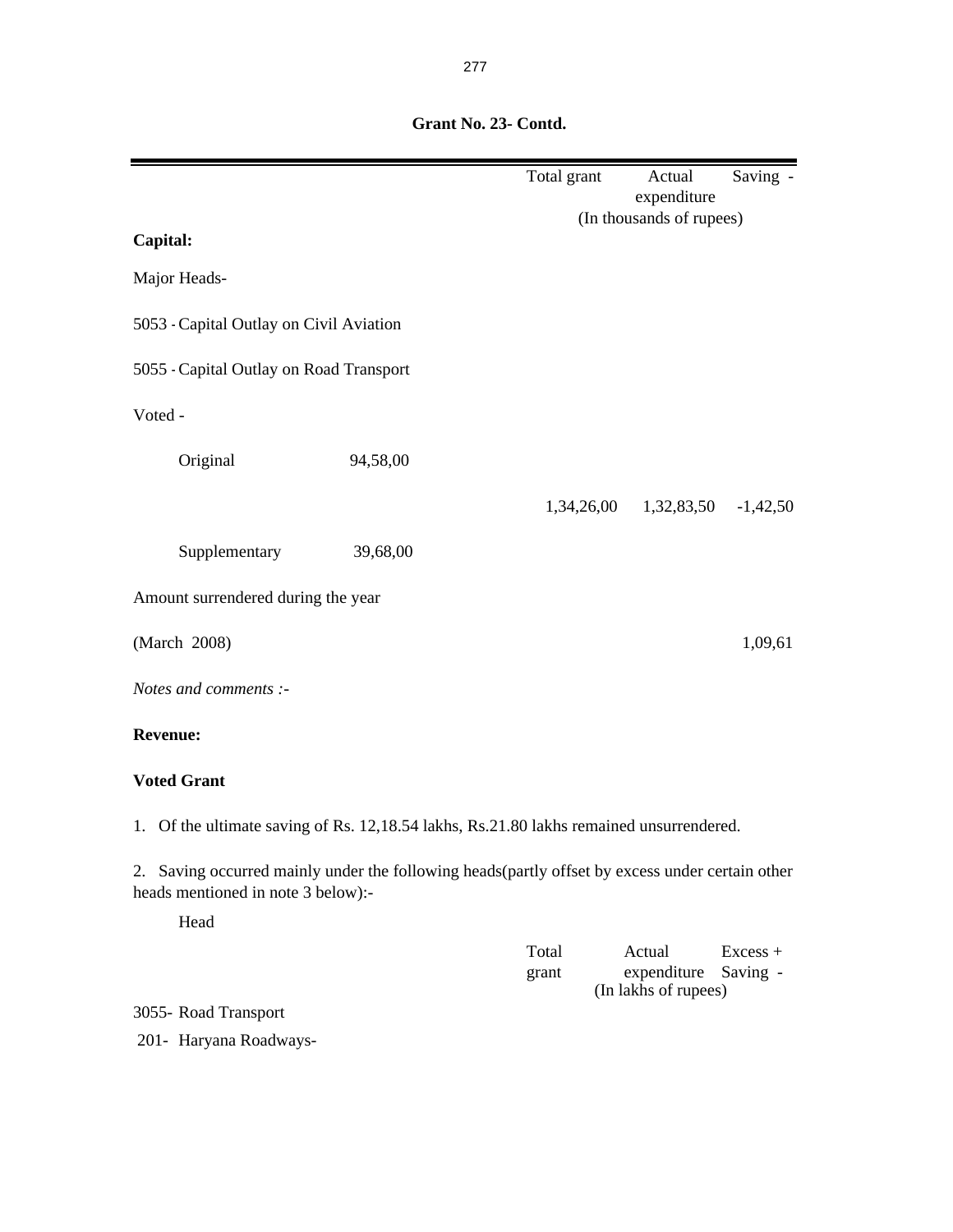| Head              |                                     | Total<br>grant | Actual<br>expenditure | Excess +<br>Saving -   |
|-------------------|-------------------------------------|----------------|-----------------------|------------------------|
| 98- B-Operations- |                                     |                | (In lakhs of rupees)  |                        |
|                   | 93- Haryana Roadways, Rewari-       |                |                       |                        |
| $\mathcal{O}$     | 24,95.00                            |                |                       |                        |
|                   |                                     | 21,74.31       | 21,74.32              | $+0.01$                |
| ${\bf R}$         | $-3,20.69$                          |                |                       |                        |
|                   | 99- Haryana Roadways, Ambala-       |                |                       |                        |
| $\mathbf O$       | 35,30.00                            |                |                       |                        |
|                   |                                     | 32,29.41       | 32,29.42              | $+0.01$                |
| ${\bf R}$         | $-3,00.59$                          |                |                       |                        |
|                   | 87- Haryana Roadways, Yamuna Nagar- |                |                       |                        |
| $\mathcal{O}$     | 28,75.50                            |                |                       |                        |
|                   |                                     | 26,36.60       | 26,36.60              | $\ddot{\phantom{a}}$ . |
| ${\bf R}$         | $-2,38.90$                          |                |                       |                        |
|                   | 86- Haryana Roadways, Faridabad-    |                |                       |                        |
| $\mathbf O$       | 31,95.00                            |                |                       |                        |
|                   |                                     | 29,62.08       | 29,62.05              | $-0.03$                |
| ${\bf R}$         | $-2,32.92$                          |                |                       |                        |
|                   | 92- Haryana Roadways, Jind-         |                |                       |                        |
| $\mathcal{O}$     | 27,99.00                            |                |                       |                        |
|                   |                                     | 26,16.37       | 26,16.36              | $-0.01$                |
| ${\bf R}$         | $-1,82.63$                          |                |                       |                        |

 **Grant No. 23- Contd.**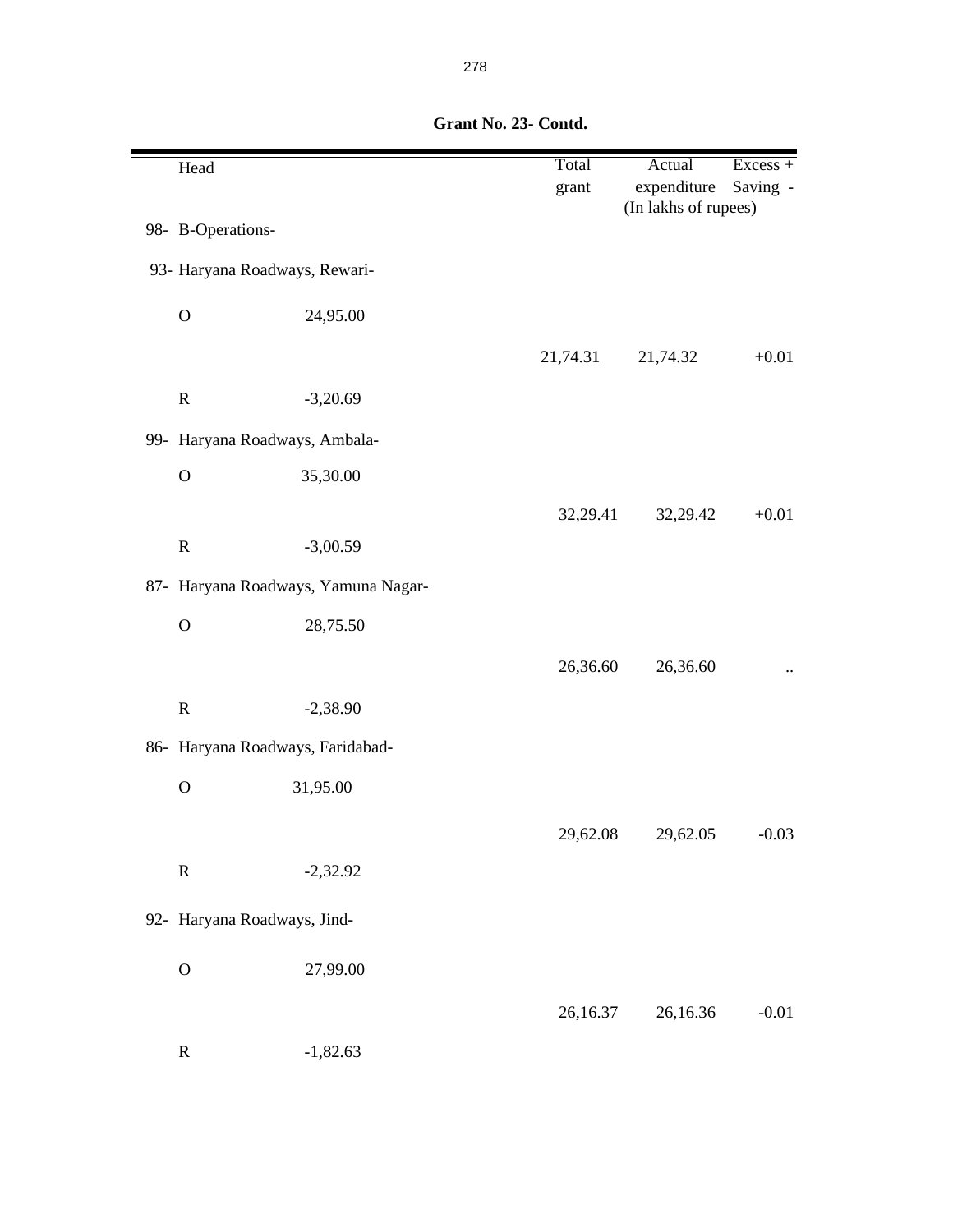| Head          |                                    | Total<br>grant | Actual<br>expenditure<br>(In lakhs of rupees) | Excess +<br>Saving - |
|---------------|------------------------------------|----------------|-----------------------------------------------|----------------------|
|               | 98- Haryana Roadways, Gurgaon-     |                |                                               |                      |
| $\mathcal O$  | 28,99.50                           |                |                                               |                      |
|               |                                    | 27,68.83       | 27,68.82                                      | $-0.01$              |
| $\mathbf R$   | $-1,30.37$                         |                |                                               |                      |
|               | 90- Haryana Roadways, Kaithal-     |                |                                               |                      |
| $\mathbf O$   | 24,19.00                           |                |                                               |                      |
|               |                                    | 22,82.06       | 22,82.08                                      | $+0.02$              |
| ${\bf R}$     | $-1,36.94$                         |                |                                               |                      |
|               | 83- Haryana Roadways, Kurukshetra- |                |                                               |                      |
| $\mathbf O$   | 28,99.50                           |                |                                               |                      |
|               |                                    | 27,72.84       | 27,72.84                                      |                      |
| $\mathbf R$   | $-1,26.66$                         |                |                                               |                      |
|               | 80- Haryana Roadways, Narnaul-     |                |                                               |                      |
| $\mathcal{O}$ | 18,98.50                           |                |                                               |                      |
|               |                                    | 17,73.04       | 17,73.04                                      |                      |
| ${\bf R}$     | $-1,25.46$                         |                |                                               |                      |
|               | 78- Haryana Roadways, Jhajjar-     |                |                                               |                      |
| $\mathcal{O}$ | 19,06.00                           |                |                                               |                      |
|               |                                    | 17,98.41       | 17,98.41                                      |                      |
| ${\bf R}$     | $-1,07.59$                         |                |                                               |                      |

 **Grant No. 23- Contd.**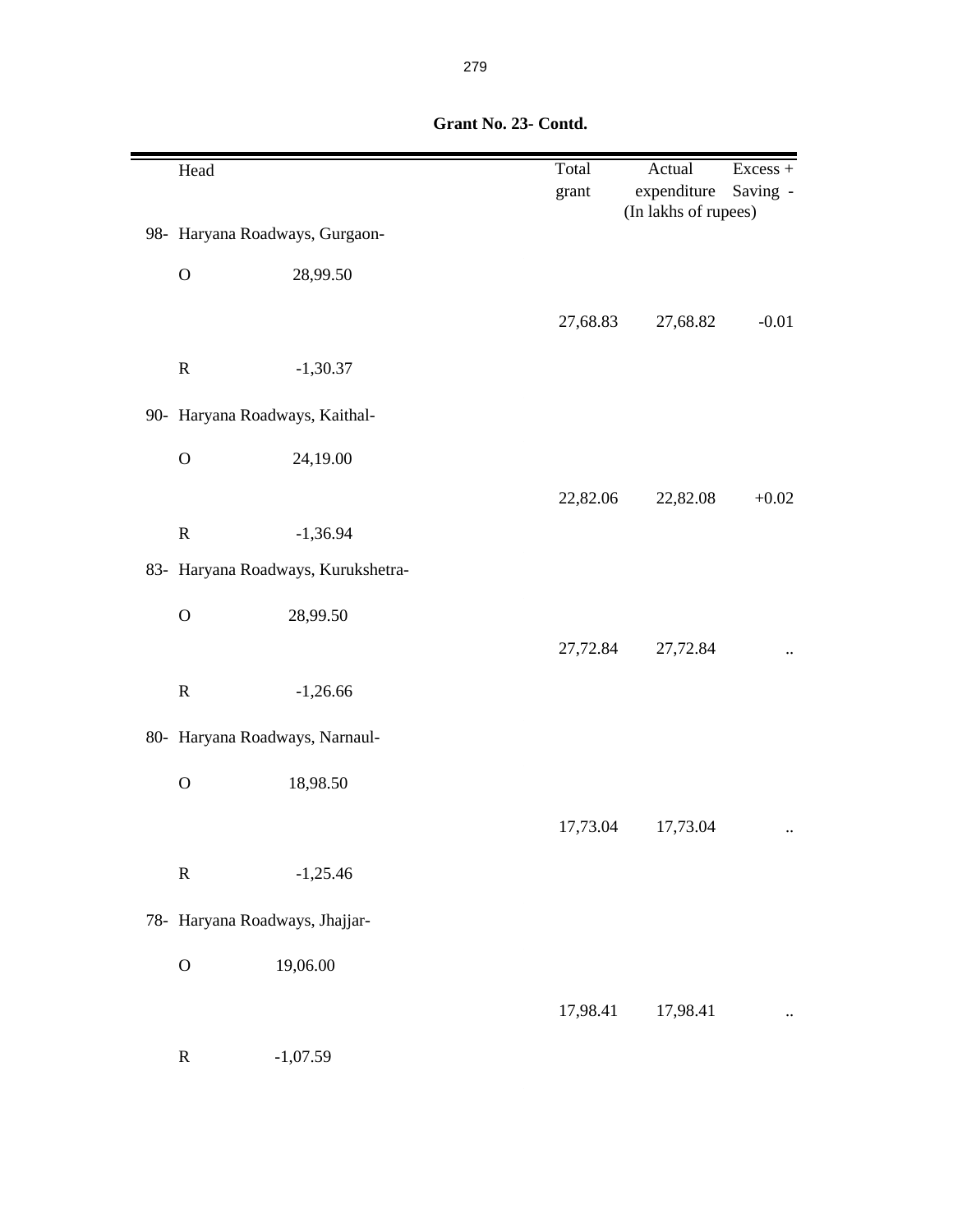| Head                         |                                            | Total<br>grant | Actual<br>expenditure<br>(In lakhs of rupees) | Saving -                  |
|------------------------------|--------------------------------------------|----------------|-----------------------------------------------|---------------------------|
| $\mathbf{O}$                 | 91- Haryana Roadways, Bhiwani-<br>27,97.50 |                |                                               |                           |
|                              |                                            | 26,91.77       | 26,91.77                                      | $\ddotsc$                 |
| $\mathbf R$                  | $-1,05.73$                                 |                |                                               |                           |
|                              | 81- Haryana Roadways, Panipat-             |                |                                               |                           |
| $\mathbf O$                  | 19,83.50                                   |                |                                               |                           |
|                              |                                            | 18,83.17       | 18,83.17                                      | $\ddot{\phantom{0}}\cdot$ |
| $\mathbf R$                  | $-1,00.33$                                 |                |                                               |                           |
|                              | 97- Haryana Roadways, Chandigarh-          |                |                                               |                           |
| $\mathbf O$                  | 44,14.00                                   |                |                                               |                           |
|                              |                                            | 43,19.74       | 43,19.74                                      | $\ddotsc$                 |
| ${\bf R}$                    | $-94.26$                                   |                |                                               |                           |
|                              | 84- Haryana Roadways, Fatehabad-           |                |                                               |                           |
| $\mathcal{O}$                | 24,98.00                                   |                |                                               |                           |
|                              |                                            | 24,16.47       | 24,16.47                                      |                           |
| ${\bf R}$                    | $-81.53$                                   |                |                                               |                           |
| 94- Haryana Roadways, Hisar- |                                            |                |                                               |                           |
| $\mathcal{O}$                | 32,58.50                                   |                |                                               |                           |
|                              |                                            | 31,91.44       | 31,91.44                                      |                           |
| $\mathbf R$                  | $-67.06$                                   |                |                                               |                           |

 **Grant No. 23- Contd.**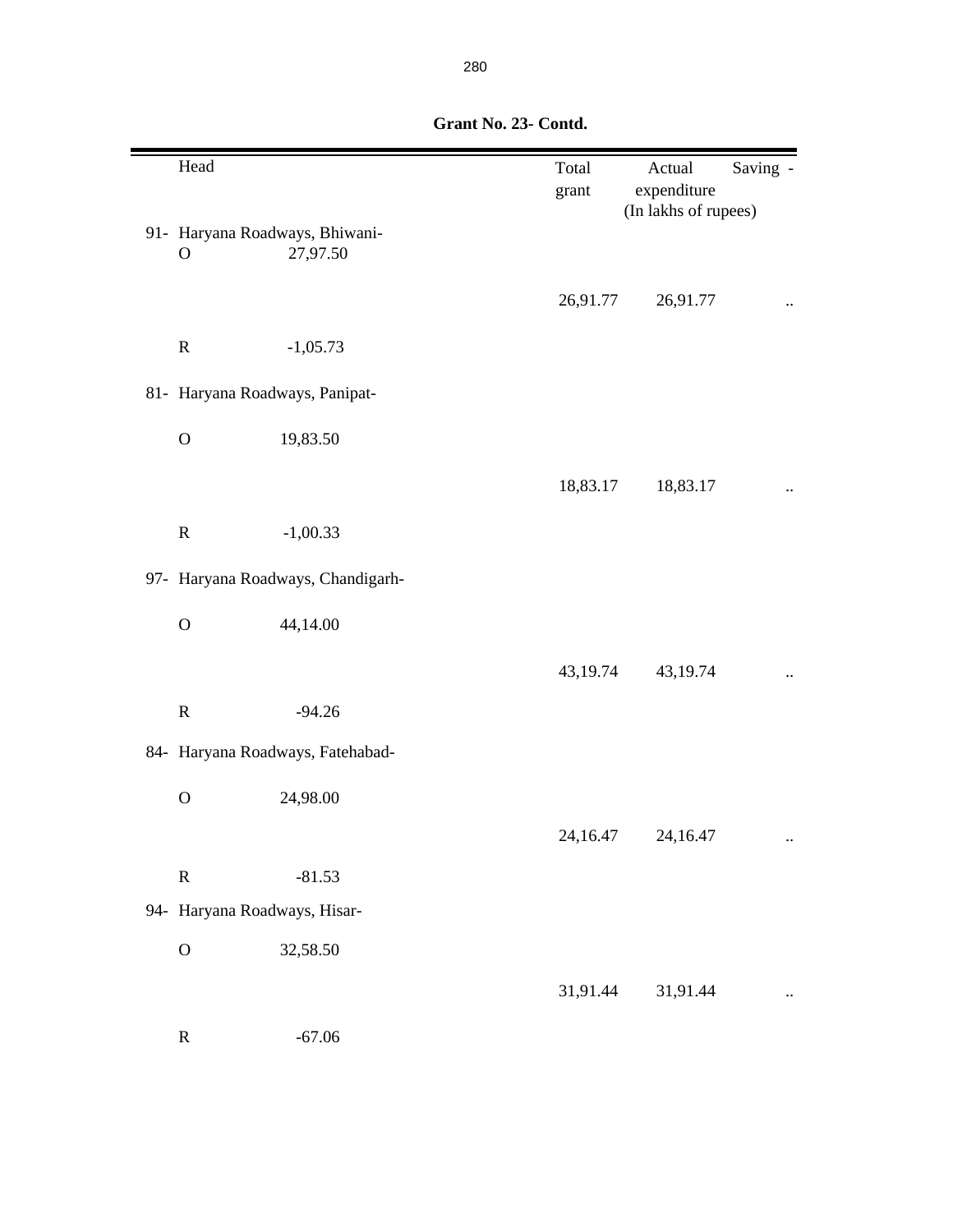| Head         |                                                                                                                                                                                                                                                                                                                                                                                      | Total<br>grant | Actual<br>expenditure<br>(In lakhs of rupees) | Saving - |
|--------------|--------------------------------------------------------------------------------------------------------------------------------------------------------------------------------------------------------------------------------------------------------------------------------------------------------------------------------------------------------------------------------------|----------------|-----------------------------------------------|----------|
| O            | 88- Haryana Roadways, Sonepat-<br>31,76.50                                                                                                                                                                                                                                                                                                                                           |                |                                               |          |
|              |                                                                                                                                                                                                                                                                                                                                                                                      | 31,17.32       | 31,17.32                                      |          |
| $\mathbb{R}$ | $-59.18$                                                                                                                                                                                                                                                                                                                                                                             |                |                                               |          |
|              | 96- Haryana Roadways, Rohtak-                                                                                                                                                                                                                                                                                                                                                        |                |                                               |          |
| $\Omega$     | 23,29.50                                                                                                                                                                                                                                                                                                                                                                             |                |                                               |          |
|              |                                                                                                                                                                                                                                                                                                                                                                                      | 23,02.20       | 23,02.20                                      |          |
| $\mathbf R$  | $-27.30$                                                                                                                                                                                                                                                                                                                                                                             |                |                                               |          |
|              | Reduction in provision through reappropriation in the above seventeen cases was mainly<br>due to less consumption of lubricants due to improvement in KMPL, addition of modernized<br>new technique buses in the fleet, less expenditure on salary and dearness allowance due to<br>retirement of employees, non filling up of posts, less settlement of compensation claims awarded |                |                                               |          |

 **Grant No. 23- Contd.**

by Motor Accident Claims Tribunal, regularization of contractual drivers and conductors was partly offset by excess expenditure due to increase in rates of overtime allowance, travelling expenses, water, electricity, telephone, printing and stationery.

|  | 99- A-Management- |
|--|-------------------|
|--|-------------------|

89- Haryana Roadways, Sirsa-

O 1,99.00 1,50.05 ... R  $-48.95$  79- Haryana Roadways, Jhajjar- O 1,84.00 1,58.07 ... R -25.93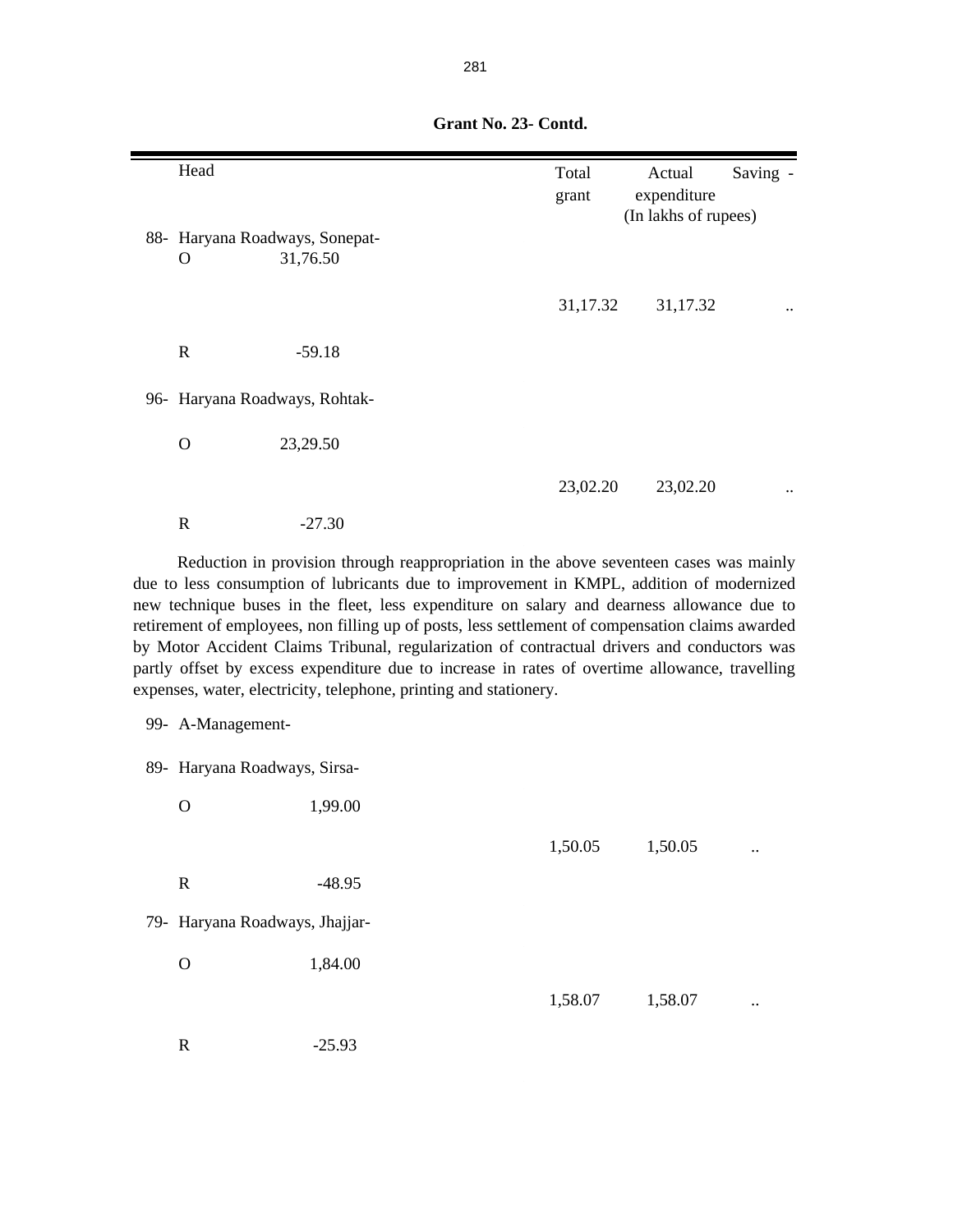| Head                                |                                                                                                                                                                                                                                                                       | Total   | Actual               | Saving -             |
|-------------------------------------|-----------------------------------------------------------------------------------------------------------------------------------------------------------------------------------------------------------------------------------------------------------------------|---------|----------------------|----------------------|
|                                     |                                                                                                                                                                                                                                                                       | grant   | expenditure          |                      |
|                                     |                                                                                                                                                                                                                                                                       |         | (In lakhs of rupees) |                      |
| 95- Haryana Roadways, Karnal-       |                                                                                                                                                                                                                                                                       |         |                      |                      |
| $\mathbf{O}$                        | 1,49.00                                                                                                                                                                                                                                                               |         |                      |                      |
|                                     |                                                                                                                                                                                                                                                                       | 1,26.37 | 1,26.37              | $\ddot{\phantom{a}}$ |
| ${\bf R}$                           | $-22.63$                                                                                                                                                                                                                                                              |         |                      |                      |
| 87- Haryana Roadways, Yamuna Nagar- |                                                                                                                                                                                                                                                                       |         |                      |                      |
| $\mathbf O$                         | 1,86.00                                                                                                                                                                                                                                                               |         |                      |                      |
|                                     |                                                                                                                                                                                                                                                                       | 1,66.00 | 1,66.00              |                      |
| ${\bf R}$                           | $-20.00$                                                                                                                                                                                                                                                              |         |                      |                      |
|                                     | Saving in the above four cases mainly due to retirement of employees, non filling up of<br>vacant posts, less expenditure on medical reimbursement and ex-gratia was partly offset by<br>excess expenditure on water, electricity, telephone and stationery articles. |         |                      |                      |
| 2041- Taxes on Vehicles             |                                                                                                                                                                                                                                                                       |         |                      |                      |
| 102- Inspection of Motor Vehicles-  |                                                                                                                                                                                                                                                                       |         |                      |                      |
| 99- Inspection Staff-               |                                                                                                                                                                                                                                                                       |         |                      |                      |
| $\mathbf{O}$                        | 7,01.75                                                                                                                                                                                                                                                               |         |                      |                      |
|                                     |                                                                                                                                                                                                                                                                       | 5,48.12 | 5,46.50              | $-1.62$              |
| ${\bf R}$                           | $-1,53.63$                                                                                                                                                                                                                                                            |         |                      |                      |

 **Grant No. 23- Contd.**

Anticipated saving of Rs.1,53.63 lakhs was mainly due to non filling up of posts (Rs.74.89 lakhs), economy measure (Rs.31.89 lakhs), purchase of less number of vehicles (Rs.14.93 lakhs), less touring by officers (Rs.14.58 lakhs) and non-receipt of claims for medical reimbursement (Rs.6.96 lakhs).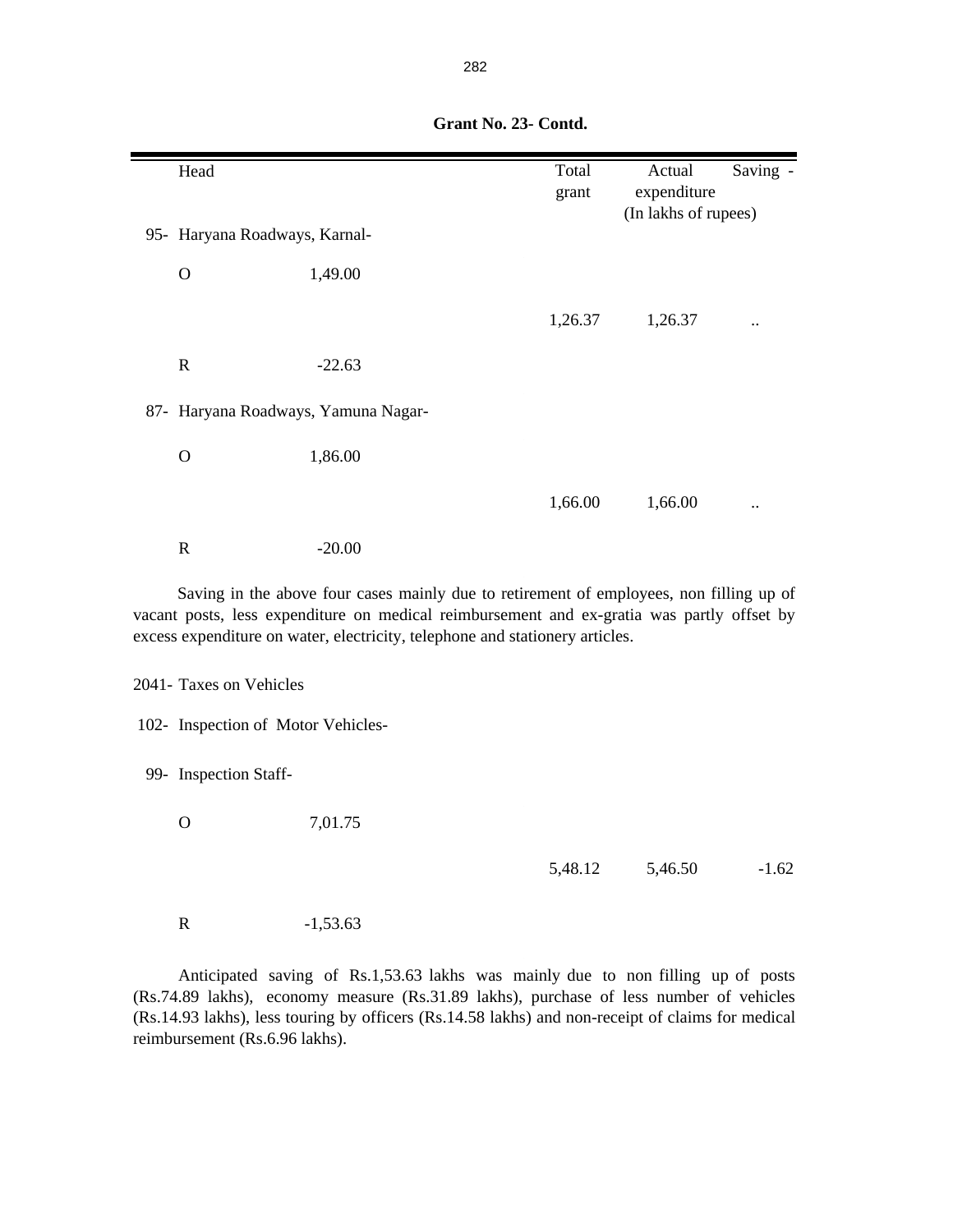| 3. Excess occurred mainly under:- |         |                |                       |          |
|-----------------------------------|---------|----------------|-----------------------|----------|
| Head                              |         | Total<br>grant | Actual<br>expenditure | Excess + |
| 3055- Road Transport              |         |                | (In lakhs of rupees)  |          |
| 201- Haryana Roadways-            |         |                |                       |          |
| 97- C-Repair and maintenance-     |         |                |                       |          |
| 97- Haryana Roadways, Chandigarh- |         |                |                       |          |
| $\mathbf O$                       | 6,60.50 |                |                       |          |
|                                   |         | 7,84.87        | 7,84.87               |          |
| ${\bf R}$                         | 1,24.37 |                |                       |          |
| 88- Haryana Roadways, Sonepat-    |         |                |                       |          |
| $\mathbf O$                       | 5,06.50 |                |                       |          |
|                                   |         | 6,28.84        | 6,28.84               |          |
| $\mathbb{R}$                      | 1,22.34 |                |                       |          |
| 94- Haryana Roadways, Hisar-      |         |                |                       |          |
| $\mathcal{O}$                     | 5,97.50 |                |                       |          |
|                                   |         | 7,08.90        | 7,08.90               |          |
| ${\bf R}$                         | 1,11.40 |                |                       |          |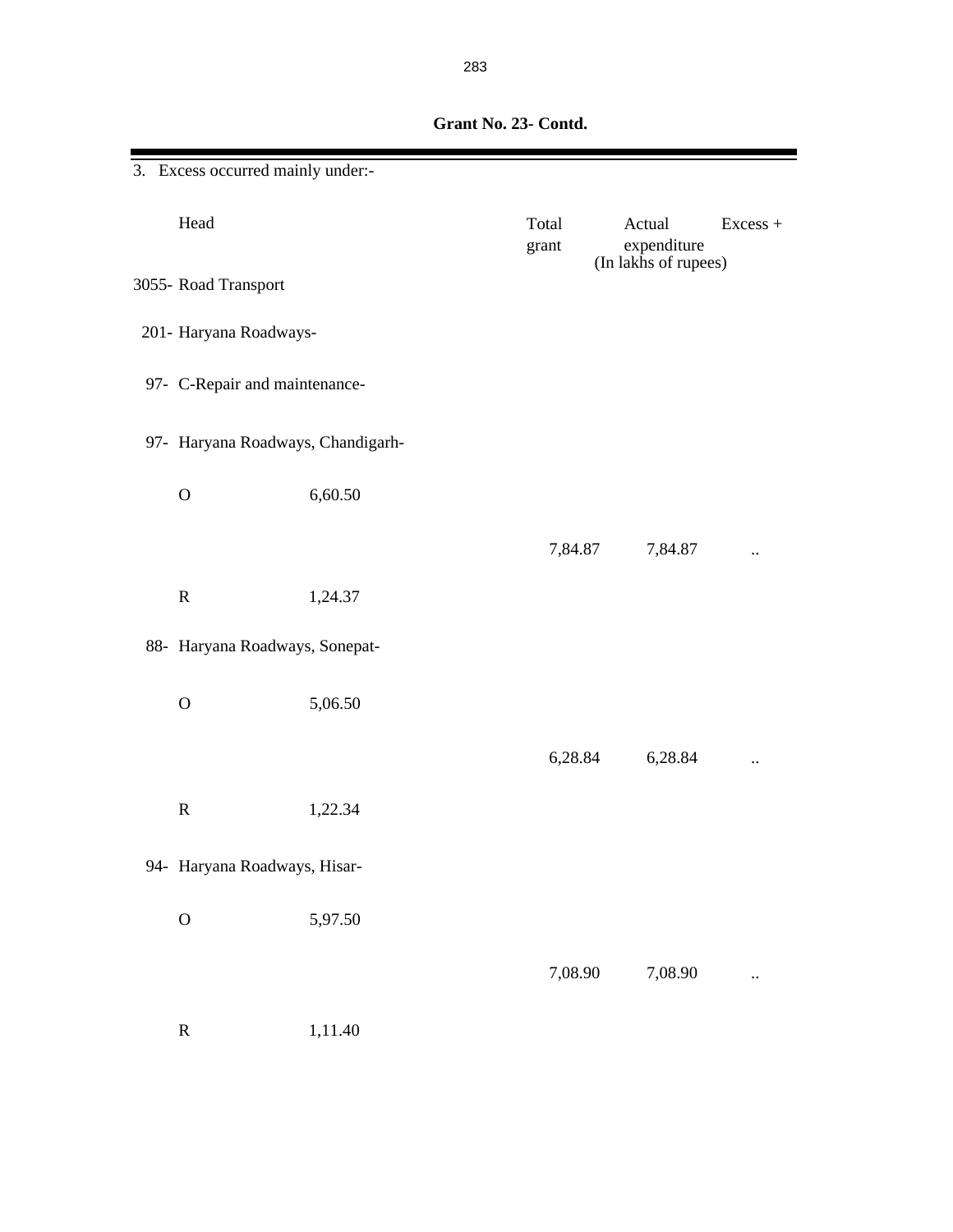| Head                             |         | Total<br>grant | Actual<br>expenditure | $Excess +$ |  |
|----------------------------------|---------|----------------|-----------------------|------------|--|
| 96- Haryana Roadways, Rohtak-    |         |                | (In lakhs of rupees)  |            |  |
| $\mathcal O$                     | 4,72.00 |                |                       |            |  |
|                                  |         | 5,73.10        | 5,73.10               |            |  |
| ${\bf R}$                        | 1,01.10 |                |                       |            |  |
| 85- Haryana Roadways, Delhi-     |         |                |                       |            |  |
| $\mathbf O$                      | 2,82.00 |                |                       |            |  |
|                                  |         | 3,82.49        | 3,82.49               |            |  |
| ${\bf R}$                        | 1,00.49 |                |                       |            |  |
| 90- Haryana Roadways, Kaithal-   |         |                |                       |            |  |
| $\mathcal O$                     | 3,66.00 |                |                       |            |  |
|                                  |         | 4,55.54        | 4,55.54               |            |  |
| ${\bf R}$                        | 89.54   |                |                       |            |  |
| 84- Haryana Roadways, Fatehabad- |         |                |                       |            |  |
| $\mathbf{O}$                     | 3,85.50 |                |                       |            |  |
|                                  |         | 4,66.34        | 4,66.35               | $+0.01$    |  |
| ${\bf R}$                        | 80.84   |                |                       |            |  |

 **Grant No. 23- Contd.**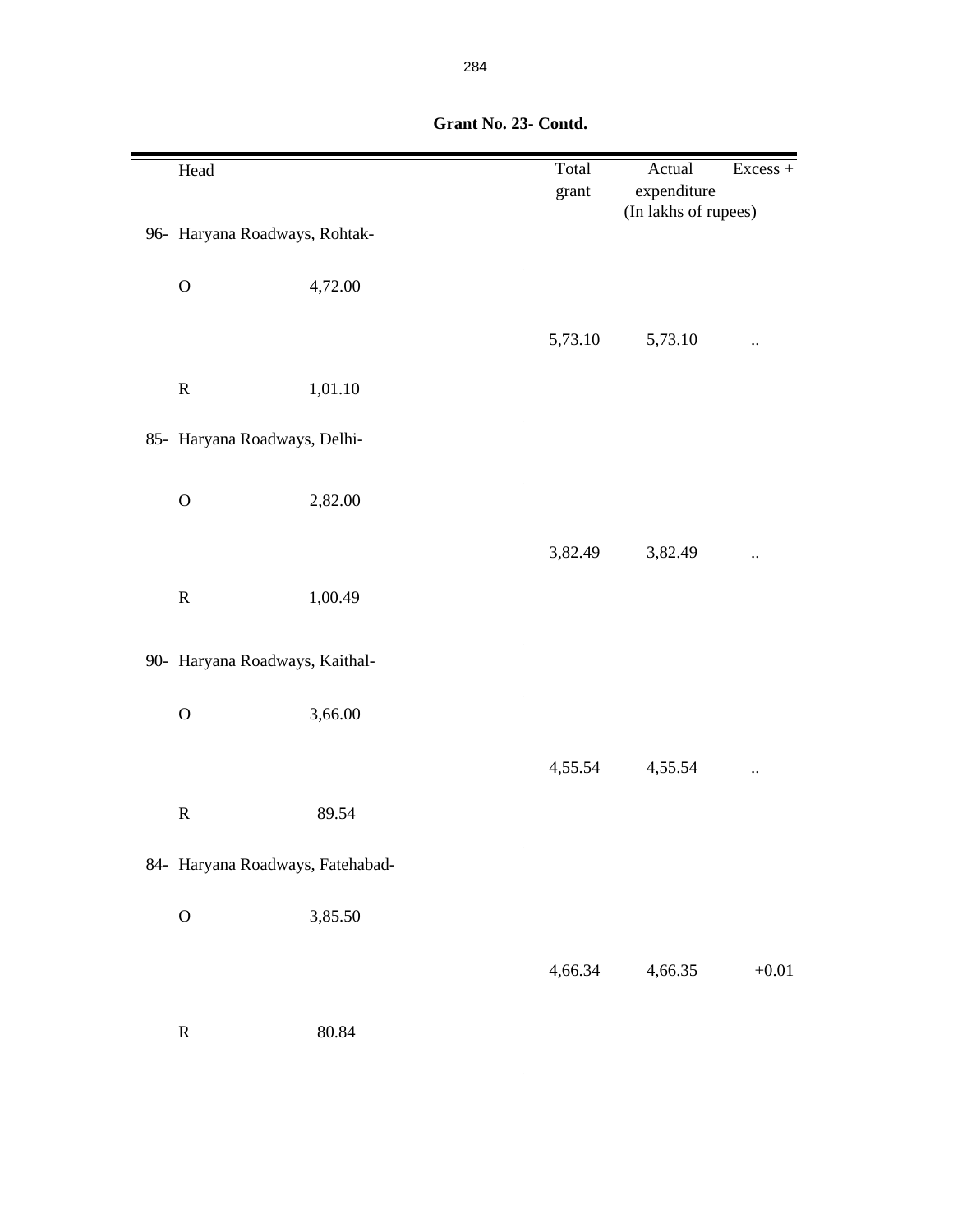| Head                               |         | Total<br>grant | Actual<br>expenditure | Excess + |
|------------------------------------|---------|----------------|-----------------------|----------|
|                                    |         |                | (In lakhs of rupees)  |          |
| 98- Haryana Roadways, Gurgaon-     |         |                |                       |          |
| $\mathbf{O}$                       | 5,14.50 |                |                       |          |
|                                    |         | 5,92.89        | 5,92.89               |          |
| ${\bf R}$                          | 78.39   |                |                       |          |
| 83- Haryana Roadways, Kurukshetra- |         |                |                       |          |
| $\mathcal O$                       | 4,65.50 |                |                       |          |
|                                    |         | 5,40.70        | 5,40.70               |          |
|                                    |         |                |                       |          |
| ${\bf R}$                          | 75.20   |                |                       |          |
| 86- Haryana Roadways, Faridabad-   |         |                |                       |          |
| $\mathcal O$                       | 5,29.00 |                |                       |          |
|                                    |         | 5,97.45        | 5,97.45               |          |
| ${\bf R}$                          | 68.45   |                |                       |          |
| 81- Haryana Roadways, Panipat-     |         |                |                       |          |
| $\mathbf{O}$                       | 3,00.00 |                |                       |          |
|                                    |         |                |                       |          |
|                                    |         | 3,67.26        | 3,67.26               |          |
| ${\bf R}$                          | 67.26   |                |                       |          |

 **Grant No. 23- Contd.**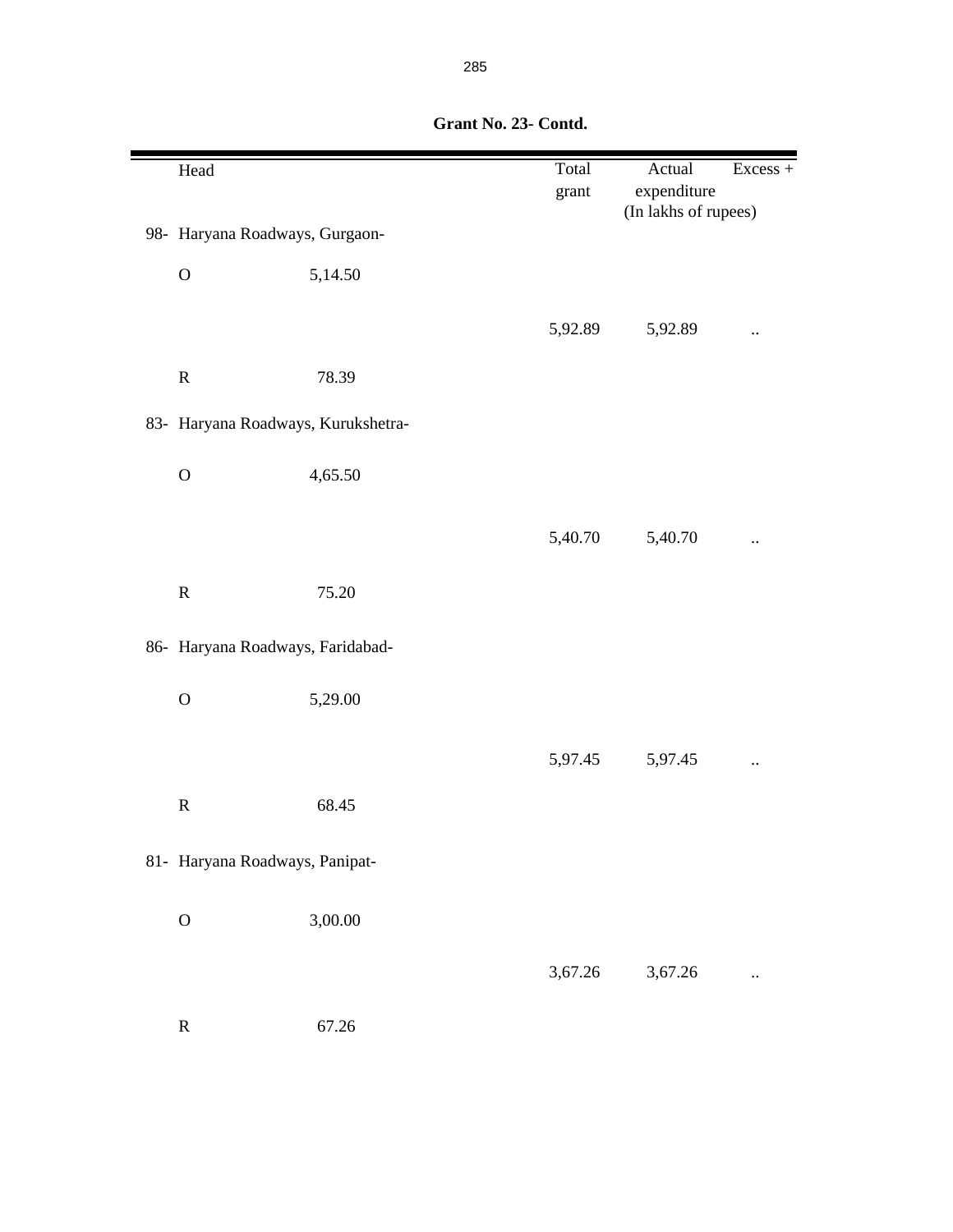| Head                           |         | Total<br>grant | Actual<br>expenditure | Excess +             |
|--------------------------------|---------|----------------|-----------------------|----------------------|
|                                |         |                | (In lakhs of rupees)  |                      |
| 95- Haryana Roadways, Karnal-  |         |                |                       |                      |
|                                |         |                |                       |                      |
| $\mathcal{O}$                  | 4,83.00 |                |                       |                      |
|                                |         |                |                       |                      |
|                                |         | 5,44.18        | 5,44.18               |                      |
| ${\bf R}$                      | 61.18   |                |                       |                      |
|                                |         |                |                       |                      |
| 99- Haryana Roadways, Ambala-  |         |                |                       |                      |
|                                |         |                |                       |                      |
| $\mathbf{O}$                   | 5,20.00 |                |                       |                      |
|                                |         | 5,80.61        | 5,80.61               |                      |
|                                |         |                |                       | $\ddot{\phantom{a}}$ |
| ${\bf R}$                      | 60.61   |                |                       |                      |
|                                |         |                |                       |                      |
| 91- Haryana Roadways, Bhiwani- |         |                |                       |                      |
| $\mathbf{O}$                   | 5,26.50 |                |                       |                      |
|                                |         |                |                       |                      |
|                                |         | 5,81.28        | 5,81.28               | $\ddot{\phantom{0}}$ |
| ${\bf R}$                      | 54.78   |                |                       |                      |
|                                |         |                |                       |                      |
| 92- Haryana Roadways, Jind-    |         |                |                       |                      |
|                                |         |                |                       |                      |
| $\mathbf{O}$                   | 5,26.00 |                |                       |                      |
|                                |         |                |                       |                      |
|                                |         | 5,78.64        | 5,78.64               |                      |
|                                |         |                |                       |                      |
| ${\bf R}$                      | 52.64   |                |                       |                      |

 **Grant No. 23- Contd.**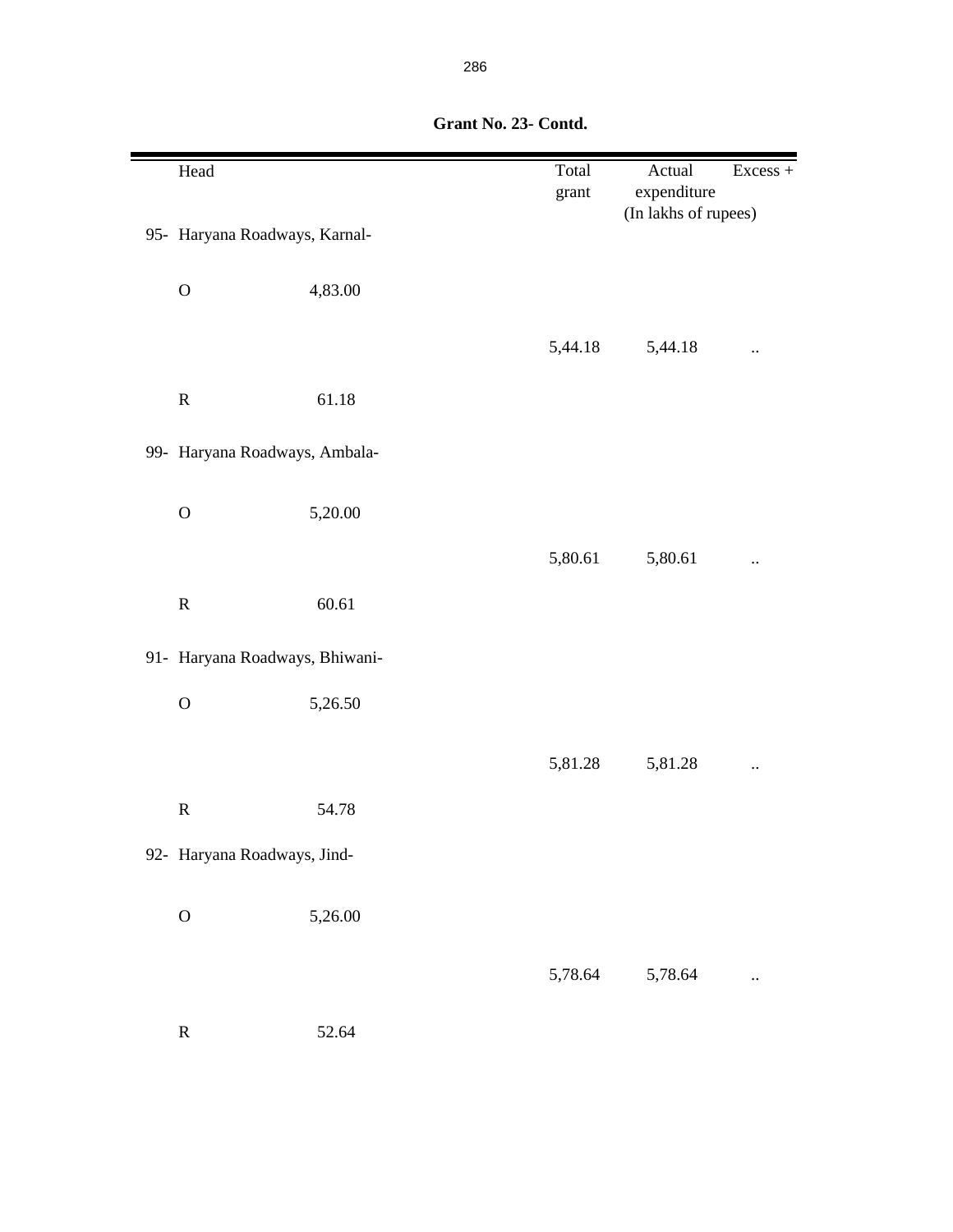| Head                                                                       |                                                                                                                                                          | Total   | Actual               | Saving - |  |  |
|----------------------------------------------------------------------------|----------------------------------------------------------------------------------------------------------------------------------------------------------|---------|----------------------|----------|--|--|
|                                                                            |                                                                                                                                                          | grant   | expenditure          |          |  |  |
| 80- Haryana Roadways, Narnaul-                                             |                                                                                                                                                          |         | (In lakhs of rupees) |          |  |  |
|                                                                            |                                                                                                                                                          |         |                      |          |  |  |
| $\mathbf{O}$                                                               | 3,40.50                                                                                                                                                  |         |                      |          |  |  |
|                                                                            |                                                                                                                                                          |         |                      |          |  |  |
|                                                                            |                                                                                                                                                          | 3,76.58 | 3,76.58              |          |  |  |
|                                                                            |                                                                                                                                                          |         |                      |          |  |  |
| $\mathbf R$                                                                | 36.08                                                                                                                                                    |         |                      |          |  |  |
|                                                                            |                                                                                                                                                          |         |                      |          |  |  |
|                                                                            | The provision in the above sixteen cases was augmented through reappropriation to cover                                                                  |         |                      |          |  |  |
|                                                                            | more expenditure on maintenance due to increase in the rates of petroleum products, tyres, tubes                                                         |         |                      |          |  |  |
|                                                                            | and spare parts, payment of ex-gratia to the deceased employee's families, ex-gratia in lieu of<br>bonus for the year 2006-07 and medical reimbursement. |         |                      |          |  |  |
|                                                                            |                                                                                                                                                          |         |                      |          |  |  |
| 800- Other expenditure-                                                    |                                                                                                                                                          |         |                      |          |  |  |
|                                                                            |                                                                                                                                                          |         |                      |          |  |  |
| 97- C-Repair and Maintenance-                                              |                                                                                                                                                          |         |                      |          |  |  |
|                                                                            |                                                                                                                                                          |         |                      |          |  |  |
| 98- Repair Maintenance H. R. Central Workshop                              |                                                                                                                                                          |         |                      |          |  |  |
| Haryana, Karnal-                                                           |                                                                                                                                                          |         |                      |          |  |  |
| $\mathbf{O}$                                                               | 2,77.50                                                                                                                                                  |         |                      |          |  |  |
|                                                                            |                                                                                                                                                          |         |                      |          |  |  |
|                                                                            |                                                                                                                                                          |         |                      |          |  |  |
|                                                                            |                                                                                                                                                          | 3,25.81 | 3,25.80              | $-0.01$  |  |  |
| $\mathbf R$                                                                | 48.31                                                                                                                                                    |         |                      |          |  |  |
|                                                                            |                                                                                                                                                          |         |                      |          |  |  |
|                                                                            |                                                                                                                                                          |         |                      |          |  |  |
| 99- Repair Maintenance Government Central<br>Workshop Haryana, Chandigarh- |                                                                                                                                                          |         |                      |          |  |  |
| $\mathbf{O}$                                                               | 1,78.50                                                                                                                                                  |         |                      |          |  |  |
|                                                                            |                                                                                                                                                          |         |                      |          |  |  |
|                                                                            |                                                                                                                                                          |         |                      |          |  |  |
|                                                                            |                                                                                                                                                          | 2,01.95 | 2,01.95              |          |  |  |
|                                                                            |                                                                                                                                                          |         |                      |          |  |  |
| $\mathbf R$                                                                | 23.45                                                                                                                                                    |         |                      |          |  |  |

 **Grant No. 23- Contd.**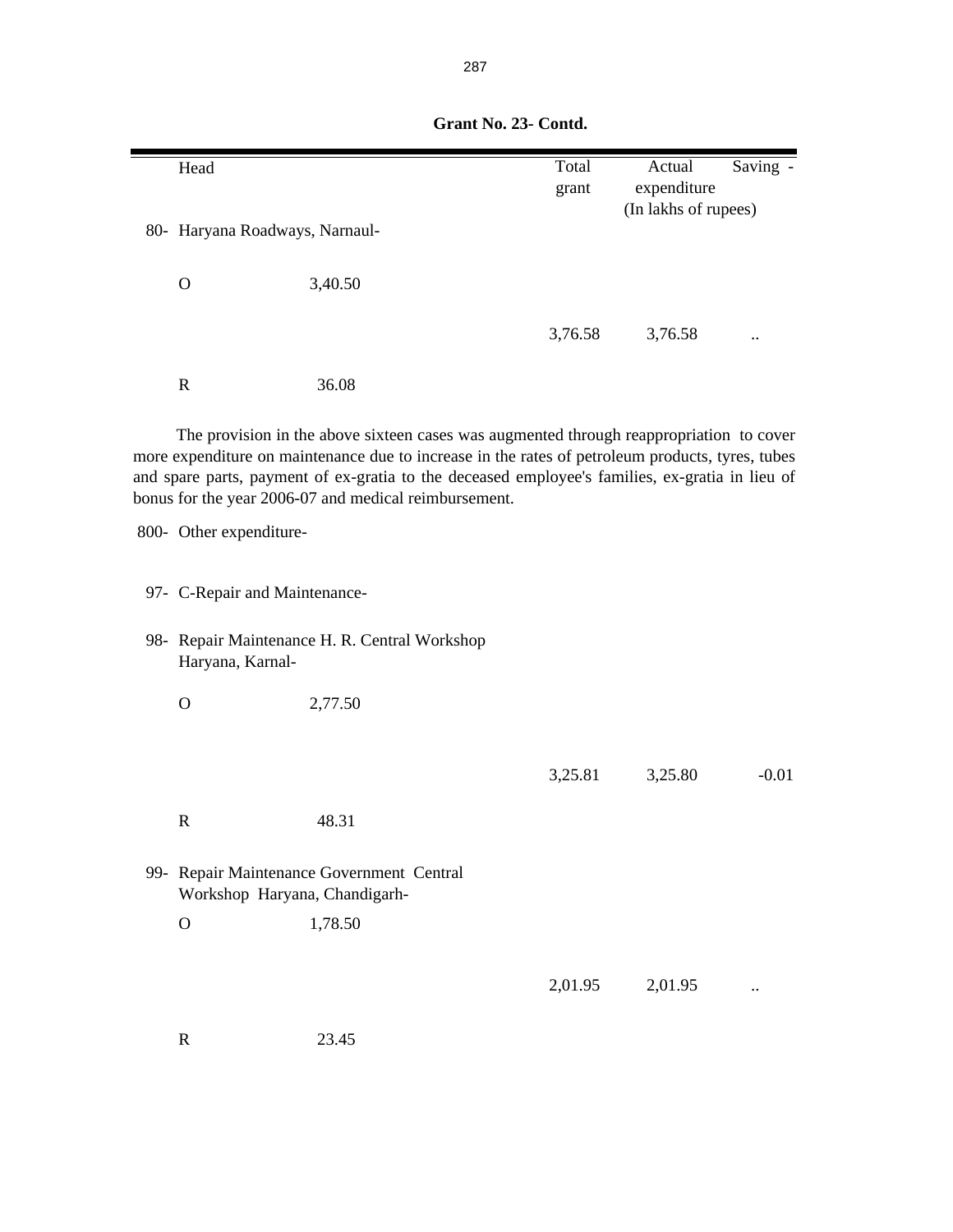### **Grant No. 23- Contd.**

Augmentation of provision through reappropriation in the above two cases mainly to cover more expenditure on maintenance due to increase in the rates of spare parts, rubber parts and retreading of more number of tyres, water, electricity, telephone, printing and stationery articles was partly offset by saving due to retirement of employees and non filling up of vacant posts and non-maturity of pending cases of ex-gratia to the dependents of the deceased employees.

#### **Capital:**

#### **Voted Grant**

4. In view of the overall saving of Rs.142.50 lakhs, the supplementary grant of Rs.39.68 lakhs obtained in March 2008 proved excessive.

5. Saving was the net result of saving under certain heads and excess under certain others. Saving occurred mainly under the following heads:-

| Head                                                           |            | Total<br>grant | Actual | expenditure<br>(In lakhs of rupees) | Saving -             |  |  |
|----------------------------------------------------------------|------------|----------------|--------|-------------------------------------|----------------------|--|--|
| 5053- Capital Outlay on Civil Aviation                         |            |                |        |                                     |                      |  |  |
| 60- Other Aeronautical Services-                               |            |                |        |                                     |                      |  |  |
| 052- Machinery and Equipment-                                  |            |                |        |                                     |                      |  |  |
| 98- Air Traffic Control facilities at different<br>Aerodromes- |            |                |        |                                     |                      |  |  |
| $\Omega$                                                       | 17.00      |                |        |                                     |                      |  |  |
| S                                                              | 9,68.00    | 15.10          |        | 15.10                               | $\ddot{\phantom{0}}$ |  |  |
| $\mathbf R$                                                    | $-9,69.90$ |                |        |                                     |                      |  |  |

Augmentation of provision through supplementary estimates due to first instalment to purchase helicopter proved excessive in view of reduction in provision through reappropriation owing to non completion of formalities for placing order for the purchase of twin Engine Helicopter.

5055- Capital Outlay on Road Transport

102- Acquisition of Fleet-

80- Haryana Roadways, Narnaul-

| $\Omega$ | 1,87.00  |         |         |           |
|----------|----------|---------|---------|-----------|
| S        | 1,63.00  | 2,62.28 | 2,62.28 | $\ddotsc$ |
| R        | $-87.72$ |         |         |           |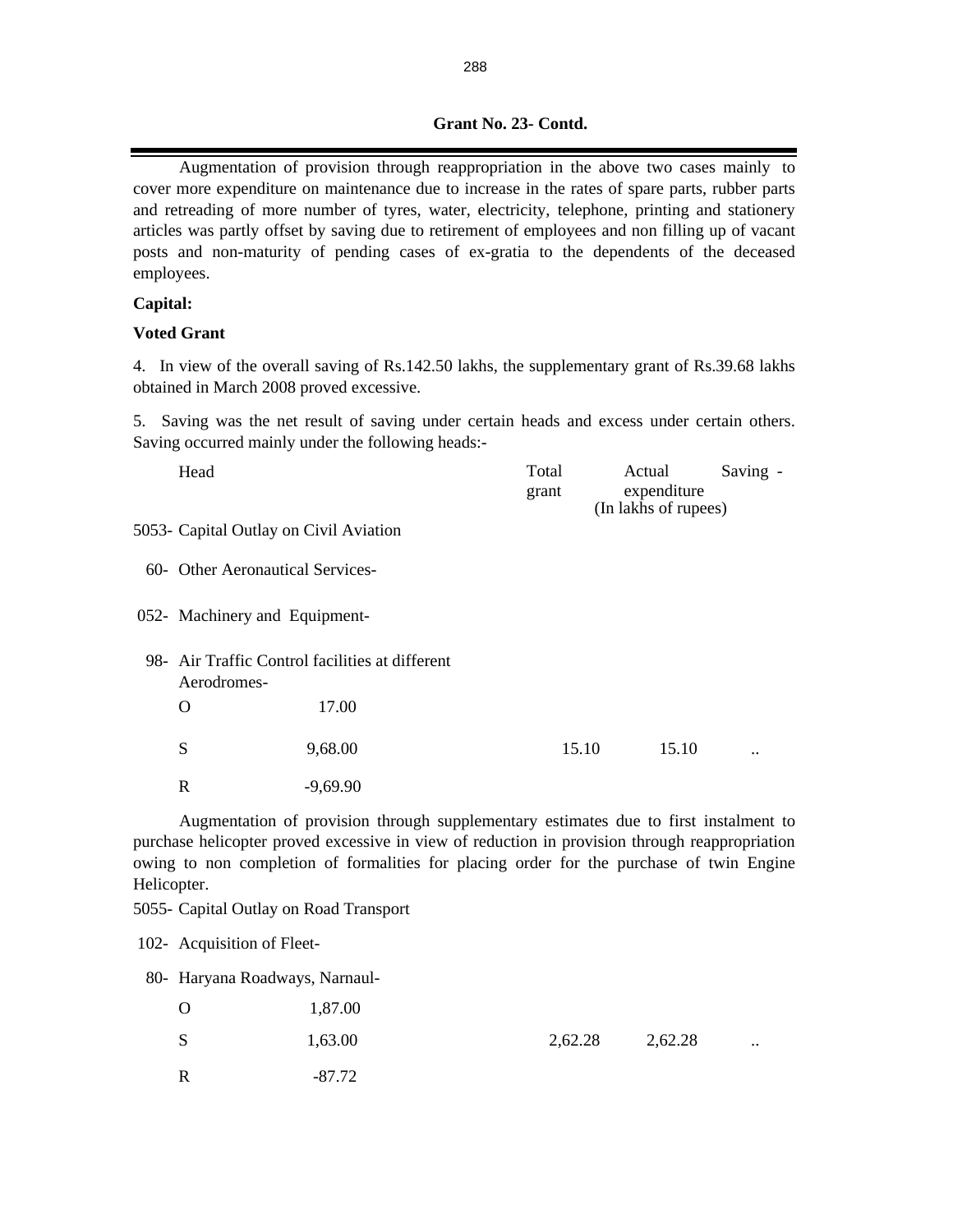| Head                               |          | Total<br>grant | Actual<br>expenditure | Saving - |
|------------------------------------|----------|----------------|-----------------------|----------|
| 83- Haryana Roadways, Kurukshetra- |          |                | (In lakhs of rupees)  |          |
| ${\rm O}$                          | 3,26.00  |                |                       |          |
| S                                  | 49.00    | 3,11.18        | 3,11.18               |          |
| ${\bf R}$                          | $-63.82$ |                |                       |          |
| 84- Haryana Roadways, Fatehabad-   |          |                |                       |          |
| $\mathbf O$                        | 2,50.00  |                |                       |          |
| S                                  | 1,25.00  | 3,28.14        | 3,28.14               |          |
| ${\bf R}$                          | $-46.86$ |                |                       |          |
| 89- Haryana Roadways, Sirsa-       |          |                |                       |          |
| $\mathbf O$                        | 2,40.00  |                |                       |          |
| S                                  | 1,05.00  | 3,03.75        | 3,03.75               |          |
| $\mathbf R$                        | $-41.25$ |                |                       |          |

 **Grant No. 23- Contd.**

Augmentation of provision through supplementary estimates in the above four cases to meet the increased expenditure on purchase of buses and chassis proved excessive in view of reduction in provision through reappropriation due to less replacement of buses during the year.

050- Lands and Buildings-

86- Haryana Roadways, Faridabad-

| $\Omega$     | 35.00    |       |       |           |
|--------------|----------|-------|-------|-----------|
| S            | 70.00    | 54.60 | 54.60 | $\ddotsc$ |
| $\mathbb{R}$ | $-50.40$ |       |       |           |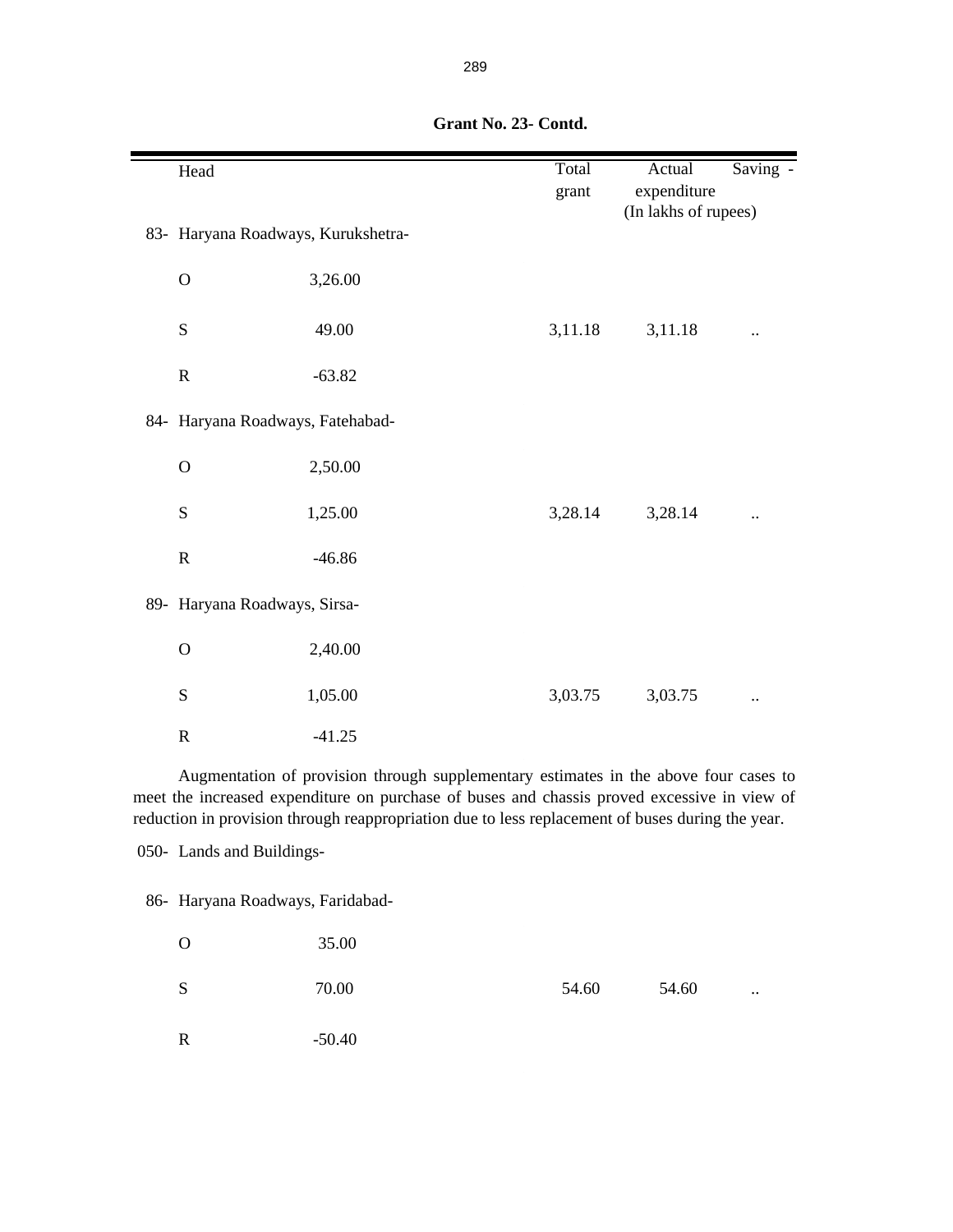| Head                                   |                                                                                                                                                                                                                                                                                                                                                            | Total          | Actual                | Saving -   |
|----------------------------------------|------------------------------------------------------------------------------------------------------------------------------------------------------------------------------------------------------------------------------------------------------------------------------------------------------------------------------------------------------------|----------------|-----------------------|------------|
|                                        |                                                                                                                                                                                                                                                                                                                                                            | grant          | expenditure           |            |
| 92- Haryana Roadways, Jind-            |                                                                                                                                                                                                                                                                                                                                                            |                | (In lakhs of rupees)  |            |
|                                        |                                                                                                                                                                                                                                                                                                                                                            |                |                       |            |
| $\mathbf O$                            | 10.00                                                                                                                                                                                                                                                                                                                                                      |                |                       |            |
| ${\bf S}$                              | 1,00.00                                                                                                                                                                                                                                                                                                                                                    | 84.42          | 84.42                 |            |
| $\mathbf R$                            | $-25.58$                                                                                                                                                                                                                                                                                                                                                   |                |                       |            |
| 6. Excess occurred mainly under:-      | Augmentation of provision through supplementary estimates in the above two cases to<br>meet the expenditure on construction, maintenance and repairs of Bus stands proved excessive<br>in view of reduction through reappropriation due to diversion of funds to cover more<br>expenditure on construction of new bus stands and maintenance of workshops. |                |                       |            |
|                                        |                                                                                                                                                                                                                                                                                                                                                            |                |                       |            |
| Head                                   |                                                                                                                                                                                                                                                                                                                                                            | Total<br>grant | Actual<br>expenditure | $Excess +$ |
|                                        |                                                                                                                                                                                                                                                                                                                                                            |                | (In lakhs of rupees)  |            |
| 5055- Capital Outlay on Road Transport |                                                                                                                                                                                                                                                                                                                                                            |                |                       |            |
| 102- Acquisition of Fleet-             |                                                                                                                                                                                                                                                                                                                                                            |                |                       |            |
| 86- Haryana Roadways, Faridabad-       |                                                                                                                                                                                                                                                                                                                                                            |                |                       |            |
| $\mathbf O$                            | 6,00.00                                                                                                                                                                                                                                                                                                                                                    |                |                       |            |
| S                                      | 1,50.00                                                                                                                                                                                                                                                                                                                                                    | 10,59.18       | 10,59.18              |            |
| $\mathbb{R}$                           | 3,09.18                                                                                                                                                                                                                                                                                                                                                    |                |                       |            |
| 98- Haryana Roadways, Gurgaon-         |                                                                                                                                                                                                                                                                                                                                                            |                |                       |            |
| $\mathbf{O}$                           | 5,13.00                                                                                                                                                                                                                                                                                                                                                    |                |                       |            |
| S                                      | 5,37.00                                                                                                                                                                                                                                                                                                                                                    | 12,29.07       | 12,29.07              |            |
| $\mathbb{R}$                           | 1,79.07                                                                                                                                                                                                                                                                                                                                                    |                |                       |            |
|                                        |                                                                                                                                                                                                                                                                                                                                                            |                |                       |            |

|  | Grant No. 23- Contd. |
|--|----------------------|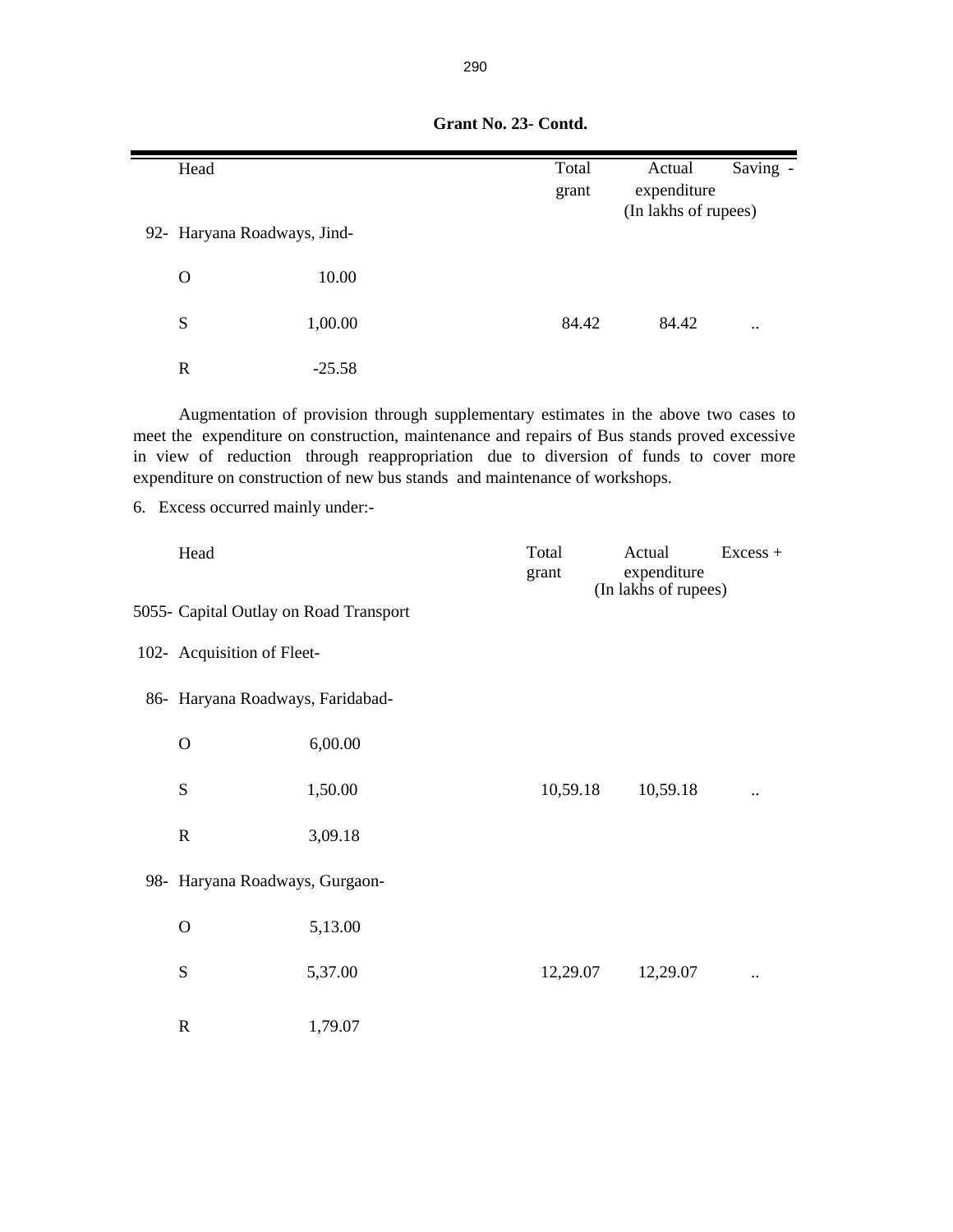| Head         |                                | Total<br>grant | Actual<br>expenditure | Excess + |
|--------------|--------------------------------|----------------|-----------------------|----------|
|              | 81- Haryana Roadways, Panipat- |                | (In lakhs of rupees)  |          |
| $\mathbf O$  | 2,47.00                        |                |                       |          |
| ${\bf S}$    | 1,03.00                        | 5,25.58        | 5,25.58               |          |
| ${\bf R}$    | 1,75.58                        |                |                       |          |
|              | 91- Haryana Roadways, Bhiwani- |                |                       |          |
| $\mathbf O$  | 3,34.00                        |                |                       |          |
| ${\bf S}$    | 16.00                          | 4,87.50        | 4,87.50               |          |
| ${\bf R}$    | 1,37.50                        |                |                       |          |
|              | 90- Haryana Roadways, Kaithal- |                |                       |          |
| $\mathbf O$  | 2,31.00                        |                |                       |          |
| ${\bf S}$    | 1,14.00                        | 4,08.53        | 4,08.53               |          |
| ${\bf R}$    | 63.53                          |                |                       |          |
|              | 93- Haryana Roadways, Rewari-  |                |                       |          |
| $\mathbf O$  | 3,01.00                        |                |                       |          |
| ${\bf S}$    | 74.00                          | 4,37.86        | 4,37.86               |          |
| ${\bf R}$    | 62.86                          |                |                       |          |
|              | 99- Haryana Roadways, Ambala-  |                |                       |          |
| $\mathbf{O}$ | 4,17.00                        |                |                       |          |
| ${\bf S}$    | 83.00                          | 5,54.76        | 5,54.76               |          |
| ${\bf R}$    | 54.76                          |                |                       |          |

 **Grant No. 23- Contd.**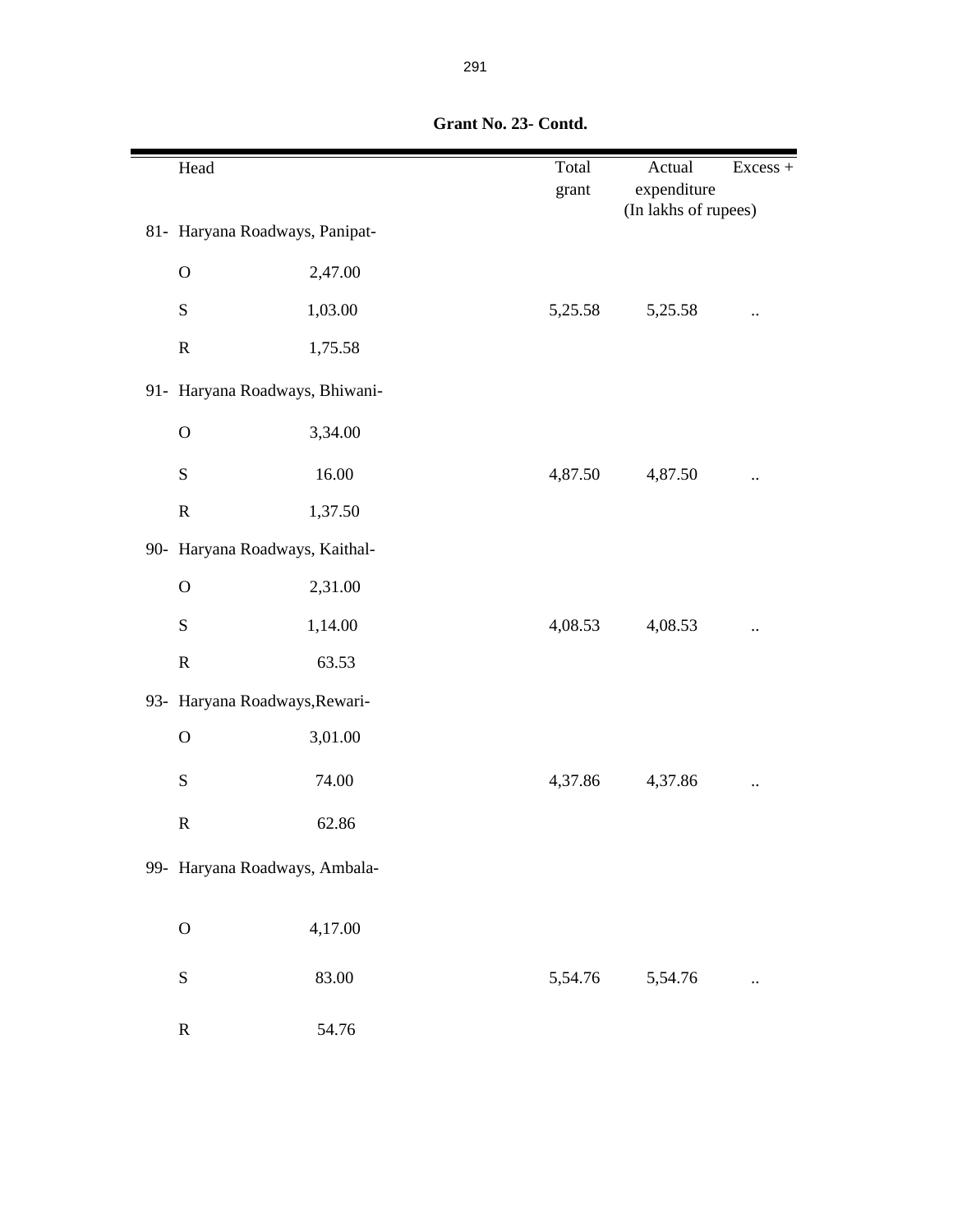| Head                           |         | Total<br>grant | Actual<br>expenditure | Excess +             |
|--------------------------------|---------|----------------|-----------------------|----------------------|
| 78- Haryana Roadways, Jhajjar- |         |                | (In lakhs of rupees)  |                      |
| $\mathbf O$                    | 3,72.00 |                |                       |                      |
| S                              | 28.00   | 4,53.52        | 4,53.52               |                      |
| ${\bf R}$                      | 53.52   |                |                       |                      |
| 95- Haryana Roadways, Karnal-  |         |                |                       |                      |
| $\mathbf O$                    | 3,20.00 |                |                       |                      |
| S                              | 80.00   | 4,44.04        | 4,44.04               |                      |
| ${\bf R}$                      | 44.04   |                |                       |                      |
| 050- Lands and Buildings-      |         |                |                       |                      |
| 90- Haryana Roadways, Kaithal- |         |                |                       |                      |
| $\mathbf O$                    | 20.00   |                |                       |                      |
| S                              | 1,10.00 | 1,75.85        | 1,75.85               |                      |
| ${\bf R}$                      | 45.85   |                |                       |                      |
| 94- Haryana Roadways, Hisar-   |         |                |                       |                      |
| $\overline{O}$                 | 10.00   |                |                       |                      |
|                                |         | 49.34          | 49.34                 | $\ddot{\phantom{a}}$ |
| ${\bf R}$                      | 39.34   |                |                       |                      |

 **Grant No. 23- Contd.**

Augmentation of provision through supplementary estimates and reappropriation in the above eleven cases was due to cover more expenditure on construction, maintenance and repairs of Bus stands, repayment of loan and purchase of new A.C. buses .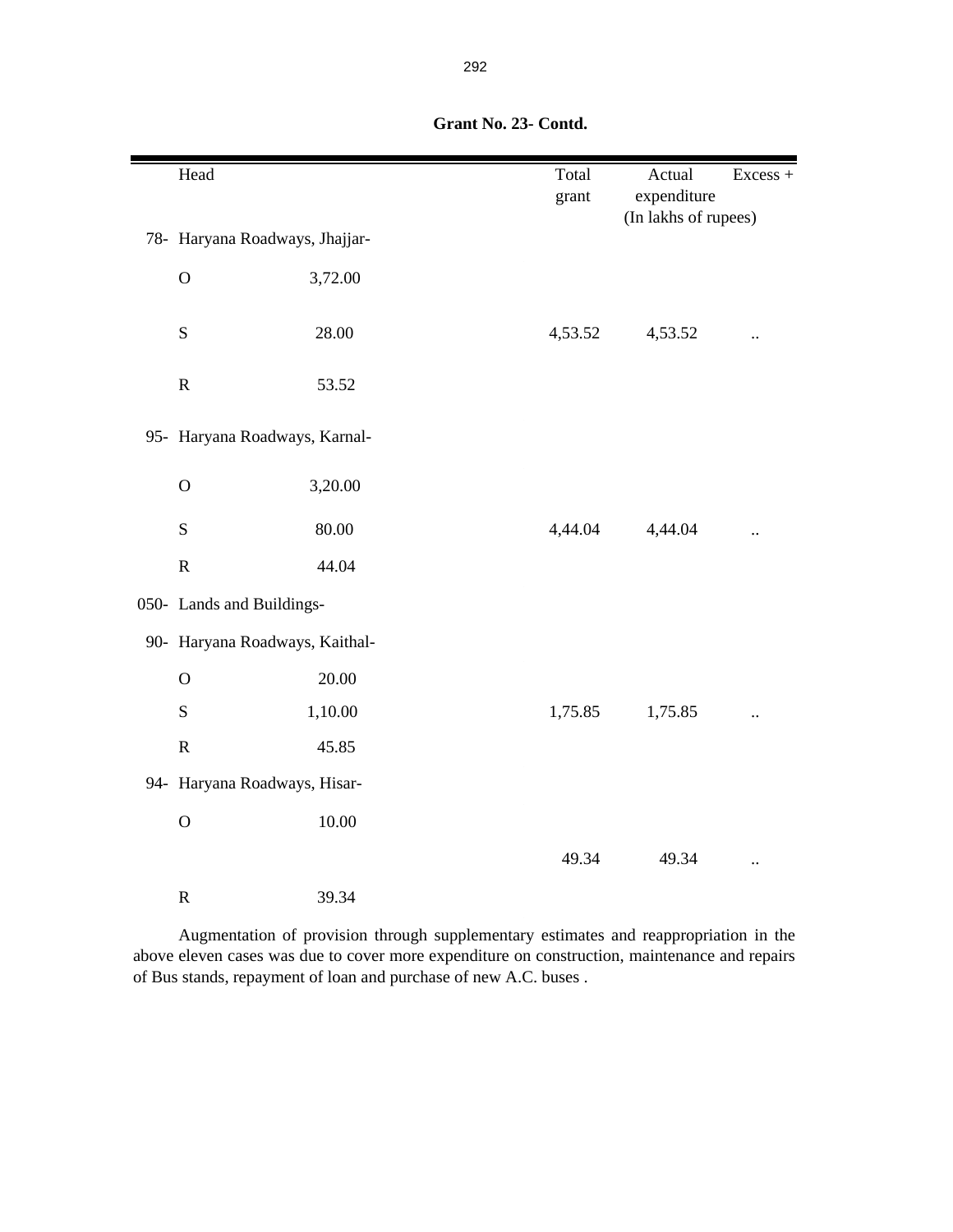**Grant No. 24**

| <b>Grant No. 24 - Tourism</b>      |                                    |  |                |                                                            |            |
|------------------------------------|------------------------------------|--|----------------|------------------------------------------------------------|------------|
|                                    |                                    |  | Total<br>grant | Actual<br>expenditure Saving -<br>(In thousands of rupees) | $Excess +$ |
| <b>Revenue:</b>                    |                                    |  |                |                                                            |            |
| Major Head-                        |                                    |  |                |                                                            |            |
| 3452 - Tourism                     |                                    |  |                |                                                            |            |
| Voted -                            |                                    |  |                |                                                            |            |
| Original                           | 1,83,86                            |  |                |                                                            |            |
|                                    |                                    |  | 1,84,69        | 1,08,21                                                    | $-76,48$   |
| Supplementary                      | 83                                 |  |                |                                                            |            |
| Amount surrendered during the year |                                    |  |                |                                                            |            |
| (March 2008)                       |                                    |  |                |                                                            |            |
| Capital:                           |                                    |  |                |                                                            | 76,48      |
| Major Head-                        |                                    |  |                |                                                            |            |
| 5452 - Capital Outlay on Tourism   |                                    |  |                |                                                            |            |
| Voted -                            |                                    |  |                |                                                            |            |
| Original                           | 8,80,00                            |  |                |                                                            |            |
|                                    |                                    |  | 15,00,00       | 15,09,86                                                   | $+9,86$    |
| Supplementary                      | 6,20,00                            |  |                |                                                            |            |
|                                    | Amount surrendered during the year |  |                |                                                            | Nil        |
| Notes and comments $\cdot$ -       |                                    |  |                |                                                            |            |

*Notes and comments :-*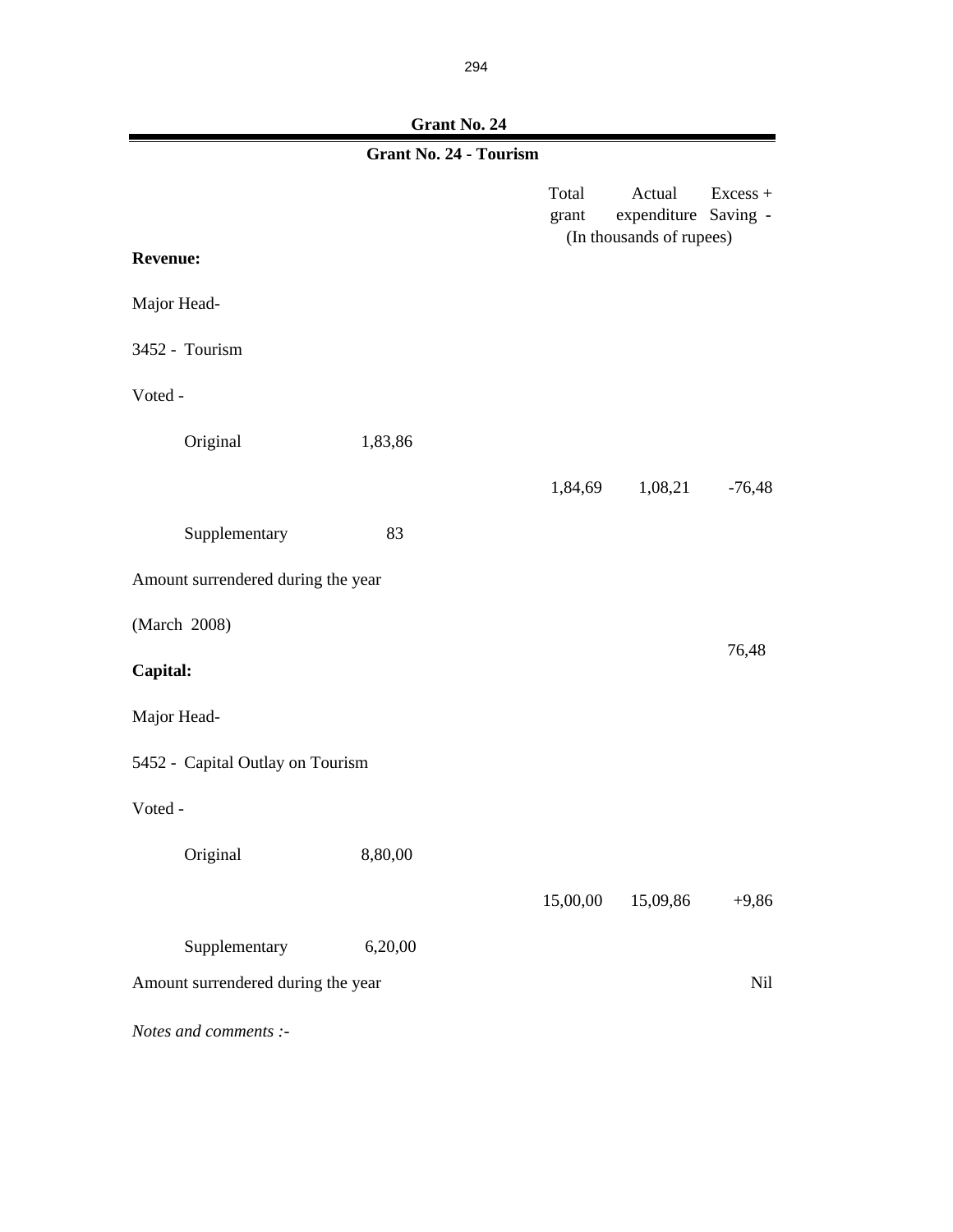| Grant No. 24- Contd. |  |
|----------------------|--|
|                      |  |

|         | <b>Revenue:</b>                |          |                |                                                           |  |  |  |  |  |
|---------|--------------------------------|----------|----------------|-----------------------------------------------------------|--|--|--|--|--|
|         | <b>Voted Grant</b>             |          |                |                                                           |  |  |  |  |  |
| 1.      | Saving occurred mainly under:- |          |                |                                                           |  |  |  |  |  |
|         | Head                           |          | Total<br>grant | Actual<br>Saving -<br>expenditure<br>(In lakhs of rupees) |  |  |  |  |  |
|         | 3452 - Tourism                 |          |                |                                                           |  |  |  |  |  |
| $80-$   | General-                       |          |                |                                                           |  |  |  |  |  |
| $001 -$ | Direction and Administration-  |          |                |                                                           |  |  |  |  |  |
| 99-     | Headquarter Staff-             |          |                |                                                           |  |  |  |  |  |
| 98-     | Establishment expenses-        |          |                |                                                           |  |  |  |  |  |
|         | O                              | 1,40.86  |                |                                                           |  |  |  |  |  |
|         | S                              | 0.83     | 65.26          | 65.26<br>$\ddotsc$                                        |  |  |  |  |  |
|         | $\mathbf R$                    | $-76.43$ |                |                                                           |  |  |  |  |  |

Reduction in provision through reappropriation was mainly due to non-receipt of sanction for maintenance work from State Government (Rs.70 lakhs), non-receipt of sanction for purchase of new car (Rs.3.66 lakhs) and posts kept vacant (Rs.2.16 lakhs).

### **Capital:**

### **Voted Grant**

- 2. The expenditure exceeded the grant by Rs. 9,86,534 ; the excess requires regularisation.
- 3. Excess occurred mainly under :-

| Head |  | Total | Actual               | $Excess +$ |
|------|--|-------|----------------------|------------|
|      |  | grant | expenditure          |            |
|      |  |       | (In lakhs of rupees) |            |
|      |  |       |                      |            |

- 5452 Capital Outlay on Tourism
- 80- General-
- 800- Other Expenditure-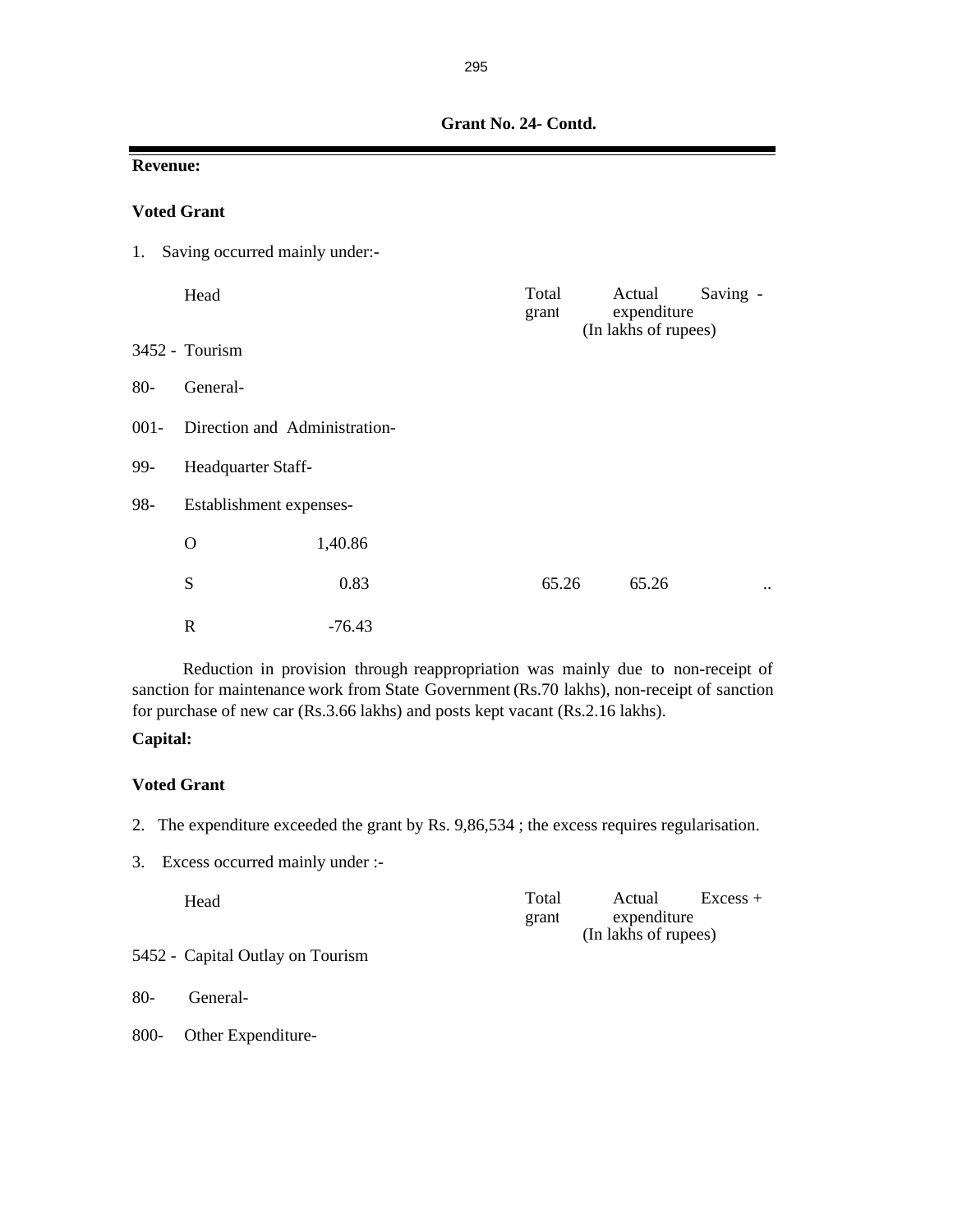|                                                                                                                                                                                                                                                                                                                          | Head                                                                           |                                                                                                   | Total<br>grant | Actual<br>expenditure<br>(In lakhs of rupees) | $Excess +$ |  |
|--------------------------------------------------------------------------------------------------------------------------------------------------------------------------------------------------------------------------------------------------------------------------------------------------------------------------|--------------------------------------------------------------------------------|---------------------------------------------------------------------------------------------------|----------------|-----------------------------------------------|------------|--|
| 94-                                                                                                                                                                                                                                                                                                                      |                                                                                | Development of tourist facilities at Distt./Sub-<br>Divisional $\&$ other important towns/places- |                |                                               |            |  |
|                                                                                                                                                                                                                                                                                                                          | $\Omega$                                                                       | 1,80.00                                                                                           |                |                                               |            |  |
|                                                                                                                                                                                                                                                                                                                          | S                                                                              | 2,62.13                                                                                           | 4,98.72        | 4,98.72                                       |            |  |
|                                                                                                                                                                                                                                                                                                                          | $\mathbf R$                                                                    | 56.59                                                                                             |                |                                               |            |  |
| The provision was augmented through supplementary grant and reappropriation to<br>cover more expenditure on modernization/improvementand development of tourist facilities<br>in tourist complexes at Rewari, Morni/Tikkar Tall, Yamunanagar, Mata Mansadevi,<br>Kurukshetra, Pehowa, Kaithal, Sirsa, Sohna and Gurgaon. |                                                                                |                                                                                                   |                |                                               |            |  |
| $91 -$                                                                                                                                                                                                                                                                                                                   | Diversification of Tourism activities<br>illumination of historical monuments- |                                                                                                   |                |                                               |            |  |
|                                                                                                                                                                                                                                                                                                                          | O                                                                              | 55.00                                                                                             |                |                                               |            |  |
|                                                                                                                                                                                                                                                                                                                          | S                                                                              | 50.00                                                                                             | 1,43.69        | 1,53.56                                       | $+9.87$    |  |
|                                                                                                                                                                                                                                                                                                                          | $\mathbf R$                                                                    | 38.69                                                                                             |                |                                               |            |  |

 **Grant No. 24- Contd.**

The provision was augmented through supplementary grant and reappropriation to cover more expenditure for publicity of tourist infrastructure and Computerization of Tourist Complexes.

Excess of Rs.9.87 lakhs was due to cover more expenditure on foreign tour by the State Ministers/Officers.

98- Tourist Facilities at Suraj Kund-

| $\Omega$ | 1,50.00 |                 |           |
|----------|---------|-----------------|-----------|
|          |         | 1,96.17 1,96.17 | $\ddotsc$ |
| R        | 46.17   |                 |           |

The provision was augmented through reappropriation to cover more expenditure on improvement/modernisation of rooms in Hotel Raj Hans and Sunbird Motel at Suraj Kund.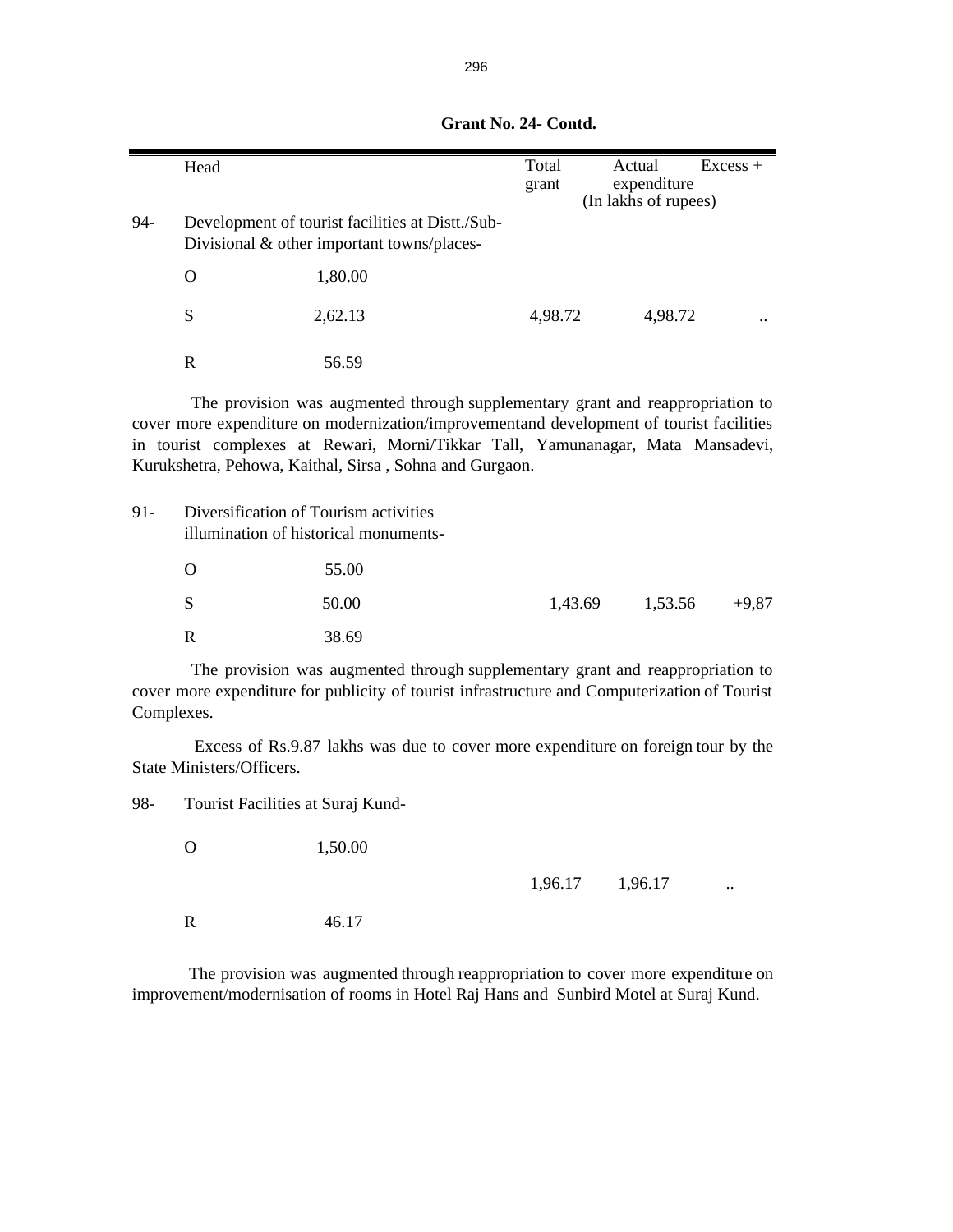|       | Head                             |                                                                                                                                                                                                                                                                 | Total<br>grant | Actual<br>expenditure                         | $Excess +$ |
|-------|----------------------------------|-----------------------------------------------------------------------------------------------------------------------------------------------------------------------------------------------------------------------------------------------------------------|----------------|-----------------------------------------------|------------|
|       |                                  |                                                                                                                                                                                                                                                                 |                | (In lakhs of rupees)                          |            |
| 99-   |                                  | Holiday and Recreation Resort at Badkhal Lake-                                                                                                                                                                                                                  |                |                                               |            |
|       | $\mathbf{O}$                     |                                                                                                                                                                                                                                                                 |                |                                               |            |
|       | S                                | 6.04                                                                                                                                                                                                                                                            | 34.02          | 34.02                                         |            |
|       | $\mathbf R$                      | 27.98                                                                                                                                                                                                                                                           |                |                                               |            |
|       | complex at Badkhal Lake.         | The provision was made through supplementary grant and augmented through<br>reappropriation to cover more expenditure on payment made in compliance of the Court<br>orders as compensation of land acquired for expansion and systematic development of tourist |                |                                               |            |
| 4.    | Saving occurred mainly under:-   |                                                                                                                                                                                                                                                                 |                |                                               |            |
|       | Head                             |                                                                                                                                                                                                                                                                 | Total<br>grant | Actual<br>expenditure<br>(In lakhs of rupees) | Saving -   |
|       | 5452 - Capital Outlay on Tourism |                                                                                                                                                                                                                                                                 |                |                                               |            |
| $80-$ | General-                         |                                                                                                                                                                                                                                                                 |                |                                               |            |
| 800-  | Other Expenditure-               |                                                                                                                                                                                                                                                                 |                |                                               |            |
| 96-   | main highways in Haryana-        | Development of Tourist Facilities alongwith                                                                                                                                                                                                                     |                |                                               |            |
|       | $\Omega$                         | 2,95.00                                                                                                                                                                                                                                                         |                |                                               |            |
|       | S                                | 2,66.84                                                                                                                                                                                                                                                         | 4,59.45        | 4,59.45                                       |            |
|       | $\mathbf{R}$                     | $-1,02.39$                                                                                                                                                                                                                                                      |                |                                               |            |
|       |                                  | Augmentation of provision through supplementary estimates for meeting the                                                                                                                                                                                       |                |                                               |            |

### **Grant No. 24- Contd.**

Augmentation of provision through supplementary estimates for meeting the expenditure for modernization and expansion of tourist facilities in the tourist complexes of Rai, Karnal, Bahadurgarh, Panipat, Rohtak, Dharuhera, Fatehabad, Faridabad and Dundahera and providing 125 KVA DG set at Magpie Tourist Complex at Faridabad proved excessive in view of the surrender of Rs.1,02.39 lakhs through reappropriation due to sanctioning of less amount than the provision.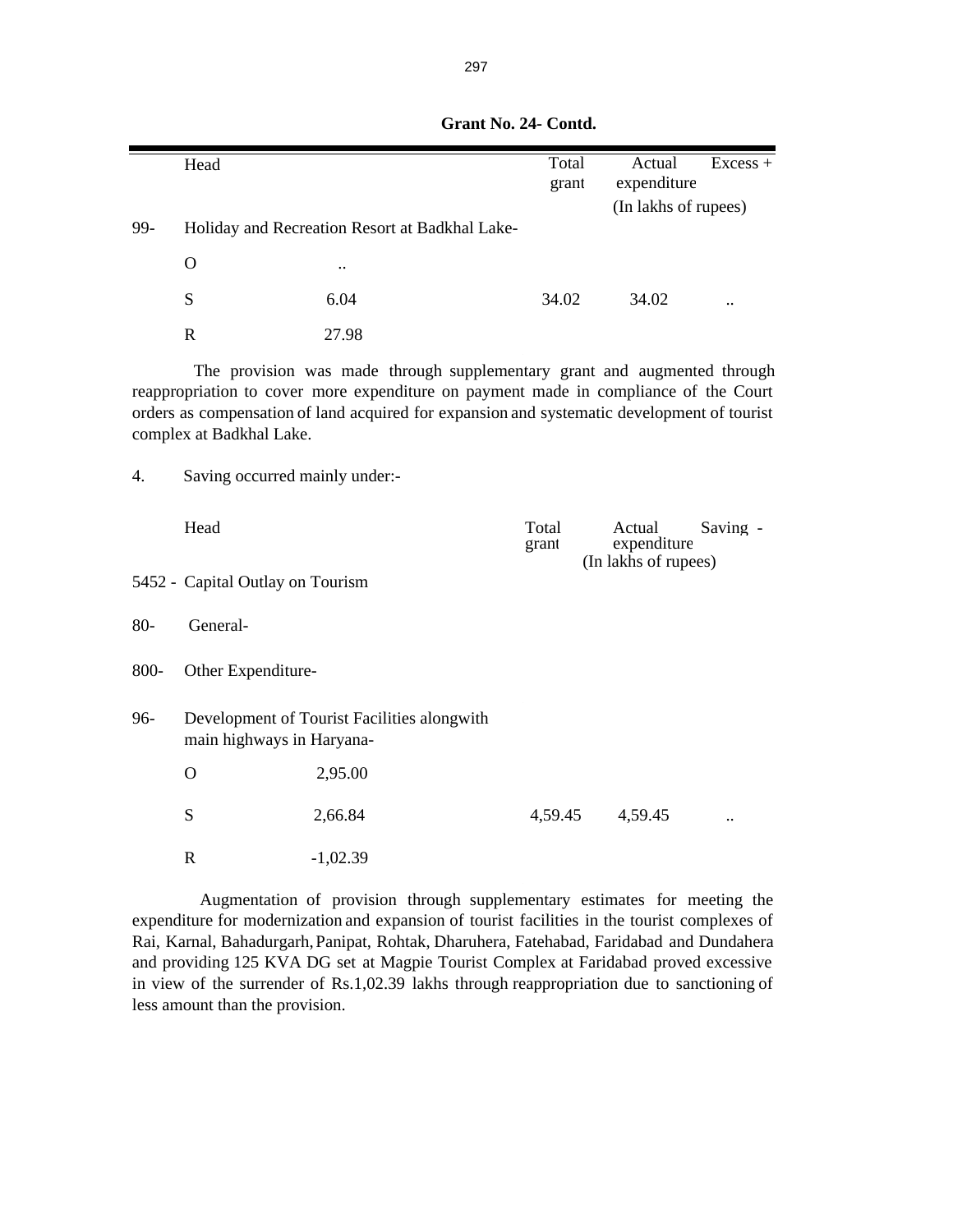|     | Head                           |                                                                                  | Total   | Actual               | Saving -                  |
|-----|--------------------------------|----------------------------------------------------------------------------------|---------|----------------------|---------------------------|
|     |                                |                                                                                  | grant   | expenditure          |                           |
|     |                                |                                                                                  |         | (In lakhs of rupees) |                           |
| 97- | Tourist facilities at Pinjore- |                                                                                  |         |                      |                           |
|     | O                              | 1,70.00                                                                          |         |                      |                           |
|     |                                |                                                                                  | 1,22.96 | 1,22.96              | $\ddot{\phantom{0}}\cdot$ |
|     | $\mathbf R$                    | -47.04                                                                           |         |                      |                           |
|     |                                | Reduction in provision through reappropriation was due to less amount sanctioned |         |                      |                           |
|     | under the scheme.              |                                                                                  |         |                      |                           |
| 93- |                                | Modernisation / Upgradation of training Institute-                               |         |                      |                           |
|     | O                              | 20.00                                                                            |         |                      |                           |

 **Grant No. 24- Concld.**

| ◡            | 20.00    |       |       |                  |
|--------------|----------|-------|-------|------------------|
| <sub>S</sub> | 22.15    | 32.15 | 32.15 | $\bullet\bullet$ |
| $\mathbf R$  | $-10.00$ |       |       |                  |

The provision augmented through supplementary estimates for meeting the expenditure for modernization of boys hostels in Catering Institute Panipat proved excessive in view of the surrender of Rs.10 lakhs throughreappropriation due to less amount sanctioned by the State Government.

 $\frac{1}{2}$  ,  $\frac{1}{2}$  ,  $\frac{1}{2}$  ,  $\frac{1}{2}$  ,  $\frac{1}{2}$  ,  $\frac{1}{2}$  ,  $\frac{1}{2}$  ,  $\frac{1}{2}$  ,  $\frac{1}{2}$  ,  $\frac{1}{2}$  ,  $\frac{1}{2}$  ,  $\frac{1}{2}$  ,  $\frac{1}{2}$  ,  $\frac{1}{2}$  ,  $\frac{1}{2}$  ,  $\frac{1}{2}$  ,  $\frac{1}{2}$  ,  $\frac{1}{2}$  ,  $\frac{1$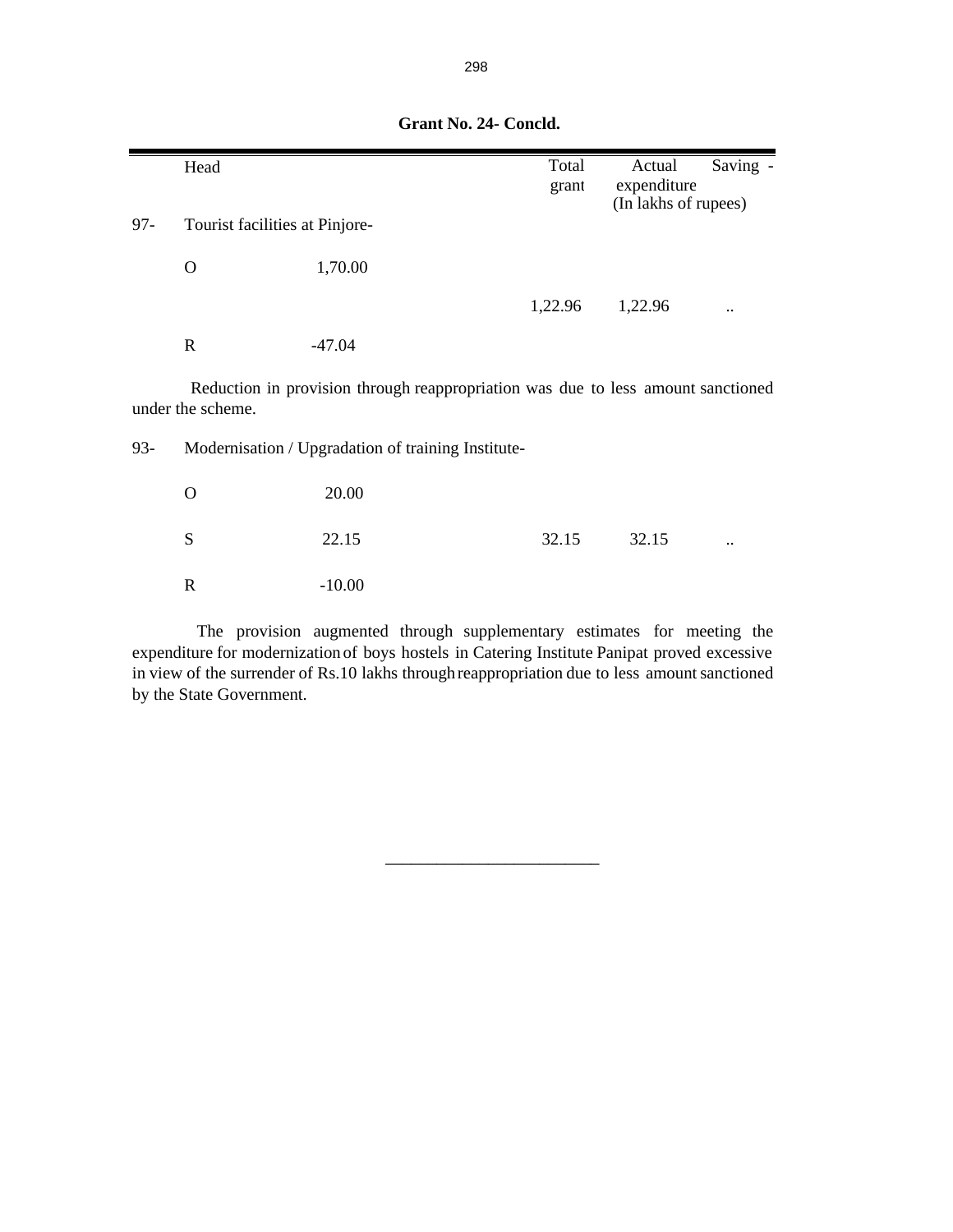# **Public Debt**

| PUDIIC DEDI                                                                                                              |                                    |                                    |                                     |
|--------------------------------------------------------------------------------------------------------------------------|------------------------------------|------------------------------------|-------------------------------------|
| <b>Public Debt (All Charged)</b>                                                                                         |                                    |                                    |                                     |
|                                                                                                                          | Total<br>appropriation expenditure | Actual<br>(In thousands of rupees) | Saving -                            |
| Capital:                                                                                                                 |                                    |                                    |                                     |
| Major Heads-                                                                                                             |                                    |                                    |                                     |
| 6003 - Internal debt of the State Government                                                                             |                                    |                                    |                                     |
| 6004 - Loans and Advances from the Central<br>Government                                                                 |                                    |                                    |                                     |
| Charged -                                                                                                                |                                    |                                    |                                     |
| Original<br>22,16,08,91                                                                                                  |                                    |                                    |                                     |
|                                                                                                                          |                                    |                                    | 22,16,08,91 8,40,91,76 -13,75,17,15 |
| Supplementary<br>$\ddot{\phantom{0}}\cdot$                                                                               |                                    |                                    |                                     |
| Amount surrendered during the year                                                                                       |                                    |                                    |                                     |
| (March 2008)                                                                                                             |                                    |                                    | 14,84,28,15                         |
| Notes and comments :-                                                                                                    |                                    |                                    |                                     |
| Against the available saving of Rs. 13,75,17.15 lakhs, Rs.14,84,28.15 lakhs were surrendered<br>1.<br>on 31 March 2008.  |                                    |                                    |                                     |
| Saving was the net result of saving under certain heads and excess under others. Saving<br>2.<br>occurred mainly under:- |                                    |                                    |                                     |
| Head                                                                                                                     | Total<br>appropriation expenditure | Actual                             | Saving-                             |
|                                                                                                                          |                                    | (In lakhs of rupees)               |                                     |

*.. .. ..*

6003- Internal debt of the State Government

107- Loans from the State Bank of India and other Banks- .

*O 13,78,00.00*

*R -13,78,00.00*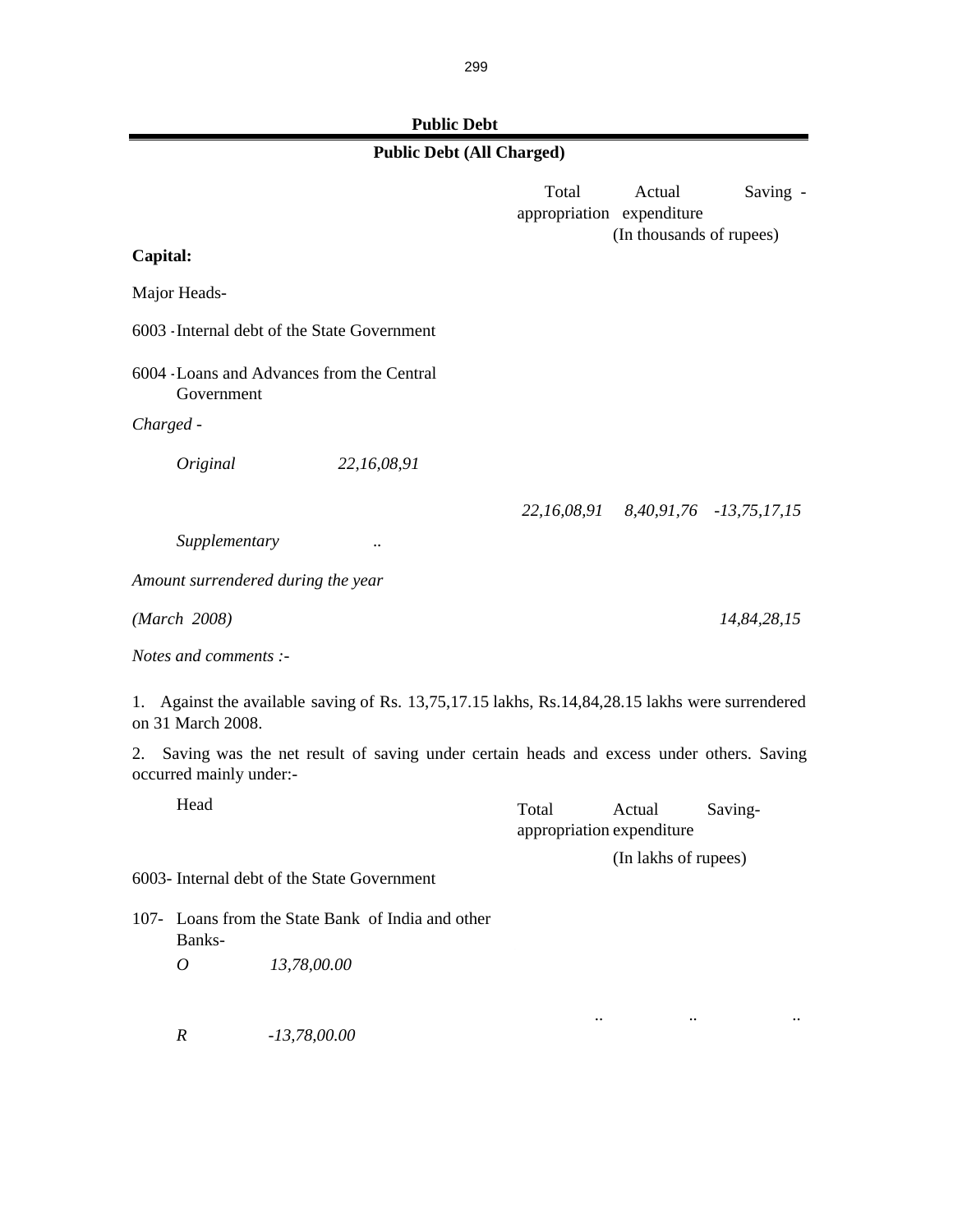|        | Credit Limit for procurement. | Entire provision was surrendered through reappropriation due to non-availing of Cash                                                                          |                                    |                                |           |
|--------|-------------------------------|---------------------------------------------------------------------------------------------------------------------------------------------------------------|------------------------------------|--------------------------------|-----------|
|        | Head                          |                                                                                                                                                               | Total<br>appropriation expenditure | Actual<br>(In lakhs of rupees) | Saving-   |
|        | Bank of India-                | 110- Ways and Means Advances from the Reserve                                                                                                                 |                                    |                                |           |
|        | $\overline{O}$                | 10,00.00                                                                                                                                                      |                                    |                                |           |
|        | $\boldsymbol{R}$              | $-10,00.00$                                                                                                                                                   | $\ddotsc$                          | $\ddot{\phantom{0}}\cdot$      | $\ddotsc$ |
|        |                               | Entire provision was surrendered through reappropriation due to non-availing of ways and<br>means advances from the Reserve Bank of India.                    |                                    |                                |           |
|        | Government                    | 6004 - Loans and Advances from the Central                                                                                                                    |                                    |                                |           |
| $02 -$ |                               | Loans for State/Union Territory Plan Schemes-                                                                                                                 |                                    |                                |           |
|        | 101- Block Loans-             |                                                                                                                                                               |                                    |                                |           |
|        | $\overline{O}$                | 90,36.71                                                                                                                                                      |                                    |                                |           |
|        | $\boldsymbol{R}$              | $-82,64.57$                                                                                                                                                   |                                    | 7,72.14 7,72.14                |           |
|        |                               | Reduction in provision through reappropriation was due to repayment of less loans during<br>the year owing to receipt of less loans from Government of India. |                                    |                                |           |

01- Non-Plan Loans-

102- Share of Small Savings Collections-

*O 10,26.54*

*R -10,26.54*

.. .. ..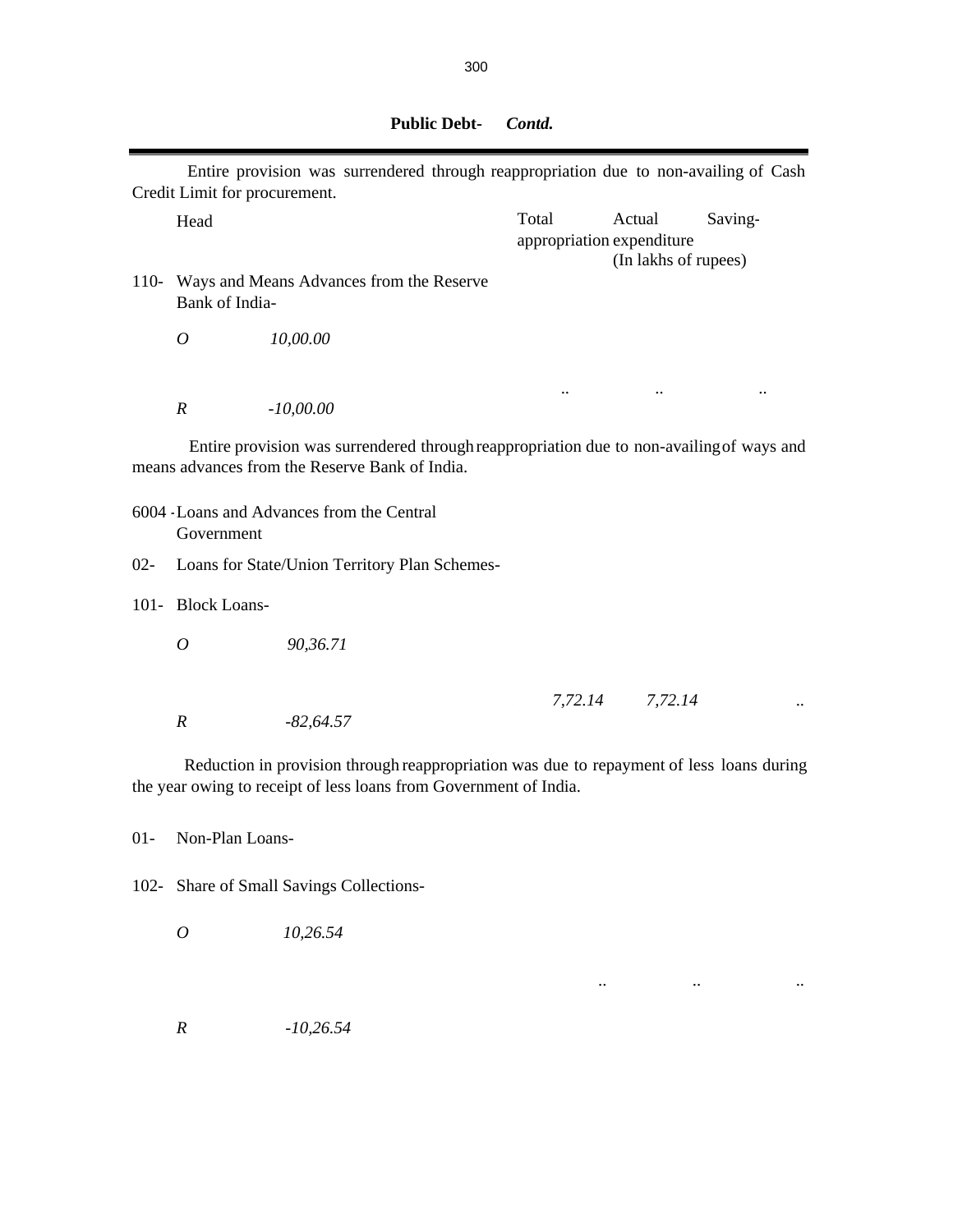|         | Head                        |                                                                                | Total<br>appropriation expenditure | Actual<br>(In lakhs of rupees) | Saving- |  |
|---------|-----------------------------|--------------------------------------------------------------------------------|------------------------------------|--------------------------------|---------|--|
| $07 -$  | Pre-1984-85 Loans-          |                                                                                |                                    |                                |         |  |
| $108 -$ |                             | Loans repayable annually over 25 years-                                        |                                    |                                |         |  |
| 99-     |                             | Loans repayable annually over 25 years-                                        |                                    |                                |         |  |
|         | $\boldsymbol{O}$            | 1,74.62                                                                        |                                    |                                |         |  |
|         |                             |                                                                                |                                    |                                |         |  |
|         | $\cal R$                    | $-1,74.62$                                                                     |                                    |                                |         |  |
| $106 -$ |                             | Pre-1979-80 Consolidated Loans for Productive<br>and Semi Productive Purposes- |                                    |                                |         |  |
| 99-     |                             | Loans for Semi-Productive purposes repayable<br>over 30 years from 1979-80-    |                                    |                                |         |  |
|         | $\boldsymbol{O}$            | 1,14.67                                                                        |                                    |                                |         |  |
|         | $\cal R$                    | $-1,14.67$                                                                     |                                    |                                |         |  |
| $105 -$ | <b>Small Savings Loans-</b> |                                                                                |                                    |                                |         |  |
|         | $\boldsymbol{O}$            | 57.67                                                                          |                                    |                                |         |  |
|         |                             |                                                                                |                                    |                                |         |  |
|         | $\cal R$                    | $-57.67$                                                                       |                                    |                                |         |  |

 **Public Debt-** *Contd* **.**

Entire provision in the above four cases were surrendered through reappropriation due to consolidation of loans by Government of India.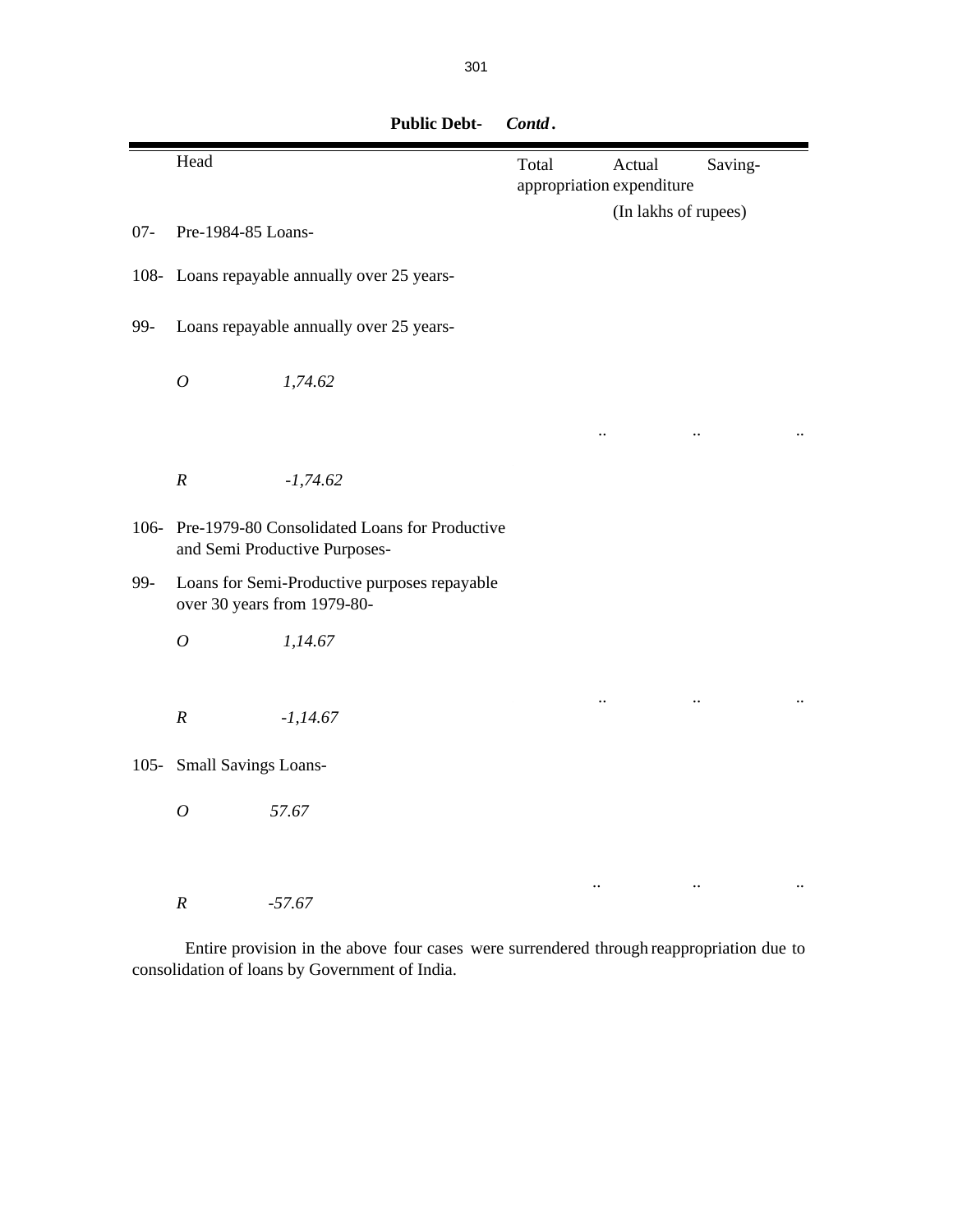|        | 3. Excess occurred mainly under:- |                                                                                                    |         |                                     |             |
|--------|-----------------------------------|----------------------------------------------------------------------------------------------------|---------|-------------------------------------|-------------|
|        | Head                              |                                                                                                    | Total   | Actual<br>appropriation expenditure | $Excess +$  |
|        | Government                        | 6004- Loans and Advances from the Central                                                          |         | (In lakhs of rupees)                |             |
| $02 -$ |                                   | Loans for State/Union Territory Plan Schemes-                                                      |         |                                     |             |
|        |                                   | 105- State Plan Loans Consolidated in terms of<br>recommendations of $12^{th}$ Finance Commission- |         |                                     |             |
|        |                                   |                                                                                                    |         | 96,66.05                            | $+96,66.05$ |
|        | (August 2008).                    | Reasons for incurring expenditure without provision of funds have not been intimated               |         |                                     |             |
| $01-$  | Non-Plan Loans-                   |                                                                                                    |         |                                     |             |
|        |                                   | 203- Police-Modernisation of Police Force-                                                         |         |                                     |             |
| 99-    | Modernisation of Police Force-    |                                                                                                    |         |                                     |             |
|        | 3,30.20<br>$\overline{O}$         |                                                                                                    |         |                                     |             |
|        |                                   |                                                                                                    |         |                                     |             |
|        | $-0.65$<br>$\boldsymbol{R}$       |                                                                                                    | 3,29.55 | 4,27.70                             | $+98.15$    |

The provision reduced through reappropriation due to repayment of less loans during the year owing to receipt of less loans from Government of India proved excessive by Rs.98.15 lakhs; reasons for which have not been intimated (August 2008).

04- Loans for Centrally Sponsored Plan Schemes-

209- Crop Husbandry-Other Loans-

302

 **Public Debt-** *Contd.*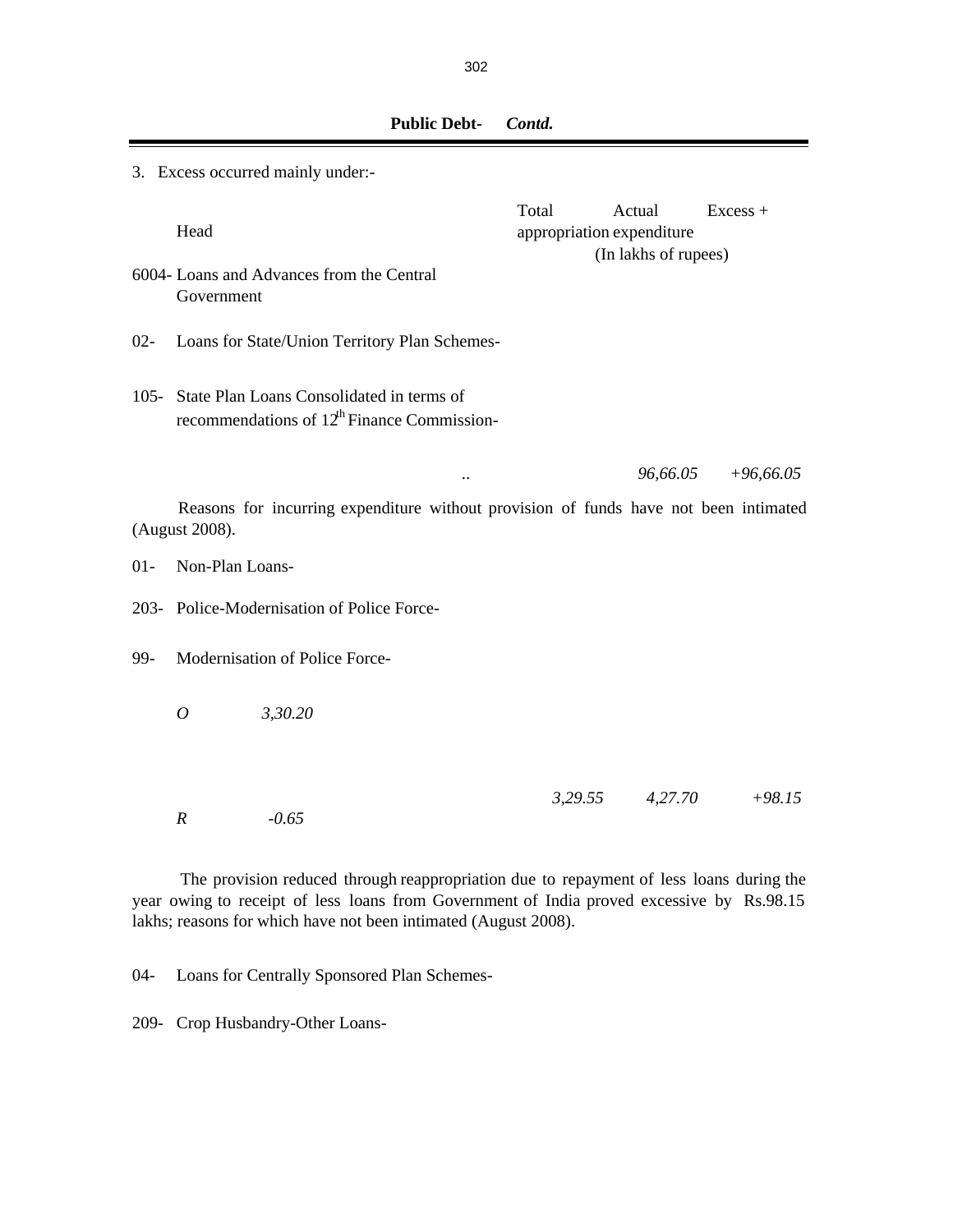|         | Head                              |                                                                                                                                                                                          | Total |          | Actual<br>appropriation expenditure<br>(In lakhs of rupees) | $Excess +$  |
|---------|-----------------------------------|------------------------------------------------------------------------------------------------------------------------------------------------------------------------------------------|-------|----------|-------------------------------------------------------------|-------------|
| 99-     |                                   | Works Plan(Macro Management of Agriculture)-                                                                                                                                             |       |          |                                                             |             |
|         | $\overline{O}$                    | 53.10                                                                                                                                                                                    |       |          |                                                             |             |
|         |                                   |                                                                                                                                                                                          |       | 75.52    | 75.52                                                       |             |
|         | $\boldsymbol{R}$                  | 22.42                                                                                                                                                                                    |       |          |                                                             |             |
|         | than anticipated during the year. | The provision was augmented through reappropriation to cover repayment of more loans                                                                                                     |       |          |                                                             |             |
|         |                                   | 6003- Internal debt of the State Government                                                                                                                                              |       |          |                                                             |             |
|         | and Rural Development-            | 105- Loans from the National Bank for Agricultural                                                                                                                                       |       |          |                                                             |             |
| 99-     | Loans from NABARD-                |                                                                                                                                                                                          |       |          |                                                             |             |
|         | $\overline{O}$                    | 97,45.35                                                                                                                                                                                 |       | 97,82.05 | 1,07,87.33                                                  | $+10,05.28$ |
|         | $\boldsymbol{R}$                  | 36.70                                                                                                                                                                                    |       |          |                                                             |             |
|         | Development (NABARD).             | The provision was augmented through reappropriation to cover more repayment of loans<br>during the year owing to receipt of more loans from the National Bank for Agricultural and Rural |       |          |                                                             |             |
|         |                                   | Reasons for the final excess of Rs.10,05.28 lakhs have not been intimated (August 2008).                                                                                                 |       |          |                                                             |             |
| $101 -$ | Market Loans-                     |                                                                                                                                                                                          |       |          |                                                             |             |
| 98-     |                                   | Market Loans not bearing Interest-                                                                                                                                                       |       |          |                                                             |             |

 **Public Debt-** *Concld.*

83- 9.75% Haryana Development Loan 1998-

*29.83 +29.83*

Reasons for incurring expenditure without provision of funds are not convincing.

 $\frac{1}{2}$  , and the set of the set of the set of the set of the set of the set of the set of the set of the set of the set of the set of the set of the set of the set of the set of the set of the set of the set of the set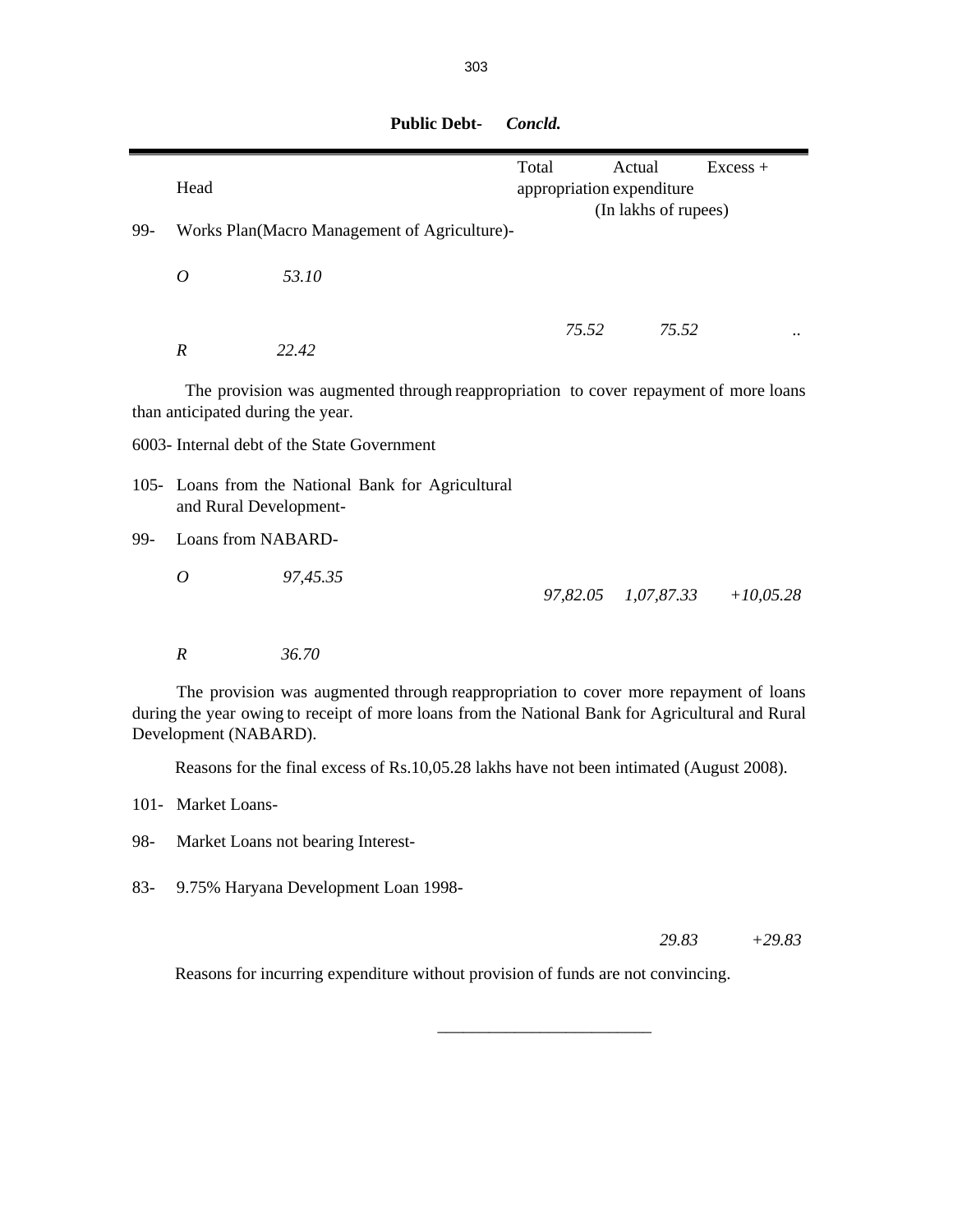304

 **Grant No. 25**

| <b>Grant No. 25 - Loans and Advances by State Government</b> |
|--------------------------------------------------------------|
|--------------------------------------------------------------|

Total Actual Saving expenditure (In thousands of rupees)

**Capital:**

Major Heads-

- 6202 -Loans for Education, Sports, Art and Culture
- 6217 -Loans for Urban Development
- 6225 -Loans for Welfare of Scheduled Castes, Scheduled Tribes and other Backward Classes
- 6425 -Loans for Cooperation
- 6515 -Loans for other Rural Development programmes
- 6702 -Loans for Minor Irrigation
- 6801 -Loans for Power Projects
- 6851 -Loans for Village and Small Industries
- 6860 -Loans for Consumer Industries
- 7465 -Loans for General Financial and Trading Institutions
- 7610 -Loans to Government Servants etc.

Voted -

Original 1,87,03,70

2,98,06,55 2,85,85,23 -12,21,32

| Supplementary                      | 1,11,02,85 |          |
|------------------------------------|------------|----------|
| Amount surrendered during the year |            |          |
| (March 2008)                       |            | 11,41,82 |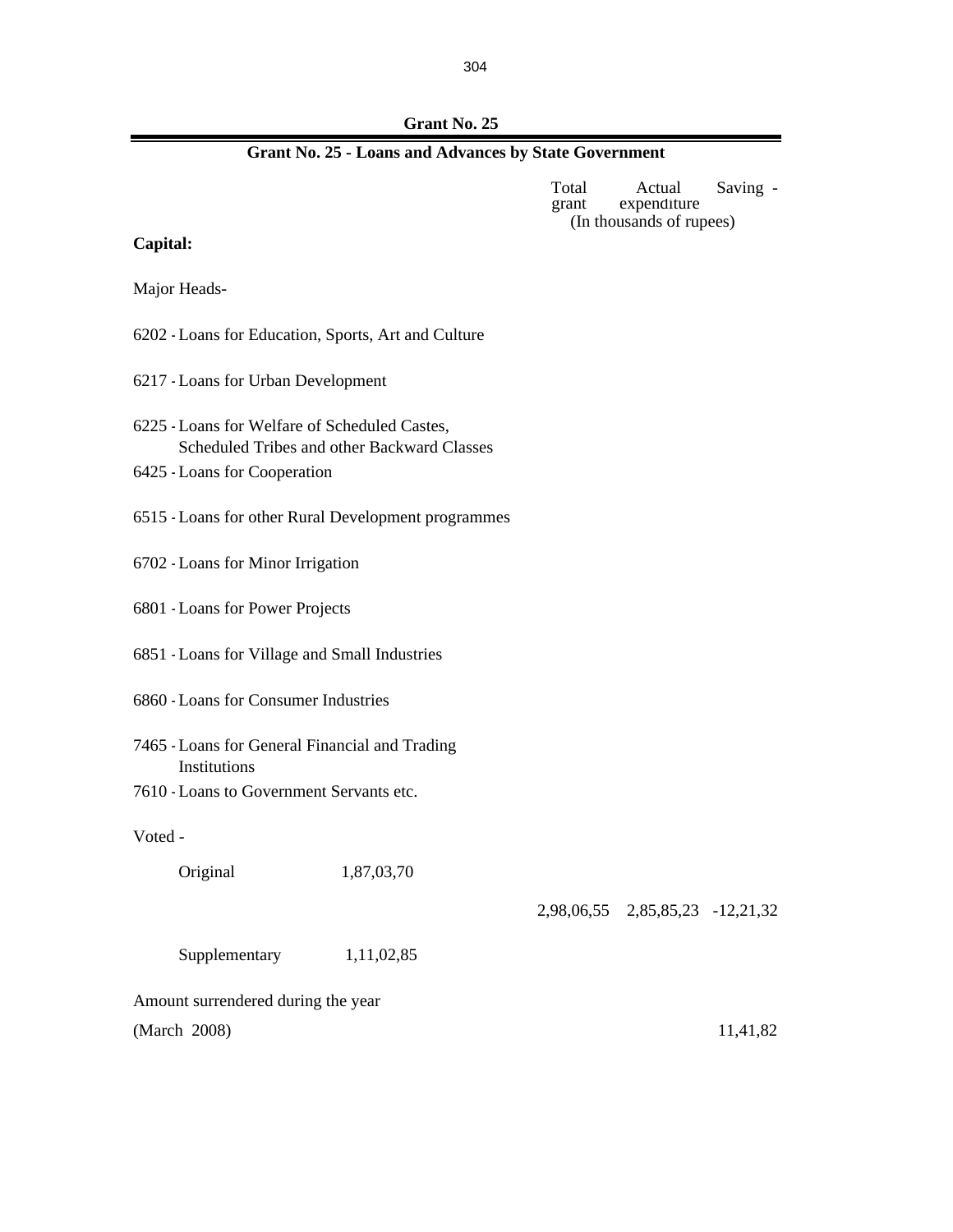*Notes and comments :-*

#### **Capital:**

1. Of the ultimate saving of Rs.12,21.32 lakhs, Rs.79.50 lakhs remained unsurrendered.

2. In view of overall saving of Rs.12,21.32 lakhs, the supplementary grant of Rs.1,11,02.85 lakhs obtained in March 2008 proved excessive.

3. Saving was the net result of saving under certain heads and excess under certain others. Saving occurred mainly under:-

| Head | Total | Actual               | Saving - |
|------|-------|----------------------|----------|
|      | grant | expenditure          |          |
|      |       | (In lakhs of rupees) |          |

6851- Loans for Village and Small Industries

- 102- Small Scale Industries-
- 91- Refund of Tax under VAT to new Industrial Units-
	- O 8,50.00

R  $-8,50.00$ 

Entire provision remained unutilised due to non-receipt of VAT claim from new industrial units.

.. .. ..

29,29.23 29,29.23 ..

7610- Loans to Government Servants etc.

800- Other Advances-

- 97- Advances for Celebration of marriages-
	- O 35,00.00
		- R -5,70.77
- 98- Festival Advances-

O 5,00.00 3,42.86 ... R -1,57.14

Saving in the above two cases was due to less demand from the Government employees.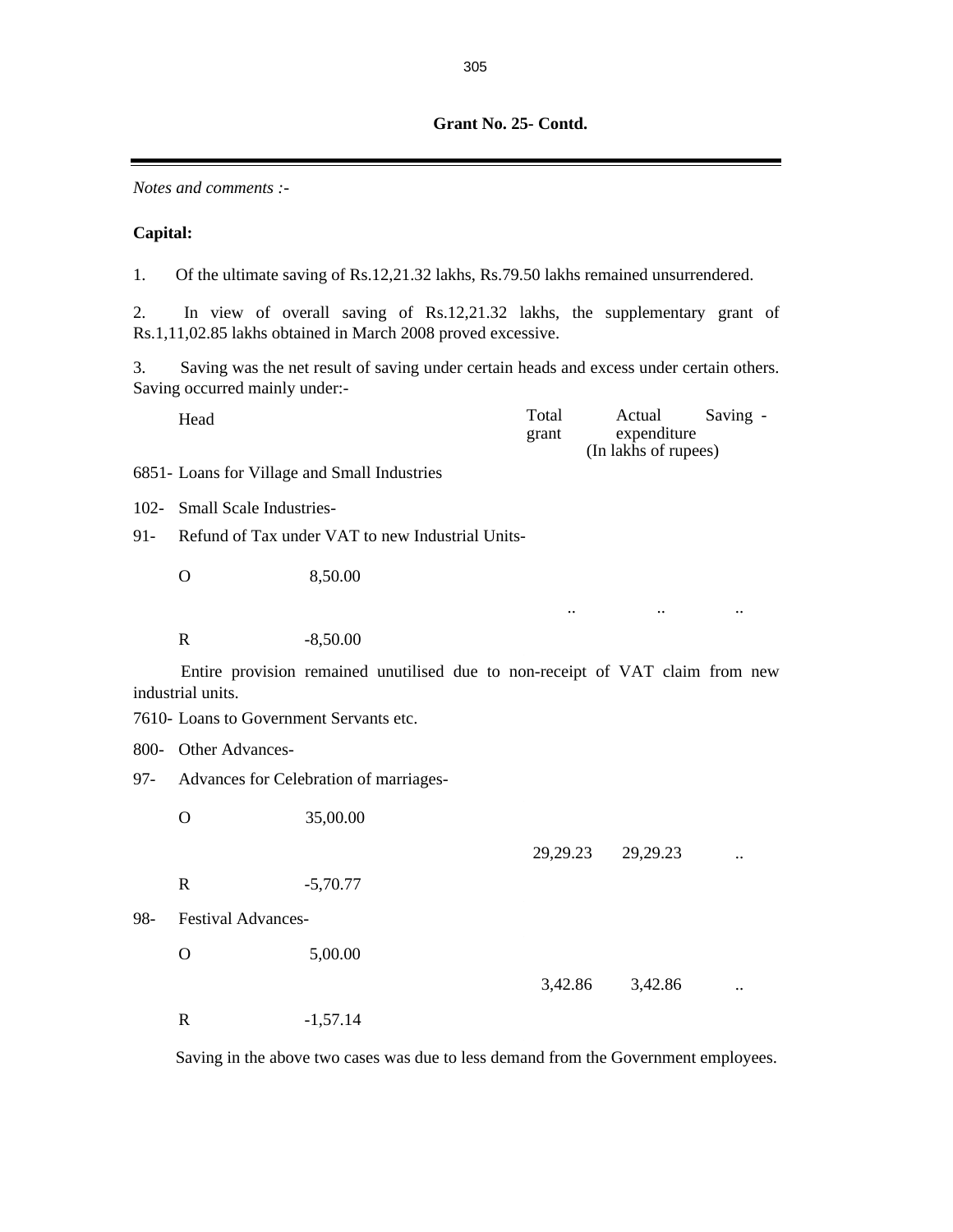**Grant No. 25- Contd.**

|      | Head                                                                                                                                   |                                                                                                                                               |  | Total<br>grant | Actual<br>Saving -<br>expenditure<br>(In lakhs of rupees)                  |
|------|----------------------------------------------------------------------------------------------------------------------------------------|-----------------------------------------------------------------------------------------------------------------------------------------------|--|----------------|----------------------------------------------------------------------------|
|      | 201- House Building Advances-                                                                                                          |                                                                                                                                               |  |                |                                                                            |
| 98-  |                                                                                                                                        | Advance to Ministers, Dy. Ministers, State<br>Ministers, Presiding Officers and State Ministers,<br>Presiding Officers and State Legislators- |  |                |                                                                            |
|      | $\mathbf{O}$                                                                                                                           | 5,00.00                                                                                                                                       |  |                |                                                                            |
|      |                                                                                                                                        |                                                                                                                                               |  | 1,82.50        | 1,82.50                                                                    |
|      | $\mathbf R$                                                                                                                            | $-3,17.50$                                                                                                                                    |  |                |                                                                            |
|      | Ministers/State Legislators.                                                                                                           |                                                                                                                                               |  |                | Reduction in provision through reappropriation was due to less demand from |
|      | 202- Advances for purchase of Motor Conveyances-                                                                                       |                                                                                                                                               |  |                |                                                                            |
| 98-  | Advance to Ministers, Dy. Ministers, State Ministers,<br>Presiding Officers and State Legislators for purchase of Motor<br>Conveyance- |                                                                                                                                               |  |                |                                                                            |
|      | $\Omega$                                                                                                                               | 2,00.00                                                                                                                                       |  |                |                                                                            |
|      |                                                                                                                                        |                                                                                                                                               |  | 35.00          | 35.00                                                                      |
|      | $\mathbf R$                                                                                                                            | $-1,65.00$                                                                                                                                    |  |                |                                                                            |
|      | Ministers/State Legislators.                                                                                                           |                                                                                                                                               |  |                | Reduction in provision through reappropriation was due to less demand from |
|      | 6702- Loans for Minor Irrigation                                                                                                       |                                                                                                                                               |  |                |                                                                            |
| 800- | Other Loans-                                                                                                                           |                                                                                                                                               |  |                |                                                                            |
| 99-  | Loans to MITC for payment of compensation to<br>its retrenched employees-                                                              |                                                                                                                                               |  |                |                                                                            |
|      | $\mathbf O$                                                                                                                            | 5,00.00                                                                                                                                       |  |                |                                                                            |
|      |                                                                                                                                        |                                                                                                                                               |  | $\ddotsc$      |                                                                            |
|      | $\mathbf R$                                                                                                                            | $-5,00.00$                                                                                                                                    |  |                |                                                                            |

Entire provision remained unutilised due to non-finalization of compensation for retrenched employees of Haryana State Minor Irrigation Tubewell Corporation.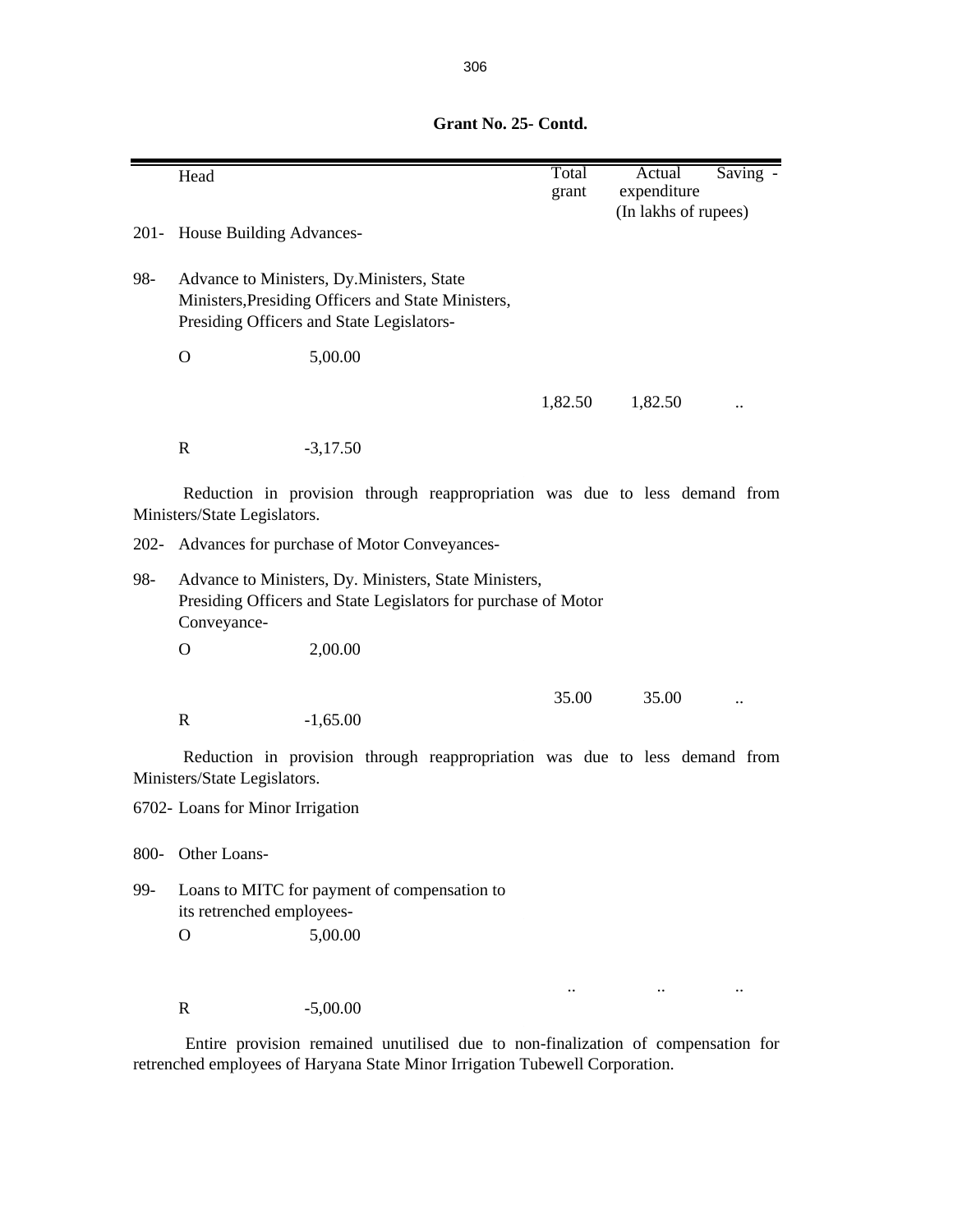Head **Total** Actual Saving grant expenditure (In lakhs of rupees) 6801- Loans for Power Projects 205- Transmission and Distribution-93- Loans from NABARD for Power Projects- O 5,00.00 2,50.83 2,50.83 R  $-2,49.17$ 6515- Loans for other Rural Development programmes 102- Community Development-99- O 3,00.00 2,20.78 2,18.86 -1.92 R  $-79.22$ 6425- Loans for Cooperation 107- Loans to credit Cooperatives-99- Loan for Purchase of Special debentures of Haryana State Land Development Bank- O 75.00 .. .. .. R -75.00 98- Loan for Purchase of ordinary debentures of Haryana State Land Development Bank- . O 25.00 .. .. .. R -25.00 Reduction in provision through reappropriation was due to non-sanction of New Projects by National Bank for Agriculture and Rural Development. Anticipated saving of Rs.79.22 lakhs was due to cases of Loans not received from Deputy Commissioners. Loans to village Panchayat for Revenue Earnings Schemes-

 **Grant No. 25- Contd.**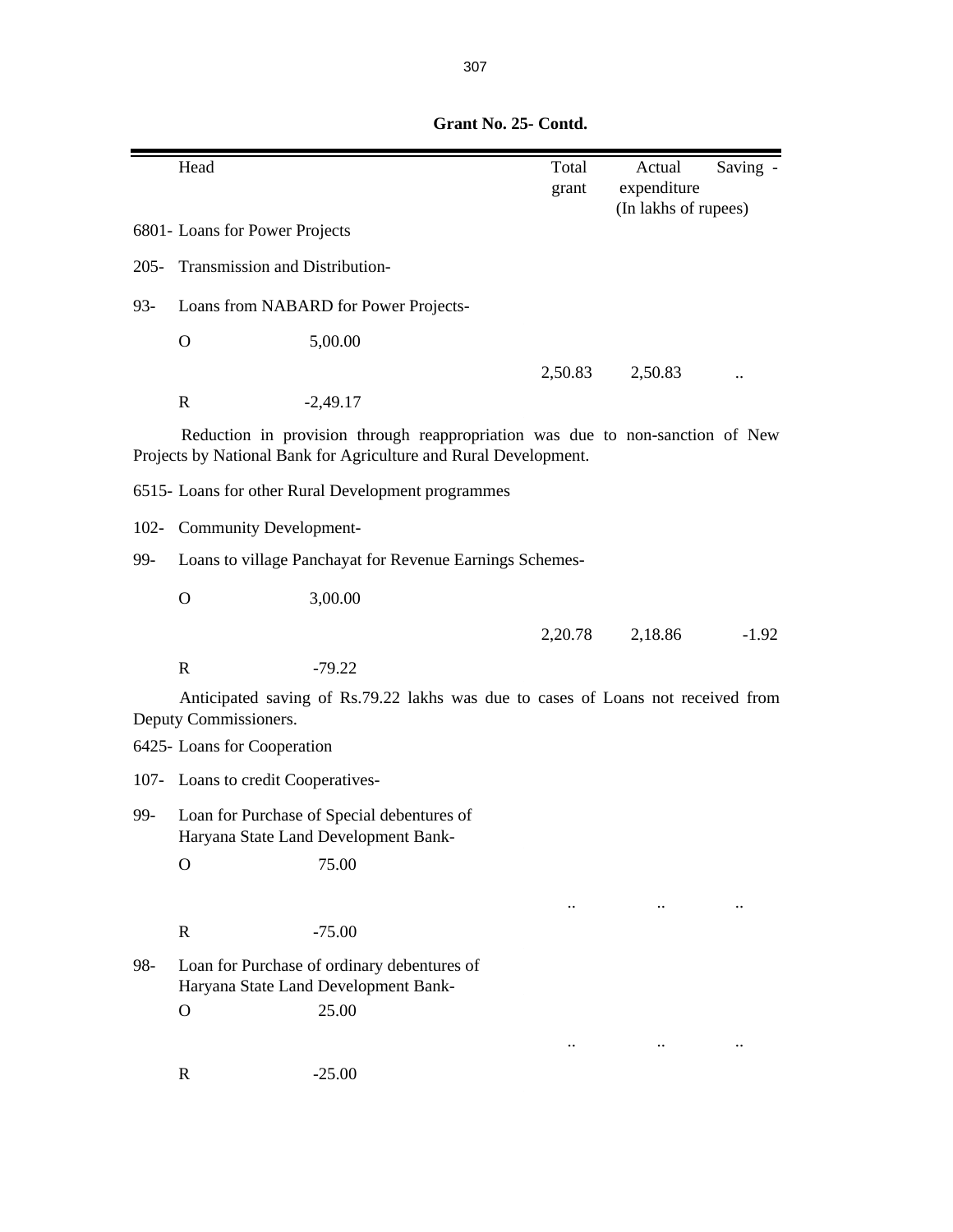| Grant No. 25- Contd. |
|----------------------|
|                      |

 $\overline{a}$ 

| Entire provision in the above two cases remained unutilised due to non-approval of the<br>schemes by the State Government.                                     |                                                  |                                                                                             |                |                                               |            |  |
|----------------------------------------------------------------------------------------------------------------------------------------------------------------|--------------------------------------------------|---------------------------------------------------------------------------------------------|----------------|-----------------------------------------------|------------|--|
|                                                                                                                                                                | Head                                             |                                                                                             | Total<br>grant | Actual<br>expenditure<br>(In lakhs of rupees) | Saving -   |  |
|                                                                                                                                                                | 108- Loans to other Cooperatives-                |                                                                                             |                |                                               |            |  |
| 99-                                                                                                                                                            | Integrated Co-Operative Development Programme-   |                                                                                             |                |                                               |            |  |
|                                                                                                                                                                | $\Omega$                                         | 6,40.00                                                                                     |                |                                               |            |  |
|                                                                                                                                                                |                                                  |                                                                                             | 5,71.23        | 5,71.22                                       | $-0.01$    |  |
|                                                                                                                                                                | $\mathbf R$                                      | $-68.77$                                                                                    |                |                                               |            |  |
| Anticipated saving of Rs.68.77 lakhs was due to less amount sanctioned by National Co-<br>operative Development Corporation.                                   |                                                  |                                                                                             |                |                                               |            |  |
|                                                                                                                                                                |                                                  | 6225- Loans for Welfare of Scheduled Castes,<br>Scheduled Tribes and other Backward Classes |                |                                               |            |  |
| $01 -$                                                                                                                                                         | Welfare of Scheduled Castes-                     |                                                                                             |                |                                               |            |  |
| 800-                                                                                                                                                           | Other Loans-                                     |                                                                                             |                |                                               |            |  |
| 99-                                                                                                                                                            | Loans to Harijan Students for purchase of books- |                                                                                             |                |                                               |            |  |
|                                                                                                                                                                | $\mathbf{O}$                                     | 80.00                                                                                       |                |                                               |            |  |
|                                                                                                                                                                |                                                  |                                                                                             | 34.44          | 33.51                                         | $-0.93$    |  |
|                                                                                                                                                                | $\mathbf R$                                      | $-45.56$                                                                                    |                |                                               |            |  |
| Reduction in provision through reappropriation was due to availability of less funds<br>under Major Head-8229-Village reconstruction and SC up-liftment funds. |                                                  |                                                                                             |                |                                               |            |  |
|                                                                                                                                                                | 4. Excess occurred mainly under:-                |                                                                                             |                |                                               |            |  |
|                                                                                                                                                                | Head                                             |                                                                                             | Total<br>grant | Actual<br>expenditure<br>(In lakhs of rupees) | $Excess +$ |  |
|                                                                                                                                                                |                                                  | 6851- Loans for Village and Small Industries                                                |                |                                               |            |  |
| $102 -$                                                                                                                                                        | <b>Small Scale Industries-</b>                   |                                                                                             |                |                                               |            |  |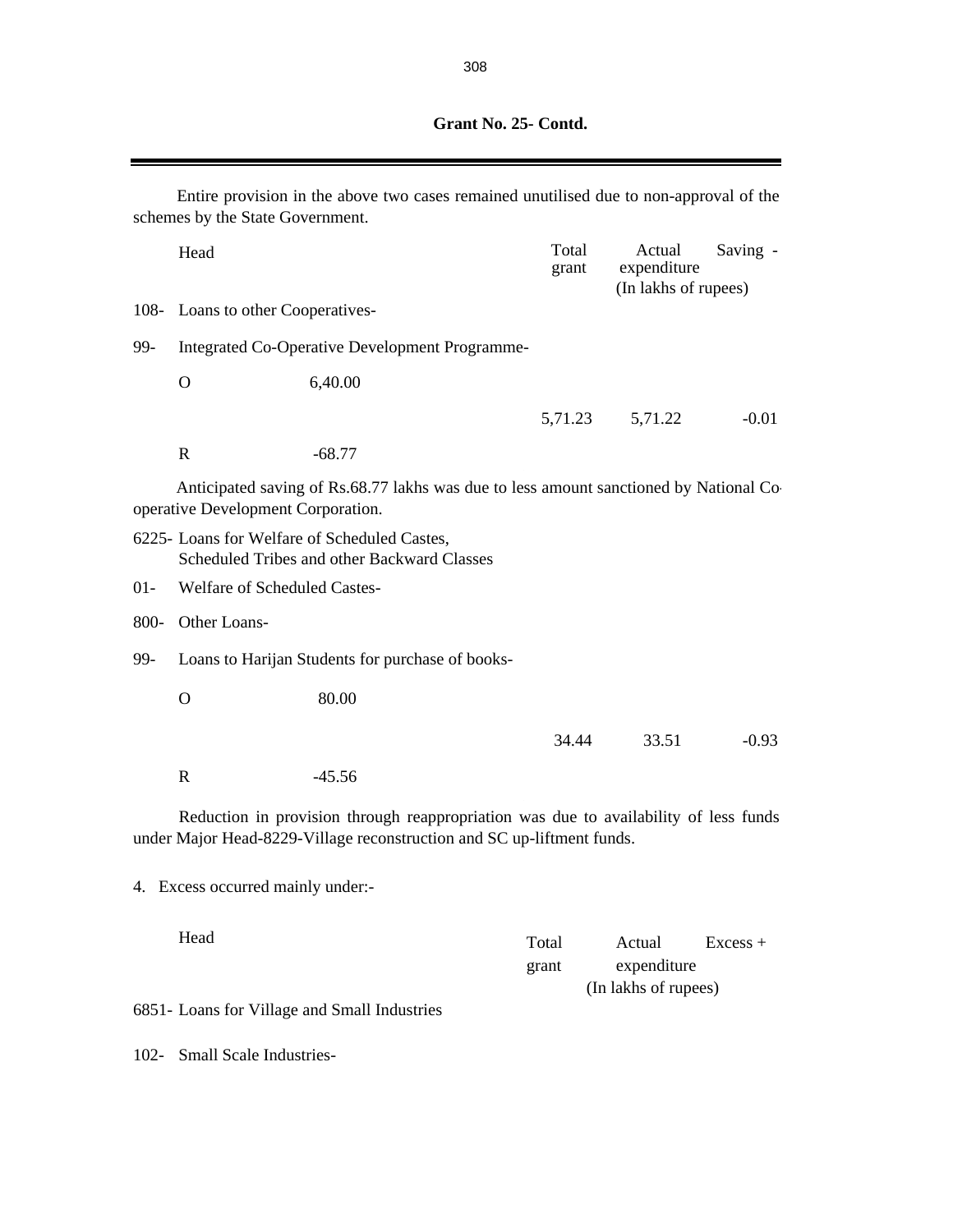|         | Head                                                                      |                                                                                    | Total<br>grant | Actual<br>expenditure<br>(In lakhs of rupees) | $Excess +$<br>Saving - |  |  |
|---------|---------------------------------------------------------------------------|------------------------------------------------------------------------------------|----------------|-----------------------------------------------|------------------------|--|--|
| 99-     |                                                                           | Interest free loans in lieu of defferred sales tax-                                |                |                                               |                        |  |  |
|         | $\mathbf{O}$                                                              | 0.10                                                                               |                |                                               |                        |  |  |
|         | ${\bf S}$                                                                 | 2,02.85                                                                            | 9,51.07        | 9,51.07                                       |                        |  |  |
|         | $\mathbf R$                                                               | 7,48.12                                                                            |                |                                               |                        |  |  |
|         | clear pending claims.                                                     | The provision was augmented through supplementary estimates and reappropriation to |                |                                               |                        |  |  |
|         |                                                                           | 7610- Loans to Government Servants etc.                                            |                |                                               |                        |  |  |
| $201 -$ | House Building Advances-                                                  |                                                                                    |                |                                               |                        |  |  |
| 99-     | Advance to Government Servants other than All<br>India Services Officers- |                                                                                    |                |                                               |                        |  |  |
|         | $\mathbf O$                                                               | 65,00.00                                                                           |                |                                               |                        |  |  |
|         |                                                                           |                                                                                    | 72,11.05       | 71,32.83                                      | $-78.22$               |  |  |
|         | ${\bf R}$                                                                 | 7,11.05                                                                            |                |                                               |                        |  |  |
|         | Government employees.                                                     | The provision augmented through reappropriation to meet the excess demand of       |                |                                               |                        |  |  |
|         | and Disbursing Officers.                                                  | Saving of Rs.78.22 lakhs was due to non-drawal of earmarked funds by the Drawing   |                |                                               |                        |  |  |
| 800-    | Other Advances-                                                           |                                                                                    |                |                                               |                        |  |  |
| 99-     |                                                                           | Advance for purchase of Food grains-                                               |                |                                               |                        |  |  |
|         | $\mathbf{O}$                                                              | 30,00.00                                                                           |                |                                               |                        |  |  |

## **Grant No. 25- Contd.**

32,76.93 32,76.95 +0.02

R 2,76.93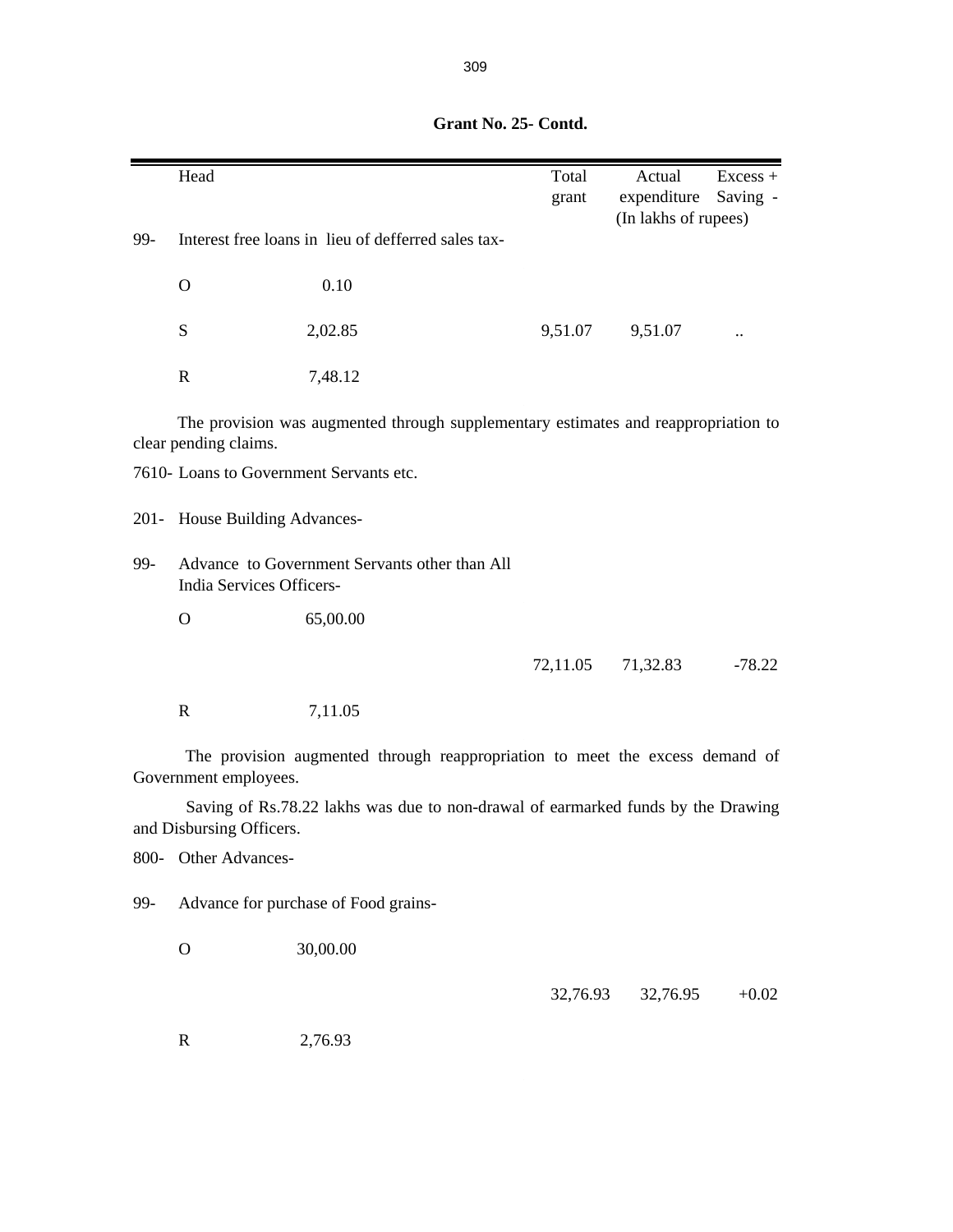Head Total Actual Excess + grant expenditure (In lakhs of rupees) 202- Advances for purchase of Motor Conveyances- 99- O 10,00.00 11,87.25 ... R 1,87.25 97- Advances to Govt. Servant's of AIS officers-O 30.00 50.68 50.68 .. R 20.68 Advances for purchase of Motor Conveyance other than Ministers and State Legislators-

 **Grant No. 25- Concld.**

The provision was augmented through reappropriation in the above three cases to meet the excess demand of Government employees.

 $\frac{1}{\sqrt{2}}$  ,  $\frac{1}{\sqrt{2}}$  ,  $\frac{1}{\sqrt{2}}$  ,  $\frac{1}{\sqrt{2}}$  ,  $\frac{1}{\sqrt{2}}$  ,  $\frac{1}{\sqrt{2}}$  ,  $\frac{1}{\sqrt{2}}$  ,  $\frac{1}{\sqrt{2}}$  ,  $\frac{1}{\sqrt{2}}$  ,  $\frac{1}{\sqrt{2}}$  ,  $\frac{1}{\sqrt{2}}$  ,  $\frac{1}{\sqrt{2}}$  ,  $\frac{1}{\sqrt{2}}$  ,  $\frac{1}{\sqrt{2}}$  ,  $\frac{1}{\sqrt{2}}$